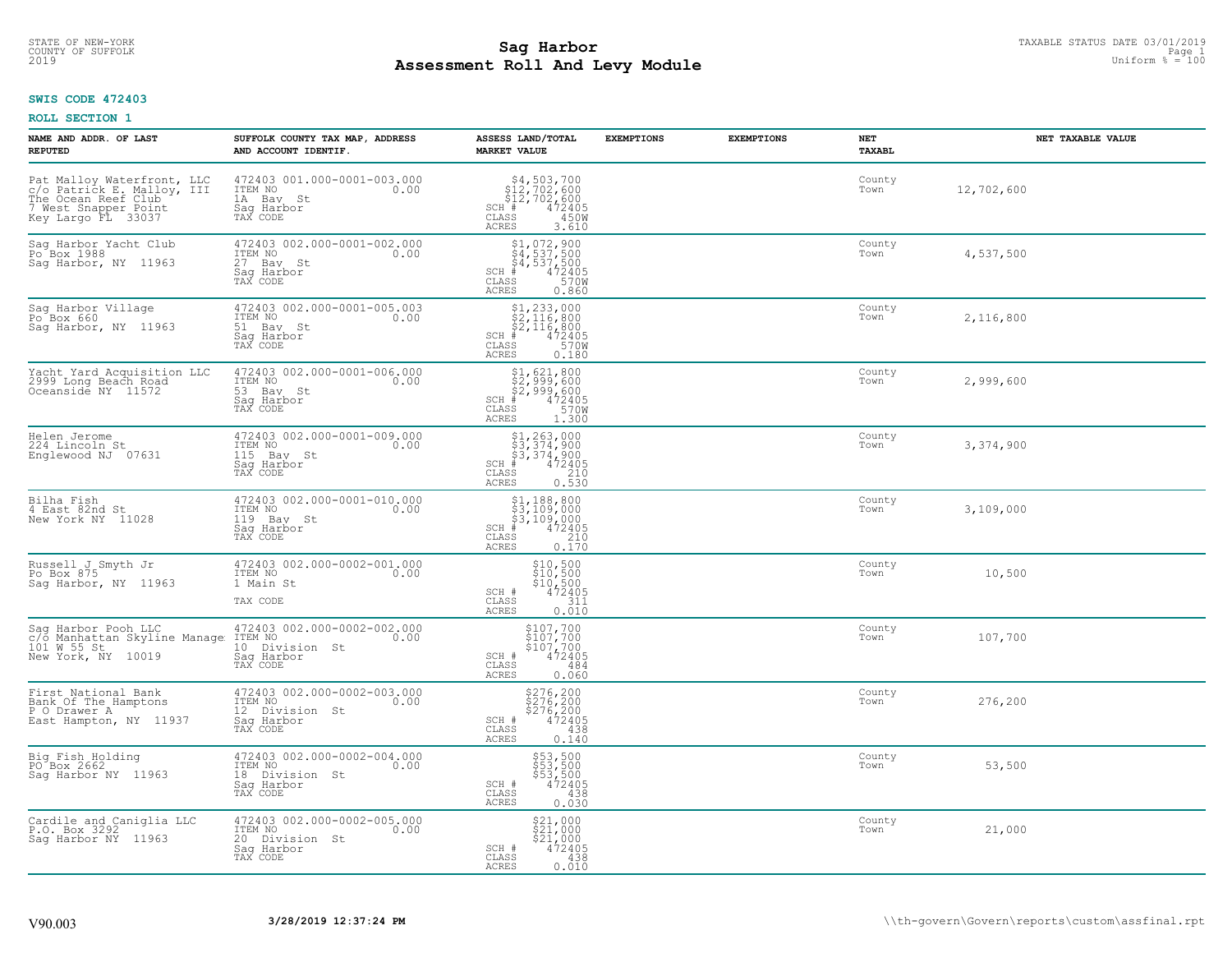# **SWIS CODE 472403**

| NAME AND ADDR. OF LAST<br><b>REPUTED</b>                                                               | SUFFOLK COUNTY TAX MAP, ADDRESS<br>AND ACCOUNT IDENTIF.                                    | ASSESS LAND/TOTAL<br><b>MARKET VALUE</b>                                                                                             | <b>EXEMPTIONS</b> | <b>EXEMPTIONS</b> | NET<br>TAXABL  | NET TAXABLE VALUE |
|--------------------------------------------------------------------------------------------------------|--------------------------------------------------------------------------------------------|--------------------------------------------------------------------------------------------------------------------------------------|-------------------|-------------------|----------------|-------------------|
| Beaner II LLC<br>PO Box 1620<br>Sag Harbor, NY 11963                                                   | 472403 002.000-0002-006.000<br>ITEM NO<br>0.00<br>22 Division St<br>Saq Harbor<br>TAX CODE | $$19,300$<br>$$19,300$<br>$$19,300$<br>$$19,300$<br>$472405$<br>SCH #<br>CLASS<br>470<br><b>ACRES</b><br>0.010                       |                   |                   | County<br>Town | 19,300            |
| Romany Kramoris<br>C/o Kramoris Gallery Ltd<br>PO Box 2664<br>Sag Harbor, NY 11963                     | 472403 002.000-0002-007.000<br>ITEM NO<br>0.00<br>26 Division St<br>Saq Harbor<br>TAX CODE | \$21,000<br>\$21,000<br>\$21,000<br>SCH #<br>472405<br>CLASS<br>438<br>0.010<br>ACRES                                                |                   |                   | County<br>Town | 21,000            |
| Division St Hotel Corp<br>PO Box 1349<br>Sag Harbor, NY 11963                                          | 472403 002.000-0002-008.000<br>ITEM NO<br>0.00<br>34 Division St<br>Sag Harbor<br>TAX CODE | $$42,000$<br>$$42,000$<br>$$42,000$<br>SCH #<br>472405<br>$\mathtt{CLASS}$<br>330<br>0.020<br><b>ACRES</b>                           |                   |                   | County<br>Town | 42,000            |
| Village Backstreet Realty LL<br>500 NO Broadway Suite 165<br>Jericho, NY 11753                         | 472403 002.000-0002-010.000<br>ITEM NO<br>0.00<br>51 Division St<br>Saq Harbor<br>TAX CODE | $$171,200$<br>$$1,324,700$<br>$$1,324,700$<br>$$472405$<br>$SCH$ #<br>CLASS<br>484<br>ACRES<br>0.250                                 |                   |                   | County<br>Town | 1,324,700         |
| Dorothy Harrington<br>P O Box 1413<br>Sag Harbor NY 11963                                              | 472403 002.000-0002-011.000<br>ITEM NO<br>0.00<br>45 Division St<br>Saq Harbor<br>TAX CODE | $\begin{array}{c} $89,700 $1,148,100 $1,148,100 # 472405 \end{array}$<br>$SCH$ #<br>CLASS<br>411<br>ACRES<br>0.130                   |                   |                   | County<br>Town | 1,148,100         |
| 39 Division Street Property,<br>15 Burkeshire Dr<br>Sag Harbor, NY 11963                               | 472403 002.000-0002-012.000<br>ITEM NO<br>0.00<br>39 Division St<br>Sag Harbor<br>TAX CODE | $$739,400$<br>$$1,367,600$<br>$$1,367,600$<br>$*1,367,600$<br>$*1,472405$<br>SCH #<br>210<br>CLASS<br>0.160<br><b>ACRES</b>          |                   |                   | County<br>Town | 1,367,600         |
| Michael Bruce Tait<br>Barbara Tait<br>P.O. Box 1275<br>Sag Harbor NY 11963                             | 472403 002.000-0002-013.000<br>ITEM NO<br>0.00<br>25 Rector St<br>Saq Harbor<br>TAX CODE   | \$687,400<br>$\begin{array}{l} 51,135,000 \\ 51,135,000 \\ * 472405 \end{array}$<br>$SCH$ #<br>220<br>CLASS<br>0.140<br><b>ACRES</b> |                   |                   | County<br>Town | 1,135,000         |
| James Thomas Sabloski<br>P O Box 372<br>Sag Harbor, NY 11963                                           | 472403 002.000-0002-014.000<br>ITEM NO<br>0.00<br>17 Cross St<br>Saq Harbor<br>TAX CODE    | \$478,900<br>\$694,500<br>\$694,500<br>472405<br>SCH #<br>CLASS<br>210<br>0.070<br><b>ACRES</b>                                      |                   |                   | County<br>Town | 694,500           |
| Edward B Mulderrig<br>Mary Louise Mulderrig<br>Christopher Boyd<br>11 Cross St<br>Sag Harbor, NY 11963 | 472403 002.000-0002-015.000<br>TTEM NO 0.00<br>11 Cross St<br>Saq Harbor<br>TAX CODE       | \$505,500<br>\$634,700<br>\$634,700<br>472405<br>SCH #<br>CLASS<br>210<br>ACRES<br>0.070                                             |                   |                   | County<br>Town | 634,700           |
| Sag Harbor Pooh, LLC<br>101 W 55th St<br>New York, NY 10019                                            | 472403 002.000-0002-018.001<br>ITEM NO<br>0.00<br>2 Bay St<br>Saq Harbor<br>TAX CODE       | $\begin{array}{c} $110,500\n$1,129,400\n$1,129,400\n#1,472405 \end{array}$<br>$SCH$ #<br>CLASS<br>464<br><b>ACRES</b><br>0.160       |                   |                   | County<br>Town | 1,129,400         |
| K K T Corporation<br>7 Robertson Dr<br>Saq Harbor, NY 11963                                            | 472403 002.000-0002-019.000<br>ITEM NO<br>0.00<br>3A Bay St<br>Sag Harbor<br>TAX CODE      | $$67,800$<br>$$1,291,500$<br>$$1,291,500$<br>$SCH$ #<br>472405<br>CLASS<br>480<br><b>ACRES</b><br>0.100                              |                   |                   | County<br>Town | 1,291,500         |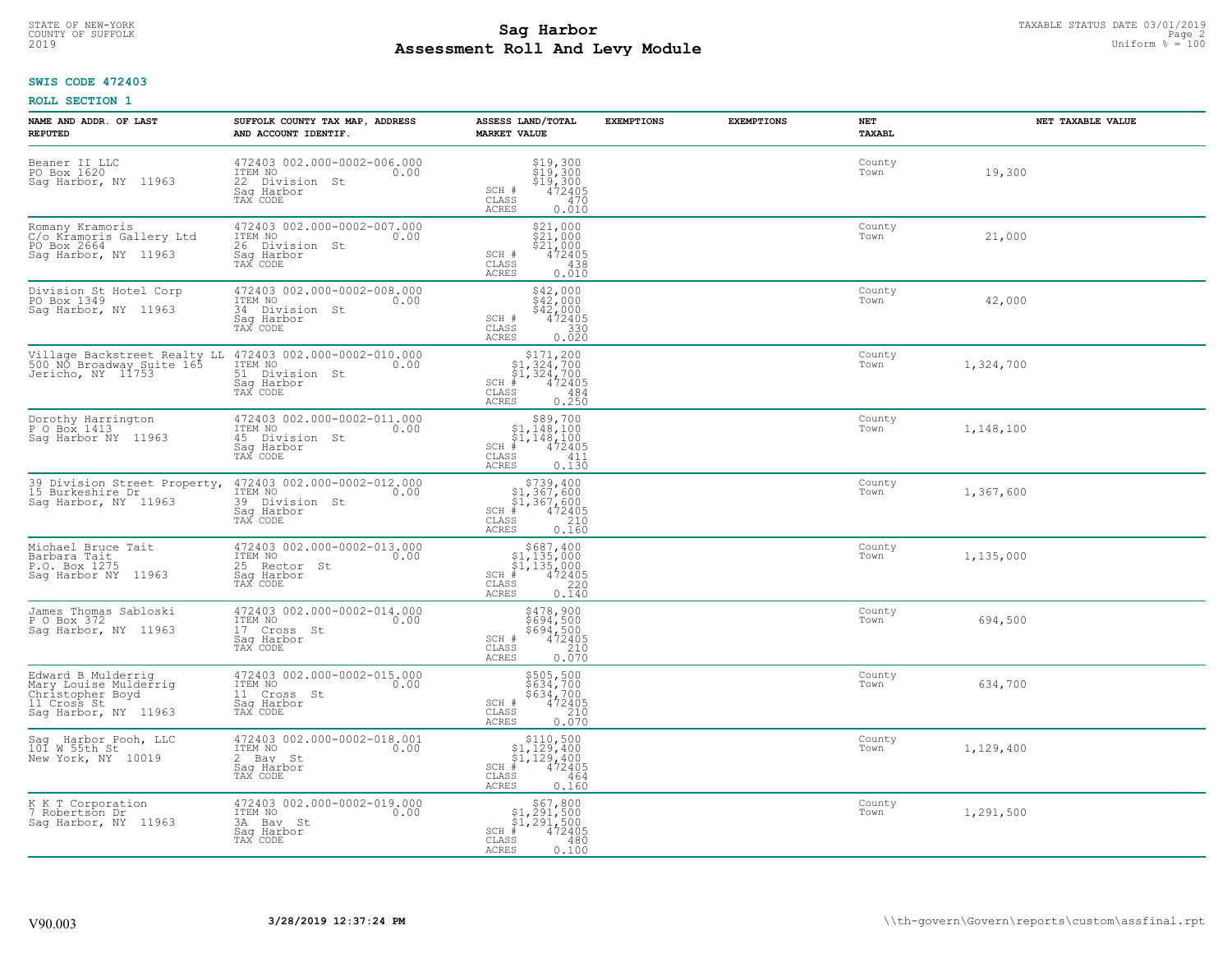# **SWIS CODE 472403**

| NAME AND ADDR. OF LAST<br><b>REPUTED</b>                                                                                              | SUFFOLK COUNTY TAX MAP, ADDRESS<br>AND ACCOUNT IDENTIF.                                  | ASSESS LAND/TOTAL<br><b>MARKET VALUE</b>                                                                                                      | <b>EXEMPTIONS</b>  | <b>EXEMPTIONS</b>      | NET<br><b>TAXABL</b> | NET TAXABLE VALUE |
|---------------------------------------------------------------------------------------------------------------------------------------|------------------------------------------------------------------------------------------|-----------------------------------------------------------------------------------------------------------------------------------------------|--------------------|------------------------|----------------------|-------------------|
| Tweed, Anna S (life Estate)<br>G J_T Sag Harbor Corporation<br>3b Bay St<br>Saq Harbor, NY 11963                                      | 472403 002.000-0002-020.000<br>ITEM NO<br>0.00<br>3B Bay St<br>Saq Harbor<br>TAX CODE    | $$79,300$<br>$$1,201,000$<br>$$1,201,000$<br>$*$ 472405<br>$SCH$ #<br>CLASS<br>483<br><b>ACRES</b><br>0.090                                   |                    |                        | County<br>Town       | 1,201,000         |
| Bay Partners LLC<br>51 Mashomuck Dr<br>Sag Harbor NY 11963                                                                            | 472403 002.000-0002-021.000<br>ITEM NO<br>0.00<br>4 Bay St<br>Sag Harbor<br>TAX CODE     | \$209,000<br>\$950,000<br>\$950,000<br>SCH #<br>472405<br>CLASS<br>484<br>0.090<br>ACRES                                                      |                    |                        | County<br>Town       | 950,000           |
| Bay Partners, LLC<br>51 Mashomuck Dr<br>Sag Harbor NY 11963                                                                           | 472403 002.000-0002-022.000<br>ITEM NO<br>0.00<br>6 Bay St<br>Saq Harbor<br>TAX CODE     | $\begin{array}{c} $41,400 \\ $487,700 \\ $487,700 \\ 472405 \end{array}$<br>SCH #<br>CLASS<br>421<br><b>ACRES</b><br>0.060                    |                    |                        | County<br>Town       | 487,700           |
| Gregory Gordon<br>21 Williams Way<br>Bridgehampton, NY 11932                                                                          | 472403 002.000-0002-023.000<br>TTEM NO 0.00<br>12 Bay St<br>Saq Harbor<br>TAX CODE       | $\begin{array}{c} $110,500 $1,122,100 $1,122,100 # 472405 \end{array}$<br>$SCH$ #<br>CLASS<br>484<br>ACRES<br>0.160                           |                    |                        | County<br>Town       | 1,122,100         |
| Maritime Properties, LLC<br>c/o Gelfam, Rennert and Feld<br>Attn: Liz Germano<br>360 Hamilton Ave Suite 100<br>White Plains, NY 10601 | 472403 002.000-0002-024.000<br>ITEM NO<br>0.00<br>20 Bay St<br>Saq Harbor<br>TAX CODE    | $$138,400$<br>$$1,220,400$<br>$$1,220,400$<br>$*1,220,400$<br>$SCH$ #<br>CLASS<br>484<br>0.200<br>ACRES                                       |                    |                        | County<br>Town       | 1,220,400         |
| Maritime Properties II LLC<br>communication is the star of the schoen<br>360 Hamilton Ave Apt 100<br>White Plains NY 10601            | 472403 002.000-0002-025.000<br>ITEM NO<br>0.00<br>10 Rysam St<br>Saq Harbor<br>TAX CODE  | $$465,900$<br>$$1,308,800$<br>$$1,308,800$<br>$*$<br>$472405$<br>$*$<br>$210$<br>SCH #<br>CLASS<br>0.060<br>ACRES                             |                    |                        | County<br>Town       | 1,308,800         |
| Paul Brooks Davis<br>Myrna R Davis<br>14 E 4 St Apt 503<br>New York, NY 10012                                                         | 472403 002.000-0002-026.000<br>ITEM NO<br>0.00<br>26 Rector St<br>Saq Harbor<br>TAX CODE | $$753,700$<br>$$1,126,900$<br>$$1,126,900$<br>$*1,126,900$<br>$SCH$ #<br>CLASS<br>$\begin{array}{c} 210 \\ 0.150 \end{array}$<br><b>ACRES</b> |                    |                        | County<br>Town       | 1,126,900         |
| Mary Anne Bennett<br>9 Cherry St<br>Belmont, MA 02478                                                                                 | 472403 002.000-0002-027.000<br>TTEM NO 0.00<br>18 Rysam St<br>Saq Harbor<br>TAX CODE     | \$486,400<br>\$687,800<br>\$687,800<br>472405<br>SCH #<br>CLASS<br>210<br>0.080<br>ACRES                                                      | veteran<br>Persons | \$125,000<br>\$140,700 | County<br>Town       | 422,100           |
| Rysam Properties LLC<br>c/o Ms. Sheryl Weingarten<br>9 Todd Court<br>Bridgewater NJ 08807                                             | 472403 002.000-0002-028.000<br>TTEM NO 0.00<br>24 Rysam St<br>Saq Harbor<br>TAX CODE     | $$851,300$<br>$$1,334,600$<br>$$1,334,600$<br>$*1,334,600$<br>$*1,472405$<br>$SCH$ #<br>CLASS<br>210<br>ACRES<br>0.140                        |                    |                        | County<br>Town       | 1,334,600         |
| George Holley<br>1 Trefoil Dr<br>Trumbull CT 06611                                                                                    | 472403 002.000-0002-029.000<br>ITEM NO<br>0.00<br>22 Rector St<br>Sag Harbor<br>TAX CODE | $$519,900$<br>$$2,029,200$<br>$$2,029,200$<br>$$472405$<br>$SCH$ #<br>CLASS<br>210<br><b>ACRES</b><br>0.090                                   |                    |                        | County<br>Town       | 2,029,200         |
| Dr Seth F. Berkley<br>Chemin du Cret 9<br>1279 Chavannes-de-Bogis<br>Switzerland                                                      | 472403 002.000-0002-030.000<br>ITEM NO<br>0.00<br>16 Rector St<br>Sag Harbor<br>TAX CODE | $\begin{array}{c} $924,300\\ $1,512,800\\ $1,512,800 \end{array}$<br>$SCH$ #<br>472405<br>CLASS<br>210<br>ACRES<br>0.160                      |                    |                        | County<br>Town       | 1,512,800         |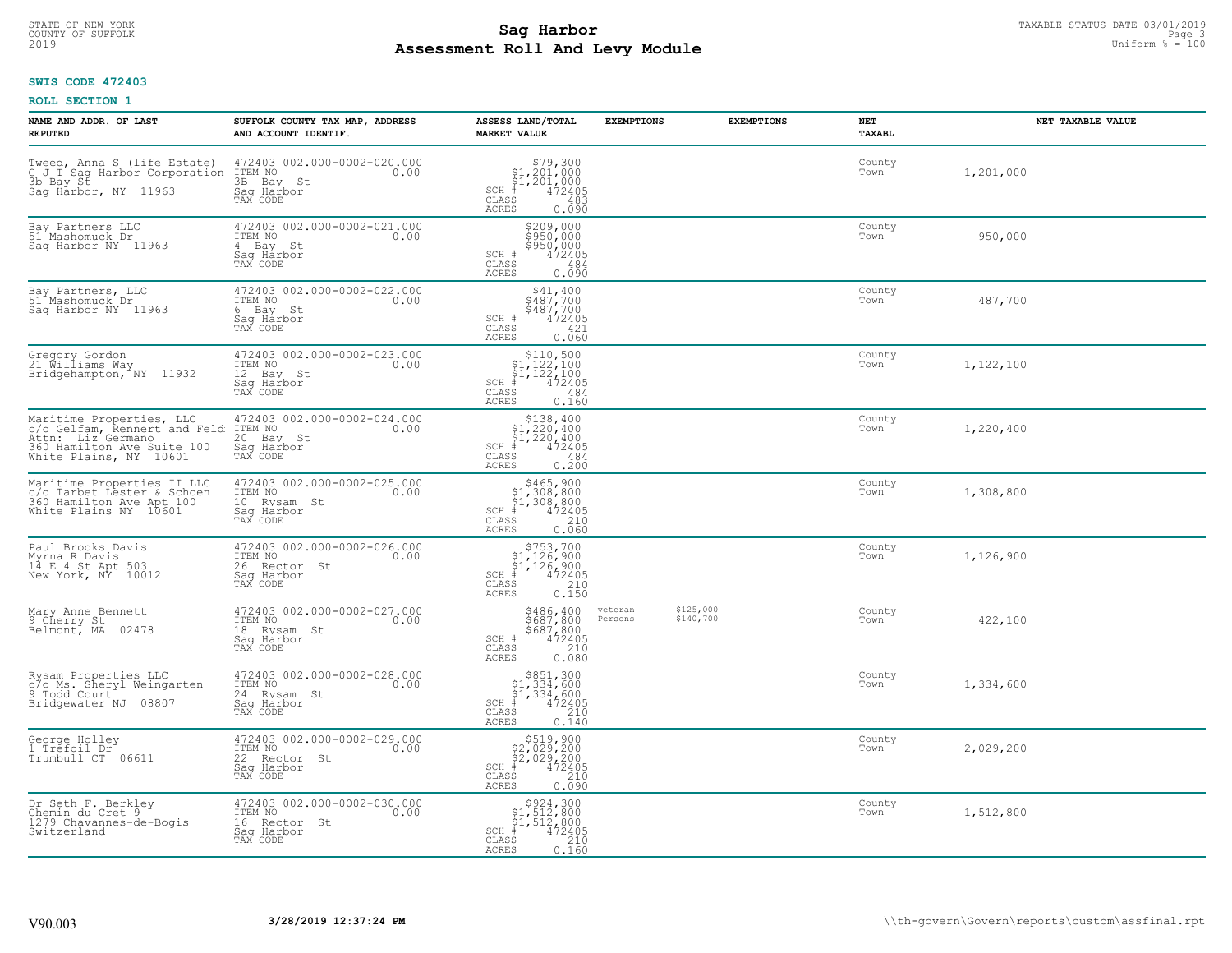# **SWIS CODE 472403**

| NAME AND ADDR. OF LAST<br><b>REPUTED</b>                                                                                                                                                                   | SUFFOLK COUNTY TAX MAP, ADDRESS<br>AND ACCOUNT IDENTIF.                                     | ASSESS LAND/TOTAL<br><b>MARKET VALUE</b>                                                                                                | <b>EXEMPTIONS</b> | <b>EXEMPTIONS</b> | NET<br><b>TAXABL</b> | NET TAXABLE VALUE |
|------------------------------------------------------------------------------------------------------------------------------------------------------------------------------------------------------------|---------------------------------------------------------------------------------------------|-----------------------------------------------------------------------------------------------------------------------------------------|-------------------|-------------------|----------------------|-------------------|
| Thomas Mathews<br>Lucille Mathews<br>10 Rector St<br>Sag Harbor, NY 11963                                                                                                                                  | 472403 002.000-0002-031.000<br>ITEM NO<br>0.00<br>10 Rector St<br>Saq Harbor<br>TAX CODE    | $$750,900$<br>$$1,112,600$<br>$$1,112,600$<br>$472405$<br>$$210$<br>$SCH$ #<br>CLASS<br><b>ACRES</b><br>0.130                           |                   |                   | County<br>Town       | 1,112,600         |
| Charles Mc Carron<br>Kathleen Mc Carron<br>Noyac Rd<br>Sag Harbor, NY 11963                                                                                                                                | 472403 002.000-0002-032.000<br>ITEM NO<br>0.00<br>6 Rector St<br>Saq Harbor<br>TAX CODE     | \$605,400<br>\$878,300<br>\$878,300<br>SCH #<br>472405<br>CLASS<br>230<br>0.100<br><b>ACRES</b>                                         |                   |                   | County<br>Town       | 878,300           |
| Garage Realty Co LLC<br>c/o Ďavid Lee<br>PO Box 459<br>Saq Harbor, NY 11963-0009                                                                                                                           | 472403 002.000-0002-033.000<br>ITEM NO<br>0.00<br>79 Division St<br>Saq Harbor<br>TAX CODE  | \$265,700<br>$\frac{5755}{5755}$ , 100<br>$\frac{5755}{472405}$<br>SCH #<br>CLASS<br>484<br>0.380<br>ACRES                              |                   |                   | County<br>Town       | 755,100           |
| Nicholas D Arienzo & Ors<br>C/o Garage Realty-david Lee<br>30 High St<br>Sag Harbor, NY 11963                                                                                                              | 472403 002.000-0002-034.001<br>ITEM NO<br>0.00<br>89 Division St<br>Saq Harbor<br>TAX CODE  | \$115,400<br>\$882,800<br>\$882,800<br>472405<br>SCH #<br>CLASS<br>484<br><b>ACRES</b><br>0.170                                         |                   |                   | County<br>Town       | 882,800           |
| Beverage Realty Co LLC<br>c/o David Lee<br>PO Box 459<br>Sag Harbor, NY 11963-0009                                                                                                                         | 472403 002.000-0002-034.002<br>ITEM NO<br>0.00<br>9 Burke St<br>Saq Harbor<br>TAX CODE      | \$6,200<br>$\frac{56}{6}$ , 200<br>\$6, 200<br>472405<br>SCH #<br>$\mathtt{CLASS}$<br>480<br>0.010<br><b>ACRES</b>                      |                   |                   | County<br>Town       | 6,200             |
| F&M Star Inc.<br>55 Prospect Place<br>Brooklyn NY 11217                                                                                                                                                    | 472403 002.000-0002-035.000<br>ITEM NO<br>0.00<br>11 Burke St<br>Sag Harbor<br>TAX CODE     | $$946,700$<br>$$1,456,500$<br>$$1,456,500$<br>$472405$<br>$$210$<br>$SCH$ #<br>CLASS<br>0.400<br><b>ACRES</b>                           |                   |                   | County<br>Town       | 1,456,500         |
| Willow Keller (Co-Trustee) 472403 002.000<br>The Mario Parisi Family Trus ITEM NO<br>Lon Parisi (Co-Trustee) 17 Burke St<br>The Mario Parisi Family Trus Sag Harbor<br>Willow Keller (Co-Trustee) TAX CODE | 472403 002.000-0002-036.000<br>0.00                                                         | $$924,300\n$1,287,700\n$1,287,700\n# 472405$<br>$SCH$ #<br>CLASS<br>210<br>0.160<br><b>ACRES</b>                                        |                   |                   | County<br>Town       | 1,287,700         |
| John Lawrence Acierno<br>Ann Elizabeth Acierno<br>235 East 73rd St PH-A<br>New York NY 10021                                                                                                               | 472403 002.000-0002-037.000<br>TTEM NO 0.00<br>21 Burke St<br>Saq Harbor<br>TAX CODE        | $\begin{array}{c} $854,700\n$1,927,400\n$1,927,400\n#1,927,400\n#1,92405 \end{array}$<br>SCH #<br>CLASS<br>210<br><b>ACRES</b><br>0.200 |                   |                   | County<br>Town       | 1,927,400         |
| Wendy Sherman<br>12 E 86th St<br>New York, NY 10028                                                                                                                                                        | 472403 002.000-0002-038.000<br>TTEM NO 0.00<br>28 Rysam St<br>Saq Harbor<br>TAX CODE        | \$465,000<br>\$951,200<br>\$951,200<br>SCH #<br>472405<br>CLASS<br>210<br><b>ACRES</b><br>0.050                                         |                   |                   | County<br>Town       | 951,200           |
| Marie Christine McNally<br>25 Burke St<br>Sag Harbor NY 11963                                                                                                                                              | 472403 002.000-0002-039.000<br>ITEM NO<br>0.00<br>25 Burke St<br>Sag Harbor<br>TAX CODE     | $$802,700\n$2,086,000\n$2,086,000\n# 472405\n85\n281\n281$<br>$SCH$ #<br>CLASS<br><b>ACRES</b><br>0.120                                 |                   |                   | County<br>Town       | 2,086,000         |
| Michael Graff<br>Carol Ostrow<br>158 Mercer Street Apt 10B<br>New York NY 10012                                                                                                                            | 472403 002.000-0002-040.000<br>ITEM NO<br>107 Division St<br>0.00<br>Sag Harbor<br>TAX CODE | \$1,385,000<br>\$8,552,700<br>\$8,552,700<br>$SCH$ #<br>472405<br>CLASS<br>$\frac{210}{1.260}$<br><b>ACRES</b>                          |                   |                   | County<br>Town       | 8,552,700         |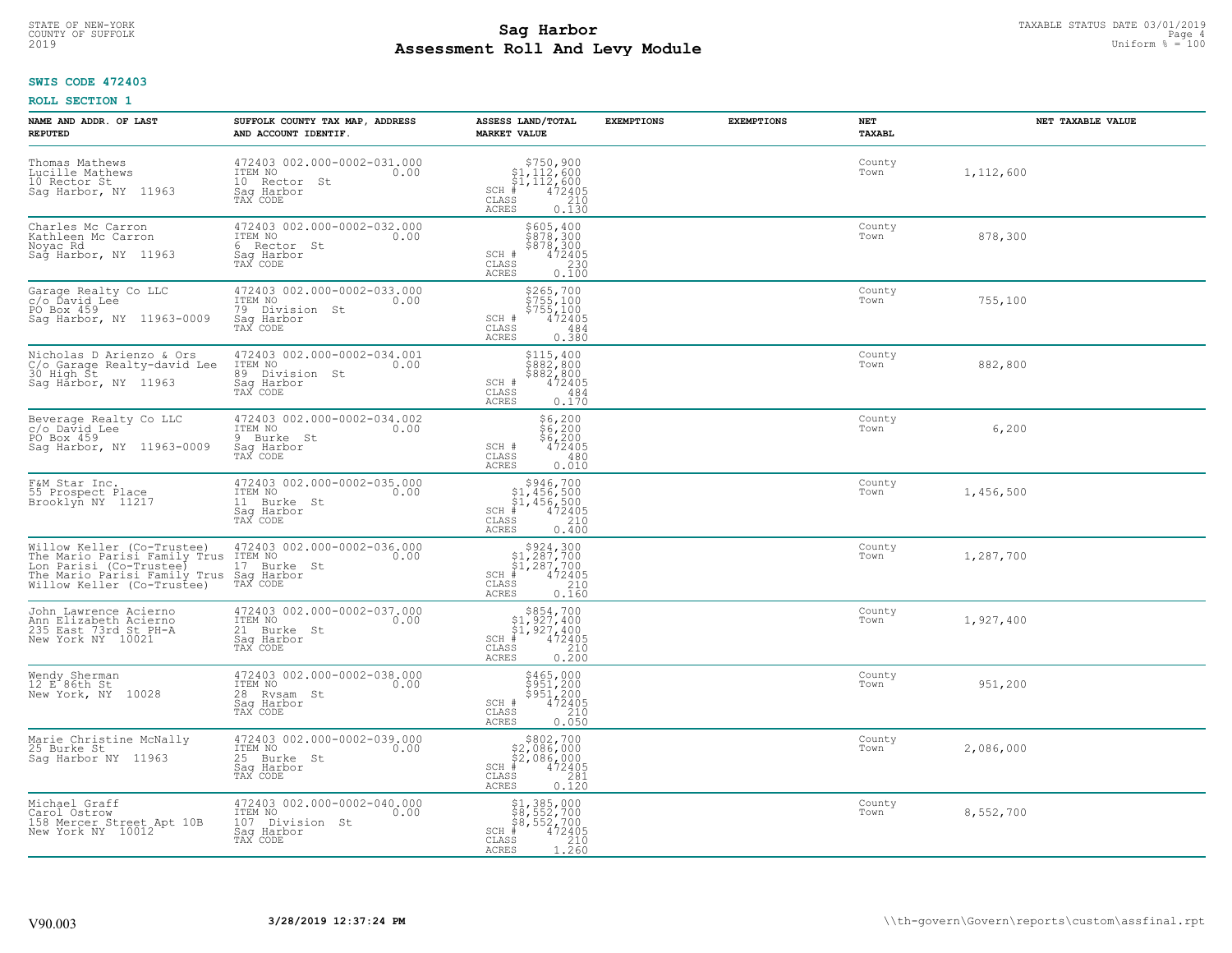# **SWIS CODE 472403**

| NAME AND ADDR. OF LAST<br><b>REPUTED</b>                                                     | SUFFOLK COUNTY TAX MAP, ADDRESS<br>AND ACCOUNT IDENTIF.                                                              | ASSESS LAND/TOTAL<br><b>MARKET VALUE</b>                                                                                                                                                                                                                                                        | <b>EXEMPTIONS</b>  | <b>EXEMPTIONS</b>    | NET<br><b>TAXABL</b> | NET TAXABLE VALUE |
|----------------------------------------------------------------------------------------------|----------------------------------------------------------------------------------------------------------------------|-------------------------------------------------------------------------------------------------------------------------------------------------------------------------------------------------------------------------------------------------------------------------------------------------|--------------------|----------------------|----------------------|-------------------|
| Susan Samuel I LLC<br>158 Mercer St Apt 10B<br>New York NY 10012                             | 472403 002.000-0002-041.000<br>ITEM NO<br>0.00<br>115 Division St<br>Saq Harbor<br>TAX CODE                          | $\begin{array}{r} 5905, 600 \\ 53, 140, 800 \\ 53, 140, 800 \\ \pm 472405 \\ \text{ss} \\ 210 \end{array}$<br>$SCH$ #<br>CLASS<br>ACRES<br>0.500                                                                                                                                                |                    |                      | County<br>Town       | 3,140,800         |
| Mary D Wolpack (Trustee)<br>Mary D Wolpack Living Trust<br>PO Box 26<br>Saq Harbor, NY 11963 | 472403 002.000-0002-042.000<br>ITEM NO<br>121 Division St<br>0.00<br>Saq Harbor<br>TAX CODE                          | $\begin{array}{r} \texttt{\$909,300}\ \\ \texttt{\$1,019,300}\ \\ \texttt{\$1,019,300}\ \\ \texttt{\$1,019,300}\ \\ \texttt{\$1,019,2405}\ \\ \texttt{\$10}\ \\ \texttt{\$10}\ \\ \texttt{\$10}\ \\ \texttt{\$10}\ \\ \texttt{\$10}\ \\ \texttt{\$210}\end{array}$<br>$SCH$ #<br>CLASS<br>ACRES | veteran<br>Persons | \$4,387<br>\$507,457 | County<br>Town       | 507,456           |
| 5 Love Lane LLC<br>Paul Masi<br>P.O. Box 2773<br>Amagansett NY 11930                         | 472403 002.000-0002-043.000<br>ITEM NO<br>0.00<br>5 Love Ln<br>Saq Harbor<br>TAX CODE                                | \$695,600<br>$$827,400$<br>$$827,400$<br>SCH #<br>472405<br>CLASS<br>$\frac{210}{0.280}$<br><b>ACRES</b>                                                                                                                                                                                        |                    |                      | County<br>Town       | 827,400           |
| Teresa Kiselyak<br>Robert W Kiselyak<br>34 Round Pond Rd<br>Sag Harbor, NY 11963             | 472403 002.000-0002-044.000<br>0.00 0.00<br>58 Rysam St<br>Saq Harbor<br>TAX CODE                                    | $$1, 136, 600$<br>$$1, 340, 100$<br>$$1, 340, 100$<br>$*$<br>$*$<br>$*$<br>$*$<br>$SCH$ #<br>CLASS<br>210<br>0.280<br>ACRES                                                                                                                                                                     |                    |                      | County<br>Town       | 1,340,100         |
| Don Lemon<br>c/o Andrew N. Cutler<br>708 3rd Avenue, 5th Floor<br>New York NY 10017          | 472403 002.000-0002-045.000<br>ITEM NO<br>0.00<br>54 Rysam St<br>Saq Harbor<br>TAX CODE                              | $$3,129,300$<br>$$3,129,300$<br>$$3,129,300$<br>$472405$<br>$$210$<br>$SCH$ #<br>CLASS<br>ACRES<br>0.280                                                                                                                                                                                        |                    |                      | County<br>Town       | 3,129,300         |
| Tenco Holdings Ltd<br>45 Main St<br>Sag Harbor, NY 11963                                     | 472403 002.000-0002-047.000<br>ITEM NO<br>0.00<br>30 Division St<br>Sag Harbor<br>TAX CODE                           | $$21,000$<br>$$21,000$<br>$$21,000$<br>$$2472405$<br>SCH #<br>330<br>CLASS<br>0.010<br><b>ACRES</b>                                                                                                                                                                                             |                    |                      | County<br>Town       | 21,000            |
| PO Box 541<br>Saq Harbor, NY 11963                                                           | Chelberg & Battle American L 472403 002.000-0003-001.000 1<br>ITEM NO<br>0.00<br>26 Bay St<br>Saq Harbor<br>TAX CODE | \$197,500<br>\$197,500<br>472405<br>SCH #<br>CLASS<br>424<br><b>ACRES</b>                                                                                                                                                                                                                       |                    |                      | County<br>Town       | 197,500           |
| Idle Hour Associates LLC<br>68 Whitney Rd<br>Saq Harbor, NY 11963                            | 472403 002.000-0003-002.000<br>TTEM NO 0.00<br>34 Bay St<br>Saq Harbor<br>TAX CODE                                   | $$241,600$<br>$$2,696,100$<br>$$2,696,100$<br>$*$ 472405<br>$SCH$ #<br>CLASS<br>464<br>ACRES<br>0.350                                                                                                                                                                                           |                    |                      | County<br>Town       | 2,696,100         |
| Sag Harbor Yacht Club Limite<br>27 Bay St<br>Sag Harbor NY 11963                             | 472403 002.000-0003-004.001<br>ITEM NO 0.00<br>42 Bay St<br>Saq Harbor<br>TAX CODE                                   | $$2,115,100$<br>$$2,115,100$<br>$$2,115,100$<br>$472405$<br>$$2,20$<br>$SCH$ #<br>CLASS<br>0.750<br>ACRES                                                                                                                                                                                       |                    |                      | County<br>Town       | 2,115,100         |
| Lynn C Caniglia<br>43 Rysam St<br>Saq Harbor, NY 11963                                       | 472403 002.000-0003-005.001<br>ITEM NO<br>0.00<br>43 Rysam St<br>Saq Harbor<br>TAX CODE                              | $$2, 139, 900$<br>$$2, 139, 400$<br>$$2, 139, 400$<br>$$472405$<br>$SCH$ #<br>CLASS<br>210<br><b>ACRES</b><br>0.600                                                                                                                                                                             |                    |                      | County<br>Town       | 2,139,400         |
| Bernt Heiberg Svendby<br>William Cummings<br>655 Washington St<br>New York NY 10013          | 472403 002.000-0003-006.001<br>1TEM NO 0.00<br>49 Rysam St<br>Saq Harbor<br>TAX CODE                                 | $$1, 042, 800$<br>$$1, 818, 400$<br>$$1, 818, 400$<br>$$1, 818, 400$<br>$SCH$ #<br>472405<br>CLASS<br>$\frac{210}{0.240}$<br>ACRES                                                                                                                                                              |                    |                      | County<br>Town       | 1,818,400         |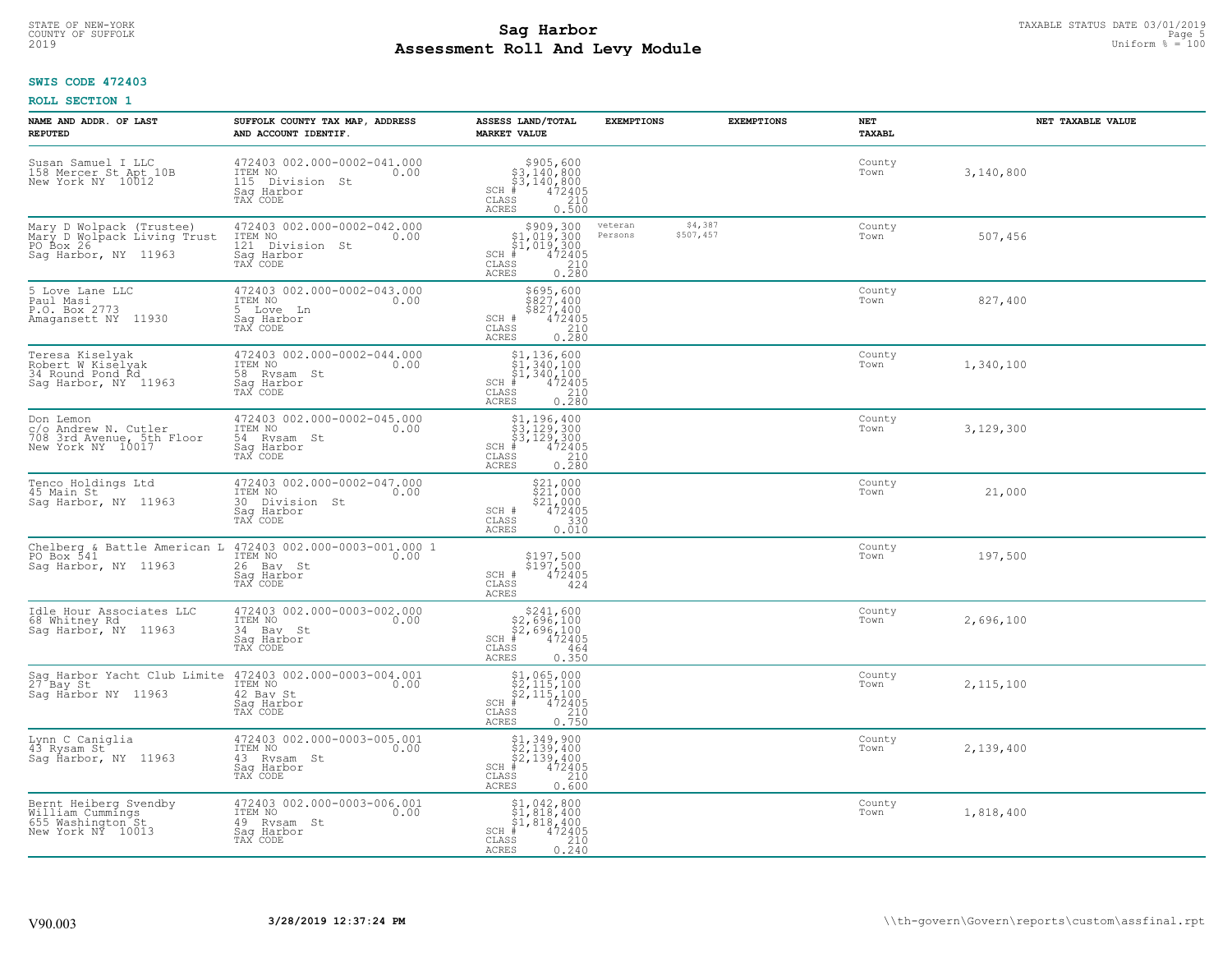# **SWIS CODE 472403**

| NAME AND ADDR. OF LAST<br><b>REPUTED</b>                                                          | SUFFOLK COUNTY TAX MAP, ADDRESS<br>AND ACCOUNT IDENTIF.                                        | ASSESS LAND/TOTAL<br><b>MARKET VALUE</b>                                                                                                                                     | <b>EXEMPTIONS</b>      | <b>EXEMPTIONS</b> | NET<br><b>TAXABL</b> | NET TAXABLE VALUE |
|---------------------------------------------------------------------------------------------------|------------------------------------------------------------------------------------------------|------------------------------------------------------------------------------------------------------------------------------------------------------------------------------|------------------------|-------------------|----------------------|-------------------|
| Alexander FL Matthiessen<br>c/o Blue Marble Project<br>413 Sackett St Apt #3<br>Brooklyn NY 11231 | 472403 002.000-0003-007.000<br>ITEM NO<br>0.00<br>53 Rysam St<br>Sag Harbor<br>TAX CODE        | $$1,068,300$<br>$$1,684,200$<br>$$1,684,200$<br>$$472405$<br>$SCH$ #<br>CLASS<br>210<br><b>ACRES</b><br>0.250                                                                |                        |                   | County<br>Town       | 1,684,200         |
| CJK Corp LLC<br>PO Box 586<br>Sag Harbor, NY 11963                                                | 472403 002.000-0003-008.000<br>ITEM NO<br>0.00<br>57 Rysam St<br>Sag Harbor<br>TAX CODE        | $\begin{array}{l} 51,117,400 \\ 51,324,100 \\ 41,324,100 \\ \frac{4}{1,2405} \end{array}$<br>$SCH$ #<br>CLASS<br>$\begin{array}{c} 220 \\ 0.260 \end{array}$<br><b>ACRES</b> |                        |                   | County<br>Town       | 1,324,100         |
| EEM Corp Inc<br>PO Box 586<br>Sag Harbor, NY 11963                                                | 472403 002.000-0003-009.000<br>ITEM NO<br>0.00<br>20 Dering Rd<br>Saq Harbor<br>TAX CODE       | \$608,100<br>\$907,200<br>\$907,200<br>472405<br>SCH #<br>CLASS<br>210<br><b>ACRES</b><br>0.100                                                                              |                        |                   | County<br>Town       | 907,200           |
| Ronald Walsh<br>W H Von Wieding<br>P O Box 435<br>Sag Harbor, NY 11963                            | 472403 002.000-0003-010.000<br>ITEM NO<br>0.00<br>50 Bay St<br>Saq Harbor<br>TAX CODE          | $$348,600$ $$1,154,600$ $$1,154,600$ $$1,154,600$<br>$SCH$ #<br>472405<br>CLASS<br>210<br>ACRES<br>0.630                                                                     |                        |                   | County<br>Town       | 1,154,600         |
| Sag Harbor Industries Inc<br>P 0 Box 1169<br>Sag Harbor, NY 11963                                 | 472403 002.000-0003-011.000<br>ITEM NO<br>0.00<br>60 Bay St<br>Saq Harbor<br>TAX CODE          | \$310,700<br>$\begin{array}{l} 1,309,100 \\ 51,309,100 \\ \pm 472405 \end{array}$<br>$SCH$ #<br>CLASS<br>464<br><b>ACRES</b><br>0.450                                        |                        |                   | County<br>Town       | 1,309,100         |
| Michael A. Owen<br>Carole Owen<br>Michael E. Owen<br>Lucas Owen<br>Julia E. Owen                  | 472403 002.000-0003-012.000<br>ITEM NO<br>0.00<br>11 Dering Rd<br>Sag Harbor<br>TAX CODE       | $$571, 400$<br>$$1, 023, 600$<br>$$1, 023, 600$<br>$*$<br>$472405$<br>$*$<br>$210$<br>SCH #<br>CLASS<br>0.670<br><b>ACRES</b>                                                |                        |                   | County<br>Town       | 1,023,600         |
| Alan R Dresher<br>21 Pierrepont St<br>Brooklyn, NY 11201                                          | 472403 002.000-0003-016.000<br>ITEM NO<br>0.00<br>73 Rysam St<br>Saq Harbor<br>TAX CODE        | \$1,025,500<br>\$1,281,900<br>\$1,281,900<br>#472405<br>$SCH$ #<br>$\begin{array}{c} 210 \\ 0.240 \end{array}$<br>CLASS<br><b>ACRES</b>                                      |                        |                   | County<br>Town       | 1,281,900         |
| Alan R Dresher<br>Harriet H Dresher<br>21 Pierrepont St<br>Brooklyn, NY 11201                     | 472403 002.000-0003-017.002<br>TTEM NO 0.00<br>63 Rysam St<br>Saq Harbor<br>TAX CODE           | $$1, 264, 400$<br>$$1, 505, 600$<br>$$1, 505, 600$<br>$*$ 472405<br>$SCH$ #<br>CLASS<br>210<br><b>ACRES</b><br>0.480                                                         |                        |                   | County<br>Town       | 1,505,600         |
| Harriet H Dresher<br>Alan R Dresher<br>21 Pierrepont St<br>Brooklyn, NY 11201                     | 472403 002.000-0003-017.003<br>TTEM NO 0.00<br>19 Dering Rd<br>Saq Harbor<br>TAX CODE          | $$2,794,200$<br>$$2,794,200$<br>$$2,794,200$<br>$*$ 472405<br>$SCH$ #<br>CLASS<br>210<br><b>ACRES</b><br>0.640                                                               |                        |                   | County<br>Town       | 2,794,200         |
| Patricia K Proferes<br>501 Saville Ln<br>Lothian, MD 20711                                        | 472403 002.000-0003-018.000<br>ITEM NO<br>0.00<br>17 Mulford<br>- Ln<br>Saq Harbor<br>TAX CODE | $$1,494,200$<br>$$1,680,000$<br>$$1,680,000$<br>$*$<br>$472405$<br>$*$<br>$210$<br>$SCH$ #<br>CLASS<br>0.570<br><b>ACRES</b>                                                 | \$1,680,000<br>veteran |                   | County<br>Town       |                   |
| Gina Hadley<br>Gina Breuer Hadley<br>P.O. Box 1033<br>Saq Harbor NY 11963                         | 472403 002.000-0003-019.000<br>ITEM NO<br>0.00<br>23 Mulford Ln<br>Sag Harbor<br>TAX CODE      | \$1,274,000<br>\$1,842,900<br>\$1,842,900<br>$SCH$ #<br>472405<br>CLASS<br>210<br><b>ACRES</b><br>0.540                                                                      |                        |                   | County<br>Town       | 1,842,900         |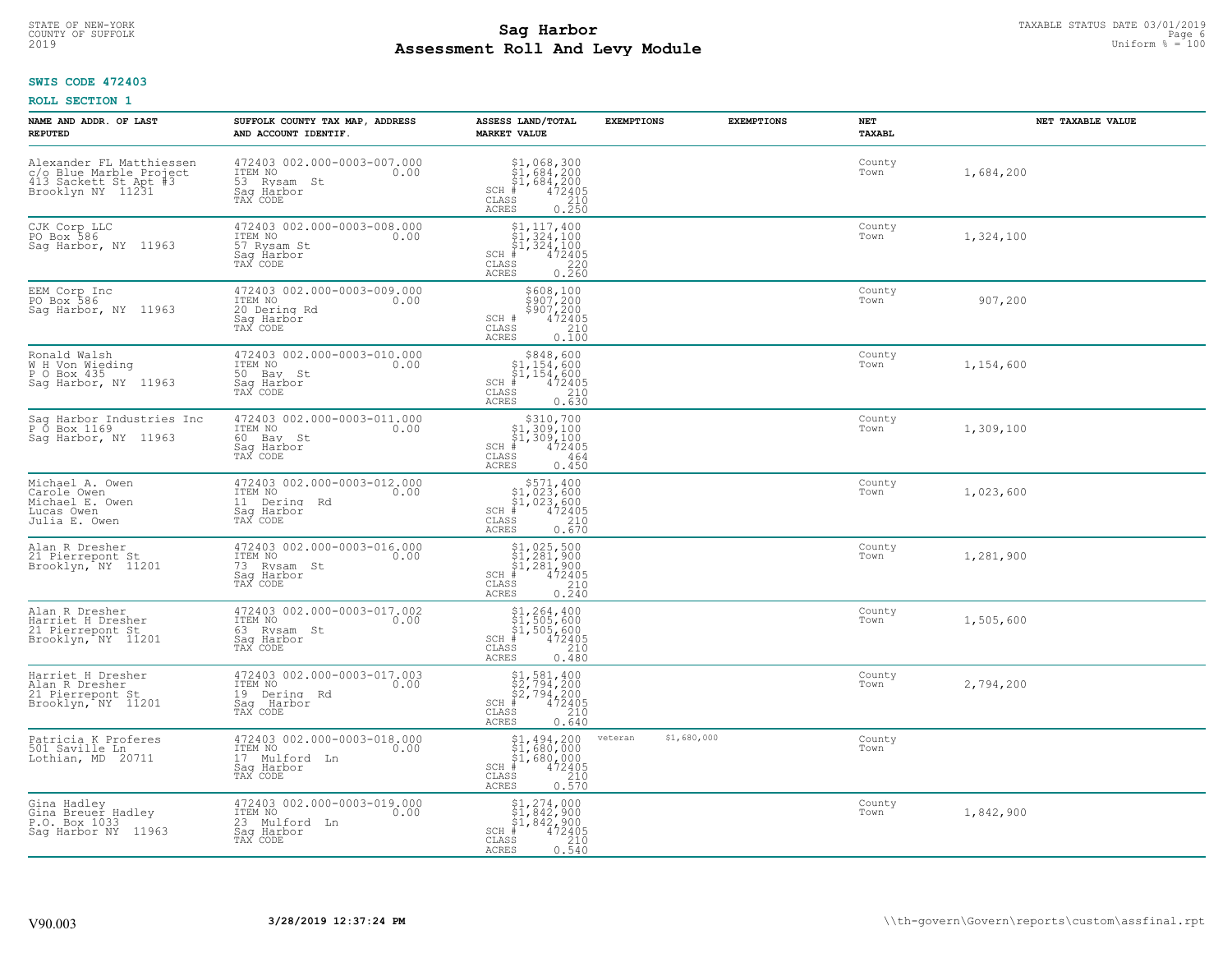#### **Sag Harbor** TAXABLE STATUS DATE 03/01/2019 **Sag Harbor** TAXABLE STATUS DATE 03/01/2019 **Page 7** and **F** and **F** and **F** and **F** and **F** and **F** and **F** and **F** and **F** and **F** and **F** and **F** and **F** and **F** and **E** and **Assessment Roll And Levy Module** 2019 Uniform % = 100 COUNTY OF SUFFOLK Page 7

# **SWIS CODE 472403**

| NAME AND ADDR. OF LAST<br><b>REPUTED</b>                                                                                                | SUFFOLK COUNTY TAX MAP, ADDRESS<br>AND ACCOUNT IDENTIF.                                      | ASSESS LAND/TOTAL<br><b>MARKET VALUE</b>                                                                                                                                                                                                                                                    | <b>EXEMPTIONS</b>  | <b>EXEMPTIONS</b>      | <b>NET</b><br>TAXABL | NET TAXABLE VALUE |
|-----------------------------------------------------------------------------------------------------------------------------------------|----------------------------------------------------------------------------------------------|---------------------------------------------------------------------------------------------------------------------------------------------------------------------------------------------------------------------------------------------------------------------------------------------|--------------------|------------------------|----------------------|-------------------|
| Brett King<br>29 Mulford Ln<br>PO Box 841<br>Sag Harbor, NY 11963                                                                       | 472403 002.000-0003-021.001<br>ITEM NO<br>0.00<br>29 Mulford<br>Ln<br>Saq Harbor<br>TAX CODE | $$1, 093, 900$<br>$$1, 231, 400$<br>$$1, 231, 400$<br>$472405$<br>$$210$<br>$SCH$ #<br>CLASS<br><b>ACRES</b><br>0.540                                                                                                                                                                       | veteran<br>Persons | \$125,000<br>\$553,200 | County<br>Town       | 553,200           |
| John D Evans (Trustee)<br>John D Evans Revovable Trust<br>Jane Evans Wilson (Trustee)<br>John D Evans Revovable Trust                   | 472403 002.000-0003-022.000<br>ITEM NO<br>0.00<br>68 Bay St<br>Saq Harbor<br>TAX CODE        | $$894,100$<br>$$4,158,200$<br>$$4,158,200$<br>$$4,158,200$<br>$SCH$ #<br>472405<br>CLASS<br>281<br>ACRES<br>0.400                                                                                                                                                                           |                    |                        | County<br>Town       | 4,158,200         |
| Fredrik Edward Schilling<br>Linda Nicole Schilling<br>46-23 193rd St<br>Auburndale, NY 11358                                            | 472403 002.000-0003-023.000<br>ITEM NO<br>0.00<br>76 Bay St<br>Saq Harbor<br>TAX CODE        | $$1,004,500$<br>$$1,338,000$<br>$$1,338,000$<br>$$472405$<br>$SCH$ #<br>CLASS<br>210<br>0.380<br>ACRES                                                                                                                                                                                      | veteran<br>Persons | \$125,000<br>\$606,500 | County<br>Town       | 606,500           |
| Ann Marie Moylan<br>Theresa Moylan-Samot<br>Ruth Moylan (Life Estate)<br>6 Bellaire Ave<br>Selden, NY 11784                             | 472403 002.000-0003-024.000<br>ITEM NO<br>0.00<br>82 Bay St<br>Saq Harbor<br>TAX CODE        | $\begin{array}{r} \texttt{\$957,100}\ \\ \texttt{\$1,289,300}\ \\ \texttt{\$1,289,300}\ \\ \texttt{\$1,289,300}\ \\ \texttt{\$1,2405}\ \\ \texttt{\$10}\ \\ \texttt{\$10}\ \\ \texttt{\$10}\ \\ \texttt{\$10}\ \\ \texttt{\$210}\ \\ \texttt{\$28}\end{array}$<br>$SCH$ #<br>CLASS<br>ACRES | veteran            | \$125,000              | County<br>Town       | 1,164,300         |
| Carolyn J Martin (Trustee)<br>Martin Oualified Personal Re<br>Stanley N Martin (Trustee)<br>Martin Qualified Personal Re                | 472403 002.000-0003-025.000<br>ITEM NO<br>0.00<br>88 Bay St<br>Saq Harbor<br>TAX CODE        | ${\begin{array}{c} $883,600 $2,082,100 $2,082,100 # 472405 $281 281$<br>$SCH$ #<br>$\mathtt{CLASS}$<br><b>ACRES</b><br>0.420                                                                                                                                                                | Volunte            | \$208,210              | County<br>Town       | 1,873,890         |
| Patricia D Elmaleh<br>92 Bay St<br>PO Box 1165<br>Saq Harbor, NY 11963                                                                  | 472403 002.000-0003-026.000<br>ITEM NO<br>0.00<br>92 Bay St<br>Sag Harbor<br>TAX CODE        | $$883,600$<br>$$1,947,800$<br>$$1,947,800$<br>$$472405$<br>SCH<br>. #<br>210<br>CLASS<br>0.420<br>ACRES                                                                                                                                                                                     |                    |                        | County<br>Town       | 1,947,800         |
| Ted Porter<br>Steven M Godeke<br>351 W 4th St<br>New York, NY 10014                                                                     | 472403 002.000-0003-027.000<br>ITEM NO<br>0.00<br>69 High St<br>Saq Harbor<br>TAX CODE       | $\begin{array}{l} 51,014,700 \\ 51,891,700 \\ 51,891,700 \end{array}$<br>472405<br>SCH #<br>210<br>CLASS<br>ACRES<br>0.240                                                                                                                                                                  |                    |                        | County<br>Town       | 1,891,700         |
| 63 High Street Realty, LLC<br>c/o Spielman Koenigsberg & P<br>Attn: Richard L Koenigsberg<br>1745 Broadway FL 18th<br>New York NY 10019 | 472403 002.000-0003-029.001<br>1TEM NO 0.00<br>63 High St<br>Saq Harbor<br>TAX CODE          | $$837,000$<br>$$1,225,700$<br>$$1,225,700$<br>$*1,225,700$<br>$*1,22405$<br>SCH #<br>CLASS<br>210<br><b>ACRES</b><br>0.500                                                                                                                                                                  |                    |                        | County<br>Town       | 1,225,700         |
| Frazer Pennebaker<br>Pamela Power<br>202 W 85th St<br>New York, NY 10024                                                                | 472403 002.000-0003-030.000<br>TTEM NO 0.00<br>49 High St<br>Saq Harbor<br>TAX CODE          | $$1,347,700$<br>$$1,607,900$<br>$$1,607,900$<br>$*$ 472405<br>$SCH$ #<br>CLASS<br>210<br>ACRES<br>0.410                                                                                                                                                                                     |                    |                        | County<br>Town       | 1,607,900         |
| Susanna Vasillov<br>43 High St<br>Sag Harbor, NY 11963                                                                                  | 472403 002.000-0003-031.000<br>ITEM NO<br>0.00<br>43 High St<br>Sag Harbor<br>TAX CODE       | $$882,900$<br>$$1,165,300$<br>$$1,165,300$<br>$$1,165,300$<br>$472405$<br>SCH<br>210<br>CLASS<br>0.210<br><b>ACRES</b>                                                                                                                                                                      |                    |                        | County<br>Town       | 1,165,300         |
| Tanya Lawson<br>PO Box 728<br>Saq Harbor, NY 11963                                                                                      | 472403 002.000-0003-033.000<br>ITEM NO<br>0.00<br>33 High St<br>Saq Harbor<br>TAX CODE       | $\begin{array}{c} $882,900\\ $1,138,700\\ $1,138,700 \end{array}$<br>$SCH$ #<br>472405<br>CLASS<br>$\frac{210}{0.210}$<br><b>ACRES</b>                                                                                                                                                      |                    |                        | County<br>Town       | 1,138,700         |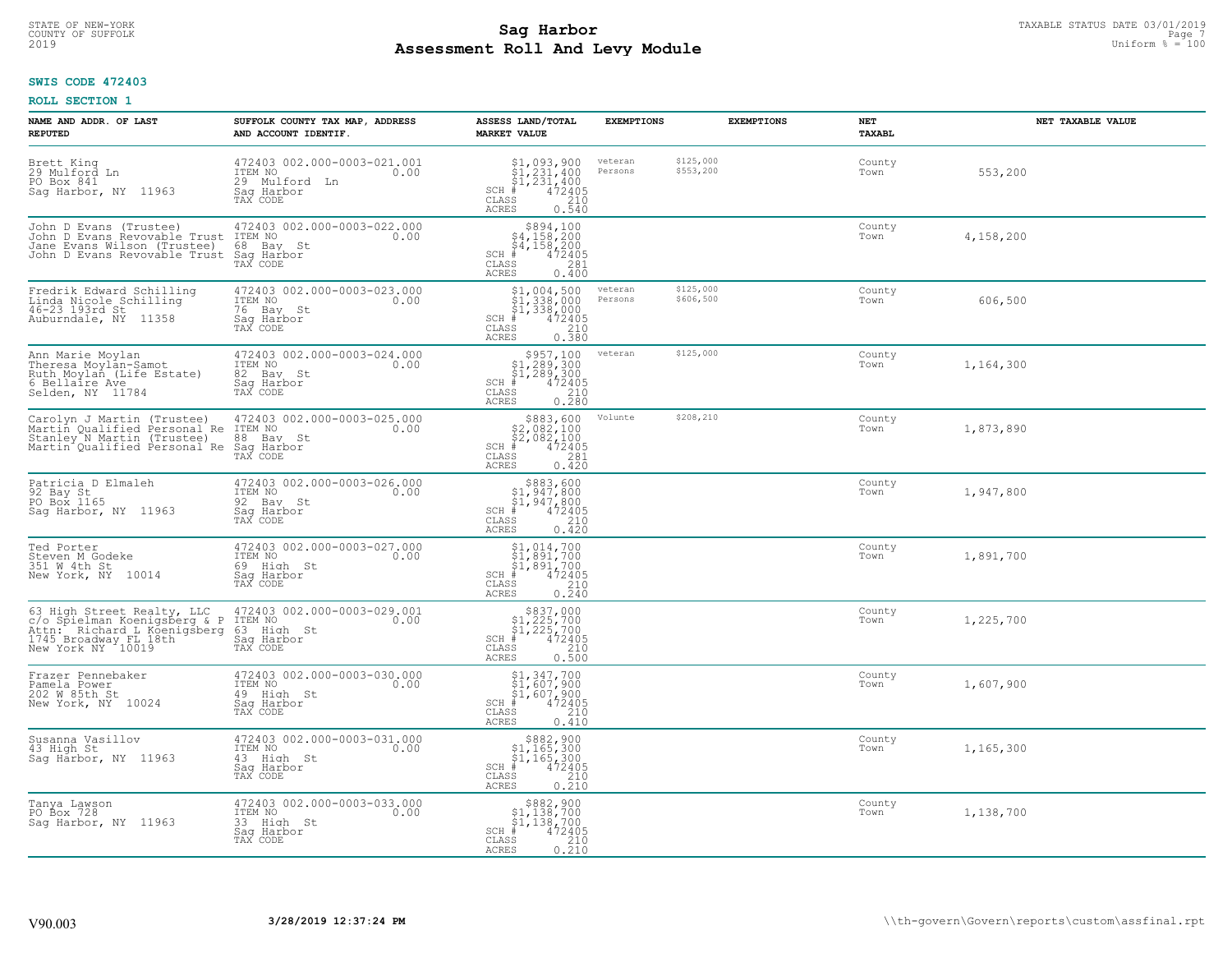# **SWIS CODE 472403**

| NAME AND ADDR. OF LAST<br><b>REPUTED</b>                                                                       | SUFFOLK COUNTY TAX MAP, ADDRESS<br>AND ACCOUNT IDENTIF.                                 | ASSESS LAND/TOTAL<br><b>MARKET VALUE</b>                                                                                                                 | <b>EXEMPTIONS</b>   | <b>EXEMPTIONS</b> | NET<br><b>TAXABL</b> | NET TAXABLE VALUE |
|----------------------------------------------------------------------------------------------------------------|-----------------------------------------------------------------------------------------|----------------------------------------------------------------------------------------------------------------------------------------------------------|---------------------|-------------------|----------------------|-------------------|
| Mary Bergonia<br>1239 W Altgeld St<br>Chicago, IL 60614                                                        | 472403 002.000-0003-034.000<br>ITEM NO<br>0.00<br>29 High St<br>Saq Harbor<br>TAX CODE  | $$882,900$<br>$$1,342,500$<br>$$1,342,500$<br>$472405$<br>$$210$<br>$$210$<br>$SCH$ #<br>CLASS<br><b>ACRES</b><br>0.210                                  |                     |                   | County<br>Town       | 1,342,500         |
| David A Thommen<br>Kendell M Thommen<br>79 Rysam St<br>PO Box 586<br>Sag Harbor, NY 11963                      | 472403 002.000-0003-035.000<br>ITEM NO<br>0.00<br>79 Rysam St<br>Saq Harbor<br>TAX CODE | $$793,100$<br>$$1,198,900$<br>$$1,198,900$<br>$$1,198,900$<br>$SCH$ #<br>$\mathtt{CLASS}$<br>$\frac{210}{0.190}$<br><b>ACRES</b>                         |                     |                   | County<br>Town       | 1,198,900         |
| Mary Bergonia<br>Thomas R Ross<br>1239 W Altgeld St<br>Chicago, IL 60614                                       | 472403 002.000-0003-036.000<br>ITEM NO<br>0.00<br>85 Rysam St<br>Saq Harbor<br>TAX CODE | $$1, 275, 700$<br>$$3, 116, 900$<br>$$3, 116, 900$<br>$$472405$<br>$SCH$ #<br>CLASS<br>210<br>0.390<br>ACRES                                             |                     |                   | County<br>Town       | 3,116,900         |
| Eve Behar, Trustee 6472403 00 472403 00<br>Alphonso Scotti, Trustee<br>Joy Behar Personal Residence Sag Harbor | 472403 002.000-0004-001.000<br>0.00<br>98 Bay St                                        | $\begin{array}{c} $994,000 $3,800,200 $43,800,200 + $472405 \end{array}$<br>$SCH$ #<br>CLASS<br>281<br><b>ACRES</b><br>0.630                             |                     |                   | County<br>Town       | 3,800,200         |
| Donna McGill<br>88 High St<br>Sag Harbor NY 11963                                                              | 472403 002.000-0004-002.000<br>ITEM NO<br>0.00<br>88 High St<br>Saq Harbor<br>TAX CODE  | $\begin{array}{r} 5770,100 \\ 51,185,400 \\ 51,185,400 \\ \pm \\ 472405 \\ 55 \end{array}$<br>$SCH$ #<br>CLASS<br>0.180<br>ACRES                         |                     |                   | County<br>Town       | 1,185,400         |
| Geraldine Boyle<br>Dennis Boyle <sup>-</sup><br>80 High St<br>Saq Harbor, NY                                   | 472403 002.000-0004-004.000<br>ITEM NO<br>0.00<br>80 High St<br>Saq Harbor<br>TAX CODE  | \$779,900<br>\$992,600<br>\$992,600<br>472405<br>SCH #<br>CLASS<br>210<br>0.180<br><b>ACRES</b>                                                          |                     |                   | County<br>Town       | 992,600           |
| Richard L Pochetti<br>Susan E Mackesey<br>2130 Greenwood Ave<br>Wilmette, IL 60091                             | 472403 002.000-0004-005.000<br>ITEM NO<br>0.00<br>76 High St<br>Saq Harbor<br>TAX CODE  | $$779,900$<br>$$884,400$<br>$$884,400$<br>$$472405$<br>SCH #<br>CLASS<br>210<br>0.180<br><b>ACRES</b>                                                    |                     |                   | County<br>Town       | 884,400           |
| Joy Behar<br>c/o Lynne Bershad, CPA<br>Harvey Altman & Co.<br>131 Jerhico Turnpike<br>Jerhico NY 11753         | 472403 002.000-0004-006.000<br>TTEM NO 0.00<br>72 High St<br>Saq Harbor<br>TAX CODE     | $$1, 169, 800$<br>$$2, 567, 100$<br>$$2, 567, 100$<br>$$472405$<br>$SCH$ #<br>CLASS<br>210<br>0.270<br><b>ACRES</b>                                      |                     |                   | County<br>Town       | 2,567,100         |
| Jerome T Guerin<br>Deborah A Guerin<br>P O Box 2493<br>Sag Harbor, NY 11963                                    | 472403 002.000-0004-007.000<br>ITEM NO 0.00<br>64 High St<br>Saq Harbor<br>TAX CODE     | \$779,900<br>\$900,500<br>\$900,500<br>SCH #<br>$\frac{472405}{210}$<br>CLASS<br><b>ACRES</b><br>0.180                                                   | \$62,670<br>veteran |                   | County<br>Town       | 837,830           |
| Thomas Harris<br>58 High St<br>Sag Harbor, NY 11963                                                            | 472403 002.000-0004-008.000<br>ITEM NO<br>0.00<br>58 High St<br>Sag Harbor<br>TAX CODE  | \$816,300<br>$\begin{array}{r} 2284,100 \\ 22,284,100 \\ 472405 \\ \text{is} \qquad \qquad 210 \end{array}$<br>$SCH$ #<br>CLASS<br>0.270<br><b>ACRES</b> |                     |                   | County<br>Town       | 2,284,100         |
| Neil Miritello<br>Camille Miritello<br>52 Pound Hollow Road<br>Old Brookville NY 11545                         | 472403 002.000-0004-009.000<br>ITEM NO<br>0.00<br>54 High St<br>Saq Harbor<br>TAX CODE  | $$1,184,800$<br>$$3,441,100$<br>$$3,441,100$<br>$SCH$ #<br>472405<br>CLASS<br>210<br>0.360<br><b>ACRES</b>                                               |                     |                   | County<br>Town       | 3,441,100         |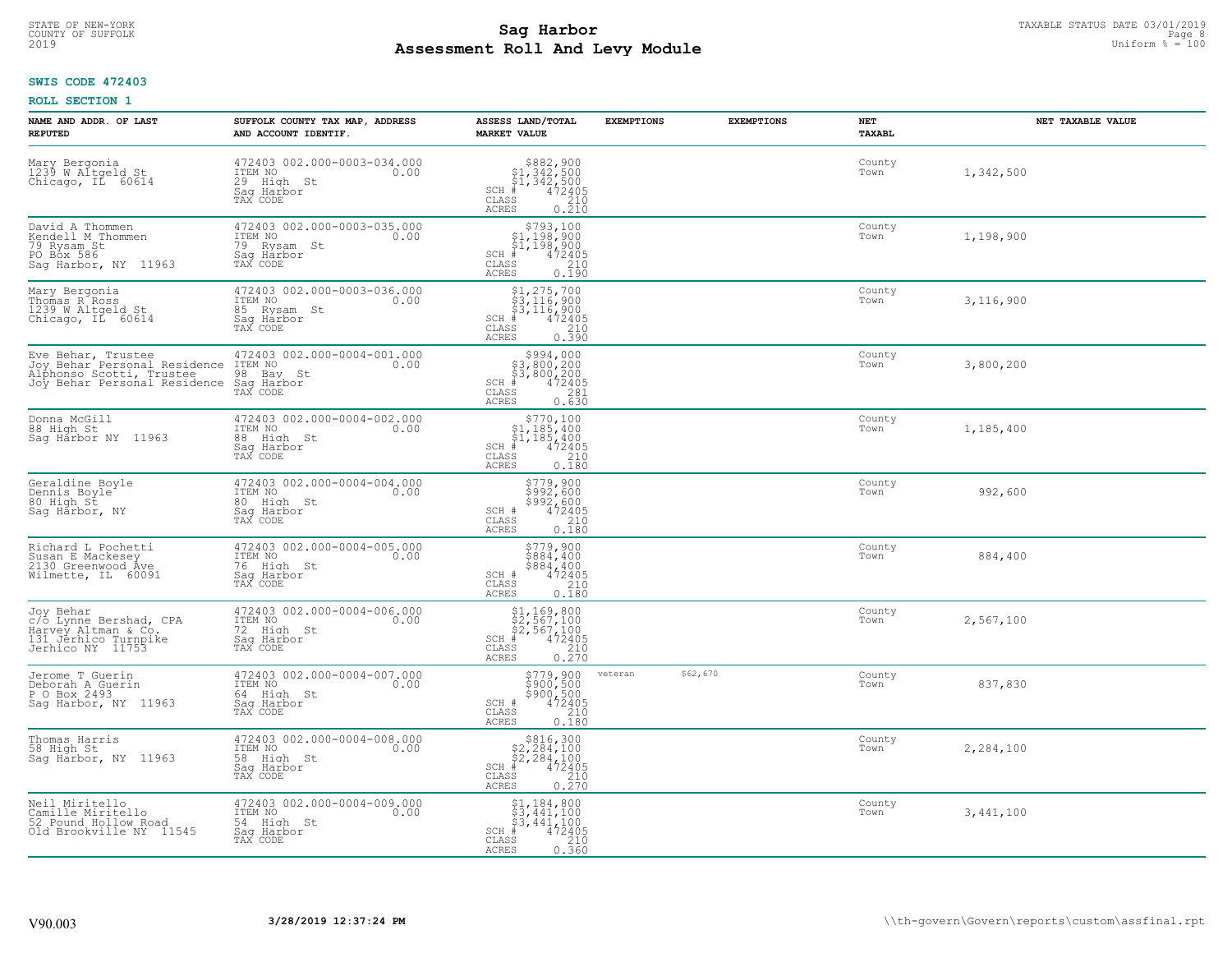# **SWIS CODE 472403**

| NAME AND ADDR. OF LAST<br><b>REPUTED</b>                                                                               | SUFFOLK COUNTY TAX MAP, ADDRESS<br>AND ACCOUNT IDENTIF.                                        | ASSESS LAND/TOTAL<br><b>MARKET VALUE</b>                                                                                                                                                                                                                                | <b>EXEMPTIONS</b> | <b>EXEMPTIONS</b> | NET<br><b>TAXABL</b> | NET TAXABLE VALUE |
|------------------------------------------------------------------------------------------------------------------------|------------------------------------------------------------------------------------------------|-------------------------------------------------------------------------------------------------------------------------------------------------------------------------------------------------------------------------------------------------------------------------|-------------------|-------------------|----------------------|-------------------|
| Lukas Weinstein<br>Nancy Roob<br>PO Box 1684<br>Sag Harbor, NY 11963                                                   | 472403 002.000-0004-010.000<br>ITEM NO<br>0.00<br>44 High St<br>Saq Harbor<br>TAX CODE         | $\begin{array}{l} $1,184,800\\ $3,213,700\\ $3,213,700\\ *\\ 472405\\ *\\ 210\\ *\\ \end{array}$<br>$SCH$ #<br>CLASS<br><b>ACRES</b><br>0.360                                                                                                                           |                   |                   | County<br>Town       | 3,213,700         |
| Barbara W Ivans<br>64 Eastbrook Ln<br>08046<br>Willingboro, NJ                                                         | 472403 002.000-0004-011.000<br>ITEM NO<br>0.00<br>38 High St<br>Saq Harbor<br>TAX CODE         | $$770,100$<br>$$1,007,700$<br>$$1,007,700$<br>$SCH$ #<br>472405<br>CLASS<br>210<br>0.180<br><b>ACRES</b>                                                                                                                                                                |                   |                   | County<br>Town       | 1,007,700         |
| Michael N. Taglich<br>Claudia A. Taglich<br>198 East Main Street<br>Oyster Bay NY 11771                                | 472403 002.000-0004-012.000<br>ITEM NO<br>0.00<br>34 High St<br>Sag Harbor<br>TAX CODE         | $$765, 200$<br>$$2, 034, 500$<br>$$2, 034, 500$<br>$$472405$<br>$SCH$ #<br>CLASS<br>210<br>0.180<br>ACRES                                                                                                                                                               |                   |                   | County<br>Town       | 2,034,500         |
| James G. Phillips<br>230 East 18th St Apt C<br>New York NY 10003                                                       | 472403 002.000-0004-013.000<br>ITEM NO<br>0.00<br>30 High St<br>Saq Harbor<br>TAX CODE         | $SCH$ #<br>CLASS<br><b>ACRES</b><br>0.180                                                                                                                                                                                                                               |                   |                   | County<br>Town       | 2,272,000         |
| Jon Baer<br>Po Box 743<br>23 Franklin Ave<br>Sag Harbor, NY 11963                                                      | 472403 002.000-0004-014.000<br>ITEM NO<br>0.00<br>23 Franklin Ave<br>Saq Harbor<br>TAX CODE    | $\begin{array}{c} \text{\small $51$, $347$, $700$} \\ \text{\small $51$, $572$, $500$} \\ \text{\small $51$, $572$, $500$} \\ \text{\small $4$ & $472405$} \\ \text{\small $58$ & $210$} \\ \text{\small $58$ & $0.410$} \end{array}$<br>SCH #<br>CLASS<br><b>ACRES</b> | veteran           | \$75,000          | County<br>Town       | 1,497,500         |
| Holmstrom Holding LLC<br>139 W 19th St #3E<br>New York, NY 10011                                                       | 472403 002.000-0004-015.000<br>ITEM NO<br>0.00<br>46 Prospect Ave<br>Sag Harbor<br>TAX CODE    | $$1, 150, 500$<br>$$1, 630, 000$<br>$$1, 630, 000$<br>$$472405$<br>SCH<br>. #<br>210<br>CLASS<br><b>ACRES</b><br>0.350                                                                                                                                                  |                   |                   | County<br>Town       | 1,630,000         |
| Janifer Jaeger<br>42 Prospect Ave<br>Sag Harbor, NY 11963-3111                                                         | 472403 002.000-0004-016.000<br>ITEM NO<br>0.00<br>42 Prospect Ave<br>Saq Harbor<br>TAX CODE    | \$1,033,800<br>\$1,388,500<br>\$1,388,500<br>#472405<br>$SCH$ #<br>CLASS<br>210<br>0.170<br><b>ACRES</b>                                                                                                                                                                |                   |                   | County<br>Town       | 1,388,500         |
| Kathleen Dysken Lyons<br>Terence Lyons<br>76 High St<br>Sag Harbor, NY 11963                                           | 472403 002.000-0004-017.000<br>TTEM NO 0.00<br>36 Prospect<br>Ave<br>Saq Harbor<br>TAX CODE    | $$2,883,100$<br>$$2,883,100$<br>$$2,883,100$<br>$*$<br>$*$<br>$*$<br>$*$<br>$*$<br>SCH<br>CLASS<br>210<br><b>ACRES</b><br>0.350                                                                                                                                         |                   |                   | County<br>Town       | 2,883,100         |
| Alanson Houghton III<br>Joanne C. Houghton<br>C/O Ronald H. Gitter, Esq.,<br>30 Prospect Avenue<br>Saq Harbor NY 11963 | 472403 002.000-0004-018.000<br>ITEM NO 0.00<br>30 Prospect Ave<br>Saq Harbor<br>TAX CODE       | $$4, 291, 900$<br>$$4, 291, 900$<br>$$4, 291, 900$<br>SCH<br>472405<br>CLASS<br>210<br><b>ACRES</b><br>0.350                                                                                                                                                            |                   |                   | County<br>Town       | 4,291,900         |
| Peter Mahler<br>Laurie B Mahler<br>26 Prospect Ave<br>Sag Harbor, NY 11963                                             | 472403 002.000-0004-019.000<br>ITEM NO<br>0.00<br>26<br>Prospect Ave<br>Saq Harbor<br>TAX CODE | \$1,150,500<br>\$2,602,900<br>\$2,602,900<br>472405<br>$SCH$ #<br>CLASS<br>210<br><b>ACRES</b><br>0.350                                                                                                                                                                 |                   |                   | County<br>Town       | 2,602,900         |
| Cathleen Mc Guigan<br>55 W 55th St<br>New York, NY 10019                                                               | 472403 002.000-0004-020.001<br>ITEM NO<br>0.00<br>84 High St<br>Saq Harbor<br>TAX CODE         | $$1, 216, 200$<br>$$1, 484, 900$<br>$$1, 484, 900$<br>SCH #<br>472405<br>CLASS<br>210<br>0.370<br><b>ACRES</b>                                                                                                                                                          |                   |                   | County<br>Town       | 1,484,900         |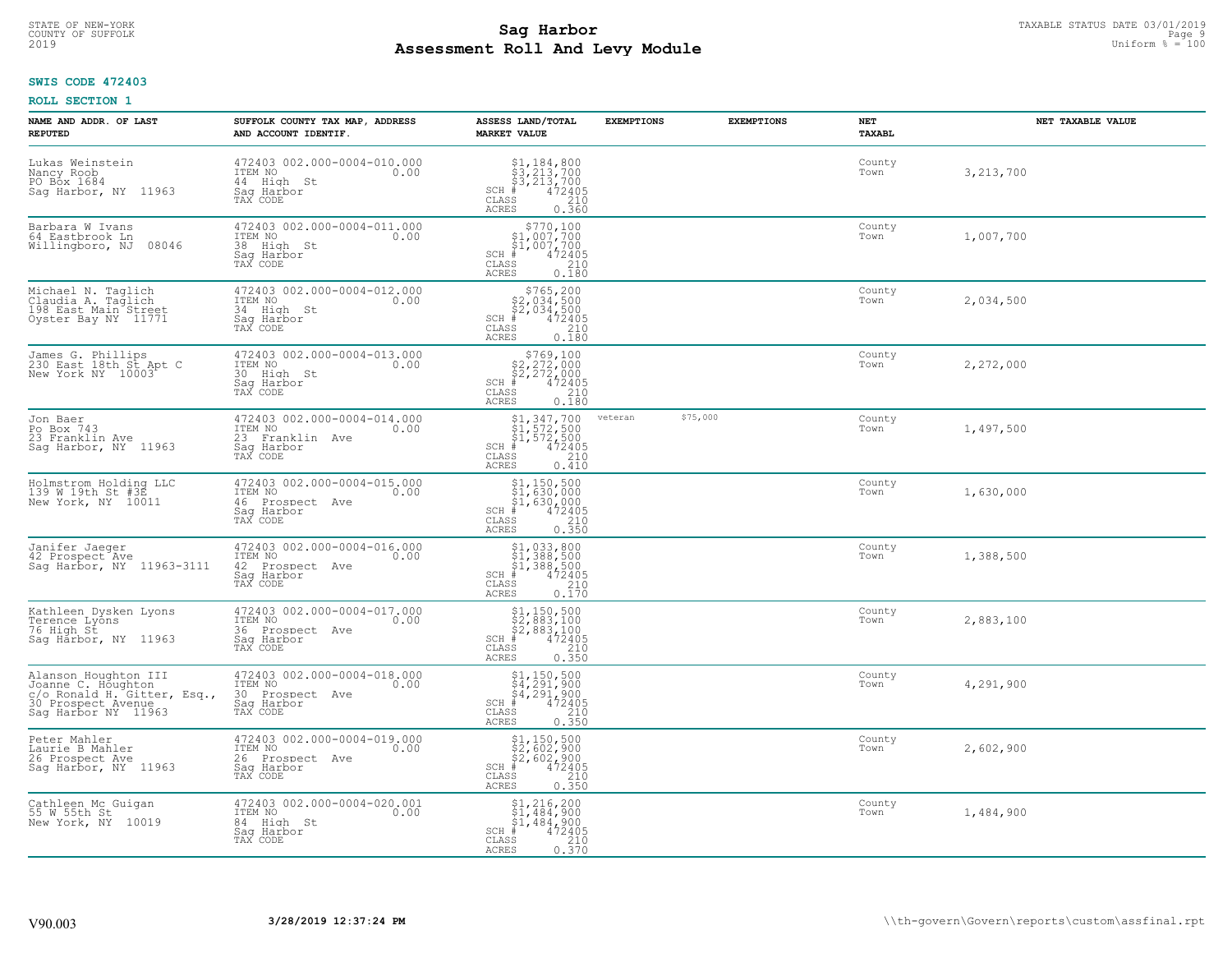## **SWIS CODE 472403**

| NAME AND ADDR. OF LAST<br><b>REPUTED</b>                                                             | SUFFOLK COUNTY TAX MAP, ADDRESS<br>AND ACCOUNT IDENTIF.                                        | ASSESS LAND/TOTAL<br><b>MARKET VALUE</b>                                                                                                                                                                          | <b>EXEMPTIONS</b> | <b>EXEMPTIONS</b> | NET<br>TAXABL  | NET TAXABLE VALUE |
|------------------------------------------------------------------------------------------------------|------------------------------------------------------------------------------------------------|-------------------------------------------------------------------------------------------------------------------------------------------------------------------------------------------------------------------|-------------------|-------------------|----------------|-------------------|
| Frederick M Pickering<br>C/o Hamptons Mortgage Corp<br>Gayle Pickering<br>C/6 Hamptons Mortgage Corp | 472403 002.000-0004-022.001<br>ITEM NO<br>0.00<br>14 Prospect Ave<br>Saq Harbor<br>TAX CODE    | $$2, 104, 500$<br>$$2, 112, 400$<br>$$2, 112, 400$<br>$$472405$<br>SCH #<br>CLASS<br>210<br>ACRES<br>0.420                                                                                                        |                   |                   | County<br>Town | 2,112,400         |
| 100 BAY LLC<br>4 Copper Beach Lane<br>Ho-Ho-Kus NJ 07423                                             | 472403 002.000-0004-024.001<br>ITEM NO<br>0.00<br>100 Bay St<br>Sag Harbor<br>TAX CODE         | $SCH$ #<br>CLASS<br><b>ACRES</b>                                                                                                                                                                                  |                   |                   | County<br>Town | 5,531,900         |
| Paul Alter<br>Gloria j Stern<br>24 W 85th St Apt 2<br>New York, NY 10024                             | 472403 002.000-0005-001.000<br>ITEM NO<br>0.00<br>116<br>Bay St<br>Sag Harbor<br>TAX CODE      | \$1,009,800<br>31,990,600<br>\$3,990,600<br>\$3,990,600<br>\$5 472405<br>\$5 210<br>\$5 640<br>SCH #<br>CLASS<br>ACRES                                                                                            |                   |                   | County<br>Town | 3,990,600         |
| Sagg One LLC<br>24 W 85th St Apt 2<br>New York NY 10024                                              | 472403 002.000-0005-002.000<br>ITEM NO<br>0.00<br>126 Bay St<br>Saq Harbor<br>TAX CODE         | $\begin{array}{r}  \  \  \,  \, 5894, 100\\  \  \, 51, 077, 100\\  \  \, 51, 077, 100\\  \  \  \, 472405\\ \text{ss} \\  \  \, 210\\ \text{ss} \\  \  \, 0.340\\ \end{array}$<br>$SCH$ #<br>CLASS<br><b>ACRES</b> |                   |                   | County<br>Town | 1,077,100         |
| Jeffrey Martin<br>130 Bay St<br>Saq Harbor, NY 11963                                                 | 472403 002.000-0005-003.000<br>ITEM NO<br>0.00<br>130<br>Bay St<br>Saq Harbor<br>TAX CODE      | \$967,700<br>$$1,485,500$<br>$$1,485,500$<br>$*1,485,500$<br>$*32405$<br>$*210$<br>$SCH$ #<br>$\mathtt{CLASS}$<br>ACRES<br>0.460                                                                                  | Volunte           | \$148,550         | County<br>Town | 1,336,950         |
| Geoffrey M Briggs<br>Roxanne A Briggs<br>Po Box 1112<br>Saq Harbor, NY 11963                         | 472403 002.000-0005-004.000<br>ITEM NO<br>0.00<br>136<br>Bay St<br>Saq Harbor<br>TAX CODE      | $SCH$ #<br>CLASS<br><b>ACRES</b><br>0.460                                                                                                                                                                         |                   |                   | County<br>Town | 1,754,000         |
| Ann Charlotte Brown<br>140 Bay St<br>Saq Harbor NY 11963                                             | 472403 002.000-0005-005.001<br>ITEM NO<br>0.00<br>140 Bay St<br>Sag Harbor<br>TAX CODE         | $$1, 041, 400$<br>$$1, 783, 400$<br>$$1, 783, 400$<br>$SCH$ #<br>472405<br>CLASS<br>$\frac{210}{0.450}$<br><b>ACRES</b>                                                                                           |                   |                   | County<br>Town | 1,783,400         |
| Sylvia Clark<br>David Alpern<br>91 Franklin Ave<br>Sag Habor NY 11963                                | 472403 002.000-0005-007.001<br>ITEM NO<br>0.00<br>91 Franklin Ave<br>Saq Habor<br>TAX CODE     | $\begin{array}{l} $1,042,700\\ $1,878,200\\ $1,878,200\\ *\\ *\\ 2405\\ *\\ *\\ 258 \end{array}$<br>SCH<br>CLASS<br><b>ACRES</b><br>0.480                                                                         |                   |                   | County<br>Town | 1,878,200         |
| Luke E Fichthorn IV<br>118 Willow St<br>Brooklyn NY 11201                                            | 472403 002.000-0005-010.000<br>ITEM NO<br>0.00<br>11 Prospect Ave<br>Saq Harbor<br>TAX CODE    | $$2,334,600$<br>$$2,309,900$<br>$$2,309,900$<br>$472405$<br>$$2,10$<br>$SCH$ #<br>CLASS<br><b>ACRES</b><br>0.410                                                                                                  |                   |                   | County<br>Town | 2,309,900         |
| Katherine Fichthorn<br>118 Willow St<br>Brooklyn NY 11201                                            | 472403 002.000-0005-011.001<br>ITEM NO<br>0.00<br>15<br>Prospect Ave<br>Sag Harbor<br>TAX CODE | $$1, 209, 600$<br>$$1, 404, 200$<br>$$1, 404, 200$<br>$$404, 200$<br>$472405$<br>SCH #<br>CLASS<br>210<br><b>ACRES</b><br>0.460                                                                                   |                   |                   | County<br>Town | 1,404,200         |
| Luke E Fichthorn IV<br>Katherine Fichthorn<br>118 Willow St<br>Brooklyn NY 11201                     | 472403 002.000-0005-013.001<br>ITEM NO<br>0.00<br>17 Prospect Ave<br>Saq Harbor<br>TAX CODE    | $$1, 172, 500$<br>$$1, 994, 700$<br>$$1, 994, 700$<br>$SCH$ #<br>472405<br>CLASS<br>210<br>0.360<br>ACRES                                                                                                         |                   |                   | County<br>Town | 1,994,700         |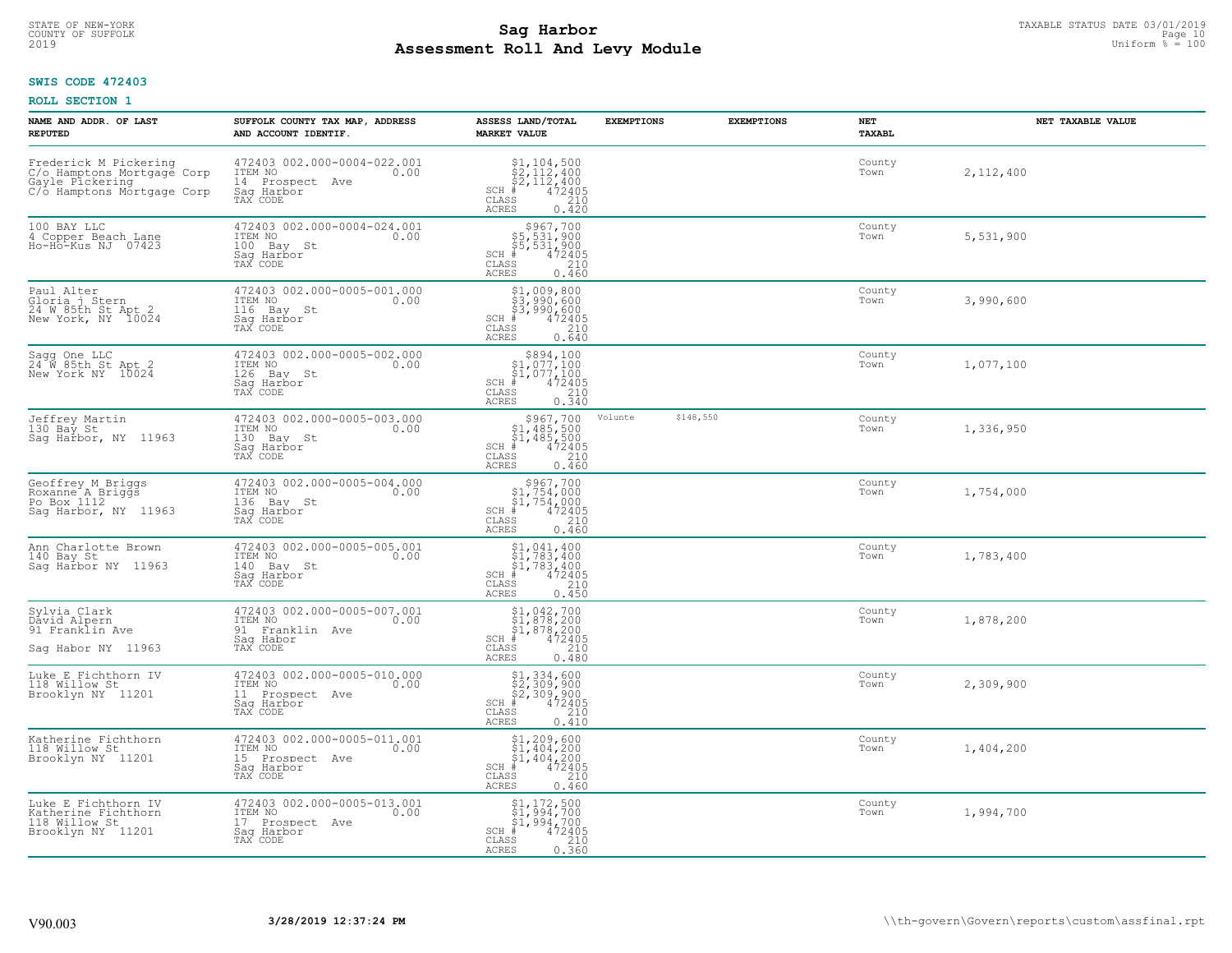## **SWIS CODE 472403**

| NAME AND ADDR. OF LAST<br><b>REPUTED</b>                                              | SUFFOLK COUNTY TAX MAP, ADDRESS<br>AND ACCOUNT IDENTIF.                                           | ASSESS LAND/TOTAL<br><b>MARKET VALUE</b>                                                                                                                                                                                             | <b>EXEMPTIONS</b>    | <b>EXEMPTIONS</b> | NET<br><b>TAXABL</b> | NET TAXABLE VALUE |
|---------------------------------------------------------------------------------------|---------------------------------------------------------------------------------------------------|--------------------------------------------------------------------------------------------------------------------------------------------------------------------------------------------------------------------------------------|----------------------|-------------------|----------------------|-------------------|
| Michel Bus<br>Janet M Bus<br>310 E 46th St<br>New York, NY 10017                      | 472403 002.000-0005-014.000<br>ITEM NO<br>0.00<br>25 Prospect Ave<br>Saq Harbor<br>TAX CODE       | $$1, 150, 500$<br>$$1, 630, 300$<br>$$1, 630, 300$<br>$*$<br>$*$<br>$*$<br>$*$<br>$SCH$ #<br>CLASS<br>$\begin{array}{c} 210 \\ 0.350 \end{array}$<br>ACRES                                                                           |                      |                   | County<br>Town       | 1,630,300         |
| Daniel B Weiss<br>Amy B Weiss<br>$12^{\texttt{f}} E 12th St$<br>New York, NY<br>10002 | 472403 002.000-0005-015.000<br>ITEM NO<br>0.00<br>29 Prospect Ave<br>Sag Harbor<br>TAX CODE       | $\begin{array}{c} \texttt{\$1,150,500}\ \texttt{\$2,235,700}\ \texttt{\$2,235,700}\ \texttt{\$2,235,700}\ \texttt{\$472405}\ \texttt{\$85} \texttt{\$210}\ \texttt{\$85} \texttt{\$0.350}\ \end{array}$<br>$SCH$ #<br>CLASS<br>ACRES |                      |                   | County<br>Town       | 2,235,700         |
| Linda Lilienfeld<br>367 W 19th St<br>New York, NY 10011                               | 472403 002.000-0005-017.001<br>ITEM NO<br>0.00<br>35<br>Prospect Ave<br>Sag<br>Harbor<br>TAX CODE | $$1, 150, 500$<br>$$1, 422, 200$<br>$$1, 422, 200$<br>$$422, 200$<br>$$472405$<br>$SCH$ #<br>CLASS<br>$\frac{210}{0.350}$<br><b>ACRES</b>                                                                                            |                      |                   | County<br>Town       | 1,422,200         |
| 37 Prospect LLC<br>P.O. Box 511<br>Montauk NY 11954                                   | 472403 002.000-0005-018.000<br>ITEM NO<br>0.00<br>37 Prospect Ave<br>Saq Harbor<br>TAX CODE       | $$2,650,100$<br>$$2,650,100$<br>$$2,650,100$<br>$472405$<br>$35$<br>$210$<br>$SCH$ #<br>CLASS<br><b>ACRES</b><br>0.340                                                                                                               |                      |                   | County<br>Town       | 2,650,100         |
| Michael Brosnan<br>Joan M Brosnan<br>P.O. Box 511<br>Montauk NY 11954                 | 472403 002.000-0005-019.000<br>ITEM NO<br>0.00<br>53 Franklin Ave<br>Saq Harbor<br>TAX CODE       | \$577,000<br>\$808,700<br>\$808,700<br>472405<br>SCH #<br>CLASS<br>$\frac{210}{0.140}$<br>ACRES                                                                                                                                      |                      |                   | County<br>Town       | 808,700           |
| Sheila Clancy Waugh<br>57 Franklin Ave<br>Sag Harbor NY 11963                         | 472403 002.000-0005-020.000<br>ITEM NO<br>0.00<br>57 Franklin Ave<br>Saq Harbor<br>TAX CODE       | $$671,000$<br>$$1,023,000$<br>$$1,023,000$<br>$$472405$<br>$SCH$ #<br>$\begin{array}{c} 210 \\ 0.190 \end{array}$<br>CLASS<br><b>ACRES</b>                                                                                           |                      |                   | County<br>Town       | 1,023,000         |
| Joan Rosenbaum<br>201 W 85th St<br>New York, NY 10024                                 | 472403 002.000-0005-021.000<br>ITEM NO<br>0.00<br>63 Franklin Ave<br>Sag Harbor<br>TAX CODE       | $$1,023,700$<br>$$1,314,200$<br>$$1,314,200$<br>$$1,314,200$<br>$472405$<br>SCH #<br>CLASS<br>210<br>0.290<br><b>ACRES</b>                                                                                                           |                      |                   | County<br>Town       | 1,314,200         |
| Anthony K Zaykowski<br>Mary Ann Zaykowski<br>PO Box 1038<br>Sag Harbor NY 11963       | 472403 002.000-0005-022.000<br>ITEM NO<br>0.00<br>67 Franklin Ave<br>Saq Harbor<br>TAX CODE       | \$775,200<br>\$853,100<br>\$853,100<br>SCH #<br>472405<br>210<br>CLASS<br>ACRES<br>0.240                                                                                                                                             |                      |                   | County<br>Town       | 853,100           |
| Heirloom Partners LLC<br>25 Cedar Street<br>East Hampton NY 11937                     | 472403 002.000-0005-023.000<br>ITEM NO<br>0.00<br>71 Franklin Ave<br>Saq Harbor<br>TAX CODE       | \$753,500<br>\$843,400<br>\$843,400<br>SCH #<br>472405<br>CLASS<br>$\frac{210}{0.150}$<br><b>ACRES</b>                                                                                                                               |                      |                   | County<br>Town       | 843,400           |
| Tiffany Scarlato<br>Russell Kratoville<br>83 Franklin Ave<br>Sag Harbor NY 11963      | 472403 002.000-0005-024.001<br>ITEM NO<br>0.00<br>83 Franklin Ave<br>Saq Harbor<br>TAX CODE       | $$1, 075, 300$<br>$$1, 507, 300$<br>$$1, 507, 300$<br>$*1, 507, 300$<br>$SCH$ #<br>210<br>CLASS<br>0.660<br>ACRES                                                                                                                    | \$125,000<br>veteran |                   | County<br>Town       | 1,382,300         |
| Michael Quilty<br>29 West 19th St PH<br>New York NY 10011                             | 472403 002.000-0006-002.001<br>ITEM NO<br>0.00<br>68 Rysam St<br>Saq Harbor<br>TAX CODE           | $\begin{array}{r}  \  \  \,  \, 5905,800 \\  \  \, 52,010,200 \\  \  \, 52,010,200 \\  \  \  \, 472405 \\  \  \, 85 \\  \  \, 85 \\  \  \, 0.290 \\ \end{array}$<br>SCH #<br>CLASS<br>ACRES                                          |                      |                   | County<br>Town       | 2,010,200         |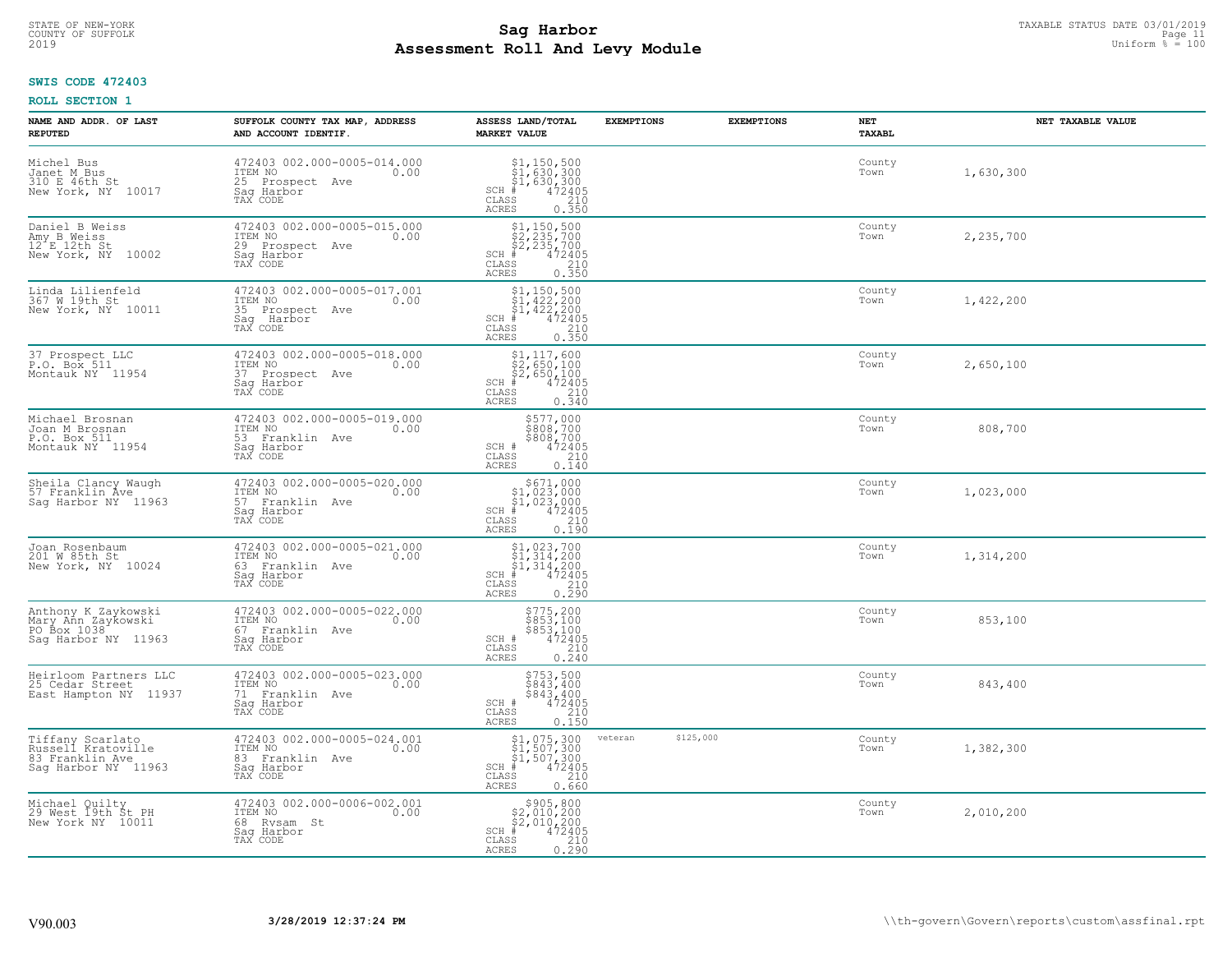#### **Sag Harbor** TAXABLE STATUS DATE 03/01/2019<br>
Poll and Louis Module **Assessment Roll And Levy Module** 2019 Uniform % = 100 COUNTY OF SUFFOLK **Example 12** Page 12 and the country of sufficient the country of sufficient that the page 12 and the page 12 and the page 12 and the page 12 and the page 12 and the page 12 and the page 12 and the page 1

## **SWIS CODE 472403**

| NAME AND ADDR. OF LAST<br><b>REPUTED</b>                                                                                                           | SUFFOLK COUNTY TAX MAP, ADDRESS<br>AND ACCOUNT IDENTIF.                                        | ASSESS LAND/TOTAL<br><b>MARKET VALUE</b>                                                                                                                                                                                                                                                             | <b>EXEMPTIONS</b> | <b>EXEMPTIONS</b> | NET<br><b>TAXABL</b> | NET TAXABLE VALUE |
|----------------------------------------------------------------------------------------------------------------------------------------------------|------------------------------------------------------------------------------------------------|------------------------------------------------------------------------------------------------------------------------------------------------------------------------------------------------------------------------------------------------------------------------------------------------------|-------------------|-------------------|----------------------|-------------------|
| Howard E Krotman<br>Maria Elena Krotman<br>P.O. Box 1688<br>11963<br>Saq Harbor NY                                                                 | 472403 002.000-0006-002.002<br>ITEM NO<br>0.00<br>70 Rysam St<br>Saq Harbor<br>TAX CODE        | $$3,392,600$<br>$$3,392,600$<br>$$3,392,600$<br>$*$<br>$472405$<br>$*$<br>$280$<br>$SCH$ #<br>CLASS<br><b>ACRES</b><br>0.460                                                                                                                                                                         |                   |                   | County<br>Town       | 3,392,600         |
| Wainfleet Ventures LLC<br>c/o Brian Altenburg<br>32 W 40th St PH D<br>New York NY 10018                                                            | 472403 002.000-0006-004.001<br>ITEM NO<br>0.00<br>8<br>E Union St<br>Saq Harbor<br>TAX CODE    | $\begin{array}{r} \texttt{\$915,400}\ \\ \texttt{\$2,068,100}\ \\ \texttt{\$2,068,100}\ \\ \texttt{\$472405}\ \\ \texttt{\$s$} \end{array}\nonumber\\ \begin{array}{r} \texttt{\$915,400}\ \\ \texttt{\$72405}\ \\ \texttt{\$220}\ \\ \texttt{\$210}\end{array}$<br>$SCH$ #<br>CLASS<br><b>ACRES</b> |                   |                   | County<br>Town       | 2,068,100         |
| Claude Kaplan<br>7 Hubert St<br>Townhouse 1<br>New York NY 10013                                                                                   | 472403 002.000-0006-004.003<br>ITEM NO<br>0.00<br>12 E Union St<br>Sag Harbor<br>TAX CODE      | $$844,900$<br>$$2,529,800$<br>$$2,529,800$<br>$$472405$<br>$SCH$ #<br>CLASS<br>$\frac{210}{0.200}$<br><b>ACRES</b>                                                                                                                                                                                   |                   |                   | County<br>Town       | 2,529,800         |
| Robert Flatley<br>Stephanie Flatley<br>44 W 94th St<br>New York, NY<br>10025                                                                       | 472403 002.000-0006-006.000<br>ITEM NO<br>0.00<br>11 High St<br>Saq Harbor<br>TAX CODE         | $$2,748,400$<br>$$2,748,400$<br>$$2,748,400$<br>$472405$<br>$$210$<br>$SCH$ #<br>CLASS<br>0, 260<br><b>ACRES</b>                                                                                                                                                                                     |                   |                   | County<br>Town       | 2,748,400         |
| Suzanne Hagerstrom<br>P.O. Box 2312<br>Sag Harbor NY 11963                                                                                         | 472403 002.000-0007-001.001<br>ITEM NO<br>0.00<br>24 High St<br>Saq Harbor<br>TAX CODE         | \$1,239,200<br>\$2,371,400<br>\$2,371,400<br>$SCH$ #<br>$\frac{472405}{210}$<br>$\mathtt{CLASS}$<br>0.290<br><b>ACRES</b>                                                                                                                                                                            |                   |                   | County<br>Town       | 2,371,400         |
| Helen Greenberg, Trustee<br>Irwin L. Greenberg Irrevocab<br>Mark Greenberg, Trustee<br>The Irwin L. Greenberg Irrev<br>Jennifer Greenberg, Trustee | 472403 002.000-0007-002.000<br>ITEM NO<br>0.00<br>20 High St<br>Saq Harbor<br>TAX CODE         | \$723,600<br>\$897,800<br>\$897,800<br>\$897,800<br>SCH #<br>CLASS<br>210<br>0.140<br><b>ACRES</b>                                                                                                                                                                                                   |                   |                   | County<br>Town       | 897,800           |
| Forever Films, Inc.<br>14 High St<br>Saq Harbor, NY 11963                                                                                          | 472403 002.000-0007-003.000<br>ITEM NO<br>0.00<br>14 High St<br>Saq Harbor<br>TAX CODE         | \$729,700<br>\$892,000<br>\$892,000<br>472405<br>SCH #<br>CLASS<br>210<br>0.120<br><b>ACRES</b>                                                                                                                                                                                                      |                   |                   | County<br>Town       | 892,000           |
| Beatrice Alda<br>Jennifer Brooke<br>Forever Films, Inc.<br>10 High St<br>Sag Harbor, NY 11963                                                      | 472403 002.000-0007-004.003<br>1TEM NO 0.00<br>High Street<br>Saq Harbor<br>TAX CODE           | \$391,300<br>\$391,300<br>\$391,300<br>472405<br>SCH #<br>CLASS<br>311<br><b>ACRES</b><br>0.460                                                                                                                                                                                                      |                   |                   | County<br>Town       | 391,300           |
| Bruce Mitchell<br>Rosemary Mitchell<br>12 Grand St<br>Saq Harbor, NY 11963                                                                         | 472403 002.000-0007-005.000<br>TTEM NO 0.00<br>12 Franklin Ave<br>Saq Harbor<br>TAX CODE       | $\begin{array}{c} $711,400 $1,007,400 $1,007,400 # 472405 \end{array}$<br>SCH<br>CLASS<br>220<br><b>ACRES</b><br>0.130                                                                                                                                                                               |                   |                   | County<br>Town       | 1,007,400         |
| Arleen Auerbach<br>P.O. Box 1654<br>Sag Harbor NY 11963                                                                                            | 472403 002.000-0007-006.000<br>ITEM NO<br>0.00<br>18<br>Franklin Ave<br>Saq Harbor<br>TAX CODE | $$721,700$<br>$$1,587,700$<br>$$1,587,700$<br>$*$ 472405<br>SCH<br>210<br>CLASS<br>0.130<br><b>ACRES</b>                                                                                                                                                                                             |                   |                   | County<br>Town       | 1,587,700         |
| Carl Lipomi<br>6 Will Curl Hwy<br>East Hampton NY 11937                                                                                            | 472403 002.000-0007-007.000<br>ITEM NO<br>0.00<br>24 Franklin Ave<br>Saq Harbor<br>TAX CODE    | \$972,900<br>\$1,139,000<br>\$1,139,000<br>$SCH$ #<br>472405<br>CLASS<br>210<br><b>ACRES</b><br>0.160                                                                                                                                                                                                |                   |                   | County<br>Town       | 1,139,000         |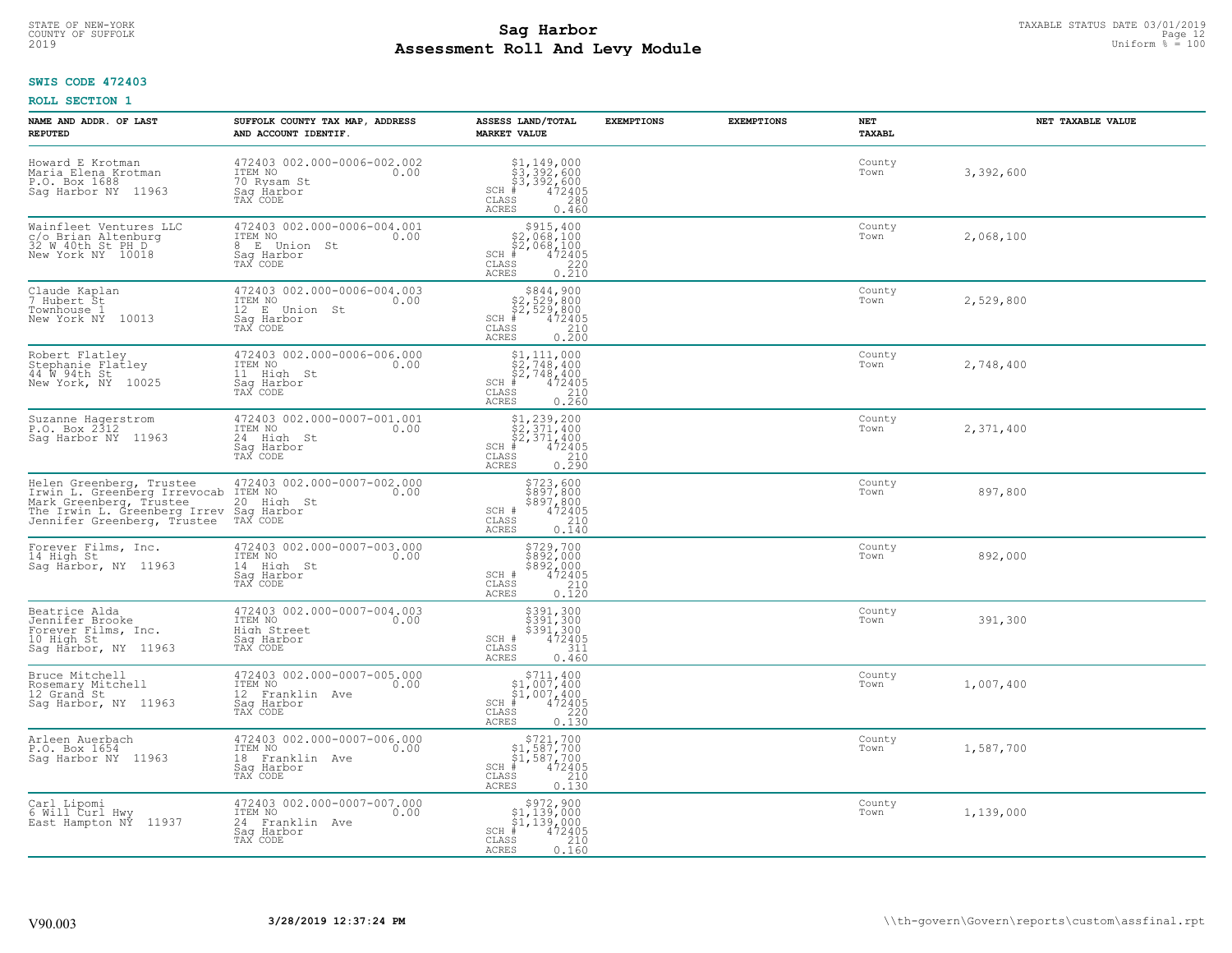## **SWIS CODE 472403**

| NAME AND ADDR. OF LAST<br><b>REPUTED</b>                                                                                     | SUFFOLK COUNTY TAX MAP, ADDRESS<br>AND ACCOUNT IDENTIF.                                       | ASSESS LAND/TOTAL<br><b>MARKET VALUE</b>                                                                                                                    | <b>EXEMPTIONS</b> | <b>EXEMPTIONS</b> | <b>NET</b><br>TAXABL | NET TAXABLE VALUE |
|------------------------------------------------------------------------------------------------------------------------------|-----------------------------------------------------------------------------------------------|-------------------------------------------------------------------------------------------------------------------------------------------------------------|-------------------|-------------------|----------------------|-------------------|
| Carl Lipomi<br>6 Will Curl Hwy<br>East Hampton NY<br>11937                                                                   | 472403 002.000-0007-008.000<br>ITEM NO<br>0.00<br>28 Franklin Ave<br>Saq Harbor<br>TAX CODE   | $$1,033,800$<br>$$1,192,000$<br>$$1,192,000$<br>$*$<br>$*$<br>$*$<br>$*$<br>$SCH$ #<br>CLASS<br>$\begin{array}{c} 210 \\ 0.170 \end{array}$<br><b>ACRES</b> |                   |                   | County<br>Town       | 1,192,000         |
| Margaret K. Scarf, Co-Truste<br>The Margaret K. Scarf Revoca<br>Martha Scarf Samuelson, Co-T<br>The Margaret K. Scarf Revoca | 472403 002.000-0007-009.000<br>ITEM NO<br>0.00<br>32 Franklin Ave<br>Saq Harbor<br>TAX CODE   | $$2,155,900$<br>$$2,155,900$<br>$$2,155,900$<br>$472405$<br>$SCH$ #<br>CLASS<br>$\frac{210}{0.160}$<br><b>ACRES</b>                                         |                   |                   | County<br>Town       | 2,155,900         |
| Alan Furst<br>Karen Furst<br>P O Box 2345<br>Sag Harbor, NY 11963                                                            | 472403 002.000-0007-011.000<br>ITEM NO<br>0.00<br>71<br>Hampton St<br>Sag Harbor<br>TAX CODE  | $\begin{array}{c} $814,100\n$1,152,700\n$1,152,700\n# 472405\n\end{array}$<br>SCH #<br>CLASS<br>210<br>0.430<br>ACRES                                       |                   |                   | County<br>Town       | 1,152,700         |
| Joseph N Gulotta<br>Hilary Offenberg<br>125 W 58th St Apt 5A<br>New York, NY 10019                                           | 472403 002.000-0007-012.000<br>TTEM NO 0.00<br>75 Hampton St<br>Saq Harbor<br>TAX CODE        | $$857,900$<br>$$1,078,900$<br>$$1,078,900$<br>$472405$<br>$$210$<br>SCH<br>CLASS<br>0.500<br>ACRES                                                          |                   |                   | County<br>Town       | 1,078,900         |
| Frank Gioeli<br>Mary Ann Gioeli<br>670 West End Ave Apt 16E<br>New York, NY 10025                                            | 472403 002.000-0007-013.000<br>ITEM NO<br>0.00<br>54 Franklin Ave<br>Saq Harbor<br>TAX CODE   | \$724,600<br>$\begin{array}{c}\n 3/47,600 \\  5917,600 \\  472405 \\  0.260\n \end{array}$<br>SCH #<br>CLASS<br><b>ACRES</b>                                |                   |                   | County<br>Town       | 917,600           |
| Jean R. Held, Trustee<br>of the Jean Held Revocable T<br>58 Franklin Ave<br>Saq Harbor NY 11963                              | 472403 002.000-0007-014.000<br>ITEM NO<br>0.00<br>58 Franklin Ave<br>Sag Harbor<br>TAX CODE   | \$501,600<br>\$909,400<br>\$909,400<br>472405<br>SCH #<br>$\mathtt{CLASS}$<br>210<br><b>ACRES</b><br>0.180                                                  |                   |                   | County<br>Town       | 909,400           |
| Marc Decastro<br>Burce Decastro<br>Alice Decastro<br>Life Estate                                                             | 472403 002.000-0007-015.000<br>ITEM NO<br>0.00<br>62 Franklin Ave<br>Saq Harbor<br>TAX CODE   | \$634,500<br>\$794,100<br>\$794,100<br>472405<br>SCH #<br>CLASS<br>210<br>0.160<br><b>ACRES</b>                                                             |                   |                   | County<br>Town       | 794,100           |
| Ferguson Design & Constructi<br>P.O. Box 585<br>Sagaponack NY 11962                                                          | 472403 002.000-0007-016.000<br>TTEM NO 0.00<br>66 Franklin Ave<br>Saq Harbor<br>TAX CODE      | SCH<br>CLASS<br>210<br><b>ACRES</b><br>0.160                                                                                                                |                   |                   | County<br>Town       | 2,471,400         |
| Matthew O'Grady<br>John Shaka<br>302 W 12th St Apt 17C<br>New York, NY 10014                                                 | 472403 002.000-0007-017.000<br>TTEM NO 0.00<br>70 Franklin Ave<br>Saq Harbor<br>TAX CODE      | \$634,500<br>\$785,700<br>\$785,700<br>\$785,700<br>SCH #<br>CLASS<br>210<br>ACRES<br>0.160                                                                 |                   |                   | County<br>Town       | 785,700           |
| Cecile Graffin Smith<br>P.O. Box 785<br>Bridgehampton NY 11932                                                               | 472403 002.000-0007-018.000<br>ITEM NO<br>0.00<br>103<br>Hampton St<br>Saq Harbor<br>TAX CODE | $\begin{array}{c} $841,500\n$1,173,200\n$1,173,200\n#1472405\n\end{array}$<br>SCH<br>$\frac{210}{0.320}$<br>CLASS<br><b>ACRES</b>                           |                   |                   | County<br>Town       | 1,173,200         |
| Meridith Nadler<br>78 Franklin Ave<br>Saq Harbor, NY 11963                                                                   | 472403 002.000-0007-019.000<br>ITEM NO<br>0.00<br>78 Franklin Ave<br>Sag Harbor<br>TAX CODE   | \$436,200<br>\$557,300<br>\$557,300<br>SCH #<br>472405<br>CLASS<br>$\frac{210}{0.110}$<br><b>ACRES</b>                                                      |                   |                   | County<br>Town       | 557,300           |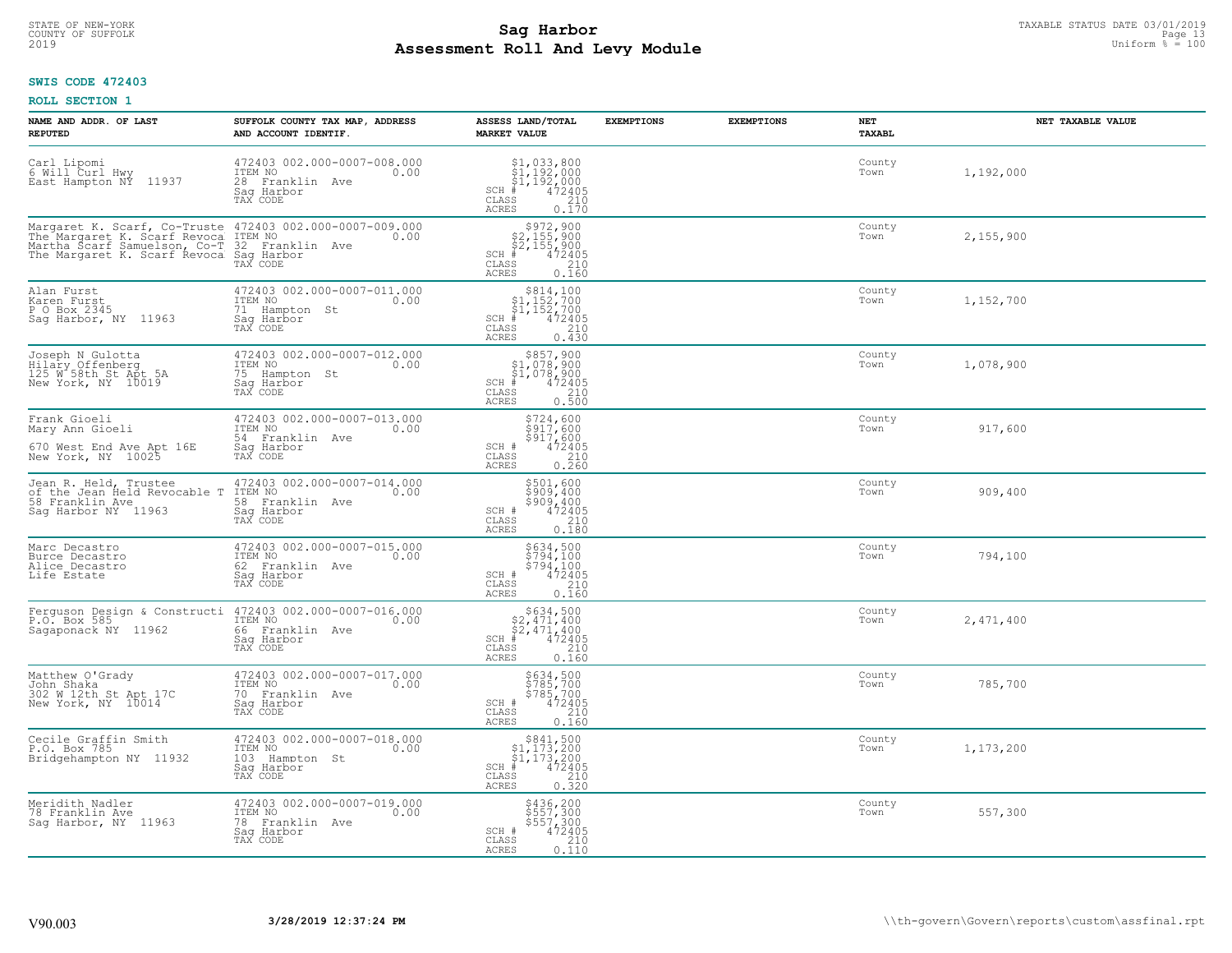## **SWIS CODE 472403**

| NAME AND ADDR. OF LAST<br><b>REPUTED</b>                                                              | SUFFOLK COUNTY TAX MAP, ADDRESS<br>AND ACCOUNT IDENTIF.                                       | ASSESS LAND/TOTAL<br><b>MARKET VALUE</b>                                                                                      | <b>EXEMPTIONS</b>  | <b>EXEMPTIONS</b>     | <b>NET</b><br><b>TAXABL</b> | NET TAXABLE VALUE |
|-------------------------------------------------------------------------------------------------------|-----------------------------------------------------------------------------------------------|-------------------------------------------------------------------------------------------------------------------------------|--------------------|-----------------------|-----------------------------|-------------------|
| Elena Archi<br>Joseph Archi<br>36-24 194th St<br>Flushing, NY 11358                                   | 472403 002.000-0007-020.000<br>ITEM NO<br>0.00<br>84 Franklin Ave<br>Saq Harbor<br>TAX CODE   | $$674, 200$<br>$$1, 083, 800$<br>$$1, 083, 800$<br>$472405$<br>$$210$<br>$SCH$ #<br>CLASS<br>ACRES<br>0.170                   |                    |                       | County<br>Town              | 1,083,800         |
| 94 Franklin LLC<br>51 Division Street, #417<br>Sag Harbor NY 11963                                    | 472403 002.000-0007-021.000<br>ITEM NO<br>0.00<br>94 Franklin Ave<br>Saq Harbor<br>TAX CODE   | \$707,400<br>\$1,621,800<br>\$1,621,800<br>472405<br>$SCH$ #<br>CLASS<br>$\begin{array}{c} 210 \\ 0.330 \end{array}$<br>ACRES | veteran            | \$75,000              | County<br>Town              | 1,546,800         |
| Cynthia O Burns<br>PO Box 243<br>Sag Harbor, NY 11963                                                 | 472403 002.000-0007-022.000<br>ITEM NO<br>0.00<br>15 Hempstead St<br>Saq Harbor<br>TAX CODE   | \$579,500<br>\$760,700<br>\$760,700<br>SCH #<br>$\begin{smallmatrix} 472405\ 210\ 0.300 \end{smallmatrix}$<br>CLASS<br>ACRES  |                    |                       | County<br>Town              | 760,700           |
| Cynthia O Burns<br>Lawrence Burns<br>P O Box 243<br>Sag Harbor, NY 11963                              | 472403 002.000-0007-023.000<br>ITEM NO<br>0.00<br>9 Hempstead St<br>Saq Harbor<br>TAX CODE    | \$566,100<br>\$764,200<br>\$764,200<br>\$764,200<br>\$72405<br>\$10<br>\$160<br>SCH #<br>CLASS<br>ACRES                       | veteran<br>Persons | \$75,000<br>\$344,600 | County<br>Town              | 344,600           |
| Jonathan Herrick<br>Miki Herrick<br>66 Leonard St #4F<br>New York NY 10001                            | 472403 002.000-0007-024.000<br>ITEM NO<br>0.00<br>5 Hempstead Ave<br>Saq Harbor<br>TAX CODE   | \$1,019,800<br>31,086,400<br>\$1,086,400<br>\$1,086,400<br>\$5 210<br>\$5 0.340<br>$SCH$ #<br>CLASS<br>ACRES                  |                    |                       | County<br>Town              | 1,086,400         |
| Michael G Doyle<br>1 Hempstead St<br>Sag Harbor, NY 11963                                             | 472403 002.000-0007-025.000<br>ITEM NO<br>0.00<br>1 Hempstead St<br>Sag Harbor<br>TAX CODE    | $$729,700$<br>$$930,800$<br>$$930,800$<br>$$472405$<br>$$210$<br>SCH #<br>CLASS<br>0.150<br>ACRES                             |                    |                       | County<br>Town              | 930,800           |
| Elinor Spalten (Trustee)<br>Elinor Spalten Revocable Tru<br>2322 Towneheights Ter<br>Atlanta GA 30339 | 472403 002.000-0007-026.000<br>ITEM NO<br>0.00<br>109<br>Hampton St<br>Saq Harbor<br>TAX CODE | \$331,400<br>\$604,800<br>\$604,800<br>472405<br>SCH #<br>411<br>CLASS<br>ACRES<br>0.480                                      |                    |                       | County<br>Town              | 604,800           |
| Erika Duncan<br>PO Box 626<br>Sag Harbor, NY 11963                                                    | 472403 002.000-0007-027.000<br>ITEM NO<br>0.00<br>105 Hampton St<br>Saq Harbor<br>TAX CODE    | $$486,500$<br>$$659,400$<br>$$659,400$<br>$472405$<br>$$210$<br>SCH #<br>CLASS<br>ACRES<br>0.100                              |                    |                       | County<br>Town              | 659,400           |
| Matthew O'Grady<br>John Shaka<br>302 W 12th St Apt 17C<br>New York, NY 10014                          | 472403 002.000-0007-028.000<br>TTEM NO 0.00<br>97 Hampton St<br>Saq Harbor<br>TAX CODE        | $$778,300$<br>$$1,088,500$<br>$$1,088,500$<br>$*$<br>$472405$<br>$$240$<br>$$160$<br>SCH<br>CLASS<br>ACRES<br>0.160           |                    |                       | County<br>Town              | 1,088,500         |
| W Deering Yardley Jr<br>91 Hampton St<br>Sag Harbor, NY 11963                                         | 472403 002.000-0007-029.000<br>ITEM NO<br>0.00<br>91 Hampton St<br>Sag Harbor<br>TAX CODE     | \$234,600<br>\$912,400<br>\$912,400<br>472405<br>SCH #<br>471<br>CLASS<br><b>ACRES</b><br>0.340                               |                    |                       | County<br>Town              | 912,400           |
| Gregory Gordon<br>PO Box 1188<br>East Hampton, NY 11937                                               | 472403 002.000-0007-030.000<br>ITEM NO<br>0.00<br>87 Hampton St<br>Sag Harbor<br>TAX CODE     | \$110,500<br>\$586,700<br>\$586,700<br>SCH #<br>472405<br>CLASS<br>411<br>ACRES<br>0.160                                      |                    |                       | County<br>Town              | 586,700           |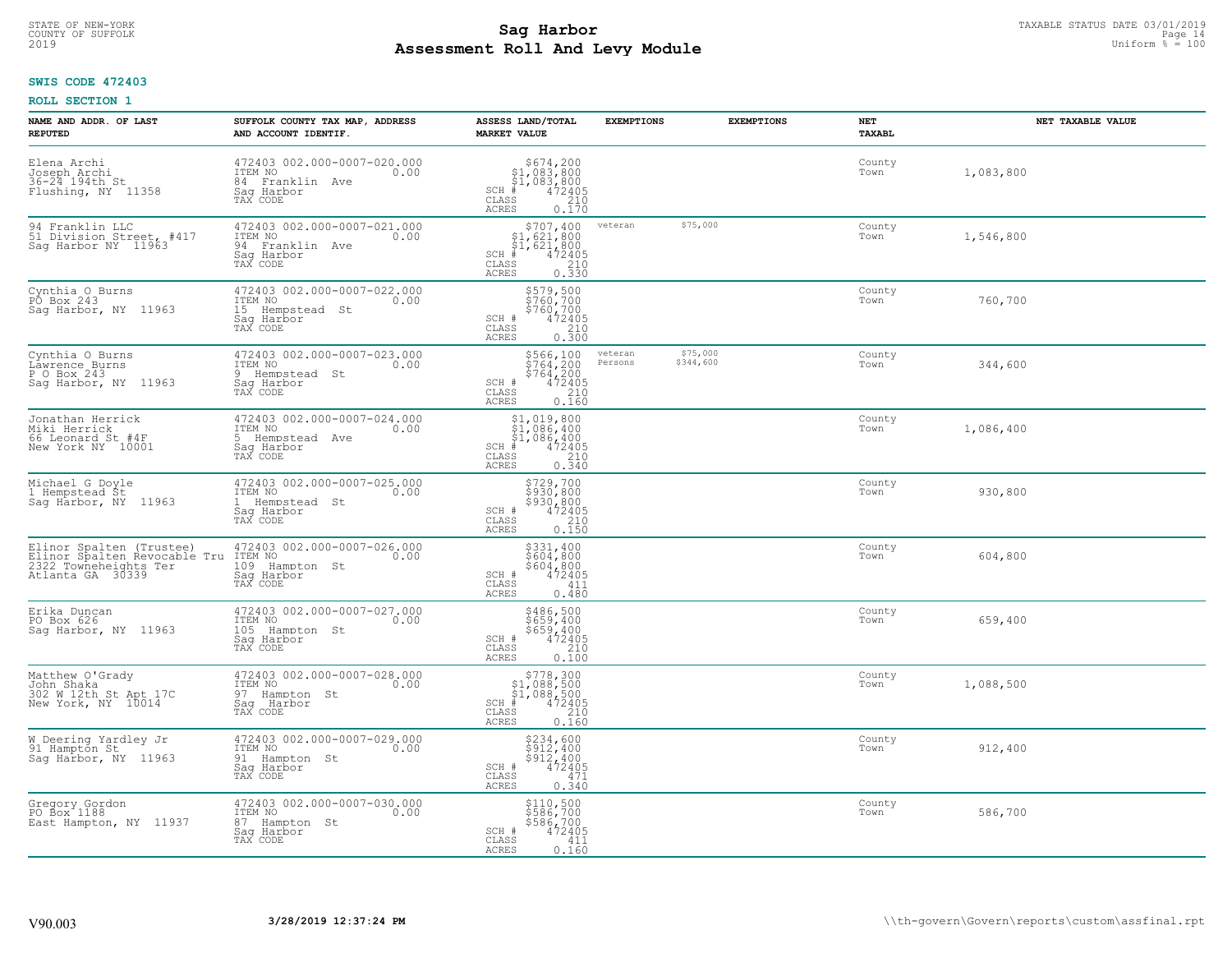## **SWIS CODE 472403**

| NAME AND ADDR. OF LAST<br><b>REPUTED</b>                                                    | SUFFOLK COUNTY TAX MAP, ADDRESS<br>AND ACCOUNT IDENTIF.                                     | ASSESS LAND/TOTAL<br><b>MARKET VALUE</b>                                                                                                                                                                                                                                                                                                                     | <b>EXEMPTIONS</b> | <b>EXEMPTIONS</b> | NET<br>TAXABL  | NET TAXABLE VALUE |
|---------------------------------------------------------------------------------------------|---------------------------------------------------------------------------------------------|--------------------------------------------------------------------------------------------------------------------------------------------------------------------------------------------------------------------------------------------------------------------------------------------------------------------------------------------------------------|-------------------|-------------------|----------------|-------------------|
| Mark H Lubell<br>Jennifer L. Tripp<br>93 Milton St Apt #3<br>Brooklyn NY 11222              | 472403 002.000-0007-031.000<br>ITEM NO<br>0.00<br>81 Hampton St<br>Saq Harbor<br>TAX CODE   | $\begin{array}{l} $1,051,900 \ $1,741,100 \ $1,741,100 \ \end{array}$<br>$SCH$ #<br>CLASS<br>210<br>ACRES<br>0.400                                                                                                                                                                                                                                           |                   |                   | County<br>Town | 1,741,100         |
| Joseph Evangelisti<br>545 West 20th St #6A<br>New York NY 10011                             | 472403 002.000-0007-032.002<br>ITEM NO<br>0.00<br>67 Hampton St<br>Sag Harbor<br>TAX CODE   | $\begin{array}{r}  \  \  \, 5931,000 \\  \  \, 55,168,800 \\  \  \, 55,168,800 \\  \  \  \, 472405 \\  \  \, 55 & 210 \\  \  \, 55 & 210 \\  \  \, 55 & 210 \\  \  \, 55 & 210 \\  \  \, 55 & 210 \\  \  \, 59 & 210 \\  \  \, 59 & 210 \\  \  \, 59 & 210 \\  \  \, 59 & 210 \\  \  \, 59 & 210 \\  \  \, 5$<br>$SCH$ $#$<br>CLASS<br>0.390<br><b>ACRES</b> |                   |                   | County<br>Town | 5,168,800         |
| Shoki Se.<br>Jon P. Shaw<br>144 W 27th St Apt 9R<br>New York NY 10001                       | 472403 002.000-0007-032.003<br>ITEM NO<br>0.00<br>40 Franklin Ave<br>Saq Harbor<br>TAX CODE | $$1,018,700$<br>$$1,846,400$<br>$$1,846,400$<br>$472405$<br>$$210$<br>SCH #<br>CLASS<br>0.310<br>ACRES                                                                                                                                                                                                                                                       |                   |                   | County<br>Town | 1,846,400         |
| Carl Hribar<br>525 E 72nd Street Apt 27A<br>New York NY 10021                               | 472403 002.000-0007-033.000<br>ITEM NO<br>0.00<br>61 Hampton St<br>Saq Harbor<br>TAX CODE   | $$615,300$<br>$$2,172,500$<br>$$2,172,500$<br>$$472405$<br>$SCH$ #<br>CLASS<br>281<br><b>ACRES</b><br>0.200                                                                                                                                                                                                                                                  |                   |                   | County<br>Town | 2,172,500         |
| Barbara Castantine<br>Joshua Castanține<br>Kaley Castantine<br>Geraldine A Burns (Life Esta | 472403 002.000-0007-034.000<br>ITEM NO<br>0.00<br>55 Hampton St<br>Saq Harbor<br>TAX CODE   | \$700,500<br>\$861,000<br>\$861,000<br>472405<br>SCH #<br>CLASS<br>210<br>ACRES<br>0.160                                                                                                                                                                                                                                                                     |                   |                   | County<br>Town | 861,000           |
| Joan B Ruffins (Life Estate)<br>Lynn J Cave<br>Seth W Ruffins<br>Benjamin J. Ruffins        | 472403 002.000-0007-035.000<br>ITEM NO<br>0.00<br>51 Hampton St<br>Saq Harbor<br>TAX CODE   | $$700,500$<br>$$1,220,300$<br>$$1,220,300$<br>$*$ 472405<br>$SCH$ #<br>$\mathtt{CLASS}$<br>210<br>0.160<br>ACRES                                                                                                                                                                                                                                             |                   |                   | County<br>Town | 1,220,300         |
| Star C Black<br>Apt 3b<br>111 E 36 Th St<br>New York, NY 10016                              | 472403 002.000-0007-036.000<br>TTEM NO 0.00<br>47 Hampton St<br>Sag Harbor<br>TAX CODE      | \$778,300<br>\$960,600<br>\$960,600<br>\$960,600<br>SCH #<br>CLASS<br>210<br>0.160<br><b>ACRES</b>                                                                                                                                                                                                                                                           |                   |                   | County<br>Town | 960,600           |
| Laura S. Donnelly<br>P.O. Box 1022<br>East Hampton NY 11937                                 | 472403 002.000-0007-037.000<br>0.00 0.00<br>0.00<br>43 Hampton St<br>Saq Harbor<br>TAX CODE | $$778,300$<br>$$1,259,200$<br>$$1,259,200$<br>$472405$<br>$$210$<br>$SCH$ #<br>CLASS<br><b>ACRES</b><br>0.160                                                                                                                                                                                                                                                |                   |                   | County<br>Town | 1,259,200         |
| Adrienne Noble Lopez<br>8 E Union St<br>Saq Harbor NY 11963                                 | 472403 002.000-0007-038.000<br>ITEM NO<br>0.00<br>39 Hampton St<br>Saq Harbor<br>TAX CODE   | \$683,700<br>\$958,200<br>\$958,200<br>SCH #<br>472405<br>CLASS<br>210<br><b>ACRES</b><br>0.200                                                                                                                                                                                                                                                              |                   |                   | County<br>Town | 958,200           |
| Daniel Marsili<br>Erik J Batt<br>333 Rector Pl<br>$TH-1$<br>New York NY 10280               | 472403 002.000-0007-039.000<br>ITEM NO<br>0.00<br>31 Hampton St<br>Saq Harbor<br>TAX CODE   | $$788,900$<br>$$2,499,100$<br>$$2,499,100$<br>$$472405$<br>$SCH$ $#$<br>CLASS<br>210<br>ACRES<br>0.300                                                                                                                                                                                                                                                       |                   |                   | County<br>Town | 2,499,100         |
| Jennifer Brooke<br>Beatrice Alda<br>10 High St<br>Sag Harbor, NY 11963                      | 472403 002.000-0007-040.000<br>ITEM NO<br>0.00<br>10 High St<br>Saq Harbor<br>TAX CODE      | $$2, 282, 000$<br>$$2, 944, 600$<br>$$2, 944, 600$<br>$SCH$ #<br>472405<br>CLASS<br>210<br>0.650<br>ACRES                                                                                                                                                                                                                                                    |                   |                   | County<br>Town | 2,944,600         |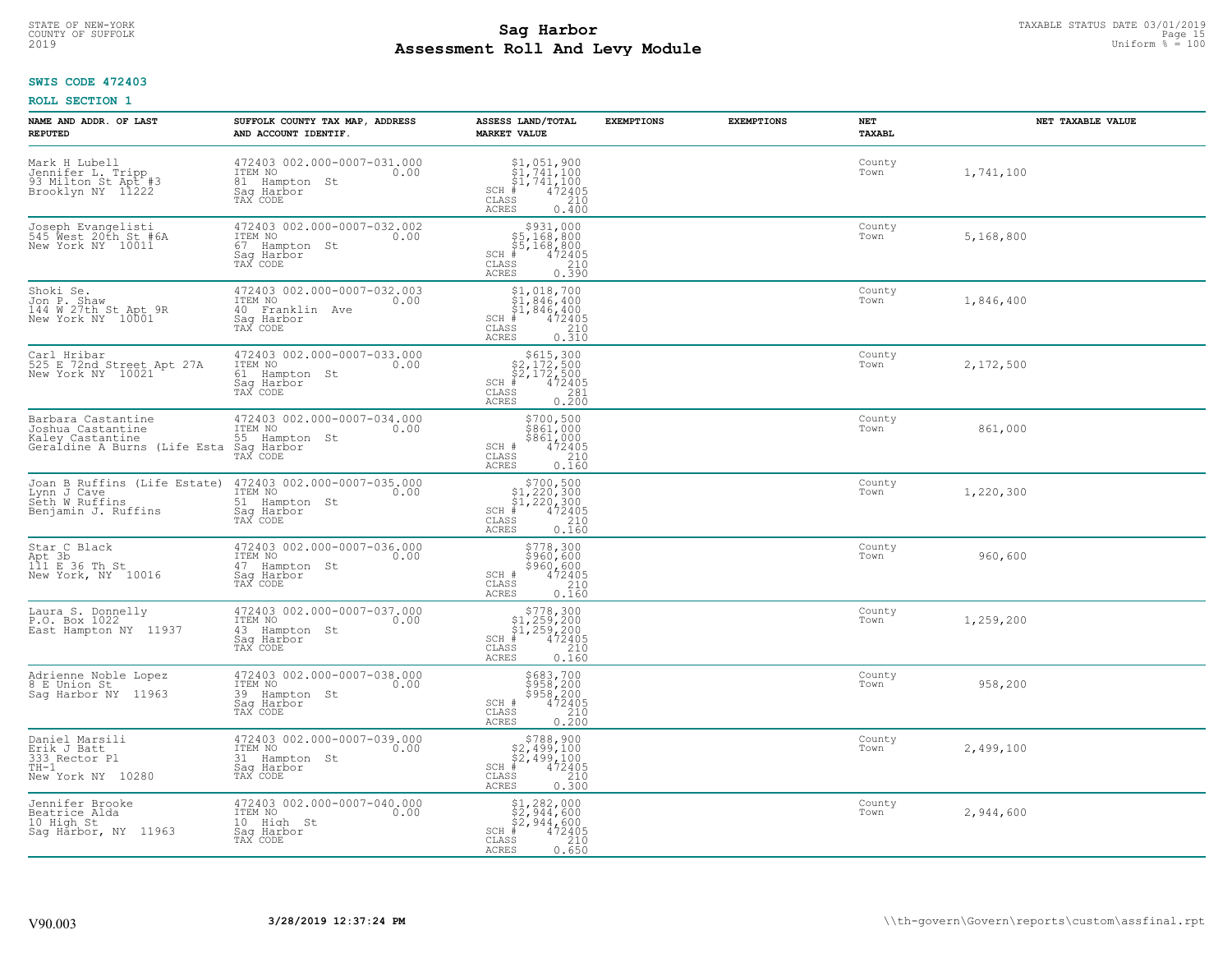# **SWIS CODE 472403**

| NAME AND ADDR. OF LAST<br><b>REPUTED</b>                                                                                                         | SUFFOLK COUNTY TAX MAP, ADDRESS<br>AND ACCOUNT IDENTIF.                                      | ASSESS LAND/TOTAL<br><b>MARKET VALUE</b>                                                                                      | <b>EXEMPTIONS</b> | <b>EXEMPTIONS</b> | NET<br><b>TAXABL</b> | NET TAXABLE VALUE |
|--------------------------------------------------------------------------------------------------------------------------------------------------|----------------------------------------------------------------------------------------------|-------------------------------------------------------------------------------------------------------------------------------|-------------------|-------------------|----------------------|-------------------|
| Margaret W Ginna<br>P 0 1256<br>Sag Harbor, NY 11963                                                                                             | 472403 002.000-0008-002.000<br>ITEM NO<br>0.00<br>161 Division St<br>Saq Harbor<br>TAX CODE  | $$210,000\n$406,200\n$406,200\n472405\n210$<br>SCH #<br>CLASS<br><b>ACRES</b><br>0.030                                        |                   |                   | County<br>Town       | 406,200           |
| Susan Hewitt<br>Peter Ginna<br>15 Jones St Apt 6A<br>New York, NY 10014                                                                          | 472403 002.000-0008-003.000<br>ITEM NO<br>0.00<br>165 Division St<br>Saq Harbor<br>TAX CODE  | $$827, 200$<br>$$1, 262, 000$<br>$$1, 262, 000$<br>$SCH$ #<br>472405<br>CLASS<br>210<br>0.140<br><b>ACRES</b>                 |                   |                   | County<br>Town       | 1,262,000         |
| 169 Division Street LLC<br>15 Wigwam View Lane<br>East Hampton NY 11937                                                                          | 472403 002.000-0008-004.000<br>ITEM NO<br>0.00<br>169 Division St<br>Saq Habor<br>TAX CODE   | \$602,000<br>\$905,000<br>\$905,000<br>\$905,000<br>SCH #<br>CLASS<br>210<br>0.090<br>ACRES                                   |                   |                   | County<br>Town       | 905,000           |
| Peter Acocellla<br>P.O. Box 220<br>Saq Harbor NY 11963                                                                                           | 472403 002.000-0008-006.000<br>TTEM NO 0.00<br>14 Hampton St<br>Saq Harbor<br>TAX CODE       | \$486,500<br>\$590,900<br>\$590,900<br>472405<br>SCH #<br>CLASS<br>210<br><b>ACRES</b><br>0.100                               |                   |                   | County<br>Town       | 590,900           |
| 18 Hampton LLC<br>320 Central Park West 9K<br>New York NY 10025                                                                                  | 472403 002.000-0008-007.000<br>ITEM NO<br>0.00<br>18 Hampton St<br>Saq Harbor<br>TAX CODE    | $$486,500$<br>$$1,167,100$<br>$$1,167,100$<br>$472405$<br>$$240$<br>$SCH$ #<br>CLASS<br><b>ACRES</b><br>0.100                 |                   |                   | County<br>Town       | 1,167,100         |
| Michael Feirstein<br>Sanna B Feirstein<br>22 Hampton St<br>Saq Harbor, NY 11963                                                                  | 472403 002.000-0008-008.000<br>ITEM NO<br>0.00<br>22 Hampton St<br>Sag Harbor<br>TAX CODE    | $$682, 200$<br>$$1, 120, 000$<br>$$1, 120, 000$<br>$4$<br>$472405$<br>$$210$<br>$SCH$ #<br>CLASS<br>0.140<br><b>ACRES</b>     |                   |                   | County<br>Town       | 1,120,000         |
| Olin M. Edwards Credit Shelt<br>Astrid Edwards, Co-Trustee<br>Olin M. Edwards Credit Shelt<br>Arden Edwards Co-Trustees                          | 472403 002.000-0008-009.000<br>ITEM NO<br>0.00<br>26<br>Hampton St<br>Saq Harbor<br>TAX CODE | \$632,400<br>\$922,300<br>\$922,300<br>472405<br>SCH #<br>$\frac{210}{0.130}$<br>CLASS<br><b>ACRES</b>                        |                   |                   | County<br>Town       | 922,300           |
| 30 Hampton Street, LLC<br>c/o Creighton Capital<br>175 Varrick Street<br>New York NY 10014                                                       | 472403 002.000-0008-010.000<br>TTEM NO 0.00<br>30 Hampton St<br>Saq Harbor<br>TAX CODE       | $\begin{array}{c} $894,100 $1,320,700 $1,320,700 # 472405 \end{array}$<br>$SCH$ #<br>CLASS<br>210<br><b>ACRES</b><br>0.340    |                   |                   | County<br>Town       | 1,320,700         |
| Gregor W Medinger<br>PO Box 1176<br>Saq Harbor, NY 11963                                                                                         | 472403 002.000-0008-011.000<br>ITEM NO 0.00<br>34 Hampton St<br>Saq Harbor<br>TAX CODE       | $$883,600$<br>$$1,336,200$<br>$$1,336,200$<br>$*1,336,200$<br>$*1,472405$<br>$SCH$ #<br>CLASS<br>220<br><b>ACRES</b><br>0.420 |                   |                   | County<br>Town       | 1,336,200         |
| Isaac M. Bromberg, Trustee<br>U/T Bromberg Family Irrevoca<br>Michael S. Bromberg (Life Es 44 Hampton<br>Margaret Bromberg (Life Esta Sag Harbor | 472403 002.000-0008-012.000<br>ITEM NO<br>0.00<br>44 Hampton<br>St<br>TAX CODE               | $$632, 400$<br>$$1, 107, 500$<br>$$1, 107, 500$<br>$472405$<br>$$220$<br>$SCH$ #<br>CLASS<br>0.130<br><b>ACRES</b>            |                   |                   | County<br>Town       | 1,107,500         |
| Diane Glick-Morris<br>1980 Deerfield Rd<br>Water Mill, NY 11976                                                                                  | 472403 002.000-0008-013.000<br>ITEM NO<br>0.00<br>46 Hampton St<br>Sag Harbor<br>TAX CODE    | \$632,400<br>\$1,026,700<br>\$1,026,700<br>$SCH$ #<br>472405<br>$\mathtt{CLASS}$<br>$\frac{210}{0.130}$<br><b>ACRES</b>       |                   |                   | County<br>Town       | 1,026,700         |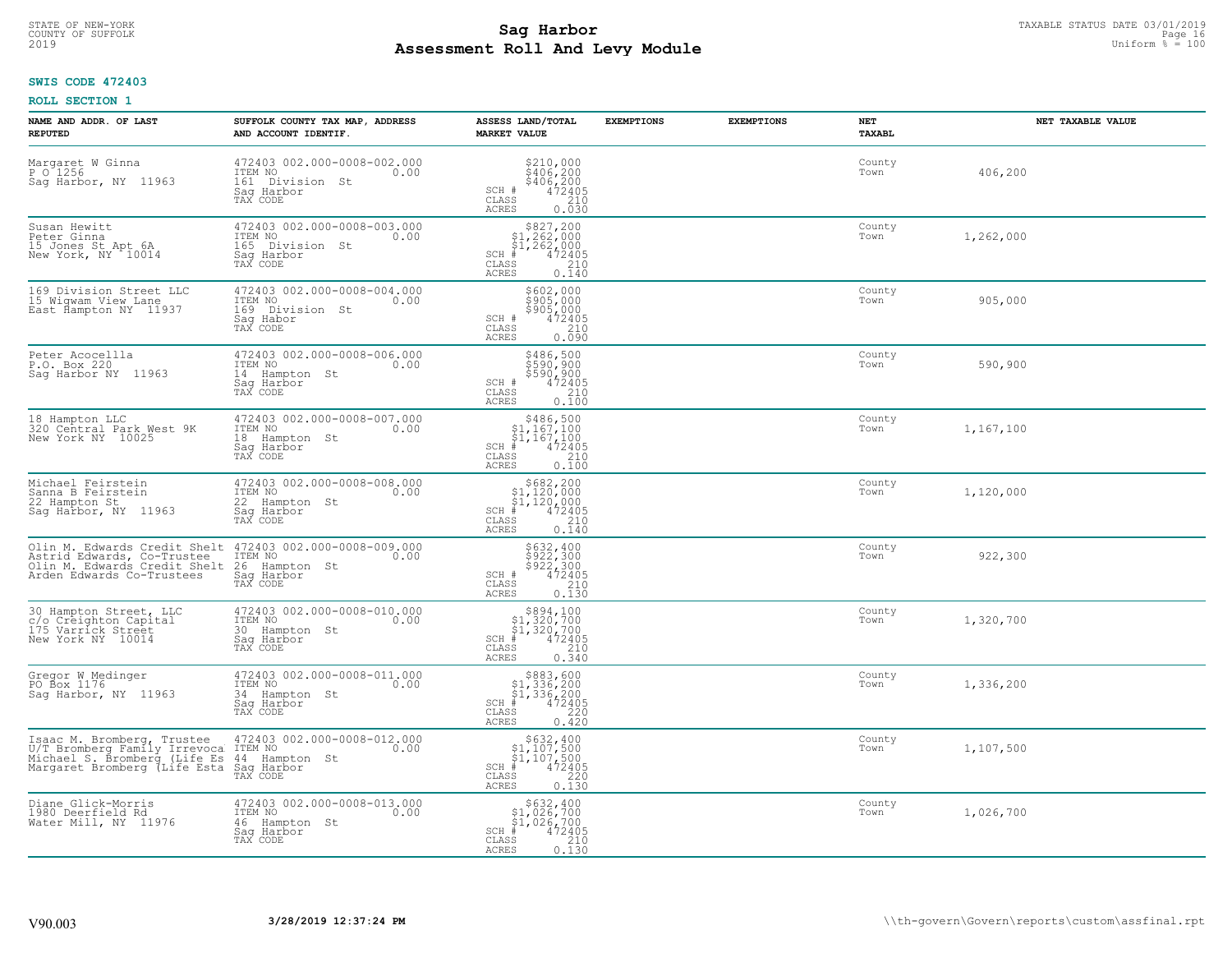## **SWIS CODE 472403**

| NAME AND ADDR. OF LAST<br><b>REPUTED</b>                                                          | SUFFOLK COUNTY TAX MAP, ADDRESS<br>AND ACCOUNT IDENTIF.                                     | ASSESS LAND/TOTAL<br><b>MARKET VALUE</b>                                                                                                                                       | <b>EXEMPTIONS</b> | <b>EXEMPTIONS</b> | NET<br><b>TAXABL</b> | NET TAXABLE VALUE |
|---------------------------------------------------------------------------------------------------|---------------------------------------------------------------------------------------------|--------------------------------------------------------------------------------------------------------------------------------------------------------------------------------|-------------------|-------------------|----------------------|-------------------|
| Brandon Rice<br>Andrea Rice<br>61 Jane Street Apt 17D<br>New York NY 10014                        | 472403 002.000-0008-014.001<br>ITEM NO<br>0.00<br>175 Division St<br>Saq Harbor<br>TAX CODE | \$1,111,000<br>$SCH$ #<br>CLASS<br><b>ACRES</b><br>0.260                                                                                                                       |                   |                   | County<br>Town       | 1,373,400         |
| Roxanne Taylor<br>300 Central Park West Unit 1<br>New York NY 10024                               | 472403 002.000-0008-015.000<br>ITEM NO<br>0.00<br>10 Hampton St<br>Sag Harbor<br>TAX CODE   | $$535,100$<br>$$1,900,500$<br>$$1,900,500$<br>$*1,900,500$<br>$*1,900,500$<br>$SCH$ #<br>CLASS<br>210<br>0.100<br><b>ACRES</b>                                                 |                   |                   | County<br>Town       | 1,900,500         |
| Robert B Allardice III<br>355 Greenwich St<br>New York, NY 10013                                  | 472403 003.000-0001-003.001<br>ITEM NO<br>0.00<br>127 Bay St<br>Saq Harbor<br>TAX CODE      | $$1, 735, 600$<br>$$2, 319, 200$<br>$$2, 319, 200$<br>$$472405$<br>$SCH$ #<br>CLASS<br>$\frac{210}{0.800}$<br><b>ACRES</b>                                                     |                   |                   | County<br>Town       | 2,319,200         |
| Carter Bibb Bailey Coyne<br>12 Alford Rd<br>Great Barrington MA 01230-2                           | 472403 003.000-0001-004.000<br>ITEM NO<br>0.00<br>133 Bay St<br>Saq Harbor<br>TAX CODE      | $$856, 200$<br>$$1, 085, 800$<br>$$1, 085, 800$<br>$472405$<br>$$210$<br>$SCH$ #<br>CLASS<br><b>ACRES</b><br>0.160                                                             |                   |                   | County<br>Town       | 1,085,800         |
| Howard Kleinsmith<br>Phillis Kleinsmith<br>P O Box 1201<br>Sag Harbor, NY 11963                   | 472403 003.000-0001-005.000<br>ITEM NO<br>0.00<br>137 Bay St<br>Saq Harbor<br>TAX CODE      | $$1,446,300$<br>$$1,665,700$<br>$$1,665,700$<br>$472405$<br>$35$<br>$240$<br>SCH #<br>CLASS<br><b>ACRES</b><br>0.400                                                           | Volunte           | \$166,570         | County<br>Town       | 1,499,130         |
| Anne Hansen (Life Estate)<br>George M_Hansen III<br>Susan C Zaykowski<br>PO Box 415<br>151 Bay St | 472403 003.000-0001-008.000<br>ITEM NO<br>151 Bay St<br>0.00<br>Sag Harbor<br>TAX CODE      | $$1, 186, 400$<br>$$1, 395, 900$<br>$$1, 395, 900$<br>$$472405$<br>SCH<br>. #<br>CLASS<br>210<br>0.350<br><b>ACRES</b>                                                         | Persons           | \$697,950         | County<br>Town       | 697,950           |
| Lynda A Morton<br>117 Buell Ln<br>East Hampton, NY 11937                                          | 472403 003.000-0001-009.000<br>ITEM NO<br>0.00<br>155<br>Bay St<br>Saq Harbor<br>TAX CODE   | $\begin{array}{l} $1,222,100\\ $1,417,800\\ $1,417,800\\ $4,417,800\\ $4,42405 \end{array}$<br>$SCH$ #<br>CLASS<br>$\begin{array}{c} 210 \\ 0.260 \end{array}$<br><b>ACRES</b> |                   |                   | County<br>Town       | 1,417,800         |
| Eric Anderson<br>261 Broadway Apt 6B<br>New York, NY 10007                                        | 472403 003.000-0001-011.001<br>ITEM NO 0.00<br>163 Bay St<br>Saq Harbor<br>TAX CODE         | $$1, 120, 900$<br>$$1, 361, 700$<br>$$1, 361, 700$<br>$*$<br>$*$<br>$*$<br>$*$<br>$SCH$ #<br>CLASS<br>210<br><b>ACRES</b><br>0.310                                             |                   |                   | County<br>Town       | 1,361,700         |
| Carolyn J Cole<br>197 Amity St<br>Brooklyn, NY 11201                                              | 472403 003.000-0001-012.000<br>TTEM NO 0.00<br>167 Bay St<br>Saq Harbor<br>TAX CODE         | $$1,363,100$<br>$$1,680,000$<br>$$1,680,000$<br>$*$<br>$*$ 472405<br>$SCH$ #<br>CLASS<br>210<br><b>ACRES</b><br>0.290                                                          |                   |                   | County<br>Town       | 1,680,000         |
| Andrew Rinaldi<br>50 Pine St Apt 11S<br>New York NY 10005                                         | 472403 003.000-0001-013.000<br>ITEM NO<br>0.00<br>169 Bay St<br>Easthampton<br>TAX CODE     | $$982,100$<br>$$1,336,600$<br>$$1,336,600$<br>$*1,336,600$<br>$*1,472405$<br>SCH<br>$\begin{array}{c} 210 \\ 0.170 \end{array}$<br>CLASS<br><b>ACRES</b>                       |                   |                   | County<br>Town       | 1,336,600         |
| Scott Hendrickson<br>44 Laight Street Apt 7A<br>New York NY 10013                                 | 472403 003.000-0001-014.000<br>ITEM NO<br>0.00<br>173 Bay St<br>Saq Harbor<br>TAX CODE      | $$4,311,800$<br>$$4,311,800$<br>$$4,311,800$<br>$$4,311,800$<br>$SCH$ #<br>472405<br>CLASS<br>220<br><b>ACRES</b><br>0.550                                                     |                   |                   | County<br>Town       | 4,311,800         |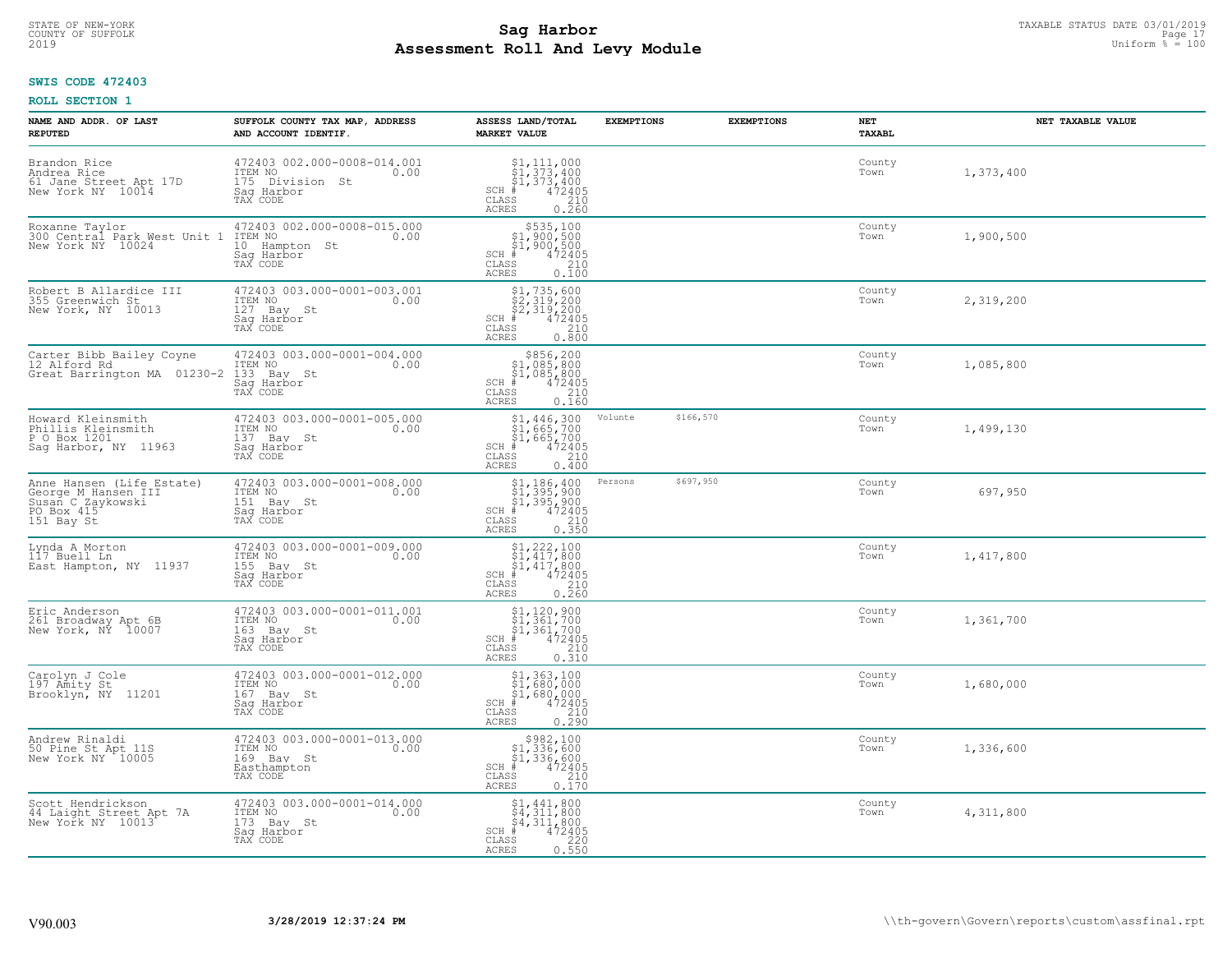## **SWIS CODE 472403**

| NAME AND ADDR. OF LAST<br><b>REPUTED</b>                                                                                                 | SUFFOLK COUNTY TAX MAP, ADDRESS<br>AND ACCOUNT IDENTIF.                                     | ASSESS LAND/TOTAL<br><b>MARKET VALUE</b>                                                                                                                                             | <b>EXEMPTIONS</b>    | <b>EXEMPTIONS</b> | NET<br>TAXABL  | NET TAXABLE VALUE |
|------------------------------------------------------------------------------------------------------------------------------------------|---------------------------------------------------------------------------------------------|--------------------------------------------------------------------------------------------------------------------------------------------------------------------------------------|----------------------|-------------------|----------------|-------------------|
| Andrew Jonathan Tilbury<br>202 6th Avenue Apt 4D<br>New York NY 10013                                                                    | 472403 003.000-0001-015.000<br>ITEM NO<br>0.00<br>43 Hempstead St<br>Saq Harbor<br>TAX CODE | $\begin{array}{r}  \  \  \, 864,700\\  \  \  1,098,400\\  \  \  1,098,400\\  \  \  \, 402405\\  \  \  \, 85\\  \  \  \, 85\\  \  \  \, 0.260 \end{array}$<br>SCH #<br>CLASS<br>ACRES |                      |                   | County<br>Town | 1,098,400         |
| Cary Jones, sole Trustee<br>of the Merlin Trust<br>c/o Provident Financial Mana<br>2850 Ocean Park Blvd Suite 3<br>Santa Monica CA 90405 | 472403 003.000-0001-018.001<br>ITEM NO<br>0.00<br>51 Hempstead St<br>Sag Harbor<br>TAX CODE | $$2,464,400$<br>$$2,466,000$<br>$$2,466,000$<br>$472405$<br>$$35$<br>$$210$<br>$SCH$ #<br>CLASS<br>0.450<br><b>ACRES</b>                                                             |                      |                   | County<br>Town | 2,466,000         |
| Gabrielle Lansner<br>Dean Taucher<br>109 Orchard Terrace<br>Piermont NY 10968                                                            | 472403 003.000-0001-019.000<br>ITEM NO<br>0.00<br>59 Hempstead St<br>Saq Harbor<br>TAX CODE | $$1,021,600$<br>$$1,390,300$<br>$$1,390,300$<br>$472405$<br>$$210$<br>SCH #<br>CLASS<br>ACRES<br>0.190                                                                               |                      |                   | County<br>Town | 1,390,300         |
| Philip H Curtis<br>411 W End Ave Apt 11D<br>New York, NY 10024                                                                           | 472403 003.000-0001-020.000<br>ITEM NO<br>0.00<br>65 Hempstead St<br>Sag Harbor<br>TAX CODE | \$909,400<br>\$909,400<br>\$909,400<br>SCH #<br>472405<br>CLASS<br>311<br><b>ACRES</b><br>0.460                                                                                      |                      |                   | County<br>Town | 909,400           |
| Philip H Curtis<br>Rebecca Curtis<br>Box 1134<br>Saq Harbor, NY 11963                                                                    | 472403 003.000-0001-021.001<br>ITEM NO<br>0.00<br>69 Hempstead St<br>Saq Harbor<br>TAX CODE | $$3901,500\n$1,263,600\n$1,263,600\n# 472405\n35\n210$<br>$SCH$ #<br>CLASS<br>0.360<br>ACRES                                                                                         |                      |                   | County<br>Town | 1,263,600         |
| Declan W Blackmore<br>15 Whooping Hollow Rd<br>East Hampton, NY 11937                                                                    | 472403 003.000-0001-021.002<br>ITEM NO<br>0.00<br>3 Shaw Rd<br>Saq Harbor<br>TAX CODE       | $\begin{array}{c} 51,700 \\ 51,700 \\ 472405 \end{array}$<br>SCH #<br>311<br>CLASS<br>0.020<br>ACRES                                                                                 |                      |                   | County<br>Town | 1,700             |
| Emily J Fletcher<br>P O Box 1135<br>Saq Harbor, NY 11963                                                                                 | 472403 003.000-0001-022.000<br>TTEM NO 0.00<br>9 Shore Rd<br>Sag Harbor<br>TAX CODE         | \$33,500<br>\$33,500<br>\$33,500<br>\$472405<br>SCH #<br>CLASS<br>311<br>0.140<br><b>ACRES</b>                                                                                       |                      |                   | County<br>Town | 33,500            |
| Nancy Merritt<br>Po Box 1235<br>Sag Harbor, NY 11963                                                                                     | 472403 003.000-0001-023.001<br>ITEM NO<br>0.00<br>143 Bay St<br>Saq Harbor<br>TAX CODE      | $$1,145,700$<br>$$1,347,300$<br>$$1,347,300$<br>$472405$<br>$$210$<br>$SCH$ #<br>CLASS<br><b>ACRES</b><br>0.260                                                                      | \$673,650<br>Persons |                   | County<br>Town | 673,650           |
| Stephen B Siegel<br>Wendy Siegel<br>631 Park Ave<br>New York NY 10065                                                                    | 472403 003.000-0002-001.000<br>ITEM NO<br>0.00<br>25 Shaw Rd<br>Saq Harbor<br>TAX CODE      | \$5,094,200<br>\$11,796,600<br>\$11,796,600<br>SCH #<br>472405<br>210W<br>CLASS<br><b>ACRES</b><br>1.690                                                                             |                      |                   | County<br>Town | 11,796,600        |
| Glynne Woolfenden<br>29 <sup>-</sup> Shaw Rd<br>Sag Harbor, NY 11963                                                                     | 472403 003.000-0002-002.000<br>ITEM NO<br>0.00<br>29 Shaw Rd<br>Saq Harbor<br>TAX CODE      | $$1, 914, 000$<br>$$2, 269, 700$<br>$$2, 269, 700$<br>$\frac{472405}{2100}$<br>$SCH$ $#$<br>CLASS<br>ACRES<br>0.370                                                                  |                      |                   | County<br>Town | 2,269,700         |
| William B Hess JR (Trustee)<br>William B Hess Jr Revocable<br>Michi Itami (Trustee)<br>Michi Itami Revocable Trust                       | 472403 003.000-0002-003.001<br>ITEM NO<br>0.00<br>19 Shaw Rd<br>Saq Harbor<br>TAX CODE      | $$590,600$<br>$$1,184,900$<br>$$1,184,900$<br>$SCH$ #<br>472405<br>CLASS<br>210<br>0.430<br>ACRES                                                                                    |                      |                   | County<br>Town | 1,184,900         |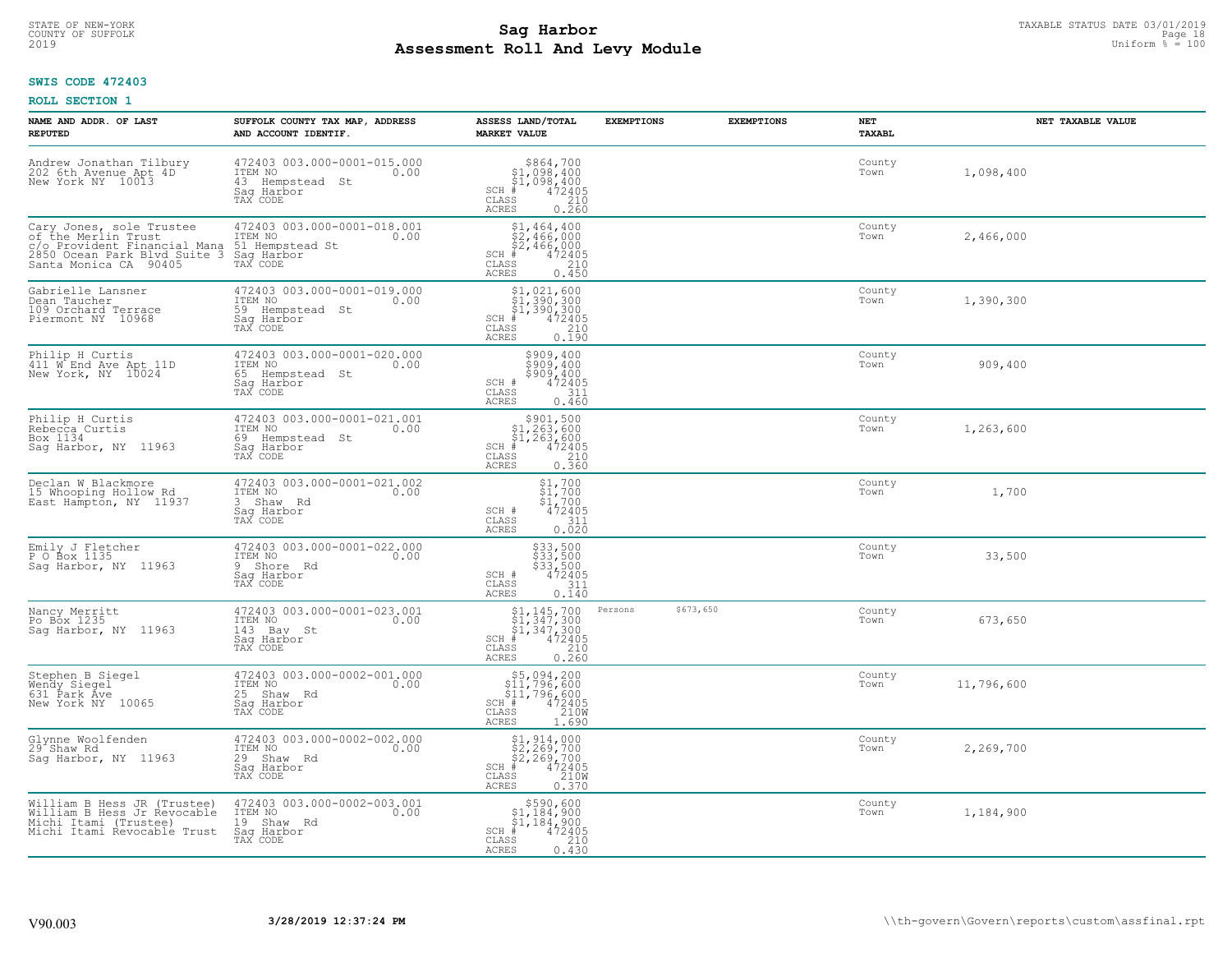# **SWIS CODE 472403**

| NAME AND ADDR. OF LAST<br><b>REPUTED</b>                                                  | SUFFOLK COUNTY TAX MAP, ADDRESS<br>AND ACCOUNT IDENTIF.                                    | ASSESS LAND/TOTAL<br><b>MARKET VALUE</b>                                                                                                                                                      | <b>EXEMPTIONS</b>    | <b>EXEMPTIONS</b> | NET<br><b>TAXABL</b> | NET TAXABLE VALUE |
|-------------------------------------------------------------------------------------------|--------------------------------------------------------------------------------------------|-----------------------------------------------------------------------------------------------------------------------------------------------------------------------------------------------|----------------------|-------------------|----------------------|-------------------|
| Malcolm Horton<br>15 Shaw Rd<br>Sag Harbor, NY 11963                                      | 472403 003.000-0002-005.004<br>ITEM NO 0.00<br>15 Shaw Rd<br>Sag Harbor<br>TAX CODE        | \$595,800<br>\$810,200<br>\$810,200<br>\$810,200<br>\$72405<br>0.700<br>SCH #<br>CLASS<br><b>ACRES</b>                                                                                        |                      |                   | County<br>Town       | 810,200           |
| W Deering Yardley Jr<br>Eleanor F Yardley<br>14 Shaw Rd<br>Sag Harbor NY 11963            | 472403 003.000-0002-006.000<br>ITEM NO<br>0.00<br>14 Shaw Rd<br>Sag Harbor<br>TAX CODE     | \$434,700<br>\$733,000<br>\$733,000<br>SCH #<br>472405<br>210<br>CLASS<br>0.260<br><b>ACRES</b>                                                                                               |                      |                   | County<br>Town       | 733,000           |
| Timothy K Yardley<br>Lucy B Yardley<br>PO Box 1436<br>East Hampton, NY 11937              | 472403 003.000-0002-008.002<br>ITEM NO<br>0.00<br>10 Shaw Rd<br>Sag Harbor<br>TAX CODE     | \$615,200<br>\$915,300<br>\$915,300<br>472405<br>SCH #<br>$\begin{array}{c} 210 \\ 0.800 \end{array}$<br>CLASS<br><b>ACRES</b>                                                                |                      |                   | County<br>Town       | 915,300           |
| Lara Ivanovic<br>10 Wakeman Pl<br>Larchmont NY 10538                                      | 472403 003.000-0002-008.003<br>ITEM NO<br>0.00<br>Shaw Rd<br>Saq Harbor<br>TAX CODE        | \$245,400<br>\$245,400<br>\$245,400<br>SCH #<br>472405<br>CLASS<br>311<br>ACRES<br>0.090                                                                                                      |                      |                   | County<br>Town       | 245,400           |
| 6 Shaw Road LLC<br>6 Shaw Rd<br>Sag Harbor, NY 11963                                      | 472403 003.000-0002-009.000<br>TTEM NO 0.00<br>6 Shaw Rd<br>Saq Harbor<br>TAX CODE         | \$473,100<br>\$703,000<br>\$703,000<br>472405<br>SCH #<br>CLASS<br>473<br>ACRES<br>0.460                                                                                                      |                      |                   | County<br>Town       | 703,000           |
| Vincent C Moore<br>Ann I Moore<br>631 Orienta Ave<br>Mamaroneck, NY 10543                 | 472403 003.000-0002-010.000<br>ITEM NO<br>0.00<br>15 Richards Dr<br>Saq Harbor<br>TAX CODE | $\begin{array}{r}  \  \  \, 5437,600\\  \  \  51,332,900\\  \  \  51,332,900\\  \  \  \, 472405\\ \  \  \, 55\\ \  \  \, 55\\ \  \  \, 0.630\\ \end{array}$<br>SCH #<br>CLASS<br><b>ACRES</b> |                      |                   | County<br>Town       | 1,332,900         |
| LGMJ LLC<br>c/o Brosnan<br>P.O. Box 511<br>Montauk NY 11954                               | 472403 003.000-0002-011.000<br>ITEM NO<br>0.00<br>21 Richards Dr<br>Saq Harbor<br>TAX CODE | $\begin{array}{c} $507,200 $1,310,400 $1,310,400 # 472405 \end{array}$<br>$SCH$ #<br>$\mathtt{CLASS}$<br>$\frac{210}{0.210}$<br><b>ACRES</b>                                                  |                      |                   | County<br>Town       | 1,310,400         |
| Gerald Bertie<br>Stephanie Bertie<br>12 Plymouth Pl<br>White <sup>+</sup> Plains NY 10601 | 472403 003.000-0002-012.000<br>ITEM NO 0.00<br>25 Richards Dr<br>Saq Harbor<br>TAX CODE    | $\begin{array}{r} 5476,000 \\ 5693,800 \\ 5693,800 \\ 472405 \\ 210 \\ 0.280 \end{array}$<br>SCH #<br>CLASS<br><b>ACRES</b>                                                                   |                      |                   | County<br>Town       | 693,800           |
| Kate Plumb<br>PO Box 43<br>Saq Harbor, NY 11963                                           | 472403 003.000-0002-013.000<br>TTEM NO 0.00<br>33 Richards Dr<br>Saq Harbor<br>TAX CODE    | \$484,900<br>\$665,800<br>$$665, 800$<br>472405<br>472405<br>0.290<br>SCH #<br>CLASS<br><b>ACRES</b>                                                                                          |                      |                   | County<br>Town       | 665,800           |
| Jeanelle L Myers<br>Terrance M Sullivan<br>34 Green St<br>New York, NY 10002              | 472403 003.000-0002-014.000<br>ITEM NO<br>0.00<br>39 Richards Dr<br>Saq Harbor<br>TAX CODE | \$484,900<br>\$803,700<br>\$803,700<br>472405<br>SCH #<br>$\begin{array}{c} 210 \\ 0.290 \end{array}$<br>CLASS<br><b>ACRES</b>                                                                | \$125,000<br>veteran |                   | County<br>Town       | 678,700           |
| Fitzgerald Bramwell<br>2292 Stone Garden Ln<br>Lexington, KY 40813-1392                   | 472403 003.000-0002-015.000<br>ITEM NO<br>0.00<br>43 Richards Dr<br>Saq Harbor<br>TAX CODE | \$484,900<br>\$659,600<br>\$659,600<br>SCH #<br>472405<br>CLASS<br>$\frac{210}{0.290}$<br>ACRES                                                                                               |                      |                   | County<br>Town       | 659,600           |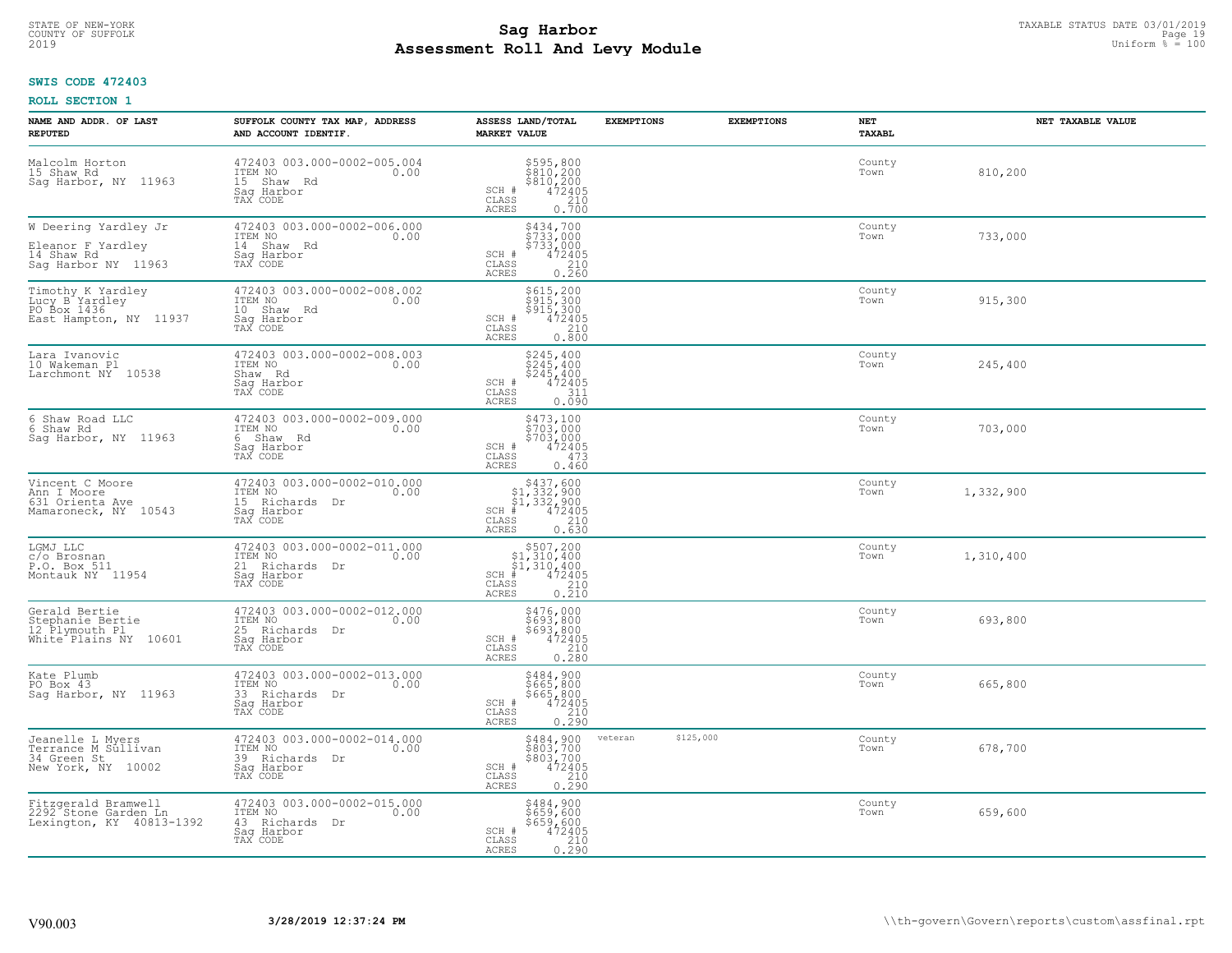# TAXABLE STATUS DATE 03/01/2019<br>COUNTY OF SUFFOLK Page 20 COUNTY OF SUFFOLK Page 20 **Assessment Roll And Levy Module** 2019 Uniform % = 100

# **SWIS CODE 472403**

| NAME AND ADDR. OF LAST<br><b>REPUTED</b>                                                                        | SUFFOLK COUNTY TAX MAP, ADDRESS<br>AND ACCOUNT IDENTIF.                                       | ASSESS LAND/TOTAL<br><b>MARKET VALUE</b>                                                                                                    | <b>EXEMPTIONS</b> | <b>EXEMPTIONS</b> | NET<br><b>TAXABL</b> | NET TAXABLE VALUE |
|-----------------------------------------------------------------------------------------------------------------|-----------------------------------------------------------------------------------------------|---------------------------------------------------------------------------------------------------------------------------------------------|-------------------|-------------------|----------------------|-------------------|
| Ejm Group (the)<br>123 Random Farms Dr<br>Chappaqua, NY 10514                                                   | 472403 003.000-0002-016.000<br>ITEM NO<br>0.00<br>53 Richards<br>Dr<br>Saq Harbor<br>TAX CODE | $$442,500$<br>$$683,900$<br>$$683,900$<br>$472405$<br>$$210$<br>SCH #<br>CLASS<br>ACRES<br>0.430                                            |                   |                   | County<br>Town       | 683,900           |
| Douglas Fletcher<br>P O Box 1135<br>Sag Harbor, NY 11963                                                        | 472403 003.000-0002-017.000<br>ITEM NO<br>0.00<br>45 Shaw Rd<br>Saq Harbor<br>TAX CODE        | \$437,300<br>\$584,200<br>\$584,200<br>472405<br>SCH #<br>$\frac{210}{0.340}$<br>CLASS<br><b>ACRES</b>                                      |                   |                   | County<br>Town       | 584,200           |
| Stephen B Siegel<br>Wendy Siegel<br>631 Park Áve<br>New York NY 10065                                           | 472403 003.000-0002-018.000<br>ITEM NO<br>0.00<br>20 Shaw Rd<br>Sag Harbor<br>TAX CODE        | $$1, 057, 600$<br>$$1, 485, 600$<br>$$1, 485, 600$<br>$$472405$<br>$SCH$ #<br>CLASS<br>$\begin{array}{c} 210 \\ 0.920 \end{array}$<br>ACRES |                   |                   | County<br>Town       | 1,485,600         |
| John W Parker Iii<br>Joyce W Parker<br>John W Parker Iii<br>527 Buckingham Ave<br>Syracuse, NY 13210            | 472403 003.000-0002-019.000<br>TTEM NO 0.00<br>33 Shaw Rd<br>Sag Harbor<br>TAX CODE           | $$2,035,300$<br>$$2,035,300$<br>$$472405$<br>$$472405$<br>$$2100$<br>SCH #<br>CLASS<br><b>ACRES</b><br>0.590                                |                   |                   | County<br>Town       | 2,035,300         |
| Bette Lou Fletcher<br>Bruce Douglas Fletcher<br>Po Box 390<br>Sag Harbor, NY 11963                              | 472403 003.000-0002-021.001<br>ITEM NO<br>0.00<br>41 Shaw Rd<br>Saq Harbor<br>TAX CODE        | \$570,900<br>\$867,000<br>$\begin{array}{r} 3867,000 \\ 472405 \\ 210 \\ 0.740 \end{array}$<br>SCH #<br>CLASS<br>ACRES                      |                   |                   | County<br>Town       | 867,000           |
| Bette Lou Fletcher<br>Po Box 390<br>Sag Harbor, NY 11963                                                        | 472403 003.000-0002-021.002<br>ITEM NO<br>0.00<br>37 Shaw Rd<br>Saq Harbor<br>TAX CODE        | SCH #<br>CLASS<br>0.610<br>ACRES                                                                                                            |                   |                   | County<br>Town       | 2,029,100         |
| The EJM Group<br>C/o John C. Graves<br>I Mill River Lane Apt C103<br>Ardsley NY 10502                           | 472403 003.000-0002-022.000<br>ITEM NO<br>0.00<br>61 Richards Dr<br>Sag Harbor<br>TAX CODE    | \$452,800<br>\$847,400<br>\$847,400<br>472405<br>SCH #<br>210<br>CLASS<br><b>ACRES</b><br>0.440                                             |                   |                   | County<br>Town       | 847,400           |
| Michael Steven Clark William<br>527 1/2 Mannattan Ave<br>New York, NY 10027                                     | 472403 003.000-0002-023.000<br>ITEM NO<br>0.00<br>85 Milton Ave<br>Saq Harbor<br>TAX CODE     | $$408,100$<br>$$613,200$<br>$$613,200$<br>$472405$<br>$$210$<br>SCH #<br>CLASS<br><b>ACRES</b><br>0.240                                     |                   |                   | County<br>Town       | 613,200           |
| Cheryl Mc Neil<br>P.O. Box 2091<br>Sag Harbor NY 11963                                                          | 472403 003.000-0002-024.003<br>ITEM NO 0.00<br>89 Milton Ave<br>Saq Harbor<br>TAX CODE        | \$571,500<br>\$802,500<br>\$802,500<br>472405<br>SCH #<br>CLASS<br>$\frac{210}{0.280}$<br>ACRES                                             |                   |                   | County<br>Town       | 802,500           |
| William B. Hess, Trustee<br>Michi Itami Irrevocable Trus<br>Michi Itami, Trustee<br>William B. Hess Irrevocable | 472403 003.000-0002-025.000<br>ITEM NO<br>0.00<br>Shaw Rd<br>Sag Harbor<br>TAX CODE           | \$800<br>\$800<br>\$800<br>SCH #<br>472405<br>692<br>CLASS<br><b>ACRES</b><br>0.090                                                         |                   |                   | County<br>Town       | 800               |
| Lara Ivanovic<br>10 Wakeman Pl<br>Larchmont NY 10538                                                            | 472403 003.000-0002-026.000<br>ITEM NO<br>0.00<br>12 Shaw Rd<br>Sag Harbor<br>TAX CODE        | \$414,900<br>\$846,900<br>\$846,900<br>SCH #<br>472405<br>$\begin{array}{c} 210 \\ 0.170 \end{array}$<br>CLASS<br><b>ACRES</b>              |                   |                   | County<br>Town       | 846,900           |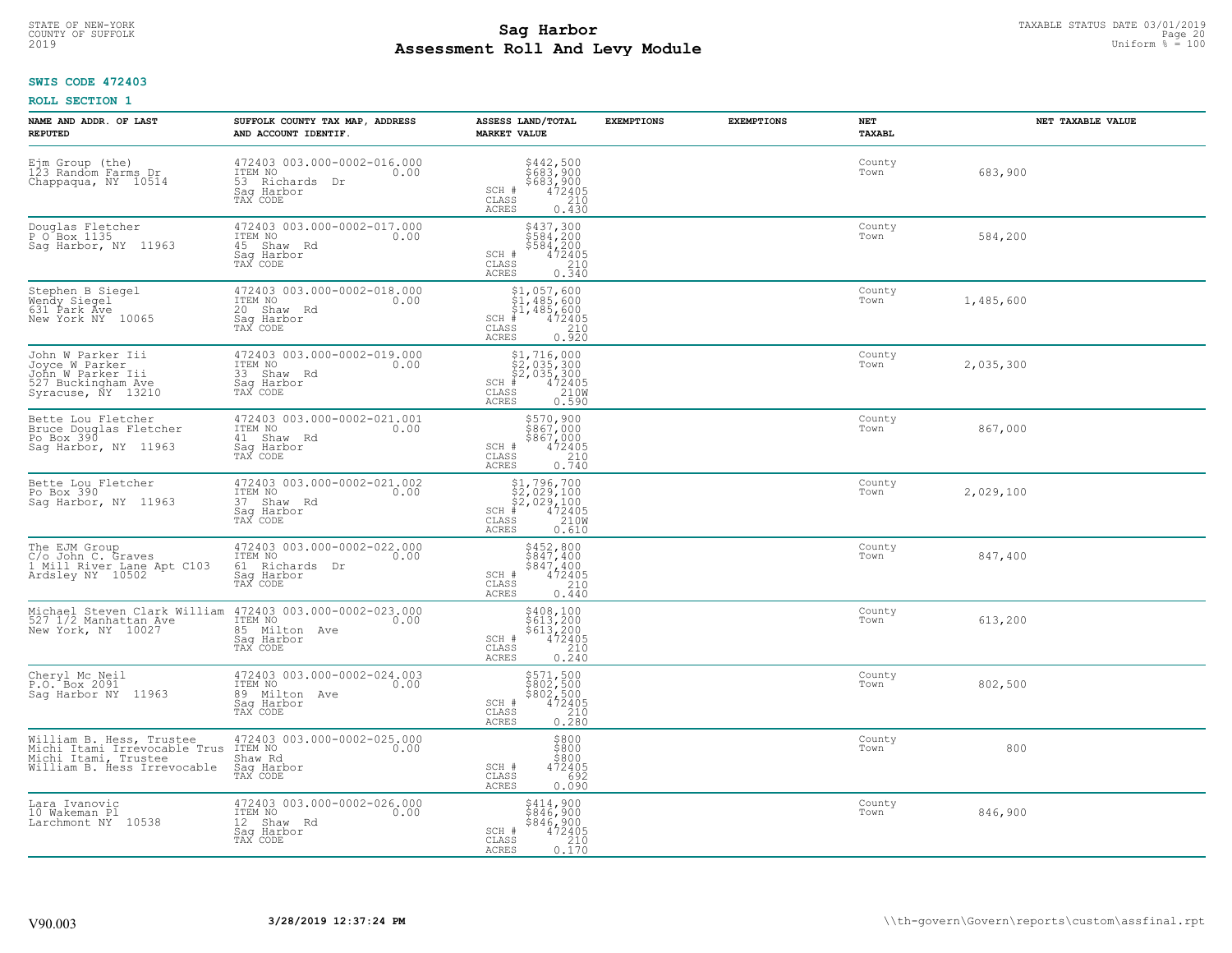#### **SWIS CODE 472403**

| NAME AND ADDR. OF LAST<br><b>REPUTED</b>                                                              | SUFFOLK COUNTY TAX MAP, ADDRESS<br>AND ACCOUNT IDENTIF.                                      | ASSESS LAND/TOTAL<br><b>MARKET VALUE</b>                                                                                       | <b>EXEMPTIONS</b><br><b>EXEMPTIONS</b> | NET<br>TAXABL  | NET TAXABLE VALUE |
|-------------------------------------------------------------------------------------------------------|----------------------------------------------------------------------------------------------|--------------------------------------------------------------------------------------------------------------------------------|----------------------------------------|----------------|-------------------|
| Logue Estates LLC<br>c/o Janice Logue Hill<br>2829 Sacks St<br>Silver Springs MD 20910                | 472403 003.000-0003-001.000<br>ITEM NO<br>0.00<br>20 Terry Dr<br>Sag Harbor<br>TAX CODE      | \$604,300<br>\$754,500<br>\$754,500<br>\$754,500<br>\$72405<br>\$10<br>\$10<br>SCH #<br>CLASS<br><b>ACRES</b>                  |                                        | County<br>Town | 754,500           |
| Milton E Wilson<br>142 69 231st St<br>Rosedale, NY 11413                                              | 472403 003.000-0003-002.000<br>ITEM NO<br>0.00<br>84 Milton Ave<br>Sag Harbor<br>TAX CODE    | \$333,100<br>\$333,100<br>\$333,100<br>472405<br>SCH #<br>CLASS<br>311<br><b>ACRES</b><br>0.140                                |                                        | County<br>Town | 333,100           |
| Sharon E Simmons<br>127 6th Ave<br>Brooklyn, NY 11217                                                 | 472403 003.000-0003-003.000<br>ITEM NO<br>0.00<br>80 Milton Ave<br>Sag Harbor<br>TAX CODE    | $\begin{array}{r} 5484, 900 \\ 5611, 500 \\ 5611, 500 \\ 472405 \\ 210 \\ 0.290 \end{array}$<br>SCH #<br>CLASS<br><b>ACRES</b> |                                        | County<br>Town | 611,500           |
| George Haywood<br>Cheryl J Haywood<br>2540 Massachusetts Ave NW<br>Washington DC 20008                | 472403 003.000-0003-004.000<br>ITEM NO<br>0.00<br>76 Milton Ave<br>Saq Harbor<br>TAX CODE    | \$484,900<br>\$484,900<br>$\begin{array}{r} 7484,900 \\ 472405 \\ 311 \\ 0.290 \end{array}$<br>SCH #<br>CLASS<br>ACRES         |                                        | County<br>Town | 484,900           |
| Michelle Y. Arrington<br>Colin Walter<br>Michelle Y Arrington<br>72 Milton Ave<br>Sag Harbor NY 11963 | 472403 003.000-0003-005.000<br>ITEM NO<br>0.00<br>72<br>Milton Ave<br>Saq Harbor<br>TAX CODE | \$505,900<br>\$709,300<br>\$709,300<br>\$709,300<br>\$72405<br>0.540<br>SCH #<br>CLASS<br><b>ACRES</b>                         |                                        | County<br>Town | 709,300           |
| Virginia L. Arrington<br>Earl Arrington, Life Estate<br>P.O. Box 2272<br>Saq Harbor NY 11963          | 472403 003.000-0003-006.000<br>ITEM NO<br>0.00<br>66 Milton<br>Ave<br>Saq Harbor<br>TAX CODE | \$484,900<br>\$743,500<br>\$743,500<br>472405<br>SCH #<br>CLASS<br>210<br>0.290<br>ACRES                                       |                                        | County<br>Town | 743,500           |
| Riley J Williams III<br>Tanya Wilkins Williams<br>1200 Fifth Ave Apt 8A<br>New York, NY 10029         | 472403 003.000-0003-008.000<br>TTEM NO 0.00<br>3<br>Cadmus Rd<br>Sag Harbor<br>TAX CODE      | $$442,500$<br>$$1,304,100$<br>$$1,304,100$<br>$$472405$<br>$SCH$ #<br>CLASS<br>0.430<br><b>ACRES</b>                           |                                        | County<br>Town | 1,304,100         |
| 4 Tuers Place Corporation<br>119 High St<br>Monteclair NJ<br>07042                                    | 472403 003.000-0003-009.001<br>ITEM NO<br>0.00<br>48 Milton<br>Ave<br>Sag Harbor<br>TAX CODE | \$540,900<br>\$918,300<br>\$918,300<br>472405<br>210<br>SCH #<br>CLASS<br>0.580<br>ACRES                                       |                                        | County<br>Town | 918,300           |
| Kim Y St Bernard<br>Kim Y St Bernard<br>Leslie A St Bernard<br>1191 Carroll St<br>Brooklyn NY 11225   | 472403 003.000-0003-010.000<br>TTEM NO 0.00<br>Cadmus Rd<br>8<br>Saq Harbor<br>TAX CODE      | \$484,900<br>\$728,800<br>\$728,800<br>SCH #<br>472405<br>210<br>CLASS<br>ACRES<br>0.290                                       |                                        | County<br>Town | 728,800           |
| Fred Johnson<br>Joanne Jonhson<br>Apt 39a<br>206 W 106th St<br>New York, NY 10025                     | 472403 003.000-0003-011.000<br>ITEM NO<br>0.00<br>7<br>Cadmus Rd<br>Sag Harbor<br>TAX CODE   | \$351,100<br>\$471,300<br>\$471,300<br>472405<br>SCH #<br>CLASS<br>$\begin{array}{c} 210 \\ 0.210 \end{array}$<br><b>ACRES</b> |                                        | County<br>Town | 471,300           |
| Hamil Willoughby<br>Darralyn Willoughby<br>35 Florence Ave<br>Freeport, NY 11520                      | 472403 003.000-0003-013.005<br>ITEM NO<br>0.00<br>59 Meredith Ave<br>Saq Harbor<br>TAX CODE  | \$351,100<br>\$886,300<br>\$886,300<br>472405<br>SCH #<br>CLASS<br>$\frac{210}{0.210}$<br>ACRES                                | \$75,000<br>veteran                    | County<br>Town | 811,300           |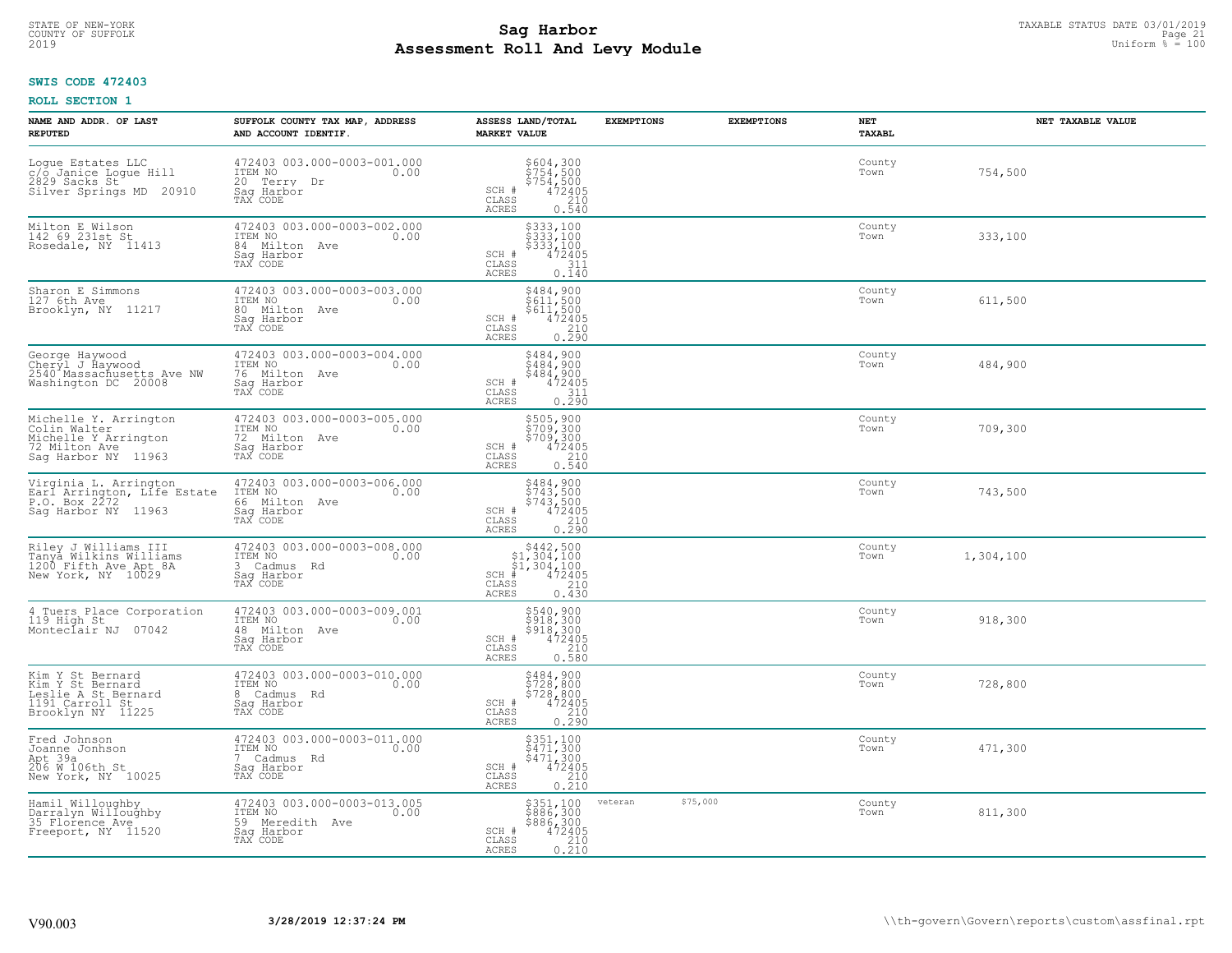# TAXABLE STATUS DATE 03/01/2019<br>COUNTY OF SUFFOLK Page 22 COUNTY OF SUFFOLK Page 22 **Assessment Roll And Levy Module** 2019 Uniform % = 100

# **SWIS CODE 472403**

| NAME AND ADDR. OF LAST<br><b>REPUTED</b>                                                                                        | SUFFOLK COUNTY TAX MAP, ADDRESS<br>AND ACCOUNT IDENTIF.                                     | ASSESS LAND/TOTAL<br><b>MARKET VALUE</b>                                                                                                                                                                                                                                                                                                                                       | <b>EXEMPTIONS</b>    | <b>EXEMPTIONS</b> | NET<br><b>TAXABL</b> | NET TAXABLE VALUE |
|---------------------------------------------------------------------------------------------------------------------------------|---------------------------------------------------------------------------------------------|--------------------------------------------------------------------------------------------------------------------------------------------------------------------------------------------------------------------------------------------------------------------------------------------------------------------------------------------------------------------------------|----------------------|-------------------|----------------------|-------------------|
| Susan L Taylor<br>220 Riverside Blyd PH#3A<br>New York, NY 10069                                                                | 472403 003.000-0003-013.007<br>ITEM NO<br>0.00<br>63 Meredith Ave<br>Saq Harbor<br>TAX CODE | $\begin{array}{r}  \  \  \, 578,800 \\  \  \, 51,111,900 \\  \  \, 51,111,900 \\  \  \  \, 472405 \\  \  \, 35 \\  \  \, 35 \\  \  \, 210 \\  \  \, 0 \\  \  \, 0 \\  \  \, 0 \\  \  \, 0 \\  \  \, 0 \\  \  \, 0 \\  \  \, 0 \\  \  \, 0 \\  \  \, 0 \\  \  \, 0 \\  \  \, 0 \\  \  \, 0 \\  \  \, 0 \\  \  \, 0 \\  \  \, 0 \\$<br>$SCH$ #<br>CLASS<br><b>ACRES</b><br>0.750 |                      |                   | County<br>Town       | 1,111,900         |
| Sag Harbor Meredith LLC<br>189 Terrace Lane<br>Upper Brookville NY 11771                                                        | 472403 003.000-0003-014.000<br>ITEM NO<br>0.00<br>71 Meredith Ave<br>Saq Harbor<br>TAX CODE | \$540,900<br>\$903,900<br>\$903,900<br>SCH #<br>472405<br>CLASS<br>210<br>0.580<br><b>ACRES</b>                                                                                                                                                                                                                                                                                |                      |                   | County<br>Town       | 903,900           |
| Barbara Ballen<br>108 35 172nd St<br>Jamaica, NY 11433                                                                          | 472403 003.000-0003-015.000<br>ITEM NO<br>0.00<br>77 Meredith Ave<br>Saq Harbor<br>TAX CODE | \$484,900<br>\$710,000<br>$$7\bar{10}'$ ,000<br>472405<br>SCH #<br>CLASS<br>210<br>0.290<br>ACRES                                                                                                                                                                                                                                                                              |                      |                   | County<br>Town       | 710,000           |
| Cheryl J Haywood<br>George W Haywood<br>2540 Massachusetts Ave NW<br>Washington DC 20008                                        | 472403 003.000-0003-016.000<br>10.00 0.00<br>81 Meredith Ave<br>Saq Harbor<br>TAX CODE      | $SCH$ #<br>CLASS<br>210<br>ACRES<br>0.290                                                                                                                                                                                                                                                                                                                                      |                      |                   | County<br>Town       | 1,100,300         |
| Lisa Bostroem<br>10 Clinton St Apt Sx9<br>Brooklyn, NY 11201                                                                    | 472403 003.000-0003-017.000<br>ITEM NO<br>0.00<br>85 Meredith Ave<br>Saq Harbor<br>TAX CODE | \$381,200<br>\$516,800<br>\$516,800<br>\$472405<br>\$210<br>SCH #<br>CLASS<br>0.190<br><b>ACRES</b>                                                                                                                                                                                                                                                                            |                      |                   | County<br>Town       | 516,800           |
| 11 Terry Holdings LLC<br>c/o Bruce Bronster<br>Windels Marx Lane & Mittendo<br>156 West 56th St<br>New York NY 10019            | 472403 003.000-0004-003.000<br>ITEM NO<br>0.00<br>11 Terry Dr<br>Saq Harbor<br>TAX CODE     | $$1, 853, 100$<br>$$1, 853, 100$<br>$$1, 853, 100$<br>$472405$<br>$3110$<br>$SCH$ #<br>CLASS<br><b>ACRES</b><br>0.240                                                                                                                                                                                                                                                          |                      |                   | County<br>Town       | 1,853,100         |
| Jacqueline Amos Hendy<br>Jacqueline Amos Hendy Revoca<br>338 W 89 th St<br>New York, NY 10024                                   | 472403 003.000-0004-004.000<br>ITEM NO<br>0.00<br>15 Terry Dr<br>Saq Harbor<br>TAX CODE     | \$1,758,000<br>\$1,986,500<br>\$1,986,500<br># 472405<br>\$5 210M<br>$SCH$ #<br>CLASS<br><b>ACRES</b><br>0.160                                                                                                                                                                                                                                                                 |                      |                   | County<br>Town       | 1,986,500         |
| Terry Drive LLC<br>209 E 62nd St<br>New York NY 10065                                                                           | 472403 003.000-0004-005.000<br>10.00 0.00<br>19 Terry Dr<br>Saq Harbor<br>TAX CODE          | $$2,524,200$<br>$$2,524,200$<br>$$2,524,200$<br>$472405$<br>$$210M$<br>$SCH$ #<br>CLASS<br><b>ACRES</b><br>0.150                                                                                                                                                                                                                                                               |                      |                   | County<br>Town       | 2,524,200         |
| John C. Graves, Trustee<br>of the Earl Graves Trust<br>Bernard Spear, Trustee<br>The Earl Graves Trust<br>Simon Gerson, Trustee | 472403 003.000-0004-006.000<br>10.00 0.00<br>25 Terry Dr<br>Saq Harbor<br>TAX CODE          | \$2,239,200<br>\$2,765,600<br>\$2,765,600<br>SCH #<br>$472405$<br>210W<br>CLASS<br><b>ACRES</b><br>0.290                                                                                                                                                                                                                                                                       |                      |                   | County<br>Town       | 2,765,600         |
| Cecil & Mercedes Broderick T 472403 003.000-0004-007.000<br>C/o Vernon Broderick Trustee<br>31 Terry Dr<br>Sag Harbor, NY 11963 | ITEM NO<br>0.00<br>31 Terry Dr<br>Saq Harbor<br>TAX CODE                                    | $$2,175,900$<br>$$2,175,900$<br>$$2,175,900$<br>$472405$<br>$$2100$<br>$SCH$ #<br>CLASS<br><b>ACRES</b><br>0.260                                                                                                                                                                                                                                                               | \$870,360<br>Persons |                   | County<br>Town       | 1,305,540         |
| Sylvia Dale Mason Cochran<br>2373 N Hobart Blvd<br>Los Angeles, CA 90027                                                        | 472403 003.000-0004-009.000<br>ITEM NO<br>0.00<br>35 Terry Dr<br>Saq Harbor<br>TAX CODE     | $$2,549,400$<br>$$2,549,400$<br>$$2,549,400$<br>$SCH$ #<br>472405<br>210W<br>CLASS<br><b>ACRES</b><br>0.170                                                                                                                                                                                                                                                                    |                      |                   | County<br>Town       | 2,549,400         |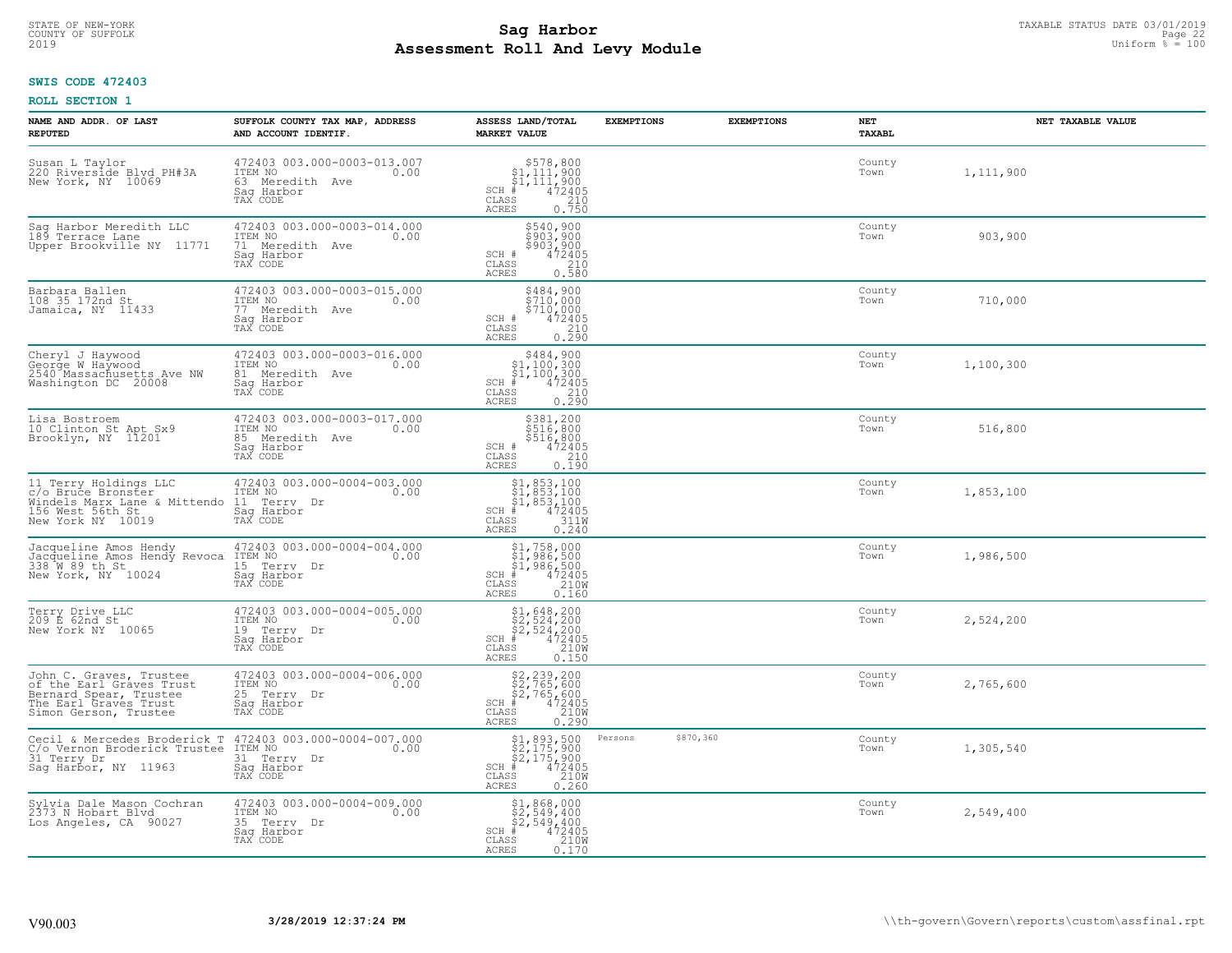# TAXABLE STATUS DATE 03/01/2019<br>COUNTY OF SUFFOLK Page 23 COUNTY OF SUFFOLK Page 23 **Assessment Roll And Levy Module** 2019 Uniform % = 100

### **SWIS CODE 472403**

| NAME AND ADDR. OF LAST<br><b>REPUTED</b>                                                                                                | SUFFOLK COUNTY TAX MAP, ADDRESS<br>AND ACCOUNT IDENTIF.                                    | ASSESS LAND/TOTAL<br><b>MARKET VALUE</b>                                                                                                                                                                                                                                                                                                                                | <b>EXEMPTIONS</b>  | <b>EXEMPTIONS</b>      | <b>NET</b><br>TAXABL | NET TAXABLE VALUE |
|-----------------------------------------------------------------------------------------------------------------------------------------|--------------------------------------------------------------------------------------------|-------------------------------------------------------------------------------------------------------------------------------------------------------------------------------------------------------------------------------------------------------------------------------------------------------------------------------------------------------------------------|--------------------|------------------------|----------------------|-------------------|
| R. Chester Redhead, Trustee 472403<br>of the R.Chester Redhead & G ITEM NO<br>Glady S. Redhead, Trustee<br>of the R. Chester Redhead an | 472403 003.000-0004-010.000<br>0.00<br>41 Terry<br>Dr<br>Saq Harbor<br>TAX CODE            | $$ \begin{array}{l} $1,544,300 \\ $1,797,300 \\ $1,797,300 \\ $4$ & 472405 \\ $8$ & 2100 \\ $9$ & 100 \\ $10$ & 100 \\ $10$ & 100 \\ $10$ & 100 \\ $100$ & 100 \\ $100$ & 1000 \\ $100$ & 1000 \\ $100$ & 1000 \\ $100$ & 1000 \\ $100$ & 1000 \\ $100$ & 1000 \\ $100$ & 1000 \\ $100$ & 1000 \\ $100$ & 1000$<br>$SCH$ #<br>$\mathtt{CLASS}$<br><b>ACRES</b><br>0.200 |                    |                        | County<br>Town       | 1,797,300         |
| George Spadoro<br>Christine G. Desimone<br>200 East 74th St Apt 19B<br>New York NY 10021                                                | 472403 003.000-0004-011.000<br>ITEM NO<br>0.00<br>47 Terry Dr<br>Saq Harbor<br>TAX CODE    | \$1,713,900<br>\$2,068,100<br>\$2,068,100<br>$\frac{472405}{2100}$<br>$SCH$ #<br>CLASS<br><b>ACRES</b><br>0.130                                                                                                                                                                                                                                                         |                    |                        | County<br>Town       | 2,068,100         |
| Vincent Carl Moore<br>Ann Irma Moore<br>631 Orienta Ave<br>Mamaroneck, NY 10543                                                         | 472403 003.000-0004-012.000<br>ITEM NO<br>0.00<br>51<br>Terry Dr<br>Sag Harbor<br>TAX CODE | $$1, 428, 300$<br>$$1, 511, 200$<br>$$1, 511, 200$<br>$4$<br>$472405$<br>$$2100$<br>SCH #<br>CLASS<br>0.130<br>ACRES                                                                                                                                                                                                                                                    |                    |                        | County<br>Town       | 1,511,200         |
| Ronald H Brown Marital Trust<br>c/o Alma Brown<br>163 St. Nicholas Ave Apt 5G<br>New York NY 10026                                      | 472403 003.000-0004-014.001<br>ITEM NO<br>0.00<br>59 Terry Dr<br>Saq Harbor<br>TAX CODE    | SCH<br>CLASS<br><b>ACRES</b>                                                                                                                                                                                                                                                                                                                                            |                    |                        | County<br>Town       | 2,825,800         |
| Fred Richards<br>Terry Richards<br>P 0 Box 373<br>Sag Harbor, NY 11963                                                                  | 472403 003.000-0004-015.000<br>ITEM NO<br>0.00<br>63 Terry Dr<br>Saq Harbor<br>TAX CODE    | $$2,083,500$<br>$$2,083,500$<br>$$2,083,500$<br>$$472405$<br>$$210M$<br>SCH<br>CLASS<br><b>ACRES</b><br>0.320                                                                                                                                                                                                                                                           | veteran<br>veteran | \$125,000<br>\$250,000 | County<br>Town       | 1,708,500         |
| Walter Oden<br>Racquel Oden<br>6 Wood Acres Rd<br>Brookville NY 11545                                                                   | 472403 003.000-0005-001.000<br>ITEM NO<br>0.00<br>46 Terry Dr<br>Saq Harbor<br>TAX CODE    | \$421,400<br>\$631,800<br>\$631,800<br>472405<br>SCH #<br>CLASS<br>210<br><b>ACRES</b><br>0.210                                                                                                                                                                                                                                                                         |                    |                        | County<br>Town       | 631,800           |
| Micheal L. Pierce<br>Debra Pierce<br>76 Beaconwood Rd<br>Newton MA 02461                                                                | 472403 003.000-0005-002.000<br>ITEM NO<br>0.00<br>48 Terry Dr<br>Sag Harbor<br>TAX CODE    | \$524,800<br>\$712,800<br>\$712,800<br>472405<br>SCH #<br>$\mathtt{CLASS}$<br>210<br>0.340<br>ACRES                                                                                                                                                                                                                                                                     |                    |                        | County<br>Town       | 712,800           |
| Richard Trumpler<br>Alitza Trumpler<br>50 Terry Dr<br>Sag Harbor NY 11963                                                               | 472403 003.000-0005-003.000<br>TTEM NO 0.00<br>50 Terry Dr<br>Saq Harbor<br>TAX CODE       | \$461,500<br>\$784,000<br>\$784,000<br>472405<br>SCH #<br>CLASS<br>210<br><b>ACRES</b><br>0.230                                                                                                                                                                                                                                                                         |                    |                        | County<br>Town       | 784,000           |
| 54 Walker Avenue LLC<br>6 Wood Acres Road<br>Glen Head NY 11545                                                                         | 472403 003.000-0005-005.001<br>TTEM NO 0.00<br>54 Walker Ave<br>Saq Harbor<br>TAX CODE     | \$581,700<br>\$581,700<br>\$581,700<br>472405<br>SCH #<br>CLASS<br>311<br>0.370<br>ACRES                                                                                                                                                                                                                                                                                |                    |                        | County<br>Town       | 581,700           |
| Denise McCalla<br>5 Forest Drive<br>Sands Point NY<br>11050                                                                             | 472403 003.000-0005-006.000<br>ITEM NO<br>0.00<br>73 Walker Ave<br>Saq Harbor<br>TAX CODE  | \$484,900<br>\$726,600<br>\$726,600<br>SCH #<br>472405<br>$\begin{array}{c} 210 \\ 0.290 \end{array}$<br>CLASS<br><b>ACRES</b>                                                                                                                                                                                                                                          |                    |                        | County<br>Town       | 726,600           |
| 71 Walker Holdings LLC<br>69 Harrison St<br>Saq Harbor NY 11963                                                                         | 472403 003.000-0005-007.000<br>ITEM NO<br>0.00<br>71 Walker Ave<br>Saq Harbor<br>TAX CODE  | \$484,900<br>\$831,000<br>\$831,000<br>SCH #<br>472405<br>CLASS<br>0.290<br><b>ACRES</b>                                                                                                                                                                                                                                                                                |                    |                        | County<br>Town       | 831,000           |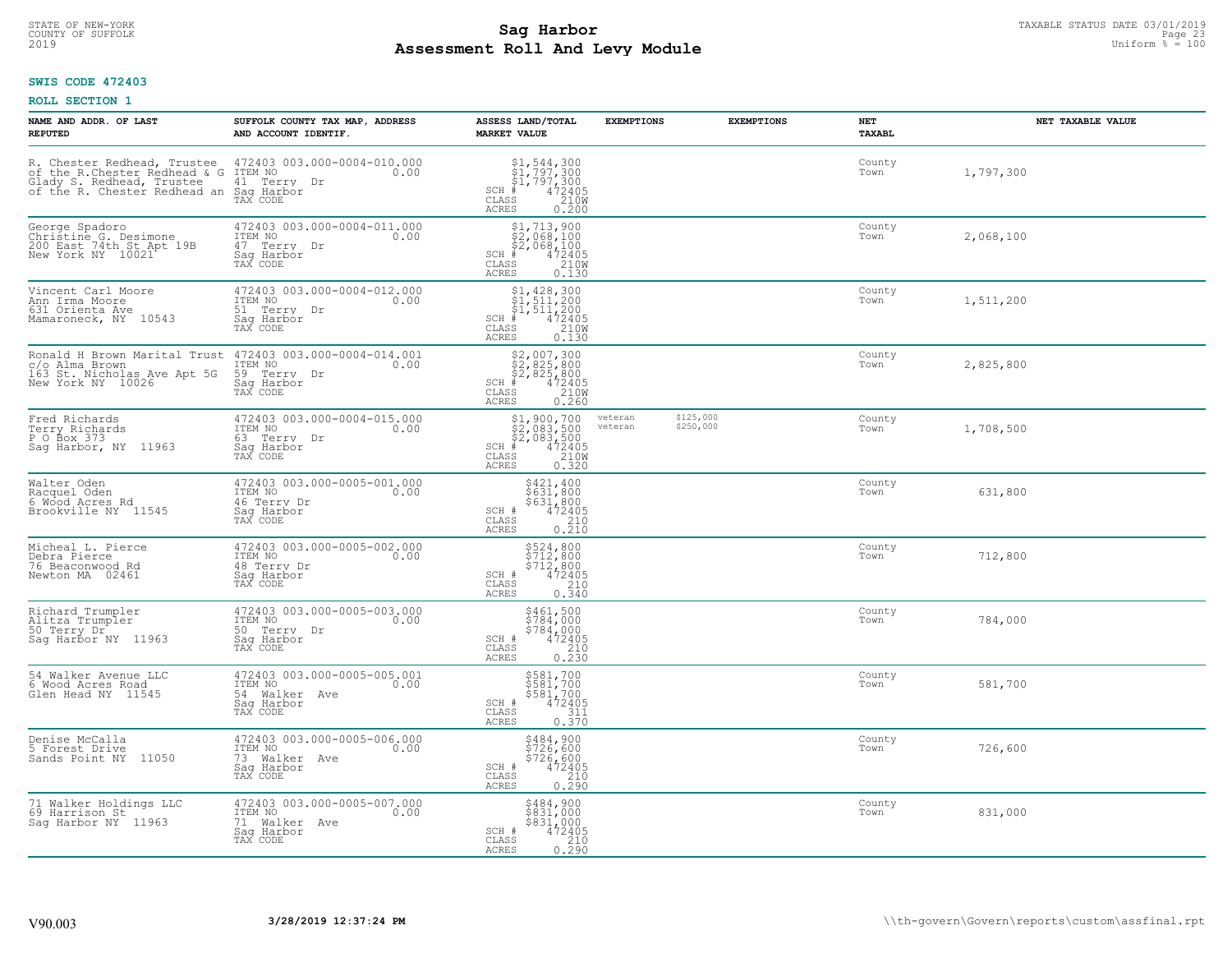# TAXABLE STATUS DATE 03/01/2019<br>COUNTY OF SUFFOLK Page 24 **Assessment Roll And Levy Module** 2019 Uniform % = 100

## **SWIS CODE 472403**

| NAME AND ADDR. OF LAST<br><b>REPUTED</b>                                                                                                                              | SUFFOLK COUNTY TAX MAP, ADDRESS<br>AND ACCOUNT IDENTIF.                                     | ASSESS LAND/TOTAL<br><b>MARKET VALUE</b>                                                                                       | <b>EXEMPTIONS</b><br><b>EXEMPTIONS</b> | NET<br><b>TAXABL</b> | NET TAXABLE VALUE |
|-----------------------------------------------------------------------------------------------------------------------------------------------------------------------|---------------------------------------------------------------------------------------------|--------------------------------------------------------------------------------------------------------------------------------|----------------------------------------|----------------------|-------------------|
| Larry Carr<br>Jennifer Berkeley Carr<br>1400 Fifth Avenue Apt 5S<br>New York NY 10026                                                                                 | 472403 003.000-0005-008.000<br>ITEM NO<br>0.00<br>67 Walker Ave<br>Saq Harbor<br>TAX CODE   | \$373,000<br>\$1,547,800<br>\$1,547,800<br>#472405<br>$SCH$ #<br>CLASS<br>$\begin{array}{c} 210 \\ 0.290 \end{array}$<br>ACRES |                                        | County<br>Town       | 1,547,800         |
| Brian Halweil<br>Sarah Halweil<br>132 Glover St<br>Sag Harbor NY<br>11963                                                                                             | 472403 003.000-0005-009.000<br>ITEM NO<br>0.00<br>65 Walker Ave<br>Saq Harbor<br>TAX CODE   | \$484,900<br>\$923,700<br>\$923,700<br>SCH #<br>472405<br>CLASS<br>0.290<br>ACRES                                              |                                        | County<br>Town       | 923,700           |
| Veronica Lubatkin<br>175 West 76th St<br>New York NY 10023                                                                                                            | 472403 003.000-0005-010.000<br>ITEM NO<br>0.00<br>61 Walker Ave<br>Sag Harbor<br>TAX CODE   | \$484,900<br>\$663,400<br>\$663,400<br>472405<br>$SCH$ #<br>0.290<br>CLASS<br>ACRES                                            |                                        | County<br>Town       | 663,400           |
| Frederick F Richards Jr<br>Apt 3114<br>3615 NE 207th St<br>Aventura, FL 33180                                                                                         | 472403 003.000-0005-011.000<br>ITEM NO<br>0.00<br>57 Walker Ave<br>Saq Harbor<br>TAX CODE   | \$484,900<br>\$484,900<br>$$484,900$<br>$472405$<br>$311$<br>SCH #<br>CLASS<br>0.290<br>ACRES                                  |                                        | County<br>Town       | 484,900           |
| Darrell S Gay<br>22 W 121st St<br>New York, NY 10027-6319                                                                                                             | 472403 003.000-0005-012.000<br>ITEM NO<br>0.00<br>49 Walker Ave<br>Saq Harbor<br>TAX CODE   | \$500,100<br>\$869,100<br>\$869,100<br>472405<br>SCH #<br>CLASS<br>210<br>0.390<br>ACRES                                       |                                        | County<br>Town       | 869,100           |
| Raymond A Simpson<br>314 Hoffman Ln<br>Hauppauge, NY 11788                                                                                                            | 472403 003.000-0005-013.000<br>ITEM NO<br>0.00<br>15 Cadmus Rd<br>Sag Harbor<br>TAX CODE    | \$484,900<br>\$654,800<br>\$654,800<br>472405<br>SCH #<br>CLASS<br>$\begin{array}{c} 210 \\ 0.290 \end{array}$<br><b>ACRES</b> |                                        | County<br>Town       | 654,800           |
| 11 Cadmus Holdings LLC<br>Herringbone Real Estate Hold<br>Windels Marx<br>156 West 56th St FL 24<br>New York NY 10019                                                 | 472403 003.000-0005-014.000<br>ITEM NO<br>0.00<br>11 Cadmus Rd<br>Saq Harbor<br>TAX CODE    | $$493,900$<br>$$2,211,400$<br>$$2,211,400$<br>$$472405$<br>$SCH$ #<br>$\mathtt{CLASS}$<br>210<br>ACRES<br>0.480                |                                        | County<br>Town       | 2, 211, 400       |
| Lillian B Spelman-Brown (Tru 472403 003.000-0005-015.000<br>The Lillian B. Spelman-Brown ITEM NO 1000 16017 Pennsbury Dr<br>Bowie MD 20716                            | Saq Harbor<br>TAX CODE                                                                      | \$437,300<br>\$856,600<br>\$856,600<br>472405<br>210<br>SCH #<br>CLASS<br>0.340<br><b>ACRES</b>                                |                                        | County<br>Town       | 856,600           |
| Lillian B. Spelman-Brown (Tr 472403 003.000-0005-016.001<br>The Lillian Spelman-Brown Re ITEM NO 0.00<br>16017 Pennsbury Drive 58 Meredith Ave 0.00<br>Bowie MD 20716 | Saq Harbor<br>TAX CODE                                                                      | \$484,900<br>\$484,900<br>\$484,900<br>472405<br>SCH #<br>CLASS<br>311<br>0.290<br><b>ACRES</b>                                |                                        | County<br>Town       | 484,900           |
| Cynthia Barnes<br>623 W 145th St<br>New York NY 10031                                                                                                                 | 472403 003.000-0005-016.002<br>ITEM NO<br>0.00<br>62 Meredith Ave<br>Saq Harbor<br>TAX CODE | \$484,900<br>\$849,700<br>\$849,700<br>SCH #<br>472405<br>210<br>CLASS<br>0.290<br>ACRES                                       |                                        | County<br>Town       | 849,700           |
| Urban Books Realty, LLC<br>P.O. Box 341<br>Rockville Centre NY 11570                                                                                                  | 472403 003.000-0005-017.000<br>ITEM NO<br>0.00<br>66 Meredith Ave<br>Sag Harbor<br>TAX CODE | \$484,900<br>\$653,200<br>\$653,200<br>SCH #<br>472405<br>$\begin{array}{c} 210 \\ 0.290 \end{array}$<br>CLASS<br><b>ACRES</b> |                                        | County<br>Town       | 653,200           |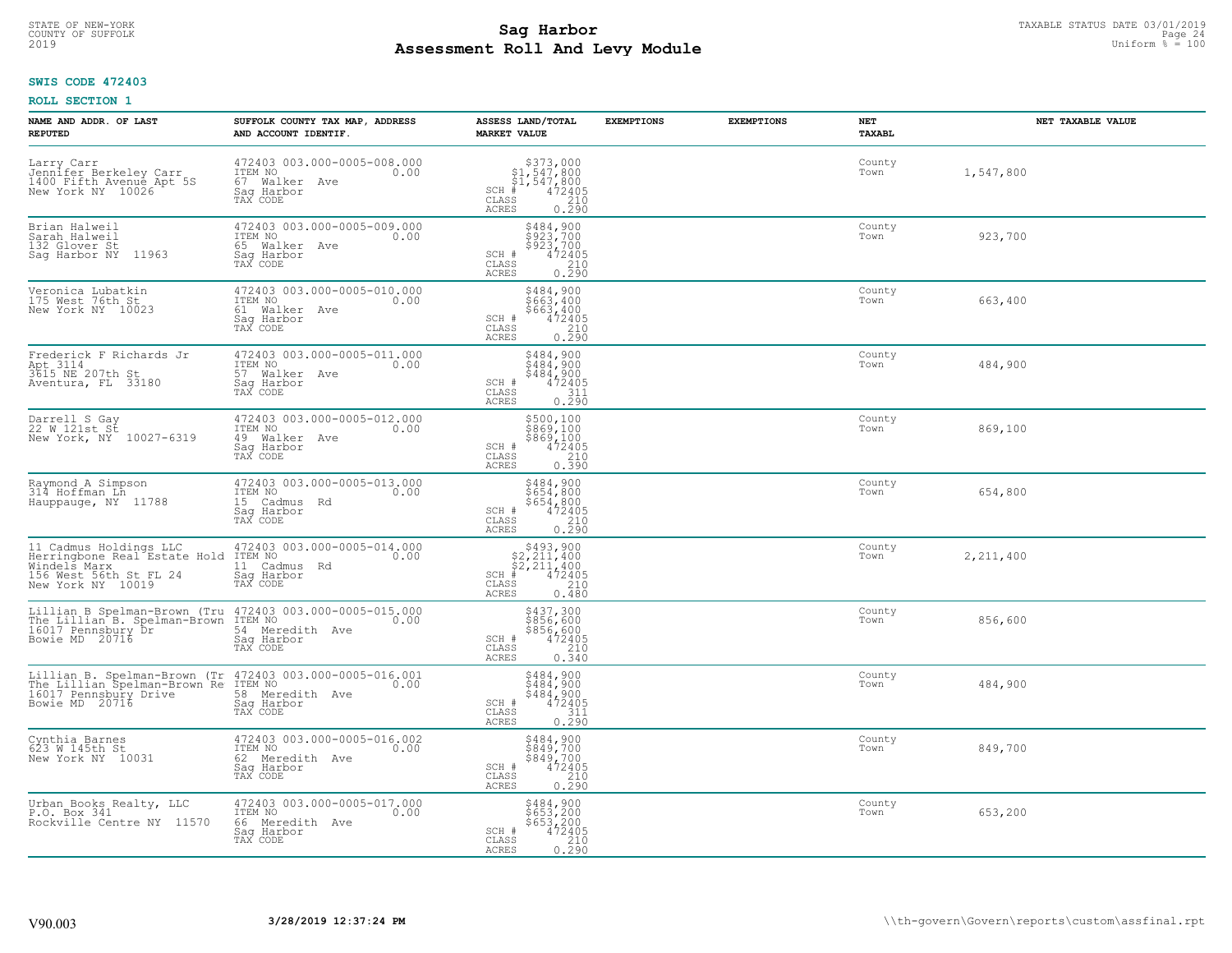# TAXABLE STATUS DATE 03/01/2019<br>COUNTY OF SUFFOLK Page 25 and the state of the state of the state of the state of the state of the state of the<br>Page 25 **Assessment Roll And Levy Module** 2019 Uniform % = 100

## **SWIS CODE 472403**

| NAME AND ADDR, OF LAST<br><b>REPUTED</b>                                                                                 | SUFFOLK COUNTY TAX MAP, ADDRESS<br>AND ACCOUNT IDENTIF.                                                                                                                         | ASSESS LAND/TOTAL<br><b>MARKET VALUE</b>                                                                                                       | <b>EXEMPTIONS</b> | <b>EXEMPTIONS</b><br>NET<br><b>TAXABL</b> | NET TAXABLE VALUE |
|--------------------------------------------------------------------------------------------------------------------------|---------------------------------------------------------------------------------------------------------------------------------------------------------------------------------|------------------------------------------------------------------------------------------------------------------------------------------------|-------------------|-------------------------------------------|-------------------|
| Suzan D Johnson<br>70 Meredith Ave<br>Sag Harbor NY 11963                                                                | 472403 003.000-0005-018.000<br>ITEM NO<br>70 Meredith Ave<br>0.00<br>Saq Harbor<br>TAX CODE                                                                                     | \$484,900<br>\$695,000<br>\$695,000<br>472405<br>210<br>SCH #<br>CLASS<br>ACRES<br>0.290                                                       |                   | County<br>Town                            | 695,000           |
| Ronald Davis<br>Beverly Davis<br>W Johnson<br>C/o Ronald Davis<br>B Johnson                                              | 472403 003.000-0005-019.000<br>ITEM NO<br>0.00<br>76 Meredith Ave<br>Sag Harbor<br>TAX CODE                                                                                     | \$442,500<br>\$929,000<br>\$929,000<br>SCH #<br>472405<br>CLASS<br>210<br>ACRES<br>0.430                                                       |                   | County<br>Town                            | 929,000           |
| Frederick F Richards JR<br>Frederick F Richards III<br>Terry Richards<br>Evelyn Richards                                 | 472403 003.000-0006-001.000<br>ITEM NO<br>0.00<br>64 Terry Dr<br>Saq Harbor<br>TAX CODE                                                                                         | $\begin{array}{r} 5463,100 \\ 5463,100 \\ 463,100 \\ \text{SCH} + 472405 \\ \text{SCH} + 472405 \end{array}$<br>CLASS<br>311<br>0.300<br>ACRES |                   | County<br>Town                            | 463,100           |
|                                                                                                                          | 472403 003.000-0006-002.000<br>ITEM NO 0.00<br>TAX CODE                                                                                                                         | $$403,100$<br>$$403,100$<br>$$403,100$<br>$$403,100$<br>SCH #<br>472405<br>CLASS<br>311<br>ACRES<br>0.140                                      |                   | County<br>Town                            | 403,100           |
| Adrian C Lamos II<br>1373 W Morelos St<br>Chandler, AZ 85224                                                             | 472403 003.000-0006-003.000<br>ITEM NO<br>0.00<br>72 Walker Ave<br>Sag Harbor<br>TAX CODE                                                                                       | \$531,500<br>$\frac{1}{2802}$ ,000<br>\$802,000<br>SCH #<br>$\frac{472405}{210}$<br>$\mathtt{CLASS}$<br>0.570<br>ACRES                         |                   | County<br>Town                            | 802,000           |
| William B Pollard III<br>9 Random Farms Cir<br>Chappaqua, NY 10514-1014                                                  | 472403 003.000-0006-004.000<br>ITEM NO<br>0.00<br>66 Walker Ave<br>Sag Harbor<br>TAX CODE                                                                                       | \$586,500<br>\$586,500<br>\$586,500<br>\$472405<br>\$110<br>SCH #<br>CLASS<br><b>ACRES</b><br>0.570                                            |                   | County<br>Town                            | 586,500           |
| 60 Walker Ave. LLC<br>9 Random Cirlce<br>Chappaqua NY 10514                                                              | 472403 003.000-0006-005.000<br>10.00 0.00<br>60 Walker Ave<br>Sag Harbor<br>TAX CODE                                                                                            | \$484,900<br>\$808,500<br>\$808,500<br>472405<br>SCH #<br>CLASS<br>$\frac{210}{0.290}$<br>ACRES                                                |                   | County<br>Town                            | 808,500           |
|                                                                                                                          | Donald E. Marshall Jr., Trus 472403 003.000-0006-006.000<br>3814 So. Cochran Ave. ITEM NO<br>Los Angeles CA 90008 56 Walker Ave 0.00<br>56 Walker Ave<br>Saq Harbor<br>TAX CODE | \$484,900<br>\$775,700<br>\$775,700<br>472405<br>SCH #<br>CLASS<br>210<br>ACRES<br>0.290                                                       |                   | County<br>Town                            | 775,700           |
| Sag Harbor NY 11963                                                                                                      | Butler, patricia P (trustee) 472403 003.000-0006-007.000<br>Butler Family Revocable Trus ITEM NO<br>52 Walker Avenue, 52 Walker Ave<br>52 Walker Ave<br>Saq Harbor<br>TAX CODE  | \$424,400<br>\$686,600<br>\$686,600<br>472405<br>SCH #<br>CLASS<br>$\frac{210}{0.330}$<br>ACRES                                                |                   | County<br>Town                            | 686,600           |
| The Johnson Family Trust<br>6524 41st_Court East<br>Sarasota FL 34243                                                    | 472403 003.000-0006-008.000<br>ITEM NO<br>0.00<br>48 Walker Ave<br>Sag Harbor<br>TAX CODE                                                                                       | \$424,400<br>\$774,000<br>$\frac{5774,000}{472405}$<br>SCH #<br>CLASS<br>0.330<br><b>ACRES</b>                                                 |                   | County<br>Town                            | 774,000           |
| Andrea Cottman<br>Sean Cottman<br>156-20 Riverside Drive West 44 Walker Ave<br>156-20 Riverside Drive West 44 Walker Ave | 472403 003.000-0006-009.000<br>0.00<br>TAX CODE                                                                                                                                 | \$463,000<br>\$677,400<br>$$677,400$<br>472405<br>SCH #<br>$\begin{array}{c} 210 \\ 0.360 \end{array}$<br>CLASS<br><b>ACRES</b>                |                   | County<br>Town                            | 677,400           |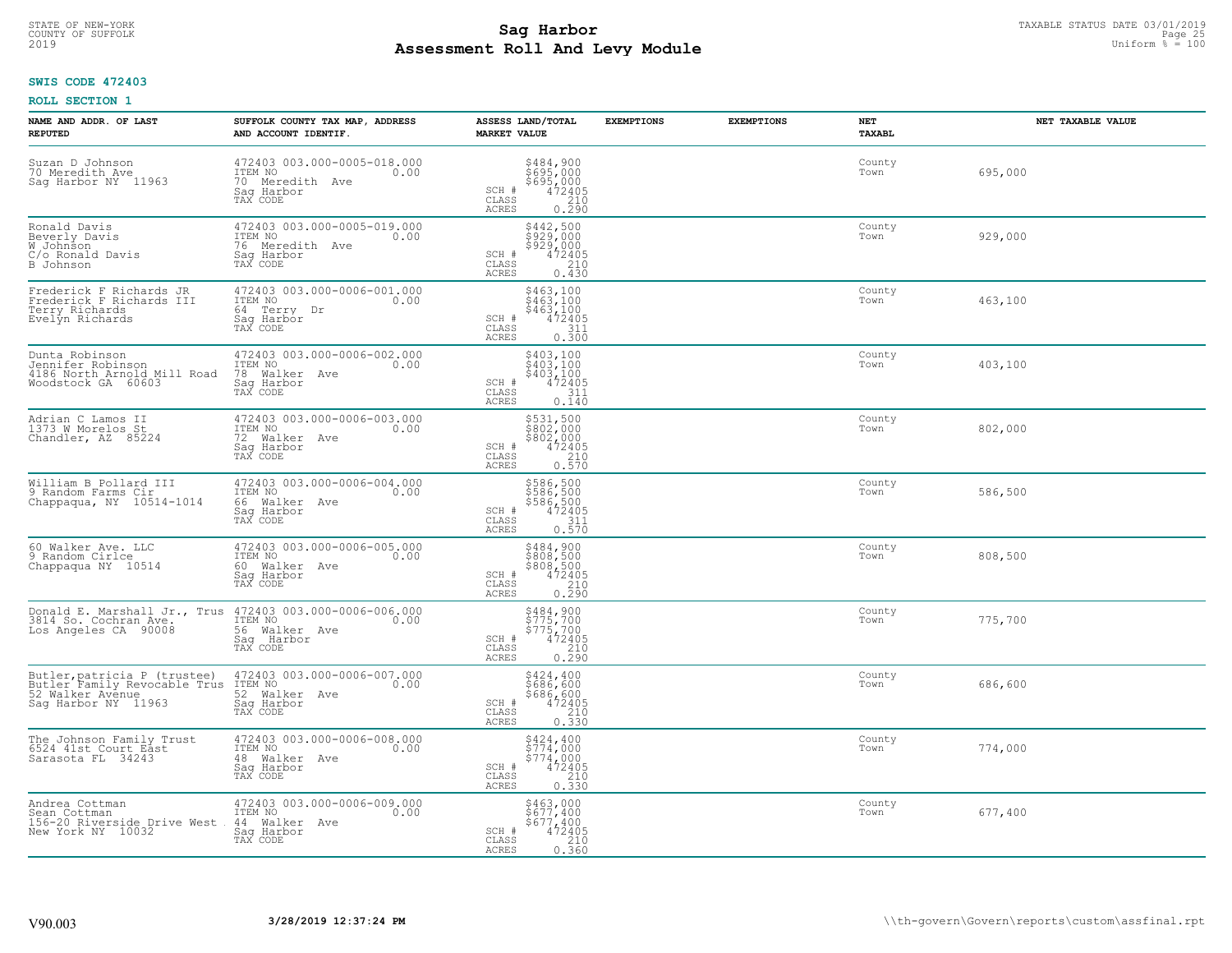# TAXABLE STATUS DATE 03/01/2019<br>COUNTY OF SUFFOLK Page 26 COUNTY OF SUFFOLK Page 26 **Assessment Roll And Levy Module** 2019 Uniform % = 100

## **SWIS CODE 472403**

| NAME AND ADDR. OF LAST<br><b>REPUTED</b>                                                                                                                                                                | SUFFOLK COUNTY TAX MAP, ADDRESS<br>AND ACCOUNT IDENTIF.                                     | ASSESS LAND/TOTAL<br><b>MARKET VALUE</b>                                                                                                                                                                                                                                                                                                                         | <b>EXEMPTIONS</b> | <b>EXEMPTIONS</b> | <b>NET</b><br><b>TAXABL</b> | NET TAXABLE VALUE |
|---------------------------------------------------------------------------------------------------------------------------------------------------------------------------------------------------------|---------------------------------------------------------------------------------------------|------------------------------------------------------------------------------------------------------------------------------------------------------------------------------------------------------------------------------------------------------------------------------------------------------------------------------------------------------------------|-------------------|-------------------|-----------------------------|-------------------|
| 45 Beach Ave LLC<br>918 Montgomery St<br>Brooklyn NY 11213                                                                                                                                              | 472403 003.000-0006-010.000<br>ITEM NO<br>0.00<br>45 Beach Ave<br>Saq Harbor<br>TAX CODE    | \$427,300<br>\$571,900<br>\$571,900<br>472405<br>210<br>SCH #<br>CLASS<br><b>ACRES</b><br>0.230                                                                                                                                                                                                                                                                  |                   |                   | County<br>Town              | 571,900           |
| Beach Avenue Sag Harbor LLC<br>P.O. Box 1285<br>Bridgehampton NY 11932                                                                                                                                  | 472403 003.000-0006-011.000<br>ITEM NO<br>0.00<br>49 Beach Ave<br>Sag Harbor<br>TAX CODE    | $$427,300$<br>$$1,179,800$<br>$$1,179,800$<br>$$472405$<br>$SCH$ #<br>CLASS<br>$\begin{array}{c} 210 \\ 0.230 \end{array}$<br><b>ACRES</b>                                                                                                                                                                                                                       |                   |                   | County<br>Town              | 1,179,800         |
| Olivia S White<br>10 Turnstone Rd<br>Essex, CT 06426                                                                                                                                                    | 472403 003.000-0006-012.000<br>ITEM NO<br>0.00<br>53<br>Beach Ave<br>Saq Harbor<br>TAX CODE | \$427,300<br>\$696,800<br>\$696,800<br>SCH #<br>472405<br>CLASS<br>$\frac{210}{0.230}$<br><b>ACRES</b>                                                                                                                                                                                                                                                           |                   |                   | County<br>Town              | 696,800           |
| Juanita Bell<br>Arlene Bryant<br>$61-25$ $97th$ St<br>Rego Park, NY<br>11374                                                                                                                            | 472403 003.000-0006-013.000<br>TTEM NO 0.00<br>61 Beach Ave<br>Harbor<br>TAX CODE           | \$537,400<br>\$705,600<br>\$705,600<br>\$72405<br>\$710<br>SCH #<br>CLASS<br><b>ACRES</b><br>0.470                                                                                                                                                                                                                                                               |                   |                   | County<br>Town              | 705,600           |
| Jo-Ann Wyke-Hamilton<br>Life Tenant<br>Heather Russell<br>Ayinde Wagner Simpson<br>Archie Hamilton                                                                                                      | 472403 003.000-0006-014.000<br>ITEM NO<br>0.00<br>65 Beach Ave<br>Saq Harbor<br>TAX CODE    | \$427,300<br>$\frac{1}{5}$ 738,400<br>\$738,400<br>SCH #<br>472405<br>210<br>CLASS<br>0.230<br><b>ACRES</b>                                                                                                                                                                                                                                                      |                   |                   | County<br>Town              | 738,400           |
| Leah B Jenkins<br>Dale CR Jenkins<br>133 Gordon Ave<br>West Babylon, NY 11704                                                                                                                           | 472403 003.000-0006-015.000<br>ITEM NO<br>69 Beach Ave<br>0.00<br>Saq Harbor<br>TAX CODE    | \$427,300<br>\$427,300<br>\$427,300<br>472405<br>SCH #<br>CLASS<br>$\frac{311}{0.230}$<br><b>ACRES</b>                                                                                                                                                                                                                                                           |                   |                   | County<br>Town              | 427,300           |
| Helen Jenkins<br>5 Serpentine Dr<br>New Rochelle, NY 10801                                                                                                                                              | 472403 003.000-0006-016.000<br>ITEM NO<br>0.00<br>73 Beach Ave<br>Sag Harbor<br>TAX CODE    | \$427,300<br>\$641,500<br>\$641,500<br>472405<br>SCH #<br>$\begin{array}{c} 210 \\ 0.230 \end{array}$<br>CLASS<br><b>ACRES</b>                                                                                                                                                                                                                                   | veteran           | \$125,000         | County<br>Town              | 516,500           |
| Gregory G. Cuyjet, Co-Truste 472403 003.000-0006-017.000<br>The Gregory G. Cuyjet & Vale ITEM NO<br>Valerie Edgehill Cuyjet, Co- 7 Sound View Dr<br>The Gregory G. Cuyjet & Cale Saq Harbor<br>TAX CODE |                                                                                             | \$538,800<br>\$743,700<br>\$743,700<br>\$472405<br>\$412<br>SCH #<br>CLASS<br><b>ACRES</b><br>0.290                                                                                                                                                                                                                                                              |                   |                   | County<br>Town              | 743,700           |
| Oliver O. Holder, Co-Trustee 472403 003.000-0006-018.000<br>of the Oliver O. Holder and ITEM NO<br>Juanita C. Holder, Co-Truste 4 Soundview Dr<br>ofThe Oliver O. Holder and J Saq Harbor<br>TAX CODE   |                                                                                             | $$2,003,200$<br>$$2,003,200$<br>$$472405$<br>$$2,003,200$<br>$$210M$<br>$SCH$ #<br>CLASS<br><b>ACRES</b><br>0.420                                                                                                                                                                                                                                                |                   |                   | County<br>Town              | 2,003,200         |
| Gregory G. Cuyjet, Co-Truste 472403 003.000-0006-019.000<br>The Gregory G. Cuyjet & Vale ITEM NO<br>Valerie Edgehill Cuyjet, Co- 8 Soundview Dr<br>The Gregory G. Cuyjet & Cale Sag Harbor              | TAX CODE                                                                                    | $\begin{array}{l} $1,704,600\\ $1,971,200\\ $1,971,200\\ *\\ *\\ 2405\\ *\\ 2408\\ *\\ 2408\\ *\\ 2408\\ *\\ 2408\\ *\\ 2408\\ *\\ 2408\\ *\\ 2408\\ *\\ 2408\\ *\\ 2408\\ *\\ 2408\\ *\\ 2408\\ *\\ 2408\\ *\\ 2408\\ *\\ 2408\\ *\\ 2408\\ *\\ 2408\\ *\\ 2408\\ *\\ 2408\\ *\\ 2408\\ *\\ 2408\\ *\\ 2408\\ *\\$<br>$SCH$ #<br>CLASS<br><b>ACRES</b><br>0.410 | veteran           | \$75,000          | County<br>Town              | 1,896,200         |
| Terry Bannister<br>329 W 18th St<br>New York, NY 10011                                                                                                                                                  | 472403 003.000-0006-020.000<br>ITEM NO<br>0.00<br>12 Soundview Dr<br>Sag Harbor<br>TAX CODE | $$2, 583, 700$<br>$$2, 756, 500$<br>$$2, 756, 500$<br>$$472405$<br>$$2100$<br>SCH<br>CLASS<br>ACRES<br>0.600                                                                                                                                                                                                                                                     |                   |                   | County<br>Town              | 2,756,500         |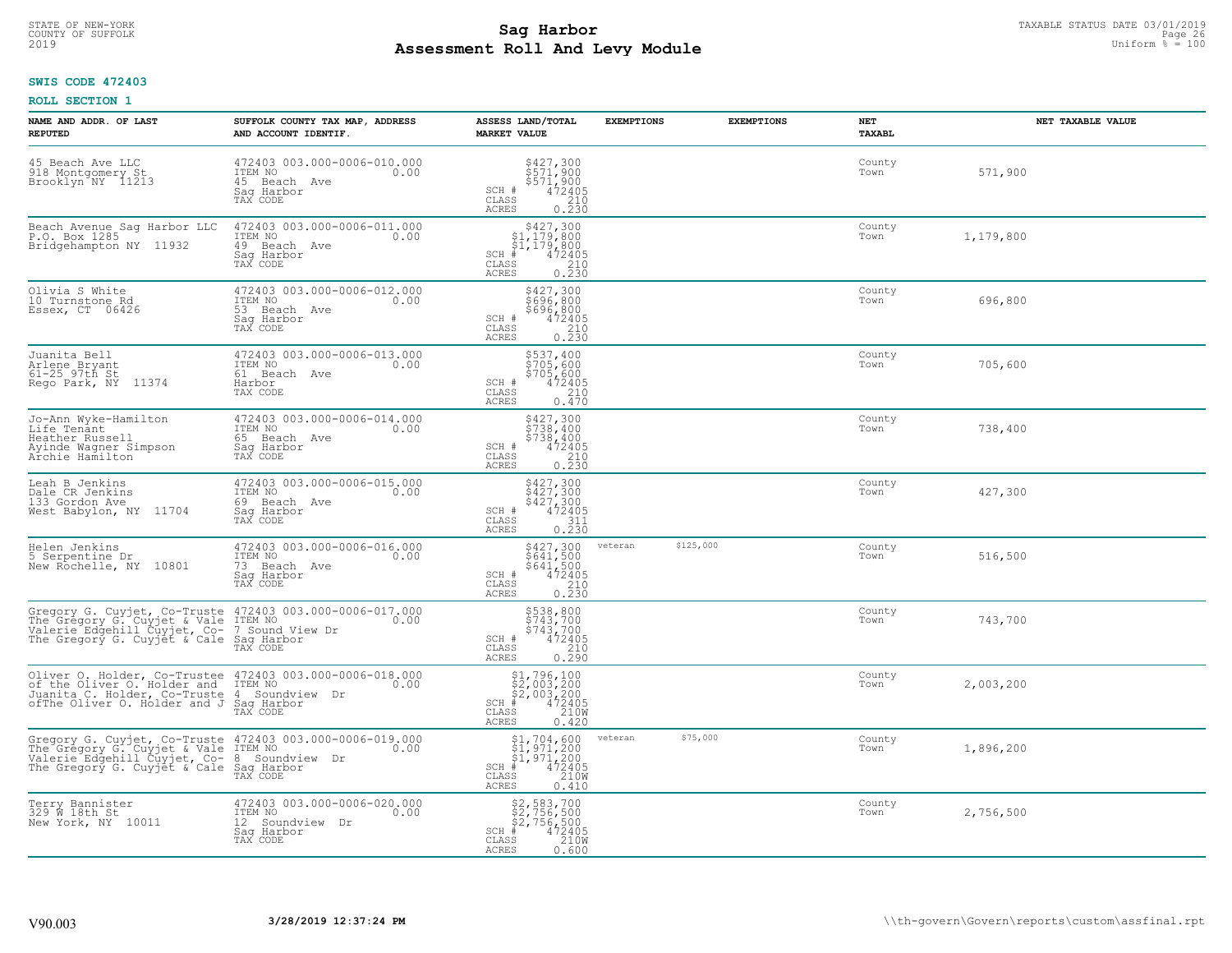# TAXABLE STATUS DATE 03/01/2019<br>COUNTY OF SUFFOLK Page 27 COUNTY OF SUFFOLK Page 27 **Assessment Roll And Levy Module** 2019 Uniform % = 100

## **SWIS CODE 472403**

| NAME AND ADDR. OF LAST<br><b>REPUTED</b>                                                                              | SUFFOLK COUNTY TAX MAP, ADDRESS<br>AND ACCOUNT IDENTIF.                                            | ASSESS LAND/TOTAL<br><b>MARKET VALUE</b>                                                                                       | <b>EXEMPTIONS</b> | <b>EXEMPTIONS</b> | NET<br><b>TAXABL</b> | NET TAXABLE VALUE |
|-----------------------------------------------------------------------------------------------------------------------|----------------------------------------------------------------------------------------------------|--------------------------------------------------------------------------------------------------------------------------------|-------------------|-------------------|----------------------|-------------------|
| K & J of Amagansett, LLC<br>c/o J&J Blue Enterprises LLC<br>1411 Broadway FL 9th<br>New York NY 10018                 | 472403 003.000-0006-021.001<br>ITEM NO<br>0.00<br>18<br>Sound View<br>Dr<br>Saq Harbor<br>TAX CODE | \$3,555,300<br>\$5,467,900<br>\$5,467,900<br># 472405<br>\$<br>$SCH$ #<br>CLASS<br><b>ACRES</b><br>0.770                       |                   |                   | County<br>Town       | 5,467,900         |
| Rebecca K Young<br>20 Sound View Dr<br>Saq Harbor NY 11963                                                            | 472403 003.000-0006-021.002<br>ITEM NO<br>0.00<br>20 Sound View Dr<br>Saq Harbor<br>TAX CODE       | $$2, 292, 900$<br>$$2, 292, 900$<br>$$2, 292, 900$<br>$472405$<br>$$2100$<br>$SCH$ #<br>CLASS<br><b>ACRES</b><br>0.460         |                   |                   | County<br>Town       | 2,292,900         |
| Beverly M Granger<br>Aloysius B Cuyjet<br>90 Walnut Rd<br>Glen Cove, NY 11542                                         | 472403 003.000-0006-022.000<br>ITEM NO<br>0.00<br>24<br>Soundview Dr<br>Saq Harbor<br>TAX CODE     | $$1, 995, 700$<br>$$2, 596, 100$<br>$$2, 596, 100$<br>$472405$<br>$$2100$<br>$$2100$<br>$SCH$ #<br>CLASS<br>ACRES<br>0.420     |                   |                   | County<br>Town       | 2,596,100         |
| 81 Harbor Holdings LLC<br>c/o Bruce Bronster<br>Windels Marx Lane & Mittendo<br>156 West 56th St<br>New York NY 10019 | 472403 003.000-0006-023.000<br>ITEM NO<br>0.00<br>81 Harbor Ave<br>Sag Harbor<br>TAX CODE          | $5427,3005641,1005641,100472405210$<br>SCH #<br>CLASS<br>$0, \overline{2}\,\overline{3}\,\overline{0}$<br><b>ACRES</b>         |                   |                   | County<br>Town       | 641,100           |
| Anita Diane Farrington<br>110 Bleecker St #24E<br>New York NY 10012                                                   | 472403 003.000-0006-024.000<br>ITEM NO<br>0.00<br>77 Harbor Ave<br>Saq Harbor<br>TAX CODE          | \$427,300<br>$$635,400$<br>$$635,400$<br>SCH #<br>472405<br>210<br>CLASS<br>0.230<br><b>ACRES</b>                              |                   |                   | County<br>Town       | 635,400           |
| Howard Sanders<br>Karen Sanders<br>406 W 147 St<br>New York NY 10031                                                  | 472403 003.000-0006-025.000<br>ITEM NO<br>0.00<br>73 Harbor Ave<br>Sag Harbor<br>TAX CODE          | \$427,300<br>\$897,100<br>\$897,100<br>472405<br>SCH #<br>CLASS<br>$\begin{array}{c} 210 \\ 0.230 \end{array}$<br><b>ACRES</b> |                   |                   | County<br>Town       | 897,100           |
| Carol Brooks<br>6 Toprail Ln<br>Rancho Palos Verdes CA<br>9027                                                        | 472403 003.000-0006-026.000<br>ITEM NO<br>0.00<br>Soundview Dr<br>Saq Harbor<br>TAX CODE           | \$427,300<br>\$628,900<br>\$628,900<br>472405<br>$SCH$ #<br>CLASS<br>210<br>0.230<br><b>ACRES</b>                              |                   |                   | County<br>Town       | 628,900           |
| Frederick C Brown<br>Carlotta Matilda Brown<br>918 Montgomery St<br>Brooklyn, NY 11213                                | 472403 003.000-0006-027.000<br>TTEM NO 0.00<br>74 Beach Ave<br>Saq Harbor<br>TAX CODE              | \$427,300<br>\$427,300<br>\$427,300<br>472405<br>SCH #<br>CLASS<br>311<br><b>ACRES</b><br>0.230                                |                   |                   | County<br>Town       | 427,300           |
| Laura Scott<br>John H. Williams<br>Philip A. Williams<br>190 E.32nd St<br>Brooklyn NY 11226                           | 472403 003.000-0006-028.000<br>TTEM NO 0.00<br>68 Beach Ave<br>Saq Harbor<br>TAX CODE              | \$427,300<br>\$674,700<br>\$674,700<br>472405<br>SCH #<br>CLASS<br>210<br><b>ACRES</b><br>0.230                                |                   |                   | County<br>Town       | 674,700           |
| Laura Scott<br>John H. Williams<br>Philip A. Williams<br>190 E 32nd St<br>Brooklyn NY 11226                           | 472403 003.000-0006-029.000<br>ITEM NO<br>0.00<br>64 Beach Ave<br>Saq Harbor<br>TAX CODE           | \$427,300<br>\$427,300<br>\$427,300<br>472405<br>SCH #<br>311<br>CLASS<br>0.230<br><b>ACRES</b>                                |                   |                   | County<br>Town       | 427,300           |
| Dennis C. Brown<br>19 Beach Ave<br>Saq Harbor NY 11963                                                                | 472403 003.000-0006-030.000<br>ITEM NO<br>0.00<br>60 Beach Ave<br>Saq Harbor<br>TAX CODE           | \$427,300<br>\$927,400<br>\$927,400<br>SCH #<br>472405<br>$\begin{array}{c} 210 \\ 0.230 \end{array}$<br>CLASS<br><b>ACRES</b> |                   |                   | County<br>Town       | 927,400           |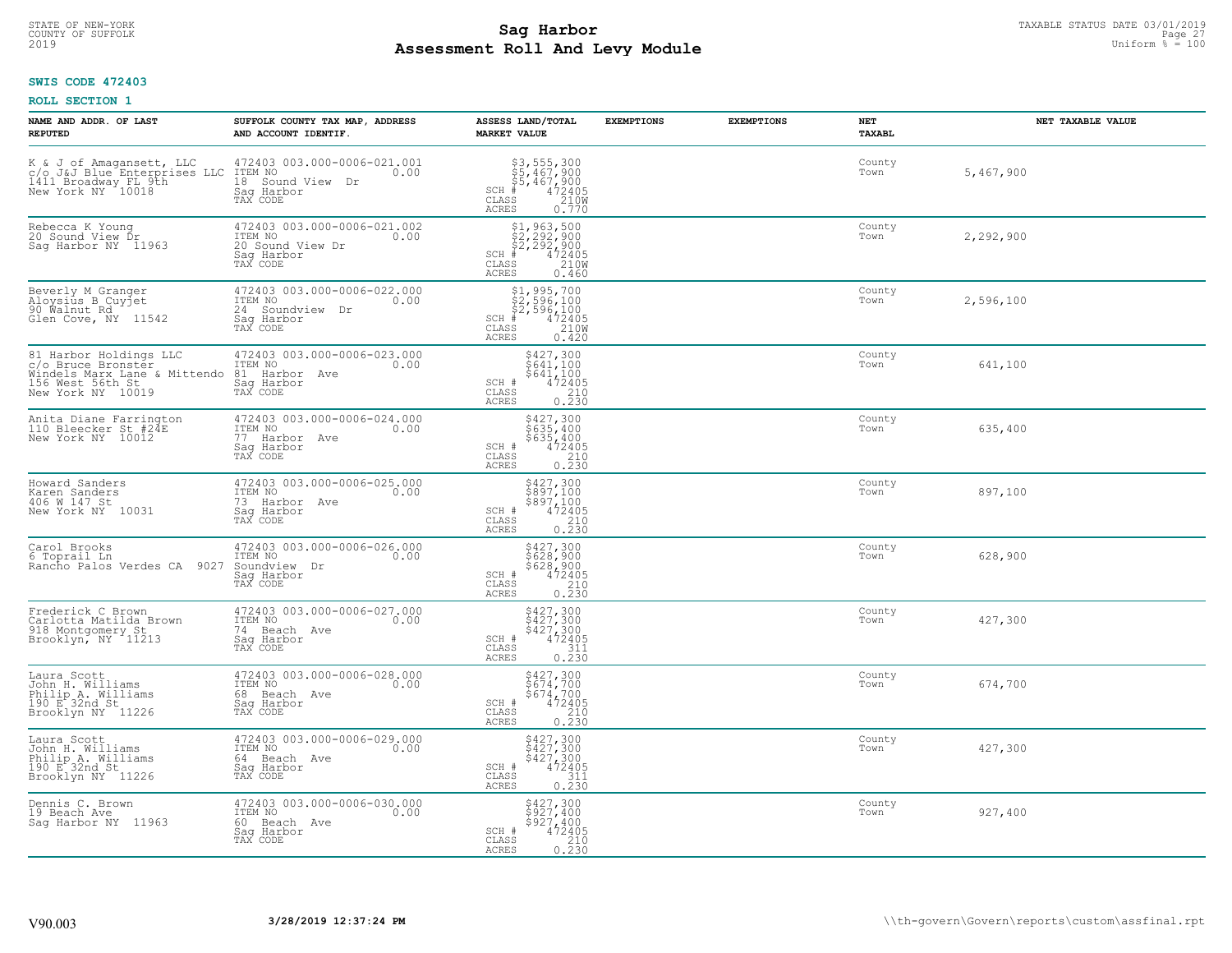# TAXABLE STATUS DATE 03/01/2019<br>COUNTY OF SUFFOLK Page 28 COUNTY OF SUFFOLK Page 28 **Assessment Roll And Levy Module** 2019 Uniform % = 100

## **SWIS CODE 472403**

| NAME AND ADDR. OF LAST<br><b>REPUTED</b>                                                 | SUFFOLK COUNTY TAX MAP, ADDRESS<br>AND ACCOUNT IDENTIF.                                      | ASSESS LAND/TOTAL<br><b>MARKET VALUE</b>                                                                                                                            | <b>EXEMPTIONS</b> | <b>EXEMPTIONS</b> | NET<br><b>TAXABL</b> | NET TAXABLE VALUE |
|------------------------------------------------------------------------------------------|----------------------------------------------------------------------------------------------|---------------------------------------------------------------------------------------------------------------------------------------------------------------------|-------------------|-------------------|----------------------|-------------------|
| Jennifer Anita Segre<br>4-47 48th Ave<br>Long Island City, NY 11109                      | 472403 003.000-0006-032.001<br>ITEM NO<br>0.00<br>56 Beach Ave<br>Saq Harbor<br>TAX CODE     | \$537,400<br>\$955,000<br>\$955,000<br>472405<br>SCH #<br>CLASS<br>210<br><b>ACRES</b><br>0.470                                                                     |                   |                   | County<br>Town       | 955,000           |
| Leah B Jenkins<br>Dale CR Jenkins<br>133 Gordon Ave<br>West Babylon, NY 11704            | 472403 003.000-0006-034.000<br>ITEM NO<br>0.00<br>Landlocked<br>Sag Harbor<br>TAX CODE       | $$30,700$<br>$$30,700$<br>$$30,700$<br>$$472405$<br>SCH #<br>314<br>CLASS<br><b>ACRES</b><br>0.110                                                                  |                   |                   | County<br>Town       | 30,700            |
| Patrick Knowles<br>Marilyn Knowles<br>144 Bay St<br>Sag Harbor NY 11963                  | 472403 003.000-0007-002.000<br>ITEM NO<br>0.00<br>144 Bay St<br>Sag Harbor<br>TAX CODE       | \$752,100<br>$\begin{array}{c} 51,162,300 \\ 51,162,300 \\ * 472405 \end{array}$<br>$SCH$ #<br>CLASS<br>$\begin{array}{c} 210 \\ 0.200 \end{array}$<br><b>ACRES</b> |                   |                   | County<br>Town       | 1,162,300         |
| John Wickersham<br>Amy Wickersham<br>P.O. Box 834<br>Sag Harbor NY 11963                 | 472403 003.000-0007-003.000<br>ITEM NO<br>0.00<br>95 Franklin Ave<br>Saq Harbor<br>TAX CODE  | $$950, 400$<br>$$1, 428, 600$<br>$$1, 428, 600$<br>$SCH$ #<br>472405<br>CLASS<br>210<br>ACRES<br>0.350                                                              |                   |                   | County<br>Town       | 1,428,600         |
| Norah Mc Cormack<br>P.O. Box 157<br>Sag Harbor NY 11963                                  | 472403 003.000-0007-004.000<br>ITEM NO<br>0.00<br>101 Franklin Ave<br>Saq Harbor<br>TAX CODE | $$854,000$<br>$$1,520,700$<br>$$1,520,700$<br>$*$ 472405<br>$SCH$ #<br>CLASS<br>210<br><b>ACRES</b><br>0.170                                                        |                   |                   | County<br>Town       | 1,520,700         |
| Jeffrey Milici<br>Yvonne <sup>-</sup> Milici<br>51 Coves End Lane<br>Sag Harbor NY 11963 | 472403 003.000-0007-006.000<br>ITEM NO<br>0.00<br>115 Franklin Ave<br>Saq Harbor<br>TAX CODE | $$691,500$<br>$$1,299,700$<br>$$1,299,700$<br>$472405$<br>$$240$<br>$$240$<br>SCH #<br>$\mathtt{CLASS}$<br>0.420<br><b>ACRES</b>                                    |                   |                   | County<br>Town       | 1,299,700         |
| Jennifer L Nevins<br>Tan G Mc Allister<br>152 Franklin St Apt 2<br>New York, NY 10013    | 472403 003.000-0007-007.000<br>ITEM NO<br>166 Ba<br>0.00<br>Bay St<br>Saq Harbor<br>TAX CODE | \$1,871,900<br>\$2,837,800<br>\$2,837,800<br>#472405<br>$SCH$ #<br>CLASS<br>$\frac{210}{0.740}$<br><b>ACRES</b>                                                     |                   |                   | County<br>Town       | 2,837,800         |
| Michael Haskett<br>162 Bay Street<br>Sag Harbor NY 11963                                 | 472403 003.000-0007-008.000<br>TTEM NO 0.00<br>162 Bay St<br>Saq Harbor<br>TAX CODE          | \$1,052,900<br>\$1,992,700<br>\$1,992,700<br>#1,992,700<br>$SCH$ #<br>CLASS<br>210<br><b>ACRES</b><br>0.280                                                         |                   |                   | County<br>Town       | 1,992,700         |
| Kevin Gunderson<br>Ashley Gunderson<br>135 Central Park West Apt 2S<br>New York NY 10023 | 472403 003.000-0007-009.001<br>ITEM NO 0.00<br>154 Bay St<br>Saq Harbor<br>TAX CODE          | $$907,500$<br>$$3,084,600$<br>$$3,084,600$<br>$$472405$<br>$SCH$ #<br>CLASS<br>210<br>ACRES<br>0.350                                                                |                   |                   | County<br>Town       | 3,084,600         |
| Susan Aminoff<br>680 W End Ave Apt 4E<br>New York NY 10025                               | 472403 003.000-0007-009.003<br>ITEM NO<br>0.00<br>109 Franklin Ave<br>Saq Harbor<br>TAX CODE | $$937,500$<br>$$1,251,300$<br>$$1,251,300$<br>$*1,251,300$<br>$*1,251,300$<br>$SCH$ #<br>CLASS<br>210<br>0.350<br><b>ACRES</b>                                      |                   |                   | County<br>Town       | 1,251,300         |
| Pamela Alladrice<br>150 Bay St<br>Saq Harbor NY 11963                                    | 472403 003.000-0007-010.000<br>ITEM NO<br>0.00<br>150 Bay St<br>Sag Harbor<br>TAX CODE       | $$681,000$<br>$$1,072,700$<br>$$1,072,700$<br>$SCH$ #<br>472405<br>CLASS<br>210<br><b>ACRES</b><br>0.140                                                            |                   |                   | County<br>Town       | 1,072,700         |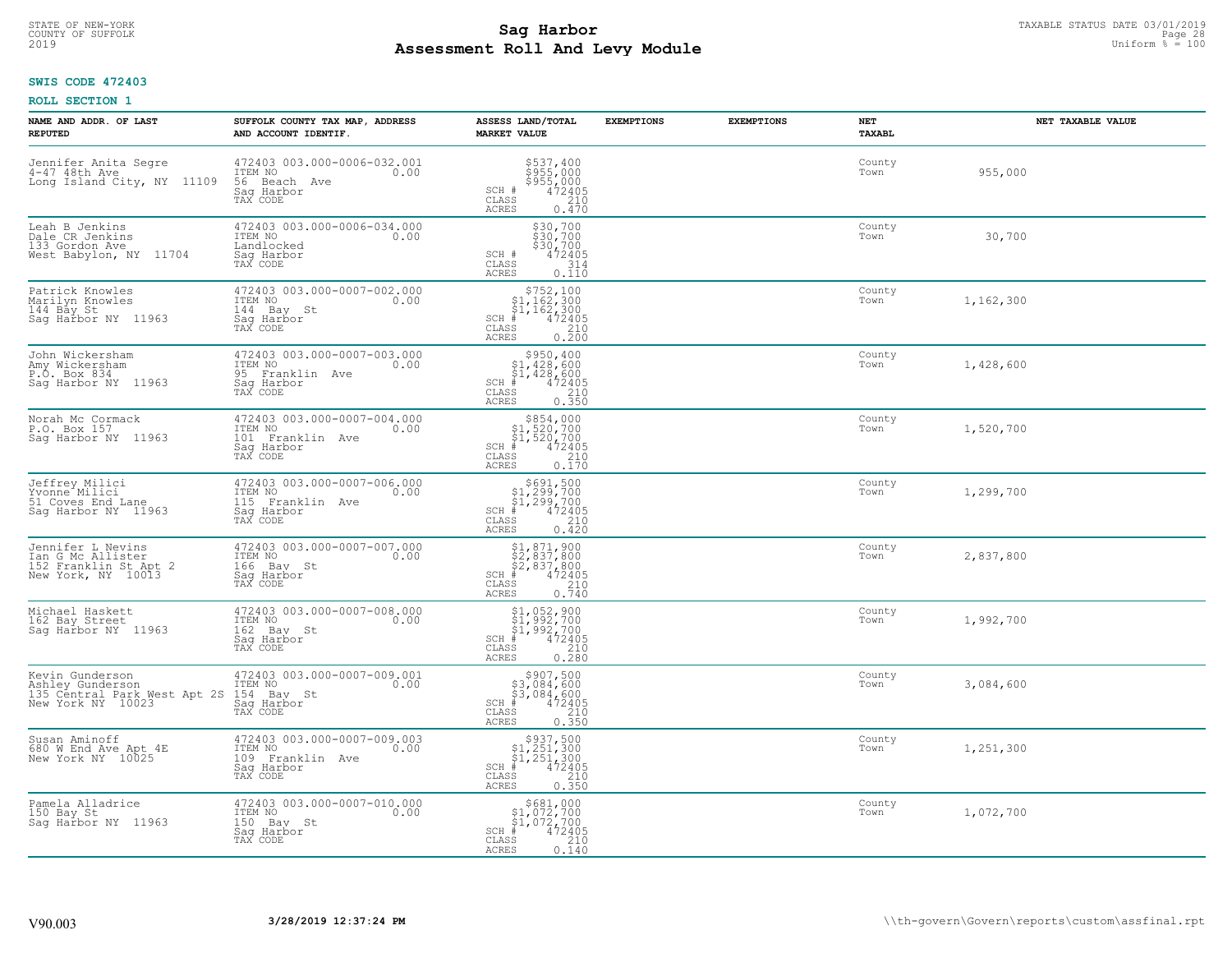# TAXABLE STATUS DATE 03/01/2019<br>COUNTY OF SUFFOLK Page 29 COUNTY OF SUFFOLK Page 29 **Assessment Roll And Levy Module** 2019 Uniform % = 100

## **SWIS CODE 472403**

| NAME AND ADDR. OF LAST<br><b>REPUTED</b>                                        | SUFFOLK COUNTY TAX MAP, ADDRESS<br>AND ACCOUNT IDENTIF.                                           | ASSESS LAND/TOTAL<br><b>MARKET VALUE</b>                                                                                                 | <b>EXEMPTIONS</b> | <b>EXEMPTIONS</b> | <b>NET</b><br><b>TAXABL</b> | NET TAXABLE VALUE |
|---------------------------------------------------------------------------------|---------------------------------------------------------------------------------------------------|------------------------------------------------------------------------------------------------------------------------------------------|-------------------|-------------------|-----------------------------|-------------------|
| Thomas Knight<br>Jennifer Johnston-Knight<br>146 Bay St<br>Sag Harbor NY 11963  | 472403 003.000-0007-011.000<br>ITEM NO<br>0.00<br>146 Bay St<br>Sag Harbor<br>TAX CODE            | $$749,200$<br>$$1,090,800$<br>$$1,090,800$<br>$472405$<br>$$210$<br>$SCH$ #<br>CLASS<br>ACRES<br>0.140                                   |                   |                   | County<br>Town              | 1,090,800         |
| Sharon R Miller<br>Edward GB Miller<br>56 Richards Dr<br>Saq Harbor NY 11963    | 472403 003.000-0008-002.004<br>ITEM NO<br>0.00<br>56 Richards Dr<br>Saq Harbor<br>TAX CODE        | \$475,600<br>\$702,400<br>\$702,400<br>472405<br>SCH #<br>CLASS<br>$\frac{210}{0.510}$<br>ACRES                                          |                   |                   | County<br>Town              | 702,400           |
| Ricardo M Davis<br>110-21 197th St<br>Hollis, NY 11412                          | 472403 003.000-0008-003.000<br>ITEM NO<br>0.00<br>50 Richards Dr<br>Saq Harbor<br>TAX CODE        | $$367,900\n$534,200\n$534,200\n472405\n0.220\n0.220$<br>SCH #<br>CLASS<br>ACRES                                                          |                   |                   | County<br>Town              | 534,200           |
| 44 Richards LLC<br>1725 York Avenue Apt 29H<br>New York NY 10128                | 472403 003.000-0008-004.000<br>ITEM NO<br>0.00<br>44 Richards Dr<br>Saq Harbor<br>TAX CODE        | \$445,100<br>\$606,100<br>\$606,100<br>472405<br>0.220<br>0.220<br>SCH #<br>CLASS<br>ACRES                                               |                   |                   | County<br>Town              | 606,100           |
| Wanda L Patterson<br>P. O. Box 479<br>Sag Harbor NY 11963                       | 472403 003.000-0008-005.000<br>ITEM NO<br>0.00<br>40 Richards Dr<br>Saq Harbor<br>TAX CODE        | $\begin{array}{r} 5367,900 \\ 5367,900 \\ 5367,900 \\ 472405 \\ \underline{311} \\ 0.220 \end{array}$<br>SCH #<br>CLASS<br>ACRES         |                   |                   | County<br>Town              | 367,900           |
| Derrick Galen<br>PO Box 2011<br>Sag Harbor, NY 11963                            | 472403 003.000-0008-006.000<br>ITEM NO<br>0.00<br>36 Richards Dr<br>Sag Harbor<br>TAX CODE        | \$367,900<br>\$552,800<br>\$552,800<br>\$472405<br>SCH #<br>CLASS<br>$\begin{array}{c} 220 \\ 0.220 \end{array}$<br>ACRES                |                   |                   | County<br>Town              | 552,800           |
| Gardy Berthoumieux<br>402 Vanderbilt Avenue<br>Brooklyn NY 11238                | 472403 003.000-0008-007.000<br>ITEM NO<br>0.00<br>30 Richards Dr<br>Saq Harbor<br>TAX CODE        | $$668, 800$<br>$$1, 197, 900$<br>$$1, 197, 900$<br>$$472405$<br>$SCH$ #<br>$\begin{array}{c} 210 \\ 0.360 \end{array}$<br>CLASS<br>ACRES |                   |                   | County<br>Town              | 1,197,900         |
| Barbara S Smith<br>PO Box 274<br>Sag Harbor, NY 11963                           | 472403 003.000-0008-008.000<br>TTEM NO 0.00<br>24 Richards Dr<br>Saq Harbor<br>TAX CODE           | \$367,900<br>\$569,900<br>\$569,900<br>\$569,900<br>\$72405<br>\$210<br>\$220<br>SCH #<br>CLASS<br>ACRES                                 |                   |                   | County<br>Town              | 569,900           |
| Pamela Delongoria<br>104-16 191st St<br>Hollis NY 11412                         | 472403 003.000-0008-009.000<br>ITEM NO 0.00<br>20 Richards Dr<br>Saq Harbor<br>TAX CODE           | \$367,900<br>\$533,100<br>\$533,100<br>472405<br>210<br>SCH #<br>CLASS<br>0.220<br>ACRES                                                 |                   |                   | County<br>Town              | 533,100           |
| Stephen Wright<br>Marìlyn Wright<br>306 Highland Rd<br>07079<br>South Õrange NJ | 472403 003.000-0008-012.003<br>ITEM NO<br>0.00<br>29 Cuffee Dr<br>11963<br>Sag Harbor<br>TAX CODE | \$501,600<br>\$885,300<br>\$885,300<br>472405<br>SCH #<br>$\begin{array}{c} 210 \\ 0.650 \end{array}$<br>CLASS<br><b>ACRES</b>           |                   |                   | County<br>Town              | 885,300           |
| Anita Rainford<br>299 N Walnut St<br>07017<br>East Orange, NJ                   | 472403 003.000-0008-013.001<br>ITEM NO<br>0.00<br>35 Cuffee Dr<br>Saq Harbor<br>TAX CODE          | \$463,000<br>\$704,900<br>\$704,900<br>SCH #<br>472405<br>CLASS<br>210<br>0.360<br>ACRES                                                 |                   |                   | County<br>Town              | 704,900           |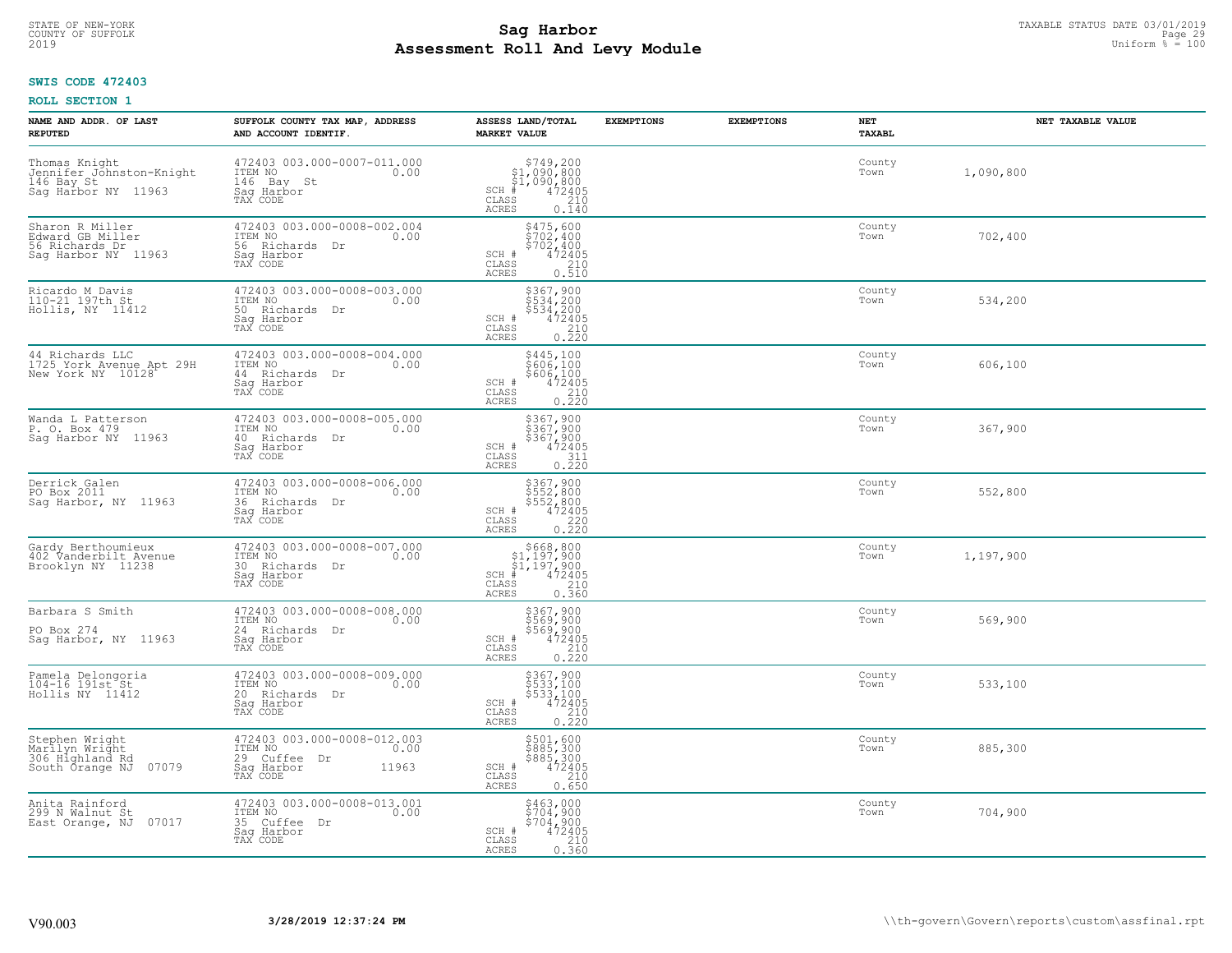# **SWIS CODE 472403**

| NAME AND ADDR. OF LAST<br><b>REPUTED</b>                                                                                                                                                                                                             | SUFFOLK COUNTY TAX MAP, ADDRESS<br>AND ACCOUNT IDENTIF.                                          | ASSESS LAND/TOTAL<br><b>MARKET VALUE</b>                                                                                                                                                                                       | <b>EXEMPTIONS</b> | <b>EXEMPTIONS</b> | NET<br><b>TAXABL</b> | NET TAXABLE VALUE |
|------------------------------------------------------------------------------------------------------------------------------------------------------------------------------------------------------------------------------------------------------|--------------------------------------------------------------------------------------------------|--------------------------------------------------------------------------------------------------------------------------------------------------------------------------------------------------------------------------------|-------------------|-------------------|----------------------|-------------------|
| Thomas Barrett Stanley<br>48 Cambridge Pl<br>Brooklyn, NY 11238                                                                                                                                                                                      | 472403 003.000-0008-015.001<br>TTEM NO 0.00<br>41 Cuffee Dr<br>Sag Harbor<br>TAX CODE            | $\begin{array}{r} 5461, 400 \\ 5700, 600 \\ 5700, 600 \\ 472405 \\ 210 \\ 0.360 \end{array}$<br>SCH #<br>CLASS<br>ACRES                                                                                                        |                   |                   | County<br>Town       | 700,600           |
| Sewit Bocresion<br>365 Bridge Street<br>Brooklyn NY 11201-3803                                                                                                                                                                                       | 472403 003.000-0008-016.000<br>1TEM NO 0.00<br>65 Milton Ave<br>Sag Harbor<br>TAX CODE           | \$488,800<br>\$697,600<br>\$697,600<br>472405<br>210<br>SCH #<br>CLASS<br>0.380<br>ACRES                                                                                                                                       |                   |                   | County<br>Town       | 697,600           |
| Diana Victoria Carney<br>Dr. David Carney<br>P O Box 1465<br>Sag Harbor, NY 11963                                                                                                                                                                    | 472403 003.000-0008-017.000<br>ITEM NO<br>0.00<br>51 Milton Ave<br>Sag Harbor<br>TAX CODE        | \$493,900<br>\$725,500<br>\$725,500<br>\$72405<br>SCH #<br>210<br>CLASS<br>0.480<br>ACRES                                                                                                                                      |                   |                   | County<br>Town       | 725,500           |
| Carl R Weber<br>Martha Amy Weber<br>47 Milton Ave<br>Saq Harbor, NY                                                                                                                                                                                  | 472403 003.000-0008-018.000<br>ITEM NO<br>0.00<br>47 Milton Ave<br>Saq Harbor<br>TAX CODE        | \$463,000<br>\$896,200<br>\$896,200<br>SCH #<br>$72405$<br>0.360<br>0.360<br>CLASS<br>ACRES                                                                                                                                    |                   |                   | County<br>Town       | 896,200           |
| A and A Ninevah LLC<br>c/o Peter Toumbekis, Esq.<br>526 Monroe St<br>Brooklyn NY 11221                                                                                                                                                               | 472403 004.000-0001-001.000<br>ITEM NO<br>0.00<br>24 Ninevah Pl<br>Saq Harbor<br>TAX CODE        | $\begin{array}{r} \text{\small $52$, $161$, $900$} \\ \text{\small $52$, $468$, $100$} \\ \text{\small $52$, $468$, $100$} \\ \text{\small $472405} \\ \text{\small $58$} \end{array}$<br>$SCH$ #<br>$\mathtt{CLASS}$<br>ACRES |                   |                   | County<br>Town       | 2,468,100         |
| Robbin Saunders<br>P.O. Box #6<br>Westwood, MA 02090                                                                                                                                                                                                 | 472403 004.000-0001-002.000<br>ITEM NO<br>0.00<br>20 Ninevah Pl<br>Saq Harbor<br>TAX CODE        | $$2,084,800$<br>$$2,406,600$<br>$$2,406,600$<br>$*$<br>$472405$<br>$*$<br>$2100$<br>$SCH$ #<br>CLASS<br>0.270<br>ACRES                                                                                                         |                   |                   | County<br>Town       | 2,406,600         |
| Yannis Bakos<br>Anne Chapas<br>230 West 10th Street<br>New York NY 10014                                                                                                                                                                             | 472403 004.000-0001-003.000<br>ITEM NO<br>0.00<br>16 Ninevah Pl<br>Saq Harbor<br>TAX CODE        | $$2,007,500$<br>$$2,218,100$<br>$$2,218,100$<br>$472405$<br>$$2100$<br>$$2100$<br>$SCH$ #<br>CLASS<br>ACRES<br>0.260                                                                                                           |                   |                   | County<br>Town       | 2,218,100         |
| Frank Sorrentino III<br>Nancy Sorrentino<br>48 Carol Dr<br>Englewood Cliffs NJ 07632                                                                                                                                                                 | 472403 004.000-0001-004.000<br>ITEM NO 0.00<br>12 Ninevah Pl<br>Saq Harbor<br>TAX CODE           | $\begin{array}{l} $1,930,400\\ $2,972,000\\ $2,972,000\\ $4,72405\\ $4,72405 \end{array}$<br>$SCH$ #<br>CLASS<br>$\frac{210W}{0.250}$<br>ACRES                                                                                 |                   |                   | County<br>Town       | 2,972,000         |
| William Pickens III (Trustee 472403 004.000-0001-005.000<br>William Pickens III Revocabl ITEM NO 000<br>William Pickens III Actorne - 8 Ninevah<br>Audrey P Pickens (Trustee) - 8 Ninevah<br>William Pickens III Revocabl - Saq Harbor<br>- TAX CODE | 8 Ninevah Pl                                                                                     | $$784,000$<br>$$784,000$<br>$5784,000\n472405\n311W$<br>SCH #<br>CLASS<br>ACRES<br>0.120                                                                                                                                       |                   |                   | County<br>Town       | 784,000           |
| Barbara C North<br>Robert J North<br>457 W 153rd St<br>New York, NY 10031                                                                                                                                                                            | 472403 004.000-0001-006.000<br>ITEM NO<br>0.00<br>4 Ninevah Pl<br>Saq Harbor<br>TAX CODE         | \$705,600<br>\$705,600<br>\$705,600<br>472405<br>SCH #<br>311W<br>CLASS<br><b>ACRES</b><br>0.120                                                                                                                               |                   |                   | County<br>Town       | 705,600           |
| Mile High Partners, LLC<br>166 East 73rd Street<br>New York NY 10021                                                                                                                                                                                 | 472403 004.000-0001-008.001<br>ITEM NO<br>0.00<br>110 Hillside Dr East<br>Saq Harbor<br>TAX CODE | \$1,058,500<br>\$8,297,600<br>\$8,297,600<br>$SCH$ #<br>472405<br>CLASS<br>$\frac{210}{0.790}$<br>ACRES                                                                                                                        |                   |                   | County<br>Town       | 8,297,600         |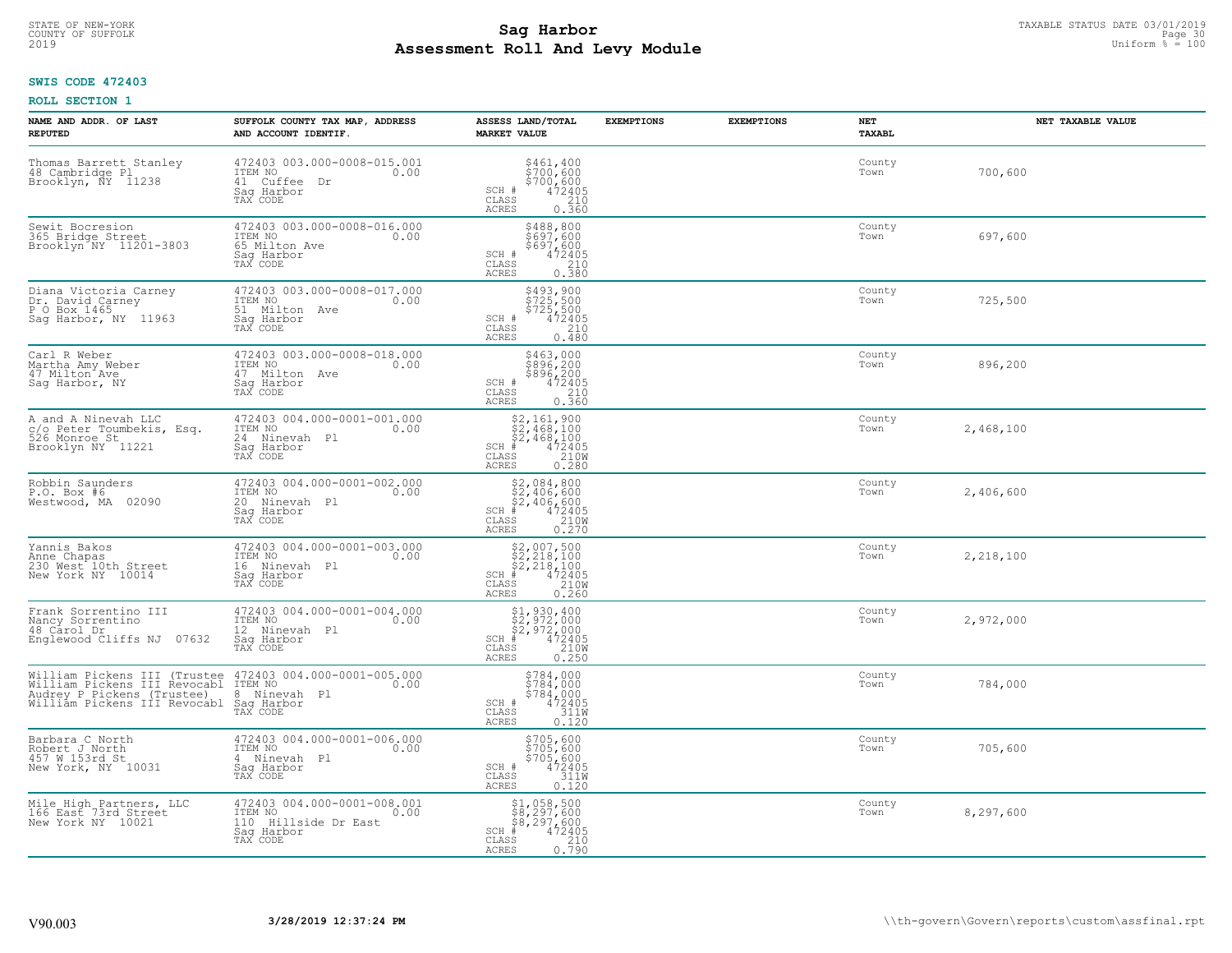# **SWIS CODE 472403**

| NAME AND ADDR. OF LAST<br><b>REPUTED</b>                                                                        | SUFFOLK COUNTY TAX MAP, ADDRESS<br>AND ACCOUNT IDENTIF.                                       | ASSESS LAND/TOTAL<br><b>MARKET VALUE</b>                                                                                                          | <b>EXEMPTIONS</b> | <b>EXEMPTIONS</b> | NET<br>TAXABL  | NET TAXABLE VALUE |
|-----------------------------------------------------------------------------------------------------------------|-----------------------------------------------------------------------------------------------|---------------------------------------------------------------------------------------------------------------------------------------------------|-------------------|-------------------|----------------|-------------------|
| Philip G Alston<br>Crainne de Burca<br>237 Thompson St #8B<br>New York, NY 10012                                | 472403 004.000-0001-010.000<br>ITEM NO<br>0.00<br>1 Harding Ter<br>Saq Harbor<br>TAX CODE     | \$1,837,600<br>$\begin{array}{l} 51,977,700 \\ 51,977,700 \\ \pm 472405 \end{array}$<br>$SCH$ #<br>CLASS<br>210W<br>ACRES<br>0.280                |                   |                   | County<br>Town | 1,977,700         |
| Melvin Wolinsky<br>Annie P Wolinsky<br>14 Cambridge Rd<br>Verona, NJ 07044-3002                                 | 472403 004.000-0001-011.000<br>ITEM NO<br>0.00<br>3 Harding Ter<br>Sag Harbor<br>TAX CODE     | $\begin{array}{r} 52,084,800 \\ 52,364,700 \\ 52,364,700 \\ * \\ * \\ 55 & 210W \\ \text{15} & 0.270 \\ \end{array}$<br>$SCH$ #<br>CLASS<br>ACRES |                   |                   | County<br>Town | 2,364,700         |
| Greenwich Rose LLC<br>Estehm Gungor C/o GC Consult<br>444 Madison Ave Suite 1206<br>New York NY 10022           | 472403 004.000-0001-012.000<br>ITEM NO<br>0.00<br>5 Harding Ter<br>Sag Harbor<br>TAX CODE     | $$2,853,100$<br>$$2,824,200$<br>$$2,824,200$<br>$472405$<br>$$210M$<br>$$210M$<br>SCH #<br>CLASS<br>0.240<br>ACRES                                |                   |                   | County<br>Town | 2,824,200         |
| Charlynn Goins<br>30 Beekman Place Apt 8A<br>New York NY 10022                                                  | 472403 004.000-0001-013.000<br>ITEM NO<br>0.00<br>7 Harding Ter<br>Saq Harbor<br>TAX CODE     | $$2,161,900$<br>$$2,415,200$<br>$$2,415,200$<br>$472405$<br>$$210M$<br>$SCH$ #<br>CLASS<br>0.280<br>ACRES                                         |                   |                   | County<br>Town | 2,415,200         |
| C S Williams<br>Vivian Jamison<br>C&V Jamison<br>C S Williams                                                   | 472403 004.000-0001-014.000<br>ITEM NO<br>0.00<br>9 Harding Ter<br>Saq Harbor<br>TAX CODE     | $$2,161,900$<br>$$2,373,300$<br>$$2,373,300$<br>$472405$<br>$$210M$<br>$SCH$ #<br>$\mathtt{CLASS}$<br><b>ACRES</b><br>0.280                       |                   |                   | County<br>Town | 2,373,300         |
| Allan Houston<br>c/o Deedra R. Wolas CPA, P.C<br>Tamara Houston<br>2950 W Square Lake Rd Suite<br>Troy MI 48098 | 472403 004.000-0001-015.000<br>ITEM NO<br>0.00<br>11 Harding<br>Ter<br>Saq Harbor<br>TAX CODE | $$2,161,900\n$4,819,700\n$4,819,700\n# 472405\n2100\n35\n2100$<br>$SCH$ #<br>$\mathtt{CLASS}$<br>ACRES<br>0.280                                   |                   |                   | County<br>Town | 4,819,700         |
| Linda E Rodd<br>15 Harding Terrace<br>Sag Harbor NY 11963                                                       | 472403 004.000-0001-016.000<br>ITEM NO<br>0.00<br>15 Harding Ter<br>Saq Harbor<br>TAX CODE    | $$2, 239, 200$<br>$$2, 730, 700$<br>$$2, 730, 700$<br>$$472405$<br>$$2100$<br>$SCH$ #<br>CLASS<br>ACRES<br>0.290                                  |                   |                   | County<br>Town | 2,730,700         |
| Dorothe Lewis<br>Carl Lewis<br>3756 Bronx Blvd<br>Bronx, NY 10467                                               | 472403 004.000-0001-018.001<br>ITEM NO<br>0.00<br>19 Harding<br>Ter<br>Saq Harbor<br>TAX CODE | $$2,779,700$<br>$$3,006,200$<br>$$3,006,200$<br>$$472405$<br>$$2100$<br>$SCH$ #<br>CLASS<br>ACRES<br>0.780                                        |                   |                   | County<br>Town | 3,006,200         |
| Lois F Carrion<br>Po Box 196<br>Sag Harbor, NY 11963                                                            | 472403 004.000-0001-019.000<br>ITEM NO<br>0.00<br>21 Harding Ter<br>Saq Harbor<br>TAX CODE    | \$1,900,700<br>\$2,093,200<br>\$2,093,200<br>$SCH$ #<br>$\frac{472405}{2100}$<br>CLASS<br>ACRES<br>0.320                                          |                   |                   | County<br>Town | 2,093,200         |
| Errol B Taylor<br>Paula B Taylor<br>117 Hunt Dr<br>Princeton NJ 08540                                           | 472403 004.000-0001-020.000<br>ITEM NO<br>0.00<br>23 Harding Ter<br>Sag Harbor<br>TAX CODE    | \$1,900,700<br>\$2,713,900<br>\$2,713,900<br>#472405<br>$SCH$ #<br>210W<br>CLASS<br><b>ACRES</b><br>0.320                                         |                   |                   | County<br>Town | 2,713,900         |
| Maxine J Blanks<br>248 Everett Pl<br>Englewood, NY 07631                                                        | 472403 004.000-0001-021.000<br>ITEM NO<br>0.00<br>25 Harding Ter<br>Sag Harbor<br>TAX CODE    | \$1,900,700<br>\$2,260,400<br>\$2,260,400<br>#472405<br>$SCH$ #<br>CLASS<br>210W<br>ACRES<br>0.320                                                |                   |                   | County<br>Town | 2,260,400         |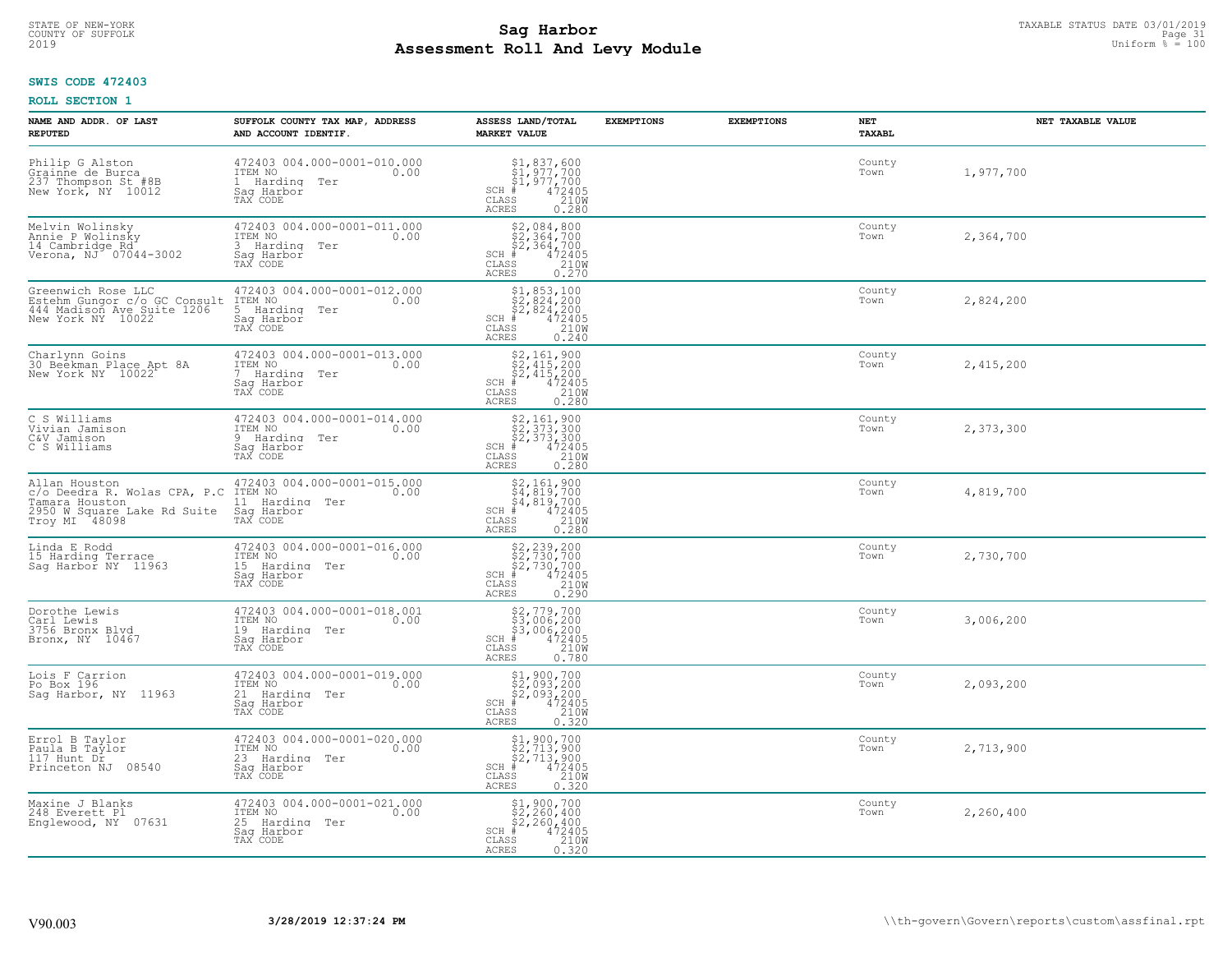#### **Sag Harbor** TAXABLE STATUS DATE 03/01/2019<br>
Poll and Louis Modulo **Assessment Roll And Levy Module** 2019 Uniform % = 100 COUNTY OF SUFFOLK **Example 32** Page 32 Page 32 Page 32 Page 32 Page 32 Page 32 Page 32 Page 32 Page 32 Page 32

## **SWIS CODE 472403**

| NAME AND ADDR. OF LAST<br><b>REPUTED</b>                                                                                                                                                              | SUFFOLK COUNTY TAX MAP, ADDRESS<br>AND ACCOUNT IDENTIF.                                       | ASSESS LAND/TOTAL<br><b>MARKET VALUE</b>                                                                                                                                                                                                                                                     | <b>EXEMPTIONS</b> | <b>EXEMPTIONS</b> | NET<br>TAXABL  | NET TAXABLE VALUE |
|-------------------------------------------------------------------------------------------------------------------------------------------------------------------------------------------------------|-----------------------------------------------------------------------------------------------|----------------------------------------------------------------------------------------------------------------------------------------------------------------------------------------------------------------------------------------------------------------------------------------------|-------------------|-------------------|----------------|-------------------|
| Noel Hankin<br>Gwendolyn Hankin<br>124 E 36th St<br>New York, NY 10016                                                                                                                                | 472403 004.000-0001-022.000<br>TTEM NO 0.00<br>27 Harding Ter<br>Saq Harbor<br>TAX CODE       | $\begin{array}{r} \texttt{\$1,830,600}\ \texttt{\$3,520,500}\ \texttt{\$3,520,500}\ \texttt{\$3,520,500}\ \texttt{\$4,72405}\ \texttt{\$8$} \texttt{\$10W}\ \texttt{\$10W}\ \texttt{\$10W}\ \texttt{\$210W}\ \texttt{\$23D}\ \texttt{\$28$} \end{array}$<br>$SCH$ #<br>CLASS<br><b>ACRES</b> |                   |                   | County<br>Town | 3,520,500         |
| Hyman Rabinovitch<br>Susan Rabinovitch<br>1927 Panama St<br>Philadelphia, PA 19103                                                                                                                    | 472403 004.000-0001-023.000<br>ITEM NO<br>0.00<br>29 Harding<br>Ter<br>Sag Harbor<br>TAX CODE | $\begin{array}{l} \texttt{\$1,781,900}\ \\ \texttt{\$1,983,400}\ \\ \texttt{\$1,983,400}\ \\ \texttt{\$1,983,400}\ \\ \texttt{\$1,983,400}\ \\ \texttt{\$1,2405}\ \\ \texttt{\$10W}\ \\ \texttt{\$10W}\ \\ \texttt{\$10W}\ \\ \texttt{\$0.300}\ \end{array}$<br>SCH #<br>CLASS<br>ACRES      |                   |                   | County<br>Town | 1,983,400         |
| Kevin Norman, as Trustee<br>The Norman Family Irrevocabl<br>605 Mater Street Apt 20A<br>New York NY 10002                                                                                             | 472403 004.000-0002-001.000<br>ITEM NO<br>0.00<br>23 Ninevah Pl<br>Sag Harbor<br>TAX CODE     | \$408,700<br>\$527,700<br>\$527,700<br>\$527,700<br>0.220<br>0.220<br>SCH #<br>CLASS<br><b>ACRES</b>                                                                                                                                                                                         |                   |                   | County<br>Town | 527,700           |
| William Pickens III (Trustee 472403 004.000-0002-002.000<br>Audrey P Pickens Revocable T ITEM NO<br>Audrey P Pickens III (Truste 19 Ninevah P1<br>Audrey P Pickens Revocable T Saq Harbor<br>TAX CODE |                                                                                               | \$408,700<br>\$658,800<br>\$658,800<br>\$658,800<br>472405<br>0.220<br>SCH #<br>$\mathtt{CLASS}$<br><b>ACRES</b>                                                                                                                                                                             |                   |                   | County<br>Town | 658,800           |
| Victoria Sharp<br>448 West 37th Street #12G<br>New York NY 10018                                                                                                                                      | 472403 004.000-0002-004.001<br>ITEM NO<br>0.00<br>11 Ninevah Pl<br>Saq Harbor<br>TAX CODE     | $$634, 600$<br>$$1,066,500$<br>$$1,066,500$<br>$472405$<br>$$210$<br>$SCH$ #<br>CLASS<br>0.490<br><b>ACRES</b>                                                                                                                                                                               |                   |                   | County<br>Town | 1,066,500         |
| 11 Gullrock Holdings LLC<br>c/o Bruce Bronster<br>69 Harrison St<br>Sag Harbor NY 11963                                                                                                               | 472403 004.000-0002-005.000<br>ITEM NO<br>0.00<br>11 Gull Rock Rd<br>Saq Harbor<br>TAX CODE   | \$514,500<br>\$687,800<br>\$687,800<br>472405<br>SCH #<br>CLASS<br>210<br>0.400<br><b>ACRES</b>                                                                                                                                                                                              |                   |                   | County<br>Town | 687,800           |
| Mark W Parks<br>Marlene Mancini<br>415 76 St<br>Brooklyn, NY 11209                                                                                                                                    | 472403 004.000-0002-006.000<br>TTEM NO 0.00<br>9 Gull Rock Rd<br>Sag Harbor<br>TAX CODE       | \$408,700<br>\$540,900<br>\$540,900<br>472405<br>SCH #<br>$\frac{210}{0.220}$<br>CLASS<br><b>ACRES</b>                                                                                                                                                                                       |                   |                   | County<br>Town | 540,900           |
| Ahmet Dogan<br>Throw The Corringham<br>345 East 68th St. Apt 4D<br>New York NY 10065                                                                                                                  | 472403 004.000-0002-007.000<br>TTEM NO 0.00<br>7 Gull Rock Rd<br>Saq Harbor<br>TAX CODE       | $$490,500$<br>$$1,486,600$<br>$$1,486,600$<br>$472405$<br>$$210$<br>$SCH$ #<br>CLASS<br>0.220<br><b>ACRES</b>                                                                                                                                                                                |                   |                   | County<br>Town | 1,486,600         |
| Gregory Morrison<br>3060 Cypress Pond Path<br>Duluth GA 30097                                                                                                                                         | 472403 004.000-0002-008.000<br>TTEM NO 0.00<br>3 Gull Rock Rd<br>Saq Harbor<br>TAX CODE       | \$404,600<br>\$2,338,800<br>\$2,338,800<br>$SCH$ #<br>472405<br>CLASS<br>210<br><b>ACRES</b><br>0.220                                                                                                                                                                                        |                   |                   | County<br>Town | 2,338,800         |
| Alexander Coulter<br>c/o Vincent Candurra<br>P. O. Box 294<br>Sagaponack NY 11962                                                                                                                     | 472403 004.000-0002-009.000<br>ITEM NO<br>0.00<br>72 Harbor Ave<br>Sag Harbor<br>TAX CODE     | \$613,100<br>\$961,700<br>\$961,700<br>\$961,700<br>\$210<br>\$210<br>\$250<br>SCH #<br>CLASS<br><b>ACRES</b>                                                                                                                                                                                |                   |                   | County<br>Town | 961,700           |
| Elizabeth Brandon<br>Padelford L Lattimer<br>101-65 E Shearwater Ave<br>Jersey City, NJ 07305                                                                                                         | 472403 004.000-0002-010.000<br>ITEM NO<br>0.00<br>68 Harbor Ave<br>Sag Harbor<br>TAX CODE     | \$427,300<br>\$876,500<br>\$876,500<br>SCH #<br>472405<br>CLASS<br>$\frac{210}{0.230}$<br><b>ACRES</b>                                                                                                                                                                                       |                   |                   | County<br>Town | 876,500           |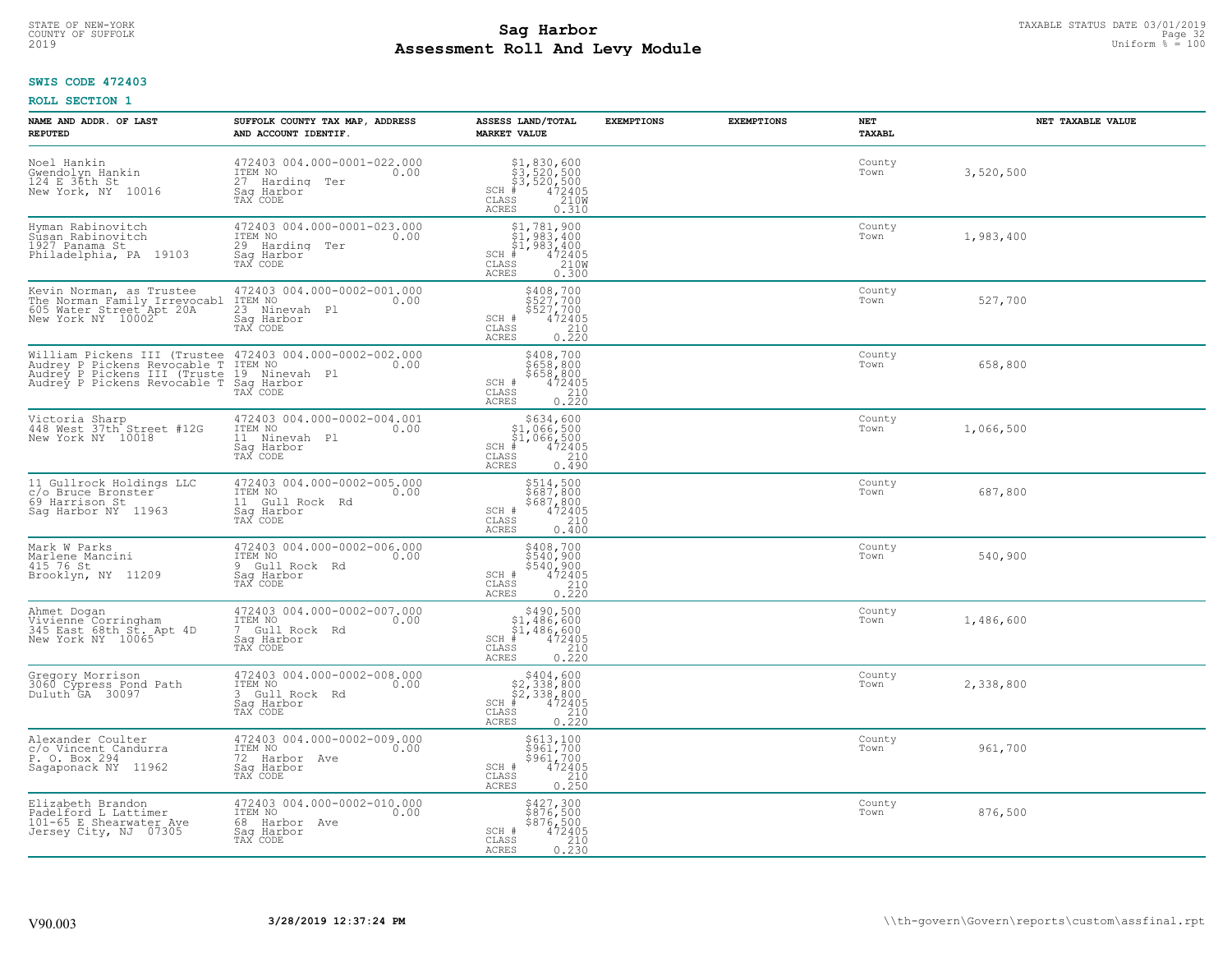## **SWIS CODE 472403**

| NAME AND ADDR. OF LAST<br><b>REPUTED</b>                                                                                   | SUFFOLK COUNTY TAX MAP, ADDRESS<br>AND ACCOUNT IDENTIF.                                         | ASSESS LAND/TOTAL<br><b>MARKET VALUE</b>                                                                                            | <b>EXEMPTIONS</b>    | <b>EXEMPTIONS</b> | <b>NET</b><br><b>TAXABL</b> | NET TAXABLE VALUE |
|----------------------------------------------------------------------------------------------------------------------------|-------------------------------------------------------------------------------------------------|-------------------------------------------------------------------------------------------------------------------------------------|----------------------|-------------------|-----------------------------|-------------------|
| Michael S. Mosley<br>Joy B Mosley<br>61 Murray Ave<br>Larchmont NY 10538                                                   | 472403 004.000-0002-013.000<br>ITEM NO<br>0.00<br>69 Harbor Ave<br>Saq Harbor<br>TAX CODE       | \$427,300<br>\$626,700<br>\$626,700<br>472405<br>210<br>SCH #<br>CLASS<br>ACRES<br>0.230                                            |                      |                   | County<br>Town              | 626,700           |
| Julius C Ford<br>Edythe C Ford<br>106 Morningside Dr<br>New York, NY 10027                                                 | 472403 004.000-0002-014.000<br>ITEM NO<br>0.00<br>63 Harbor Ave<br>Saq Harbor<br>TAX CODE       | \$537,400<br>\$731,400<br>\$731,400<br>472405<br>SCH #<br>CLASS<br>210<br>ACRES<br>0.470                                            |                      |                   | County<br>Town              | 731,400           |
| Jacqueline Graham<br>57 Harbor Ave<br>Saq Harbor NY 11963                                                                  | 472403 004.000-0002-015.000<br>ITEM NO<br>0.00<br>57 Harbor Ave<br>Sag Harbor<br>TAX CODE       | \$427,300<br>\$531,000<br>$$53\overline{1}$ 000<br>$472405$<br>$210$<br>0.230<br>SCH #<br>CLASS<br>ACRES                            | \$265,500<br>Persons |                   | County<br>Town              | 265,500           |
| William Pickens III<br>Audrey P Pickens<br>19 Ninevah Pl<br>P.O. Box 1426<br>Sag Harbor NY 11963                           | 472403 004.000-0002-018.002<br>TTEM NO 0.00<br>56 Harbor Ave<br>Saq Harbor<br>TAX CODE          | \$492,100<br>\$492,100<br>$$492,100$<br>$472405$<br>$311$<br>SCH #<br>CLASS<br>0.340<br>ACRES                                       |                      |                   | County<br>Town              | 492,100           |
| William Pickens III (Trustee<br>William Pickens III Revocabl<br>Audrey P Pickens (Trustee)<br>William Pickens III Revocabl | 472403 004.000-0002-018.003<br>ITEM NO<br>0.00<br>61 Hillside Dr West<br>Saq Harbor<br>TAX CODE | \$512,600<br>\$641,900<br>\$641,900<br>SCH #<br>$\frac{472405}{210}$<br>0.450<br>CLASS<br>ACRES                                     |                      |                   | County<br>Town              | 641,900           |
| Mary Ellen Arrington<br>80 Knolls Crescent 5J<br>Riverdale, NY 10463                                                       | 472403 004.000-0002-019.001<br>ITEM NO<br>0.00<br>65 Hillside Dr West<br>Saq Harbor<br>TAX CODE | $$580, 200$<br>$$861, 400$<br>$$861, 400$<br>$$472405$<br>$$210$<br>SCH #<br>CLASS<br>0.560<br>ACRES                                |                      |                   | County<br>Town              | 861,400           |
| Candace W Morris<br>Edward J Williams<br>330 Central Park Ave F19<br>Scarsdale, NY 10583                                   | 472403 004.000-0002-020.000<br>ITEM NO<br>0.00<br>69 Hillside Dr West<br>Saq Harbor<br>TAX CODE | \$408,700<br>\$586,500<br>\$586,500<br>\$586,500<br>\$72405<br>\$210<br>\$220<br>SCH #<br>CLASS<br><b>ACRES</b>                     |                      |                   | County<br>Town              | 586,500           |
| Evelyn Hedley Brown<br>Carlotta Matilda Brown<br>918 Montgomery St<br>Brooklyn NY 11213                                    | 472403 004.000-0002-021.000<br>ITEM NO 0.00<br>73 Hillside Dr West<br>Sag Harbor<br>TAX CODE    | $\begin{array}{c} 5408, 700 \\ 5408, 700 \\ 5408, 700 \\ 472405 \\ 311 \\ 0.220 \end{array}$<br>SCH #<br>CLASS<br>ACRES             |                      |                   | County<br>Town              | 408,700           |
| Leslie Edwards Darby<br>81 Hillside Dr West<br>Saq Harbor NY 11963                                                         | 472403 004.000-0002-022.000<br>TTEM NO 0.00<br>81 Hillside Dr West<br>Saq Harbor<br>TAX CODE    | \$408,700<br>\$639,000<br>$\begin{array}{r} 5639,000 \\ 472405 \\ 210 \\ 0.220 \end{array}$<br>SCH #<br>CLASS<br>ACRES              |                      |                   | County<br>Town              | 639,000           |
| Brian S Keys<br>Kimberly H Keys<br>41 Bradford Ave<br>Montclair NY 07043                                                   | 472403 004.000-0002-023.000<br>ITEM NO<br>0.00<br>83 Hillside Dr West<br>Sag Harbor<br>TAX CODE | $5408, 700$<br>$5810, 900$<br>$5810, 900$<br>$472405$<br>$210$<br>SCH #<br>CLASS<br>0.220<br><b>ACRES</b>                           |                      |                   | County<br>Town              | 810,900           |
| Robert J. North<br>a/k/a Robert North<br>Barbara C. North<br>a/k/a Barbara North Lightnin Sag Harbor                       | 472403 004.000-0002-024.000<br>ITEM NO<br>0.00<br>76 Hillside Dr West<br>TAX CODE               | \$518,100<br>\$764,700<br>\$764,700<br>SCH #<br>$\begin{smallmatrix} 472405\ 210\ 0.500 \end{smallmatrix}$<br>CLASS<br><b>ACRES</b> |                      |                   | County<br>Town              | 764,700           |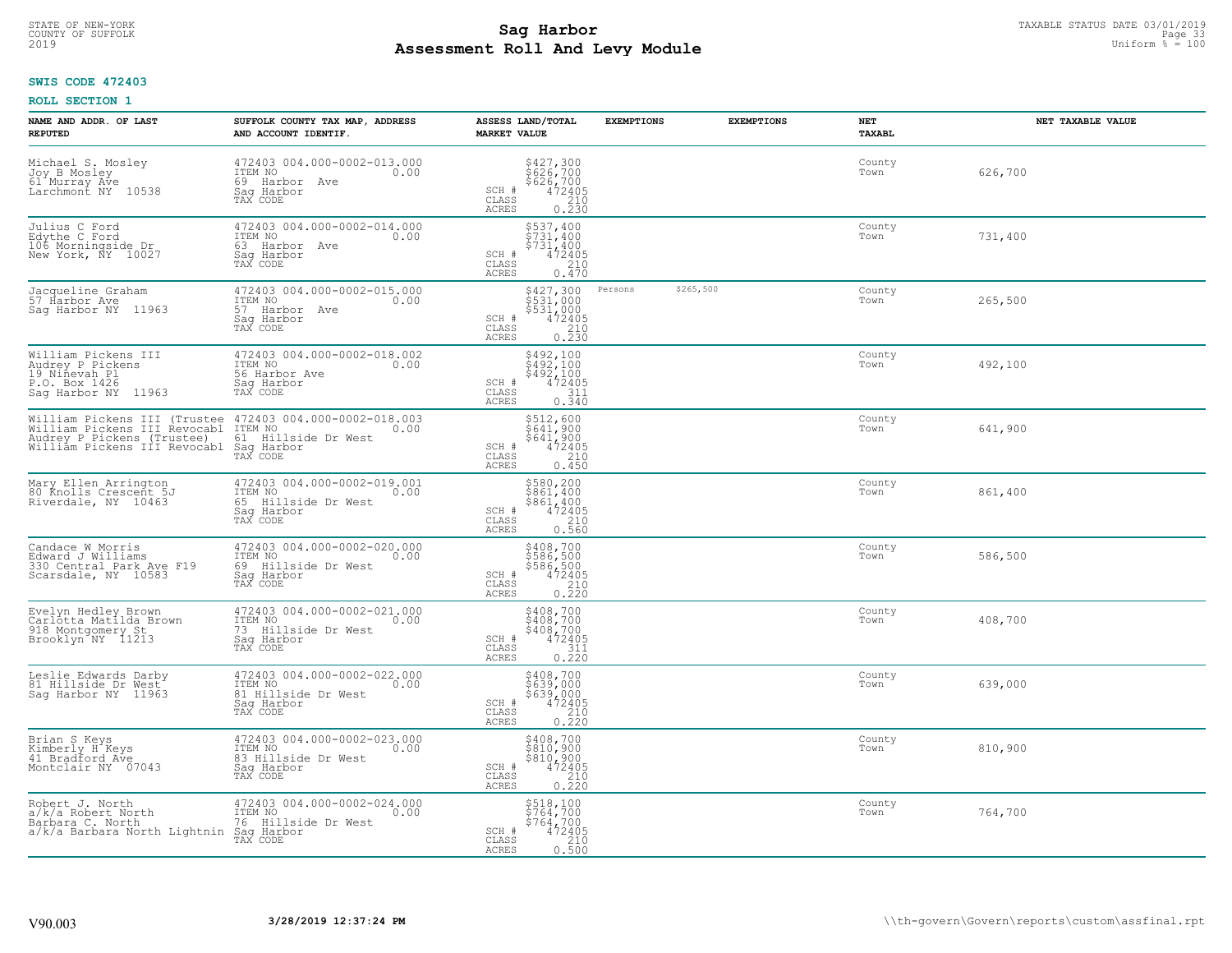#### **Sag Harbor** TAXABLE STATUS DATE 03/01/2019<br>Poll and Louis Module **Assessment Roll And Levy Module** 2019 Uniform % = 100 COUNTY OF SUFFOLK Page 34 Day Reserve that the basic of the country of sufficients of the page 34  $\sim$  Page 34

# **SWIS CODE 472403**

| NAME AND ADDR. OF LAST<br><b>REPUTED</b>                                                                                                                                                                        | SUFFOLK COUNTY TAX MAP, ADDRESS<br>AND ACCOUNT IDENTIF.                                          | ASSESS LAND/TOTAL<br><b>MARKET VALUE</b>                                                                                       | <b>EXEMPTIONS</b>    | <b>EXEMPTIONS</b> | NET<br><b>TAXABL</b> | NET TAXABLE VALUE |
|-----------------------------------------------------------------------------------------------------------------------------------------------------------------------------------------------------------------|--------------------------------------------------------------------------------------------------|--------------------------------------------------------------------------------------------------------------------------------|----------------------|-------------------|----------------------|-------------------|
| SAGBEACH LLC<br>72 Hillside Dr West<br>Sag Harbor NY 11963                                                                                                                                                      | 472403 004.000-0002-025.000<br>ITEM NO<br>0.00<br>72 Hillside Dr West<br>Sag Harbor<br>TAX CODE  | \$428,800<br>\$578,900<br>\$578,900<br>\$578,900<br>\$62,000<br>\$62,000<br>SCH #<br>CLASS<br><b>ACRES</b>                     |                      |                   | County<br>Town       | 578,900           |
| Rev John Carrington<br>50 Ralph Rd<br>New Rochelle, NY 10804                                                                                                                                                    | 472403 004.000-0002-026.000<br>ITEM NO<br>0.00<br>68 Hillside Dr West<br>Sag Harbor<br>TAX CODE  | \$500,200<br>\$733,200<br>\$733,200<br>SCH #<br>472405<br>210<br>CLASS<br><b>ACRES</b><br>0.350                                | \$14,414<br>veteran  |                   | County<br>Town       | 718,786           |
| Walter Hawkins<br>779 Concourse Vill<br>Bronx, NY 10451                                                                                                                                                         | 472403 004.000-0002-027.000<br>ITEM NO<br>0.00<br>64 Hillside Dr West<br>Saq Harbor<br>TAX CODE  | \$557,400<br>\$591,800<br>\$591,800<br>SCH #<br>$\begin{smallmatrix} 472405\ 210\ 0.390 \end{smallmatrix}$<br>CLASS<br>ACRES   |                      |                   | County<br>Town       | 591,800           |
| Howard A Jones<br>Olive C Jones<br>$C/O$ Reed<br>63 Brookdale Ave<br>New Rochelle, NY 10801                                                                                                                     | 472403 004.000-0002-028.000<br>ITEM NO<br>0.00<br>62 Hillside Dr West<br>Saq Harbor<br>TAX CODE  | \$443,000<br>\$725,000<br>\$725,000<br>SCH #<br>472405<br>CLASS<br>210<br>ACRES<br>0.310                                       |                      |                   | County<br>Town       | 725,000           |
| Linda Sherry<br>James S Beck<br>PO Box 114<br>Crumpton, MD 21628                                                                                                                                                | 472403 004.000-0002-029.000<br>ITEM NO<br>0.00<br>29 Harboy Pl<br>Saq Harbor<br>TAX CODE         | \$471,600<br>\$585,800<br>\$585,800<br>472405<br>SCH #<br>CLASS<br>$\frac{210}{0.330}$<br><b>ACRES</b>                         |                      |                   | County<br>Town       | 585,800           |
| Sharon Y Lopez<br>69 Hillside Dr East<br>Saq Harbor, NY 11963                                                                                                                                                   | 472403 004.000-0002-030.000<br>ITEM NO<br>0.00<br>69 Hillside Dr East<br>Sag Harbor<br>TAX CODE  | \$363,200<br>\$597,200<br>\$597,200<br>\$597,200<br>\$72405<br>\$210<br>\$230<br>SCH #<br>CLASS<br><b>ACRES</b>                |                      |                   | County<br>Town       | 597,200           |
| Eileen M. Buckner, Co-Truste 472403 004.000-0002-031.000<br>Althea E. Buckner Revocable ITEM NO 0.00<br>Althea E. Buckner, Co-Truste 63 Hillside Dr East<br>Althea Buckner Revocable Tru Sag Harbor<br>TAX CODE |                                                                                                  | \$485,900<br>\$700,500<br>\$700,500<br>472405<br>SCH #<br>$\frac{210}{0.340}$<br>CLASS<br>ACRES                                |                      |                   | County<br>Town       | 700,500           |
| Renee Simons<br>Eglon Simons<br>Elgon Simons<br>80 Riverside Blvd Apt 14E<br>New York NY 10069                                                                                                                  | 472403 004.000-0003-003.000<br>ITEM NO<br>0.00<br>100 Hillside Dr East<br>Saq Harbor<br>TAX CODE | \$538,800<br>\$900,600<br>\$900,600<br>472405<br>SCH #<br>CLASS<br>$\frac{210}{0.290}$<br>ACRES                                |                      |                   | County<br>Town       | 900,600           |
| Bernice Giscombe<br>Gary Giscombe<br>14 Washington Headquarters<br>Dobbs Ferry, NY 10522                                                                                                                        | 472403 004.000-0003-004.000<br>ITEM NO 0.00<br>92 Hillside Dr East<br>Saq Harbor<br>TAX CODE     | \$571,700<br>\$705,200<br>\$705,200<br>\$72405<br>\$210<br>SCH #<br>CLASS<br><b>ACRES</b><br>0.400                             | \$125,000<br>veteran |                   | County<br>Town       | 580,200           |
| Herman S Dorsey (Life Estate<br>Loretta R Dorsey (Life Estat<br>Beverley L Taylor Diggs<br>Eric R. Taylor<br>Shaw P. Taylor                                                                                     | 472403 004.000-0003-005.000<br>ITEM NO<br>0.00<br>86 Hillside Dr East<br>Sag Harbor<br>TAX CODE  | \$408,700<br>\$649,300<br>\$649,300<br>SCH #<br>$\frac{472405}{210}$<br>CLASS<br>0.220<br><b>ACRES</b>                         |                      |                   | County<br>Town       | 649,300           |
| Glenn Hunter (Trustee)<br>Glenn Hunter Living Trust<br>Lise Hunter<br>15 W 139th St Apt 9C<br>New York, NY 10037                                                                                                | 472403 004.000-0003-006.000<br>ITEM NO<br>0.00<br>82 Hillside Dr East<br>Sag Harbor<br>TAX CODE  | \$408,700<br>\$661,800<br>\$661,800<br>SCH #<br>472405<br>$\begin{array}{c} 210 \\ 0.220 \end{array}$<br>CLASS<br><b>ACRES</b> |                      |                   | County<br>Town       | 661,800           |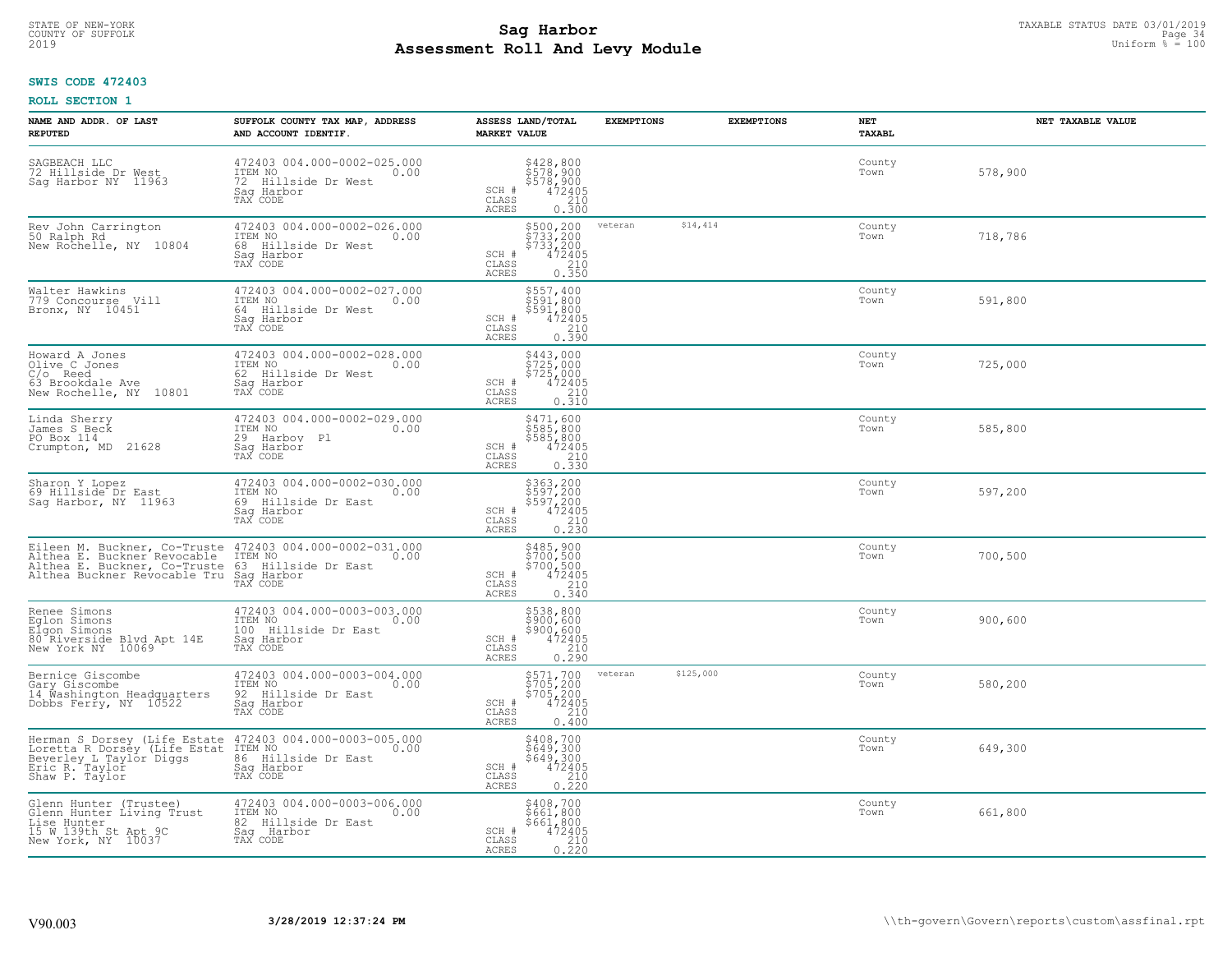#### **Sag Harbor** TAXABLE STATUS DATE 03/01/2019<br>Poll and Louis Modulo **Assessment Roll And Levy Module** 2019 Uniform % = 100 COUNTY OF SUFFOLK **Example 25** and the country of surface and the country of surface and the country of surface  $\frac{1}{2}$  and  $\frac{1}{2}$  and  $\frac{1}{2}$  and  $\frac{1}{2}$  and  $\frac{1}{2}$  and  $\frac{1}{2}$  and  $\frac{1}{2}$  and  $\frac{1}{2}$  an

## **SWIS CODE 472403**

| NAME AND ADDR. OF LAST<br><b>REPUTED</b>                                                                     | SUFFOLK COUNTY TAX MAP, ADDRESS<br>AND ACCOUNT IDENTIF.                                                            | ASSESS LAND/TOTAL<br><b>MARKET VALUE</b>                                                                                                                                                       | <b>EXEMPTIONS</b> | <b>EXEMPTIONS</b> | NET<br>TAXABL  | NET TAXABLE VALUE |
|--------------------------------------------------------------------------------------------------------------|--------------------------------------------------------------------------------------------------------------------|------------------------------------------------------------------------------------------------------------------------------------------------------------------------------------------------|-------------------|-------------------|----------------|-------------------|
| Gary Curry<br>Kenrick Wharton<br>173 Central Ave<br>Englewood, NJ 07631                                      | 472403 004.000-0003-007.000<br>0.00<br>78 Hillside Dr East<br>Sag Harbor<br>TAX CODE                               | \$479,800<br>\$585,300<br>\$585,300<br>472405<br>210<br>SCH #<br>CLASS<br>ACRES<br>0.260                                                                                                       |                   |                   | County<br>Town | 585,300           |
| Nancy Argento<br>7 Park St<br>Pleasantville NY 10032                                                         | 472403 004.000-0003-009.000<br>ITEM NO<br>0.00<br>49 Lincoln St<br>Saq Harbor<br>TAX CODE                          | $\begin{array}{r} 5501, 600 \\ 5943, 900 \\ 5943, 900 \\ 472405 \\ 210 \\ 0.390 \end{array}$<br>SCH #<br>CLASS<br><b>ACRES</b>                                                                 |                   |                   | County<br>Town | 943,900           |
| JCSMG LLC<br>77 Chambers Street FL 3<br>New York NY 10007                                                    | 472403 004.000-0003-010.000<br>ITEM NO<br>0.00<br>53 Lincoln St<br>Sag Harbor<br>TAX CODE                          | $$654,000$<br>$$2,175,500$<br>$$2,175,500$<br>$$472405$<br>$SCH$ #<br>CLASS<br>$\begin{array}{c} 210 \\ 0.520 \end{array}$<br><b>ACRES</b>                                                     |                   |                   | County<br>Town | 2,175,500         |
| 55 Lincoln Holdings LLC<br>480 Park Avenue Apt 4E<br>New York NY 10022                                       | 472403 004.000-0003-012.001<br>ITEM NO<br>0.00<br>55 Lincoln St<br>Saq Harbor<br>TAX CODE                          | \$602,100<br>\$897,000<br>\$897,000<br>SCH #<br>472405<br>CLASS<br>210<br>ACRES<br>0.520                                                                                                       |                   |                   | County<br>Town | 897,000           |
| Reginald Lucas<br>334 Highland Ave<br>Upper Montclair, NJ 07043                                              | 472403 004.000-0003-013.000<br>0.00 0.00<br>59 Lincoln St<br>Saq Harbor<br>TAX CODE                                | \$463,000<br>$\frac{5}{2}$ $\frac{1}{2}$ $\frac{0}{2}$ , $\frac{1}{2}$ $\frac{0}{2}$<br>$\frac{5710}{472405}$<br>SCH #<br>CLASS<br>$\begin{array}{c} 210 \\ 0.360 \end{array}$<br><b>ACRES</b> |                   |                   | County<br>Town | 710,100           |
| 48 Lincoln Holdings LLC<br>c/o Bruce Bronster<br>Windels Marx<br>156 West 56th St FL 24<br>New York NY 10019 | 472403 004.000-0003-014.000<br>ITEM NO<br>0.00<br>48 Lincoln St<br>Sag Harbor<br>TAX CODE                          | $\begin{array}{r} 5714, 600 \\ 53, 654, 100 \\ 53, 654, 100 \\ \text{\#} & 472405 \\ \text{\#} & 210 \\ \text{\#} & 210 \end{array}$<br>$SCH$ #<br>CLASS<br><b>ACRES</b><br>1.000              |                   |                   | County<br>Town | 3,654,100         |
| John Crooks<br>Cheryl Crooks<br>120 Underhill Ave<br>Brooklyn, NY 11238                                      | 472403 004.000-0003-015.000<br>ITEM NO<br>0.00<br>4 Harding Ter<br>Sag Harbor<br>TAX CODE                          | \$478,200<br>\$919,200<br>\$919,200<br>472405<br>SCH #<br>$\begin{array}{c} 210 \\ 0.260 \end{array}$<br>CLASS<br>ACRES                                                                        |                   |                   | County<br>Town | 919,200           |
| Shirley A Rose<br>137-34 228 St<br>Laurelton, NY 11413                                                       | 472403 004.000-0003-016.000<br>ITEM NO<br>0.00<br>6 Harding Ter<br>Saq Harbor<br>TAX CODE                          | \$434,700<br>\$649,300<br>\$649,300<br>472405<br>SCH #<br>CLASS<br>$\begin{array}{c} 210 \\ 0.260 \end{array}$<br><b>ACRES</b>                                                                 |                   |                   | County<br>Town | 649,300           |
| Steven Schucker<br>Jennifer Proudman<br>440 E 20th St Apt MG<br>New York NY 10009                            | 472403 004.000-0003-017.000<br>ITEM NO 0.00<br>3 Taft Pl<br>Saq Harbor<br>TAX CODE                                 | $$636,000$<br>$$3,355,000$<br>$$3,355,000$<br>$$472405$<br>$SCH$ #<br>CLASS<br>210<br><b>ACRES</b><br>0.430                                                                                    |                   |                   | County<br>Town | 3,355,000         |
| Joseph H Payne, Iii<br>Susan Henriques Payne<br>1232 Fourth St S W<br>Washington, DC 20001                   | 472403 004.000-0003-018.000<br>ITEM NO<br>0.00<br>4 Taft Pl<br>Sag Harbor<br>TAX CODE                              | $5829, 200$<br>$5829, 200$<br>$5829, 200$<br>$472405$<br>$210$<br>SCH #<br>CLASS<br>0.240<br>ACRES                                                                                             |                   |                   | County<br>Town | 829,200           |
| Donna Marie Barnes<br>David A Barnes<br>563 Fifth St<br>Brooklyn, NY 11215                                   | Gladys V Barnes (Life Estate 472403 004.000-0003-019.000<br>ITEM NO<br>0.00<br>2 Taft Pl<br>Sag Harbor<br>TAX CODE | \$461,500<br>\$602,100<br>\$602,100<br>SCH #<br>472405<br>$\overline{210}$<br>CLASS<br><b>ACRES</b><br>0.240                                                                                   |                   |                   | County<br>Town | 602,100           |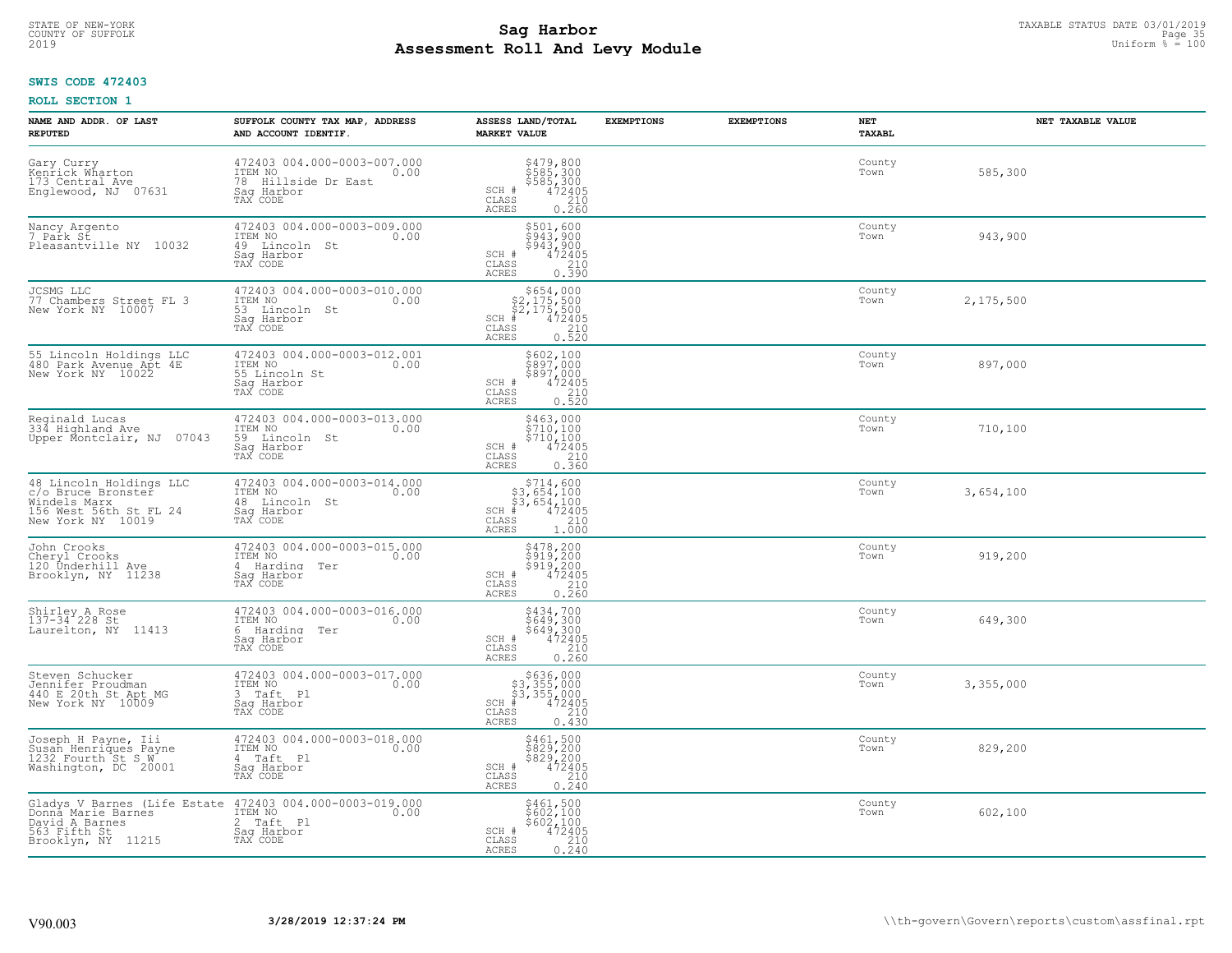#### **SWIS CODE 472403**

| NAME AND ADDR. OF LAST<br><b>REPUTED</b>                                                          | SUFFOLK COUNTY TAX MAP, ADDRESS<br>AND ACCOUNT IDENTIF.                                    | ASSESS LAND/TOTAL<br><b>MARKET VALUE</b>                                                                                                                    | <b>EXEMPTIONS</b> | <b>EXEMPTIONS</b> | NET<br><b>TAXABL</b> | NET TAXABLE VALUE |
|---------------------------------------------------------------------------------------------------|--------------------------------------------------------------------------------------------|-------------------------------------------------------------------------------------------------------------------------------------------------------------|-------------------|-------------------|----------------------|-------------------|
| John H Brannen<br>9 Wilson Pl<br>Saq Harbor, NY 11963                                             | 472403 004.000-0003-020.000<br>ITEM NO<br>0.00<br>9 Wilson Dr<br>Saq Harbor<br>TAX CODE    | $$735, 400$<br>$$735, 400$<br>$$735, 400$<br>$$472405$<br>210<br>SCH #<br>$\mathtt{CLASS}$<br>ACRES<br>0.450                                                |                   |                   | County<br>Town       | 735,400           |
| Andres Bedini<br>Cheryl Bedini<br>PO Box 2389<br>Sag Harbor, NY 11963                             | 472403 004.000-0003-021.000<br>ITEM NO<br>0.00<br>5 Wilson Pl<br>Saq Harbor<br>TAX CODE    | \$434,700<br>$5674,1005674,1004724050.260$<br>SCH #<br>CLASS<br><b>ACRES</b>                                                                                |                   |                   | County<br>Town       | 674,100           |
| Steven Schucker<br>Jennifer Lynn Proudman<br>440 E 20th St Apt MG<br>New York NY 10009            | 472403 004.000-0003-022.000<br>ITEM NO<br>0.00<br>Wilson Pl<br>3<br>Saq Harbor<br>TAX CODE | \$434,700<br>$$1,466,000$<br>$$1,466,000$<br>$*$ 472405<br>$SCH$ #<br>CLASS<br>$\begin{array}{c} 210 \\ 0.260 \end{array}$<br><b>ACRES</b>                  |                   |                   | County<br>Town       | 1,466,000         |
| Jocelyne Ranucci<br>2 Wilson Pl<br>Saq Harbor NY 11963                                            | 472403 004.000-0003-024.000<br>TTEM NO 0.00<br>2 Wilson Pl<br>Saq Harbor<br>TAX CODE       | \$463,000<br>\$705,500<br>\$705,500<br>SCH #<br>472405<br>CLASS<br>0.360<br><b>ACRES</b>                                                                    |                   |                   | County<br>Town       | 705,500           |
| Jeffrey J Miszner<br>Judith Miszner<br>6 Wilson Pl<br>Sag Harbor, NY 11963                        | 472403 004.000-0003-026.001<br>ITEM NO<br>0.00<br>6 Wilson Pl<br>Saq Harbor<br>TAX CODE    | $\begin{array}{r} 5484,900 \\ 52,620,400 \\ 52,620,400 \\ \pm \\ 472405 \\ \text{ss} \\ 210 \\ \text{ss} \\ 25 \\ \end{array}$<br>$SCH$ #<br>CLASS<br>ACRES |                   |                   | County<br>Town       | 2,620,400         |
| Sharon Jones<br>477 Waverly Ave<br>Brooklyn, ÑY 11238                                             | 472403 004.000-0003-027.000<br>ITEM NO<br>0.00<br>8 Wilson Pl<br>Sag Harbor<br>TAX CODE    | SCH #<br>CLASS<br><b>ACRES</b>                                                                                                                              |                   |                   | County<br>Town       | 2,366,400         |
| Prudence Kwan<br>William Sharp<br>10 Wilson Place<br>Sag Harbor NY 11963                          | 472403 004.000-0003-028.000<br>ITEM NO<br>0.00<br>10 Wilson Pl<br>Saq Harbor<br>TAX CODE   | \$496,600<br>\$773,600<br>\$773,600<br>\$773,600<br>SCH #<br>$\begin{array}{c} 210 \\ 0.260 \end{array}$<br>CLASS<br><b>ACRES</b>                           |                   |                   | County<br>Town       | 773,600           |
| Prudence Kwan<br>10 Wilson Place<br>Sag Harbor NY 11963                                           | 472403 004.000-0003-029.000<br>ITEM NO<br>0.00<br>12 Wilson Pl<br>Saq Harbor<br>TAX CODE   | \$496,600<br>\$803,700<br>\$803,700<br>472405<br>SCH #<br>CLASS<br>210<br><b>ACRES</b><br>0.260                                                             |                   |                   | County<br>Town       | 803,700           |
| 50 Beach Ave LLC<br>c/o Burton Todd O'Donald<br>19 Fairlea Ct<br>Sag Harbor NY 11963              | 472403 004.000-0004-001.000<br>ITEM NO 0.00<br>50 Beach Ave<br>Saq Harbor<br>TAX CODE      | $\begin{array}{r} 5445,900 \\ 5686,100 \\ 5686,100 \\ 472405 \\ 210 \\ 0.240 \end{array}$<br>SCH #<br>CLASS<br>ACRES                                        |                   |                   | County<br>Town       | 686,100           |
| Carlotta M Brown<br>918 Montgomery St<br>Brooklyn, NY 11213                                       | 472403 004.000-0004-002.000<br>ITEM NO<br>0.00<br>46 Beach Ave<br>Sag Harbor<br>TAX CODE   | $$427,300$<br>$$799,000$<br>$$799,000$<br>$$472405$<br>$$210$<br>SCH #<br>CLASS<br>0.230<br><b>ACRES</b>                                                    |                   |                   | County<br>Town       | 799,000           |
| John Brainerd Thomas JR<br>Ellen Diane Thomas<br>Jose Brainerd-Thomas JR<br>Rebecca Lauren Thomas | 472403 004.000-0004-003.000<br>ITEM NO<br>0.00<br>47 Harbor Ave<br>Sag Harbor<br>TAX CODE  | \$543,100<br>\$898,500<br>\$898,500<br>SCH #<br>472405<br>$\frac{210}{0.380}$<br>CLASS<br><b>ACRES</b>                                                      |                   |                   | County<br>Town       | 898,500           |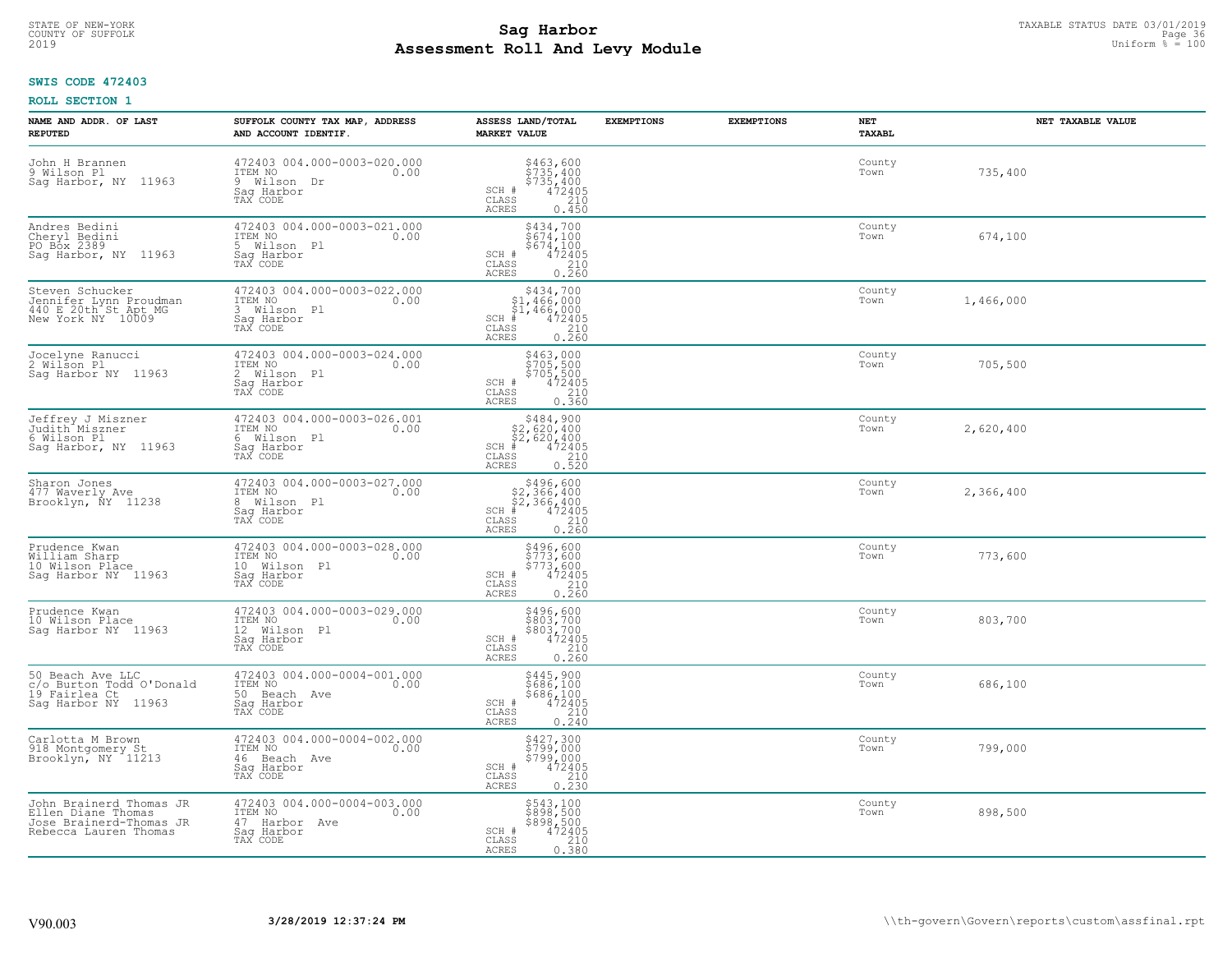#### **Sag Harbor** TAXABLE STATUS DATE 03/01/2019<br>
Poll and Louis Module **Assessment Roll And Levy Module** 2019 Uniform % = 100 COUNTY OF SUFFOLK **Example 37** Page 37 **Page 37** Page 37 Page 37 Page 37 Page 37 Page 37 Page 37 Page 37 Page 37

### **SWIS CODE 472403**

| NAME AND ADDR. OF LAST<br><b>REPUTED</b>                                                                       | SUFFOLK COUNTY TAX MAP, ADDRESS<br>AND ACCOUNT IDENTIF.                                         | ASSESS LAND/TOTAL<br><b>MARKET VALUE</b>                                                                                                | <b>EXEMPTIONS</b>   | <b>EXEMPTIONS</b><br>NET<br><b>TAXABL</b> | NET TAXABLE VALUE |
|----------------------------------------------------------------------------------------------------------------|-------------------------------------------------------------------------------------------------|-----------------------------------------------------------------------------------------------------------------------------------------|---------------------|-------------------------------------------|-------------------|
| George Diggs<br>Po Box 116<br>New Iberia, LA 70560                                                             | 472403 004.000-0004-004.000<br>ITEM NO<br>0.00<br>52 Harbor Ave<br>Sag Harbor<br>TAX CODE       | \$557,400<br>\$557,400<br>\$557,400<br>472405<br>311<br>SCH #<br>CLASS<br><b>ACRES</b><br>0.390                                         |                     | County<br>Town                            | 557,400           |
| Linda B Britton<br>190 Riverside Dr<br>New York, NY 10024                                                      | 472403 004.000-0004-005.000<br>ITEM NO<br>0.00<br>48 Harbor Ave<br>Sag Harbor<br>TAX CODE       | \$427,300<br>\$427,300<br>\$427,300<br>SCH #<br>472405<br>CLASS<br>311<br>0.230<br><b>ACRES</b>                                         |                     | County<br>Town                            | 427,300           |
| Kedrick E. Malone<br>Deborah G. McPherson-Malone<br>32 Beverly Park Way<br>Freeport ÑY 11520                   | 472403 004.000-0004-006.000<br>ITEM NO<br>0.00<br>43 Hillside Dr West<br>Saq Harbor<br>TAX CODE | \$408,700<br>\$551,500<br>\$551,500<br>\$551,500<br>\$72405<br>\$210<br>\$220<br>SCH #<br>CLASS<br>ACRES                                |                     | County<br>Town                            | 551,500           |
| 45 Hillside Holdings LLC<br>c/o Bruce Bronster<br>Windels Marx<br>156 West 56th St FL 24<br>New York NY 10019  | 472403 004.000-0004-007.000<br>ITEM NO<br>0.00<br>45 Hillside Dr West<br>Saq Harbor<br>TAX CODE | \$408,700<br>\$737,200<br>\$737,200<br>SCH #<br>472405<br>CLASS<br>0.220<br>ACRES                                                       |                     | County<br>Town                            | 737,200           |
| Jane D Stokes<br>Carol G Stokes<br>22 Bow St<br>Stoneham, MA<br>02180                                          | 472403 004.000-0004-008.000<br>ITEM NO<br>0.00<br>51 Hillside Dr West<br>Saq Harbor<br>TAX CODE | \$528,800<br>3528,800<br>\$528,800<br>472405<br>SCH #<br>CLASS<br>$\frac{311}{0.370}$<br><b>ACRES</b>                                   |                     | County<br>Town                            | 528,800           |
| Fred Hooks<br>177 St James Pl<br>Brooklyn, NY 11238                                                            | 472403 004.000-0004-009.000<br>ITEM NO<br>0.00<br>50 Hillside Dr West<br>Sag Harbor<br>TAX CODE | \$398,500<br>\$534,800<br>$\begin{array}{r} 534,800 \\ 472405 \\ 210 \\ 0.190 \end{array}$<br>SCH #<br>CLASS<br><b>ACRES</b>            |                     | County<br>Town                            | 534,800           |
| Ganga V Mukkavilli (Trustee)<br>28 Harboy Place Realty Trust<br>303 Fifth Ave Suite 1205<br>New York, NY 10016 | 472403 004.000-0004-010.000<br>ITEM NO<br>0.00<br>28 Harbov Pl<br>Saq Harbor<br>TAX CODE        | \$617,400<br>$\frac{5617}{617}$ , 400<br>$\frac{617}{472405}$<br>SCH #<br>$\begin{array}{c} 311 \\ 0.540 \end{array}$<br>CLASS<br>ACRES |                     | County<br>Town                            | 617,400           |
| Harold Campbell<br>49 Hillside Dr E<br>Sag Harbor, NY 11963                                                    | 472403 004.000-0004-011.000<br>ITEM NO<br>0.00<br>49 Hillside Dr E<br>Saq Harbor<br>TAX CODE    | \$641,000<br>\$918,900<br>\$918,900<br>472405<br>SCH #<br>CLASS<br>210<br>ACRES<br>0.390                                                |                     | County<br>Town                            | 918,900           |
| Frank W. Wimberley, Trustee<br>Wimberley Family Trust<br>Juanita Wimberley, Trustee<br>Wimberley Family Trust  | 472403 004.000-0004-012.000<br>ITEM NO 0.00<br>45 Hillside Dr East<br>Saq Harbor<br>TAX CODE    | \$449,600<br>\$709,600<br>\$709,600<br>472405<br>SCH #<br>CLASS<br>$\begin{array}{c} 210 \\ 0.220 \end{array}$<br><b>ACRES</b>          | \$6,267<br>veteran  | County<br>Town                            | 703,333           |
| Herringbone Cresent / Bruce<br>c/o Windels Marx<br>156 West 56th St<br>New York NY 10019                       | 472403 004.000-0005-002.003<br>ITEM NO<br>0.00<br>74 Hillside Dr East<br>Sag Harbor<br>TAX CODE | $$463, 400$<br>$$3, 276, 900$<br>$$3, 276, 900$<br>$472405$<br>$$210$<br>$$210$<br>$SCH$ #<br>CLASS<br>0.320<br><b>ACRES</b>            |                     | County<br>Town                            | 3,276,900         |
| Muriel Cunningham<br>Hillside Dr E<br>Saq Harbor, NY 11963                                                     | 472403 004.000-0005-003.001<br>ITEM NO<br>0.00<br>66 Hillside Dr East<br>Sag Harbor<br>TAX CODE | \$463,400<br>\$643,800<br>\$643,800<br>SCH #<br>472405<br>$\frac{210}{0.320}$<br>CLASS<br><b>ACRES</b>                                  | \$75,000<br>veteran | County<br>Town                            | 568,800           |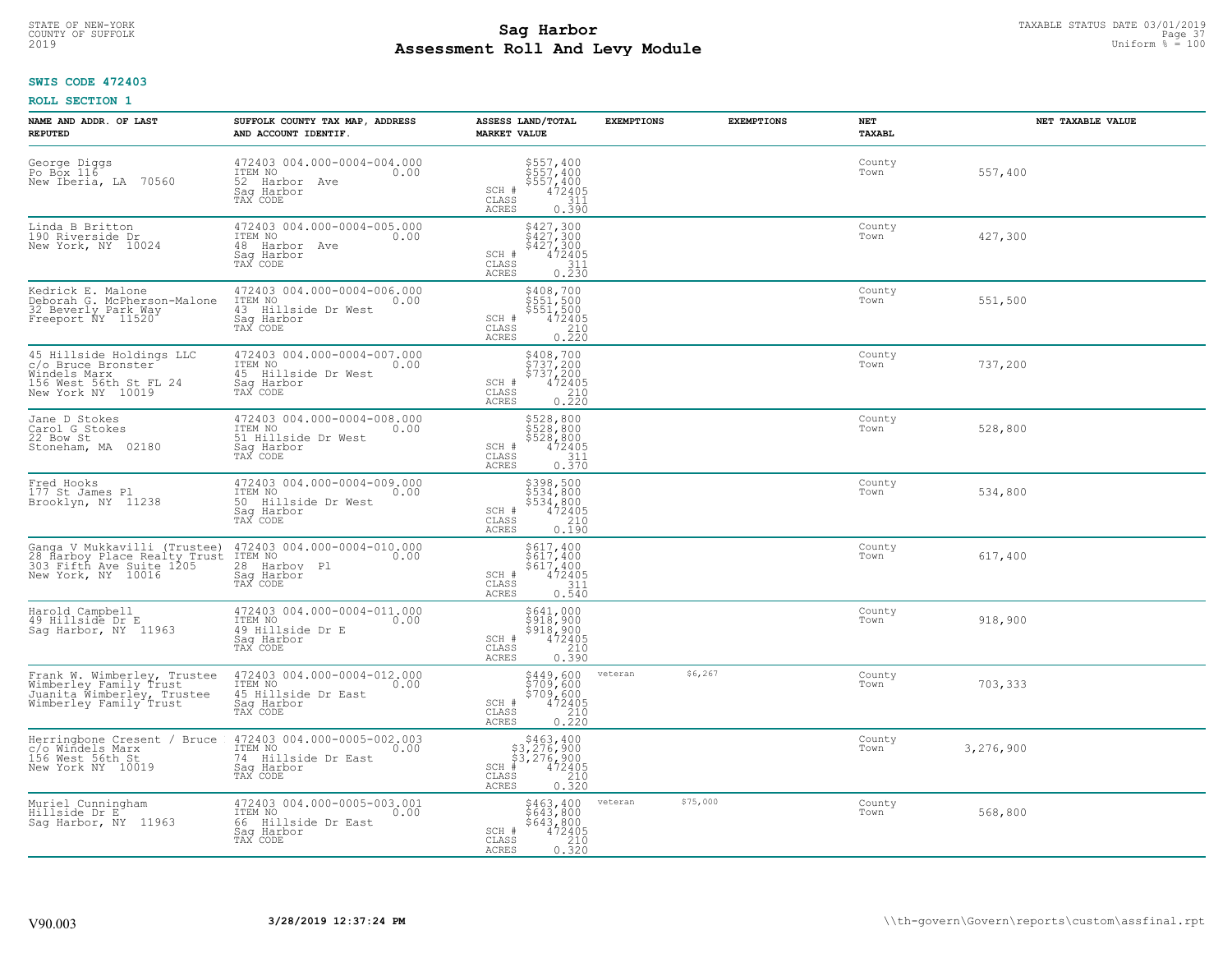#### **Sag Harbor** TAXABLE STATUS DATE 03/01/2019<br>Poll and Louis Module **Assessment Roll And Levy Module** 2019 Uniform % = 100 COUNTY OF SUFFOLK Page 38 and the country of Superior and the country of Superior Page 38 and the Page 38 and the Page 38 and the Page 38 and the Page 38 and the Page 38 and the Page 38 and the Page 38 and the Page 38 and

## **SWIS CODE 472403**

| NAME AND ADDR. OF LAST<br><b>REPUTED</b>                                                                    | SUFFOLK COUNTY TAX MAP, ADDRESS<br>AND ACCOUNT IDENTIF.                                            | ASSESS LAND/TOTAL<br><b>MARKET VALUE</b>                                                                                       | <b>EXEMPTIONS</b>    | <b>EXEMPTIONS</b> | <b>NET</b><br><b>TAXABL</b> | NET TAXABLE VALUE |
|-------------------------------------------------------------------------------------------------------------|----------------------------------------------------------------------------------------------------|--------------------------------------------------------------------------------------------------------------------------------|----------------------|-------------------|-----------------------------|-------------------|
| Holly Gant Jones<br>Jean Holly Gant<br>Ellen Holly<br>62 Hillsidé Dr East<br>Sag Harbor, NY 11963           | 472403 004.000-0005-004.000<br>ITEM NO<br>0.00<br>62 Hillside Dr East<br>Saq Harbor<br>TAX CODE    | $$408,700$<br>$$634,200$<br>$$634,200$<br>$472405$<br>$$210$<br>SCH #<br>CLASS<br><b>ACRES</b><br>0.220                        |                      |                   | County<br>Town              | 634,200           |
| Liat E. Applewhite<br>342 Fourth St<br>Brooklyn NY 11215                                                    | 472403 004.000-0005-005.000<br>ITEM NO<br>0.00<br>58 Hillside Dr East<br>Saq Harbor<br>TAX CODE    | \$408,700<br>\$562,700<br>\$562,700<br>472405<br>SCH #<br>CLASS<br>$\begin{array}{c} 210 \\ 0.220 \end{array}$<br>ACRES        |                      |                   | County<br>Town              | 562,700           |
| Michael A. Chung<br>Juanita D. Chung<br>25 Maryland Avenue<br>Freeport NY 11520                             | 472403 004.000-0005-006.000<br>ITEM NO<br>0.00<br>54<br>Hillside Dr East<br>Saq Harbor<br>TAX CODE | \$449,600<br>\$732,000<br>\$732,000<br>SCH #<br>472405<br>CLASS<br>0.220<br>ACRES                                              |                      |                   | County<br>Town              | 732,000           |
| Beverly Deas<br>Apt 3m <sup>2</sup><br>166-25 Powells Cove Blvd<br>Beechhurst, NY 11357                     | 472403 004.000-0005-007.000<br>ITEM NO<br>0.00<br>27 Lincoln St<br>Saq Harbor<br>TAX CODE          | \$576,900<br>\$838,500<br>$\begin{array}{r} 8838,500 \\ 472405 \\ 210 \\ 0.390 \end{array}$<br>SCH #<br>CLASS<br>ACRES         |                      |                   | County<br>Town              | 838,500           |
| Stanley Lim<br>Nadine Lim<br>5 Diane Court<br>Cortland Manor NY 10567                                       | 472403 004.000-0005-008.000<br>ITEM NO<br>0.00<br>29<br>Lincoln St<br>Saq Harbor<br>TAX CODE       | \$499,900<br>SCH #<br>CLASS<br>ACRES                                                                                           |                      |                   | County<br>Town              | 1,000,100         |
| Gwendolyn M Roache<br>Stephen <sup>-</sup> Roache<br>Ida M Roache<br>41 Park Dr<br>Cortlandt Manor NY 10567 | 472403 004.000-0005-009.000<br>ITEM NO<br>0.00<br>31 Lincoln St<br>Sag Harbor<br>TAX CODE          | \$434,700<br>\$585,700<br>\$585,700<br>472405<br>SCH #<br>$\begin{array}{c} 210 \\ 0.260 \end{array}$<br>CLASS<br><b>ACRES</b> |                      |                   | County<br>Town              | 585,700           |
| Antone Hernton<br>140-11 Benchley Pl<br>Bronx, NY 10475                                                     | 472403 004.000-0005-010.000<br>ITEM NO<br>0.00<br>31<br>Lincoln St<br>Saq Harbor<br>TAX CODE       | \$501,100<br>\$501,100<br>\$501,100<br>472405<br>SCH #<br>CLASS<br>$\frac{311}{0.260}$<br>ACRES                                |                      |                   | County<br>Town              | 501,100           |
| Dianne B Youngblood<br>James R Boyd IV<br>35 Linclon St<br>Sag Harbor, NY 11963                             | 472403 004.000-0005-011.000<br>ITEM NO 0.00<br>35 Lincoln St<br>Sag Harbor<br>TAX CODE             | \$499,900<br>\$701,900<br>\$701,900<br>472405<br>SCH #<br>CLASS<br>$\frac{210}{0.260}$<br><b>ACRES</b>                         |                      |                   | County<br>Town              | 701,900           |
| Dona Luaern M Lyttle<br>Viola Thomas<br>115-48 131th St<br>South Ozone Park, NY 11420                       | 472403 004.000-0005-012.000<br>TTEM NO 0.00<br>37 Lincoln St<br>Saq Harbor<br>TAX CODE             | \$499,900<br>\$656,400<br>\$656,400<br>SCH #<br>472405<br>CLASS<br>0.260<br>ACRES                                              |                      |                   | County<br>Town              | 656,400           |
| John A Ali<br>124-07 193 St<br>Springfield Gdn, NY 11413                                                    | 472403 004.000-0005-013.000<br>ITEM NO<br>0.00<br>39 Lincoln St<br>Sag Harbor<br>TAX CODE          | \$434,700<br>\$673,600<br>\$673,600<br>SCH #<br>$\frac{472405}{210}$<br>CLASS<br>0.260<br><b>ACRES</b>                         | \$125,000<br>veteran |                   | County<br>Town              | 548,600           |
| Melvin Jackson<br>Cuffey Jackson<br>134 Underhill Ave<br>Brooklyn, NY 11238                                 | 472403 004.000-0005-014.000<br>ITEM NO<br>0.00<br>41 Lincoln St<br>Saq Harbor<br>TAX CODE          | \$434,700<br>\$848,800<br>\$848,800<br>SCH #<br>472405<br>$\begin{array}{c} 210 \\ 0.260 \end{array}$<br>CLASS<br><b>ACRES</b> |                      |                   | County<br>Town              | 848,800           |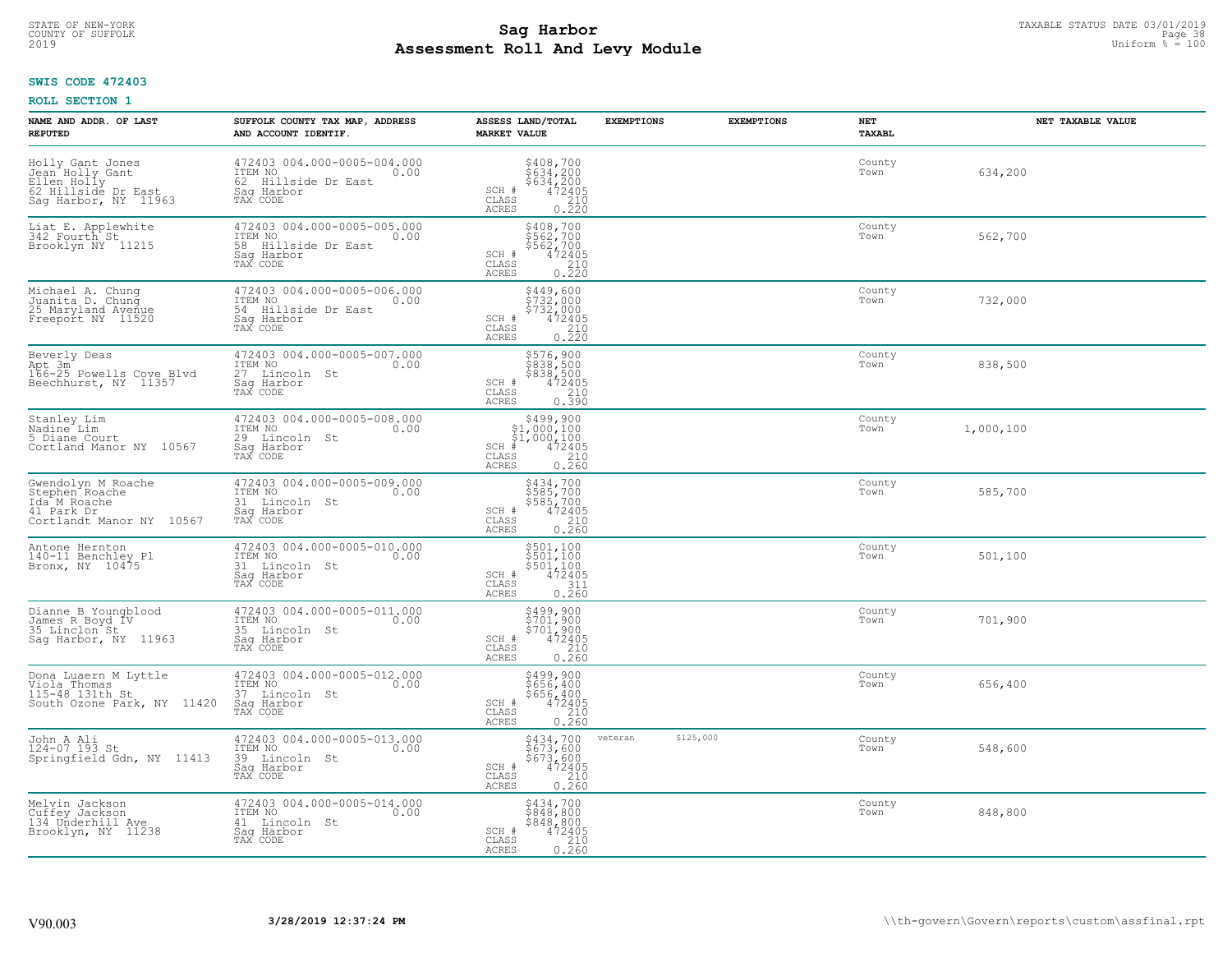#### **Sag Harbor** TAXABLE STATUS DATE 03/01/2019<br>Poll and Louis Module **Assessment Roll And Levy Module** 2019 Uniform % = 100 COUNTY OF SUFFOLK **Example 20 Second COUNTY COUNTY COUNTY OF SUFFOLK** Page 39

# **SWIS CODE 472403**

| NAME AND ADDR. OF LAST<br><b>REPUTED</b>                                          | SUFFOLK COUNTY TAX MAP, ADDRESS<br>AND ACCOUNT IDENTIF.                                                                                                                                               | ASSESS LAND/TOTAL<br><b>MARKET VALUE</b>                                                                                       | <b>EXEMPTIONS</b><br><b>EXEMPTIONS</b> | NET<br><b>TAXABL</b> | NET TAXABLE VALUE |
|-----------------------------------------------------------------------------------|-------------------------------------------------------------------------------------------------------------------------------------------------------------------------------------------------------|--------------------------------------------------------------------------------------------------------------------------------|----------------------------------------|----------------------|-------------------|
| Judith D Mitchell<br>43 Lincoln St<br>Saq Harbor NY<br>11963                      | 472403 004.000-0005-015.000<br>ITEM NO<br>0.00<br>43 Lincoln St<br>Sag Harbor<br>TAX CODE                                                                                                             | \$434,700<br>\$577,800<br>\$577,800<br>\$577,800<br>\$472405<br>0.260<br>SCH #<br>CLASS<br>ACRES                               |                                        | County<br>Town       | 577,800           |
| LSG Group, LLC<br>6512 Girvin Drive<br>Oakland CA 94611                           | 472403 004.000-0005-016.000<br>ITEM NO<br>0.00<br>45 Lincoln St<br>Sag Harbor<br>TAX CODE                                                                                                             | \$481,700<br>\$699,700<br>\$699,700<br>SCH #<br>472405<br>$\frac{210}{0.520}$<br>CLASS<br><b>ACRES</b>                         |                                        | County<br>Town       | 699,700           |
| Foster Family Trust<br>416 Southwest Dr<br>Silver Springs MD 20901                | 472403 004.000-0005-017.001<br>ITEM NO<br>0.00<br>47 Lincoln St<br>Saq Harbor<br>TAX CODE                                                                                                             | \$501,600<br>\$630,200<br>\$630,200<br>472405<br>SCH #<br>CLASS<br>0.390<br>ACRES                                              |                                        | County<br>Town       | 630,200           |
|                                                                                   | Ancell J. Harris, Co-Trustee 472403 004.000-0005-018.000<br>of the Carol T. Spencer Irre ITEM NO<br>Diane P. Phillpotts, Co-Trus 44 Lincoln St<br>of the Carol T. Spencer Irre Saq Harbor<br>TAX CODE | \$446,000<br>\$648,200<br>\$648,200<br>SCH #<br>$472405$<br>$210$<br>0.670<br>CLASS<br>ACRES                                   |                                        | County<br>Town       | 648,200           |
| Marc J Rankel<br>366 Old Country Rd<br>Eastport, NY 11941                         | 472403 004.000-0005-019.001<br>ITEM NO<br>0.00<br>42 Lincoln St<br>Saq Harbor<br>TAX CODE                                                                                                             | $$16, 200$<br>$$16, 200$<br>$$16, 200$<br>SCH #<br>472405<br>CLASS<br>311<br>0.010<br>ACRES                                    |                                        | County<br>Town       | 16,200            |
| Angela Dorn<br>88 Lanternback Island Dr<br>Satellite Beach, FL 32937              | 472403 004.000-0005-019.002<br>ITEM NO<br>0.00<br>42 Lincoln St<br>Sag Harbor<br>TAX CODE                                                                                                             | $\begin{array}{r} 5499,900 \\ 5810,600 \\ 5810,600 \\ 472405 \\ 0.220 \\ 0.260 \end{array}$<br>SCH #<br>CLASS<br><b>ACRES</b>  |                                        | County<br>Town       | 810,600           |
| 40 Lincoln Street<br>38 Lincoln St<br>Saq Harbor NY 11963                         | 472403 004.000-0005-021.000<br>ITEM NO<br>0.00<br>40 Lincoln St<br>Saq Harbor<br>TAX CODE                                                                                                             | \$499,900<br>\$499,900<br>\$499,900<br>472405<br>SCH #<br>$\mathtt{CLASS}$<br>$\frac{311}{0.260}$<br>ACRES                     |                                        | County<br>Town       | 499,900           |
| Colton Dirksen<br>Chloe Peterson Dirksen<br>38 Lincoln St<br>Sag Harbor, NY 11963 | 472403 004.000-0005-022.000<br>ITEM NO<br>0.00<br>38 Lincoln St<br>Sag Harbor<br>TAX CODE                                                                                                             | \$499,900<br>\$869,500<br>\$869,500<br>472405<br>SCH #<br>CLASS<br>$\frac{210}{0.260}$<br><b>ACRES</b>                         |                                        | County<br>Town       | 869,500           |
| Barbara A Britton<br>158-18 Riverside Dr<br>New York, NY 10032                    | 472403 004.000-0005-023.000<br>TTEM NO 0.00<br>36 Lincoln St<br>Sag Harbor<br>TAX CODE                                                                                                                | \$434,700<br>\$645,200<br>\$645,200<br>472405<br>SCH #<br>CLASS<br>0.260<br><b>ACRES</b>                                       |                                        | County<br>Town       | 645,200           |
| Marcella Lowery<br>Po Box 432<br>Morning Side<br>New York, NY 10026               | 472403 004.000-0005-024.000<br>ITEM NO<br>0.00<br>34 Lincoln St<br>Sag Harbor<br>TAX CODE                                                                                                             | \$499,900<br>\$678,600<br>\$678,600<br>472405<br>SCH #<br>$\begin{array}{c} 210 \\ 0.260 \end{array}$<br>CLASS<br><b>ACRES</b> |                                        | County<br>Town       | 678,600           |
| John L Ruffins<br>Katherine May Ruffins<br>111-08 201st St<br>Hollis, NY 11412    | 472403 004.000-0005-025.000<br>ITEM NO<br>0.00<br>32 Lincoln St<br>Saq Harbor<br>TAX CODE                                                                                                             | \$499,900<br>\$676,100<br>\$676,100<br>472405<br>SCH #<br>CLASS<br>0.260<br>ACRES                                              |                                        | County<br>Town       | 676,100           |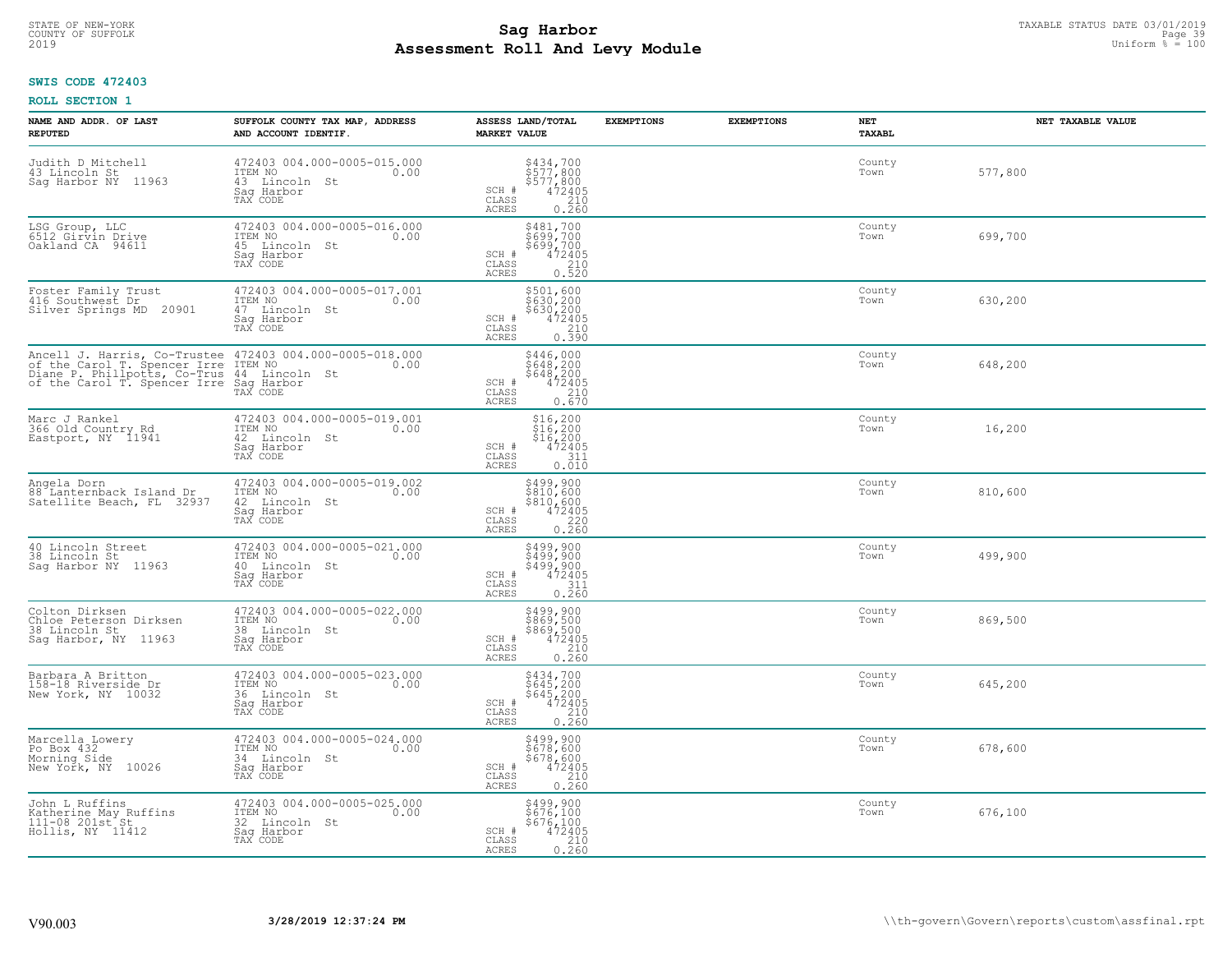#### **Sag Harbor** TAXABLE STATUS DATE 03/01/2019<br>
Poll and Louis Modulo **Assessment Roll And Levy Module** 2019 Uniform % = 100 COUNTY OF SUFFOLK **Example 10** and the country of sufficient of the country of sufficient  $\blacksquare$  and  $\blacksquare$  and  $\blacksquare$

## **SWIS CODE 472403**

| NAME AND ADDR. OF LAST<br><b>REPUTED</b>                                                                | SUFFOLK COUNTY TAX MAP, ADDRESS<br>AND ACCOUNT IDENTIF.                                        | ASSESS LAND/TOTAL<br><b>MARKET VALUE</b>                                                                                               | <b>EXEMPTIONS</b> | <b>EXEMPTIONS</b> | NET<br><b>TAXABL</b> | NET TAXABLE VALUE |
|---------------------------------------------------------------------------------------------------------|------------------------------------------------------------------------------------------------|----------------------------------------------------------------------------------------------------------------------------------------|-------------------|-------------------|----------------------|-------------------|
| Jill Sinel<br>Vitaly Sinel<br>331 College Rd<br>Bronx NY 10471                                          | 472403 004.000-0005-026.000<br>ITEM NO<br>0.00<br>30 Lincoln<br>St<br>Saq Harbor<br>TAX CODE   | $\begin{array}{c}\n 5434, 700 \\  5794, 000 \\  5794, 000 \\  472405 \\  210\n \end{array}$<br>SCH #<br>CLASS<br><b>ACRES</b><br>0.260 |                   |                   | County<br>Town       | 794,000           |
| Yvette J. Webster<br>5100 Parkridge Drive<br>Oakland CA 94619                                           | 472403 004.000-0005-027.000<br>ITEM NO<br>0.00<br>26 Lincoln St<br>Saq Harbor<br>TAX CODE      | \$557,700<br>\$789,400<br>\$789,400<br>472405<br>SCH #<br>CLASS<br>$\begin{array}{c} 210 \\ 0.520 \end{array}$<br><b>ACRES</b>         | veteran           | \$62,670          | County<br>Town       | 726,730           |
| Anthony Brandt<br>Lorraine Dusky<br>P O Box 968<br>Saq Harbor, NY 11963                                 | 472403 004.000-0005-028.000<br>ITEM NO<br>0.00<br>24 Lincoln<br>Saq Harbor<br>TAX CODE         | \$543,400<br>\$955,900<br>\$955,900<br>SCH #<br>472405<br>CLASS<br>210<br>0.570<br><b>ACRES</b>                                        |                   |                   | County<br>Town       | 955,900           |
| Michelle M Cottrell<br>Eugene H Garypie JR<br>Lucille Garypie<br>183 Division St<br>Sag Harbor NY 11963 | 472403 005.000-0001-002.001<br>ITEM NO<br>0.00<br>183 Division St<br>Saq Harbor<br>TAX CODE    | $$769,100$<br>$$1,151,700$<br>$$1,151,700$<br>$*1,151,700$<br>$*1,472405$<br>SCH #<br>CLASS<br>210<br>ACRES<br>0.180                   |                   |                   | County<br>Town       | 1,151,700         |
| Kai Althoff<br>97 Brooklyn Ave Apt 6A<br>Brooklyn ÑY 11216                                              | 472403 005.000-0001-003.000<br>ITEM NO<br>0.00<br>187 Division St<br>Saq Harbor<br>TAX CODE    | $$668, 800$<br>$$1, 353, 200$<br>$$1, 353, 200$<br>$472405$<br>$$210$<br>$SCH$ #<br>CLASS<br><b>ACRES</b><br>0.110                     |                   |                   | County<br>Town       | 1,353,200         |
| Adam I Stein<br>125 Prospect Park W<br>Brooklyn, NY 11215                                               | 472403 005.000-0001-004.000<br>ITEM NO<br>0.00<br>191<br>Division St<br>Saq Harbor<br>TAX CODE | \$711,400<br>\$958,300<br>\$958,300<br>472405<br>SCH #<br>210<br>CLASS<br><b>ACRES</b><br>0.130                                        |                   |                   | County<br>Town       | 958,300           |
| William J Fowkes<br>PO Box 131<br>Amagansett, NY 11930                                                  | 472403 005.000-0001-007.002<br>ITEM NO<br>0.00<br>201<br>Division St<br>Saq Harbor<br>TAX CODE | \$243,200<br>\$416,100<br>\$416,100<br>472405<br>SCH #<br>210<br>CLASS<br><b>ACRES</b><br>0.040                                        |                   |                   | County<br>Town       | 416,100           |
| 205 Division Street, LLC<br>251 Fifth Ave FL 4th<br>New York NY 10016                                   | 472403 005.000-0001-008.004<br>TTEM NO 0.00<br>205<br>Division St<br>Saq Harbor<br>TAX CODE    | \$325,700<br>\$623,200<br>\$623,200<br>472405<br>SCH #<br>CLASS<br>210<br><b>ACRES</b><br>0.040                                        |                   |                   | County<br>Town       | 623,200           |
| Jonathan B. Smith<br>Catherine Smith<br>P.O. Box 384<br>Saq Harbor NY 11963                             | 472403 005.000-0001-009.001<br>TTEM NO 0.00<br>209 Division St<br>Saq Harbor<br>TAX CODE       | $$505, 800$<br>$$1, 933, 100$<br>$$1, 933, 100$<br>$*$<br>$*$<br>$*$<br>$*$<br>$*$<br>SCH<br>CLASS<br>210<br>ACRES<br>0.060            |                   |                   | County<br>Town       | 1,933,100         |
| Louis S. Linfield<br>270 Riverside Dr Apt 12B<br>New York NY 10025                                      | 472403 005.000-0001-010.000<br>ITEM NO<br>0.00<br>211<br>Division St<br>Sag Harbor<br>TAX CODE | $$668, 800$<br>$$2, 290, 400$<br>$$2, 290, 400$<br>SCH<br>472405<br>210<br>CLASS<br><b>ACRES</b><br>0.110                              |                   |                   | County<br>Town       | 2,290,400         |
| Phyllis Brown<br>Harry Brown<br>2935 <sup>-</sup> Stevens St<br>Oceanside, NY 11572                     | 472403 005.000-0001-011.001<br>ITEM NO<br>0.00<br>215<br>Division St<br>Sag Harbor<br>TAX CODE | \$547,200<br>\$744,000<br>\$744,000<br>SCH #<br>472405<br>210<br>CLASS<br><b>ACRES</b><br>0.090                                        |                   |                   | County<br>Town       | 744,000           |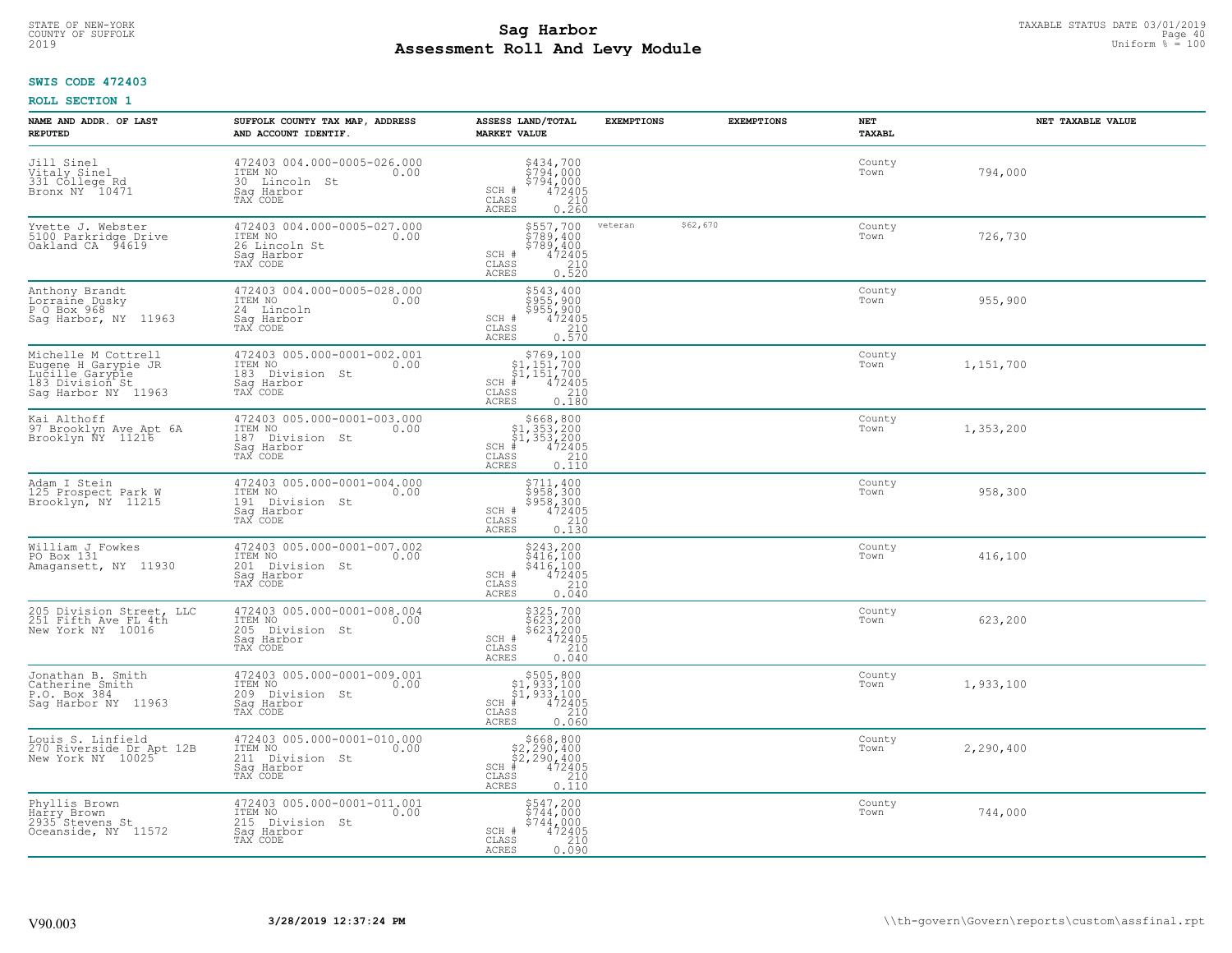#### **Sag Harbor** TAXABLE STATUS DATE 03/01/2019<br>
Poll and Louis Module **Assessment Roll And Levy Module** 2019 Uniform % = 100 COUNTY OF SUFFOLK **Example 2018 COUNTY OF SUFFOLK** Page 41

### **SWIS CODE 472403**

| NAME AND ADDR. OF LAST<br><b>REPUTED</b>                                                                          | SUFFOLK COUNTY TAX MAP, ADDRESS<br>AND ACCOUNT IDENTIF.                                        | ASSESS LAND/TOTAL<br><b>MARKET VALUE</b>                                                                                       | <b>EXEMPTIONS</b> | <b>EXEMPTIONS</b><br>NET<br><b>TAXABL</b> |           | NET TAXABLE VALUE |
|-------------------------------------------------------------------------------------------------------------------|------------------------------------------------------------------------------------------------|--------------------------------------------------------------------------------------------------------------------------------|-------------------|-------------------------------------------|-----------|-------------------|
| Barry K Barnes<br>Martha L Barnes<br>27 Royal Crest<br>New Braunfels TX 78130                                     | 472403 005.000-0001-012.000<br>ITEM NO<br>0.00<br>219 Division St<br>Saq Harbor<br>TAX CODE    | \$491,100<br>\$666,400<br>$$666, 400$<br>$472405$<br>$210$<br>SCH #<br>CLASS<br>ACRES<br>0.080                                 |                   | County<br>Town                            | 666,400   |                   |
| Glenn Stancroff<br>PO Box 371<br>New York, NY 10021                                                               | 472403 005.000-0001-013.000<br>ITEM NO<br>0.00<br>161 Jermain Ave<br>Sag Harbor<br>TAX CODE    | $$788,100$<br>$$1,022,000$<br>$$1,022,000$<br>$$472405$<br>$SCH$ #<br>CLASS<br>$\frac{210}{0.160}$<br>ACRES                    |                   | County<br>Town                            | 1,022,000 |                   |
| Carol Williams<br>165 Jermain Ave<br>Sag Harbor, NY 11963                                                         | 472403 005.000-0001-014.000<br>ITEM NO<br>0.00<br>165<br>Jermain Ave<br>Sag Harbor<br>TAX CODE | \$443,300<br>\$604,000<br>\$604,000<br>472405<br>SCH #<br>CLASS<br>$0.210$<br>$0.090$<br>ACRES                                 |                   | County<br>Town                            | 604,000   |                   |
| John Barrows<br>PO Box 481<br>Wainscott, NY 11975                                                                 | 472403 005.000-0001-015.000<br>ITEM NO<br>0.00<br>169 Jermain Ave<br>Saq Harbor<br>TAX CODE    | \$547,300<br>\$770,200<br>\$770,200<br>472405<br>SCH #<br>CLASS<br>$\frac{210}{0.100}$<br>ACRES                                |                   | County<br>Town                            | 770,200   |                   |
| Nikki Earle<br>173 Jermain Ave<br>Sag Harbor, NY 11963                                                            | 472403 005.000-0001-016.000<br>ITEM NO<br>0.00<br>173<br>Jermain Ave<br>Saq Harbor<br>TAX CODE | \$443,300<br>\$607,000<br>\$607,000<br>472405<br>SCH #<br>CLASS<br>$0.210$<br>$0.090$<br>ACRES                                 |                   | County<br>Town                            | 607,000   |                   |
| Angelo Bagnoli, Life Estate<br>Eugine Gentile<br>Nicola Gentile Squires<br>177 Jermain Ave<br>Sag Harbor NY 11963 | 472403 005.000-0001-017.000<br>ITEM NO<br>0.00<br>177 Jermain Ave<br>Saq Harbor<br>TAX CODE    | $\begin{array}{c} 5492, 600 \\ 5746, 100 \\ 5746, 100 \\ 472405 \\ 210 \\ 0.100 \end{array}$<br>SCH #<br>CLASS<br>ACRES        |                   | County<br>Town                            | 746,100   |                   |
| Maya Kenny Mann (Trustee)<br>The Maya Kenny Mann Living T<br>29 Henry St 11615<br>Sag Harbor NY 11963             | 472403 005.000-0001-018.000<br>ITEM NO<br>0.00<br>11 Atlantic Ave<br>Sag Harbor<br>TAX CODE    | \$437,700<br>\$592,800<br>\$592,800<br>472405<br>SCH #<br>$\begin{array}{c} 210 \\ 0.080 \end{array}$<br>CLASS<br><b>ACRES</b> |                   | County<br>Town                            | 592,800   |                   |
| Melanie Fleishman<br>704 West End Ave Apt 2B<br>New York, NY 10025                                                | 472403 005.000-0001-019.000<br>ITEM NO<br>0.00<br>15 Atlantic Ave<br>Saq Harbor<br>TAX CODE    | \$437,700<br>\$560,500<br>\$560,500<br>472405<br>SCH #<br>CLASS<br>210<br><b>ACRES</b><br>0.080                                |                   | County<br>Town                            | 560,500   |                   |
| Elizabeth Gilbert<br>188 6th Ave Apt 1R<br>New York, NY 10013                                                     | 472403 005.000-0001-020.000<br>TTEM NO 0.00<br>19 Atlantic Ave<br>Sag Harbor<br>TAX CODE       | \$547,300<br>\$711,100<br>\$711,100<br>472405<br>SCH #<br>CLASS<br>$\frac{210}{0.100}$<br><b>ACRES</b>                         |                   | County<br>Town                            | 711,100   |                   |
| Frank H Santoro<br>300 W 17th St Apt 6E<br>New York NY 10011                                                      | 472403 005.000-0001-021.000<br>ITEM NO<br>0.00<br>25 Atlantic<br>Ave<br>Sag Harbor<br>TAX CODE | \$608,100<br>\$773,300<br>\$773,300<br>SCH #<br>$472405$<br>210<br>CLASS<br>ACRES<br>0.100                                     |                   | County<br>Town                            | 773,300   |                   |
| James Perry<br>29 Atlantic Ave<br>Saq Harbor NY 11963                                                             | 472403 005.000-0001-022.000<br>ITEM NO<br>0.00<br>29 Atlantic Ave<br>Sag Harbor<br>TAX CODE    | \$577,700<br>\$970,800<br>\$970,800<br>SCH #<br>$472405$<br>210<br>CLASS<br>0.100<br>ACRES                                     |                   | County<br>Town                            | 970,800   |                   |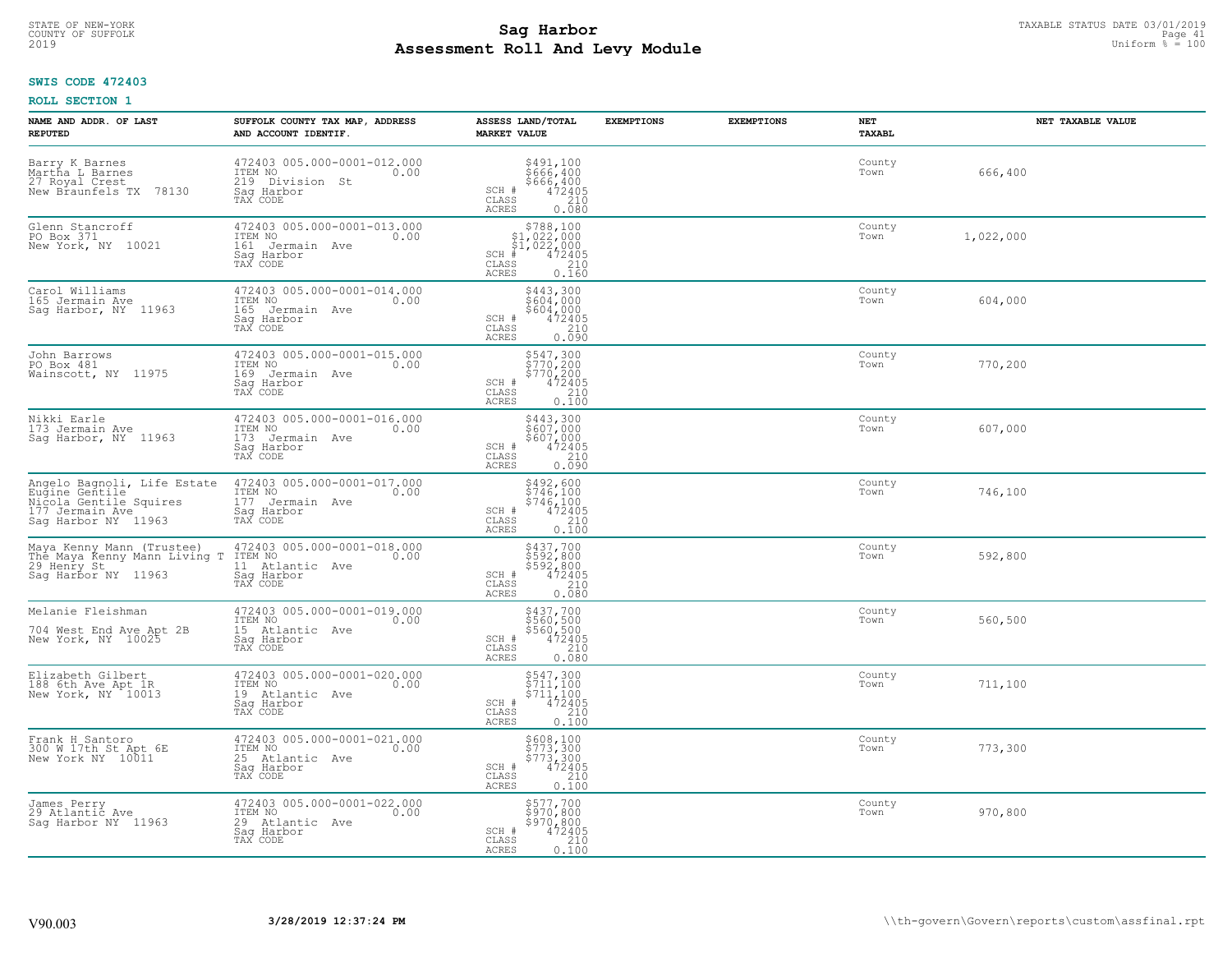#### **Sag Harbor** TAXABLE STATUS DATE 03/01/2019<br>
Poll and Louis Modulo **Assessment Roll And Levy Module** 2019 Uniform % = 100 COUNTY OF SUFFOLK **Example 12** Page 42

## **SWIS CODE 472403**

| NAME AND ADDR. OF LAST<br><b>REPUTED</b>                                                                                   | SUFFOLK COUNTY TAX MAP, ADDRESS<br>AND ACCOUNT IDENTIF.                                                                 | ASSESS LAND/TOTAL<br><b>MARKET VALUE</b>                                                                                                                   | <b>EXEMPTIONS</b> | <b>EXEMPTIONS</b> | NET<br><b>TAXABL</b> | NET TAXABLE VALUE |
|----------------------------------------------------------------------------------------------------------------------------|-------------------------------------------------------------------------------------------------------------------------|------------------------------------------------------------------------------------------------------------------------------------------------------------|-------------------|-------------------|----------------------|-------------------|
| Dennis P Longwell<br>Alicia G Longwell<br>P O Box 772<br>Sag Harbor, NY 11963                                              | 472403 005.000-0001-023.000<br>ITEM NO<br>0.00<br>33 Atlantic<br>Ave<br>Saq Harbor<br>TAX CODE                          | $$851,300$<br>$$1,039,200$<br>$$1,039,200$<br>$472405$<br>$$210$<br>$SCH$ #<br>CLASS<br><b>ACRES</b><br>0.140                                              |                   |                   | County<br>Town       | 1,039,200         |
| Waldtraut E Biondi<br>10 Jay St<br>New York, NY 10010                                                                      | 472403 005.000-0001-024.001<br>ITEM NO<br>0.00<br>20 Elizabeth St<br>Saq Harbor<br>TAX CODE                             | \$492,600<br>\$694,900<br>\$694,900<br>SCH #<br>472405<br>CLASS<br>210<br>0.100<br><b>ACRES</b>                                                            |                   |                   | County<br>Town       | 694,900           |
| Paul W. Rogers, Trustee<br>The Paul W. Rogers Trust un<br>dated December 4, 2012<br>16 Elizabeth St<br>Sag Harbor NY 11963 | 472403 005.000-0001-025.001<br>ITEM NO<br>0.00<br>16 Elizabeth St<br>Saq Harbor<br>TAX CODE                             | \$821,000<br>\$1,145,800<br>\$1,145,800<br># 472405<br>$SCH$ #<br>CLASS<br>210<br>0.150<br>ACRES                                                           |                   |                   | County<br>Town       | 1,145,800         |
| Christopher Chapin<br>14 Elizabeth St<br>Saq Harbor, NY 11963                                                              | 472403 005.000-0001-026.001<br>ITEM NO<br>0.00<br>14 Elizabeth St<br>Saq Harbor<br>TAX CODE                             | \$547,300<br>\$742,400<br>\$742,400<br>472405<br>SCH #<br>CLASS<br>210<br><b>ACRES</b><br>0.100                                                            |                   |                   | County<br>Town       | 742,400           |
| Gregor Medinger<br>Beatrix Medinger<br>PO Box 1176<br>Saq Harbor, NY 11963                                                 | 472403 005.000-0001-027.000<br>ITEM NO<br>0.00<br>10 Elizabeth St<br>Saq Harbor<br>TAX CODE                             | \$711,400<br>$\begin{array}{r} 51,646,200 \\ 51,046,200 \\ * & 472405 \\ * & 210 \\ * & 210 \\ * \end{array}$<br>$SCH$ #<br>CLASS<br><b>ACRES</b><br>0.130 |                   |                   | County<br>Town       | 1,046,200         |
| P.O. Box 746<br>Millerton NY<br>12546                                                                                      | Max Partners Properties, LLC 472403 005.000-0001-028.000<br>ITEM NO<br>0.00<br>5 Elizabeth St<br>Sag Harbor<br>TAX CODE | \$69,000<br>\$776,700<br>\$776,700<br>\$72405<br>SCH #<br>$\mathtt{CLASS}$<br>411<br>0.100<br><b>ACRES</b>                                                 |                   |                   | County<br>Town       | 776,700           |
| Elizabeth Street Owners Inc<br>30 E 4th St<br>New York, NY 10003                                                           | 472403 005.000-0001-029.000<br>ITEM NO<br>0.00<br>$7^{\circ}$<br>Elizabeth St<br>Saq Harbor<br>TAX CODE                 | $$730,700$<br>$$1,205,900$<br>$$1,205,900$<br>$*1$<br>$472405$<br>$SCH$ #<br>CLASS<br>280<br>0.190<br><b>ACRES</b>                                         |                   |                   | County<br>Town       | 1,205,900         |
| Scott D Baker<br>PO Box 1234<br>Sag Harbor, NY 11963                                                                       | 472403 005.000-0001-034.000<br>ITEM NO<br>0.00<br>20 Atlantic Ave<br>Saq Harbor<br>TAX CODE                             | \$568,800<br>\$724,700<br>\$724,700<br>\$724,72405<br>SCH #<br>CLASS<br>210<br><b>ACRES</b><br>0.180                                                       |                   |                   | County<br>Town       | 724,700           |
| Dr John French JR<br>82 Hampton St<br>Saq Harbor NY 11963                                                                  | 472403 005.000-0002-001.000<br>TTEM NO 0.00<br>82 Hampton St<br>Saq Harbor<br>TAX CODE                                  | \$460,600<br>\$807,100<br>\$807,100<br>472405<br>SCH #<br>CLASS<br>483<br><b>ACRES</b><br>0.110                                                            |                   |                   | County<br>Town       | 807,100           |
| Suzanne McNear<br>7 Clinton St<br>Sag Harbor NY 11963                                                                      | 472403 005.000-0002-002.000<br>ITEM NO<br>0.00<br>7 Clinton St<br>Sag Harbor<br>TAX CODE                                | \$496,000<br>\$860,500<br>\$860,500<br>472405<br>SCH #<br>220<br>CLASS<br><b>ACRES</b><br>0.110                                                            |                   |                   | County<br>Town       | 860,500           |
| Douglas Magnolia<br>33 Greeneich Ave #14 H<br>New York NY 10014                                                            | 472403 005.000-0002-003.000<br>ITEM NO<br>0.00<br>86 Hampton St<br>Sag Harbor<br>TAX CODE                               | \$752,100<br>\$1,957,800<br>\$1,957,800<br>$SCH$ #<br>472405<br>CLASS<br>0.220<br><b>ACRES</b>                                                             |                   |                   | County<br>Town       | 1,957,800         |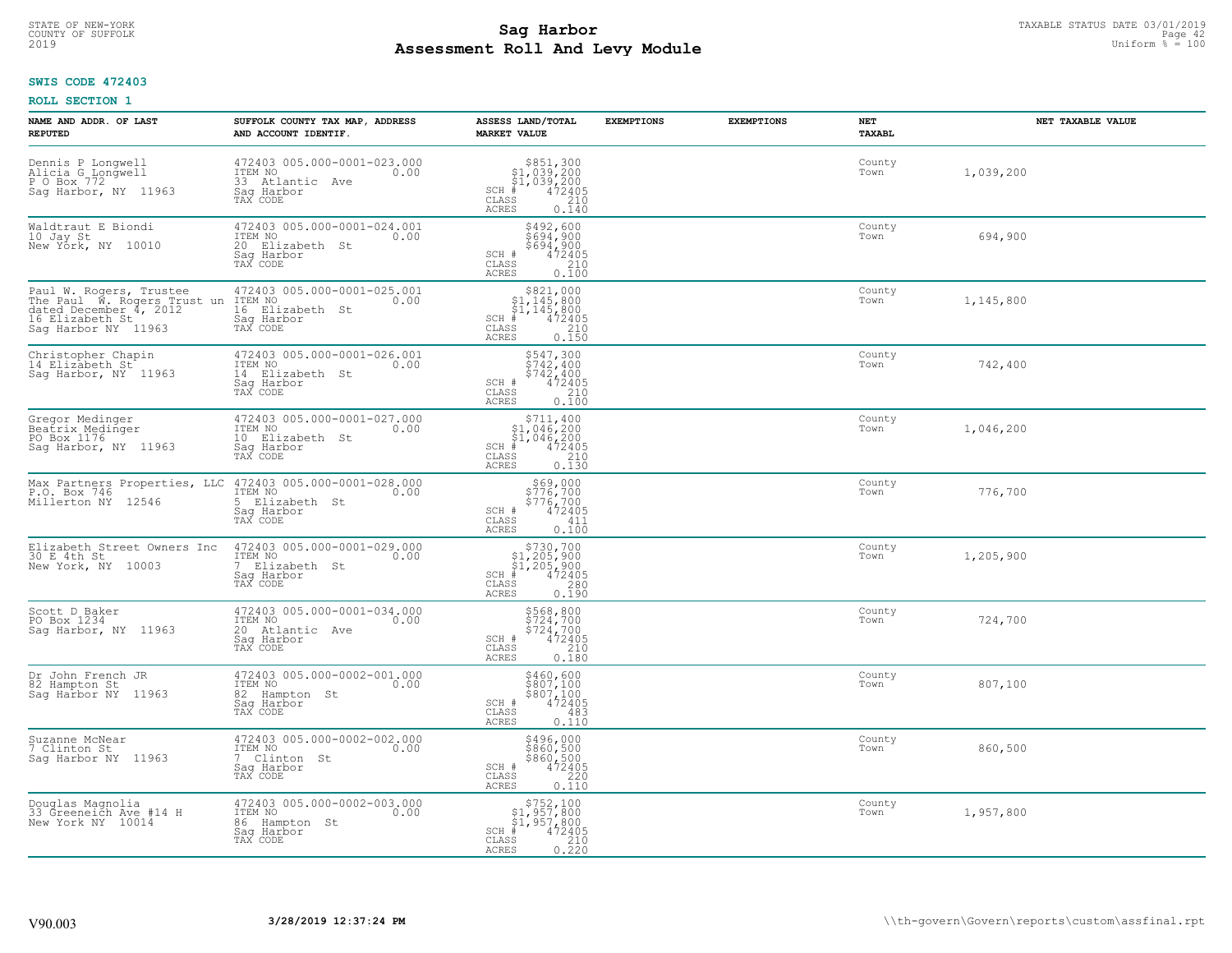#### **Sag Harbor** TAXABLE STATUS DATE 03/01/2019<br>
Poll and Louis Modulo **Assessment Roll And Levy Module** 2019 Uniform % = 100 COUNTY OF SUFFOLK Page 43

## **SWIS CODE 472403**

| NAME AND ADDR. OF LAST<br><b>REPUTED</b>                                                                     | SUFFOLK COUNTY TAX MAP, ADDRESS<br>AND ACCOUNT IDENTIF.                                        | ASSESS LAND/TOTAL<br><b>MARKET VALUE</b>                                                                                  | <b>EXEMPTIONS</b> | <b>EXEMPTIONS</b> | NET<br><b>TAXABL</b> | NET TAXABLE VALUE |
|--------------------------------------------------------------------------------------------------------------|------------------------------------------------------------------------------------------------|---------------------------------------------------------------------------------------------------------------------------|-------------------|-------------------|----------------------|-------------------|
| Mary Elizabeth DeMaso<br>Peter Drakoulias<br>c/o ML Management<br>P.O. Box 1250<br>New York NY 10101         | 472403 005.000-0002-004.000<br>ITEM NO<br>0.00<br>90 Hampton<br>Saq Harbor<br>TAX CODE         | $$752,100$<br>$$1,176,200$<br>$$1,176,200$<br>$# 472405$<br>$32405$<br>$210$<br>$SCH$ #<br>CLASS<br><b>ACRES</b><br>0.220 |                   |                   | County<br>Town       | 1,176,200         |
| Mary Moore<br>92 Hampton St<br>Sag Harbor, NY 11963                                                          | 472403 005.000-0002-005.000<br>ITEM NO<br>0.00<br>92 Hampton St<br>Saq Harbor<br>TAX CODE      | \$681,000<br>\$1,191,300<br>\$1,191,300<br>$SCH$ #<br>472405<br>CLASS<br>210<br>0.140<br><b>ACRES</b>                     |                   |                   | County<br>Town       | 1,191,300         |
| Mary Ann Eddy<br>96 Hampton St<br>Saq Harbor NY 11963                                                        | 472403 005.000-0002-006.000<br>ITEM NO<br>0.00<br>96 Hampton St<br>Saq Harbor<br>TAX CODE      | $$632,400$<br>$$1,086,400$<br>$$1,086,400$<br>$*1,086,400$<br>$*1,0472405$<br>$SCH$ #<br>CLASS<br>220<br>0.130<br>ACRES   |                   |                   | County<br>Town       | 1,086,400         |
| Martin Family Limited Liabil<br>PO Box 1515<br>Sag Harbor, NY 11963                                          | 472403 005.000-0002-007.000<br>ITEM NO<br>0.00<br>9 Ackerly St<br>Sag Harbor<br>TAX CODE       | $$888,300$<br>$$1,017,700$<br>$$1,017,700$<br>$SCH$ #<br>472405<br>$\mathtt{CLASS}$<br>210<br><b>ACRES</b><br>0.160       |                   |                   | County<br>Town       | 1,017,700         |
| Honey Wolters<br>PO Box 1174<br>Sag Harbor, NY 11963                                                         | 472403 005.000-0002-008.000<br>ITEM NO<br>0.00<br>11 Ackerly St<br>Saq Harbor<br>TAX CODE      | \$666,300<br>\$792,100<br>\$792,100<br>SCH #<br>472405<br>CLASS<br>210<br><b>ACRES</b><br>0.120                           |                   |                   | County<br>Town       | 792,100           |
| Andrew D. Patrick<br>Maria T. Vrachnos<br>2-01 50th Avenue Apt 3R<br>Long Island City NY 11101               | 472403 005.000-0002-009.000<br>ITEM NO<br>0.00<br>15 Ackerly<br>St<br>Saq Harbor<br>TAX CODE   | $$721,700$<br>$$1,639,900$<br>$$1,639,900$<br>$$472405$<br>$SCH$ #<br>CLASS<br>210<br>0.130<br><b>ACRES</b>               |                   |                   | County<br>Town       | 1,639,900         |
| Helen P Earle<br>102 Hampton St<br>Sag Harbor, NY 11963                                                      | 472403 005.000-0002-010.000<br>ITEM NO<br>0.00<br>102 Hampton St<br>Saq Harbor<br>TAX CODE     | $$615,300$<br>$$1,032,600$<br>$$1,032,600$<br>$$472405$<br>$SCH$ #<br>CLASS<br>210<br>0.180<br><b>ACRES</b>               | veteran           | \$125,000         | County<br>Town       | 907,600           |
| Cynthia O Burns<br>Lawrence J Burns<br>Geraldine A Burns (Life Esta<br>Lawrence J Burns III<br>James J Burns | 472403 005.000-0002-011.000<br>TTEM NO 0.00<br>106 Hampton St<br>Saq Harbor<br>TAX CODE        | $$683,700$<br>$$1,117,000$<br>$$1,117,000$<br>$*$ 472405<br>$SCH$ #<br>CLASS<br>210<br><b>ACRES</b><br>0.200              | Persons           | \$558,500         | County<br>Town       | 558,500           |
| Rory McEvoy<br>Grainne Coen<br>42 Sterns Point Road<br>Shelter Island NY 11965                               | 472403 005.000-0002-012.000<br>ITEM NO 0.00<br>108 Hampton St<br>Saq Harbor<br>TAX CODE        | $$778,300$<br>$$1,200,000$<br>$$1,200,000$<br>$*$ 472405<br>SCH #<br>CLASS<br>210<br><b>ACRES</b><br>0.160                |                   |                   | County<br>Town       | 1,200,000         |
| Mariann C. Florio<br>24 Dockside Lane<br><b>PMB 418</b><br>Key Largo FL 33037                                | 472403 005.000-0002-013.000<br>ITEM NO<br>0.00<br>235<br>Jermain Ave<br>Saq Harbor<br>TAX CODE | \$527,700<br>\$1,192,900<br>\$1,192,900<br>#472405<br>$SCH$ #<br>CLASS<br>280<br><b>ACRES</b><br>0.110                    |                   |                   | County<br>Town       | 1,192,900         |
| Fred Gutekunst<br>F Gutekunst<br>Catherine Gutekunst<br>84 Harding Ave<br>Totowa, NJ 07512                   | 472403 005.000-0002-014.000<br>ITEM NO<br>0.00<br>16 Ackerly St<br>Saq Harbor<br>TAX CODE      | \$1,080,500<br>\$1,279,500<br>\$1,279,500<br>SCH #<br>472405<br>CLASS<br>210<br>ACRES<br>0.400                            |                   |                   | County<br>Town       | 1,279,500         |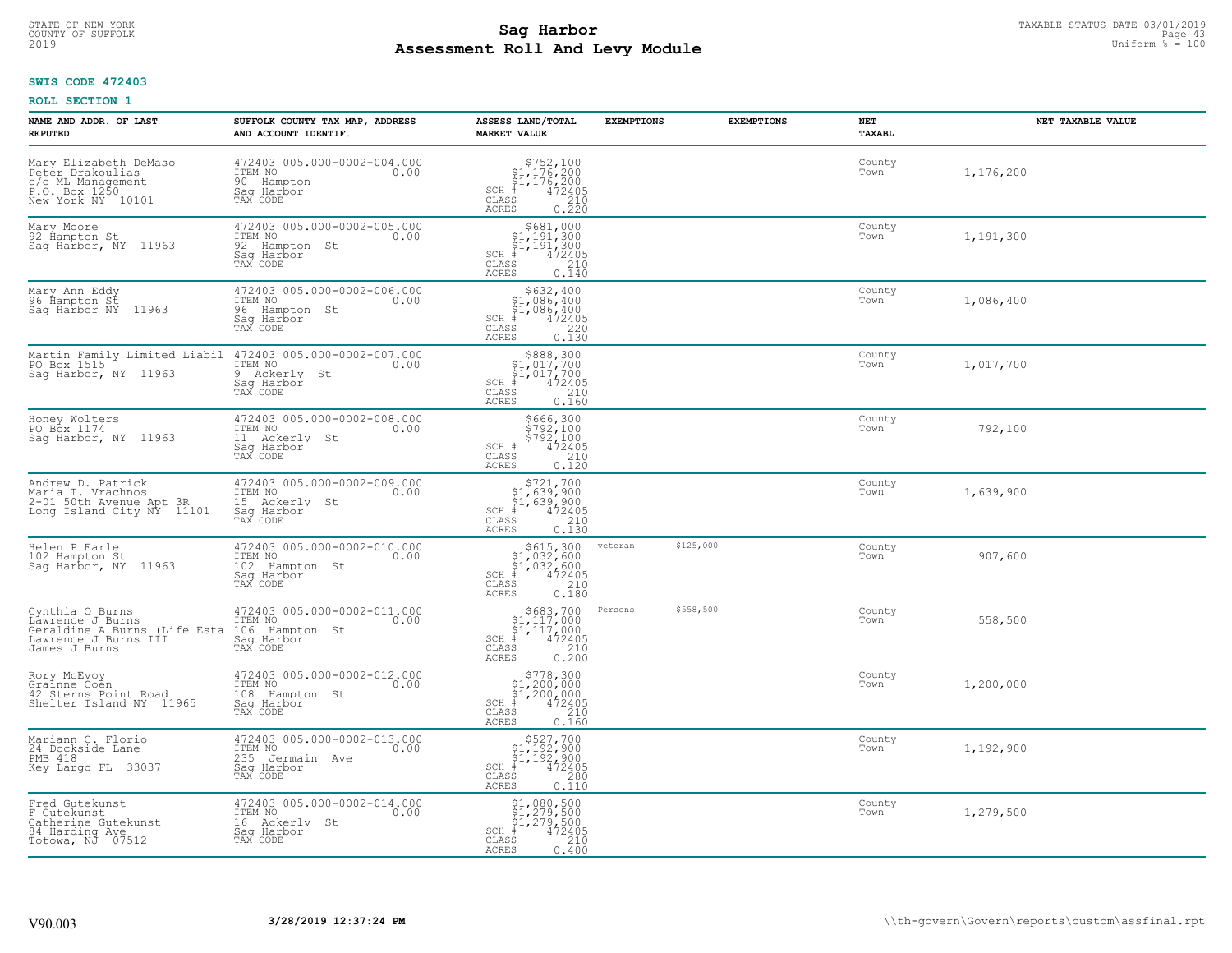#### **Sag Harbor** TAXABLE STATUS DATE 03/01/2019<br>Poll and Louis Module **Assessment Roll And Levy Module** 2019 Uniform % = 100 COUNTY OF SUFFOLK **Example 2018 COUNTY OF SUFFOLK** Page 44

## **SWIS CODE 472403**

| NAME AND ADDR. OF LAST<br><b>REPUTED</b>                                              | SUFFOLK COUNTY TAX MAP, ADDRESS<br>AND ACCOUNT IDENTIF.                                      | ASSESS LAND/TOTAL<br><b>MARKET VALUE</b>                                                                                             | <b>EXEMPTIONS</b>    | <b>EXEMPTIONS</b> | NET<br><b>TAXABL</b> | NET TAXABLE VALUE |
|---------------------------------------------------------------------------------------|----------------------------------------------------------------------------------------------|--------------------------------------------------------------------------------------------------------------------------------------|----------------------|-------------------|----------------------|-------------------|
| Denise A Salomon<br>14 Ackerly St<br>Saq Harbor NY<br>11963                           | 472403 005.000-0002-015.000<br>ITEM NO<br>0.00<br>14 Ackerly<br>St<br>Saq Harbor<br>TAX CODE | $$990, 400$<br>$$1, 223, 200$<br>$$1, 223, 200$<br>$472405$<br>$$210$<br>$SCH$ #<br>CLASS<br><b>ACRES</b><br>0.330                   |                      |                   | County<br>Town       | 1,223,200         |
| Edward Deyermond<br>Bethany Deyermond<br>12 Ackerly St<br>Sag Harbor, NY 11963        | 472403 005.000-0002-016.000<br>ITEM NO<br>0.00<br>12 Ackerly St<br>Saq Harbor<br>TAX CODE    | \$990,400<br>\$1,351,000<br>\$1,351,000<br>$SCH$ #<br>472405<br>CLASS<br>$\begin{array}{c} 210 \\ 0.330 \end{array}$<br><b>ACRES</b> | \$135,100<br>Volunte |                   | County<br>Town       | 1,215,900         |
| Eric K. Schultzel<br>Angela L. Inzerillo<br>10 Ackerly St<br>Saq Harbor NY<br>11963   | 472403 005.000-0002-017.000<br>ITEM NO<br>0.00<br>10 Ackerly St<br>Saq Harbor<br>TAX CODE    | \$891,300<br>$\begin{array}{l} $1,181,400 \ $1,181,400 \ $4 \end{array}$<br>$SCH$ #<br>CLASS<br>210<br>0.330<br>ACRES                |                      |                   | County<br>Town       | 1,181,400         |
| Lee Eisenberg<br>Linda Eisenberg<br>8 Ackerly St<br>Sag Harbor NY 11963               | 472403 005.000-0002-018.000<br>TTEM NO 0.00<br>8 Ackerly St<br>Saq Harbor<br>TAX CODE        | $$990, 400$<br>$$2, 541, 300$<br>$$2, 541, 300$<br>$*$ $472405$<br>$SCH$ #<br>CLASS<br>0.330<br><b>ACRES</b>                         |                      |                   | County<br>Town       | 2,541,300         |
| Melinda L Camber Porter<br>Apt 411<br>1 W 67th St<br>New York, NY 10023               | 472403 005.000-0002-019.000<br>ITEM NO<br>0.00<br>6 Ackerly St<br>Saq Harbor<br>TAX CODE     | $$1,188,500$<br>$$1,461,000$<br>$$1,461,000$<br>$472405$<br>$3240$<br>$SCH$ #<br>CLASS<br><b>ACRES</b><br>0.660                      |                      |                   | County<br>Town       | 1,461,000         |
| Paul Grassfield<br>Jennifer M Stearns<br>PO Box 1372<br>New York, NY 10013            | 472403 005.000-0002-020.000<br>ITEM NO<br>0.00<br>2 Ackerly St<br>Sag Harbor<br>TAX CODE     | $$1,037,200$<br>$$1,289,200$<br>$$1,289,200$<br>$472405$<br>$3240$<br>$SCH$ #<br>CLASS<br>0.480<br><b>ACRES</b>                      |                      |                   | County<br>Town       | 1,289,200         |
| Caroline J Fell<br>P.O. Box 227<br>Southampton NY 11969                               | 472403 005.000-0002-021.000<br>ITEM NO<br>187 Jermain Ave<br>0.00<br>Saq Harbor<br>TAX CODE  | \$632,100<br>\$791,600<br>\$791,600<br>472405<br>SCH #<br>CLASS<br>$\frac{210}{0.200}$<br><b>ACRES</b>                               |                      |                   | County<br>Town       | 791,600           |
| Patricia A Alder<br>191 Jermain Ave<br>PO Box 466<br>Sag Harbor, NY 11963             | 472403 005.000-0002-022.000<br>ITEM NO<br>0.00<br>191 Jermain Ave<br>Saq Harbor<br>TAX CODE  | $$853,300$<br>$$1,177,400$<br>$$1,177,400$<br>$*1$<br>$472405$<br>$SCH$ #<br>CLASS<br>210<br><b>ACRES</b><br>0.270                   |                      |                   | County<br>Town       | 1,177,400         |
| James M Durfee<br>Elaine Durfee<br>Apt 5a<br>115 E 92nd St<br>New York, NY 10128      | 472403 005.000-0002-023.000<br>TTEM NO 0.00<br>195 Jermain Ave<br>Saq Harbor<br>TAX CODE     | \$540,400<br>\$930,900<br>\$930,900<br>472405<br>SCH #<br>CLASS<br>210<br><b>ACRES</b><br>0.180                                      |                      |                   | County<br>Town       | 930,900           |
| Jerome Toy<br>Marianne Ťoy<br>Po Box 2049 <sup>-</sup><br>Saq Harbor, NY 11963        | 472403 005.000-0002-024.000<br>ITEM NO<br>0.00<br>199 Jermain Ave<br>Saq Harbor<br>TAX CODE  | \$568,800<br>\$985,500<br>\$985,500<br>\$985,500<br>SCH #<br>210<br>CLASS<br><b>ACRES</b><br>0.180                                   |                      |                   | County<br>Town       | 985,500           |
| Giancarlo Bonaqura<br>Paula Jean Rosado<br>333 E 30th St Apt 8B<br>New York, NY 10016 | 472403 005.000-0002-025.000<br>ITEM NO<br>0.00<br>203 Jermain Ave<br>Sag Harbor<br>TAX CODE  | $$764,500$1,007,400$1,007,400$<br>$SCH$ #<br>472405<br>CLASS<br>$\frac{210}{0.170}$<br><b>ACRES</b>                                  |                      |                   | County<br>Town       | 1,007,400         |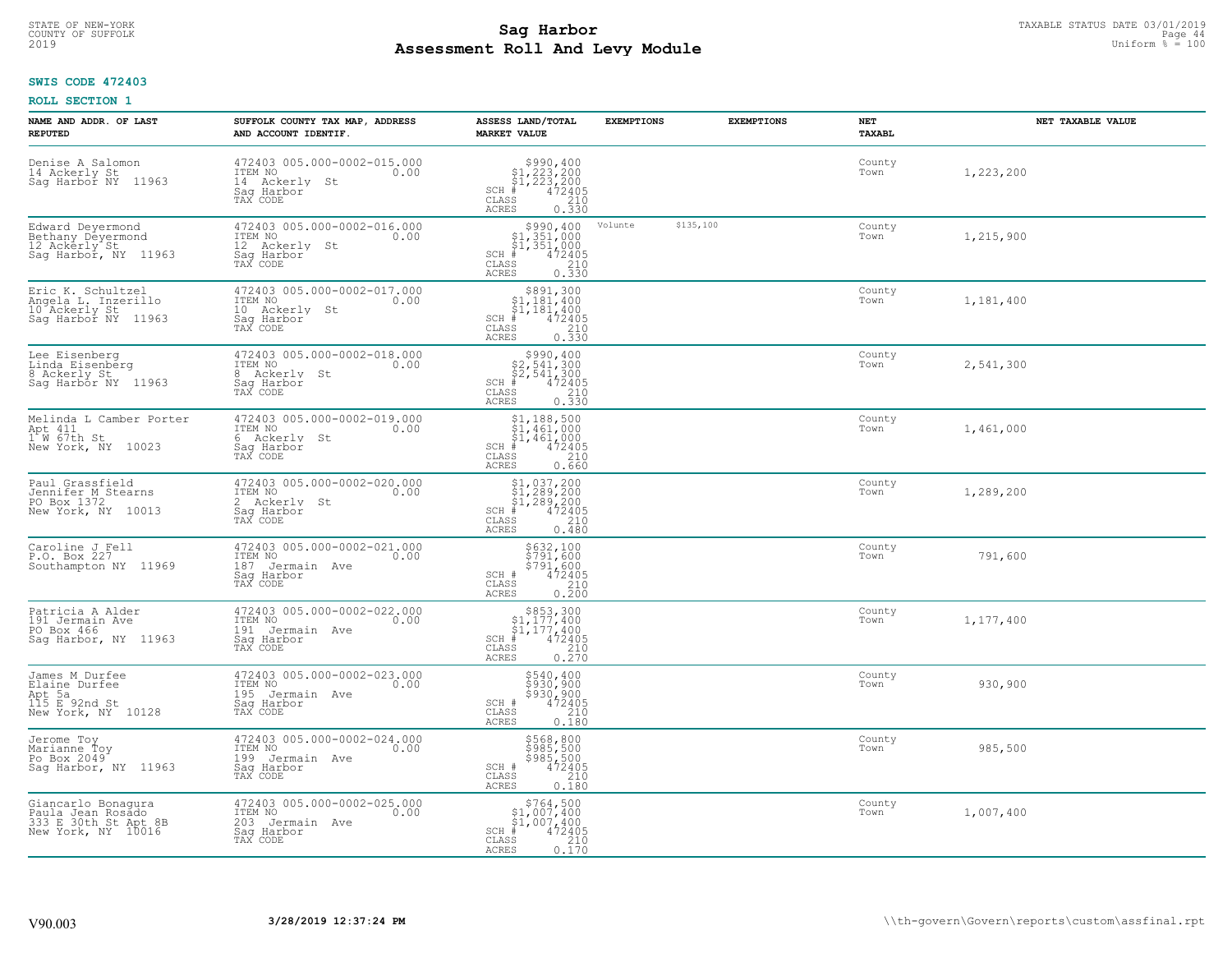#### **Sag Harbor** TAXABLE STATUS DATE 03/01/2019<br>
Poll and Louis Modulo **Assessment Roll And Levy Module** 2019 Uniform % = 100 COUNTY OF SUFFOLK **Example 15** and the country of sufficient of the country of sufficient  $\blacksquare$  and  $\blacksquare$  and  $\blacksquare$

## **SWIS CODE 472403**

| NAME AND ADDR. OF LAST<br><b>REPUTED</b>                                               | SUFFOLK COUNTY TAX MAP, ADDRESS<br>AND ACCOUNT IDENTIF.                                        | ASSESS LAND/TOTAL<br><b>MARKET VALUE</b>                                                                                                          | <b>EXEMPTIONS</b>    | <b>EXEMPTIONS</b> | <b>NET</b><br><b>TAXABL</b> | NET TAXABLE VALUE |
|----------------------------------------------------------------------------------------|------------------------------------------------------------------------------------------------|---------------------------------------------------------------------------------------------------------------------------------------------------|----------------------|-------------------|-----------------------------|-------------------|
| Alice Rozzi<br>Donald Rozzi<br>P O Box 1191<br>215 Jermain Ave<br>Sag Harbor, NY 11963 | 472403 005.000-0002-026.000<br>ITEM NO<br>0.00<br>215 Jermain Ave<br>Saq Harbor<br>TAX CODE    | \$799,500<br>\$992,200<br>\$992,200<br>\$992,200<br>0.160<br>0.160<br>SCH #<br>CLASS<br><b>ACRES</b>                                              | veteran<br>\$125,000 |                   | County<br>Town              | 867,200           |
| Patrick S. Gallagher<br>Colleen A. Gill<br>207 Jermain Ave<br>Saq Harbor NY 11963      | 472403 005.000-0002-027.000<br>ITEM NO<br>0.00<br>207 Jermain Ave<br>Sag Harbor<br>TAX CODE    | \$782,100<br>\$977,800<br>$\frac{5577}{472405}$<br>SCH #<br>CLASS<br>$\frac{210}{0.170}$<br>ACRES                                                 |                      |                   | County<br>Town              | 977,800           |
| Paul H Babcock<br>22 Jospeh Francis Blyd<br>Sag Harbor, NY 11963                       | 472403 005.000-0003-001.000<br>ITEM NO<br>0.00<br>112<br>Hampton St<br>Sag Harbor<br>TAX CODE  | \$227,800<br>\$790,900<br>\$790,900<br>472405<br>SCH #<br>CLASS<br>483<br>0.330<br>ACRES                                                          |                      |                   | County<br>Town              | 790,900           |
| Charles T Bateman<br>Roisin M Bateman<br>311 Main St<br>Sag Harbor, NY 11963           | 472403 005.000-0003-002.000<br>ITEM NO<br>0.00<br>118 Hampton St<br>Saq Harbor<br>TAX CODE     | \$792,300<br>\$1,098,500<br>$\begin{array}{r} 51,098,500 \\ * & 472405 \\ * & 210 \\ * & 210 \\ * & 0.330 \end{array}$<br>SCH #<br>CLASS<br>ACRES |                      |                   | County<br>Town              | 1,098,500         |
| David Reiner<br>25 Harbor Dr<br>Sag Harbor, NY 11963                                   | 472403 005.000-0003-003.000<br>ITEM NO<br>0.00<br>238<br>Jermain Ave<br>Saq Harbor<br>TAX CODE | \$1,031,800<br>$\begin{array}{l} 51,178,900 \\ 51,178,900 \\ +1,472405 \end{array}$<br>$SCH$ #<br>CLASS<br>0.380<br>ACRES                         |                      |                   | County<br>Town              | 1,178,900         |
| Colin P Mather<br>P.O. Box 246<br>Wainscott NY 11975                                   | 472403 005.000-0003-004.000<br>ITEM NO<br>0.00<br>234 Jermain Ave<br>Sag Harbor<br>TAX CODE    | \$632,900<br>\$922,100<br>\$922,100<br>\$922,100<br>0.140<br>0.140<br>SCH #<br>CLASS<br><b>ACRES</b>                                              |                      |                   | County<br>Town              | 922,100           |
| Ronald J Castillo<br>14 Hamilton St<br>Saq Harbor NY 11963                             | 472403 005.000-0003-005.000<br>ITEM NO<br>0.00<br>14 Hamilton St<br>Sag Harbor<br>TAX CODE     | \$653,000<br>\$869,300<br>\$869,300<br>472405<br>SCH #<br>$\begin{array}{c} 210 \\ 0.130 \end{array}$<br>CLASS<br><b>ACRES</b>                    |                      |                   | County<br>Town              | 869,300           |
| Susan I Richardson<br>20 Hamilton St<br>Saq Harbor NY 11963                            | 472403 005.000-0003-006.000<br>ITEM NO<br>0.00<br>20 Hamilton St<br>Saq Harbor<br>TAX CODE     | $$896,000$<br>$$1,197,100$<br>$$1,197,100$<br>$*1$<br>$472405$<br>$SCH$ #<br>CLASS<br>210<br><b>ACRES</b><br>0.330                                |                      |                   | County<br>Town              | 1,197,100         |
| Frank J Cafiso Jr<br>Leslie Cafiso<br>230 Jermain Ave<br>Saq Harbor, NY 11963          | 472403 005.000-0003-007.000<br>10.00 0.00<br>230 Jermain Ave<br>Saq Harbor<br>TAX CODE         | \$806,400<br>\$997,500<br>\$997,500<br>472405<br>SCH #<br>CLASS<br>$\frac{210}{0.330}$<br><b>ACRES</b>                                            |                      |                   | County<br>Town              | 997,500           |
| Catherine Bettis<br>708 Greenwich Street #6C<br>New York NY 10014                      | 472403 005.000-0003-008.000<br>ITEM NO<br>0.00<br>224 Jermain Ave<br>Sag Harbor<br>TAX CODE    | $$969,500\n$2,060,700\n$2,060,700\n# 472405\n 210\n 210$<br>SCH #<br>$\mathtt{CLASS}$<br>ACRES<br>0.660                                           |                      |                   | County<br>Town              | 2,060,700         |
| Deidre Guest<br>Apt 1b<br>270 W 12th St<br>New York, NY 10014                          | 472403 005.000-0003-009.000<br>ITEM NO<br>0.00<br>220 Jermain Ave<br>Sag Harbor<br>TAX CODE    | $$794,300$<br>$$1,004,200$<br>$$1,004,200$<br>$SCH$ #<br>$\frac{47\overline{2}\overline{405}}{210}$<br>CLASS<br>0.250<br>ACRES                    |                      |                   | County<br>Town              | 1,004,200         |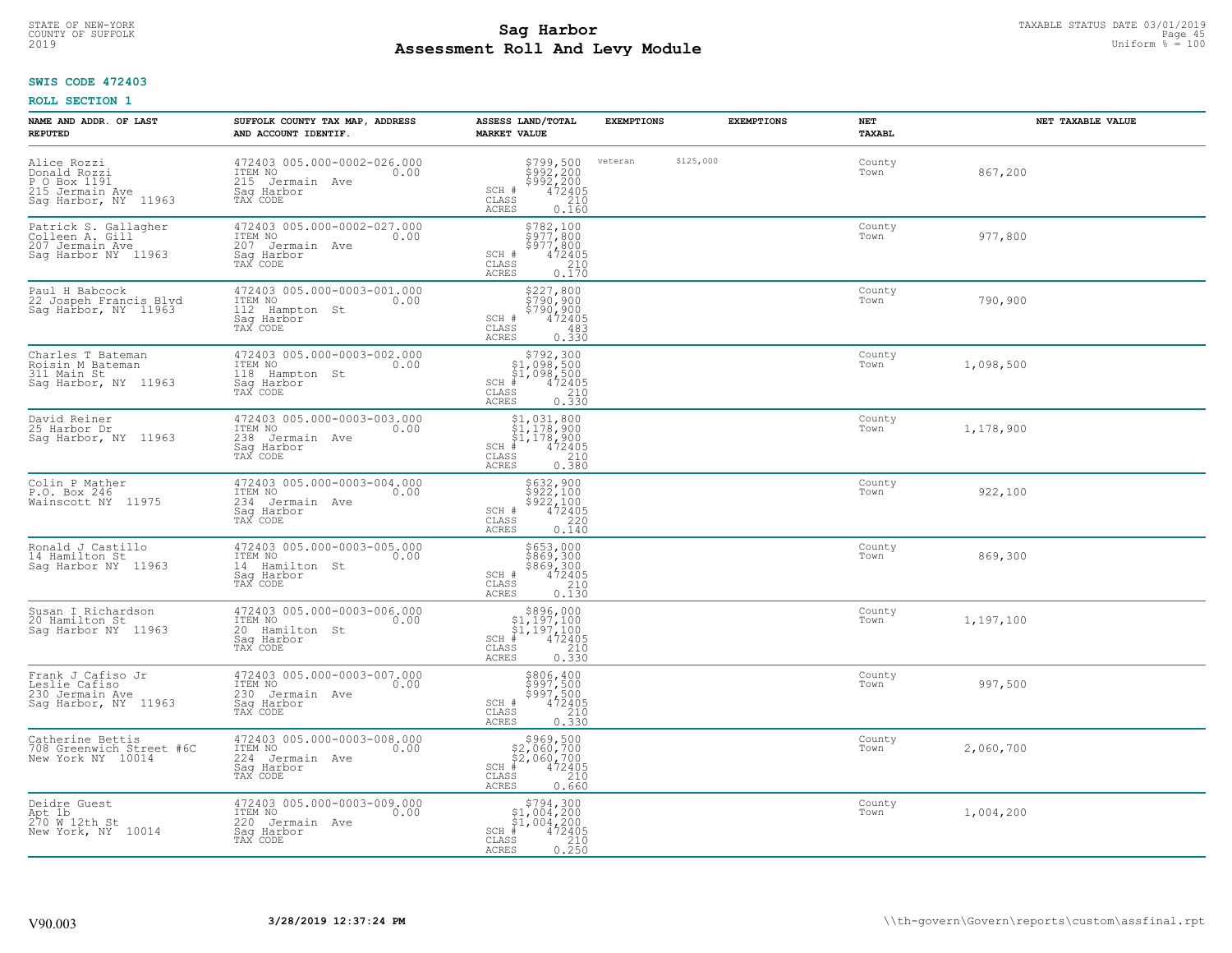#### **Sag Harbor** TAXABLE STATUS DATE 03/01/2019<br>Poll and Louis Modulo **Assessment Roll And Levy Module** 2019 Uniform % = 100 COUNTY OF SUFFOLK **Example 2018 Page 46 COUNTY COUNTY OF SUFFOLK** Page 46 **Page 46**

## **SWIS CODE 472403**

| NAME AND ADDR. OF LAST<br><b>REPUTED</b>                                                                                       | SUFFOLK COUNTY TAX MAP, ADDRESS<br>AND ACCOUNT IDENTIF.                                       | ASSESS LAND/TOTAL<br><b>MARKET VALUE</b>                                                                                       | <b>EXEMPTIONS</b> | <b>EXEMPTIONS</b> | NET<br><b>TAXABL</b> | NET TAXABLE VALUE |
|--------------------------------------------------------------------------------------------------------------------------------|-----------------------------------------------------------------------------------------------|--------------------------------------------------------------------------------------------------------------------------------|-------------------|-------------------|----------------------|-------------------|
| Steven Reiner<br>Stephanie Reiner<br>140 E 28th St Apt 7A<br>New Yor, NY 10016                                                 | 472403 005.000-0003-010.000<br>ITEM NO<br>0.00<br>11 Montauk Ave<br>Saq Harbor<br>TAX CODE    | $$830, 900$<br>$$1, 350, 700$<br>$$1, 350, 700$<br>$472405$<br>$$210$<br>$SCH$ #<br>$\mathtt{CLASS}$<br><b>ACRES</b><br>0.340  |                   |                   | County<br>Town       | 1,350,700         |
| Jeffrey Brock<br>Belen Moneo Feduchi<br>6 Varick St<br>New York, NY 10013                                                      | 472403 005.000-0003-011.000<br>ITEM NO<br>0.00<br>17 Montauk Ave<br>Saq Harbor<br>TAX CODE    | \$587,700<br>\$758,400<br>\$758,400<br>\$758,400<br>SCH #<br>CLASS<br>210<br>0.130<br><b>ACRES</b>                             |                   |                   | County<br>Town       | 758,400           |
| Rande L Bronster<br>Apt 10f<br>33 East End Ave<br>New York, NY 10028                                                           | 472403 005.000-0003-012.000<br>ITEM NO<br>0.00<br>44 Hamilton St<br>Saq Harbor<br>TAX CODE    | \$351,600<br>\$475,700<br>\$475,700<br>472405<br>SCH #<br>CLASS<br>$0.210$<br>$0.070$<br>ACRES                                 |                   |                   | County<br>Town       | 475,700           |
| Christoph Knoess<br>93 Worth Street Apt 704<br>New York NY 10013                                                               | 472403 005.000-0003-013.000<br>ITEM NO<br>0.00<br>40 Hamilton St<br>Saq Harbor<br>TAX CODE    | \$422,000<br>\$912,200<br>\$912,200<br>SCH #<br>$\frac{47\bar{2}\tilde{4}\tilde{0}5}{210}$<br>CLASS<br><b>ACRES</b><br>0.070   |                   |                   | County<br>Town       | 912,200           |
| Christoph Knoess<br>Tanya Zaben<br>70 E_96th St #2D<br>New York, NY 10128                                                      | 472403 005.000-0003-014.000<br>ITEM NO<br>0.00<br>36 Hamilton St<br>Saq Harbor<br>TAX CODE    | \$457,100<br>$$1,075,400$<br>$$1,075,400$<br>$*$ 472405<br>$$210$<br>$SCH$ #<br>CLASS<br><b>ACRES</b><br>0.070                 |                   |                   | County<br>Town       | 1,075,400         |
| Steven Mitchell<br>Michelle Mitchell<br>32 Hamilton St<br>Saq Harbor, NY 11963                                                 | 472403 005.000-0003-015.000<br>ITEM NO<br>0.00<br>32 Hamilton St<br>Sag Harbor<br>TAX CODE    | \$670,700<br>\$846,200<br>\$846,200<br>472405<br>SCH #<br>CLASS<br>$\begin{array}{c} 210 \\ 0.200 \end{array}$<br><b>ACRES</b> |                   |                   | County<br>Town       | 846,200           |
| John William Jones<br>John William Jones, Trustee<br>The John William Jones Livin<br>26128 Dunedin Ct.<br>Punta Gorda FL 33983 | 472403 005.000-0003-016.000<br>ITEM NO<br>0.00<br>31<br>Hamilton St<br>Saq Harbor<br>TAX CODE | $$1,057,400$<br>$$1,213,000$<br>$$1,213,000$<br>$$472405$<br>$SCH$ #<br>CLASS<br>210<br>0.490<br><b>ACRES</b>                  |                   |                   | County<br>Town       | 1,213,000         |
| Raymond Mark Romano<br>39 Hamilton St<br>Saq Harbor, NY 11963                                                                  | 472403 005.000-0003-017.000<br>TTEM NO 0.00<br>39 Hamilton St<br>Saq Harbor<br>TAX CODE       | $$975,400$<br>$$1,236,000$<br>$$1,236,000$<br>$*$ 472405<br>$SCH$ #<br>CLASS<br>210<br><b>ACRES</b><br>0.250                   |                   |                   | County<br>Town       | 1,236,000         |
| Gregory Boeklen<br>Vennia Boeklen<br>49 Hamilton St<br>Saq Harbor, NY 11963                                                    | 472403 005.000-0003-019.000<br>TTEM NO 0.00<br>49 Hamilton St<br>Saq Harbor<br>TAX CODE       | $$781, 200$<br>$$1, 069, 900$<br>$$1, 069, 900$<br>$*$ $472405$<br>$SCH$ #<br>CLASS<br>210<br><b>ACRES</b><br>0.290            |                   |                   | County<br>Town       | 1,069,900         |
| Robert Fried<br>Catherine R Fried<br>Apt. G11<br>4143 Via Marina<br>Marina Del Rey, CA 90292                                   | 472403 005.000-0003-020.003<br>ITEM NO<br>0.00<br>56 Eastville Ave<br>Sag Harbor<br>TAX CODE  | $$803,200\n$1,004,600\n$1,004,600\n# 472405\n 210\n 210$<br>SCH<br>CLASS<br><b>ACRES</b><br>0.510                              |                   |                   | County<br>Town       | 1,004,600         |
| Clio Garland<br>201 West 85th Street Apt 14E<br>New York NY 10024                                                              | 472403 005.000-0003-020.004<br>ITEM NO<br>0.00<br>62 Eastville Ave<br>Sag Harbor<br>TAX CODE  | \$716,800<br>\$967,100<br>\$967,100<br>SCH #<br>472405<br>CLASS<br>210<br><b>ACRES</b><br>0.330                                |                   |                   | County<br>Town       | 967,100           |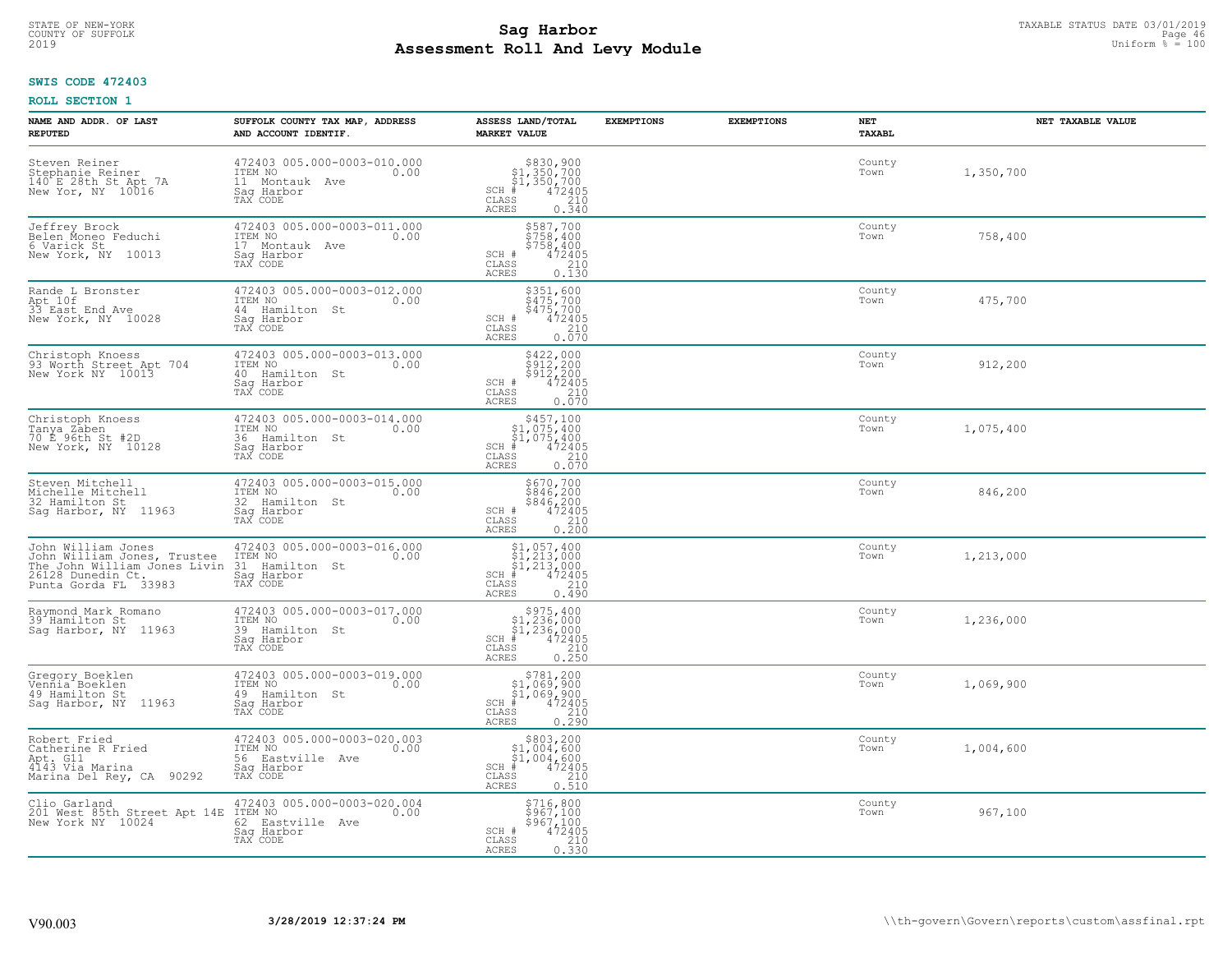#### **Sag Harbor** TAXABLE STATUS DATE 03/01/2019<br>
Poll and Louis Modulo **Assessment Roll And Levy Module** 2019 Uniform % = 100 COUNTY OF SUFFOLK **Example 12** Page 47 **COUNTY OF SUFFOLK** Page 47

## **SWIS CODE 472403**

| NAME AND ADDR. OF LAST<br><b>REPUTED</b>                                                                          | SUFFOLK COUNTY TAX MAP, ADDRESS<br>AND ACCOUNT IDENTIF.                                                              | ASSESS LAND/TOTAL<br><b>MARKET VALUE</b>                                                                                                                                                                                                                                                                                                                                                                                                                 | <b>EXEMPTIONS</b>  | <b>EXEMPTIONS</b>     | NET<br>TAXABL  | NET TAXABLE VALUE |
|-------------------------------------------------------------------------------------------------------------------|----------------------------------------------------------------------------------------------------------------------|----------------------------------------------------------------------------------------------------------------------------------------------------------------------------------------------------------------------------------------------------------------------------------------------------------------------------------------------------------------------------------------------------------------------------------------------------------|--------------------|-----------------------|----------------|-------------------|
| Colette Connor<br>31 Montauk Ave<br>11963<br>Sag Harbor, NY                                                       | 472403 005.000-0003-021.000<br>ITEM NO<br>0.00<br>31 Montauk<br>Ave<br>Saq Harbor<br>TAX CODE                        | $$1, 041, 400$<br>$$1, 258, 100$<br>$$1, 258, 100$<br>$472405$<br>$$210$<br>$SCH$ #<br>CLASS<br><b>ACRES</b><br>0.530                                                                                                                                                                                                                                                                                                                                    |                    |                       | County<br>Town | 1,258,100         |
| Elizabeth Katarina Lesar<br>291 Division Street<br>Saq Harbor NY 11963                                            | 472403 005.000-0004-002.000<br>ITEM NO<br>0.00<br>291 Division St<br>Sag Harbor<br>TAX CODE                          | $$743, 400$<br>$$962, 800$<br>\$962,800<br>472405<br>SCH #<br>$\frac{210}{0.340}$<br>CLASS<br><b>ACRES</b>                                                                                                                                                                                                                                                                                                                                               | veteran            | \$52,643              | County<br>Town | 910,157           |
| Lianne Alcon<br>Matthew Boudreau<br>47 Grand St<br>Sag Harbor NY 11963                                            | 472403 005.000-0004-004.000<br>ITEM NO<br>0.00<br>47 Grand St<br>Saq Harbor<br>TAX CODE                              | \$444,900<br>$$605,400$<br>$$605,400$<br>SCH #<br>472405<br>CLASS<br>210<br><b>ACRES</b><br>0.110                                                                                                                                                                                                                                                                                                                                                        |                    |                       | County<br>Town | 605,400           |
| Sheila Ann Rotner (Trustee)<br>Sheila Ann Rotner Trust<br>210 Jermain Ave<br>Sag Harbor, NY 11963                 | 472403 005.000-0004-006.001<br>ITEM NO<br>0.00<br>210 Jermain Ave<br>Saq Harbor<br>TAX CODE                          | \$609,600<br>$$771,600$<br>$$771,600$<br>SCH #<br>472405<br>CLASS<br>210<br><b>ACRES</b><br>0.410                                                                                                                                                                                                                                                                                                                                                        | veteran            | \$125,000             | County<br>Town | 646,600           |
| Theresa Rose Holdcraft<br>Emory DeCastro<br>60 Little Nahant Rd<br>Nahant, MA 01908-1028                          | 472403 005.000-0004-007.000<br>ITEM NO<br>0.00<br>212<br>Jermain Ave<br>Saq Harbor<br>TAX CODE                       | $$874,700$<br>$$1,056,100$<br>$$1,056,100$<br>$*$<br>$*$ $472405$<br>$SCH$ #<br>$\mathtt{CLASS}$<br>210<br><b>ACRES</b><br>0.400                                                                                                                                                                                                                                                                                                                         |                    |                       | County<br>Town | 1,056,100         |
| Kerry S. Dempsey<br>67 E 11th St Apt 421<br>New York NY 10003                                                     | 472403 005.000-0004-008.000<br>ITEM NO<br>0.00<br>12 Montauk Ave<br>Saq Harbor<br>TAX CODE                           | $\begin{array}{r}  \  \  \, 5656,000\\  \  \, 51,065,300\\  \  \, 51,065,300\\  \  \  \, 472405\\ \text{s} \\ \text{s} \\ \text{s} \\ \text{s} \\ \text{s} \\ \text{d} \\ \text{d} \\ \text{d} \\ \text{d} \\ \text{d} \\ \text{u} \\ \text{u} \\ \text{u} \\ \text{u} \\ \text{u} \\ \text{u} \\ \text{u} \\ \text{u} \\ \text{u} \\ \text{u} \\ \text{u} \\ \text{u} \\ \text{u} \\ \text{u} \\ \text{u} \\ \text$<br>$SCH$ #<br>CLASS<br><b>ACRES</b> |                    |                       | County<br>Town | 1,065,300         |
| Joseph J Brennan<br>Carole A Brennan<br>26 Montauk Hwy<br>Saq Harbor, NY 11963                                    | 472403 005.000-0004-009.000<br>ITEM NO<br>0.00<br>26 Montauk Ave<br>Saq Harbor<br>TAX CODE                           | \$509,000<br>\$738,200<br>\$738,200<br>\$738,200<br>SCH #<br>210<br>CLASS<br>0.180<br><b>ACRES</b>                                                                                                                                                                                                                                                                                                                                                       |                    |                       | County<br>Town | 738,200           |
| Carole J Mitchell<br>Robert C Mitchell<br>71 Grand St<br>Sag Harbor, NY 11963                                     | 472403 005.000-0004-010.000<br>TTEM NO 0.00<br>71 Grand St<br>Saq Harbor<br>TAX CODE                                 | \$460,500<br>\$578,200<br>\$578,200<br>\$472405<br>SCH #<br>CLASS<br>210<br><b>ACRES</b><br>0.180                                                                                                                                                                                                                                                                                                                                                        | veteran<br>Persons | \$75,000<br>\$251,600 | County<br>Town | 251,600           |
| Frederick C Mitchell (Truste<br>Mitchell Revocable Trust<br>Gail A Mitchell (Trustee)<br>Mitchell Revocable Trust | 472403 005.000-0005-001.000<br>ITEM NO 0.00<br>303 Division St<br>Saq Harbor<br>TAX CODE                             | $$891,100$<br>$$1,225,600$<br>$$1,225,600$<br>$*$<br>$*$<br>$472405$<br>$SCH$ #<br>CLASS<br>281<br><b>ACRES</b><br>0.560                                                                                                                                                                                                                                                                                                                                 | Volunte            | \$122,560             | County<br>Town | 1,103,040         |
| c/o Bruce Bronster<br>69 Harrison St<br>Saq Harbor NY 11963                                                       | 48 Grand Street Holdings LLC 472403 005.000-0005-002.000<br>ITEM NO<br>0.00<br>48 Grand St<br>Saq Harbor<br>TAX CODE | $$763,000$<br>$$1,001,000$<br>$$1,001,000$<br>$SCH$ #<br>$\frac{472405}{210}$<br>CLASS<br><b>ACRES</b><br>0.350                                                                                                                                                                                                                                                                                                                                          |                    |                       | County<br>Town | 1,001,000         |
| Michael M Thomas<br>66 Water St #5C<br>Brooklyn, NY 11201                                                         | 472403 005.000-0005-003.000<br>ITEM NO<br>0.00<br>52 Grand St<br>Saq Harbor<br>TAX CODE                              | \$705,800<br>\$894,900<br>\$894,900<br>SCH #<br>472405<br>CLASS<br>210<br>0.170<br><b>ACRES</b>                                                                                                                                                                                                                                                                                                                                                          |                    |                       | County<br>Town | 894,900           |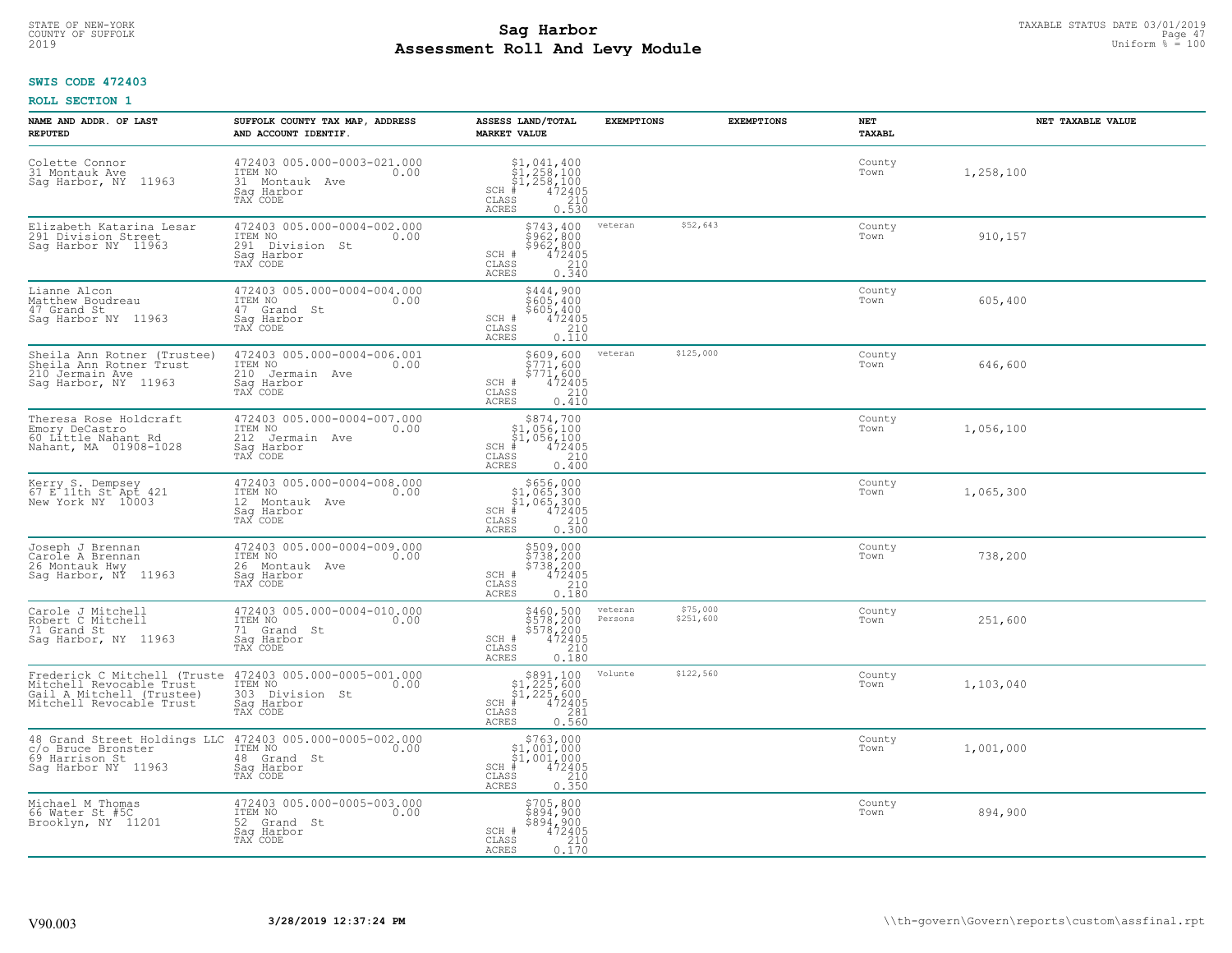#### **Sag Harbor** TAXABLE STATUS DATE 03/01/2019<br>
Poll and Louis Modulo **Assessment Roll And Levy Module** 2019 Uniform % = 100 COUNTY OF SUFFOLK **Example 18** Page 48 **COUNTY COUNTY OF SUFFOLK** Page 48 Page 48 Page 48

## **SWIS CODE 472403**

| NAME AND ADDR. OF LAST<br><b>REPUTED</b>                                                                    | SUFFOLK COUNTY TAX MAP, ADDRESS<br>AND ACCOUNT IDENTIF.                                       | ASSESS LAND/TOTAL<br><b>MARKET VALUE</b>                                                                                                                                                                            | <b>EXEMPTIONS</b> | <b>EXEMPTIONS</b> | NET<br><b>TAXABL</b> | NET TAXABLE VALUE |
|-------------------------------------------------------------------------------------------------------------|-----------------------------------------------------------------------------------------------|---------------------------------------------------------------------------------------------------------------------------------------------------------------------------------------------------------------------|-------------------|-------------------|----------------------|-------------------|
| 56 Grand S.H. LLC<br>c/o Steve Sherman<br>599 Lexington Ave Suite 1032<br>New York NY 10022                 | 472403 005.000-0005-004.000<br>ITEM NO<br>0.00<br>56 Grand St<br>Saq Harbor<br>TAX CODE       | $$763,000$<br>$$2,629,300$<br>$$2,629,300$<br>$472405$<br>$35$<br>$$281$<br>$SCH$ #<br>CLASS<br><b>ACRES</b><br>0.350                                                                                               |                   |                   | County<br>Town       | 2,629,300         |
| 60 Grand Street Realty, LLC<br>c/o Thomas Larounis, ESQ.<br>527 Townline Rd Suite 300<br>Hauppauge NY 11788 | 472403 005.000-0005-005.000<br>ITEM NO<br>0.00<br>60 Grand St<br>Saq Harbor<br>TAX CODE       | \$705,800<br>\$771,500<br>\$771,500<br>\$771,500<br>SCH #<br>CLASS<br>$\frac{210}{0.170}$<br><b>ACRES</b>                                                                                                           |                   |                   | County<br>Town       | 771,500           |
| Lilly Haerter<br>65 Härrison St<br>Sag Harbor, NY 11963                                                     | 472403 005.000-0005-006.000<br>ITEM NO<br>0.00<br>65 Harrison St<br>Saq Harbor<br>TAX CODE    | \$890,600<br>$\begin{array}{r} 1,151,100 \\ 51,151,100 \\ + 472405 \end{array}$<br>$SCH$ #<br>CLASS<br>210<br>0.680<br><b>ACRES</b>                                                                                 |                   |                   | County<br>Town       | 1,151,100         |
| Maureen C. Tompkins<br>68 Grand St<br>Saq Harbor NY 11963                                                   | 472403 005.000-0005-007.000<br>ITEM NO<br>0.00<br>68 Grand St<br>Saq Harbor<br>TAX CODE       | \$823,300<br>\$1,652,600<br>\$1,652,600<br>SCH #<br>$\begin{array}{r} 472405 \\ 210 \\ 0.290 \end{array}$<br>CLASS<br>ACRES                                                                                         |                   |                   | County<br>Town       | 1,652,600         |
| Joseph Santacroce<br>P O Box 1161<br>Sag Harbor, NY 11963                                                   | 472403 005.000-0005-008.000<br>ITEM NO<br>0.00<br>72 Grand St<br>Saq Harbor<br>TAX CODE       | \$699,800<br>9899, 800<br>\$890, 900<br>\$890, 900<br>472405<br>0.290<br>SCH #<br>CLASS<br>ACRES                                                                                                                    | veteran           | \$3,760           | County<br>Town       | 887,140           |
| Adam Jordan<br>Jordan Leigh Jordan<br>P.O. Box 2281<br>Sag Harbor NY 11963                                  | 472403 005.000-0005-009.000<br>ITEM NO<br>0.00<br>73 Harrison St<br>Sag Harbor<br>TAX CODE    | $$902,700\n$1,043,900\n$1,043,900\n#1 472405$<br>$SCH$ #<br>$\begin{array}{c} 210 \\ 0.290 \end{array}$<br>CLASS<br><b>ACRES</b>                                                                                    |                   |                   | County<br>Town       | 1,043,900         |
| Bruce F Bronster<br>Karen Bronster<br>69 Harrison St<br>Sag Harbor NY 11963                                 | 472403 005.000-0005-010.000<br>ITEM NO<br>0.00<br>69<br>Harrison St<br>Saq Harbor<br>TAX CODE | $\begin{array}{c} $902,700 $1,430,300 $1,430,300 # 472405 \end{array}$<br>$SCH$ #<br>CLASS<br>0.290<br>ACRES                                                                                                        |                   |                   | County<br>Town       | 1,430,300         |
| 60 Grand Street Realty, LLC<br>c/o Thomas Larounis, ESQ.<br>527 Townline Rd Suite 300<br>Hauppauge NY 11788 | 472403 005.000-0005-011.000<br>ITEM NO 0.00<br>61 Harrison St<br>Saq Harbor<br>TAX CODE       | \$464,300<br>\$464,300<br>\$464,300<br>472405<br>SCH #<br>CLASS<br>311<br><b>ACRES</b><br>0.170                                                                                                                     |                   |                   | County<br>Town       | 464,300           |
| William A. Onisko, Trustee<br>of the William A. Onisko Rev<br>P. O. Box 82<br>Unadilla NY 13849             | 472403 005.000-0005-012.000<br>10.00 1TEM NO<br>57 Harrison St<br>Saq Harbor<br>TAX CODE      | $\begin{array}{r}  \  \  \,  \, 5909,800 \\  \  \, 51,137,200 \\  \  \, 51,137,200 \\  \  \  \, 472405 \\  \  \, 55 \\  \  \  \, 210 \\  \  \, 520 \\  \  \, 0.520 \end{array}$<br>$SCH$ #<br>CLASS<br><b>ACRES</b> |                   |                   | County<br>Town       | 1,137,200         |
| Kenneth Bradley Penuel<br>Andressa Viana Costa<br>367 Manhattan Ave<br>Brooklyn NY 11211                    | 472403 005.000-0005-013.000<br>ITEM NO<br>0.00<br>51 Harrison St<br>Saq Harbor<br>TAX CODE    | $$541,700\n$902,100\n$902,100\n472405\n210\n210$<br>SCH #<br>CLASS<br><b>ACRES</b><br>0.170                                                                                                                         |                   |                   | County<br>Town       | 902,100           |
| Kenneth B. Penuel<br>51 Harrison St<br>Saq Harbor NY 11963                                                  | 472403 005.000-0005-014.000<br>ITEM NO<br>0.00<br>47 Harrison St<br>Sag Harbor<br>TAX CODE    | \$541,700<br>\$634,900<br>\$634,900<br>SCH #<br>472405<br>$\frac{210}{0.170}$<br>CLASS<br><b>ACRES</b>                                                                                                              |                   |                   | County<br>Town       | 634,900           |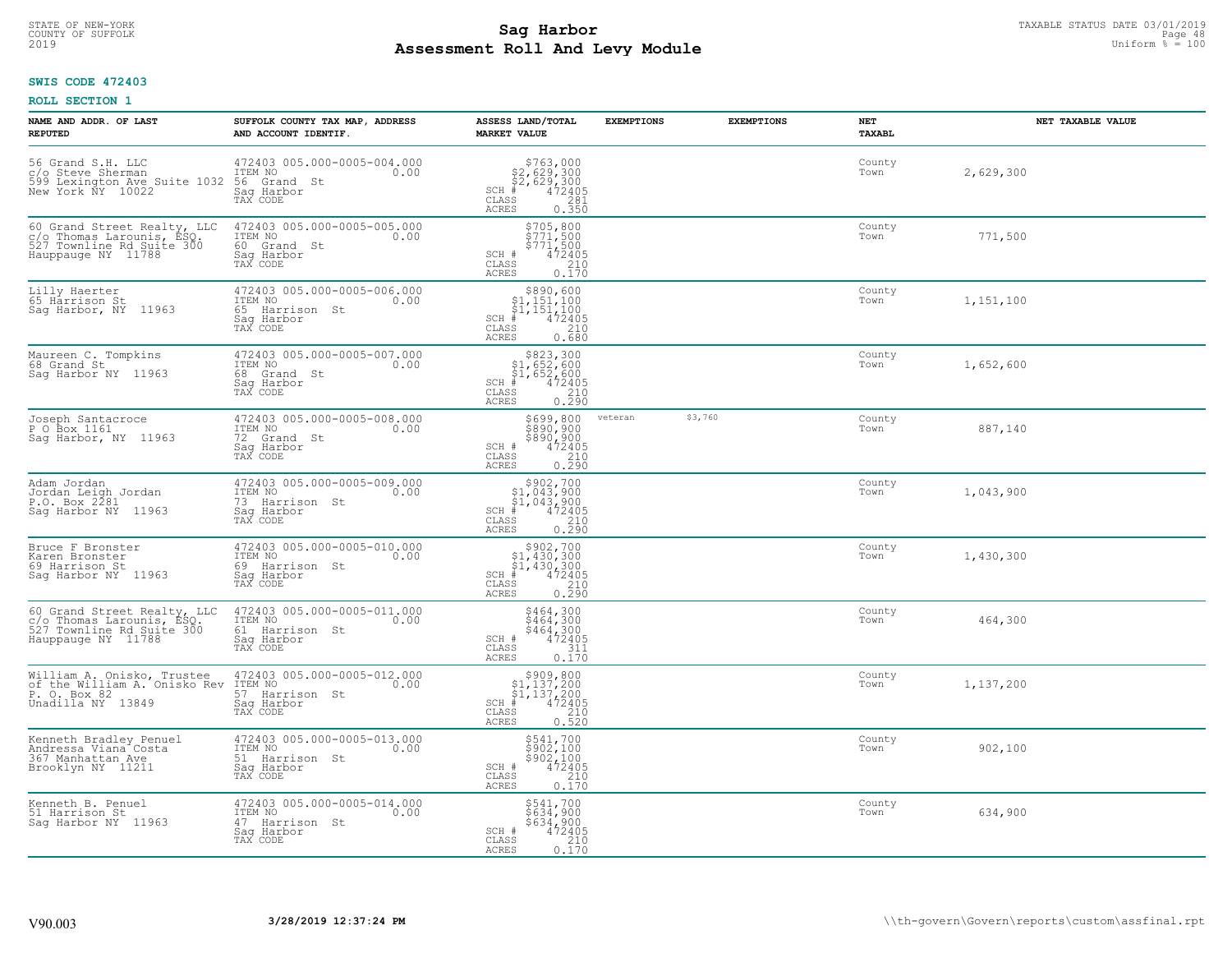#### **Sag Harbor** TAXABLE STATUS DATE 03/01/2019<br>
Poll and Louis Modulo **Assessment Roll And Levy Module** 2019 Uniform % = 100 COUNTY OF SUFFOLK **Example 2018 COUNTY OF SUFFOLK** Page 49

## **SWIS CODE 472403**

| NAME AND ADDR. OF LAST<br><b>REPUTED</b>                                                   | SUFFOLK COUNTY TAX MAP, ADDRESS<br>AND ACCOUNT IDENTIF.                                        | ASSESS LAND/TOTAL<br><b>MARKET VALUE</b>                                                                                             | <b>EXEMPTIONS</b> | <b>EXEMPTIONS</b> | <b>NET</b><br>TAXABL | NET TAXABLE VALUE |
|--------------------------------------------------------------------------------------------|------------------------------------------------------------------------------------------------|--------------------------------------------------------------------------------------------------------------------------------------|-------------------|-------------------|----------------------|-------------------|
| Peter Gethers<br>74 5th Ave<br>New York, NY<br>10011                                       | 472403 005.000-0005-015.000<br>ITEM NO<br>0.00<br>307 Division<br>St<br>Saq Harbor<br>TAX CODE | $$576, 400$<br>$$844, 400$<br>$$442400$<br>$$472405$<br>$$210$<br>SCH #<br>CLASS<br><b>ACRES</b><br>0.180                            |                   |                   | County<br>Town       | 844,400           |
| Neal Matthew Beckstedt<br>134 W 26th St Suite #1140<br>New York NY 10001                   | 472403 005.000-0005-016.000<br>ITEM NO<br>0.00<br>311 Division St<br>Saq Harbor<br>TAX CODE    | \$576,400<br>\$1,038,600<br>\$1,038,600<br>$SCH$ $#$<br>472405<br>CLASS<br>210<br>0.180<br><b>ACRES</b>                              |                   |                   | County<br>Town       | 1,038,600         |
| Nancye Simpson<br>Po Box 2220<br>11963<br>Saq Harbor, NY                                   | 472403 005.000-0005-017.000<br>ITEM NO<br>0.00<br>315<br>Division St<br>Saq Harbor<br>TAX CODE | \$576,400<br>\$685,000<br>\$685,000<br>SCH #<br>472405<br>CLASS<br>210<br>0.180<br>ACRES                                             |                   |                   | County<br>Town       | 685,000           |
| Mark B. Reis<br>Joanna Reis<br>P. O. Box 309<br>Sag Harbor NY<br>11963                     | 472403 005.000-0005-018.000<br>ITEM NO<br>0.00<br>50 Harrison St<br>Saq Harbor<br>TAX CODE     | $$753,000$<br>$$1,162,000$<br>$$1,162,000$<br>$*$<br>$472405$<br>$SCH$ #<br>CLASS<br>210<br>0.310<br>ACRES                           |                   |                   | County<br>Town       | 1,162,000         |
| Sharon Rupert<br>56 Harrison St<br>Sag Harbor, NY<br>11963                                 | 472403 005.000-0005-019.000<br>ITEM NO<br>0.00<br>56 Harrison St<br>Saq Harbor<br>TAX CODE     | \$763,300<br>\$915,300<br>\$915,300<br>\$210<br>\$210<br>SCH #<br>CLASS<br>$0, \overline{2}\overline{7}\overline{0}$<br><b>ACRES</b> |                   |                   | County<br>Town       | 915,300           |
| Eve France<br>Michael J France<br>Todd J France<br>1035 Fifth Ave 14A<br>New York NY 10028 | 472403 005.000-0005-020.000<br>ITEM NO<br>0.00<br>60 Harrison St<br>Sag Harbor<br>TAX CODE     | $$947,500$<br>$$1,273,400$<br>$$1,273,400$<br>$*1$<br>$472405$<br>$SCH$ #<br>CLASS<br>210<br>0.390<br><b>ACRES</b>                   |                   |                   | County<br>Town       | 1,273,400         |
| Christian Haerter<br>PO Box 960<br>Wainscott, NY 11975                                     | 472403 005.000-0005-021.000<br>ITEM NO<br>0.00<br>64 Harrison St<br>Saq Harbor<br>TAX CODE     | $$1,056,900$<br>$$1,284,700$<br>$$1,284,700$<br>472405<br>SCH #<br>CLASS<br>210<br><b>ACRES</b><br>0.600                             |                   |                   | County<br>Town       | 1,284,700         |
| Shaill Jhaveri<br>Michael Mueller<br>200 East 16th St Apt 14B<br>New York NY 10003         | 472403 005.000-0005-022.000<br>TTEM NO 0.00<br>70 Harrison St<br>Saq Harbor<br>TAX CODE        | $$875,700$<br>$$1,423,800$<br>$$1,423,800$<br>$*1,423,800$<br>$*1,42405$<br>SCH<br>CLASS<br>210<br><b>ACRES</b><br>0.450             |                   |                   | County<br>Town       | 1,423,800         |
| Lee H Pomeroy<br>Sarah B. Pomeroy<br>16 Hempstead St<br>Saq Harbor NY 11963                | 472403 006.000-0001-001.000<br>TTEM NO 0.00<br>16 Hempstead St<br>Saq Harbor<br>TAX CODE       | $$1, 238, 100$<br>$$2, 266, 700$<br>$$2, 266, 700$<br>$*$ 472405<br>SCH<br>CLASS<br>210<br>ACRES<br>0.940                            |                   |                   | County<br>Town       | 2,266,700         |
| R & D Capital Ventures, LLC<br>6 Cobble Hill Rd<br>Westport CT 06880                       | 472403 006.000-0001-002.000<br>ITEM NO<br>0.00<br>20<br>Hempstead St<br>Sag Harbor<br>TAX CODE | $$865, 200$<br>$$3, 204, 400$<br>$$3, 204, 400$<br>SCH<br>472405<br>210<br>CLASS<br>0.180<br><b>ACRES</b>                            |                   |                   | County<br>Town       | 3,204,400         |
| Eric Peele<br>Christian LaFreniere<br>Robert LaFreniere<br>Michele LaFreniere              | 472403 006.000-0001-004.000<br>ITEM NO<br>0.00<br>24 Hempstead St<br>Sag Harbor<br>TAX CODE    | \$591,100<br>\$816,200<br>\$816,200<br>SCH #<br>472405<br>CLASS<br>210<br><b>ACRES</b><br>0.120                                      |                   |                   | County<br>Town       | 816,200           |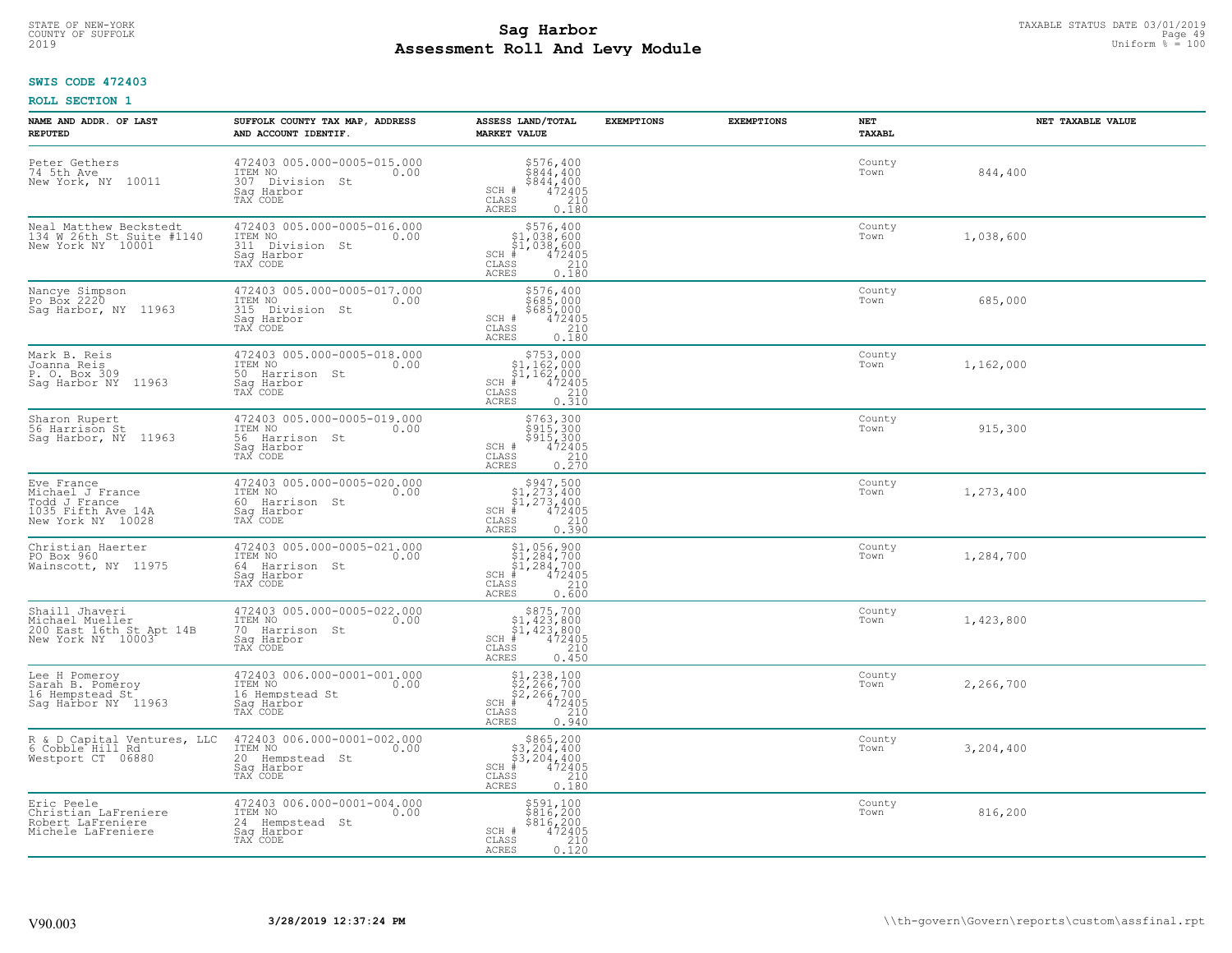# TAXABLE STATUS DATE 03/01/2019<br>COUNTY OF SUFFOLK Page 50 COUNTY OF SUFFOLK Page 50 **Assessment Roll And Levy Module** 2019 Uniform % = 100

## **SWIS CODE 472403**

| NAME AND ADDR. OF LAST<br><b>REPUTED</b>                                      | SUFFOLK COUNTY TAX MAP, ADDRESS<br>AND ACCOUNT IDENTIF.                                      | ASSESS LAND/TOTAL<br><b>MARKET VALUE</b>                                                                                                       | <b>EXEMPTIONS</b>  | <b>EXEMPTIONS</b>    | NET<br>TAXABL  | NET TAXABLE VALUE |
|-------------------------------------------------------------------------------|----------------------------------------------------------------------------------------------|------------------------------------------------------------------------------------------------------------------------------------------------|--------------------|----------------------|----------------|-------------------|
| Laurice Rahme<br>641 5th Ave #37H<br>New York NY 10022                        | 472403 006.000-0001-006.002<br>ITEM NO<br>0.00<br>30 Hempstead St<br>Saq Harbor<br>TAX CODE  | $$2,310,900$<br>$$2,310,900$<br>$$2,310,900$<br>$$472405$<br>$$35$<br>35<br>$SCH$ #<br>CLASS<br><b>ACRES</b><br>0.360                          |                    |                      | County<br>Town | 2,310,900         |
| Joseph Tremblay<br>Liza Tremblay<br>129 Hampton St<br>Saq Harbor NY 11963     | 472403 006.000-0001-006.003<br>ITEM NO<br>0.00<br>129 Hampton St<br>Saq Harbor<br>TAX CODE   | $$300, 200$<br>$$1, 254, 200$<br>$$1, 254, 200$<br>$*$<br>$472405$<br>$SCH$ #<br>CLASS<br>210<br>0.430<br>ACRES                                |                    |                      | County<br>Town | 1,254,200         |
| Charles Butler<br>Deb Kershaw<br>187-15 Baisley Blvd<br>St Albans, NY 11412   | 472403 006.000-0001-007.001<br>ITEM NO<br>0.00<br>135 Hampton St<br>Saq Harbor<br>TAX CODE   | \$302,400<br>\$475,500<br>$$475,500$<br>$472405$<br>SCH #<br>CLASS<br>$\frac{280}{0.130}$<br>ACRES                                             |                    |                      | County<br>Town | 475,500           |
| Martin Butler<br>P.O. Box 1016<br>Sag Harbor NY 11963                         | 472403 006.000-0001-008.000<br>ITEM NO<br>0.00<br>17 Eastville Ave<br>Saq Harbor<br>TAX CODE | \$343,700<br>\$465,200<br>\$465,200<br>472405<br>SCH #<br>CLASS<br>210<br><b>ACRES</b><br>0.130                                                |                    |                      | County<br>Town | 465,200           |
| Robert Wong<br>Renee Wong<br>56 Leonard Street Unit 12BE<br>New York NY 10013 | 472403 006.000-0001-009.000<br>ITEM NO<br>0.00<br>11 Eastville Ave<br>Saq Harbor<br>TAX CODE | \$713,400<br>$\begin{array}{r} 53,628,100 \\ 53,628,100 \\ * & 472405 \\ * & 210 \\ * & 210 \end{array}$<br>$SCH$ #<br>CLASS<br>0.200<br>ACRES |                    |                      | County<br>Town | 3,628,100         |
| Algernon Phillips<br>545 Seven Oaks Rd<br>Orange, NJ 07050                    | 472403 006.000-0001-010.000<br>ITEM NO<br>0.00<br>34 Hempstead St<br>Sag Harbor<br>TAX CODE  | \$333,100<br>\$333,100<br>\$333,100<br>\$333,100<br>SCH #<br>CLASS<br>311<br>$0.\overline{1}\overline{4}\overline{0}$<br>ACRES                 |                    |                      | County<br>Town | 333,100           |
| Olive Pharaoh<br>38 Hempstead St<br>Sag Harbor, NY 11963                      | 472403 006.000-0001-011.000<br>ITEM NO<br>0.00<br>38 Hempstead St<br>Saq Harbor<br>TAX CODE  | \$301,000<br>\$440,300<br>\$440,300<br>472405<br>SCH #<br>CLASS<br>210<br>0.180<br>ACRES                                                       |                    |                      | County<br>Town | 440,300           |
| Thomas C Gardella<br>5 Sunset Rd<br>Saq Harbor, NY 11963                      | 472403 006.000-0001-012.000<br>ITEM NO<br>0.00<br>42 Hempstead St<br>Saq Harbor<br>TAX CODE  | $$309, 300$<br>$$464, 500$<br>$$464, 500$<br>$472405$<br>$$210$<br>SCH #<br>CLASS<br><b>ACRES</b><br>0.130                                     | Volunte<br>Volunte | \$46,450<br>\$41,805 | County<br>Town | 376,245           |
| 25 Liberty, LLC<br>P.O. Box 375<br>Watermill NY 11976                         | 472403 006.000-0001-013.000<br>ITEM NO<br>0.00<br>25 Liberty St<br>Saq Harbor<br>TAX CODE    | $$468, 200$<br>$$617, 100$<br>$$617, 100$<br>$$617, 100$<br>SCH #<br>472405<br>CLASS<br>210<br><b>ACRES</b><br>0.280                           |                    |                      | County<br>Town | 617,100           |
| Velma Johnson<br>14a St James Pl<br>Brooklyn, NY 11205                        | 472403 006.000-0001-014.000<br>ITEM NO<br>0.00<br>19 Liberty St<br>Saq Harbor<br>TAX CODE    | \$359,500<br>\$593,100<br>\$593,100<br>472405<br>SCH #<br>CLASS<br>210<br><b>ACRES</b><br>0.140                                                |                    |                      | County<br>Town | 593,100           |
| Martin A Butler<br>63 Putnam Ave<br>Brookly, NY 11238                         | 472403 006.000-0001-016.001<br>ITEM NO<br>0.00<br>11 Liberty St<br>Saq Harbor<br>TAX CODE    | \$371,600<br>$$464, 400$<br>$$464, 400$<br>$472405$<br>SCH #<br>CLASS<br>0.210<br>ACRES                                                        |                    |                      | County<br>Town | 464,400           |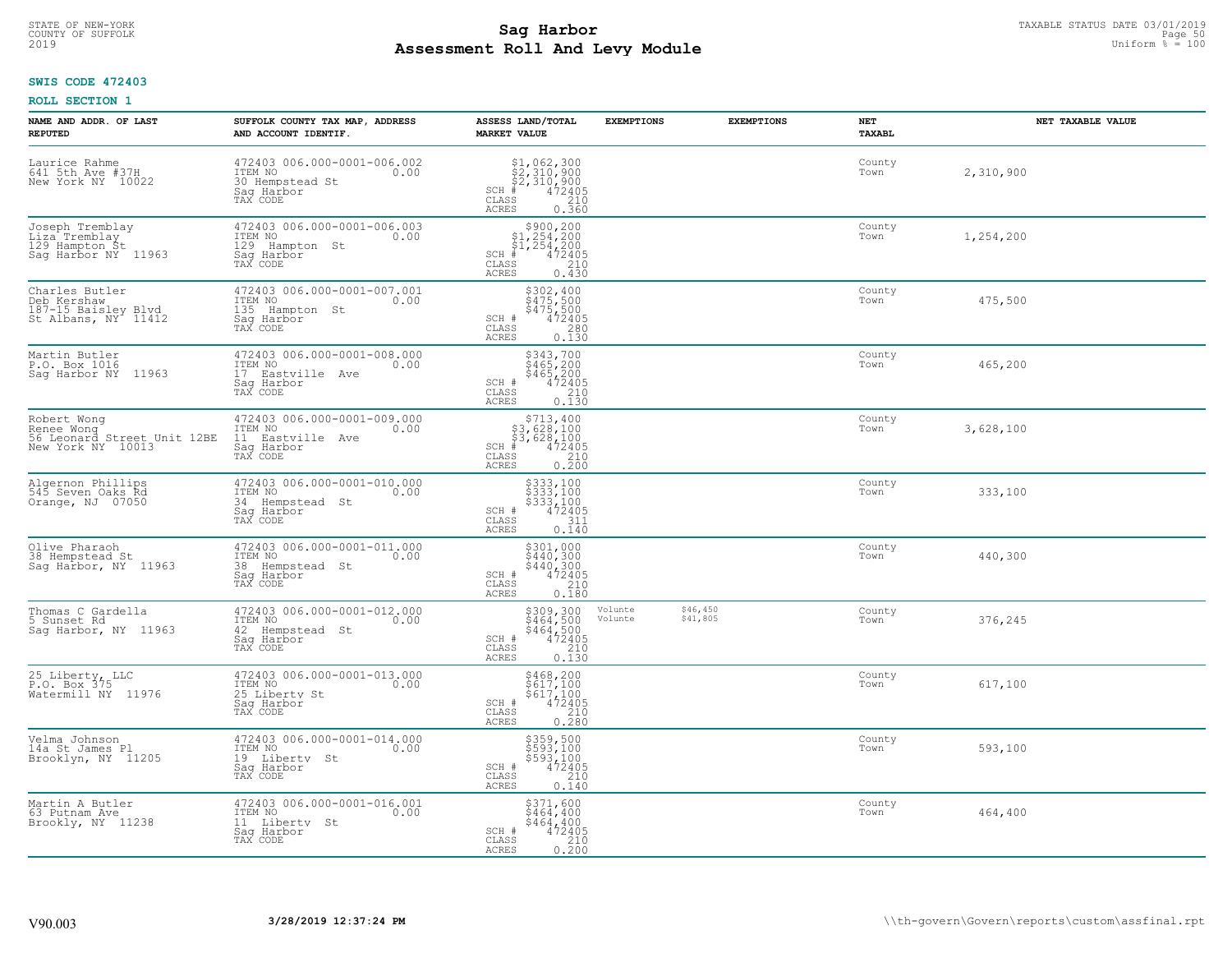#### **Sag Harbor** TAXABLE STATUS DATE 03/01/2019<br>
Poll and Louis Module **Assessment Roll And Levy Module** 2019 Uniform % = 100 COUNTY OF SUFFOLK **Example 31 COUNTY COUNTY OF SUFFOLK** Page 51

### **SWIS CODE 472403**

| NAME AND ADDR. OF LAST<br><b>REPUTED</b>                                                                      | SUFFOLK COUNTY TAX MAP, ADDRESS<br>AND ACCOUNT IDENTIF.                                        | ASSESS LAND/TOTAL<br><b>MARKET VALUE</b>                                                                                       | <b>EXEMPTIONS</b>    | <b>EXEMPTIONS</b> | <b>NET</b><br><b>TAXABL</b> | NET TAXABLE VALUE |
|---------------------------------------------------------------------------------------------------------------|------------------------------------------------------------------------------------------------|--------------------------------------------------------------------------------------------------------------------------------|----------------------|-------------------|-----------------------------|-------------------|
| Gloria Brown (Trustee)<br>The Gloria Brown Revocable L<br>PO Box 1572<br>34 Liberty St<br>Sag Harbor NY 11963 | 472403 006.000-0002-001.000<br>ITEM NO<br>0.00<br>34 Liberty<br>St<br>Saq Harbor<br>TAX CODE   | \$334,400<br>\$563,900<br>\$563,900<br>472405<br>210<br>SCH #<br>CLASS<br>ACRES<br>0.200                                       |                      |                   | County<br>Town              | 563,900           |
| 56 Hempstead St, LLC<br>P.O. Box 607<br>Saq Harbor NY 11963                                                   | 472403 006.000-0002-002.000<br>ITEM NO<br>0.00<br>56 Hempstead St<br>Saq Harbor<br>TAX CODE    | \$365,300<br>\$786,500<br>\$786,500<br>472405<br>SCH #<br>CLASS<br>$\begin{array}{c} 210 \\ 0.190 \end{array}$<br>ACRES        | \$125,000<br>veteran |                   | County<br>Town              | 661,500           |
| Rodolfo Vela<br>Maximilian Julian<br>163 W 18th St Apt 5A<br>New York NY 10011                                | 472403 006.000-0002-003.001<br>ITEM NO<br>0.00<br>60<br>Hempstead St<br>Saq Harbor<br>TAX CODE | $$438,600$<br>$$1,994,100$<br>$$1,994,100$<br>$$1,994,100$<br>$SCH$ #<br>472405<br>CLASS<br>$\frac{210}{0.210}$<br>ACRES       |                      |                   | County<br>Town              | 1,994,100         |
| Claude R Maeder<br>Po Box 675<br>Saq Harbor, NY 11963                                                         | 472403 006.000-0002-004.001<br>ITEM NO<br>0.00<br>64 Hempstead St<br>Saq Harbor<br>TAX CODE    | \$456,900<br>\$589,700<br>\$589,700<br>SCH #<br>$472405$<br>210<br>CLASS<br>ACRES<br>0.490                                     |                      |                   | County<br>Town              | 589,700           |
| Susan Walker<br>68 Hempstead St<br>Sag Harbor NY 11963                                                        | 472403 006.000-0002-005.001<br>ITEM NO<br>0.00<br>68<br>Hempstead St<br>Saq Harbor<br>TAX CODE | \$356,900<br>\$722,300<br>\$722,300<br>\$72405<br>\$72405<br>\$710<br>\$710<br>\$710<br>SCH #<br>CLASS<br><b>ACRES</b>         |                      |                   | County<br>Town              | 722,300           |
| Brooke H B Williams<br>Joshua A Liberson<br>144 Bedford Ave Apt 2<br>Brooklyn, NY 11211                       | 472403 006.000-0002-007.001<br>ITEM NO<br>0.00<br>76 Hempstead St<br>Sag Harbor<br>TAX CODE    | \$142,700<br>\$273,000<br>\$273,000<br>472405<br>SCH #<br>$\begin{array}{c} 210 \\ 0.060 \end{array}$<br>CLASS<br><b>ACRES</b> |                      |                   | County<br>Town              | 273,000           |
| Robert O Cohen<br>Mary Robinson Cohen<br>17586 Clover Ln<br>Princeton, NJ 08540                               | 472403 006.000-0002-009.001<br>ITEM NO<br>0.00<br>86<br>Hempstead St<br>Saq Harbor<br>TAX CODE | \$404,500<br>\$635,100<br>\$635,100<br>472405<br>SCH #<br>CLASS<br>$\frac{210}{0.170}$<br>ACRES                                |                      |                   | County<br>Town              | 635,100           |
| Irma Francis<br>C/o Ida Woody<br>Ida L Woody<br>163 Oakwood Ave<br>Orange, NJ 07050                           | 472403 006.000-0002-010.000<br>TTEM NO 0.00<br>88 Hempstead St<br>Sag Harbor<br>TAX CODE       | \$380,700<br>\$547,200<br>\$547,200<br>472405<br>SCH #<br>CLASS<br>210<br><b>ACRES</b><br>0.160                                |                      |                   | County<br>Town              | 547,200           |
| Roman Roth<br>96 Hempstead St<br>Saq Harbor, NY 11963                                                         | 472403 006.000-0002-012.000<br>TTEM NO 0.00<br>96 Hempstead St<br>Saq Harbor<br>TAX CODE       | \$421,400<br>\$750,000<br>\$750,000<br>SCH #<br>472405<br>CLASS<br>$0.210$<br>$0.280$<br>ACRES                                 |                      |                   | County<br>Town              | 750,000           |
| Neil F Phillips<br>P.O. Box 432<br>Freeport NY 11520                                                          | 472403 006.000-0002-013.000<br>ITEM NO<br>0.00<br>187<br>Hampton St<br>Sag Harbor<br>TAX CODE  | $$781,500$<br>$$781,500$<br>$$781,500$<br>$472405$<br>210<br>SCH #<br>CLASS<br>0.500<br><b>ACRES</b>                           |                      |                   | County<br>Town              | 781,500           |
| Matthew Mackay<br>420 West 24th <sup>-</sup> St #15E<br>New York NY 10011                                     | 472403 006.000-0002-014.000<br>ITEM NO<br>0.00<br>181<br>Hampton St<br>Sag Harbor<br>TAX CODE  | $$445,900$<br>$$1,159,200$<br>$$1,159,200$<br>$SCH$ #<br>472405<br>$\frac{210}{0.300}$<br>CLASS<br><b>ACRES</b>                |                      |                   | County<br>Town              | 1,159,200         |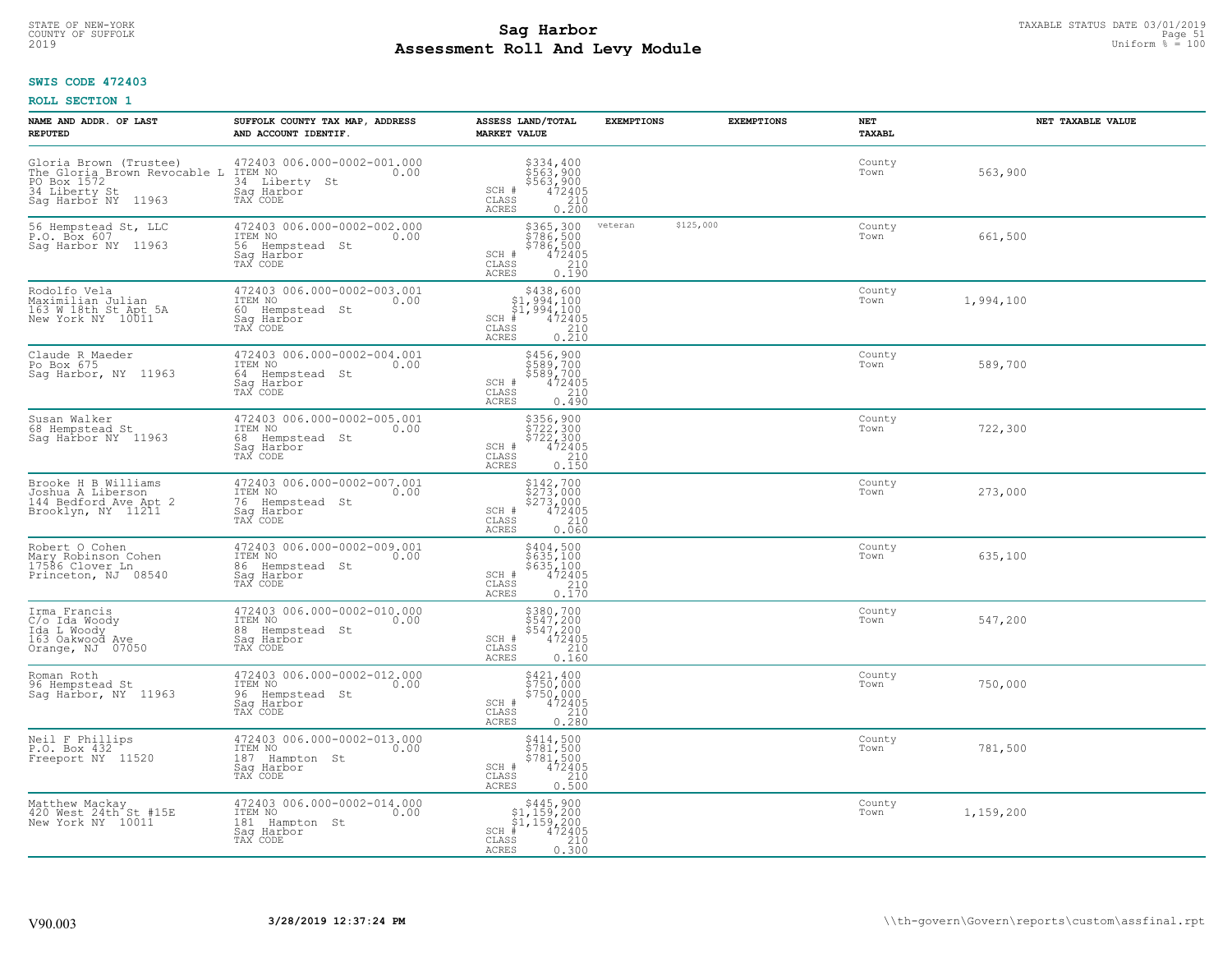# TAXABLE STATUS DATE 03/01/2019<br>COUNTY OF SUFFOLK Page 52 COUNTY OF SUFFOLK Page 52 **Assessment Roll And Levy Module** 2019 Uniform % = 100

# **SWIS CODE 472403**

| NAME AND ADDR. OF LAST<br><b>REPUTED</b>                                              | SUFFOLK COUNTY TAX MAP, ADDRESS<br>AND ACCOUNT IDENTIF.                                                                            | ASSESS LAND/TOTAL<br><b>MARKET VALUE</b>                                                                                           | <b>EXEMPTIONS</b> | <b>EXEMPTIONS</b> | NET<br><b>TAXABL</b> | NET TAXABLE VALUE |
|---------------------------------------------------------------------------------------|------------------------------------------------------------------------------------------------------------------------------------|------------------------------------------------------------------------------------------------------------------------------------|-------------------|-------------------|----------------------|-------------------|
| Irina Siegel<br>650 W End Ave<br>New York NY 10025                                    | 472403 006.000-0002-015.001<br>ITEM NO<br>0.00<br>175 Hampton St<br>Sag Harbor<br>TAX CODE                                         | $$420,700\n$2,082,000\n$2,082,000\n# 472405\n$3\n$5\n210$<br>$SCH$ #<br>CLASS<br>ACRES<br>0.460                                    |                   |                   | County<br>Town       | 2,082,000         |
| John W Simon<br>Malik J Simon<br>P.O. Box 1833<br>Sag Harbor NY 11963                 | 472403 006.000-0002-016.000<br>ITEM NO<br>0.00<br>171 Hampton St<br>Saq Harbor<br>TAX CODE                                         | \$359,600<br>\$496,400<br>\$496, 400<br>472405<br>SCH #<br>CLASS<br>$\frac{210}{0.170}$<br>ACRES                                   |                   |                   | County<br>Town       | 496,400           |
| Claude Soffel<br>Lea Abrams<br>165 Hampton St<br>Sag Harbor, NY 11963                 | 472403 006.000-0002-018.001<br>ITEM NO<br>0.00<br>165 Hampton St<br>Saq Harbor<br>TAX CODE                                         | \$472,500<br>\$713,300<br>\$713,300<br>472405<br>SCH #<br>$\frac{210}{0.570}$<br>CLASS<br>ACRES                                    |                   |                   | County<br>Town       | 713,300           |
| Mindy B. Atkin<br>160 Éstate Court<br>Rosyln Heights NY 11577                         | 472403 006.000-0002-019.000<br>TTEM NO 0.00<br>157 Hampton St<br>Saq Harbor<br>TAX CODE                                            | $$409,500$<br>$$1,248,500$<br>$$1,248,500$<br>$472405$<br>$$240$<br>$$210$<br>$SCH$ #<br>CLASS<br>0.290<br><b>ACRES</b>            |                   |                   | County<br>Town       | 1,248,500         |
| Janine Carter<br>Tiffany L. Carter<br>114 Henry St<br>Brooklyn <sup>"</sup> NY 11201  | 472403 006.000-0002-020.001<br>ITEM NO<br>0.00<br>153 Hampton St<br>TAX CODE                                                       | \$378,800<br>$\frac{5557}{500}$<br>$\frac{5557}{472405}$<br>$\frac{210}{210}$<br>SCH #<br>CLASS<br>0.510<br>ACRES                  |                   |                   | County<br>Town       | 557,500           |
| Thea Williams Girigorie<br>128 Acorn Dr<br>Glenville, NY 12303                        | 472403 006.000-0002-020.002<br>ITEM NO<br>0.00<br>155 Hampton St<br>TAX CODE                                                       | \$526,400<br>\$620,800<br>\$620,800<br>472405<br>SCH #<br>CLASS<br>210<br><b>ACRES</b><br>0.510                                    |                   |                   | County<br>Town       | 620,800           |
| Eddie Perodin<br>Danielle Perodin<br>Samuel Perodin<br>Marie Michelle Gregory         | Marie Y. Perodin, Life Estat 472403 006.000-0002-021.000<br>ITEM NO<br>0.00<br>28 Liberty St<br>Sag Harbor<br>TAX CODE             | \$237,900<br>\$485,100<br>\$485,100<br>472405<br>SCH #<br>$\begin{array}{c} 210 \\ 0.090 \end{array}$<br>CLASS<br>ACRES            |                   |                   | County<br>Town       | 485,100           |
| Deborah Bradley<br>Jo Ann Bradley<br>Not 3b<br>135 East Parkway<br>New York, NY 11238 | $\frac{472403}{17EM} \n\begin{matrix}\n006.000 - 0002 - 022.000 \\ 0 & 0\n\end{matrix}$<br>24 Liberty St<br>Saq Harbor<br>TAX CODE | $\begin{array}{r} 5208, 500 \\ 5311, 600 \\ 5311, 600 \\ 472405 \\ 210 \end{array}$<br>SCH #<br>$\mathtt{CLASS}$<br>ACRES<br>0.080 |                   |                   | County<br>Town       | 311,600           |
| Jo Ann Bradley<br>Deborah Bradley<br>Apt 3b<br>135 East Parkway<br>New York, NY 11238 | 472403 006.000-0002-023.000<br>10.00 0.00<br>20 Liberty St<br>Saq Harbor<br>TAX CODE                                               | \$254,500<br>\$372,800<br>\$372,800<br>SCH #<br>472405<br>210<br>CLASS<br><b>ACRES</b><br>0.070                                    |                   |                   | County<br>Town       | 372,800           |
| John Butts<br>31 Hampton St<br>Sag Harbor, NY 11963                                   | 472403 006.000-0002-024.000<br>ITEM NO<br>0.00<br>16 Liberty St<br>Sag Harbor<br>TAX CODE                                          | \$185,100<br>\$551,100<br>\$551,100<br>472405<br>SCH #<br>210<br>CLASS<br><b>ACRES</b><br>0.070                                    |                   |                   | County<br>Town       | 551,100           |
| Leora Bruck-Vatash<br>Gal Z Vatash<br>22 Sylvan Ln<br>Saq Harbor NY 11963             | 472403 006.000-0002-025.000<br>ITEM NO<br>0.00<br>12 Liberty St<br>Saq Harbor<br>TAX CODE                                          | \$370,100<br>\$503,300<br>\$503,300<br>SCH #<br>$\frac{472405}{210}$<br>CLASS<br>ACRES<br>0.140                                    |                   |                   | County<br>Town       | 503,300           |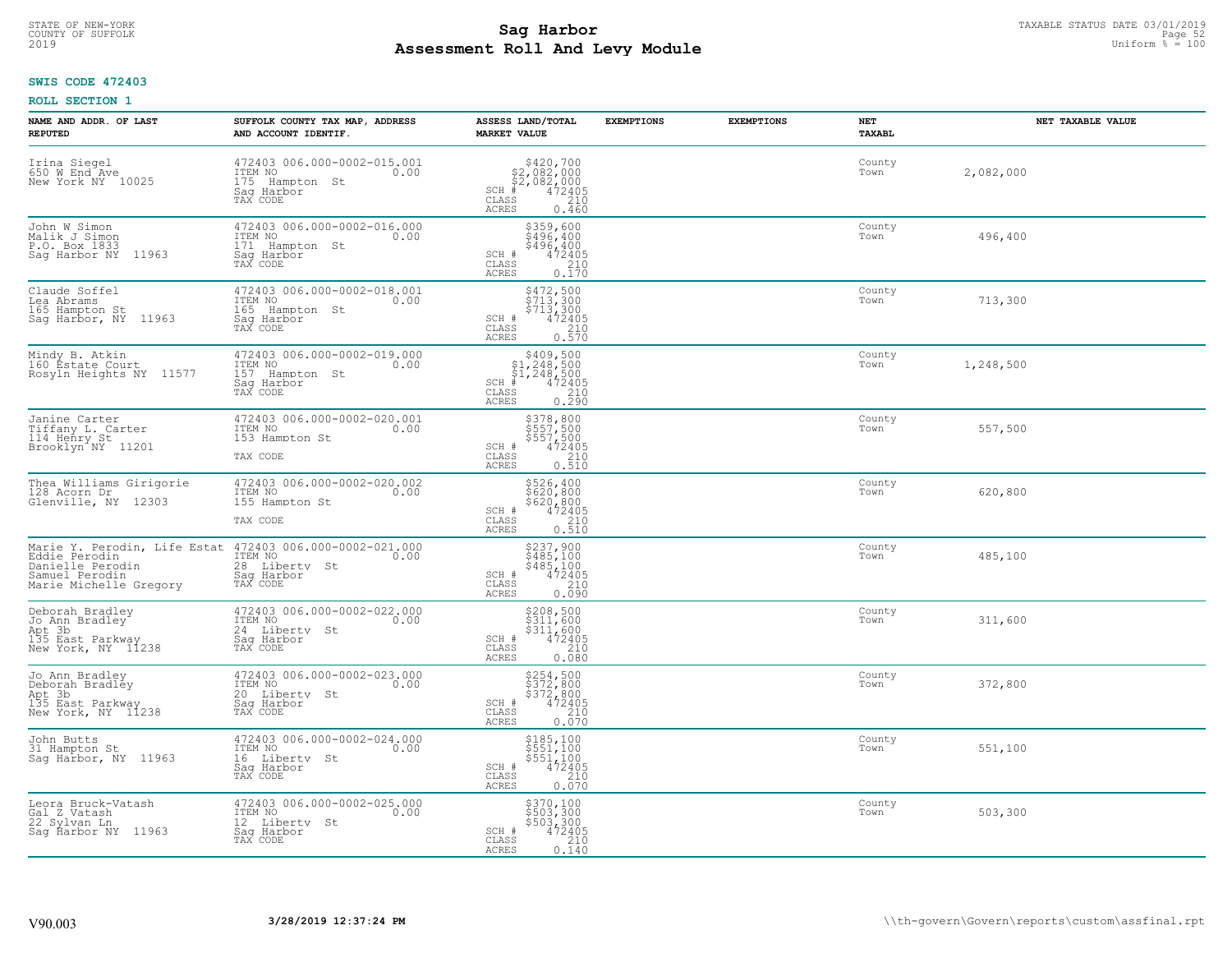# TAXABLE STATUS DATE 03/01/2019<br>COUNTY OF SUFFOLK Page 53 COUNTY OF SUFFOLK Page 53 **Assessment Roll And Levy Module** 2019 Uniform % = 100

## **SWIS CODE 472403**

| NAME AND ADDR. OF LAST<br><b>REPUTED</b>                                                                 | SUFFOLK COUNTY TAX MAP, ADDRESS<br>AND ACCOUNT IDENTIF.                                        | ASSESS LAND/TOTAL<br><b>MARKET VALUE</b>                                                                                                                                                                    | <b>EXEMPTIONS</b> | <b>EXEMPTIONS</b> | NET<br><b>TAXABL</b> | NET TAXABLE VALUE |
|----------------------------------------------------------------------------------------------------------|------------------------------------------------------------------------------------------------|-------------------------------------------------------------------------------------------------------------------------------------------------------------------------------------------------------------|-------------------|-------------------|----------------------|-------------------|
| Suzanne F Johnson<br>Christina Johnson<br>Robert A Johnson<br>James M Johnson                            | 472403 006.000-0002-026.000<br>ITEM NO<br>0.00<br>8 Liberty St<br>Saq Harbor<br>TAX CODE       | \$464,500<br>\$561,700<br>\$561,700<br>SCH #<br>$\begin{smallmatrix} 472405\ 210\ 0.250 \end{smallmatrix}$<br>CLASS<br>ACRES                                                                                |                   |                   | County<br>Town       | 561,700           |
| Samantha Pulliam<br>37 Fan Hill Road<br>Monroe CT 06468                                                  | 472403 006.000-0002-027.000<br>ITEM NO<br>0.00<br>147 Hampton St<br>Sag Harbor<br>TAX CODE     | $\begin{array}{c} 5261, 700 \\ 5440, 100 \\ 5440, 100 \\ 472405 \\ 210 \\ 0.110 \end{array}$<br>SCH #<br>CLASS<br>ACRES                                                                                     |                   |                   | County<br>Town       | 440,100           |
| Bernt Heiberg Svendby<br>William Cummings<br>655 Washington St<br>New York NY 10013                      | 472403 006.000-0002-028.004<br>ITEM NO<br>0.00<br>72<br>Hempstead St<br>Sag Harbor<br>TAX CODE | \$533,000<br>31,396,000<br>\$1,396,000<br>\$1,396,000<br>\$5 210<br>\$5 0.140<br>$SCH$ #<br>$\mathtt{CLASS}$<br>ACRES                                                                                       |                   |                   | County<br>Town       | 1,396,000         |
| Elnora Inc<br>82 Hempstead St<br>Sag Harbor, NY 11963                                                    | 472403 006.000-0002-028.005<br>ITEM NO<br>0.00<br>82 Hempstead St<br>Sag Harbor<br>TAX CODE    | \$640,600<br>\$908,600<br>\$908,600<br>SCH #<br>$\frac{472405}{280}$<br>CLASS<br><b>ACRES</b><br>0.830                                                                                                      |                   |                   | County<br>Town       | 908,600           |
| James Harrison JR<br>Eunice K Harrison<br>36 Dewey St<br>Bloomfield, NJ 07003                            | 472403 006.000-0003-001.000<br>ITEM NO<br>0.00<br>10 Richards Dr<br>Sag Harbor<br>TAX CODE     | $\begin{array}{l} $1,119,600 \ $1,119,600 \ $1,119,600 \ $1,119,600 \ \end{array}$<br>$SCH$ #<br>$\mathtt{CLASS}$<br>$\begin{array}{c} 311 \\ 0.290 \end{array}$<br><b>ACRES</b>                            |                   |                   | County<br>Town       | 1,119,600         |
| Mark T. Pierce<br>83 Hempstead St<br>Sag Harbor NY 11963                                                 | 472403 006.000-0003-002.000<br>ITEM NO<br>0.00<br>83 Hempstead St<br>Saq Harbor<br>TAX CODE    | \$451,500<br>\$868,600<br>\$868,600<br>\$72405<br>\$72405<br>\$700.390<br>SCH #<br>CLASS<br><b>ACRES</b>                                                                                                    | veteran           | \$125,000         | County<br>Town       | 743,600           |
| Dorraine Burrell<br>14 Cross St<br>Montclair NJ 07042                                                    | 472403 006.000-0003-003.000<br>TTEM NO 0.00<br>11 Cuffee<br>Dr<br>Sag Harbor<br>TAX CODE       | $\begin{array}{r}  \  \  \, 5551,800\\  \  \  51,664,300\\  \  \  51,664,300\\  \  \  \, 472405\\  \  \  \, 85\\  \  \  \, 210\\  \  \  \, 25\\  \  \  \, 0.330\\ \end{array}$<br>$SCH$ #<br>CLASS<br>ACRES |                   |                   | County<br>Town       | 1,664,300         |
| Brooke Diamond<br>Cuffee Drive LLC<br>c/o Steven Schucker<br>96 Fifth Avenue No 15E<br>New York NY 10011 | 472403 006.000-0003-004.000<br>ITEM NO<br>0.00<br>15 Cuffee<br>Dr<br>Saq Harbor<br>TAX CODE    | $\begin{array}{r} 5442,500 \\ 51,154,000 \\ 51,154,000 \\ \text{\#} & 472405 \\ \text{\#} & 210 \\ \end{array}$<br>SCH<br>CLASS<br>ACRES<br>0.430                                                           |                   |                   | County<br>Town       | 1,154,000         |
| Woodbine 55 III LLC<br>c/o Claire O'Brien<br>62 Larchmont Ave<br>Larchmont NY 10538                      | 472403 006.000-0003-005.000<br>ITEM NO<br>0.00<br>19 Cuffee Dr<br>Saq Harbor<br>TAX CODE       | $$367, 900$<br>$$691, 500$<br>$$691, 500$<br>$472405$<br>210<br>SCH #<br>CLASS<br><b>ACRES</b><br>0.220                                                                                                     |                   |                   | County<br>Town       | 691,500           |
| Michael P. Keogh<br>Karen Persichilli Keogh<br>Karen P. Keogh<br>1630 11th Ave<br>Brooklyn NY 11215      | 472403 006.000-0003-006.000<br>ITEM NO<br>0.00<br>4 Cuffee Dr<br>Saq Harbor<br>TAX CODE        | \$398,200<br>$$1,897,000$<br>$$1,897,000$<br>$*$ 472405<br>$SCH$ #<br>$\mathtt{CLASS}$<br>210<br>ACRES<br>0.430                                                                                             |                   |                   | County<br>Town       | 1,897,000         |
| Leroy L. Brathwaite<br>Harriet Brathwaite<br>144-01 133rd Ave<br>South Ozone Park, NY 14436-             | 472403 006.000-0003-007.000<br>ITEM NO<br>0.00<br>10 Cuffee<br>Dr<br>Saq Harbor<br>TAX CODE    | \$432,200<br>\$695,300<br>\$695,300<br>SCH #<br>472405<br>CLASS<br>210<br>0.420<br>ACRES                                                                                                                    |                   |                   | County<br>Town       | 695,300           |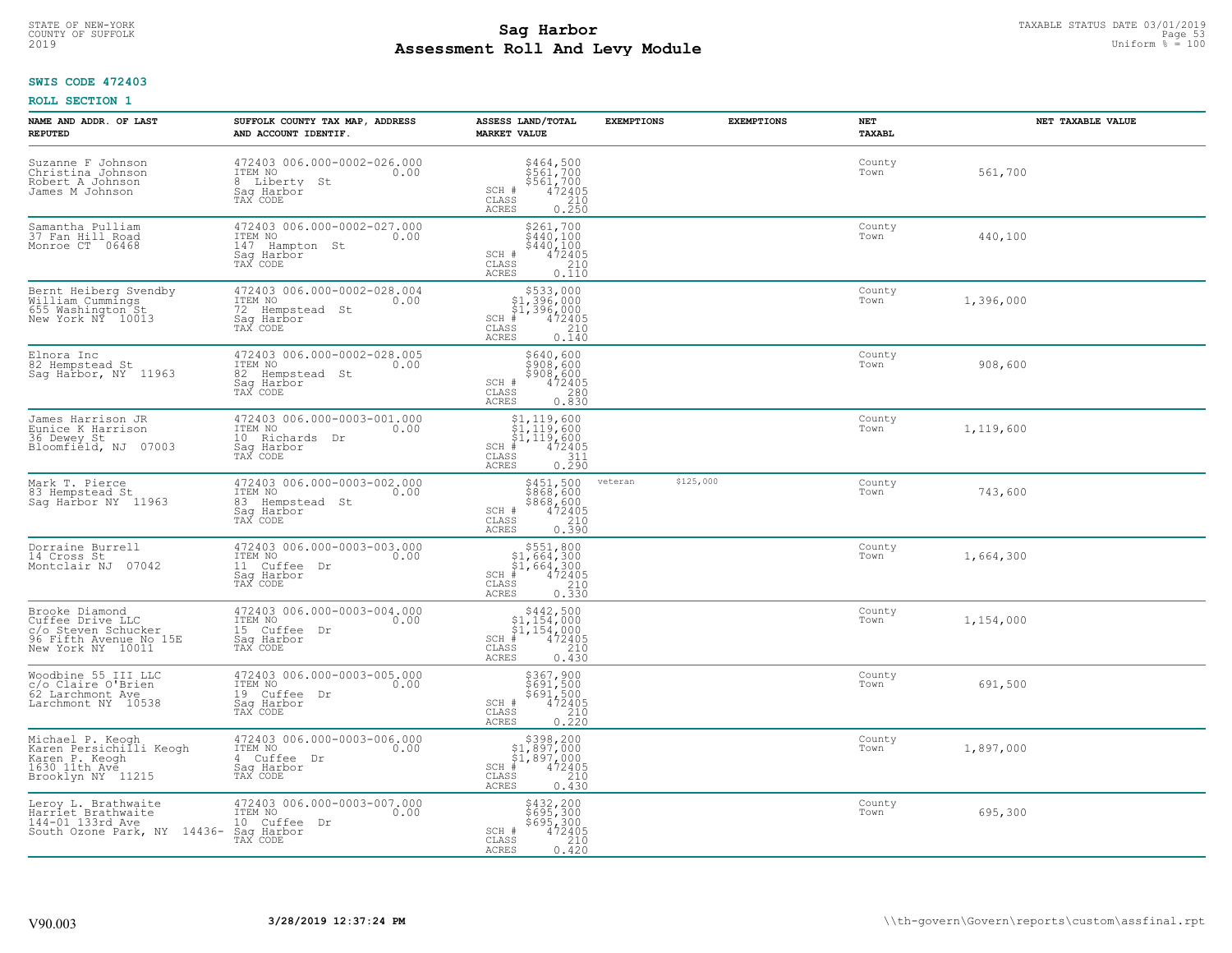# TAXABLE STATUS DATE 03/01/2019<br>COUNTY OF SUFFOLK Page 54 **Assessment Roll And Levy Module** 2019 Uniform % = 100

## **SWIS CODE 472403**

| NAME AND ADDR. OF LAST<br><b>REPUTED</b>                                                                                   | SUFFOLK COUNTY TAX MAP, ADDRESS<br>AND ACCOUNT IDENTIF.                                       | ASSESS LAND/TOTAL<br><b>MARKET VALUE</b>                                                                                                                          | <b>EXEMPTIONS</b> | <b>EXEMPTIONS</b> | <b>NET</b><br><b>TAXABL</b> | NET TAXABLE VALUE |
|----------------------------------------------------------------------------------------------------------------------------|-----------------------------------------------------------------------------------------------|-------------------------------------------------------------------------------------------------------------------------------------------------------------------|-------------------|-------------------|-----------------------------|-------------------|
| Roy Swan JR<br>Taran B Swan<br>1140 Fifth Ave Apt 14B<br>New York, NY 10128                                                | 472403 006.000-0003-008.000<br>ITEM NO<br>0.00<br>18 Cuffee Dr<br>Saq Harbor<br>TAX CODE      | $$493,900$<br>$$1,083,100$<br>$$1,083,100$<br>$472405$<br>$$240$<br>$$240$<br>$SCH$ #<br>CLASS<br>ACRES<br>0.480                                                  |                   |                   | County<br>Town              | 1,083,100         |
| Gregory S Gibson<br>Margarēt J Gibson<br>2256 Hunterbrook Rd<br>Yorktown Heights, NY 10598                                 | 472403 006.000-0003-010.000<br>ITEM NO<br>0.00<br>30 Cuffee Dr<br>Saq Harbor<br>TAX CODE      | \$384,600<br>\$519,600<br>\$519,600<br>$472405$<br>$210$<br>0.230<br>SCH #<br>CLASS<br>ACRES                                                                      |                   |                   | County<br>Town              | 519,600           |
| Billy Ford<br>Kecia Ford<br>331 Woodbridge Ave Unit 3A<br>Metuchen, NJ 08840                                               | 472403 006.000-0003-011.000<br>ITEM NO<br>0.00<br>41 Milton Ave<br>Sag Harbor<br>TAX CODE     | $\begin{array}{r} 5351,100 \\ 5610,500 \\ 5610,500 \\ 472405 \\ 0.210 \\ \hline \end{array}$<br>SCH #<br>CLASS<br>ACRES                                           |                   |                   | County<br>Town              | 610,500           |
| Mikado 24 LLC<br>9 Ramdom Farms Cir<br>Chappaqua, NY 10514                                                                 | 472403 006.000-0003-012.002<br>ITEM NO 0.00<br>24 Cuffee Dr<br>Sag Harbor 11963<br>TAX CODE   | \$425,200<br>\$425,200<br>\$425,200<br>\$472405<br>0.250<br>SCH #<br>CLASS<br>ACRES                                                                               |                   |                   | County<br>Town              | 425,200           |
| William B Pollard III<br>9 Random Farms Cir<br>Chappaqua, NY 10514-1014                                                    | 472403 006.000-0003-012.003<br>ITEM NO<br>0.00<br>33 Milton Ave<br>Saq Harbor<br>TAX CODE     | \$425,300<br>3423, 300<br>\$584, 100<br>\$584, 100<br>472405<br>0.250<br>SCH #<br>CLASS<br>ACRES                                                                  |                   |                   | County<br>Town              | 584,100           |
| Patricia B Fitz Roy<br>Khadijah J Brown                                                                                    | 31 Milton Ave<br>Sag Harbor<br>TAX CODE                                                       | \$484,900<br>\$745,200<br>\$745,200<br>472405<br>SCH #<br>CLASS<br>$\begin{array}{c} 210 \\ 0.290 \end{array}$<br><b>ACRES</b>                                    |                   |                   | County<br>Town              | 745,200           |
| ECO & JTO, LLC<br>20 Pierrepont St #3D<br>Brooklyn NY 11201                                                                | 472403 006.000-0003-014.000<br>ITEM NO<br>0.00<br>23 Milton Ave<br>Saq Harbor<br>TAX CODE     | $\begin{array}{r} 5463,000 \\ 51,162,300 \\ 51,162,300 \\ \frac{4}{7} & 472405 \\ 38 & 0.360 \\ \frac{18}{7} & 0.360 \\ \end{array}$<br>$SCH$ #<br>CLASS<br>ACRES |                   |                   | County<br>Town              | 1,162,300         |
| 16 Lincoln Street Sag Harbor 472403 006.000-0003-015.000<br>225 W 39th St TEM NO 100 000<br>9th Floor<br>New York NY 10018 | 17 Milton Ave<br>Sag Harbor<br>TAX CODE                                                       | \$463,000<br>\$982,000<br>\$982,000<br>\$982,000<br>\$10<br>0.360<br>SCH #<br>CLASS<br>ACRES                                                                      |                   |                   | County<br>Town              | 982,000           |
| Lisa Frazar<br>101 Hempstead St<br>Sag Harbor NY 11963                                                                     | 472403 006.000-0003-016.000<br>TTEM NO 0.00<br>101 Hempstead St<br>Sag Harbor<br>TAX CODE     | \$391,300<br>\$564,200<br>\$564,200<br>\$564,200<br>\$10<br>\$10<br>\$260<br>SCH #<br>CLASS<br>ACRES                                                              |                   |                   | County<br>Town              | 564,200           |
| Stuart<br>Dr Taylor<br>Mayo Clinic<br>711 Guggenheim<br>Rochesterr, MN 55905                                               | 472403 006.000-0003-017.000<br>ITEM NO<br>0.00<br>105 Hempstead St<br>Sag Harborn<br>TAX CODE | \$643,700<br>\$795,200<br>\$795,200<br>\$795,200<br>\$72405<br>\$790<br>\$790<br>SCH #<br>CLASS<br>ACRES                                                          |                   |                   | County<br>Town              | 795,200           |
| Michelle Edna Hinds<br>515 Coolidge Ave<br>Rockville Čentre, NY 11570                                                      | 472403 006.000-0004-002.000<br>ITEM NO<br>0.00<br>40 Milton Ave<br>Saq Harbor<br>TAX CODE     | \$484,900<br>\$730,800<br>\$730,800<br>SCH #<br>472405<br>$\begin{array}{c} 210 \\ 0.290 \end{array}$<br>CLASS<br>ACRES                                           |                   |                   | County<br>Town              | 730,800           |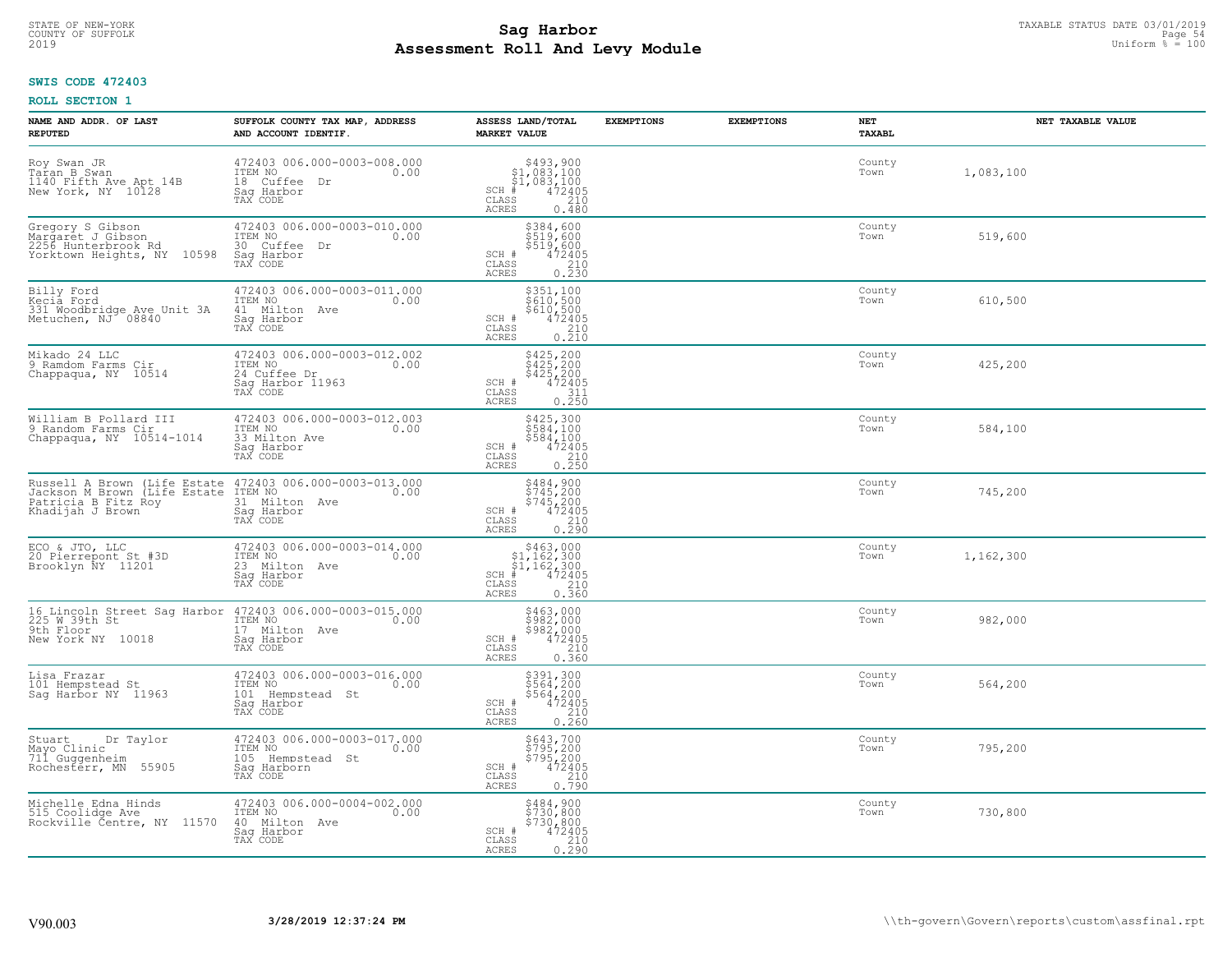# TAXABLE STATUS DATE 03/01/2019<br>COUNTY OF SUFFOLK Page 55 **Assessment Roll And Levy Module** 2019 Uniform % = 100

## **SWIS CODE 472403**

| NAME AND ADDR. OF LAST<br><b>REPUTED</b>                                                                                  | SUFFOLK COUNTY TAX MAP, ADDRESS<br>AND ACCOUNT IDENTIF.                                     | ASSESS LAND/TOTAL<br><b>MARKET VALUE</b>                                                                                       | <b>EXEMPTIONS</b><br><b>EXEMPTIONS</b>  | <b>NET</b><br><b>TAXABL</b> | NET TAXABLE VALUE |
|---------------------------------------------------------------------------------------------------------------------------|---------------------------------------------------------------------------------------------|--------------------------------------------------------------------------------------------------------------------------------|-----------------------------------------|-----------------------------|-------------------|
| Michelle Edna Hinds<br>515 Coolidge Ave<br>11570<br>Rockville Čentre, NY                                                  | 472403 006.000-0004-003.000<br>ITEM NO<br>0.00<br>34 Milton Ave<br>Saq Harbor<br>TAX CODE   | $$484,900$<br>$$484,900$<br>$$484,900$<br>$472405$<br>$$311$<br>SCH #<br>CLASS<br>ACRES<br>0.290                               |                                         | County<br>Town              | 484,900           |
| 30 Milton Holdings LLC<br>69 Harrison St<br>Saq Harbor NY 11963                                                           | 472403 006.000-0004-004.000<br>ITEM NO<br>0.00<br>30 Milton Ave<br>Sag Harbor<br>TAX CODE   | \$484,900<br>\$695,900<br>\$695,900<br>472405<br>SCH #<br>CLASS<br>$\begin{array}{c} 210 \\ 0.290 \end{array}$<br><b>ACRES</b> | \$75,000<br>veteran<br>\$566<br>veteran | County<br>Town              | 620,334           |
| Milton E Wilson<br>142-69 231 St<br>Rosedale, NY 11413                                                                    | 472403 006.000-0004-005.000<br>ITEM NO<br>0.00<br>24 Milton Ave<br>Sag Harbor<br>TAX CODE   | \$484,900<br>\$925,700<br>\$925,700<br>SCH #<br>472405<br>CLASS<br>0.290<br>ACRES                                              |                                         | County<br>Town              | 925,700           |
| Milton Wilson<br>123 W 136th St<br>New York NY 10030-2606                                                                 | 472403 006.000-0004-006.000<br>ITEM NO<br>0.00<br>18 Milton Ave<br>Sag Harbor<br>TAX CODE   | \$484,900<br>\$715,300<br>\$715,300<br>SCH #<br>$\begin{array}{r} 472405 \\ 210 \\ 0.290 \end{array}$<br>CLASS<br>ACRES        |                                         | County<br>Town              | 715,300           |
| Derrick D Clarke<br>Staci M Bostic<br>12 Milton Ave<br>Saq Harbor NY 11963                                                | 472403 006.000-0004-007.000<br>ITEM NO<br>0.00<br>12 Milton Ave<br>Saq Harbor<br>TAX CODE   | \$442,500<br>\$714,400<br>\$714,400<br>SCH #<br>$\begin{array}{r} 472405 \\ 210 \\ 0.430 \end{array}$<br>CLASS<br>ACRES        |                                         | County<br>Town              | 714,400           |
| Sheila Batiste, Co-Trustee<br>THE FUCHS BATISTE FAMILY<br>Jacalyn M. Fuchs, Co-Trustee<br>THE FUCHS BATISTE FAMILY        | 472403 006.000-0004-008.000<br>ITEM NO<br>0.00<br>6 Milton Ave<br>Sag Harbor<br>TAX CODE    | $$370, 400$<br>$$709, 900$<br>$$709, 900$<br>$472405$<br>$$210$<br>SCH #<br>CLASS<br>0.450<br><b>ACRES</b>                     |                                         | County<br>Town              | 709,900           |
| SAG III LLC<br>P.O. Box 1398<br>East Hampton NY 11937                                                                     | 472403 006.000-0004-009.000<br>ITEM NO<br>0.00<br>5 Meredith Ave<br>Saq Harbor<br>TAX CODE  | \$401,300<br>\$608,000<br>\$608,000<br>472405<br>SCH #<br>$\begin{array}{c} 210 \\ 0.390 \end{array}$<br>CLASS<br><b>ACRES</b> |                                         | County<br>Town              | 608,000           |
| Kenneth A Evelyn (Co-Trustee<br>The Gloria R. Evelyn Family<br>Karen C Traver (Co-Trustee)<br>The Gloria R. Evelyn Family | 472403 006.000-0004-010.000<br>ITEM NO<br>0.00<br>9 Meredith Ave<br>Saq Harbor<br>TAX CODE  | \$484,900<br>\$484,900<br>\$484,900<br>472405<br>SCH #<br>CLASS<br>$\frac{311}{0.290}$<br><b>ACRES</b>                         |                                         | County<br>Town              | 484,900           |
| Harry Banks<br>C/o First Suffolk Mortgage C<br>Beryl Banks<br>C/o <sup>-</sup> First Suffolk Mortgage C                   | 472403 006.000-0004-012.001<br>ITEM NO<br>0.00<br>17 Meredith Ave<br>Saq Harbor<br>TAX CODE | \$540,900<br>\$826,300<br>\$826,300<br>472405<br>SCH #<br>CLASS<br>$\frac{210}{0.580}$<br><b>ACRES</b>                         |                                         | County<br>Town              | 826,300           |
| Sharon Bivens<br>801 Axion Ave<br>Garden City, NY 11530                                                                   | 472403 006.000-0004-013.000<br>ITEM NO<br>0.00<br>25 Meredith Ave<br>Sag Harbor<br>TAX CODE | $$460, 700$<br>$$708, 100$<br>$$708, 100$<br>$472405$<br>210<br>SCH #<br>CLASS<br>0.290<br><b>ACRES</b>                        |                                         | County<br>Town              | 708,100           |
| Jeffrey Terry<br>Pamela Terry<br>55 Waterford Dr<br>Wheatley Heights NY 11798                                             | 472403 006.000-0004-014.000<br>ITEM NO<br>0.00<br>27 Meredith Ave<br>Sag Harbor<br>TAX CODE | \$349,500<br>\$488,300<br>\$488,300<br>SCH #<br>$72405$<br>$0.220$<br>CLASS<br><b>ACRES</b>                                    |                                         | County<br>Town              | 488,300           |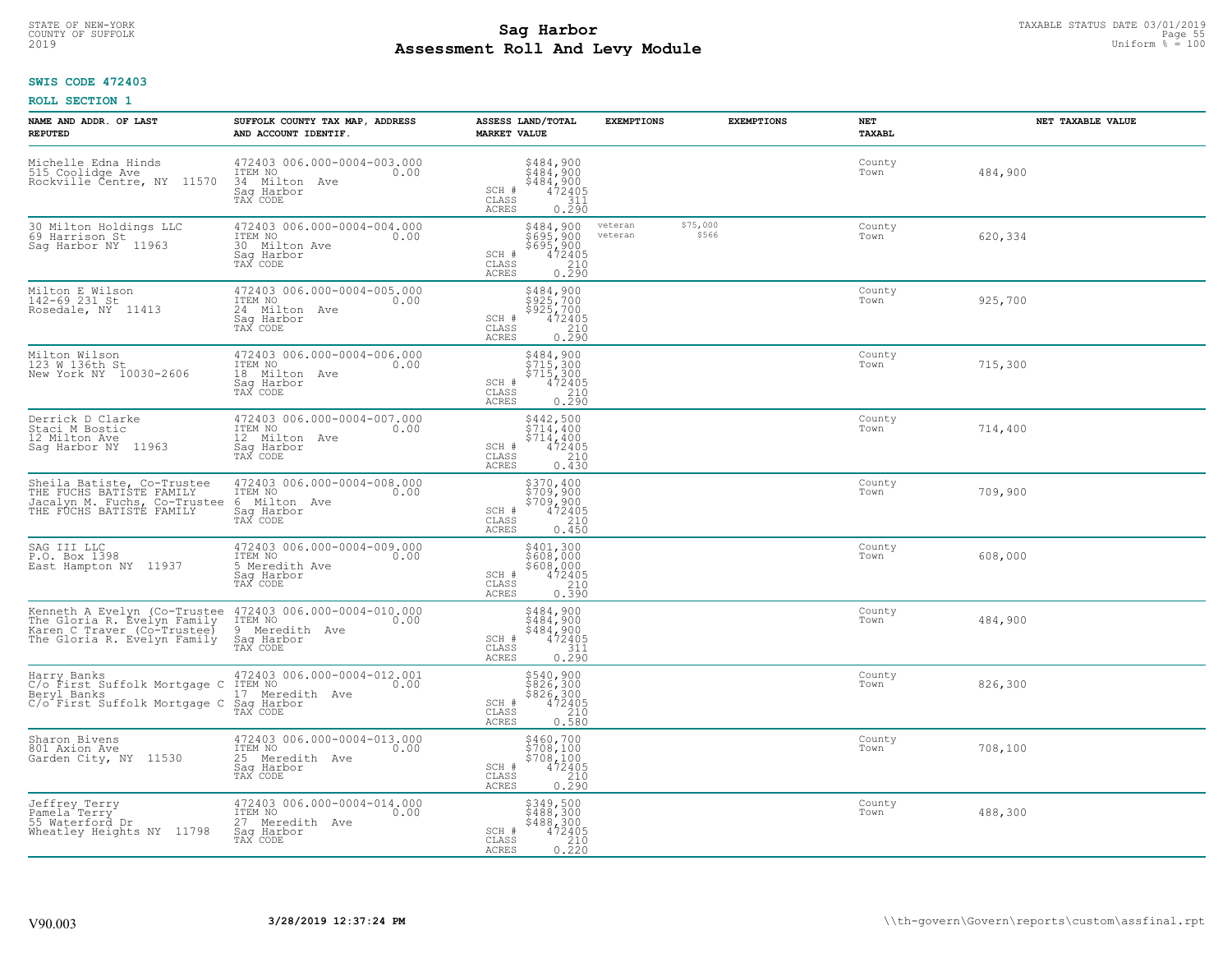# TAXABLE STATUS DATE 03/01/2019<br>COUNTY OF SUFFOLK Page 56 COUNTY OF SUFFOLK Page 56 **Assessment Roll And Levy Module** 2019 Uniform % = 100

#### **SWIS CODE 472403**

| NAME AND ADDR. OF LAST<br><b>REPUTED</b>                                                                                                     | SUFFOLK COUNTY TAX MAP, ADDRESS<br>AND ACCOUNT IDENTIF.                                        | ASSESS LAND/TOTAL<br><b>MARKET VALUE</b>                                                                                                      | <b>EXEMPTIONS</b>   | <b>EXEMPTIONS</b> | <b>NET</b><br><b>TAXABL</b> | NET TAXABLE VALUE |
|----------------------------------------------------------------------------------------------------------------------------------------------|------------------------------------------------------------------------------------------------|-----------------------------------------------------------------------------------------------------------------------------------------------|---------------------|-------------------|-----------------------------|-------------------|
| 31 Meredith LLC<br>62 Larchmont Ave<br>Larchmont NY 10538                                                                                    | 472403 006.000-0004-015.000<br>ITEM NO<br>0.00<br>31 Meredith Ave<br>Saq Harbor<br>TAX CODE    | \$367,900<br>\$367,900<br>\$367,900<br>472405<br>311<br>SCH #<br>CLASS<br><b>ACRES</b><br>0.220                                               |                     |                   | County<br>Town              | 367,900           |
| Stephen T Kelly<br>Kelly, Theodore (Life Estate<br>Kelly, Millicent<br>(Life Esta<br>3110 <sup>-</sup> NE 57th St<br>Ft. Lauderdale FL 33308 | 472403 006.000-0004-016.000<br>ITEM NO<br>0.00<br>35 Meredith Ave<br>Saq Harbor<br>TAX CODE    | \$484,900<br>\$738,100<br>\$738,100<br>SCH #<br>472405<br>CLASS<br>$\begin{array}{c} 210 \\ 0.290 \end{array}$<br><b>ACRES</b>                |                     |                   | County<br>Town              | 738,100           |
| Percy Daniels<br>Regiña Daniels<br>39 Meredith Ave<br>Saq Harbor, NY 11963                                                                   | 472403 006.000-0004-017.000<br>ITEM NO<br>0.00<br>39 Meredith Ave<br>Saq Harbor<br>TAX CODE    | \$484,900<br>$5782,8005782,8004724050.290$<br>SCH #<br>CLASS<br>ACRES                                                                         | \$62,670<br>veteran |                   | County<br>Town              | 720,130           |
| Terrence Weber<br>44 Meredith Ave<br>Saq Harbor, NY 11963                                                                                    | 472403 006.000-0005-001.000<br>ITEM NO<br>0.00<br>44 Meredith Ave<br>Saq Harbor<br>TAX CODE    | \$384,600<br>\$588,500<br>$\begin{array}{r} 588,500 \\ 472405 \\ 210 \\ 0.230 \end{array}$<br>SCH #<br>CLASS<br>ACRES                         |                     |                   | County<br>Town              | 588,500           |
| Winston C Nottingham<br>Carrie Nottingham<br>14631 Tynewick Ter<br>Silver Špring, MD 20906                                                   | 472403 006.000-0005-003.000<br>ITEM NO<br>0.00<br>36 Meredith Ave<br>Saq Harbor<br>TAX CODE    | \$367,900<br>$\frac{1}{2}$ $\frac{3}{2}$ $\frac{6}{2}$ , $\frac{9}{2}$<br>$$367,900$ $472405$ $311$ $0.220$<br>SCH #<br>CLASS<br><b>ACRES</b> |                     |                   | County<br>Town              | 367,900           |
| Leonarda T. Bennett<br>32 Meredith Ave<br>Saq Harbor NY 11963                                                                                | 472403 006.000-0005-004.000<br>ITEM NO<br>0.00<br>32<br>Meredith Ave<br>Saq Harbor<br>TAX CODE | \$367,900<br>\$600,700<br>\$600,700<br>472405<br>SCH #<br>$\begin{array}{c} 210 \\ 0.220 \end{array}$<br>CLASS<br><b>ACRES</b>                |                     |                   | County<br>Town              | 600,700           |
| Juanita Araujo (Life Estate)<br>Thomas E Howelll<br>1134 Lincoln Ave<br>Scotch Plains, NJ 07076                                              | 472403 006.000-0005-005.000<br>ITEM NO<br>0.00<br>28<br>Meredith Ave<br>Saq Harbor<br>TAX CODE | \$484,900<br>\$660,100<br>\$660,100<br>472405<br>SCH #<br>$\mathtt{CLASS}$<br>0.290<br><b>ACRES</b>                                           |                     |                   | County<br>Town              | 660,100           |
| Juanita Araujo (Life Estate)<br>Thomas E Howell<br>1134 Lincoln Ave<br>Scotch Plains, NJ 07076                                               | 472403 006.000-0005-006.000<br>ITEM NO<br>24 Meredith Ave<br>Saq Harbor<br>TAX CODE            | $$484,900$<br>$$484,900$<br>$$484,900$<br>$$472405$<br>$$311$<br>SCH #<br>CLASS<br><b>ACRES</b><br>0.290                                      |                     |                   | County<br>Town              | 484,900           |
| 20 Meredith Holdings LLC<br>69 Harrison Street<br>Sag Harbor NY 11963                                                                        | 472403 006.000-0005-007.000<br>TTEM NO 0.00<br>20 Meredith Ave<br>Saq Harbor<br>TAX CODE       | \$484,900<br>\$748,600<br>\$748,600<br>SCH #<br>472405<br>CLASS<br>$0.210$<br>$0.290$<br><b>ACRES</b>                                         |                     |                   | County<br>Town              | 748,600           |
| Steven C. McDonald<br>270A Swamp Church Road<br>Reinholds PA 17569                                                                           | 472403 006.000-0005-008.000<br>ITEM NO<br>0.00<br>16 Meredith Ave<br>Sag Harbor<br>TAX CODE    | $5484,900$<br>$5900,900$<br>$5900,900$<br>$472405$<br>$210$<br>SCH #<br>CLASS<br>0.290<br><b>ACRES</b>                                        |                     |                   | County<br>Town              | 900,900           |
| Elsie Greig<br>Arthur W Greig<br>211 Hampton St<br>Saq Harbor NY                                                                             | 472403 006.000-0005-009.000<br>ITEM NO<br>0.00<br>211 Hampton St<br>Sag Harbor<br>TAX CODE     | \$373,000<br>\$599,800<br>\$599,800<br>SCH #<br>472405<br>$\begin{array}{c} 210 \\ 0.500 \end{array}$<br>CLASS<br><b>ACRES</b>                |                     |                   | County<br>Town              | 599,800           |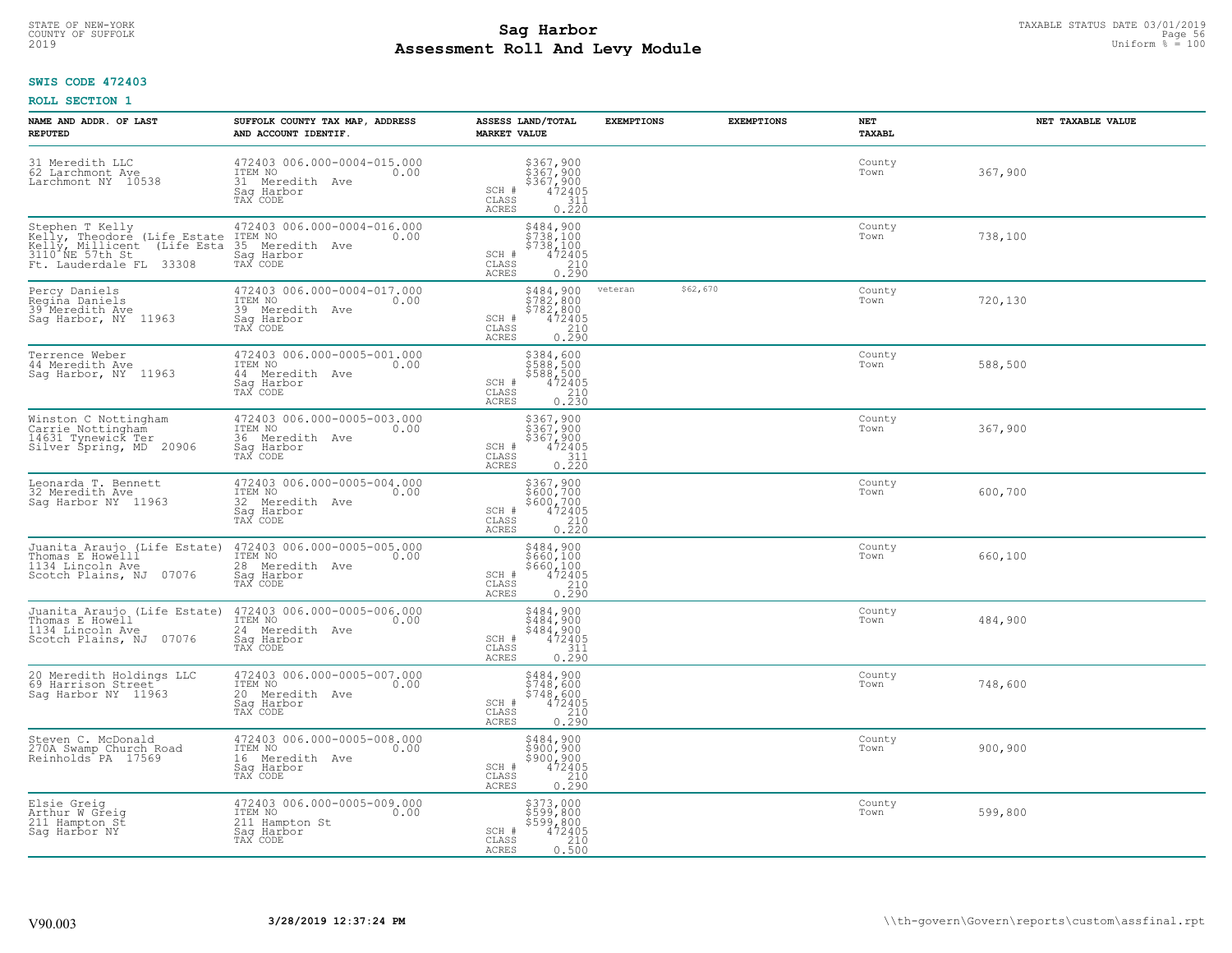# TAXABLE STATUS DATE 03/01/2019<br>COUNTY OF SUFFOLK Page 57 **Assessment Roll And Levy Module** 2019 Uniform % = 100

## **SWIS CODE 472403**

| NAME AND ADDR. OF LAST<br><b>REPUTED</b>                                                                                                                                            | SUFFOLK COUNTY TAX MAP, ADDRESS<br>AND ACCOUNT IDENTIF.                                       | ASSESS LAND/TOTAL<br><b>MARKET VALUE</b>                                                                                       | <b>EXEMPTIONS</b> | <b>EXEMPTIONS</b> | NET<br><b>TAXABL</b> | NET TAXABLE VALUE |
|-------------------------------------------------------------------------------------------------------------------------------------------------------------------------------------|-----------------------------------------------------------------------------------------------|--------------------------------------------------------------------------------------------------------------------------------|-------------------|-------------------|----------------------|-------------------|
| 11 Walker Avenue LLC<br>43 Pantigo Rd<br>East Hampton NY 11937                                                                                                                      | 472403 006.000-0005-010.000<br>ITEM NO<br>0.00<br>11 Walkers<br>Ave<br>Saq Harbor<br>TAX CODE | $$532,500$<br>$$1,329,400$<br>$$1,329,400$<br>$# 472405$<br>$$210$<br>$SCH$ #<br>CLASS<br><b>ACRES</b><br>0.690                |                   |                   | County<br>Town       | 1,329,400         |
| Gregg Smith<br>Jerri DeVard<br>1000 South Ocean Blvd Unit 2<br>Boca Raton FL 33462                                                                                                  | 472403 006.000-0005-011.000<br>ITEM NO<br>0.00<br>15 Walker Ave<br>Saq Harbor<br>TAX CODE     | \$484,900<br>\$1,349,800<br>\$1,349,800<br>$SCH$ #<br>472405<br>CLASS<br>$\frac{210}{0.290}$<br><b>ACRES</b>                   |                   |                   | County<br>Town       | 1,349,800         |
| Cleo Banks<br>170 12 Foch Blvd<br>Jamaica, NY 11400                                                                                                                                 | 472403 006.000-0005-012.000<br>ITEM NO<br>0.00<br>19 Walker Ave<br>Saq Harbor<br>TAX CODE     | \$484,900<br>$\begin{array}{c} 7484, 900 \\ 484, 900 \\ 472405 \end{array}$<br>SCH #<br>CLASS<br>$\frac{311}{0.290}$<br>ACRES  |                   |                   | County<br>Town       | 484,900           |
| Ione G Carey<br>137 11 174th St<br>Springfield Gar, NY 11434                                                                                                                        | 472403 006.000-0005-013.000<br>TTEM NO 0.00<br>25 Walker Ave<br>Saq Harbor<br>TAX CODE        | \$540,900<br>\$815,900<br>\$815,900<br>472405<br>SCH #<br>CLASS<br>$0.210$<br>$0.580$<br><b>ACRES</b>                          |                   |                   | County<br>Town       | 815,900           |
| Herman H Martin Jr<br>Elizabeth L Martin<br>45 Bellevue Ave<br>Summit, NJ 07901                                                                                                     | 472403 006.000-0005-014.002<br>ITEM NO<br>0.00<br>40 Meredith Ave<br>Saq Harbor<br>TAX CODE   | $\begin{array}{r} 5484, 900 \\ 5843, 300 \\ 5843, 300 \\ 472405 \\ 210 \\ 0.290 \end{array}$<br>SCH #<br>CLASS<br><b>ACRES</b> |                   |                   | County<br>Town       | 843,300           |
| Mark Willis<br>31 Walker Ave<br>Saq Harbor NY 11963                                                                                                                                 | 472403 006.000-0005-014.003<br>ITEM NO<br>0.00<br>31 Walker Ave<br>Saq Harbor<br>TAX CODE     | $$442,900$<br>$$1,336,900$<br>$$1,336,900$<br>$*$<br>$472405$<br>$*$<br>$210$<br>$SCH$ #<br>CLASS<br>0.430<br><b>ACRES</b>     |                   |                   | County<br>Town       | 1,336,900         |
| Guy Taylor<br>Angela Taylor<br>PO Box 871<br>Saq Harbor, NY 11963                                                                                                                   | 472403 006.000-0005-015.000<br>ITEM NO<br>0.00<br>37 Walker Ave<br>Saq Harbor<br>TAX CODE     | \$479,800<br>\$767,500<br>\$767,500<br>472405<br>SCH #<br>CLASS<br>$\frac{210}{0.290}$<br><b>ACRES</b>                         |                   |                   | County<br>Town       | 767,500           |
| Katherine R Mc Crosson<br>56 Fresh Pond Rd<br>Saq Harbor, NY 11963                                                                                                                  | 472403 006.000-0006-001.003<br>ITEM NO 0.00<br>38 Walker Ave<br>Saq Harbor<br>TAX CODE        | \$457,700<br>\$667,500<br>\$667,500<br>472405<br>SCH #<br>CLASS<br>220<br><b>ACRES</b><br>0.360                                |                   |                   | County<br>Town       | 667,500           |
| Damon S. Brown, Trustee<br>of the Damon S. Brown Trust<br>of the Damon S. Divens 2000<br>Crystal R. Brown, Trustee 34 Walker<br>of the Crystal R. Brown Trus Saq Harbor<br>TAX CODE | 472403 006.000-0006-002.000<br>1TEM NO 0.00<br>34 Walker Ave                                  | \$476,000<br>\$754,700<br>\$754,700<br>\$754,700<br>SCH #<br>CLASS<br>210<br><b>ACRES</b><br>0.280                             |                   |                   | County<br>Town       | 754,700           |
| Frank G Sokolowski<br>Bridget Anderson<br>30 Wälker Ave<br>Sag Harbor NY 11963                                                                                                      | 472403 006.000-0006-003.000<br>ITEM NO<br>0.00<br>30 Walker Ave<br>Sag Harbor<br>TAX CODE     | \$452,200<br>\$664,600<br>\$664,600<br>472405<br>210<br>SCH #<br>CLASS<br>0.280<br><b>ACRES</b>                                |                   |                   | County<br>Town       | 664,600           |
| Phillip Morrow<br>Ann Morrow<br>301 W 115th St PH 4C<br>New York NY 10026                                                                                                           | 472403 006.000-0006-004.000<br>TTEM NO 0.00<br>26 Walker Ave<br>Sag Harbor<br>TAX CODE        | \$439,400<br>\$836,900<br>\$836,900<br>SCH #<br>472405<br>CLASS<br>210<br><b>ACRES</b><br>0.430                                |                   |                   | County<br>Town       | 836,900           |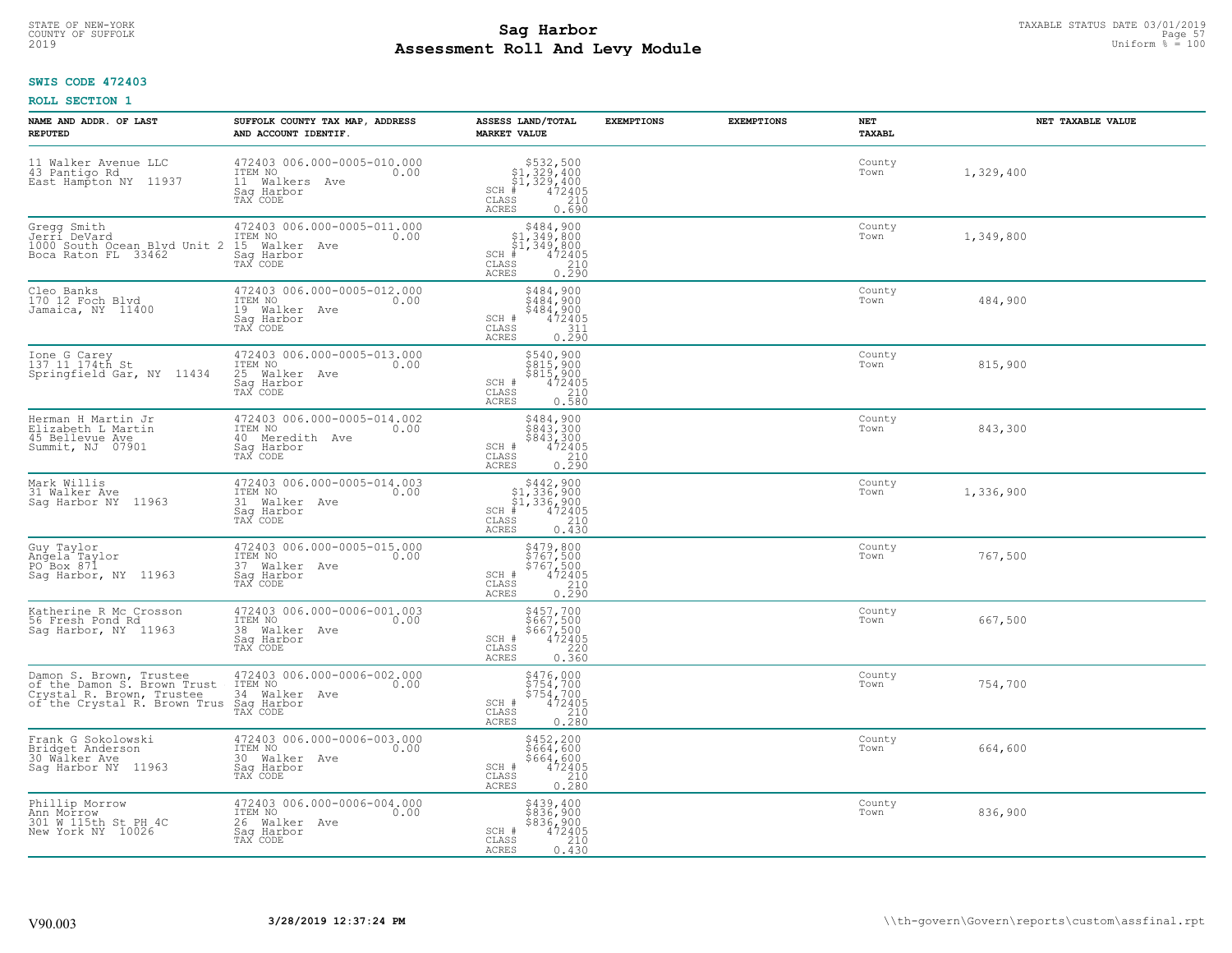# TAXABLE STATUS DATE 03/01/2019<br>COUNTY OF SUFFOLK Page 58 COUNTY OF SUFFOLK Page 58 **Assessment Roll And Levy Module** 2019 Uniform % = 100

### **SWIS CODE 472403**

| NAME AND ADDR. OF LAST<br><b>REPUTED</b>                                                                   | SUFFOLK COUNTY TAX MAP, ADDRESS<br>AND ACCOUNT IDENTIF.                                    | ASSESS LAND/TOTAL<br><b>MARKET VALUE</b>                                                                                             | <b>EXEMPTIONS</b> | <b>EXEMPTIONS</b> | <b>NET</b><br>TAXABL | NET TAXABLE VALUE |
|------------------------------------------------------------------------------------------------------------|--------------------------------------------------------------------------------------------|--------------------------------------------------------------------------------------------------------------------------------------|-------------------|-------------------|----------------------|-------------------|
| Joseph C Graves<br>Gayle M Graves<br>Joseph C Graves (Life Estate<br>20 Walker Ave<br>Saq Harbor, NY 11963 | 472403 006.000-0006-005.000<br>ITEM NO<br>0.00<br>20 Walker Ave<br>Saq Harbor<br>TAX CODE  | $\begin{array}{r} 5476,000 \\ 5689,000 \\ 5689,000 \\ 472405 \\ 210 \\ 0.280 \end{array}$<br>SCH #<br>CLASS<br>ACRES                 |                   |                   | County<br>Town       | 689,000           |
| Lucinda Martinez<br>23 West 116th St<br>New York NY 10026                                                  | 472403 006.000-0006-006.000<br>ITEM NO<br>0.00<br>16 Walker St<br>Saq Harbor<br>TAX CODE   | \$479,800<br>\$819,600<br>\$819,600<br>472405<br>SCH #<br>CLASS<br>0.290<br>ACRES                                                    |                   |                   | County<br>Town       | 819,600           |
| Valma D Boyce<br>Lyris B Canton<br>493 Manhattan Ave<br>New York, NY 10027                                 | 472403 006.000-0006-007.000<br>ITEM NO<br>0.00<br>10 Walker Ave<br>Sag Harbor<br>TAX CODE  | \$453,400<br>\$784,000<br>$\begin{array}{r} 5784,000 \\ 472405 \\ 210 \\ 0.610 \end{array}$<br>SCH #<br>CLASS<br>ACRES               |                   |                   | County<br>Town       | 784,000           |
| Joaquim Amaral Oliveira<br>Jose Maria Batista<br>54 Pheasant Close East<br>Southampton, NY 11968           | 472403 006.000-0006-008.000<br>ITEM NO<br>0.00<br>233 Hampton St<br>Saq Harbor<br>TAX CODE | \$406,800<br>\$609,800<br>\$609, 800<br>SCH #<br>$\begin{smallmatrix} 472405\ 210\ 0.360 \end{smallmatrix}$<br>CLASS<br><b>ACRES</b> |                   |                   | County<br>Town       | 609,800           |
| Blanche B. Whisnant, Life Es<br>Daria E. Whisnant<br>P.O. Box 369<br>Saq Harbor NY 11963                   | 472403 006.000-0006-009.000<br>ITEM NO<br>0.00<br>11 Beach Ave<br>Saq Harbor<br>TAX CODE   | \$533,200<br>\$644,800<br>$\begin{array}{r} 3644,800 \\ 472405 \\ 210 \\ 0.290 \end{array}$<br>SCH #<br>CLASS<br><b>ACRES</b>        | veteran           | \$21,935          | County<br>Town       | 622,865           |
| Faye Henderson<br>15 Beach Ave<br>Sag Harbor, NY 11963                                                     | 472403 006.000-0006-010.000<br>ITEM NO<br>0.00<br>15 Beach Ave<br>Saq Harbor<br>TAX CODE   | \$533,200<br>\$660,400<br>\$660,400<br>472405<br>SCH #<br>CLASS<br>$\begin{array}{c} 210 \\ 0.290 \end{array}$<br><b>ACRES</b>       |                   |                   | County<br>Town       | 660,400           |
| Dennis C Brown<br>Bernadette Mc Ketney Brown<br>117-74 141st St<br>South Ozone Park, NY 11436-             | 472403 006.000-0006-011.000<br>ITEM NO<br>0.00<br>19 Beach Rd<br>Saq Harbor<br>TAX CODE    | \$426,500<br>\$724,400<br>\$724,400<br>472405<br>SCH #<br>CLASS<br>$\frac{210}{0.230}$<br>ACRES                                      |                   |                   | County<br>Town       | 724,400           |
| Douglas Williams<br>Laura M Williams (Russo)<br>127 Lamphere Rd<br>Mystic, CT 06355                        | 472403 006.000-0006-012.000<br>TTEM NO 0.00<br>21 Beach Ave<br>Sag Harbor<br>TAX CODE      | $\begin{array}{r} 5426, 500 \\ 5617, 100 \\ 5617, 100 \\ 472405 \\ 0.230 \end{array}$<br>SCH #<br>CLASS<br><b>ACRES</b>              |                   |                   | County<br>Town       | 617,100           |
| Antoinette Williams<br>Apt 8a<br>11 George Hill<br>New York, NY 10040                                      | 472403 006.000-0006-013.000<br>TTEM NO 0.00<br>27 Beach Ave<br>Saq Harbor<br>TAX CODE      | \$426,500<br>\$576,800<br>\$576,800<br>\$472405<br>SCH #<br>CLASS<br>$\frac{210}{0.230}$<br><b>ACRES</b>                             |                   |                   | County<br>Town       | 576,800           |
| Thomas B Day<br>Donna N Day<br>11639 Vixens Path<br>Ellicott City, MD 21042                                | 472403 006.000-0006-015.000<br>ITEM NO<br>0.00<br>33 Beach Ave<br>Saq Harbor<br>TAX CODE   | $$426,500$<br>$$426,500$<br>$$426,500$<br>$472405$<br>$$311$<br>SCH #<br>CLASS<br>0.230<br><b>ACRES</b>                              |                   |                   | County<br>Town       | 426,500           |
| Troy B. Perry<br>Deon A. Perry<br>20 Spring Glen Drive<br>Mount Kisco NY<br>10549                          | 472403 006.000-0006-016.000<br>ITEM NO<br>0.00<br>37 Beach Ave<br>Sag Harbor<br>TAX CODE   | \$426,500<br>\$671,500<br>\$671,500<br>SCH #<br>472405<br>$\begin{array}{c} 210 \\ 0.230 \end{array}$<br>CLASS<br><b>ACRES</b>       |                   |                   | County<br>Town       | 671,500           |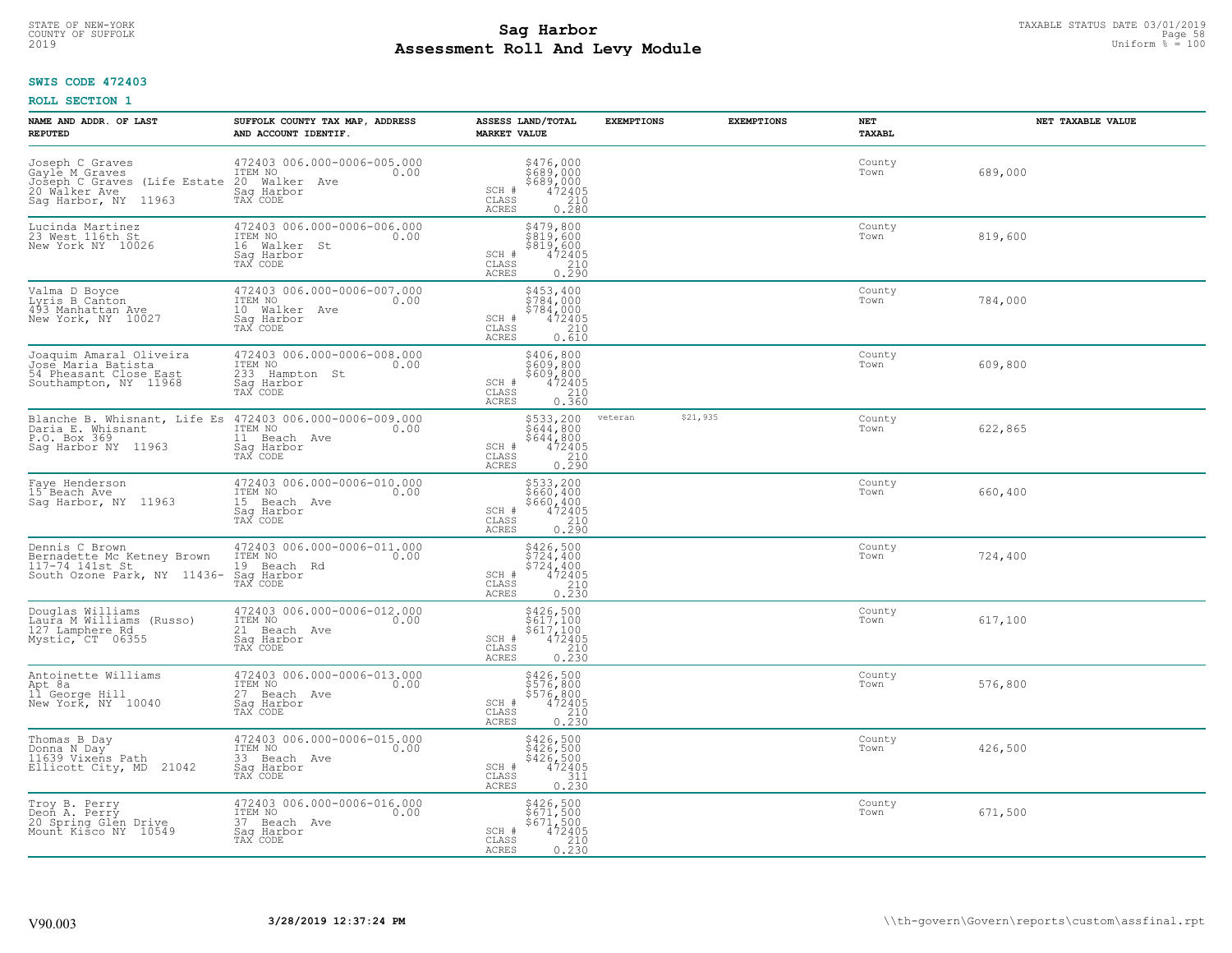# TAXABLE STATUS DATE 03/01/2019<br>COUNTY OF SUFFOLK Page 59 **Assessment Roll And Levy Module** 2019 Uniform % = 100

## **SWIS CODE 472403**

| NAME AND ADDR. OF LAST<br><b>REPUTED</b>                                                                                                     | SUFFOLK COUNTY TAX MAP, ADDRESS<br>AND ACCOUNT IDENTIF.                                   | ASSESS LAND/TOTAL<br><b>MARKET VALUE</b>                                                                                                | <b>EXEMPTIONS</b> | <b>EXEMPTIONS</b> | <b>NET</b><br><b>TAXABL</b> | NET TAXABLE VALUE |
|----------------------------------------------------------------------------------------------------------------------------------------------|-------------------------------------------------------------------------------------------|-----------------------------------------------------------------------------------------------------------------------------------------|-------------------|-------------------|-----------------------------|-------------------|
| Haynes, Cameron (est. Of)<br>C/o Louise Bradley<br>187 05 Rome Dr<br>St Albans, NY 11412                                                     | 472403 006.000-0006-017.000<br>ITEM NO<br>0.00<br>41 Beach Ave<br>Saq Harbor<br>TAX CODE  | $$426,500$<br>$$524,700$<br>$$524,700$<br>$$472405$<br>$$210$<br>SCH #<br>CLASS<br><b>ACRES</b><br>0.230                                |                   |                   | County<br>Town              | 524,700           |
| Amanda C Samuel<br>285 Prospect Place Apt 3B<br>Brooklyn NY 11238                                                                            | 472403 006.000-0007-001.000<br>ITEM NO<br>0.00<br>42 Beach Ave<br>Saq Harbor<br>TAX CODE  | \$427,300<br>\$597,500<br>\$597,500<br>472405<br>SCH #<br>$\mathtt{CLASS}$<br>$\frac{220}{0.230}$<br>ACRES                              |                   |                   | County<br>Town              | 597,500           |
| Carlton Holmes<br>Thelma Holmes<br>Apt 4g<br>175 W 87 St<br>New York, NY 10024                                                               | 472403 006.000-0007-002.001<br>ITEM NO<br>0.00<br>37 Harbor Ave<br>Sag Harbor<br>TAX CODE | \$525,900<br>\$778,700<br>\$778,700<br>SCH #<br>$472405$<br>210<br>CLASS<br><b>ACRES</b><br>0.460                                       |                   |                   | County<br>Town              | 778,700           |
| Ronald D Heath JR<br>67-26 152nd St Apt 274<br>Flushing, NY 11367                                                                            | 472403 006.000-0007-003.000<br>ITEM NO<br>0.00<br>34 Beach Ave<br>Saq Harbor<br>TAX CODE  | \$427,300<br>\$577,100<br>$\begin{array}{r} \frac{2}{5}577,100 \\ 472405 \\ 210 \\ 0.230 \end{array}$<br>SCH #<br>CLASS<br>ACRES        |                   |                   | County<br>Town              | 577,100           |
| Nikki Wood<br>PO Box 912<br>Amagansett, NY 11930                                                                                             | 472403 006.000-0007-004.000<br>ITEM NO<br>0.00<br>31 Harbor Ave<br>Saq Harbor<br>TAX CODE | \$427,300<br>$\begin{array}{r} 7427,300 \\ 5637,300 \\ 637,300 \\ 472405 \\ 210 \\ 0.230 \end{array}$<br>SCH #<br>CLASS<br><b>ACRES</b> |                   |                   | County<br>Town              | 637,300           |
| Adrienne M. Davis-Prothro<br>Adrienne M. Davis-Prothro, T<br>of the Emalen J. Davis Irrev<br>306 North Ridgewood Rd<br>South Orange NJ 07079 | 472403 006.000-0007-005.000<br>ITEM NO<br>27 Harbor Ave<br>0.00<br>Sag Harbor<br>TAX CODE | \$427,300<br>\$653,300<br>\$653,300<br>\$653,300<br>472405<br>0.230<br>SCH #<br>$\mathtt{CLASS}$<br>ACRES                               |                   |                   | County<br>Town              | 653,300           |
| Donna Brooks-Flores<br>2050 Loggia<br>Newport Beach CA 92660                                                                                 | 472403 006.000-0007-006.000<br>ITEM NO<br>0.00<br>23 Harbor Ave<br>Saq Harbor<br>TAX CODE | \$498,400<br>\$966,600<br>\$966,600<br>472405<br>SCH #<br>CLASS<br>$\frac{210}{0.270}$<br><b>ACRES</b>                                  |                   |                   | County<br>Town              | 966,600           |
| Lisa Laskowitz<br>30 Beach Ave<br>Sag Harbor NY 11963                                                                                        | 472403 006.000-0007-007.000<br>TTEM NO 0.00<br>30 Beach Ave<br>Sag Harbor<br>TAX CODE     | $\begin{array}{r} 5427,300 \\ 5864,400 \\ 5864,400 \\ 472405 \\ 210 \\ 0.230 \end{array}$<br>SCH #<br>CLASS<br>ACRES                    |                   |                   | County<br>Town              | 864,400           |
| Allison G. Yarrow<br>Benjamin Y. Yarrow<br>1200 Pacific St 4R<br>Brooklyn NY 11216                                                           | 472403 006.000-0007-008.000<br>TTEM NO 0.00<br>26 Beach Ave<br>Saq Harbor<br>TAX CODE     | \$464,500<br>\$631,800<br>\$631,800<br>SCH #<br>472405<br>210<br>CLASS<br><b>ACRES</b><br>0.250                                         |                   |                   | County<br>Town              | 631,800           |
| Kent F Lecointe<br>Julie Lecointe<br>18 Beach Ave<br>Sag Harbor, NY 11963                                                                    | 472403 006.000-0007-009.000<br>ITEM NO<br>0.00<br>18 Beach Ave<br>Sag Harbor<br>TAX CODE  | \$427,300<br>\$701,200<br>\$701,200<br>472405<br>SCH #<br>CLASS<br>$\begin{array}{c} 210 \\ 0.230 \end{array}$<br><b>ACRES</b>          |                   |                   | County<br>Town              | 701,200           |
| Robert Jahoda<br>PO Box 446<br>Wainscott, NY 11975                                                                                           | 472403 006.000-0007-012.000<br>ITEM NO<br>0.00<br>6 Beach Ave<br>Saq Harbor<br>TAX CODE   | $\substack{\$371,900\\\$1,189,800\\\$1,189,800}$<br>$SCH$ #<br>472405<br>CLASS<br>$\frac{210}{0.250}$<br>ACRES                          |                   |                   | County<br>Town              | 1,189,800         |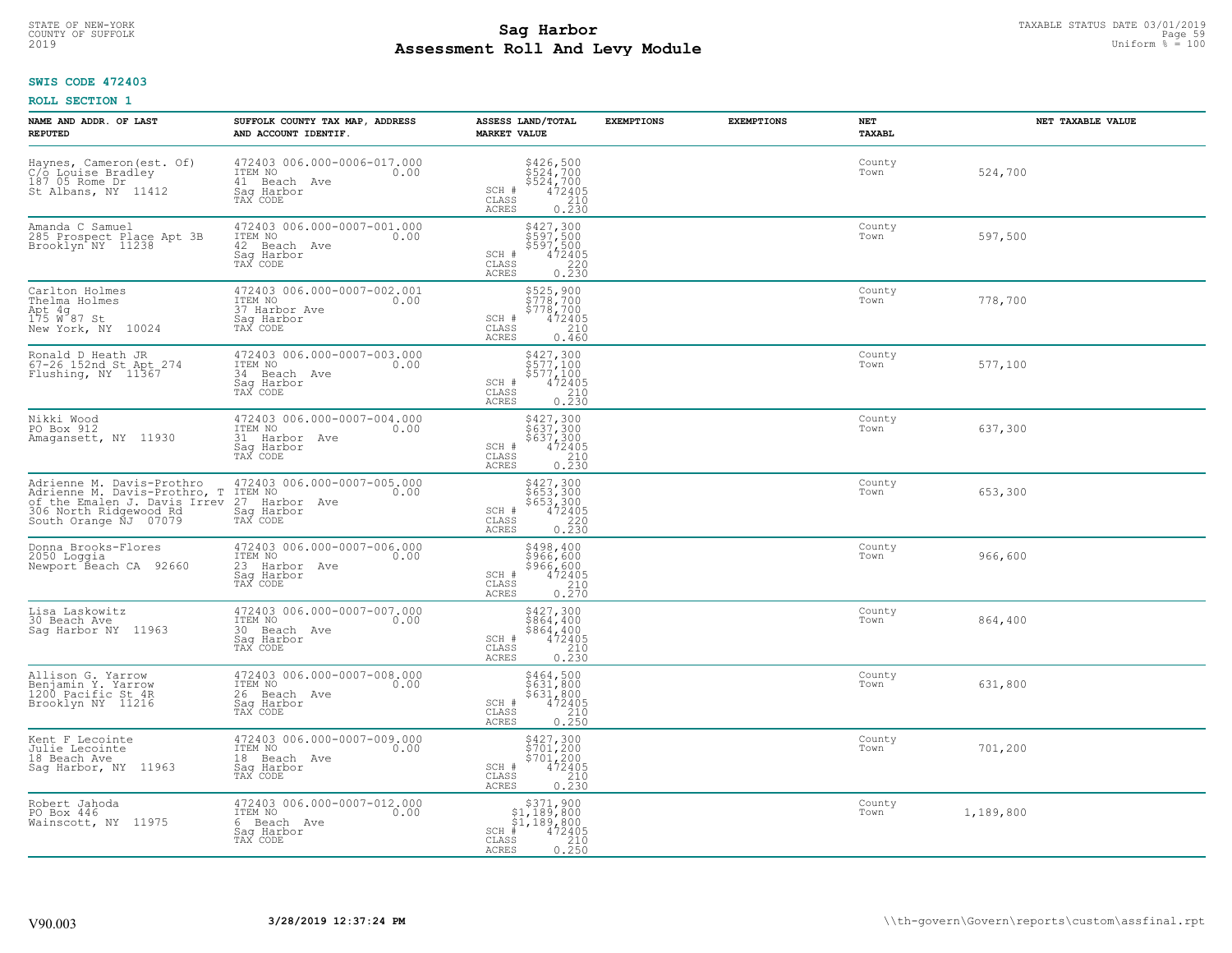#### **Sag Harbor** TAXABLE STATUS DATE 03/01/2019<br>
Poll and Louis Modulo **Assessment Roll And Levy Module** 2019 Uniform % = 100 COUNTY OF SUFFOLK **Example 19 Second COUNTY COUNTY OF SUFFOLK** Page 60

## **SWIS CODE 472403**

| NAME AND ADDR. OF LAST<br><b>REPUTED</b>                                                         | SUFFOLK COUNTY TAX MAP, ADDRESS<br>AND ACCOUNT IDENTIF.                                    | ASSESS LAND/TOTAL<br><b>MARKET VALUE</b>                                                                                       | <b>EXEMPTIONS</b>  | <b>EXEMPTIONS</b>      | <b>NET</b><br><b>TAXABL</b> | NET TAXABLE VALUE |
|--------------------------------------------------------------------------------------------------|--------------------------------------------------------------------------------------------|--------------------------------------------------------------------------------------------------------------------------------|--------------------|------------------------|-----------------------------|-------------------|
| Dorothy Giles<br>Po Box 131<br>241 Hampton St<br>Sag Harbor, NY 11963                            | 472403 006.000-0007-013.000<br>ITEM NO<br>0.00<br>241 Hampton St<br>Sag Harbor<br>TAX CODE | \$365,100<br>\$563,700<br>\$563,700<br>472405<br>210<br>SCH #<br>CLASS<br>ACRES<br>0.250                                       | veteran<br>Persons | \$125,000<br>\$219,350 | County<br>Town              | 219,350           |
| Luther T Clark<br>Camille Clark<br>10 Beach Ave<br>Sag Harbor, NY 11963                          | 472403 006.000-0007-014.001<br>ITEM NO<br>0.00<br>10 Beach Ave<br>Saq Harbor<br>TAX CODE   | \$525,900<br>\$757,000<br>\$757,000<br>472405<br>SCH #<br>CLASS<br>210<br>ACRES<br>0.460                                       |                    |                        | County<br>Town              | 757,000           |
| John L Pinderhughes<br>Victoria A Pinderhughes<br>Apt 45<br>536 W 111th St<br>New York, NY 10025 | 472403 006.000-0007-015.001<br>ITEM NO<br>0.00<br>14 Beach Ave<br>Saq Harbor<br>TAX CODE   | \$525,900<br>\$820,200<br>\$820,200<br>472405<br>SCH #<br>CLASS<br>210<br>0.460<br>ACRES                                       |                    |                        | County<br>Town              | 820,200           |
| Douglas James<br>Willa Mae James<br>Christopher James<br>Sloane James Titus                      | 472403 006.000-0007-016.000<br>TTEM NO 0.00<br>16 Harbor Ave<br>Saq Harbor<br>TAX CODE     | $\begin{array}{r} 5427,300 \\ 5427,300 \\ 5427,300 \\ 472405 \\ 311 \\ 0.230 \end{array}$<br>SCH #<br>CLASS<br>ACRES           |                    |                        | County<br>Town              | 427,300           |
| Doris L Rodriquez<br>PO Box 377<br>Sag Harbor, NY 11963                                          | 472403 006.000-0007-017.000<br>ITEM NO<br>0.00<br>14 Harbor Ave<br>Saq Harbor<br>TAX CODE  | \$427,300<br>\$698,400<br>\$698,400<br>SCH #<br>$\begin{array}{r} \n 472405 \\  210 \\  0.230\n \end{array}$<br>CLASS<br>ACRES | Persons            | \$349,200              | County<br>Town              | 349,200           |
| Perri A Edwards<br>Grace F Edwards<br>828 Lincoln Pl<br>Brooklyn, NY 11216                       | 472403 006.000-0007-018.000<br>ITEM NO<br>0.00<br>8 Harbor Ave<br>Saq Harbor<br>TAX CODE   | $\begin{array}{r} 5427,300 \\ 5608,700 \\ 5608,700 \\ 472405 \\ 210 \\ 0.230 \end{array}$<br>SCH #<br>CLASS<br>ACRES           |                    |                        | County<br>Town              | 608,700           |
| Albab A. Dabela<br>244 Madison Ave Apt 11H<br>New York NY 10016                                  | 472403 006.000-0007-020.000<br>ITEM NO<br>0.00<br>9 Hillside Dr<br>Saq Harbor<br>TAX CODE  | \$520,200<br>\$724,300<br>\$724,300<br>\$72405<br>0.280<br>0.280<br>SCH #<br>CLASS<br>ACRES                                    |                    |                        | County<br>Town              | 724,300           |
| G. Dabela Abraham<br>6810 Melody Ln<br>Bethesda MD 20817                                         | 472403 006.000-0007-021.001<br>ITEM NO 0.00<br>5 Hillside<br>Dr<br>Saq Harbor<br>TAX CODE  | $$483,000$<br>$$483,000$<br>$$483,000$<br>$$472405$<br>$$311$<br>SCH #<br>CLASS<br>ACRES<br>0.260                              |                    |                        | County<br>Town              | 483,000           |
| Rachel Sullivan<br>Bennett Singer<br>Richard Turner<br>258 Auburn<br>Winnetka IL 60093           | 472403 006.000-0008-001.000<br>TTEM NO 0.00<br>122 Hampton St<br>Sag Harbor<br>TAX CODE    | $\begin{array}{c} 5701,100 \\ 5874,900 \\ 5874,900 \\ 472405 \\ 210 \\ 0.290 \end{array}$<br>SCH #<br>CLASS<br>ACRES           |                    |                        | County<br>Town              | 874,900           |
| Martin Obler<br>Robyn Obler<br>11 Ĥamilton St<br>Sag Harbor, NY 11963                            | 472403 006.000-0008-002.000<br>ITEM NO<br>0.00<br>11 Hamilton St<br>Sag Harbor<br>TAX CODE | $$783, 400$<br>$$1, 158, 400$<br>$$1, 158, 400$<br>$472405$<br>$$240$<br>$$240$<br>$SCH$ #<br>CLASS<br>0.290<br><b>ACRES</b>   |                    |                        | County<br>Town              | 1,158,400         |
| Ronald Meltzer<br>201 W 72nd St #12-1<br>New York NY 10023                                       | 472403 006.000-0008-003.000<br>ITEM NO<br>0.00<br>15 Hamilton St<br>Sag Harbor<br>TAX CODE | \$610,700<br>\$1,063,400<br>\$1,063,400<br>$SCH$ #<br>472405<br>210<br>CLASS<br>ACRES<br>0.110                                 |                    |                        | County<br>Town              | 1,063,400         |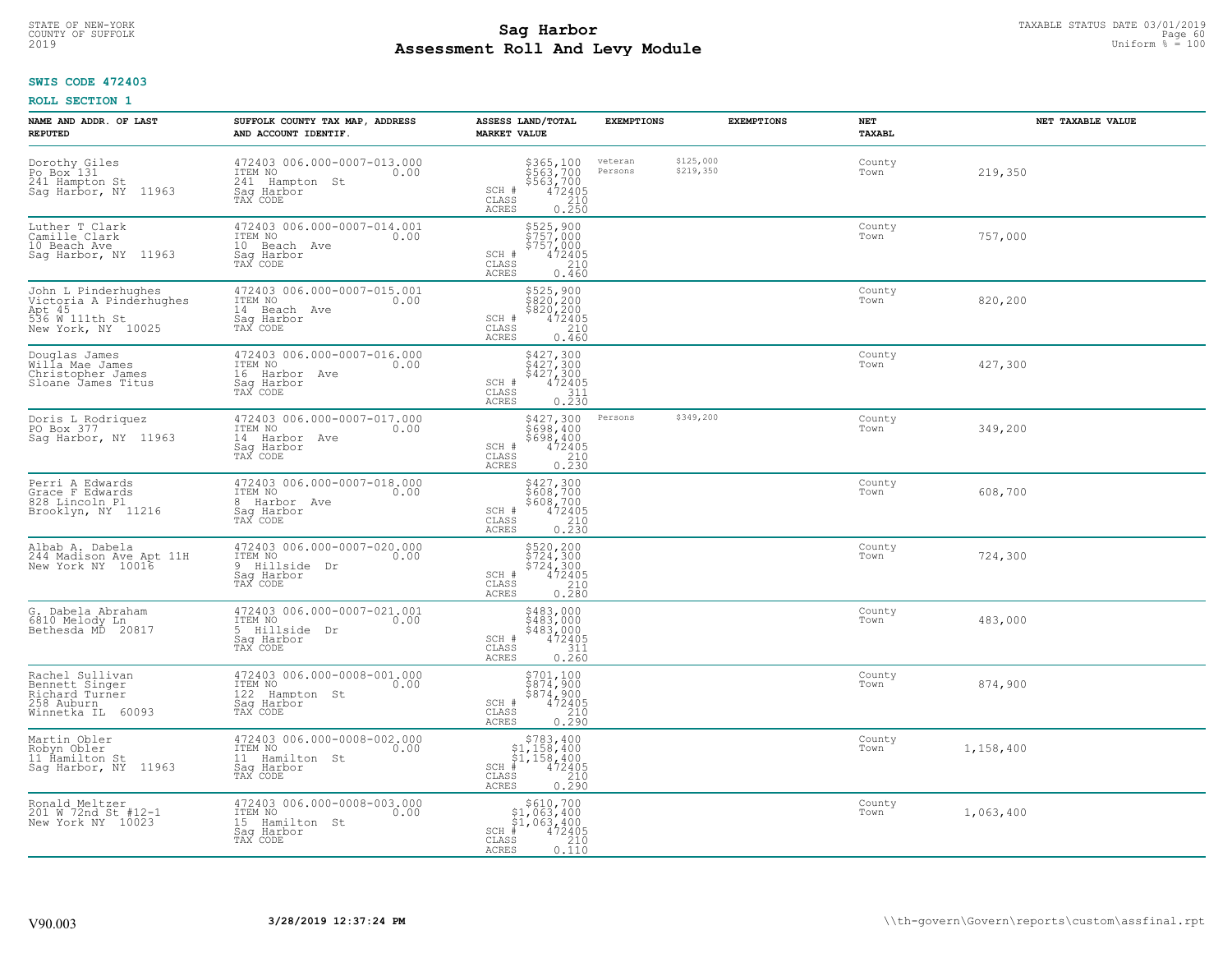#### **Sag Harbor** TAXABLE STATUS DATE 03/01/2019<br>
Poll and Louis Module **Assessment Roll And Levy Module** 2019 Uniform % = 100 COUNTY OF SUFFOLK **Example 19 Second 2008 Second 2009 Research Countries and Second 2009 Research Page 61**

## **SWIS CODE 472403**

| NAME AND ADDR. OF LAST<br><b>REPUTED</b>                                                                   | SUFFOLK COUNTY TAX MAP, ADDRESS<br>AND ACCOUNT IDENTIF.                                      | ASSESS LAND/TOTAL<br><b>MARKET VALUE</b>                                                                                                                                                                                                                                                        | <b>EXEMPTIONS</b> | <b>EXEMPTIONS</b> | NET<br>TAXABL  | NET TAXABLE VALUE |
|------------------------------------------------------------------------------------------------------------|----------------------------------------------------------------------------------------------|-------------------------------------------------------------------------------------------------------------------------------------------------------------------------------------------------------------------------------------------------------------------------------------------------|-------------------|-------------------|----------------|-------------------|
| Joyce A Shields<br>Po <sup>-</sup> Box 272<br>75 Hedges Ln<br>Sagaponack, NY 11962                         | 472403 006.000-0008-004.000<br>ITEM NO<br>0.00<br>21 Hamilton St<br>Saq Harbor<br>TAX CODE   | $$976,600$<br>$$1,025,500$<br>$$1,025,500$<br>$472405$<br>$$250$<br>$$210$<br>$SCH$ #<br>CLASS<br>ACRES<br>0.380                                                                                                                                                                                |                   |                   | County<br>Town | 1,025,500         |
| Ruben M. Oliva, Trustee<br>Rand Oliva Family Trust<br>Kathleen G. Rand, Trustee<br>Rand Oliva Family Trust | 472403 006.000-0008-006.001<br>ITEM NO<br>0.00<br>32 Eastville Ave<br>Saq Harbor<br>TAX CODE | $$642, 400$<br>$$1, 211, 000$<br>$$1, 211, 000$<br>$$1, 211, 000$<br>472405<br>$SCH$ #<br>CLASS<br>$\frac{210}{0.620}$<br>ACRES                                                                                                                                                                 |                   |                   | County<br>Town | 1,211,000         |
| Michael Kessler<br>Katherine Kessler<br>130 Jane Street Apt 4FG<br>New York NY 10014                       | 472403 006.000-0008-006.002<br>ITEM NO<br>0.00<br>36 Eastville Ave<br>Sag Harbor<br>TAX CODE | $\begin{array}{r} \text{\small $>$518$, 100} \\ \text{\small $>$1$, 503$, 500} \\ \text{\small $>$1$, 503$, 500} \\ \text{\small $>$4$} \\ \text{\small $>$3$} \\ \text{\small $3$} \\ \text{\small $25$} \\ \text{\small $25$} \\ \text{\small $25$} \end{array}$<br>$SCH$ #<br>CLASS<br>ACRES |                   |                   | County<br>Town | 1,503,500         |
| Lori Maki<br>61 Fulton Street #1<br>Weehawken NJ 07086                                                     | 472403 006.000-0008-007.000<br>ITEM NO<br>0.00<br>29 Eastville Ave<br>Saq Harbor<br>TAX CODE | \$344,800<br>\$719,000<br>\$719,000<br>SCH #<br>$\begin{array}{r} 472405 \\ 210 \\ 0.140 \end{array}$<br>CLASS<br><b>ACRES</b>                                                                                                                                                                  |                   |                   | County<br>Town | 719,000           |
| Michael Butler<br>Lilian Cartwright<br>98 Brandywine Dr<br>Sag Harbor, NY 11963                            | 472403 006.000-0008-009.000<br>ITEM NO<br>0.00<br>37 Eastville Ave<br>Saq Harbor<br>TAX CODE | \$383,900<br>\$645,100<br>$\begin{array}{r} 3645,100 \\ 472405 \\ 280 \\ 0.300 \end{array}$<br>SCH #<br>$\mathtt{CLASS}$<br><b>ACRES</b>                                                                                                                                                        | veteran           | \$11,155          | County<br>Town | 633,945           |
| Edward J Haye<br>Augusta Haye<br>43 Eastville Ave<br>Sag Harbor, NY 11963                                  | 472403 006.000-0008-011.001<br>ITEM NO<br>0.00<br>43 Eastville Ave<br>Saq Harbor<br>TAX CODE | $\begin{array}{r}  \  \  \, 526,900\\  \  \, 51,117,300\\  \  \, 51,117,300\\  \  \  \, 472405\\ \  \  \, 85\\  \  \  \, 210\\  \  \  \, 0.370\\ \end{array}$<br>$SCH$ #<br>CLASS<br><b>ACRES</b>                                                                                               | veteran           | \$62,670          | County<br>Town | 1,054,630         |
| Sara_Gage<br>Apt 5<br>309 W 75th St<br>New York, NY 10023                                                  | 472403 006.000-0008-012.002<br>ITEM NO<br>0.00<br>10 James Pl<br>Saq Harbor<br>TAX CODE      | \$483,400<br>\$682,700<br>\$682,700<br>472405<br>SCH #<br>CLASS<br>$\frac{210}{0.620}$<br>ACRES                                                                                                                                                                                                 |                   |                   | County<br>Town | 682,700           |
| Edward F Pluchino<br>Susan F Pluchino<br>Po Box 62<br>Sag Harbor, NY 11963                                 | 472403 006.000-0008-012.003<br>TTEM NO 0.00<br>6 James Pl<br>Saq Harbor<br>TAX CODE          | \$565,200<br>\$769,900<br>\$769,900<br>\$769,900<br>\$72405<br>\$210<br>\$500<br>$SCH$ #<br>CLASS<br><b>ACRES</b>                                                                                                                                                                               | Volunte           | \$76,990          | County<br>Town | 692,910           |
| John J Vankovics<br>Po Box 101<br>Saq Harbor, NY 11963                                                     | 472403 006.000-0008-012.004<br>ITEM NO 0.00<br>5 James Pl<br>Saq Harbor<br>TAX CODE          | \$578,500<br>\$794,500<br>\$794,500<br>\$794,500<br>SCH #<br>CLASS<br>210<br>ACRES<br>0.460                                                                                                                                                                                                     |                   |                   | County<br>Town | 794,500           |
| Sue Calden<br>Po Box 2124<br>Sag Harbor, NY 11963                                                          | 472403 006.000-0008-012.005<br>ITEM NO<br>0.00<br>49 Eastville Ave<br>Saq Harbor<br>TAX CODE | $$792,000$<br>$$792,000$<br>$$792,000$<br>$$210$<br>$$2405$<br>SCH #<br>CLASS<br><b>ACRES</b><br>0.460                                                                                                                                                                                          |                   |                   | County<br>Town | 792,000           |
| Deanna Distefano<br>John A Broich<br>11 James Pl<br>Saq Harbor, NY 11963                                   | 472403 006.000-0008-012.006<br>ITEM NO<br>0.00<br>11 James Pl<br>Sag Harbor<br>TAX CODE      | \$615,500<br>\$938,100<br>\$938,100<br>SCH #<br>472405<br>$\begin{array}{c} 210 \\ 0.540 \end{array}$<br>CLASS<br><b>ACRES</b>                                                                                                                                                                  |                   |                   | County<br>Town | 938,100           |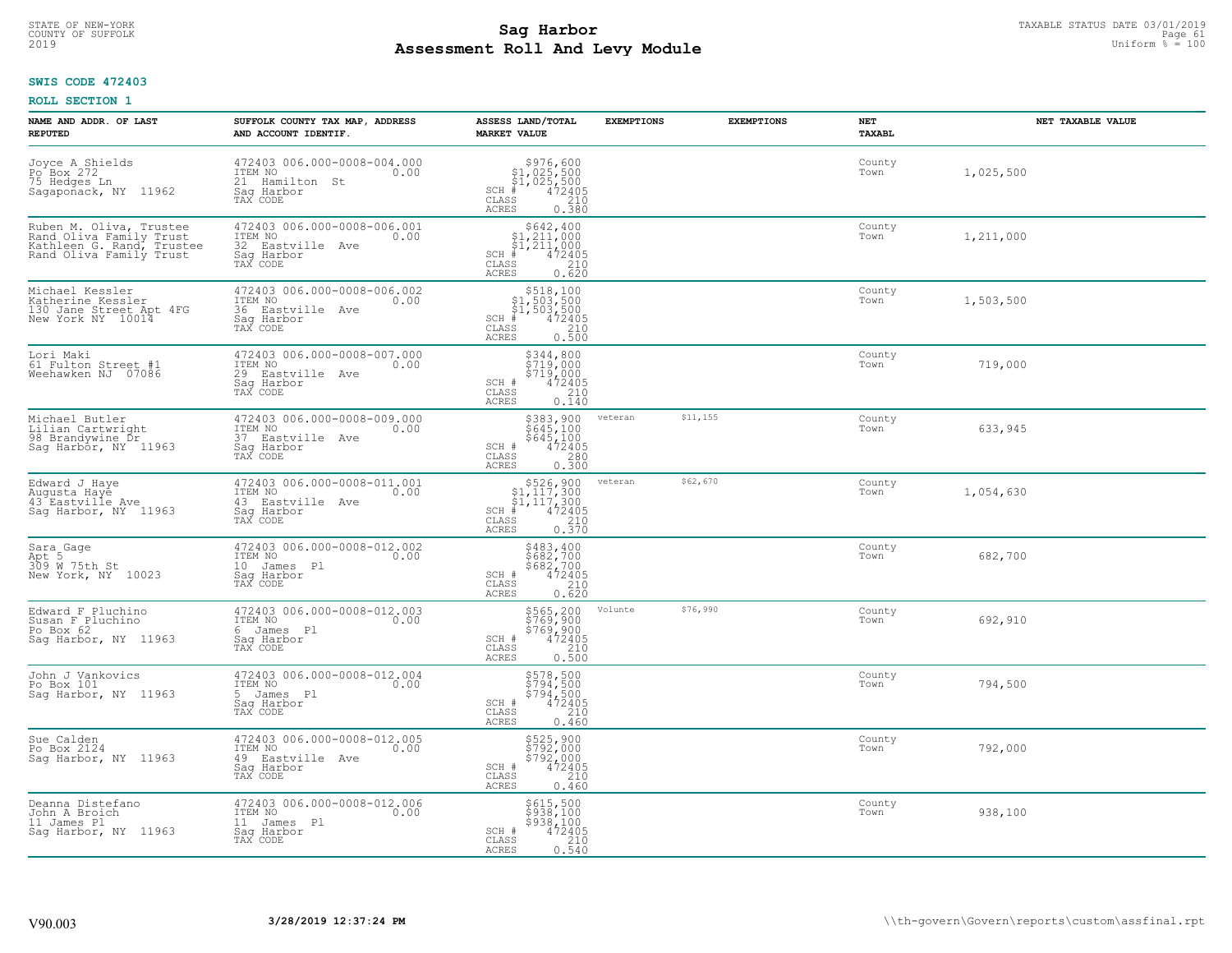#### **Sag Harbor** TAXABLE STATUS DATE 03/01/2019<br>
Poll and Louis Module **Assessment Roll And Levy Module** 2019 Uniform % = 100 COUNTY OF SUFFOLK **Example 19 Second COUNTY COUNTY COUNTY OF SUFFOLK** Page 62

## **SWIS CODE 472403**

| NAME AND ADDR. OF LAST<br><b>REPUTED</b>                                    | SUFFOLK COUNTY TAX MAP, ADDRESS<br>AND ACCOUNT IDENTIF.                                    | ASSESS LAND/TOTAL<br><b>MARKET VALUE</b>                                                                                                                                                                                                                                                                                                                                       | <b>EXEMPTIONS</b> | <b>EXEMPTIONS</b> | NET<br><b>TAXABL</b> | NET TAXABLE VALUE |
|-----------------------------------------------------------------------------|--------------------------------------------------------------------------------------------|--------------------------------------------------------------------------------------------------------------------------------------------------------------------------------------------------------------------------------------------------------------------------------------------------------------------------------------------------------------------------------|-------------------|-------------------|----------------------|-------------------|
| Joseph Sullo<br>Claudine Sullo<br>57 Eileen Ave<br>Plainview NY 11803       | 472403 006.000-0008-012.007<br>ITEM NO<br>0.00<br>15 James Pl<br>Saq Harbor<br>TAX CODE    | \$501,500<br>\$723,000<br>\$723,000<br>\$472405<br>\$210<br>SCH #<br>CLASS<br><b>ACRES</b><br>0.550                                                                                                                                                                                                                                                                            |                   |                   | County<br>Town       | 723,000           |
| Lon G Parisi<br>APT 6B<br>400 E 55th St<br>New York NY 10022                | 472403 006.000-0008-012.008<br>ITEM NO<br>0.00<br>16 James Pl<br>Saq Harbor<br>TAX CODE    | \$523,100<br>\$834,000<br>\$834,000<br>SCH #<br>472405<br>CLASS<br>$\frac{210}{0.510}$<br><b>ACRES</b>                                                                                                                                                                                                                                                                         |                   |                   | County<br>Town       | 834,000           |
| James Renner JR<br>Laurie Nurnberger<br>Po Box 1843<br>Saq Harbor, NY 11963 | 472403 006.000-0008-012.010<br>ITEM NO<br>0.00<br>158 Hampton St<br>Saq Harbor<br>TAX CODE | \$380,500<br>\$694,700<br>\$694,700<br>SCH #<br>$\begin{smallmatrix} 472405 \\ 472405 \\ 210 \\ 0.510 \end{smallmatrix}$<br>CLASS<br>ACRES                                                                                                                                                                                                                                     |                   |                   | County<br>Town       | 694,700           |
| Richard Steyert<br>Becky H Steyert<br>21 Vickers Št<br>Sag Harbor, NY 11963 | 472403 006.000-0008-012.011<br>ITEM NO 0.00<br>21 Vickers St<br>Saq Harbor<br>TAX CODE     | \$603,700<br>\$842,800<br>$$84\frac{7}{4}$ $800$<br>SCH #<br>$472405$<br>$210$<br>0.480<br>CLASS<br>ACRES                                                                                                                                                                                                                                                                      |                   |                   | County<br>Town       | 842,800           |
| Raymond J Simek<br>PO Box 963<br>Sag Harbor, NY 11963                       | 472403 006.000-0008-012.012<br>ITEM NO<br>0.00<br>14 Downer Pl<br>Saq Harbor<br>TAX CODE   | \$581,300<br>$\frac{1}{2}$ $\frac{1}{2}$ $\frac{1}{2}$ $\frac{1}{2}$ $\frac{1}{2}$ $\frac{1}{2}$ $\frac{1}{2}$<br>$\frac{5526}{472405}$<br>SCH #<br>CLASS<br>0.510<br><b>ACRES</b>                                                                                                                                                                                             |                   |                   | County<br>Town       | 926,400           |
| 144 Hampton Road, LLC<br>P.O. Box 547<br>Laurel NY 11948                    | 472403 006.000-0008-013.000<br>ITEM NO<br>0.00<br>144 Hampton St<br>Saq Harbor<br>TAX CODE | $\begin{array}{r}  \  \  \, 5681, 600 \\  \  \, 51, 345, 800 \\  \  \, 51, 345, 800 \\  \  \  \, 472405 \\  \  \, 55 \\  \  \  \, 632 \\  \  \, 6432 \\  \  \, 65 \\  \  \, 69 \\  \  \, 6432 \\  \  \, 69 \\  \  \, 69 \\  \  \, 69 \\  \  \, 69 \\  \  \, 69 \\  \  \, 69 \\  \  \, 69 \\  \  \, 69 \\  \  \, 69 \\$<br>$SCH$ #<br>$\mathtt{CLASS}$<br>0.990<br><b>ACRES</b> |                   |                   | County<br>Town       | 1,345,800         |
| Stephen P Loeffler<br>68 Whitney Rd<br>Sag Harbor, NY 11963-2510            | 472403 006.000-0008-014.000<br>ITEM NO 0.00<br>152 Hampton St<br>Saq Harbor<br>TAX CODE    | \$356,600<br>\$833,400<br>\$833/400<br>472405<br>SCH #<br>CLASS<br>449<br><b>ACRES</b><br>0.520                                                                                                                                                                                                                                                                                |                   |                   | County<br>Town       | 833,400           |
| Kaho Realty<br>Donald Katz<br>Main St<br>Saq Harbor, NY 11963               | 472403 006.000-0008-015.000<br>ITEM NO 0.00<br>Vickers St<br>Saq Harbor<br>TAX CODE        | $$4,500$<br>$$4,500$<br>$$4,500$<br>$472405$<br>$$311$<br>SCH #<br>CLASS<br>ACRES<br>0.110                                                                                                                                                                                                                                                                                     |                   |                   | County<br>Town       | 4,500             |
| Ashton Stanton<br>Sybil Stanton<br>Enid Pigott<br>166 Hampton Street LLC    | 472403 006.000-0008-016.000<br>ITEM NO 0.00<br>166 Hampton St<br>Sag Harbor<br>TAX CODE    | \$388,700<br>\$513,000<br>\$513,000<br>\$513,000<br>472405<br>0.340<br>SCH #<br>$\mathtt{CLASS}$<br>ACRES                                                                                                                                                                                                                                                                      |                   |                   | County<br>Town       | 513,000           |
| Sheila Stephens<br>170_Hampton St<br>PO Box 1452<br>Sag Harbor, NY 11963    | 472403 006.000-0008-017.000<br>ITEM NO<br>0.00<br>170 Hampton St<br>Sag Harbor<br>TAX CODE | \$359,600<br>\$591,600<br>\$591,600<br>472405<br>210<br>SCH #<br>CLASS<br><b>ACRES</b><br>0.170                                                                                                                                                                                                                                                                                |                   |                   | County<br>Town       | 591,600           |
| Lisa D Depetris<br>174 Hampton St<br>Sag Harbor, NY 11963                   | 472403 006.000-0008-018.000<br>ITEM NO<br>0.00<br>174 Hampton St<br>Sag Harobr<br>TAX CODE | \$359,600<br>\$658,300<br>\$658,300<br>\$658,300<br>\$72405<br>\$710<br>\$110<br>\$110<br>SCH #<br>CLASS<br><b>ACRES</b>                                                                                                                                                                                                                                                       |                   |                   | County<br>Town       | 658,300           |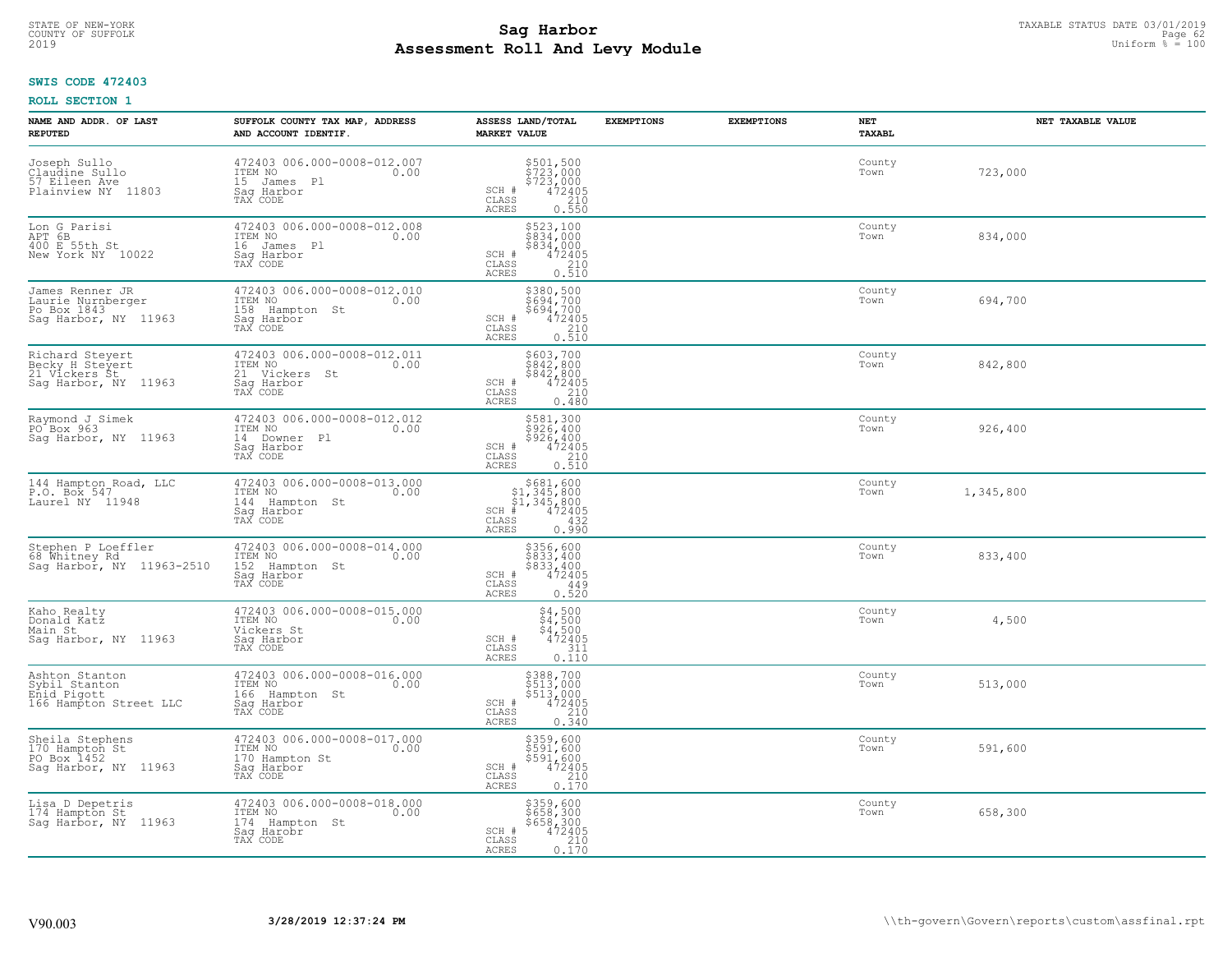#### **Sag Harbor** TAXABLE STATUS DATE 03/01/2019<br>
Poll and Louis Modulo **Assessment Roll And Levy Module** 2019 Uniform % = 100 COUNTY OF SUFFOLK **Example 19 Second COUNTY COUNTY COUNTY OF SUFFOLK** Page 63

## **SWIS CODE 472403**

| NAME AND ADDR. OF LAST<br><b>REPUTED</b>                                                         | SUFFOLK COUNTY TAX MAP, ADDRESS<br>AND ACCOUNT IDENTIF.                                        | ASSESS LAND/TOTAL<br><b>MARKET VALUE</b>                                                                                                                                                                                     | <b>EXEMPTIONS</b> | <b>EXEMPTIONS</b> | NET<br>TAXABL  | NET TAXABLE VALUE |
|--------------------------------------------------------------------------------------------------|------------------------------------------------------------------------------------------------|------------------------------------------------------------------------------------------------------------------------------------------------------------------------------------------------------------------------------|-------------------|-------------------|----------------|-------------------|
| Adam Scott<br>Christopher Beacham<br>3 Pierrepont Pl Apt 3B<br>Brooklyn NY 11201                 | 472403 006.000-0008-019.000<br>ITEM NO<br>0.00<br>5 Vickers<br>Saq Harbor<br>TAX CODE<br>St    | \$427,000<br>\$572,700<br>\$572,700<br>\$472405<br>SCH #<br>CLASS<br>$\begin{array}{c} 210 \\ 0.170 \end{array}$<br>ACRES                                                                                                    |                   |                   | County<br>Town | 572,700           |
| 11 Vickers LLC<br>c/o Mary Harada, RWN Managem<br>712 Fifth Avenue FL 30<br>New York NY 10019    | 472403 006.000-0008-021.004<br>ITEM NO 0.00<br>4 Downer Pl<br>Sag Harbor<br>TAX CODE           | $\begin{array}{r}  \  \  \, 5561,000\\  \  \  51,089,300\\  \  \  51,089,300\\  \  \  \, 472405\\  \  \  \, 85\\  \  \  \, 85\\  \  \  \, 210\\  \  \  \, 2520\\  \  \  \, 0.520\\ \end{array}$<br>$SCH$ #<br>CLASS<br>ACRES |                   |                   | County<br>Town | 1,089,300         |
| David Reiner<br>500 N Broadway Suite 165<br>Jericho, NY 11753                                    | 472403 006.000-0008-022.000<br>ITEM NO<br>0.00<br>17 Vickers St<br>Sag Harbor<br>TAX CODE      | \$467,500<br>\$631,300<br>\$631,300<br>\$631,300<br>\$72405<br>\$630<br>\$630<br>SCH #<br>CLASS<br><b>ACRES</b>                                                                                                              |                   |                   | County<br>Town | 631,300           |
| Nathan Brown<br>Gloria Brown<br>770 Anderson Ave<br>Cliffside Park, NJ 07010                     | 472403 006.000-0008-023.000<br>ITEM NO<br>0.00<br>17 Downer Pl<br>Saq Harbor<br>TAX CODE       | \$538,800<br>\$767,500<br>\$767,500<br>\$767,500<br>\$72405<br>0.520<br>SCH #<br>CLASS<br>ACRES                                                                                                                              | veteran           | \$75,000          | County<br>Town | 692,500           |
| Shirley Ford Garrett<br>123 Harrison St<br>Sag Harbor, NY 11963                                  | 472403 006.000-0008-024.000<br>ITEM NO<br>0.00<br>123<br>Harrison St<br>Saq Harbor<br>TAX CODE | \$525,900<br>$\frac{2680,800}{680,800}$<br>\$680,800<br>472405<br>0.210<br>SCH #<br>$\mathtt{CLASS}$<br>ACRES<br>0.460                                                                                                       |                   |                   | County<br>Town | 680,800           |
| Wanzo Galloway<br>Willie Mae Galloway<br>114-35 223rd St<br>Cambria Heights, NY<br>11411         | 472403 006.000-0008-025.000<br>ITEM NO<br>0.00<br>111 Harrison St<br>Saq Harbor<br>TAX CODE    | \$580,200<br>\$816,200<br>\$816,200<br>\$472405<br>0.560<br>0.560<br>SCH #<br>CLASS<br><b>ACRES</b>                                                                                                                          |                   |                   | County<br>Town | 816,200           |
| John Van Dood III<br>PO Box 611<br>Saq Harbor, NY 11963                                          | 472403 006.000-0008-026.000<br>ITEM NO<br>0.00<br>75 Eastville Ave<br>Sag Harbor<br>TAX CODE   | \$518,100<br>\$807,900<br>\$807,900<br>472405<br>220<br>SCH #<br>CLASS<br>0.500<br><b>ACRES</b>                                                                                                                              |                   |                   | County<br>Town | 807,900           |
| LGMJ LLC<br>c/o Brosnan<br>P.O. Box 511<br>Montauk NY 11954                                      | 472403 006.000-0009-001.003<br>ITEM NO<br>0.00<br>41 Montauk Ave<br>Saq Harbor<br>TAX CODE     | $$564, 200$<br>$$682, 700$<br>$$682, 700$<br>$$472405$<br>$0.210$<br>SCH #<br>CLASS<br><b>ACRES</b><br>0.550                                                                                                                 |                   |                   | County<br>Town | 682,700           |
| Donald Schellinger<br>Judith Schellinger<br>68 Eastville Ave<br>Sag Harbor, NY 11963             | 472403 006.000-0009-002.003<br>ITEM NO<br>0.00<br>68 Eastville Ave<br>Saq Harbor<br>TAX CODE   | \$569,900<br>\$937,500<br>\$937,500<br>\$937,500<br>SCH #<br>CLASS<br>$\frac{210}{0.500}$<br><b>ACRES</b>                                                                                                                    |                   |                   | County<br>Town | 937,500           |
| Brian J DeSesa<br>Kelly DeSESA<br>P.O. Box 52<br>Sag Harbor NY 11963                             | 472403 006.000-0009-003.000<br>ITEM NO<br>0.00<br>74 Eastville Ave<br>Saq Harbor<br>TAX CODE   | \$503,100<br>\$826,600<br>\$826,600<br>SCH #<br>$\begin{array}{r} 472405 \\ 210 \\ 0.320 \end{array}$<br>CLASS<br><b>ACRES</b>                                                                                               |                   |                   | County<br>Town | 826,600           |
| Marc Scollar, Trustee<br>of the Harrison Scollar-Altm<br>47 E 87 St Unit 6D<br>New York NY 10128 | 472403 006.000-0009-004.000<br>ITEM NO<br>0.00<br>87 Harrison St<br>Sag Harbor<br>TAX CODE     | \$503,400<br>\$729,700<br>\$729,700<br>SCH #<br>$472405$<br>210<br>CLASS<br>ACRES<br>0.160                                                                                                                                   |                   |                   | County<br>Town | 729,700           |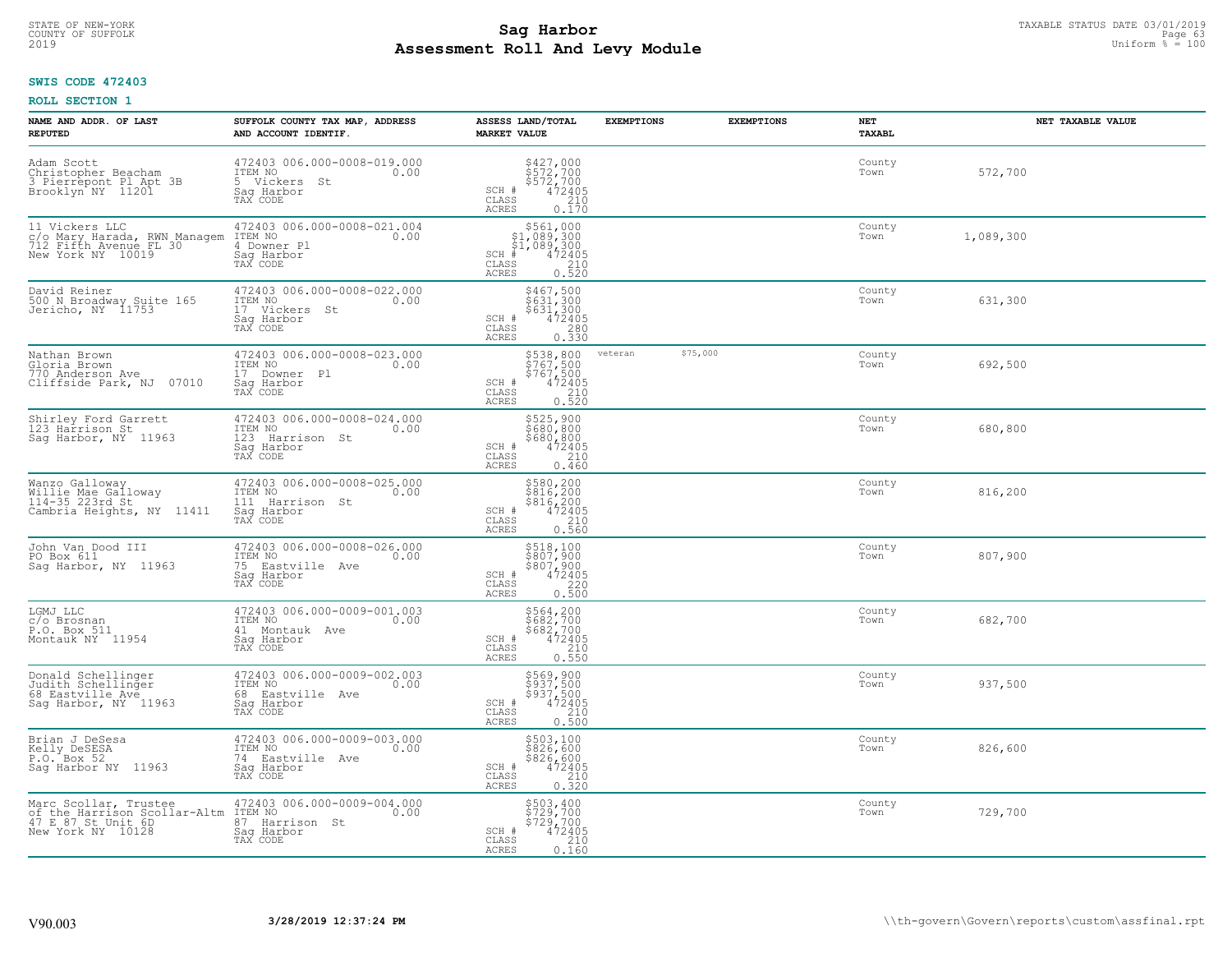#### **Sag Harbor** TAXABLE STATUS DATE 03/01/2019<br>Poll and Louis Module **Assessment Roll And Levy Module** 2019 Uniform % = 100 COUNTY OF SUFFOLK **Example 19 Second 2008 COUNTY COUNTY OF SUFFOLK** Page 64

## **SWIS CODE 472403**

| NAME AND ADDR. OF LAST<br><b>REPUTED</b>                                                          | SUFFOLK COUNTY TAX MAP, ADDRESS<br>AND ACCOUNT IDENTIF.                                            | ASSESS LAND/TOTAL<br><b>MARKET VALUE</b>                                                                                                      | <b>EXEMPTIONS</b> | <b>EXEMPTIONS</b> | <b>NET</b><br>TAXABL | NET TAXABLE VALUE |     |
|---------------------------------------------------------------------------------------------------|----------------------------------------------------------------------------------------------------|-----------------------------------------------------------------------------------------------------------------------------------------------|-------------------|-------------------|----------------------|-------------------|-----|
| Cleveland Theresa M<br>15521 Redington Dr<br>Redington Béach, FL<br>33708                         | (& Heir 472403 006.000-0009-007.001<br>ITEM NO<br>0.00<br>83 Harrison St<br>Saq Harbor<br>TAX CODE | $$855,300$<br>$$1,040,600$<br>$$1,040,600$<br>$472405$<br>$$210$<br>$SCH$ #<br>CLASS<br><b>ACRES</b><br>0.490                                 |                   |                   | County<br>Town       | 1,040,600         |     |
| 78 Harrison Street, LLC<br>38 The Birches<br>Roslyn NY 11576                                      | 472403 006.000-0009-008.000<br>ITEM NO<br>0.00<br>76<br>Harrison<br>St<br>Saq Harbor<br>TAX CODE   | $\begin{array}{r} 5858,300\\ 51,473,700\\ 51,473,700\\ *\\ *\\ 210\\ *\\ \text{ss}\end{array}$<br>$SCH$ #<br>$\mathtt{CLASS}$<br><b>ACRES</b> |                   |                   | County<br>Town       | 1,473,700         |     |
| C John Stafford<br>Peggy Stafford<br>P O Box 1634<br>Saq Harbor, NY 11963                         | 472403 006.000-0009-009.000<br>ITEM NO<br>0.00<br>82 Harrison St<br>Saq Harbor<br>TAX CODE         | \$578,500<br>\$867,300<br>\$867,300<br>472405<br>210<br>SCH #<br>CLASS<br>ACRES<br>0.460                                                      | Volunte           | \$86,730          | County<br>Town       | 780,570           |     |
| Marlene Sandler, Trustee<br>Marlene Sandler Revocable Tr<br>90 Harrison St<br>Saq Harbor NY 11963 | 472403 006.000-0009-010.000<br>ITEM NO<br>0.00<br>90 Harrison St<br>Saq Harbor<br>TAX CODE         | $$663, 200$<br>$$1, 934, 200$<br>$$1, 934, 200$<br>$472405$<br>$$210$<br>SCH<br>CLASS<br>0.210<br><b>ACRES</b>                                |                   |                   | County<br>Town       | 1,934,200         |     |
| Lindsay C Morris<br>Stephen Munshin<br>15 Private Rd<br>Sag Harbor, NY 11963                      | 472403 006.000-0009-011.004<br>ITEM NO<br>0.00<br>15 Pvt<br>Rd<br>Saq Harbor<br>TAX CODE           | \$456,900<br>\$774,200<br>\$774,200<br>\$774,200<br>SCH #<br>CLASS<br>210<br><b>ACRES</b><br>0.490                                            |                   |                   | County<br>Town       | 774,200           |     |
| Suzanne L Schechter<br>ouznance Book Che Suzanne Sc<br>41 W 58th St Apt 7B<br>New York NY 10019   | 472403 006.000-0009-012.000<br>ITEM NO<br>0.00<br>98 Harrison St<br>Saq Harbor<br>TAX CODE         | \$493,900<br>SCH #<br>$\mathtt{CLASS}$<br>0.640<br>ACRES                                                                                      |                   |                   | County<br>Town       | 1,516,700         |     |
| Denise M Sabloski<br>Po Box 2032<br>Sag Harbor, NY 11963                                          | 472403 006.000-0009-013.000<br>ITEM NO<br>0.00<br>102<br>Harrison St<br>Saq Harbor<br>TAX CODE     | \$449,500<br>\$704,600<br>\$704,600<br>SCH #<br>$\begin{smallmatrix} 472405\ 210\ 0.170 \end{smallmatrix}$<br>CLASS<br>ACRES                  |                   |                   | County<br>Town       | 704,600           |     |
| Margaret A Linton<br>2171 Madison Ave<br>Intercom 702, 9C<br>New York NY 10037                    | 472403 006.000-0009-014.000<br>ITEM NO<br>0.00<br>6 Robeson<br>Blvd<br>Saq Harbor<br>TAX CODE      | \$375,200<br>\$375,200<br>\$375,200<br>\$375,200<br>SCH #<br>$\mathtt{CLASS}$<br>311<br><b>ACRES</b><br>0.350                                 |                   |                   | County<br>Town       | 375,200           |     |
| Dr Carmen Wilson<br>25 St. James St<br>Montego Bay<br>Jamaica, WI                                 | 472403 006.000-0009-015.000<br>ITEM NO<br>0.00<br>16 Robeson Blvd<br>Sag Harbor<br>TAX CODE        | \$451,500<br>\$451,500<br>$$451,500\n472405\n311\n0.520$<br>SCH #<br>$\mathtt{CLASS}$<br><b>ACRES</b>                                         |                   |                   | County<br>Town       | 451,500           |     |
|                                                                                                   |                                                                                                    |                                                                                                                                               |                   |                   |                      | vilsh6            | 150 |
| Bryan Midlam<br>Julia E. Midlam<br>9 Wooded Path<br>Saq Harbor NY 11963                           | 472403 006.000-0009-016.000<br>ITEM NO<br>0.00<br>9 Pvt<br>Rd<br>Saq Harbor<br>TAX CODE            | \$453,200<br>\$709,300<br>\$709,300<br>\$709,300<br>SCH #<br>CLASS<br>210<br>0.540<br><b>ACRES</b>                                            |                   |                   | County<br>Town       | 709,300           |     |
| Geoffrey Merrick<br>Deborah <sup>-</sup> Merrick<br>132 Maple St<br>New Providence, NJ 07974      | 472403 006.000-0009-017.000<br>ITEM NO<br>0.00<br>24 Robeson Blvd<br>Sag Harbor<br>TAX CODE        | \$404,100<br>\$686,800<br>$$686, 800$<br>472405<br>210<br>SCH #<br>CLASS<br>0.520<br>ACRES                                                    |                   |                   | County<br>Town       | 686,800           |     |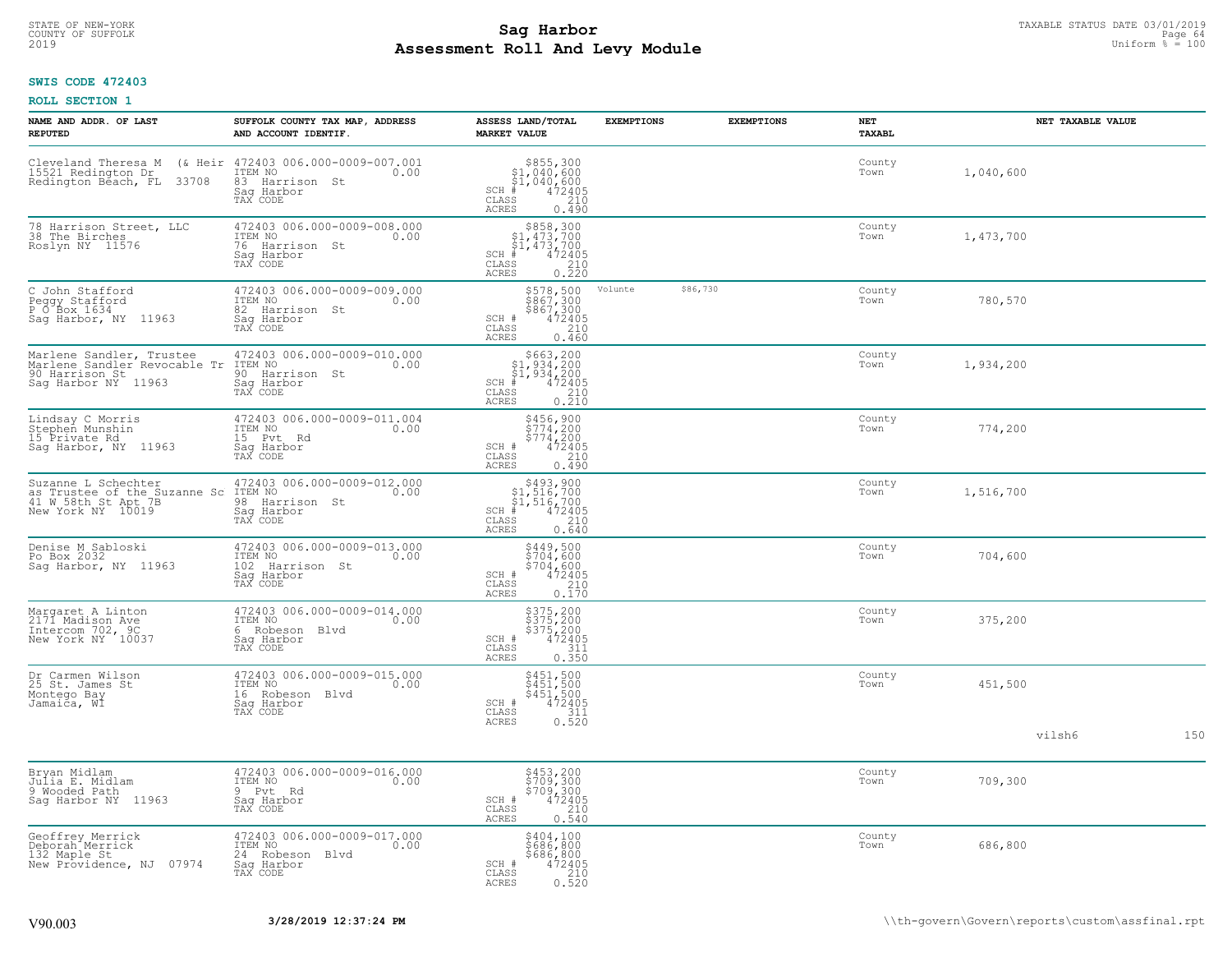#### **Sag Harbor** TAXABLE STATUS DATE 03/01/2019<br>Poll and Louis Module **Assessment Roll And Levy Module** 2019 Uniform % = 100 COUNTY OF SUFFOLK **Example 19 Second COUNTY COUNTY OF SUFFOLK** Page 65

### **SWIS CODE 472403**

| NAME AND ADDR. OF LAST<br><b>REPUTED</b>                                                                         | SUFFOLK COUNTY TAX MAP, ADDRESS<br>AND ACCOUNT IDENTIF.                                     | ASSESS LAND/TOTAL<br><b>MARKET VALUE</b>                                                                                                            | <b>EXEMPTIONS</b> | <b>EXEMPTIONS</b> | NET<br>TAXABL  | NET TAXABLE VALUE |     |  |
|------------------------------------------------------------------------------------------------------------------|---------------------------------------------------------------------------------------------|-----------------------------------------------------------------------------------------------------------------------------------------------------|-------------------|-------------------|----------------|-------------------|-----|--|
|                                                                                                                  |                                                                                             |                                                                                                                                                     |                   |                   |                | vilsh6            | 150 |  |
| Matthew Joaquim Hurley<br>Kathryn HurIey<br>Maria Hurley<br>1269 E 105th Street<br>Brooklyn NY 11236             | 472403 006.000-0009-018.000<br>TTEM NO 0.00<br>30 Robeson Blvd<br>Saq Harbor<br>TAX CODE    | \$404,100<br>\$596,100<br>\$596,100<br>\$596,100<br>\$72405<br>0.520<br>SCH #<br>$\mathtt{CLASS}$<br>ACRES                                          | veteran           | \$75,000          | County<br>Town | 521,100           |     |  |
|                                                                                                                  |                                                                                             |                                                                                                                                                     |                   |                   |                | vilsh6            | 150 |  |
| Bruce Milne<br>38 Robeson Blvd<br>Sag Harbor, NY 11963                                                           | 472403 006.000-0009-019.000<br>ITEM NO<br>0.00<br>38 Robeson Blvd<br>Saq Harbor<br>TAX CODE | \$484,900<br>\$899,100<br>\$899,100<br>SCH #<br>$\frac{47\bar{2}\bar{4}\bar{0}5}{210}$<br>$\mathtt{CLASS}$<br>ACRES<br>0.520                        |                   |                   | County<br>Town | 899,100           |     |  |
|                                                                                                                  |                                                                                             |                                                                                                                                                     |                   |                   |                | vilsh6            | 150 |  |
| Stanley Hopek<br>Sharon Hopek<br>115 S Route 303<br>Bluavett, NY 10913                                           | 472403 006.000-0010-002.001<br>ITEM NO 0.00<br>114 Harrison St<br>Sag Harbor<br>TAX CODE    | \$535,200<br>\$841,900<br>\$841,900<br>\$841,900<br>\$72405<br>0.520<br>SCH #<br>CLASS<br><b>ACRES</b>                                              |                   |                   | County<br>Town | 841,900           |     |  |
| William Lynch Jr<br>Mary F Lynch<br>118 <sup>-</sup> Harrison St<br>Sag Harbor, NY 11963                         | 472403 006.000-0010-003.000<br>ITEM NO<br>0.00<br>118 Harrison St<br>Sag Harbor<br>TAX CODE | \$343,700<br>\$529,800<br>\$529,800<br>\$529,800<br>\$72405<br>\$710<br>\$710<br>\$110<br>\$130<br>SCH #<br>CLASS<br>ACRES                          |                   |                   | County<br>Town | 529,800           |     |  |
| Jeanine Pepler<br>122 Harrison Street Ext<br>Sag Harbor NY 11963                                                 | 472403 006.000-0010-004.000<br>ITEM NO<br>0.00<br>122 Harrison St<br>Sag Harbor<br>TAX CODE | $\begin{array}{l} 5449, 500 \\ 5801, 300 \\ 5801, 300 \\ 472405 \\ 210 \\ 210 \end{array}$<br>SCH #<br>CLASS<br>${\tt ACKES}$<br>0.170              |                   |                   | County<br>Town | 801,300           |     |  |
| Samara Swanston<br>Daniel Newman<br>205 W 80th St Apt 1D<br>New York, NY 10004                                   | 472403 006.000-0010-005.000<br>ITEM NO<br>0.00<br>35 Carver St<br>Saq Harbor<br>TAX CODE    | $\begin{array}{r} 5428, 800 \\ 5607, 200 \\ 5607, 200 \\ 472405 \\ 210 \\ 0.300 \end{array}$<br>SCH #<br>CLASS<br>ACRES                             |                   |                   | County<br>Town | 607,200           |     |  |
| Allen Harvey<br>Ludlow Beckett<br>Apt 1<br>332 Clinton Ave<br>Brooklyn, NY 11205                                 | 472403 006.000-0010-006.000<br>ITEM NO<br>0.00<br>31 Carver St<br>Sag Harbor<br>TAX CODE    | \$538,800<br>$$1,024,800$<br>$$1,024,800$<br>$472405$<br>$SCH$ #<br>CLASS<br>$\frac{210}{0.520}$<br><b>ACRES</b>                                    |                   |                   | County<br>Town | 1,024,800         |     |  |
| Robert Scally<br>Dena Scally 25 Carver<br>3 Washinton Sq Village Apt 1 Sag Harbor<br>New York, NY 10012 TAX CODE | 472403 006.000-0010-007.000<br>ITEM NO<br>0.00<br>25 Carver St                              | \$485,900<br>\$883,000<br>\$883,000<br>$\begin{smallmatrix} 2405 \\ 472405 \\ 210 \\ 0.340 \end{smallmatrix}$<br>SCH #<br>$\mathtt{CLASS}$<br>ACRES |                   |                   | County<br>Town | 883,000           |     |  |
|                                                                                                                  |                                                                                             |                                                                                                                                                     |                   |                   |                | vilsh6            | 100 |  |
| George W_Burnett<br>Po Box 87<br>Sag Harbor, NY 11963                                                            | 472403 006.000-0010-008.000<br>ITEM NO<br>0.00<br>19 Carver St<br>Saq Harbor<br>TAX CODE    | $\begin{array}{r} 5218,500 \\ 5348,200 \\ 5348,200 \\ 472405 \\ 210 \\ 0.070 \end{array}$<br>SCH #<br>CLASS<br>ACRES                                | veteran           | \$87,050          | County<br>Town | 261,150           |     |  |
|                                                                                                                  |                                                                                             |                                                                                                                                                     |                   |                   |                | vilsh6            | 50  |  |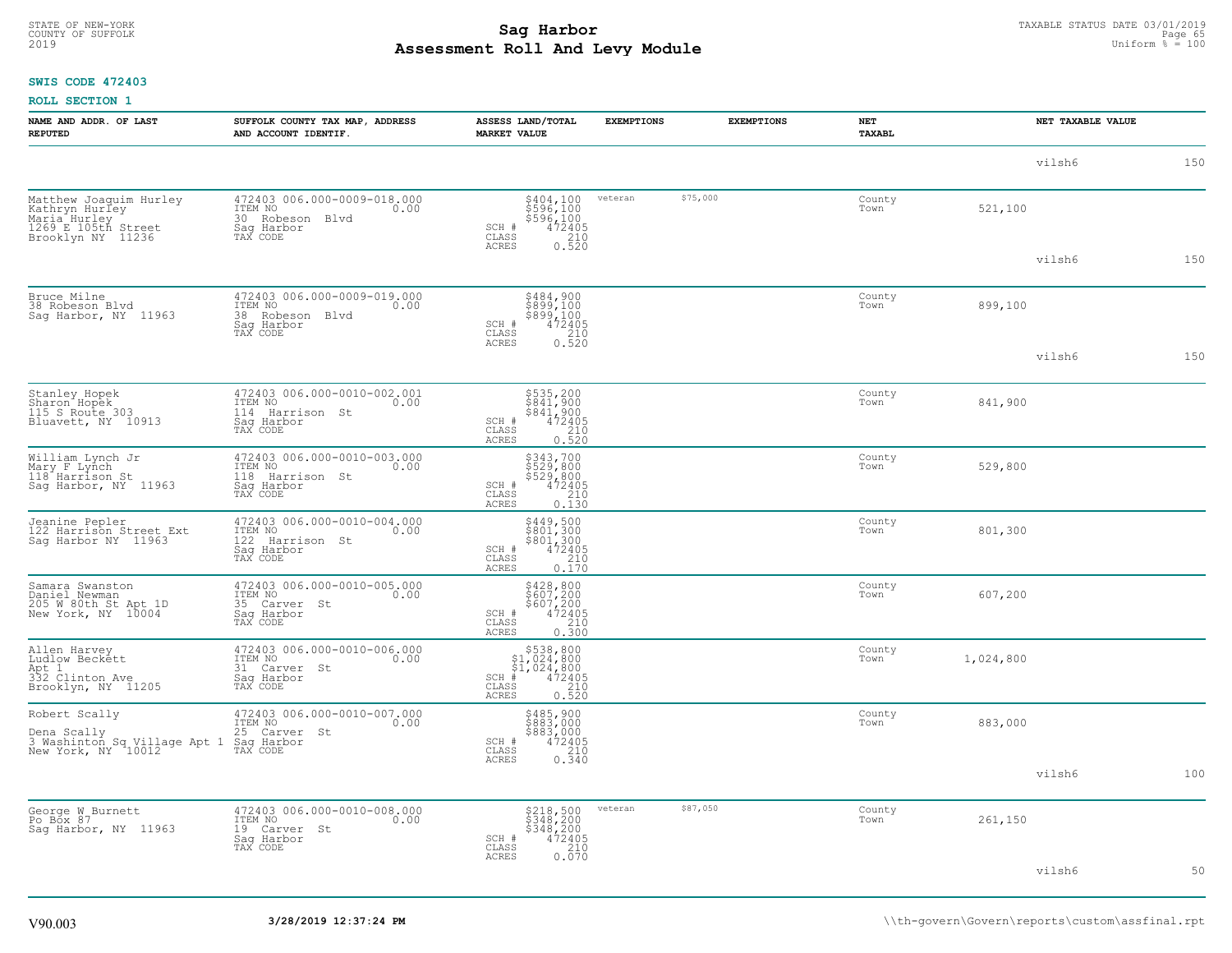# TAXABLE STATUS DATE 03/01/2019<br>COUNTY OF SUFFOLK Page 66 **Assessment Roll And Levy Module** 2019 Uniform % = 100

### **SWIS CODE 472403**

|  | <b>ROLL SECTION 1</b> |  |
|--|-----------------------|--|
|--|-----------------------|--|

| NAME AND ADDR. OF LAST<br><b>REPUTED</b>                                                 | SUFFOLK COUNTY TAX MAP, ADDRESS<br>AND ACCOUNT IDENTIF.                                     | ASSESS LAND/TOTAL<br><b>MARKET VALUE</b>                                                                 | <b>EXEMPTIONS</b> | <b>EXEMPTIONS</b> | <b>NET</b><br>TAXABL |           | NET TAXABLE VALUE |     |
|------------------------------------------------------------------------------------------|---------------------------------------------------------------------------------------------|----------------------------------------------------------------------------------------------------------|-------------------|-------------------|----------------------|-----------|-------------------|-----|
| Barbara Eileen Grigg<br>77 E 7th St<br>New Your, NY 10003                                | 472403 006.000-0010-009.000<br>ITEM NO<br>0.00<br>15 Carver St<br>Saq Harbor<br>TAX CODE    | \$485,900<br>\$673,800<br>\$673,800<br>SCH #<br>472405<br>CLASS<br>210<br><b>ACRES</b><br>0.340          |                   |                   | County<br>Town       | 673,800   |                   |     |
|                                                                                          |                                                                                             |                                                                                                          |                   |                   |                      |           | vilsh6            | 100 |
| Mark Madden<br>27 West 96th Street 10F<br>New York NY 10025                              | 472403 006.000-0010-010.000<br>ITEM NO<br>0.00<br>11 Carver St<br>Saq Harbor<br>TAX CODE    | \$485,900<br>\$755,400<br>\$755,400<br>SCH #<br>472405<br>CLASS<br>210                                   |                   |                   | County<br>Town       | 755,400   |                   |     |
|                                                                                          |                                                                                             | 0.340<br>ACRES                                                                                           |                   |                   |                      |           | vilsh6            | 75  |
| Mark J. Madden<br>Gustavo A. Martinez<br>27 W 96th Street Suite 10F<br>New York NY 10025 | 472403 006.000-0010-011.000<br>ITEM NO<br>0.00<br>5 Carver St<br>Saq Harbor<br>TAX CODE     | $$500, 200$<br>$$500, 200$<br>$$500, 200$<br>$472405$<br>$$311$<br>SCH #<br>CLASS<br>ACRES<br>0.350      |                   |                   | County<br>Town       | 500,200   |                   |     |
| Joann Cameron<br>P.O. Box 1945<br>Saq Harbor NY 11963                                    | 472403 006.000-0010-012.000<br>ITEM NO<br>0.00<br>1 Carver St<br>Saq Harbor<br>TAX CODE     | \$485,900<br>\$920,400<br>\$920,400<br>472405<br>210<br>SCH #<br>CLASS<br><b>ACRES</b><br>0.340          |                   |                   | County<br>Town       | 920,400   |                   |     |
| Arthur Salmon<br>Elaine O Salmon<br>628 E 20 St<br>New York, NY 10009                    | 472403 006.000-0010-013.000<br>ITEM NO<br>0.00<br>41 Robeson Blvd<br>Sag Harbor<br>TAX CODE | \$500,200<br>\$636,700<br>\$636,700<br>472405<br>210<br>SCH #<br>CLASS<br>0.350<br>ACRES                 | veteran           | \$62,670          | County<br>Town       | 574,030   |                   |     |
| Heike Grebenstein<br>37 Robeson Blvd<br>Saq Harbor, NY 11963                             | 472403 006.000-0010-014.000<br>ITEM NO<br>0.00<br>37 Robeson Blvd<br>Saq Harbor<br>TAX CODE | \$500,200<br>\$992,700<br>\$992,700<br>SCH #<br>$\frac{472405}{210}$<br>CLASS<br><b>ACRES</b><br>0.350   |                   |                   | County<br>Town       | 992,700   |                   |     |
| Justin A Neubauer<br>29 Robeson Blvd<br>Saq Harbor NY 11963                              | 472403 006.000-0010-015.000<br>ITEM NO<br>0.00<br>29 Robeson Blvd<br>Saq Harbor<br>TAX CODE | $$484,900$<br>$$1,299,600$<br>$$1,299,600$<br>$472405$<br>$$210$<br>$SCH$ #<br>CLASS<br>0.520<br>ACRES   |                   |                   | County<br>Town       | 1,299,600 |                   |     |
|                                                                                          |                                                                                             |                                                                                                          |                   |                   |                      |           | vilsh6            | 150 |
| Woodbine 55 II, LLC<br>P.O. Box 511<br>Montauk NY 11954                                  | 472403 006.000-0010-016.000<br>ITEM NO<br>0.00<br>23 Robeson Blvd<br>Saq Harbor<br>TAX CODE | $$500, 200$<br>$$2, 454, 700$<br>$$2, 454, 700$<br>$*$ $472405$<br>SCH<br>CLASS<br>210<br>0.350<br>ACRES | veteran           | \$10,967          | County<br>Town       | 2,443,733 |                   |     |
| Judith Preiato<br>19 Robeson Blvd<br>Sag Harbor NY 11963                                 | 472403 006.000-0010-017.000<br>ITEM NO<br>0.00<br>19 Robeson Blvd<br>Saq Harbor<br>TAX CODE | \$449,500<br>\$927,900<br>\$927,900<br>472405<br>SCH #<br>CLASS<br>210<br>0.170<br><b>ACRES</b>          |                   |                   | County<br>Town       | 927,900   |                   |     |
|                                                                                          |                                                                                             |                                                                                                          |                   |                   |                      |           | vilsh6            | 50  |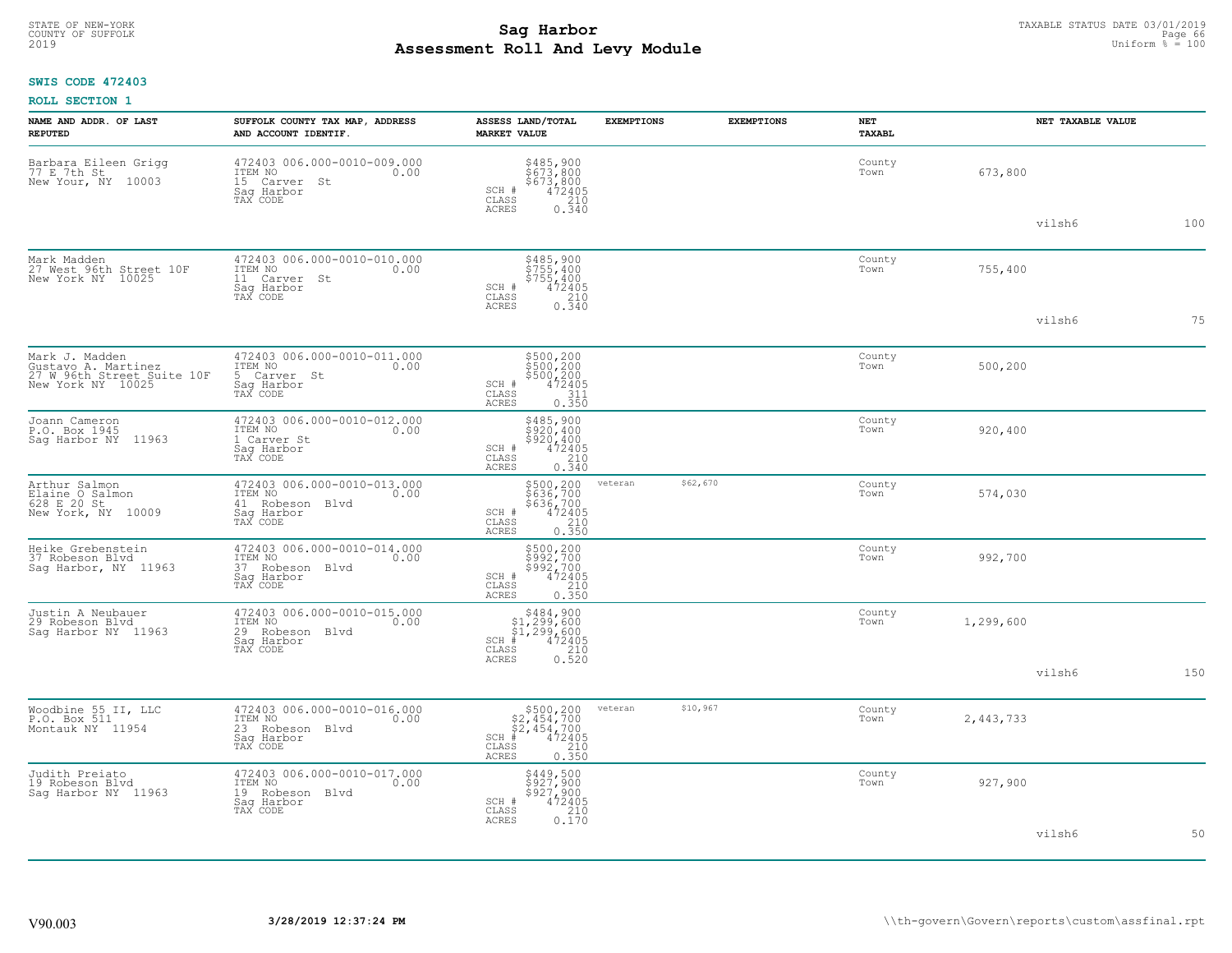#### **Sag Harbor** TAXABLE STATUS DATE 03/01/2019<br>
Poll and Louis Modulo **Assessment Roll And Levy Module** 2019 Uniform % = 100 COUNTY OF SUFFOLK **Example 19 Second COUNTY COUNTY COUNTY OF SUFFOLK** Page 67

### **SWIS CODE 472403**

| NAME AND ADDR. OF LAST<br><b>REPUTED</b>                                                                               | SUFFOLK COUNTY TAX MAP, ADDRESS<br>AND ACCOUNT IDENTIF.                                        | ASSESS LAND/TOTAL<br><b>MARKET VALUE</b>                                                                                        | <b>EXEMPTIONS</b> | <b>EXEMPTIONS</b> | NET<br><b>TAXABL</b> | NET TAXABLE VALUE |     |  |
|------------------------------------------------------------------------------------------------------------------------|------------------------------------------------------------------------------------------------|---------------------------------------------------------------------------------------------------------------------------------|-------------------|-------------------|----------------------|-------------------|-----|--|
| Thomas M Preiato<br>15 Robeson Blvd<br>Sag Harbor, NY 11963                                                            | 472403 006.000-0010-018.000<br>10.00 0.00<br>0.00<br>15 Robeson Blvd<br>Saq Harbor<br>TAX CODE | \$500,200<br>\$671,300<br>\$671,300<br>472405<br>SCH #<br>CLASS<br>$\begin{array}{c} 210 \\ 0.350 \end{array}$<br>ACRES         |                   |                   | County<br>Town       | 671,300           |     |  |
|                                                                                                                        |                                                                                                |                                                                                                                                 |                   |                   |                      | vilsh6            | 100 |  |
| William Wackerman<br>Mark D. Tevis<br>2 Beekman Pl #3E<br>New York NY 10022                                            | 472403 006.000-0011-001.000<br>ITEM NO<br>0.00<br>182<br>Hampton St<br>Saq Harbor<br>TAX CODE  | $$525,000$<br>$$2,842,600$<br>$$2,842,600$<br>$$2,842,600$<br>$SCH$ #<br>$\frac{75505}{210}$<br>CLASS<br>0.920<br>ACRES         |                   |                   | County<br>Town       | 2,842,600         |     |  |
| Lighthouse Landing LLC<br>10 Melville Park Rd<br>Melville, NY 11747                                                    | 472403 006.000-0011-002.001<br>ITEM NO<br>0.00<br>198 Hampton St<br>Sag Harbor<br>TAX CODE     | $$712, 400$<br>$$3, 826, 000$<br>$$3, 826, 000$<br>$*$<br>$472405$<br>$*$<br>$210$<br>$SCH$ #<br>CLASS<br>0.890<br><b>ACRES</b> |                   |                   | County<br>Town       | 3,826,000         |     |  |
| Nicole Kim<br>Neil Horvick<br>203 Salinger Close<br>Moosic PA 18507                                                    | 472403 006.000-0011-002.002<br>ITEM NO<br>0.00<br>10 Lighthouse Ln<br>Sag Harbor<br>TAX CODE   | $$599,600$<br>$$2,275,400$<br>$$2,275,400$<br>$$472405$<br>$$32,275,400$<br>$$210$<br>SCH #<br>CLASS<br><b>ACRES</b><br>0.470   |                   |                   | County<br>Town       | 2,275,400         |     |  |
| Charles Schoenau<br>Debra Schoenau<br>24 Lightouse Lane<br>Sag Harbor NY 11963                                         | 472403 006.000-0011-002.003<br>TTEM NO 0.00<br>12 Lighthouse Ln<br>Saq Harbor<br>TAX CODE      | $$578,600$<br>$$1,857,200$<br>$$1,857,200$<br>$*$<br>$*$<br>$472405$<br>$SCH$ #<br>CLASS<br>210<br>0.460<br>ACRES               |                   |                   | County<br>Town       | 1,857,200         |     |  |
| Michael Conte<br>Amanda Conte<br>400 E 51st St #5E<br>New York NY 10022                                                | 472403 006.000-0011-002.004<br>ITEM NO<br>0.00<br>14 Washington Ave<br>Saq Harbor<br>TAX CODE  | $$475,100$<br>$$2,048,800$<br>$$2,048,800$<br>$*$ 472405<br>$SCH$ #<br>CLASS<br>210<br>0.460<br><b>ACRES</b>                    |                   |                   | County<br>Town       | 2,048,800         |     |  |
| Scott Schiller, Trustee<br>The Scott Shiller Revocable<br>Melissa G. Schiller, Trustee<br>The Melissa G. Schiller Revo | 472403 006.000-0011-002.005<br>ITEM NO<br>0.00<br>16 Washington Ave<br>Saq Harbor<br>TAX CODE  | $$472,500$<br>$$1,988,800$<br>$$1,988,800$<br>$$472405$<br>$SCH$ #<br>CLASS<br>210<br>0.460<br>ACRES                            |                   |                   | County<br>Town       | 1,988,800         |     |  |
| Timothy McAlea<br>Courtney McAlea<br>240 East 82nd Street<br>New York NY 10028                                         | 472403 006.000-0011-002.006<br>ITEM NO<br>0.00<br>18 Washington Ave<br>Saq Harbor<br>TAX CODE  | $$420,000$<br>$$2,192,600$<br>$$2,192,600$<br>$$472405$<br>$SCH$ #<br>CLASS<br>210<br><b>ACRES</b><br>0.460                     |                   |                   | County<br>Town       | 2,192,600         |     |  |
| Mary Jane Belinky Trustee of<br>dtd. 2/12/2008<br>P.O. Box 1006<br>Elmira NY 14902-1006                                | 472403 006.000-0011-003.001<br>ITEM NO<br>0.00<br>20 Washington Ave<br>Saq Harbor<br>TAX CODE  | \$525,900<br>\$872,100<br>\$872,100<br>472405<br>SCH #<br>CLASS<br>210<br><b>ACRES</b><br>0.460                                 |                   |                   | County<br>Town       | 872,100           |     |  |
| Mary Jane Belinky Trustee of<br>P. O. Box 1006<br>Elmira NY 14902-1006                                                 | 472403 006.000-0011-003.002<br>ITEM NO<br>0.00<br>22 Washington Ave<br>Saq Harbor<br>TAX CODE  | \$525,900<br>\$802,900<br>\$802,900<br>472405<br>SCH #<br>CLASS<br>210<br><b>ACRES</b><br>0.460                                 |                   |                   | County<br>Town       | 802,900           |     |  |
| Jennifer Morgan<br>Zachary Morgan<br>790 Riverside Dr Apt 10D<br>New York NY 10032                                     | 472403 006.000-0011-004.000<br>ITEM NO<br>0.00<br>32 Carver St<br>Sag Harbor<br>TAX CODE       | \$520,200<br>\$862,300<br>\$862,300<br>\$472405<br>\$210<br>SCH #<br>$\mathtt{CLASS}$<br>0.280<br>ACRES                         |                   |                   | County<br>Town       | 862,300           |     |  |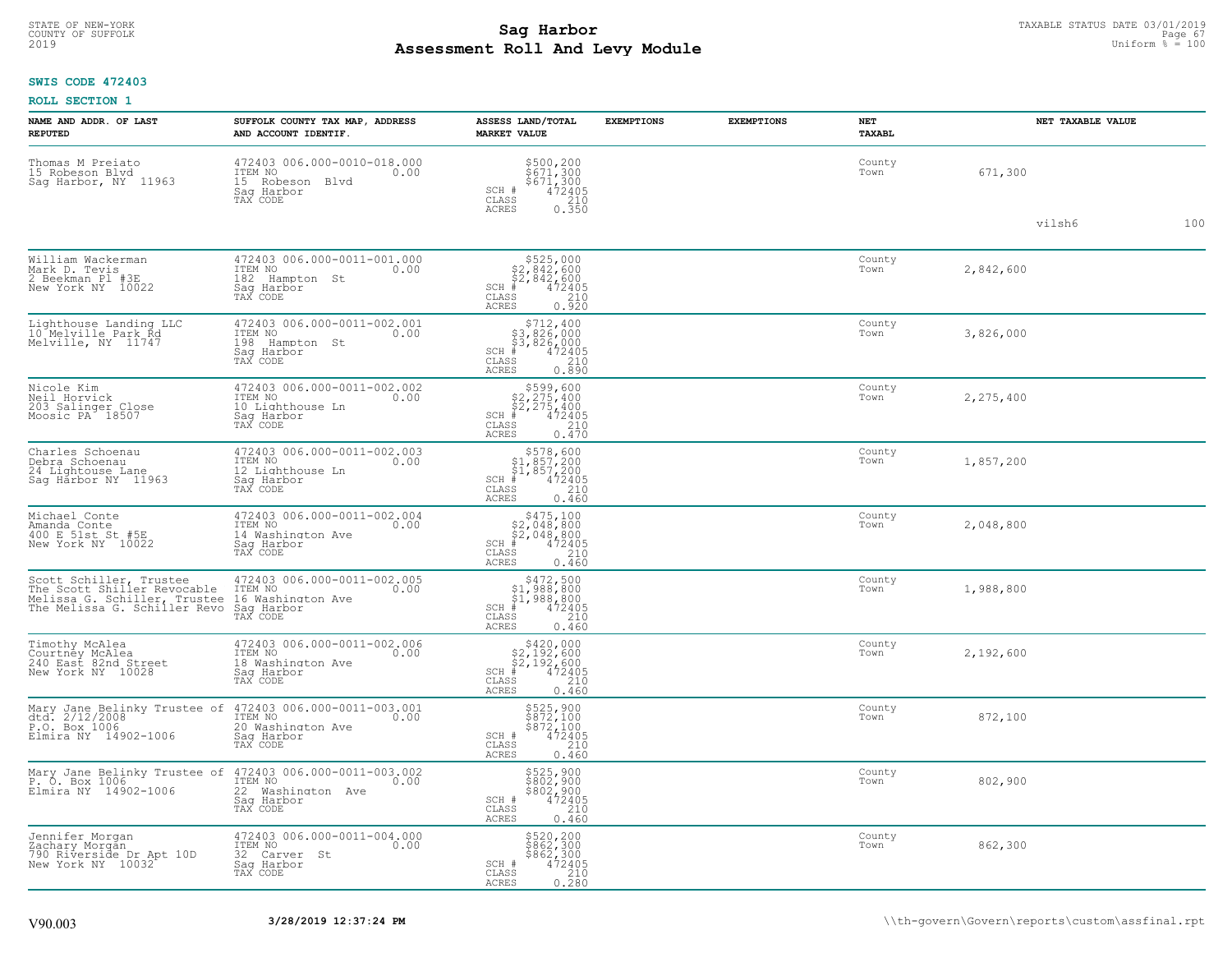#### **Sag Harbor** TAXABLE STATUS DATE 03/01/2019<br>Poll and Louis Module **Assessment Roll And Levy Module** 2019 Uniform % = 100 COUNTY OF SUFFOLK **Example 19 Second COUNTY COUNTY COUNTY OF SUFFOLK** Page 68 Page 68

### **SWIS CODE 472403**

| NAME AND ADDR. OF LAST<br><b>REPUTED</b>                                                         | SUFFOLK COUNTY TAX MAP, ADDRESS<br>AND ACCOUNT IDENTIF.                                       | ASSESS LAND/TOTAL<br><b>MARKET VALUE</b>                                                                                               | <b>EXEMPTIONS</b> | <b>EXEMPTIONS</b> | <b>NET</b><br>TAXABL | NET TAXABLE VALUE |    |
|--------------------------------------------------------------------------------------------------|-----------------------------------------------------------------------------------------------|----------------------------------------------------------------------------------------------------------------------------------------|-------------------|-------------------|----------------------|-------------------|----|
| Ethel Carter<br>PO Box 598<br>Saq Harbor, NY 11963                                               | 472403 006.000-0011-005.000<br>ITEM NO<br>0.00<br>26 Carver St<br>Sag Harbor<br>TAX CODE      | \$491,600<br>\$613,600<br>\$613,600<br>472405<br>210<br>SCH #<br>CLASS<br><b>ACRES</b><br>0.430                                        |                   |                   | County<br>Town       | 613,600           |    |
| Susan M. Aqeel, Trustee<br>Susan M. Aqeel Trust U/A<br>655 Sixth Avenue #4A<br>New York NY 10010 | 472403 006.000-0011-006.000<br>ITEM NO<br>0.00<br>22 Carver St<br>Sag Harbor<br>TAX CODE      | $$590,600$<br>$$2,828,300$<br>$$2,828,300$<br>$472405$<br>$$210$<br>$SCH$ #<br>$\mathtt{CLASS}$<br>0.570<br>ACRES                      |                   |                   | County<br>Town       | 2,828,300         |    |
| John A. Broich<br>14 Carver St<br>Sag Harbor NY 11963                                            | 472403 006.000-0011-007.000<br>ITEM NO<br>0.00<br>14 Carver St<br>Saq Harbor<br>TAX CODE      | $\begin{array}{r} 5355,700 \\ 547,200 \\ 547,200 \\ 472405 \\ 210 \\ 0.190 \end{array}$<br>SCH #<br>$\mathtt{CLASS}$<br><b>ACRES</b>   |                   |                   | County<br>Town       | 547,200           |    |
|                                                                                                  |                                                                                               |                                                                                                                                        |                   |                   |                      | vilsh6            | 60 |
| Greg R D'Angelo JR<br>3 Líncoln St<br>Saq Harbor, NY 11963                                       | 472403 006.000-0011-008.000<br>ITEM NO<br>0.00<br>11 Washington Ave<br>Sag Harbor<br>TAX CODE | \$455,200<br>\$681,800<br>$$681,800$<br>472405<br>472405<br>0.170<br>SCH #<br>$\mathtt{CLASS}$<br><b>ACRES</b>                         |                   |                   | County<br>Town       | 681,800           |    |
| Alexa B. Reese, Trustee<br>Reese Trust<br>Michael H. Reese, Trustee<br>Reese Trust               | 472403 006.000-0011-009.000<br>TTEM NO 0.00<br>9 Washington St<br>Saq Harbor<br>TAX CODE      | \$409,700<br>\$690,800<br>\$690,800<br>472405<br>0.170<br>0.170<br>SCH #<br>CLASS<br>ACRES                                             |                   |                   | County<br>Town       | 690,800           |    |
| Pierre Weber<br>P.O. Box 2200<br>Bridgehampton NY 11932                                          | 472403 006.000-0011-010.000<br>ITEM NO<br>0.00<br>5 Washington St<br>Saq Harbor<br>TAX CODE   | \$415,900<br>\$552,900<br>\$552,900<br>472405<br>SCH #<br>CLASS<br>$\begin{array}{c} 210 \\ 0.220 \end{array}$<br>ACRES                |                   |                   | County<br>Town       | 552,900           |    |
| Major E Thomas JR<br>Eileen C Thomas<br>30 Lighthouse Ln<br>Sag Harbor, NY 11963                 | 472403 006.000-0011-011.000<br>ITEM NO<br>0.00<br>30 Lighthouse Ln<br>Sag Harbor<br>TAX CODE  | \$418,300<br>\$801,800<br>\$801,800<br>SCH #<br>$\frac{472405}{210}$<br>CLASS<br>0.290<br><b>ACRES</b>                                 |                   |                   | County<br>Town       | 801,800           |    |
|                                                                                                  |                                                                                               |                                                                                                                                        |                   |                   |                      | vilsh6            | 85 |
| Anita Payne<br>Apt 5h<br>448 E 20th St<br>New York, NY 10009                                     | 472403 006.000-0011-012.000<br>ITEM NO<br>0.00<br>34 Lighthouse Ln<br>Sag Harbor<br>TAX CODE  | \$455,200<br>\$566,500<br>\$566,500<br>\$472405<br>\$410<br>SCH #<br>CLASS<br>$0.\overline{1}\overline{7}\overline{0}$<br><b>ACRES</b> |                   |                   | County<br>Town       | 566,500           |    |
| Eileen M Rosenberg<br>Apt 5c<br>140 W 86th St<br>New York, NY 10024                              | 472403 006.000-0011-013.000<br>ITEM NO 0.00<br>36 Lighthouse Ln<br>Sag Harbor<br>TAX CODE     | \$386,900<br>\$386,900<br>\$386,900<br>SCH #<br>472405<br>$\mathtt{CLASS}$<br>$\frac{311}{0.170}$<br>ACRES                             |                   |                   | County<br>Town       | 386,900           |    |
|                                                                                                  |                                                                                               |                                                                                                                                        |                   |                   |                      | vilsh6            | 50 |
| Nugent<br>C/o Nugent Terrance & Rosebe ITEM NO<br>Terrance<br>E Roseberg                         | 472403 006.000-0011-015.000<br>0.00<br>10 Carver St<br>Sag Harbor<br>TAX CODE                 | \$445,900<br>\$618,800<br>\$618,800<br>SCH #<br>472405<br>210<br>CLASS<br>0.240<br>ACRES                                               |                   |                   | County<br>Town       | 618,800           |    |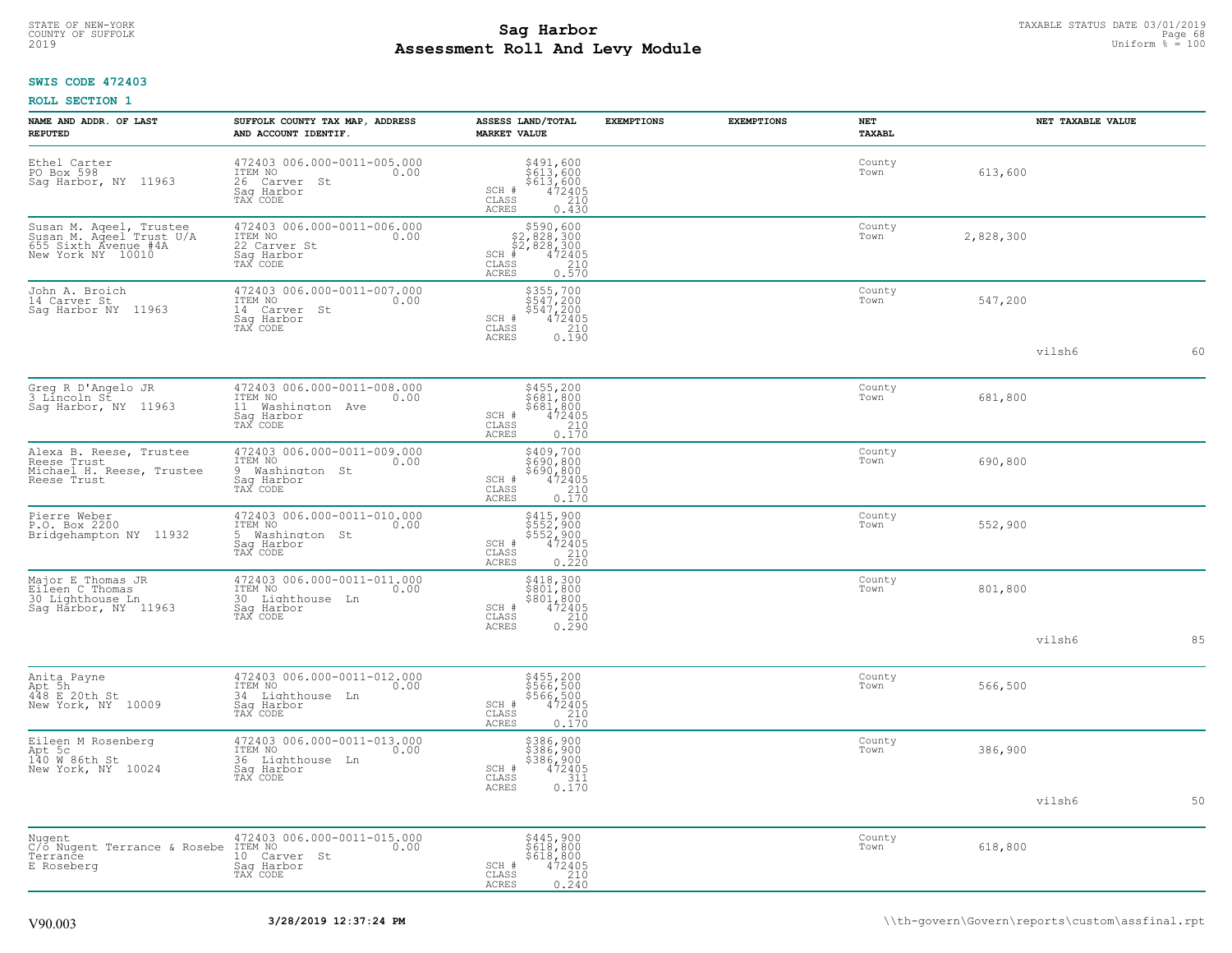#### **Sag Harbor** TAXABLE STATUS DATE 03/01/2019<br>
Poll and Louis Module **Assessment Roll And Levy Module** 2019 Uniform % = 100 COUNTY OF SUFFOLK **Example 19 Second COUNTY COUNTY OF SUFFOLK** Page 69 Page 69

## **SWIS CODE 472403**

|  | <b>ROLL SECTION 1</b> |  |
|--|-----------------------|--|
|--|-----------------------|--|

| NAME AND ADDR. OF LAST<br><b>REPUTED</b>                                              | SUFFOLK COUNTY TAX MAP, ADDRESS<br>AND ACCOUNT IDENTIF.                                       | ASSESS LAND/TOTAL<br><b>MARKET VALUE</b>                                                                                          | <b>EXEMPTIONS</b>  |                       | <b>EXEMPTIONS</b> | NET<br>TAXABL  |           | NET TAXABLE VALUE |     |
|---------------------------------------------------------------------------------------|-----------------------------------------------------------------------------------------------|-----------------------------------------------------------------------------------------------------------------------------------|--------------------|-----------------------|-------------------|----------------|-----------|-------------------|-----|
| Damian H Gerndt<br>Albert Henriques (Life Estat<br>81 Butler St<br>Brooklyn, NY 11231 | 472403 006.000-0011-016.001<br>ITEM NO<br>0.00<br>40 Lighthouse Ln<br>Saq Harbor<br>TAX CODE  | \$518,100<br>\$634,700<br>\$634,700<br>472405<br>SCH #<br>CLASS<br>210<br><b>ACRES</b><br>0.500                                   | veteran<br>veteran | \$75,000<br>\$167,910 |                   | County<br>Town | 391,790   |                   |     |
| Geraldine Maslanka<br>201 W 89th St<br>New York, NY 10024                             | 472403 006.000-0011-017.000<br>ITEM NO<br>0.00<br>6 Carver St<br>Sag Harbor<br>TAX CODE       | $\begin{array}{r} 5418,000\\ 5732,100\\ 5732,100\\ 472405\\ 210\\ 0.250 \end{array}$<br>SCH #<br>CLASS<br><b>ACRES</b>            |                    |                       |                   | County<br>Town | 732,100   |                   |     |
|                                                                                       |                                                                                               |                                                                                                                                   |                    |                       |                   |                |           | vilsh6            | 237 |
| Salvatore Buzzetta<br>2138 74th Street<br>Brooklyn NY 11204                           | 472403 006.000-0012-001.002<br>ITEM NO<br>0.00<br>21 Lighthouse Ln<br>Saq Harbor<br>TAX CODE  | \$507,700<br>\$2,196,900<br>\$2,196,900<br>$SCH$ #<br>472405<br>CLASS<br>210<br><b>ACRES</b><br>0.490                             |                    |                       |                   | County<br>Town | 2,196,900 |                   |     |
| Lisa Atkinson<br>P.O. Box 540<br>Saq Harbor NY 11963                                  | 472403 006.000-0012-001.003<br>ITEM NO<br>0.00<br>208 Hampton St<br>Sag Harbor<br>TAX CODE    | $$628, 800$<br>$$4, 632, 600$<br>$$4, 632, 600$<br>$$4, 632, 600$<br>$472405$<br>$SCH$ #<br>CLASS<br>210<br><b>ACRES</b><br>1.100 |                    |                       |                   | County<br>Town | 4,632,600 |                   |     |
| Lisa Atkinson<br>Zakiyah Roach<br>P.O. Box 540<br>Saq Harbor NY 11963                 | 472403 006.000-0012-001.004<br>ITEM NO 0.00<br>15 Lighthouse Ln<br>Saq Harbor<br>TAX CODE     | \$537,400<br>$$537,400$<br>$$537,400$<br>SCH #<br>472405<br>311<br>$\mathtt{CLASS}$<br>0.470<br><b>ACRES</b>                      |                    |                       |                   | County<br>Town | 537,400   |                   |     |
| Pamela Kalkstein<br>Harold Kalkstein<br>1175 York Ave Apt 15LM<br>New York NY 10065   | 472403 006.000-0012-002.000<br>TTEM NO 0.00<br>212 Hampton St<br>Sag Harbor<br>TAX CODE       | \$386,200<br>\$915,300<br>\$915,300<br>472405<br>SCH #<br>CLASS<br>210<br><b>ACRES</b><br>0.380                                   |                    |                       |                   | County<br>Town | 915,300   |                   |     |
| Laura Perroti<br>216 Hampton St<br>Saq Harbor NY 11963                                | 472403 006.000-0012-003.000<br>ITEM NO<br>0.00<br>216<br>Hampton St<br>Sag Harbor<br>TAX CODE | \$347,800<br>\$645,200<br>\$645,200<br>472405<br>SCH #<br>210<br>CLASS<br><b>ACRES</b><br>0.260                                   |                    |                       |                   | County<br>Town | 645,200   |                   |     |
| Alejandro Garcia<br>Estéla Garcia<br>20 Henry St<br>Sag Harbor, NY 11963              | 472403 006.000-0012-004.000<br>ITEM NO<br>0.00<br>220 Hampton St<br>Sag Harbor<br>TAX CODE    | \$380,700<br>\$565,800<br>\$565,800<br>SCH #<br>$\frac{472405}{210}$<br>CLASS<br>0.370<br><b>ACRES</b>                            |                    |                       |                   | County<br>Town | 565,800   |                   |     |
| Blanka Gierova<br>P.O. Box 2236<br>Sag Harbor NY 11963                                | 472403 006.000-0012-005.000<br>TTEM NO 0.00<br>224 Hampton St<br>Saq Harbor<br>TAX CODE       | \$360,200<br>\$562,800<br>\$562,800<br>\$472405<br>SCH #<br>CLASS<br>$\begin{array}{c} 210 \\ 0.350 \end{array}$<br><b>ACRES</b>  |                    |                       |                   | County<br>Town | 562,800   |                   |     |
| Rachel Murray<br>100-03 27th Ave<br>East Elmhurst NY 11369                            | 472403 006.000-0012-006.000<br>ITEM NO<br>0.00<br>228<br>Hampton St<br>Saq Harbor<br>TAX CODE | \$360,200<br>\$610,800<br>\$610,800<br>472405<br>SCH #<br>CLASS<br>210<br>0.350<br><b>ACRES</b>                                   |                    |                       |                   | County<br>Town | 610,800   |                   |     |
| Mark Mionis<br>Djamila Mionis<br>54 Old Town Ln<br>Huntington, NY 11743               | 472403 006.000-0012-007.000<br>ITEM NO<br>0.00<br>234<br>Hampton St<br>Sag Harbor<br>TAX CODE | \$380,700<br>$$647,300$<br>$$647,300$<br>SCH #<br>$\frac{472405}{210}$<br>CLASS<br>0.370<br>ACRES                                 |                    |                       |                   | County<br>Town | 647,300   |                   |     |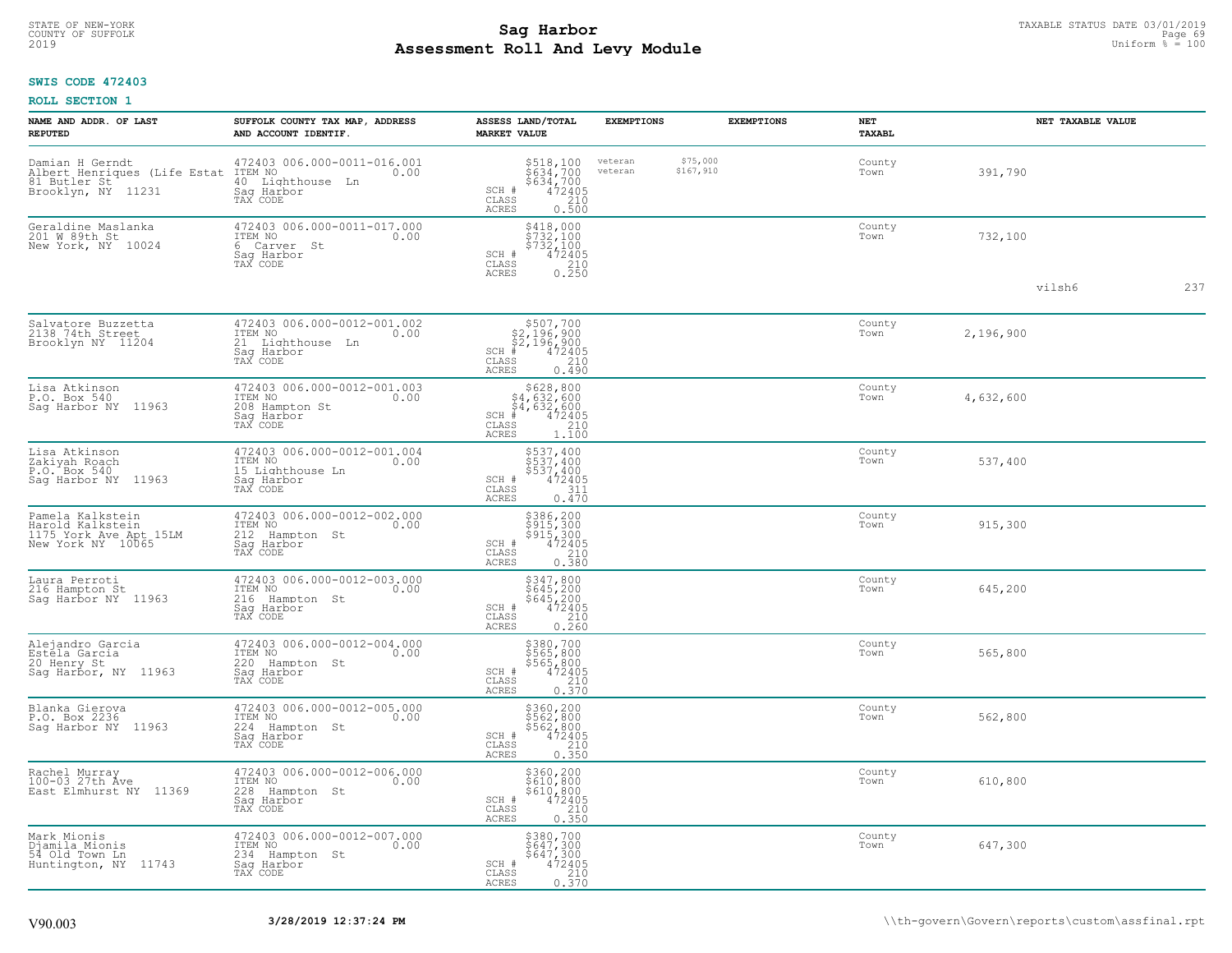# TAXABLE STATUS DATE 03/01/2019<br>COUNTY OF SUFFOLK Page 70 COUNTY OF SUFFOLK Page 70 **Assessment Roll And Levy Module** 2019 Uniform % = 100

## **SWIS CODE 472403**

| NAME AND ADDR. OF LAST<br><b>REPUTED</b>                                                    | SUFFOLK COUNTY TAX MAP, ADDRESS<br>AND ACCOUNT IDENTIF.                                         | ASSESS LAND/TOTAL<br><b>MARKET VALUE</b>                                                                                                         | <b>EXEMPTIONS</b>   | <b>EXEMPTIONS</b> | <b>NET</b><br>TAXABL |           | NET TAXABLE VALUE |     |
|---------------------------------------------------------------------------------------------|-------------------------------------------------------------------------------------------------|--------------------------------------------------------------------------------------------------------------------------------------------------|---------------------|-------------------|----------------------|-----------|-------------------|-----|
| Olive Watson<br>Joanna Grover Watson<br>8 Deerfield Dr<br>Saq Harbor NY 11963               | 472403 006.000-0012-008.000<br>ITEM NO<br>0.00<br>8 Deerfield Dr<br>Saq Harbor<br>TAX CODE      | $$563, 400$<br>$$2, 726, 800$<br>$$2, 726, 800$<br>$*$ 472405<br>$SCH$ #<br>CLASS<br>$\begin{array}{c} 210 \\ 0.550 \end{array}$<br><b>ACRES</b> |                     |                   | County<br>Town       | 2,726,800 |                   |     |
| Brandywine 36 LLC<br>c/o Marsha Soffer<br>19501 Biscayne Boulevard Sui<br>Aventura FL 33180 | 472403 006.000-0012-009.000<br>ITEM NO<br>0.00<br>36 Brandywine Dr<br>Sag Harbor<br>TAX CODE    | \$473,300<br>\$835,400<br>\$835,400<br>472405<br>SCH #<br>$\mathtt{CLASS}$<br>220<br><b>ACRES</b><br>0.460                                       |                     |                   | County<br>Town       | 835,400   |                   |     |
| Paul V Stisi<br>Geraldine Merola<br>40 Brandywine Dr<br>Sag Harbor NY 11963                 | 472403 006.000-0012-010.000<br>TTEM NO 0.00<br>40 Brandywine Dr<br>Sag Harbor<br>TAX CODE       | $\begin{array}{r} 504, 200 \\ 51, 238, 300 \\ 51, 238, 300 \\ * \\ * \\ 55 \end{array}$<br>SCH #<br>CLASS<br><b>ACRES</b><br>0.490               |                     |                   | County<br>Town       | 1,238,300 |                   |     |
| Alrick D Davis<br>250 Airmount Ave<br>Ramsey, NJ 07446                                      | 472403 006.000-0012-012.000<br>ITEM NO<br>0.00<br>48<br>Brandywine Dr<br>Saq Harbor<br>TAX CODE | \$514,500<br>\$790,600<br>\$790,600<br>SCH #<br>472405<br>CLASS<br>$\frac{210}{0.400}$<br>ACRES                                                  |                     |                   | County<br>Town       | 790,600   |                   |     |
| Anamika Samanta<br>Avram E. Luft<br>145 East 15th Street Apt 11K<br>New York NY 10003       | 472403 006.000-0012-013.000<br>54 Brandywine Dr<br>Saq Harbor<br>TAX CODE                       | $$514,500$<br>$$1,559,500$<br>$$1,559,500$<br>$472405$<br>$$240$<br>$$240$<br>SCH<br>CLASS<br><b>ACRES</b><br>0.400                              |                     |                   | County<br>Town       | 1,559,500 |                   |     |
| Ashley C. Russo<br>Louis J. Russo<br>25 Lighthouse Ln<br>Sag Harbor NY 11963                | 472403 006.000-0012-014.000<br>ITEM NO<br>0.00<br>25 Lighthouse Ln<br>Sag Harbor<br>TAX CODE    | \$449,500<br>\$808,600<br>\$808,600<br>SCH #<br>$\begin{smallmatrix} 472405\ 210\ 0.170 \end{smallmatrix}$<br>$\mathtt{CLASS}$<br><b>ACRES</b>   |                     |                   | County<br>Town       | 808,600   |                   |     |
|                                                                                             |                                                                                                 |                                                                                                                                                  |                     |                   |                      |           | vilsh6            | 50  |
| Peter Rocker<br>Claire Rocker<br>29 Lighthouse Ln<br>Sag Harbor NY 11963                    | 472403 006.000-0012-015.000<br>ITEM NO<br>0.00<br>29 Lighthouse Ln<br>Sag Harbor<br>TAX CODE    | \$500,200<br>\$818,700<br>\$818,700<br>SCH #<br>$\frac{472405}{210}$<br>CLASS<br>ACRES<br>0.350                                                  |                     |                   | County<br>Town       | 818,700   |                   |     |
| Nikki Bethel<br>250 Decatur St<br>Brooklyn NY 11233                                         | 472403 006.000-0012-016.000<br>ITEM NO<br>0.00<br>33 Lighthouse Ln<br>Saq Harbor<br>TAX CODE    | \$500,200<br>\$665,300<br>\$665,300<br>472405<br>SCH #<br>CLASS<br>$\frac{210}{0.350}$<br><b>ACRES</b>                                           |                     |                   | County<br>Town       | 665,300   |                   |     |
| Alice B Mc Grath<br>Michael Mc Grath<br>11 Mc Grathstand Ln<br>Sag Harbor, NY 11963         | 472403 006.000-0012-017.000<br>ITEM NO<br>0.00<br>37 Lighthouse Ln<br>Saq Harbor<br>TAX CODE    | \$500,200<br>\$814,200<br>\$814,200<br>472405<br>SCH #<br>$\mathtt{CLASS}$<br>$\begin{array}{c} 210 \\ 0.350 \end{array}$<br><b>ACRES</b>        |                     |                   | County<br>Town       | 814,200   |                   |     |
|                                                                                             |                                                                                                 |                                                                                                                                                  |                     |                   |                      |           | vilsh6            | 100 |
| Paul Rozzi<br>Suzanne M Rozzi<br>41 Lighthouse Ln<br>Sag Harbor, NY 11963                   | 472403 006.000-0012-018.000<br>ITEM NO<br>0.00<br>41 Lighthouse Ln<br>Saq Harbor<br>TAX CODE    | \$500,200<br>\$659,800<br>\$659,800<br>\$659,800<br>\$72405<br>\$72405<br>\$750<br>SCH #<br>CLASS<br><b>ACRES</b>                                | Volunte<br>\$65,980 |                   | County<br>Town       | 593,820   |                   |     |
|                                                                                             |                                                                                                 |                                                                                                                                                  |                     |                   |                      |           | vilsh6            | 100 |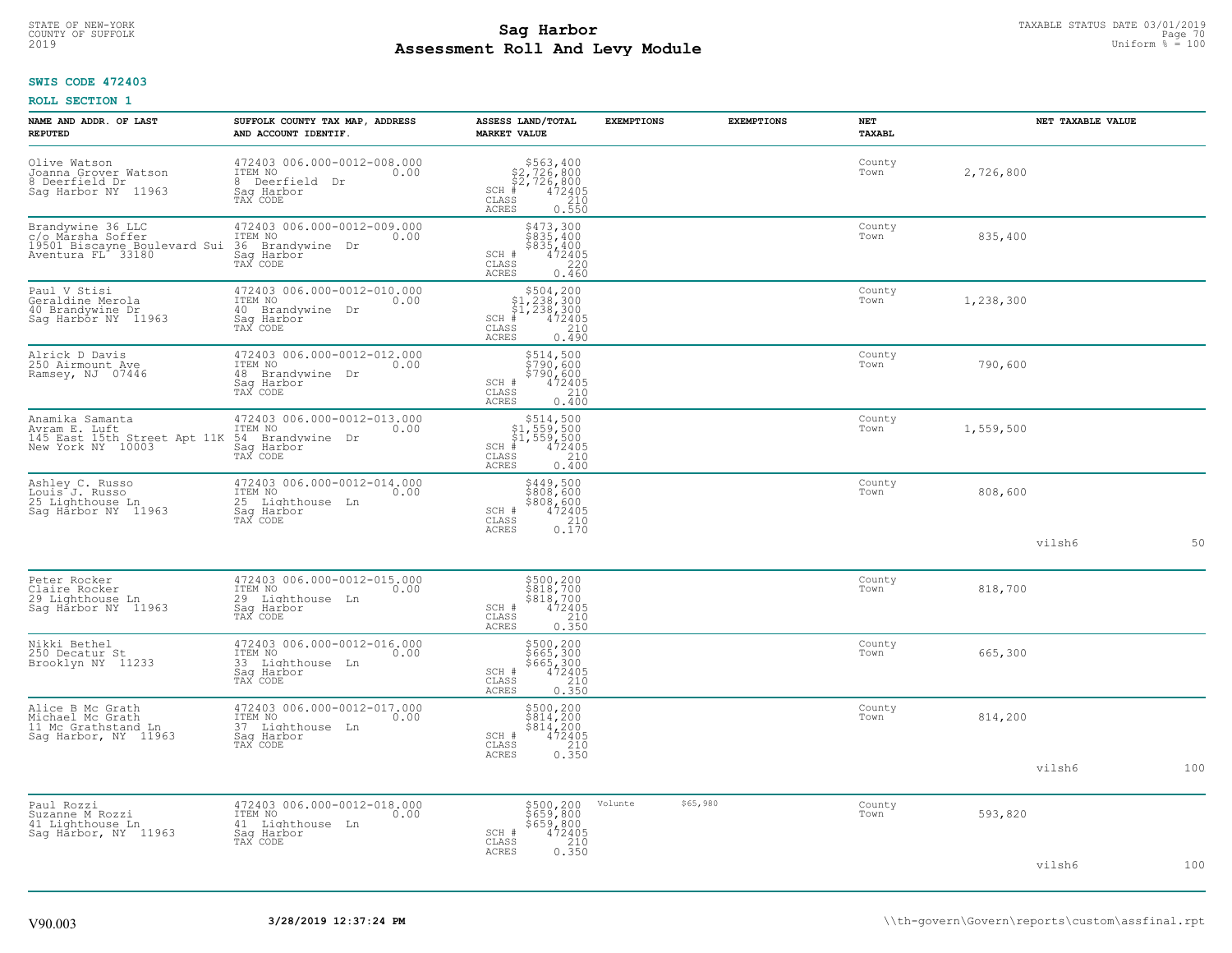#### **Sag Harbor** TAXABLE STATUS DATE 03/01/2019<br>
Poll and Louis Module **Assessment Roll And Levy Module** 2019 Uniform % = 100 COUNTY OF SUFFOLK Page 71

## **SWIS CODE 472403**

| NAME AND ADDR. OF LAST<br><b>REPUTED</b>                                                                                     | SUFFOLK COUNTY TAX MAP, ADDRESS<br>AND ACCOUNT IDENTIF.                                            | ASSESS LAND/TOTAL<br><b>MARKET VALUE</b>                                                                                                        | <b>EXEMPTIONS</b> | <b>EXEMPTIONS</b> | NET<br><b>TAXABL</b> | NET TAXABLE VALUE |    |
|------------------------------------------------------------------------------------------------------------------------------|----------------------------------------------------------------------------------------------------|-------------------------------------------------------------------------------------------------------------------------------------------------|-------------------|-------------------|----------------------|-------------------|----|
| Carole Lewis<br>320 McLean Pl<br>Hillside, NJ 07205                                                                          | 472403 006.000-0012-019.000<br>TTEM NO 0.00<br>0.00<br>47 Lighthouse Ln<br>Saq Harbor<br>TAX CODE  | $$521,700$<br>$$1,357,700$<br>$$1,357,700$<br>$472405$<br>$$210$<br>$SCH$ #<br>CLASS<br><b>ACRES</b><br>0.460                                   |                   |                   | County<br>Town       | 1,357,700         |    |
|                                                                                                                              |                                                                                                    |                                                                                                                                                 |                   |                   |                      | vilsh6            | 83 |
| John Findeisen, Trustee<br>of the Findeisen Plummer Tru<br>Janice Plummer, Trustee<br>of the Findeisen Plummer Tru           | 472403 006.000-0012-020.000<br>ITEM NO<br>0.00<br>51 Lighthouse Ln<br>Saq Harbor<br>TAX CODE       | \$339,100<br>\$495,000<br>\$495,000<br>472405<br>SCH #<br>CLASS<br>$\frac{210}{0.180}$<br>ACRES                                                 |                   |                   | County<br>Town       | 495,000           |    |
| Kevin Gilbride<br>Tyler Gilbride<br>1 Anchor Rd<br>Sag Harbor NY 11963                                                       | 472403 006.000-0012-021.000<br>ITEM NO<br>0.00<br>78<br>Brandywine<br>Dr<br>Sag Harbor<br>TAX CODE | $$482,700$<br>$$925,000$<br>$$925,000$<br>$$472405$<br>$0.230$<br>SCH #<br>CLASS<br><b>ACRES</b><br>0.630                                       |                   |                   | County<br>Town       | 925,000           |    |
| Ernest R Hill<br>Ardath C Hill<br>382 W Central Park<br>New York, NY 10025                                                   | 472403 006.000-0012-022.000<br>ITEM NO<br>0.00<br>74 Brandvwine Dr<br>Saq Harbor<br>TAX CODE       | \$473,300<br>\$685,800<br>\$685,800<br>SCH #<br>472405<br>$\mathtt{CLASS}$<br>210<br>0.460<br>ACRES                                             |                   |                   | County<br>Town       | 685,800           |    |
| Garay Living Trust dated Nov<br>Antoñio Garáy, Trustee<br>Garay Living Trust dated Nov<br>Marsha F. Gāray, Trustee           | 472403 006.000-0012-024.001<br>ITEM NO<br>0.00<br>70 Brandywine Dr<br>Saq Harbor<br>TAX CODE       | \$437,300<br>\$896,100<br>\$896,100<br>SCH #<br>472405<br>CLASS<br>210<br>ACRES<br>0.340                                                        |                   |                   | County<br>Town       | 896,100           |    |
| Charles J. Garay, Trustee<br>Garay Living Trust<br>Elena Colucci, Trustee<br>Garay Living Trust<br>Charles J. Garay, Trustee | 472403 006.000-0012-025.000<br>ITEM NO<br>0.00<br>66 Brandvwine Dr<br>Sag Harbor<br>TAX CODE       | \$473,300<br>\$646,900<br>\$646,900<br>472405<br>SCH #<br>CLASS<br>210<br><b>ACRES</b><br>0.460                                                 |                   |                   | County<br>Town       | 646,900           |    |
| James J Dowling<br>Sharon Dowling<br>92 Holly Rd<br>Iselin, NJ 08830                                                         | 472403 006.000-0012-026.000<br>ITEM NO<br>0.00<br>62<br>Brandywine Dr<br>Sag Harbor<br>TAX CODE    | $$473,300$<br>$$1,082,400$<br>$$1,082,400$<br>$472405$<br>$$210$<br>$SCH$ #<br>CLASS<br>0.460<br><b>ACRES</b>                                   |                   |                   | County<br>Town       | 1,082,400         |    |
| Jeffrey Borah<br>860 Fifth Ave 2H<br>New York, NY 10065                                                                      | 472403 006.000-0012-027.000<br>ITEM NO<br>0.00<br>58<br>Brandvwine<br>Dr<br>Sag Harbor<br>TAX CODE | \$473,300<br>\$673,600<br>\$673,600<br>472405<br>210<br>$\begin{array}{c} \text{SCH} \ \# \\ \text{CLASS} \end{array}$<br>0.460<br><b>ACRES</b> |                   |                   | County<br>Town       | 673,600           |    |
| Norman J Loftis<br>PO Box 566<br>Sag Harbor, NY 11963-0012                                                                   | 472403 006.000-0013-001.000<br>ITEM NO<br>0.00<br>3 Deerfield Dr<br>Saq Harbor<br>TAX CODE         | \$329,300<br>\$520,500<br>\$520,500<br>472405<br>SCH #<br>$\mathtt{CLASS}$<br>$\begin{array}{c} 210 \\ 0.320 \end{array}$<br>ACRES              |                   |                   | County<br>Town       | 520,500           |    |
| Stacy L McGowin<br>246 Hampton St<br>Saq Harbor, NY 11963                                                                    | 472403 006.000-0013-002.000<br>TTEM NO 0.00<br>246 Hampton St<br>Saq Harbor<br>TAX CODE            | \$329,300<br>\$617,400<br>\$617,400<br>472405<br>SCH #<br>$\mathtt{CLASS}$<br>$\begin{array}{c} 210 \\ 0.320 \end{array}$<br><b>ACRES</b>       | Volunte           | \$61,740          | County<br>Town       | 555,660           |    |
| Eunice L Vaughan<br>P 0 Box 1214<br>Sag Harbor, NY 11963                                                                     | 472403 006.000-0013-003.000<br>ITEM NO<br>0.00<br>250<br>Hampton St<br>Saq Harbor<br>TAX CODE      | \$329,300<br>\$896,800<br>\$896,800<br>\$996,800<br>SCH #<br>CLASS<br>ACRES<br>210<br>0.520                                                     |                   |                   | County<br>Town       | 896,800           |    |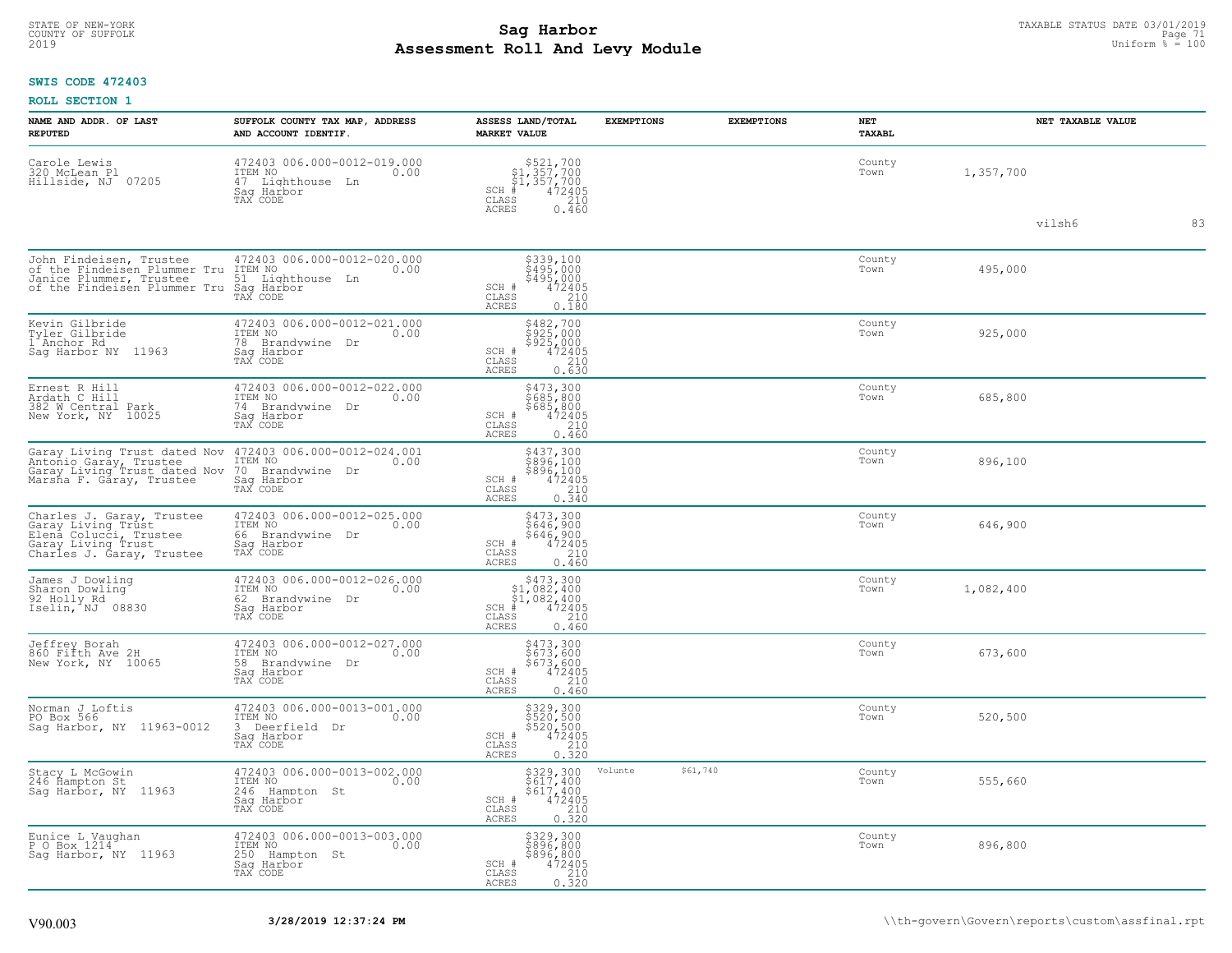# TAXABLE STATUS DATE 03/01/2019<br>COUNTY OF SUFFOLK Page 72 COUNTY OF SUFFOLK Page 72 **Assessment Roll And Levy Module** 2019 Uniform % = 100

# **SWIS CODE 472403**

| NAME AND ADDR. OF LAST<br><b>REPUTED</b>                                                  | SUFFOLK COUNTY TAX MAP, ADDRESS<br>AND ACCOUNT IDENTIF.                                       | ASSESS LAND/TOTAL<br><b>MARKET VALUE</b>                                                                                                          | <b>EXEMPTIONS</b> | <b>EXEMPTIONS</b> | NET<br><b>TAXABL</b> | NET TAXABLE VALUE |
|-------------------------------------------------------------------------------------------|-----------------------------------------------------------------------------------------------|---------------------------------------------------------------------------------------------------------------------------------------------------|-------------------|-------------------|----------------------|-------------------|
| Lena Mae F Harris<br>914 Osborn Ave<br>Riverhead, NY 11901                                | 472403 006.000-0013-004.000<br>ITEM NO<br>0.00<br>254 Hampton St<br>Saq Harbor<br>TAX CODE    | $\begin{array}{r} 5347, 800 \\ 5347, 800 \\ 5347, 800 \\ 472405 \\ 311 \\ 0.260 \end{array}$<br>SCH #<br>CLASS<br>ACRES                           |                   |                   | County<br>Town       | 347,800           |
| Yvette Debow<br>258 Hampton St<br>Sag Harbor NY 11963                                     | 472403 006.000-0013-005.000<br>ITEM NO<br>0.00<br>258 Hampton St<br>Sag Harbor<br>TAX CODE    | \$329,300<br>\$630,600<br>\$630,600<br>SCH #<br>472405<br>210<br>CLASS<br>0.320<br>ACRES                                                          |                   |                   | County<br>Town       | 630,600           |
| Paula Y Fendall<br>203 Midwood St<br>Brooklyn, NY 11225                                   | 472403 006.000-0013-006.000<br>ITEM NO<br>0.00<br>262<br>Hampton St<br>Saq Harbor<br>TAX CODE | \$339,600<br>\$510,100<br>$\begin{array}{r} 510,100 \\ 472405 \\ 210 \\ 0.330 \end{array}$<br>SCH #<br>CLASS<br>ACRES                             | veteran           | \$125,000         | County<br>Town       | 385,100           |
| Kevin J Duchemin<br>Michele Duchemin<br>P O Box 2499<br>Sag Harbor, NY 11963              | 472403 006.000-0013-007.000<br>ITEM NO<br>0.00<br>12 Brandvwine Dr<br>Saq Harbor<br>TAX CODE  | \$471,000<br>\$1,093,600<br>\$1,093,600<br>$472405$<br>$215$<br>0.510<br>SCH #<br>CLASS<br>ACRES                                                  | Volunte           | \$109,360         | County<br>Town       | 984,240           |
| Nicholas V Mazzeo<br>16 Brandywine Dr<br>Sag Harbor, NY 11963                             | 472403 006.000-0013-008.000<br>ITEM NO<br>0.00<br>16 Brandywine Dr<br>Saq Harbor<br>TAX CODE  | \$471,000<br>$\begin{array}{r} 347.1,0000\\ 51,055,800\\ 472405\\ \text{ss} \\ 215\\ \text{ss} \\ 0.510 \end{array}$<br>$SCH$ #<br>CLASS<br>ACRES | Volunte           | \$105,580         | County<br>Town       | 950,220           |
| Jeffrion Aubry<br>Erica M. Arnold<br>20 Brandywine Dr<br>Sag Harbor NY 11963              | 472403 006.000-0013-009.000<br>ITEM NO<br>0.00<br>20 Brandywine Dr<br>Sag Harbor<br>TAX CODE  | $\begin{array}{c} 5471,000 \\ 5727,900 \\ 5727,900 \\ 472405 \\ 210 \\ 0.510 \end{array}$<br>SCH #<br>$\mathtt{CLASS}$<br>ACRES                   |                   |                   | County<br>Town       | 727,900           |
| Alistaire M. Lombardo<br>Marc A. Lombardo<br>70 Carmine St Apt 2<br>New York NY 10014     | 472403 006.000-0013-010.000<br>ITEM NO<br>0.00<br>24 Brandywine Dr<br>Saq Harbor<br>TAX CODE  | \$523,300<br>\$880,100<br>\$880,100<br>\$880,100<br>\$72405<br>0.510<br>SCH #<br>CLASS<br>ACRES                                                   |                   |                   | County<br>Town       | 880,100           |
| Alice Cooley<br>Carl A. Irace<br>28 Brandywine Dr<br>Sag Harbor NY 11963                  | 472403 006.000-0013-011.000<br>ITEM NO<br>0.00<br>28 Brandywine Dr<br>Saq Harbor<br>TAX CODE  | \$475,800<br>\$850,400<br>$$850,400$<br>472405<br>210<br>SCH #<br>CLASS<br>ACRES<br>0.510                                                         |                   |                   | County<br>Town       | 850,400           |
| George Richard Wellington<br>Marguerite F Wellington<br>3341 Corsa Ave<br>Bronx, NY 10469 | 472403 006.000-0014-001.000<br>TTEM NO 0.00<br>39 Brandvwine Dr<br>Saq Harbor<br>TAX CODE     | \$498,300<br>\$703,500<br>\$703,500<br>\$703,500<br>\$72405<br>\$210<br>\$210<br>\$250.530<br>SCH #<br>CLASS<br><b>ACRES</b>                      |                   |                   | County<br>Town       | 703,500           |
| Scott McGlynn<br>Alexis McGlynn<br>51 Brandywine Dr<br>Sag Harbor NY 11963                | 472403 006.000-0014-002.000<br>ITEM NO<br>0.00<br>51 Brandywine Dr<br>Sag Harbor<br>TAX CODE  | $$504, 200$<br>$$2, 909, 300$<br>$$2, 909, 300$<br>$472405$<br>$$210$<br>SCH<br>CLASS<br>ACRES<br>0.490                                           |                   |                   | County<br>Town       | 2,909,300         |
| Iris Crews<br>175-20 Wexford Ter Apt 3D<br>Jamaica Estates, NY 11432                      | 472403 006.000-0014-003.000<br>ITEM NO<br>0.00<br>59 Brandywine Dr<br>Sag Harbor<br>TAX CODE  | \$493,900<br>\$694,000<br>\$694,000<br>SCH #<br>472405<br>210<br>CLASS<br>ACRES<br>0.480                                                          |                   |                   | County<br>Town       | 694,000           |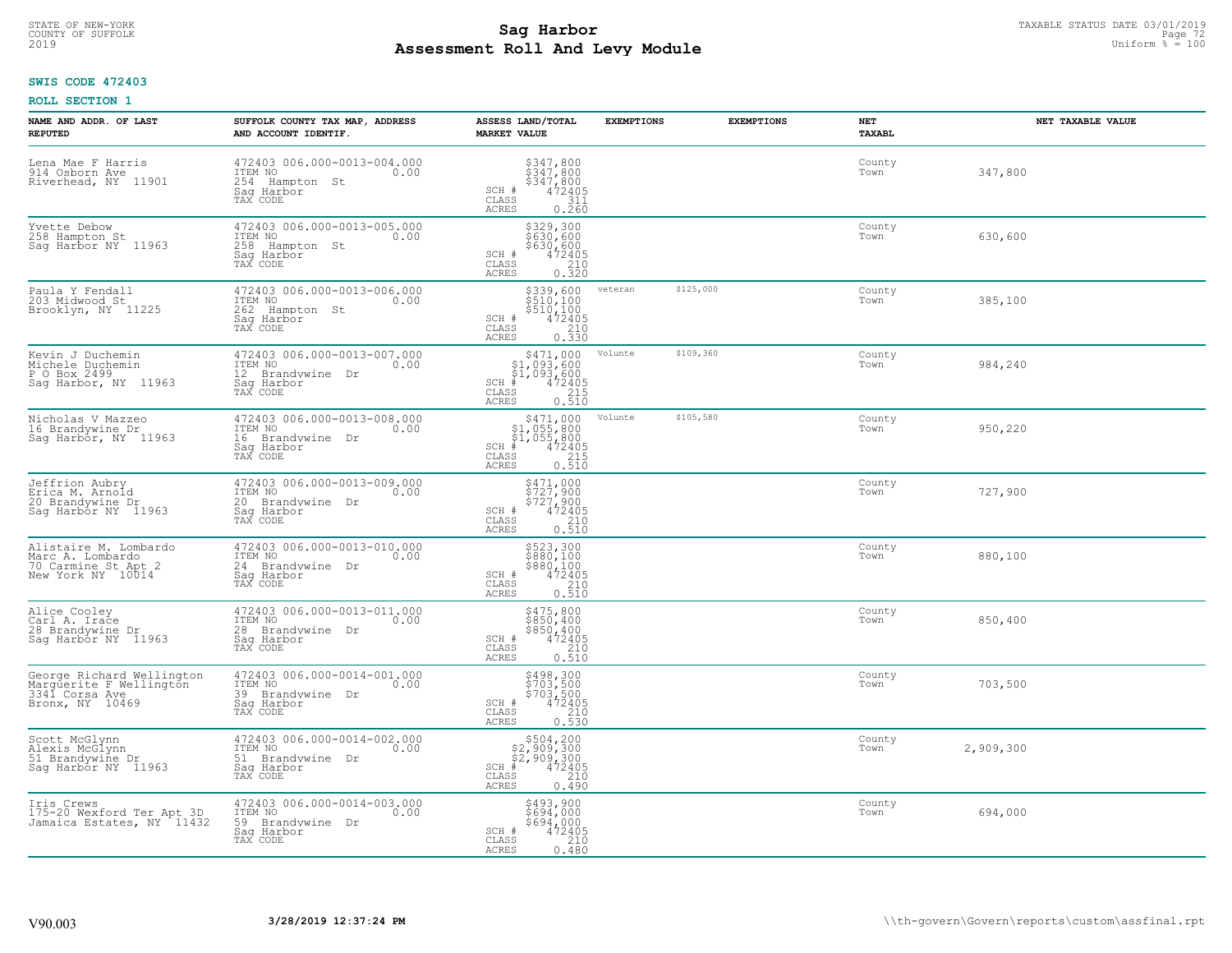# TAXABLE STATUS DATE 03/01/2019<br>COUNTY OF SUFFOLK Page 73 **Assessment Roll And Levy Module** 2019 Uniform % = 100

## **SWIS CODE 472403**

| NAME AND ADDR. OF LAST<br><b>REPUTED</b>                                                                                           | SUFFOLK COUNTY TAX MAP, ADDRESS<br>AND ACCOUNT IDENTIF.                                         | ASSESS LAND/TOTAL<br><b>MARKET VALUE</b>                                                                                                                                                                                  | <b>EXEMPTIONS</b>  | <b>EXEMPTIONS</b>      | NET<br><b>TAXABL</b> | NET TAXABLE VALUE |
|------------------------------------------------------------------------------------------------------------------------------------|-------------------------------------------------------------------------------------------------|---------------------------------------------------------------------------------------------------------------------------------------------------------------------------------------------------------------------------|--------------------|------------------------|----------------------|-------------------|
| John A Cooke (Life Estate)<br>Carol L Clarke<br>67 Brandywine Dr<br>Sag Harbor, NY 11963                                           | 472403 006.000-0014-004.000<br>ITEM NO<br>0.00<br>67 Brandvwine<br>Dr<br>Saq Harbor<br>TAX CODE | \$493,900<br>\$718,600<br>\$718,600<br>\$472405<br>\$410<br>SCH #<br>CLASS<br><b>ACRES</b><br>0.480                                                                                                                       | veteran            | \$125,000              | County<br>Town       | 593,600           |
| Kathleen Tucker<br>69 Brandywine Dr<br>Sag Harbor, NY 11963                                                                        | 472403 006.000-0014-005.000<br>ITEM NO<br>0.00<br>69 Brandywine Dr<br>Saq Harbor<br>TAX CODE    | \$456,900<br>\$695,900<br>\$695,900<br>472405<br>SCH #<br>$\mathtt{CLASS}$<br>210<br>ACRES<br>0.490                                                                                                                       | veteran            | \$30,708               | County<br>Town       | 665,192           |
| 73 Brandywine Drive LLC<br>640 Fifth Avenue<br>20th Floor<br>New York NY 10019                                                     | 472403 006.000-0014-006.000<br>ITEM NO<br>0.00<br>73 Brandvwine Dr<br>Saq Harbor<br>TAX CODE    | \$530,600<br>\$967,400<br>\$967,400<br>SCH #<br>472405<br>CLASS<br>210<br>0.490<br>ACRES                                                                                                                                  |                    |                        | County<br>Town       | 967,400           |
| George F Henry (Life Estate)<br>Mazie B Henry <sup>-</sup> (Life Estate)<br>Marilyn H Howell<br>Yvonne A Austin<br>Patricia D Mapp | 472403 006.000-0014-007.000<br>ITEM NO<br>0.00<br>20 Wildwood Dr<br>Saq Harbor<br>TAX CODE      | \$527,400<br>\$758,900<br>$$758,900$<br>472405<br>210<br>SCH #<br>CLASS<br>0.410<br><b>ACRES</b>                                                                                                                          |                    |                        | County<br>Town       | 758,900           |
| Robert E Wallace (et Al)<br>PO Box 2823<br>Sag Harbor, NY 11963                                                                    | 472403 006.000-0014-008.000<br>ITEM NO<br>0.00<br>16 Wildwood Dr<br>Saq Harbor<br>TAX CODE      | \$466,300<br>$\frac{1}{2}$ <sup>7</sup> <sup>12</sup> , 600<br>\$712,600<br>SCH #<br>$\begin{array}{r} 472405 \\ 210 \\ 0.500 \end{array}$<br>CLASS<br>ACRES                                                              |                    |                        | County<br>Town       | 712,600           |
| Lydia M Lehmuller<br>12 Wildwood Dr<br>Sag Harbor, NY 11963                                                                        | 472403 006.000-0014-009.000<br>ITEM NO<br>0.00<br>12 Wildwood Dr<br>Saq Harbor<br>TAX CODE      | \$483,600<br>\$853,100<br>\$853,100<br>472405<br>SCH #<br>CLASS<br>210<br><b>ACRES</b><br>0.470                                                                                                                           |                    |                        | County<br>Town       | 853,100           |
| Robert Adams<br>Judith Henriques Adams<br>8 Wildwood Dr<br>Saq Harbor, NY 11963                                                    | 472403 006.000-0014-010.000<br>ITEM NO<br>0.00<br>8 Wildwood Dr<br>Saq Harbor<br>TAX CODE       | $\begin{array}{r} \text{\small $5571,100} \\ \text{\small $896,400} \\ \text{\small $896,400} \\ \text{\small $472405} \\ \text{\small $0.740} \\ \text{\small $0.740} \end{array}$<br>SCH #<br>$\mathtt{CLASS}$<br>ACRES | veteran<br>veteran | \$125,000<br>\$250,000 | County<br>Town       | 521,400           |
| Victor E Swainson<br>120 East 82nd Street<br>New York NY 10028                                                                     | 472403 006.000-0014-011.000<br>ITEM NO 0.00<br>4 Wildwood Dr<br>Saq Harbor<br>TAX CODE          | $\begin{array}{c}\n 5488, 800 \\  5747, 200 \\  5747, 200 \\  472405 \\  \hline\n 210\n \end{array}$<br>SCH #<br>CLASS<br>0.380<br>ACRES                                                                                  |                    |                        | County<br>Town       | 747,200           |
| Bruce R. Fraser<br>Tamara E. Fraser<br>5 Wildwood Dr<br>Sag Harbor NY 11963                                                        | 472403 006.000-0015-001.000<br>ITEM NO 0.00<br>5 Wildwood Dr<br>Saq Harbor<br>TAX CODE          | \$451,300<br>\$973,600<br>\$973,600<br>SCH #<br>472405<br>210<br>CLASS<br>ACRES<br>0.480                                                                                                                                  |                    |                        | County<br>Town       | 973,600           |
| Salvatore Lo Presti<br>Susan Lo Presti<br>7 Wildwood Dr<br>Sag Harbor, NY 11963                                                    | 472403 006.000-0015-002.000<br>ITEM NO<br>0.00<br>7 Wildwood Dr<br>Sag Harbor<br>TAX CODE       | \$485,500<br>\$935,100<br>\$935,100<br>472405<br>SCH #<br>$\frac{210}{0.520}$<br>CLASS<br><b>ACRES</b>                                                                                                                    |                    |                        | County<br>Town       | 935,100           |
| Anthony S Ponzini<br>Jennifēr Ponzini<br>Jennifer Ponzini<br>11 Wildwood Dr<br>Saq Harbor NY 11963                                 | 472403 006.000-0015-003.000<br>ITEM NO<br>0.00<br>11 Wildwood Dr<br>Saq Harbor<br>TAX CODE      | \$493,900<br>\$912,500<br>\$912,500<br>$\frac{472405}{210}$<br>SCH #<br>$\mathtt{CLASS}$<br>ACRES<br>0.480                                                                                                                | veteran<br>Volunte | \$125,000<br>\$78,750  | County<br>Town       | 708,750           |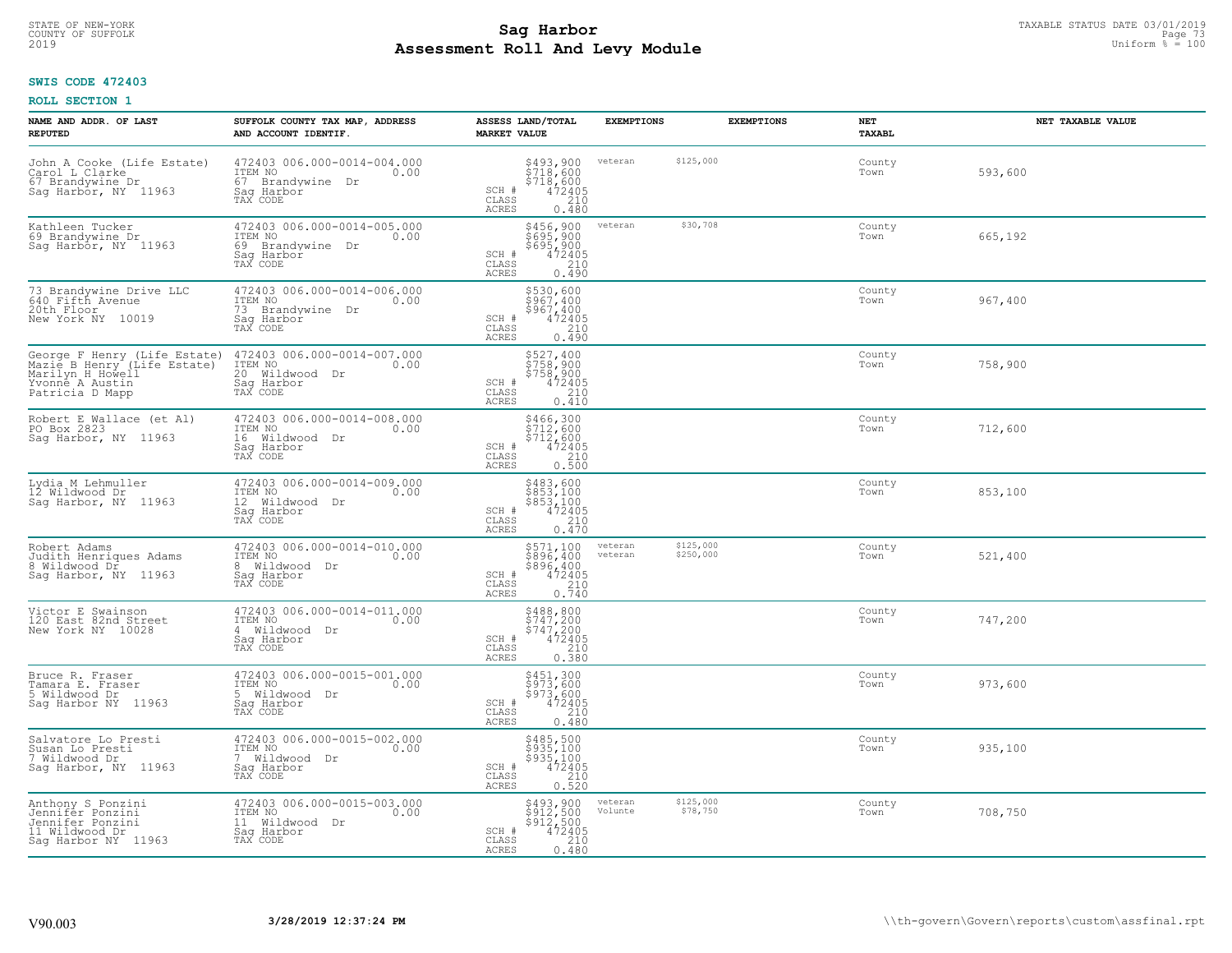# TAXABLE STATUS DATE 03/01/2019<br>COUNTY OF SUFFOLK Page 74 **Assessment Roll And Levy Module** 2019 Uniform % = 100

## **SWIS CODE 472403**

| <b>NAME AND ADDR. OF LAST</b><br><b>REPUTED</b>                                     | SUFFOLK COUNTY TAX MAP, ADDRESS<br>AND ACCOUNT IDENTIF.                                         | ASSESS LAND/TOTAL<br><b>MARKET VALUE</b>                                                                                       | <b>EXEMPTIONS</b> | <b>EXEMPTIONS</b> | NET<br><b>TAXABL</b> | NET TAXABLE VALUE |
|-------------------------------------------------------------------------------------|-------------------------------------------------------------------------------------------------|--------------------------------------------------------------------------------------------------------------------------------|-------------------|-------------------|----------------------|-------------------|
| Jon A Schoen<br>Denise R. Schoen<br>15 Wildwood Dr<br>Sag Harbor, NY 11963          | 472403 006.000-0015-004.000<br>ITEM NO<br>0.00<br>15 Wildwood<br>Dr<br>Saq Harbor<br>TAX CODE   | $$452,800$<br>$$1,008,700$<br>$$1,008,700$<br>$472405$<br>$$240$<br>$$240$<br>$SCH$ #<br>$\mathtt{CLASS}$<br>ACRES<br>0.440    | Volunte           | \$100,870         | County<br>Town       | 907,830           |
| Laura R Mackey<br>12 Horizon Dr<br>Sag Harbor, NY 11963                             | 472403 006.000-0015-005.000<br>ITEM NO<br>0.00<br>12 Horizon Dr<br>Easthampton<br>TAX CODE      | \$507,100<br>\$967,000<br>\$967,000<br>$472405$<br>$210$<br>0.540<br>SCH #<br>CLASS<br>ACRES                                   |                   |                   | County<br>Town       | 967,000           |
| Laurie Schaefer<br>Andrew B. Schaefer<br>8 Horizon Dr<br>Sag Harbor, NY 11963       | 472403 006.000-0015-006.000<br>ITEM NO<br>0.00<br>8 Horizon Dr<br>Sag Harbor<br>TAX CODE        | \$453,200<br>\$816,300<br>\$816,300<br>472405<br>210<br>0.540<br>SCH #<br>CLASS<br>ACRES                                       |                   |                   | County<br>Town       | 816,300           |
| James Ash<br>James T Ash<br>Pamela Ash<br>James T Ash (life Estate)                 | 472403 006.000-0015-007.000<br>ITEM NO<br>0.00<br>4 Horizon Dr<br>Saq Harbor<br>TAX CODE        | $\begin{array}{c} 5484, 900 \\ 5751, 200 \\ 5751, 200 \\ 472405 \\ 210 \\ 0.520 \end{array}$<br>SCH #<br>CLASS<br><b>ACRES</b> | veteran           | \$800             | County<br>Town       | 750,400           |
| Robin Neverson<br>Apt 4p<br>2289 Fifth Ave<br>New York, NY 10037                    | 472403 007.000-0001-001.001<br>ITEM NO<br>0.00<br>39 Harbor Ave<br>Saq Harbor<br>TAX CODE       | \$525,000<br>$$765,700$<br>$$765,700$<br>$$472405$<br>$$210$<br>SCH #<br>CLASS<br>ACRES<br>0.460                               |                   |                   | County<br>Town       | 765,700           |
| Lance H Wilson<br>Deidre J Wilson<br>530 E. 76th St. Apt 25ab<br>New York, NY 10021 | 472403 007.000-0001-002.000<br>ITEM NO<br>0.00<br>24 Harbor Ave<br>Sag Harbor<br>TAX CODE       | $\begin{array}{c} $611,300\n$1,091,400\n$1,091,400\n#1 472405 \end{array}$<br>$SCH$ #<br>CLASS<br>210<br>0.590<br><b>ACRES</b> |                   |                   | County<br>Town       | 1,091,400         |
| Alexander Coulter<br>c/o VIncent Candurra<br>P.O. Box 294<br>Sagaponack NY 11962    | 472403 007.000-0001-003.000<br>ITEM NO<br>0.00<br>32 Harbor Ave<br>Saq Harbor<br>TAX CODE       | \$427,300<br>\$672,600<br>\$672,600<br>472405<br>0.230<br>0.230<br>SCH #<br>$\mathtt{CLASS}$<br>ACRES                          |                   |                   | County<br>Town       | 672,600           |
| Mark Price<br>Karen Saah<br>1 Hanson Pl Apt 14B<br>Brooklyn NY 11243                | 472403 007.000-0001-004.000<br>TTEM NO 0.00<br>36 Harbor Ave<br>Saq Harbor<br>TAX CODE          | $\begin{array}{r} 5427,300 \\ 5742,600 \\ 5742,600 \\ 472405 \\ 210 \\ 0.230 \end{array}$<br>SCH #<br>CLASS<br><b>ACRES</b>    |                   |                   | County<br>Town       | 742,600           |
| Justin Gubbins<br>Barbara Gubbins<br>41 Island Creek Rd<br>Southampton NY 11968     | 472403 007.000-0001-005.000<br>TTEM NO 0.00<br>40 Harbor Ave<br>Saq Harbor<br>TAX CODE          | \$427,300<br>\$704,400<br>$\begin{array}{r} 5704, 400 \\ 472405 \\ 210 \\ 0.230 \end{array}$<br>SCH #<br>CLASS<br><b>ACRES</b> |                   |                   | County<br>Town       | 704,400           |
| Nora Vega Guerra<br>Juan Luís Guerra<br>425 Fifth Ave #34B<br>New York NY 10016     | 472403 007.000-0001-006.000<br>ITEM NO<br>0.00<br>44 Harbor Ave<br>Sag Harbor<br>TAX CODE       | $$427,300$<br>$$1,039,300$<br>$$1,039,300$<br>$472405$<br>$$210$<br>$$210$<br>$SCH$ #<br>CLASS<br>0.230<br><b>ACRES</b>        |                   |                   | County<br>Town       | 1,039,300         |
| Christopher A Weinum<br>37 Hillside Dr West<br>Saq Harbor, NY 11963                 | 472403 007.000-0001-007.000<br>ITEM NO<br>0.00<br>37 Hillside Dr West<br>Sag Harbor<br>TAX CODE | \$408,700<br>\$565,800<br>\$565,800<br>\$565,800<br>\$72405<br>0.220<br>SCH #<br>CLASS<br><b>ACRES</b>                         |                   |                   | County<br>Town       | 565,800           |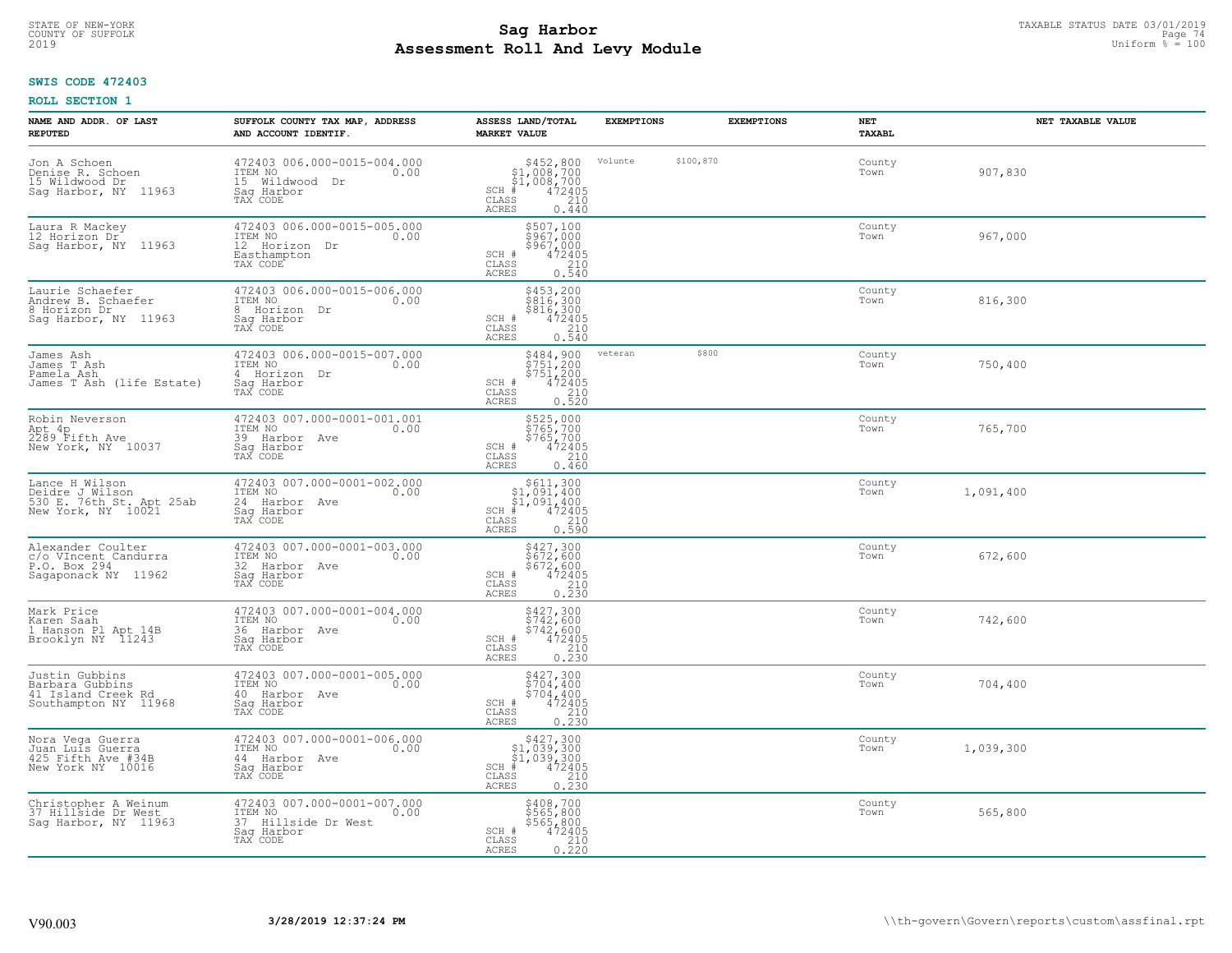# TAXABLE STATUS DATE 03/01/2019<br>COUNTY OF SUFFOLK Page 75 COUNTY OF SUFFOLK Page 75 **Assessment Roll And Levy Module** 2019 Uniform % = 100

## **SWIS CODE 472403**

| NAME AND ADDR. OF LAST<br><b>REPUTED</b>                                                         | SUFFOLK COUNTY TAX MAP, ADDRESS<br>AND ACCOUNT IDENTIF.                                                      | ASSESS LAND/TOTAL<br><b>MARKET VALUE</b>                                                                                       | <b>EXEMPTIONS</b><br><b>EXEMPTIONS</b> | <b>NET</b><br><b>TAXABL</b> | NET TAXABLE VALUE |
|--------------------------------------------------------------------------------------------------|--------------------------------------------------------------------------------------------------------------|--------------------------------------------------------------------------------------------------------------------------------|----------------------------------------|-----------------------------|-------------------|
| Craig G Stewart<br>Veronica F Stewart<br>Apt 3f<br>3875 Waldo Ave<br>Riverdale, NY 10463         | 472403 007.000-0001-008.000<br>ITEM NO<br>0.00<br>33 Hillside Dr West<br>Saq Harbor<br>TAX CODE              | \$491,600<br>\$671,000<br>\$671,000<br>SCH #<br>472405<br>210<br>CLASS<br><b>ACRES</b><br>0.430                                |                                        | County<br>Town              | 671,000           |
| Melvin Douglass<br>395 Stuyvesant Ave<br>Brooklyn, NY 11233                                      | 472403 007.000-0001-009.000<br>ITEM NO<br>0.00<br>29 Hillside Dr West<br>Saq Harbor<br>TAX CODE              | \$408,700<br>\$770,000<br>\$770,000<br>472405<br>SCH #<br>CLASS<br>$\begin{array}{c} 210 \\ 0.220 \end{array}$<br>ACRES        |                                        | County<br>Town              | 770,000           |
| Walter Porter JR<br>Lenore N Porter<br>29 Holbrook Dr<br>Holbrook NY 11741                       | 472403 007.000-0001-010.000<br>ITEM NO<br>0.00<br>25<br>Hillside Dr West<br>Saq Harbor<br>TAX CODE           | \$408,700<br>$$542,400$<br>$$542,400$<br>SCH #<br>472405<br>CLASS<br>$0.210$<br>$0.220$<br>ACRES                               |                                        | County<br>Town              | 542,400           |
| Everything Together, LLC<br>36 West 15th St. #2<br>New York NY 10011                             | 472403 007.000-0001-011.000<br>ITEM NO<br>0.00<br>21 Hillside Dr West<br>Saq Harbor<br>TAX CODE              | \$408,700<br>\$784,500<br>$\begin{array}{r} 784,500 \\ 472405 \\ 210 \\ 0.220 \end{array}$<br>SCH #<br>CLASS<br>ACRES          |                                        | County<br>Town              | 784,500           |
| Clotilde Y Stenson<br>555 Kappock St Apt 22D<br>Riverdale, NY 10463                              | 472403 007.000-0001-012.000<br>ITEM NO<br>0.00<br>17<br>Hillside Dr West<br>Saq Harbor<br>TAX CODE           | $\begin{array}{r} 5408, 700 \\ 5572, 300 \\ 5572, 300 \\ 472405 \\ 210 \\ 0.220 \end{array}$<br>SCH #<br>CLASS<br><b>ACRES</b> |                                        | County<br>Town              | 572,300           |
| Wayne T Duncan<br>Maya Jones<br>15 Hillside Dr West<br>Sag Harbor NY 11963                       | 472403 007.000-0001-013.000<br>ITEM NO<br>0.00<br>15 Hillside Dr West<br>Sag Harbor<br>TAX CODE              | \$408,700<br>\$615,100<br>\$615,100<br>472405<br>SCH #<br>$\begin{array}{c} 210 \\ 0.220 \end{array}$<br>CLASS<br><b>ACRES</b> |                                        | County<br>Town              | 615,100           |
| Gwyned Simpson<br>11 <sup>-</sup> Hillside Dr W<br>Saq Harbor NY 11963                           | 472403 007.000-0001-014.000<br>ITEM NO<br>0.00<br>11<br>Hillside Dr West<br>Easthampton<br>TAX CODE          | \$501,600<br>\$724,400<br>\$724,400<br>472405<br>SCH #<br>CLASS<br>$\frac{210}{0.270}$<br>ACRES                                |                                        | County<br>Town              | 724,400           |
| Obataiye Brooks<br>Robin Duncan Brooks<br>PO Box 2253<br>Sag Harbor NY<br>11963                  | 472403 007.000-0001-015.000<br>TTEM NO 0.00<br>0.00<br>5 Hillside Dr West<br>Saq Harbor<br>TAX CODE          | \$514,500<br>\$927,700<br>\$927,700<br>472405<br>SCH #<br>CLASS<br>$\frac{210}{0.360}$<br><b>ACRES</b>                         |                                        | County<br>Town              | 927,700           |
| Arthur B Vaughan<br>Eunice L Vaughan<br>Box 1214<br>P O<br>3 Hillside Dr<br>Sag Harbor, NY 11963 | 472403 007.000-0001-017.001<br>ITEM NO<br>0.00<br>$\mathbf{3}$<br>Hillside Dr West<br>Saq Harbor<br>TAX CODE | \$535,800<br>\$715,800<br>\$715,800<br>472405<br>SCH #<br>CLASS<br>$\frac{210}{0.470}$<br>ACRES                                | \$62,670<br>veteran                    | County<br>Town              | 653,130           |
| Edward R Dudley JR<br>44 Hillside Dr West<br>Sag Harbor, NY 11963                                | 472403 007.000-0002-001.000<br>ITEM NO<br>0.00<br>44 Hillside Dr West<br>Sag Harbor<br>TAX CODE              | $$8609,000$<br>$$867,600$<br>$$867,600$<br>$472405$<br>210<br>SCH #<br>CLASS<br><b>ACRES</b><br>0.650                          |                                        | County<br>Town              | 867,600           |
| Phyliss M Stevenson<br>71 <sup>*</sup> Woodlawn Ave<br>New Rochelle, NY 10804                    | 472403 007.000-0002-002.000<br>ITEM NO<br>0.00<br>34 Hillside Dr West<br>Sag Harbor<br>TAX CODE              | \$541,400<br>\$723,600<br>\$723,600<br>SCH #<br>472405<br>CLASS<br>210<br><b>ACRES</b><br>0.430                                |                                        | County<br>Town              | 723,600           |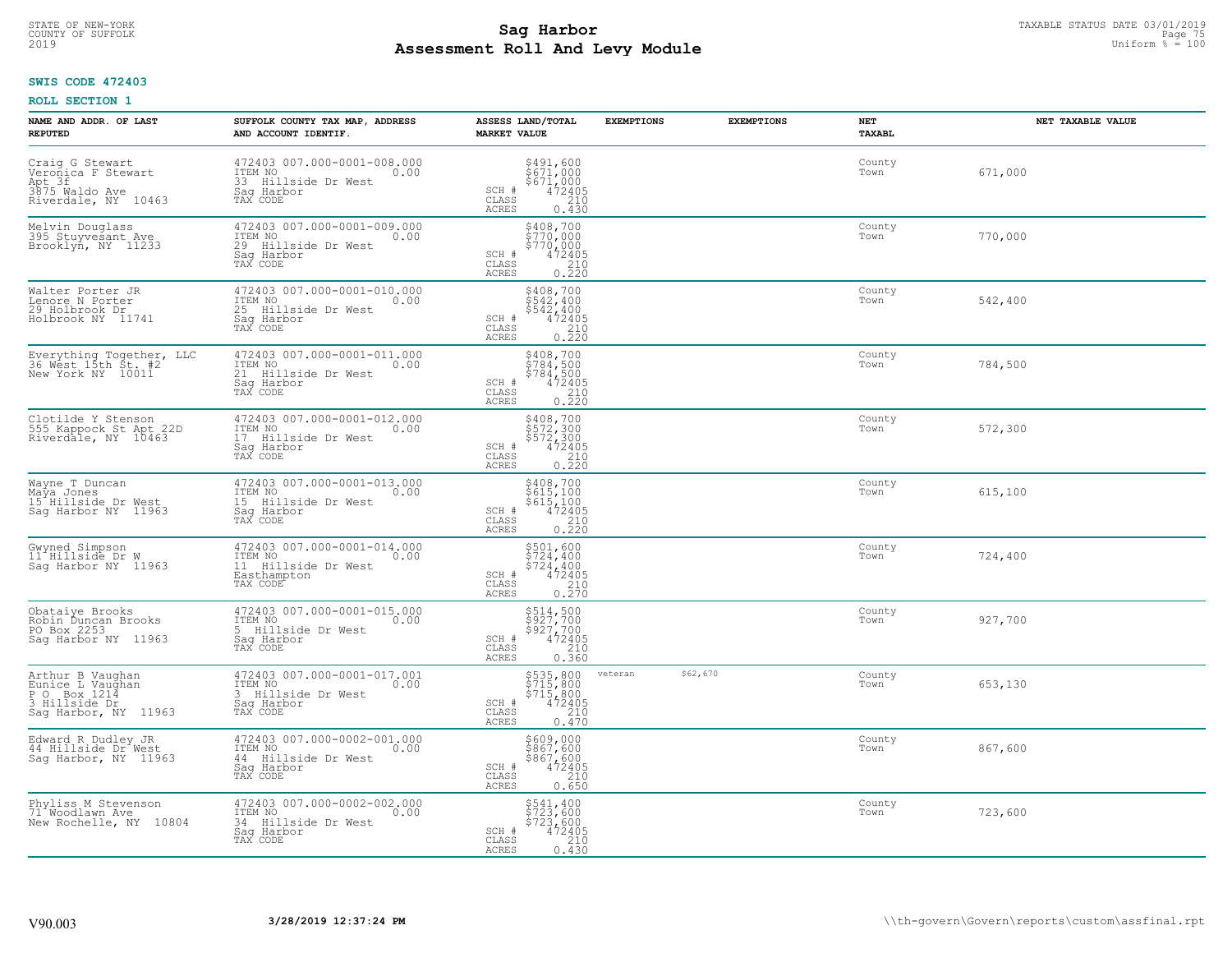# TAXABLE STATUS DATE 03/01/2019<br>COUNTY OF SUFFOLK Page 76 COUNTY OF SUFFOLK Page 76 **Assessment Roll And Levy Module** 2019 Uniform % = 100

## **SWIS CODE 472403**

| NAME AND ADDR. OF LAST<br><b>REPUTED</b>                                                | SUFFOLK COUNTY TAX MAP, ADDRESS<br>AND ACCOUNT IDENTIF.                                                                                                                                 | ASSESS LAND/TOTAL<br><b>MARKET VALUE</b>                                                                                                                                                                                                                                                                                                                   | <b>EXEMPTIONS</b> | <b>EXEMPTIONS</b> | NET<br><b>TAXABL</b> | NET TAXABLE VALUE |
|-----------------------------------------------------------------------------------------|-----------------------------------------------------------------------------------------------------------------------------------------------------------------------------------------|------------------------------------------------------------------------------------------------------------------------------------------------------------------------------------------------------------------------------------------------------------------------------------------------------------------------------------------------------------|-------------------|-------------------|----------------------|-------------------|
| New York, NY<br>10024                                                                   | Worrell, Marjorie Jeanne (Tr 472403 007.000-0002-003.000<br>Tollie L Caution Jr ITEM NO 0.00<br>65 W 90th St 10001 28 Hillside Dr West<br>28 Hillside Dr West<br>Saq Harbor<br>TAX CODE | \$541,400<br>\$741,700<br>\$741,700<br>472405<br>SCH #<br>CLASS<br>210<br>ACRES<br>0.430                                                                                                                                                                                                                                                                   |                   |                   | County<br>Town       | 741,700           |
| James M Schiavoni<br>Celsa Schiavoni<br>24 Hillside Dr West<br>Saq Harbor, NY 11963     | 472403 007.000-0002-004.000<br>ITEM NO<br>0.00<br>24 Hillside Dr West<br>Saq Harbor<br>TAX CODE                                                                                         | \$470,000<br>\$587,900<br>\$587,900<br>472405<br>SCH #<br>$\begin{array}{c} 210 \\ 0.230 \end{array}$<br>CLASS<br>ACRES                                                                                                                                                                                                                                    |                   |                   | County<br>Town       | 587,900           |
| Dennis M Quinn<br>Adrienne Quinn<br>97 Liberty Ave<br>New Rochelle NY 10805             | 472403 007.000-0002-005.000<br>ITEM NO<br>0.00<br>20<br>Hillside Dr West<br>Sag Harbor<br>TAX CODE                                                                                      | \$466,000<br>\$766,700<br>\$766,700<br>472405<br>SCH #<br>$\frac{210}{0.240}$<br>CLASS<br><b>ACRES</b>                                                                                                                                                                                                                                                     |                   |                   | County<br>Town       | 766,700           |
| Michelle Webb<br>71 Murray St Apt 8<br>New York, NY 10007-2120                          | 472403 007.000-0002-006.000<br>ITEM NO<br>0.00<br>16 Hillside Dr West<br>Saq Harbor<br>TAX CODE                                                                                         | \$487,300<br>\$582,200<br>\$582,200<br>SCH #<br>472405<br>CLASS<br>210<br>ACRES<br>0.310                                                                                                                                                                                                                                                                   |                   |                   | County<br>Town       | 582,200           |
| Benjamin Taylor Sneed<br>19 Hillside Dr East<br>Sag Harbor NY 11963                     | 472403 007.000-0002-007.000<br>ITEM NO<br>0.00<br>19 Hillside Dr East<br>Saq Harbor<br>TAX CODE                                                                                         | \$501,600<br>\$700,700<br>\$700,700<br>SCH #<br>$\frac{472405}{210}$<br>0.270<br>CLASS<br>ACRES                                                                                                                                                                                                                                                            |                   |                   | County<br>Town       | 700,700           |
| Gregory C Brown<br>6A Mariners Way<br>Glen Cove, NY <sup>11542</sup>                    | 472403 007.000-0002-008.000<br>ITEM NO<br>0.00<br>6 Hillside Dr West<br>Sag Harbor<br>TAX CODE                                                                                          | $\begin{array}{r} 5404, 100 \\ 5670, 100 \\ 5670, 100 \\ 472405 \\ 210 \\ 0.520 \end{array}$<br>SCH #<br>CLASS<br><b>ACRES</b>                                                                                                                                                                                                                             |                   |                   | County<br>Town       | 670,100           |
| Beverly Deas<br>Apt 3m <sup>2</sup><br>166-25 Powells Cove Blvd<br>Beechhurst, NY 11357 | 472403 007.000-0002-010.000<br>ITEM NO<br>0.00<br>25<br>Lincoln St<br>Saq Harbor<br>TAX CODE                                                                                            | \$444,400<br>\$444,400<br>$$444, 400$<br>$472405$<br>SCH #<br>$\begin{array}{c} 311 \\ 0.260 \end{array}$<br>$\mathtt{CLASS}$<br>ACRES                                                                                                                                                                                                                     |                   |                   | County<br>Town       | 444,400           |
| 23 LINC SH LLC<br>403 Thornden St<br>07079<br>South Orange NJ                           | 472403 007.000-0002-011.000<br>ITEM NO<br>0.00<br>23 Lincoln St<br>Saq Harbor<br>TAX CODE                                                                                               | \$444,400<br>\$618,500<br>\$618,500<br>472405<br>SCH #<br>CLASS<br>$\begin{array}{c} 210 \\ 0.260 \end{array}$<br><b>ACRES</b>                                                                                                                                                                                                                             |                   |                   | County<br>Town       | 618,500           |
| Aaron Fullilove<br>Lucy Fullilove<br>3105 Scherman Blvd<br>Bethlehem PA 18020           | 472403 007.000-0002-012.000<br>ITEM NO<br>0.00<br>21 Lincoln St<br>Saq Harbor<br>TAX CODE                                                                                               | \$444,400<br>$\frac{1}{2}$ $\frac{4}{4}$ $\frac{4}{4}$ $\frac{4}{4}$ $\frac{4}{4}$<br>$\frac{4}{2}$ $\frac{4}{4}$ $\frac{6}{2}$<br>$\frac{6}{4}$<br>SCH #<br>CLASS<br>$\frac{311}{0.260}$<br><b>ACRES</b>                                                                                                                                                  |                   |                   | County<br>Town       | 444,400           |
| James R. Ledley, Trustee<br>The Alvin Meyer Trust<br>551 Fifth Ave<br>New York NY 10176 | 472403 007.000-0002-013.000<br>ITEM NO<br>0.00<br>19 Lincoln<br>St<br>Sag Harbor<br>TAX CODE                                                                                            | $\begin{array}{r}  \  \  \, 536,400 \\  \  \, 51,384,400 \\  \  \, 51,384,400 \\  \  \  \, 472405 \\  \  \, 55 & 210 \\  \  \, 240 \\  \  \, 55 & 210 \\  \  \, 59 & 210 \\  \  \, 59 & 210 \\  \  \, 59 & 210 \\  \  \, 59 & 210 \\  \  \, 59 & 210 \\  \  \, 59 & 210 \\  \  \, 59 & 210 \\  \  \, 59 & 21$<br>$SCH$ #<br>CLASS<br><b>ACRES</b><br>0.510 |                   |                   | County<br>Town       | 1,384,400         |
| Veronica L Mitchell<br>205-21 115th Rd<br>St Albans, NY 11412                           | 472403 007.000-0002-014.000<br>ITEM NO<br>0.00<br>17 Lincoln St<br>Sag Harbor<br>TAX CODE                                                                                               | \$452,600<br>\$452,600<br>\$452,600<br>SCH #<br>472405<br>311<br>CLASS<br>0.510<br>ACRES                                                                                                                                                                                                                                                                   |                   |                   | County<br>Town       | 452,600           |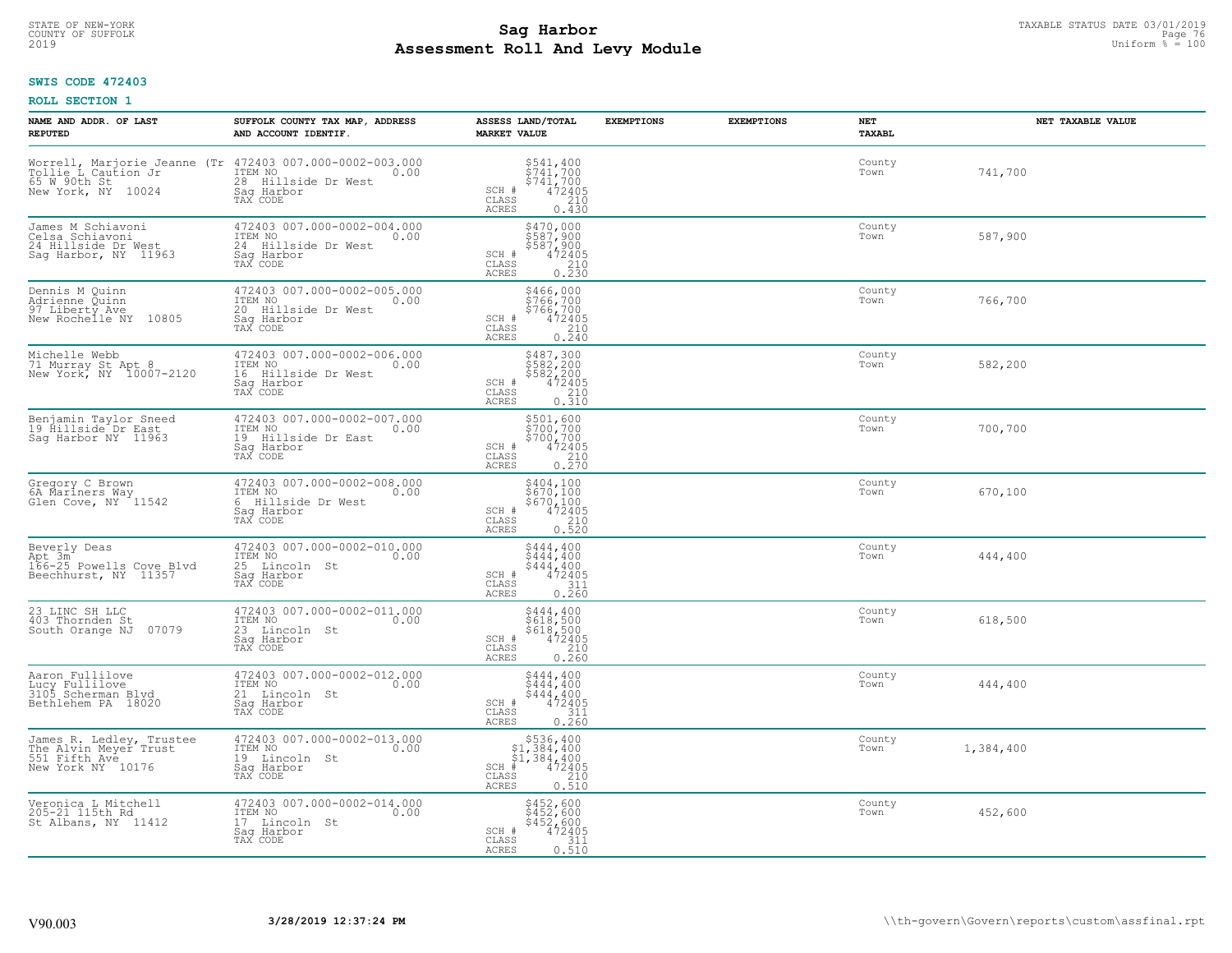# TAXABLE STATUS DATE 03/01/2019<br>COUNTY OF SUFFOLK Page 77 COUNTY OF SUFFOLK Page 77 **Assessment Roll And Levy Module** 2019 Uniform % = 100

## **SWIS CODE 472403**

| NAME AND ADDR. OF LAST<br><b>REPUTED</b>                                                       | SUFFOLK COUNTY TAX MAP, ADDRESS<br>AND ACCOUNT IDENTIF.                                            | ASSESS LAND/TOTAL<br><b>MARKET VALUE</b>                                                                                    | <b>EXEMPTIONS</b>                           | <b>EXEMPTIONS</b> | NET<br><b>TAXABL</b> | NET TAXABLE VALUE |
|------------------------------------------------------------------------------------------------|----------------------------------------------------------------------------------------------------|-----------------------------------------------------------------------------------------------------------------------------|---------------------------------------------|-------------------|----------------------|-------------------|
| Reynolds Robinson<br>Catherine Robinson<br>15 Lincoln St<br>Sag Harbor, NY                     | 472403 007.000-0002-015.000<br>ITEM NO<br>0.00<br>15 Lincoln<br>St<br>Saq Harbor<br>TAX CODE       | \$486,200<br>\$800,900<br>\$800,900<br>SCH #<br>$\frac{472405}{210}$<br>CLASS<br><b>ACRES</b><br>0.510                      |                                             |                   | County<br>Town       | 800,900           |
| Karen L Ham<br>Lehmuller Family Trust<br>4208 Townhouse Dr<br>Coram, NY 11727                  | 472403 007.000-0002-016.000<br>ITEM NO<br>0.00<br>11 Lincoln St<br>Saq Harbor<br>TAX CODE          | \$486,200<br>\$768,600<br>\$768,600<br>SCH #<br>472405<br>CLASS<br>$\frac{210}{0.510}$<br><b>ACRES</b>                      |                                             |                   | County<br>Town       | 768,600           |
| Earl Sr Stroman<br>Fara Belle Stroman<br>P.o. Box 1344<br>9 Lincoln St<br>Sag Harbor, NY 11963 | 472403 007.000-0002-017.000<br>ITEM NO<br>0.00<br>9 Lincoln St<br>Saq Harbor<br>TAX CODE           | \$486,200<br>\$700,500<br>\$700,500<br>472405<br>SCH #<br>CLASS<br>$\frac{210}{0.510}$<br>ACRES                             | \$19,428<br>veteran<br>\$340,536<br>Persons |                   | County<br>Town       | 340,536           |
| Judith C White<br>#2a<br>380 Riverside Dr<br>New York, NY 10025                                | 472403 007.000-0003-001.000<br>ITEM NO 0.00<br>22 Hillside Dr East<br>Saq Harbor<br>TAX CODE       | \$449,600<br>\$673,500<br>\$673,500<br>472405<br>SCH #<br>CLASS<br>0.210<br><b>ACRES</b>                                    |                                             |                   | County<br>Town       | 673,500           |
| Leslie Demus<br>Ralph Dawson<br>392 <sup>o</sup> Central Pk West<br>New York, NY 10025         | 472403 007.000-0003-002.000<br>ITEM NO<br>0.00<br>18 Hillside Dr East<br>Saq Harbor<br>TAX CODE    | \$408,700<br>\$655,400<br>\$655,400<br>\$655,400<br>472405<br>0.220<br>SCH #<br>CLASS<br><b>ACRES</b>                       |                                             |                   | County<br>Town       | 655,400           |
| Wesley H Carrion<br>P.o. Box 842<br>14 E Hillside Dr<br>Sag Harbor, NY 11963                   | 472403 007.000-0003-003.000<br>ITEM NO<br>0.00<br>14 Hillside Dr East<br>Sag Harbor<br>TAX CODE    | \$408,700<br>\$453,700<br>\$453,700<br>\$453,700<br>\$472405<br>\$210<br>\$220<br>SCH #<br>$\mathtt{CLASS}$<br><b>ACRES</b> | \$62,670<br>veteran                         |                   | County<br>Town       | 391,030           |
| Gregory D'Angelo JR<br>3 Lincoln St<br>Sag Harbor, NY 11963                                    | 472403 007.000-0003-004.000<br>ITEM NO<br>0.00<br>Hillside Dr East<br>10<br>Saq Harbor<br>TAX CODE | \$408,700<br>\$452,400<br>\$452,400<br>472405<br>SCH #<br>$\frac{312}{0.220}$<br>CLASS<br><b>ACRES</b>                      |                                             |                   | County<br>Town       | 452,400           |
| Marlene Klyvert<br>560 Riverside Dr Apt 6A<br>New York, NY 10027                               | 472403 007.000-0003-005.000<br>ITEM NO<br>0.00<br>6 Hillside Dr East<br>Saq Harbor<br>TAX CODE     | \$399,900<br>\$492,900<br>\$492,900<br>472405<br>SCH #<br>CLASS<br>210<br><b>ACRES</b><br>0.220                             |                                             |                   | County<br>Town       | 492,900           |
| Michael Mc Grath<br>Alice B Mc Grath<br>45 Coves End Ln<br>Sag Harbor, NY 11963                | 472403 007.000-0003-006.000<br>TTEM NO 0.00<br>2 Hillside Dr East<br>Saq Harbor<br>TAX CODE        | \$471,800<br>\$721,100<br>\$721,100<br>472405<br>SCH #<br>CLASS<br>210<br><b>ACRES</b><br>0.250                             |                                             |                   | County<br>Town       | 721,100           |
| Lawrence Williams III<br>Tisha Williams<br>582 Decatur St<br>Brooklyn, NY 11233                | 472403 007.000-0003-007.000<br>ITEM NO<br>0.00<br>10 Hillside<br>Dr<br>Sag Harbor<br>TAX CODE      | $5554, 700$<br>$5554, 700$<br>$55472405$<br>$210$<br>$230$<br>SCH #<br>CLASS<br>0.320<br><b>ACRES</b>                       |                                             |                   | County<br>Town       | 554,700           |
| Ida W Scott<br>PO Box 2083<br>Saq Harbor, NY 11963                                             | 472403 007.000-0003-008.000<br>ITEM NO<br>0.00<br>6 Hillside<br>Dr<br>Sag Harbor<br>TAX CODE       | \$457,300<br>\$707,900<br>\$707,900<br>472405<br>SCH #<br>$\frac{210}{0.320}$<br>CLASS<br>ACRES                             | \$62,670<br>veteran                         |                   | County<br>Town       | 645,230           |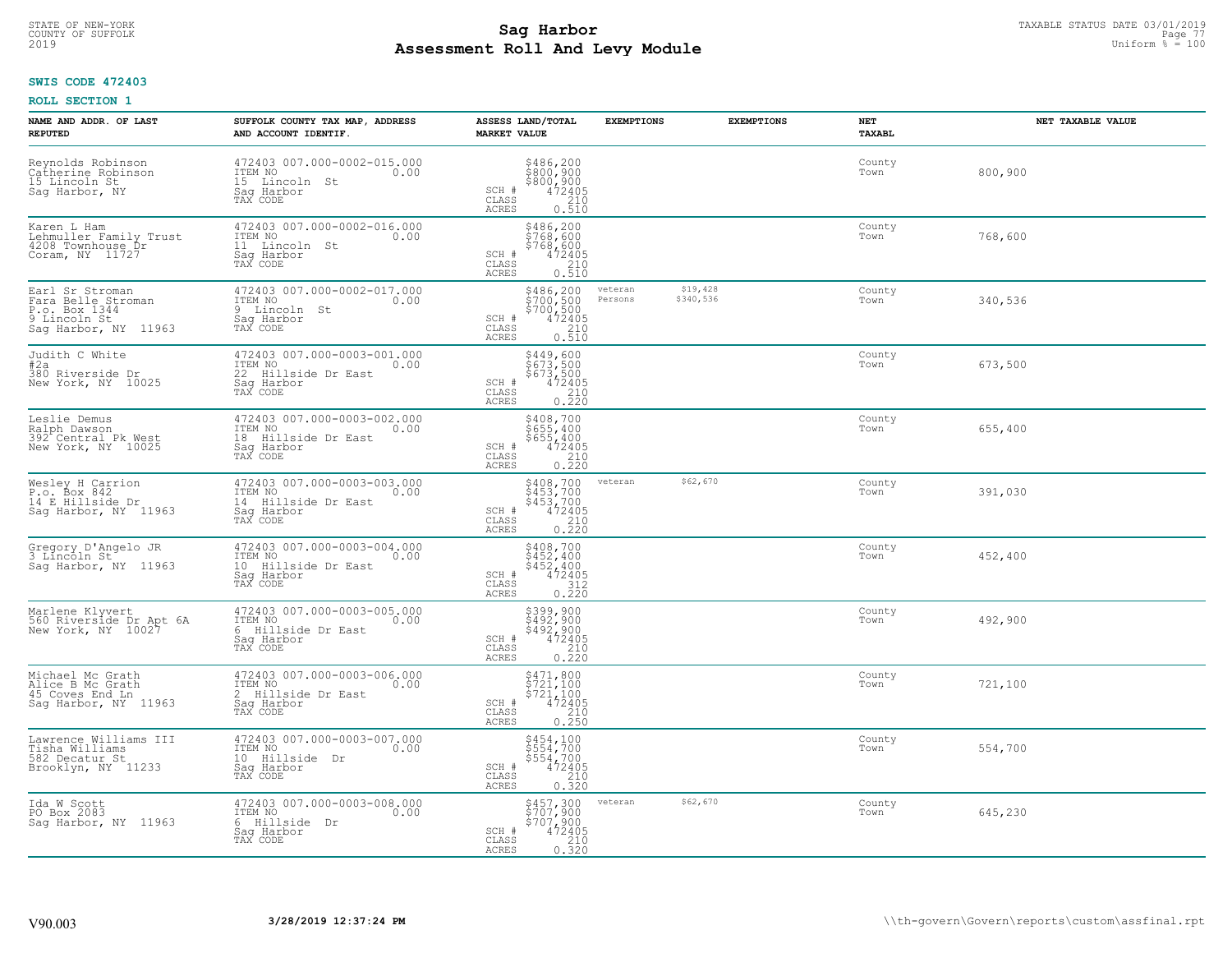# TAXABLE STATUS DATE 03/01/2019<br>COUNTY OF SUFFOLK Page 78 Page 78 **Assessment Roll And Levy Module** 2019 Uniform % = 100

## **SWIS CODE 472403**

| NAME AND ADDR. OF LAST<br><b>REPUTED</b>                                                             | SUFFOLK COUNTY TAX MAP, ADDRESS<br>AND ACCOUNT IDENTIF.                                                | ASSESS LAND/TOTAL<br><b>MARKET VALUE</b>                                                                                       | <b>EXEMPTIONS</b><br><b>EXEMPTIONS</b> | <b>NET</b><br>TAXABL | NET TAXABLE VALUE |
|------------------------------------------------------------------------------------------------------|--------------------------------------------------------------------------------------------------------|--------------------------------------------------------------------------------------------------------------------------------|----------------------------------------|----------------------|-------------------|
| Robert Bennett<br>William D Bennett<br>63 Highland Ave<br>Bloomingdale, NJ 07403                     | 472403 007.000-0003-010.000<br>ITEM NO<br>0.00<br>271 Hampton St<br>Saq Harbor<br>TAX CODE             | $$417,500$<br>$$617,200$<br>$$617,200$<br>$472405$<br>$$210$<br>SCH #<br>CLASS<br><b>ACRES</b><br>0.560                        |                                        | County<br>Town       | 617,200           |
| Edward J Smith JR (Trustee)<br>The Edward J. Smith, Jr. Liv<br>277 Hampton St<br>Saq Harbor NY 11963 | 472403 007.000-0003-011.000<br>ITEM NO<br>277 Hampton St<br>0.00<br>Saq Harbor<br>TAX CODE             | \$373,000<br>\$808,300<br>\$808,300<br>472405<br>SCH #<br>CLASS<br>$\begin{array}{c} 210 \\ 0.500 \end{array}$<br><b>ACRES</b> |                                        | County<br>Town       | 808,300           |
| Wanda McCoy<br>280 Collins Ave 5A<br>Mt. Vernon NY 10552                                             | 472403 007.000-0003-012.000<br>ITEM NO<br>0.00<br>Lincoln St<br>$\mathbf{1}$<br>Saq Harbor<br>TAX CODE | \$387,500<br>\$626,900<br>\$626,900<br>SCH #<br>472405<br>CLASS<br>210<br>0.420<br>ACRES                                       |                                        | County<br>Town       | 626,900           |
| Greg R D Angelo<br>Janice L D'Angelo<br>3 Lincoln St<br>Sag Harbor, NY 11963                         | 472403 007.000-0003-013.000<br>ITEM NO<br>0.00<br>3 Lincoln St<br>Saq Harbor<br>TAX CODE               | \$463,100<br>\$924,600<br>5924/600<br>SCH #<br>472405<br>CLASS<br>210<br><b>ACRES</b><br>0.450                                 |                                        | County<br>Town       | 924,600           |
| Sandra Parker<br>7 Tankard Ln<br>Washington Crossing, PA 189                                         | 472403 007.000-0003-014.000<br>ITEM NO<br>0.00<br>5 Lincoln St<br>Saq Harbor<br>TAX CODE               | \$512,900<br>\$719,500<br>$\begin{array}{r} 5719,500 \\ 472405 \\ 210 \\ 0.550 \end{array}$<br>SCH #<br>CLASS<br>ACRES         |                                        | County<br>Town       | 719,500           |
| Claritha Osborne<br>8 Elwood Ave<br>Mount Vernon, NY 10552                                           | 472403 007.000-0003-015.000<br>ITEM NO<br>0.00<br>7 Lincoln St<br>Sag Harbor<br>TAX CODE               | $\begin{array}{r} 5410, 200 \\ 5614, 100 \\ 5614, 100 \\ 472405 \\ 0.510 \\ \end{array}$<br>SCH #<br>CLASS<br><b>ACRES</b>     |                                        | County<br>Town       | 614,100           |
| Paul A Dorego<br>Lisa M Dorego<br>22 Lincoln St<br>Saq Harbor, NY 11963                              | 472403 007.000-0003-017.000<br>ITEM NO<br>0.00<br>22 Lincoln St<br>Saq Harbor<br>TAX CODE              | \$478,400<br>\$931,000<br>\$931,000<br>472405<br>SCH #<br>$\begin{array}{c} 210 \\ 0.570 \end{array}$<br>CLASS<br><b>ACRES</b> |                                        | County<br>Town       | 931,000           |
| Von Hughes<br>Carmen Gellineau<br>126 Bergen St<br>Brooklyn NY 11201                                 | 472403 007.000-0003-018.000<br>ITEM NO<br>0.00<br>20 Lincoln St<br>Saq Harbor<br>TAX CODE              | \$499,900<br>\$691,400<br>\$691,400<br>472405<br>SCH #<br>CLASS<br>210<br><b>ACRES</b><br>0.260                                |                                        | County<br>Town       | 691,400           |
| Linda Anderson<br>784 Columbus Ave Apt 5P<br>New York, NY 10025                                      | 472403 007.000-0003-019.000<br>ITEM NO 0.00<br>18 Lincoln St<br>Saq Harbor<br>TAX CODE                 | \$391,300<br>\$534,800<br>\$534,800<br>472405<br>SCH #<br>CLASS<br>0.260<br><b>ACRES</b>                                       |                                        | County<br>Town       | 534,800           |
| JG FARRELL REAL ESTATE LLC<br>P.O. Box 14<br>Bridgehampton NY 11932                                  | 472403 007.000-0003-020.000<br>ITEM NO<br>0.00<br>16 Lincoln St<br>Sag Harbor<br>TAX CODE              | $$434,700$<br>$$1,128,600$<br>$$1,128,600$<br>$472405$<br>$$220$<br>$SCH$ #<br>CLASS<br><b>ACRES</b><br>0.260                  |                                        | County<br>Town       | 1,128,600         |
| Marc Siden<br>Julie Siden<br>143 Reade Street<br>New York NY 10013                                   | 472403 007.000-0003-022.000<br>ITEM NO<br>0.00<br>14 Lincoln St<br>Saq Harbor<br>TAX CODE              | $$611, 200$<br>$$1, 730, 400$<br>$$1, 730, 400$<br>$SCH$ #<br>472405<br>210<br>CLASS<br>0.520<br><b>ACRES</b>                  |                                        | County<br>Town       | 1,730,400         |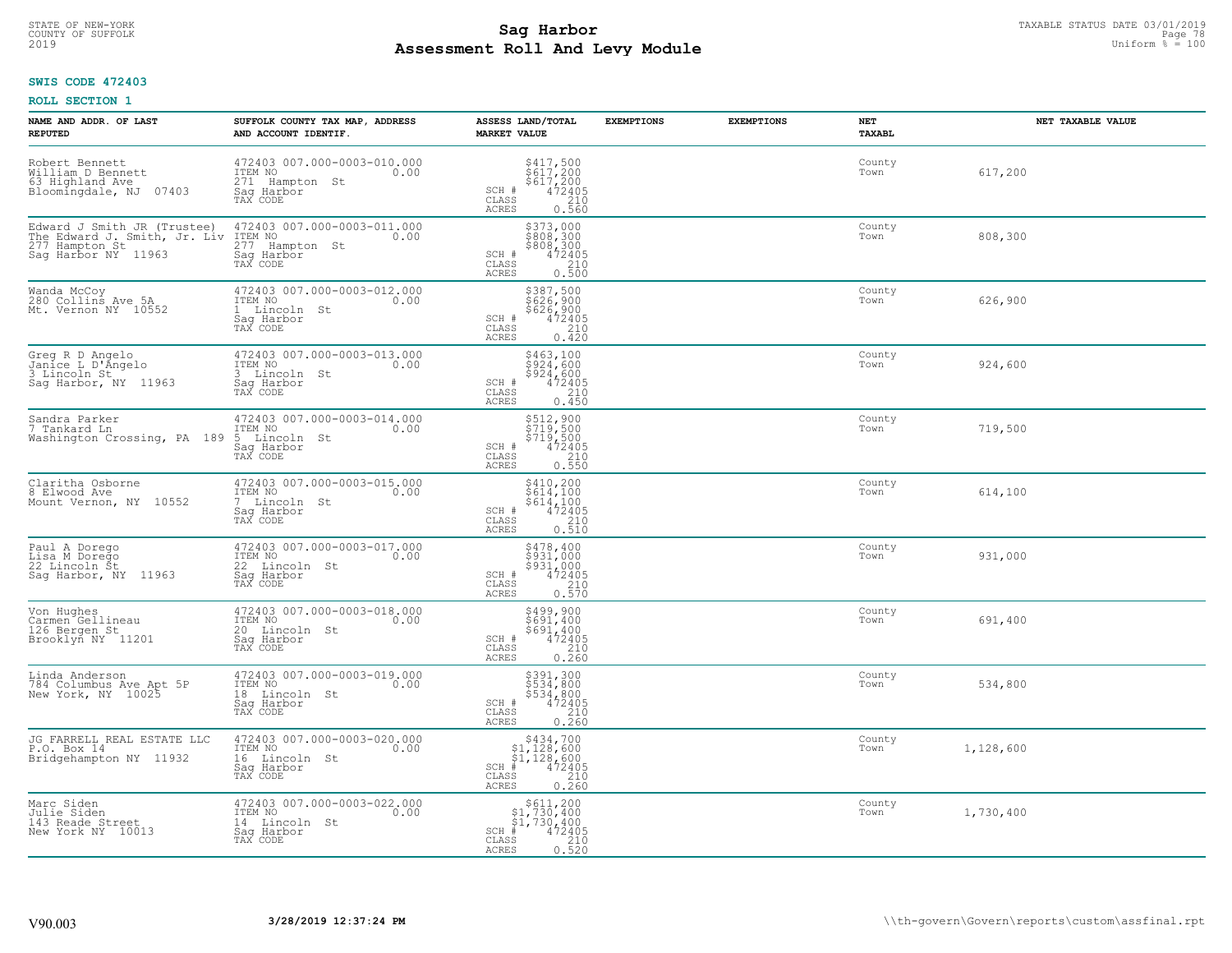# TAXABLE STATUS DATE 03/01/2019<br>COUNTY OF SUFFOLK Page 79 COUNTY OF SUFFOLK Page 79 **Assessment Roll And Levy Module** 2019 Uniform % = 100

## **SWIS CODE 472403**

| NAME AND ADDR. OF LAST<br><b>REPUTED</b>                                                                            | SUFFOLK COUNTY TAX MAP, ADDRESS<br>AND ACCOUNT IDENTIF.                                    | ASSESS LAND/TOTAL<br><b>MARKET VALUE</b>                                                                                                                    | <b>EXEMPTIONS</b><br><b>EXEMPTIONS</b> | NET<br><b>TAXABL</b> | NET TAXABLE VALUE |
|---------------------------------------------------------------------------------------------------------------------|--------------------------------------------------------------------------------------------|-------------------------------------------------------------------------------------------------------------------------------------------------------------|----------------------------------------|----------------------|-------------------|
| Chris Cooke<br>George L Williams<br>176-04 Sayres Ave<br>St Albans, NY 11432                                        | 472403 007.000-0003-023.000<br>ITEM NO<br>0.00<br>12 Lincoln St<br>Saq Harbor<br>TAX CODE  | \$553,900<br>\$752,400<br>$$752,400\n472405\n210\n0.520$<br>SCH #<br>CLASS<br>ACRES                                                                         |                                        | County<br>Town       | 752,400           |
| 10 Lincoln Holdings LLC,<br>Bruce Bronster<br>Windels Marx Lane & Mittendo<br>156 West 56th St<br>New York NY 10019 | 472403 007.000-0003-024.000<br>ITEM NO<br>0.00<br>10 Lincoln St<br>Sag Harbor<br>TAX CODE  | \$415,500<br>\$832,200<br>\$832,200<br>472405<br>SCH #<br>$\begin{array}{c} 210 \\ 0.520 \end{array}$<br>CLASS<br>ACRES                                     |                                        | County<br>Town       | 832,200           |
| Penny Bluford Garrett (Trust<br>The Renee N. Bluford Irrevoc<br>112-26 178th Pl<br>Jamaica, NY 11433                | 472403 007.000-0003-025.000<br>ITEM NO<br>0.00<br>8 Lincoln St<br>Sag Harbor<br>TAX CODE   | \$553,900<br>\$837,500<br>\$837,500<br>472405<br>SCH #<br>$\frac{210}{0.520}$<br>CLASS<br>ACRES                                                             |                                        | County<br>Town       | 837,500           |
| Cora B Rust<br>Jonathan Rust<br>Irving Rust<br>Christoper/ors Rust                                                  | 472403 007.000-0003-026.000<br>ITEM NO<br>0.00<br>6 Lincoln St<br>Saq Harbor<br>TAX CODE   | \$553,900<br>\$741,900<br>$\begin{array}{r} 5741,900 \\ 472405 \\ 210 \\ 0.520 \end{array}$<br>SCH #<br>CLASS<br>ACRES                                      |                                        | County<br>Town       | 741,900           |
| Verna Eqqleston<br>PO Box 827<br>New York, NY 10272-0827                                                            | 472403 007.000-0003-027.001<br>ITEM NO<br>0.00<br>4 Lincoln St<br>Saq Harbor<br>TAX CODE   | \$483,600<br>$5687,2005687,2004724050.470$<br>SCH #<br>CLASS<br>ACRES                                                                                       |                                        | County<br>Town       | 687,200           |
| Lawson Legacy Holdings, LLC<br>1870 Crestridge Place<br>Atlanta GA 30345                                            | 472403 007.000-0003-027.002<br>ITEM NO<br>0.00<br>2 Lincoln St<br>Sag Harbor<br>TAX CODE   | \$458,500<br>\$458,500<br>\$458,500<br>472405<br>SCH #<br>CLASS<br>311<br>0.310<br><b>ACRES</b>                                                             |                                        | County<br>Town       | 458,500           |
| Bonnie M Porzio<br>56 Salter St<br>Portsmouth, NH 03801                                                             | 472403 007.000-0004-001.000<br>ITEM NO<br>0.00<br>266 Hampton St<br>Saq Harbor<br>TAX CODE | \$396,900<br>\$396,900<br>\$396,900<br>\$396,900<br>\$472405<br>\$111<br>\$110.390<br>SCH #<br>$\mathtt{CLASS}$<br>ACRES                                    |                                        | County<br>Town       | 396,900           |
| Robert Bori<br>Mary E Bori<br>8 Brandywine Dr<br>PO Box 1073<br>Sag Harbor, NY 11963                                | 472403 007.000-0004-002.000<br>TTEM NO 0.00<br>8 Brandvwine Dr<br>Saq Harbor<br>TAX CODE   | $\begin{array}{r} 5462, 400\\ 51, 092, 900\\ 51, 092, 900\\ *\\ 55\phantom{00}215\\ 215\\ 55\phantom{0}0.500 \end{array}$<br>SCH #<br>CLASS<br><b>ACRES</b> | \$109,290<br>Volunte                   | County<br>Town       | 983,610           |
| Robert E Renner<br>6 Brandywine Dr<br>Sag Harbor, NY 11963                                                          | 472403 007.000-0004-003.000<br>TTEM NO 0.00<br>6 Brandywine Dr<br>Saq Harbor<br>TAX CODE   | \$471,000<br>\$675,500<br>\$675,500<br>472405<br>0.510<br>0.510<br>SCH #<br>CLASS<br>ACRES                                                                  |                                        | County<br>Town       | 675,500           |
| James R Mc Crosson<br>PO Box 1122<br>Sag Harbor, NY 11963                                                           | 472403 007.000-0004-004.000<br>ITEM NO<br>0.00<br>270 Hampton St<br>Saq Harbor<br>TAX CODE | $$382, 300$<br>$$382, 300$<br>$$382, 300$<br>$$472405$<br>$$311$<br>SCH #<br>CLASS<br>0.290<br>ACRES                                                        |                                        | County<br>Town       | 382,300           |
| Richard Porzio<br>127 Amherst St<br>Nashua, NH 03060                                                                | 472403 007.000-0004-005.000<br>ITEM NO<br>0.00<br>274 Hampton St<br>Sag Harbor<br>TAX CODE | \$301,200<br>\$301,200<br>\$301,200<br>\$472405<br>SCH #<br>311<br>CLASS<br>0.290<br>ACRES                                                                  |                                        | County<br>Town       | 301,200           |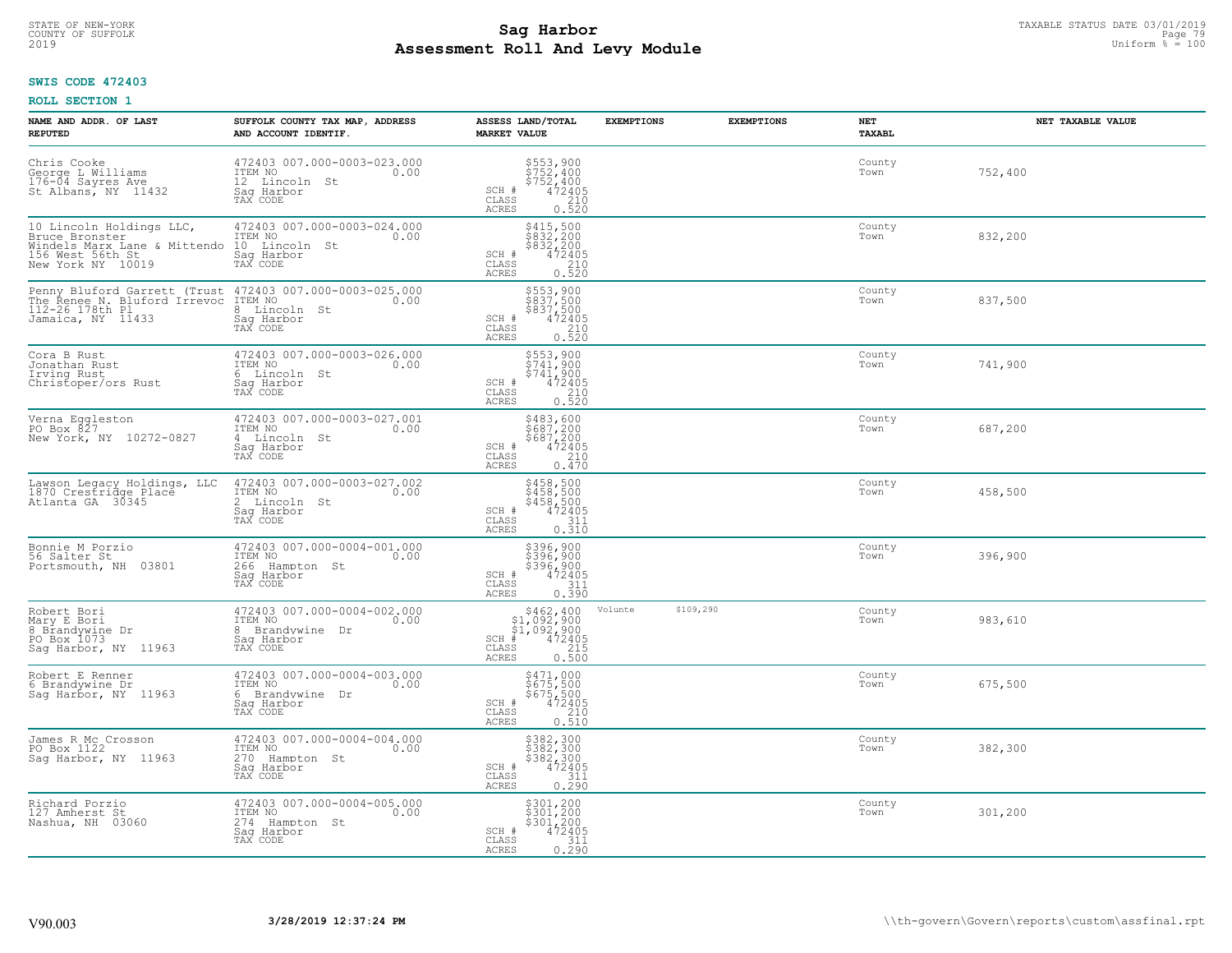## **Sag Harbor** TAXABLE STATUS DATE 03/01/2019<br>Poll and Louis Module **Assessment Roll And Levy Module** 2019 Uniform % = 100 COUNTY OF SUFFOLK **Example 2018 COUNTY OF SUFFOLK** Page 80

## **SWIS CODE 472403**

| NAME AND ADDR. OF LAST<br><b>REPUTED</b>                                                                                            | SUFFOLK COUNTY TAX MAP, ADDRESS<br>AND ACCOUNT IDENTIF.                                        | ASSESS LAND/TOTAL<br><b>MARKET VALUE</b>                                                                                                                                                                            | <b>EXEMPTIONS</b> | <b>EXEMPTIONS</b> | <b>NET</b><br><b>TAXABL</b> | NET TAXABLE VALUE |
|-------------------------------------------------------------------------------------------------------------------------------------|------------------------------------------------------------------------------------------------|---------------------------------------------------------------------------------------------------------------------------------------------------------------------------------------------------------------------|-------------------|-------------------|-----------------------------|-------------------|
| Bonnie M Porzio<br>56 Salter St<br>Portsmouth, NH<br>03801                                                                          | 472403 007.000-0004-006.000<br>ITEM NO<br>0.00<br>278 Hampton St<br>Saq Harbor<br>TAX CODE     | $$301, 200$<br>$$301, 200$<br>$$301, 200$<br>$472405$<br>$$311$<br>SCH #<br>CLASS<br>ACRES<br>0.290                                                                                                                 |                   |                   | County<br>Town              | 301,200           |
| Andrew T Blodorn<br>PO Box 1203<br>Sag Harbor, NY 11963                                                                             | 472403 007.000-0004-007.000<br>ITEM NO<br>0.00<br>282 Hampton St<br>Saq Harbor<br>TAX CODE     | \$301,200<br>\$781,500<br>\$781,500<br>472405<br>SCH #<br>CLASS<br>$\begin{array}{c} 210 \\ 0.290 \end{array}$<br>ACRES                                                                                             |                   |                   | County<br>Town              | 781,500           |
| 286 Hampton Street L.L.C.<br>c/o Carl A. Benincasa, DDS<br>PO Box 989<br>Saq Harbor, NY 11963                                       | 472403 007.000-0004-008.000<br>ITEM NO<br>0.00<br>286<br>Hampton St<br>Saq Harbor<br>TAX CODE  | \$363,000<br>\$717,000<br>\$717,000<br>SCH #<br>472405<br>CLASS<br>484<br>ACRES<br>0.270                                                                                                                            |                   |                   | County<br>Town              | 717,000           |
| Bonnie M Porzio<br>James R Mccrosson<br>56 Salter St<br>03801<br>Portsmouth, NH                                                     | 472403 007.000-0004-009.000<br>ITEM NO<br>0.00<br>292 Hampton St<br>Sag Harbor<br>TAX CODE     | $$77, 447$<br>$$77, 447$<br>$$77, 447$<br>$$472405$<br>SCH #<br>CLASS<br>$\frac{311}{0.120}$<br>ACRES                                                                                                               |                   |                   | County<br>Town              | 77,447            |
| 11963 Inc<br>Po Box 648<br>4 Brandywine Dr<br>Sag Harbor, NY 11963                                                                  | 472403 007.000-0004-010.001<br>ITEM NO<br>0.00<br>3 Brandywine Dr<br>Saq Harbor<br>TAX CODE    | \$551,600<br>\$551,600<br>\$551,600<br>SCH #<br>$\frac{472405}{311}$<br>0.710<br>CLASS<br>ACRES                                                                                                                     |                   |                   | County<br>Town              | 551,600           |
| J.A. Curto, LLC<br>84 Straight Path<br>Southampton NY 11968                                                                         | 472403 007.000-0004-010.002<br>ITEM NO<br>0.00<br>4 Brandywine Dr<br>Sag Harbor<br>TAX CODE    | $\begin{array}{r}  \  \  \, 5658, 200 \\  \  \, 33, 201, 500 \\  \  \, 33, 201, 500 \\  \  \  \, 472405 \\  \  \  \, 85 \\  \  \  \, 210 \\  \  \  \, 210 \\  \  \, 0.780 \end{array}$<br>$SCH$ #<br>CLASS<br>ACRES |                   |                   | County<br>Town              | 3,201,500         |
| Christopher Leonard<br>Alexandra Eames<br>Po Box 1296<br>Sag Harbor, NY 11963                                                       | 472403 008.000-0001-002.001<br>ITEM NO<br>0.00<br>319<br>Division St<br>Saq Harbor<br>TAX CODE | $$976, 200$<br>$$1, 593, 900$<br>$$1, 593, 900$<br>$472405$<br>$$210$<br>$$210$<br>$SCH$ #<br>$\mathtt{CLASS}$<br>0.550<br><b>ACRES</b>                                                                             |                   |                   | County<br>Town              | 1,593,900         |
| Lenore Laupheimer, Trustee<br>of the Lenore Laupheimer Rev<br>Alvin Laupheimer<br>Lenore K Laupheimer<br>C/o Damron Coreast Savings | 472403 008.000-0001-003.003<br>ITEM NO<br>0.00<br>323 Division St<br>Saq Harbor<br>TAX CODE    | $\begin{array}{r}  \  \  \, 5540,200\\  \  \, 51,181,500\\  \  \, 51,181,500\\  \  \  \, 472405\\  \  \  \, 85\\  \  \  \, 210\\  \  \  \, 25\\  \  \  \, 0.700\\ \end{array}$<br>SCH<br>CLASS<br>ACRES             |                   |                   | County<br>Town              | 1,181,500         |
| Jeanne Kane Zaykowski<br>124 State St<br>Brooklyn, NY 11201                                                                         | 472403 008.000-0001-003.004<br>ITEM NO<br>0.00<br>325 Division St<br>Saq Harbor<br>TAX CODE    | $$656,000$<br>$$2,028,600$<br>$$2,028,600$<br>$*$ 472405<br>SCH<br>CLASS<br>$\frac{210}{0.850}$<br><b>ACRES</b>                                                                                                     |                   |                   | County<br>Town              | 2,028,600         |
| Paul Zaykowski<br>325 Division St<br>Sag Harbor NY 11963                                                                            | 472403 008.000-0001-003.005<br>ITEM NO<br>0.00<br>327 Division St<br>Sag Harbor<br>TAX CODE    | \$636,700<br>\$636,700<br>\$636,700<br>SCH #<br>$\frac{472405}{311}$<br>CLASS<br><b>ACRES</b><br>0.990                                                                                                              |                   |                   | County<br>Town              | 636,700           |
| Manfredi Piccolomini<br>Bernadette Piccolomini<br>3 Montauk Ave Ext<br>Sag Harbor NY 11963                                          | 472403 008.000-0001-004.003<br>ITEM NO<br>0.00<br>3 Montauk Ave Ext<br>Sag Harbor<br>TAX CODE  | \$712,500<br>\$1,946,500<br>\$1,946,500<br>472405<br>$SCH$ #<br>210<br>CLASS<br>ACRES<br>0.490                                                                                                                      |                   |                   | County<br>Town              | 1,946,500         |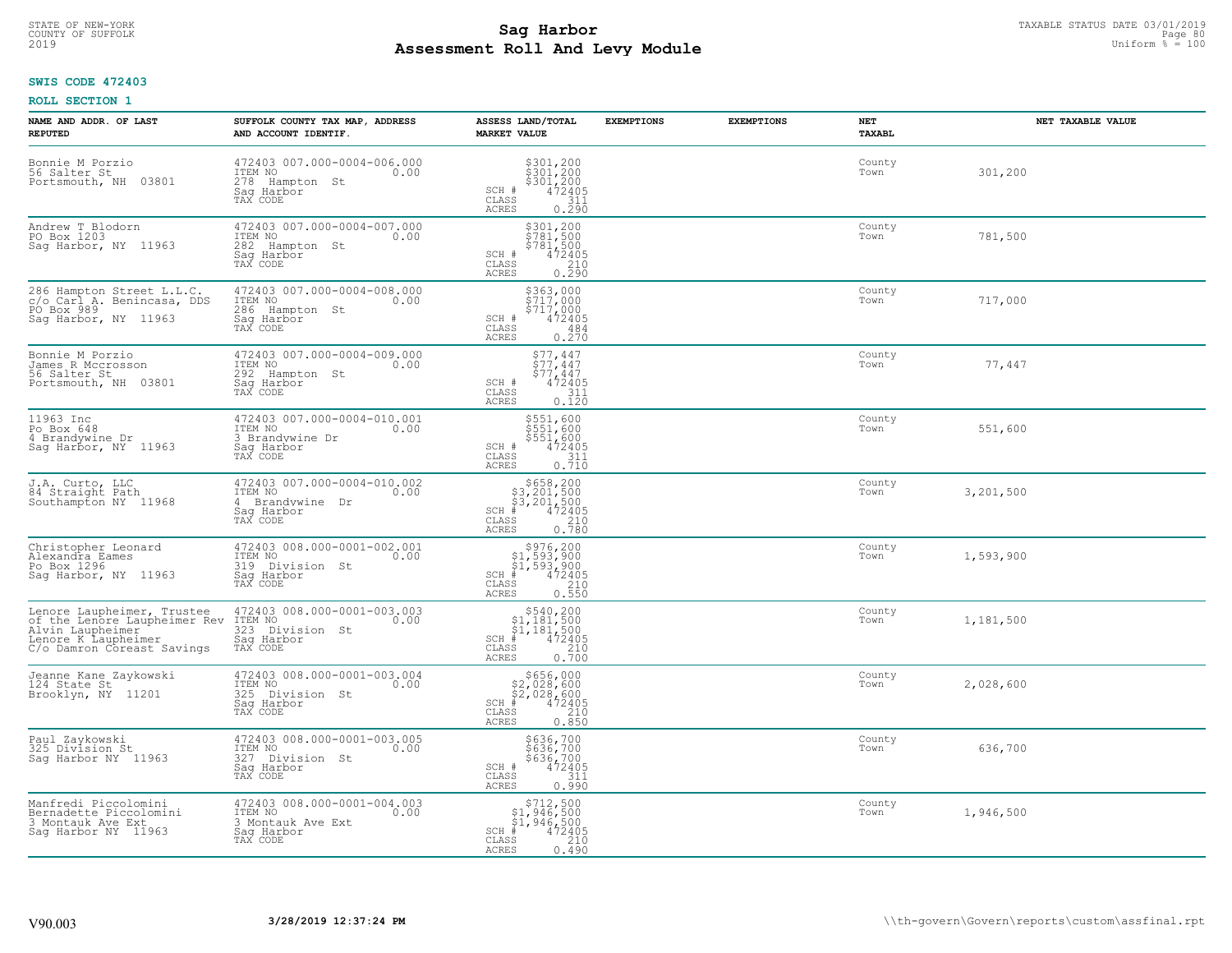## **Sag Harbor** TAXABLE STATUS DATE 03/01/2019<br>Poll and Louis Module **Assessment Roll And Levy Module** 2019 Uniform % = 100 COUNTY OF SUFFOLK **Example 2018 COUNTY OF SUFFOLK** Page 81

## **SWIS CODE 472403**

| NAME AND ADDR. OF LAST<br><b>REPUTED</b>                                            | SUFFOLK COUNTY TAX MAP, ADDRESS<br>AND ACCOUNT IDENTIF.                                        | ASSESS LAND/TOTAL<br><b>MARKET VALUE</b>                                                                                                                                                                                                                                                                                                                                                        | <b>EXEMPTIONS</b> | <b>EXEMPTIONS</b> | NET<br>TAXABL  | NET TAXABLE VALUE |
|-------------------------------------------------------------------------------------|------------------------------------------------------------------------------------------------|-------------------------------------------------------------------------------------------------------------------------------------------------------------------------------------------------------------------------------------------------------------------------------------------------------------------------------------------------------------------------------------------------|-------------------|-------------------|----------------|-------------------|
| Jillian Straus<br>Brian Sampson<br>252 Seventh Avenue Unit PHJ<br>New York NY 10001 | 472403 008.000-0001-004.004<br>ITEM NO<br>0.00<br>5 Montauk Ave Ext<br>Saq Harbor<br>TAX CODE  | $$847,300$<br>$$2,734,500$<br>$$2,734,500$<br>$472405$<br>$$2,10$<br>$$240$<br>$SCH$ #<br>CLASS<br>ACRES<br>0.510                                                                                                                                                                                                                                                                               |                   |                   | County<br>Town | 2,734,500         |
| Bryony Freij<br>Charles Freij<br>7 Montauk Ave Ext<br>Saq Harbor NY 11963           | 472403 008.000-0001-004.005<br>ITEM NO<br>0.00<br>7 Montauk Ave Ext<br>Saq Harbor<br>TAX CODE  | $$852,700$<br>$$2,268,800$<br>$$2,268,800$<br>$$472405$<br>$SCH$ #<br>CLASS<br>$\frac{210}{0.530}$<br>ACRES                                                                                                                                                                                                                                                                                     |                   |                   | County<br>Town | 2,268,800         |
| Geoffrey Tobias<br>Lynne Tõbias<br>50 Dwight Pl<br>Englewood NJ 07631               | 472403 008.000-0001-004.006<br>ITEM NO<br>0.00<br>9 Montauk Ave Ext<br>Sag Harbor<br>TAX CODE  | \$841,500<br>$\begin{array}{r} 31,686,100 \\ 51,686,100 \\ * & 472405 \\ * & 210 \\ * & 210 \\ * & 210 \\ * & 210 \\ * & 210 \\ * & 210 \\ * & 210 \\ * & 210 \\ * & 210 \\ * & 210 \\ * & 210 \\ * & 210 \\ * & 210 \\ * & 210 \\ * & 210 \\ * & 210 \\ * & 210 \\ * & 210 \\ * & 210 \\ * & 210 \\ * & 210 \\ * & 210 \\ * & 210 \\ * & 210 \\ * & 210 \\ * & 2$<br>$SCH$ #<br>CLASS<br>ACRES |                   |                   | County<br>Town | 1,686,100         |
| Paul C D'Angelo<br>11 Montauk Avenue Extension<br>Sag Harbor NY 11963               | 472403 008.000-0001-004.007<br>ITEM NO<br>0.00<br>11 Montauk Ave Ext<br>Saq Harbor<br>TAX CODE | $$726,100$<br>$$1,908,900$<br>$$1,908,900$<br>$472405$<br>$$210$<br>$SCH$ #<br>CLASS<br><b>ACRES</b><br>0.500                                                                                                                                                                                                                                                                                   |                   |                   | County<br>Town | 1,908,900         |
| Cassie Rosenthal<br>65 West 13th Street 2G<br>New York NY 10011                     | 472403 008.000-0001-004.008<br>ITEM NO<br>0.00<br>13 Montauk Ave Ext<br>Saq Harbor<br>TAX CODE | $$988,700$<br>$$1,875,100$<br>$$1,875,100$<br>$472405$<br>$$240$<br>$$240$<br>$SCH$ #<br>CLASS<br><b>ACRES</b><br>0.540                                                                                                                                                                                                                                                                         |                   |                   | County<br>Town | 1,875,100         |
| Gary Depersia<br>P.O. Box 333<br>East Hampton NY 11937                              | 472403 008.000-0001-004.009<br>ITEM NO<br>0.00<br>15 Montauk Ave Ext<br>Sag Harbor<br>TAX CODE | $$2, 218, 300$<br>$$2, 218, 300$<br>$$2, 218, 300$<br>$$472405$<br>$SCH$ #<br>CLASS<br>210<br>0.600<br><b>ACRES</b>                                                                                                                                                                                                                                                                             |                   |                   | County<br>Town | 2,218,300         |
| Alexander M Klabin<br>Kristen Klabin<br>17 Montauk Ave<br>Saq Harbor, NY 11963      | 472403 008.000-0001-004.010<br>ITEM NO<br>0.00<br>17 Montauk Ave Ext<br>Saq Harbor<br>TAX CODE | \$1,017,300<br>\$2,259,600<br>\$2,259,600<br>#472405<br>$SCH$ #<br>CLASS<br>$\frac{210}{0.740}$<br>ACRES                                                                                                                                                                                                                                                                                        |                   |                   | County<br>Town | 2,259,600         |
| Krystyna Dobrowolska<br>14 Montauk Ave Ext<br>Sag Harbor NY 11963                   | 472403 008.000-0001-004.011<br>ITEM NO 0.00<br>14 Montauk Ave Ext<br>Saq Harbor<br>TAX CODE    | $$978,800$<br>$$1,777,000$<br>$$1,777,000$<br>$*$ 472405<br>$SCH$ #<br>CLASS<br>$\frac{210}{0.710}$<br>ACRES                                                                                                                                                                                                                                                                                    |                   |                   | County<br>Town | 1,777,000         |
| Barrie Covit<br>425 Lexington Avenue<br>New York NY 10017                           | 472403 008.000-0001-004.012<br>ITEM NO<br>0.00<br>12 Montauk Ave Ext<br>Saq Harbor<br>TAX CODE | $SCH$ #<br>CLASS<br>$\frac{210}{0.740}$<br><b>ACRES</b>                                                                                                                                                                                                                                                                                                                                         |                   |                   | County<br>Town | 1,854,500         |
| TRM 1942 LLC<br>Thomas R. Metz<br>10 Montauk Avenue Ext<br>Sag Harbor NY 11963      | 472403 008.000-0001-004.013<br>ITEM NO<br>0.00<br>10 Montauk Ave Ext<br>Saq Harbor<br>TAX CODE | $$1,940,900$<br>$$1,940,900$<br>$$1,940,900$<br>$472405$<br>$$240$<br>$$240$<br>$SCH$ #<br>CLASS<br>0.600<br>ACRES                                                                                                                                                                                                                                                                              |                   |                   | County<br>Town | 1,940,900         |
| Barbara Waitzman Sheerin<br>374 W 11 St #8<br>New York, NY 10014                    | 472403 008.000-0001-004.014<br>ITEM NO<br>0.00<br>8 Montauk Ave Ext<br>Sag Harbor<br>TAX CODE  | $\begin{array}{c} $944,800\n$1,798,700\n$1,798,700\n# 472405 \end{array}$<br>$SCH$ #<br>CLASS<br>$\frac{210}{0.570}$<br><b>ACRES</b>                                                                                                                                                                                                                                                            |                   |                   | County<br>Town | 1,798,700         |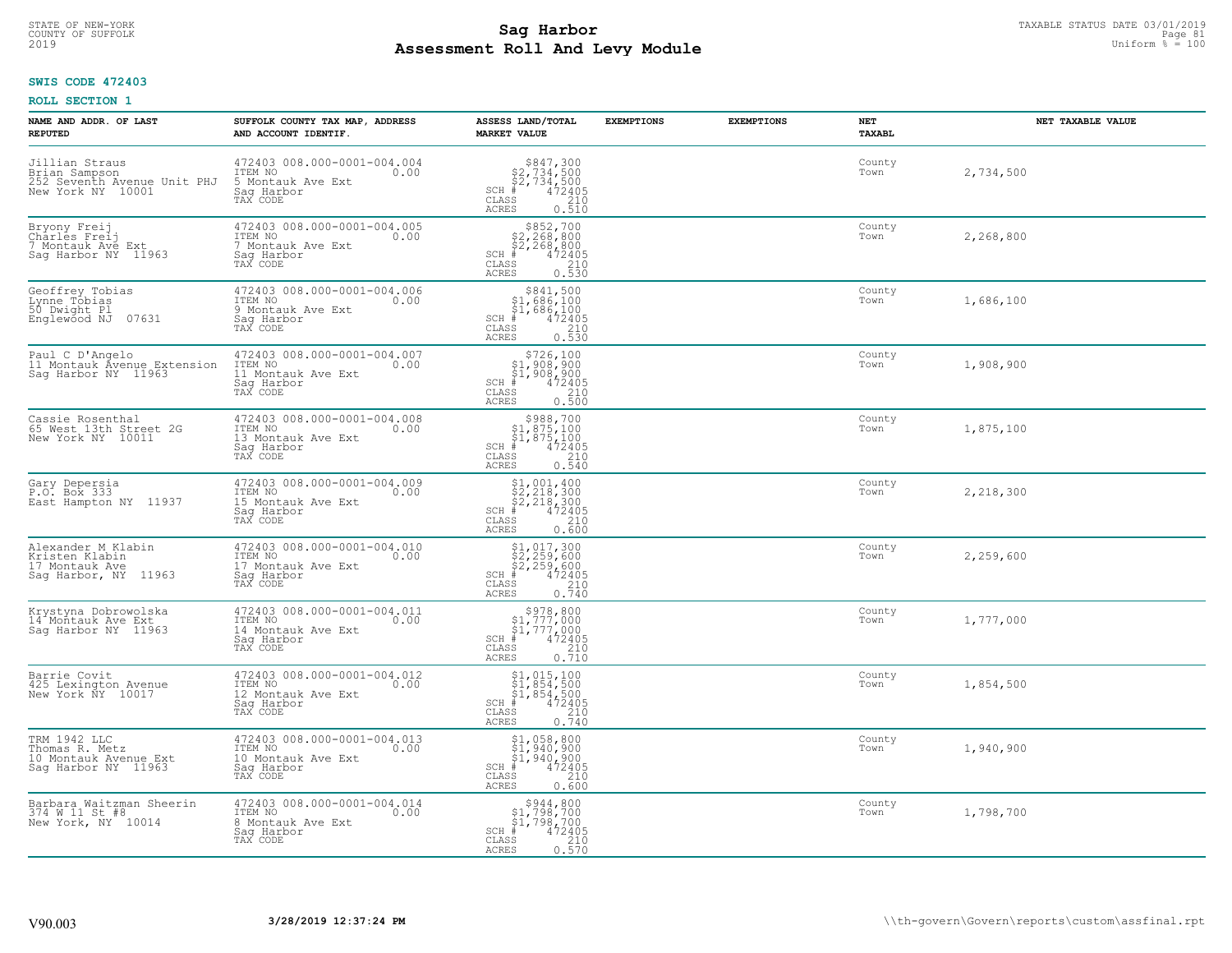# TAXABLE STATUS DATE 03/01/2019<br>COUNTY OF SUFFOLK Page 82 **Assessment Roll And Levy Module** 2019 Uniform % = 100

## **SWIS CODE 472403**

|  | <b>ROLL SECTION 1</b> |  |
|--|-----------------------|--|
|--|-----------------------|--|

| NAME AND ADDR. OF LAST<br><b>REPUTED</b>                                                                               | SUFFOLK COUNTY TAX MAP, ADDRESS<br>AND ACCOUNT IDENTIF.                                         | ASSESS LAND/TOTAL<br><b>MARKET VALUE</b>                                                                       | <b>EXEMPTIONS</b> | <b>EXEMPTIONS</b> | NET<br>TAXABL  | NET TAXABLE VALUE |     |
|------------------------------------------------------------------------------------------------------------------------|-------------------------------------------------------------------------------------------------|----------------------------------------------------------------------------------------------------------------|-------------------|-------------------|----------------|-------------------|-----|
| Paul Zaykowski<br>325 Division St<br>Sag Harbor NY 11963                                                               | 472403 008.000-0001-004.015<br>ITEM NO<br>0.00<br>6 Montauk Ave Ext<br>Saq Harbor<br>TAX CODE   | \$1,078,100<br>\$1,078,100<br>\$1,078,100<br>$SCH$ #<br>472405<br>CLASS<br>$\frac{311}{0.780}$<br>ACRES        |                   |                   | County<br>Town | 1,078,100         |     |
| William N Whitmire (Trustee)<br>Edith D Whitmire Family Trus<br>44 Robeson Blvd<br>PO Box 2044<br>Saq Harbor, NY 11963 | 472403 009.000-0001-001.000<br>ITEM NO<br>0.00<br>44 Robeson Blvd<br>Sag Harbor<br>TAX CODE     | $$404,100$<br>$$563,400$<br>$$563,400$<br>$472405$<br>$$210$<br>SCH #<br>CLASS<br><b>ACRES</b><br>0.520        |                   |                   | County<br>Town | 563,400           |     |
| Robert D King JR<br>Sonya Pacheco<br>50 Řobeson Blvd<br>Saq Harbor, NY 11963                                           | 472403 009.000-0001-002.000<br>ITEM NO<br>0.00<br>50 Robeson Blvd<br>Saq Harbor<br>TAX CODE     | $$375,200$<br>$$557,100$<br>$$557,100$<br>$$472405$<br>$$210$<br>SCH #<br>CLASS<br>ACRES<br>0.350              |                   |                   | County<br>Town | 557,100           |     |
|                                                                                                                        |                                                                                                 |                                                                                                                |                   |                   |                | vilsh6            | 100 |
| Joanne Evans<br>4160-21 Hutch River Pkwy<br>Apt 21F<br>Bronx, NY 10475                                                 | 472403 009.000-0001-003.000<br>ITEM NO<br>0.00<br>60 Robeson Blvd<br>Saq Harbor<br>TAX CODE     | \$495,200<br>\$495,200<br>\$495,200<br>SCH #<br>472405<br>CLASS<br>$\frac{311}{0.770}$                         |                   |                   | County<br>Town | 495,200           |     |
|                                                                                                                        |                                                                                                 | <b>ACRES</b>                                                                                                   |                   |                   |                | vilsh6            | 108 |
| Cesar Olmedo Bautista<br>Nube Parra<br>61 Lighthouse Ln<br>Sag Harbor, NY 11963                                        | 472403 009.000-0001-005.000<br>ITEM NO<br>0.00<br>Lighthouse Ln<br>61<br>Sag Harbor<br>TAX CODE | \$492,100<br>\$589,200<br>\$589,200<br>472405<br>SCH #<br>210<br>$\mathtt{CLASS}$                              |                   |                   | County<br>Town | 589,200           |     |
|                                                                                                                        |                                                                                                 | 0.340<br><b>ACRES</b>                                                                                          |                   |                   |                | vilsh6            | 200 |
| Paulette M Caldwell                                                                                                    | 472403 009.000-0001-006.000<br>ITEM NO<br>0.00                                                  |                                                                                                                |                   |                   | County<br>Town | 612,200           |     |
| 2 Washington Sq Village Apt<br>New York, NY 10012                                                                      | 57 Lighthouse Ln<br>Sag Harbor<br>TAX CODE                                                      | $\begin{array}{r} 5500, 200 \\ 5612, 200 \\ 5612, 200 \\ 472405 \\ 210 \\ 0.350 \end{array}$<br>SCH #<br>CLASS |                   |                   |                |                   |     |
|                                                                                                                        |                                                                                                 | ACRES                                                                                                          |                   |                   |                | vilsh6            | 100 |
| Richard P Schiavoni<br>Audrey K Schiavoni<br>12 Frânklin Ave<br>Sag Harbor, NY 11963                                   | 472403 009.000-0001-007.000<br>ITEM NO<br>0.00<br>53 Lighthouse Ln<br>Sag Harbor<br>TAX CODE    | \$500,200<br>\$941,000<br>\$941,000<br>SCH #<br>472405<br>CLASS                                                |                   |                   | County<br>Town | 941,000           |     |
|                                                                                                                        |                                                                                                 | $\begin{array}{c} 210 \\ 0.350 \end{array}$<br>ACRES                                                           |                   |                   |                | vilsh6            | 100 |
| 11963 Inc<br>Po Box 648<br>82 Brandywine Dr<br>Sag Harbor, NY 11963                                                    | 472403 009.000-0001-008.000<br>ITEM NO<br>0.00<br>82 Brandywine Dr<br>Saq Harbor<br>TAX CODE    | \$530,100<br>\$530,100<br>\$530,100<br>472405<br>SCH #<br>CLASS<br>311<br>ACRES<br>0.610                       |                   |                   | County<br>Town | 530,100           |     |
| Michel B. Dobbs<br>Elizabeth M Dobbs<br>86 Brandywine Dr<br>Sag Harbor, NY 11963                                       | 472403 009.000-0001-009.001<br>ITEM NO<br>0.00<br>86 Brandywine Dr<br>Saq Harbor<br>TAX CODE    | \$493,900<br>\$781,700<br>\$781,700<br>SCH #<br>$\frac{472405}{210}$<br>CLASS<br>0, 480<br>ACRES               |                   |                   | County<br>Town | 781,700           |     |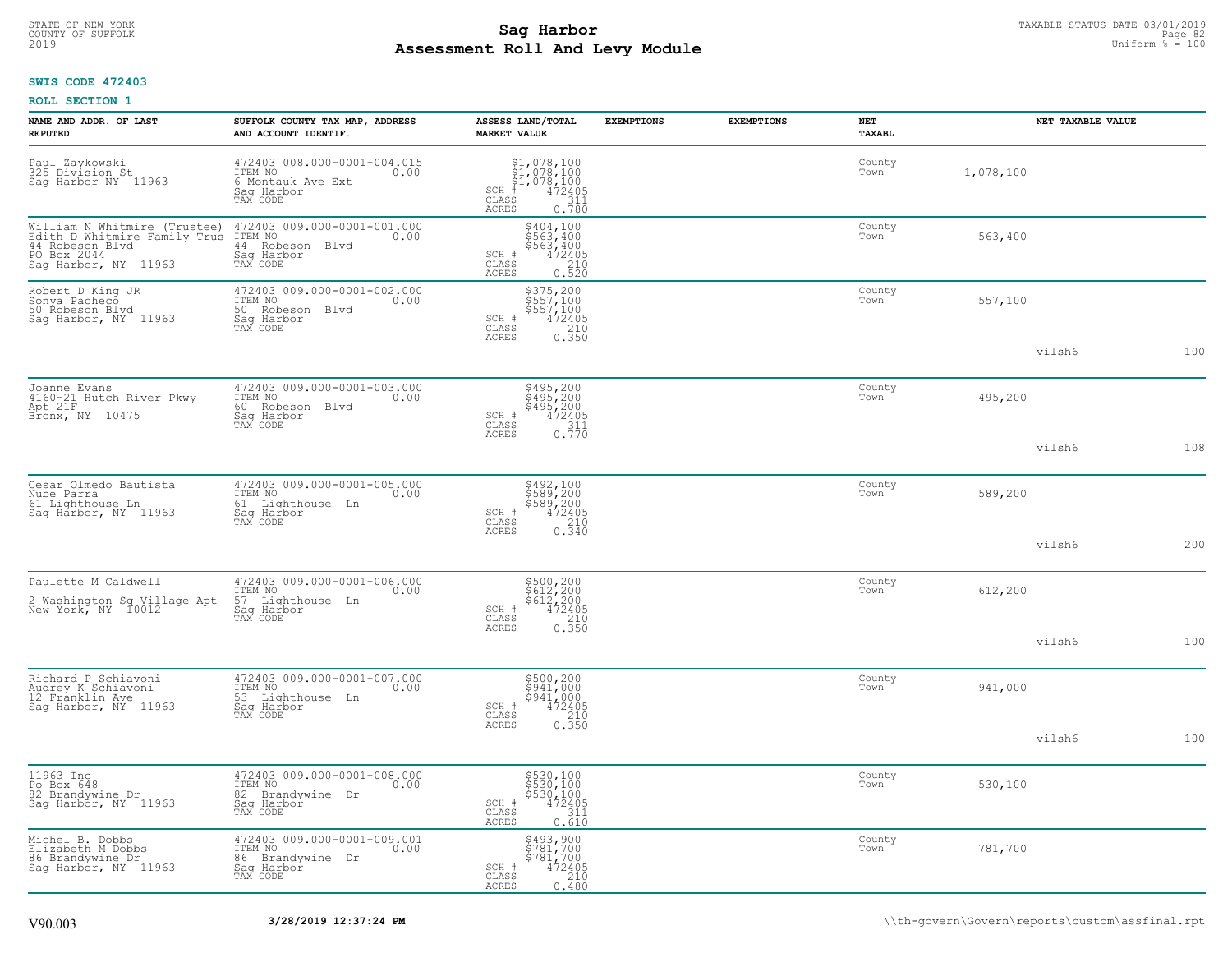## **Sag Harbor** TAXABLE STATUS DATE 03/01/2019<br>Poll and Louis Module **Assessment Roll And Levy Module** 2019 Uniform % = 100 COUNTY OF SUFFOLK **Example 2018 Page 83 COUNTY And Support Page 83 Page 83 Page 83**

## **SWIS CODE 472403**

| NAME AND ADDR. OF LAST<br><b>REPUTED</b>                                                   | SUFFOLK COUNTY TAX MAP, ADDRESS<br>AND ACCOUNT IDENTIF.                                      | ASSESS LAND/TOTAL<br><b>MARKET VALUE</b>                                                                                 | <b>EXEMPTIONS</b> | <b>EXEMPTIONS</b> | <b>NET</b><br><b>TAXABL</b> | NET TAXABLE VALUE |
|--------------------------------------------------------------------------------------------|----------------------------------------------------------------------------------------------|--------------------------------------------------------------------------------------------------------------------------|-------------------|-------------------|-----------------------------|-------------------|
| Douglas V Cunningham<br>Katrina Cunningham<br>61 Robeson Blvd<br>Sag Harbor, NY 11963      | 472403 009.000-0001-009.003<br>ITEM NO<br>0.00<br>61 Robeson Blvd<br>Saq Harbor<br>TAX CODE  | $$862,000$<br>$$862,000$<br>$$862,000$<br>$$472405$<br>210<br>SCH #<br>CLASS<br>ACRES<br>0.620                           |                   |                   | County<br>Town              | 862,000           |
| John M Daniels<br>Linda Daniels<br>Po Box 2407<br>90 Brandywine Dr<br>Sag Harbor, NY 11963 | 472403 009.000-0001-010.000<br>ITEM NO<br>0.00<br>90 Brandywine Dr<br>Saq Harbor<br>TAX CODE | \$466,300<br>\$718,100<br>\$718,100<br>472405<br>SCH #<br>$\mathtt{CLASS}$<br>210<br>0.500<br>ACRES                      |                   |                   | County<br>Town              | 718,100           |
| Sara Peterson<br>220 E 72nd St<br>New York NY 10021                                        | 472403 009.000-0001-011.000<br>ITEM NO<br>0.00<br>94 Brandywine Dr<br>Saq Harbor<br>TAX CODE | \$473,300<br>\$912,600<br>\$912,600<br>SCH #<br>472405<br>CLASS<br>210<br>0.460<br>ACRES                                 |                   |                   | County<br>Town              | 912,600           |
| A6 Realty Group LLC<br>6 Shard Court<br>Katonah NY 10536                                   | 472403 009.000-0001-012.000<br>ITEM NO<br>0.00<br>98 Brandvwine Dr<br>Saq Harbor<br>TAX CODE | $$473,300$<br>$$1,117,500$<br>SCH #<br>CLASS<br>ACRES<br>0.460                                                           |                   |                   | County<br>Town              | 1,117,500         |
| Harry J Wils<br>Patricia A Wils<br>97 Brandywine Dr<br>Saq Harbor, NY 11963                | 472403 009.000-0001-014.000<br>ITEM NO<br>0.00<br>97 Brandywine Dr<br>Saq Harbor<br>TAX CODE | \$522,200<br>\$908,600<br>\$908,600<br>SCH #<br>$\begin{array}{r} 472405 \\ 210 \\ 0.560 \end{array}$<br>CLASS<br>ACRES  | Volunte           | \$90,860          | County<br>Town              | 817,740           |
| Edward Drayton<br>Edward Drayton Trust<br>P.O. Box 471166<br>Brooklyn NY 11247             | 472403 009.000-0001-015.000<br>ITEM NO<br>0.00<br>95 Brandywine Dr<br>Sag Harbor<br>TAX CODE | $$522, 200$<br>$$950, 200$<br>$$950, 200$<br>$$472405$<br>$$210$<br>SCH #<br>CLASS<br>0.560<br>ACRES                     |                   |                   | County<br>Town              | 950,200           |
| Christos Boudouris<br>Sofia Crokos<br>89 Brandywine Dr<br>Sag Harbor NY 11963              | 472403 009.000-0001-016.000<br>ITEM NO<br>0.00<br>89 Brandywine Dr<br>Saq Harbor<br>TAX CODE | $$498,500$<br>$$1,622,700$<br>$$1,622,700$<br>$$1,622,700$<br>$SCH$ #<br>472405<br>CLASS<br>210<br>0.510<br><b>ACRES</b> |                   |                   | County<br>Town              | 1,622,700         |
| Tani Keller<br>119 Summers St<br>Oyster Bay NY 11771                                       | 472403 009.000-0001-017.000<br>ITEM NO<br>0.00<br>81 Brandywine Dr<br>Saq Harbor<br>TAX CODE | \$503,600<br>\$792,800<br>\$792,800<br>\$72405<br>\$210<br>SCH #<br>CLASS<br>0.540<br>ACRES                              |                   |                   | County<br>Town              | 792,800           |
| Barbara Colasuonno<br>24 Wildwood Dr<br>Saq Harbor, NY 11963                               | 472403 009.000-0001-018.000<br>TTEM NO 0.00<br>24 Wildwood Dr<br>Saq Harbor<br>TAX CODE      | \$536,200<br>\$816,100<br>\$816,100<br>472405<br>SCH #<br>CLASS<br>0.690<br>ACRES                                        |                   |                   | County<br>Town              | 816,100           |
| Daniel Zighelboim Daum<br>Yain Dai<br>95 Horatio Street Apt 9J<br>New York NY 10014        | 472403 009.000-0001-019.000<br>ITEM NO<br>0.00<br>28 Wildwood Dr<br>Sag Harbor<br>TAX CODE   | $$473,300$<br>$$990,100$<br>$$990,100$<br>$472405$<br>$$210$<br>SCH #<br>CLASS<br><b>ACRES</b><br>0.460                  |                   |                   | County<br>Town              | 990,100           |
| Sean Mott<br>Amy Mott<br>32 Wildwood Dr<br>Sag Harbor, NY 11963                            | 472403 009.000-0001-020.000<br>ITEM NO<br>0.00<br>32 Wildwood Dr<br>Sag Harbor<br>TAX CODE   | $\begin{array}{c} $456,900\\ $1,165,700\\ $1,165,700 \end{array}$<br>$SCH$ #<br>472405<br>210<br>CLASS<br>ACRES<br>0.490 | Volunte           | \$116,570         | County<br>Town              | 1,049,130         |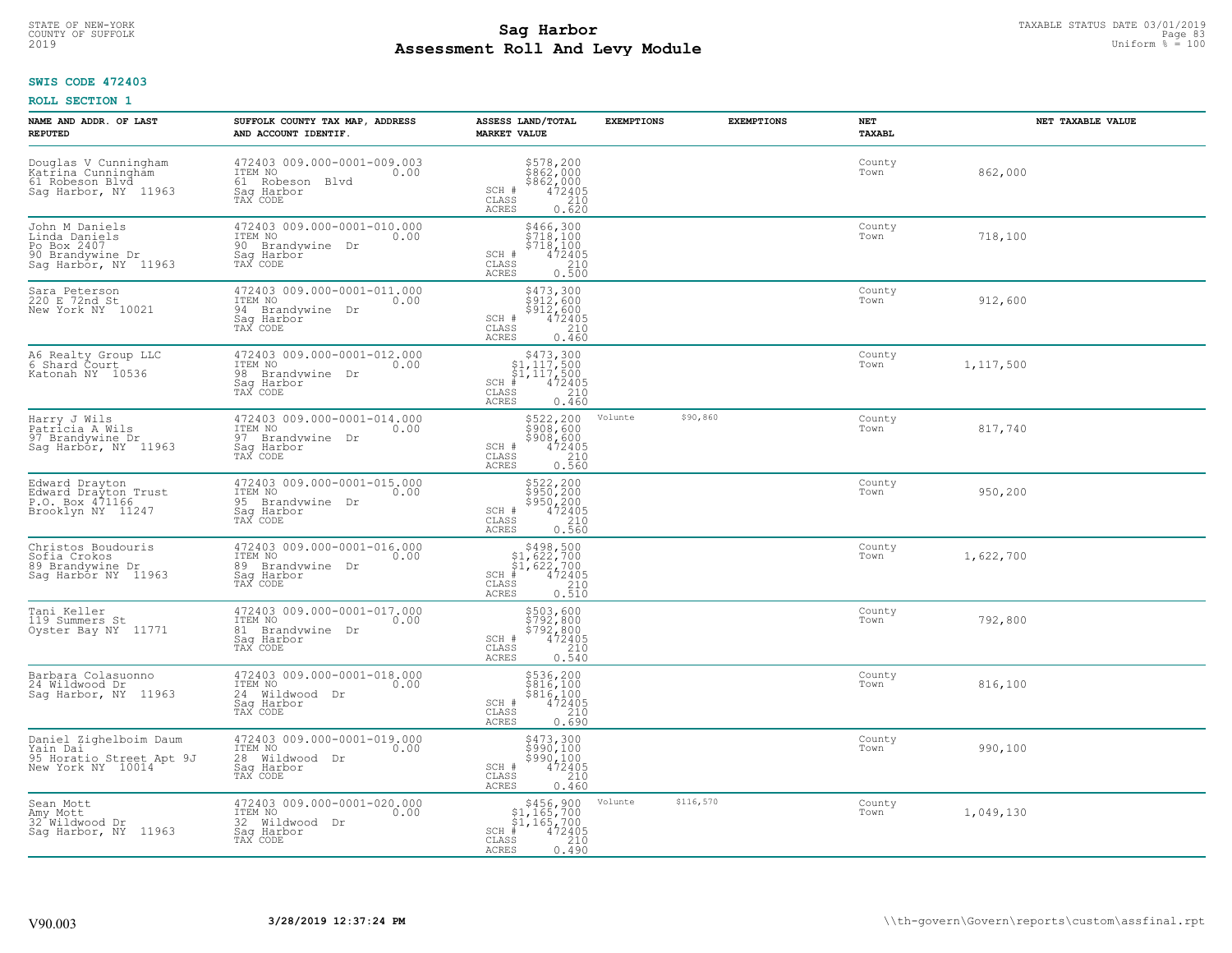## **Sag Harbor** TAXABLE STATUS DATE 03/01/2019<br>Poll and Louis Module **Assessment Roll And Levy Module** 2019 Uniform % = 100 COUNTY OF SUFFOLK **Example 31 COUNTY COUNTY OF SUFFOLK** Page 84

## **SWIS CODE 472403**

| NAME AND ADDR. OF LAST<br><b>REPUTED</b>                                                                 | SUFFOLK COUNTY TAX MAP, ADDRESS<br>AND ACCOUNT IDENTIF.                                               | ASSESS LAND/TOTAL<br><b>MARKET VALUE</b>                                                                                 | <b>EXEMPTIONS</b> | <b>EXEMPTIONS</b> | NET<br><b>TAXABL</b> | NET TAXABLE VALUE |
|----------------------------------------------------------------------------------------------------------|-------------------------------------------------------------------------------------------------------|--------------------------------------------------------------------------------------------------------------------------|-------------------|-------------------|----------------------|-------------------|
| Mary Ann Sarris<br>33 Wildwood Dr<br>Saq Harbor NY 11963                                                 | 472403 009.000-0001-021.000<br>ITEM NO<br>0.00<br>33 Wildwood Dr<br>Saq Harbor<br>TAX CODE            | \$473,300<br>\$930,400<br>\$930,400<br>472405<br>SCH #<br>CLASS<br>210<br><b>ACRES</b><br>0.460                          |                   |                   | County<br>Town       | 930,400           |
| Sean J Leary<br>Lynn Leary<br>Lýnn B Leáry<br>29 Wildwood Dr<br>Saq Harbor NY 11963                      | 472403 009.000-0001-022.000<br>ITEM NO<br>0.00<br>29 Wildwood Dr<br>Sag Harbor<br>TAX CODE            | \$473,300<br>\$757,000<br>\$757,000<br>SCH #<br>472405<br>CLASS<br>210<br><b>ACRES</b><br>0.460                          |                   |                   | County<br>Town       | 757,000           |
| Robert F Pintauro<br>Laura F. Pintauro<br>16 Horizon Dr<br>Sag Harbor NY 11963                           | 472403 009.000-0001-023.000<br>ITEM NO<br>0.00<br>16 Horizon Dr<br>Sag Harbor<br>TAX CODE             | \$479,800<br>\$866,700<br>\$866,700<br>\$472405<br>\$10<br>SCH #<br>CLASS<br>0.510<br>ACRES                              |                   |                   | County<br>Town       | 866,700           |
| Paul C D'Angelo<br>11 Montauk Avenue Extension<br>Sag Harbor NY 11963                                    | 472403 009.000-0001-029.002<br>ITEM NO<br>0.00<br>17 Wooded Path Private Rd<br>Saq Harbor<br>TAX CODE | $$633,000$<br>$$1,225,100$<br>$$1,225,100$<br>$*1,225,100$<br>$*1,22405$<br>$SCH$ #<br>CLASS<br>210<br>0.980<br>ACRES    |                   |                   | County<br>Town       | 1,225,100         |
| John Chisholm<br>Helen Chisholm<br>51 Terrell St<br>Patchogue, NY 11772                                  | 472403 009.000-0001-029.003<br>ITEM NO<br>0.00<br>19 Wooded Path Private Rd<br>Saq Harbor<br>TAX CODE | $$609, 800$<br>$$1, 774, 000$<br>$$1, 774, 000$<br>$*$ $472405$<br>$SCH$ #<br>CLASS<br>210<br>ACRES<br>0.950             |                   |                   | County<br>Town       | 1,774,000         |
| Glenn Marks<br>233 E 69th St Apt 17C<br>New York, NY 10021                                               | 472403 009.000-0001-029.004<br>0.00<br>ITEM NO<br>21 Wooded Path Private Rd<br>Sag Harbor<br>TAX CODE | $$690,300$<br>$$1,719,700$<br>$$1,719,700$<br>$472405$<br>$$210$<br>SCH #<br>CLASS<br><b>ACRES</b><br>1.070              |                   |                   | County<br>Town       | 1,719,700         |
| 23 Wooded Path LLC<br>254 Park Avenue #7A<br>New York NY 10010                                           | 472403 009.000-0001-029.005<br>ITEM NO<br>0.00<br>23 Wooded Path Private Rd<br>Saq Harbor<br>TAX CODE | $$829, 800$<br>$$2, 421, 700$<br>$$2, 421, 700$<br>$*$ 472405<br>$SCH$ #<br>$\frac{210}{1.120}$<br>CLASS<br><b>ACRES</b> |                   |                   | County<br>Town       | 2,421,700         |
| Michael J O Sullivan<br>C/o Marine Midland Bank Na<br>Elizabeth O Sullivan<br>C/o Marine Midland Bank Na | 472403 009.000-0002-001.004<br>ITEM NO<br>0.00<br>363 Division St<br>Saq Harbor<br>TAX CODE           | \$525,000<br>\$758,900<br>\$758,900<br>\$758,900<br>SCH #<br>CLASS<br>210<br><b>ACRES</b><br>0.460                       |                   |                   | County<br>Town       | 758,900           |
| Warren Bramoff<br>Susan Bramoff<br>359 Division St<br>Sag Harbor, NY 11963                               | 472403 009.000-0002-001.006<br>TTEM NO 0.00<br>359 Division St<br>Saq Harbor<br>TAX CODE              | \$525,000<br>\$827,800<br>\$827,800<br>472405<br>SCH #<br>CLASS<br>210<br><b>ACRES</b><br>0.460                          | Volunte           | \$82,780          | County<br>Town       | 745,020           |
| Tracey Loggia FitzSimons<br>PO Box 1513<br>Sag Harbor, NY 11963                                          | 472403 009.000-0002-001.008<br>ITEM NO<br>0.00<br>355 Division St<br>Saq Harbor<br>TAX CODE           | $$714,600$<br>$$1,053,300$<br>$$1,053,300$<br>$*1$<br>$472405$<br>$SCH$ #<br>CLASS<br>210<br><b>ACRES</b><br>1.000       |                   |                   | County<br>Town       | 1,053,300         |
| 375 Division LLC<br>c/o RWN Managment<br>712 Fifth Avenue FL 30<br>New York NY 10019                     | 472403 009.000-0002-001.010<br>ITEM NO<br>0.00<br>375 Division St<br>Sag Harbor<br>TAX CODE           | $$714,600$<br>$$1,042,700$<br>$$1,042,700$<br>$SCH$ #<br>472405<br>CLASS<br>210<br>ACRES<br>1.000                        |                   |                   | County<br>Town       | 1,042,700         |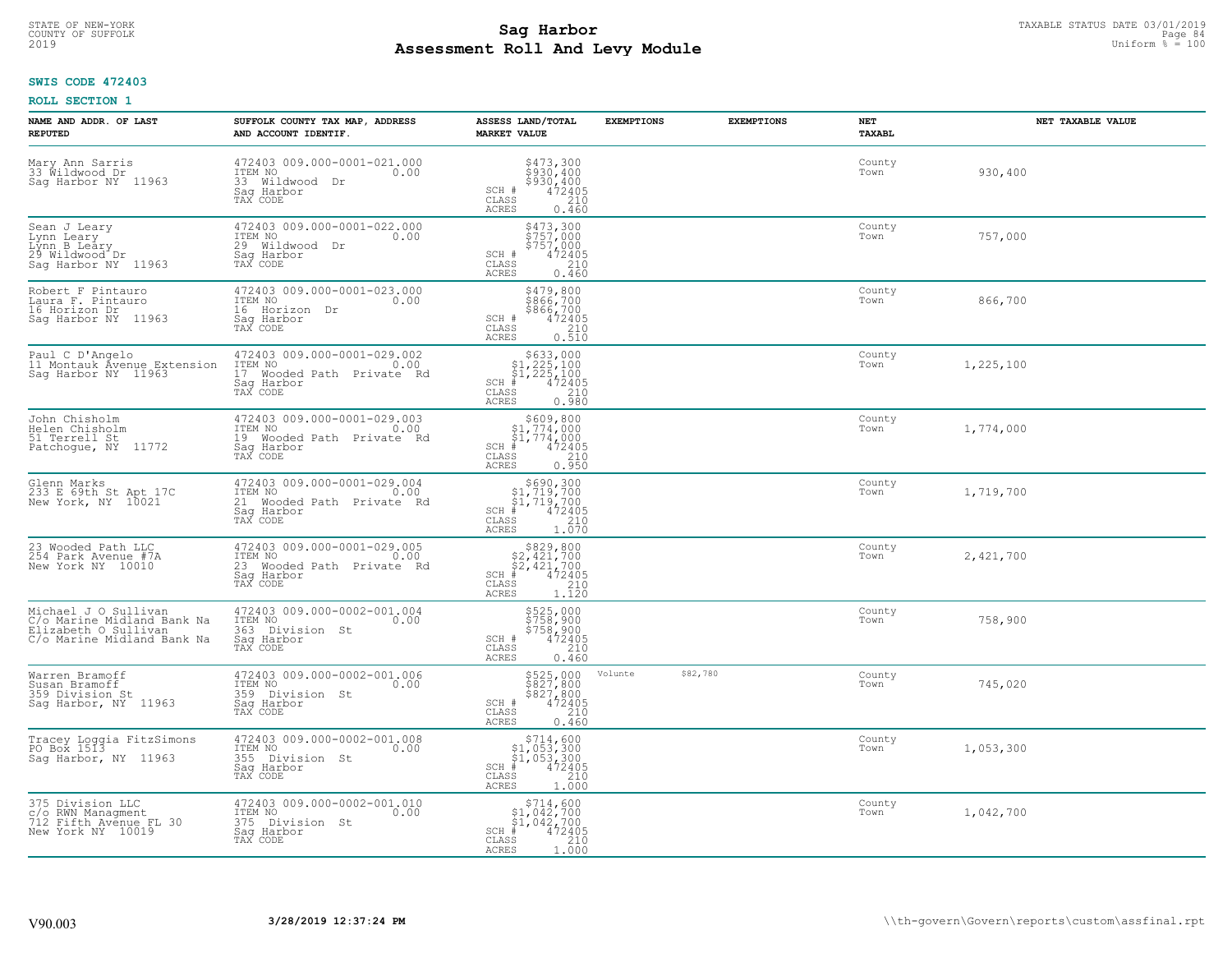## **Sag Harbor** TAXABLE STATUS DATE 03/01/2019<br>Poll and Louis Module **Assessment Roll And Levy Module** 2019 Uniform % = 100 COUNTY OF SUFFOLK **Example 25 and Sample 20 and Sample 20 and Sample 20 and Sample 20 and Sample 20 and Sample 20 and Sample 20 and Page 85**

## **SWIS CODE 472403**

| NAME AND ADDR. OF LAST<br><b>REPUTED</b>                                                                | SUFFOLK COUNTY TAX MAP, ADDRESS<br>AND ACCOUNT IDENTIF.                                        | ASSESS LAND/TOTAL<br><b>MARKET VALUE</b>                                                                                                | <b>EXEMPTIONS</b> | <b>EXEMPTIONS</b><br>NET<br><b>TAXABL</b> | NET TAXABLE VALUE |
|---------------------------------------------------------------------------------------------------------|------------------------------------------------------------------------------------------------|-----------------------------------------------------------------------------------------------------------------------------------------|-------------------|-------------------------------------------|-------------------|
| Lucinda Corson<br>Myles Corson<br>367 Division St<br>Sag Harbor NY 11963                                | 472403 009.000-0002-001.011<br>ITEM NO<br>0.00<br>367 Division St<br>Saq Harbor<br>TAX CODE    | $$575,000$<br>$$1,018,700$<br>$$1,018,700$<br>$*$<br>$472405$<br>$35$<br>$1210$<br>$SCH$ #<br>$\mathtt{CLASS}$<br><b>ACRES</b><br>1,100 |                   | County<br>Town                            | 1,018,700         |
| Karl Nilsen<br>Po Box 942<br>371 Division St<br>Sag Harbor, NY 11963                                    | 472403 009.000-0002-001.012<br>ITEM NO<br>0.00<br>371<br>Division St<br>Sag Harbor<br>TAX CODE | \$678,900<br>\$950,100<br>\$950,100<br>SCH #<br>472405<br>210<br>CLASS<br><b>ACRES</b><br>0.950                                         |                   | County<br>Town                            | 950,100           |
| Michael Nolan<br>PO Box 2602<br>Sag Harbor, NY 11963                                                    | 472403 009.000-0002-001.013<br>ITEM NO<br>0.00<br>353 Division St<br>Sag Harbor<br>TAX CODE    | SCH<br>. #<br>CLASS<br><b>ACRES</b><br>1,800                                                                                            |                   | County<br>Town                            | 1,130,000         |
| Geoffrey R Lynch<br>c/o Hampton Jitney Inc.<br>253 Edwards Avenue<br>Calverton NY 11933                 | 472403 009.000-0002-001.015<br>ITEM NO 0.00<br>351 Division St<br>Saq Harbor<br>TAX CODE       | $$601,500$<br>$$2,391,400$<br>$$2,391,400$<br>$$2,391,400$<br>$SCH$ #<br>472405<br>CLASS<br>$\frac{210}{1.500}$<br>ACRES                |                   | County<br>Town                            | 2,391,400         |
| Gregorio Schneider<br>Sybille Schneider<br>Gregorio Schneider<br>349 Division St<br>Sag Harbor NY 11963 | 472403 009.000-0002-001.016<br>ITEM NO<br>0.00<br>349 Division St<br>Sag Harbor<br>TAX CODE    | $\begin{array}{c} $712,400 $2,388,400 $2,388,400 $472405 \end{array}$<br>$SCH$ #<br>CLASS<br>210<br>ACRES<br>1.000                      |                   | County<br>Town                            | 2,388,400         |
| Deirdre Hogan<br>380 División St<br>Sag Harbor NY 11963                                                 | 472403 009.000-0002-002.000<br>ITEM NO<br>0.00<br>380<br>Division St<br>Saq Harbor<br>TAX CODE | \$525,900<br>\$891,900<br>\$891,900<br>SCH #<br>472405<br>CLASS<br>210<br>0.460<br>ACRES                                                |                   | County<br>Town                            | 891,900           |
| Jennifer K. Cave<br>P.O. Box 2102<br>Sag Harbor NY 11963                                                | 472403 009.000-0002-003.000<br>ITEM NO<br>0.00<br>384 Division St<br>Saq Harbor<br>TAX CODE    | $$578,500$<br>$$1,061,200$<br>$$1,061,200$<br>$$472405$<br>SCH #<br>CLASS<br>210<br>0.460<br><b>ACRES</b>                               |                   | County<br>Town                            | 1,061,200         |
| Christopher S Dominski<br>Victoria M Dominski<br>388 Division St<br>Saq Harbor, NY 11963                | 472403 009.000-0002-004.000<br>ITEM NO<br>0.00<br>388 Division St<br>Saq Harbor<br>TAX CODE    | \$525,900<br>\$761,100<br>\$761,100<br>SCH #<br>472405<br>CLASS<br>210<br>ACRES<br>0.460                                                |                   | County<br>Town                            | 761,100           |
| 392 Division LLC<br>c/o Mary Harada<br>712 Fifth Ave FL 30th<br>New York NY 10019                       | 472403 009.000-0002-005.000<br>ITEM NO<br>0.00<br>392<br>Private Rd<br>Saq Harbor<br>TAX CODE  | $$600,100$<br>$$1,378,600$<br>$$1,378,600$<br>$*1,378,600$<br>$*1,472405$<br>$SCH$ #<br>CLASS<br>210<br><b>ACRES</b><br>0.740           |                   | County<br>Town                            | 1,378,600         |
| Diane L Cunningham<br>PO Box 2968<br>Sag Harbor, NY 11963                                               | 472403 009.000-0002-006.000<br>ITEM NO<br>0.00<br>396<br>Private Rd<br>Saq Harbor<br>TAX CODE  | \$473,582<br>\$746,782<br>\$746,782<br>\$746,782<br>SCH #<br>CLASS<br>210<br>0.760<br>ACRES                                             |                   | County<br>Town                            | 746,782           |
| TOTAL FOR ROLL SECTION 1                                                                                |                                                                                                |                                                                                                                                         |                   |                                           |                   |
| LEVY DESCRIPTION                                                                                        | PARCELS<br>ASSESS LAND                                                                         | ASSESS TOTAL                                                                                                                            | EXEMPT AMOUNT     | TAXABLE VALUE                             |                   |
| City / Town District<br>vilsh1 Village-General                                                          | 926<br>\$603,688,329                                                                           | 1,068,742,029                                                                                                                           | 14,772,198        | 1,053,969,831                             |                   |
| Water district<br>vilsh6 Chatfield Hills Water                                                          | 24<br>\$10,768,800                                                                             | 2,598                                                                                                                                   |                   | 2,598                                     |                   |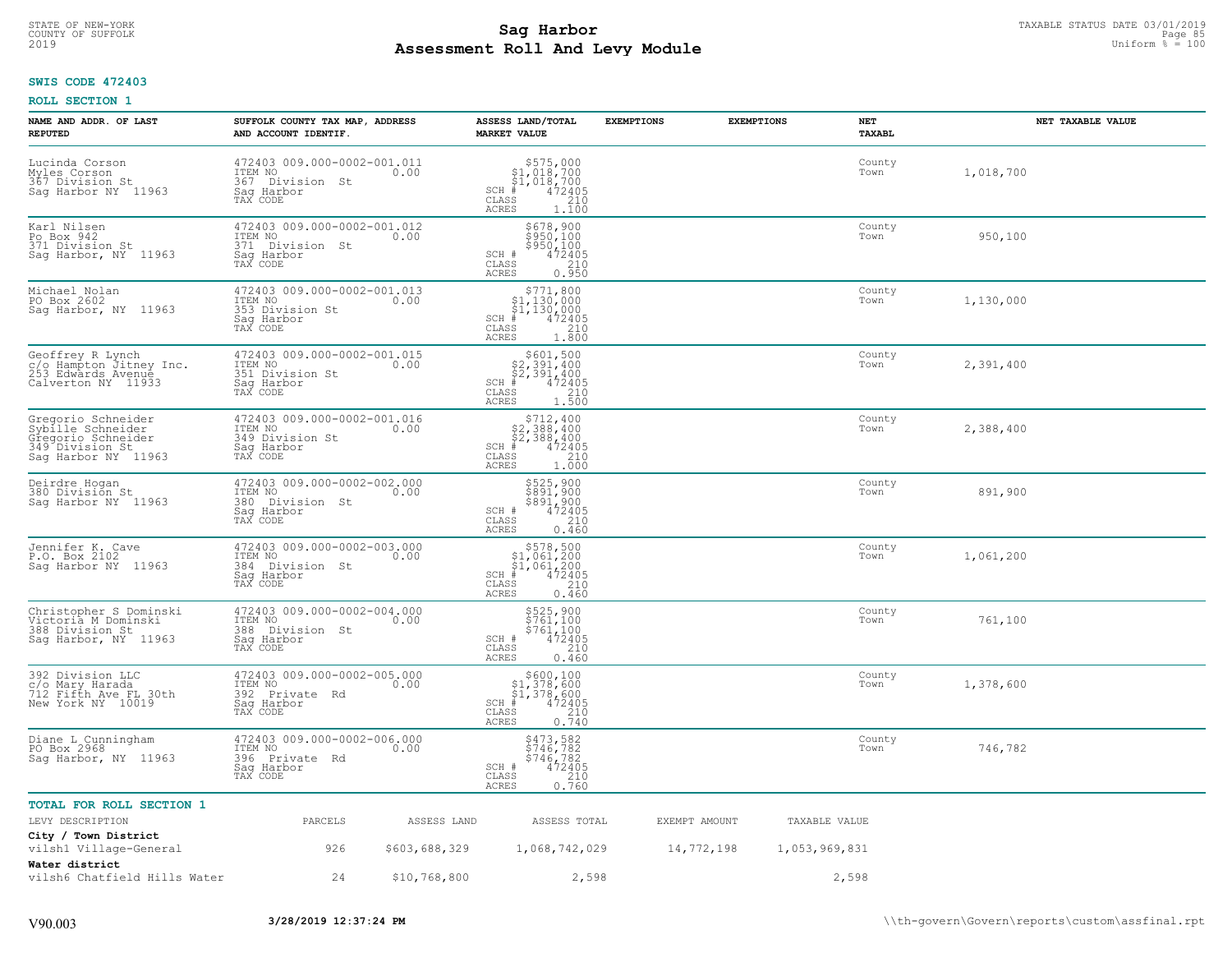## **SWIS CODE 472403**

## **TOTAL FOR ROLL SECTION 1**

| EXEMPTION DESCRIPTION          | PARCELS | <b>CT</b>    |
|--------------------------------|---------|--------------|
| 41001 Vets Eligible Funds (v1) | 18      | \$677,024    |
| 41121 Vets Non-combat (v2)     | 12.     | \$825,800    |
| 41131 Vets Combat (v3)         | 21      | \$2,587,050  |
| 41141 Vets Disability (v4)     | 4       | \$668,476    |
| 41300 Vets Paraplegic (v5)     | 1       | \$1,680,000  |
| 41691 Volunteer Firefighter    | 18      | \$1,954,745  |
| 41807 Persons over 65 (P1)     | 14      | \$6,379,103  |
| TOTAL                          |         | \$14,772,198 |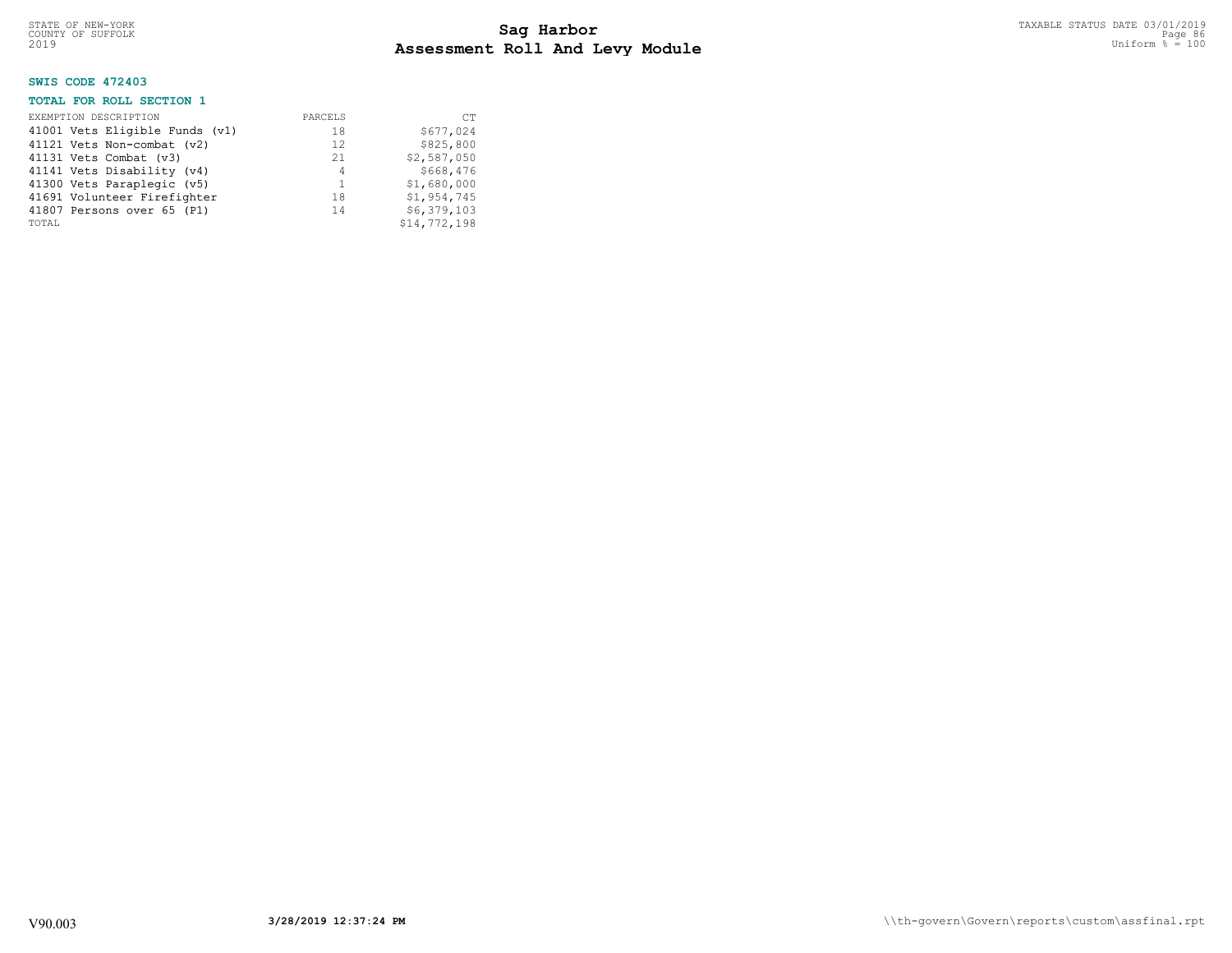## **Sag Harbor** TAXABLE STATUS DATE 03/01/2019<br>Poll and Louis Module **Assessment Roll And Levy Module** 2019 Uniform % = 100 COUNTY OF SUFFOLK **Example 2018 Page 87 Page 87 Page 87 Page 87 Page 87 Page 87**

## **SWIS CODE 472403**

## **ROLL SECTION 5**

| NAME AND ADDR. OF LAST<br><b>REPUTED</b>                                                                                              | SUFFOLK COUNTY TAX MAP, ADDRESS<br>AND ACCOUNT IDENTIF.                                       | ASSESS LAND/TOTAL<br><b>MARKET VALUE</b>                                     | <b>EXEMPTIONS</b> | <b>EXEMPTIONS</b><br><b>NET</b><br>TAXABL | NET TAXABLE VALUE |
|---------------------------------------------------------------------------------------------------------------------------------------|-----------------------------------------------------------------------------------------------|------------------------------------------------------------------------------|-------------------|-------------------------------------------|-------------------|
| Long Island Power Authority<br>175 Old Country Rd<br>Hicksville, NY 11801                                                             | 472403 500.000-0002-001.000<br>ITEM NO<br>0.00<br>Special Franchise<br>Saq Harbor<br>TAX CODE | \$3,394,750<br>\$3,394,750<br>#472405<br>SCH<br>CLASS<br>861<br><b>ACRES</b> |                   | County<br>Town                            | 3,394,750         |
| New York Telephone<br>Bell Atlantic<br>1095 Ave. Of The Americas<br>Room 3137<br>New York, NY 10036                                   | 472403 501.000-0007-001.000<br>ITEM NO<br>0.00<br>Special Franchise<br>Saq Harbor<br>TAX CODE | \$164,844<br>\$164,844<br>472405<br>SCH #<br>CLASS<br>866<br><b>ACRES</b>    |                   | County<br>Town                            | 164,844           |
| L I Cablevision Of Sag Harbo<br>C/o Csc Acquisition-ny Inc<br>Tax Dept<br>I Media Crossway<br>Woodbury, NY 11797                      | 472403 502.000-0021-001.000<br>ITEM NO<br>0.00<br>Special Franchise<br>Sag Harbor<br>TAX CODE | \$118,332<br>\$118,332<br>472405<br>SCH #<br>CLASS<br>869<br><b>ACRES</b>    |                   | County<br>Town                            | 118,332           |
| PSEGLI Property Tax Departme 472403<br>Attn: Property Tax Departmen ITEM NO<br>999 Stewart Ave_Suite 202 Special<br>Bethpage NY 11714 | 472403 503.000-0002-002.000<br>0.00<br>Special Franchise<br>Saq Harbor<br>TAX CODE            | \$638,207<br>\$638,207<br>472405<br>SCH #<br>CLASS<br>861<br><b>ACRES</b>    |                   | County<br>Town                            | 638,207           |
| <b>TOTAL FOR ROLL SECTION 5</b>                                                                                                       |                                                                                               |                                                                              |                   |                                           |                   |
| LEVY DESCRIPTION                                                                                                                      | PARCELS<br>ASSESS LAND                                                                        | ASSESS TOTAL                                                                 | EXEMPT AMOUNT     | TAXABLE VALUE                             |                   |
| City / Town District<br>vilsh1 Village-General                                                                                        | 4                                                                                             | 4, 316, 133                                                                  |                   | 4,316,133                                 |                   |
| <b>TOTAL FOR ROLL SECTION</b>                                                                                                         |                                                                                               |                                                                              |                   |                                           |                   |

EXEMPTION DESCRIPTION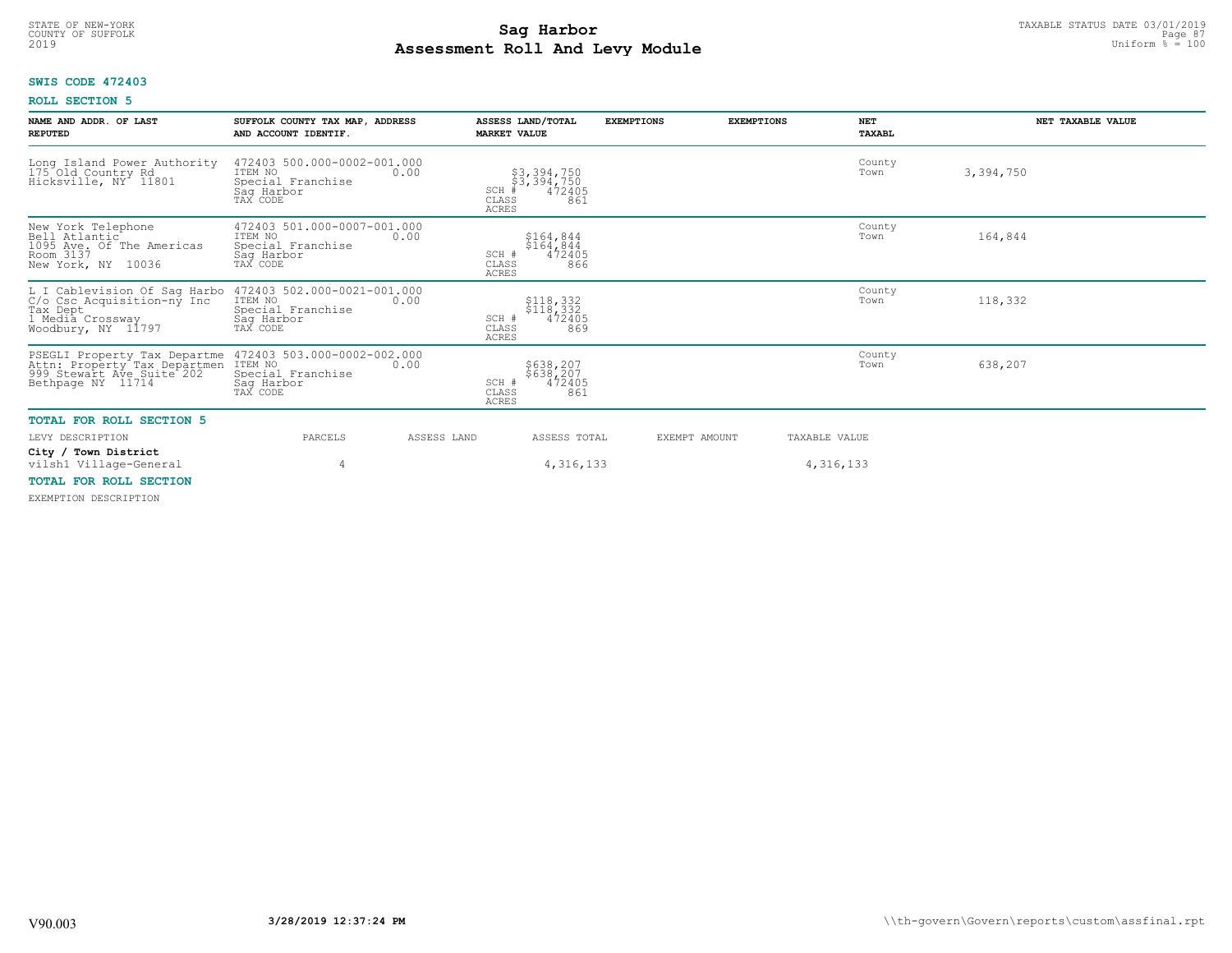## **Sag Harbor** TAXABLE STATUS DATE 03/01/2019<br>Poll and Louis Module **Assessment Roll And Levy Module** 2019 Uniform % = 100 COUNTY OF SUFFOLK **Example 2018 Page 88 Page 88 Page 88 Page 88 Page 88 Page 88 Page 88 Page 88**

## **SWIS CODE 472403**

## **ROLL SECTION 6**

| NAME AND ADDR. OF LAST<br><b>REPUTED</b>                                                              | SUFFOLK COUNTY TAX MAP, ADDRESS<br>AND ACCOUNT IDENTIF.                             | ASSESS LAND/TOTAL<br><b>MARKET VALUE</b> |                                                      | <b>EXEMPTIONS</b> | <b>EXEMPTIONS</b> | <b>NET</b><br>TAXABL    | NET TAXABLE VALUE |
|-------------------------------------------------------------------------------------------------------|-------------------------------------------------------------------------------------|------------------------------------------|------------------------------------------------------|-------------------|-------------------|-------------------------|-------------------|
| Lilco Tax Dept.<br>175 Old Country Rd<br>Lilco Tax Dept<br>Hichsville, NY 118<br>11801                | 472403 600.000-0001-001.000<br>ITEM NO<br>0.00<br>Utility<br>Saq Harbor<br>TAX CODE | SCH #<br>CLASS<br><b>ACRES</b>           | \$24,777<br>\$24,777<br>\$24,777<br>\$2472405<br>870 |                   |                   | County<br>Town          | 24,777            |
| Bell Atlantic<br>1095 Ave Of The Americas<br>Room 3137<br>New York, NY 10036                          | 472403 600.000-0001-006.000<br>ITEM NO<br>0.00<br>Utility<br>Sag Harbor<br>TAX CODE | SCH #<br>CLASS<br>ACRES                  | \$8,500<br>\$8,500<br>\$8,500<br>472405<br>831       |                   |                   | County<br>Town          | 8,500             |
| Lilco Tax Dept<br>175 Old Country Rd<br>Hicksville, NY 11801                                          | 472403 600.000-0001-100.000<br>ITEM NO<br>0.00<br>Utility<br>Sag Harbor<br>TAX CODE | SCH #<br>CLASS<br>ACRES                  | 50<br>472405<br>817                                  |                   |                   | County<br>Town          |                   |
| Verizon New York<br>c/o Duff & Phelps<br>P.O. Box 2749<br>Addison TX 75001                            | 472403 624.003-0000-631.900 1881<br>ITEM NO 624.003-0000-631.900<br>TAX CODE        | SCH #<br>CLASS<br><b>ACRES</b>           | \$25,112<br>\$25,112<br>472405<br>836                |                   |                   | County<br>Town          | 25,112            |
| <b>TOTAL FOR ROLL SECTION 6</b><br>LEVY DESCRIPTION<br>City / Town District<br>vilsh1 Village-General | PARCELS<br>4                                                                        | ASSESS LAND<br>\$33,277                  | ASSESS TOTAL<br>58,389                               |                   | EXEMPT AMOUNT     | TAXABLE VALUE<br>58,389 |                   |
|                                                                                                       |                                                                                     |                                          |                                                      |                   |                   |                         |                   |

## **TOTAL FOR ROLL SECTION**

EXEMPTION DESCRIPTION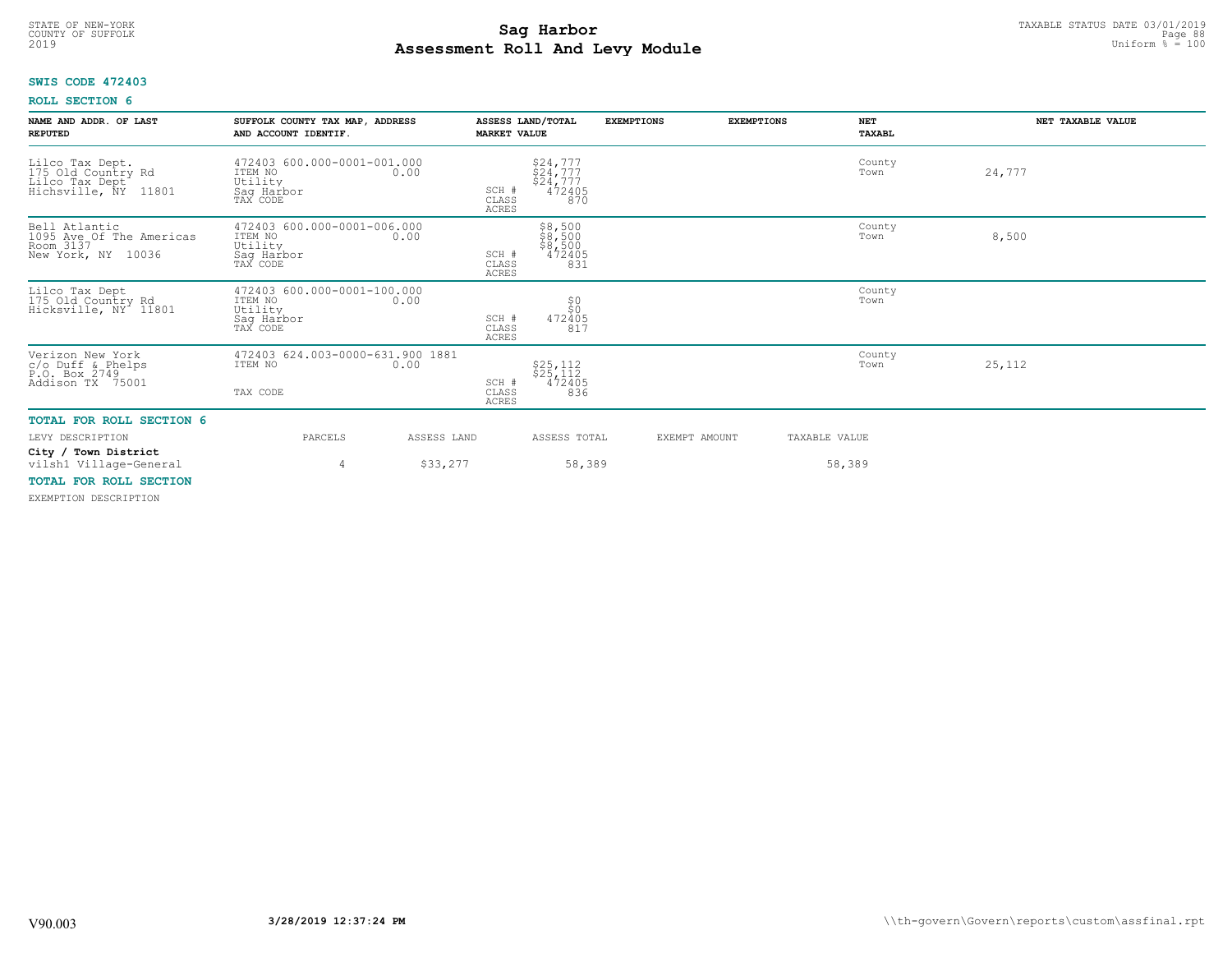## **Sag Harbor** TAXABLE STATUS DATE 03/01/2019<br>Poll and Louis Module **Assessment Roll And Levy Module** 2019 Uniform % = 100 COUNTY OF SUFFOLK **Example 2018 COUNTY OF SUFFOLK** Page 89

## **SWIS CODE 472403**

| NAME AND ADDR. OF LAST<br><b>REPUTED</b>                                                       | SUFFOLK COUNTY TAX MAP, ADDRESS<br>AND ACCOUNT IDENTIF.                                    | ASSESS LAND/TOTAL<br><b>MARKET VALUE</b>                                                                                                                     | <b>EXEMPTIONS</b>      | <b>EXEMPTIONS</b> | NET<br><b>TAXABL</b> | NET TAXABLE VALUE |
|------------------------------------------------------------------------------------------------|--------------------------------------------------------------------------------------------|--------------------------------------------------------------------------------------------------------------------------------------------------------------|------------------------|-------------------|----------------------|-------------------|
| Incorporated Village of Sag<br>55 Main St<br>P.O. Box 660<br>Saq Harbor NY 11963               | 472403 001.000-0001-002.000<br>ITEM NO<br>0.00<br>8 Wharf St<br>Saq Harbor<br>TAX CODE     | \$3,642,900<br>\$5,643,700<br>\$5,643,700<br>#472405<br>$SCH$ #<br>CLASS<br>448W<br>ACRES<br>2.920                                                           | \$5,643,700<br>exempt  |                   | County<br>Town       |                   |
| Sag Harbor Village<br>$Po$ Box 660<br>Sag Harbor, NY 11963                                     | 472403 002.000-0001-001.000<br>ITEM NO<br>0.00<br>7 Bay St<br>Sag Harbor<br>TAX CODE       | \$2,370,400<br>\$3,016,900<br>\$3,016,900<br># 472405<br>\$8 662M<br>$SCH$ #<br>CLASS<br>ACRES<br>1.900                                                      | \$3,016,900<br>exempt  |                   | County<br>Town       |                   |
| Sag Harbor Village<br>Po Box 660<br>Sag Harbor, NY 11963                                       | 472403 002.000-0001-004.001<br>ITEM NO<br>0.00<br>31 Bay St<br>Saq Harbor<br>TAX CODE      | \$345,200<br>\$432,700<br>\$432,700<br>472405<br>SCH #<br>653<br>CLASS<br>0.500<br>ACRES                                                                     | \$432,700<br>exempt    |                   | County<br>Town       |                   |
| Sag Harbor Village<br>Po <sup>6</sup> Box 660<br>Sag Harbor, NY 11963                          | 472403 002.000-0001-005.001<br>ITEM NO<br>0.00<br>45 Bay St<br>Saq Harbor<br>TAX CODE      | $$1, 258, 300$<br>$$1, 273, 400$<br>$$1, 273, 400$<br>$SCH$ #<br>472405<br>331W<br>CLASS<br>ACRES<br>1.010                                                   | \$1,273,400<br>exempt  |                   | County<br>Town       |                   |
| Sag Harbor Village<br>P.O. Box 660<br>Sag Harbor, NY 11963                                     | 472403 002.000-0001-005.001 1<br>ITEM NO<br>0.00<br>45 Bay St<br>Saq Harbor<br>TAX CODE    | \$503,600<br>\$503,600<br>\$503,600<br>SCH #<br>$\begin{array}{r} 472405 \\ 330 \\ 0.370 \end{array}$<br>CLASS<br>ACRES                                      | \$503,600<br>exempt    |                   | County<br>Town       |                   |
| Sag Harbor Village<br>Po Box 660<br>Saq Harbor, NY 11963                                       | 472403 002.000-0001-005.002<br>ITEM NO<br>0.00<br>33 Bay St<br>Sag Harbor<br>TAX CODE      | \$540,900<br>\$775,200<br>\$775,200<br>472405<br>652W<br>SCH #<br>$\mathtt{CLASS}$<br>ACRES<br>0.430                                                         | \$775,200<br>exempt    |                   | County<br>Town       |                   |
| Sacred Heart Of Mary<br>50 Wilson Park Dr<br>Tarrytown, NY 10591                               | 472403 002.000-0001-007.000<br>ITEM NO<br>0.00<br>87 Bay St<br>Saq Harbor<br>TAX CODE      | \$359,100<br>\$531,000<br>\$531,000<br>472405<br>SCH #<br>620<br>CLASS<br>0.200<br>ACRES                                                                     | \$531,000<br>exempt    |                   | County<br>Town       |                   |
| Roman Catholic Church<br>Division St<br>Sag Harbor, NY 11963                                   | 472403 002.000-0001-008.000<br>ITEM NO<br>0.00<br>67 Bay St<br>Saq Harbor<br>TAX CODE      | $514, 970, 700$<br>$523, 136, 700$<br>$523, 136, 700$<br>$\text{H}$ # 472405<br>$1, 6200$<br>$\text{PSE}$ 102000<br>SCH #<br>CLASS<br><b>ACRES</b><br>12.000 | \$23,136,700<br>exempt |                   | County<br>Town       |                   |
| Sag Harbor Village<br>31 Division St<br>Sag Harbor, NY 11963                                   | 472403 002.000-0002-017.002<br>ITEM NO<br>0.00<br>31 Division St<br>Saq Harbor<br>TAX CODE | \$220,900<br>\$224,800<br>\$224,800<br>\$224,800<br>SCH #<br>CLASS<br>0.380<br>ACRES                                                                         | \$224,800<br>exempt    |                   | County<br>Town       |                   |
| Village Of Sag Harbor<br>55 Main St<br>Sag Harbor, NY 11963                                    | 472403 002.000-0002-046.000<br>ITEM NO<br>0.00<br>28 Division St<br>Saq Harbor<br>TAX CODE | \$6,900<br>$\frac{56}{6}$ , 900<br>$\frac{6}{4}$ 72405<br>$\frac{662}{662}$<br>SCH #<br>CLASS<br>ACRES<br>0.010                                              | \$6,900<br>exempt      |                   | County<br>Town       |                   |
| Chelberg & Battle American L 472403 002.000-0003-001.000<br>PO Box 541<br>Sag Harbor, NY 11963 | ITEM NO<br>0.00<br>26 Bay St<br>Sag Harbor<br>TAX CODE                                     | \$690,400<br>\$1,976,000<br>\$1,976,000<br>$SCH$ #<br>472405<br>632<br>CLASS<br>1,000<br>ACRES                                                               | \$1,976,000<br>exempt  |                   | County<br>Town       |                   |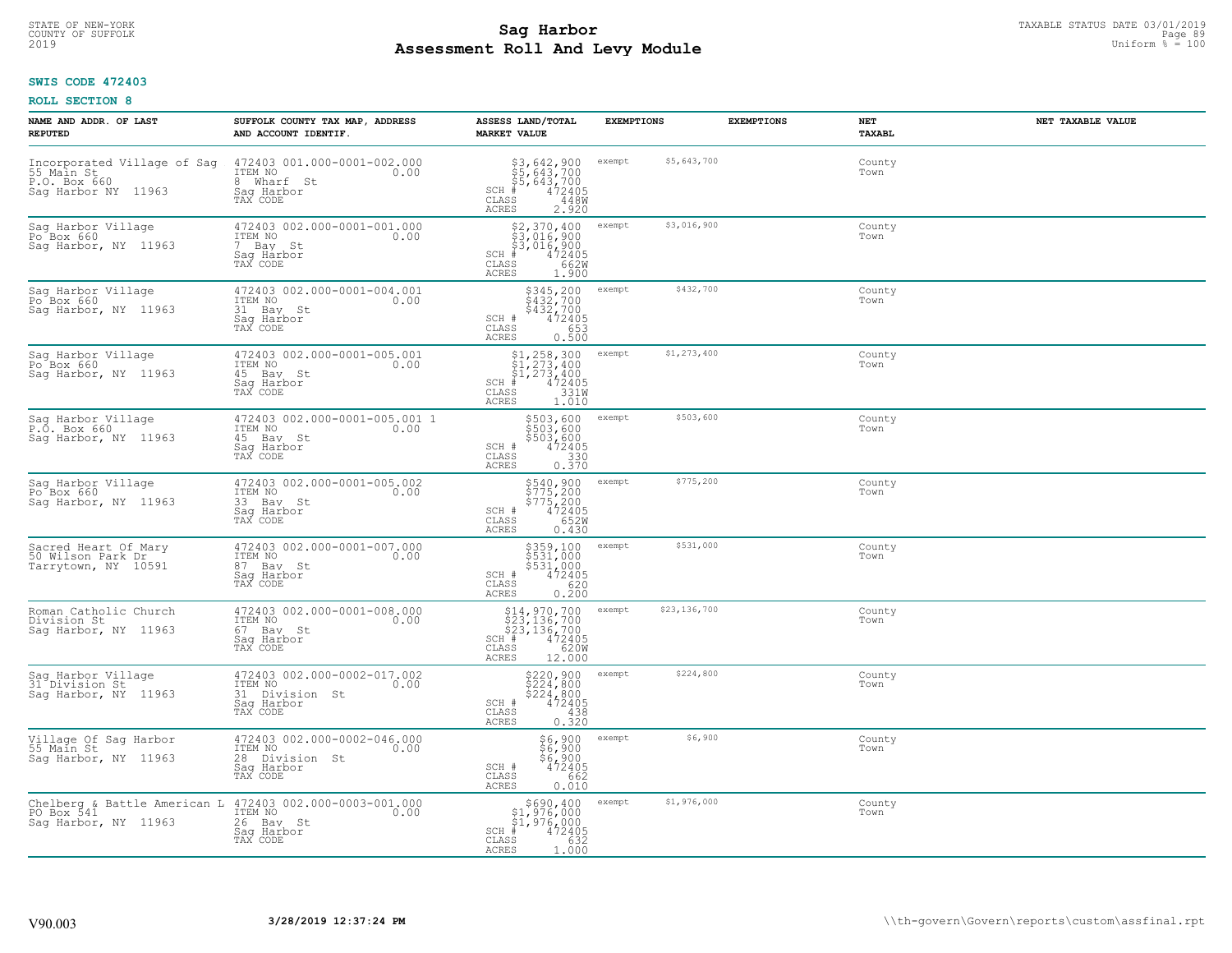## **Sag Harbor** TAXABLE STATUS DATE 03/01/2019<br>
Poll and Louis Module **Assessment Roll And Levy Module** 2019 Uniform % = 100 COUNTY OF SUFFOLK Page 90

## **SWIS CODE 472403**

| NAME AND ADDR. OF LAST<br><b>REPUTED</b>                                                                                                    | SUFFOLK COUNTY TAX MAP, ADDRESS<br>AND ACCOUNT IDENTIF.                                                                                    | ASSESS LAND/TOTAL<br><b>MARKET VALUE</b>                                                                                        | <b>EXEMPTIONS</b>      | NET<br><b>EXEMPTIONS</b><br><b>TAXABL</b> | NET TAXABLE VALUE |
|---------------------------------------------------------------------------------------------------------------------------------------------|--------------------------------------------------------------------------------------------------------------------------------------------|---------------------------------------------------------------------------------------------------------------------------------|------------------------|-------------------------------------------|-------------------|
| Sag Harbor Village<br>High St Monument<br>Sag Harbor, NY 11963                                                                              | 472403 002.000-0003-032.000<br>ITEM NO<br>0.00<br>High St<br>Saq Harbor<br>TAX CODE                                                        | \$142,700<br>\$142,700<br>\$142,700<br>472405<br>SCH #<br>CLASS<br>963<br><b>ACRES</b><br>0.210                                 | \$142,700<br>exempt    | County<br>Town                            |                   |
| Sag Harbor Union Free School<br>200 Jermain Avenue<br>Saq Harbor NY 11963                                                                   | 472403 002.000-0006-001.000<br>ITEM NO<br>0.00<br>135 Division St<br>Sag Harbor<br>TAX CODE                                                | $$541, 400$<br>$$3, 621, 400$<br>$$3, 621, 400$<br>$$3, 621, 400$<br>$SCH$ #<br>472405<br>620<br>CLASS<br><b>ACRES</b><br>0.780 | \$3,621,400<br>exempt  | County<br>Town                            |                   |
| Episcopal Church Of Sag Harb 472403 002.000-0006-005.000<br>C/o_Donald Ferris Sr., Warde ITEM NO 0.00<br>PO Box 570<br>Sag Harbor, NY 11963 | 5 Hampton St<br>Saq Harbor<br>TAX CODE                                                                                                     | \$649,000<br>$$2,309,700$<br>$$2,309,700$<br>$*$ 472405<br>$$620$<br>$SCH$ #<br>CLASS<br>0.940<br>ACRES                         | \$2,309,700<br>exempt  | County<br>Town                            |                   |
| Sag Harbor, NY 11963                                                                                                                        | Oakland Cemetery Association 472403 002.000-0007-004.002<br>P O Box 359 (1994) 1TEM NO (1996) 0.00<br>16 High St<br>Saq Harbor<br>TAX CODE | \$52,300<br>\$52,300<br>\$52,300<br>SCH #<br>472405<br>CLASS<br>695<br>ACRES<br>0.080                                           | \$52,300<br>exempt     | County<br>Town                            |                   |
| New York State<br>State Campus<br>Albany, NY 00000                                                                                          | 472403 002.000-0008-001.001<br>ITEM NO<br>0.00<br>4 Hampton St<br>Saq Harbor<br>TAX CODE                                                   | \$100<br>\$100<br>\$100<br>SCH #<br>472405<br>CLASS<br>$\frac{971}{0.010}$<br><b>ACRES</b>                                      | \$100<br>exempt        | County<br>Town                            |                   |
| Sag Harbor Village<br>6 Hampton St<br>Sag Harbor, NY 11963                                                                                  | 472403 002.000-0008-001.002<br>ITEM NO<br>0.00<br>6 Hampton St<br>Sag Harbor<br>TAX CODE                                                   | \$82,800<br>$\begin{array}{r} 882,800 \\ 882,800 \\ 982,800 \\ 472405 \\ 0.120 \end{array}$<br>$SCH$ #<br>CLASS<br>ACRES        | \$82,800<br>exempt     | County<br>Town                            |                   |
| Sag Harbor Village<br>P Ő Box 660<br>Sag Harbor, NY 11963                                                                                   | 472403 003.000-0001-001.000<br>ITEM NO<br>0.00<br>147 Bay St<br>Saq Harbor<br>TAX CODE                                                     | $$1,085,400$<br>$$1,085,400$<br>$$1,085,400$<br>$$472405$<br>$SCH$ #<br>0.870<br>CLASS<br>ACRES                                 | \$1,085,400<br>exempt  | County<br>Town                            |                   |
| Sag Harbor Village<br>P 0 Box 660<br>Saq Harbor, NY 11963                                                                                   | 472403 003.000-0001-007.002<br>ITEM NO<br>0.00<br>145 Bay St<br>Saq Harbor<br>TAX CODE                                                     | \$23,454,100<br>\$23,454,100<br>\$23,454,100<br>\$472405<br>SCH #<br>CLASS<br>593<br>ACRES<br>18.800                            | \$23,454,100<br>exempt | County<br>Town                            |                   |
| Sag Harbor Village<br>P O Box 660<br>Saq Harbor, NY 11963                                                                                   | 472403 003.000-0001-016.000<br>ITEM NO<br>0.00<br>Hempstead St<br>Saq Harbor<br>TAX CODE                                                   | \$500<br>\$500<br>\$500<br>SCH #<br>472405<br>CLASS<br>0.692<br><b>ACRES</b>                                                    | \$500<br>exempt        | County<br>Town                            |                   |
| Sag Harbor Fire District<br>41 Henry St<br>Sag Harbor, NY 11963                                                                             | 472403 005.000-0001-005.000<br>ITEM NO<br>0.00<br>41 Henry St<br>Sag Harbor<br>TAX CODE                                                    | $$369,000\n$366,700\n$366,700\n472405\n662\n0$<br>SCH #<br>CLASS<br><b>ACRES</b><br>0.100                                       | \$366,700<br>exempt    | County<br>Town                            |                   |
| Saq Harbor Fire District<br>199 Division St<br>Saq Harbor, NY 11963                                                                         | 472403 005.000-0001-006.002<br>ITEM NO<br>0.00<br>199 Division St<br>Sag Harbor<br>TAX CODE                                                | \$69,000<br>\$73,800<br>\$73,800<br>SCH #<br>472405<br>CLASS<br>662<br><b>ACRES</b><br>0.100                                    | \$73,800<br>exempt     | County<br>Town                            |                   |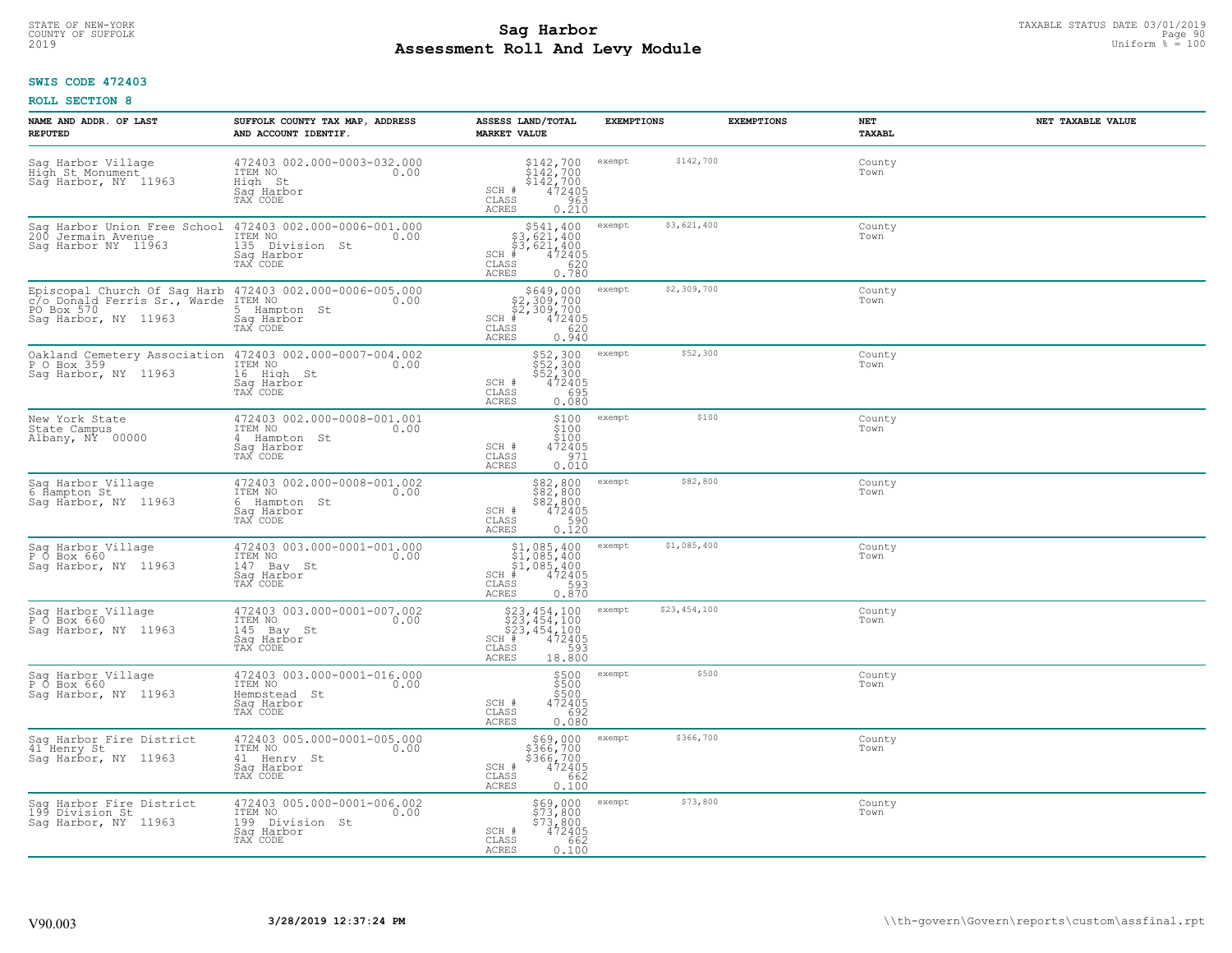## **Sag Harbor** TAXABLE STATUS DATE 03/01/2019<br>
Poll and Louis Module **Assessment Roll And Levy Module** 2019 Uniform % = 100 COUNTY OF SUFFOLK Page 91 **DEALLY PAGE 91** COUNTY OF SUFFOLK Page 91

## **SWIS CODE 472403**

| NAME AND ADDR. OF LAST<br><b>REPUTED</b>                                                              | SUFFOLK COUNTY TAX MAP, ADDRESS<br>AND ACCOUNT IDENTIF.                                         | ASSESS LAND/TOTAL<br><b>MARKET VALUE</b>                                                                                                                | <b>EXEMPTIONS</b>      | <b>EXEMPTIONS</b><br>NET | NET TAXABLE VALUE<br><b>TAXABL</b> |
|-------------------------------------------------------------------------------------------------------|-------------------------------------------------------------------------------------------------|---------------------------------------------------------------------------------------------------------------------------------------------------------|------------------------|--------------------------|------------------------------------|
| Temple Adas Israel<br>30 Atlantic Ave<br>Saq Harbor, NY 11963                                         | 472403 005.000-0001-033.000<br>ITEM NO<br>0.00<br>30 Atlantic Ave<br>Sag Harbor<br>TAX CODE     | \$414,300<br>\$969,000<br>\$969,000<br>472405<br>SCH #<br>CLASS<br>620<br><b>ACRES</b><br>0.600                                                         | \$969,000<br>exempt    |                          | County<br>Town                     |
| Union Free School District #<br>68 Hampton St<br>Saq Harbor, NY 11963                                 | 472403 005.000-0001-036.001<br>ITEM NO<br>0.00<br>68 Hampton St<br>Sag Harbor<br>TAX CODE       | \$3,314,000<br>\$9,875,500<br>\$9,875,500<br>$SCH$ #<br>472405<br>CLASS<br>612<br>ACRES<br>4.800                                                        | \$9,875,500<br>exempt  |                          | County<br>Town                     |
| Union Free School District #<br>200 Jermain Ave<br>Sag Harbor, NY 11963                               | 472403 005.000-0004-001.000<br>ITEM NO<br>0.00<br>200<br>Jermain Ave<br>Saq Harbor<br>TAX CODE  | $\begin{array}{r} 53,590,200 \\ 533,189,100 \\ 533,189,100 \\ \text{H} & 472405 \\ \text{Ass} & 612 \\ \end{array}$<br>SCH #<br>CLASS<br>ACRES<br>6.500 | \$33,189,100<br>exempt |                          | County<br>Town                     |
| Union Free School District<br>#<br>41 Grand St<br>Sag Harbor, NY 11963                                | 472403 005.000-0004-003.000<br>ITEM NO<br>0.00<br>41 Grand St<br>Saq Harbor<br>TAX CODE         | \$166,200<br>\$170,800<br>\$170,800<br>SCH #<br>472405<br>CLASS<br>612<br>ACRES<br>0.300                                                                | \$170,800<br>exempt    |                          | County<br>Town                     |
| Sag Harbor Village<br>Po Box 660<br>Sag Harbor, NY 11963                                              | 472403 006.000-0001-017.000<br>ITEM NO<br>0.00<br>139<br>Hampton St<br>Saq Harbor<br>TAX CODE   | \$267,500<br>\$413,100<br>\$413,100<br>472405<br>SCH #<br>CLASS<br>$\begin{array}{c} 210 \\ 0.200 \end{array}$<br><b>ACRES</b>                          | \$413,100<br>exempt    |                          | County<br>Town                     |
| Cemetery<br>Eastville Ave<br>Saq Harbor, NY 11963                                                     | 472403 006.000-0008-005.000<br>ITEM NO<br>0.00<br>Eastville Ave<br>Saq Harbor<br>TAX CODE       | \$527,800<br>\$527,800<br>\$527,800<br>\$472405<br>\$95<br>SCH #<br>CLASS<br>ACRES<br>0.640                                                             | \$527,800<br>exempt    |                          | County<br>Town                     |
| Ame Zion Church<br>33 Eastville Ave<br>Sag Harbor, NY 11963                                           | 472403 006.000-0008-008.000<br>ITEM NO<br>0.00<br>33 Eastville Ave<br>Sag Harbor<br>TAX CODE    | \$82,200<br>\$230,500<br>\$230,500<br>472405<br>SCH #<br>0.260<br>$\mathtt{CLASS}$<br>ACRES                                                             | \$230,500<br>exempt    |                          | County<br>Town                     |
| First Presbyterian Church an<br>Congregation of Sag Harbor<br>44 Union Street<br>Sag Harbor, NY 11963 | 472403 006.000-0012-011.000<br>ITEM NO<br>0.00<br>44 Brandywine Dr<br>Saq Harbor<br>TAX CODE    | $$777,000$<br>$$777,000$<br>$$777,000$<br>$$472405$<br>$$210$<br>SCH #<br>CLASS<br>ACRES<br>0.540                                                       | \$777,000<br>exempt    |                          | County<br>Town                     |
| East Hampton Town<br>159 Pantigo Rd<br>East Hampton, NY 11937                                         | 472403 007.000-0002-009.001<br>TTEM NO 0.00<br>50 Hillside Dr East<br>Saq Harbor<br>TAX CODE    | $$75,600$<br>$$75,600$<br>$$75,600$<br>$$472405$<br>SCH #<br>CLASS<br>4.200<br><b>ACRES</b>                                                             | \$75,600<br>exempt     |                          | County<br>Town                     |
| East Hampton Town<br>159 Pantigo Rd<br>East Hampton, NY 11937                                         | 472403 007.000-0002-009.002<br>ITEM NO<br>0.00<br>26 Hillside Dr East<br>Sag Harbor<br>TAX CODE | \$30,600<br>\$30,600<br>\$30,600<br>SCH #<br>$\frac{472405}{963}$<br>CLASS<br>1,700<br><b>ACRES</b>                                                     | \$30,600<br>exempt     |                          | County<br>Town                     |
| East Hampton Town<br>159 Pantigo Rd<br>East Hampton, NY 11937                                         | 472403 007.000-0002-009.003<br>ITEM NO<br>0.00<br>25 Hillside Dr East<br>Sag Harbor<br>TAX CODE | \$36,000<br>\$36,000<br>\$36,000<br>SCH #<br>472405<br>963<br>CLASS<br><b>ACRES</b><br>2.000                                                            | \$36,000<br>exempt     |                          | County<br>Town                     |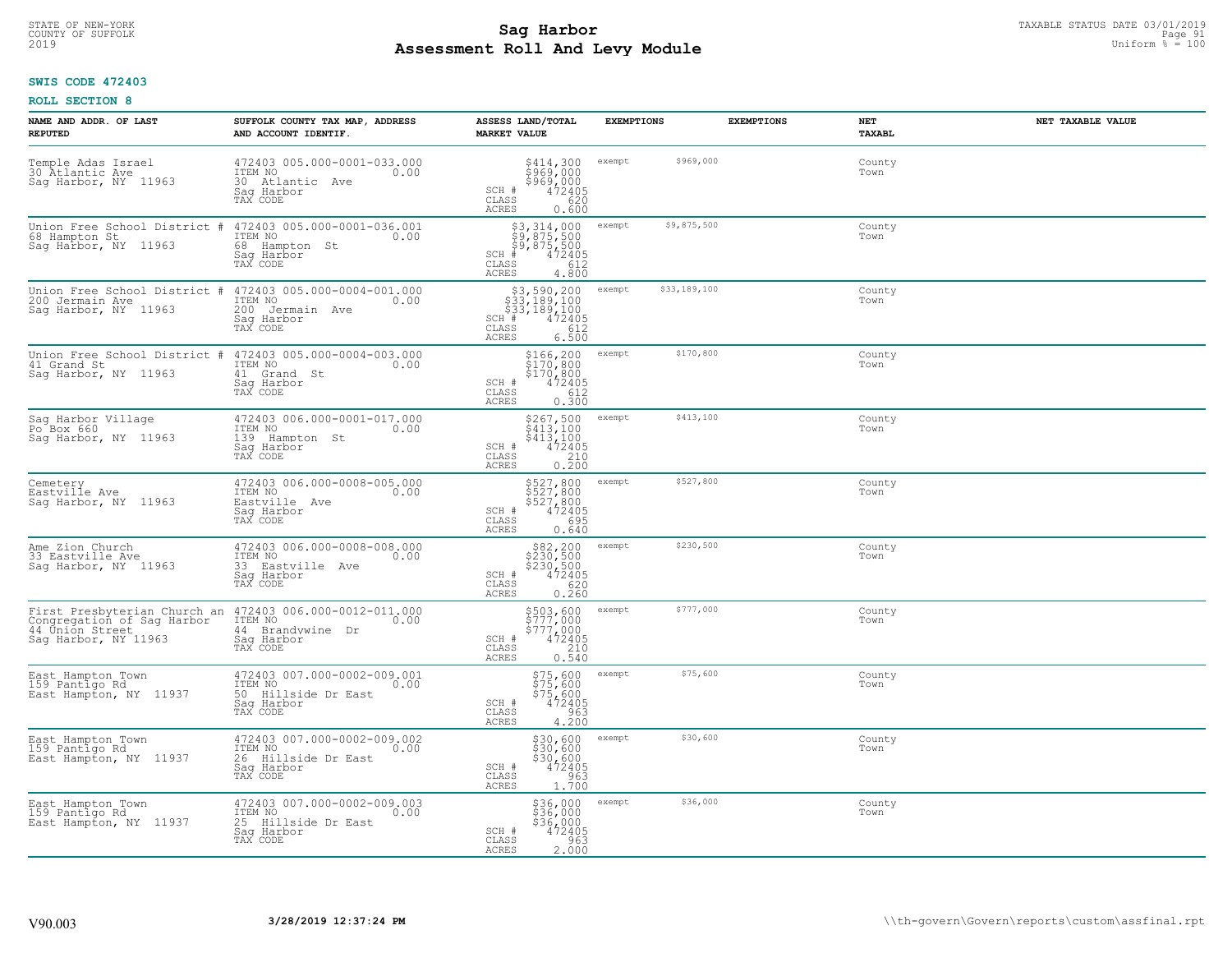## **Sag Harbor** TAXABLE STATUS DATE 03/01/2019<br>
Poll and Louis Module **Assessment Roll And Levy Module** 2019 Uniform % = 100 COUNTY OF SUFFOLK **Example 192** and the country of the country of sufficient and the country of sufficient and the page 92

## **SWIS CODE 472403**

| NAME AND ADDR. OF LAST<br><b>REPUTED</b>                                                  | SUFFOLK COUNTY TAX MAP, ADDRESS<br>AND ACCOUNT IDENTIF.                                         | ASSESS LAND/TOTAL<br><b>MARKET VALUE</b>                                                                                          | <b>EXEMPTIONS</b>     | <b>EXEMPTIONS</b><br>NET<br><b>TAXABL</b> | NET TAXABLE VALUE |
|-------------------------------------------------------------------------------------------|-------------------------------------------------------------------------------------------------|-----------------------------------------------------------------------------------------------------------------------------------|-----------------------|-------------------------------------------|-------------------|
| East Hampton Town<br>159 Pantigo Rd<br>East Hampton, NY 11937                             | 472403 007.000-0002-009.004<br>ITEM NO<br>0.00<br>43 Hillside Dr East<br>Saq Harbor<br>TAX CODE | $$27,000$<br>$$27,000$<br>$$27,000$<br>$$472405$<br>SCH #<br>CLASS<br>$\frac{963}{1.500}$<br><b>ACRES</b>                         | \$27,000<br>exempt    | County<br>Town                            |                   |
| New York State<br>291 Hampton St<br>Sag Harbor, NY 11963                                  | 472403 007.000-0003-028.000<br>ITEM NO<br>0.00<br>291 Hampton St<br>Sag Harbor<br>TAX CODE      | \$819,800<br>\$819,800<br>\$819,800<br>SCH #<br>472405<br>CLASS<br>971<br><b>ACRES</b><br>49.990                                  | \$819,800<br>exempt   | County<br>Town                            |                   |
| Sag Harbor Village<br>P.O. Box 660<br>Sag Harbor, NY 11963                                | 472403 007.000-0004-010.003<br>ITEM NO<br>0.00<br>Brandvwine Dr<br>Sag Harbor<br>TAX CODE       | \$500<br>\$500<br>\$500<br>SCH #<br>472405<br>692<br>CLASS<br>ACRES                                                               | \$500<br>exempt       | County<br>Town                            |                   |
| Sag Harbor Village Of<br>Po <sup>Box</sup> 660<br>341 Division St<br>Sag Harbor, NY 11963 | 472403 008.000-0001-004.001<br>ITEM NO<br>0.00<br>341 Division St<br>Saq Harbor<br>TAX CODE     | \$5,000<br>\$5,000<br>\$5,000<br>SCH #<br>472405<br>971<br>$\mathtt{CLASS}$<br><b>ACRES</b><br>0.500                              | \$5,000<br>exempt     | County<br>Town                            |                   |
| Village Of Sag Harbor<br>55 Main St<br>Sag Harbor, NY 11963                               | 472403 008.000-0001-004.016<br>ITEM NO<br>0.00<br>Open Space<br>Saq Harbor<br>TAX CODE          | $\begin{array}{c}\n$117,000 \\ $117,000 \\ $117,000 \\ $1472405 \\ 6970 \\ 6970\n\end{array}$<br>SCH #<br>CLASS<br>ACRES<br>6.500 | \$117,000<br>exempt   | County<br>Town                            |                   |
| Village Of Sag Harbor<br>55 Main St<br>Sag Harbor, NY 11963                               | 472403 008.000-0001-004.017<br>ITEM NO<br>0.00<br>Open Space<br>Saq Harbor<br>TAX CODE          | $\frac{59,000}{59,000}$<br>\$9,000<br>472405<br>SCH #<br>0.500<br>$\mathtt{CLASS}$<br>ACRES                                       | \$9,000<br>exempt     | County<br>Town                            |                   |
| Sag Harbor Village<br>P.O. Box 660<br>Sag Harbor, NY 11963                                | 472403 009.000-0001-013.000<br>ITEM NO<br>0.00<br>Brandywine Dr<br>Saq Harbor<br>TAX CODE       | \$38,900<br>\$38,900<br>\$38,900<br>472405<br>SCH #<br>311<br>CLASS<br><b>ACRES</b><br>0.030                                      | \$38,900<br>exempt    | County<br>Town                            |                   |
| Sag Harbor Village<br>P.O. Box 660<br>Saq Harbor, NY 11963                                | 472403 009.000-0001-030.000<br>ITEM NO<br>0.00<br>Horizon Dr<br>Saq Harbor<br>TAX CODE          | \$476,000<br>\$476,000<br>\$476,000<br>SCH #<br>472405<br>CLASS<br>311<br>ACRES<br>0.460                                          | \$476,000<br>exempt   | County<br>Town                            |                   |
| Suffolk County Water Authori<br>Montauk Hwy<br>East Hampton, NY 11932                     | 472403 009.000-0002-008.000<br>ITEM NO<br>0.00<br>410<br>Division St<br>Saq Harbor<br>TAX CODE  | \$6,540,890<br>\$6,540,890<br>\$6,540,890<br>#472405<br>$SCH$ #<br>CLASS<br>822<br>ACRES<br>12.600                                | \$6,540,890<br>exempt | County<br>Town                            |                   |
| Town of East Hampton<br>159 Pantigo Rd<br>East Hampton, NY 11937                          | 472403 009.000-0002-009.000<br>ITEM NO<br>0.00<br>ROW Middle Line Hwy<br>Sag Harbor<br>TAX CODE | $\begin{array}{c} 51,283 \\ 51,283 \\ 51,283 \end{array}$<br>472405<br>SCH #<br>CLASS<br>0.963<br>ACRES                           | \$1,283<br>exempt     | County<br>Town                            |                   |
| <b>TOTAL FOR ROLL SECTION 8</b>                                                           |                                                                                                 |                                                                                                                                   |                       |                                           |                   |
| LEVY DESCRIPTION                                                                          | PARCELS<br>ASSESS LAND                                                                          | ASSESS TOTAL                                                                                                                      | EXEMPT AMOUNT         | TAXABLE VALUE                             |                   |
| City / Town District<br>vilsh1 Village-General                                            | 43<br>\$68,098,973                                                                              | 123,040,773                                                                                                                       | 123,040,773           |                                           |                   |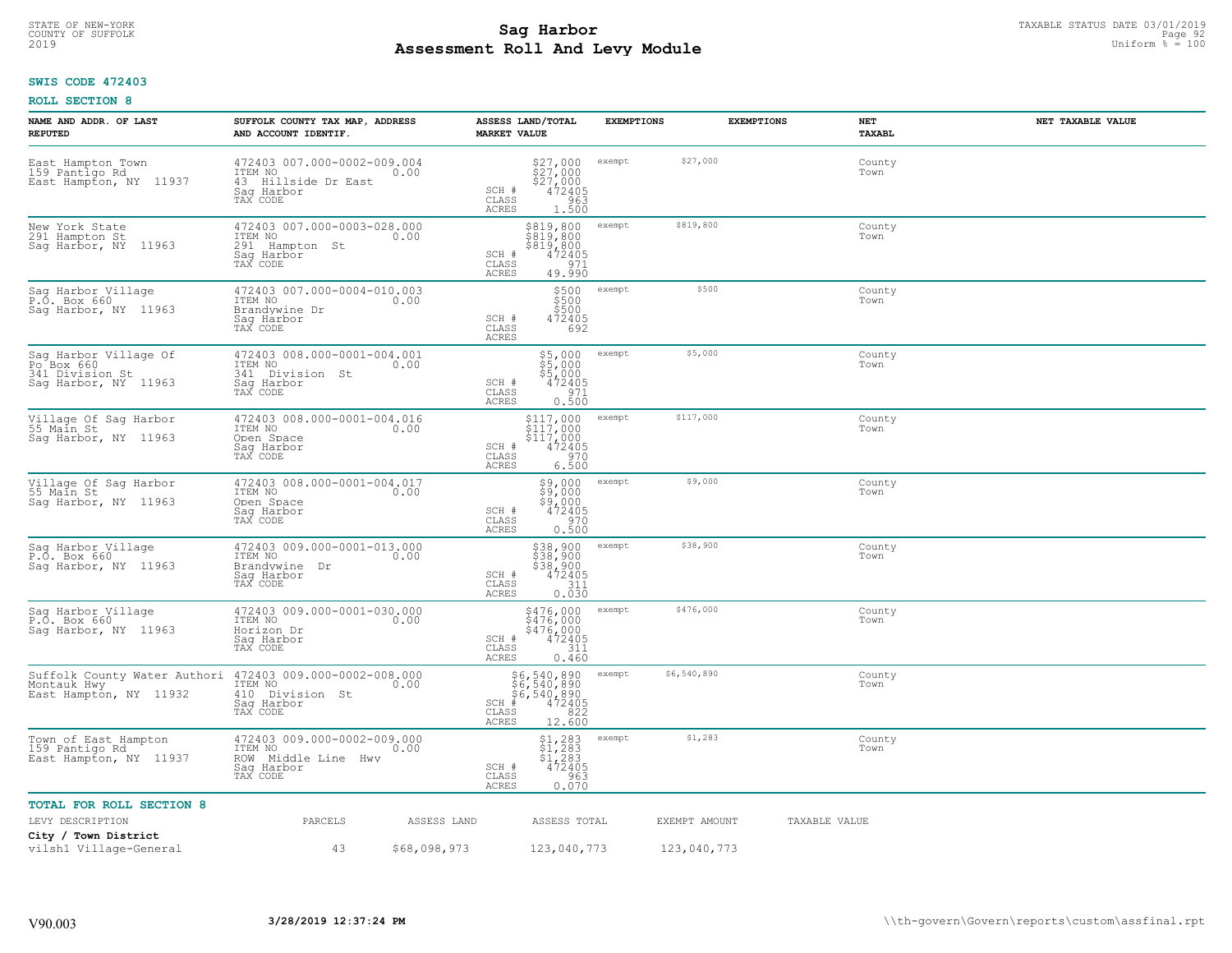## **SWIS CODE 472403**

## **TOTAL FOR ROLL SECTION 8**

| EXEMPTION DESCRIPTION<br>12100 Nys-generally<br>$13500$ Town - General<br>13510 Town - Cemetery Land<br>$13650$ Vq - General<br>13800 School District<br>13890 Mun Pub Auth<br>21600 Res Of Clergy-relig Corp<br>25110 Nonprof Corp-relig Const | PARCELS<br>2<br>5<br>22.2<br>3<br>6 | <b>CT</b><br>\$819,900<br>\$170,483<br>\$527,800<br>\$38,142,700<br>\$43, 235, 400<br>\$6,540,890<br>\$531,000<br>\$31,044,300 |
|-------------------------------------------------------------------------------------------------------------------------------------------------------------------------------------------------------------------------------------------------|-------------------------------------|--------------------------------------------------------------------------------------------------------------------------------|
| 26100 Vets Organization<br>27350 Pvt Owned Cemetery<br>TOTAL                                                                                                                                                                                    |                                     | \$1,976,000<br>\$52,300<br>\$123,040,773                                                                                       |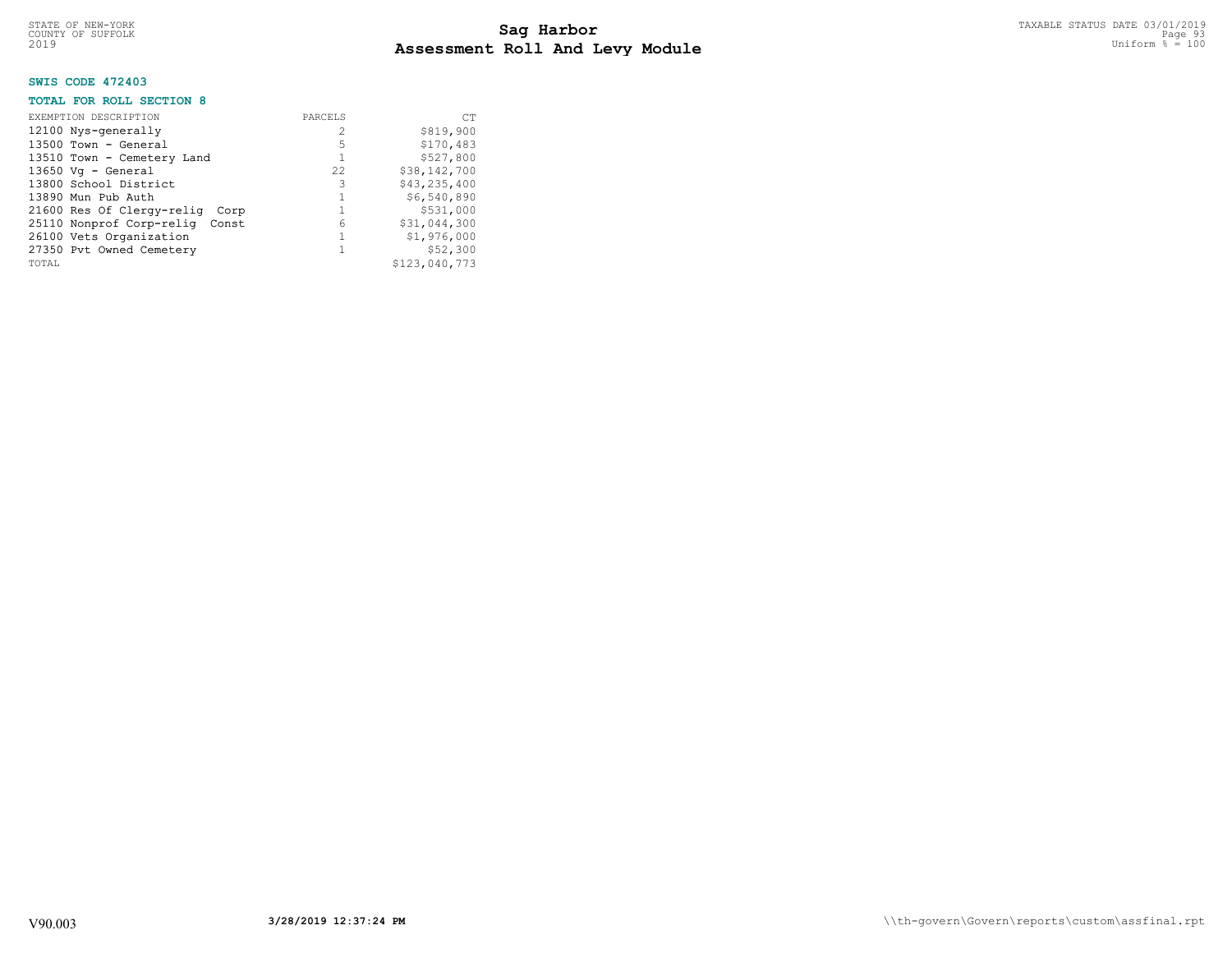| STATE OF NEW-YORK |  |  |
|-------------------|--|--|
| COUNTY OF SUFFOLK |  |  |
| 2019              |  |  |

# TAXABLE STATUS DATE 03/01/2019<br>COUNTY OF SUFFOLK Page 94 **Assessment Roll And Levy Module** 2019 Uniform % = 100

## **TOTAL FOR SWIS CODE 472403**

| LEVY DESCRIPTION                  | PARCELS | ASSESS LAND   | ASSESS TOTAL    | EXEMPT AMOUNT | TAXABLE VALUE |
|-----------------------------------|---------|---------------|-----------------|---------------|---------------|
| City / Town District              |         |               |                 |               |               |
| vilsh1 Village-General            | 977     | \$671,820,579 | \$1,196,157,324 | 137,812,971   | 1,058,344,353 |
| Water district                    |         |               |                 |               |               |
| vilsh6 Chatfield Hills Water      | 24      | \$10,768,800  | \$17,495,700    |               | 2,598         |
| <b>TOTAL FOR SWIS CODE 472403</b> |         |               |                 |               |               |
| EXEMPTION DESCRIPTION             | PARCELS | CT            |                 |               |               |
| 12100 Nys-generally               | 2       | \$819,900     |                 |               |               |
| 13500 Town - General              | 5       | \$170,483     |                 |               |               |
| 13510 Town - Cemetery Land        |         | \$527,800     |                 |               |               |
| 13650 Vq - General                | 22      | \$38,142,700  |                 |               |               |
| 13800 School District             |         | \$43,235,400  |                 |               |               |
| 13890 Mun Pub Auth                |         | \$6,540,890   |                 |               |               |
| 21600 Res Of Clergy-relig Corp    |         | \$531,000     |                 |               |               |
| 25110 Nonprof Corp-relig Const    | 6       | \$31,044,300  |                 |               |               |
| 26100 Vets Organization           |         | \$1,976,000   |                 |               |               |
| 27350 Pvt Owned Cemetery          |         | \$52,300      |                 |               |               |
| 41001 Vets Eligible Funds (v1)    | 18      | \$677,024     |                 |               |               |
| 41121 Vets Non-combat (v2)        | 12      | \$825,800     |                 |               |               |
| 41131 Vets Combat (v3)            | 21      | \$2,587,050   |                 |               |               |
| 41141 Vets Disability (v4)        | 4       | \$668,476     |                 |               |               |
| 41300 Vets Paraplegic (v5)        |         | \$1,680,000   |                 |               |               |
| 41691 Volunteer Firefighter       | 18      | \$1,954,745   |                 |               |               |
| 41807 Persons over 65 (P1)        | 14      | \$6,379,103   |                 |               |               |
| TOTAL                             |         | \$137,812,971 |                 |               |               |

#### **GRAND TOTAL FOR SWIS CODE 472403**

| ROLL SECTION | PARCELS | ASSESS LAND   | ASSESS TOTAL    | COUNTY | TOWN          | SCHOOL |
|--------------|---------|---------------|-----------------|--------|---------------|--------|
|              | 926     | \$603,688,329 | \$1,068,742,029 |        | 1,053,969,831 |        |
|              |         |               | \$4,316,133     |        | 4,316,133     |        |
| 6            |         | \$33,277      | \$58,389        |        | 58,389        |        |
|              | 43      | \$68,098,973  | \$123,040,773   |        |               |        |
| GRAND TOTAL  | 977     | \$671,820,579 | \$1,196,157,324 |        | 1,058,344,353 |        |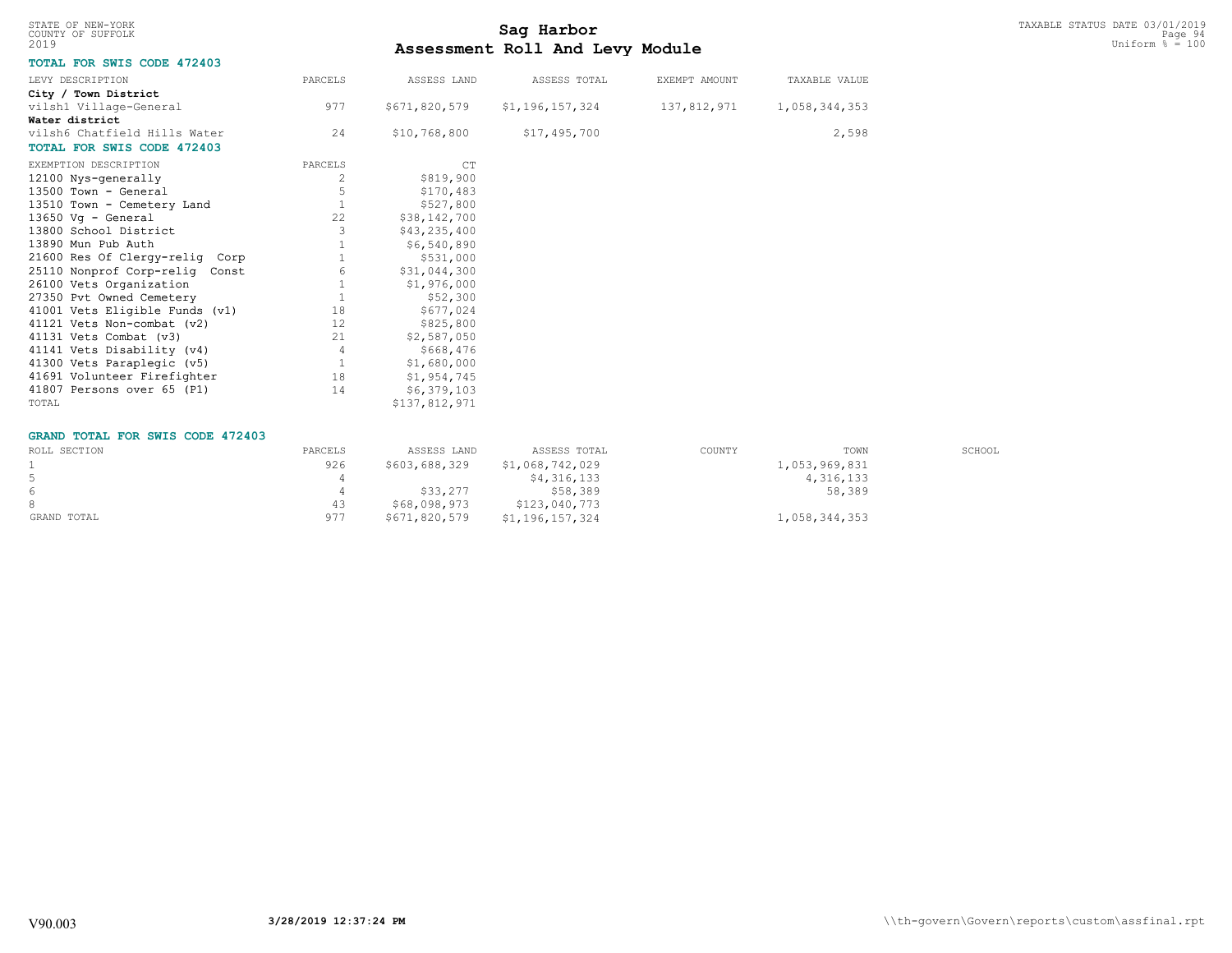## **Sag Harbor** TAXABLE STATUS DATE 03/01/2019<br>Poll and Louis Module **Assessment Roll And Levy Module** 2019 Uniform % = 100 COUNTY OF SUFFOLK Page 95

#### **SWIS CODE 473609**

| NAME AND ADDR. OF LAST<br><b>REPUTED</b>                                                                          | SUFFOLK COUNTY TAX MAP, ADDRESS<br>AND ACCOUNT IDENTIF.                                          | ASSESS LAND/TOTAL<br><b>MARKET VALUE</b>                                                                                                                                         | <b>EXEMPTIONS</b> | <b>EXEMPTIONS</b> | NET<br>TAXABL  | NET TAXABLE VALUE |
|-------------------------------------------------------------------------------------------------------------------|--------------------------------------------------------------------------------------------------|----------------------------------------------------------------------------------------------------------------------------------------------------------------------------------|-------------------|-------------------|----------------|-------------------|
| Richard Sabean<br>Sandra A Sabean<br>285 Riverside Dr 7C<br>New York NY 10025                                     | 473609 001.000-0001-001.000<br>ITEM NO<br>0.00<br>162 Redwood Rd<br>Sag Harbor 11963<br>TAX CODE | $$2, 525, 800$<br>$$2, 741, 900$<br>$$2, 741, 900$<br>$472405$<br>$$210W$<br>$SCH$ #<br>$\mathtt{CLASS}$<br>ACRES<br>0.360                                                       |                   |                   | County<br>Town | 2,741,900         |
| Heidi Swindells<br>Chris A Swindells<br>158 Redwood Rd<br>Sag Harbor NY 11963                                     | 473609 001.000-0001-002.000<br>ITEM NO<br>0.00<br>158 Redwood Rd<br>Saq Harbor 11963<br>TAX CODE | \$2, 333, 300<br>\$2, 695, 300<br>\$2, 695, 300<br>\$4, 472405<br>$SCH$ #<br>CLASS<br>$\frac{210W}{0.330}$<br><b>ACRES</b>                                                       |                   |                   | County<br>Town | 2,695,300         |
| 154 Redwood LLC<br>17 Meadows Ln<br>Purchase NY 10577                                                             | 473609 001.000-0001-005.001<br>ITEM NO<br>0.00<br>154 Redwood Rd<br>Sag Harbor 11963<br>TAX CODE | $$2,685,800$<br>$$2,704,700$<br>$$2,704,700$<br>$472405$<br>$3120$<br>$SCH$ #<br>CLASS<br><b>ACRES</b><br>0.640                                                                  | veteran           | \$35,095          | County<br>Town | 2,669,605         |
| Rod Gilbert<br>Judy Gilbert<br>52 East End Avenue FL 33<br>New York NY 10028                                      | 473609 001.000-0001-006.000<br>ITEM NO<br>0.00<br>148 Redwood Rd<br>Saq Harbor 11963<br>TAX CODE | $\begin{array}{r} 52,077,900 \\ 52,269,700 \\ 52,269,700 \\ \text{\#} & 472405 \\ \text{\#} & 210 \text{W} \\ \text{\#} & 0.300 \end{array}$<br>$SCH$ #<br>CLASS<br><b>ACRES</b> |                   |                   | County<br>Town | 2,269,700         |
| Stoll, Paul C (Trustee)<br>Stoll, Elaine C (Trustee)<br>Marilyn J Arents<br>7483 Oak Moss Dr<br>Sarasota FL 34241 | 473609 001.000-0001-007.000<br>ITEM NO<br>0.00<br>144 Redwood Rd<br>Saq Harbor 11963<br>TAX CODE | \$2,648,600<br>\$2,858,300<br>\$2,858,300<br>$SCH$ #<br>$\frac{472405}{210W}$<br>CLASS<br><b>ACRES</b><br>0.470                                                                  |                   |                   | County<br>Town | 2,858,300         |
| Bernard Beckerman<br>Gloria Beckerman<br>464 Riverside Dr Apt 71<br>New York, NY 10027-6801                       | 473609 001.000-0001-008.000<br>ITEM NO<br>140 Redwood Rd<br>Sag Harbor 11963<br>0.00<br>TAX CODE | $$2, 558, 800$<br>$$2, 711, 500$<br>$$2, 711, 500$<br>$$472405$<br>$SCH$ #<br>CLASS<br>210W<br><b>ACRES</b><br>0.360                                                             | veteran           | \$59,537          | County<br>Town | 2,651,963         |
| Catherine Danner<br>136 Redwood Rd<br>Saq Harbor, NY 11963                                                        | 473609 001.000-0001-009.000<br>ITEM NO<br>0.00<br>136 Redwood Rd<br>Sag Harbor 11963<br>TAX CODE | \$2,891,600<br>\$3,128,800<br>\$3,128,800<br>\$4,472405<br>$SCH$ #<br>210W<br>CLASS<br><b>ACRES</b><br>0.510                                                                     |                   |                   | County<br>Town | 3,128,800         |
| Nanette Gibson<br>Nanette Gibson, Co-Trustee<br>The Family Trust<br>Lauren Amodeo, Co-Trustee<br>The Family Trust | 473609 001.000-0001-010.000<br>1TEM NO 0.00<br>132 Redwood Rd<br>Sag Harbor 11963<br>TAX CODE    | $$2,731,800$<br>$$3,079,800$<br>$$3,079,800$<br>$$472405$<br>$$210M$<br>$SCH$ #<br>CLASS<br><b>ACRES</b><br>0.550                                                                |                   |                   | County<br>Town | 3,079,800         |
| Louis Galasso<br>Lenore Galasso<br>128 Redwood Rd<br>Saq Harbor, NY 11963                                         | 473609 001.000-0001-011.000<br>ITEM NO 0.00<br>128 Redwood Rd<br>Saq Harbor 11963<br>TAX CODE    | $$1,784,100$<br>$$1,982,800$<br>$$1,982,800$<br>$472405$<br>$$210W$<br>$SCH$ #<br>CLASS<br><b>ACRES</b><br>0.500                                                                 |                   |                   | County<br>Town | 1,982,800         |
| Andy Arvans<br>Athānasia Arvans<br>124 Redwood Rd<br>Sag Harbor, NY 11963                                         | 473609 001.000-0001-012.000<br>ITEM NO<br>0.00<br>124 Redwood Rd<br>Saq Harbor 11963<br>TAX CODE | $$2, 528, 400$<br>$$2, 528, 400$<br>$$2, 528, 400$<br>$$472405$<br>$SCH$ #<br>$\frac{210W}{0.740}$<br>CLASS<br><b>ACRES</b>                                                      |                   |                   | County<br>Town | 2,528,400         |
| Robert Litsky<br>Joan Litsky<br>118 Redwood Rd<br>Sag Harbor, NY 11963                                            | 473609 001.000-0001-013.000<br>ITEM NO<br>0.00<br>118 Redwood Rd<br>Sag Harbor 11963<br>TAX CODE | \$1,665,900<br>\$1,935,000<br>\$1,935,000<br>$SCH$ #<br>472405<br>CLASS<br>210W<br><b>ACRES</b><br>0.690                                                                         |                   |                   | County<br>Town | 1,935,000         |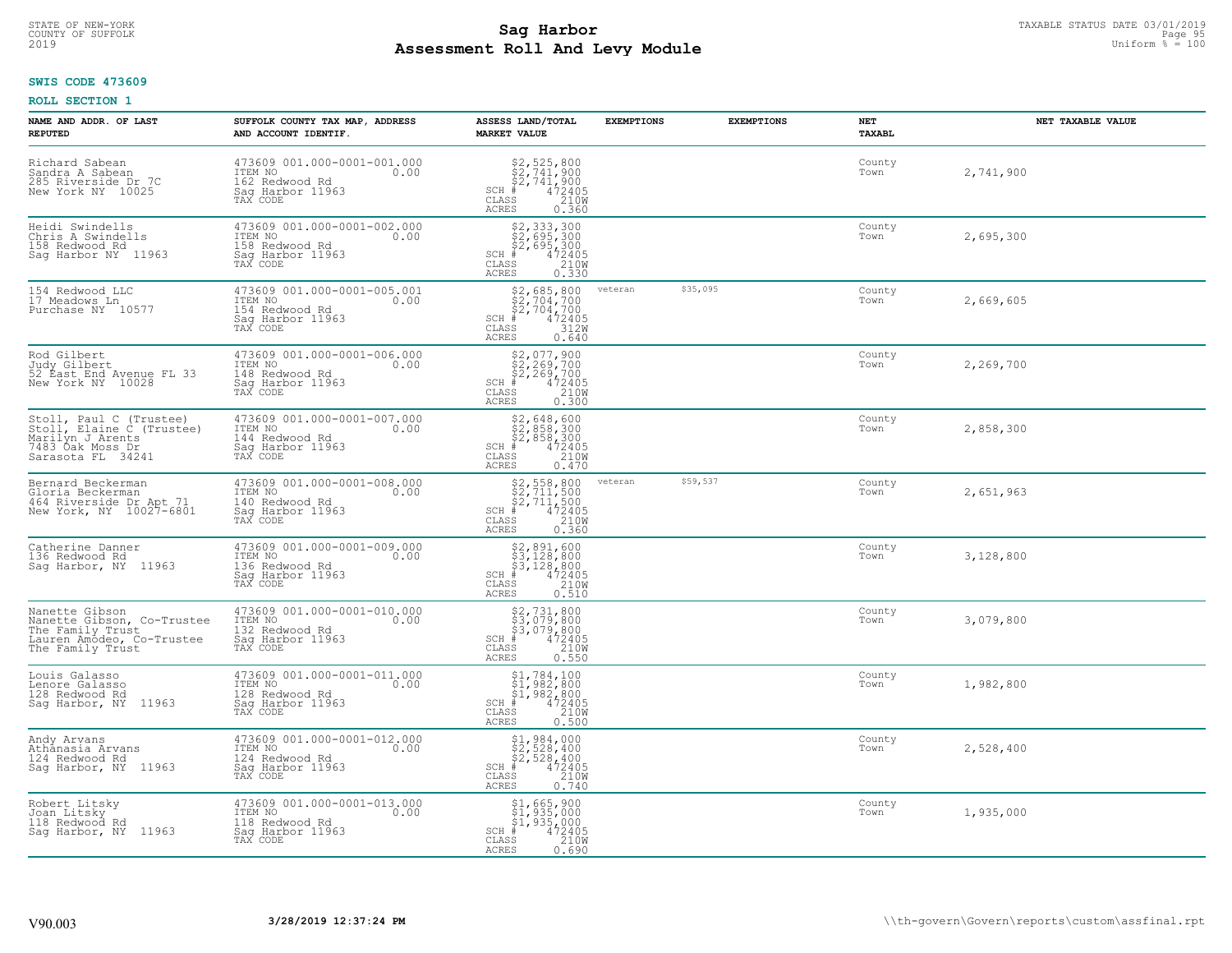## **Sag Harbor** TAXABLE STATUS DATE 03/01/2019<br>Poll and Louis Module **Assessment Roll And Levy Module** 2019 Uniform % = 100 COUNTY OF SUFFOLK **Example 1999 State of the Superior State of Superior Countries of the COUNTY OF SUFFOLK Page 96 Page 96**

## **SWIS CODE 473609**

| NAME AND ADDR. OF LAST<br><b>REPUTED</b>                                                  | SUFFOLK COUNTY TAX MAP, ADDRESS<br>AND ACCOUNT IDENTIF.                                           | ASSESS LAND/TOTAL<br><b>MARKET VALUE</b>                                                                                                  | <b>EXEMPTIONS</b> | <b>EXEMPTIONS</b> | NET<br><b>TAXABL</b> | NET TAXABLE VALUE |
|-------------------------------------------------------------------------------------------|---------------------------------------------------------------------------------------------------|-------------------------------------------------------------------------------------------------------------------------------------------|-------------------|-------------------|----------------------|-------------------|
| Redwood Landing LLC<br>c/o Gerald B. Ouderkirk<br>49 W 70th St Apt 3<br>New York NY 10023 | 473609 001.000-0001-014.000<br>ITEM NO<br>0.00<br>112 Redwood Rd<br>Saq Harbor 11963<br>TAX CODE  | $\begin{array}{l} $1,644,900\\ $1,979,200\\ $1,979,200\\ *\\ 2405\\ *\\ 22,00\\ \end{array}$<br>$SCH$ #<br>CLASS<br><b>ACRES</b><br>0.410 |                   |                   | County<br>Town       | 1,979,200         |
| Gerald P Goldsmith<br>Leda Goldsmith<br>3240 Henry Hudson Pky<br>Riverdale, NY 10463      | 473609 001.000-0001-015.000<br>ITEM NO<br>0.00<br>110 Redwood Rd<br>Sag Harbor 11963<br>TAX CODE  | $$1, 225, 700$<br>$$1, 442, 100$<br>$$1, 442, 100$<br>$$1, 442, 100$<br>$SCH$ #<br>472405<br>210W<br>CLASS<br><b>ACRES</b><br>0.260       |                   |                   | County<br>Town       | 1,442,100         |
| Robert J Brown<br>Gail V Brown<br>106 Redwood Rd<br>Saq Harbor, NY 11963                  | 473609 001.000-0001-016.000<br>ITEM NO<br>0.00<br>106 Redwood Rd<br>Sag Harbor 11963<br>TAX CODE  | $$1,314,700$<br>$$1,840,900$<br>$$1,840,900$<br>$472405$<br>$$2100$<br>$SCH$ #<br>CLASS<br><b>ACRES</b><br>0.320                          |                   |                   | County<br>Town       | 1,840,900         |
| MAYDEL LLC<br>131 Greene Street<br>New York NY 10012                                      | 473609 001.000-0001-017.000<br>ITEM NO<br>0.00<br>8 Dartmouth Rd<br>Saq Harbor 11963<br>TAX CODE  | $$4, 152, 000$<br>$$4, 320, 100$<br>$$4, 320, 100$<br>$$4, 320, 100$<br>$$4, 2405$<br>$SCH$ #<br>CLASS<br>210<br><b>ACRES</b><br>0.590    |                   |                   | County<br>Town       | 4,320,100         |
| Patricia R Weinberg<br>31 Harrison St<br>New York NY 10013                                | 473609 001.000-0001-018.000<br>ITEM NO<br>0.00<br>115 Redwood Rd<br>Sag Harbor 11963<br>TAX CODE  | $$3, 354, 800$<br>$$3, 354, 800$<br>$$3, 354, 800$<br>$472405$<br>$$210$<br>$SCH$ #<br>CLASS<br><b>ACRES</b><br>0.610                     |                   |                   | County<br>Town       | 3,354,800         |
| Hilary P Loomis<br>129 Redwood Rd<br>Saq Harbor NY 11963                                  | 473609 001.000-0001-019.000<br>ITEM NO<br>0.00<br>129 Redwood Rd<br>Sag Harbor 11963<br>TAX CODE  | $$855,400$<br>$$1,396,100$<br>$$1,396,100$<br>$$472405$<br>$SCH$ #<br>210<br>CLASS<br>0.370<br><b>ACRES</b>                               |                   |                   | County<br>Town       | 1,396,100         |
| Ruth M Frick (Trustee)<br>The Ruth M. Frick Trust<br>1 Preachers Pl<br>Savannah GA 31411  | 473609 001.000-0001-020.000<br>ITEM NO<br>0.00<br>141 Redwood Rd<br>Saq Harbor 11963<br>TAX CODE  | $$841,700$<br>$$1,055,500$<br>$$1,055,500$<br>$*1,055,500$<br>$*1,052,05$<br>$SCH$ #<br>CLASS<br>210<br>0.450<br><b>ACRES</b>             |                   |                   | County<br>Town       | 1,055,500         |
| Gregory S Lukmire<br>Nan K Lukmire<br>4234 S 35th St<br>Arlington VA 22206                | 473609 001.000-0001-021.000<br>ITEM NO 0.00<br>7 Cornell Rd<br>Sag Harbor 11963<br>TAX CODE       | \$743,600<br>\$872,300<br>\$872,300<br>472405<br>SCH #<br>CLASS<br>260<br>ACRES<br>0.270                                                  |                   |                   | County<br>Town       | 872,300           |
| David Lobell<br>P.O. Box 407<br>Saq Harbor, NY 11963                                      | 473609 001.000-0001-023.000<br>TTEM NO 0.00<br>155 Redwood Rd<br>Saq Harbor 11963<br>TAX CODE     | $$896,500$<br>$$1,251,700$<br>$$1,251,700$<br>$*$<br>$*$<br>$*$<br>$*$<br>$SCH$ #<br>CLASS<br>210<br><b>ACRES</b><br>0.480                | veteran           | \$75,000          | County<br>Town       | 1,176,700         |
| Helen De Silva<br>161 Redwood Rd<br>11963<br>Sag Harbor, NY                               | 473609 001.000-0001-024.000<br>ITEM NO<br>0.00<br>161 Redwood Rd<br>Sag Harbor 11963<br>TAX CODE  | $$795,000$<br>$$1,054,500$<br>$$1,054,500$<br>$$472405$<br>SCH #<br>210<br>CLASS<br><b>ACRES</b><br>0.340                                 |                   |                   | County<br>Town       | 1,054,500         |
| John Russell Eberhardt III<br>Lynne King Eberhardt<br>Po Box 491<br>Saq Harbor, NY 11963  | 473609 001.000-0001-025.000<br>ITEM NO<br>0.00<br>28 Dartmouth Rd<br>Sag Harbor 11963<br>TAX CODE | \$775,800<br>\$1,075,900<br>\$1,075,900<br>472405<br>SCH #<br>CLASS<br>$\begin{array}{c} 210 \\ 0.210 \end{array}$<br><b>ACRES</b>        | veteran           | \$75,000          | County<br>Town       | 1,000,900         |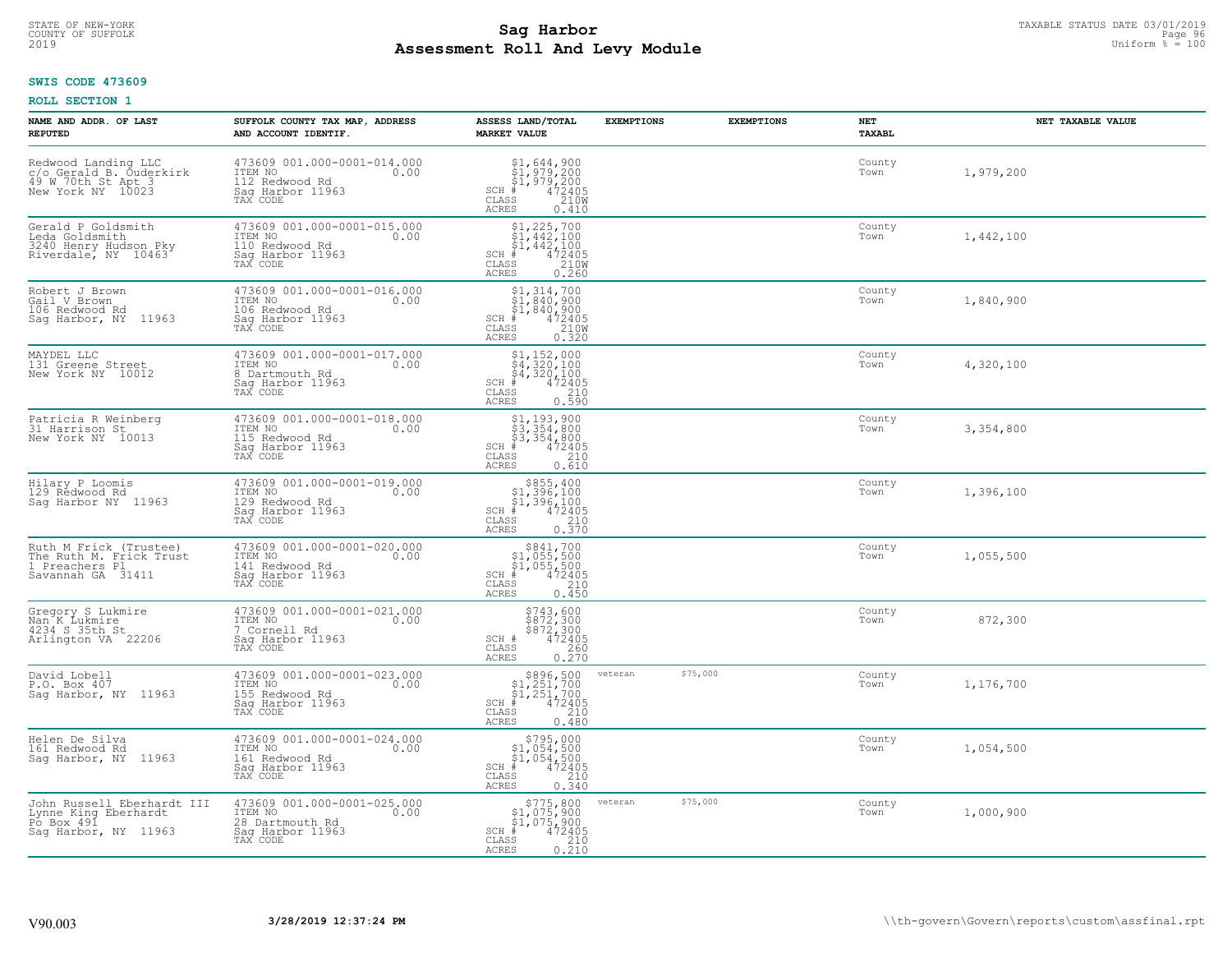## **Sag Harbor** TAXABLE STATUS DATE 03/01/2019<br>
Poll and Louis Module **Assessment Roll And Levy Module** 2019 Uniform % = 100 COUNTY OF SUFFOLK **Example 1999 Page 97 COUNTY SUFFOLK** Page 97

## **SWIS CODE 473609**

| NAME AND ADDR. OF LAST<br><b>REPUTED</b>                                                                           | SUFFOLK COUNTY TAX MAP, ADDRESS<br>AND ACCOUNT IDENTIF.                                           | ASSESS LAND/TOTAL<br><b>MARKET VALUE</b>                                                                                                   | <b>EXEMPTIONS</b> | <b>EXEMPTIONS</b> | NET<br><b>TAXABL</b> | NET TAXABLE VALUE |
|--------------------------------------------------------------------------------------------------------------------|---------------------------------------------------------------------------------------------------|--------------------------------------------------------------------------------------------------------------------------------------------|-------------------|-------------------|----------------------|-------------------|
| Stephen Vaccaro<br>PO 1352<br>Wainscott, NY 11975                                                                  | 473609 001.000-0001-026.000<br>ITEM NO<br>0.00<br>26 Dartmouth Rd<br>Saq Harbor 11963<br>TAX CODE | $$961, 000$<br>$$961, 000$<br>$$961, 000$<br>$472405$<br>210<br>SCH #<br>CLASS<br><b>ACRES</b><br>0.230                                    |                   |                   | County<br>Town       | 961,000           |
| Kenneth Smith<br>Lynn B Jacobsen<br>P.O. Box 2522<br>Sag Harbor, NY 11963                                          | 473609 001.000-0001-027.000<br>ITEM NO<br>0.00<br>22 Dartmouth Rd<br>Sag Harbor 11963<br>TAX CODE | $$799,100$<br>$$1,462,400$<br>$$1,462,400$<br>$$1,462,400$<br>$SCH$ #<br>472405<br>CLASS<br>$\frac{210}{0.260}$<br><b>ACRES</b>            |                   |                   | County<br>Town       | 1,462,400         |
| 12 Cornell Road LLC<br>15 Percy Williams Drive<br>East Islip NY 11730                                              | 473609 001.000-0001-028.001<br>ITEM NO<br>0.00<br>12 Cornell Rd<br>Sag Harbor 11963<br>TAX CODE   | $$1,039,200$<br>$$1,227,000$<br>$$1,227,000$<br>$$472405$<br>$SCH$ #<br>210<br>CLASS<br>0.510<br>ACRES                                     |                   |                   | County<br>Town       | 1,227,000         |
| Linda Lipman<br>6 L<br>51 W 81st St<br>New York, NY 10024                                                          | 473609 001.000-0001-029.000<br>ITEM NO<br>0.00<br>25 Dartmouth Rd<br>Saq Harbor 11963<br>TAX CODE | $$853,700$<br>$$1,078,900$<br>$$1,078,900$<br>$*$ $472405$<br>$SCH$ #<br>CLASS<br>210<br><b>ACRES</b><br>0.280                             |                   |                   | County<br>Town       | 1,078,900         |
| James E Gallagher<br>Carol Gallagher<br>21 Dartmouth Rd<br>Sag Harbor NY 11963                                     | 473609 001.000-0001-030.000<br>ITEM NO<br>0.00<br>21 Dartmouth Rd<br>Saq Harbor 11963<br>TAX CODE | \$809,200<br>\$936,300<br>\$936,300<br>472405<br>0.240<br>0.240<br>SCH #<br>$\mathtt{CLASS}$<br><b>ACRES</b>                               |                   |                   | County<br>Town       | 936,300           |
| Thomas Gleeson<br>Virginia Hubert<br>13 Beech St<br>Point Lookout, NY 11569                                        | 473609 001.000-0001-031.000<br>ITEM NO<br>0.00<br>15 Princeton Rd<br>Sag Harbor 11963<br>TAX CODE | $$865, 600$<br>$$1, 455, 800$<br>$$1, 455, 800$<br>$$472405$<br>SCH #<br>CLASS<br>210<br>0.280<br><b>ACRES</b>                             |                   |                   | County<br>Town       | 1,455,800         |
| RK Horizons, LLC<br>Stephanie Klein Reppert<br>rodd Douglas Reppert<br>2 Fifth Avenue Apt 11A<br>New York NY 10011 | 473609 001.000-0001-032.000<br>ITEM NO<br>0.00<br>19 Princeton Rd<br>Sag Harbor 11963<br>TAX CODE | $$744,100$<br>$$1,035,200$<br>$$1,035,200$<br>$$472405$<br>$SCH$ #<br>CLASS<br>210<br>0.210<br><b>ACRES</b>                                |                   |                   | County<br>Town       | 1,035,200         |
| Paul Meech<br>Pamela Meech<br>41 River Terrace #4108<br>New York NY 10282                                          | 473609 001.000-0001-033.000<br>TTEM NO 0.00<br>22 Cornell Rd<br>Saq Harbor 11963<br>TAX CODE      | $$805, 400$<br>$$1, 166, 900$<br>$$1, 166, 900$<br>$*$ $472405$<br>$SCH$ #<br>CLASS<br>210<br>ACRES<br>0.210                               |                   |                   | County<br>Town       | 1,166,900         |
| Mary Elizabeth Ruth<br>Anne Margaret Ruth<br>Julie Fráncis Ruth<br>Timothy Paul Ruth                               | 473609 001.000-0001-034.000<br>TTEM NO 0.00<br>26 Cornell Rd<br>Saq Harbor 11963<br>TAX CODE      | \$811,000<br>\$992,400<br>\$992,400<br>SCH #<br>472405<br>210<br>$\mathtt{CLASS}$<br><b>ACRES</b><br>0.350                                 |                   |                   | County<br>Town       | 992,400           |
| Richard F. Ferrari<br>4 Harvard Rd<br>Saq Harbor NY 11963                                                          | 473609 001.000-0001-035.000<br>ITEM NO<br>0.00<br>4 Harvard Rd<br>Sag Harbor 11963<br>TAX CODE    | $\begin{array}{c} $770,700$ \\ $1,062,700$ \\ $1,062,700$ \\ $4,062,700$ \\ $35$ \end{array}$<br>$SCH$ #<br>CLASS<br><b>ACRES</b><br>0.330 |                   |                   | County<br>Town       | 1,062,700         |
| Herbert Sambol<br>P.O. Box 5121<br>East Hampton NY 11937                                                           | 473609 001.000-0001-036.000<br>ITEM NO<br>0.00<br>29 Cornell Rd<br>Sag Harbor 11963<br>TAX CODE   | \$788,300<br>\$990,600<br>\$990,600<br>SCH #<br>472405<br>CLASS<br>$\frac{210}{0.290}$<br><b>ACRES</b>                                     |                   |                   | County<br>Town       | 990,600           |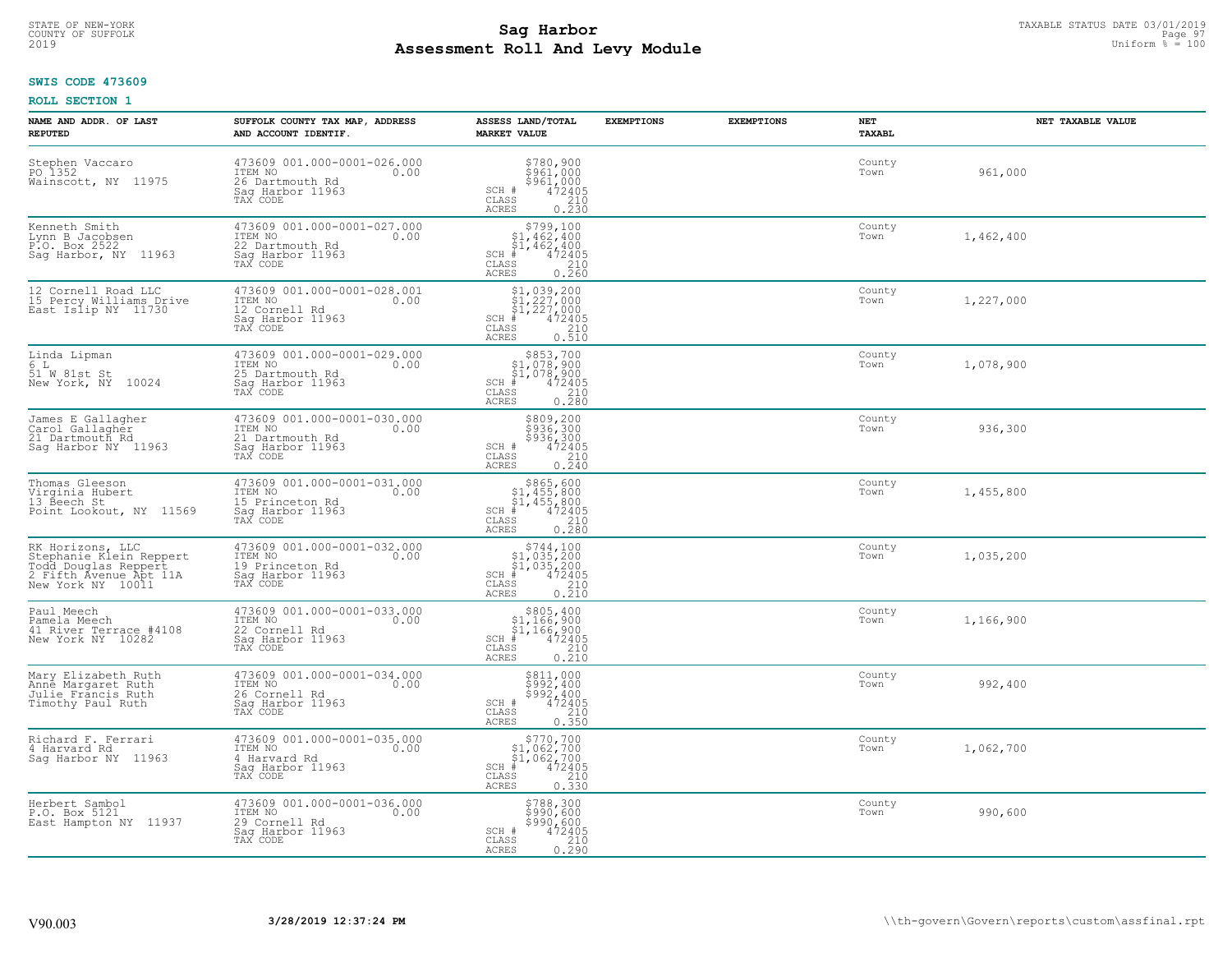## **Sag Harbor** TAXABLE STATUS DATE 03/01/2019<br>Poll and Louis Module **Assessment Roll And Levy Module** 2019 Uniform % = 100 COUNTY OF SUFFOLK Page 98 Page 98 Page 98 Page 98 Page 98 Page 98 Page 98 Page 98 Page 98 Page 98 Page 98 Page 98

## **SWIS CODE 473609**

| NAME AND ADDR. OF LAST<br><b>REPUTED</b>                                                                      | SUFFOLK COUNTY TAX MAP, ADDRESS<br>AND ACCOUNT IDENTIF.                                          | ASSESS LAND/TOTAL<br><b>MARKET VALUE</b>                                                                             | <b>EXEMPTIONS</b> | <b>EXEMPTIONS</b> | <b>NET</b><br><b>TAXABL</b> | NET TAXABLE VALUE |
|---------------------------------------------------------------------------------------------------------------|--------------------------------------------------------------------------------------------------|----------------------------------------------------------------------------------------------------------------------|-------------------|-------------------|-----------------------------|-------------------|
| Kay Preston Lawson<br>25 Cornell Rd<br>Saq Harbor NY<br>11963                                                 | 473609 001.000-0001-037.000<br>ITEM NO<br>0.00<br>25 Cornell Rd<br>Saq Harbor 11963<br>TAX CODE  | $$767,000$<br>$$1,020,900$<br>$$1,020,900$<br>$472405$<br>$$210$<br>$SCH$ #<br>CLASS<br><b>ACRES</b><br>0.230        | veteran           | \$75,000          | County<br>Town              | 945,900           |
| Nancy I Williams, Trustee<br>Nancy I. Williams Revocable<br>P O Box 794<br>Sag Harbor NY 11963                | 473609 001.000-0001-038.000<br>ITEM NO<br>21 Cornell Rd<br>0.00<br>Sag Harbor 11963<br>TAX CODE  | \$796,500<br>\$989,300<br>\$989,300<br>SCH #<br>472405<br>CLASS<br>$\frac{210}{0.310}$<br>ACRES                      |                   |                   | County<br>Town              | 989,300           |
| 19 Cornell LLC<br>920 NW 7th Street<br>Boca Raton FL 33486                                                    | 473609 001.000-0001-039.000<br>ITEM NO<br>0.00<br>19 Cornell Rd<br>Sag Harbor 11963<br>TAX CODE  | \$738,000<br>\$893,000<br>\$893,000<br>SCH #<br>472405<br>CLASS<br>$\frac{210}{0.230}$<br>ACRES                      |                   |                   | County<br>Town              | 893,000           |
| Arlene Montesano<br>937 Cima Linda Lane<br>Santa Barbara CA 93108                                             | 473609 001.000-0001-040.000<br>ITEM NO<br>0.00<br>9 Dartmouth Rd<br>Saq Harbor 11963<br>TAX CODE | $SCH$ #<br>CLASS<br>ACRES                                                                                            |                   |                   | County<br>Town              | 1,860,800         |
| Carolyn Pastier<br>14 Bayard Dr<br>Dix Hills NY 11746                                                         | 473609 001.000-0001-041.000<br>ITEM NO<br>0.00<br>93 Redwood Rd<br>Saq Harbor 11963<br>TAX CODE  | \$1,026,600<br>$SCH$ #<br>CLASS<br>ACRES                                                                             |                   |                   | County<br>Town              | 2,928,700         |
| Richard E Long<br>100-05 159th Ave<br>Howard Beach, NY 11414                                                  | 473609 001.000-0001-042.000<br>ITEM NO<br>0.00<br>87 Redwood Rd<br>Sag Harbor 11963<br>TAX CODE  | $$943,600$<br>$$1,280,600$<br>$$1,280,600$<br>$$472405$<br>$SCH$ #<br>CLASS<br>210<br><b>ACRES</b><br>0.480          | clergy            | \$1,500           | County<br>Town              | 1,279,100         |
| Diane L Sass<br>11 Amherst Rd<br>Saq Harbor, NY 11963                                                         | 473609 001.000-0002-001.000<br>ITEM NO<br>0.00<br>11 Amherst Rd<br>Sag Harbor 11963<br>TAX CODE  | $$2, 415, 500$<br>$$2, 675, 100$<br>$$2, 675, 100$<br>$$472405$<br>$SCH$ #<br>CLASS<br>210W<br><b>ACRES</b><br>0.340 |                   |                   | County<br>Town              | 2,675,100         |
| East End Sunset LLC<br>C/O ERG Property Advisors<br>777 Third Avenue FL 27<br>New York NY 10017               | 473609 001.000-0002-002.000<br>ITEM NO<br>0.00<br>172 Redwood Rd<br>Saq Harbor 11963<br>TAX CODE | $$5,181,400$<br>$$5,181,400$<br>$$5,181,400$<br>$472405$<br>$$2100$<br>$SCH$ #<br>CLASS<br>0.390<br><b>ACRES</b>     |                   |                   | County<br>Town              | 5,181,400         |
| Michael Halpern, Trustee<br>Cara Halpern Family Trust<br>Joanne Halpern, Trustee<br>Cara Halpern Family Trust | 473609 001.000-0002-003.000<br>ITEM NO<br>0.00<br>176 Redwood Rd<br>Saq Harbor 11963<br>TAX CODE | \$2,689,500<br>\$4,278,700<br>\$4,278,700<br>#472405<br>\$5,210M<br>$SCH$ #<br>CLASS<br><b>ACRES</b><br>0.380        |                   |                   | County<br>Town              | 4,278,700         |
| Jeannie F. Tseng<br>300 Central Park West Apt 6D<br>New York NY 10024                                         | 473609 001.000-0002-004.000<br>ITEM NO<br>0.00<br>180 Redwood Rd<br>Sag Harbor 11963<br>TAX CODE | \$2,696,100<br>\$5,164,300<br>\$5,164,300<br>#472405<br>$SCH$ #<br>$\mathtt{CLASS}$<br>210W<br><b>ACRES</b><br>0.360 |                   |                   | County<br>Town              | 5,164,300         |
| Sheila Clancy Waugh<br>57 Franklin Ave<br>Saq Harbor NY 11963                                                 | 473609 001.000-0002-005.000<br>ITEM NO<br>0.00<br>184 Redwood Rd<br>Sag Harbor 11963<br>TAX CODE | \$2,614,400<br>\$2,873,300<br>\$2,873,300<br>$SCH$ #<br>472405<br>210W<br>CLASS<br>ACRES<br>0.370                    |                   |                   | County<br>Town              | 2,873,300         |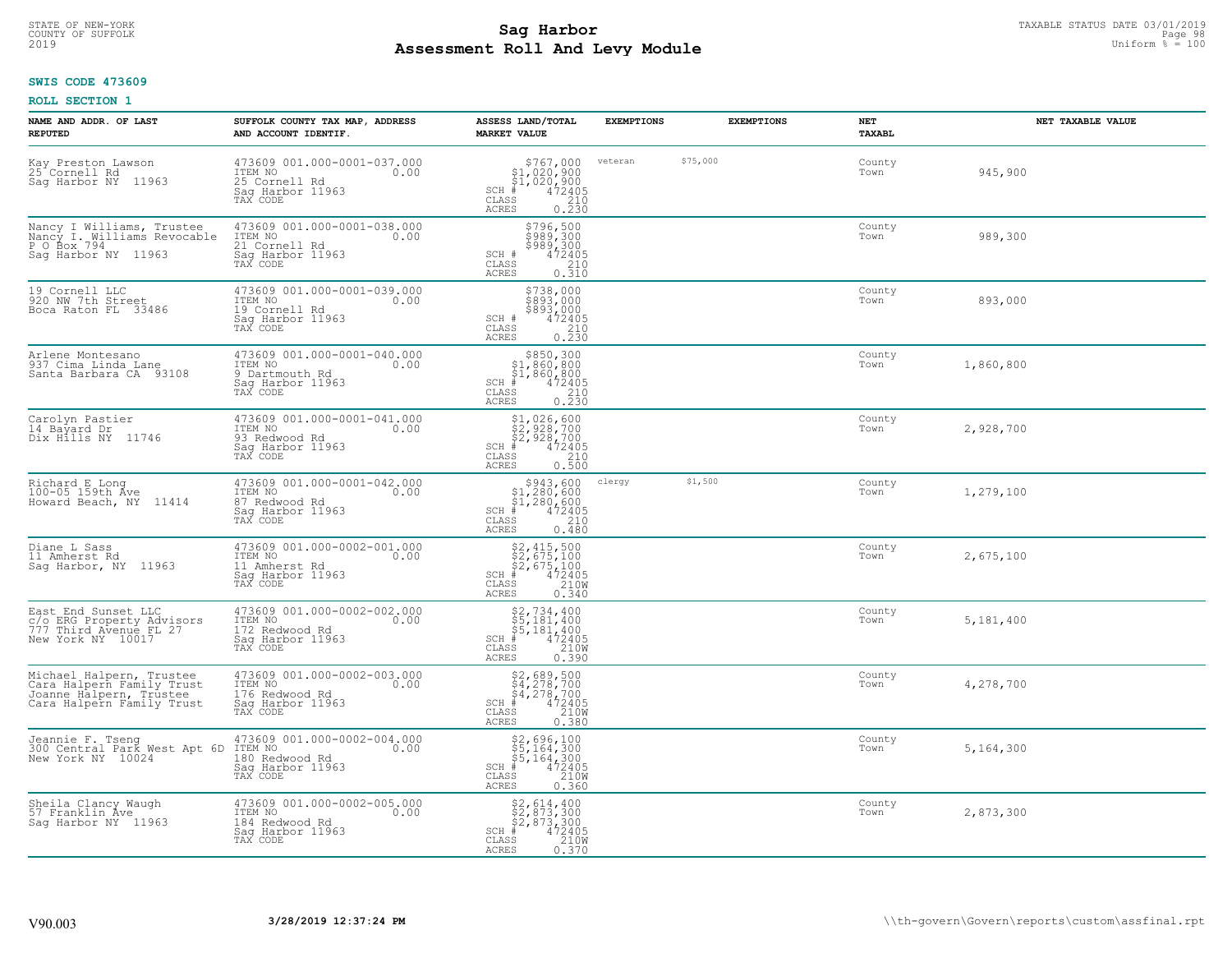## **Sag Harbor** TAXABLE STATUS DATE 03/01/2019<br>Poll and Louis Module **Assessment Roll And Levy Module** 2019 Uniform % = 100 COUNTY OF SUFFOLK Page 99

#### **SWIS CODE 473609**

| NAME AND ADDR. OF LAST<br><b>REPUTED</b>                                                                                                                               | SUFFOLK COUNTY TAX MAP, ADDRESS<br>AND ACCOUNT IDENTIF.                                                                                                                                                                                | ASSESS LAND/TOTAL<br><b>MARKET VALUE</b>                                                                                           | <b>EXEMPTIONS</b> | <b>EXEMPTIONS</b> | NET<br><b>TAXABL</b> | NET TAXABLE VALUE |
|------------------------------------------------------------------------------------------------------------------------------------------------------------------------|----------------------------------------------------------------------------------------------------------------------------------------------------------------------------------------------------------------------------------------|------------------------------------------------------------------------------------------------------------------------------------|-------------------|-------------------|----------------------|-------------------|
| 188 Redwood LLC<br>C/O Josh Schwartz<br>122 Bayberry Lane<br>Westport CT 06880                                                                                         | 473609 001.000-0002-006.000<br>ITEM NO 0.00<br>188 Redwood Rd<br>Saq Harbor 11963<br>TAX CODE                                                                                                                                          | $$2,062,300\n$2,226,000\n$2,226,000\n# 472405\n72,210M\n73$<br>$SCH$ $#$<br>CLASS<br><b>ACRES</b><br>0.310                         |                   |                   | County<br>Town       | 2,226,000         |
| Lee Spiegel<br>114 Marcourt Drive<br>Chappaqua NY 10514                                                                                                                | 473609 001.000-0002-007.000<br>ITEM NO<br>192 Redwood Rd<br>0.00<br>Sag Harbor 11963<br>TAX CODE                                                                                                                                       | $$5,015,400$ $$5,015,400$ $$4,72405$ $$85$ $$210Msss$<br>$SCH$ #<br>CLASS<br><b>ACRES</b><br>0.660                                 |                   |                   | County<br>Town       | 5,015,400         |
| Victoria A Van Dyke<br>196 Redwood Rd<br>Sag Harbor NY 11963                                                                                                           | 473609 001.000-0002-009.001<br>ITEM NO<br>0.00<br>196 Redwood Rd<br>Sag Harbor 11963<br>TAX CODE                                                                                                                                       | $$2, 754, 000$<br>$$3, 031, 100$<br>$$3, 031, 100$<br>$$472405$<br>$SCH$ #<br>CLASS<br>210W<br>ACRES<br>0.650                      |                   |                   | County<br>Town       | 3,031,100         |
| Edward P Mc Donald<br>Pamela A Mc Donald<br>1 Livery Ln<br>East Hampton, NY 11937                                                                                      | 473609 001.000-0002-010.000<br>TTEM NO 0.00<br>4 Notre Dame Rd<br>Saq Harbor 11963<br>TAX CODE                                                                                                                                         | $$2,690,600$<br>$$3,235,700$<br>$$3,235,700$<br>$$472405$<br>$$2100$<br>$$2100$<br>$SCH$ #<br>CLASS<br><b>ACRES</b><br>0.620       |                   |                   | County<br>Town       | 3,235,700         |
| Frank Galasso<br>Lisa Galasso<br>25-10 Mickle Ave<br>Bronx, NY 10469                                                                                                   | 473609 001.000-0002-011.000<br>ITEM NO<br>0.00<br>8 Notre Dame Rd<br>Saq Harbor 11963                                                                                                                                                  | $$2, 621, 600$<br>$$2, 843, 000$<br>$$2, 843, 000$<br>$472405$<br>$$2200$<br>$SCH$ #<br>CLASS<br><b>ACRES</b><br>0.670             |                   |                   | County<br>Town       | 2,843,000         |
| Jill Smith<br>Robert Smith<br>73 Wooster St Apt 2B<br>New York NY 10012                                                                                                | 473609 001.000-0002-012.000<br>ITEM NO<br>12 Notre Dame Rd<br>Sag Harbor 11963<br>0.00<br>TAX CODE                                                                                                                                     | \$2,710,600<br>\$5,495,900<br>\$5,495,900<br># 472405<br>\$8 210M<br>$SCH$ #<br>CLASS<br><b>ACRES</b><br>0.680                     |                   |                   | County<br>Town       | 5,495,900         |
|                                                                                                                                                                        | Sheila M Kudlak (Living Trus 473609 001.000-0002-013.000<br>Sheila M Kudlak Revocable Tr ITEM NO<br>Richard J Kudlak (Trustee) 16 Notre Dame Rd<br>Sheila M Kudlak Revocable Tr Sag Harbor 11963<br>Sheila M Kudlak (Trustee) TAX CODE | \$3,013,100<br>\$3,963,600<br>\$3,963,600<br>\$4,963,600<br>$SCH$ #<br>$\mathtt{CLASS}$<br>210W<br><b>ACRES</b><br>0.610           |                   |                   | County<br>Town       | 3,963,600         |
| Denis Jean Marie Streiff 473609 001.000-0002-014.000<br>Catherine Marie Joseph Strei ITEM NO 0.00<br>5 Wahnetta Rd<br>Old Greenwich CT 06870                           | 20 Notre Dame Rd<br>Sag Harbor 11963<br>TAX CODE                                                                                                                                                                                       | $$3, 023, 700$<br>$$3, 242, 700$<br>$$3, 242, 700$<br>$$472405$<br>$$210M$<br>$SCH$ $#$<br>CLASS<br><b>ACRES</b><br>0.610          |                   |                   | County<br>Town       | 3,242,700         |
| The Miriam K. Cybul Revocabl $473609001.000-0002-016.000$<br>c/o Miriam Cybul and Martin ITEM NO<br>38 Warren Lane 31 Notre Dame Rd<br>P.O. Box 344<br>Alpine NJ 07620 | 31 Notre Dame Rd<br>Saq Harbor 11963<br>TAX CODE                                                                                                                                                                                       | $SCH$ #<br>CLASS<br><b>ACRES</b><br>0.240                                                                                          |                   |                   | County<br>Town       | 2,424,800         |
| Susan Davis<br>8 Littlefield Ct<br>Haworth, NJ 07641                                                                                                                   | 473609 001.000-0002-017.000<br>ITEM NO<br>0.00<br>27 Notre Dame Rd<br>Sag Harbor 11963<br>TAX CODE                                                                                                                                     | $$2, 675, 800$<br>$$3, 196, 600$<br>$$3, 196, 600$<br>$*$<br>$472405$<br>$75$<br>$75$<br>$SCH$ #<br>CLASS<br><b>ACRES</b><br>0.170 |                   |                   | County<br>Town       | 3,196,600         |
| 23 ND LLC<br>P.O. Box 65781<br>Washington DC 20035                                                                                                                     | 473609 001.000-0002-018.000<br>ITEM NO 0.00<br>23 Notre Dame Rd<br>Sag Harbor 11963<br>TAX CODE                                                                                                                                        | \$3,297,400<br>\$4,697,300<br>\$4,697,300<br>#472405<br>$SCH$ #<br>CLASS<br>210W<br><b>ACRES</b><br>0.370                          |                   |                   | County<br>Town       | 4,697,300         |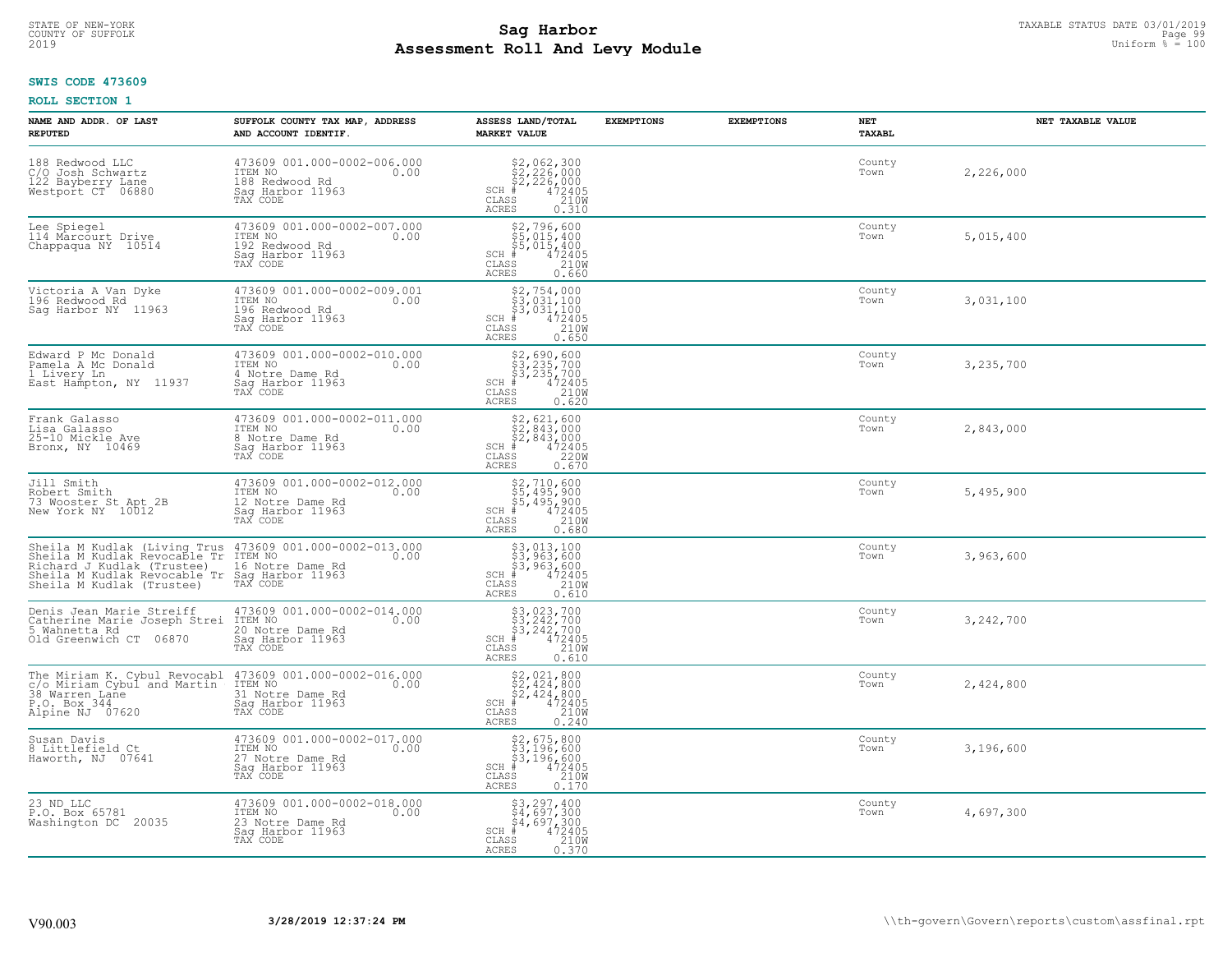# STATE OF NEW-YORK TAXABLE STATUS DATE 03/01/2019<br>COUNTY OF SUFFOLK Page 100 Page 100 **Assessment Roll And Levy Module** 2019 Uniform % = 100

## **SWIS CODE 473609**

| NAME AND ADDR. OF LAST<br><b>REPUTED</b>                                                                                        | SUFFOLK COUNTY TAX MAP, ADDRESS<br>AND ACCOUNT IDENTIF.                                                                                                                                         | ASSESS LAND/TOTAL<br><b>MARKET VALUE</b>                                                                                                                                                                                                                                                                                                                                                                                         | <b>EXEMPTIONS</b> | <b>EXEMPTIONS</b> | NET<br><b>TAXABL</b> | NET TAXABLE VALUE |
|---------------------------------------------------------------------------------------------------------------------------------|-------------------------------------------------------------------------------------------------------------------------------------------------------------------------------------------------|----------------------------------------------------------------------------------------------------------------------------------------------------------------------------------------------------------------------------------------------------------------------------------------------------------------------------------------------------------------------------------------------------------------------------------|-------------------|-------------------|----------------------|-------------------|
| B & R Sag Harbor LLC<br>C/O Brian Kwait, Odyssey Inv ITEM NO<br>590 Madison Avenue FL 39th 11 Notr<br>New York NY 10022 Saq Har | 473609 001.000-0002-021.001<br>0.00<br>11 Notre Dame Rd<br>Saq Harbor 11963<br>TAX CODE                                                                                                         | $\begin{array}{l} $1,748,500\n$3,793,400\n$3,793,400\n# 472405\n85\n210M\n\end{array}$<br>$SCH$ #<br>$\mathtt{CLASS}$<br>ACRES<br>0.610                                                                                                                                                                                                                                                                                          |                   |                   | County<br>Town       | 3,793,400         |
| Jeff Brande<br>Penthouse #2<br>269 W 72nd St<br>New York, NY 10023                                                              | 473609 001.000-0002-022.000<br>ITEM NO<br>0.00<br>206 Redwood Rd<br>Sag Harbor 11963<br>TAX CODE                                                                                                | $$1, 453, 800$<br>$$1, 682, 400$<br>$$1, 682, 400$<br>$$472405$<br>$SCH$ #<br>CLASS<br>210W<br>ACRES<br>0.440                                                                                                                                                                                                                                                                                                                    |                   |                   | County<br>Town       | 1,682,400         |
| Kevin Desmond<br>Geraldine E Desmond<br>47 Norfolk Ln<br>Glen Cove, NY 11542                                                    | 473609 001.000-0002-023.000<br>ITEM NO<br>0.00<br>210 Redwood Rd<br>Sag Harbor 11963<br>TAX CODE                                                                                                | $\begin{array}{l} \text{\small $51$, $519$, $500$} \\ \text{\small $51$, $772$, $000$} \\ \text{\small $51$, $772$, $000$} \\ \text{\small $*$} \\ \text{\small $88$} \end{array} \quad \begin{array}{l} \text{\small $500$} \\ \text{\small $72405$} \\ \text{\small $72405$} \\ \text{\small $210W$} \\ \text{\small $0.790$} \end{array}$<br>$SCH$ #<br>CLASS<br><b>ACRES</b>                                                 |                   |                   | County<br>Town       | 1,772,000         |
| 216 Redwood Road, LLC<br>Andree C. de la Garza<br>28 Yale Street<br>Garden City NY 11530                                        | 473609 001.000-0002-024.000<br>ITEM NO<br>0.00<br>216 Redwood Rd<br>Saq Harbor 11963<br>TAX CODE                                                                                                | $\begin{array}{c} \texttt{\$1,417,700}\ \\ \texttt{\$1,638,100}\ \\ \texttt{\$1,638,100}\ \\ \texttt{\$1,638,100}\ \\ \texttt{\$12405}\ \\ \texttt{\$15}\qquad \qquad 210W\ \\ \texttt{\$15}\qquad \qquad 0.340 \end{array}$<br>$SCH$ #<br>CLASS<br><b>ACRES</b>                                                                                                                                                                 |                   |                   | County<br>Town       | 1,638,100         |
| Norma T Cybul (Trustee)<br>David N Cybul (Trustee)<br>Norma T Cybul Revocable Livi<br>1512 Palisade Ave<br>Fort Lee NJ 07024    | 473609 001.000-0002-025.000<br>ITEM NO<br>0.00<br>220 Redwood Rd<br>Saq Harbor 11963<br>TAX CODE                                                                                                | $\begin{array}{r} $1,246,300 \ $1,469,900 \ $1,469,900 \ $472405 \\\ $15$ \ 35$ \ 469,900 \ 472405 \\\ $15$ \ 210W \ 35$ \ 0.300 \end{array}$<br>$SCH$ #<br>CLASS<br>ACRES                                                                                                                                                                                                                                                       |                   |                   | County<br>Town       | 1,469,900         |
|                                                                                                                                 | THE FRASER QUALIFIED PERSONA 473609 001.000-0002-028.001<br>William T. Fraser, Trustee ITEM NO THE FRASER FAMILY TRUST #I 226 Redwood Rd<br>Claire Fraser, Trustee Sag Harbor 11963<br>TAX CODE | $\begin{array}{r} \text{\$1,865,100} \\ \text{\$2,125,300} \\ \text{\$2,125,300} \\ \text{\$472405} \\ \text{\$8$8$} \\ \text{\$125,300} \\ \text{\$120W} \\ \text{\$120W} \\ \text{\$120W} \\ \text{\$120W} \\ \text{\$120W} \\ \text{\$120W} \\ \text{\$120W} \\ \text{\$120W} \\ \text{\$120W} \\ \text{\$120W} \\ \text{\$120W} \\ \text{\$120W} \\ \text{\$120W} \\ \text{\$<br>$SCH$ #<br>$\mathtt{CLASS}$<br><b>ACRES</b> | veteran           | \$125,000         | County<br>Town       | 2,000,300         |
| PALO AALTO LLC<br>288 Carroll St<br>Brooklyn NY 11231                                                                           | 473609 001.000-0002-029.000<br>ITEM NO<br>0.00<br>232 S Redwood Rd<br>Sag Harbor 11963<br>TAX CODE                                                                                              | $$2,730,400$<br>$$2,704,300$<br>$$2,704,300$<br>$472405$<br>$$2100$<br>$SCH$ #<br>CLASS<br><b>ACRES</b><br>0.600                                                                                                                                                                                                                                                                                                                 |                   |                   | County<br>Town       | 2,704,300         |
| Skyfields Holdings L.P.<br>410 Park Avenue Suite 1710<br>New York NY 10022                                                      | 473609 001.000-0002-030.000<br>TTEM NO 0.00<br>236 Redwood Rd<br>Saq Harbor 11963<br>TAX CODE                                                                                                   | $$2,014,00052,014,0004724055872108$<br>$SCH$ #<br>CLASS<br><b>ACRES</b><br>0.350                                                                                                                                                                                                                                                                                                                                                 | veteran           | \$62,670          | County<br>Town       | 1,951,330         |
| May Kelman<br>S Redwood Rd<br>Saq Harbor, NY 11963                                                                              | 473609 001.000-0002-031.001<br>ITEM NO 0.00<br>240 Redwood Rd<br>Saq Harbor 11963<br>TAX CODE                                                                                                   | $$2,145,600$<br>$$2,145,600$<br>$$2,145,600$<br>$472405$<br>$$210M$<br>$SCH$ #<br>CLASS<br><b>ACRES</b><br>0.350                                                                                                                                                                                                                                                                                                                 | veteran           | \$23,815          | County<br>Town       | 2, 121, 785       |
| Linda Haugevik<br>P.O. Box 2305<br>Sag Harbor, NY 11963                                                                         | 473609 001.000-0002-032.000<br>ITEM NO<br>0.00<br>244 Redwood Rd<br>Saq Harbor 11963<br>TAX CODE                                                                                                | $$894,300\n$1,115,000\n$1,115,000\n# 472405\n85\n210\n210$<br>$SCH$ #<br>CLASS<br>0.380<br><b>ACRES</b>                                                                                                                                                                                                                                                                                                                          |                   |                   | County<br>Town       | 1,115,000         |
| Frank Apuzzo<br>Katherine A Apuzzo<br>Rr #2 Box 116<br>2 Yale Rd<br>Sag Harbor, NY 11963                                        | 473609 001.000-0002-033.000<br>ITEM NO<br>0.00<br>2 Yale Rd<br>Sag Harbor 11963<br>TAX CODE                                                                                                     | $\begin{array}{c} $815,300 \\ $1,044,800 \\ $1,044,800 \end{array}$<br>$SCH$ #<br>472405<br>CLASS<br>$\frac{210}{0.350}$<br><b>ACRES</b>                                                                                                                                                                                                                                                                                         | veteran           | \$2,509           | County<br>Town       | 1,042,291         |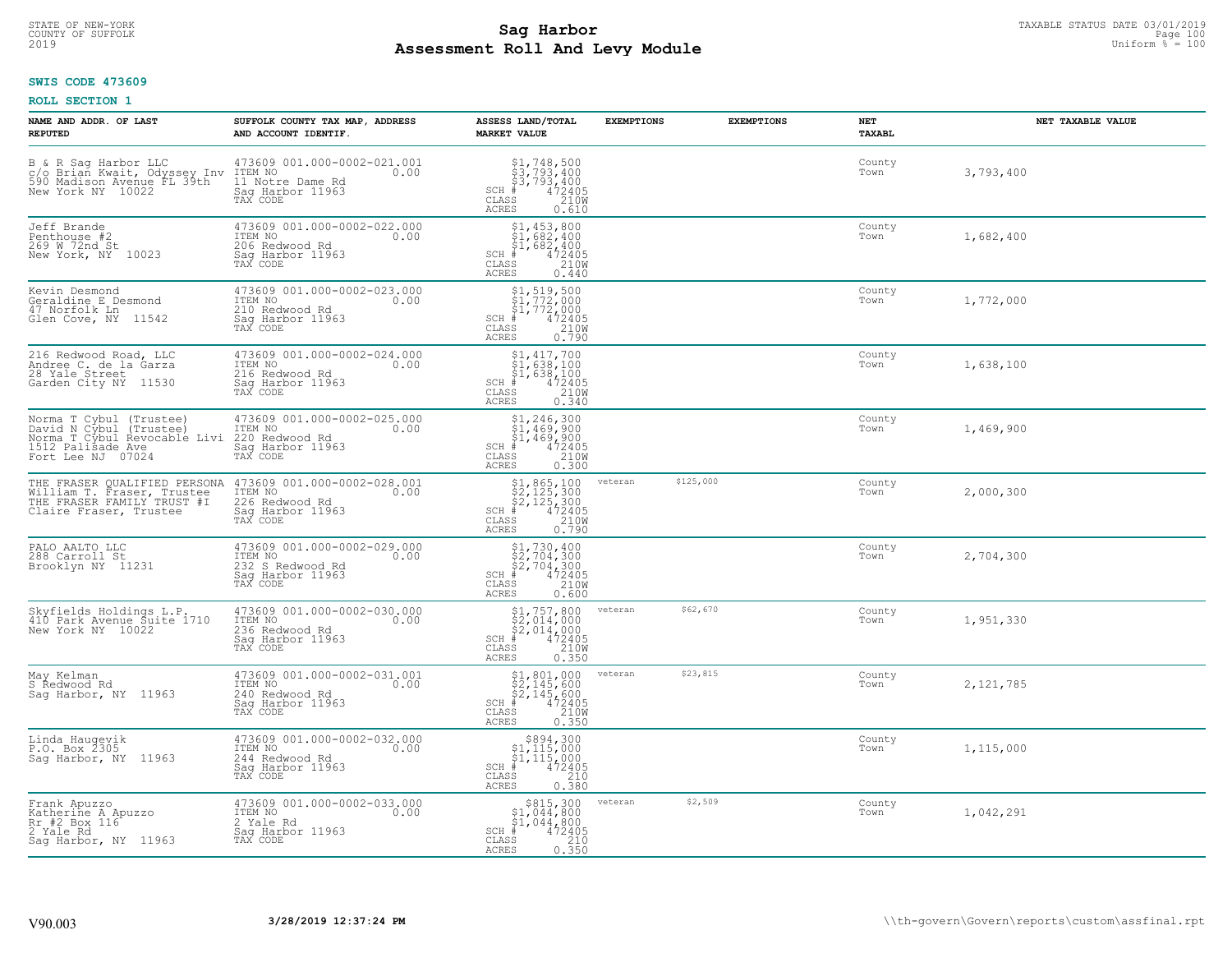## **Sag Harbor** TAXABLE STATUS DATE 03/01/2019<br>Pall and Louis Module **Assessment Roll And Levy Module** 2019 Uniform % = 100 COUNTY OF SUFFOLK Page 101

## **SWIS CODE 473609**

| NAME AND ADDR. OF LAST<br><b>REPUTED</b>                                                     | SUFFOLK COUNTY TAX MAP, ADDRESS<br>AND ACCOUNT IDENTIF.                                            | ASSESS LAND/TOTAL<br><b>MARKET VALUE</b>                                                                                                                                                                                                                                                                                             | <b>EXEMPTIONS</b> | <b>EXEMPTIONS</b> | NET<br><b>TAXABL</b> | NET TAXABLE VALUE |
|----------------------------------------------------------------------------------------------|----------------------------------------------------------------------------------------------------|--------------------------------------------------------------------------------------------------------------------------------------------------------------------------------------------------------------------------------------------------------------------------------------------------------------------------------------|-------------------|-------------------|----------------------|-------------------|
| Jason Cyril Laan<br>6 Yale Rd<br>Sag Harbor NY 11963                                         | 473609 001.000-0002-034.000<br>ITEM NO<br>0.00<br>6 Yale Rd<br>Saq Harbor 11963<br>TAX CODE        | $\begin{array}{c} \texttt{\$1,265,000} \\ \texttt{\$1,488,900} \\ \texttt{\$1,488,900} \\ \texttt{\$1,488,900} \\ \texttt{\$1,488,900} \\ \texttt{\$12405} \\ \texttt{SS} \texttt{0.610} \end{array}$<br>SCH<br>$\mathtt{CLASS}$<br>ACRES                                                                                            |                   |                   | County<br>Town       | 1,488,900         |
| Daniel Marsili<br>Erik J. Batt<br>333 Rector Pl<br>$TH-1$<br>New York NY 10280               | 473609 001.000-0002-036.000<br>ITEM NO<br>0.00<br>10 Yale Rd<br>Sag Harbor 11963<br>TAX CODE       | \$3,428,100<br>\$3,881,800<br>\$3,881,800<br># 472405<br>\$5 210M<br>$SCH$ #<br>CLASS<br>ACRES<br>0.610                                                                                                                                                                                                                              |                   |                   | County<br>Town       | 3,881,800         |
| Thomas M Halton<br>Thomas M. Halton<br>Diane C Halton<br>Diane C Halton                      | 473609 001.000-0002-037.000<br>ITEM NO<br>0.00<br>239 S Redwood Rd<br>Sag Harbor 11963<br>TAX CODE | \$797,700<br>\$1,076,600<br>\$1,076,600<br>#472405<br>$SCH$ #<br>CLASS<br>$\begin{array}{c} 210 \\ 0.300 \end{array}$<br><b>ACRES</b>                                                                                                                                                                                                | veteran           | \$125,000         | County<br>Town       | 951,600           |
| Jane R. Lubben<br>235 S Redwood Rd<br>Sag Harbor NY 11963                                    | 473609 001.000-0002-038.000<br>ITEM NO<br>0.00<br>235 S Redwood Rd<br>Saq Harbor 11963<br>TAX CODE | \$794,900<br>\$1,056,000<br>\$1,056,000<br>$SCH$ #<br>$\begin{array}{r} 472405 \\ 210 \\ 0.280 \end{array}$<br>CLASS<br>ACRES                                                                                                                                                                                                        |                   |                   | County<br>Town       | 1,056,000         |
| Steven Sobey<br>Jordana Sobey<br>227 Redwood Rd<br>Sag Harbor NY 11963                       | 473609 001.000-0002-039.000<br>ITEM NO<br>0.00<br>227 Redwood Rd<br>Saq Harbor 11963<br>TAX CODE   | \$968,700<br>\$1,391,700<br>\$1,391,700<br>$SCH$ #<br>$\frac{7}{4}$ 72405<br>210<br>CLASS<br>0.590<br><b>ACRES</b>                                                                                                                                                                                                                   |                   |                   | County<br>Town       | 1,391,700         |
| Elaine D Corwin<br>900 Park Ave Apt 14C<br>New York, NY 10021                                | 473609 001.000-0002-040.000<br>ITEM NO<br>0.00<br>221 Redwood Rd<br>Saq Harbor 11963<br>TAX CODE   | $\begin{array}{r} \text{\small $>$785$, 000} \\ \text{\small $>$1$, $143$, 500} \\ \text{\small $>$1$, $143$, 500} \\ \text{\small $>$472405} \\ \text{\small $>$85$} \\ \text{\small $25$} \\ \text{\small $25$} \\ \text{\small $25$} \\ \text{\small $28$} \\ \text{\small $28$} \end{array}$<br>$SCH$ #<br>CLASS<br><b>ACRES</b> |                   |                   | County<br>Town       | 1,143,500         |
| Pnina F Bright<br>382 Central Park W Apt 6W<br>New York, NY 10025                            | 473609 001.000-0002-041.000<br>ITEM NO<br>0.00<br>211 Redwood Rd<br>Sag Harbor 11963<br>TAX CODE   | $$312,20051,210,90051,210,900472405$<br>$SCH$ #<br>$\begin{array}{c} 210 \\ 0.590 \end{array}$<br>CLASS<br>ACRES                                                                                                                                                                                                                     |                   |                   | County<br>Town       | 1,210,900         |
| Ann Lieber (Life Estate)<br>Wendy Lieber<br>Barry Lieber<br>Michael Lieber<br>Valerie Lieber | 473609 001.000-0002-042.000<br>ITEM NO<br>0.00<br>6 Princeton Rd<br>Saq Harbor 11963<br>TAX CODE   | \$793,800<br>\$932,700<br>\$932,700<br>\$932,700<br>SCH #<br>CLASS<br>$\begin{array}{c} 210 \\ 0.240 \end{array}$<br>ACRES                                                                                                                                                                                                           |                   |                   | County<br>Town       | 932,700           |
| Nathiel Egosi<br>Ana Egosi<br>22 Mc Lane Dr<br>Dix Hills, NY 11746                           | 473609 001.000-0002-044.000<br>ITEM NO<br>0.00<br>11 Princeton Rd<br>Saq Harbor 11963<br>TAX CODE  | $$787,600$<br>$$1,014,300$<br>$$1,014,300$<br>$*$<br>$472405$<br>$SCH$ #<br>CLASS<br>$\frac{210}{0.290}$<br><b>ACRES</b>                                                                                                                                                                                                             |                   |                   | County<br>Town       | 1,014,300         |
| Joe Awad<br>Enid Awad<br>3630 S Parker St<br>San Pedro, CA 90731                             | 473609 001.000-0002-045.000<br>ITEM NO<br>0.00<br>7 Princeton Rd<br>Sag Harbor 11963<br>TAX CODE   | $SCH$ #<br>CLASS<br>0.310<br>ACRES                                                                                                                                                                                                                                                                                                   |                   |                   | County<br>Town       | 1,169,300         |
| Frederick W Horton<br>Rosa F Horton<br>Princeton Rd<br>Sag Harbor, NY 11963                  | 473609 001.000-0002-046.000<br>ITEM NO<br>0.00<br>5 Princeton Rd<br>Sag Harbor 11963<br>TAX CODE   | \$791,400<br>$\frac{25947300}{39947300}$<br>\$994,300<br>472405<br>210<br>SCH #<br>$\mathtt{CLASS}$<br><b>ACRES</b><br>0.260                                                                                                                                                                                                         | Persons           | \$497,150         | County<br>Town       | 497,150           |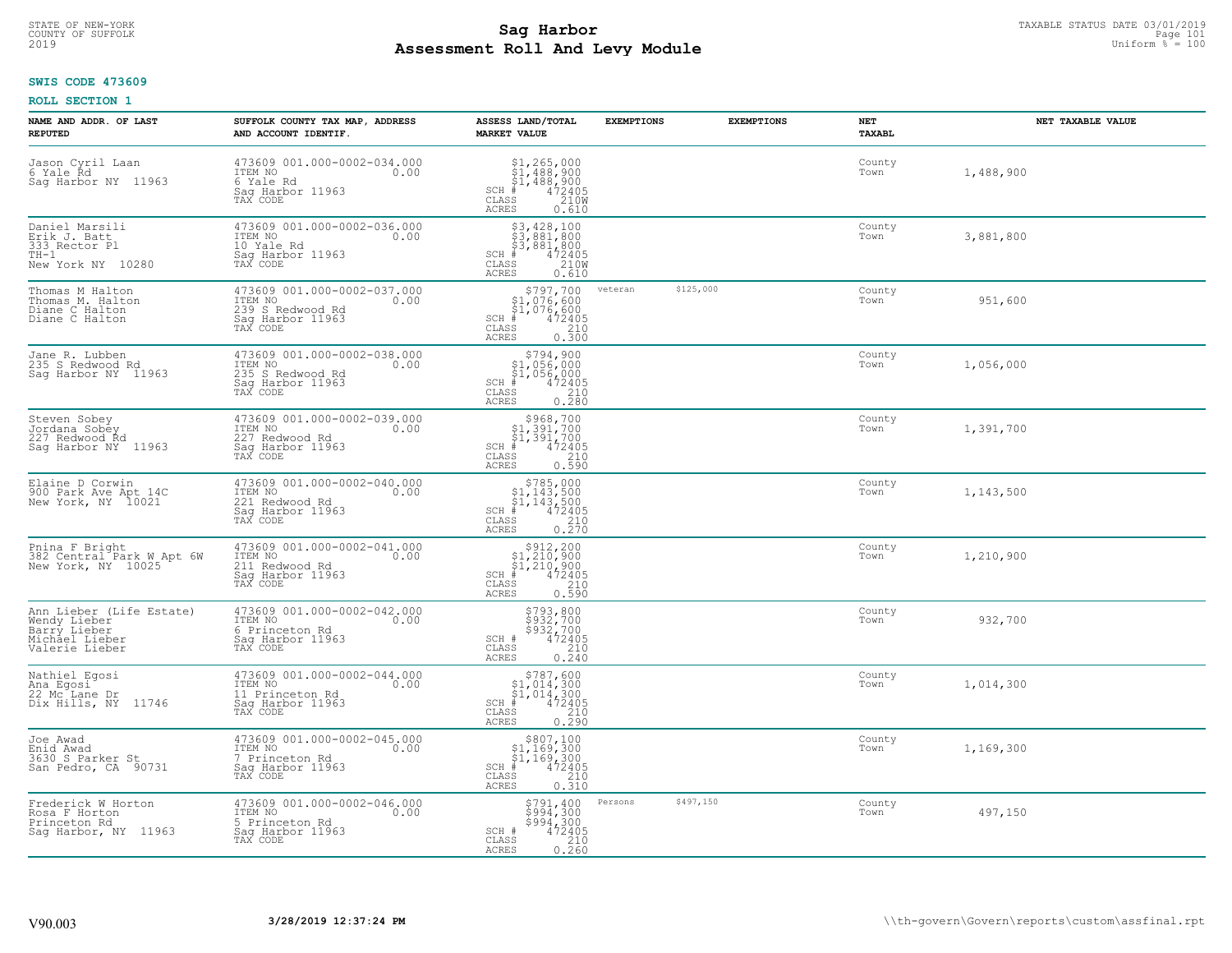# STATE OF NEW-YORK TAXABLE STATUS DATE 03/01/2019<br>COUNTY OF SUFFOLK Page 102 **Assessment Roll And Levy Module** 2019 Uniform % = 100

## **SWIS CODE 473609**

| NAME AND ADDR. OF LAST<br><b>REPUTED</b>                                                                                        | SUFFOLK COUNTY TAX MAP, ADDRESS<br>AND ACCOUNT IDENTIF.                                                                       | ASSESS LAND/TOTAL<br><b>MARKET VALUE</b>                                                                                                                                                                                                                                                                                                                                 | <b>EXEMPTIONS</b> | <b>EXEMPTIONS</b> | NET<br>TAXABL  | NET TAXABLE VALUE |
|---------------------------------------------------------------------------------------------------------------------------------|-------------------------------------------------------------------------------------------------------------------------------|--------------------------------------------------------------------------------------------------------------------------------------------------------------------------------------------------------------------------------------------------------------------------------------------------------------------------------------------------------------------------|-------------------|-------------------|----------------|-------------------|
| Robert Stanley Jacobs<br>349 Warren Ct<br>Warrenton VA 20186                                                                    | 473609 001.000-0002-047.000<br>ITEM NO 0.00<br>203 Redwood Rd<br>Sag Harbor 11963<br>TAX CODE                                 | \$784,600<br>\$994,800<br>$\begin{array}{r} 5\bar{9}\bar{9}\bar{4}\ \ 4\bar{7}\bar{2}\bar{4}\bar{0}\bar{0} \\ 4\bar{7}\bar{2}\bar{4}\bar{0}\bar{5} \end{array}$<br>SCH #<br>CLASS<br>210<br>ACRES<br>0.320                                                                                                                                                               |                   |                   | County<br>Town | 994,800           |
| Kenneth Roach JR<br>189 Redwood Rd<br>Sag Harbor, NY 11963                                                                      | 473609 001.000-0002-048.000<br>ITEM NO<br>0.00<br>189 Redwood Rd<br>Sag Harbor 11963<br>TAX CODE                              | \$828,700<br>\$995,800<br>\$995,800<br>\$995,800<br>SCH #<br>CLASS<br>0.210<br>ACRES                                                                                                                                                                                                                                                                                     |                   |                   | County<br>Town | 995,800           |
| Jacques Vaney<br>PO Box 954<br>Sag Harbor, NY 11963                                                                             | 473609 001.000-0002-049.000<br>ITEM NO<br>179 Redwood Rd<br>529 Harbor 11963<br>TAX CODE                                      | \$805,900<br>\$1,065,600<br>\$1,065,600<br>\$1,065,600<br>\$1,065,600<br>\$1,065,000<br>\$100<br>\$100 0.340<br>0.340<br>ACRES                                                                                                                                                                                                                                           |                   |                   | County<br>Town | 1,065,600         |
| Tightlines Partners, LLC<br>43 Glenwood Rd<br>Montclair NJ 07043                                                                | 473609 001.000-0002-051.001<br>ITEM NO 0.00<br>173 Redwood Rd<br>Sag Harbor 11963<br>TAX CODE                                 | $$1, 206, 800$<br>$$4, 259, 500$<br>$$4, 259, 500$<br>$472405$<br>ss<br>$$210$<br>$SCH$ #<br>CLASS<br><b>ACRES</b><br>0.410                                                                                                                                                                                                                                              |                   |                   | County<br>Town | 4,259,500         |
| Alan C Lush (Trustee)<br>Alan C Lush Trust<br>Jacqueline M Westbrook (Trus 167 Redwood Rd<br>Alan C Lush Trust Saq Harbor 11963 | 473609 001.000-0002-052.000<br>ITEM NO 0.00<br>167 Podwood Rd<br>TAX CODE                                                     | $\begin{array}{c} \text{\tt $5788$, 500} \\ \text{\tt $963$, 900} \\ \text{\tt SCH} \text{\tt \#} & 472405 \\ \text{\tt CLASS} & 210 \\ \text{\tt ACRES} & 0.340 \end{array}$                                                                                                                                                                                            |                   |                   | County<br>Town | 963,900           |
| 14 Princeton Rd<br>Sag Harbor, NY 11963                                                                                         | Camilla J Gleason Revocable 473609 001.000-0002-053.001<br>ITEM NO<br>0.00<br>14 Princeton Rd<br>Saq Harbor 11963<br>TAX CODE | $$843,800$<br>$$1,122,700$<br>$$1,122,700$<br>$$1,122,700$<br>$$472405$<br>$SCH$ #<br>CLASS<br>210<br>0.520<br>ACRES                                                                                                                                                                                                                                                     |                   |                   | County<br>Town | 1,122,700         |
| John C. Lipman<br>26 East 93rd St Apt 6D<br>New York NY 10128                                                                   | 473609 001.000-0002-054.000<br>ITEM NO<br>18 Princeton Rd<br>Sag Harbor 11963<br>TAX CODE                                     | $\begin{array}{c} 5828,000 \\ \texttt{\$1,160,000} \\ \texttt{\$1,160,000} \\ \texttt{SCH} \texttt{\#} \texttt{\$160,000} \\ \texttt{\$CLAS} \texttt{\$1210} \\ \texttt{\tiny ACRES} \texttt{\$0.290} \end{array}$                                                                                                                                                       |                   |                   | County<br>Town | 1,160,000         |
| Raymond Kluga<br>Niel A. Marks<br>31 Crosby St #13-14<br>New York NY 10013                                                      | 473609 001.000-0002-055.000<br>ITEM NO 0.00<br>22 Princeton Rd<br>Saq Harbor 11963<br>TAX CODE                                | $$836,700$<br>$$1,075,700$<br>$$1,075,700$<br>$$CH # 472405$<br>CLASS 210<br><b>ACRES</b><br>0.280                                                                                                                                                                                                                                                                       |                   |                   | County<br>Town | 1,075,700         |
| John P. Gallivan<br>28 Princeton Rd<br>Saq Harbor NY 11963                                                                      | 473609 001.000-0002-056.000<br>ITEM NO 0.00<br>28 Princeton Rd<br>Sag Harbor 11963<br>TAX CODE                                | $\frac{210}{0.220}$<br><b>ACRES</b>                                                                                                                                                                                                                                                                                                                                      |                   |                   | County<br>Town | 1,013,600         |
| James Randall Sobocinski<br>Michael James Young<br>12 Stuyvesant Oval #10G<br>New York NY 10009                                 | 473609 001.000-0002-057.000<br>ITEM NO<br>32 Princeton Rd<br>Sag Harbor 11963<br>TAX CODE                                     | $\begin{array}{c} $752,500$ \\ $1,056,600$ \\ $1,056,600$ \\ $4$ \\ $210$ \\ $210$ \\ $210$ \\ $210$ \\ $220$ \\ $220$ \\ $230$ \\ $230$ \\ $230$ \\ $230$ \\ $240$ \\ $230$ \\ $230$ \\ $240$ \\ $240$ \\ $230$ \\ $240$ \\ $240$ \\ $230$ \\ $240$ \\ $230$ \\ $240$ \\ $230$ \\ $240$ \\ $240$ \\ $240$ \\ $240$ \\ $240$ \\ $240$ \\ $$<br>$SCH$ #<br>CLASS<br>ACRES |                   |                   | County<br>Town | 1,056,600         |
| John Longmire<br>Eva Turel<br>2 Litchfield Rd<br>Port Washington, NY 11050                                                      | 473609 001.000-0002-058.002<br>ITEM NO<br>19 Notre Dame Rd<br>0.00<br>Sag Harbor<br>TAX CODE                                  | \$2,807,400<br>\$3,179,000<br>\$3,179,000<br>#472405<br>$SCH$ #<br>CLASS<br>210W<br><b>ACRES</b><br>0.280                                                                                                                                                                                                                                                                |                   |                   | County<br>Town | 3,179,000         |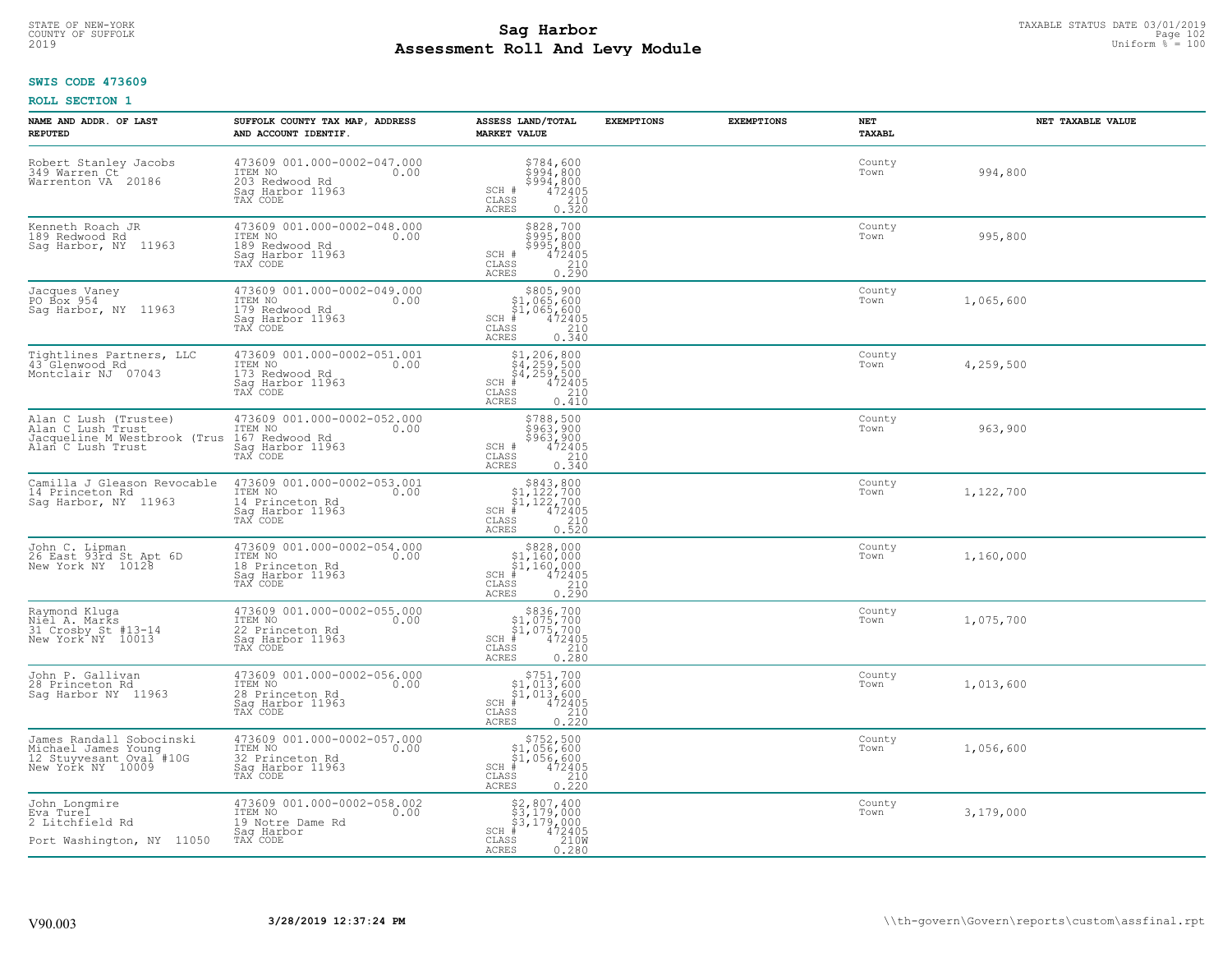## **Sag Harbor** TAXABLE STATUS DATE 03/01/2019<br>Pall and Louis Module **Assessment Roll And Levy Module** 2019 Uniform % = 100 COUNTY OF SUFFOLK Page 103

## **SWIS CODE 473609**

| NAME AND ADDR. OF LAST<br><b>REPUTED</b>                                                                                                       | SUFFOLK COUNTY TAX MAP, ADDRESS<br>AND ACCOUNT IDENTIF.                                                                                      | ASSESS LAND/TOTAL<br>MARKET VALUE                                                                                                  | <b>EXEMPTIONS</b> | <b>EXEMPTIONS</b> | NET<br>TAXABL  | NET TAXABLE VALUE |
|------------------------------------------------------------------------------------------------------------------------------------------------|----------------------------------------------------------------------------------------------------------------------------------------------|------------------------------------------------------------------------------------------------------------------------------------|-------------------|-------------------|----------------|-------------------|
| C & C East Bay Associates, L $473609001.000-0003-001.000$<br>c/o Stephen Wolf<br>8 Meadowbrook Ln 100 Redwood Rd 0.00<br>Old Westbury NY 11568 | Sag Harbor 11963<br>TAX CODE                                                                                                                 | $$2, 251, 500$<br>$$2, 251, 500$<br>$$2, 251, 500$<br>$472405$<br>$$210M$<br>SCH #<br>CLASS<br><b>ACRES</b><br>0.460               |                   |                   | County<br>Town | 2,251,500         |
| 19 Virginia Ave<br>Rockville Center, NY 11570                                                                                                  | Redwood Property Holdings LL 473609 001.000-0003-002.000<br>C/o Gerard LoDuca ITEM NO  0.00<br>96 Redwood Rd<br>Sag Harbor 11963<br>TAX CODE | $$2,131,100$<br>$$2,131,100$<br>$$2,131,100$<br>$4$<br>$472405$<br>$2100$<br>$$2,000$<br>$SCH$ #<br>CLASS<br><b>ACRES</b><br>0.490 |                   |                   | County<br>Town | 2,131,100         |
| John Christopher<br>Kimberly Christopher<br>PO Box 2374<br>Sag Harbor, NY 11963                                                                | 473609 001.000-0003-003.000<br>ITEM NO<br>0.00<br>92 Redwood Rd<br>Sag Harbor 11963<br>TAX CODE                                              | $$2,307,900$<br>$$2,307,900$<br>$$2,307,900$<br>$472405$<br>$$210M$<br>$SCH$ #<br>CLASS<br><b>ACRES</b><br>0.510                   |                   |                   | County<br>Town | 2,307,900         |
| 88 Redwood Road LLC<br>163 Taconic Rd<br>Greenwich CT 06831                                                                                    | 473609 001.000-0003-004.000<br>ITEM NO<br>0.00<br>88 Redwood Rd<br>Sag Harbor 11963<br>TAX CODE                                              | $$2,157,500$<br>$$2,157,500$<br>$$2,157,500$<br>$472405$<br>$$2100$<br>$SCH$ #<br>CLASS<br><b>ACRES</b><br>0.500                   |                   |                   | County<br>Town | 2,157,500         |
| Jennifer Maisel, Trustee<br>Jennifer Maisel Living Trust<br>Dr Miriam Maisel<br>1142 South Stanley Avenue<br>Los Angeles CA 90019              | 473609 001.000-0003-006.001<br>ITEM NO<br>0.00<br>84 Redwood Rd<br>Sag Harbor 11963<br>TAX CODE                                              | $$1,653,200$<br>$$2,032,900$<br>$$2,032,900$<br>$472405$<br>$$2100$<br>$$2100$<br>$SCH$ #<br>CLASS<br><b>ACRES</b><br>0.590        |                   |                   | County<br>Town | 2,032,900         |
| Steven Fishman<br>8 Alford Dr<br>07458<br>Saddle River NJ                                                                                      | 473609 001.000-0003-007.000<br>TTEM NO 0.00<br>80 Redwood Rd<br>Sag Harbor 11963<br>TAX CODE                                                 | $$1,664,800$<br>$$1,664,800$<br>$$1,664,800$<br>$472405$<br>$3110$<br>$SCH$ #<br>CLASS<br>0.530<br><b>ACRES</b>                    |                   |                   | County<br>Town | 1,664,800         |
| James Rosenberg<br>114 Hollywood Ave<br>Englewood Cliffs NJ 07632                                                                              | 473609 001.000-0003-009.001<br>TTEM NO 0.00<br>76 Redwood Rd<br>Sag Harbor 11963<br>TAX CODE                                                 | $$2,038,900$<br>$$2,038,900$<br>$$472405$<br>$$38$<br>$$210M$<br>$SCH$ #<br>CLASS<br>ACRES<br>0.680                                |                   |                   | County<br>Town | 2,038,900         |
| Suzanne R Miller<br>150 W 51st St #1715<br>New York NY 10019                                                                                   | 473609 001.000-0003-010.000<br>TTEM NO 0.00<br>72 Redwood Rd<br>Saq Harbor 11963<br>TAX CODE                                                 | $$2, 235, 400$<br>$$2, 235, 400$<br>$$472405$<br>$$35$<br>$$2100$<br>$$2100$<br>$SCH$ #<br>CLASS<br><b>ACRES</b><br>0.440          |                   |                   | County<br>Town | 2,235,400         |
| Achille Tagliasacchi<br>P.O. Box 3036<br>Saq Harbor, NY 11963-403                                                                              | 473609 001.000-0003-011.000<br>ITEM NO<br>0.00<br>68 Redwood Rd<br>Saq Harbor 11963<br>TAX CODE                                              | $$1, 647, 000$<br>$$1, 911, 300$<br>$$1, 911, 300$<br>$472405$<br>$$210M$<br>$SCH$ #<br>CLASS<br><b>ACRES</b><br>0.450             |                   |                   | County<br>Town | 1,911,300         |
| Steven B. Green<br>Cynthia F. Sulzberger<br>2312 Appallossa Tr1<br>Wellington FL 33414                                                         | 473609 001.000-0003-012.000<br>ITEM NO<br>0.00<br>64 Redwood Rd<br>Sag Harbor 11963<br>TAX CODE                                              | $$1, 812, 800$<br>$$2, 566, 900$<br>$$2, 566, 900$<br>$$472405$<br>$SCH$ #<br>CLASS<br>210W<br><b>ACRES</b><br>0.410               |                   |                   | County<br>Town | 2,566,900         |
| Daniel R Katz<br>Maggie Bear Lear<br>262 Central Park West Apt 11<br>New York, NY 10024                                                        | 473609 001.000-0003-013.000<br>ITEM NO<br>0.00<br>60 Redwood Rd<br>Sag Harbor 11963<br>TAX CODE                                              | \$1,636,800<br>\$2,611,600<br>\$2,611,600<br>$SCH$ #<br>472405<br>210W<br>CLASS<br><b>ACRES</b><br>0.370                           |                   |                   | County<br>Town | 2,611,600         |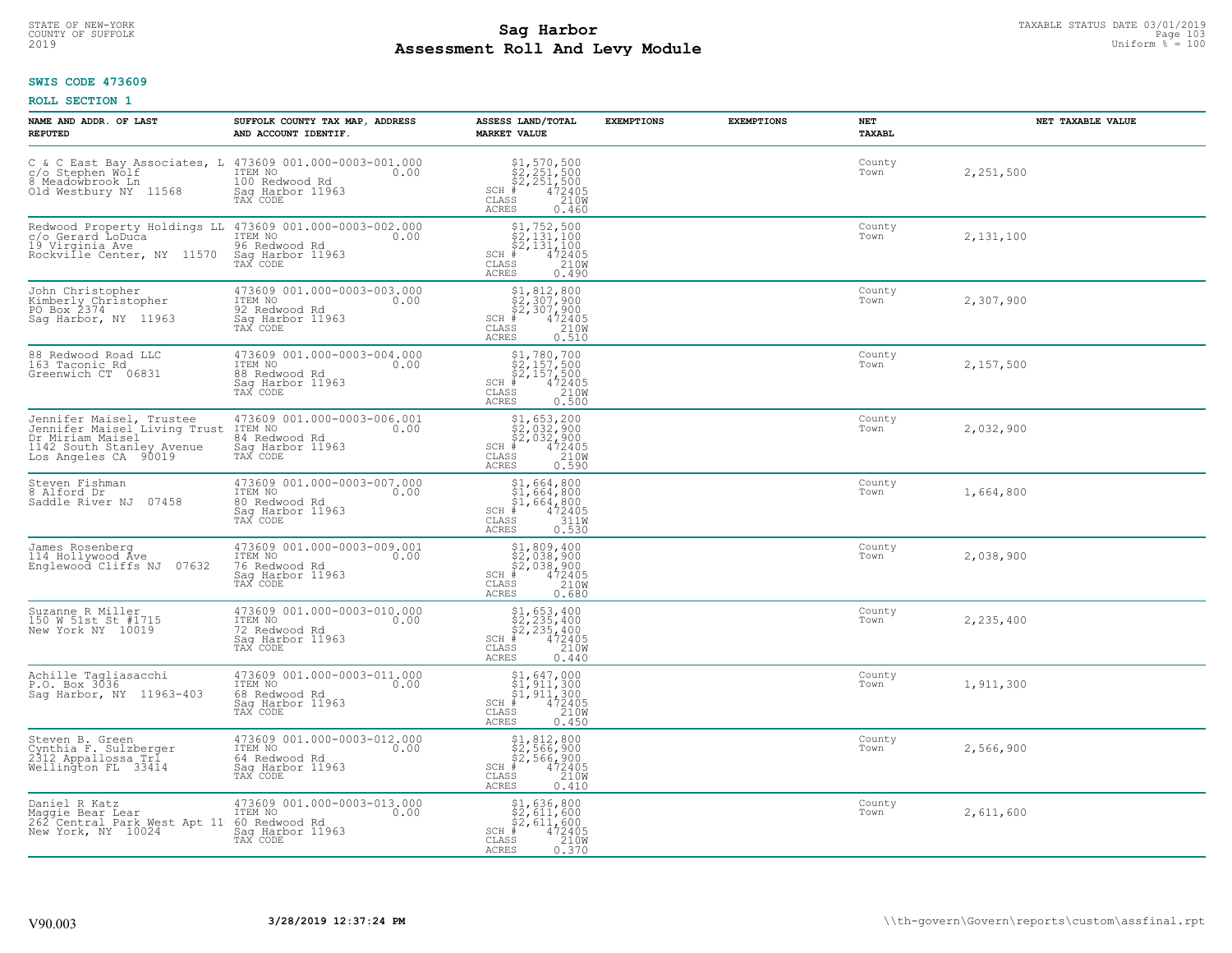## **Sag Harbor** TAXABLE STATUS DATE 03/01/2019<br>Pall and Louis Module **Assessment Roll And Levy Module** 2019 Uniform % = 100 COUNTY OF SUFFOLK Page 104

## **SWIS CODE 473609**

| NAME AND ADDR. OF LAST<br><b>REPUTED</b>                                                                                                                                                                                                              | SUFFOLK COUNTY TAX MAP, ADDRESS<br>AND ACCOUNT IDENTIF.                                              | ASSESS LAND/TOTAL<br><b>MARKET VALUE</b>                                                                                                                                                                                                                                                                                                                                                                                   | <b>EXEMPTIONS</b> |          | <b>EXEMPTIONS</b> | <b>NET</b><br>TAXABL | NET TAXABLE VALUE |
|-------------------------------------------------------------------------------------------------------------------------------------------------------------------------------------------------------------------------------------------------------|------------------------------------------------------------------------------------------------------|----------------------------------------------------------------------------------------------------------------------------------------------------------------------------------------------------------------------------------------------------------------------------------------------------------------------------------------------------------------------------------------------------------------------------|-------------------|----------|-------------------|----------------------|-------------------|
| Madeline E Haver (Trustee) 473609 001.000-0003-014.000<br>The David Haver New York Qua ITEM NO<br>Loren B Taggart (Trustee) 56 Redwood Rd<br>The David Haver New York Qua Saq Harbor 11963<br>David Haver (Trustee) TAX CODE<br>David Haver (Trustee) |                                                                                                      | $$2, 228, 100$<br>$$2, 228, 100$<br>$$472405$<br>$$2100$<br>$$2100$<br>$SCH$ $#$<br>CLASS<br><b>ACRES</b><br>0.490                                                                                                                                                                                                                                                                                                         | veteran           | \$75,000 |                   | County<br>Town       | 2,153,100         |
| Gale Hayman<br>795 Fifth Ave Apt 507<br>New York NY 10065                                                                                                                                                                                             | 473609 001.000-0003-015.000<br>ITEM NO<br>0.00<br>52 Redwood Rd<br>Sag Harbor 11963<br>TAX CODE      | $$2, 832, 800$<br>$$2, 664, 500$<br>$$2, 664, 500$<br>$472405$<br>$$210M$<br>$SCH$ #<br>CLASS<br><b>ACRES</b><br>0.520                                                                                                                                                                                                                                                                                                     |                   |          |                   | County<br>Town       | 2,664,500         |
| Barbara Elder (Trustee)<br>Laurence Elder (Trustee)<br>Barbara Elder<br>48 Redwood Rd<br>Sag Harbor, NY 11963                                                                                                                                         | 473609 001.000-0003-016.000<br>ITEM NO<br>0.00<br>48 Redwood Rd<br>Sag Harbor 11963<br>TAX CODE      | $$1,334,300$<br>$$1,601,300$<br>$$1,601,300$<br>$472405$<br>$2100$<br>$2100$<br>SCH #<br>CLASS<br><b>ACRES</b><br>0.530                                                                                                                                                                                                                                                                                                    |                   |          |                   | County<br>Town       | 1,601,300         |
| Redwood Anchorage Inc<br>P.O. Box 2660<br>Saq Harbor, NY 11963                                                                                                                                                                                        | 473609 001.000-0003-019.001<br>TTEM NO 0.00<br>0.00<br>40 Redwood Rd<br>Sag Harbor 11963<br>TAX CODE | $$1, 224, 400$<br>$$1, 620, 100$<br>$$1, 620, 100$<br>$472405$<br>$35$<br>$3700$<br>$SCH$ #<br>CLASS<br>ACRES<br>1,700                                                                                                                                                                                                                                                                                                     |                   |          |                   | County<br>Town       | 1,620,100         |
| Ship Ashore LLC.<br>14 Prospect Ave<br>Sag Harbor, NY 11963                                                                                                                                                                                           | 473609 001.000-0003-020.001<br>ITEM NO<br>0.00<br>30 Redwood Rd<br>Sag Harbor 11963<br>TAX CODE      | \$2,884,100<br>\$5,371,600<br>\$5,371,600<br>#472405<br>$SCH$ #<br>CLASS<br>570W<br><b>ACRES</b><br>4.100                                                                                                                                                                                                                                                                                                                  |                   |          |                   | County<br>Town       | 5,371,600         |
| Pamela Warren Thalblum<br>111-20 73rd Avenue<br>Forest Hills NY 11375                                                                                                                                                                                 | 473609 001.000-0003-021.001<br>ITEM NO<br>0.00<br>26 Cove Rd<br>Sag Harbor 11963<br>TAX CODE         | \$163,700<br>\$163,700<br>\$163,700<br>472405<br>311M<br>SCH #<br>CLASS<br><b>ACRES</b><br>0.160                                                                                                                                                                                                                                                                                                                           |                   |          |                   | County<br>Town       | 163,700           |
| Linda Broggi<br>344 División St<br>Sag Harbor, NY 11963                                                                                                                                                                                               | 473609 001.000-0003-021.002<br>ITEM NO 0.00<br>41 Redwood Rd<br>Sag Harbor 11963<br>TAX CODE         | \$674,000<br>\$674,000<br>\$674,000<br>472405<br>311W<br>SCH #<br>CLASS<br>ACRES<br>0.160                                                                                                                                                                                                                                                                                                                                  |                   |          |                   | County<br>Town       | 674,000           |
| Richard Sygar<br>Janet E Sygar<br>139 W 19th St Apt 7E<br>New York, NY 10011                                                                                                                                                                          | 473609 001.000-0003-021.003<br>TTEM NO 0.00<br>37 Redwood Rd<br>Saq Harbor 11963<br>TAX CODE         | $$876, 200$<br>$$1, 047, 400$<br>$$1, 047, 400$<br>$472405$<br>$$210M$<br>$SCH$ #<br>CLASS<br><b>ACRES</b><br>0.130                                                                                                                                                                                                                                                                                                        |                   |          |                   | County<br>Town       | 1,047,400         |
| Herbert Sambol<br>P.O. Box 5121<br>East Hampton NY 11937                                                                                                                                                                                              | 473609 001.000-0003-022.000<br>ITEM NO<br>0.00<br>22 Cove Rd<br>Saq Harbor 11963<br>TAX CODE         | $\begin{array}{l} \text{\$1$, $551$, $300$} \\ \text{\$2$, $303$, $000$} \\ \text{\$2$, $303$, $000$} \\ \text{\$4$} \\ \text{\$100$} \\ \text{\$1100$} \\ \text{\$12405} \\ \text{\$1300} \\ \text{\$1300} \\ \text{\$1400} \\ \text{\$1500} \\ \text{\$1600} \\ \text{\$1800} \\ \text{\$1900} \\ \text{\$1900} \\ \text{\$1900} \\ \text{\$1900} \\ \text{\$1900} \\ \text{\$1900}$<br>$SCH$ #<br>CLASS<br><b>ACRES</b> |                   |          |                   | County<br>Town       | 2,303,000         |
| Maria Mendelsohn<br>12840 Meadowbreeze Drive<br>Wellington FL 33414                                                                                                                                                                                   | 473609 001.000-0003-023.000<br>ITEM NO<br>0.00<br>18 Cove Rd<br>Sag Harbor 11963<br>TAX CODE         | $$1, 415, 700$<br>$$1, 546, 400$<br>$$1, 546, 400$<br>$SCH$ #<br>472405<br>210W<br>CLASS<br>ACRES<br>0.260                                                                                                                                                                                                                                                                                                                 |                   |          |                   | County<br>Town       | 1,546,400         |
| 14 Cove, LLC<br>870 United Nations Plaza Apt<br>New York NY 10017                                                                                                                                                                                     | 473609 001.000-0003-024.000<br>ITEM NO<br>0.00<br>14 Cove Rd<br>Sag Harbor 11963<br>TAX CODE         | $$1,651,300$<br>$$2,007,300$<br>$$2,007,300$<br>$SCH$ #<br>472405<br>210W<br>CLASS<br>ACRES<br>0.650                                                                                                                                                                                                                                                                                                                       |                   |          |                   | County<br>Town       | 2,007,300         |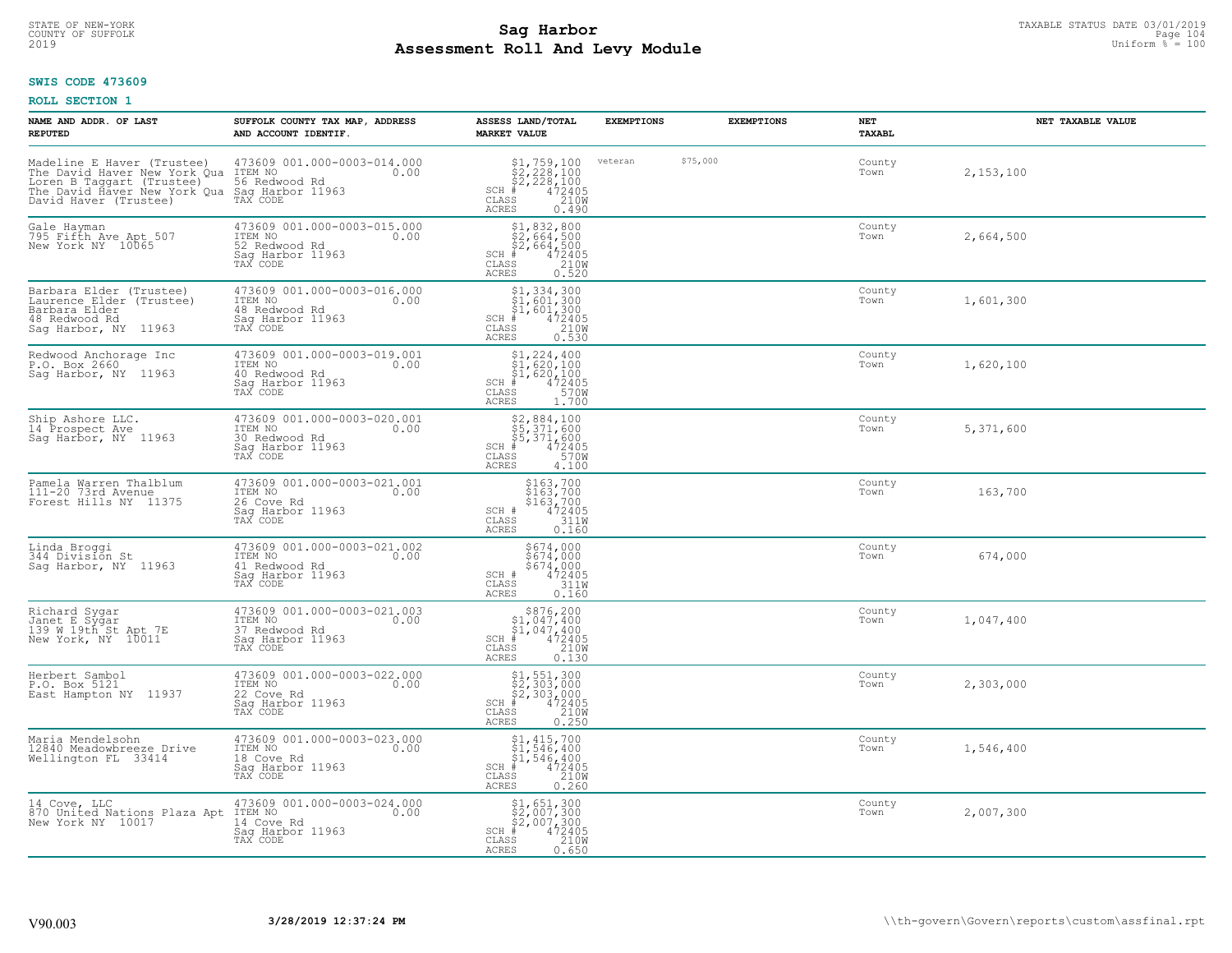# STATE OF NEW-YORK TAXABLE STATUS DATE 03/01/2019<br>COUNTY OF SUFFOLK Page 105 Page 105 **Assessment Roll And Levy Module** 2019 Uniform % = 100

## **SWIS CODE 473609**

| NAME AND ADDR. OF LAST<br><b>REPUTED</b>                                                      | SUFFOLK COUNTY TAX MAP, ADDRESS<br>AND ACCOUNT IDENTIF.                                            | ASSESS LAND/TOTAL<br><b>MARKET VALUE</b>                                                                                                                                                           | <b>EXEMPTIONS</b>    | <b>EXEMPTIONS</b> | NET<br><b>TAXABL</b> | NET TAXABLE VALUE |
|-----------------------------------------------------------------------------------------------|----------------------------------------------------------------------------------------------------|----------------------------------------------------------------------------------------------------------------------------------------------------------------------------------------------------|----------------------|-------------------|----------------------|-------------------|
| 11 Yale Road LLC<br>717 Daniels Ln<br>P.O. Box 419<br>Sagaponack NY 11962                     | 473609 001.000-0003-028.000<br>ITEM NO<br>0.00<br>11 Yale Rd<br>Sag Harbor 11963<br>TAX CODE       | \$2,351,900<br>\$3,531,000<br>\$3,531,000<br>#472405<br>\$5,210M<br>$SCH$ #<br>CLASS<br><b>ACRES</b><br>0.330                                                                                      |                      |                   | County<br>Town       | 3,531,000         |
| Grace Koo<br>252 Seventh Ave Apt 15M<br>New York NY 10001                                     | 473609 001.000-0003-029.000<br>ITEM NO<br>0.00<br>7 Yale Rd<br>Sag Harbor 11963<br>TAX CODE        | $$1, 563, 600$<br>$$2, 816, 000$<br>$$2, 816, 000$<br>$$472405$<br>$SCH$ #<br>CLASS<br>210W<br><b>ACRES</b><br>0.300                                                                               |                      |                   | County<br>Town       | 2,816,000         |
| Robert P Kittine JR<br>c/o_TNT Container Logistics,<br>2605 White Oak Cir<br>Aurora, IL 60504 | 473609 001.000-0003-031.001<br>ITEM NO<br>0.00<br>1 Yale Rd<br>Sag Harbor 11963<br>TAX CODE        | $$2, 294, 400$ $$2, 294, 400$ $$4, 294, 400$ $$472405$ $$2100$ $$2200$<br>$SCH$ #<br>CLASS<br><b>ACRES</b><br>0.500                                                                                |                      |                   | County<br>Town       | 2,294,400         |
| Ronni Lee Seltzer<br>25 Sutton Place South Apt 16<br>New York NY 10022                        | 473609 001.000-0003-032.000<br>ITEM NO<br>0.00<br>258 Redwood Rd<br>Sag Harbor 11963<br>TAX CODE   | $\begin{array}{l} \mathbf{\S}1,437,500 \\ \mathbf{\S}1,985,100 \\ \mathbf{\S}1,985,100 \\ \mathbf{\S}2100 \\ \mathbf{\S}0.240 \\ \mathbf{\S}0.240 \end{array}$<br>$SCH$ #<br>CLASS<br><b>ACRES</b> |                      |                   | County<br>Town       | 1,985,100         |
| Robert H Serrell<br>Dorothy C Serrell<br>Redwood Rd<br>Saq Harbor, NY 11963                   | 473609 001.000-0003-033.000<br>ITEM NO<br>0.00<br>262 Redwood Rd<br>Saq Harbor 11963<br>TAX CODE   | $$1, 615, 900$<br>$$1, 832, 300$<br>$$1, 832, 300$<br>$472405$<br>$$2100$<br>SCH #<br>CLASS<br><b>ACRES</b><br>0.390                                                                               |                      |                   | County<br>Town       | 1,832,300         |
| David Harvey<br>Dawn Harvey<br>21 Cove Rd<br>Sag Harbor NY 11963                              | 473609 001.000-0003-034.000<br>ITEM NO<br>0.00<br>21 Cove Rd<br>Sag Harbor 11963<br>TAX CODE       | $\begin{array}{c} $671,900\n$1,468,100\n$1,468,100\n# 472405 \end{array}$<br>SCH #<br>CLASS<br>$\begin{array}{c} 210 \\ 0.200 \end{array}$<br><b>ACRES</b>                                         |                      |                   | County<br>Town       | 1,468,100         |
| Abigail Koplik-Vogel<br>Matthew Ross Vogel<br>P.O. Box 1229<br>Bridgehampton NY 11932         | 473609 001.000-0003-035.000<br>ITEM NO<br>0.00<br>263 S Redwood Rd<br>Sag Harbor 11963<br>TAX CODE | $$767,000$<br>$$1,151,400$<br>$$1,151,400$<br>$$472405$<br>$SCH$ #<br>CLASS<br>$\frac{210}{0.230}$<br><b>ACRES</b>                                                                                 |                      |                   | County<br>Town       | 1,151,400         |
| Mimi Irving<br>Saul Irving<br>259 Redwood Rd<br>Sag Harbor NY 11963                           | 473609 001.000-0003-036.000<br>TTEM NO 0.00<br>259 Redwood Rd<br>Saq Harbor 11963<br>TAX CODE      | $$767,000$<br>$$1,090,500$<br>$$1,090,500$<br>$$472405$<br>$SCH$ #<br>CLASS<br>210<br>ACRES<br>0.230                                                                                               |                      |                   | County<br>Town       | 1,090,500         |
| Peter Dougenis<br>Miriam Doŭgenis<br>P.O. Box 1243<br>Saq Harbor, NY 11963                    | 473609 001.000-0003-037.000<br>TTEM NO 0.00<br>255 Redwood Rd<br>Saq Harbor 11963<br>TAX CODE      | \$767,600<br>\$996,600<br>\$996,600<br>\$996,600<br>SCH #<br>CLASS<br>210<br><b>ACRES</b><br>0.250                                                                                                 | \$125,000<br>veteran |                   | County<br>Town       | 871,600           |
| James Tallarico<br>Erin Tallarico<br>139 Roxen Rd<br>Rockville Center NY 11570                | 473609 001.000-0003-038.000<br>ITEM NO<br>0.00<br>251 Redwood Rd<br>Sag Harbor 11963<br>TAX CODE   | $\begin{array}{c} $770,700$ \\ $1,021,800$ \\ $1,021,800$ \\ $472405$ \end{array}$<br>SCH<br>210<br>CLASS<br>0.310<br><b>ACRES</b>                                                                 |                      |                   | County<br>Town       | 1,021,800         |
| Fred F Runco<br>Mary J Runco<br>Box 1230<br>Sag Harbor, NY 11963                              | 473609 001.000-0003-039.000<br>ITEM NO<br>0.00<br>11 Harvard Rd<br>Sag Harbor 11963<br>TAX CODE    | \$763,300<br>\$990,800<br>\$990,800<br>SCH #<br>472405<br>CLASS<br>210<br><b>ACRES</b><br>0.340                                                                                                    |                      |                   | County<br>Town       | 990,800           |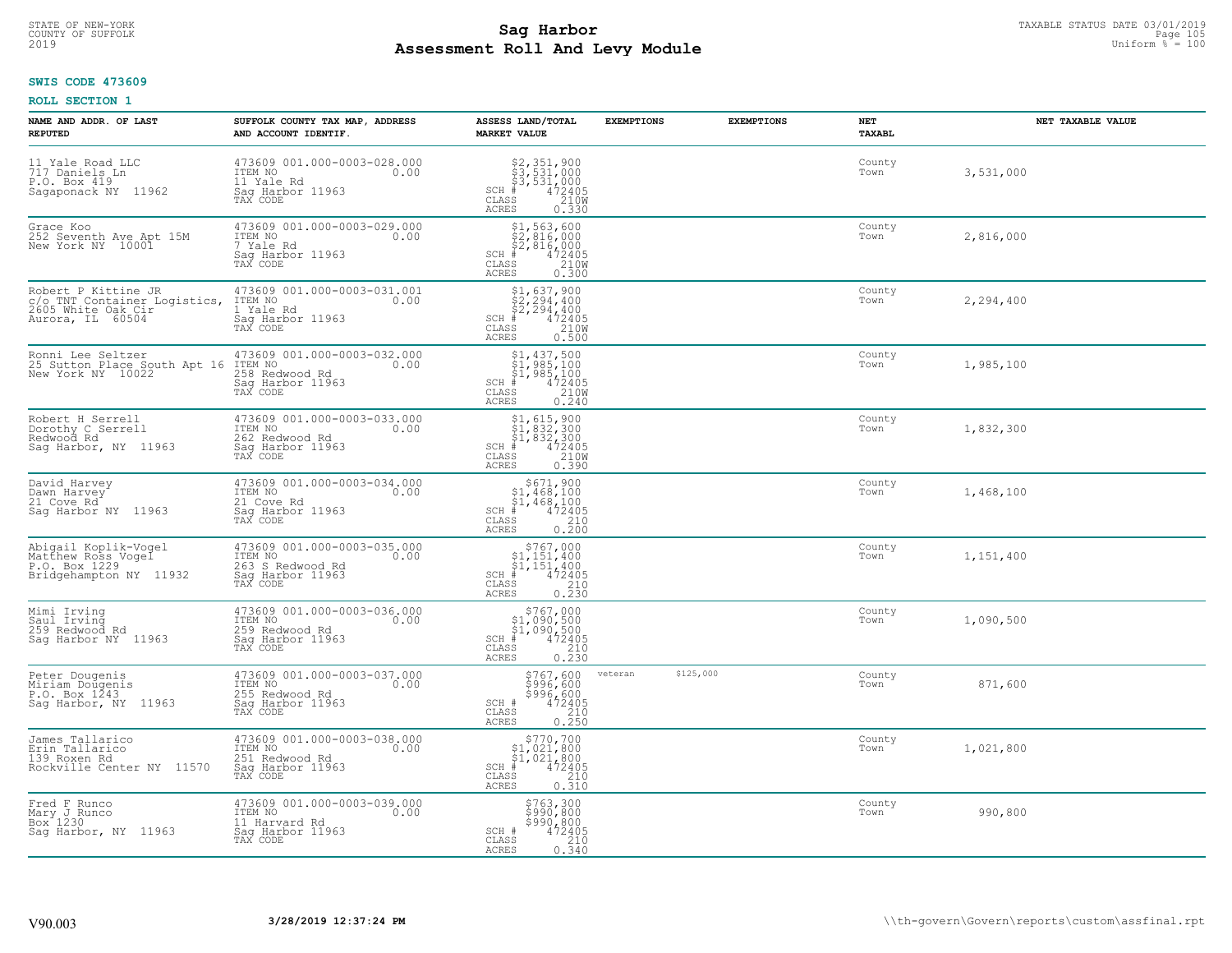# STATE OF NEW-YORK TAXABLE STATUS DATE 03/01/2019<br>COUNTY OF SUFFOLK Page 106 Page 106 **Assessment Roll And Levy Module** 2019 Uniform % = 100

## **SWIS CODE 473609**

| NAME AND ADDR. OF LAST<br><b>REPUTED</b>                                                                        | SUFFOLK COUNTY TAX MAP, ADDRESS<br>AND ACCOUNT IDENTIF.                                                                                                | ASSESS LAND/TOTAL<br><b>MARKET VALUE</b>                                                                                                                                                                 | <b>EXEMPTIONS</b> | <b>EXEMPTIONS</b> | NET<br>TAXABL  | NET TAXABLE VALUE |
|-----------------------------------------------------------------------------------------------------------------|--------------------------------------------------------------------------------------------------------------------------------------------------------|----------------------------------------------------------------------------------------------------------------------------------------------------------------------------------------------------------|-------------------|-------------------|----------------|-------------------|
| Sharon J Egosi<br>1665 Tuckers Town Rd<br>Dresher PA 19025                                                      | 473609 001.000-0003-040.000<br>ITEM NO<br>0.00<br>7 Harvard Rd<br>Saq Harbor 11963<br>TAX CODE                                                         | $\begin{array}{c} $767,000$ \\ $1,216,100$ \\ $1,216,100$ \\ \# & 472405\\ $85$ \\ $210$ \\ $25$ \\ $25$ \\ $230$ \\ $230$ \\ \end{array}$<br>$SCH$ #<br>CLASS<br>ACRES                                  |                   |                   | County<br>Town | 1,216,100         |
| Susan E Mackesey<br>2130 Greenwood Ave<br>Wilmette, IL 60091                                                    | 473609 001.000-0003-041.000<br>ITEM NO<br>0.00<br>3 Harvard Rd<br>Sag Harbor 11963<br>TAX CODE                                                         | \$761,400<br>3964,300<br>\$964,300<br>472405<br>SCH #<br>CLASS<br>0.210<br>ACRES                                                                                                                         |                   |                   | County<br>Town | 964,300           |
| Paul Takats<br>Gwenth Roberts<br>695 Washington Street Apt 2A 69 Redwood Rd<br>New York NY 10014 Sag Harbor 119 | 473609 001.000-0003-042.000<br>ITEM NO<br>0.00<br>Sag Harbor 11963<br>TAX CODE                                                                         | \$895,900<br>$$2,486,100$<br>$$2,486,100$<br>$*$ 472405<br>$=$ 210<br>$SCH$ #<br>CLASS<br>0.320<br><b>ACRES</b>                                                                                          |                   |                   | County<br>Town | 2,486,100         |
| 65 Redwood Rd <sup>-</sup><br>Sag Harbor NY 11963                                                               | Audrey D. Hill, Trustee of t 473609 001.000-0003-043.000<br>and for Audrey D. Hill dated ITEM NO 0.00<br>65 Redwood Rd<br>Saq Harbor 11963<br>TAX CODE | $$804, 800$<br>$$1, 262, 500$<br>$$1, 262, 500$<br>$472405$<br>$$210$<br>$SCH$ #<br>CLASS<br><b>ACRES</b><br>0.280                                                                                       | veteran           | \$75,000          | County<br>Town | 1,187,500         |
| Merrie Harris<br>32 East 64th St Apt 9W<br>New York NY 10065                                                    | 473609 001.000-0003-044.000<br>TTEM NO 0.00<br>0.00<br>61 Redwood Rd<br>Sag Harbor 11963<br>TAX CODE                                                   | $\begin{array}{c} \text{\tt \$816,900} \\ \text{\tt \$1,699,400} \\ \text{\tt \$1,699,400} \\ \text{\tt SCH} \\ \text{\tt CLAS} \\ \text{\tt ACRES} \\ \text{\tt ACRES} \\ \text{\tt 0.240} \end{array}$ |                   |                   | County<br>Town | 1,699,400         |
| Ada Chicarelli<br>200 E 69th St Apt 28C<br>New York NY 10021                                                    | 473609 001.000-0003-045.000<br>ITEM NO<br>0.00<br>57 Redwood Rd<br>Sag Harbor 11963<br>TAX CODE                                                        | \$801,900<br>\$996,700<br>\$996,700<br>472405<br>SCH #<br>210<br>CLASS<br>0.230<br><b>ACRES</b>                                                                                                          |                   |                   | County<br>Town | 996,700           |
| David E. Rimland<br>P.O. Box 599<br>Southampton NY 11969                                                        | 473609 001.000-0003-046.000<br>ITEM NO<br>0.00<br>51 Redwood Rd<br>Sag Harbor 11963<br>TAX CODE                                                        | $$1,034,100$<br>$$1,220,700$<br>$$1,220,700$<br>$$472405$<br>$SCH$ #<br>CLASS<br>210<br>0.350<br><b>ACRES</b>                                                                                            |                   |                   | County<br>Town | 1,220,700         |
| 10 Cove Road LLC<br>100 Quentin Roosevelt Blvd.<br>Garden City NY 11530                                         | 473609 001.000-0003-047.001<br>ITEM NO<br>0.00<br>10 Cove Rd<br>Saq Harbor 11963<br>TAX CODE                                                           | \$3,181,800<br>\$3,938,600<br>\$3,938,600<br># 472405<br>\$8 1210M<br>$SCH$ #<br>CLASS<br><b>ACRES</b><br>1.700                                                                                          |                   |                   | County<br>Town | 3,938,600         |
| SGI Marinas, LLC<br>c/o Ditmas Management Corp.<br>505 Chestnut St<br>Cedarhurst, NY 11516                      | 473609 002.000-0001-002.001<br>TTEM NO<br>50 West Water St<br>Saq Harbor 11963<br>TAX CODE<br>0.00                                                     | $$720,000$<br>$$1,053,600$<br>$$1,053,600$<br>$$1,053,600$<br>$472405$<br>$SCH$ #<br>CLASS<br>570W<br>ACRES<br>1.070                                                                                     |                   |                   | County<br>Town | 1,053,600         |
| Allan Brown<br>Valerie Mazzilli-Brown<br>112 Arqyle Rd<br>Stewart <sup>*</sup> Manor NY 11530                   | 473609 002.000-0001-002.002<br>ITEM NO<br>0.00<br>56 West Water St<br>Saq Harbor 11963<br>TAX CODE                                                     | $$2, 444, 800$<br>$$2, 444, 800$<br>$$2, 444, 800$<br>$$472405$<br>$SCH$ #<br>CLASS<br>210W<br>ACRES<br>0.510                                                                                            |                   |                   | County<br>Town | 2,444,800         |
| Patrick Mc Donough<br>330 E 38 St Apt 29K<br>New York NY 10016                                                  | 473609 002.000-0001-002.003<br>ITEM NO<br>0.00<br>62 West Water St<br>Sag Harbor 11963<br>TAX CODE                                                     | $\begin{array}{r} \texttt{\$1,\$952,\$700}\\ \texttt{\$2,\$706,\$100}\\ \texttt{\$2,\$706,\$100}\\ \texttt{\$4\$72405}\\ \texttt{\$s$} \end{array}$<br>$SCH$ #<br>CLASS<br>ACRES                         |                   |                   | County<br>Town | 2,706,100         |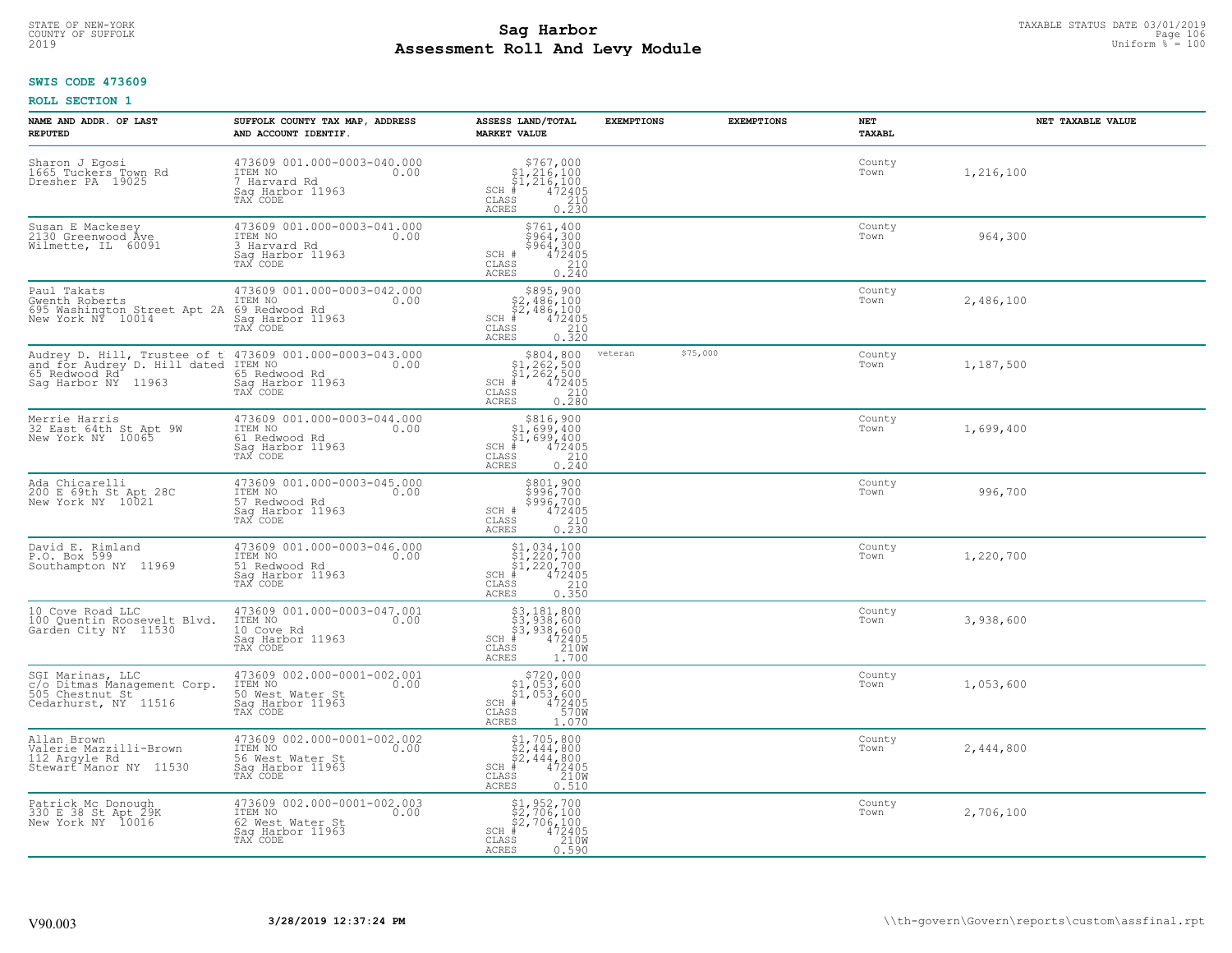## **Sag Harbor** TAXABLE STATUS DATE 03/01/2019<br>Pall and Louis Module **Assessment Roll And Levy Module** 2019 Uniform % = 100 COUNTY OF SUFFOLK Page 107

## **SWIS CODE 473609**

| NAME AND ADDR. OF LAST<br><b>REPUTED</b>                                                   | SUFFOLK COUNTY TAX MAP, ADDRESS<br>AND ACCOUNT IDENTIF.                                              | ASSESS LAND/TOTAL<br><b>MARKET VALUE</b>                                                                                                                                                        | <b>EXEMPTIONS</b> | <b>EXEMPTIONS</b> | NET<br>TAXABL  | NET TAXABLE VALUE |
|--------------------------------------------------------------------------------------------|------------------------------------------------------------------------------------------------------|-------------------------------------------------------------------------------------------------------------------------------------------------------------------------------------------------|-------------------|-------------------|----------------|-------------------|
| SGI Marinas, LLC<br>c/o Ditmas Management Corp.<br>505 Chestnut St<br>Cedarhurst, NY 11516 | 473609 002.000-0001-003.000<br>ITEM NO<br>0.00<br>50 West Water St<br>Sag Harbor 11963<br>TAX CODE   | $$3,540,000$<br>$$4,571,100$<br>$$4,571,100$<br>$472405$<br>$$570M$<br>SCH #<br>CLASS<br><b>ACRES</b><br>0.710                                                                                  |                   |                   | County<br>Town | 4,571,100         |
| Eric Miller<br>Jill Miller<br>301 E 50th St Apt 21A<br>New York NY 10022                   | 473609 002.000-0001-007.004<br>ITEM NO<br>0.00<br>91 Long Island Ave<br>Sag Harbor 11963<br>TAX CODE | $$4, 239, 400$<br>$$4, 239, 400$<br>$$4, 239, 400$<br>$472405$<br>$$210$<br>SCH #<br>CLASS<br><b>ACRES</b><br>0.480                                                                             |                   |                   | County<br>Town | 4,239,400         |
| 81 LIA, LLC<br>c/o Bennett and Read<br>212 Windmill Ln<br>Southampton NY 11968             | 473609 002.000-0001-007.005<br>ITEM NO<br>0.00<br>81 Long Island Ave<br>Sag Harbor 11963             | \$1,653,100<br>\$3,006,800<br>\$3,006,800<br># 472405<br>\$5 210<br>$SCH$ #<br>CLASS<br>ACRES<br>0.850                                                                                          |                   |                   | County<br>Town | 3,006,800         |
| Rose Street Properties LLC<br>PO Box 3410<br>Saq Harbor, NY 11963                          | 473609 002.000-0001-009.001<br>ITEM NO<br>0.00<br>28 Bridge St<br>Saq Harbor 11963<br>TAX CODE       | $$728,300$<br>$$1,231,200$<br>$$1,231,200$<br>$472405$<br>$472$<br>$SCH$ #<br>$\mathtt{CLASS}$<br><b>ACRES</b><br>0.140                                                                         |                   |                   | County<br>Town | 1,231,200         |
| T G Bosco Realty LLC<br>7100 New Horizons Blvd<br>Amityville NY 11701                      | 473609 002.000-0001-009.002<br>TTEM NO 0.00<br>32 Bridge St<br>Sag Harbor 11963<br>TAX CODE          | $$457,300$<br>$$1,423,300$<br>$$1,423,300$<br>$$472405$<br>$SCH$ #<br>$\mathtt{CLASS}$<br>482<br>0.150<br>ACRES                                                                                 |                   |                   | County<br>Town | 1,423,300         |
| Sag Harbor Savings Bank<br>Main St<br>PO Box 1860<br>Saq Harbor, NY 11963                  | 473609 002.000-0001-009.003<br>ITEM NO<br>0.00<br>16 Spring St<br>Sag Harbor 11963<br>TAX CODE       | \$270,400<br>\$270,400<br>\$270,400<br>\$270,400<br>SCH #<br>CLASS<br>484<br>0.170<br><b>ACRES</b>                                                                                              |                   |                   | County<br>Town | 270,400           |
| Maziar Behrooz<br>PO Box 1271<br>East Hampton, NY 11937                                    | 473609 002.000-0001-010.000<br>TTEM NO 0.00<br>22 Spring St<br>Sag Harbor 11963<br>TAX CODE          | \$660,900<br>\$907,200<br>\$907,200<br>\$907,200<br>0.330<br>0.330<br>SCH #<br>CLASS<br><b>ACRES</b>                                                                                            |                   |                   | County<br>Town | 907,200           |
| NKL, LLC<br>P.O. Box 2735<br>Sag Harbor NY 11963                                           | 473609 002.000-0001-011.000<br>ITEM NO<br>0.00<br>26 Spring St<br>Saq Harbor 11963<br>TAX CODE       | $\begin{array}{r}  \  \  \, 5769,000 \\  \  \, 51,367,200 \\  \  \, 51,367,200 \\  \  \  \, 472405 \\  \  \, 55 & 210 \\  \  \, 210 & \end{array}$<br>$SCH$ #<br>CLASS<br>0.210<br><b>ACRES</b> |                   |                   | County<br>Town | 1,367,200         |
| Ada Samuelsson<br>333 E 46th St<br>New York, NY 10017                                      | 473609 002.000-0001-012.000<br>ITEM NO 0.00<br>66 Garden St<br>Saq Harbor 11963<br>TAX CODE          | \$622,400<br>\$806,300<br>\$806,300<br>472405<br>210<br>SCH #<br>CLASS<br><b>ACRES</b><br>0.180                                                                                                 |                   |                   | County<br>Town | 806,300           |
| Paul A Caddell<br>Lance J Gotko<br>613 Hudson St<br>New York NY 10014                      | 473609 002.000-0001-013.000<br>ITEM NO<br>0.00<br>68 Garden St<br>Sag Harbor 11963<br>TAX CODE       | \$477,600<br>\$745,000<br>\$745,000<br>472405<br>SCH #<br>CLASS<br>210<br>0.060<br><b>ACRES</b>                                                                                                 |                   |                   | County<br>Town | 745,000           |
| Patricia K Proferes<br>501 Saville Ln<br>Lothian, MD 20711                                 | 473609 002.000-0001-014.001<br>ITEM NO<br>0.00<br>71 Garden St<br>Sag Harbor 11963<br>TAX CODE       | \$768,000<br>\$874,500<br>\$874,500<br>SCH #<br>472405<br>CLASS<br>210<br>0.330<br>ACRES                                                                                                        |                   |                   | County<br>Town | 874,500           |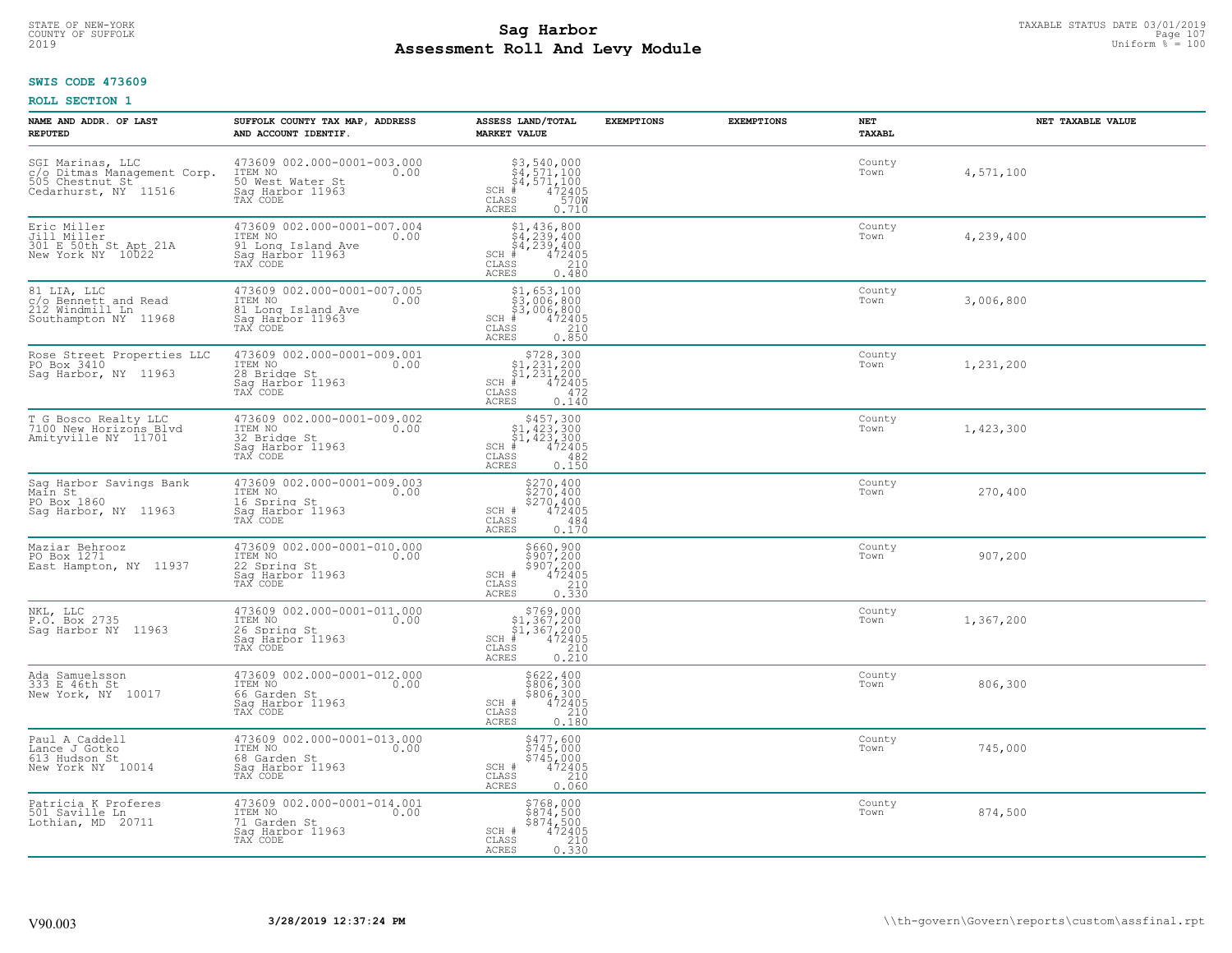# STATE OF NEW-YORK TAXABLE STATUS DATE 03/01/2019<br>COUNTY OF SUFFOLK Page 108 Page 108 **Assessment Roll And Levy Module** 2019 Uniform % = 100

## **SWIS CODE 473609**

| NAME AND ADDR. OF LAST<br><b>REPUTED</b>                                               | SUFFOLK COUNTY TAX MAP, ADDRESS<br>AND ACCOUNT IDENTIF.                                               | ASSESS LAND/TOTAL<br><b>MARKET VALUE</b>                                                                                                                                                                       | <b>EXEMPTIONS</b> | <b>EXEMPTIONS</b> | NET<br>TAXABL  | NET TAXABLE VALUE |
|----------------------------------------------------------------------------------------|-------------------------------------------------------------------------------------------------------|----------------------------------------------------------------------------------------------------------------------------------------------------------------------------------------------------------------|-------------------|-------------------|----------------|-------------------|
| Donn A Pennebaker<br>115 W 86th St<br>New York, NY 10024                               | 473609 002.000-0001-015.000<br>ITEM NO<br>0.00<br>67 Garden St<br>Saq Harbor 11963<br>TAX CODE        | \$605,200<br>\$728,000<br>$$728,000$<br>472405<br>210<br>SCH #<br>$\mathtt{CLASS}$<br>ACRES<br>0.160                                                                                                           | veteran           | \$30,332          | County<br>Town | 697,668           |
| Forty-Six Spring, LLC<br>c/o Scott Simmons<br>535 Julia St<br>New Orleans LA 70130     | 473609 002.000-0001-016.001<br>ITEM NO<br>0.00<br>46 Spring St<br>Sag Harbor 11963<br>TAX CODE        | $$521,900$<br>$$1,469,100$<br>$$1,469,100$<br>$$472405$<br>$SCH$ #<br>CLASS<br>$\begin{array}{c} 210 \\ 0.080 \end{array}$<br><b>ACRES</b>                                                                     |                   |                   | County<br>Town | 1,469,100         |
| Barons Cove Owner LLC<br>Attn: Accounts Payable<br>P.O. Box 869<br>Sag Harbor NY 11963 | 473609 002.000-0001-018.001<br>ITEM NO<br>0.00<br>31 West Water St<br>Sag Harbor 11963<br>TAX CODE    | $$2,432,700$<br>$$11,967,400$<br>$$11,967,400$<br>$$11,967,400$<br>$$11,967,400$<br>SCH #<br>CLASS<br>414<br>2.640<br>ACRES                                                                                    |                   |                   | County<br>Town | 11,967,400        |
| Nathiel Egosi<br>22 Mc Lané Dr<br>Dix Hills, NY 11746                                  | 473609 002.000-0001-019.001<br>ITEM NO<br>0.00<br>114 Long Island Ave<br>Saq Harbor 11963<br>TAX CODE | \$809,700<br>\$809,700<br>\$809,700<br>SCH #<br>$\frac{472405}{311}$<br>CLASS<br><b>ACRES</b><br>0.480                                                                                                         |                   |                   | County<br>Town | 809,700           |
| Sharon Egosi<br>708 Conquina Way<br>Boca Raton FL 33432                                | 473609 002.000-0001-019.002<br>ITEM NO<br>0.00<br>110 Long Island Ave<br>Saq Harbor 11963<br>TAX CODE | \$831,900<br>$\frac{5831,900}{831,900}$<br>$\frac{472405}{72405}$<br>SCH #<br>31ĭ<br>CLASS<br>0.470<br>ACRES                                                                                                   |                   |                   | County<br>Town | 831,900           |
| Charles Egosi<br>P.O. Box 2661<br>Sag Harbor, NY 11963                                 | 473609 002.000-0001-019.003<br>ITEM NO<br>0.00<br>106 Long Island Ave<br>Sag Harbor 11963<br>TAX CODE | \$778,600<br>\$778,600<br>\$778,600<br>\$778,600<br>SCH #<br>CLASS<br>311<br><b>ACRES</b><br>0.490                                                                                                             |                   |                   | County<br>Town | 778,600           |
| Home of the Whalers Inc<br>41 West Water St<br>PO Box 2661<br>Saq Harbor, NY 11963     | 473609 002.000-0001-019.004<br>ITEM NO<br>0.00<br>41 West Water St<br>Sag Harbor 11963<br>TAX CODE    | \$468,600<br>\$468,600<br>\$468,600<br>SCH #<br>472405<br>$\mathtt{CLASS}$<br>330<br>2.560<br>ACRES                                                                                                            |                   |                   | County<br>Town | 468,600           |
| Sag Harbor Inn Corporation<br>PO Box 2661<br>Saq Harbor, NY 11963                      | 473609 002.000-0001-020.019<br>TTEM NO 0.00<br>45 West Water St<br>Saq Harbor 11963<br>TAX CODE       | $$1, 186, 500$<br>$$4, 493, 300$<br>$$4, 493, 300$<br>$$4, 493, 300$<br>$$4, 72405$<br>$SCH$ #<br>CLASS<br>415<br><b>ACRES</b><br>1.600                                                                        |                   |                   | County<br>Town | 4,493,300         |
| Franco Marinai<br>Anna Thorsdottir<br>342 The Bowery<br>New York, NY 10012             | 473609 002.000-0001-021.000<br>ITEM NO 0.00<br>70 Glover St<br>Saq Harbor 11963<br>TAX CODE           | \$579,900<br>\$741,200<br>\$741,200<br>SCH #<br>472405<br>CLASS<br>210<br><b>ACRES</b><br>0.200                                                                                                                |                   |                   | County<br>Town | 741,200           |
| Paula A Wagner<br>245 Sixth Áve<br>Brooklyn, NY 11215                                  | 473609 002.000-0001-023.000<br>ITEM NO<br>0.00<br>74 Glover St<br>Sag Harbor 11963<br>TAX CODE        | \$666,300<br>\$842,700<br>\$842,700<br>472405<br>SCH #<br>CLASS<br>210<br>0.200<br>ACRES                                                                                                                       |                   |                   | County<br>Town | 842,700           |
| Kenneth Staff<br>Lisa Staff<br>333 E 69th St Apt TH5<br>New York NY 10021              | 473609 002.000-0001-024.000<br>ITEM NO<br>0.00<br>78 Glover St<br>Sag Harbor 11963<br>TAX CODE        | $\begin{array}{r}  \  \  \, 5768,400\\  \  \  51,076,200\\  \  \  51,076,200\\  \  \  \, 472405\\ \text{ss} \\  \  \  \, 210\\ \text{ss} \\  \  \  \, 0.370\\ \end{array}$<br>$SCH$ #<br>CLASS<br><b>ACRES</b> |                   |                   | County<br>Town | 1,076,200         |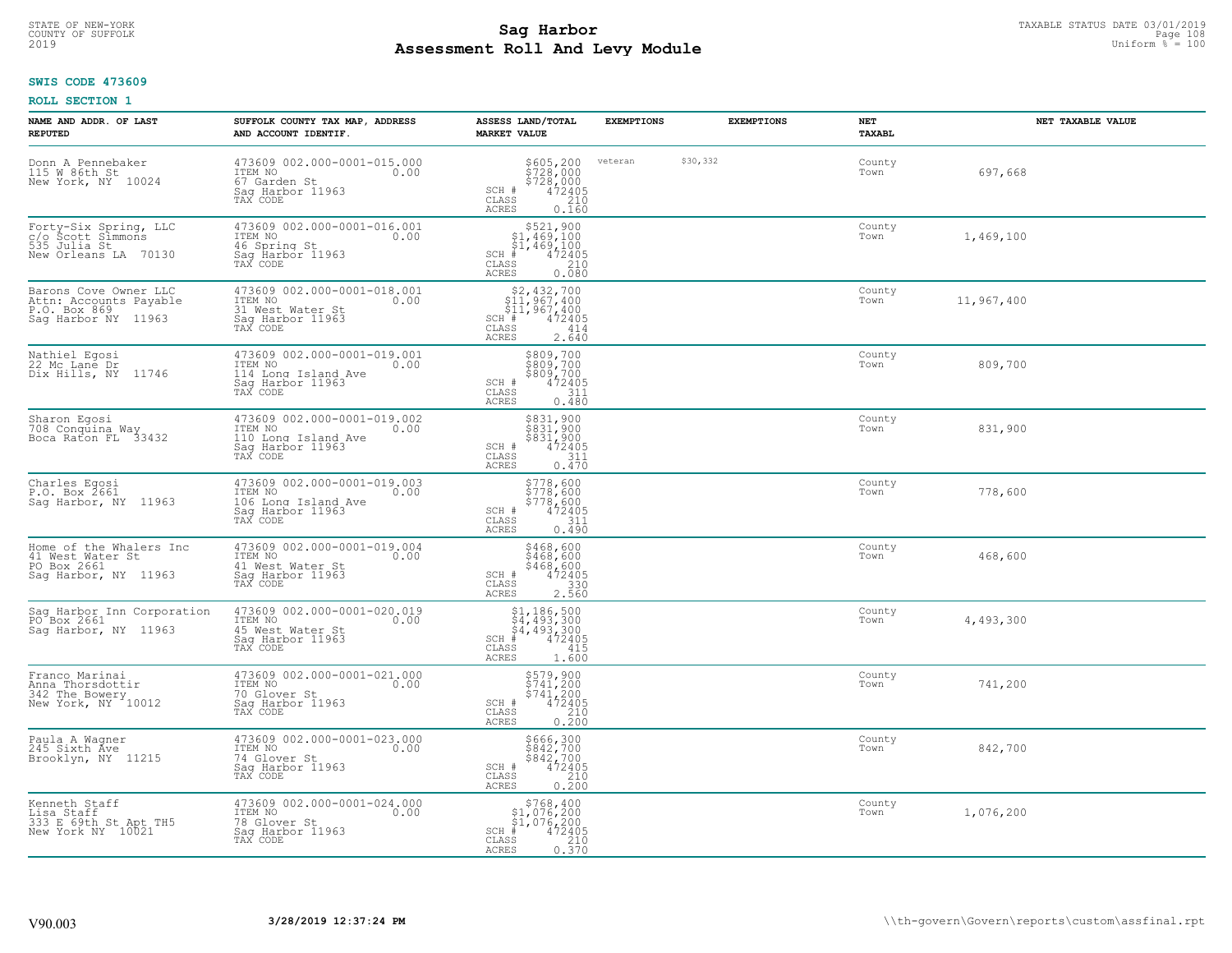# **SWIS CODE 473609**

| NAME AND ADDR. OF LAST<br><b>REPUTED</b>                                          | SUFFOLK COUNTY TAX MAP, ADDRESS<br>AND ACCOUNT IDENTIF.                                                                                | ASSESS LAND/TOTAL<br><b>MARKET VALUE</b>                                                                                                                                                                     | <b>EXEMPTIONS</b> | <b>EXEMPTIONS</b> | NET<br>TAXABL  | NET TAXABLE VALUE |
|-----------------------------------------------------------------------------------|----------------------------------------------------------------------------------------------------------------------------------------|--------------------------------------------------------------------------------------------------------------------------------------------------------------------------------------------------------------|-------------------|-------------------|----------------|-------------------|
| Elaine Congress<br>Robert T Snyder<br>150 E 61st St Apt 12H<br>New York, NY 10065 | 473609 002.000-0001-025.000<br>ITEM NO<br>0.00<br>82 Glover St<br>Saq Harbor 11963<br>TAX CODE                                         | $\begin{array}{c} $735,000 $879,100 $879,100 472405 210 210 \end{array}$<br>SCH #<br>CLASS<br><b>ACRES</b><br>0.310                                                                                          |                   |                   | County<br>Town | 879,100           |
| Michael Arena<br>PO Box 190<br>Sag Harbor, NY 11963                               | 473609 002.000-0001-026.003<br>ITEM NO<br>0.00<br>100 Glover St<br>Saq Harbor 11963<br>TAX CODE                                        | \$1,143,000<br>\$1,605,900<br>\$1,605,900<br>472405<br>$SCH$ #<br>CLASS<br>281<br><b>ACRES</b><br>1.480                                                                                                      |                   |                   | County<br>Town | 1,605,900         |
| Osprey River LLC<br>120 Glover St<br>Sag Harbor NY 11963                          | 473609 002.000-0001-028.000<br>ITEM NO<br>0.00<br>120 Glover St<br>Sag Harbor 11963<br>TAX CODE                                        | \$866,000<br>$$2,031,300$<br>$$2,031,300$<br>$472405$<br>$SCH$ #<br>CLASS<br>210<br>0.420<br>ACRES                                                                                                           |                   |                   | County<br>Town | 2,031,300         |
| Stephen W. Sagman<br>Eric Weinberger<br>122 Glover St<br>Saq Harbor NY 11963      | 473609 002.000-0001-029.000<br>ITEM NO<br>0.00<br>122 Glover St<br>Sag Harbor 11963<br>TAX CODE                                        | $\begin{array}{r}  \  \  \, 5793,400\\  \  \  51,123,900\\  \  \  51,123,900\\  \  \  \, 472405\\  \  \  \, 55\\  \  \  \, 210\\  \  \  \, 210\\  \  \  \, 0.310\\ \end{array}$<br>$SCH$ #<br>CLASS<br>ACRES |                   |                   | County<br>Town | 1,123,900         |
| Larry W Morse<br>Sharon Y Bowen<br>10 Jay St Apt PH<br>New York NY 10013          | 473609 002.000-0001-031.000<br>ITEM NO<br>0.00<br>124 Glover St<br>Sag Harbor 11963<br>TAX CODE                                        | $$628, 800$<br>$$1, 249, 900$<br>$$1, 249, 900$<br>$472405$<br>$$210$<br>$SCH$ #<br>CLASS<br>0.300<br><b>ACRES</b>                                                                                           |                   |                   | County<br>Town | 1,249,900         |
| Michael Stephen Smaldone<br>128 Glover St<br>Saq Harbor NY 11963                  | 473609 002.000-0001-033.004<br>ITEM NO<br>0.00<br>128 Glover St<br>Sag Harbor 11963<br>TAX CODE                                        | \$625,300<br>\$659,800<br>\$659,800<br>472405<br>SCH #<br>CLASS<br>$\begin{array}{c} 210 \\ 0.300 \end{array}$<br><b>ACRES</b>                                                                               |                   |                   | County<br>Town | 659,800           |
| Farrin Cary<br>39 Suffolk St<br>Saq Harbor NY 11963                               | 473609 002.000-0001-034.001<br>ITEM NO<br>132 Glover St<br>Sag Harbor 11963<br>0.00<br>TAX CODE                                        | $$1,040,000$<br>$$1,653,100$<br>$$1,653,100$<br>$$472405$<br>$SCH$ #<br>CLASS<br>210<br><b>ACRES</b><br>0.680                                                                                                |                   |                   | County<br>Town | 1,653,100         |
| Wat Trust<br>29 Parkwood Dr<br>Hilton Head, SC 29926                              | Tuthill, Jr William A (trust 473609 002.000-0001-036.002<br>Wat Trust 178M NO 1000.00<br>133 Glover St<br>Sag Harbor 11963<br>TAX CODE | $\begin{array}{c} $810, 600 $1,008,700 $1,008,700 $472405 \end{array}$<br>SCH #<br>CLASS<br>210<br><b>ACRES</b><br>0.520                                                                                     |                   |                   | County<br>Town | 1,008,700         |
| Ship Ashore LLC.<br>14 Prospect Ave<br>Sag Harbor, NY 11963                       | 473609 002.000-0001-036.005<br>TTEM NO 0.00<br>20 Redwood Rd<br>Sag Harbor 11963<br>TAX CODE                                           | \$788,500<br>\$788,500<br>\$788,500<br>\$788,500<br>SCH #<br>CLASS<br>311<br><b>ACRES</b><br>0.500                                                                                                           |                   |                   | County<br>Town | 788,500           |
| Diane W Tuthill<br>29 Parkwood Dr<br>Hilton Head, SC 29926                        | 473609 002.000-0001-036.006<br>ITEM NO<br>0.00<br>18 Redwood Rd<br>Sag Harbor 11963<br>TAX CODE                                        | \$67,200<br>\$67,200<br>\$67,200<br>472405<br>SCH #<br>311<br>CLASS<br><b>ACRES</b><br>0.270                                                                                                                 |                   |                   | County<br>Town | 67,200            |
| Stephen Hamilton<br>Emma W Hamilton<br>4 Redwood Rd<br>Saq Harbor, NY 11963       | 473609 002.000-0001-037.000<br>ITEM NO<br>0.00<br>4 Redwood Rd<br>Sag Harbor 11963<br>TAX CODE                                         | $\begin{array}{c} $875,900 \\ $1,261,700 \\ $1,261,700 \end{array}$<br>$SCH$ #<br>472405<br>CLASS<br>281<br><b>ACRES</b><br>0.420                                                                            |                   |                   | County<br>Town | 1,261,700         |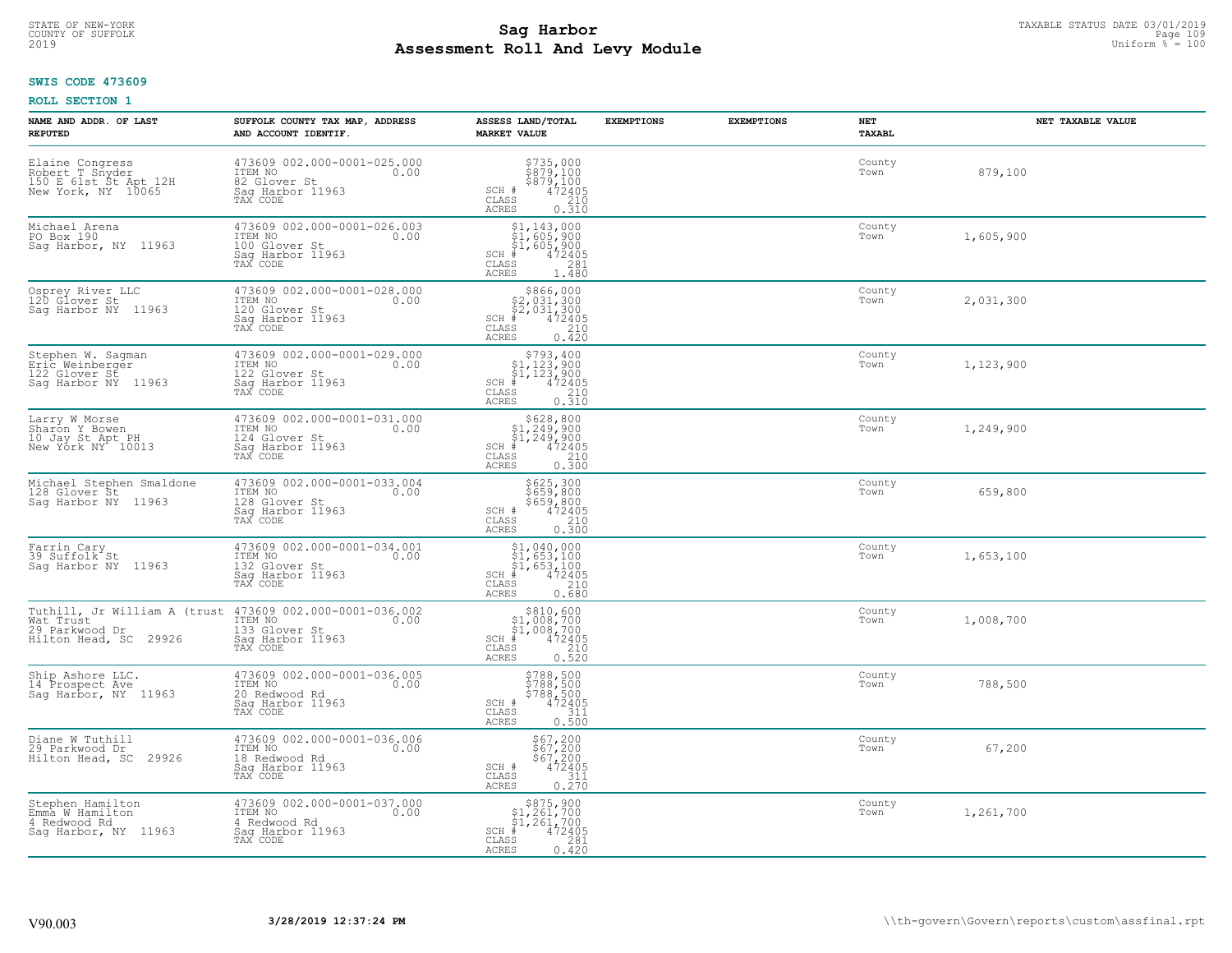## **Sag Harbor**<br>**Poll And Low Module Assessment Roll And Levy Module** 2019 Uniform % = 100 COUNTY OF SUFFOLK Page 110

#### **SWIS CODE 473609**

| NAME AND ADDR. OF LAST<br><b>REPUTED</b>                                                                         | SUFFOLK COUNTY TAX MAP, ADDRESS<br>AND ACCOUNT IDENTIF.                                               | ASSESS LAND/TOTAL<br><b>MARKET VALUE</b>                                                                                       | <b>EXEMPTIONS</b> | <b>EXEMPTIONS</b> | <b>NET</b><br><b>TAXABL</b> | NET TAXABLE VALUE |
|------------------------------------------------------------------------------------------------------------------|-------------------------------------------------------------------------------------------------------|--------------------------------------------------------------------------------------------------------------------------------|-------------------|-------------------|-----------------------------|-------------------|
| Tuthill, Diane W (Trustee)<br>Dwt Trust Under Agmt 11/15/9<br>29 Parkwood Dr<br>Hilton Head, SC 29926            | 473609 002.000-0001-038.000<br>ITEM NO<br>0.00<br>10 Redwood Rd<br>Sag Harbor 11963<br>TAX CODE       | $$36,100$<br>$$36,100$<br>$$36,100$<br>$$472405$<br>$$311$<br>SCH #<br>CLASS<br><b>ACRES</b><br>0.140                          |                   |                   | County<br>Town              | 36,100            |
| 16 Redwood Road LLC<br>c/o Michael Feirstein<br>178 East 70th Street Apt 6F<br>New York NY 10021                 | 473609 002.000-0001-039.000<br>ITEM NO<br>0.00<br>16 Redwood Rd<br>Sag Harbor 11963<br>TAX CODE       | \$644,500<br>\$978,400<br>\$978,400<br>SCH #<br>472405<br>CLASS<br>281<br>ACRES<br>0.330                                       |                   |                   | County<br>Town              | 978,400           |
| Main Street Broadcasting Co<br>P.O. Box 2000<br>Sag Harbor, NY 11963                                             | 473609 002.000-0001-040.000<br>ITEM NO<br>0.00<br>23 Redwood Rd<br>Sag Harbor 11963<br>TAX CODE       | \$1,350,000<br>\$1,777,360<br>\$1,777,360<br>#472405<br>$SCH$ #<br>CLASS<br>515W<br>ACRES<br>0.810                             |                   |                   | County<br>Town              | 1,777,360         |
| Roman Lowzan, Trustee<br>of the Roman Lowzan Revocabl ITEM NO<br>15 Redwood Rd<br>Saq Harbor NY 11963            | 473609 002.000-0001-041.000<br>0.00<br>15 Redwood Rd<br>Saq Harbor 11963<br>TAX CODE                  | \$1,351,400<br>\$1,979,900<br>$\frac{1}{4}$ , 979, 900<br>$\frac{1}{4}$ 472405<br>$SCH$ #<br>CLASS<br>0.500<br>ACRES           |                   |                   | County<br>Town              | 1,979,900         |
| C. F. Realty Associates, LLC<br>c/o Willow Street Partners,<br>7 N. Willow Street Suite 8B<br>Montclair NJ 07042 | 473609 002.000-0001-042.000<br>ITEM NO<br>0.00<br>10 Vitali Cilli Ave<br>Saq Harbor 11963             | \$2,953,200<br>\$2,953,200<br>\$2,953,200<br>#472405<br>\$5 311W<br>$SCH$ #<br>CLASS<br>ACRES<br>0.450                         |                   |                   | County<br>Town              | 2,953,200         |
| Glover LLC<br>100 A Glover Street<br>Saq Harbor NY 11963                                                         | 473609 002.000-0001-043.000<br>ITEM NO<br>0.00<br>14 Vitali Cilli Ave<br>Sag Harbor 11963<br>TAX CODE | \$3,164,500<br>\$3,164,500<br>\$3,164,500<br>#472405<br>\$5 311M<br>$SCH$ #<br>CLASS<br><b>ACRES</b><br>0.460                  |                   |                   | County<br>Town              | 3,164,500         |
| Robert Tortora<br>PO Box 2358<br>Saq Harbor, NY 11963                                                            | 473609 002.000-0001-045.000<br>ITEM NO<br>0.00<br>22 Vitali Cilli Ave<br>Sag Harbor 11963<br>TAX CODE | $$3, 179, 400$<br>$$4, 019, 400$<br>$$4, 019, 400$<br>$$4, 019, 400$<br>$472405$<br>$SCH$ #<br>210W<br>CLASS<br>ACRES<br>0.480 |                   |                   | County<br>Town              | 4,019,400         |
| Gail Lopinto<br>PO Box 2488<br>Saq Harbor, NY 11963                                                              | 473609 002.000-0001-046.002<br>TTEM NO 0.00<br>26 Vitali Cilli Ave<br>Saq Harbor 11963<br>TAX CODE    | \$3,092,000<br>\$3,292,800<br>\$3,292,800<br>#472405<br>$SCH$ #<br>CLASS<br>210W<br><b>ACRES</b><br>0.450                      |                   |                   | County<br>Town              | 3,292,800         |
| Susan S Katz<br>330 E 63rd St Apt 3P<br>New York NY 10065                                                        | 473609 002.000-0001-046.003<br>ITEM NO 0.00<br>6 Vitali Cilli Ave<br>Saq Harbor 11963                 | $$1, 475, 800$<br>$$1, 708, 600$<br>$$1, 708, 600$<br>$*$ 472405<br>$SCH$ #<br>CLASS<br>210<br><b>ACRES</b><br>0.480           |                   |                   | County<br>Town              | 1,708,600         |
| Plymouth Partners LLC<br>c/o Willow Street Partners,<br>7 N. Willow Street Suite 8B<br>Montclair NJ 07042        | 473609 002.000-0001-046.004<br>ITEM NO<br>0.00<br>97 Glover St<br>Saq Harbor 11963<br>TAX CODE        | \$1,382,800<br>\$5,179,800<br>\$5,179,800<br>#472405<br>SCH<br>210<br>CLASS<br><b>ACRES</b><br>0.480                           |                   |                   | County<br>Town              | 5,179,800         |
| Wendy Ryan<br>Thomas Ryan<br>5244 Fisher Island<br>Miami, FL 33109                                               | 473609 002.000-0001-046.005<br>ITEM NO<br>0.00<br>95 Glover St<br>Saq Harbor 11963<br>TAX CODE        | \$1,200,100<br>\$3,821,500<br>\$3,821,500<br>$SCH$ #<br>472405<br>210<br>CLASS<br><b>ACRES</b><br>0.460                        |                   |                   | County<br>Town              | 3,821,500         |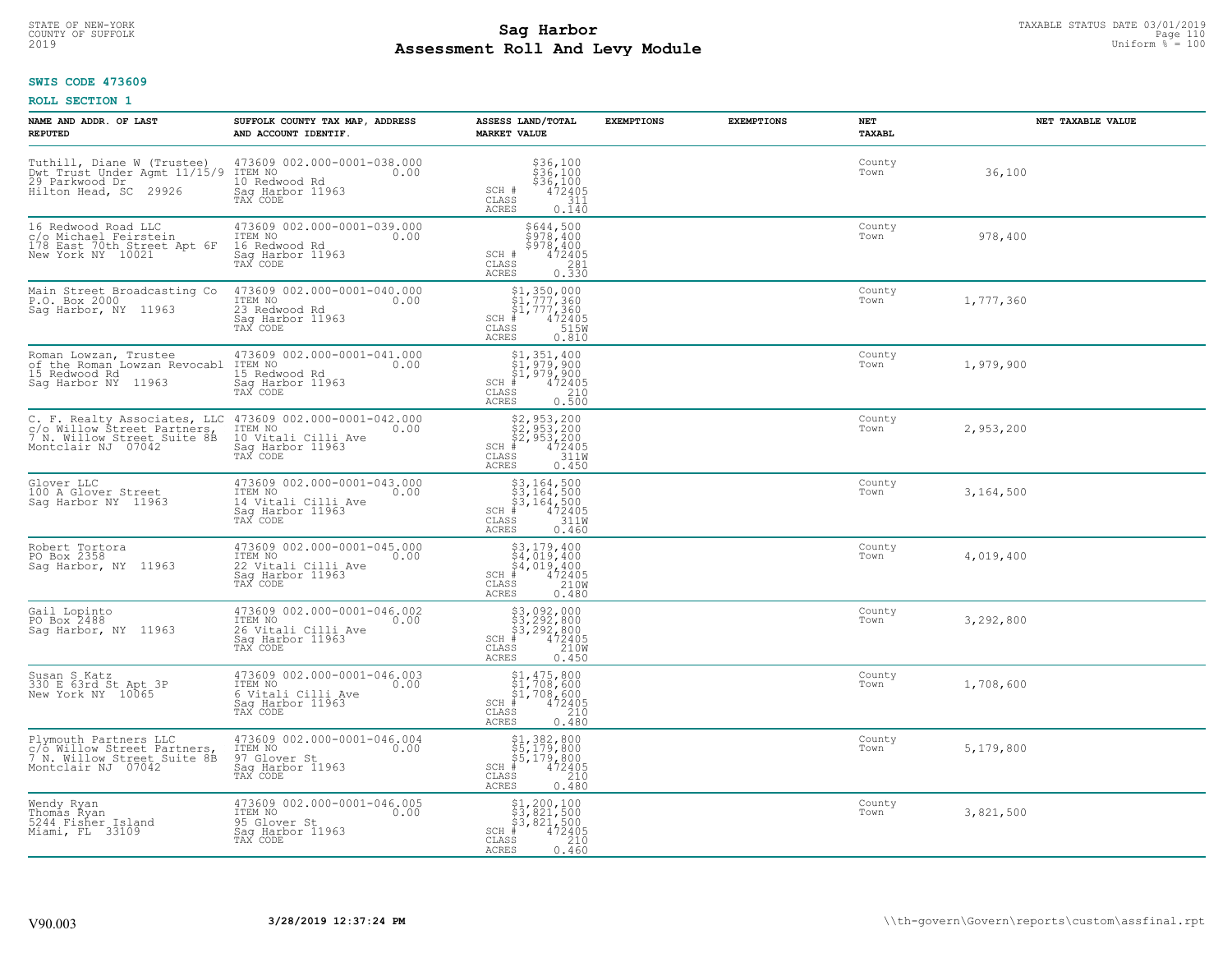#### **SWIS CODE 473609**

| NAME AND ADDR. OF LAST<br><b>REPUTED</b>                                                                                                                                                                                                                                                                                | SUFFOLK COUNTY TAX MAP, ADDRESS<br>AND ACCOUNT IDENTIF.                                                                                                                                                                           | ASSESS LAND/TOTAL<br><b>MARKET VALUE</b>                                                                                                                                                                                                                                                              | <b>EXEMPTIONS</b> | <b>EXEMPTIONS</b> | <b>NET</b><br><b>TAXABL</b> | NET TAXABLE VALUE |
|-------------------------------------------------------------------------------------------------------------------------------------------------------------------------------------------------------------------------------------------------------------------------------------------------------------------------|-----------------------------------------------------------------------------------------------------------------------------------------------------------------------------------------------------------------------------------|-------------------------------------------------------------------------------------------------------------------------------------------------------------------------------------------------------------------------------------------------------------------------------------------------------|-------------------|-------------------|-----------------------------|-------------------|
| $\begin{array}{llll} \texttt{Sag Kids LLC} & \texttt{473609 002.000-00} \\ \texttt{c/o Nicholas G. Arons, Esq. TTEM NO} \\ \texttt{Gratt, Hermann, Schwartz & \texttt{93 Glover St} \\ \texttt{675 Third Avenue, 26th Floor Sag flavor 11963} \\ \texttt{New York NY} & \texttt{10017} & \texttt{TAX CODE} \end{array}$ | 473609 002.000-0001-046.006<br>TTEM NO 0.00                                                                                                                                                                                       | $\begin{array}{l} \text{\small $51$, $433$, $500$} \\ \text{\small $54$, $618$, $700$} \\ \text{\small $44$, $618$, $700$} \\ \text{\small $4$} \\ \text{\small $72405$} \\ \text{\small $58$} \\ \text{\small $25$} \\ \text{\small $25$} \\ \end{array}$<br>$SCH$ #<br><b>CLASS</b><br><b>ACRES</b> |                   |                   | County<br>Town              | 4,618,700         |
| Michael Arena<br>Vitali Cilli Ave<br>Sag Harbor, NY 11963                                                                                                                                                                                                                                                               | 473609 002.000-0001-046.007<br>ITEM NO<br>0.00<br>Vitali Cilli Ave<br>Sag Harbor 11963<br>TAX CODE                                                                                                                                | \$500<br>\$500<br>\$500<br>SCH #<br>472405<br>692<br>CLASS<br>ACRES<br>1,100                                                                                                                                                                                                                          |                   |                   | County<br>Town              | 500               |
| Michael Arena<br>65 26 51st Rd<br>Woodside, NY 11377                                                                                                                                                                                                                                                                    | 473609 002.000-0001-046.009<br>ITEM NO<br>0.00<br>18 Vitali Cilli Ave<br>Sag Harbor 11963<br>TAX CODE                                                                                                                             | \$3,141,800<br>\$3,771,900<br>\$3,771,900<br># 472405<br>\$5 210M<br>SCH #<br>CLASS<br><b>ACRES</b><br>0.480                                                                                                                                                                                          |                   |                   | County<br>Town              | 3,771,900         |
|                                                                                                                                                                                                                                                                                                                         | Michael L. D'Angelo, Co-Trus 473609 002.000-0001-047.000<br>D'Angelo Family Irrevocable ITEM NO<br>Gina Tolins, Co-Trustee 99 Glover St<br>of the D'Angelo Family Irrev Sag Harbor 11963<br>Philip D'Angelo, Life Estate TAX CODE | \$1,382,200<br>\$1,685,600<br>\$1,685,600<br>#472405<br>$SCH$ #<br>CLASS<br>210<br>ACRES<br>0.480                                                                                                                                                                                                     |                   |                   | County<br>Town              | 1,685,600         |
| Rufus K Criscom, Jr.<br>Alisa A. Volkom<br>165 Duane St Apt 7B<br>New York NY 10013                                                                                                                                                                                                                                     | 473609 002.000-0001-049.000<br>ITEM NO<br>0.00<br>125 Glover St<br>Sag Harbor 11963<br>TAX CODE                                                                                                                                   | $$2,097,200$<br>$$2,097,200$<br>$$2,097,200$<br>$*$ 472405<br>$SCH$ #<br>CLASS<br>210<br><b>ACRES</b><br>0.480                                                                                                                                                                                        |                   |                   | County<br>Town              | 2,097,200         |
| Ronald X Remkus<br>109 Glover St<br>Saq Harbor, NY 11963                                                                                                                                                                                                                                                                | 473609 002.000-0001-050.001<br>1TEM NO 0.00<br>109 Glover St<br>Sag Harbor 11963<br>TAX CODE                                                                                                                                      | $\begin{array}{r} \texttt{\$1,316,000}\ \texttt{\$1,582,100}\ \texttt{\$1,582,100}\ \texttt{\$1,582,100}\ \texttt{\$1,582,100}\ \texttt{\#} & 472405\ \texttt{\$10}\ \texttt{\$210}\ \texttt{\$28}\ \texttt{\$38}\ \texttt{\$28}\ \texttt{\$10}. \end{array}$<br>SCH #<br>CLASS<br>ACRES              |                   |                   | County<br>Town              | 1,582,100         |
| SGI Marinas, LLC<br>c/o Ditmas Management Corp.<br>505 Chestnut St<br>Cedarhurst, NY 11516                                                                                                                                                                                                                              | 473609 002.000-0002-001.000<br>ITEM NO 0.00<br>8 West Water St<br>Sag Harbor 11963<br>TAX CODE                                                                                                                                    | \$4,860,000<br>\$5,595,000<br>\$5,595,000<br>#472405<br>\$570M<br>$SCH$ #<br>CLASS<br><b>ACRES</b><br>0.380                                                                                                                                                                                           |                   |                   | County<br>Town              | 5,595,000         |
| Paul N. Glickman<br>Deborah L. Glickman<br>15 West Way<br>Chappaqua ÑY 10514                                                                                                                                                                                                                                            | 473609 002.000-0002-002.000<br>ITEM NO<br>0.00<br>4 West Water St<br>Sag Harbor 11963<br>TAX CODE                                                                                                                                 | $$2,929,100$<br>$$2,929,100$<br>$$2,929,100$<br>$472405$<br>$$2100$<br>$$2100$<br>$SCH$ #<br>CLASS<br><b>ACRES</b><br>0.190                                                                                                                                                                           |                   |                   | County<br>Town              | 2,929,100         |
| JAB 1 FERRY ROAD LLC<br>c/o Adam Miller Group, P.C.<br>P. O. Box 1947<br>Bridgehampton NY 11932                                                                                                                                                                                                                         | 473609 002.000-0002-004.002<br>ITEM NO<br>0.00<br>1 Ferry Rd/rt 114<br>Saq Harbor 11963<br>TAX CODE                                                                                                                               | $$1, 772, 900$<br>$$1, 772, 900$<br>$$1, 772, 900$<br>$472405$<br>$3300$<br>$SCH$ #<br>CLASS<br><b>ACRES</b><br>0.730                                                                                                                                                                                 |                   |                   | County<br>Town              | 1,772,900         |
| JAB 5 FERRY ROAD LLC<br>c/o Adam Miller Group, P.C.<br>P.O. Box 1947<br>Bridgehampton NY 11932                                                                                                                                                                                                                          | 473609 002.000-0002-004.003<br>ITEM NO<br>0.00<br>5 Ferry Rd/rt 114<br>Sag Harbor 11963<br>TAX CODE                                                                                                                               | \$656,900<br>\$656,900<br>\$656,900<br>SCH #<br>472405<br>$\mathtt{CLASS}$<br>330<br>0.300<br><b>ACRES</b>                                                                                                                                                                                            |                   |                   | County<br>Town              | 656,900           |
| JAB 3 FERRY ROAD LLC<br>c/o Adam Miller Group, P.C.<br>P.O. Box 1947<br>Bridgehampton NY 11932                                                                                                                                                                                                                          | 473609 002.000-0002-006.000<br>ITEM NO<br>0.00<br>3 Ferry Rd/rt 114<br>Saq Harbor 11963<br>TAX CODE                                                                                                                               | $$650, 400$<br>$$2, 210, 700$<br>$$2, 210, 700$<br>$SCH$ #<br>472405<br>$\mathtt{CLASS}$<br>$\begin{array}{c} 330 \\ 0.280 \end{array}$<br>ACRES                                                                                                                                                      |                   |                   | County<br>Town              | 2,210,700         |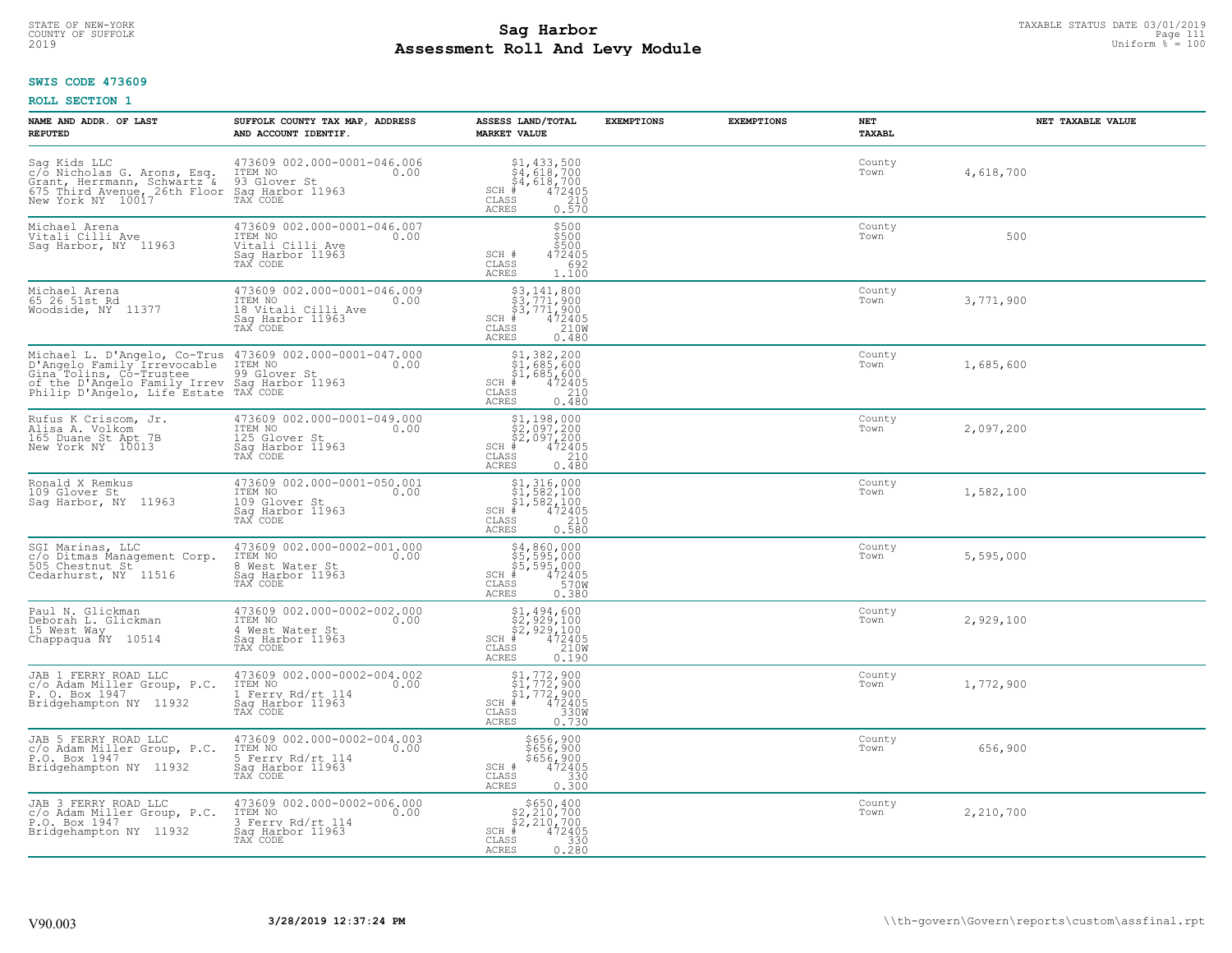## **SWIS CODE 473609**

| NAME AND ADDR. OF LAST<br><b>REPUTED</b>                                                                        | SUFFOLK COUNTY TAX MAP, ADDRESS<br>AND ACCOUNT IDENTIF.                                              | ASSESS LAND/TOTAL<br><b>MARKET VALUE</b>                                                                                     | <b>EXEMPTIONS</b>    | <b>EXEMPTIONS</b> | NET<br><b>TAXABL</b> | NET TAXABLE VALUE |
|-----------------------------------------------------------------------------------------------------------------|------------------------------------------------------------------------------------------------------|------------------------------------------------------------------------------------------------------------------------------|----------------------|-------------------|----------------------|-------------------|
| Double Star, Inc.<br>C/O Rose Cheng<br>11 E Broadway # 7A<br>New York NY 10038                                  | 473609 002.000-0002-007.003<br>ITEM NO<br>0.00<br>2 Main St<br>Saq Harbor<br>TAX CODE                | \$1,167,500<br>\$2,570,500<br>\$2,570,500<br>#472405<br>$SCH$ #<br>$\mathtt{CLASS}$<br>485<br>ACRES<br>0.270                 |                      |                   | County<br>Town       | 2,570,500         |
| Sag Harbor Building, LLC<br>c/o Staller Associates, Inc.<br>1455 Veterans Hwy Suite 201<br>Islandia NY 11749    | 473609 002.000-0002-008.000<br>ITEM NO<br>22 Long Island Ave<br>Sag Harbor 11963<br>0.00<br>TAX CODE | $\begin{array}{c} $557,600 $4,400,000 $4,400,000# 472405 \end{array}$<br>$SCH$ #<br>CLASS<br>485<br>0.660<br>ACRES           |                      |                   | County<br>Town       | 4,400,000         |
| VACS Enterprises, LLC<br>14 Oakland Avenue<br>Saq Harbor NY 11963                                               | 473609 002.000-0002-009.000<br>ITEM NO<br>0.00<br>31 Long Island Ave<br>Sag Harbor 11963<br>TAX CODE | \$430,000<br>$$430,000$<br>$$430,000$<br>$472405$<br>SCH #<br>CLASS<br>$0.330$<br>$0.260$<br><b>ACRES</b>                    |                      |                   | County<br>Town       | 430,000           |
| Freddie Bernheim<br>5709 N Ocean Blvd<br>Ocean Ridge, FL 33435                                                  | 473609 002.000-0002-011.000<br>ITEM NO<br>0.00<br>11 Bridge St<br>Saq Harbor 11963<br>TAX CODE       | $$337,700$<br>$$1,544,400$<br>$$1,544,400$<br>$*$<br>$*$<br>$472405$<br>$SCH$ #<br>CLASS<br>480<br>0.690<br><b>ACRES</b>     |                      |                   | County<br>Town       | 1,544,400         |
| Tito D Saubidet<br>Antoinette Gay<br>40 Harrison St<br>New York, NY 10013                                       | 473609 002.000-0002-012.000<br>ITEM NO<br>0.00<br>7 Bridge St<br>Saq Harbor 11963<br>TAX CODE        | $$800, 800$<br>$$1, 091, 800$<br>$$1, 091, 800$<br>$$1, 091, 800$<br>$SCH$ #<br>$472405$<br>$220$<br>CLASS<br>0.250<br>ACRES |                      |                   | County<br>Town       | 1,091,800         |
| 23 Bridge Benadamer Ltd.<br>c/o Uptown Pilates<br>J. Benjamin Drushal<br>340 W 11th St #BW<br>New York NY 10014 | 473609 002.000-0002-014.001<br>ITEM NO<br>0.00<br>23 Bridge St<br>Sag Harbor 11963<br>TAX CODE       | \$677,000<br>\$951,300<br>\$951,300<br>472405<br>SCH #<br>CLASS<br>483<br>0.290<br><b>ACRES</b>                              |                      |                   | County<br>Town       | 951,300           |
| RKT Investors, LLC<br>P.O. Box 981<br>Saq Harbor NY 11963                                                       | 473609 002.000-0002-015.001<br>ITEM NO<br>0.00<br>12 Rose St<br>Sag Harbor 11963<br>TAX CODE         | \$359,200<br>\$553,800<br>\$553,800<br>\$553,800<br>SCH #<br>CLASS<br>483<br>0.110<br><b>ACRES</b>                           |                      |                   | County<br>Town       | 553,800           |
| Village Rose Holding, LLC<br>25 Harbor Dr<br>Saq Harbor, NY 11963                                               | 473609 002.000-0002-015.002<br>TTEM NO 0.00<br>8 Rose St<br>Saq Harbor 11963<br>TAX CODE             | \$412,700<br>\$557,900<br>\$557,900<br>472405<br>SCH #<br>CLASS<br>210<br><b>ACRES</b><br>$0.\bar{1}\bar{0}\bar{0}$          |                      |                   | County<br>Town       | 557,900           |
| Rose Trunzo<br>P.O. Box 694<br>Saq Harbor, NY 11963                                                             | 473609 002.000-0002-016.000<br>ITEM NO 0.00<br>25 Meadow St<br>Saq Harbor 11963<br>TAX CODE          | \$478,500<br>\$617,100<br>\$617,100<br>472405<br>SCH #<br>CLASS<br>210<br>0.210<br><b>ACRES</b>                              | \$308,550<br>Persons |                   | County<br>Town       | 308,550           |
| John R Geoffroy<br>P.O. Box 1981<br>Sag Harbor, NY 11963                                                        | 473609 002.000-0002-017.000<br>ITEM NO<br>0.00<br>33 Meadow St<br>Sag Harbor 11963<br>TAX CODE       | $$531,800\n$692,100\n$692,100\n472405\n210\n215$<br>SCH #<br>CLASS<br>0.150<br><b>ACRES</b>                                  |                      |                   | County<br>Town       | 692,100           |
| Bridgehampton National Bank<br>2200 Montauk Hwy<br>P.O. Box 3005<br>Bridgehampton NY 11932                      | 473609 002.000-0002-019.000<br>ITEM NO<br>15 Long Island Ave<br>0.00<br>Sag Harbor 11963<br>TAX CODE | \$459,300<br>\$654,200<br>\$654,200<br>SCH #<br>472405<br>CLASS<br>462<br><b>ACRES</b><br>0.160                              |                      |                   | County<br>Town       | 654,200           |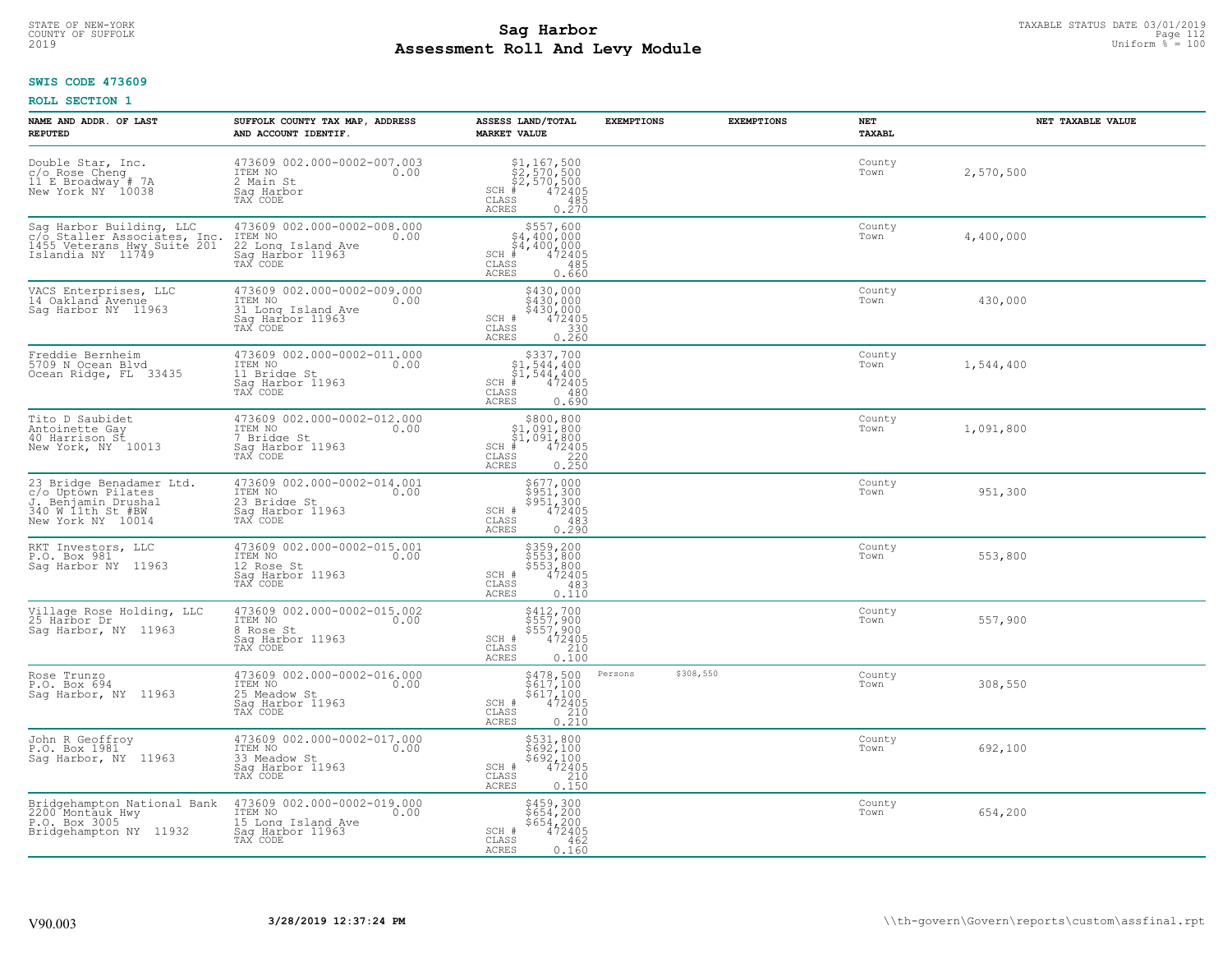## **SWIS CODE 473609**

| NAME AND ADDR. OF LAST<br><b>REPUTED</b>                                                                                                                         | SUFFOLK COUNTY TAX MAP, ADDRESS<br>AND ACCOUNT IDENTIF.                                                                   | ASSESS LAND/TOTAL<br><b>MARKET VALUE</b>                                                                                             | <b>EXEMPTIONS</b> | <b>EXEMPTIONS</b> | NET<br>TAXABL  | NET TAXABLE VALUE |
|------------------------------------------------------------------------------------------------------------------------------------------------------------------|---------------------------------------------------------------------------------------------------------------------------|--------------------------------------------------------------------------------------------------------------------------------------|-------------------|-------------------|----------------|-------------------|
| Happy on Main LLC<br>56 Nugent St<br>Southampton NY 11968                                                                                                        | 473609 002.000-0002-020.000<br>ITEM NO<br>0.00<br>16 Main St<br>Saq Harbor 11963<br>TAX CODE                              | $$903, 200$<br>$$4, 847, 600$<br>$$4, 847, 600$<br>$$4, 847, 600$<br>$SCH$ #<br>CLASS<br>421<br><b>ACRES</b><br>0.260                |                   |                   | County<br>Town | 4,847,600         |
| Theodore J Seiter<br>Elisabeth E Seiter<br>PO Box 3139<br>Saq Harbor, NY 11963                                                                                   | 473609 002.000-0002-021.000<br>ITEM NO<br>0.00<br>20 Main St<br>Sag Harbor 11963<br>TAX CODE                              | $$874,900$<br>$$1,874,600$<br>$$1,874,600$<br>$$1,874,600$<br>$472405$<br>$SCH$ #<br><b>CLASS</b><br>480<br><b>ACRES</b><br>0.180    |                   |                   | County<br>Town | 1,874,600         |
| Jill Scheerer<br>PO Box 1799<br>Sag Harbor, NY 11963                                                                                                             | 473609 002.000-0002-022.000<br>ITEM NO<br>0.00<br>26 Main St<br>Sag Harbor 11963<br>TAX CODE                              | $$862,700$<br>$$1,660,100$<br>$$1,660,100$<br>$$1,660,100$<br>$SCH$ #<br>472405<br>CLASS<br>481<br>0.150<br><b>ACRES</b>             |                   |                   | County<br>Town | 1,660,100         |
| Harbor Enterprises Inc<br>C/o Dee Clark<br>P.O. Box 2190<br>Sag Harbor, NY 11963                                                                                 | 473609 002.000-0002-023.000<br>ITEM NO<br>0.00<br>32 Main St<br>Saq Harbor 11963<br>TAX CODE                              | $$868,500$<br>$$1,932,300$<br>$$1,932,300$<br>$*1,932,300$<br>$*1,932,300$<br>$SCH$ #<br>CLASS<br>481<br><b>ACRES</b><br>0.160       |                   |                   | County<br>Town | 1,932,300         |
| 36 Main Sag Harbor LLC<br>117 Bridies Path<br>Southampton NY 11968                                                                                               | 473609 002.000-0002-024.000<br>ITEM NO<br>0.00<br>36 Main St<br>Saq Harbor 11963<br>TAX CODE                              | \$835,200<br>$\begin{array}{r} 27191,400 \\ 27191,400 \\ \ast \end{array}$<br>$SCH$ #<br>CLASS<br>481<br>0.070<br><b>ACRES</b>       |                   |                   | County<br>Town | 2,191,400         |
| Flowing Water Creek LLC<br>364 Powells Ln<br>P.O. Box 31<br>Westbury, NY 11590                                                                                   | 473609 002.000-0002-025.000<br>ITEM NO<br>0.00<br>42 Main St<br>Saq Harbor 11963<br>TAX CODE                              | \$837,600<br>\$940,600<br>\$940,600<br>472405<br>SCH #<br>$\mathtt{CLASS}$<br>481<br>0.080<br><b>ACRES</b>                           |                   |                   | County<br>Town | 940,600           |
| Schiavoni Family Limited Lia 473609 002.000-0002-026.000<br>Schiavoni Family Limited Lia ITEM NO 2.000<br>29 Coves End Ln<br>North Haven<br>Sag Harbor, NY 11963 | 48 Main St<br>Saq Harbor 11963<br>TAX CODE                                                                                | $\begin{array}{c} $904, 900 $4, 312, 100 $4, 312, 100 # 472405 \end{array}$<br>$SCH$ #<br>CLASS<br>481<br>0.260<br><b>ACRES</b>      |                   |                   | County<br>Town | 4,312,100         |
| The Schmitz Family LLC<br>P.O. Box 1377<br>Saq Harbor, NY 11963                                                                                                  | 473609 002.000-0002-028.001<br>TTEM NO 0.00<br>52 Main St<br>Saq Harbor 11963<br>TAX CODE                                 | $\begin{array}{c} $835,000 $2,121,700 $2,121,700 $472405 $472405 \end{array}$<br>$SCH$ #<br>CLASS<br>481<br><b>ACRES</b><br>0.070    |                   |                   | County<br>Town | 2,121,700         |
| Denise O Malley<br>262 Harbor Watch Ct<br>Sag Harbor NY 11963                                                                                                    | 473609 002.000-0002-029.000<br>ITEM NO 0.00<br>56 Main St<br>Saq Harbor 11963<br>TAX CODE                                 | $\begin{array}{c} $821,300 $1,288,000 $1,288,000 $4,288,000 $4,2405 \end{array}$<br>$SCH$ #<br>CLASS<br>481<br><b>ACRES</b><br>0.040 |                   |                   | County<br>Town | 1,288,000         |
| Bur-Mac LLC<br>PO Box 400<br>Sag Harbor, NY 11963                                                                                                                | 473609 002.000-0002-030.000<br>ITEM NO<br>0.00<br>62 Main St<br>Sag Harbor 11963<br>TAX CODE                              | $$858,900$<br>$$2,581,600$<br>$$2,581,600$<br>$$472405$<br>$SCH$ #<br>CLASS<br>481<br>0.140<br><b>ACRES</b>                          |                   |                   | County<br>Town | 2,581,600         |
| 334 Madison St<br>PO Box 1034<br>Sag Harbor, NY 11963                                                                                                            | Marty's Family Limited Partn 473609 002.000-0002-031.000<br>ITEM NO<br>66 Main St<br>0.00<br>Sag Harbor 11963<br>TAX CODE | $$834, 800$<br>$$1, 398, 100$<br>$$1, 398, 100$<br>$$1, 398, 100$<br>$SCH$ #<br>472405<br>CLASS<br>481<br><b>ACRES</b><br>0.070      |                   |                   | County<br>Town | 1,398,100         |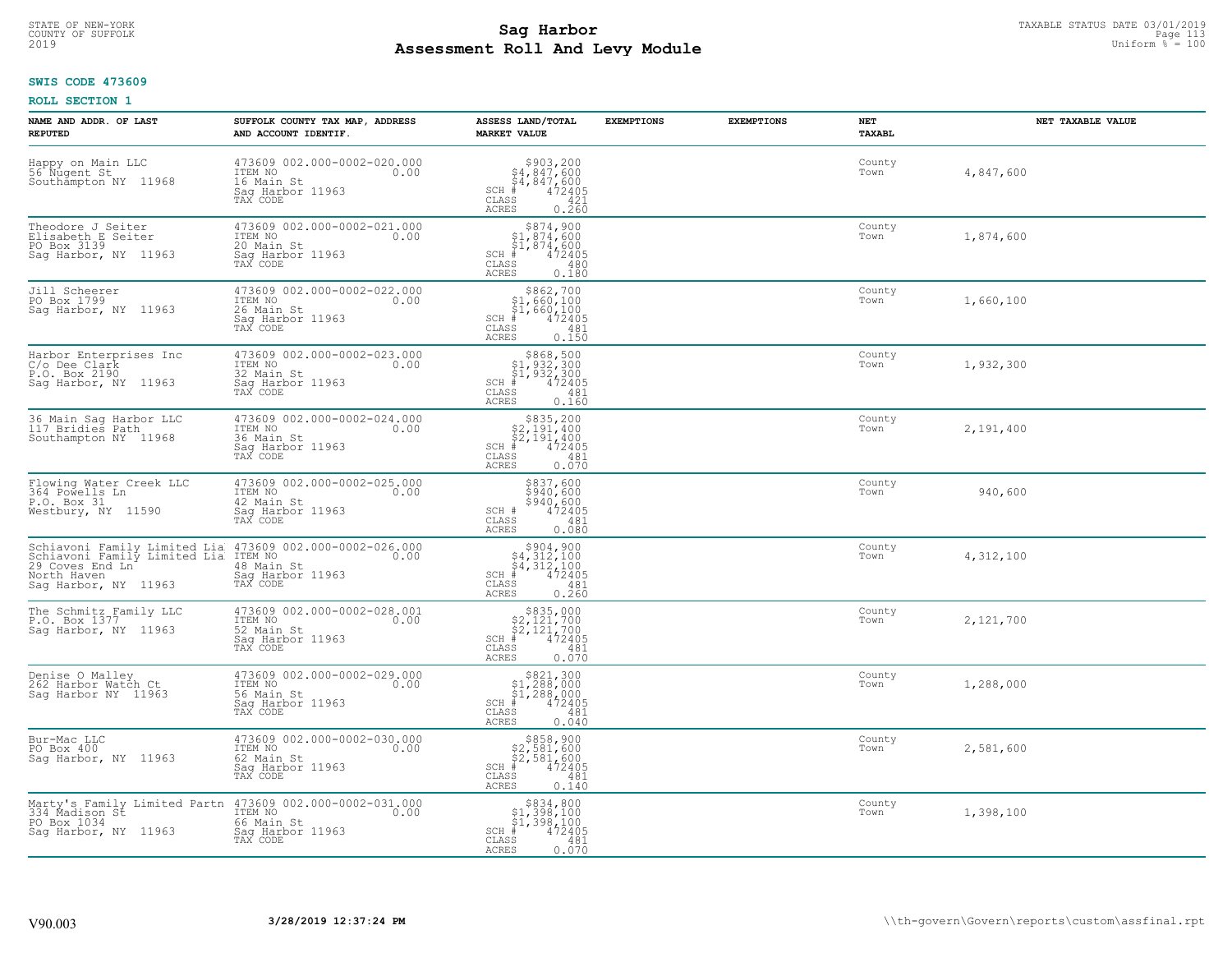# **SWIS CODE 473609**

| NAME AND ADDR. OF LAST<br><b>REPUTED</b>                                                                             | SUFFOLK COUNTY TAX MAP, ADDRESS<br>AND ACCOUNT IDENTIF.                                       | ASSESS LAND/TOTAL<br><b>MARKET VALUE</b>                                                                                         | <b>EXEMPTIONS</b> | <b>EXEMPTIONS</b> | NET<br>TAXABL  | NET TAXABLE VALUE |
|----------------------------------------------------------------------------------------------------------------------|-----------------------------------------------------------------------------------------------|----------------------------------------------------------------------------------------------------------------------------------|-------------------|-------------------|----------------|-------------------|
| D & F Sag Harbor Properties<br>PO Box 1439<br>Sag Harbor, NY 11963                                                   | 473609 002.000-0002-032.000<br>ITEM NO<br>0.00<br>72 Main St<br>Saq Harbor 11963<br>TAX CODE  | $$869,000$<br>$$3,353,600$<br>$$3,353,600$<br>$*$<br>$*$<br>$*$<br>$*$<br>$SCH$ #<br>$\mathtt{CLASS}$<br>481<br>ACRES<br>0.160   |                   |                   | County<br>Town | 3,353,600         |
| Sag Harbor Ventures LLC<br>111 E 61st St<br>New York, NY 10065                                                       | 473609 002.000-0002-034.000<br>ITEM NO<br>0.00<br>78 Main St<br>Sag Harbor 11963<br>TAX CODE  | $$621,600$<br>$$2,884,600$<br>$$2,884,600$<br>$$2,884,600$<br>$SCH$ #<br>472405<br>CLASS<br>480<br>0.170<br><b>ACRES</b>         |                   |                   | County<br>Town | 2,884,600         |
| SAGCINEMA LLC<br>Attn: April Gornick<br>P.O. Box 182<br>Saq Harbor NY 11963                                          | 473609 002.000-0002-035.000<br>ITEM NO<br>0.00<br>90 Main St<br>Sag Harbor 11963<br>TAX CODE  | $$643,300$<br>$$1,245,400$<br>$$1,245,400$<br>$$472405$<br>$SCH$ #<br>CLASS<br>512<br>0.160<br>ACRES                             |                   |                   | County<br>Town | 1,245,400         |
| 84 Main Street Sag Harbor LL<br>P.O. Box 1136<br>Sag Harbor NY 11963                                                 | 473609 002.000-0002-036.000<br>ITEM NO<br>0.00<br>84 Main St<br>Saq Harbor 11963<br>TAX CODE  | $\begin{array}{c} $821,200 $1,288,800 $1,288,800 # 472405 \end{array}$<br>$SCH$ #<br>CLASS<br>481<br>0.040<br><b>ACRES</b>       |                   |                   | County<br>Town | 1,288,800         |
| East End Land Corporation<br>Main St<br>PO Box 1168<br>Sag Harbor, NY 11963                                          | 473609 002.000-0002-037.000<br>ITEM NO<br>0.00<br>96 Main St<br>Sag Harbor 11963<br>TAX CODE  | \$589,500<br>\$874,800<br>\$874,800<br>472405<br>SCH #<br>CLASS<br>481<br><b>ACRES</b><br>0.050                                  |                   |                   | County<br>Town | 874,800           |
| Garter 3 LLC<br>122 Heady Creek Ln<br>Southampton NY 11968                                                           | 473609 002.000-0002-038.000<br>ITEM NO<br>0.00<br>102 Main St<br>Sag Harbor 11963<br>TAX CODE | $$591,900$<br>$$1,246,000$<br>$$1,246,000$<br>$$472405$<br>SCH #<br>CLASS<br>481<br>0.060<br><b>ACRES</b>                        |                   |                   | County<br>Town | 1,246,000         |
| Katz, Gertrude (trustee)<br>Katz, Howard (trustee)<br>Main St<br>PO Box 876<br>Sag Harbor, NY 11963                  | 473609 002.000-0002-039.000<br>ITEM NO<br>0.00<br>108 Main St<br>Sag Harbor 11963<br>TAX CODE | $$950, 700$<br>$$1, 505, 900$<br>$$1, 505, 900$<br>$*1, 505, 900$<br>$SCH$ #<br>$\mathtt{CLASS}$<br>481<br>0.060<br><b>ACRES</b> |                   |                   | County<br>Town | 1,505,900         |
| 5 & 10, LLC<br>P.O. Box 488<br>Saq Harbor NY 11963                                                                   | 473609 002.000-0002-040.000<br>TTEM NO 0.00<br>114 Main St<br>Sag Harbor 11963<br>TAX CODE    | $$866,000$<br>$$2,700,000$<br>$$2,700,000$<br>$*$ 472405<br>SCH #<br>CLASS<br>481<br><b>ACRES</b><br>0.160                       |                   |                   | County<br>Town | 2,700,000         |
| E. M. L. Holding Corp.<br>358 Ferry Rd<br>Saq Harbor, NY 11963                                                       | 473609 002.000-0002-041.000<br>ITEM NO<br>120 Main St<br>Saq Harbor 11963<br>TAX CODE         | $$843,500$<br>$$1,734,800$<br>$$1,734,800$<br>$*1,734,800$<br>$*1,734,2405$<br>$SCH$ #<br>CLASS<br>481<br><b>ACRES</b><br>0.100  |                   |                   | County<br>Town | 1,734,800         |
| 126 Main Street Associates,<br>c/o Morley Property Managmen ITEM NO<br>32 Hampton Rd 126 Mai<br>Southampton NY 11968 | 473609 002.000-0002-042.000<br>0.00<br>126 Main St<br>Sag Harbor 11963<br>TAX CODE            | $$846, 400$<br>$$3, 214, 500$<br>$$3, 214, 500$<br>$$472405$<br>$SCH$ #<br>CLASS<br>481<br>0.100<br><b>ACRES</b>                 |                   |                   | County<br>Town | 3,214,500         |
| Brosco, L.L.C.<br>BROSCO LLC<br>142 Wildwood Rd<br>P.O. Box 2696<br>Sag Harbor, NY 11963                             | 473609 002.000-0002-043.000<br>ITEM NO<br>0.00<br>132 Main St<br>Sag Harbor 11963<br>TAX CODE | $$833,300$<br>$$1,277,500$<br>$$1,277,500$<br>$*1$<br>$*12405$<br>$SCH$ #<br>CLASS<br>481<br><b>ACRES</b><br>0.070               |                   |                   | County<br>Town | 1,277,500         |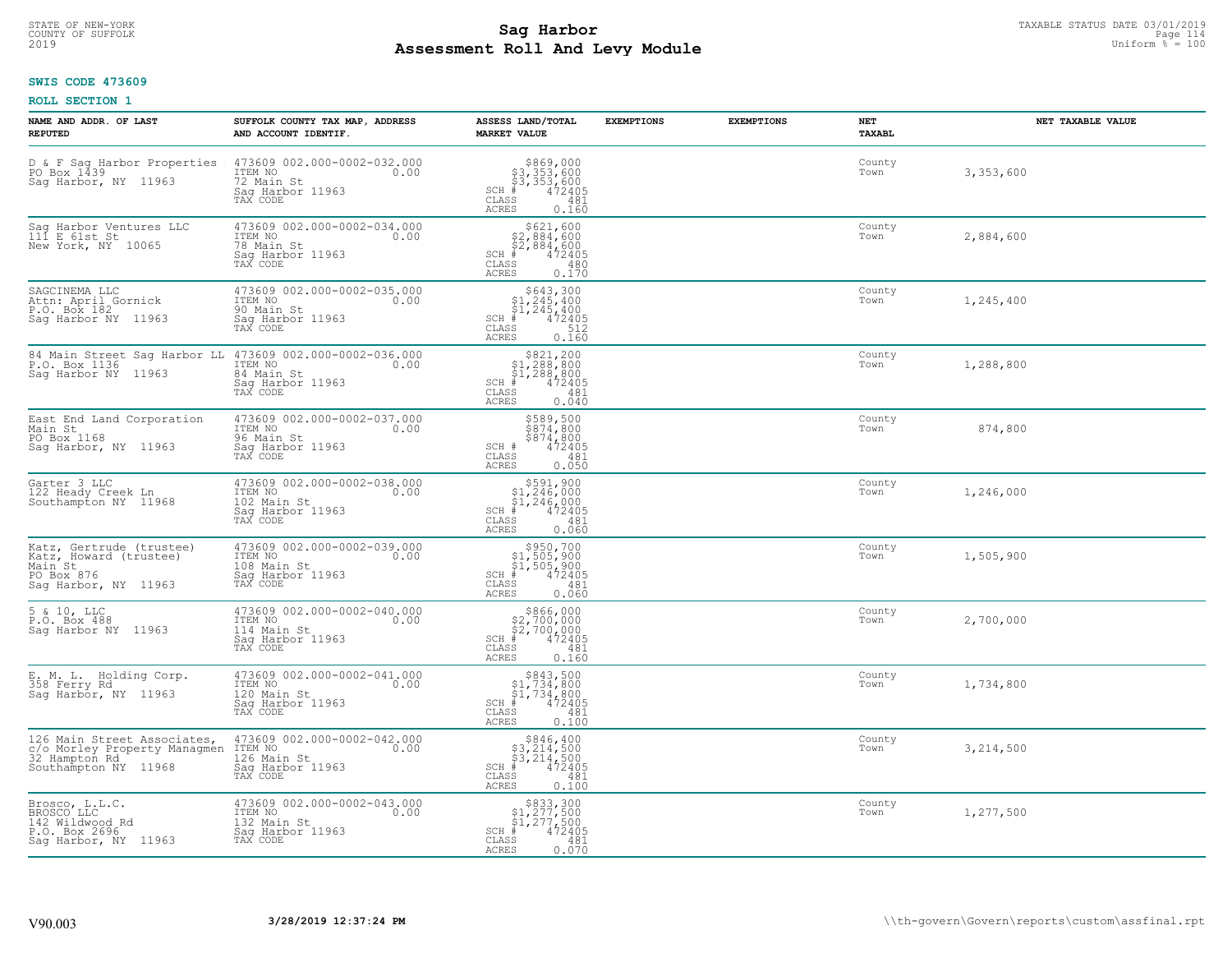## **SWIS CODE 473609**

| NAME AND ADDR. OF LAST<br><b>REPUTED</b>                                                                                           | SUFFOLK COUNTY TAX MAP, ADDRESS<br>AND ACCOUNT IDENTIF.                                                | ASSESS LAND/TOTAL<br><b>MARKET VALUE</b>                                                                                        | <b>EXEMPTIONS</b> | <b>EXEMPTIONS</b> | NET<br>TAXABL  | NET TAXABLE VALUE |
|------------------------------------------------------------------------------------------------------------------------------------|--------------------------------------------------------------------------------------------------------|---------------------------------------------------------------------------------------------------------------------------------|-------------------|-------------------|----------------|-------------------|
| Saq Harbor Savings Bank<br>Main St<br>Sag Harbor, NY 11963                                                                         | 473609 002.000-0002-045.001<br>ITEM NO<br>0.00<br>138 Main St<br>Saq Harbor 11963<br>TAX CODE          | $$2,464,700$<br>$$2,464,700$<br>$$472405$<br>$$+84,72405$<br>$SCH$ #<br>CLASS<br>461<br>ACRES<br>0.370                          |                   |                   | County<br>Town | 2,464,700         |
| Jill Scheerer<br>PO Box 1799<br>Sag Harbor, NY 11963                                                                               | 473609 002.000-0002-048.000<br>ITEM NO<br>0.00<br>58 Meadow St<br>Sag Harbor 11963<br>TAX CODE         | \$8,000<br>\$8,000<br>\$§,ŏŏŏ<br>SCH #<br>472405<br>CLASS<br>$\begin{array}{c} 330 \\ 0.020 \end{array}$<br>ACRES               |                   |                   | County<br>Town | 8,000             |
| Kevin O Malley<br>Robert Schmitz<br>Barbara J Schmitz<br>P.O. Box 21<br>Sag Harbor, NY 11963                                       | 473609 002.000-0002-049.000<br>ITEM NO<br>0.00<br>56 Main St<br>Sag Harbor 11963<br>TAX CODE           | \$500<br>\$500<br>\$500<br>SCH #<br>472405<br>CLASS<br>692<br>0.050<br>ACRES                                                    |                   |                   | County<br>Town | 500               |
| JAB 1 FERRY ROAD LLC<br>c/o Adam Miller Group, P.C.<br>JAB 3 FERRY ROAD LLC<br>c/o Adam Miller Group, P.C.<br>JAB 5 FERRY ROAD LLC | 473609 002.000-0002-051.000<br>ITEM NO 0.00<br>FORMER Rd S.R. 114<br>Village of Sag Harbor<br>TAX CODE | \$233,200<br>\$233,200<br>\$233,200<br>\$2472405<br>\$330M<br>SCH #<br>CLASS<br><b>ACRES</b><br>0.430                           |                   |                   | County<br>Town | 233,200           |
| EEYORE, LLC<br>c/o Daniel Sullivan<br>101 West 55th St<br>New York NY 10019                                                        | 473609 002.000-0003-001.000<br>ITEM NO<br>0.00<br>83 Main St<br>Saq Harbor 11963<br>TAX CODE           | \$850,800<br>$\begin{array}{r} 53,249,400 \\ 53,249,400 \\ \pm 472405 \end{array}$<br>$SCH$ #<br>CLASS<br>481<br>0.120<br>ACRES |                   |                   | County<br>Town | 3,249,400         |
| Sag Harbor Roo, LLC<br>c/o Daniel Sullivan<br>101 West 55th St<br>New York NY 10019                                                | 473609 002.000-0003-002.000<br>ITEM NO<br>0.00<br>11 Washington St<br>Sag Harbor 11963<br>TAX CODE     | \$383,200<br>\$383,200<br>\$383,200<br>\$383,200<br>SCH #<br>CLASS<br>330<br><b>ACRES</b><br>0.150                              |                   |                   | County<br>Town | 383,200           |
| Namaste Properties, LLC<br>P.O. Box 3049<br>Saq Harbor, NY 11963                                                                   | 473609 002.000-0003-003.000<br>ITEM NO<br>0.00<br>17 Washington St<br>Sag Harbor 11963<br>TAX CODE     | $$609,500$<br>$$1,288,000$<br>$$1,288,000$<br>$$472405$<br>$SCH$ #<br>CLASS<br>482<br>0.040<br>ACRES                            |                   |                   | County<br>Town | 1,288,000         |
| 24-27 Washington Street LLC<br>c/o Murdock<br>55 Prospect Place<br>New York NY 11217                                               | 473609 002.000-0003-004.000<br>TTEM NO 0.00<br>27 Washington St<br>Saq Harbor 11963<br>TAX CODE        | \$532,800<br>\$651,400<br>\$651,400<br>472405<br>SCH #<br>CLASS<br>482<br><b>ACRES</b><br>0.080                                 |                   |                   | County<br>Town | 651,400           |
| A & D Building Inc<br>PO Box 2661<br>Sag Harbor, NY 11963                                                                          | 473609 002.000-0003-008.000<br>TTEM NO 0.00<br>75 Main St<br>Saq Harbor 11963<br>TAX CODE              | $$837, 400$<br>$$2, 430, 200$<br>$$2, 430, 200$<br>$SCH$ #<br>472405<br>CLASS<br>481<br><b>ACRES</b><br>0.080                   |                   |                   | County<br>Town | 2,430,200         |
| G-R Hamel LLC<br>2 Actors Colony Rd<br>Sag Harbor, NY 11963                                                                        | 473609 002.000-0003-010.000<br>ITEM NO<br>0.00<br>64 Division St<br>Sag Harbor 11963<br>TAX CODE       | \$525,600<br>\$809,100<br>\$809,100<br>472405<br>SCH #<br>CLASS<br>425<br>0.050<br><b>ACRES</b>                                 |                   |                   | County<br>Town | 809,100           |
| 63 Main LLC<br>P.O. Box 1950<br>Sag Harbor NY 11963                                                                                | 473609 002.000-0003-013.001<br>ITEM NO<br>0.00<br>63 Main St<br>Sag Harbor 11963<br>TAX CODE           | \$850,200<br>$$1,983,400$<br>$$1,983,400$<br>$SCH$ #<br>472405<br>CLASS<br>481<br><b>ACRES</b><br>0.110                         |                   |                   | County<br>Town | 1,983,400         |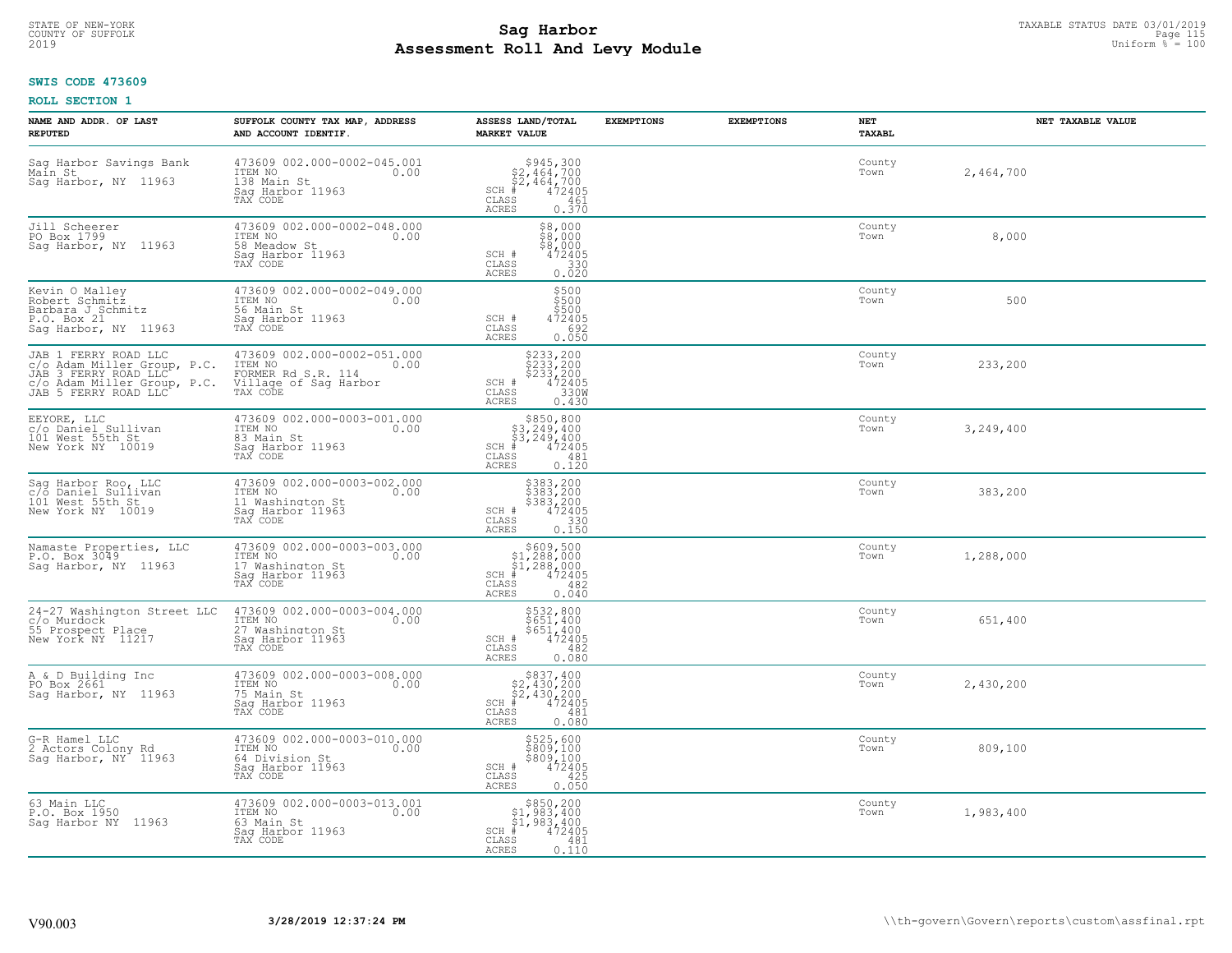## **SWIS CODE 473609**

| NAME AND ADDR. OF LAST<br><b>REPUTED</b>                                                                                   | SUFFOLK COUNTY TAX MAP, ADDRESS<br>AND ACCOUNT IDENTIF.                                             | ASSESS LAND/TOTAL<br><b>MARKET VALUE</b>                                                                                           | <b>EXEMPTIONS</b> | <b>EXEMPTIONS</b> | NET<br><b>TAXABL</b> | NET TAXABLE VALUE |
|----------------------------------------------------------------------------------------------------------------------------|-----------------------------------------------------------------------------------------------------|------------------------------------------------------------------------------------------------------------------------------------|-------------------|-------------------|----------------------|-------------------|
| Division Street Hotel Corp<br>PO Box 1349<br>Sag Harbor, NY 11963                                                          | 473609 002.000-0003-015.000<br>0.00 0.00<br>49 Main St<br>Sag Harbor 11963<br>TAX CODE              | $$325,100\n$4,116,400\n$4,116,400\n#4,472405$<br>$SCH$ $#$<br>CLASS<br>414<br>ACRES<br>0.190                                       |                   |                   | County<br>Town       | 4,116,400         |
| Romany Kramoris<br>P.O. Box 2664<br>41 Main St<br>Saq Harbor, NY 11963-0119                                                | 473609 002.000-0003-016.000<br>ITEM NO<br>0.00<br>41 Main St<br>Sag Harbor 11963<br>TAX CODE        | \$592,900<br>\$845,900<br>\$845,900<br>472405<br>SCH #<br>CLASS<br>481<br>0.060<br><b>ACRES</b>                                    |                   |                   | County<br>Town       | 845,900           |
| Beaner II LLC<br>PO Box 1620<br>Sag Harbor, NY 11963                                                                       | 473609 002.000-0003-017.000<br>ITEM NO<br>0.00<br>35 Main St<br>Sag Harbor 11963<br>TAX CODE        | $\begin{array}{c} $827,400 $1,788,800 $1,788,800 # 472405 \end{array}$<br>$SCH$ #<br>CLASS<br>481<br>0.050<br><b>ACRES</b>         |                   |                   | County<br>Town       | 1,788,800         |
| Cardile and Caniglia LLC<br>P.O. Box 3292<br>Saq Harbor NY 11963                                                           | 473609 002.000-0003-018.000<br>ITEM NO 0.00<br>29 Main St<br>Sag Harbor 11963                       | $\begin{array}{c} $828, 600 \\ $1, 189, 800 \\ $1, 189, 800 \end{array}$<br>$SCH$ #<br>472405<br>CLASS<br>481<br>0.060<br>ACRES    |                   |                   | County<br>Town       | 1,189,800         |
| Big Fish Holding<br>PO Box 2662<br>Saq Harbor NY 11963                                                                     | 473609 002.000-0003-019.000<br>0.00 0.00<br>0.00<br>23 Main St<br>Sag Harbor 11963<br>TAX CODE      | \$844,200<br>$\begin{array}{r} 51,400,600 \\ 51,400,000 \\ 472405 \end{array}$<br>$SCH$ #<br>CLASS<br>481<br><b>ACRES</b><br>0.100 |                   |                   | County<br>Town       | 1,400,000         |
| First National Bank<br>Of East Hampton<br>351 Pantigo Rd<br>East Hampton, NY 11937                                         | 473609 002.000-0003-020.000<br>0.00<br>ITEM NO<br>17 Main St<br>Sag Harbor 11963<br>TAX CODE        | $$2,795,200$<br>$$2,795,200$<br>$$2,795,200$<br>$472405$<br>$SCH$ #<br>CLASS<br>460<br>0.360<br><b>ACRES</b>                       |                   |                   | County<br>Town       | 2,795,200         |
| Sag Harbor Pooh LLC<br>C/O Manhattan Skyline Manage ITEM NO<br>101 W 55th St 7 Main<br>New York, NY 10019 Sag Har          | 473609 002.000-0003-021.000<br>0.00<br>7 Main St<br>Sag Harbor 11963<br>TAX CODE                    | $$3,164,700$<br>$$3,164,700$<br>$$4,72405$<br>$\pm 472405$<br>$SCH$ #<br>CLASS<br>480<br>0.100<br><b>ACRES</b>                     |                   |                   | County<br>Town       | 3,164,700         |
| Snuffy's Realty LLC<br>c/o Russell J. Smyth Jr.<br>32 Payne Ave 11060<br>Sag Harbor, NY 11963                              | 473609 002.000-0003-022.000<br>ITEM NO<br>0.00<br>1 Main St<br>Saq Harbor 11963<br>TAX CODE         | \$816,900<br>\$929,300<br>\$929,300<br>\$929,300<br>SCH #<br>CLASS<br>421<br>0.020<br><b>ACRES</b>                                 |                   |                   | County<br>Town       | 929,300           |
| Tenco Holdings Ltd<br>C/o T. B. Conklin III<br>PO Box 1349<br>Saq Harbor, NY 11963                                         | 473609 002.000-0003-024.000<br>ITEM NO 0.00<br>45 Main St<br>Sag Harbor 11963<br>TAX CODE           | $\begin{array}{c} $839,700\n$1,262,100\n$1,262,100\n$4,262,100\n*$<br>$SCH$ #<br>CLASS<br>481<br>0.090<br>ACRES                    |                   |                   | County<br>Town       | 1,262,100         |
| Double Jay Realty Company LL 473609 002.000-0003-027.001<br>613 Menendez St_ Michael TIEM NO 0.00<br>Venice FL 34285       | ITEM NO<br>80 Division St<br>Sag Harbor 11963<br>TAX CODE                                           | \$531,500<br>\$531,500<br>\$531,500<br>472405<br>SCH #<br>CLASS<br>483<br><b>ACRES</b><br>0.170                                    |                   |                   | County<br>Town       | 531,500           |
| Nancy G. Mowry, Trustee 473609<br>of the Nancy G. Mowry Revoca ITEM NO<br>8034 East Shadow Lane 18 Brid<br>Tucson AZ 85750 | 473609 002.001-0001-001.000<br>ITEM NO 0.00<br>0.00<br>18 Bridge St<br>Sag Harbor 11963<br>TAX CODE | $$117,600$<br>$$117,600$<br>SCH #<br>472405<br>210C<br>CLASS<br>ACRES                                                              |                   |                   | County<br>Town       | 117,600           |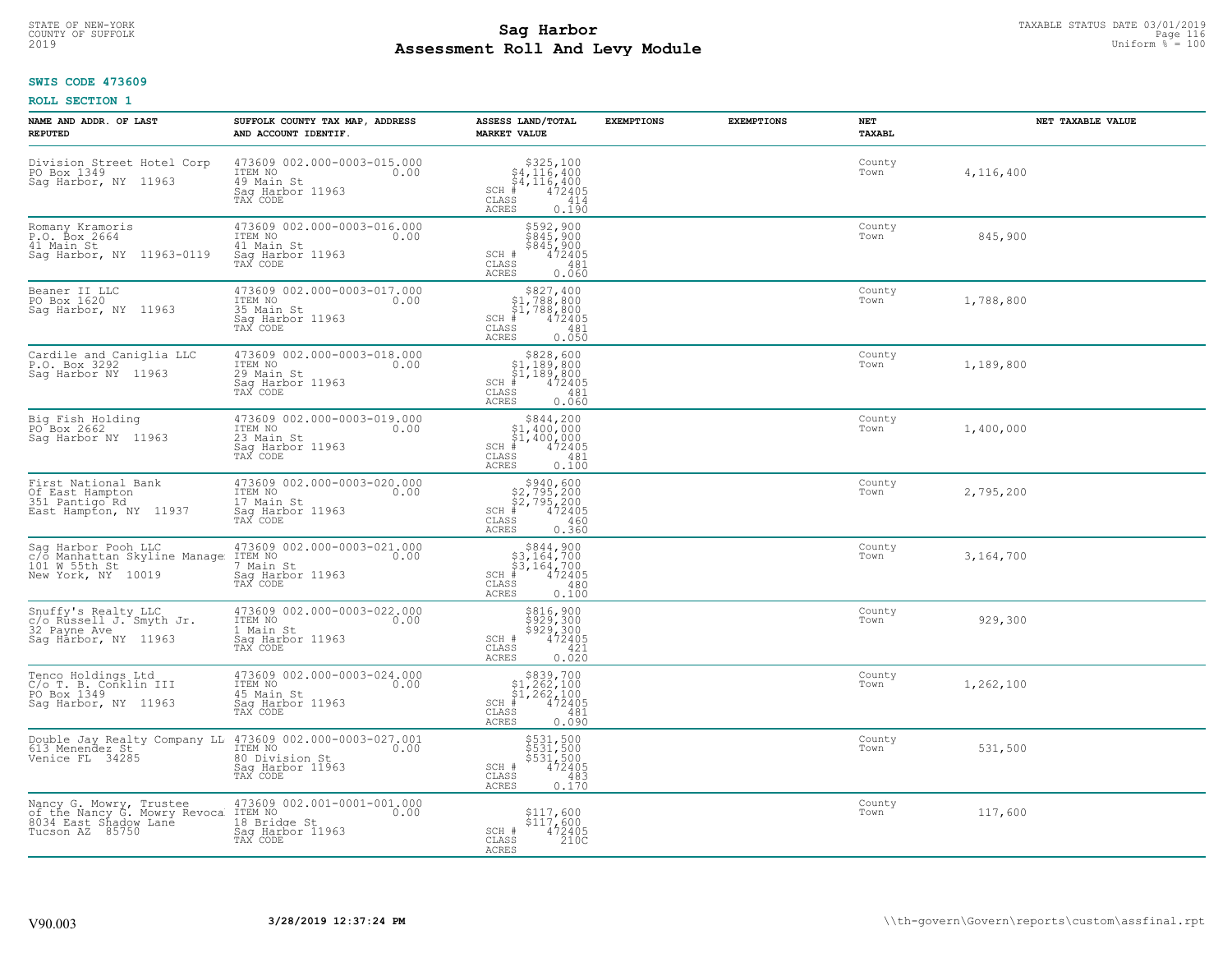## **Sag Harbor** TAXABLE STATUS DATE 03/01/2019 Page 117<br>Pall and Louis Page 117 Uniform  $\frac{PaD}{Pa} = 100$ **Assessment Roll And Levy Module** 2019 Uniform % = 100 COUNTY OF SUFFOLK Page 117

#### **SWIS CODE 473609**

| NAME AND ADDR. OF LAST<br><b>REPUTED</b>                                                                    | SUFFOLK COUNTY TAX MAP, ADDRESS<br>AND ACCOUNT IDENTIF.                                        | ASSESS LAND/TOTAL<br><b>MARKET VALUE</b>                                                                  | <b>EXEMPTIONS</b> | <b>EXEMPTIONS</b> | NET<br><b>TAXABL</b> | NET TAXABLE VALUE |
|-------------------------------------------------------------------------------------------------------------|------------------------------------------------------------------------------------------------|-----------------------------------------------------------------------------------------------------------|-------------------|-------------------|----------------------|-------------------|
| Paul Moses<br>Julienne Moses<br>425 E 79th St<br>New York, NY 10021                                         | 473609 002.001-0001-002.000<br>ITEM NO<br>0.00<br>18 Bridge St<br>Saq Harbor<br>TAX CODE       | \$117,600<br>\$117,600<br>472405<br>210C<br>SCH #<br>CLASS<br><b>ACRES</b>                                |                   |                   | County<br>Town       | 117,600           |
| Sydelle Beiner<br>Unit 3f Sag Harbor Close<br>Bridge St<br>Sag Harbor, NY 11963                             | 473609 002.001-0001-003.000<br>ITEM NO<br>0.00<br>18 Bridge St<br>Sag Harbor 11963<br>TAX CODE | $$188,300$<br>$$188,300$<br>$\frac{472405}{2100}$<br>SCH #<br>CLASS<br>ACRES                              |                   |                   | County<br>Town       | 188,300           |
| Diane M Zgonc<br>C/o Diane Bell<br>237 E 20th St<br>New York, NY 10003                                      | 473609 002.001-0001-004.000<br>ITEM NO<br>0.00<br>18 Bridge St<br>Saq Harbor<br>TAX CODE       | \$153,000<br>\$153,000<br>472405<br>SCH #<br>210C<br>CLASS<br><b>ACRES</b>                                |                   |                   | County<br>Town       | 153,000           |
| Matthew Habermann<br>P.O. Box 597<br>Saq Harbor NY 11963                                                    | 473609 002.001-0001-005.000<br>ITEM NO<br>0.00<br>18 Bridge St<br>Sag Harbor 11963<br>TAX CODE | \$153,000<br>\$153,000<br>SCH #<br>472405<br>CLASS<br>210C<br>ACRES                                       |                   |                   | County<br>Town       | 153,000           |
| Carol Art Keane<br>301 E 48th St Apt 7D<br>New York NY 10017                                                | 473609 002.001-0001-006.000<br>ITEM NO<br>0.00<br>18 Bridge St<br>Saq Harbor<br>TAX CODE       | \$188,300<br>\$188,300<br>472405<br>210C<br>SCH #<br>CLASS<br>ACRES                                       |                   |                   | County<br>Town       | 188,300           |
| Richard O'Brien<br>Sandra O'Brien<br>302 Stanley Avenue<br>Staten Island NY 10301                           | 473609 002.001-0001-007.000<br>ITEM NO<br>0.00<br>18 Bridge St<br>Sag Harbor 11963<br>TAX CODE | \$117,600<br>\$117,600<br>472405<br>210C<br>SCH #<br>CLASS<br>ACRES                                       |                   |                   | County<br>Town       | 117,600           |
| Douglas Michael Feiden<br>Lucette Lagnado<br>312 E 89th St Apt 1L<br>New York NY 10128                      | 473609 002.001-0001-008.000<br>ITEM NO<br>0.00<br>18 Bridge St<br>Sag Harbor<br>TAX CODE       | \$117,600<br>\$117,600<br>472405<br>210C<br>SCH #<br>$\mathtt{CLASS}$<br><b>ACRES</b>                     |                   |                   | County<br>Town       | 117,600           |
| Joan E Feehan (Trustee)<br>The Joan E. Feehan Trust<br>804 Manchester Woods Dr<br>Sun City Center, FL 33573 | 473609 002.001-0001-009.000<br>ITEM NO<br>0.00<br>18 Bridge St<br>Saq Harbor 11963<br>TAX CODE | \$117,600<br>\$117,600<br>472405<br>SCH #<br>CLASS<br>210C<br><b>ACRES</b>                                |                   |                   | County<br>Town       | 117,600           |
| BRIDGE SH LLC<br>165 Christopher St Apt 6K<br>New York NY 10014                                             | 473609 002.001-0001-010.000<br>TTEM NO 0.00<br>18 Bridge St<br>Saq Harbor<br>TAX CODE          | \$117,600<br>\$117,600<br>472405<br>210C<br>SCH #<br>CLASS<br><b>ACRES</b>                                |                   |                   | County<br>Town       | 117,600           |
| Robert B Allardice III<br>P.O. Box 429<br>Saq Harbor, NY 11963                                              | 473609 002.001-0001-011.000<br>ITEM NO<br>0.00<br>18 Bridge St<br>Sag Harbor 11963<br>TAX CODE | $\substack{ \\ \$188,300 \\ \$188,300 \\ \{472405 \\ 210C} \end{array}$<br>SCH #<br>CLASS<br><b>ACRES</b> |                   |                   | County<br>Town       | 188,300           |
| Paula Raflo (Life Estate)<br>310 Greenwich St Apt 35C<br>New York, NY 10013                                 | 473609 002.001-0001-012.000<br>ITEM NO<br>0.00<br>18 Bridge St<br>Saq Harbor<br>TAX CODE       | \$153,000<br>\$153,000<br>SCH #<br>472405<br>210C<br>CLASS<br><b>ACRES</b>                                |                   |                   | County<br>Town       | 153,000           |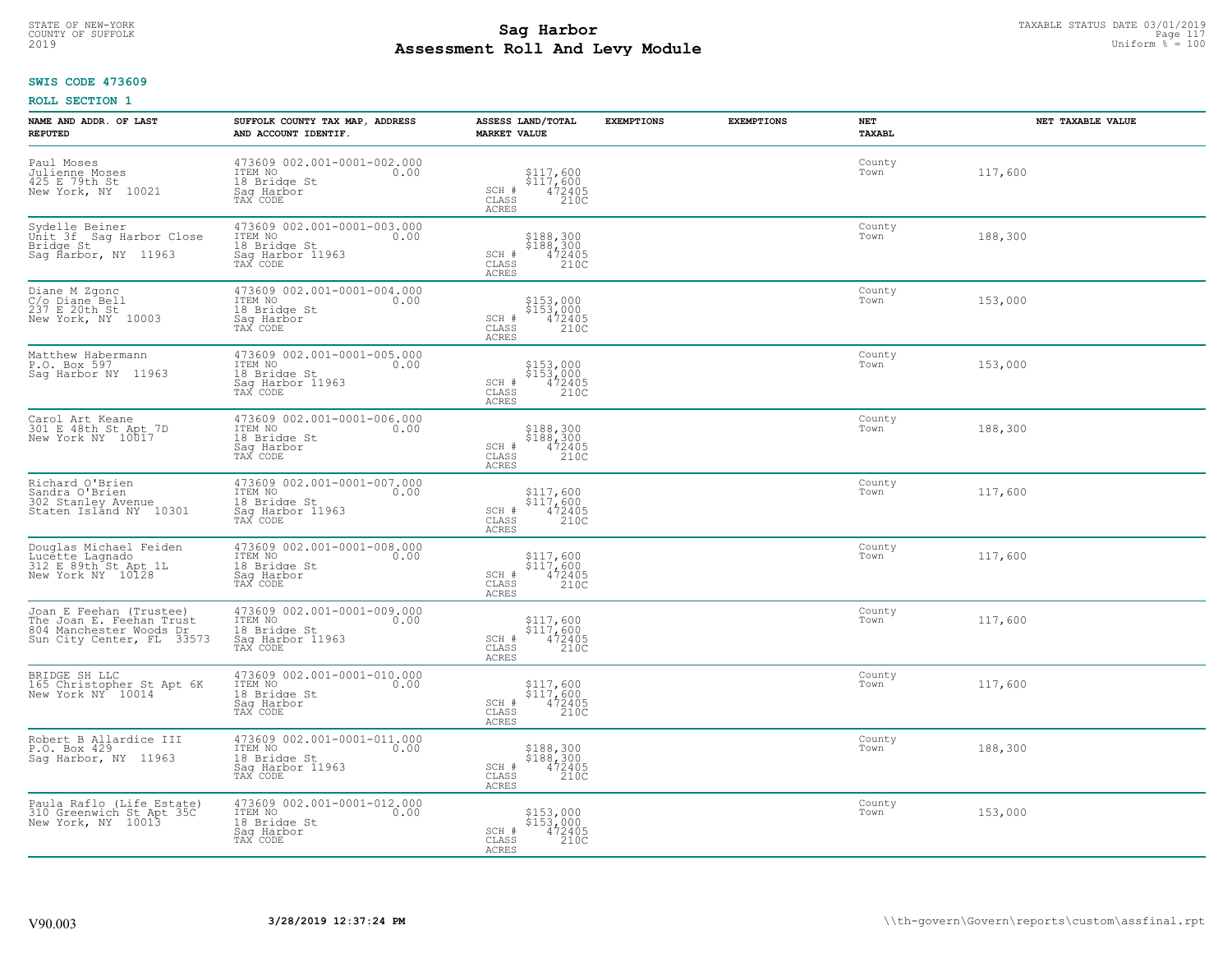# **SWIS CODE 473609**

| NAME AND ADDR. OF LAST<br><b>REPUTED</b>                                                        | SUFFOLK COUNTY TAX MAP, ADDRESS<br>AND ACCOUNT IDENTIF.                                                                                | ASSESS LAND/TOTAL<br><b>MARKET VALUE</b>                                                                                                 | <b>EXEMPTIONS</b> | <b>EXEMPTIONS</b> | <b>NET</b><br>TAXABL | NET TAXABLE VALUE |
|-------------------------------------------------------------------------------------------------|----------------------------------------------------------------------------------------------------------------------------------------|------------------------------------------------------------------------------------------------------------------------------------------|-------------------|-------------------|----------------------|-------------------|
| Jason Van Dalen<br>135 Hudson St Apt 6R<br>New York NY 10013                                    | 473609 002.001-0001-013.000<br>ITEM NO<br>0.00<br>18 Bridge St<br>Saq Harbor 11963<br>TAX CODE                                         | \$113,800<br>\$113,800<br>472405<br>210C<br>SCH #<br>$\mathtt{CLASS}$<br><b>ACRES</b>                                                    |                   |                   | County<br>Town       | 113,800           |
| Karen Venezky<br>P.O. Box 1859<br>Saq Harbor NY 11963                                           | 473609 002.001-0001-014.000<br>ITEM NO<br>0.00<br>18 Bridge St<br>Sag Harbor<br>TAX CODE                                               | \$227,500<br>\$227,500<br>472405<br>210C<br>SCH #<br>$\mathtt{CLASS}$<br>ACRES                                                           |                   |                   | County<br>Town       | 227,500           |
| Susan E. Elmiger<br>472 Greenwich St<br>4th Floor<br>New York NY 10013                          | 473609 002.001-0001-015.000<br>ITEM NO<br>0.00<br>18 Bridge St<br>Sag Harbor 11963<br>TAX CODE                                         | \$117,600<br>\$117,600<br>472405<br>210C<br>SCH #<br>CLASS<br><b>ACRES</b>                                                               |                   |                   | County<br>Town       | 117,600           |
| Kevin J Mc Namara<br>Charles S Mc Namara<br>35 Orchard Hill LN<br>Fairfield, CT 06824           | 473609 002.001-0001-016.000<br>TTEM NO 0.00<br>18 Bridge St<br>Saq Harbor<br>TAX CODE                                                  | \$117,600<br>$\begin{array}{r} \frac{5}{5} \frac{11}{17} \frac{7}{1600} \\ 472405 \\ 2100 \end{array}$<br>SCH #<br>CLASS<br><b>ACRES</b> |                   |                   | County<br>Town       | 117,600           |
| Michael Manzare<br>471 Western Hwy<br>Orangeburg, NY <sup>1</sup> 10962                         | Geraldine Manzare (Life Esta 473609 002.001-0001-017.000<br>Michael Manzare TEM NO 100<br>18 Bridge St<br>Sag Harbor 11963<br>TAX CODE | \$117,600<br>$\begin{array}{r} \frac{5}{5} \frac{11}{17} \frac{7}{1600} \\ 472405 \\ 2100 \end{array}$<br>SCH #<br>CLASS<br>ACRES        |                   |                   | County<br>Town       | 117,600           |
| Todd R Gordon<br>502 North Brookside<br>Freeport, NY 11520                                      | 473609 002.001-0001-018.000<br>ITEM NO<br>0.00<br>18 Bridge St<br>Sag Harbor<br>TAX CODE                                               | \$117,600<br>$$117,600$<br>$472405$<br>SCH #<br>CLASS<br>210C<br>ACRES                                                                   |                   |                   | County<br>Town       | 117,600           |
| Sarah W Kirtland<br>10 W 66th St Apt 19B<br>New York, NY 10023                                  | 473609 002.001-0001-019.000<br>ITEM NO<br>0.00<br>18 Bridge St<br>Sag Harbor 11963<br>TAX CODE                                         | \$188,300<br>\$188,300<br>472405<br>210C<br>SCH #<br>$\mathtt{CLASS}$<br>ACRES                                                           |                   |                   | County<br>Town       | 188,300           |
| Eliza Werner<br>P.O. Box 504<br>Sag Harbor, NY 11963                                            | 473609 002.001-0001-020.000<br>ITEM NO<br>0.00<br>18 Bridge St<br>Saq Harbor<br>TAX CODE                                               | \$153,000<br>\$153,000<br>472405<br>210C<br>SCH #<br>CLASS<br><b>ACRES</b>                                                               |                   |                   | County<br>Town       | 153,000           |
| John J Munzel<br>548 Roanoke Ave<br>Riverhead, NY 11901                                         | 473609 002.001-0001-021.000<br>ITEM NO 0.00<br>18 Bridge St<br>Saq Harbor 11963<br>TAX CODE                                            | \$153,000<br>\$153,000<br>472405<br>210C<br>SCH #<br>CLASS<br>ACRES                                                                      |                   |                   | County<br>Town       | 153,000           |
| Donna Sager<br>PO Box 2033<br>Sag Harbor, NY 11963                                              | 473609 002.001-0001-022.000<br>ITEM NO<br>0.00<br>18 Bridge St<br>Saq Harbor<br>TAX CODE                                               | \$188,300<br>\$188,300<br>472405<br>SCH #<br>210C<br>CLASS<br>ACRES                                                                      |                   |                   | County<br>Town       | 188,300           |
| Allise Singleton<br>Ronald Williams<br>Allise Singleton<br>18 Bridge St<br>Sag Harbor, NY 11963 | 473609 002.001-0001-023.000<br>ITEM NO<br>0.00<br>18 Bridge St<br>Sag Harbor 11963<br>TAX CODE                                         | \$117,600<br>\$117,600<br>472405<br>SCH #<br>$\mathtt{CLASS}$<br>210C<br>ACRES                                                           |                   |                   | County<br>Town       | 117,600           |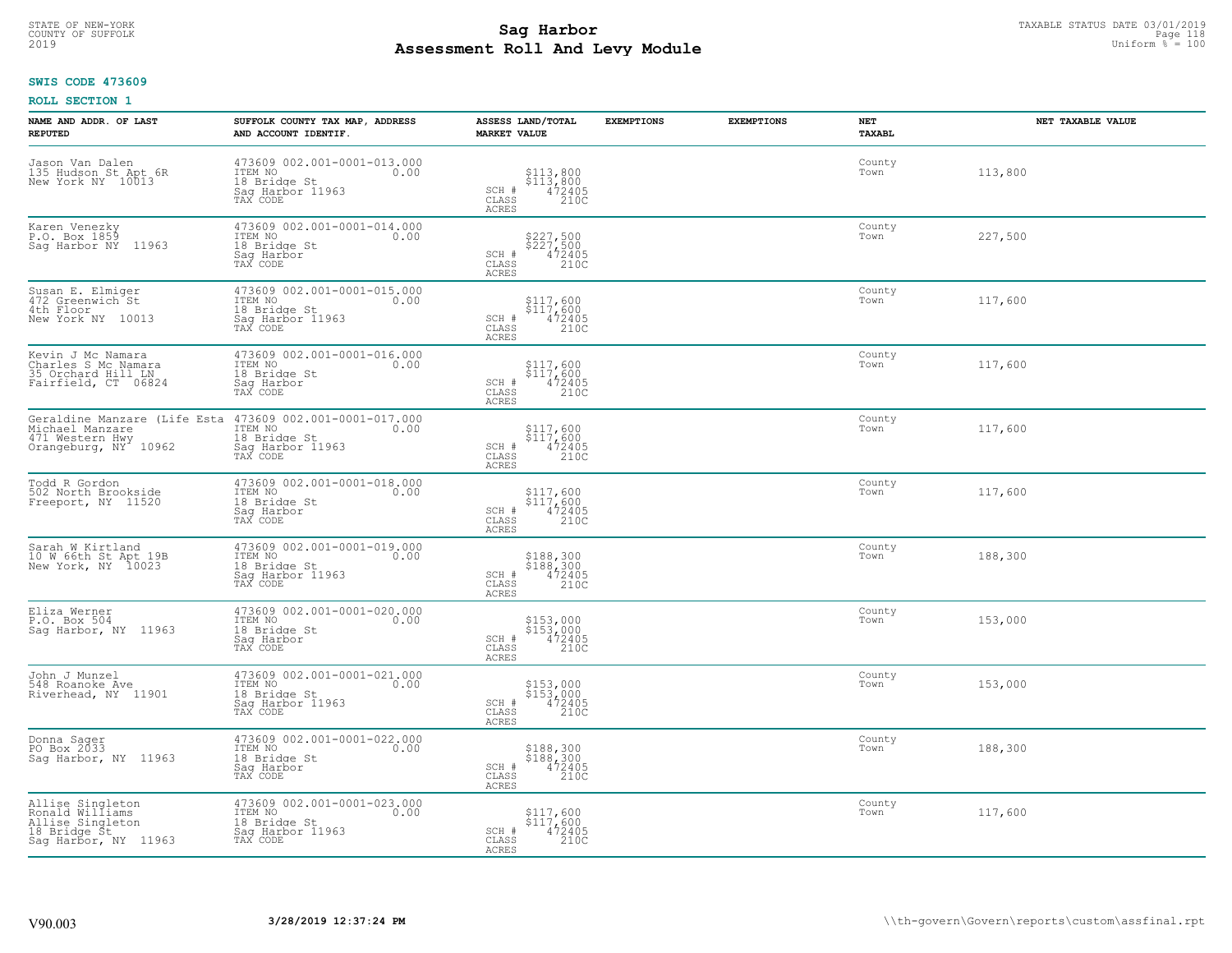#### **SWIS CODE 473609**

| NAME AND ADDR. OF LAST<br><b>REPUTED</b>                                                       | SUFFOLK COUNTY TAX MAP, ADDRESS<br>AND ACCOUNT IDENTIF.                                         | ASSESS LAND/TOTAL<br><b>MARKET VALUE</b>                                            | <b>EXEMPTIONS</b>  | <b>EXEMPTIONS</b>   | NET<br><b>TAXABL</b> | NET TAXABLE VALUE |
|------------------------------------------------------------------------------------------------|-------------------------------------------------------------------------------------------------|-------------------------------------------------------------------------------------|--------------------|---------------------|----------------------|-------------------|
| Henry W Birdsall<br>Carol McCarthy<br>28 High Pt<br>Cedar <sup>o</sup> Grove NJ<br>07009       | 473609 002.001-0001-024.000<br>ITEM NO<br>0.00<br>18 Bridge St<br>Saq Harbor<br>TAX CODE        | \$117,600<br>\$117,600<br>472405<br>210C<br>SCH #<br>CLASS<br>ACRES                 |                    |                     | County<br>Town       | 117,600           |
| Eileen Ragone<br>Carolyn Lúppino<br>87-20 250th St<br>Bellerose NY 11426                       | 473609 002.001-0001-025.000<br>ITEM NO<br>0.00<br>18 Bridge St<br>Sag Harbor 11963<br>TAX CODE  | $$117,600$<br>$$117,600$<br>$\frac{472405}{2100}$<br>SCH #<br>CLASS<br><b>ACRES</b> |                    |                     | County<br>Town       | 117,600           |
| Carolyn Margolis<br>511 E 20th St Apt 2E<br>New York NY 10010                                  | 473609 002.001-0001-026.000<br>ITEM NO<br>0.00<br>18 Bridge St<br>Sag Harbor<br>TAX CODE        | \$117,600<br>$$117,600$<br>$472405$<br>$210C$<br>SCH #<br>CLASS<br><b>ACRES</b>     |                    |                     | County<br>Town       | 117,600           |
| Carl M Peterson<br>18 Bridge St Unit 2D<br>PO Box 1858<br>Saq Harbor NY 11963                  | 473609 002.001-0001-027.000<br>ITEM NO<br>0.00<br>18 Bridge St<br>Sag Harbor 11963<br>TAX CODE  | \$188,300<br>\$188,300<br>SCH #<br>472405<br>210C<br>CLASS<br><b>ACRES</b>          |                    |                     | County<br>Town       | 188,300           |
| George E Gilmer<br>P.O. Box 2532<br>Sag Harbor, NY 11963                                       | 473609 002.001-0001-028.000<br>ITEM NO<br>0.00<br>18 Bridge St<br>Saq Harbor<br>TAX CODE        | \$153,000<br>$$153,000$<br>$472405$<br>210C<br>SCH #<br>CLASS<br>ACRES              | veteran<br>veteran | \$22,950<br>\$2,062 | County<br>Town       | 127,988           |
| Peter Carew<br>PO Box 2430<br>Sag Harbor, NY 11963                                             | 473609 002.001-0001-029.000<br>ITEM NO<br>0.00<br>18 Bridge St<br>Saq Harbor 11963<br>TAX CODE  | \$153,000<br>\$153,000<br>472405<br>210C<br>SCH #<br>CLASS<br>ACRES                 | veteran            | \$22,950            | County<br>Town       | 130,050           |
| Living Trust Michael E. Olse<br>Bernadette M. Olsen<br>14 Old Town Lane<br>Huntington NY 11743 | 473609 002.001-0001-030.000<br>ITEM NO<br>0.00<br>18 Bridge St<br>Saq Harbor<br>TAX CODE        | \$188,300<br>\$188,300<br>472405<br>210C<br>SCH #<br>CLASS<br>ACRES                 |                    |                     | County<br>Town       | 188,300           |
| PMAR, LLC<br>P.O. Box 1911<br>Saq Harbor NY 11963                                              | 473609 002.001-0001-031.000<br>ITEM NO<br>0.00<br>18 Bridge St<br>Saq Harbor 11963<br>TAX CODE  | \$117,600<br>\$117,600<br>472405<br>210C<br>SCH #<br>CLASS<br>ACRES                 |                    |                     | County<br>Town       | 117,600           |
| John F Good<br>25 Drummond Ln<br>New Canaan CT 06840                                           | 473609 002.001-0001-032.000<br>TTEM NO 0.00<br>18 Bridge St<br>Saq Harbor<br>TAX CODE           | \$117,600<br>\$117,600<br>472405<br>210C<br>SCH #<br>$\mathtt{CLASS}$<br>ACRES      |                    |                     | County<br>Town       | 117,600           |
| Nada Barry<br>P.O. Box 111<br>Sag Harbor, NY 11963                                             | 473609 002.001-0002-001.000<br>ITEM NO<br>0.00<br>69 Main St #a<br>Saq Harbor 11963<br>TAX CODE | \$860,000<br>\$860,000<br>472405<br>SCH #<br>CLASS<br>481C<br><b>ACRES</b>          |                    |                     | County<br>Town       | 860,000           |
| GBC-ENT LLC<br>69 Main St #b<br>Saq Harbor NY 11963                                            | 473609 002.001-0002-002.000<br>ITEM NO<br>0.00<br>69 Main St #b<br>Sag Harbor 11963<br>TAX CODE | \$726,000<br>\$726,000<br>SCH #<br>472405<br>CLASS<br>481C<br>ACRES                 |                    |                     | County<br>Town       | 726,000           |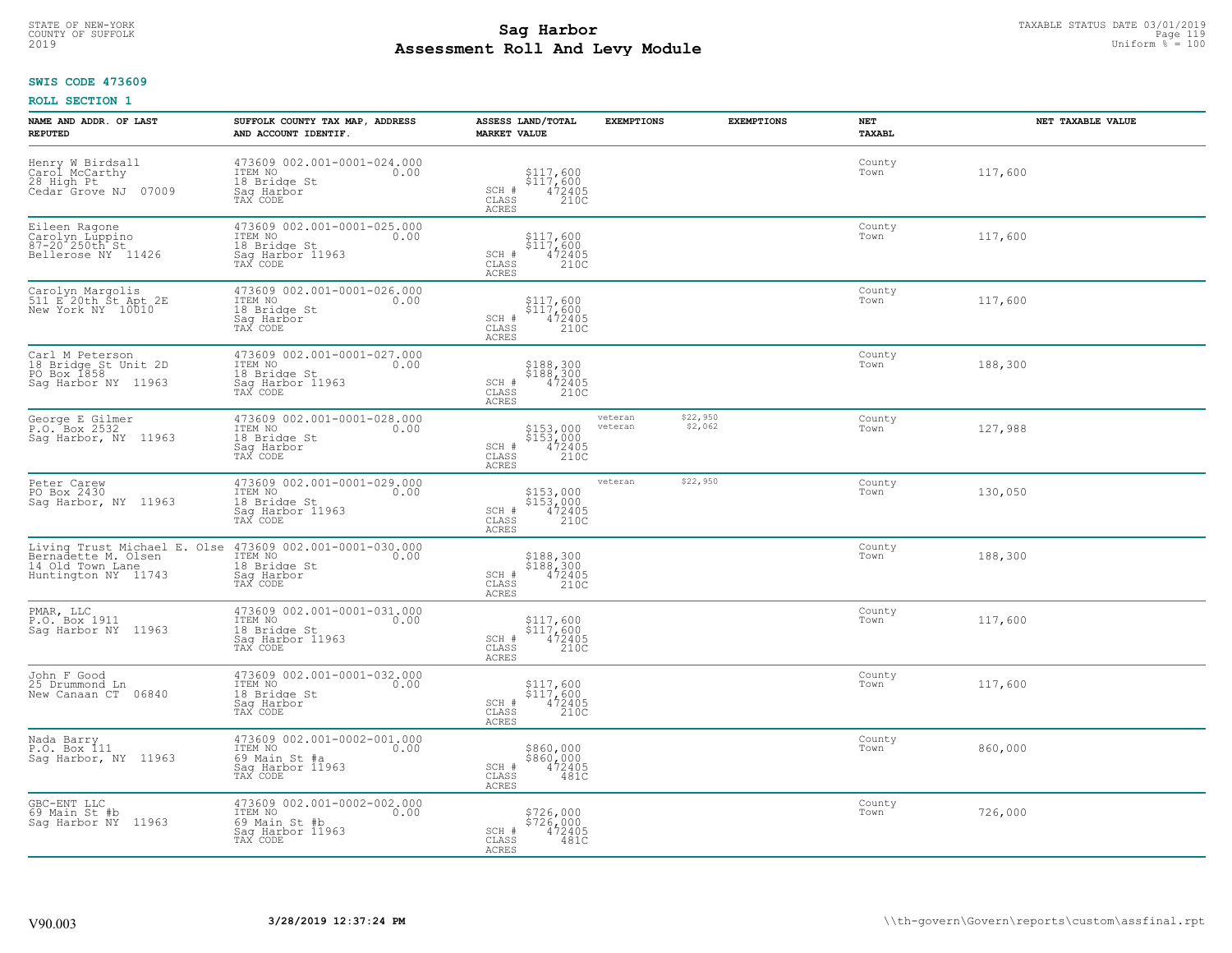# STATE OF NEW-YORK TAXABLE STATUS DATE 03/01/2019<br>COUNTY OF SUFFOLK Page 120 Page 120 **Assessment Roll And Levy Module** 2019 Uniform % = 100

#### **SWIS CODE 473609**

| NAME AND ADDR. OF LAST<br><b>REPUTED</b>                                                               | SUFFOLK COUNTY TAX MAP, ADDRESS<br>AND ACCOUNT IDENTIF.                                                 | ASSESS LAND/TOTAL<br><b>MARKET VALUE</b>                                                  | <b>EXEMPTIONS</b> | <b>EXEMPTIONS</b> | NET<br>TAXABL  | NET TAXABLE VALUE |
|--------------------------------------------------------------------------------------------------------|---------------------------------------------------------------------------------------------------------|-------------------------------------------------------------------------------------------|-------------------|-------------------|----------------|-------------------|
| DKBP Real Estate LLP<br>Philip R. Tutino<br>552 East Main Street<br>Riverhead NY 11901                 | 473609 002.001-0003-001.000<br>ITEM NO<br>0.00<br>69 Main St<br>Saq Harbor<br>TAX CODE                  | \$961,700<br>\$961,700<br>472405<br>$SCH$ $#$<br>CLASS<br>481C<br>ACRES                   |                   |                   | County<br>Town | 961,700           |
| Helene Mahoney<br>PO Box 1345<br>Bridgehampton NY 11932                                                | 473609 002.001-0004-001.000<br>ITEM NO 0.00<br>ITEM NO<br>69 Main St #e<br>Sag Harbor 11963<br>TAX CODE | $$1,149,900$<br>$$1,149,900$<br>$$CH$ # 472405<br>CLASS<br>481C<br>ACRES                  |                   |                   | County<br>Town | 1,149,900         |
| JAB 2 West Water Street LLC<br>c/o Adam Miller Group, P.C.<br>P. O. Box 1947<br>Bridgehampton NY 11932 | 473609 002.001-0005-001.000<br>ITEM NO<br>0.00<br>2 West Water St<br>Sag Harbor 11963<br>TAX CODE       | \$78,200<br>\$78,200<br>472405<br>210C<br>SCH #<br>CLASS<br>ACRES                         |                   |                   | County<br>Town | 78,200            |
| JAB 2 West Water Street LLC<br>c/o Adam Miller Group, P.C.<br>P. O. Box 1947<br>Bridgehampton NY 11932 | 473609 002.001-0005-002.000<br>ITEM NO<br>0.00<br>2 West Water St<br>Sag Harbor 11963<br>TAX CODE       | \$97,800<br>\$97,800<br>472405<br>SCH #<br>210C<br>CLASS<br><b>ACRES</b>                  |                   |                   | County<br>Town | 97,800            |
| JAB 2 West Water Street LLC<br>c/o Adam Miller Group, P.C.<br>P. O. Box 1947<br>Bridgehampton NY 11932 | 473609 002.001-0005-003.000<br>ITEM NO<br>0.00<br>2 West Water St<br>Sag Harbor 11963<br>TAX CODE       | \$97,800<br>\$97,800<br>472405<br>SCH #<br>CLASS<br>210C<br>ACRES                         |                   |                   | County<br>Town | 97,800            |
| JAB 2 West Water Street LLC<br>c/o Adam Miller Group, P.C.<br>P. O. Box 1947<br>Bridgehampton NY 11932 | 473609 002.001-0005-004.000<br>ITEM NO<br>0.00<br>2 West Water St<br>Sag Harbor 11963<br>TAX CODE       | \$97,800<br>\$97,800<br>472405<br>SCH #<br>CLASS<br>210C<br>ACRES                         |                   |                   | County<br>Town | 97,800            |
| JAB 2 West Water Street LLC<br>c/o Adam Miller Group, P.C.<br>P. O. Box 1947<br>Bridgehampton NY 11932 | 473609 002.001-0005-005.000<br>ITEM NO<br>0.00<br>2 West Water St<br>Sag Harbor 11963<br>TAX CODE       | \$97,800<br>\$97,800<br>472405<br>SCH #<br>$\overline{210C}$<br>CLASS<br>ACRES            |                   |                   | County<br>Town | 97,800            |
| JAB 2 West Water Street LLC<br>c/o Adam Miller Group, P.C.<br>P. O. Box 1947<br>Bridgehampton NY 11932 | 473609 002.001-0005-006.000<br>ITEM NO<br>0.00<br>2 West Water St<br>Sag Harbor 11963<br>TAX CODE       | \$97,800<br>\$97,800<br>472405<br>SCH #<br>CLASS<br>210C<br>ACRES                         |                   |                   | County<br>Town | 97,800            |
| JAB 2 West Water Street LLC<br>c/o Adam Miller Group, P.C.<br>P. O. Box 1947<br>Bridgehampton NY 11932 | 473609 002.001-0006-001.000<br>ITEM NO 0.00<br>2 West Water St<br>Saq Harbor<br>TAX CODE                | $\substack{ \\$ {204,100} \\ 204,100 \\ 472405 \\ 2100}<br>SCH #<br>CLASS<br><b>ACRES</b> |                   |                   | County<br>Town | 204,100           |
| JAB 2 West Water Street LLC<br>c/o Adam Miller Group, P.C.<br>P. O. Box 1947<br>Bridgehampton NY 11932 | 473609 002.001-0006-002.000<br>ITEM NO<br>0.00<br>2 West Water St<br>Sag Harbor<br>TAX CODE             | \$204,100<br>\$204,100<br>472405<br>SCH #<br>210C<br>CLASS<br><b>ACRES</b>                |                   |                   | County<br>Town | 204,100           |
| JAB 2 West Water Street LLC<br>c/o Adam Miller Group, P.C.<br>P. O. Box 1947<br>Bridgehampton NY 11932 | 473609 002.001-0006-003.000<br>ITEM NO<br>0.00<br>2 West Water St<br>Saq Harbor<br>TAX CODE             | \$204,100<br>\$204,100<br>SCH # 472405<br>CLASS<br>210C<br><b>ACRES</b>                   |                   |                   | County<br>Town | 204,100           |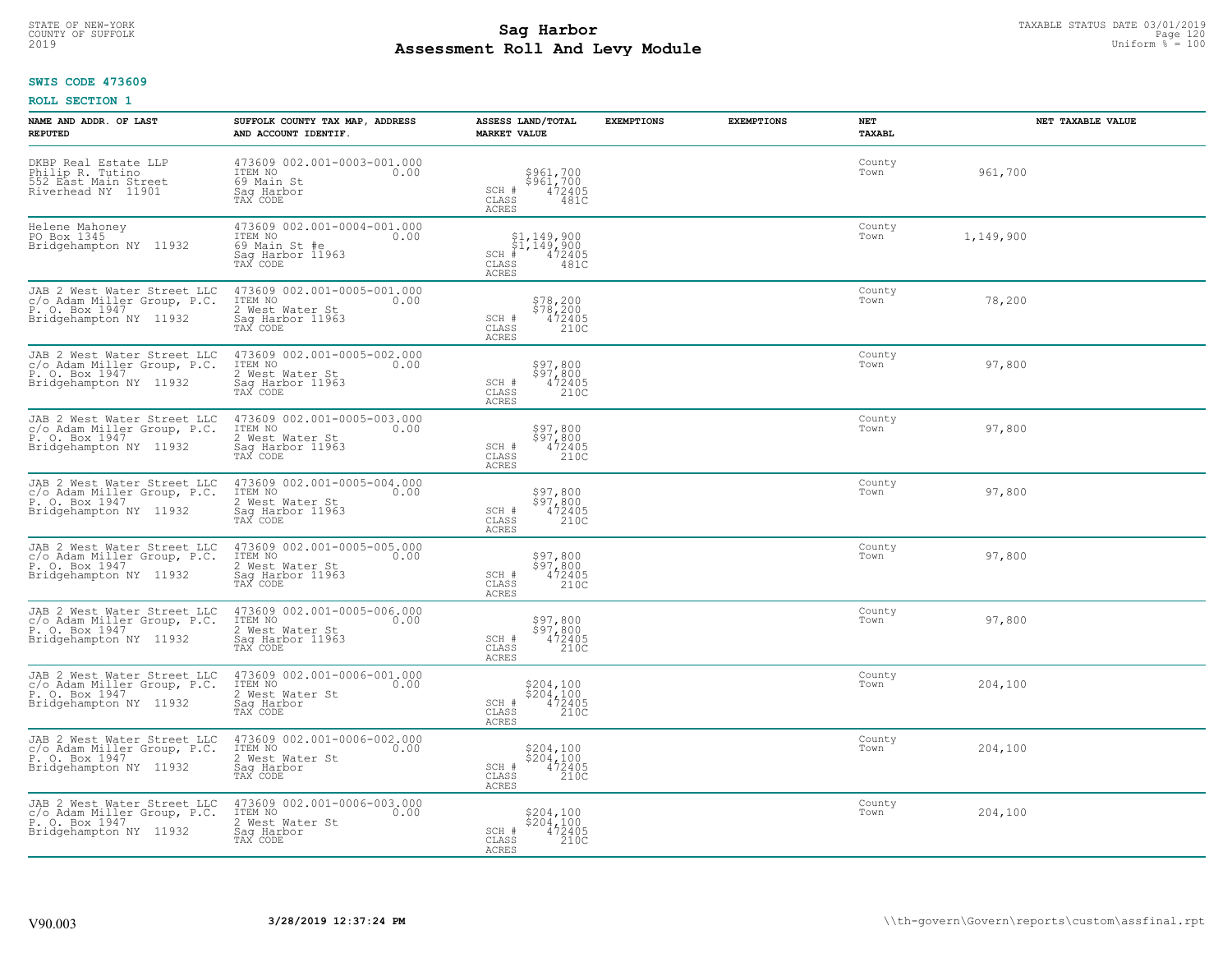#### **SWIS CODE 473609**

| NAME AND ADDR. OF LAST<br><b>REPUTED</b>                                                                           | SUFFOLK COUNTY TAX MAP, ADDRESS<br>AND ACCOUNT IDENTIF.                                                     | ASSESS LAND/TOTAL<br><b>MARKET VALUE</b>                                                    | <b>EXEMPTIONS</b> | <b>EXEMPTIONS</b> | NET<br><b>TAXABL</b> | NET TAXABLE VALUE |
|--------------------------------------------------------------------------------------------------------------------|-------------------------------------------------------------------------------------------------------------|---------------------------------------------------------------------------------------------|-------------------|-------------------|----------------------|-------------------|
| JAB 2 West Water Street LLC<br>c/o Adam Miller Group, P.C.<br>P. O. Box 1947<br>Bridgehampton NY 11932             | 473609 002.001-0006-004.000<br>TTEM NO 0.00<br>2 West Water St<br>Saq Harbor<br>TAX CODE                    | \$204,100<br>\$204,100<br>472405<br>210C<br>SCH #<br>CLASS<br><b>ACRES</b>                  |                   |                   | County<br>Town       | 204,100           |
| JAB 2 West Water Street LLC<br>c/o Adam Miller Group, P.C.<br>P. O. Box 1947<br>Bridgehampton NY 11932             | 473609 002.001-0006-005.000<br>ITEM NO<br>0.00<br>2 West Water St<br>Sag Harbor<br>TAX CODE                 | \$204,100<br>\$204,100<br>472405<br>SCH #<br>210C<br>CLASS<br><b>ACRES</b>                  |                   |                   | County<br>Town       | 204,100           |
| JAB 2 West Water Street LLC<br>c/o Adam Miller Group, P.C.<br>P. O. Box 1947<br>Bridgehampton NY 11932             | 473609 002.001-0006-006.000<br>ITEM NO<br>2 West Water St<br>Sag Harbor<br>0.00<br>TAX CODE                 | \$204,100<br>\$204,100<br>472405<br>SCH #<br>210C<br>CLASS<br><b>ACRES</b>                  |                   |                   | County<br>Town       | 204,100           |
| JAB 2 West Water Street LLC<br>c/o Adam Miller Group, P.C.<br>P. O. Box 1947<br>Bridgehampton NY 11932             | 473609 002.001-0006-007.000<br>ITEM NO<br>0.00<br>2 West Water St<br>Saq Harbor<br>TAX CODE                 | $$204, 100$<br>$$204, 100$<br>SCH #<br>$\frac{47\bar{2}405}{210C}$<br>CLASS<br><b>ACRES</b> |                   |                   | County<br>Town       | 204,100           |
| JAB 2 West Water Street LLC<br>c/o Adam Miller Group, P.C.<br>P. O. Box 1947<br>Bridgehampton NY 11932             | 473609 002.001-0006-008.000<br>0.00 0.00<br>2 West Water St<br>Sag Harbor<br>TAX CODE                       | \$204,100<br>\$204,100<br>472405<br>210C<br>SCH #<br>CLASS<br><b>ACRES</b>                  |                   |                   | County<br>Town       | 204,100           |
| Burton J Stone<br>150 E 69 St Apt 6H<br>New York, NY 10021                                                         | 473609 002.002-0001-001.000<br>ITEM NO<br>0.00<br>68 West Water St<br>Sag Harbor 11963<br>TAX CODE          | \$438,500<br>\$438,500<br>472405<br>210D<br>SCH #<br>CLASS<br><b>ACRES</b>                  |                   |                   | County<br>Town       | 438,500           |
| Mark E Abrams<br>68 W Water St Unit #2<br>PO Box 1106<br>Saq Harbor, NY 11963                                      | 473609 002.002-0001-002.000<br>ITEM NO<br>0.00<br>68 West Water St<br>Sag Harbor 11963<br>TAX CODE          | \$438,500<br>\$438,500<br>472405<br>210D<br>SCH #<br>$\mathtt{CLASS}$<br><b>ACRES</b>       |                   |                   | County<br>Town       | 438,500           |
| Dena Friedman<br>85 Greenway<br>Irvington NY 10533                                                                 | 473609 002.002-0001-003.000<br>TTEM NO 0.00<br>--------<br>68 West Water St<br>Saq Harbor 11963<br>TAX CODE | \$438,500<br>\$438,500<br>472405<br>SCH #<br>CLASS<br>210D<br><b>ACRES</b>                  |                   |                   | County<br>Town       | 438,500           |
| Max R Blum<br>Diane Axlerod<br>891 Park Ave.<br>New York NY 10075                                                  | 473609 002.002-0001-004.000<br>TTEM NO 0.00<br>68 West Water St<br>Saq Harbor 11963<br>TAX CODE             | \$438,500<br>\$438,500<br>472405<br>210D<br>SCH #<br>CLASS<br><b>ACRES</b>                  |                   |                   | County<br>Town       | 438,500           |
| Helen Hadjyannakis Bender<br>27 W 67th St Apt 4FE<br>New York, NY 10023                                            | 473609 002.002-0001-005.000<br>ITEM NO 0.00<br>68 West Water St<br>Sag Harbor 11963<br>TAX CODE             | \$438,500<br>\$438,500<br>472405<br>210D<br>SCH #<br>CLASS<br><b>ACRES</b>                  |                   |                   | County<br>Town       | 438,500           |
| Jacqueline L Soukup (Trustee<br>Edward A Soukup Revocable Tr<br>Mr. & Mrs. Jeffrey E. Soukup<br>Diane Marie Soukup | 473609 002.002-0001-006.000<br>ITEM NO 0.00<br>68 West Water St<br>Sag Harbor 11963<br>TAX CODE             | \$438,500<br>\$438,500<br>SCH #<br>472405<br>210D<br>CLASS<br><b>ACRES</b>                  |                   |                   | County<br>Town       | 438,500           |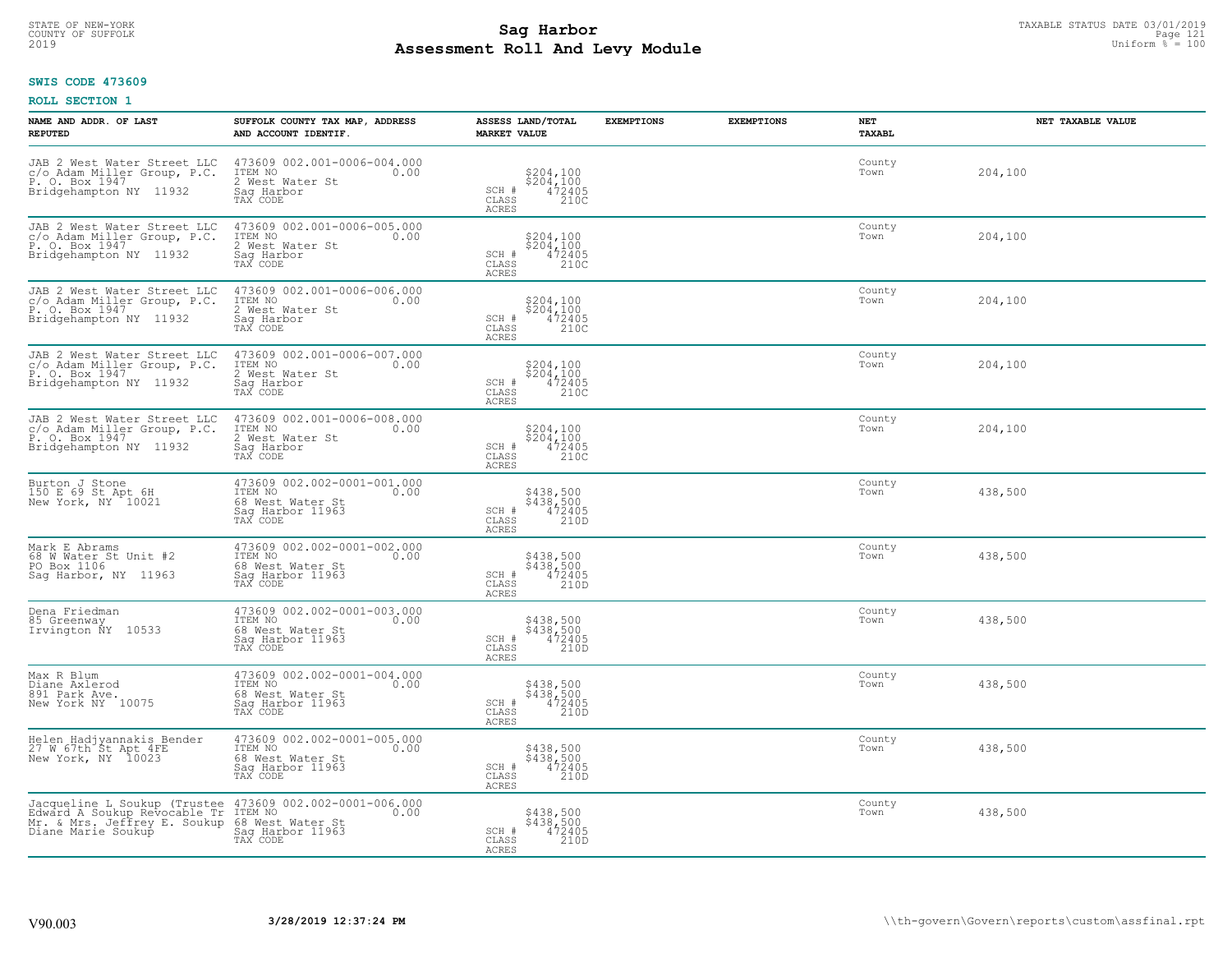# STATE OF NEW-YORK TAXABLE STATUS DATE 03/01/2019<br>COUNTY OF SUFFOLK Page 122 **Assessment Roll And Levy Module** 2019 Uniform % = 100

#### **SWIS CODE 473609**

| NAME AND ADDR. OF LAST<br><b>REPUTED</b>                                                                                                                                                                                                  | SUFFOLK COUNTY TAX MAP, ADDRESS<br>AND ACCOUNT IDENTIF.                                            | ASSESS LAND/TOTAL<br><b>MARKET VALUE</b>                                       | <b>EXEMPTIONS</b> | <b>EXEMPTIONS</b> | NET<br>TAXABL  | NET TAXABLE VALUE |
|-------------------------------------------------------------------------------------------------------------------------------------------------------------------------------------------------------------------------------------------|----------------------------------------------------------------------------------------------------|--------------------------------------------------------------------------------|-------------------|-------------------|----------------|-------------------|
| Margaret M Brady<br>501 Fifth Ave Suite 1900<br>New York, NY 10017                                                                                                                                                                        | 473609 002.002-0001-007.000<br>ITEM NO<br>0.00<br>68 West Water St<br>Saq Harbor 11963<br>TAX CODE | \$438,500<br>\$438,500<br>472405<br>SCH #<br>CLASS<br>210D<br>ACRES            |                   |                   | County<br>Town | 438,500           |
| Fay Allen<br>211 E 70th St Apt 27G<br>New York NY 10021                                                                                                                                                                                   | 473609 002.002-0001-008.000<br>ITEM NO<br>0.00<br>68 West Water St<br>Sag Harbor 11963<br>TAX CODE | \$438,500<br>\$438,500<br>472405<br>SCH #<br>CLASS<br>210D<br>ACRES            |                   |                   | County<br>Town | 438,500           |
| Sultana A. Kazanas<br>Anastasia Danz<br>537 Grand Ave<br>Leonia NJ 07605                                                                                                                                                                  | 473609 002.002-0001-009.000<br>ITEM NO<br>0.00<br>68 West Water St<br>Sag Harbor 11963<br>TAX CODE | \$438,500<br>\$438,500<br>472405<br>210D<br>$\texttt{SCH}$ #<br>CLASS<br>ACRES |                   |                   | County<br>Town | 438,500           |
| Arlene Genatt<br>14 East 75th St Apt 12D<br>New York NY 10021                                                                                                                                                                             | 473609 002.002-0001-010.000<br>ITEM NO<br>0.00<br>68 West Water St<br>Saq Harbor 11963<br>TAX CODE | \$438,500<br>\$438,500<br>472405<br>SCH #<br>$\mathtt{CLASS}$<br>210D<br>ACRES |                   |                   | County<br>Town | 438,500           |
| Michael Pastier<br>Carolyn Pastier<br>14 Bayard Dr<br>Dix Hills NY 11746                                                                                                                                                                  | 473609 002.002-0001-011.000<br>ITEM NO<br>0.00<br>68 West Water St<br>Saq Harbor 11963<br>TAX CODE | \$438,500<br>\$438,500<br>472405<br>SCH #<br>CLASS<br>210D<br>ACRES            |                   |                   | County<br>Town | 438,500           |
| Barbara Slatin<br>341 West 24th St. Apt 4J<br>New York NY 10011                                                                                                                                                                           | 473609 002.002-0001-012.000<br>ITEM NO<br>0.00<br>68 West Water St<br>Sag Harbor 11963<br>TAX CODE | \$438,500<br>\$438,500<br>472405<br>210D<br>SCH #<br>CLASS<br>ACRES            |                   |                   | County<br>Town | 438,500           |
| Audrey Lefkowitz<br>Tina Åndromidas<br>314 DeMott Ave<br>Rockville Centre, NY 11570                                                                                                                                                       | 473609 002.002-0001-013.000<br>ITEM NO<br>0.00<br>68 West Water St<br>Sag Harbor 11963<br>TAX CODE | \$438,500<br>\$438,500<br>472405<br>210D<br>SCH #<br>CLASS<br>ACRES            |                   |                   | County<br>Town | 438,500           |
| James Marquardt<br>Joseph M Rose<br>Ann P Marquardt<br>P.O. Box 2693<br>Sag Harbor NY 11963                                                                                                                                               | 473609 002.002-0001-014.000<br>ITEM NO<br>0.00<br>68 West Water St<br>Saq Harbor 11963<br>TAX CODE | \$438,500<br>\$438,500<br>472405<br>210D<br>SCH #<br>CLASS<br>ACRES            |                   |                   | County<br>Town | 438,500           |
| Irving O Weiss (Life Estate) 473609 002.002-0001-015.000<br>Josephine Weiss (Life Estate ITEM NO<br>Maria Weiss-Rodriguez (Trust 68 West Water St<br>Josephine Weiss-Rodriguez (Trust 68 West Water 11963<br>Maria Weiss-Rodriguez (Trust |                                                                                                    | \$438,500<br>\$438,500<br>472405<br>210D<br>SCH #<br>CLASS<br>ACRES            |                   |                   | County<br>Town | 438,500           |
| Alan Zients<br>Ronda Zients<br>1056 Fifth Avenue<br>New York NY 10028                                                                                                                                                                     | 473609 002.002-0001-016.000<br>ITEM NO<br>0.00<br>68 West Water St<br>Sag Harbor 11963<br>TAX CODE | \$438,500<br>\$438,500<br>472405<br>SCH #<br>210D<br>CLASS<br>ACRES            |                   |                   | County<br>Town | 438,500           |
| Nancy R Alpert<br>H Gwên Marcus<br>2000 Broadway #PH1B<br>New York NY 10023                                                                                                                                                               | 473609 002.002-0001-017.000<br>ITEM NO<br>0.00<br>68 West Water St<br>Sag Harbor 11963<br>TAX CODE | \$438,500<br>\$438,500<br>SCH #<br>472405<br>CLASS<br>210D<br>ACRES            |                   |                   | County<br>Town | 438,500           |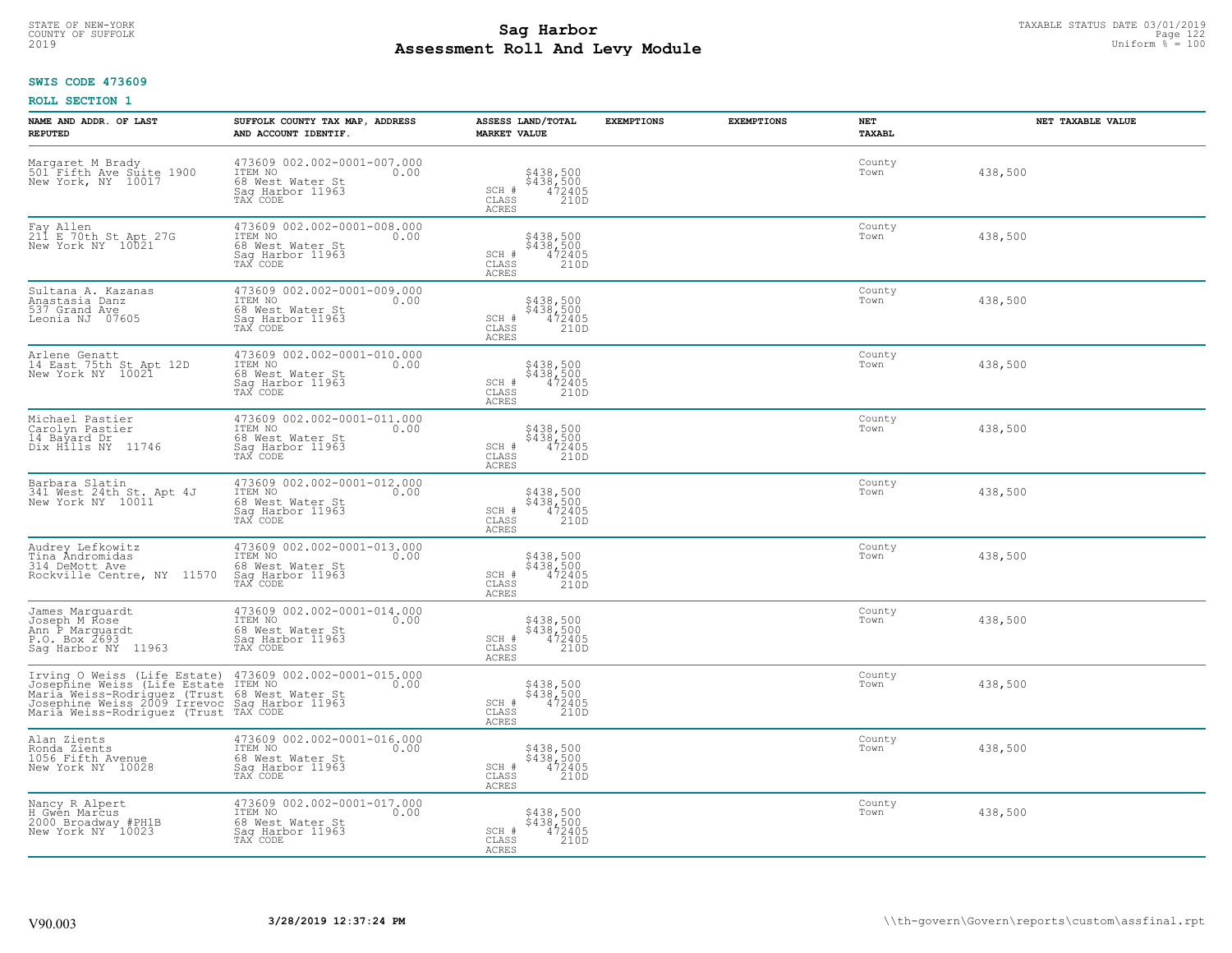# STATE OF NEW-YORK TAXABLE STATUS DATE 03/01/2019<br>COUNTY OF SUFFOLK Page 123 Page 123 **Assessment Roll And Levy Module** 2019 Uniform % = 100

#### **SWIS CODE 473609**

| NAME AND ADDR. OF LAST<br><b>REPUTED</b>                                                                                                                                                        | SUFFOLK COUNTY TAX MAP, ADDRESS<br>AND ACCOUNT IDENTIF.                                            | ASSESS LAND/TOTAL<br><b>MARKET VALUE</b>                                   | <b>EXEMPTIONS</b> |          | <b>EXEMPTIONS</b><br><b>NET</b><br><b>TAXABL</b> |         | NET TAXABLE VALUE |
|-------------------------------------------------------------------------------------------------------------------------------------------------------------------------------------------------|----------------------------------------------------------------------------------------------------|----------------------------------------------------------------------------|-------------------|----------|--------------------------------------------------|---------|-------------------|
| Phylis S Fisher<br>199 Carlou Ct<br>Oceanside, NY<br>11572                                                                                                                                      | 473609 002.002-0001-018.000<br>ITEM NO<br>0.00<br>68 West Water St<br>Saq Harbor 11963<br>TAX CODE | \$438,500<br>\$438,500<br>472405<br>210D<br>SCH #<br>CLASS<br><b>ACRES</b> |                   |          | County<br>Town                                   | 438,500 |                   |
| Robert S. Lupi, Trustee 473609 002.002-00<br>of the Robert S. Lupi Revoca ITEM NO<br>Kristine Shays-Lupi, Trustee 68 West Water St<br>of the Kristine Shays-Lupi R Sag Harbor 11963<br>TAX CODE | 473609 002.002-0001-019.000<br>0.00 0.00                                                           | \$438,500<br>\$438,500<br>472405<br>SCH #<br>210D<br>CLASS<br><b>ACRES</b> |                   |          | County<br>Town                                   | 438,500 |                   |
| John E Schmid<br>Michell Halada-Schmid<br>7 Wilton Ct<br>PO Box 804<br>Great River, NY 11739                                                                                                    | 473609 002.002-0001-020.000<br>ITEM NO<br>0.00<br>68 West Water St<br>Sag Harbor 11963<br>TAX CODE | \$438,500<br>\$438,500<br>472405<br>210D<br>SCH #<br>CLASS<br>ACRES        | veteran           | \$22,561 | County<br>Town                                   | 415,939 |                   |
| Teresa Catallo<br>84 Wheatley Rd<br>Old Westbury, NY 11568                                                                                                                                      | 473609 002.002-0001-021.000<br>TTEM NO 0.00<br>68 West Water St<br>Sag Harbor 11963<br>TAX CODE    | \$438,500<br>\$438,500<br>472405<br>210D<br>SCH #<br>CLASS<br>ACRES        |                   |          | County<br>Town                                   | 438,500 |                   |
| Thomas W Papa<br>Angel Lee Papa<br>1202 Loch Lomond Ct<br>Richmond VA 23221                                                                                                                     | 473609 002.002-0001-022.000<br>ITEM NO<br>0.00<br>68 West Water St<br>Saq Harbor 11963<br>TAX CODE | \$438,500<br>\$438,500<br>472405<br>210D<br>SCH #<br>CLASS<br>ACRES        |                   |          | County<br>Town                                   | 438,500 |                   |
| Charles M Strain<br>Mercedes Cs Goodell<br>101 Second St<br>Garden City, NY 11530                                                                                                               | 473609 002.002-0001-023.000<br>ITEM NO<br>0.00<br>68 West Water St<br>Sag Harbor 11963<br>TAX CODE | \$438,500<br>\$438,500<br>472405<br>210D<br>SCH #<br>CLASS<br>ACRES        |                   |          | County<br>Town                                   | 438,500 |                   |
| Michael Palma<br>Mary Jane Palma<br>1401 Meadowoods Dr<br>East Meadow, NY 11554                                                                                                                 | 473609 002.002-0001-024.000<br>ITEM NO<br>0.00<br>68 West Water St<br>Sag Harbor 11963<br>TAX CODE | \$438,500<br>\$438,500<br>472405<br>210D<br>SCH #<br>CLASS<br>ACRES        |                   |          | County<br>Town                                   | 438,500 |                   |
| Phillip T. Kaplan<br>Sigrid Margot Dede Kaplan<br>P.O. Box 1977<br>Sag Harbor NY 11963                                                                                                          | 473609 002.002-0001-025.000<br>ITEM NO<br>0.00<br>68 West Water St<br>Saq Harbor 11963<br>TAX CODE | \$438,500<br>\$438,500<br>472405<br>210D<br>SCH #<br>CLASS<br><b>ACRES</b> |                   |          | County<br>Town                                   | 438,500 |                   |
| Regina Schmidt<br>Hans-Jurgen Schmidt<br>8 Belnay Ln<br>Montvale, NJ 07645                                                                                                                      | 473609 002.002-0001-026.000<br>TTEM NO 0.00<br>68 West Water St<br>Saq Harbor 11963<br>TAX CODE    | \$438,500<br>\$438,500<br>472405<br>210D<br>SCH #<br>CLASS<br><b>ACRES</b> |                   |          | County<br>Town                                   | 438,500 |                   |
| Nancy S Wolfin<br>11 Yale Dr<br>Manhasset, NY 11030                                                                                                                                             | 473609 002.002-0001-027.000<br>ITEM NO<br>0.00<br>68 West Water St<br>Sag Harbor 11963<br>TAX CODE | \$438,500<br>\$438,500<br>472405<br>210D<br>SCH #<br>CLASS<br><b>ACRES</b> |                   |          | County<br>Town                                   | 438,500 |                   |
| Sheila DeCosse<br>P.O. Box 3281<br>Saq Harbor NY 11963                                                                                                                                          | 473609 002.002-0001-028.000<br>ITEM NO<br>0.00<br>68 West Water St<br>Sag Harbor 11963<br>TAX CODE | \$425,400<br>\$425,400<br>472405<br>SCH #<br>210D<br>CLASS<br><b>ACRES</b> |                   |          | County<br>Town                                   | 425,400 |                   |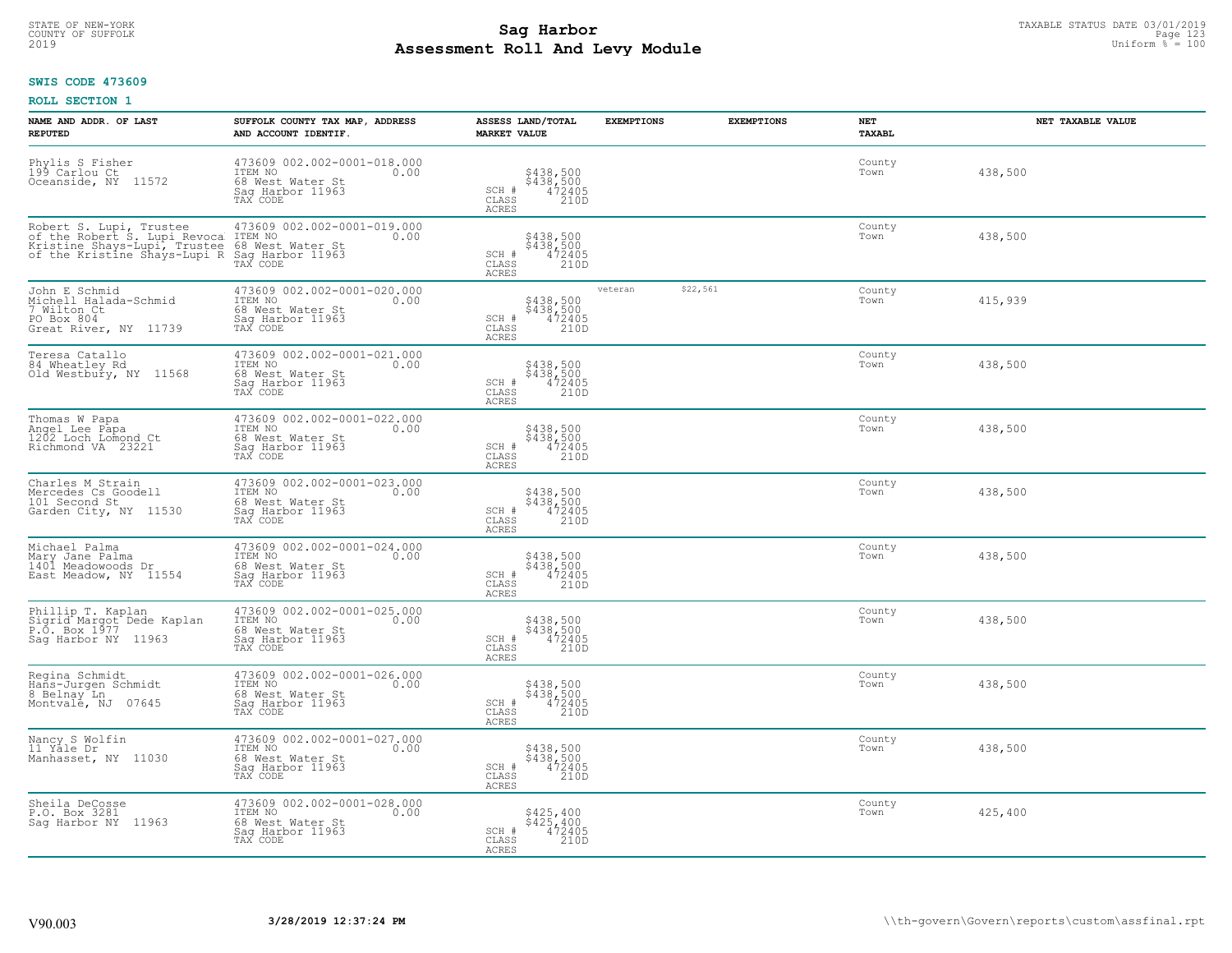# STATE OF NEW-YORK TAXABLE STATUS DATE 03/01/2019<br>COUNTY OF SUFFOLK Page 124 **Assessment Roll And Levy Module** 2019 Uniform % = 100

#### **SWIS CODE 473609**

| NAME AND ADDR. OF LAST<br><b>REPUTED</b>                                                                                                                                                                                                 | SUFFOLK COUNTY TAX MAP, ADDRESS<br>AND ACCOUNT IDENTIF.                                                      | ASSESS LAND/TOTAL<br><b>MARKET VALUE</b>                                                                                       | <b>EXEMPTIONS</b> | <b>EXEMPTIONS</b> | NET<br>TAXABL  | NET TAXABLE VALUE |
|------------------------------------------------------------------------------------------------------------------------------------------------------------------------------------------------------------------------------------------|--------------------------------------------------------------------------------------------------------------|--------------------------------------------------------------------------------------------------------------------------------|-------------------|-------------------|----------------|-------------------|
| P&G Holdings LLC<br>16 Jones Street<br>Amston CT 06231                                                                                                                                                                                   | 473609 002.002-0001-029.000<br>ITEM NO<br>0.00<br>68 West Water St<br>Saq Harbor 11963<br>TAX CODE           | \$438,500<br>\$438,500<br>472405<br>210D<br>SCH #<br>CLASS<br><b>ACRES</b>                                                     |                   |                   | County<br>Town | 438,500           |
| Harry Javer<br>Elizabeth Wolff<br>443 Park Ave SO Apt 501<br>New York NY 10016                                                                                                                                                           | 473609 002.002-0001-030.000<br>ITEM NO<br>0.00<br>68 West Water St<br>Sag Harbor 11963<br>TAX CODE           | \$438,500<br>\$438,500<br>472405<br>SCH #<br>CLASS<br>210D<br>ACRES                                                            |                   |                   | County<br>Town | 438,500           |
| Robert R Ratcliffe<br>Susan Ratcliffe<br>P.O. Box 2164<br>Sag Harbor NY 11963                                                                                                                                                            | 473609 002.002-0001-031.000<br>ITEM NO<br>0.00<br>68 West Water St<br>Sag Harbor 11963<br>TAX CODE           | \$438,500<br>\$438,500<br>472405<br>210D<br>SCH #<br>CLASS<br>ACRES                                                            |                   |                   | County<br>Town | 438,500           |
| West Water LLC<br>d/b/a Sag Harbor Sanctuary L<br>1532 Hi_Line_Drive<br>Dallas TX 75207                                                                                                                                                  | 473609 002.002-0002-001.000<br>1TEM NO 0.00<br>21 West Water St Unit 1A<br>Saq Harbor<br>TAX CODE            | \$933,667<br>$$933,667$<br>$472405$<br>210C<br>SCH #<br>CLASS<br><b>ACRES</b>                                                  |                   |                   | County<br>Town | 933,667           |
| Cynthia Richey Livingston<br>15 The Mews<br>Westport CT 06880                                                                                                                                                                            | 473609 002.002-0002-002.000<br>ITEM NO<br>0.00<br>21 West Water St Unit 1B<br>Saq Harbor<br>TAX CODE         | $$1,011,667$<br>$$1,011,667$<br>$SCH$ $#$<br>$\frac{172405}{2100}$<br>CLASS<br>ACRES                                           |                   |                   | County<br>Town | 1,011,667         |
| Clifton Larson Allen<br>4501 Tamiami Trail North Sui<br>Naples FL 34103                                                                                                                                                                  | 473609 002.002-0002-003.000<br>TTEM NO 0.00<br>ITEM NO<br>21 West Water St Unit 1C<br>Sag Harbor<br>TAX CODE | \$808,417<br>\$808,417<br>SCH #<br>472405<br>CLASS<br>210C<br>ACRES                                                            |                   |                   | County<br>Town | 808,417           |
| Clifton Larson Allen<br>4501 Tamiami Trail North Sui<br>Naples FL 34103                                                                                                                                                                  | 473609 002.002-0002-004.000<br>ITEM NO<br>0.00<br>21 West Water St Unit 1D<br>Sag Harbor<br>TAX CODE         | \$803,542<br>\$803,542<br>472405<br>210C<br>SCH #<br>CLASS<br>ACRES                                                            |                   |                   | County<br>Town | 803,542           |
| Clifton Larson Allen<br>4501 Tamiami Trail North Sui<br>Naples FL 34103                                                                                                                                                                  | 473609 002.002-0002-005.000<br>0.00 0.00<br>21 West Water St Unit 1E<br>Saq Harbor<br>TAX CODE               | $\begin{array}{l} $1,137,667\\ $1,137,667\\ * &472405\\ * &210C \end{array}$<br>$SCH$ #<br>CLASS<br>ACRES                      |                   |                   | County<br>Town | 1,137,667         |
| Harbors Edge 1F Inc.<br>c/o Churchill Real Estate<br>7 Mercer Street FL 2<br>New York NY 10013                                                                                                                                           | 473609 002.002-0002-006.000<br>TTEM NO 0.00<br>21 West Water St Unit 1F<br>Saq Harbor<br>TAX CODE            | \$926,542<br>\$926,542<br>472405<br>210C<br>SCH #<br>CLASS<br>ACRES                                                            |                   |                   | County<br>Town | 926,542           |
| Barbaree Earl Nielsen, Trust 473609 002.002-0003-001.000<br>Barbaree Earl Nielsen Revoca ITEM NO<br>CONSTRAINT TRANSPORTED A SALEM 21 West Water St Unit 2A<br>9100 Wilshire Blvd., #1000W Sag Harbor<br>Beverly Hills CA 90212 TAX CODE |                                                                                                              | $\begin{array}{r} $839,200$ \\ $1,029,834$ \\ $1,029,834$ \\ # 472405$ \\ ss \\ 210C \end{array}$<br>$SCH$ #<br>CLASS<br>ACRES |                   |                   | County<br>Town | 1,029,834         |
| 555 Paul's Lane, LLC<br>c/o Burke & Sullivan, PLLC<br>41 Meeting House Lane<br>Southampton NY 11968                                                                                                                                      | 473609 002.002-0003-002.000<br>ITEM NO 0.00<br>21 West Water St Unit 2B<br>Sag Harbor<br>TAX CODE            | $\begin{array}{l} $1,116,500\\ $1,116,500\\ * &472405\\ * &2100 \end{array}$<br>$SCH$ #<br>CLASS<br>ACRES                      |                   |                   | County<br>Town | 1,116,500         |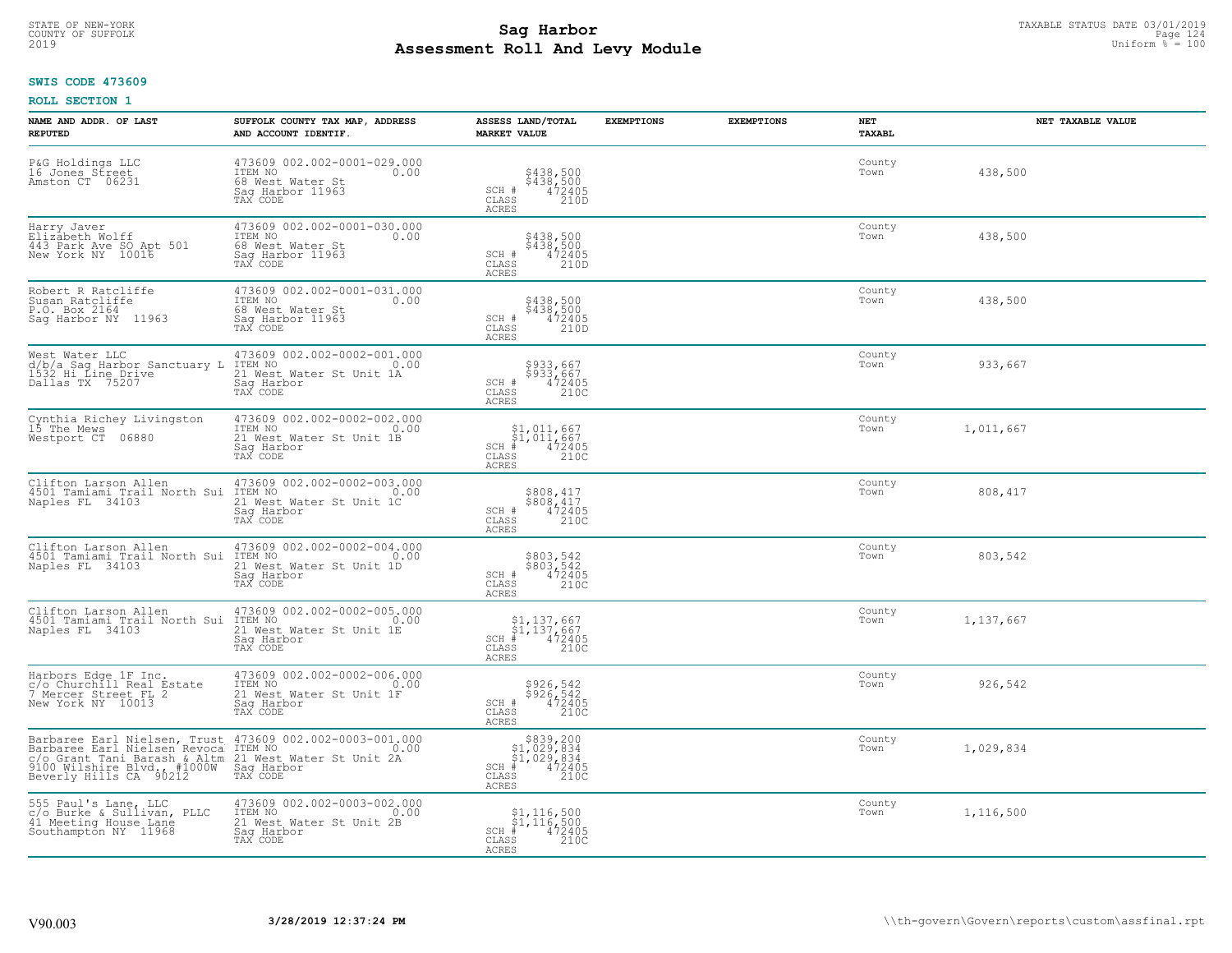# STATE OF NEW-YORK TAXABLE STATUS DATE 03/01/2019<br>COUNTY OF SUFFOLK Page 125 and the state of the state of the state of the state of the state of the state of th **Assessment Roll And Levy Module** 2019 Uniform % = 100

#### **SWIS CODE 473609**

| NAME AND ADDR. OF LAST<br><b>REPUTED</b>                                                       | SUFFOLK COUNTY TAX MAP, ADDRESS<br>AND ACCOUNT IDENTIF.                                                   | ASSESS LAND/TOTAL<br><b>MARKET VALUE</b>                                                                                             | <b>EXEMPTIONS</b> | <b>EXEMPTIONS</b> | <b>NET</b><br><b>TAXABL</b> | NET TAXABLE VALUE |
|------------------------------------------------------------------------------------------------|-----------------------------------------------------------------------------------------------------------|--------------------------------------------------------------------------------------------------------------------------------------|-------------------|-------------------|-----------------------------|-------------------|
| Frank R. Mori<br>64 Turkey Hill Road South<br>Westport CT 06880                                | 473609 002.002-0003-003.000<br>TTEM NO 0.00<br>21 West Water St Unit 2C<br>Saq Harbor<br>TAX CODE         | \$890,667<br>\$890,667<br>472405<br>$SCH$ #<br>CLASS<br>210C<br><b>ACRES</b>                                                         |                   |                   | County<br>Town              | 890,667           |
| Krystyna Doerfler<br>151 Central Park West Apt 11<br>New York NY 10023                         | 473609 002.002-0003-004.000<br>ITEM NO<br>0.00<br>21 West Water St Unit 2D<br>Sag Harbor<br>TAX CODE      | \$885,250<br>\$885,250<br>472405<br>210C<br>SCH #<br>CLASS<br><b>ACRES</b>                                                           |                   |                   | County<br>Town              | 885,250           |
| Samir A. Gandhi<br>Anita D. Khushalani<br>110 Walworth Ave<br>Scarsdale NY 10583               | 473609 002.002-0003-005.000<br>ITEM NO<br>0.00<br>21 West Water St Unit 2E<br>Sag Harbor<br>TAX CODE      | $$1, 256, 500$<br>$$1, 256, 500$<br>$*$ 472405<br>$2100$<br>$SCH$ #<br>CLASS<br>ACRES                                                |                   |                   | County<br>Town              | 1,256,500         |
| Ram Island Holdings, LLC<br>P.O. Box 965<br>140 N. Ram Island Drive<br>Shelter Island NY 11964 | 473609 002.002-0003-006.000<br>TTEM NO 0.00<br>0.00<br>21 West Water St Unit 2F<br>Saq Harbor<br>TAX CODE | $$1,021,917$<br>$$1,021,917$<br>SCH #<br>472405<br>CLASS<br>210C<br>ACRES                                                            |                   |                   | County<br>Town              | 1,021,917         |
| Clifton Larson Allen<br>4501 Tamiami Trail North Sui<br>Naples FL 34103                        | 473609 002.002-0004-001.000<br>ITEM NO<br>0.00<br>21 West Water St PH a<br>Saq Harbor<br>TAX CODE         | $$1, 298, 792$<br>$$1, 298, 792$<br>$# 472405$<br>$35$<br>210C<br>$SCH$ #<br>CLASS<br><b>ACRES</b>                                   |                   |                   | County<br>Town              | 1,298,792         |
| FGSH LLC<br>140 Cadman Plaza West 9E<br>Brooklyn NY 11201                                      | 473609 002.002-0004-002.000<br>ITEM NO<br>0.00<br>21 West Water St PH B<br>Sag Harbor<br>TAX CODE         | \$1,205,750<br>\$1,205,750<br># 472405<br>\$ 210C<br>SCH #<br>CLASS<br>ACRES                                                         |                   |                   | County<br>Town              | 1,205,750         |
| Harbors Edge 3 LLC<br>146 W 57th St<br>New York NY 10019                                       | 473609 002.002-0004-003.000<br>ITEM NO<br>0.00<br>21 West Water St PH C<br>Sag Harbor<br>TAX CODE         | \$1,393,667<br>\$1,393,667<br>#472405<br>$SCH$ #<br>210C<br>CLASS<br><b>ACRES</b>                                                    |                   |                   | County<br>Town              | 1,393,667         |
| GL SAG HARBOR LLC<br>1995 Broadway, 3rd Floor<br>New York NY 10023                             | 473609 003.000-0001-004.004<br>ITEM NO<br>0.00<br>71 Glover St<br>Saq Harbor 11963<br>TAX CODE            | $510, 394, 300$<br>$521, 389, 400$<br>$521, 389, 400$<br>$1 + 472405$<br>$155$<br>$1210M$<br>SCH #<br>CLASS<br><b>ACRES</b><br>1.350 |                   |                   | County<br>Town              | 21,389,400        |
| Laura B Cohen<br>6155 Barrows Dr<br>Los Angeles CA 90048                                       | 473609 003.000-0001-006.001<br>TTEM NO 0.00<br>63 Glover St<br>Saq Harbor 11963<br>TAX CODE               | $$4, 034, 300$<br>$$4, 881, 700$<br>$$4, 881, 700$<br>$472405$<br>$$281M$<br>$$281M$<br>$SCH$ #<br>CLASS<br><b>ACRES</b><br>0.580    |                   |                   | County<br>Town              | 4,881,700         |
| SR Gambrel Inc<br>270 Lafayette St Suite 805<br>New York, NY 10012                             | 473609 003.000-0001-008.000<br>ITEM NO<br>0.00<br>57 Glover St<br>Sag Harbor 11963<br>TAX CODE            | \$28,300<br>\$28,300<br>\$28,300<br>\$28,300<br>SCH #<br>31ĭ<br>CLASS<br>0.010<br><b>ACRES</b>                                       |                   |                   | County<br>Town              | 28,300            |
| Steven R Gambrel<br>55 Grove St Apt<br>New York NY 10014                                       | 473609 003.000-0001-009.001<br>ITEM NO<br>0.00<br>53 Glover St<br>Sag Harbor 11963<br>TAX CODE            | \$5,536,800<br>\$6,348,000<br>\$6,348,000<br>$SCH$ #<br>472405<br>281W<br>CLASS<br>ACRES<br>0.870                                    |                   |                   | County<br>Town              | 6,348,000         |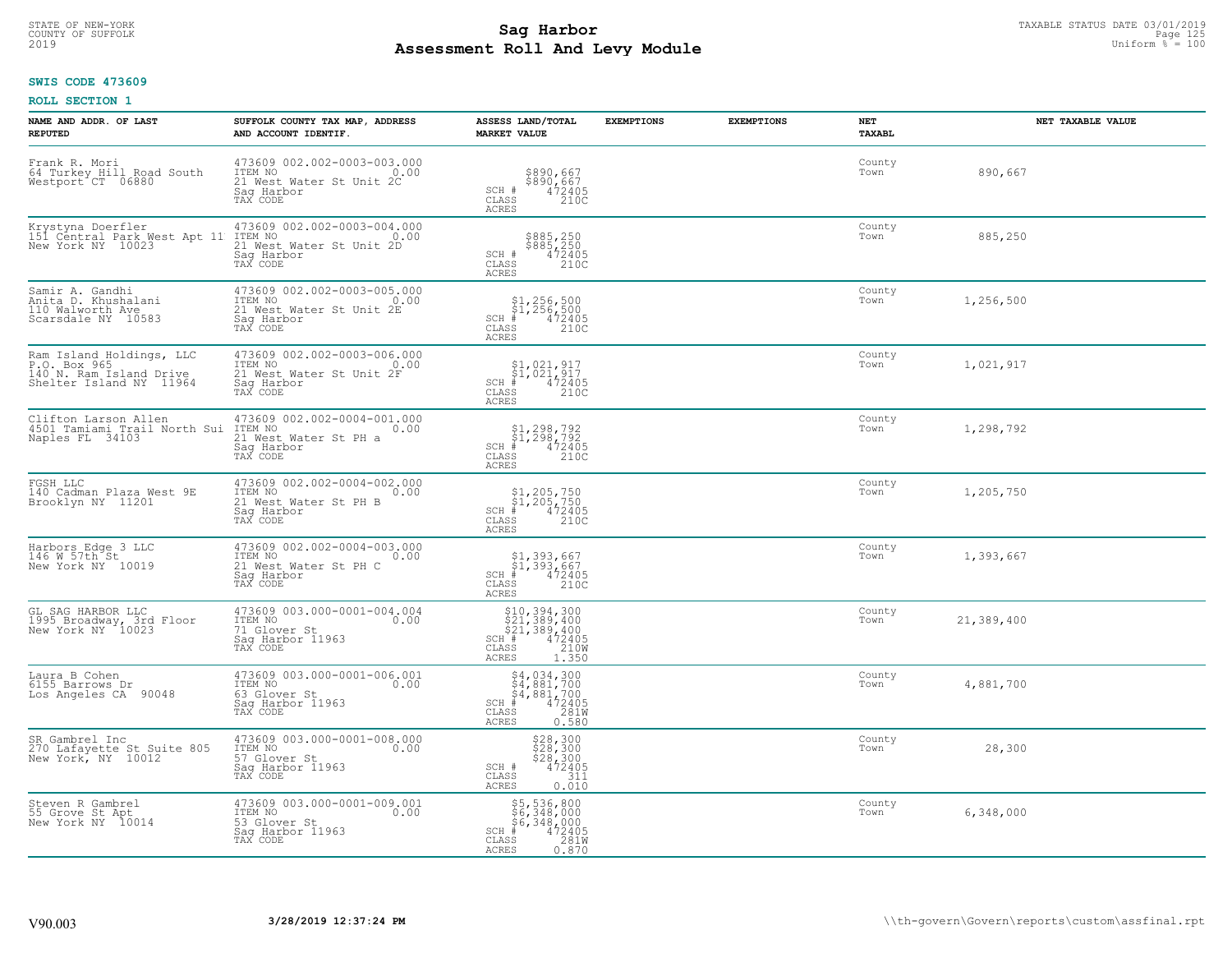# STATE OF NEW-YORK TAXABLE STATUS DATE 03/01/2019<br>COUNTY OF SUFFOLK Page 126 Page 126 **Assessment Roll And Levy Module** 2019 Uniform % = 100

# **SWIS CODE 473609**

| NAME AND ADDR. OF LAST<br><b>REPUTED</b>                                                                                                | SUFFOLK COUNTY TAX MAP, ADDRESS<br>AND ACCOUNT IDENTIF.                                                                                        | ASSESS LAND/TOTAL<br><b>MARKET VALUE</b>                                                                                                                                                                                                                                                                                                                                                                                                                                                                                            | <b>EXEMPTIONS</b> | <b>EXEMPTIONS</b> | NET<br><b>TAXABL</b> | NET TAXABLE VALUE |
|-----------------------------------------------------------------------------------------------------------------------------------------|------------------------------------------------------------------------------------------------------------------------------------------------|-------------------------------------------------------------------------------------------------------------------------------------------------------------------------------------------------------------------------------------------------------------------------------------------------------------------------------------------------------------------------------------------------------------------------------------------------------------------------------------------------------------------------------------|-------------------|-------------------|----------------------|-------------------|
| David B Epstein<br>843 W 57th Terrace<br>Kansas City MO 64113                                                                           | 473609 003.000-0001-009.003<br>ITEM NO<br>0.00<br>59 Glover St<br>Sag Harbor 11963<br>TAX CODE                                                 | $$3,852,600$<br>$$4,428,100$<br>$$4,428,100$<br>$*$<br>$472405$<br>$*$<br>$2100$<br>$SCH$ #<br>$\mathtt{CLASS}$<br>ACRES<br>0.520                                                                                                                                                                                                                                                                                                                                                                                                   |                   |                   | County<br>Town       | 4,428,100         |
| Christina Galesi<br>Stephen Grant<br>45 Glover St<br>Sag Harbor NY 11963                                                                | 473609 003.000-0001-010.000<br>ITEM NO<br>0.00<br>45 Glover St<br>Saq Harbor 11963<br>TAX CODE                                                 | \$666,800<br>\$826,900<br>\$826,900<br>472405<br>SCH #<br>CLASS<br>$\frac{210}{0.070}$<br><b>ACRES</b>                                                                                                                                                                                                                                                                                                                                                                                                                              |                   |                   | County<br>Town       | 826,900           |
| Christina Galesi<br>Stephen Grant<br>45 Glover St<br>Saq Harbor NY 11963                                                                | 473609 003.000-0001-011.004<br>ITEM NO<br>0.00<br>41 Glover St<br>Sag Harbor 11963<br>TAX CODE                                                 | $\begin{array}{r} \text{\small $53$, 834$, 900} \\ \text{\small $55$, 125,600} \\ \text{\small $55$, 125,600} \\ \text{\small $4$} \\ \text{\small $72405} \\ \text{\small $85$} \\ \text{\small $15$} \\ \text{\small $15$} \\ \text{\small $1600} \\ \text{\small $18$} \\ \text{\small $18$} \\ \text{\small $18$} \end{array}$<br>$SCH$ #<br>CLASS<br><b>ACRES</b>                                                                                                                                                              |                   |                   | County<br>Town       | 5,125,600         |
| 37 Glover Street LLC<br>470 West 24th Street #8H<br>New York NY 10011                                                                   | 473609 003.000-0001-012.000<br>ITEM NO<br>0.00<br>37 Glover St<br>Saq Harbor 11963<br>TAX CODE                                                 | $\begin{array}{r} \text{\small $53$, 563, 200} \\ \text{\small $53$, 649, 500} \\ \text{\small $53$, 649, 500} \\ \text{\small $+$} \\ \text{\small $+$} \\ \text{\small $+$} \\ \text{\small $+$} \\ \text{\small $+$} \\ \text{\small $+$} \\ \text{\small $+$} \\ \text{\small $+$} \\ \text{\small $+$} \\ \text{\small $+$} \\ \text{\small $+$} \\ \text{\small $+$} \\ \text{\small $+$} \\ \text{\small $+$} \\ \text{\small $+$} \\ \text{\small $+$} \\ \text{\small $+$} \\ \text{\$<br>$SCH$ #<br>CLASS<br><b>ACRES</b> |                   |                   | County<br>Town       | 3,649,500         |
| Jonathan Friedan (Co-Trustee<br>Betty Friedan Trust<br>Daniel Friedan (Co-Trustee)<br>Betty Friedan Trust<br>Emily Friedan (Co-Trustee) | 473609 003.000-0001-013.000<br>ITEM NO<br>0.00<br>31 Glover St<br>Saq Harbor 11963<br>TAX CODE                                                 | $\begin{array}{r} 53,608,100 \\ 54,602,600 \\ 54,602,600 \\ \pm \\ 4,72405 \\ \text{ss} \\ 210W \\ \text{ss} \\ 0.360 \end{array}$<br>SCH #<br>CLASS<br>ACRES                                                                                                                                                                                                                                                                                                                                                                       |                   |                   | County<br>Town       | 4,602,600         |
| Green Harbor LLC<br>114 Cornelia Avenue<br>Mill Valley CA 94941                                                                         | 473609 003.000-0001-014.000<br>ITEM NO<br>0.00<br>12 Green St<br>Sag Harbor 11963<br>TAX CODE                                                  | $$3, 779, 800$<br>$$4, 050, 100$<br>$$4, 050, 100$<br>$$4, 050, 100$<br>$472405$<br>$SCH$ #<br>CLASS<br>210W<br><b>ACRES</b><br>0.450                                                                                                                                                                                                                                                                                                                                                                                               |                   |                   | County<br>Town       | 4,050,100         |
| Esther R Newberg<br>Apt 27f<br>22 E 72nd St<br>New York, NY 10021                                                                       | 473609 003.000-0001-015.000<br>ITEM NO<br>0.00<br>27 Glover St<br>Saq Harbor 11963<br>TAX CODE                                                 | $$1,592,400$<br>$$2,067,700$<br>$$2,067,700$<br>$$472405$<br>$SCH$ #<br>CLASS<br>210<br>0.380<br><b>ACRES</b>                                                                                                                                                                                                                                                                                                                                                                                                                       |                   |                   | County<br>Town       | 2,067,700         |
| Christoper Weitz (Trustee)<br>Susan Weitz Qualified Person                                                                              | Susan Weitz (Trustee) 473609 003.000-0001-016.000<br>Susan Weitz Qualified Person ITEM NO 0.00<br>15 Glover St<br>Sag Harbor 11963<br>TAX CODE | $$1, 239, 600$<br>$$1, 639, 800$<br>$$1, 639, 800$<br>$$472405$<br>$SCH$ #<br>CLASS<br>210<br><b>ACRES</b><br>0.230                                                                                                                                                                                                                                                                                                                                                                                                                 |                   |                   | County<br>Town       | 1,639,800         |
| Georgia Oetker<br>6 Henniker Mews<br>London, SW3 6BL England                                                                            | 473609 003.000-0001-017.000<br>ITEM NO 0.00<br>9 Glover St<br>Saq Harbor 11963<br>TAX CODE                                                     | $$882,000$<br>$$1,747,500$<br>$$1,747,500$<br>$*1$<br>$472405$<br>$SCH$ #<br>CLASS<br>210<br><b>ACRES</b><br>0.110                                                                                                                                                                                                                                                                                                                                                                                                                  |                   |                   | County<br>Town       | 1,747,500         |
| Kathryn Huberty<br>James Wilson<br>20 Marks Rd<br>Riverside CT 06878                                                                    | 473609 003.000-0001-018.000<br>ITEM NO<br>0.00<br>5 Green St<br>Sag Harbor 11963<br>TAX CODE                                                   | $$1,884,700$<br>$$3,200,800$<br>$$3,200,800$<br>$$472405$<br>$SCH$ #<br>CLASS<br>210<br><b>ACRES</b><br>0.140                                                                                                                                                                                                                                                                                                                                                                                                                       |                   |                   | County<br>Town       | 3,200,800         |
| Anthony F Hagen<br>Christine Hagen<br>Box 1533<br>Main St<br>Saq Harbor, NY 11963                                                       | 473609 003.000-0001-022.000<br>ITEM NO<br>320 Main St<br>0.00<br>Sag Harbor 11963<br>TAX CODE                                                  | $$785, 200$<br>$$1, 175, 300$<br>$$1, 175, 300$<br>$SCH$ #<br>472405<br>CLASS<br>210W<br><b>ACRES</b><br>1,100                                                                                                                                                                                                                                                                                                                                                                                                                      |                   |                   | County<br>Town       | 1,175,300         |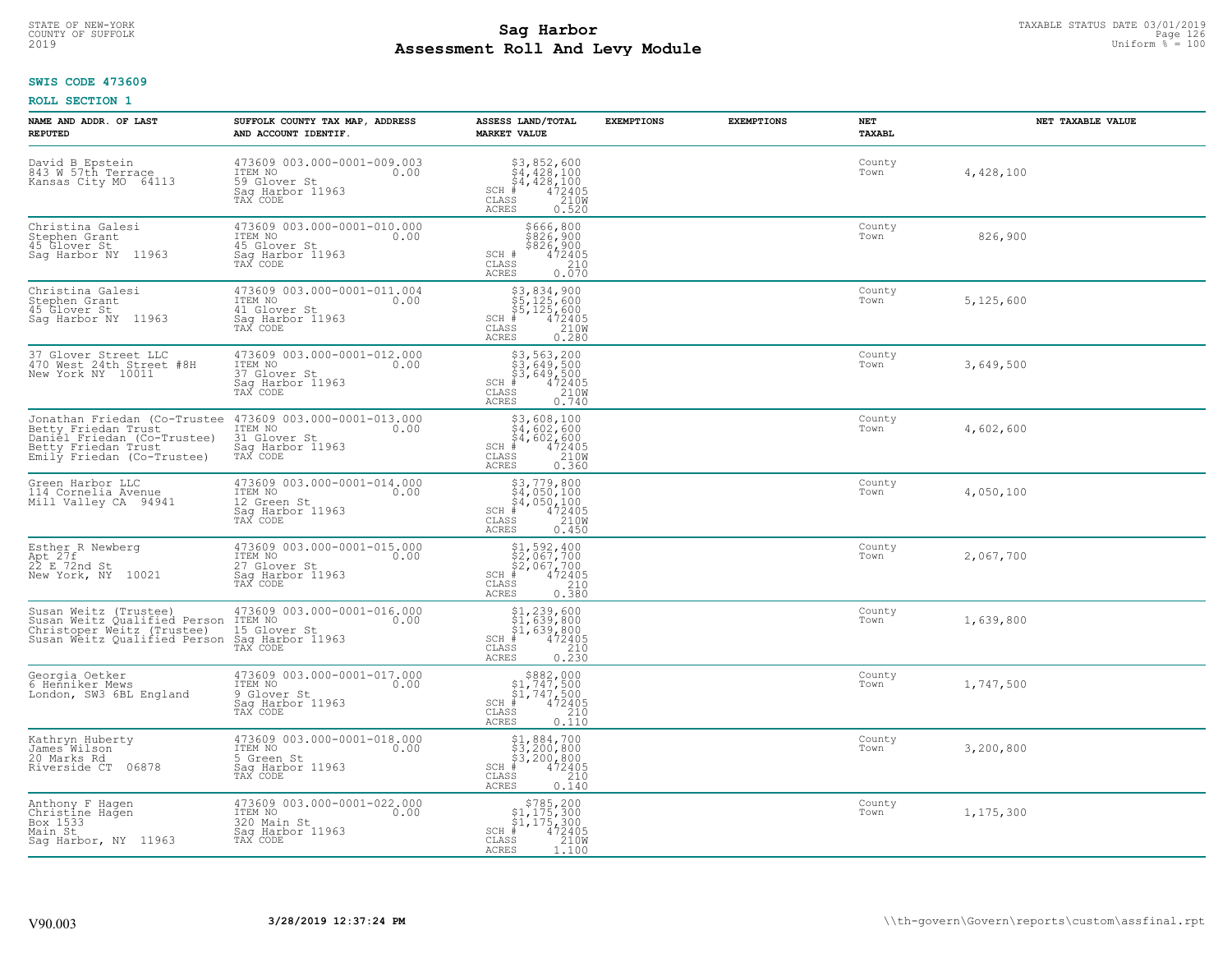# STATE OF NEW-YORK TAXABLE STATUS DATE 03/01/2019<br>COUNTY OF SUFFOLK Page 127 Page 127 **Assessment Roll And Levy Module** 2019 Uniform % = 100

## **SWIS CODE 473609**

| NAME AND ADDR. OF LAST<br><b>REPUTED</b>                                                                                             | SUFFOLK COUNTY TAX MAP, ADDRESS<br>AND ACCOUNT IDENTIF.                                                                                              | ASSESS LAND/TOTAL<br><b>MARKET VALUE</b>                                                                                                           | <b>EXEMPTIONS</b> | <b>EXEMPTIONS</b> | NET<br><b>TAXABL</b> | NET TAXABLE VALUE |
|--------------------------------------------------------------------------------------------------------------------------------------|------------------------------------------------------------------------------------------------------------------------------------------------------|----------------------------------------------------------------------------------------------------------------------------------------------------|-------------------|-------------------|----------------------|-------------------|
| Pierson House Inc<br>55 Prospect Pl<br>Brooklyn, NY 11217                                                                            | 473609 003.000-0001-023.001<br>ITEM NO<br>0.00<br>314 Main St<br>Saq Harbor 11963<br>TAX CODE                                                        | $$^{51}_{51},^{461}_{949},^{400}_{800}$ \$1,949,800<br>\$1,949,800<br># 472405<br>\$3 4281M<br>$SCH$ #<br>CLASS<br><b>ACRES</b><br>1.330           | veteran           | \$75,000          | County<br>Town       | 1,874,800         |
| Sarah E Gamble<br>40 W 15th St<br>New York, NY 10011                                                                                 | 473609 003.000-0001-024.000<br>ITEM NO<br>296 Main St<br>0.00<br>Sag Harbor 11963<br>TAX CODE                                                        | $$2, 385, 400$<br>$$2, 385, 400$<br>$$2, 385, 400$<br>$$472405$<br>$SCH$ #<br>CLASS<br>$\begin{array}{c} 210 \\ 0.250 \end{array}$<br><b>ACRES</b> |                   |                   | County<br>Town       | 2,385,400         |
| 290 Main Llc<br>C/o Martha Siegler<br>PO Box 2933<br>Sag Harbor, NY 11963                                                            | 473609 003.000-0001-025.000<br>ITEM NO<br>0.00<br>290 Main St<br>Saq Harbor 11963<br>TAX CODE                                                        | $$1, 239, 000$<br>$$1, 584, 000$<br>$$1, 584, 000$<br>$$472405$<br>$SCH$ #<br>CLASS<br>483<br>0.350<br>ACRES                                       |                   |                   | County<br>Town       | 1,584,000         |
| Susan Mead<br>Luis Moreno<br>Trustee of the Mead 2012 Tru 286 Main St<br>P. O. Box 2322 Sag Harbor 1<br>Sag Harbor NY 11963 TAX CODE | 473609 003.000-0001-027.001<br>0.00<br>Saq Harbor 11963                                                                                              | $$1, 812, 500$<br>$$2, 821, 800$<br>$$2, 821, 800$<br>$$472405$<br>$SCH$ #<br>CLASS<br>$\frac{210}{0.370}$<br>ACRES                                |                   |                   | County<br>Town       | 2,821,800         |
| J.B. Quinn LLC<br>Attn: Jon Gilman<br>76 Reade St Apt 4W<br>New York, NY 10007                                                       | 473609 003.000-0001-028.001<br>ITEM NO<br>0.00<br>7 Glover St<br>Saq Harbor<br>TAX CODE                                                              | \$890,800<br>$$1,105,800$<br>$$1,105,800$<br>$472405$<br>$SCH$ #<br>CLASS<br>210<br>ACRES                                                          |                   |                   | County<br>Town       | 1,105,800         |
| Jon H Gilman<br>76 Reade St Apt 4W<br>New York, NY 10007                                                                             | 473609 003.000-0001-028.003<br>ITEM NO<br>0.00<br>9 Green St<br>Saq Harbor<br>TAX CODE                                                               | $$1, 815, 200$<br>$$2, 639, 800$<br>$$2, 639, 800$<br>$$472405$<br>$SCH$ #<br>CLASS<br>210<br><b>ACRES</b>                                         |                   |                   | County<br>Town       | 2,639,800         |
| MSL Sag Harbor, LLC<br>555 Park Avenue Apt 6W<br>New York NY 10065                                                                   | 473609 003.000-0001-029.000<br>ITEM NO<br>0.00<br>278 Main St<br>Sag Harbor 11963<br>TAX CODE                                                        | $$4, 174, 400$<br>$$4, 174, 400$<br>$$4, 174, 400$<br>$SCH$ #<br>472405<br>CLASS<br>210<br>0.260<br>ACRES                                          |                   |                   | County<br>Town       | 4,174,400         |
| Thomas B Moore<br>234 West 148th St Apt 7C<br>New York NY 10039                                                                      | 473609 003.000-0001-030.001<br>ITEM NO<br>0.00<br>8 Glover St<br>Saq Harbor 11963<br>TAX CODE                                                        | $$829,100$<br>$$1,048,900$<br>$$1,048,900$<br>$*$ 472405<br>$SCH$ #<br>CLASS<br>210<br><b>ACRES</b><br>0.110                                       |                   |                   | County<br>Town       | 1,048,900         |
| Henry P Segal<br>47 Vån Kirk Rd<br>Princeton, NJ 08540                                                                               | 473609 003.000-0001-031.001<br>ITEM NO<br>0.00<br>12 Glover St<br>Saq Harbor 11963<br>TAX CODE                                                       | $$3882,000\n$1,075,900\n$1,075,900\n$4,72405$<br>$SCH$ #<br>CLASS<br>210<br>ACRES<br>0.110                                                         |                   |                   | County<br>Town       | 1,075,900         |
| Sarah Reilly<br>16 Glover St<br>Sag Harbor NY 11963                                                                                  | 473609 003.000-0001-032.001<br>ITEM NO 0.00<br>16 Glover St<br>Saq Harbor 11963<br>TAX CODE                                                          | \$829,800<br>$$1,664,300$<br>$$1,664,300$<br>$SCH$ #<br>472405<br>CLASS<br>210<br>ACRES<br>0.100                                                   |                   |                   | County<br>Town       | 1,664,300         |
| 18 Glover St<br>Sag Harbor NY 11963                                                                                                  | Stephen Gerald Poe, Trustee 473609 003.000-0001-033.001<br>The Stephen Gerald Poe Livin ITEM NO 0.00<br>18 Glover St<br>Sag Harbor 11963<br>TAX CODE | $$1,169,600$<br>$$1,740,800$<br>$$1,740,800$<br>$SCH$ #<br>472405<br>CLASS<br>0.150<br>ACRES                                                       |                   |                   | County<br>Town       | 1,740,800         |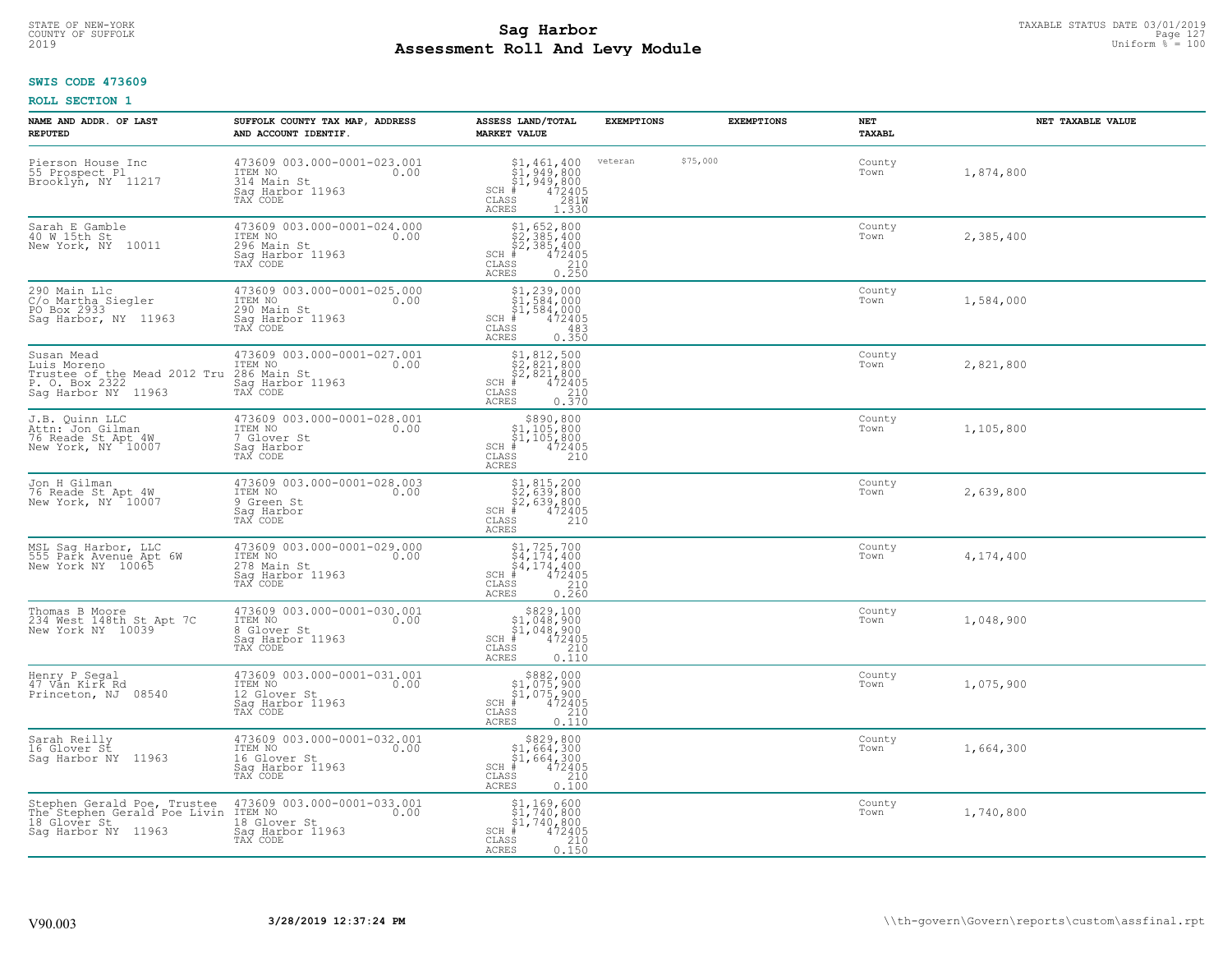# STATE OF NEW-YORK TAXABLE STATUS DATE 03/01/2019<br>COUNTY OF SUFFOLK Page 128 Page 128 **Assessment Roll And Levy Module** 2019 Uniform % = 100

## **SWIS CODE 473609**

| NAME AND ADDR. OF LAST<br><b>REPUTED</b>                                                                               | SUFFOLK COUNTY TAX MAP, ADDRESS<br>AND ACCOUNT IDENTIF.                                          | ASSESS LAND/TOTAL<br><b>MARKET VALUE</b>                                                                                                | <b>EXEMPTIONS</b> |          | <b>EXEMPTIONS</b> | <b>NET</b><br>TAXABL | NET TAXABLE VALUE |
|------------------------------------------------------------------------------------------------------------------------|--------------------------------------------------------------------------------------------------|-----------------------------------------------------------------------------------------------------------------------------------------|-------------------|----------|-------------------|----------------------|-------------------|
| Robert L L Reid<br>Elizabeth L Kramer<br>26 Glover St<br>Sag Harbor, NY 11963                                          | 473609 003.000-0001-034.000<br>ITEM NO<br>0.00<br>26 Glover St<br>Sag Harbor 11963<br>TAX CODE   | \$1,333,200<br>\$2,279,600<br>\$2,279,600<br>#472405<br>$SCH$ #<br>CLASS<br>$\begin{array}{c} 210 \\ 0.270 \end{array}$<br><b>ACRES</b> | veteran           | \$49,500 |                   | County<br>Town       | 2,230,100         |
| Judith L Schiavoni (Trustee)<br>Robert P Herbst Irrevocable<br>Cynthia L Tuma (Trustee)<br>Robert P Herbst Irrevocable | 473609 003.000-0001-035.000<br>ITEM NO<br>0.00<br>32 Glover St<br>Sag Harbor 11963<br>TAX CODE   | $$1, 296, 600$<br>$$1, 394, 500$<br>$$1, 394, 500$<br>$472405$<br>$$210$<br>SCH #<br>CLASS<br>0.300<br>ACRES                            |                   |          |                   | County<br>Town       | 1,394,500         |
| Edward W Wheeler<br>Elizabeth S Wheeler<br>94 Remsen St<br>Brooklyn, NY 11201                                          | 473609 003.000-0001-036.000<br>ITEM NO<br>0.00<br>36 Glover St<br>Sag Harbor 11963<br>TAX CODE   | $$1, 325, 400$<br>$$1, 543, 800$<br>$$1, 543, 800$<br>$$472405$<br>$SCH$ #<br>210<br>CLASS<br>0.320<br>ACRES                            |                   |          |                   | County<br>Town       | 1,543,800         |
| Alexandra Pavillet-Besbes<br>Omar Besbes<br>423 W 120th St Apt 73<br>New York NY 10027                                 | 473609 003.000-0001-037.000<br>ITEM NO<br>0.00<br>40 Glover St<br>Saq Harbor 11963<br>TAX CODE   | $$1, 214, 700$<br>$$1, 450, 600$<br>$$1, 450, 600$<br>$472405$<br>$$240$<br>$SCH$ #<br>CLASS<br><b>ACRES</b><br>0.160                   |                   |          |                   | County<br>Town       | 1,450,600         |
| Jane Larson<br>Ronald Larson<br>2832 Emaltha St<br>Miami FL 33133                                                      | 473609 003.000-0001-038.000<br>ITEM NO<br>0.00<br>44 Glover St<br>Sag Harbor 11963<br>TAX CODE   | $$1, 202, 600$<br>$$1, 448, 300$<br>$$1, 448, 300$<br>$472405$<br>$$210$<br>$SCH$ #<br>CLASS<br>0.170<br>ACRES                          |                   |          |                   | County<br>Town       | 1,448,300         |
| Eugenie B Sibeud<br>48 Glover St<br>Southampton, NY 11963                                                              | 473609 003.000-0001-039.000<br>ITEM NO<br>0.00<br>48 Glover St<br>Sag Harbor 11963<br>TAX CODE   | $$1, 190, 900$<br>$$1, 368, 000$<br>$$1, 368, 000$<br>$$472405$<br>$SCH$ #<br>CLASS<br>210<br>0.180<br><b>ACRES</b>                     |                   |          |                   | County<br>Town       | 1,368,000         |
| Steven R. Gambrel<br>15 Watts St FL 4<br>New York NY 10013                                                             | 473609 003.000-0001-040.000<br>TTEM NO 0.00<br>52 Glover St<br>Saq Harbor 11963<br>TAX CODE      | $$1, 198, 700$<br>$$2, 286, 200$<br>$$2, 286, 200$<br>$$472405$<br>$SCH$ #<br>CLASS<br>210<br>0.170<br><b>ACRES</b>                     |                   |          |                   | County<br>Town       | 2,286,200         |
| MAIN AT SAG, L.L.C.<br>c/o Corbin Day<br>3 Meadow Spring Lane<br>Glen Cove NY 11542                                    | 473609 003.000-0001-041.000<br>ITEM NO 0.00<br>56 Glover St<br>Saq Harbor 11963<br>TAX CODE      | $$5,324,100$<br>$$5,324,100$<br>$$5,324,100$<br>$472405$<br>$$210$<br>$SCH$ #<br>CLASS<br>ACRES<br>0.670                                |                   |          |                   | County<br>Town       | 5,324,100         |
| Barbara Mae Maslen<br>216 Suffolk St<br>Saq Harbor, NY 11963                                                           | 473609 003.000-0001-042.001<br>ITEM NO<br>0.00<br>55 Bayview Ave<br>Sag Harbor 11963<br>TAX CODE | $$1,182,300$<br>$$1,361,700$<br>$$1,361,700$<br>$472405$<br>$$210$<br>$SCH$ #<br>CLASS<br>ACRES<br>0.250                                |                   |          |                   | County<br>Town       | 1,361,700         |
| Daniel Hubert<br>Nicolette Jelen<br>201 E 17th St Apt 27F<br>New York, NY 10003                                        | 473609 003.000-0001-043.001<br>ITEM NO<br>0.00<br>49 Bayview Ave<br>Sag Harbor 11963<br>TAX CODE | $$1, 264, 700$<br>$$1, 502, 900$<br>$$1, 502, 900$<br>$$472405$<br>$SCH$ #<br>$\frac{210}{0.270}$<br>CLASS<br><b>ACRES</b>              |                   |          |                   | County<br>Town       | 1,502,900         |
| 00 Partners, LLC<br>127 W Suffolk Ave<br>Central Islip, NY 11722                                                       | 473609 003.000-0001-044.001<br>ITEM NO<br>0.00<br>45 Bayview Ave<br>Sag Harbor 11963<br>TAX CODE | \$788,100<br>\$881,300<br>\$881,300<br>SCH #<br>472405<br>CLASS<br>210<br>ACRES<br>0.120                                                |                   |          |                   | County<br>Town       | 881,300           |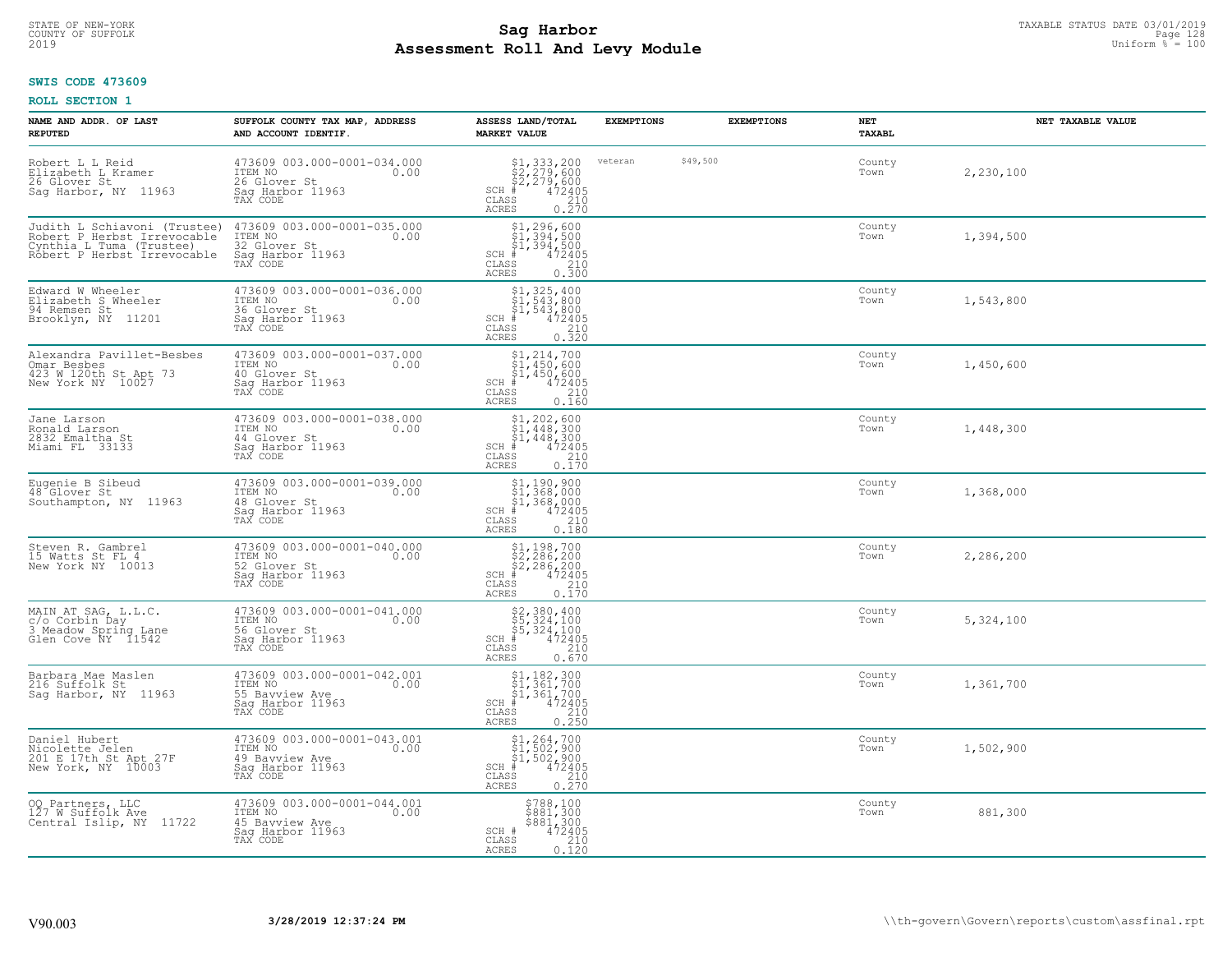# STATE OF NEW-YORK TAXABLE STATUS DATE 03/01/2019<br>COUNTY OF SUFFOLK Page 129 Page 129 **Assessment Roll And Levy Module** 2019 Uniform % = 100

## **SWIS CODE 473609**

| NAME AND ADDR. OF LAST<br><b>REPUTED</b>                                                                                                                                                                                              | SUFFOLK COUNTY TAX MAP, ADDRESS<br>AND ACCOUNT IDENTIF.                                          | ASSESS LAND/TOTAL<br><b>MARKET VALUE</b>                                                                                                                                                                                                                                                                                                                                                                              | <b>EXEMPTIONS</b> | <b>EXEMPTIONS</b> | NET<br><b>TAXABL</b> | NET TAXABLE VALUE |
|---------------------------------------------------------------------------------------------------------------------------------------------------------------------------------------------------------------------------------------|--------------------------------------------------------------------------------------------------|-----------------------------------------------------------------------------------------------------------------------------------------------------------------------------------------------------------------------------------------------------------------------------------------------------------------------------------------------------------------------------------------------------------------------|-------------------|-------------------|----------------------|-------------------|
| Luisa LaViola<br>555 Park Ave<br>New York, NY<br>10065                                                                                                                                                                                | 473609 003.000-0001-046.006<br>ITEM NO 0.00<br>41 Bayview Ave<br>Saq Harbor 11963<br>TAX CODE    | $$907,100\n$1,200,000\n$1,200,000\n# 472405\n35\n210$<br>$SCH \#$<br>CLASS<br><b>ACRES</b><br>0.190                                                                                                                                                                                                                                                                                                                   |                   |                   | County<br>Town       | 1,200,000         |
| Roy J King<br>Karen F King<br>PO Box 1053<br>Sag Harbor, NY 11963-0031                                                                                                                                                                | 473609 003.000-0001-046.007<br>ITEM NO<br>0.00<br>39 Bayview Ave<br>Saq Harbor 11963<br>TAX CODE | $$1,025,700$<br>$$1,163,400$<br>$$1,163,400$<br>$$1,163,400$<br>$472405$<br>$SCH$ #<br>CLASS<br>$\begin{array}{c} 210 \\ 0.150 \end{array}$<br><b>ACRES</b>                                                                                                                                                                                                                                                           |                   |                   | County<br>Town       | 1,163,400         |
| 35 Bayview Avenue, LLC<br>24 East 21st Street #6<br>New York NY 10010                                                                                                                                                                 | 473609 003.000-0001-047.001<br>ITEM NO<br>0.00<br>35 Bayview Ave<br>Sag Harbor 11963<br>TAX CODE | $$1,028,000$<br>$$2,406,600$<br>$$2,406,600$<br>$SCH$ #<br>472405<br>CLASS<br>210<br>0.150<br>ACRES                                                                                                                                                                                                                                                                                                                   |                   |                   | County<br>Town       | 2,406,600         |
| John F Wagner (Trustee) 473609 (Credit Shelter Trust of Suza ITEM NO<br>John F Wagner (Trustee)<br>John F Wagner Revocable Trus Sag Harbor 11963<br>John R Wagenr JR (Trustee) TAX CODE<br>John R Wagenr JR (Trustee)                 | 473609 003.000-0001-048.001<br>0.00<br>31 Bayview Ave                                            | $\begin{array}{l} \text{\small $51$, 094, 900} \\ \text{\small $51$, 302, 000} \\ \text{\small $51$, 302, 000} \\ \text{\small $4$} \\ \text{\small $58$} \\ \text{\small $58$} \\ \text{\small $58$} \\ \text{\small $61$} \\ \text{\small $61$} \\ \text{\small $72405} \\ \text{\small $10$} \\ \text{\small $10$} \\ \text{\small $10$} \\ \text{\small $18$} \\ \end{array}$<br>$SCH$ #<br>CLASS<br><b>ACRES</b> | veteran           | \$75,000          | County<br>Town       | 1,227,000         |
| Lawrence W Haaq<br>Susan Fisher-Haag<br>27 Bayview Ave<br>Sag Harbor NY 11963                                                                                                                                                         | 473609 003.000-0001-049.000<br>ITEM NO<br>0.00<br>27 Bayview Ave<br>Saq Harbor 11963<br>TAX CODE | $$851, 200$<br>$$1, 012, 500$<br>$$1, 012, 500$<br>$472405$<br>$$210$<br>$$210$<br>$SCH$ #<br>CLASS<br>0.150<br>ACRES                                                                                                                                                                                                                                                                                                 |                   |                   | County<br>Town       | 1,012,500         |
| Jesse Koncelik<br>Anna Koncelik<br>PO Box 361<br>Sagaponack, NY 11962                                                                                                                                                                 | 473609 003.000-0001-050.000<br>ITEM NO<br>0.00<br>23 Bayview Ave<br>Sag Harbor 11963<br>TAX CODE | $$825, 800$<br>$$1, 050, 900$<br>$$1, 050, 900$<br>$$472405$<br>$SCH$ #<br>$\mathtt{CLASS}$<br>210<br>ACRES<br>0.120                                                                                                                                                                                                                                                                                                  |                   |                   | County<br>Town       | 1,050,900         |
| Peter Dyner<br>16 Montauk Blvd<br>East Hampton, NY 11937                                                                                                                                                                              | 473609 003.000-0001-051.000<br>ITEM NO<br>0.00<br>19 Bayview Ave<br>Sag Harbor 11963<br>TAX CODE | $$351, 200$<br>$$1, 072, 800$<br>$$1, 072, 800$<br>$*1, 072, 800$<br>$*1, 472405$<br>$SCH$ #<br>CLASS<br>210<br><b>ACRES</b><br>0.180                                                                                                                                                                                                                                                                                 |                   |                   | County<br>Town       | 1,072,800         |
| Maria Matthiessen<br>527 Bridge Ln<br>Sagaponack, NY 11962                                                                                                                                                                            | 473609 003.000-0001-052.000<br>ITEM NO 0.00<br>15 Bavview Ave<br>Saq Harbor 11963<br>TAX CODE    | $\begin{array}{r} 5796,300 \\ 5979,500 \\ 5979,500 \\ 472405 \\ 210 \\ 210 \end{array}$<br>SCH #<br>CLASS<br><b>ACRES</b><br>0.120                                                                                                                                                                                                                                                                                    |                   |                   | County<br>Town       | 979,500           |
| Peter B. de Neufville, Trust 473609 003.000-0001-054.000<br>Thomas P. de Neufville, Trus ITEM NO<br>John H. de Neufville, Truste 258 Main St<br>John H. Moore, Administrativ Saq Harbor 11963<br>of the John P. de Neufville TAX CODE |                                                                                                  | $$1,841,100$<br>$$4,835,600$<br>$\frac{1}{4}$ , 835, 600<br># 472405<br>$SCH$ #<br>CLASS<br>$\begin{array}{c} 210 \\ 0.310 \end{array}$<br><b>ACRES</b>                                                                                                                                                                                                                                                               |                   |                   | County<br>Town       | 4,835,600         |
| Cathryn Lorenz<br>Kevin <sup>-</sup> Lorenz<br>Ben Menaik<br>1170 5th Ave Apt 14C<br>New York NY 10029                                                                                                                                | 473609 003.000-0001-055.000<br>ITEM NO<br>0.00<br>272 Main St<br>Sag Harbor 11963<br>TAX CODE    | \$1,646,400<br>\$2,326,800<br>\$2,326,800<br>$SCH$ #<br>472405<br>CLASS<br>210<br>ACRES<br>0.170                                                                                                                                                                                                                                                                                                                      |                   |                   | County<br>Town       | 2,326,800         |
| Didier Loulmet<br>Suzanne M. Butler<br>44 Mercer Street<br>New York NY 10013                                                                                                                                                          | 473609 003.000-0001-056.000<br>ITEM NO<br>0.00<br>268 Main St<br>Saq Harbor 11963<br>TAX CODE    | $\begin{array}{l} \texttt{\$1,731,600} \\ \texttt{\$2,537,500} \\ \texttt{\$2,537,500} \\ \texttt{\$4\,72405} \\ \texttt{\$8S$} \end{array}$<br>$SCH$ #<br>CLASS<br>ACRES                                                                                                                                                                                                                                             |                   |                   | County<br>Town       | 2,537,500         |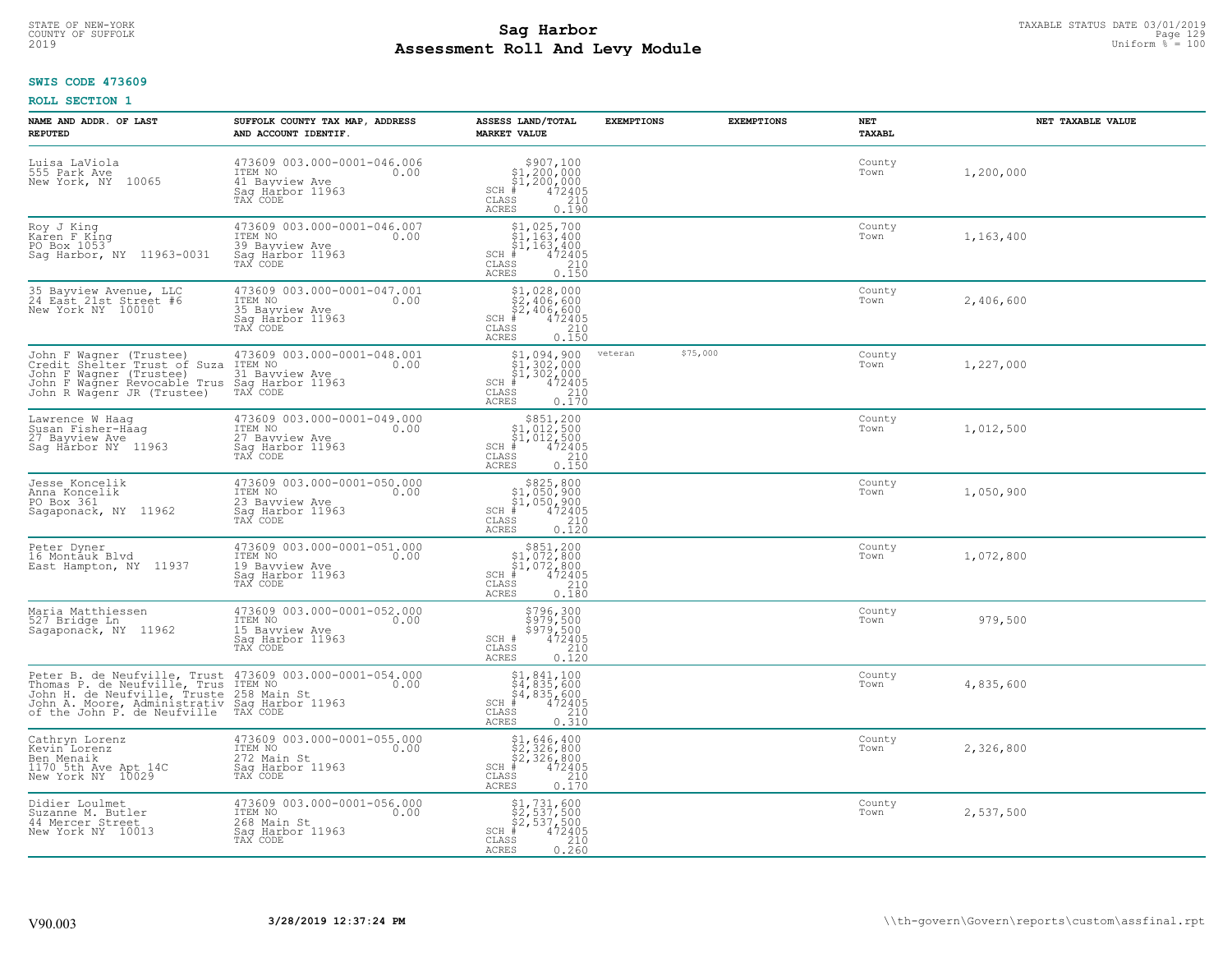# **SWIS CODE 473609**

| NAME AND ADDR. OF LAST<br><b>REPUTED</b>                                                           | SUFFOLK COUNTY TAX MAP, ADDRESS<br>AND ACCOUNT IDENTIF.                                          | ASSESS LAND/TOTAL<br><b>MARKET VALUE</b>                                                                                                                                                                                                                                                                                 | <b>EXEMPTIONS</b> | <b>EXEMPTIONS</b> | NET<br>TAXABL  | NET TAXABLE VALUE |
|----------------------------------------------------------------------------------------------------|--------------------------------------------------------------------------------------------------|--------------------------------------------------------------------------------------------------------------------------------------------------------------------------------------------------------------------------------------------------------------------------------------------------------------------------|-------------------|-------------------|----------------|-------------------|
| Sagabon Property, LLC<br>375 Park Avenue Suite 2301<br>New York NY 10152                           | 473609 003.000-0001-057.001<br>ITEM NO<br>0.00<br>264 Main St<br>Saq Harbor 11963<br>TAX CODE    | $$2, 263, 700$<br>$$5, 027, 800$<br>$$5, 027, 800$<br>$$472405$<br>$$210$<br>$SCH$ #<br>$\mathtt{CLASS}$<br>ACRES<br>0.660                                                                                                                                                                                               |                   |                   | County<br>Town | 5,027,800         |
| Edmund Hollander<br>Wendy Powers<br>$60 E^{\dagger} 8th St$<br>New York, NY 10003                  | 473609 003.000-0001-057.003<br>ITEM NO<br>0.00<br>11 Bayview Ave<br>Saq Harbor 11963<br>TAX CODE | \$1,056,300<br>\$1,436,300<br>\$1,436,300<br>#472405<br>$SCH$ #<br>CLASS<br>$\frac{210}{0.220}$<br>ACRES                                                                                                                                                                                                                 |                   |                   | County<br>Town | 1,436,300         |
| Mark Selinger<br>Iris Cohen Selinger<br>18 Bayview Ave<br>Sag Harbor NY 11963                      | 473609 003.000-0001-058.000<br>ITEM NO<br>0.00<br>18 Bayview Ave<br>Sag Harbor 11963<br>TAX CODE | $$1, 229, 600$<br>$$2, 938, 200$<br>$$2, 938, 200$<br>$$472405$<br>$SCH$ #<br>CLASS<br>$\frac{210}{0.260}$<br><b>ACRES</b>                                                                                                                                                                                               |                   |                   | County<br>Town | 2,938,200         |
| Laurie Schmidt<br>30 Fifth Ave 14F<br>New York NY 10011                                            | 473609 003.000-0001-059.000<br>ITEM NO<br>0.00<br>22 Bayview Ave<br>Saq Harbor 11963<br>TAX CODE | $$995,600$<br>$$2,403,100$<br>$$2,403,100$<br>$$472405$<br>$$210$<br>$SCH$ #<br>CLASS<br><b>ACRES</b><br>0.150                                                                                                                                                                                                           | veteran           | \$13,161          | County<br>Town | 2,389,939         |
| Natalie Phillips<br>David McCallum<br>47 Murray St Apt 2<br>New York NY 10007                      | 473609 003.000-0001-060.000<br>ITEM NO<br>0.00<br>26 Bayview Ave<br>Saq Harbor 11963<br>TAX CODE | \$1,009,500<br>\$2,236,800<br>\$2,236,800<br>$SCH$ #<br>$472405$<br>210<br>CLASS<br>0.150<br>ACRES                                                                                                                                                                                                                       |                   |                   | County<br>Town | 2,236,800         |
| 41 Cresent LLC<br>P.O. Box 633<br>Bridgehampton NY 11932                                           | 473609 003.000-0001-061.000<br>ITEM NO<br>0.00<br>30 Bayview Ave<br>Sag Harbor 11963<br>TAX CODE | $\begin{array}{c} $731,100 $1,218,700 $1,218,700 # 472405 \end{array}$<br>$SCH$ #<br>CLASS<br>411<br>0.150<br><b>ACRES</b>                                                                                                                                                                                               |                   |                   | County<br>Town | 1,218,700         |
| Logan P. Fordham, Trustee<br>The Donald R. Fordham Irrevo<br>34 Bayview Ave<br>Saq Harbor NY 11963 | 473609 003.000-0001-062.000<br>ITEM NO<br>0.00<br>34 Bavview Ave<br>Sag Harbor 11963<br>TAX CODE | \$867,100<br>\$927,700<br>\$927,700<br>472405<br>SCH #<br>CLASS<br>210<br>0.150<br><b>ACRES</b>                                                                                                                                                                                                                          |                   |                   | County<br>Town | 927,700           |
| Carla Gargano<br>38 Bayview Ave<br>Saq Harbor NY 11963                                             | 473609 003.000-0001-063.000<br>10.00 0.00<br>38 Bayview Ave<br>Saq Harbor 11963<br>TAX CODE      | $$941,300$<br>$$1,083,700$<br>$$1,083,700$<br>$*$ 472405<br>$SCH$ #<br>CLASS<br>210<br><b>ACRES</b><br>0.160                                                                                                                                                                                                             |                   |                   | County<br>Town | 1,083,700         |
| Mindy Cantor<br>9 Washington Mews<br>New York, NY 10003                                            | 473609 003.000-0001-064.000<br>TTEM NO 0.00<br>42 Bayview Ave<br>Saq Harbor 11963<br>TAX CODE    | $$966, 400$<br>$$1, 150, 700$<br>$$1, 150, 700$<br>$*$<br>$*$<br>$472405$<br>$SCH$ #<br>CLASS<br>210<br><b>ACRES</b><br>0.200                                                                                                                                                                                            |                   |                   | County<br>Town | 1,150,700         |
| Schiavoni Family Trust (the)<br>14 Oakland Ave<br>Sag Harbor, NY 11963                             | 473609 003.000-0001-065.000<br>ITEM NO<br>0.00<br>46 Bavview Ave<br>Sag Harbor 11963<br>TAX CODE | $\begin{array}{c} \texttt{\$1,104,500}\ \\ \texttt{\$1,307,000}\ \\ \texttt{\$1,307,000}\ \\ \texttt{\$1,307,000}\ \\ \texttt{\$1,2405}\ \\ \texttt{\$10}\ \\ \texttt{\$10}\ \\ \texttt{\$10}\ \\ \texttt{\$10}\ \\ \texttt{\$10}\ \\ \texttt{\$210}\ \\ \texttt{\$25}\ \end{array}$<br>$SCH$ #<br>CLASS<br><b>ACRES</b> |                   |                   | County<br>Town | 1,307,000         |
| Lloyd Nathan<br>Elaña Waksal<br>Elana Waksal<br>50 Bayview Ave<br>Saq Harbor NY 11963              | 473609 003.000-0001-066.000<br>ITEM NO<br>0.00<br>50 Bayview Ave<br>Sag Harbor 11963<br>TAX CODE | $$1,204,000$<br>$$2,200,800$<br>$$2,200,800$<br>$SCH$ #<br>472405<br>CLASS<br>0.250<br><b>ACRES</b>                                                                                                                                                                                                                      |                   |                   | County<br>Town | 2,200,800         |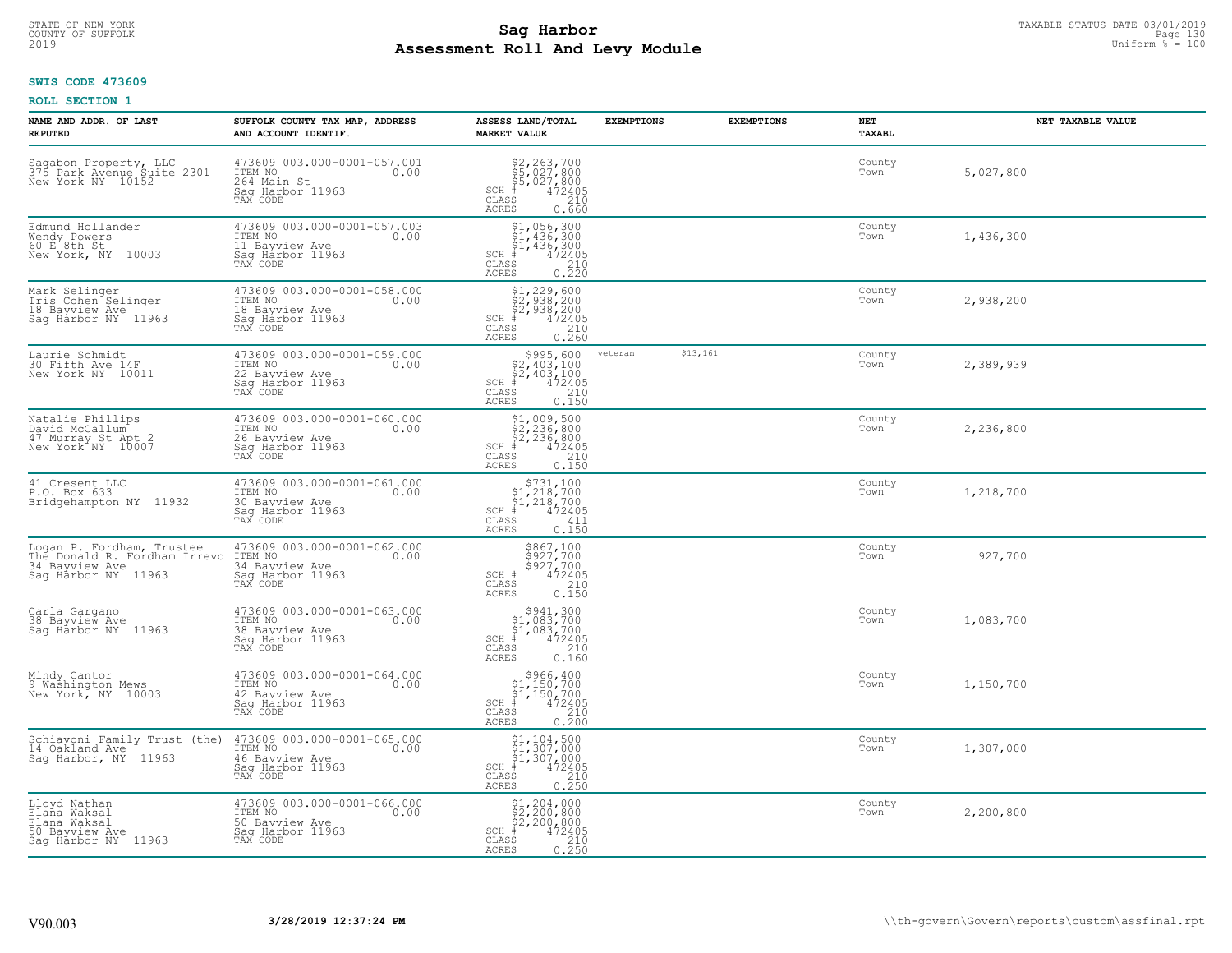## **SWIS CODE 473609**

| NAME AND ADDR. OF LAST<br><b>REPUTED</b>                                                                                        | SUFFOLK COUNTY TAX MAP, ADDRESS<br>AND ACCOUNT IDENTIF.                                            | ASSESS LAND/TOTAL<br><b>MARKET VALUE</b>                                                                                                 | <b>EXEMPTIONS</b>  | <b>EXEMPTIONS</b>     | NET<br><b>TAXABL</b> | NET TAXABLE VALUE |
|---------------------------------------------------------------------------------------------------------------------------------|----------------------------------------------------------------------------------------------------|------------------------------------------------------------------------------------------------------------------------------------------|--------------------|-----------------------|----------------------|-------------------|
| Craig D Wood<br>Tracey Thatcher<br>1 Gracie Ter<br>New York, NY 10028                                                           | 473609 003.000-0001-068.001<br>ITEM NO 0.00<br>58 Bayview Ave<br>Sag Harbor 11963<br>TAX CODE      | $$2,114,900$<br>$$2,114,900$<br>$$2,114,900$<br>$472405$<br>$$2,10$<br>$$210$<br>$SCH$ #<br>CLASS<br><b>ACRES</b><br>0.450               |                    |                       | County<br>Town       | 2,114,900         |
| Philip Pape<br>Kim Pape<br>P.O. Box 2088<br>Bridgehampton NY 11932                                                              | 473609 003.000-0001-070.001<br>ITEM NO<br>0.00<br>6 Meadowlark Ln<br>Sag Harbor 11963<br>TAX CODE  | $$2,773,100$<br>$$2,773,100$<br>$$2,773,100$<br>$472405$<br>$SCH$ #<br>$\mathtt{CLASS}$<br>210<br>0.410<br>ACRES                         |                    |                       | County<br>Town       | 2,773,100         |
| R. Phineas Tuthill JR<br>Marjorie T Tuthill<br>13 Decision Way West<br>Washington Crossing, PA 189 Sag Harbor 11963<br>TAX CODE | 473609 003.000-0001-071.000<br>ITEM NO<br>0.00<br>10 Meadowlark Ln                                 | \$568,000<br>$$916, 200$<br>$$916, 200$<br>$472405$<br>SCH #<br>CLASS<br>$\frac{210}{0.200}$<br>ACRES                                    |                    |                       | County<br>Town       | 916,200           |
| David L Cummings<br>P.O. Box 546<br>Sag Harbor, NY 11963                                                                        | 473609 003.000-0001-072.000<br>TTEM NO 0.00<br>14 Meadowlark Ln<br>Saq Harbor 11963<br>TAX CODE    | \$568,000<br>\$741,800<br>\$741,800<br>SCH #<br>472405<br>CLASS<br>210<br>$0, \overline{200}$<br><b>ACRES</b>                            |                    |                       | County<br>Town       | 741,800           |
| Debra Horn<br>Thomas Horn JR<br>Thomas Horn JR<br>Debra Horn                                                                    | 473609 003.000-0001-073.000<br>ITEM NO<br>0.00<br>18 Meadowlark Ln<br>Saq Harbor 11963<br>TAX CODE | \$562,900<br>\$691,100<br>$\begin{array}{r} 5691,100 \\ 472405 \\ 210 \\ 0.170 \end{array}$<br>SCH #<br>$\mathtt{CLASS}$<br><b>ACRES</b> |                    |                       | County<br>Town       | 691,100           |
| Eileen V Horn<br>Meadowlark Ln<br>Sag Harbor, NY 11963                                                                          | 473609 003.000-0001-074.000<br>ITEM NO<br>0.00<br>22 Meadowlark Ln<br>Sag Harbor 11963<br>TAX CODE | \$573,900<br>\$851,000<br>\$851,000<br>472405<br>SCH #<br>CLASS<br>210<br>0.230<br><b>ACRES</b>                                          | Volunte            | \$85,100              | County<br>Town       | 765,900           |
| Edward J Horn (Life Estate)<br>Virginia A Horn (Life Estate<br>Denise Willingham<br>Sharon Hildreth<br>Pamela Card              | 473609 003.000-0001-075.000<br>ITEM NO<br>0.00<br>26 Meadowlark Ln<br>Sag Harbor 11963<br>TAX CODE | \$577,900<br>\$721,400<br>\$721,400<br>472405<br>SCH #<br>CLASS<br>$\frac{210}{0.200}$<br><b>ACRES</b>                                   | veteran<br>Volunte | \$125,000<br>\$59,640 | County<br>Town       | 536,760           |
| Stacy Pennebaker, Trustee<br>of the Stacy Pennebaker Revo<br>206 Madison St<br>Sag Harbor NY 11963                              | 473609 003.000-0001-076.000<br>ITEM NO 0.00<br>30 Meadowlark Ln<br>Saq Harbor 11963<br>TAX CODE    | \$551,300<br>\$668,700<br>\$668,700<br>472405<br>SCH #<br>CLASS<br>210<br><b>ACRES</b><br>0.200                                          |                    |                       | County<br>Town       | 668,700           |
| John Niewenhous<br>21 Whalers Walk<br>Sag Harbor NY 11963                                                                       | 473609 003.000-0001-077.000<br>TTEM NO 0.00<br>34 Meadowlark Ln<br>Saq Harbor 11963<br>TAX CODE    | \$556,000<br>\$725,200<br>\$725,200<br>SCH #<br>472405<br>210<br>CLASS<br><b>ACRES</b><br>0.200                                          |                    |                       | County<br>Town       | 725,200           |
| 38 Meadowlark LLC<br>205 East 78th St Apt 18B<br>New York NY 10075                                                              | 473609 003.000-0001-079.001<br>ITEM NO<br>0.00<br>38 Meadowlark Ln<br>Sag Harbor 11963<br>TAX CODE | \$811,300<br>$$1,040,600$<br>$$1,040,600$<br>$*$ 472405<br>$$210$<br>$SCH$ #<br>CLASS<br><b>ACRES</b><br>0.390                           |                    |                       | County<br>Town       | 1,040,600         |
| Richard DeMato<br>P.O. Box 1994<br>Saq Harbor NY 11963                                                                          | 473609 003.000-0001-081.000<br>ITEM NO<br>0.00<br>238 Main St<br>Sag Harbor 11963<br>TAX CODE      | $$2,564,800$<br>$$8,054,900$<br>$$8,054,900$<br>$SCH$ #<br>472405<br>CLASS<br>210<br>1.040<br><b>ACRES</b>                               |                    |                       | County<br>Town       | 8,054,900         |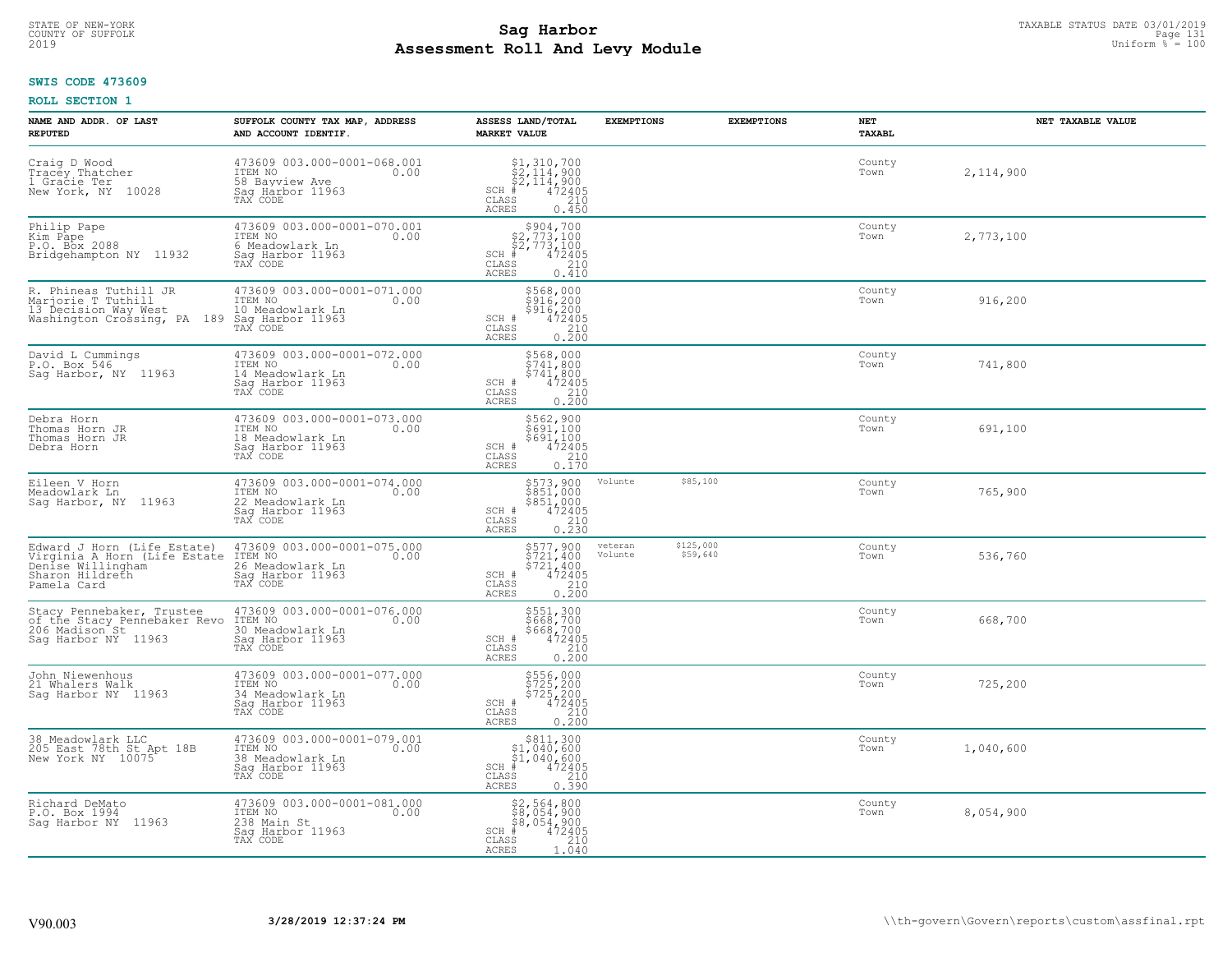# STATE OF NEW-YORK TAXABLE STATUS DATE 03/01/2019<br>COUNTY OF SUFFOLK Page 132 **Assessment Roll And Levy Module** 2019 Uniform % = 100

#### **SWIS CODE 473609**

| NAME AND ADDR. OF LAST<br><b>REPUTED</b>                                                                                                      | SUFFOLK COUNTY TAX MAP, ADDRESS<br>AND ACCOUNT IDENTIF.                                               | ASSESS LAND/TOTAL<br><b>MARKET VALUE</b>                                                                                                    | <b>EXEMPTIONS</b>                        | <b>EXEMPTIONS</b><br><b>NET</b><br><b>TAXABL</b> | NET TAXABLE VALUE |
|-----------------------------------------------------------------------------------------------------------------------------------------------|-------------------------------------------------------------------------------------------------------|---------------------------------------------------------------------------------------------------------------------------------------------|------------------------------------------|--------------------------------------------------|-------------------|
| Nicole Bernard<br>302 W 12th St PHA<br>New York, NY 10014                                                                                     | 473609 003.000-0001-082.000<br>TTEM NO 0.00<br>39 Meadowlark Ln<br>Saq Harbor 11963<br>TAX CODE       | $$373,800$<br>$$1,102,600$<br>$$1,102,600$<br>$*$<br>$472405$<br>SCH #<br>CLASS<br>210<br><b>ACRES</b><br>0.400                             |                                          | County<br>Town                                   | 1,102,600         |
| Vincina V Castantine (Life E 473609 003.000-0001-083.000<br>Deborah Castantine ITEM NO 0.00<br>P.O. Box 611<br>Saq Harbor NY 11963            | 35 Meadowlark Ln<br>Sag Harbor 11963<br>TAX CODE                                                      | $5745,700$<br>$5745,700$<br>$5745,700$<br>$472405$<br>$210$<br>SCH #<br>CLASS<br>0.200<br><b>ACRES</b>                                      | veteran<br>\$414<br>Persons<br>\$372,643 | County<br>Town                                   | 372,643           |
| Louis Zazzarino<br>333 Mamaroneck Ave<br>White Plains NY 10605                                                                                | 473609 003.000-0001-084.000<br>ITEM NO<br>0.00<br>31 Meadowlark Ln<br>Sag Harbor 11963<br>TAX CODE    | \$568,000<br>\$568,000<br>\$568,000<br>SCH #<br>472405<br>311<br>CLASS<br><b>ACRES</b><br>0.200                                             |                                          | County<br>Town                                   | 568,000           |
| Jennette Jane Stolberg (Life 473609 003.000-0001-085.000<br>May Six LLC<br>27 Meadowlark Ln<br>Saq Harbor, NY 11963                           | ITEM NO<br>0.00<br>27 Meadowlark Ln<br>Saq Harbor 11963<br>TAX CODE                                   | \$568,000<br>\$668,000<br>\$668,000<br>SCH #<br>$\begin{smallmatrix} 472405\ 472405\ 210\ 0.200 \end{smallmatrix}$<br>CLASS<br><b>ACRES</b> | \$75,000<br>veteran                      | County<br>Town                                   | 593,000           |
| Hector L Samot<br>Theresa M Samot<br>21 Meadowlark Ln<br>Sag Harbor, NY 11963                                                                 | 473609 003.000-0001-086.000<br>ITEM NO<br>0.00<br>21 Meadowlark Ln<br>Saq Harbor 11963<br>TAX CODE    | \$568,000<br>5788,800<br>$\begin{array}{r} 7788,800 \\ 472405 \\ 210 \\ 0.200 \end{array}$<br>SCH #<br>$\mathtt{CLASS}$<br><b>ACRES</b>     |                                          | County<br>Town                                   | 788,800           |
| Suzan Carroll Smyth Habib<br>19 Meadowlark Ln <sup>1</sup><br>Sag Harbor, NY 11963                                                            | 473609 003.000-0001-087.000<br>ITEM NO<br>0.00<br>19 Meadowlark Ln<br>Sag Harbor 11963<br>TAX CODE    | \$568,000<br>\$729,600<br>\$729,600<br>\$729,600<br>SCH #<br>$\begin{array}{c} 210 \\ 0.200 \end{array}$<br>CLASS<br><b>ACRES</b>           |                                          | County<br>Town                                   | 729,600           |
| Margia C Kramer<br>P.O. Box 2963<br>Saq Harbor, NY 11963                                                                                      | 473609 003.000-0001-088.000<br>ITEM NO<br>0.00<br>15 Meadowlark Ln<br>Sag Harbor 11963<br>TAX CODE    | \$568,000<br>\$718,900<br>\$718,900<br>\$718,900<br>SCH #<br>CLASS<br>$\frac{210}{0.200}$<br>ACRES                                          |                                          | County<br>Town                                   | 718,900           |
| Josephine T. Guerin (Life Es 473609 003.000-0001-090.001<br>John C. Guerin ITEM NO 0.00<br>Joanna Guerin Hohmann<br>Mary Beth Guerin Vasselli | 11 Meadowlark Ln<br>Saq Harbor 11963<br>TAX CODE                                                      | $\begin{array}{c} $786,400 $941,100 $941,100 472405 210 210 \end{array}$<br>SCH #<br>CLASS<br><b>ACRES</b><br>0.400                         | \$62,670<br>veteran                      | County<br>Town                                   | 878,430           |
| George Held<br>Cheryl Filsinger Held<br>285 Mest 4th Street Apt 5<br>New York NY 10014                                                        | 473609 003.000-0001-091.000<br>ITEM NO<br>0.00<br>3 Meadowlark Ln<br>Saq Harbor 11963<br>TAX CODE     | \$568,000<br>\$676,900<br>\$676,900<br>\$676,900<br>\$210<br>SCH #<br>CLASS<br><b>ACRES</b><br>0.200                                        |                                          | County<br>Town                                   | 676,900           |
| Jacalyn Worth<br>Ronald Pollaci<br>107 Long Island Ave<br>Saq Harbor, NY 11963                                                                | 473609 003.000-0001-092.000<br>ITEM NO<br>0.00<br>107 Long Island Ave<br>Sag Harbor 11963<br>TAX CODE | \$696,700<br>$$854,500$<br>$$854,500$<br>SCH #<br>$472405$<br>$210$<br>0.240<br>CLASS<br>ACRES                                              |                                          | County<br>Town                                   | 854,500           |
| Vincent Chabrol<br>Lucie M Nyssens<br>Howard St <sup>-</sup><br>Sag Harbor, NY 11963                                                          | 473609 003.000-0001-093.000<br>ITEM NO<br>0.00<br>59 Howard St<br>Sag Harbor 11963<br>TAX CODE        | $$1,357,000$<br>$$1,546,900$<br>$$1,546,900$<br>$SCH$ #<br>$\frac{472405}{210}$<br>CLASS<br>0.410<br>ACRES                                  |                                          | County<br>Town                                   | 1,546,900         |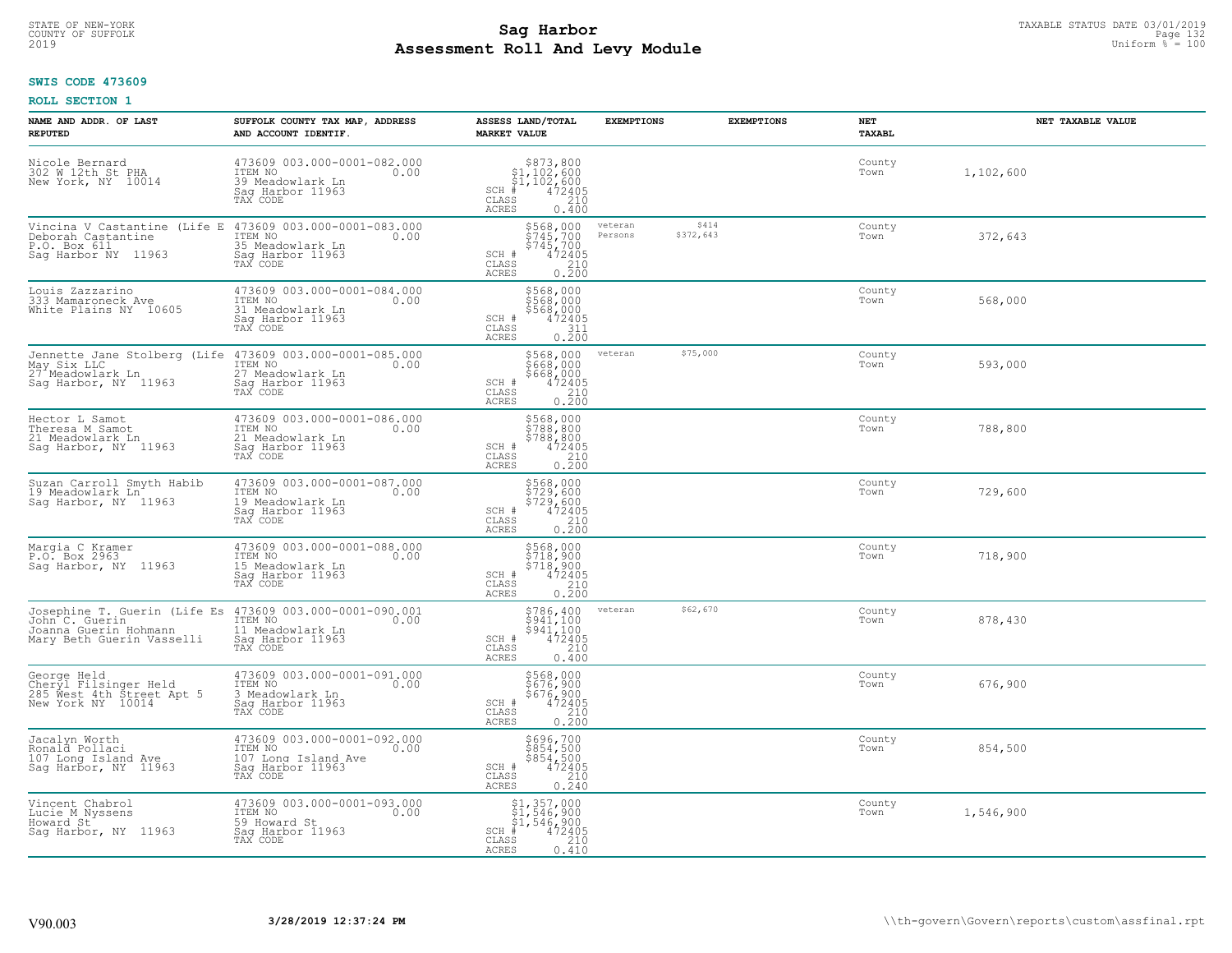## **SWIS CODE 473609**

| NAME AND ADDR. OF LAST<br><b>REPUTED</b>                                                                 | SUFFOLK COUNTY TAX MAP, ADDRESS<br>AND ACCOUNT IDENTIF.                                        | ASSESS LAND/TOTAL<br><b>MARKET VALUE</b>                                                                                                                                                                                                                                                                                 | <b>EXEMPTIONS</b> | <b>EXEMPTIONS</b> | NET<br>TAXABL  | NET TAXABLE VALUE |
|----------------------------------------------------------------------------------------------------------|------------------------------------------------------------------------------------------------|--------------------------------------------------------------------------------------------------------------------------------------------------------------------------------------------------------------------------------------------------------------------------------------------------------------------------|-------------------|-------------------|----------------|-------------------|
| Rose Sommerschield<br>Apt 16a<br>333 E 30th St<br>New York, NY 10016                                     | 473609 003.000-0001-094.000<br>ITEM NO<br>0.00<br>55 Howard St<br>Saq Harbor 11963<br>TAX CODE | $\begin{array}{l} $1,152,100 \ $1,311,700 \ $1,311,700 \ $1,472405 \ \end{array}$<br>$SCH$ #<br>CLASS<br>210<br>ACRES<br>0.170                                                                                                                                                                                           |                   |                   | County<br>Town | 1,311,700         |
| Curtis D. Ravenel<br>Caroline May<br>8 W 13th St Apt 4F<br>New York NY 10011                             | 473609 003.000-0001-095.000<br>ITEM NO<br>0.00<br>57 Howard St<br>Sag Harbor 11963<br>TAX CODE | $\begin{array}{c} \texttt{\$1,107,600}\ \\ \texttt{\$1,295,000}\ \\ \texttt{\$1,295,000}\ \\ \texttt{\$1,295,000}\ \\ \texttt{\$1,2405}\ \\ \texttt{\$10}\ \\ \texttt{\$10}\ \\ \texttt{\$10}\ \\ \texttt{\$16}\end{array}$<br>SCH #<br>CLASS<br>ACRES                                                                   |                   |                   | County<br>Town | 1,295,000         |
| Maria Emlen Grosjean<br>P.O. Box 1482<br>Sag Harbor NY 11963                                             | 473609 003.000-0001-096.000<br>ITEM NO<br>0.00<br>47 Howard St<br>Sag Harbor 11963<br>TAX CODE | $$883,000$<br>$$1,117,000$<br>$\frac{1}{21}$ , 117, 000<br>$\frac{1}{210}$<br>$\frac{210}{210}$<br>$SCH$ #<br>CLASS<br>0.130<br><b>ACRES</b>                                                                                                                                                                             |                   |                   | County<br>Town | 1,117,000         |
| Steven R Barr<br>96 Madison St<br>Sag Harbor, NY 11963                                                   | 473609 003.000-0001-097.000<br>ITEM NO<br>0.00<br>43 Howard St<br>Saq Harbor 11963<br>TAX CODE | $\begin{array}{c} \text{\$1,108,900} \\ \text{\$2,017,800} \\ \text{\$2,017,800} \\ \text{\$4\,72405} \\ \text{\$8$8$} \\ \text{\$10$} \\ \text{\$110$} \\ \text{\$120$} \\ \text{\$130$} \\ \text{\$130$} \\ \text{\$140$} \\ \text{\$150$} \\ \text{\$180$} \\ \text{\$190$} \end{array}$<br>$SCH$ #<br>CLASS<br>ACRES |                   |                   | County<br>Town | 2,017,800         |
| Julane Properties - Howard S<br>Attn: Ms. Juliana Terain<br>1120 5th Avenue Apt 11C<br>New York NY 10128 | 473609 003.000-0001-098.000<br>ITEM NO<br>0.00<br>39 Howard St<br>Saq Harbor 11963<br>TAX CODE | $$1,084,100$<br>$$1,298,000$<br>$$1,298,000$<br>$$472405$<br>$SCH$ #<br>CLASS<br>$\begin{array}{c} 210 \\ 0.160 \end{array}$<br>ACRES                                                                                                                                                                                    |                   |                   | County<br>Town | 1,298,000         |
| Robert W. Satow<br>115 E 82nd St #6A<br>New York NY 10028                                                | 473609 003.000-0001-099.000<br>ITEM NO<br>0.00<br>35 Howard St<br>Sag Harbor 11963<br>TAX CODE | $$2,438,700$<br>$$2,438,200$<br>$$2,438,200$<br>$472405$<br>$$2,60$<br>$$210$<br>$SCH$ #<br>CLASS<br>0.160<br><b>ACRES</b>                                                                                                                                                                                               |                   |                   | County<br>Town | 2,438,200         |
| 31 Howard Street LLC<br>P.O. Box 2967<br>Southampton NY 11969                                            | 473609 003.000-0001-101.001<br>TTEM NO 0.00<br>31 Howard St<br>Sag Harbor 11963<br>TAX CODE    | $\begin{array}{r} \text{\small $51$, $215$, $800$} \\ \text{\small $54$, $731$, $200$} \\ \text{\small $54$, $731$, $200$} \\ \text{\small $4$ & $472405$} \\ \text{\small $85$ & $210$} \\ \text{\small $85$ & $0.310$} \end{array}$<br>$SCH$ #<br>CLASS<br>ACRES                                                       |                   |                   | County<br>Town | 4,731,200         |
| Halsey Whaler House LLC<br>P.O. Box 2607<br>Saq Harbor NY 11963                                          | 473609 003.000-0001-102.000<br>ITEM NO<br>0.00<br>27 Howard St<br>Saq Harbor 11963<br>TAX CODE | $$986,000\n$1,260,800\n$1,260,800\n# 472405\n85\n210$<br>$SCH$ #<br>CLASS<br>ACRES<br>0.120                                                                                                                                                                                                                              |                   |                   | County<br>Town | 1,260,800         |
| Herbert Aidan Corish<br>Louise B Corish<br>23 Howard St<br>PO Box 1830<br>Saq Harbor, NY 11963           | 473609 003.000-0001-103.000<br>ITEM NO<br>0.00<br>23 Howard St<br>Saq Harbor 11963<br>TAX CODE | $\begin{array}{r} \texttt{\$1,406,700}\ \\ \texttt{\$1,950,600}\ \\ \texttt{\$1,950,600}\ \\ \texttt{\$1,950,600}\ \\ \texttt{\$1,950,600}\ \\ \texttt{\$12405}\ \\ \texttt{\$210}\ \\ \texttt{\$28}\end{array}$<br>$SCH$ #<br>CLASS<br>ACRES                                                                            |                   |                   | County<br>Town | 1,950,600         |
| Sidney S. Stark<br>P.O. Box 7138<br>Garden City NY 11530                                                 | 473609 003.000-0001-104.000<br>ITEM NO<br>0.00<br>19 Howard St<br>Sag Harbor 11963<br>TAX CODE | $$3, 283, 200$<br>$$3, 283, 200$<br>$$3, 283, 200$<br>$472405$<br>$$240$<br>$SCH$ #<br>CLASS<br>0.150<br>ACRES                                                                                                                                                                                                           |                   |                   | County<br>Town | 3,283,200         |
| Craig B Rhodes<br>Ellen S Rhodes<br>Apt 5 C<br>161 E 90th St<br>New York, NY 10128                       | 473609 003.000-0001-105.000<br>ITEM NO<br>0.00<br>15 Howard St<br>Saq Harbor 11963<br>TAX CODE | $$1,084,800$<br>$$1,311,700$<br>\$1,311,700<br>$SCH$ #<br>$\frac{472405}{210}$<br>CLASS<br>0.140<br>ACRES                                                                                                                                                                                                                |                   |                   | County<br>Town | 1,311,700         |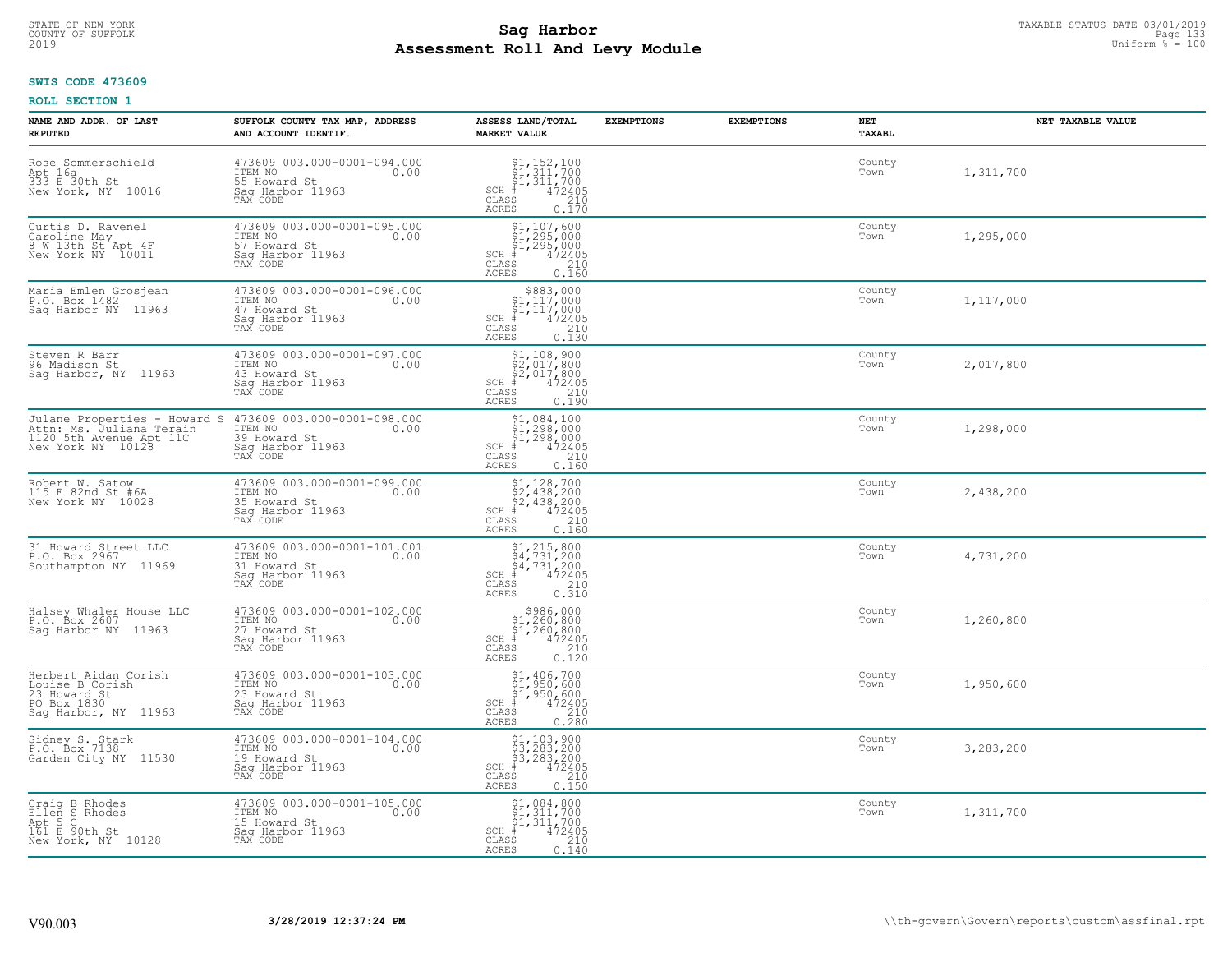## **SWIS CODE 473609**

| NAME AND ADDR. OF LAST<br><b>REPUTED</b>                                                                                                                                                | SUFFOLK COUNTY TAX MAP, ADDRESS<br>AND ACCOUNT IDENTIF.                                        | ASSESS LAND/TOTAL<br><b>MARKET VALUE</b>                                                                                          | <b>EXEMPTIONS</b> | <b>EXEMPTIONS</b> | NET<br><b>TAXABL</b> | NET TAXABLE VALUE |
|-----------------------------------------------------------------------------------------------------------------------------------------------------------------------------------------|------------------------------------------------------------------------------------------------|-----------------------------------------------------------------------------------------------------------------------------------|-------------------|-------------------|----------------------|-------------------|
| Andrew Grossman<br>Robin Howe<br>11 Howard St<br>Saq Harbor NY 11963                                                                                                                    | 473609 003.000-0001-106.000<br>ITEM NO<br>0.00<br>11 Howard St<br>Saq Harbor 11963<br>TAX CODE | $$3, 723, 300$<br>$$3, 723, 300$<br>$$4, 723, 300$<br>$$4, 72405$<br>$SCH$ #<br>CLASS<br>210<br>ACRES<br>0.400                    |                   |                   | County<br>Town       | 3,723,300         |
| Stephen DeBiasi<br>Michelle DeBiasi<br>34 Jarombek Dr<br>Towaco NJ 07082                                                                                                                | 473609 003.000-0001-107.000<br>ITEM NO<br>0.00<br>232 Main St<br>Saq Harbor 11963<br>TAX CODE  | $$1,893,400$<br>$$5,461,700$<br>$$5,461,700$<br>$$5,461,700$<br>$SCH$ #<br>472405<br>CLASS<br>$\frac{210}{0.330}$<br>ACRES        |                   |                   | County<br>Town       | 5,461,700         |
| Robert Plumb<br>Virginia Morris<br>15 Latham St<br>Saq Harbor, NY 11963                                                                                                                 | 473609 003.000-0001-108.000<br>ITEM NO<br>0.00<br>226 Main St<br>Saq Harbor 11963<br>TAX CODE  | $$1, 904, 700$<br>$$3, 045, 600$<br>$$3, 045, 600$<br>$$472405$<br>$SCH$ #<br>CLASS<br>210<br>0.370<br>ACRES                      |                   |                   | County<br>Town       | 3,045,600         |
| David Greenbaum<br>Linda Greenbaum<br>377 Clinton St<br>Brooklyn, NY 11231                                                                                                              | 473609 003.000-0001-110.002<br>ITEM NO 0.00<br>10 Bavview Ave<br>Saq Harbor 11963<br>TAX CODE  | \$667,300<br>\$844,300<br>\$844,300<br>472405<br>SCH #<br>CLASS<br>220<br>ACRES<br>0.100                                          |                   |                   | County<br>Town       | 844,300           |
| Clark Jr, James M (trustee)<br>Tweedy, Browne Co.,<br>1 Station Pl FL 5,<br>5 Stamford CT 06902                                                                                         | 473609 003.000-0001-111.002<br>ITEM NO<br>0.00<br>246 Main St<br>Sag Harbor 11963<br>TAX CODE  | $$2,589,500$<br>$$3,685,000$<br>$$3,685,000$<br>$*$<br>$472405$<br>$*$<br>$210$<br>$SCH$ #<br>CLASS<br>1.050<br>ACRES             |                   |                   | County<br>Town       | 3,685,000         |
| Joan A Gucker (Trustee)<br>The George C. Gucker Martial ITEM NO<br>George A Gucker (Trustee) 15 Gree<br>Score C. Gucker Martial Sag Harbor 11963<br>Cynthia A Newman (Trustee) TAX CODE | 473609 003.000-0001-112.001<br>0.00<br>15 Green St                                             | $$3, 264, 600$<br>$$3, 443, 100$<br>$$3, 443, 100$<br>$472405$<br>$$2100$<br>$$2100$<br>$SCH$ #<br>CLASS<br><b>ACRES</b><br>0.780 |                   |                   | County<br>Town       | 3,443,100         |
| William J Egan<br>25 E 86th St W Apt 9D<br>New York, NY 10028                                                                                                                           | 473609 003.000-0002-001.000<br>ITEM NO<br>0.00<br>59 Garden St<br>Sag Harbor 11963<br>TAX CODE | $$860, 300$<br>$$3, 108, 800$<br>$$3, 108, 800$<br>$$472405$<br>$SCH$ #<br>CLASS<br>210<br>0.390<br><b>ACRES</b>                  |                   |                   | County<br>Town       | 3,108,800         |
| 58 Howard LLC<br>c/o Steve Sherman<br>Sherman & Sterling<br>599 Lexington Ave<br>New York NY 10022                                                                                      | 473609 003.000-0002-002.000<br>10.00 0.00<br>58 Howard St<br>Saq Harbor 11963<br>TAX CODE      | $$527,200$<br>$$1,674,300$<br>$$1,674,300$<br>$*$<br>$*$<br>$472405$<br>$SCH$ #<br>CLASS<br>411<br>ACRES<br>0.510                 |                   |                   | County<br>Town       | 1,674,300         |
| Frank Bonagura<br>Catherine Bonagura<br>333 E 30th St Apt 16B<br>New York, NY 10016                                                                                                     | 473609 003.000-0002-003.000<br>TTEM NO 0.00<br>54 Howard St<br>Saq Harbor 11963<br>TAX CODE    | \$856,700<br>\$940,600<br>\$940,600<br>SCH #<br>$472405$<br>210<br>CLASS<br><b>ACRES</b><br>0.130                                 |                   |                   | County<br>Town       | 940,600           |
| Carol Ann N Mc Nally<br>PO Box 872<br>Sag Harbor, NY 11963-0023                                                                                                                         | 473609 003.000-0002-004.000<br>ITEM NO<br>0.00<br>50 Howard St<br>Sag Harbor 11963<br>TAX CODE | \$859,700<br>$$1,039,100$<br>$$1,039,100$<br>$*$ 472405<br>$SCH$ #<br>CLASS<br>210<br><b>ACRES</b><br>0.130                       |                   |                   | County<br>Town       | 1,039,100         |
| Howard Street LLC<br>c/o Maritime Overseas Corpor ITEM NO<br>220 East 42nd St Suite 2202 42 Howa<br>New York NY 10017                                                                   | 473609 003.000-0002-005.000<br>0.00<br>42 Howard St<br>Sag Harbor 11963<br>TAX CODE            | $$1,341,100$<br>$$7,707,800$<br>$$7,707,800$<br>$SCH$ #<br>472405<br>CLASS<br>281<br><b>ACRES</b><br>0.430                        |                   |                   | County<br>Town       | 7,707,800         |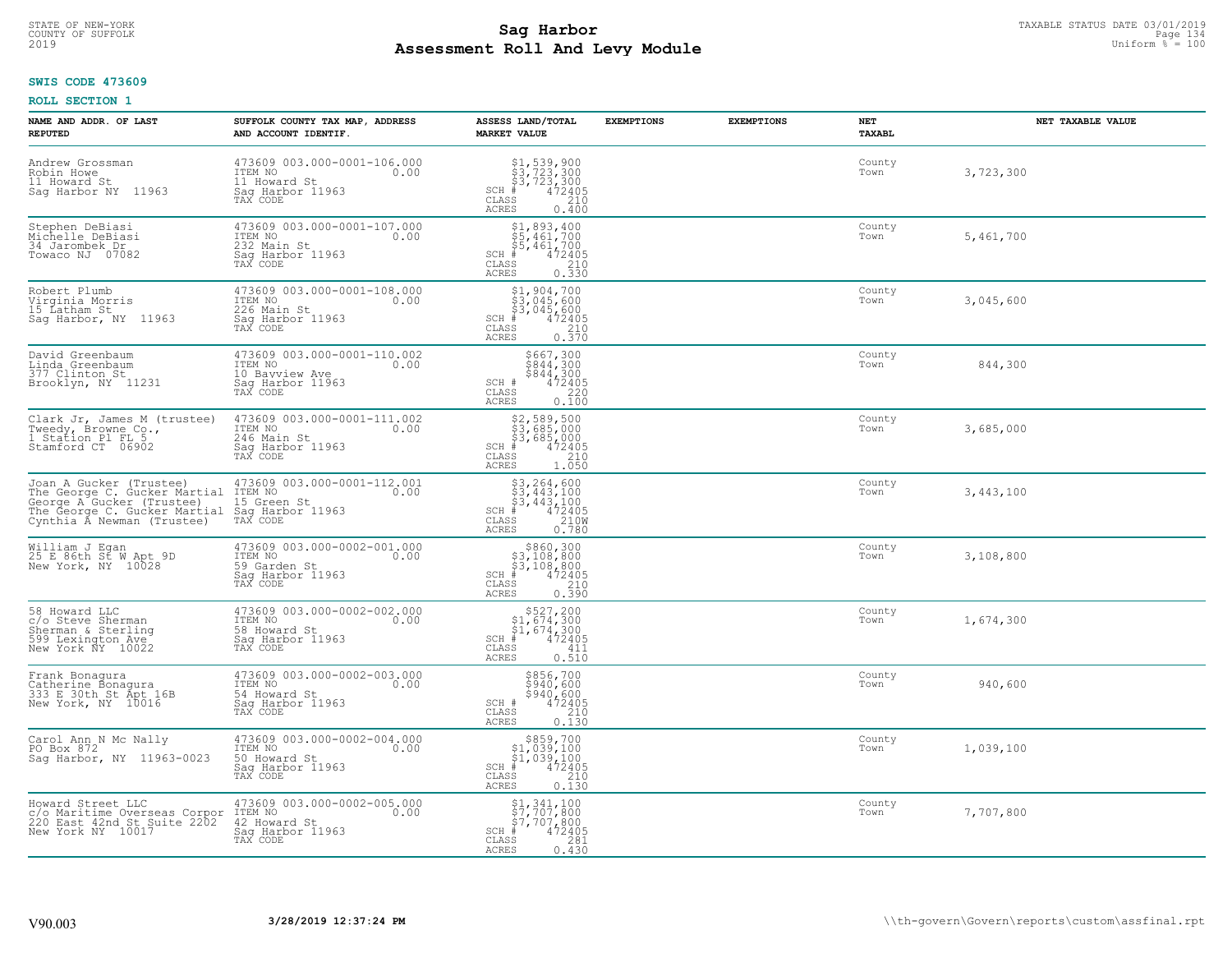## **Sag Harbor**<br>**Poll And Low Module**<br>
Poll And Low Module **Assessment Roll And Levy Module** 2019 Uniform % = 100 COUNTY OF SUFFOLK Page 135

#### **SWIS CODE 473609**

| NAME AND ADDR. OF LAST<br><b>REPUTED</b>                                                                                                                                                                                    | SUFFOLK COUNTY TAX MAP, ADDRESS<br>AND ACCOUNT IDENTIF.                                        | ASSESS LAND/TOTAL<br><b>MARKET VALUE</b>                                                                                                                   | <b>EXEMPTIONS</b> | <b>EXEMPTIONS</b> | NET<br><b>TAXABL</b> | NET TAXABLE VALUE |
|-----------------------------------------------------------------------------------------------------------------------------------------------------------------------------------------------------------------------------|------------------------------------------------------------------------------------------------|------------------------------------------------------------------------------------------------------------------------------------------------------------|-------------------|-------------------|----------------------|-------------------|
| Patricia Zamoyska, Co-Truste 473609 003.000-0002-006.000<br>The Patricia Zamoyska Revoca ITEM NO<br>Taya Kitman, Co-Trustee 38 Howard St<br>The Patricia Zamoyska Revoca Sag Harbor 11963<br>Lara Wynn, Co-Trustee TAX CODE |                                                                                                | $$690, 600$<br>$$2, 326, 800$<br>$$2, 326, 800$<br>$$472405$<br>SCH #<br>CLASS<br>210<br><b>ACRES</b><br>0.100                                             |                   |                   | County<br>Town       | 2,326,800         |
| Edwina Early-Annicelli<br>Susan Early <sup>-</sup><br>Early, Edwina C (trustee)<br>Trust Under L/w/t Edward Ear                                                                                                             | 473609 003.000-0002-007.000<br>ITEM NO<br>0.00<br>34 Howard St<br>Sag Harbor 11963<br>TAX CODE | $$1, 128, 700$<br>$$1, 712, 300$<br>$$1, 712, 300$<br>$*$<br>$472405$<br>$*$<br>$210$<br>SCH #<br>CLASS<br>0.230<br><b>ACRES</b>                           | veteran           | \$125,000         | County<br>Town       | 1,587,300         |
| 19 Garden Street Trust Agree<br>r/o Caroline Hribar<br>65 East 96th Street Apt 11A<br>New York NY 10128                                                                                                                     | 473609 003.000-0002-008.000<br>ITEM NO<br>0.00<br>19 Garden St<br>Sag Harbor 11963<br>TAX CODE | \$1,106,200<br>\$1,576,800<br>\$1,576,800<br>#472405<br>$SCH$ #<br>$\begin{array}{c} 210 \\ 0.240 \end{array}$<br>CLASS<br><b>ACRES</b>                    |                   |                   | County<br>Town       | 1,576,800         |
| The 26 Howard Street Trust<br>Caroline Hackney<br>Robert J Freidah<br>Avis D Freidah                                                                                                                                        | 473609 003.000-0002-009.000<br>ITEM NO<br>0.00<br>26 Howard St<br>Sag Harbor 11963             | \$1,340,500<br>\$2,527,200<br>\$2,527,200<br>#472405<br>$SCH$ #<br>$\mathtt{CLASS}$<br>281<br>0.360<br><b>ACRES</b>                                        |                   |                   | County<br>Town       | 2,527,200         |
| 19 Deer Path LLC<br>867 Peachtree St PH 2<br>Atlanta GA 30308                                                                                                                                                               | 473609 003.000-0002-010.000<br>ITEM NO<br>0.00<br>22 Howard St<br>Saq Harbor 11963<br>TAX CODE | $$1,007,800$<br>$$1,159,200$<br>$$1,159,200$<br>$$1,159,200$<br>$472405$<br>$SCH$ #<br>CLASS<br>210<br><b>ACRES</b><br>0.200                               | veteran           | \$75,000          | County<br>Town       | 1,084,200         |
| 18 Howard Street LLC<br>18 Howard St<br>Saq Harbor NY 11963                                                                                                                                                                 | 473609 003.000-0002-011.000<br>ITEM NO<br>0.00<br>18 Howard St<br>Sag Harbor 11963<br>TAX CODE | \$1,158,800<br>\$3,824,800<br>\$3,824,800<br># 472405<br>\$5 210<br>$SCH$ #<br>CLASS<br>$0, \overline{2}\,\overline{3}\,\overline{0}$<br><b>ACRES</b>      |                   |                   | County<br>Town       | 3,824,800         |
| Thomas Mc Guire<br>9 W 16th St<br>New York, NY 10011                                                                                                                                                                        | 473609 003.000-0002-012.000<br>ITEM NO<br>0.00<br>14 Howard St<br>Sag Harbor 11963<br>TAX CODE | $$1, 143, 000$<br>$$1, 582, 100$<br>$$1, 582, 100$<br>$SCH$ #<br>472405<br>$\begin{array}{c} 210 \\ 0.170 \end{array}$<br>$\mathtt{CLASS}$<br><b>ACRES</b> |                   |                   | County<br>Town       | 1,582,100         |
| Jacqueline Horan, as Trustee 473609 003.000-0002-013.000<br>Margaret Harrington Irrevoca ITEM NO 0.00<br>P.O. Box 559<br>Sagaponack NY 11962                                                                                | 10 Howard St<br>Saq Harbor 11963<br>TAX CODE                                                   | $$894,600$<br>$$1,260,600$<br>$$1,260,600$<br>$*$ 472405<br>$SCH$ #<br>CLASS<br>210<br>ACRES<br>0.130                                                      | veteran           | \$75,000          | County<br>Town       | 1,185,600         |
| Robert P Ermilio<br>Kathryn J Ermilio<br>P.O. Box 2070<br>Sag Harbor NY 11963                                                                                                                                               | 473609 003.000-0002-014.000<br>ITEM NO<br>0.00<br>220 Main St<br>Saq Harbor 11963<br>TAX CODE  | $$938,500$<br>$$1,243,600$<br>$$1,243,600$<br>$*$<br>$*$ 472405<br>$SCH$ #<br>CLASS<br>$\begin{array}{c} 210 \\ 0.100 \end{array}$<br><b>ACRES</b>         |                   |                   | County<br>Town       | 1,243,600         |
| Albert and Lynne Tennenbaum<br>258 Auburn Ave<br>Winnetka, IL 60093                                                                                                                                                         | 473609 003.000-0002-015.000<br>ITEM NO<br>0.00<br>214 Main St<br>Sag Harbor 11963<br>TAX CODE  | \$1,517,900<br>\$1,970,200<br>\$1,970,200<br># 472405<br>\$5 210<br>$SCH$ #<br>CLASS<br>0.290<br><b>ACRES</b>                                              |                   |                   | County<br>Town       | 1,970,200         |
| Sonia M Toledo<br>1 West 67th Street, APT 310<br>New York, NY 10023                                                                                                                                                         | 473609 003.000-0002-016.000<br>ITEM NO<br>0.00<br>208 Main St<br>Saq Harbor 11963<br>TAX CODE  | $$2,174,300$<br>$$3,335,900$<br>$$3,335,900$<br>$*$<br>$472405$<br>$*$<br>$210$<br>SCH #<br>CLASS<br>0.630<br>ACRES                                        |                   |                   | County<br>Town       | 3,335,900         |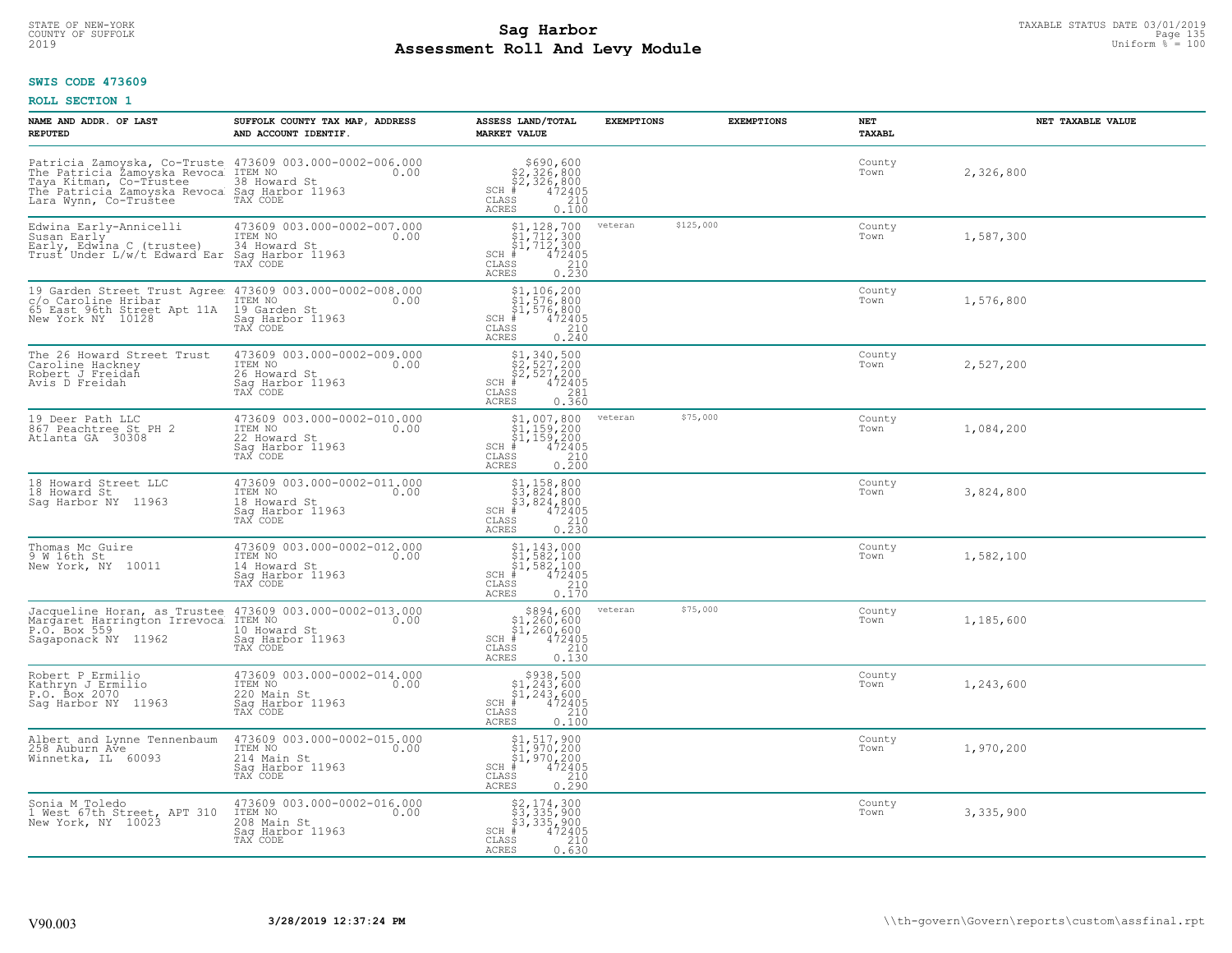## **Sag Harbor**<br>**Poll And Low Module**<br>Doll And Low Module **Assessment Roll And Levy Module** 2019 Uniform % = 100 COUNTY OF SUFFOLK Page 136

## **SWIS CODE 473609**

| NAME AND ADDR. OF LAST<br><b>REPUTED</b>                                        | SUFFOLK COUNTY TAX MAP, ADDRESS<br>AND ACCOUNT IDENTIF.                                        | ASSESS LAND/TOTAL<br><b>MARKET VALUE</b>                                                                                                                                                                          | <b>EXEMPTIONS</b> | <b>EXEMPTIONS</b> | NET<br><b>TAXABL</b> | NET TAXABLE VALUE |
|---------------------------------------------------------------------------------|------------------------------------------------------------------------------------------------|-------------------------------------------------------------------------------------------------------------------------------------------------------------------------------------------------------------------|-------------------|-------------------|----------------------|-------------------|
| Lucille M Colin<br>Apt 2C<br>344 W 12th St<br>New York, NY 10014                | 473609 003.000-0002-018.000<br>TTEM NO 0.00<br>23 Garden St<br>Saq Harbor 11963<br>TAX CODE    | \$611,100<br>\$737,300<br>\$737,300<br>472405<br>$\texttt{SCH}$ # CLASS<br>210<br><b>ACRES</b><br>0.090                                                                                                           |                   |                   | County<br>Town       | 737,300           |
| John Mega<br>P. O. Box 1649<br>Saq Harbor NY 11963                              | 473609 003.000-0002-019.000<br>ITEM NO 0.00<br>27 Garden St<br>Sag Harbor 11963<br>TAX CODE    | $$393,500$<br>$$1,984,800$<br>$$1,984,800$<br>$$472405$<br>$SCH$ #<br>CLASS<br>$\frac{1}{210}$<br><b>ACRES</b><br>0.190                                                                                           |                   |                   | County<br>Town       | 1,984,800         |
| Warren Topping<br>Amanda Brugnoni Topping<br>PO Box 145<br>Sagaponack, NY 11962 | 473609 003.000-0002-020.000<br>ITEM NO<br>0.00<br>35 Garden St<br>Sag Harbor 11963<br>TAX CODE | \$626,300<br>\$810,500<br>\$810,500<br>\$220<br>\$220<br>SCH #<br>CLASS<br><b>ACRES</b><br>0.090                                                                                                                  |                   |                   | County<br>Town       | 810,500           |
| Carol Rollo<br>c/o Danielle Rollo<br>51 Midwood St<br>Brooklyn NY 11225         | 473609 003.000-0002-021.000<br>ITEM NO<br>0.00<br>39 Garden St<br>Saq Harbor 11963<br>TAX CODE | \$626,300<br>\$822,700<br>\$822,700<br>SCH #<br>CLASS<br>$472405$<br>210<br>ACRES<br>0.090                                                                                                                        |                   |                   | County<br>Town       | 822,700           |
| Martin Gould<br>Larry Edward Dumont<br>P.O. Box 3200<br>Saq Harbor NY 11963     | 473609 003.000-0002-022.000<br>ITEM NO<br>0.00<br>43 Garden St<br>Saq Harbor 11963<br>TAX CODE | $\begin{array}{r}  \  \  \, 5626,300\\  \  \, 51,884,300\\  \  \, 51,884,300\\  \  \  \, 472405\\  \  \  \, 88\\  \  \  \, 8210\\  \  \  \, 210\\  \  \, 0.090\\ \end{array}$<br>$SCH$ #<br>CLASS<br><b>ACRES</b> |                   |                   | County<br>Town       | 1,884,300         |
| Loretta Poveromo<br>39 Susan Ln<br>Circleville, NY 10919                        | 473609 003.000-0002-023.000<br>ITEM NO<br>0.00<br>47 Garden St<br>Sag Harbor 11963<br>TAX CODE | \$599,100<br>\$745,600<br>\$745,600<br>\$72405<br>\$210<br>SCH #<br>$\mathtt{CLASS}$<br>0.090<br>ACRES                                                                                                            | veteran           | \$75,000          | County<br>Town       | 670,600           |
| Nicholas Quennell<br>Grace Tankersley<br>30 E 4th St<br>New York, NY 10003      | 473609 003.000-0002-024.000<br>ITEM NO<br>0.00<br>51 Garden St<br>Sag Harbor 11963<br>TAX CODE | \$765,500<br>\$927,500<br>\$927,500<br>472405<br>SCH #<br>210<br>CLASS<br><b>ACRES</b><br>0.180                                                                                                                   |                   |                   | County<br>Town       | 927,500           |
| Pamela Boltres<br>157 E 71st St<br>New York, NY 10021                           | 473609 003.000-0002-025.000<br>TTEM NO 0.00<br>55 Garden St<br>Saq Harbor 11963<br>TAX CODE    | \$599,100<br>\$756,100<br>\$756,100<br>472405<br>$SCH$ #<br>CLASS<br>210<br>ACRES<br>0.090                                                                                                                        |                   |                   | County<br>Town       | 756,100           |
| Anthony Weiner<br>Priscilla A Cohen<br>58 Garden St<br>Sag Harbor, NY 11963     | 473609 003.000-0002-026.000<br>0.00 0.00<br>58 Garden St<br>Sag Harbor 11963<br>TAX CODE       | \$753,100<br>\$962,000<br>\$962,000<br>472405<br>SCH #<br>CLASS<br>210<br><b>ACRES</b><br>0.290                                                                                                                   |                   |                   | County<br>Town       | 962,000           |
| Robin Young<br>Eva R Stern<br>210 W 10th St<br>New York, NY 10014               | 473609 003.000-0002-027.000<br>ITEM NO<br>0.00<br>56 Garden St<br>Sag Harbor 11963<br>TAX CODE | \$798,000<br>$$1,048,200$<br>$$1,048,200$<br>$472405$<br>$SCH$ #<br>260<br>CLASS<br>0.190<br><b>ACRES</b>                                                                                                         |                   |                   | County<br>Town       | 1,048,200         |
| Sara Colleton<br>Ellen Kapit<br>P.O. Box <sup>3112</sup><br>Saq Harbor NY 11963 | 473609 003.000-0002-028.000<br>ITEM NO<br>0.00<br>52 Garden St<br>Saq Harbor 11963<br>TAX CODE | \$774,600<br>\$920,400<br>\$920, 400<br>SCH #<br>472405<br>CLASS<br>210<br>ACRES<br>0.190                                                                                                                         |                   |                   | County<br>Town       | 920,400           |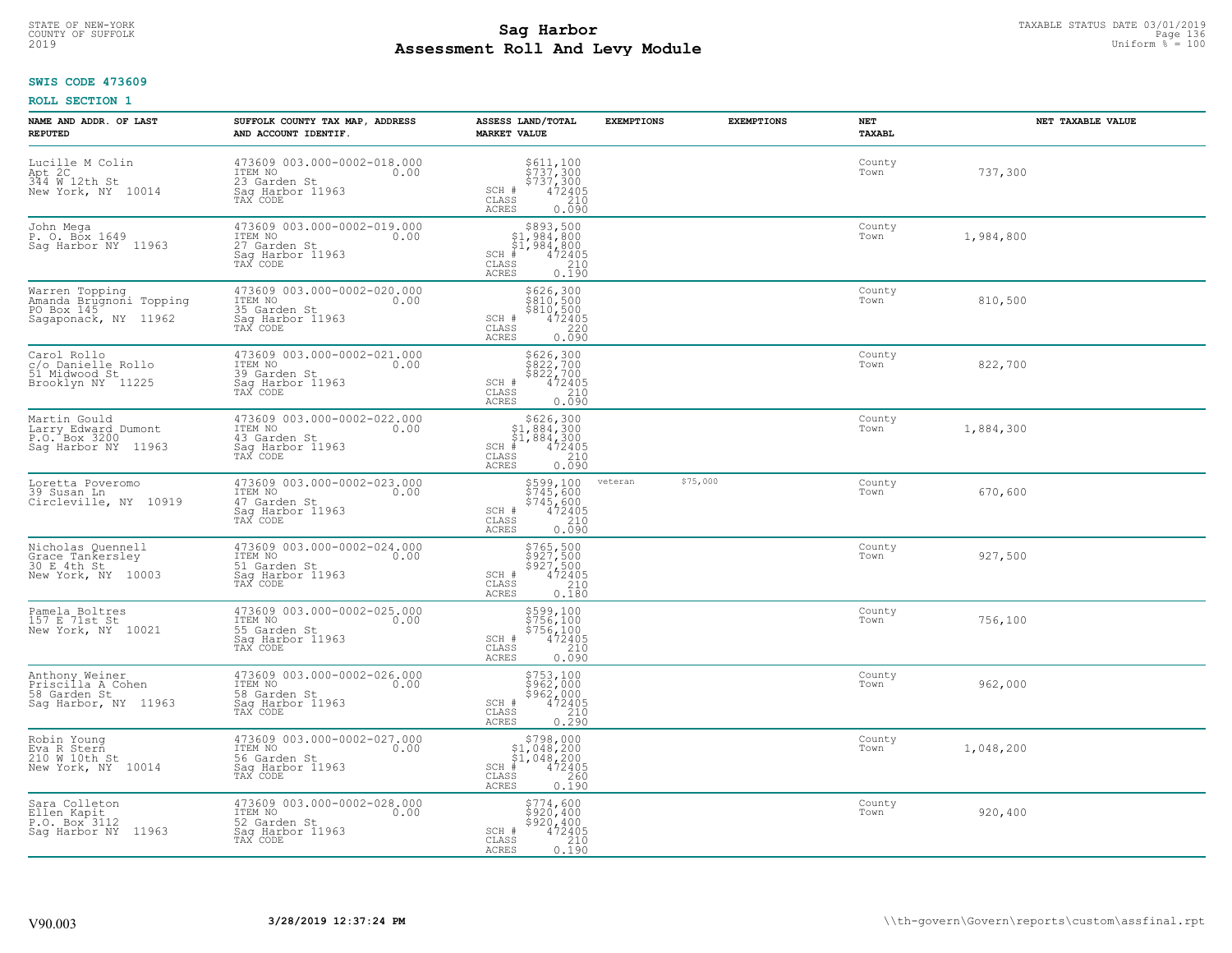## **SWIS CODE 473609**

| NAME AND ADDR. OF LAST<br><b>REPUTED</b>                                                                         | SUFFOLK COUNTY TAX MAP, ADDRESS<br>AND ACCOUNT IDENTIF.                                        | ASSESS LAND/TOTAL<br><b>MARKET VALUE</b>                                                                                                                                    | <b>EXEMPTIONS</b><br><b>EXEMPTIONS</b> | NET<br>TAXABL  | NET TAXABLE VALUE |
|------------------------------------------------------------------------------------------------------------------|------------------------------------------------------------------------------------------------|-----------------------------------------------------------------------------------------------------------------------------------------------------------------------------|----------------------------------------|----------------|-------------------|
| Kenneth J O'Donnell<br>48 Garden St<br>PO Box 2610<br>Sag Harbor, NY 11963                                       | 473609 003.000-0002-029.000<br>ITEM NO<br>0.00<br>48 Garden St<br>Saq Harbor 11963<br>TAX CODE | $$990,300$<br>$$1,307,100$<br>$$1,307,100$<br>$*$<br>$*$<br>$*$<br>$*$<br>$SCH$ #<br>CLASS<br>210<br>ACRES<br>0.150                                                         |                                        | County<br>Town | 1,307,100         |
| Far Away Peace, LLC<br>c/o G. Gottesman<br>12 East 81st Street<br>New York NY 10028                              | 473609 003.000-0002-032.000<br>ITEM NO<br>0.00<br>186 Main St<br>Sag Harbor 11963<br>TAX CODE  | \$2,194,400<br>\$6,912,000<br>\$6,912,000<br>$SCH$ #<br>472405<br>CLASS<br>210<br>0.480<br>ACRES                                                                            |                                        | County<br>Town | 6,912,000         |
| Dragon Seed Realty #1 Llc<br>Apt 32f<br>303 E 57th St<br>New York, NY 10022                                      | 473609 003.000-0002-033.000<br>ITEM NO<br>0.00<br>180 Main St<br>Sag Harbor 11963<br>TAX CODE  | $\begin{array}{r} 52,013,800 \\ 53,068,200 \\ 53,068,200 \\ * & 472405 \\ * & 210 \\ * & 210 \\ * & 210 \\ * & 210 \\ * & 0.360 \end{array}$<br>$SCH$ #<br>CLASS<br>ACRES   |                                        | County<br>Town | 3,068,200         |
| 168 Main SH, LLC<br>328 El Vedado Rd<br>Palm Beach FL 33480                                                      | 473609 003.000-0002-035.000<br>ITEM NO<br>0.00<br>168 Main St<br>Saq Harbor 11963<br>TAX CODE  | $\begin{array}{r} 52,982,100 \\ 54,683,300 \\ 54,683,300 \\ \frac{4}{7} & 472405 \\ \frac{210}{35} & 210 \\ \frac{25}{35} & 0.570 \end{array}$<br>$SCH$ #<br>CLASS<br>ACRES |                                        | County<br>Town | 4,683,300         |
| Penni Ludwig<br>162 Main St<br>Sag Harbor NY 11963                                                               | 473609 003.000-0002-036.000<br>ITEM NO<br>0.00<br>162 Main St<br>Sag Harbor 11963<br>TAX CODE  | \$1,812,500<br>$\frac{1}{6}$ , 080, 100<br>$\frac{6}{4}$ , 080, 100<br>$\frac{4}{2}$<br>$SCH$ #<br>CLASS<br>210<br>0.480<br>ACRES                                           |                                        | County<br>Town | 6,080,100         |
| Sakahi LLC<br>89 Crescent St<br>Sag Harbor NY 11963                                                              | 473609 003.000-0002-038.000<br>ITEM NO<br>0.00<br>11 Spring St<br>Saq Harbor 11963<br>TAX CODE | \$494,300<br>\$618,900<br>\$618,900<br>472405<br>SCH #<br>CLASS<br>450<br>0.340<br>ACRES                                                                                    |                                        | County<br>Town | 618,900           |
| Agros Holdings, LLC<br>15 John St<br>PO Box 4<br>Sag Harbor, NY 11963                                            | 473609 003.000-0002-039.000<br>ITEM NO<br>0.00<br>7 Spring St<br>Sag Harbor 11963<br>TAX CODE  | \$705,800<br>\$965,000<br>\$965,000<br>\$965,000<br>SCH #<br>CLASS<br>464<br>0.110<br>ACRES                                                                                 |                                        | County<br>Town | 965,000           |
| Albert C Riggs (Trustee)<br>The Albert C. Riggs Revocabl<br>156 Main St<br>P.O. Box 1341<br>Sag Harbor, NY 11963 | 473609 003.000-0002-040.000<br>ITEM NO<br>0.00<br>156 Main St<br>Sag Harbor 11963<br>TAX CODE  | $\begin{array}{l} 51,312,400 \\ 51,312,400 \\ 41,312,400 \\ \frac{4}{5} & 472405 \end{array}$<br>SCH<br>CLASS<br>411<br><b>ACRES</b><br>0.180                               | \$125,000<br>veteran                   | County<br>Town | 1,187,400         |
| Rocco Liccardi<br>P.O. Box 531<br>Bridgehampton, NY 11932-531                                                    | 473609 003.000-0002-041.000<br>ITEM NO<br>0.00<br>150 Main St<br>Sag Harbor 11963<br>TAX CODE  | $$1,048,100$<br>$$1,048,100$<br>$$1,048,100$<br>$*$<br>$*$<br>$*$<br>$*$<br>$SCH$ #<br>CLASS<br>481<br><b>ACRES</b><br>0.120                                                |                                        | County<br>Town | 1,048,100         |
| Past Tense Ltd<br>P.O. Box 2100<br>Saq Harbor, NY 11963                                                          | 473609 003.000-0002-042.000<br>ITEM NO<br>0.00<br>144 Main St<br>Saq Harbor 11963<br>TAX CODE  | \$1,579,500<br>\$2,900,000<br>\$2,900,000<br>$SCH$ #<br>472405<br>$\mathtt{CLASS}$<br>481<br><b>ACRES</b><br>0.210                                                          |                                        | County<br>Town | 2,900,000         |
| Sag Harbor Pooh, LLC<br>101 W 55th St<br>New York, NY 10019                                                      | 473609 003.000-0002-043.000<br>ITEM NO<br>0.00<br>155 Main St<br>Sag Harbor 11963<br>TAX CODE  | \$865,700<br>\$1,456,100<br>\$1,456,100<br>$SCH$ #<br>472405<br>CLASS<br>464<br>0.160<br>ACRES                                                                              |                                        | County<br>Town | 1,456,100         |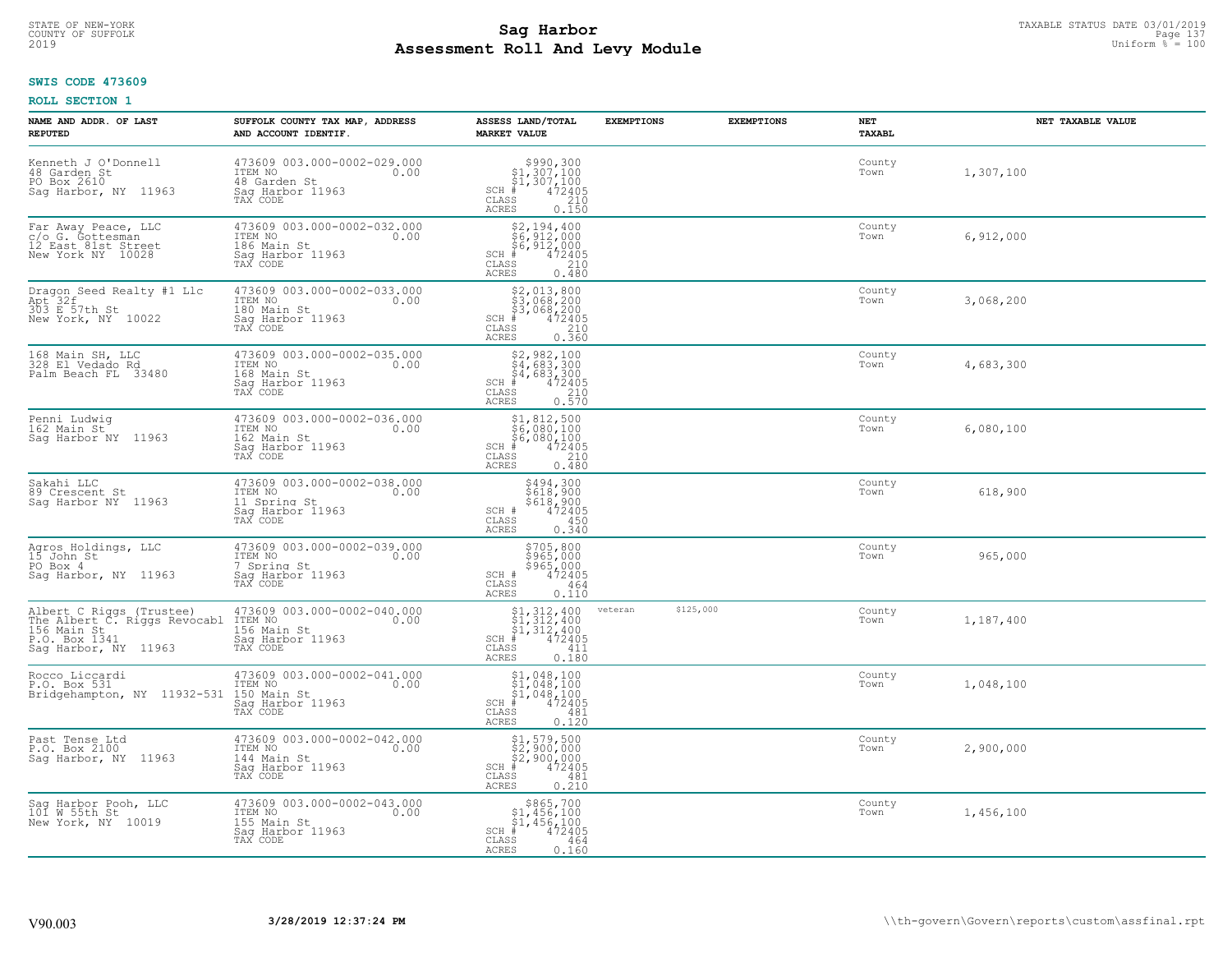## **Sag Harbor**<br>**Poll And Low Module**<br>Doll And Low Module **Assessment Roll And Levy Module** 2019 Uniform % = 100 COUNTY OF SUFFOLK Page 138

## **SWIS CODE 473609**

| NAME AND ADDR. OF LAST<br><b>REPUTED</b>                                                      | SUFFOLK COUNTY TAX MAP, ADDRESS<br>AND ACCOUNT IDENTIF.                                                                                                      | ASSESS LAND/TOTAL<br><b>MARKET VALUE</b>                                                                                        | <b>EXEMPTIONS</b> | <b>EXEMPTIONS</b><br>NET<br>TAXABL | NET TAXABLE VALUE |
|-----------------------------------------------------------------------------------------------|--------------------------------------------------------------------------------------------------------------------------------------------------------------|---------------------------------------------------------------------------------------------------------------------------------|-------------------|------------------------------------|-------------------|
| John J. McCarthy<br>Tracey Franks McCarthy<br>252 Seventh Avenue Apt 15H<br>New York NY 10001 | 473609 003.000-0002-044.001<br>ITEM NO 0.00<br>165 Main St<br>Sag Harbor 11963<br>TAX CODE                                                                   | $5634, 200$<br>$54, 344, 200$<br>$54, 344, 200$<br>$1 \#$<br>$472405$<br>$210$<br>$210$<br>$SCH$ $#$<br>CLASS<br>ACRES<br>0.080 |                   | County<br>Town                     | 4,344,200         |
| Silas Marder<br>P.O. Box 1529<br>Sag Harbor NY 11963                                          | 473609 003.000-0002-045.000<br>ITEM NO<br>0.00<br>169 Main St<br>Saq Harbor 11963<br>TAX CODE                                                                | \$636,000<br>\$874,100<br>\$874,100<br>SCH #<br>472405<br>CLASS<br>$\frac{210}{0.110}$<br>ACRES                                 |                   | County<br>Town                     | 874,100           |
| Hilary Hamann<br>PO Box 3267<br>Sag Harbor, NY 11963                                          | 473609 003.000-0002-046.000<br>ITEM NO<br>0.00<br>175 Main St<br>Saq Harbor 11963<br>TAX CODE                                                                | $$649,700$<br>$$2,394,700$<br>$$2,394,700$<br>$$472405$<br>$$5$<br>$SCH$ #<br>CLASS<br>210<br>0.190<br>ACRES                    |                   | County<br>Town                     | 2,394,700         |
| Joseph K Fisher<br>183 Main St<br>Saq Harbor, NY 11963                                        | 473609 003.000-0002-047.000<br>ITEM NO 0.00<br>183 Main St<br>Saq Harbor 11963<br>TAX CODE                                                                   | $$564,800$<br>$$1,310,100$<br>$\frac{1}{4}$ , 310, 100<br>$\frac{4}{4}$ , 472405<br>$SCH$ #<br>CLASS<br>210<br>ACRES<br>0.120   |                   | County<br>Town                     | 1,310,100         |
| Edward Halper, Co-Trustee<br>The Bert Stern 2010 Trust                                        | Shannah Laumeister, Co-Trust 473609 003.000-0002-048.000<br>Ben Stern 2010 Trust ITEM NO.00<br>TTEM NO $0.00$<br>189 Main St<br>Sag Harbor 11963<br>TAX CODE | $$793, 400$<br>$$1, 513, 600$<br>$$1, 513, 600$<br>$472405$<br>ss 210<br>$SCH \#$<br>CLASS<br>0.230<br>ACRES                    |                   | County<br>Town                     | 1,513,600         |
| New York NY 10028                                                                             | 191 Main Street Sag Harbor L 473609 003.000-0002-049.000<br>25 East 86th St Apt 3C ITEM NO 0.00<br>191 Main St<br>Sag Harbor 11963<br>TAX CODE               | $$954, 900$<br>$$4, 063, 200$<br>$$4, 063, 200$<br>$$4, 063, 200$<br>$SCH$ #<br>210<br>CLASS<br>0.430<br>ACRES                  |                   | County<br>Town                     | 4,063,200         |
| Christopher Coy<br>Joann Owen Coy<br>11 Union St<br>Saq Harbor, NY 11963                      | 473609 003.000-0002-050.000<br>ITEM NO<br>0.00<br>11 Union St<br>Sag Harbor 11963<br>TAX CODE                                                                | $$1,089,200$<br>$$1,613,000$<br>$$1,613,000$<br>$$1,613,000$<br>$$1,472405$<br>$SCH$ #<br>CLASS<br>220<br>0.160<br>ACRES        |                   | County<br>Town                     | 1,613,000         |
| Carolyn A Beegan<br>15 Union St<br>Sag Harbor, NY 11963                                       | 473609 003.000-0002-051.000<br>ITEM NO 0.00<br>15 Union St<br>Saq Harbor 11963<br>TAX CODE                                                                   | $\begin{array}{c} $774,200\n$1,241,900\n$1,241,900\n$4,242,900\n*$<br>$SCH$ #<br>CLASS<br>210<br>ACRES<br>0.110                 |                   | County<br>Town                     | 1,241,900         |
| Harriet La Barre<br>P.O. Box 276<br>Saq Harbor, NY 11963                                      | 473609 003.000-0002-052.000<br>ITEM NO 0.00<br>19 Union St<br>19 Union St<br>Saq Harbor 11963<br>TAX CODE                                                    | \$418,200<br>\$606,800<br>\$606,800<br>SCH #<br>472405<br>CLASS<br>210<br>ACRES<br>0.060                                        |                   | County<br>Town                     | 606,800           |
| Fred Meyer<br>370 Union Ave<br>Scotch Plains, NJ 07076-123 23 Union St                        | 473609 003.000-0002-053.000<br>ITEM NO 0.00<br>Sag Harbor 11963<br>TAX CODE                                                                                  | \$401,900<br>\$642,000<br>$$642,000$<br>472405<br>SCH #<br>CLASS<br>210<br><b>ACRES</b><br>0.070                                |                   | County<br>Town                     | 642,000           |
| AEAS-1803 LLC<br>61 Fresh Pond Rd<br>Saq Harbor NY 11963                                      | 473609 003.000-0002-054.000<br>ITEM NO<br>0.00<br>48 Madison St<br>Saq Harbor 11963<br>TAX CODE                                                              | \$1,736,100<br>\$6,932,700<br>\$6,932,700<br>$SCH$ #<br>472405<br>CLASS<br>210<br>ACRES<br>0.130                                |                   | County<br>Town                     | 6,932,700         |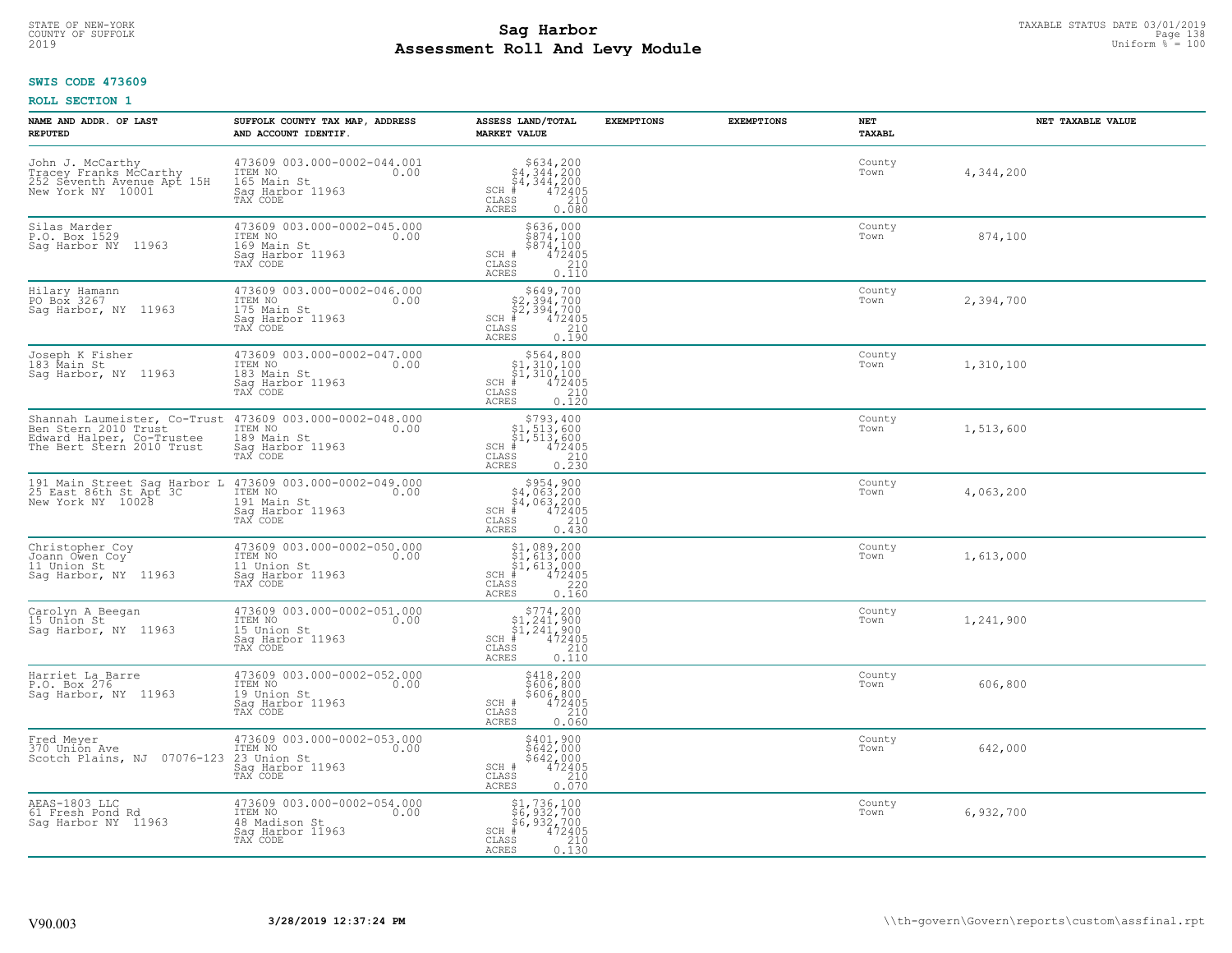## **SWIS CODE 473609**

| NAME AND ADDR. OF LAST<br><b>REPUTED</b>                                                                        | SUFFOLK COUNTY TAX MAP, ADDRESS<br>AND ACCOUNT IDENTIF.                                          | ASSESS LAND/TOTAL<br><b>MARKET VALUE</b>                                                                                                                   | <b>EXEMPTIONS</b> | <b>EXEMPTIONS</b> | NET<br>TAXABL  | NET TAXABLE VALUE |
|-----------------------------------------------------------------------------------------------------------------|--------------------------------------------------------------------------------------------------|------------------------------------------------------------------------------------------------------------------------------------------------------------|-------------------|-------------------|----------------|-------------------|
| Forty Madison LLC<br>1776 Park Ave Unit 4-414<br>Park City UT 84060                                             | 473609 003.000-0002-055.000<br>ITEM NO<br>0.00<br>40 Madison St<br>Saq Harbor 11963<br>TAX CODE  | $SCH$ #<br>CLASS<br>482<br><b>ACRES</b><br>0.150                                                                                                           |                   |                   | County<br>Town | 1,373,400         |
| Saltag Inc<br>Madison St<br>Sag Harbor, NY 11963                                                                | 473609 003.000-0002-057.001<br>ITEM NO<br>0.00<br>30 Madison St<br>Sag Harbor 11963<br>TAX CODE  | $$316, 400$<br>$$1, 347, 300$<br>$$1, 347, 300$<br>$$472405$<br>$SCH$ #<br>CLASS<br>421<br>0.130<br><b>ACRES</b>                                           |                   |                   | County<br>Town | 1,347,300         |
| CHELONIAN 1, LLC<br>P.O. Box 821<br>Saq Harbor NY 11963                                                         | 473609 003.000-0002-058.001<br>ITEM NO<br>0.00<br>26 Madison St<br>Sag Harbor 11963<br>TAX CODE  | \$819,900<br>$$1,094,600$<br>$$1,094,600$<br>$472405$<br>$SCH$ #<br>CLASS<br>482<br>0.030<br><b>ACRES</b>                                                  |                   |                   | County<br>Town | 1,094,600         |
| Caroline Hribar<br>15 GARDEN STREET TRUST<br>65 East 96th Street Apt 11A<br>New York NY 10128                   | 473609 003.000-0002-059.000<br>ITEM NO<br>0.00<br>15 Garden St<br>Sag Harbor 11963<br>TAX CODE   | $$741,900$<br>$$2,124,800$<br>$$2,124,800$<br>$472405$<br>$$35$<br>$$240$<br>$SCH$ #<br>CLASS<br><b>ACRES</b><br>0.110                                     |                   |                   | County<br>Town | 2,124,800         |
| Robert N Michaelson<br>Eileen M Hoffman<br>49 Grove St<br>New York, NY 10014                                    | 473609 003.000-0003-001.000<br>ITEM NO<br>0.00<br>19 Oakland Ave<br>Saq Harbor 11963<br>TAX CODE | $\begin{array}{c} $793,100 \\ $1,166,800 \\ $1,166,800 \end{array}$<br>$SCH$ #<br>$\frac{472405}{210}$<br>CLASS<br>ACRES<br>0.190                          |                   |                   | County<br>Town | 1,166,800         |
| Joan Baren<br>Madison St<br>Sag Harbor, NY 11963                                                                | 473609 003.000-0003-002.000<br>ITEM NO<br>0.00<br>15 Oakland Ave<br>Sag Harbor 11963<br>TAX CODE | $\begin{array}{c} $947,300\n$1,025,000\n$1,025,000\n# 472405 \end{array}$<br>SCH #<br>CLASS<br>$\begin{array}{c} 210 \\ 0.280 \end{array}$<br><b>ACRES</b> |                   |                   | County<br>Town | 1,025,000         |
| Oakland Avenue LLC<br>50 Montrose Road<br>Yonkers NY 10710                                                      | 473609 003.000-0003-003.000<br>ITEM NO<br>0.00<br>11 Oakland Ave<br>Sag Harbor 11963<br>TAX CODE | $$823, 200$<br>$$1, 933, 600$<br>$$1, 933, 600$<br>$$472405$<br>$SCH$ #<br>CLASS<br>210<br>0.180<br>ACRES                                                  |                   |                   | County<br>Town | 1,933,600         |
| Sophia Smith<br>7 Oakland Ave<br>Saq Harbor, NY 11963-4401                                                      | 473609 003.000-0003-004.000<br>10.00 0.00<br>7 Oakland Ave<br>Saq Harbor 11963<br>TAX CODE       | $$885,900$<br>$$1,035,800$<br>$$1,035,800$<br>$*$<br>$*$<br>$472405$<br>$SCH$ #<br>CLASS<br>210<br><b>ACRES</b><br>0.360                                   |                   |                   | County<br>Town | 1,035,800         |
| Julie Silcox<br>265 Main St<br>Sag Harbor NY 11963                                                              | 473609 003.000-0003-005.000<br>TTEM NO 0.00<br>265 Main St<br>Saq Harbor 11963<br>TAX CODE       | $$784,100$<br>$$2,205,100$<br>$$2,205,100$<br>$*$<br>$*$ 472405<br>$SCH$ #<br>CLASS<br>210<br><b>ACRES</b><br>0.150                                        |                   |                   | County<br>Town | 2,205,100         |
| Rue Matthiessen<br>Stephen P Shaughnessy<br>PO Box 2995<br>Sag Harbor NY 11963                                  | 473609 003.000-0003-006.000<br>ITEM NO<br>0.00<br>261 Main St<br>Sag Harbor 11963<br>TAX CODE    | $$711,300$<br>$$1,086,800$<br>$$1,086,800$<br>$*$<br>$472405$<br>$35$<br>$220$<br>SCH<br>CLASS<br><b>ACRES</b><br>0.120                                    |                   |                   | County<br>Town | 1,086,800         |
| George E Boziwick (Trustee)<br>George E Boziwick Revocable<br>257 Main St<br>PO Box 2242<br>Sag Harbor NY 11963 | 473609 003.000-0003-007.000<br>ITEM NO<br>0.00<br>257 Main St<br>Sag Harbor 11963<br>TAX CODE    | \$719,800<br>\$970,200<br>\$970,200<br>SCH #<br>472405<br>CLASS<br>210<br><b>ACRES</b><br>0.180                                                            |                   |                   | County<br>Town | 970,200           |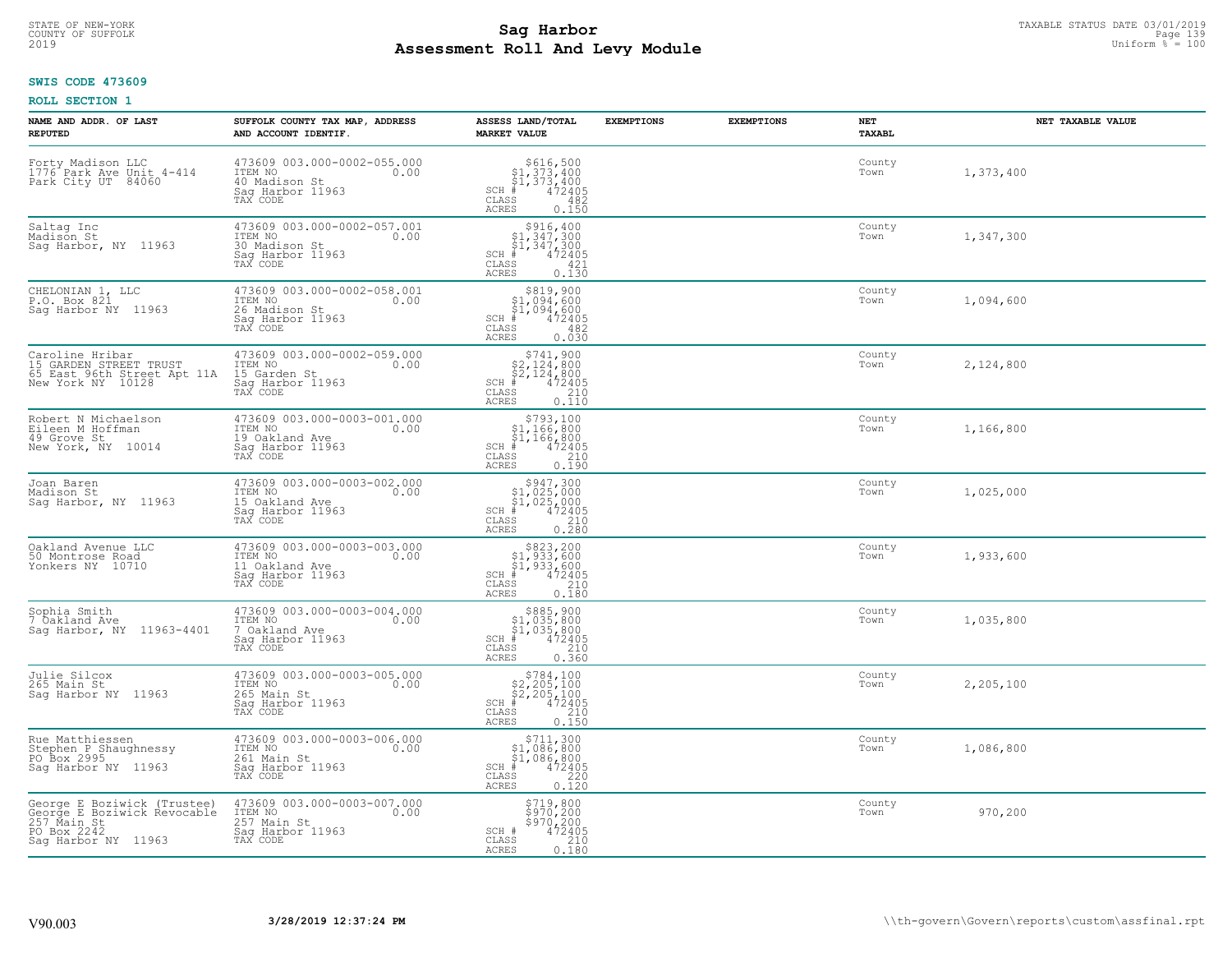# **SWIS CODE 473609**

| NAME AND ADDR. OF LAST<br><b>REPUTED</b>                                                      | SUFFOLK COUNTY TAX MAP, ADDRESS<br>AND ACCOUNT IDENTIF.                                         | ASSESS LAND/TOTAL<br><b>MARKET VALUE</b>                                                                                                                                                                                                                                                                                                                                       | <b>EXEMPTIONS</b>    | <b>EXEMPTIONS</b> | NET<br>TAXABL  | NET TAXABLE VALUE |
|-----------------------------------------------------------------------------------------------|-------------------------------------------------------------------------------------------------|--------------------------------------------------------------------------------------------------------------------------------------------------------------------------------------------------------------------------------------------------------------------------------------------------------------------------------------------------------------------------------|----------------------|-------------------|----------------|-------------------|
| Pierce Hance<br>Carol Hance<br>P.O. Box 773<br>253 Main St<br>Sag Harbor, NY 11963            | 473609 003.000-0003-008.000<br>ITEM NO<br>0.00<br>253 Main St<br>Saq Harbor 11963<br>TAX CODE   | $$746,800$<br>$$1,149,700$<br>$$1,149,700$<br>$# 472405$<br>$35$<br>$210$<br>$SCH$ #<br>CLASS<br><b>ACRES</b><br>0.200                                                                                                                                                                                                                                                         |                      |                   | County<br>Town | 1,149,700         |
| Karen B. Edwards<br>249 Main St<br>Saq Harbor NY 11963                                        | 473609 003.000-0003-009.000<br>ITEM NO<br>0.00<br>249 Main St<br>Sag Harbor 11963<br>TAX CODE   | $\begin{array}{c} $736,900$ \\ $2,097,300$ \\ $2,097,300$ \\ $472405$ \\ $85$ \\ $25$ \\ $10$ \\ $10$ \\ $210$ \\ $210$ \\ $210$ \\ $210$ \\ $210$ \\ $210$ \\ $210$ \\ $210$ \\ $210$ \\ $210$ \\ $210$ \\ $210$ \\ $210$ \\ $210$ \\ $210$ \\ $210$ \\ $210$ \\ $210$ \\ $210$ \\ $210$ \\ $210$ \\ $210$ \\ $210$ \\ $210$ \\ $210$ \\$<br>$SCH$ #<br>CLASS<br><b>ACRES</b> |                      |                   | County<br>Town | 2,097,300         |
| JLM Saq Harbor LLC<br>c/o Joan Solotar<br>15 East 91st St 5C<br>New York NY 10128             | 473609 003.000-0003-010.000<br>ITEM NO<br>0.00<br>245 Main St<br>Sag Harbor 11963<br>TAX CODE   | \$946,300<br>\$5,391,400<br>\$5,391,400<br>$SCH$ #<br>472405<br>$\begin{array}{c} 210 \\ 0.340 \end{array}$<br>CLASS<br>ACRES                                                                                                                                                                                                                                                  |                      |                   | County<br>Town | 5,391,400         |
| Watson Atlantic LLC<br>c/o William Richard-Watson,<br>99 Canal St FL 6th<br>New York NY 10002 | 473609 003.000-0003-011.001<br>ITEM NO<br>0.00<br>241 Main St<br>Saq Harbor 11963<br>TAX CODE   | $\begin{array}{c} \texttt{\$1,009,500}\ \\ \texttt{\$4,197,800}\ \\ \texttt{\$4,197,800}\ \\ \texttt{\$4,197,800}\ \\ \texttt{\$4,2405}\ \\ \texttt{\$5} \qquad \qquad 210\ \\ \texttt{\$5} \qquad \qquad 0.390 \end{array}$<br>$SCH$ #<br>CLASS<br>ACRES                                                                                                                      |                      |                   | County<br>Town | 4,197,800         |
| Lynn St John<br>P.O. Box 113<br>Sagaponack, NY 11962                                          | 473609 003.000-0003-012.000<br>ITEM NO<br>0.00<br>237 Main St<br>Saq Harbor 11963<br>TAX CODE   | $$1,030,400$<br>$$2,106,200$<br>$$2,106,200$<br>$472405$<br>$35$<br>$210$<br>$SCH$ #<br>CLASS<br>0.470<br><b>ACRES</b>                                                                                                                                                                                                                                                         |                      |                   | County<br>Town | 2,106,200         |
| Paige E St John<br>Lynn St John<br>P.O. Box 529<br>Sagaponack, NY 11962                       | 473609 003.000-0003-013.001<br>ITEM NO<br>0.00<br>8 Palmer Ter<br>Sag Harbor 11963<br>TAX CODE  | \$1,329,600<br>\$1,340,600<br>\$1,340,600<br>#472405<br>$SCH$ #<br>411<br>CLASS<br>0.530<br><b>ACRES</b>                                                                                                                                                                                                                                                                       |                      |                   | County<br>Town | 1,340,600         |
| Robert D Vishno<br>Lillian Vishno<br>Sag Harbor, NY 11963                                     | 473609 003.000-0003-014.000<br>ITEM NO<br>0.00<br>12 Palmer Ter<br>Sag Harbor 11963<br>TAX CODE | $$1, 125, 200$<br>$$1, 367, 000$<br>$$1, 367, 000$<br>$$472405$<br>$SCH$ #<br>CLASS<br>$\frac{210}{0.250}$<br><b>ACRES</b>                                                                                                                                                                                                                                                     |                      |                   | County<br>Town | 1,367,000         |
| William McCaffrey<br>21 Cooper Ln<br>East Hampton NY 11937                                    | 473609 003.000-0003-015.000<br>TTEM NO 0.00<br>16 Palmer Ter<br>Saq Harbor 11963<br>TAX CODE    | $$1,083,800$<br>$$1,311,400$<br>$$1,311,400$<br>$$1,311,400$<br>$472405$<br>SCH #<br>CLASS<br>210<br>ACRES<br>0.240                                                                                                                                                                                                                                                            |                      |                   | County<br>Town | 1,311,400         |
| John Peter Novak<br>P.O. Box 990<br>Saq Harbor, NY 11963                                      | 473609 003.000-0003-016.000<br>TTEM NO 0.00<br>24 Palmer Ter<br>Saq Harbor <sup>-11963</sup>    | $$990, 800$<br>$$1, 611, 600$<br>$$1, 611, 600$<br>$*$ $472405$<br>$SCH$ #<br>CLASS<br>210<br>0.210<br><b>ACRES</b>                                                                                                                                                                                                                                                            |                      |                   | County<br>Town | 1,611,600         |
| Lawrence Perrine<br>Jacqueline Perrine<br>28 Palmer Terrace<br>Sag Harbor, NY 11963           | 473609 003.000-0003-017.000<br>ITEM NO<br>0.00<br>28 Palmer Ter<br>Sag Harbor 11963<br>TAX CODE | $$1,339,100$<br>$$1,848,300$<br>$$1,848,300$<br>$472405$<br>$35$<br>$210$<br>$SCH$ #<br>CLASS<br><b>ACRES</b><br>0.280                                                                                                                                                                                                                                                         |                      |                   | County<br>Town | 1,848,300         |
| Theodore A Stafford JR<br>Theodore Stafford III<br>P.O. Box 275<br>Saq Harbor, NY 11963       | 473609 003.000-0003-018.000<br>ITEM NO<br>0.00<br>32 Palmer Ter<br>Sag Harbor 11963<br>TAX CODE | $$1, 289, 700$<br>$$1, 495, 900$<br>$$1, 495, 900$<br>$472405$<br>$$210$<br>$SCH$ #<br>CLASS<br><b>ACRES</b><br>0.350                                                                                                                                                                                                                                                          | \$125,000<br>veteran |                   | County<br>Town | 1,370,900         |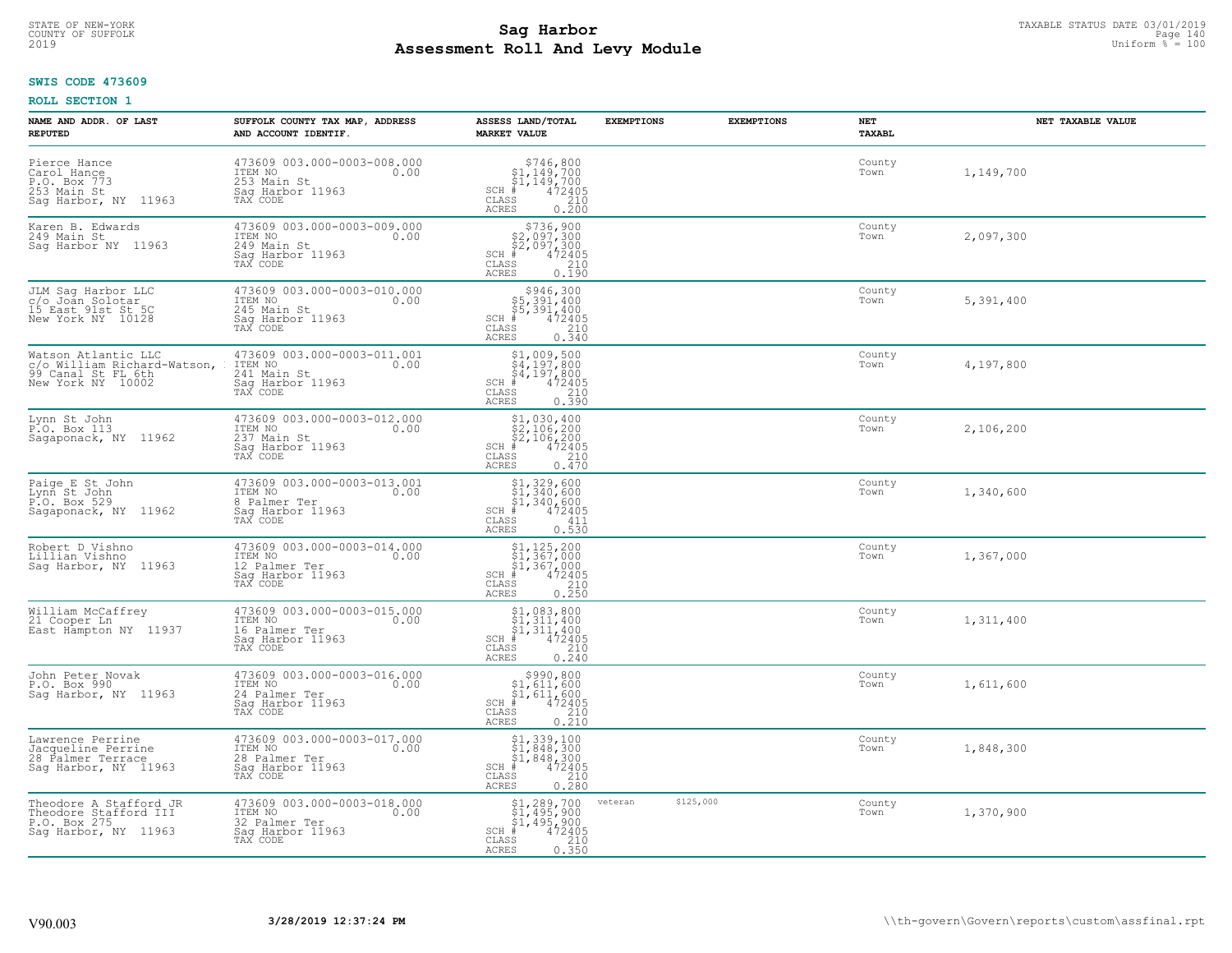## **Sag Harbor** TAXABLE STATUS DATE 03/01/2019<br>Pall and Louis Module **Assessment Roll And Levy Module** 2019 Uniform % = 100 COUNTY OF SUFFOLK Page 141 and the country of Superior and the Page 141 and the Page 141 and the Page 141 and the Page 141

## **SWIS CODE 473609**

| NAME AND ADDR. OF LAST<br><b>REPUTED</b>                                                            | SUFFOLK COUNTY TAX MAP, ADDRESS<br>AND ACCOUNT IDENTIF.                                         | ASSESS LAND/TOTAL<br><b>MARKET VALUE</b>                                                                                                                                                                                                                                                                                                                                                                                 | <b>EXEMPTIONS</b> | <b>EXEMPTIONS</b> | NET<br>TAXABL  | NET TAXABLE VALUE |
|-----------------------------------------------------------------------------------------------------|-------------------------------------------------------------------------------------------------|--------------------------------------------------------------------------------------------------------------------------------------------------------------------------------------------------------------------------------------------------------------------------------------------------------------------------------------------------------------------------------------------------------------------------|-------------------|-------------------|----------------|-------------------|
| John J Miesowitz (Trustee)<br>Catherine VanMilders Qual Pe<br>37 Palmer Ter<br>Sag Harbor, NY 11963 | 473609 003.000-0003-019.000<br>ITEM NO<br>0.00<br>37 Palmer Ter<br>Saq Harbor 11963<br>TAX CODE | \$1,505,800<br>\$2,378,000<br>\$2,378,000<br>#472405<br>$SCH$ #<br>CLASS<br>281<br>ACRES<br>0.520                                                                                                                                                                                                                                                                                                                        |                   |                   | County<br>Town | 2,378,000         |
| Conrad, Alice Eaton (life Es<br>Kenneth Conrad<br>27 Palmer Ter<br>Sag Harbor, NY 11963             | 473609 003.000-0003-020.001<br>ITEM NO<br>0.00<br>27 Palmer Ter<br>Sag Harbor 11963<br>TAX CODE | $\begin{array}{l} 51,299,700 \\ 51,869,700 \\ 71,869,700 \end{array}$<br>$SCH$ #<br>472405<br>CLASS<br>210<br>0.630<br>ACRES                                                                                                                                                                                                                                                                                             |                   |                   | County<br>Town | 1,869,700         |
| 22 Suffolk LLC<br>C/O Haley<br>74 Perry St<br>New York NY 10014                                     | 473609 003.000-0003-020.002<br>ITEM NO<br>0.00<br>22 Suffolk St<br>Sag Harbor 11963<br>TAX CODE | $$1, 968, 200$<br>$$4, 195, 900$<br>$$4, 195, 900$<br>$$4, 195, 900$<br>$472405$<br>SCH #<br>CLASS<br>210<br>0.830<br>ACRES                                                                                                                                                                                                                                                                                              |                   |                   | County<br>Town | 4,195,900         |
| Robert G Turner<br>Marcia Turner<br>17 Palmer Terrace<br>PO Box 3087<br>Saq Harbor, NY 11963-0404   | 473609 003.000-0003-022.000<br>ITEM NO<br>0.00<br>17 Palmer Ter<br>Saq Harbor 11963<br>TAX CODE | \$1,176,900<br>\$1,746,300<br>\$1,746,300<br># 472405<br>\$210<br>$SCH$ #<br>CLASS<br><b>ACRES</b><br>0.260                                                                                                                                                                                                                                                                                                              |                   |                   | County<br>Town | 1,746,300         |
| Barbara S Ainsley<br>P.O. Box 66<br>Sagaponack NY 11962                                             | 473609 003.000-0003-024.001<br>ITEM NO<br>0.00<br>9 Palmer Ter<br>Saq Harbor 11963<br>TAX CODE  | $\begin{array}{l} \text{\$1$, $156$, $300$} \\ \text{\$2$, $303$, $000$} \\ \text{\$2$, $303$, $000$} \\ \text{\$4$} \\ \text{\$5$} \\ \text{\$10$} \\ \text{\$110$} \\ \text{\$12405} \\ \text{\$13$} \\ \text{\$140$} \\ \text{\$15$} \\ \text{\$160$} \\ \text{\$180$} \\ \text{\$190$} \\ \text{\$191$} \\ \text{\$192$} \\ \text{\$103$} \\ \text{\$193$} \\ \text{\$194$} \\ \text{\$1$<br>SCH #<br>CLASS<br>ACRES |                   |                   | County<br>Town | 2,303,000         |
| Steven Kossak<br>450 E 52nd St<br>New York, NY 10022                                                | 473609 003.000-0003-025.000<br>ITEM NO<br>0.00<br>227 Main St<br>Sag Harbor 11963<br>TAX CODE   | $$1,029,800$<br>$$1,889,300$<br>$$1,889,300$<br>$$1,889,300$<br>$472405$<br>SCH #<br>CLASS<br>210<br><b>ACRES</b><br>0.440                                                                                                                                                                                                                                                                                               |                   |                   | County<br>Town | 1,889,300         |
| William J Egan<br>25 E 86th St W Apt 9D<br>New York, NY 10028                                       | 473609 003.000-0003-026.000<br>ITEM NO<br>0.00<br>221 Main St<br>Sag Harbor 11963<br>TAX CODE   | $$1,343,600$<br>$$2,199,000$<br>$$2,199,000$<br>$$472405$<br>SCH #<br>CLASS<br>210<br>0.920<br>ACRES                                                                                                                                                                                                                                                                                                                     |                   |                   | County<br>Town | 2,199,000         |
| Jacques Sibeud<br>Michele Sibeud<br>211 Main St<br>Sag Harbor NY 11963                              | 473609 003.000-0003-027.000<br>10.00 0.00<br>211 Main St<br>Saq Harbor 11963<br>TAX CODE        | $\begin{array}{c} $807,100\n$1,640,400\n$1,640,400\n# 472405 \end{array}$<br>$SCH$ #<br>CLASS<br>210<br><b>ACRES</b><br>0.180                                                                                                                                                                                                                                                                                            |                   |                   | County<br>Town | 1,640,400         |
| Jerome V Jacalone<br>Angelo Torricini<br>Jerome V Jacalone<br>Angelo Torricini                      | 473609 003.000-0003-028.000<br>TTEM NO 0.00<br>209 Main St<br>Saq Harbor 11963<br>TAX CODE      | $$867, 400$<br>$$1, 379, 700$<br>$$1, 379, 700$<br>$*$ 472405<br>$SCH$ #<br>CLASS<br>210<br>$0, \overline{2}\,\overline{3}\,\overline{0}$<br><b>ACRES</b>                                                                                                                                                                                                                                                                |                   |                   | County<br>Town | 1,379,700         |
| 207 Main Street LLC<br>PO Box 1229<br>11963<br>Sag Harbor, NY                                       | 473609 003.000-0003-029.000<br>ITEM NO<br>0.00<br>207 Main St<br>Saq Harbor 11963<br>TAX CODE   | \$781,400<br>\$1,480,400<br>\$1,480,400<br>$SCH$ #<br>472405<br>210<br>CLASS<br>ACRES<br>0.150                                                                                                                                                                                                                                                                                                                           |                   |                   | County<br>Town | 1,480,400         |
| Hilary Collins<br>203 Main St<br>Saq Harbor NY 11963                                                | 473609 003.000-0003-030.000<br>ITEM NO<br>0.00<br>203 Main St<br>Sag Harbor 11963<br>TAX CODE   | $$440,300$<br>$$1,572,100$<br>$$1,572,100$<br>$$1,572,100$<br>$SCH$ #<br>472405<br>CLASS<br>210<br><b>ACRES</b><br>0.070                                                                                                                                                                                                                                                                                                 |                   |                   | County<br>Town | 1,572,100         |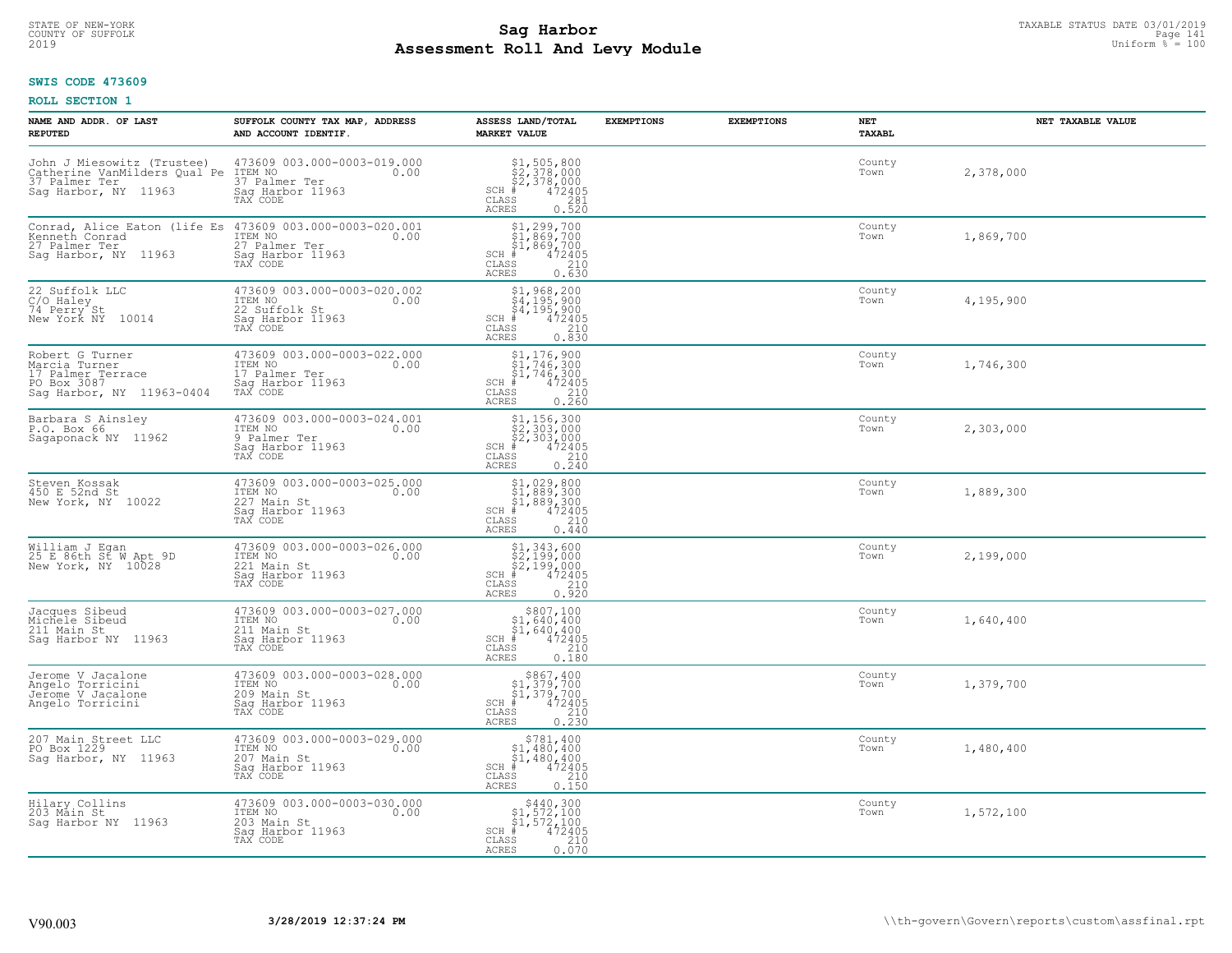## **SWIS CODE 473609**

| NAME AND ADDR. OF LAST<br><b>REPUTED</b>                                                                                                         | SUFFOLK COUNTY TAX MAP, ADDRESS<br>AND ACCOUNT IDENTIF.                                           | ASSESS LAND/TOTAL<br><b>MARKET VALUE</b>                                                                                                                                                                                                                                                                                                                                 | <b>EXEMPTIONS</b>    | <b>EXEMPTIONS</b> | NET<br>TAXABL  | NET TAXABLE VALUE |
|--------------------------------------------------------------------------------------------------------------------------------------------------|---------------------------------------------------------------------------------------------------|--------------------------------------------------------------------------------------------------------------------------------------------------------------------------------------------------------------------------------------------------------------------------------------------------------------------------------------------------------------------------|----------------------|-------------------|----------------|-------------------|
| Evan DiPaolo<br>Antonia DiPaolo<br>P.O. Box 553<br>Sag Harbor NY 11963                                                                           | 473609 003.000-0003-031.000<br>ITEM NO<br>0.00<br>10 Jefferson St<br>Saq Harbor 11963<br>TAX CODE | $\begin{array}{l} $1,144,800\\ $4,175,800\\ $4,175,800\\ *\\ 4,175,800\\ *\\ 2405\\ *\\ 281\\ *\\ 281\\ *\\ 283\\ *\\ 281\\ *\\ 283\\ *\\ 284\\ *\\ 285\\ *\\ 283\\ *\\ 284\\ *\\ 285\\ *\\ 288\\ *\\ 288\\ *\\ 288\\ *\\ 288\\ *\\ 288\\ *\\ 288\\ *\\ 288\\ *\\ 288\\ *\\ 288\\ *\\ 288\\ *\\ 288\\ *\\ 288\\ *\\ 28$<br>$SCH$ #<br>CLASS<br><b>ACRES</b><br>0.620     |                      |                   | County<br>Town | 4,175,800         |
| Far Away Peace 2 LLC<br>12 East 81st Street<br>New York NY 10028                                                                                 | 473609 003.000-0003-032.000<br>ITEM NO<br>0.00<br>16 Jefferson St<br>Sag Harbor 11963<br>TAX CODE | $\begin{array}{c} $600, 400 \\ $1, 229, 100 \\ $1, 229, 100 \end{array}$<br>$SCH$ #<br>$\frac{1472405}{210}$<br>CLASS<br><b>ACRES</b><br>0.060                                                                                                                                                                                                                           |                      |                   | County<br>Town | 1,229,100         |
| Robert Weinstein<br>Eric Hensley<br>106 Seventh <sup>-</sup> Ave FL 2nd<br>New York, NY 10011                                                    | 473609 003.000-0003-033.000<br>ITEM NO<br>0.00<br>20 Jefferson St<br>Sag Harbor 11963<br>TAX CODE | \$2,055,600<br>\$4,669,200<br>\$4,669,200<br>472405<br>$SCH$ #<br>CLASS<br>210<br>0.870<br>ACRES                                                                                                                                                                                                                                                                         |                      |                   | County<br>Town | 4,669,200         |
| John McLaughlin<br>Joanne McLaughlin<br>P.O. Box 3213<br>Sag Harbor NY 11963                                                                     | 473609 003.000-0003-034.000<br>ITEM NO<br>0.00<br>12 Suffolk St<br>Sag Harbor 11963<br>TAX CODE   | $\begin{array}{l} \text{\small $51$, $465$, $100$} \\ \text{\small $53$, $094$, $300$} \\ \text{\small $53$, $094$, $300$} \\ \text{\small $+$} \hspace*{1.3cm} \end{array} \quad \begin{array}{l} \text{\small $472405} \\ \text{\small $72405} \\ \text{\small $210$} \\ \text{\small $210$} \\ \text{\small $0.290$} \end{array}$<br>$SCH$ #<br>CLASS<br><b>ACRES</b> |                      |                   | County<br>Town | 3,094,300         |
| Joseph M Caputo<br>Judith M Caputo<br>27 Fuller Pl<br>Brooklyn, NY 11215                                                                         | 473609 003.000-0003-035.001<br>ITEM NO<br>0.00<br>21 Palmer Ter<br>Sag Harbor 11963<br>TAX CODE   | $\begin{array}{l} \text{\small $\$1$, $445$, $400$} \\ \text{\small $\$1$, $825$, $900$} \\ \text{\small $\$1$, $825$, $900$} \\ \text{\small $\$1$} \end{array}\nonumber\\ \begin{array}{l} \text{\small $\$25,900$} \\ \text{\small $472405$} \\ \text{\small $230$} \\ \text{\small $0.570$} \end{array}$<br>$SCH$ #<br>CLASS<br><b>ACRES</b>                         |                      |                   | County<br>Town | 1,825,900         |
| 18 Suffolk LLC<br>74 Perry St<br>New York NY<br>10014                                                                                            | 473609 003.000-0003-036.000<br>ITEM NO<br>0.00<br>18 Suffolk St<br>Sag Harbor 11963<br>TAX CODE   | $$3, 511, 200$<br>$$3, 534, 100$<br>$$3, 534, 100$<br>$$472405$<br>$SCH$ #<br>210<br>CLASS<br>0.280<br><b>ACRES</b>                                                                                                                                                                                                                                                      |                      |                   | County<br>Town | 3,534,100         |
| Sonia M. Scotland, Trustee<br>of the Sonia M. Scotland Liv<br>P.O. Box 1062<br>Saq Harbor NY 11963                                               | 473609 003.000-0003-037.000<br>ITEM NO<br>0.00<br>26 Suffolk St<br>Sag Harbor 11963<br>TAX CODE   | $$1, 578, 600$<br>$$4, 273, 100$<br>$$4, 273, 100$<br>$$4, 273, 100$<br>$472405$<br>$SCH$ #<br>210<br>CLASS<br>0.350<br><b>ACRES</b>                                                                                                                                                                                                                                     | \$125,000<br>veteran |                   | County<br>Town | 4,148,100         |
| Daniel McLoughlin, Trustee<br>McLoughlin Living Trust<br>Hilary Estey McLoughlin, Tru<br>McLoughlin Living Trust                                 | 473609 003.000-0003-038.000<br>ITEM NO<br>0.00<br>30 Suffolk St<br>Saq Harbor 11963<br>TAX CODE   | $$1, 413, 100$<br>$$3, 033, 400$<br>$$3, 033, 400$<br>$$472405$<br>$SCH$ #<br>CLASS<br>210<br><b>ACRES</b><br>0.280                                                                                                                                                                                                                                                      |                      |                   | County<br>Town | 3,033,400         |
| Jeanette Bonnier<br>c/o Lutz and Carr<br>300 E 42nd St<br>New York, NY 10017                                                                     | 473609 003.000-0003-039.000<br>TTEM NO 0.00<br>34 Suffolk St<br>Saq Harbor 11963<br>TAX CODE      | \$1,440,900<br>\$1,945,400<br>\$1,945,400<br>#472405<br>SCH #<br>CLASS<br>$\frac{210}{0.350}$<br><b>ACRES</b>                                                                                                                                                                                                                                                            |                      |                   | County<br>Town | 1,945,400         |
| Osborne Edwards House 1854 L 473609 003.000-0003-041.000<br>c/o Craig Gibson, Esq.<br>1322 Main Street<br>P.O. Box 908<br>Bridgehampton NY 11932 | ITEM NO<br>0.00<br>27 Suffolk St<br>Sag Harbor 11963<br>TAX CODE                                  | \$1,361,100<br>\$6,093,600<br>\$6,093,600<br># 472405<br>\$8 210<br>$SCH$ #<br>CLASS<br>ACRES<br>0.220                                                                                                                                                                                                                                                                   |                      |                   | County<br>Town | 6,093,600         |
| LYSANDER SAG HARBOR RESIDENC<br>c/o Shaun Woodward<br>2 W 67th St<br>Apartment 12\13 D&E<br>New York NY 10023                                    | 473609 003.000-0003-042.001<br>ITEM NO<br>0.00<br>8 Concord St<br>Sag Harbor 11963<br>TAX CODE    | \$278,500<br>\$278,500<br>\$278,500<br>\$278,500<br>SCH #<br>311<br>CLASS<br><b>ACRES</b><br>0.060                                                                                                                                                                                                                                                                       |                      |                   | County<br>Town | 278,500           |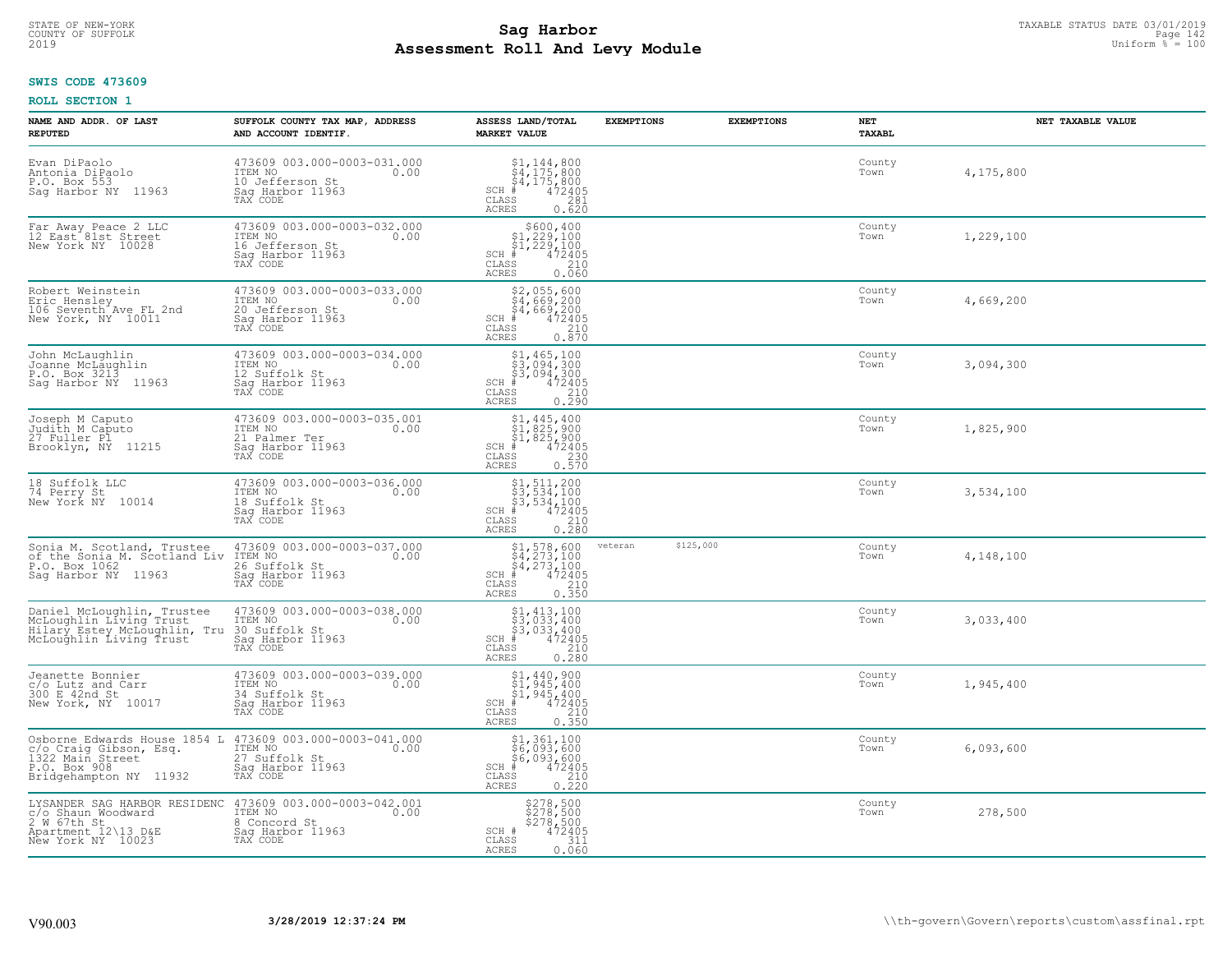#### **SWIS CODE 473609**

| NAME AND ADDR. OF LAST<br><b>REPUTED</b>                                                                      | SUFFOLK COUNTY TAX MAP, ADDRESS<br>AND ACCOUNT IDENTIF.                                          | ASSESS LAND/TOTAL<br><b>MARKET VALUE</b>                                                                                                                                                                                                                                                                                                                                                                                        | <b>EXEMPTIONS</b> | <b>EXEMPTIONS</b> | NET<br>TAXABL  | NET TAXABLE VALUE |
|---------------------------------------------------------------------------------------------------------------|--------------------------------------------------------------------------------------------------|---------------------------------------------------------------------------------------------------------------------------------------------------------------------------------------------------------------------------------------------------------------------------------------------------------------------------------------------------------------------------------------------------------------------------------|-------------------|-------------------|----------------|-------------------|
| David P Spaeth<br>Sandra L Spaeth<br>8 Old Cherry Ln<br>06880<br>Old Greenwich, CT                            | 473609 003.000-0003-043.000<br>ITEM NO<br>0.00<br>136 Madison St<br>Saq Harbor 11963<br>TAX CODE | \$799,300<br>\$1,004,100<br>\$1,004,100<br>$SCH$ #<br>472405<br>CLASS<br>220<br>ACRES<br>0.090                                                                                                                                                                                                                                                                                                                                  |                   |                   | County<br>Town | 1,004,100         |
| 130 Madison LLC<br>P.O. Box 2133<br>Sag Harbor NY 11963                                                       | 473609 003.000-0003-044.000<br>ITEM NO<br>0.00<br>130 Madison St<br>Sag Harbor 11963<br>TAX CODE | $\begin{array}{r} \texttt{\$1,095,700}\ \texttt{\$5,250,100}\ \texttt{\$5,250,100}\ \texttt{\$5,250,100}\ \texttt{\$4\,72405}\ \texttt{\$8$} \texttt{\$220}\ \texttt{\$8$} \texttt{\$20}\ \texttt{\$20}\ \texttt{\$20}\ \texttt{\$20}\ \texttt{\$20}\ \texttt{\$21}\ \texttt{\$220}\ \texttt{\$220}\ \texttt{\$230}\ \texttt{\$230}\ \texttt{\$240}\ \texttt{\$260}\ \texttt{\$260}\ \texttt$<br>SCH #<br>CLASS<br><b>ACRES</b> |                   |                   | County<br>Town | 5,250,100         |
| LYSANDER SAG HARBOR RESIDENC<br>c/o Shaun Woodward<br>2 W 67th St<br>Apartment 12\13 D&E<br>New York NY 10023 | 473609 003.000-0003-045.001<br>ITEM NO<br>0.00<br>23 Suffolk St<br>Sag Harbor 11963<br>TAX CODE  | \$1,429,000<br>55, 429, 000<br>\$5, 638, 000<br>\$5, 638, 000<br>\$5, 638, 000<br>\$5 210<br>\$5 0. 260<br>SCH #<br>CLASS<br>ACRES                                                                                                                                                                                                                                                                                              |                   |                   | County<br>Town | 5,638,000         |
| Noble B. Black<br>Marc A. Rozic<br>263 9th Avenue Apt 4A<br>New York NY 10001                                 | 473609 003.000-0003-046.000<br>ITEM NO<br>0.00<br>17 Suffolk St<br>Saq Harbor 11963<br>TAX CODE  | \$1,548,200<br>\$4,595,600<br>\$4,595,600<br>$SCH$ #<br>472405<br>210<br>CLASS<br>0.390<br>ACRES                                                                                                                                                                                                                                                                                                                                |                   |                   | County<br>Town | 4,595,600         |
| LYSANDER SAG HARBOR RESIDENC<br>c/o Shaun Woodward<br>2 W 67th St<br>Apartment 12\13 D&E<br>New York NY 10023 | 473609 003.000-0003-047.000<br>ITEM NO<br>0.00<br>9 Amity St<br>Sag Harbor 11963<br>TAX CODE     | \$910,300<br>\$1,428,000<br>\$1,428,000<br>#472405<br>$SCH$ #<br>CLASS<br>$\begin{array}{c} 210 \\ 0.150 \end{array}$<br><b>ACRES</b>                                                                                                                                                                                                                                                                                           |                   |                   | County<br>Town | 1,428,000         |
| Katherine Betts<br>27 N Moore St Apt 7E<br>New York NY 10013                                                  | 473609 003.000-0003-048.000<br>ITEM NO<br>0.00<br>116 Madison St<br>Saq Harbor 11963<br>TAX CODE | $$371,000\n$1,250,300\n$1,250,300\n# 472405\n 410\n 210$<br>$SCH$ #<br>CLASS<br>0.130<br>ACRES                                                                                                                                                                                                                                                                                                                                  |                   |                   | County<br>Town | 1,250,300         |
| Sherrie Preische<br>7 Cornwall Ave<br>Trenton, NJ 08618                                                       | 473609 003.000-0003-049.000<br>ITEM NO<br>0.00<br>108 Madison St<br>Sag Harbor 11963<br>TAX CODE | \$796,300<br>\$983,000<br>\$983,000<br>\$983,000<br>SCH #<br>210<br>CLASS<br>0.120<br><b>ACRES</b>                                                                                                                                                                                                                                                                                                                              |                   |                   | County<br>Town | 983,000           |
| Alison O'Malley<br>P.O. Box 677<br>Bridgehampton NY 11932                                                     | 473609 003.000-0003-050.000<br>ITEM NO<br>0.00<br>102 Madison St<br>Saq Harbor 11963<br>TAX CODE | $$729,300$<br>$$1,254,300$<br>$$1,254,300$<br>$472405$<br>$$250$<br>$$210$<br>$\mbox{SCH}$<br>CLASS<br>ACRES<br>0.110                                                                                                                                                                                                                                                                                                           |                   |                   | County<br>Town | 1,254,300         |
| Frank Ahimaz<br>96 Madison St<br>Saq Harbor, NY 11963                                                         | 473609 003.000-0003-051.000<br>ITEM NO 0.00<br>96 Madison St<br>Saq Harbor 11963<br>TAX CODE     | $$836,500$<br>$$1,335,600$<br>$$1,335,600$<br>$472405$<br>$$210$<br>SCH<br>CLASS<br><b>ACRES</b><br>0.180                                                                                                                                                                                                                                                                                                                       |                   |                   | County<br>Town | 1,335,600         |
| The Hazel Hammond Trust<br>3125 CR 250<br>Durango CO 81301                                                    | 473609 003.000-0003-052.000<br>ITEM NO<br>0.00<br>8 Amity St<br>Sag Harbor 11963<br>TAX CODE     | \$739,200<br>\$911,900<br>\$911,900<br>472405<br>SCH #<br>210<br>CLASS<br>ACRES<br>0.100                                                                                                                                                                                                                                                                                                                                        |                   |                   | County<br>Town | 911,900           |
| Helen D Brown<br>691 W 7th St<br>Plainfield, NJ 07060                                                         | 473609 003.000-0003-054.000<br>ITEM NO<br>0.00<br>12 Amity St<br>Sag Harbor 11963<br>TAX CODE    | \$699,000<br>\$928,200<br>\$928,200<br>472405<br>SCH #<br>260<br>CLASS<br><b>ACRES</b><br>0.100                                                                                                                                                                                                                                                                                                                                 |                   |                   | County<br>Town | 928,200           |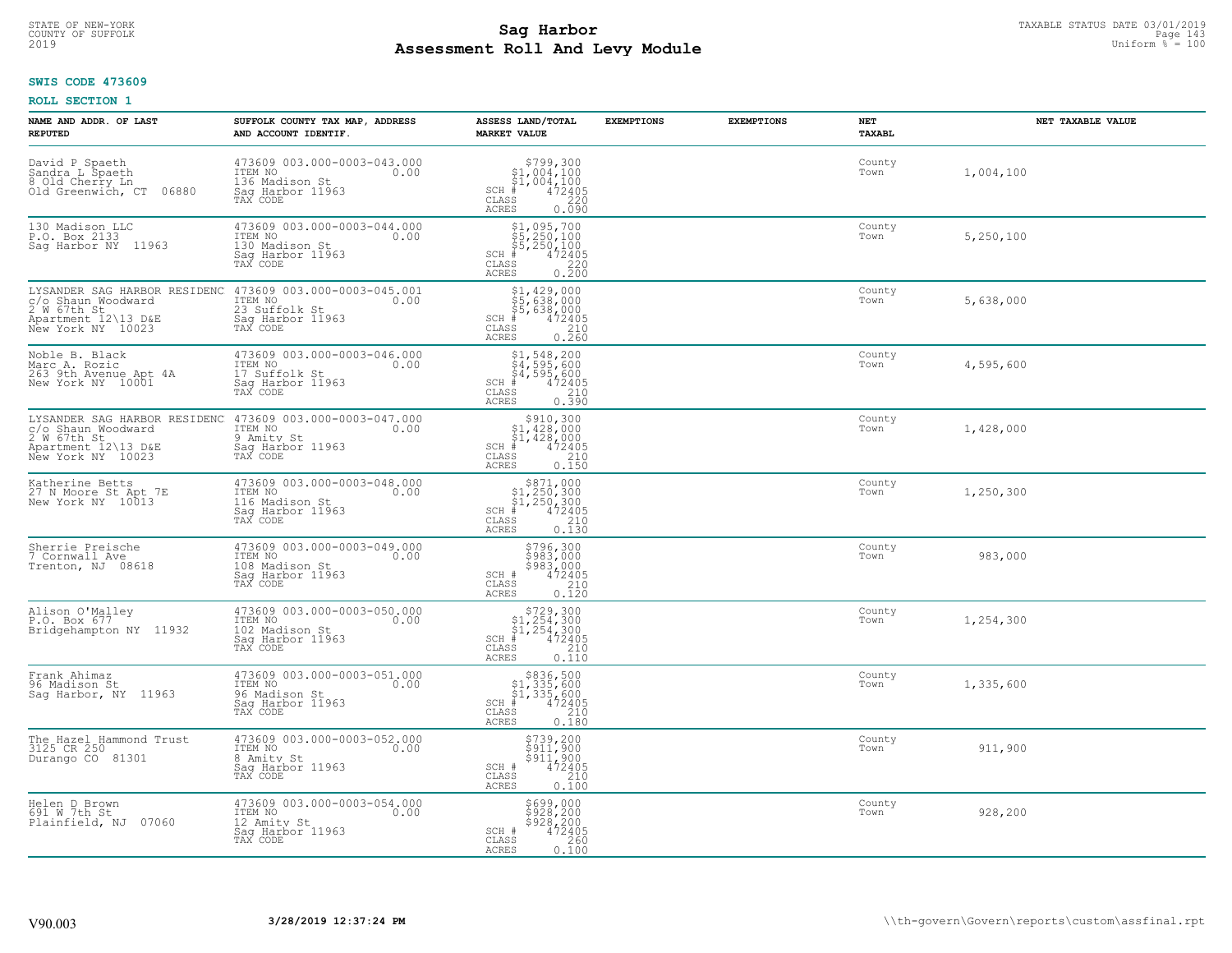# **SWIS CODE 473609**

| NAME AND ADDR. OF LAST<br><b>REPUTED</b>                                                                        | SUFFOLK COUNTY TAX MAP, ADDRESS<br>AND ACCOUNT IDENTIF.                                           | ASSESS LAND/TOTAL<br><b>MARKET VALUE</b>                                                                                                           | <b>EXEMPTIONS</b> | <b>EXEMPTIONS</b> | NET<br>TAXABL  | NET TAXABLE VALUE |
|-----------------------------------------------------------------------------------------------------------------|---------------------------------------------------------------------------------------------------|----------------------------------------------------------------------------------------------------------------------------------------------------|-------------------|-------------------|----------------|-------------------|
| August Properties, LLC<br>PO <sup>2</sup> Box 454 <sup>2</sup><br>Sagaponack NY 11962                           | 473609 003.000-0003-055.000<br>ITEM NO<br>0.00<br>11 Suffolk St<br>Saq Harbor 11963<br>TAX CODE   | $\begin{array}{c} $678,800\n$1,726,500\n$1,726,500\n# 472405 \end{array}$<br>$SCH$ #<br>$\mathtt{CLASS}$<br>411<br>ACRES<br>0.130                  |                   |                   | County<br>Town | 1,726,500         |
| Claudine Rankin<br>Ann Hotung<br>200 E 16th St Apt 3D<br>New York NY 10003                                      | 473609 003.000-0003-056.000<br>ITEM NO<br>0.00<br>9 Suffolk St<br>Sag Harbor 11963<br>TAX CODE    | $$1, 141, 400$<br>$$2, 042, 600$<br>$$2, 042, 600$<br>$$472405$<br>$SCH$ #<br>CLASS<br>$\begin{array}{c} 210 \\ 0.170 \end{array}$<br><b>ACRES</b> |                   |                   | County<br>Town | 2,042,600         |
| Lucia P Haile (Life Estate)<br>Roger Haile<br>Duncan Haile<br>5 Suffolk St<br>PO Box 1588                       | 473609 003.000-0003-057.000<br>ITEM NO<br>0.00<br>5 Suffolk St<br>Sag Harbor 11963<br>TAX CODE    | \$930,400<br>\$1,351,100<br>$\frac{51}{4}$ , 351, 100<br>$\frac{4}{4}$<br>SCH #<br>CLASS<br>210<br>0.140<br>ACRES                                  |                   |                   | County<br>Town | 1,351,100         |
| John L Nealon (Trustee)<br>Concett D Clarke Revocable T<br>Concetta Clarke<br>PO Box 52<br>Sagaponack, NY 11962 | 473609 003.000-0003-058.000<br>ITEM NO<br>0.00<br>28 Jefferson St<br>Saq Harbor 11963<br>TAX CODE | $$818,600$<br>$$1,207,900$<br>$$1,207,900$<br>$472405$<br>$$210$<br>$SCH$ #<br>CLASS<br><b>ACRES</b><br>0.110                                      |                   |                   | County<br>Town | 1,207,900         |
| Robert E Gannon<br>Janet E Gannon<br>Sag Harbor, NY 11963                                                       | 473609 003.000-0003-059.000<br>ITEM NO<br>0.00<br>32 Jefferson St<br>Saq Harbor 11963<br>TAX CODE | \$818,600<br>\$958,600<br>\$958,600<br>SCH #<br>472405<br>$\frac{210}{0.110}$<br>CLASS<br>ACRES                                                    |                   |                   | County<br>Town | 958,600           |
| Theodore Jeremenko<br>P.O. Box 279<br>Sagaponack, NY 11962                                                      | 473609 003.000-0003-060.000<br>ITEM NO<br>0.00<br>36 Jefferson St<br>Sag Harbor 11963<br>TAX CODE | $$319,00051,049,90051,049,900472405$<br>$SCH$ #<br>CLASS<br>210<br><b>ACRES</b><br>0.090                                                           |                   |                   | County<br>Town | 1,049,900         |
| Sonia M Schotland (Trustee)<br>The Sonia M. Schotland Livin<br>P.O. Box 1062<br>Saq Harbor NY 11963             | 473609 003.000-0003-061.000<br>ITEM NO<br>0.00<br>40 Jefferson St<br>Sag Harbor 11963<br>TAX CODE | $$318,60051,332,10051,332,100+ 472405$<br>$SCH$ #<br>CLASS<br>210<br>0.110<br>ACRES                                                                |                   |                   | County<br>Town | 1,332,100         |
| Paul Critchlow<br>Kathleen Sullivan<br>15 Fresh Pond Rd<br>Sag Harbor NY 11963                                  | 473609 003.000-0003-062.000<br>10.00 0.00<br>44 Jefferson St<br>Saq Harbor 11963<br>TAX CODE      | $$520, 900$<br>$$1, 184, 300$<br>$$1, 184, 300$<br>$*$<br>$472405$<br>$SCH$ #<br>CLASS<br>210<br><b>ACRES</b><br>0.040                             |                   |                   | County<br>Town | 1,184,300         |
| Hellman Properties, LLC<br>PO Box 1318<br>Sag Harbor, NY 11963                                                  | 473609 003.000-0003-063.000<br>TTEM NO 0.00<br>90 Madison St<br>Saq Harbor 11963<br>TAX CODE      | $$820,60051,430,20051,430,2004472405$<br>$SCH$ #<br>CLASS<br>210<br><b>ACRES</b><br>0.130                                                          |                   |                   | County<br>Town | 1,430,200         |
| Marla Schwenk<br>PO Box 1739<br>Sag Harbor NY 11963                                                             | 473609 003.000-0003-064.000<br>ITEM NO<br>0.00<br>84 Jefferson St<br>Sag Harbor 11963<br>TAX CODE | \$576,000<br>\$770,200<br>\$770,200<br>\$774,2405<br>SCH #<br>CLASS<br>210<br><b>ACRES</b><br>0.060                                                |                   |                   | County<br>Town | 770,200           |
| Robert B Smart<br>Christine Belson<br>3414 N Street NW<br>Washington DC 20007                                   | 473609 003.000-0003-065.000<br>ITEM NO<br>0.00<br>74 Madison St<br>Sag Harbor 11963<br>TAX CODE   | $$1, 077, 300$<br>$$1, 436, 300$<br>$$1, 436, 300$<br>$*$ $*$ $472405$<br>$SCH$ #<br>210<br>CLASS<br><b>ACRES</b><br>0.170                         |                   |                   | County<br>Town | 1,436,300         |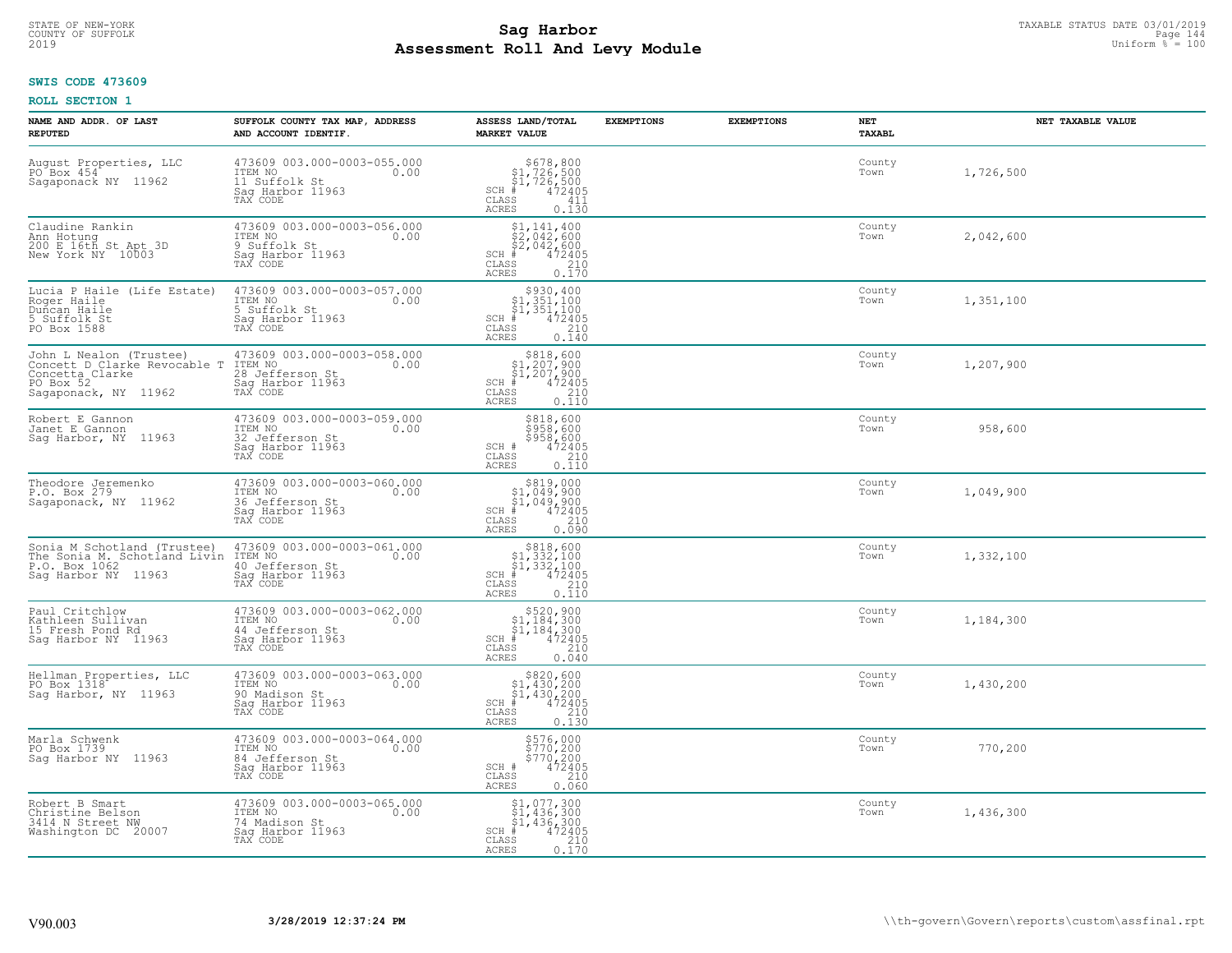# **SWIS CODE 473609**

| NAME AND ADDR. OF LAST<br><b>REPUTED</b>                                                               | SUFFOLK COUNTY TAX MAP, ADDRESS<br>AND ACCOUNT IDENTIF.                                           | ASSESS LAND/TOTAL<br><b>MARKET VALUE</b>                                                                                                    | <b>EXEMPTIONS</b> | <b>EXEMPTIONS</b> | NET<br><b>TAXABL</b> | NET TAXABLE VALUE |
|--------------------------------------------------------------------------------------------------------|---------------------------------------------------------------------------------------------------|---------------------------------------------------------------------------------------------------------------------------------------------|-------------------|-------------------|----------------------|-------------------|
| Cindy J O Hagan<br>Christopher Robertson<br>40 Renwick St FL 6<br>New York NY 10013                    | 473609 003.000-0003-066.000<br>ITEM NO<br>0.00<br>68 Madison St<br>Sag Harbor 11963<br>TAX CODE   | $$847,700$<br>$$1,122,600$<br>$$1,122,600$<br>$472405$<br>$$240$<br>$SCH$ #<br>CLASS<br><b>ACRES</b><br>0.190                               |                   |                   | County<br>Town       | 1,122,600         |
| 20 Union Street LLC<br>P.O. Box 2967<br>Southampton NY 11969                                           | 473609 003.000-0003-067.000<br>ITEM NO<br>0.00<br>20 Union St<br>Sag Harbor 11963<br>TAX CODE     | \$1,191,700<br>\$9,684,500<br>\$9,684,500<br>#472405<br>$SCH$ #<br>CLASS<br>$\begin{array}{c}\n 210 \\  0.340\n\end{array}$<br><b>ACRES</b> |                   |                   | County<br>Town       | 9,684,500         |
| Jason Epstein<br>Box 1143<br>Saq Harbor, NY 11963                                                      | 473609 003.000-0003-068.000<br>ITEM NO<br>0.00<br>12 Union St<br>Sag Harbor 11963<br>TAX CODE     | $$1,340,400$<br>$$1,766,300$<br>$$1,766,300$<br>$$472405$<br>SCH #<br>CLASS<br>$\frac{210}{0.750}$<br><b>ACRES</b>                          |                   |                   | County<br>Town       | 1,766,300         |
| AER UNION, LLC<br>TOURBILLION LLC<br>515 East 72nd Street Apt 5B<br>New York NY 10021                  | 473609 003.000-0003-069.000<br>ITEM NO<br>0.00<br>6 Union St<br>Sag Harbor 11963<br>TAX CODE      | \$1,136,700<br>\$6,901,900<br>\$6,901,900<br>#472405<br>\$8,210<br>$SCH$ #<br>CLASS<br><b>ACRES</b><br>0.190                                |                   |                   | County<br>Town       | 6,901,900         |
| NYHO LLC<br>P.O. Box 916<br>Amagansett NY 11930                                                        | 473609 003.000-0003-071.000<br>ITEM NO<br>0.00<br>5 Jefferson St<br>Saq Harbor 11963<br>TAX CODE  | $$733,500$<br>$$1,432,200$<br>$$1,432,200$<br>$472405$<br>$$220$<br>SCH #<br>CLASS<br>0.080<br><b>ACRES</b>                                 |                   |                   | County<br>Town       | 1,432,200         |
| Duncan N Darrow<br>Peter V Darrow<br>#7e<br>1361 Madison Ave<br>New York, NY 11028                     | 473609 003.000-0003-072.000<br>ITEM NO<br>21 Jefferson St<br>Sag Harbor 11963<br>0.00<br>TAX CODE | \$1, 314, 400<br>\$2, 143, 600<br>\$2, 143, 600<br>#472405<br>SCH #<br>CLASS<br>$\begin{array}{c} 281 \\ 0.280 \end{array}$<br><b>ACRES</b> |                   |                   | County<br>Town       | 2,143,600         |
| First Dominick Corp<br>P.O. Box 2240<br>400 Madison St<br>Saq Harbor, NY 11963                         | 473609 003.000-0003-073.000<br>ITEM NO<br>0.00<br>122 Madison St<br>Sag Harbor 11963<br>TAX CODE  | \$784,700<br>\$928,800<br>\$928,800<br>\$928,800<br>SCH #<br>CLASS<br>210<br>0.130<br><b>ACRES</b>                                          |                   |                   | County<br>Town       | 928,800           |
| RC Sag Harbor LLC<br>1520 Northern Boulevard<br>Manhasset NY 11030                                     | 473609 003.000-0004-001.000<br>TTEM NO 0.00<br>89 Main St<br>Saq Harbor 11963<br>TAX CODE         | $$827,600$<br>$$1,352,100$<br>$$1,352,100$<br>$$472405$<br>$SCH$ #<br>CLASS<br>461<br><b>ACRES</b><br>0.050                                 |                   |                   | County<br>Town       | 1,352,100         |
| Bernard Posner<br>C/o Simonson Realty<br>Charles Levinson<br>C/o Simonson Realty<br>Nicholas D Arienzo | 473609 003.000-0004-002.000<br>ITEM NO 0.00<br>103 Main St<br>Saq Harbor 11963<br>TAX CODE        | $\begin{array}{c} $904, 800\n$1, 627, 100\n$1, 627, 100\n# 472405 \end{array}$<br>$SCH$ #<br>CLASS<br>481<br><b>ACRES</b><br>0.260          |                   |                   | County<br>Town       | 1,627,100         |
| Sag Harbor Pooh LLC<br>c/o Manhattan Skyline Manage<br>101 W 55 St<br>New York, NY 10019               | 473609 003.000-0004-003.000<br>ITEM NO<br>0.00<br>111 Main St<br>Sag Harbor 11963<br>TAX CODE     | $$966, 600$<br>$$1, 572, 500$<br>$$1, 572, 500$<br>$*1, 572, 500$<br>$SCH$ #<br>CLASS<br>482<br>0.100<br><b>ACRES</b>                       |                   |                   | County<br>Town       | 1,572,500         |
| John C. Louise, Trustee<br>of the John C. Louise Living<br>117 Main St<br>Saq Harbor NY 11963          | 473609 003.000-0004-004.000<br>ITEM NO<br>0.00<br>117 Main St<br>Sag Harbor 11963<br>TAX CODE     | \$1,226,900<br>\$1,795,800<br>\$1,795,800<br>SCH #<br>472405<br>CLASS<br>482<br><b>ACRES</b><br>0.200                                       |                   |                   | County<br>Town       | 1,795,800         |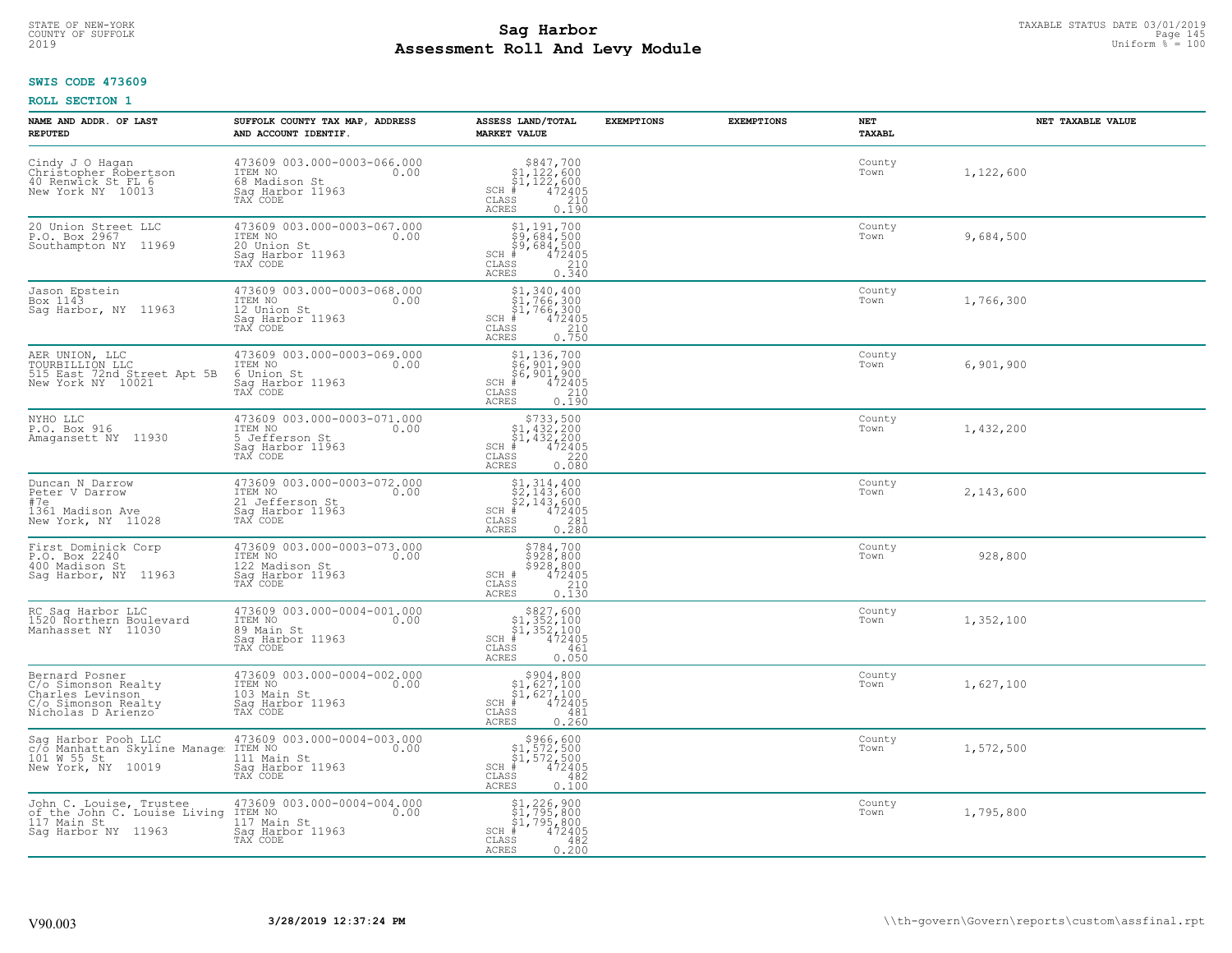### **SWIS CODE 473609**

| NAME AND ADDR. OF LAST<br><b>REPUTED</b>                                                                        | SUFFOLK COUNTY TAX MAP, ADDRESS<br>AND ACCOUNT IDENTIF.                                                                                                   | ASSESS LAND/TOTAL<br><b>MARKET VALUE</b>                                                                                | <b>EXEMPTIONS</b> | <b>EXEMPTIONS</b> | NET<br><b>TAXABL</b> | NET TAXABLE VALUE |
|-----------------------------------------------------------------------------------------------------------------|-----------------------------------------------------------------------------------------------------------------------------------------------------------|-------------------------------------------------------------------------------------------------------------------------|-------------------|-------------------|----------------------|-------------------|
| Sag Harbor Holdings, LLC<br>c/o James Giorgio<br>7100 New Horizons Blvd<br>Amityville NY 11701                  | 473609 003.000-0004-005.001<br>ITEM NO<br>0.00<br>125 Main St<br>Saq Harbor 11963<br>TAX CODE                                                             | $$869, 900$<br>$$1, 934, 800$<br>$$1, 934, 800$<br>$*$ $472405$<br>$SCH$ #<br>CLASS<br>483<br><b>ACRES</b><br>0.170     |                   |                   | County<br>Town       | 1,934,800         |
| Amityville NY 11701                                                                                             | Main Street Sag Harbor Holdi 473609 003.000-0004-005.002<br>7100 New Horizons Blvd ITEM NO. 000<br>ITEM NO<br>127 Main St<br>Saq Harbor 11963<br>TAX CODE | $$862,000$<br>$$1,097,800$<br>$$1,097,800$<br>$$472405$<br>$SCH$ #<br>CLASS<br>482<br><b>ACRES</b><br>0.150             |                   |                   | County<br>Town       | 1,097,800         |
| Lynn Park Charveriat<br>P.O. Box 112<br>Sag Harbor NY 11963                                                     | 473609 003.000-0004-006.000<br>ITEM NO<br>0.00<br>133 Main St<br>Saq Harbor 11963<br>TAX CODE                                                             | $$629,600$<br>$$1,519,100$<br>$$1,519,100$<br>$$472405$<br>$SCH$ #<br>CLASS<br>483<br>0.200<br>ACRES                    |                   |                   | County<br>Town       | 1,519,100         |
| Bellmax LLC<br>Mann Investments Ltd<br>c/o Michael Eicke<br>P.O. Box 2189<br>Sag Harbor, NY 11963               | 473609 003.000-0004-007.000<br>ITEM NO<br>0.00<br>3 Madison St<br>Saq Harbor 11963<br>TAX CODE                                                            | $$623, 800$<br>$$2, 006, 300$<br>$$2, 006, 300$<br>$*$ 472405<br>$SCH$ #<br>CLASS<br>482<br><b>ACRES</b><br>0.180       |                   |                   | County<br>Town       | 2,006,300         |
| Scott Weiss<br>P.O. Box 442<br>Sag Harbor, NY 11963-0009                                                        | 473609 003.000-0004-008.000<br>ITEM NO<br>0.00<br>11 Madison St<br>Saq Harbor 11963<br>TAX CODE                                                           | $$627,20051,093,70041,093,700472405$<br>$SCH$ #<br>CLASS<br>482<br><b>ACRES</b><br>0.190                                |                   |                   | County<br>Town       | 1,093,700         |
| 17 Madison Restoration LLC<br>c/o Alex Akavan<br>1751 Scuttlehole Rd<br>P.O. Box 1860<br>Bridgehampton NY 11932 | 473609 003.000-0004-009.000<br>ITEM NO<br>0.00<br>17 Madison St<br>Sag Harbor 11963<br>TAX CODE                                                           | $$647,900$<br>$$1,538,200$<br>$$1,538,200$<br>$$472405$<br>$SCH$ #<br>CLASS<br>482<br>0.270<br><b>ACRES</b>             |                   |                   | County<br>Town       | 1,538,200         |
| Vail House Inc<br>C/O Vera Graaf<br>Apt 10H<br>110 Greene St<br>New York, NY 10012                              | 473609 003.000-0004-010.000<br>ITEM NO<br>0.00<br>25 Madison St<br>Sag Harbor 11963<br>TAX CODE                                                           | \$616,600<br>$$1,090,100$<br>$$1,090,100$<br>$472405$<br>$SCH$ #<br>CLASS<br>483<br>0.150<br><b>ACRES</b>               |                   |                   | County<br>Town       | 1,090,100         |
| 31 Prime House LLC<br>61 Fresh Pond Rd<br>Saq Harbor NY 11963                                                   | 473609 003.000-0004-011.000<br>ITEM NO 0.00<br>31 Madison St<br>Saq Harbor 11963<br>TAX CODE                                                              | $$950, 200$<br>$$2, 508, 300$<br>$$2, 508, 300$<br>$$472405$<br>$SCH$ #<br>CLASS<br>$\frac{210}{0.150}$<br><b>ACRES</b> |                   |                   | County<br>Town       | 2,508,300         |
| 42 Church Street LLC<br>c/o Alex Avakan<br>P.O. Box 1860<br>Bridgehampton NY 11932                              | 473609 003.000-0004-013.000<br>ITEM NO 0.00<br>42 Church St<br>Saq Harbor 11963<br>TAX CODE                                                               | $$460,500$<br>$$1,313,900$<br>$$1,313,900$<br>$*$<br>$*$ 472405<br>$SCH$ #<br>CLASS<br>0.080<br><b>ACRES</b>            |                   |                   | County<br>Town       | 1,313,900         |
| Peconic Land Trust<br>P.O. Box 1776<br>Southampton, NY 11969                                                    | 473609 003.000-0004-015.000<br>ITEM NO<br>0.00<br>110 Division St<br>Sag Harbor 11963<br>TAX CODE                                                         | $$698,700$<br>$$1,169,400$<br>$$1,169,400$<br>$472405$<br>$$240$<br>$$240$<br>$SCH$ #<br>CLASS<br><b>ACRES</b><br>0.180 |                   |                   | County<br>Town       | 1,169,400         |
| Eliza Werner<br>P.O. Box 504<br>Saq Harbor, NY 11963                                                            | 473609 003.000-0004-016.000<br>ITEM NO<br>0.00<br>114 Division St<br>Sag Harbor 11963<br>TAX CODE                                                         | \$826,400<br>\$826,400<br>\$826,400<br>SCH #<br>472405<br>CLASS<br>483<br><b>ACRES</b><br>0.150                         |                   |                   | County<br>Town       | 826,400           |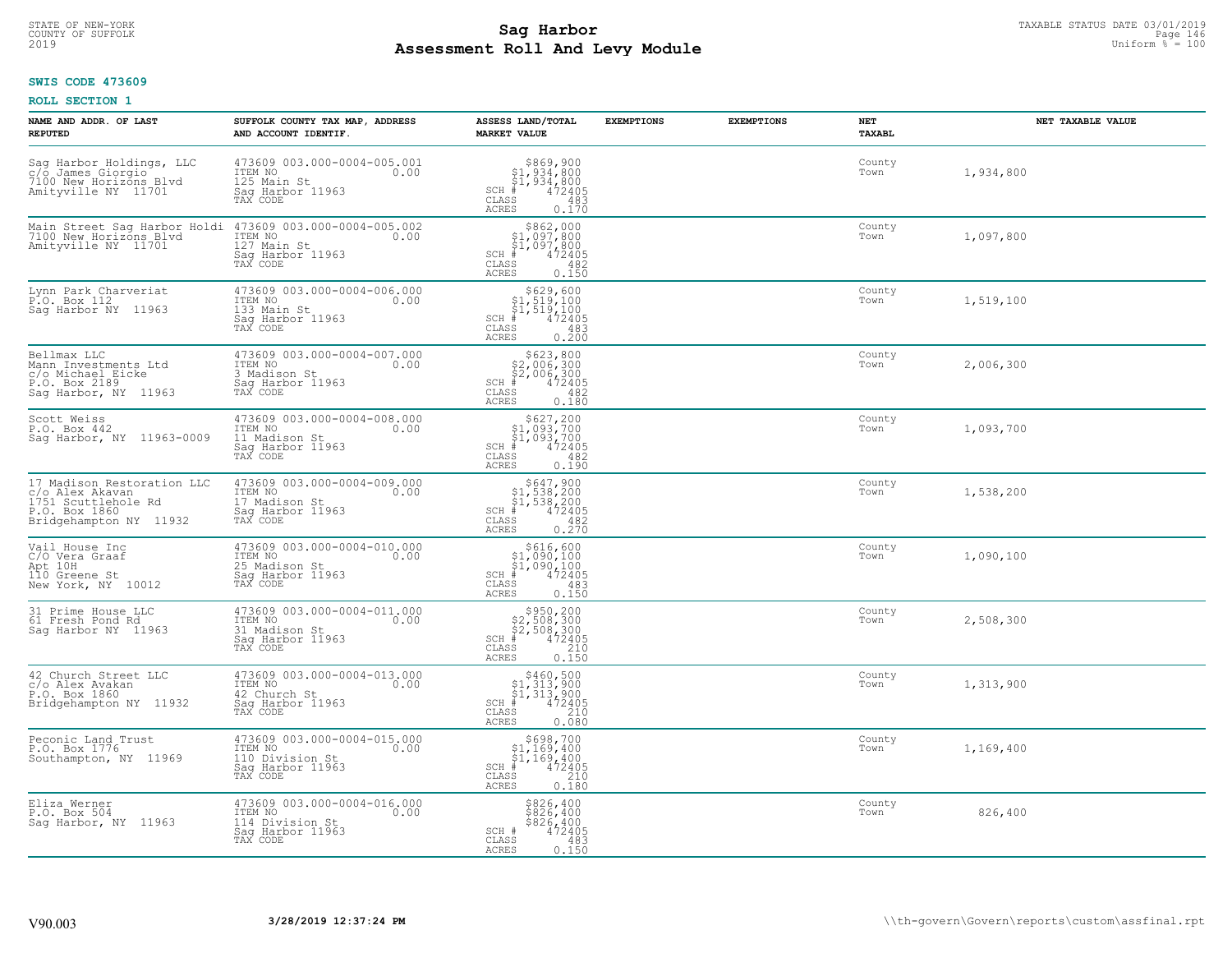### **Sag Harbor** TAXABLE STATUS DATE 03/01/2019 Page 147<br>Pall and Louis Page 147 Uniform  $\frac{PaB}{Pa} = 100$ **Assessment Roll And Levy Module** 2019 Uniform % = 100 COUNTY OF SUFFOLK Page 147

### **SWIS CODE 473609**

| NAME AND ADDR. OF LAST<br><b>REPUTED</b>                                                                     | SUFFOLK COUNTY TAX MAP, ADDRESS<br>AND ACCOUNT IDENTIF.                                         | ASSESS LAND/TOTAL<br><b>MARKET VALUE</b>                                                                                                                                                    | <b>EXEMPTIONS</b> | <b>EXEMPTIONS</b> | NET<br><b>TAXABL</b> | NET TAXABLE VALUE |
|--------------------------------------------------------------------------------------------------------------|-------------------------------------------------------------------------------------------------|---------------------------------------------------------------------------------------------------------------------------------------------------------------------------------------------|-------------------|-------------------|----------------------|-------------------|
| Donald Sultan<br>44 Church St<br>Sag Harbor, NY 11963                                                        | 473609 003.000-0004-018.001<br>1TEM NO 0.00<br>15 Sage St<br>Saq Harbor 11963<br>TAX CODE       | \$822,300<br>\$999,600<br>\$999,600<br>\$999,600<br>\$72405<br>\$710<br>\$710<br>\$150<br>SCH #<br>CLASS<br><b>ACRES</b>                                                                    |                   |                   | County<br>Town       | 999,600           |
| Gerald Bennet Malanga, Trust<br>Malanga Living Trust<br>Teresa Anna Libertino, Trust<br>Malanga Living Trust | 473609 003.000-0004-019.001<br>ITEM NO<br>0.00<br>43 Madison St<br>Sag Harbor 11963<br>TAX CODE | \$567,200<br>\$1,638,500<br>\$1,638,500<br>472405<br>$SCH$ #<br>CLASS<br>480<br>0.080<br>ACRES                                                                                              |                   |                   | County<br>Town       | 1,638,500         |
| John C. Connor<br>P.O. Box 2811<br>Sag Harbor NY 11963                                                       | 473609 003.000-0004-020.000<br>ITEM NO<br>0.00<br>47 Madison St<br>Saq Harbor 11963<br>TAX CODE | $$565, 200$<br>$$1, 577, 200$<br>$$1, 577, 200$<br>$*1, 577, 200$<br>$*1, 472405$<br>$SCH$ #<br>CLASS<br>$\begin{array}{c} 210 \\ 0.100 \end{array}$<br>ACRES                               |                   |                   | County<br>Town       | 1,577,200         |
| Donald Sultan<br>86 Thomas St<br>New York NY 10013                                                           | 473609 003.000-0004-021.000<br>ITEM NO<br>0.00<br>55 Madison St<br>Saq Harbor 11963<br>TAX CODE | $$1, 213, 200$<br>$$1, 438, 500$<br>$$1, 438, 500$<br>$$4, 438, 500$<br>$$472405$<br>$SCH$ #<br>CLASS<br>210<br>ACRES<br>0.460                                                              |                   |                   | County<br>Town       | 1,438,500         |
| Jan and George, LLC<br>61 Madison St<br>Saq Harbor NY<br>11963                                               | 473609 003.000-0004-022.000<br>TTEM NO 0.00<br>61 Madison St<br>Sag Harbor 11963<br>TAX CODE    | $\begin{array}{r}  \  \  \, 5792,800\\  \  \  51,222,400\\  \  \  51,222,400\\  \  \  \, 472405\\ \  \  \, 85\\  \  \  \, 210\\  \  \  \, 0.130\\ \end{array}$<br>$SCH$ #<br>CLASS<br>ACRES |                   |                   | County<br>Town       | 1,222,400         |
| Gordian Raacke<br>Dominic R Raacke<br>Catarina Raacke<br>183 Middle Highway<br>East Hampton NY 11937         | 473609 003.000-0004-023.000<br>ITEM NO<br>0.00<br>37 Union St<br>Sag Harbor 11963<br>TAX CODE   | $$926,300\n$1,149,000\n$1,149,000\n# 472405\n 210\n 210$<br>SCH<br>CLASS<br>0.160<br><b>ACRES</b>                                                                                           |                   |                   | County<br>Town       | 1,149,000         |
| Pauline P Koeniq<br>Bruce L Porter<br>513 Walden Rd<br>Corrales NM 87048                                     | 473609 003.000-0004-024.000<br>ITEM NO<br>0.00<br>69 Madison St<br>Sag Harbor 11963<br>TAX CODE | \$384,800<br>\$601,800<br>\$601,800<br>472405<br>SCH #<br>281<br>$\mathtt{CLASS}$<br><b>ACRES</b><br>0.060                                                                                  |                   |                   | County<br>Town       | 601,800           |
| Richard A Ferrara SR<br>33 Seabright Ave<br>East Hampton NY 11937                                            | 473609 003.000-0004-025.000<br>TTEM NO 0.00<br>34 Union St<br>Saq Harbor 11963<br>TAX CODE      | $$743, 800$<br>$$743, 800$<br>$$743, 800$<br>$472405$<br>220<br>SCH #<br>CLASS<br><b>ACRES</b><br>0.070                                                                                     |                   |                   | County<br>Town       | 743,800           |
| John F Good<br>Janet M Allen<br>25 Drummond Ln<br>New Canaan CT 06840                                        | 473609 003.000-0004-029.000<br>TTEM NO 0.00<br>48 Union St<br>Saq Harbor 11963<br>TAX CODE      | $$1,034,700$<br>$$1,266,500$<br>$$1,266,500$<br>$*$ 472405<br>SCH<br>CLASS<br>$0.220$<br>$0.170$<br>ACRES                                                                                   |                   |                   | County<br>Town       | 1,266,500         |
| Sophie Latham<br>Tamer Pepemehmetoglu<br>168 Central Ave<br>Greenport, NY 11944                              | 473609 003.000-0004-030.000<br>ITEM NO<br>0.00<br>52 Union St<br>Sag Harbor 11963<br>TAX CODE   | $$615, 200$<br>$$1, 968, 600$<br>$$1, 968, 600$<br>$$472405$<br>SCH<br>CLASS<br>411<br>0.230<br><b>ACRES</b>                                                                                |                   |                   | County<br>Town       | 1,968,600         |
| Kathryn E Gerecke<br>P.O. Box 894<br>Saq Harbor, NY 11963                                                    | 473609 003.000-0004-031.000<br>ITEM NO<br>0.00<br>56 Union St<br>Sag Harbor 11963<br>TAX CODE   | \$744,600<br>\$987,800<br>\$987,800<br>SCH #<br>472405<br>$\mathtt{CLASS}$<br>$\begin{array}{c} 220 \\ 0.210 \end{array}$<br><b>ACRES</b>                                                   | Persons           | \$444,510         | County<br>Town       | 543,290           |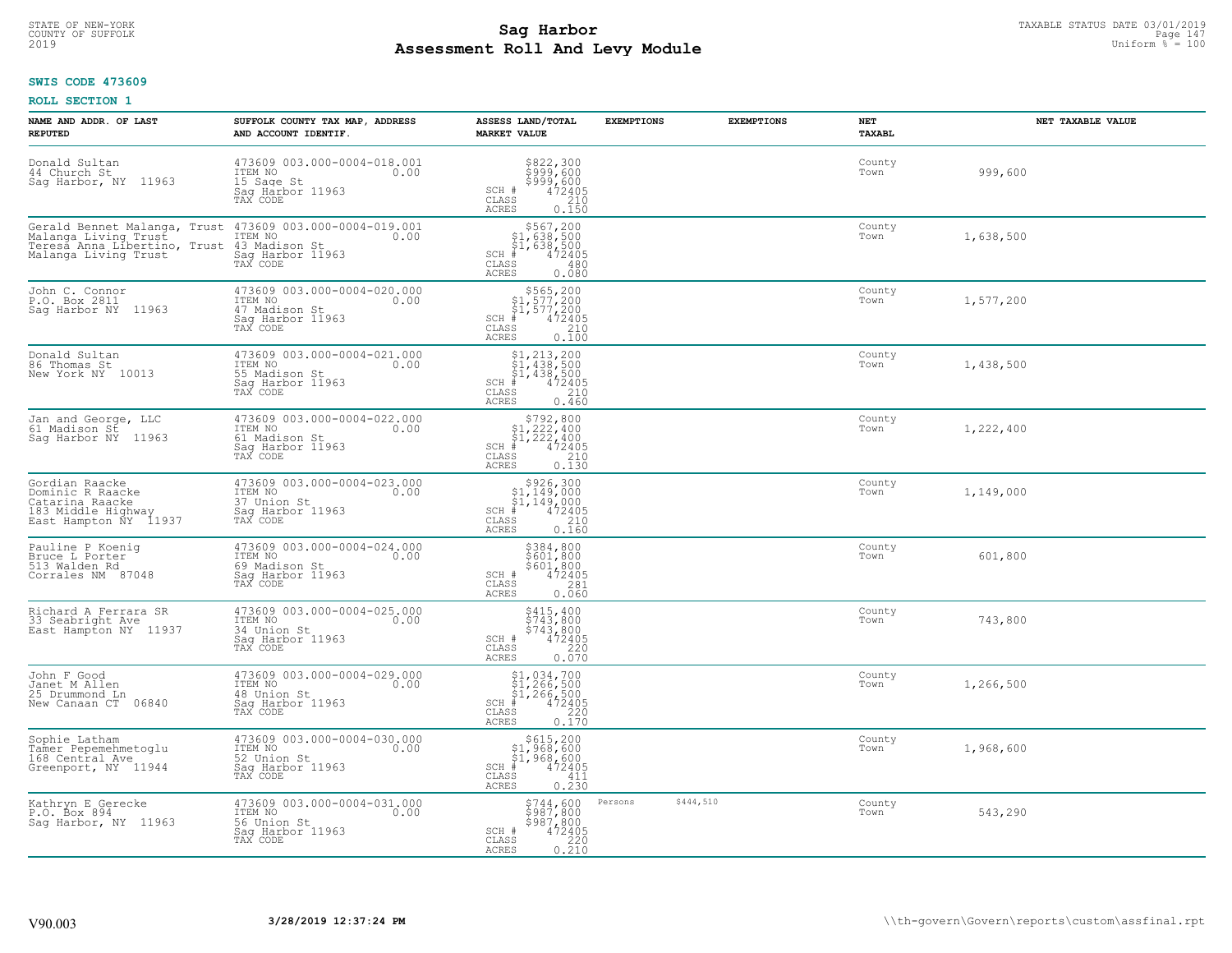# **SWIS CODE 473609**

| NAME AND ADDR. OF LAST<br><b>REPUTED</b>                                                                                                                    | SUFFOLK COUNTY TAX MAP, ADDRESS<br>AND ACCOUNT IDENTIF.                                           | ASSESS LAND/TOTAL<br><b>MARKET VALUE</b>                                                                                             | <b>EXEMPTIONS</b>  | <b>EXEMPTIONS</b>     | NET<br>TAXABL  | NET TAXABLE VALUE |
|-------------------------------------------------------------------------------------------------------------------------------------------------------------|---------------------------------------------------------------------------------------------------|--------------------------------------------------------------------------------------------------------------------------------------|--------------------|-----------------------|----------------|-------------------|
| Cameron R Bloch<br>Marcelle Bloch<br>305 W 86th St<br>New York, NY 10024                                                                                    | 473609 003.000-0004-032.000<br>ITEM NO<br>0.00<br>60 Union St<br>Saq Harbor 11963<br>TAX CODE     | \$809,000<br>$SCH$ $#$<br>CLASS<br>ACRES<br>0.190                                                                                    |                    |                       | County<br>Town | 1,049,900         |
| Judith H Auchincloss<br>Rush H Kress<br>470 Park Ave<br>New York NY 10022                                                                                   | 473609 003.000-0004-033.000<br>ITEM NO<br>0.00<br>64 Union St<br>Saq Harbor 11963<br>TAX CODE     | $$880,300$<br>$$1,543,000$<br>$$1,543,000$<br>$$1,543,000$<br>$SCH$ #<br>472405<br>CLASS<br>$\frac{210}{0.170}$<br>ACRES             |                    |                       | County<br>Town | 1,543,000         |
| Anthony Vermandois<br>68 Union St<br>Sag Harbor, NY 11963                                                                                                   | 473609 003.000-0004-034.000<br>ITEM NO<br>0.00<br>68 Union St<br>Sag Harbor 11963<br>TAX CODE     | \$245,800<br>\$931,000<br>\$931,000<br>SCH #<br>$\begin{smallmatrix} 472405\ 472405\ 210\ 0.050 \end{smallmatrix}$<br>CLASS<br>ACRES |                    |                       | County<br>Town | 931,000           |
| Stawski Group, LLC<br>c/o Dr. Axel Stawski<br>P.O. Box 510<br>884 Sagg Main St<br>Sagapoñack NY 11962                                                       | 473609 003.000-0004-035.000<br>ITEM NO<br>0.00<br>138 Division St<br>Sag Harbor 11963<br>TAX CODE | \$567,200<br>\$1,005,900<br>$\frac{1}{2}$ , 005, 900<br>$\frac{1}{4}$ , 472405<br>$SCH$ #<br>CLASS<br>480<br><b>ACRES</b><br>0.050   |                    |                       | County<br>Town | 1,005,900         |
| Richard D Carlson (Life Esta<br>Joan T Carlson (Life Estate)<br>Dicie Tyor Carlson<br>140 Division St<br>PO Box 310                                         | 473609 003.000-0004-036.000<br>ITEM NO<br>0.00<br>140 Division St<br>Sag Harbor 11963<br>TAX CODE | \$421,900<br>$560, 3005560, 3004724050.080$<br>SCH #<br>CLASS<br>ACRES                                                               | veteran<br>Persons | \$62,670<br>\$223,934 | County<br>Town | 273,696           |
| Ann M Schiavoni<br>North Haven<br>Bayberry Ln<br>Sag Harbor, NY 11963                                                                                       | 473609 003.000-0004-037.000<br>ITEM NO<br>0.00<br>144 Division St<br>Sag Harbor 11963<br>TAX CODE | \$336,400<br>\$426,300<br>\$426,300<br>472405<br>SCH #<br>$\mathtt{CLASS}$<br>210<br><b>ACRES</b><br>0.060                           |                    |                       | County<br>Town | 426,300           |
| Joan N Hayden<br>Edgar V Krois<br>319 Prospect St<br>South Orange, NJ 07079                                                                                 | 473609 003.000-0004-039.002<br>ITEM NO<br>0.00<br>148 Division St<br>Sag Harbor 11963<br>TAX CODE | $$1,006,900$<br>$$1,214,400$<br>$$1,214,400$<br>$$1,214,400$<br>$472405$<br>$SCH$ #<br>CLASS<br>210<br>0.160<br>ACRES                |                    |                       | County<br>Town | 1,214,400         |
| Julane Properties - Division 473609 003.000-0004-040.001<br>C/o Juliane Terian ITEM NO 6.00<br>c/o Juliane Terian<br>26 E 81 St Apt 2N<br>New York NY 10028 | 152 Division St<br>Sag Harbor 11963<br>TAX CODE                                                   | $$927,400$<br>$$1,736,800$<br>$$1,736,800$<br>$*$ 472405<br>$SCH$ #<br>CLASS<br>281<br>0.250<br>ACRES                                |                    |                       | County<br>Town | 1,736,800         |
| Joris Esch<br>Mahnaz Maqsudi<br>200 Chambers St Apt 5H<br>New York NY 10007                                                                                 | 473609 003.000-0004-041.001<br>ITEM NO 0.00<br>156 Division St<br>Sag Harbor 11963<br>TAX CODE    | $$632,700$<br>$$1,993,000$<br>$$1,993,000$<br>$472405$<br>$$210$<br>SCH<br>$\mathtt{CLASS}$<br>ACRES<br>0.100                        |                    |                       | County<br>Town | 1,993,000         |
| Margaret W Ginna<br>P.O. Box 1256<br>Sag Harbor, NY 11963                                                                                                   | 473609 003.000-0004-042.001<br>ITEM NO<br>0.00<br>160 Division St<br>Sag Harbor 11963<br>TAX CODE | \$445,900<br>\$621,200<br>\$621,200<br>472405<br>SCH #<br>210<br>CLASS<br>0.070<br>ACRES                                             |                    |                       | County<br>Town | 621,200           |
| Jill Mc Kay<br>James S Dineen<br>29 Latham St<br>Saq Harbor, NY 11963                                                                                       | 473609 003.000-0004-043.001<br>ITEM NO<br>0.00<br>29 Latham St<br>Sag Harbor 11963<br>TAX CODE    | \$725, 200<br>\$928,900<br>\$928,900<br>$\frac{472405}{220}$<br>SCH #<br>CLASS<br>ACRES<br>0.120                                     |                    |                       | County<br>Town | 928,900           |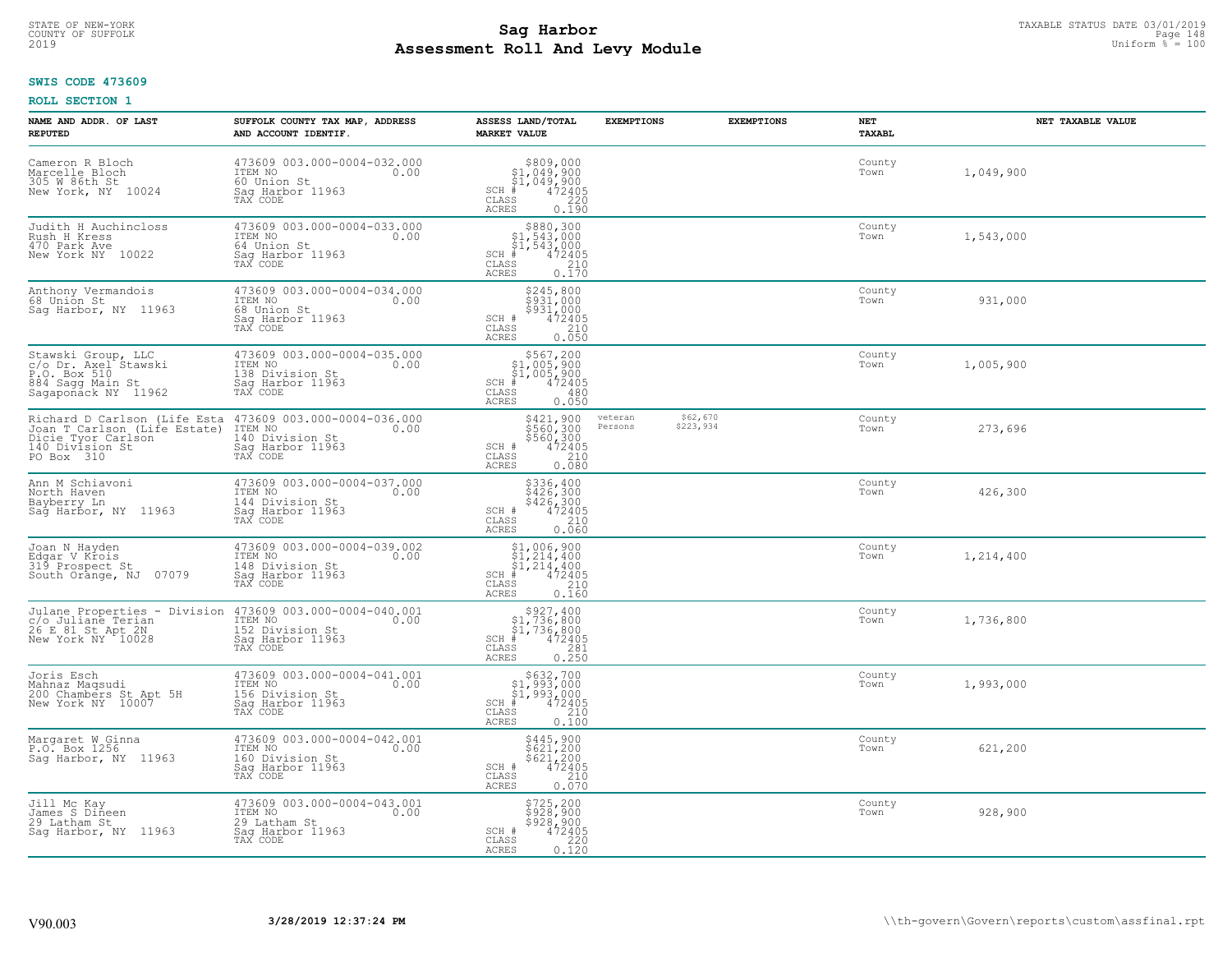# **SWIS CODE 473609**

| NAME AND ADDR. OF LAST<br><b>REPUTED</b>                                                                                    | SUFFOLK COUNTY TAX MAP, ADDRESS<br>AND ACCOUNT IDENTIF.                                                    | ASSESS LAND/TOTAL<br><b>MARKET VALUE</b>                                                                                                        | <b>EXEMPTIONS</b> | <b>EXEMPTIONS</b> | NET<br>TAXABL  | NET TAXABLE VALUE |
|-----------------------------------------------------------------------------------------------------------------------------|------------------------------------------------------------------------------------------------------------|-------------------------------------------------------------------------------------------------------------------------------------------------|-------------------|-------------------|----------------|-------------------|
| Lewis P Apito JR<br>Jane A Peterson<br>25 Latham St<br>Sag Harbor, NY 11963                                                 | 473609 003.000-0004-044.001<br>ITEM NO<br>0.00<br>25 Latham St<br>Saq Harbor 11963<br>TAX CODE             | $$829,000$<br>$$1,105,800$<br>$$1,105,800$<br>$472405$<br>$35$<br>$220$<br>$SCH$ #<br>CLASS<br>ACRES<br>0.130                                   |                   |                   | County<br>Town | 1,105,800         |
| Julian Barrowcliffe<br>Elizabeth Rogers<br>103 Greene St #3A<br>New York NY 10012                                           | 473609 003.000-0004-045.000<br>ITEM NO<br>0.00<br>21 Latham St<br>Sag Harbor 11963<br>TAX CODE             | $$795,800$<br>$$3,044,400$<br>$$3,044,400$<br>$$3,044,400$<br>$SCH$ #<br>472405<br>CLASS<br>$\frac{210}{0.140}$<br>ACRES                        |                   |                   | County<br>Town | 3,044,400         |
| Bradley Bissel Goodyear<br>99 Warren St Apt 5J<br>New York NY 10007                                                         | 473609 003.000-0004-046.000<br>ITEM NO<br>0.00<br>17 Latham St<br>Sag Harbor <sup>1</sup> 1963<br>TAX CODE | \$989,700<br>$$1,850,900$<br>$$1,850,900$<br>$*$ 472405<br>$SCH$ #<br>CLASS<br>$\frac{210}{0.240}$<br>ACRES                                     |                   |                   | County<br>Town | 1,850,900         |
| Robert Fisher<br>Susan Fisher<br>15 Latham St<br>Saq Harbor, NY 11963                                                       | 473609 003.000-0004-047.000<br>ITEM NO<br>0.00<br>15 Latham St<br>Saq Harbor 11963<br>TAX CODE             | \$790,000<br>\$1,190,000<br>\$1,190,000<br>$SCH$ #<br>$\begin{smallmatrix} 472405\ 210\ 0.190 \end{smallmatrix}$<br>CLASS<br>ACRES              |                   |                   | County<br>Town | 1,190,000         |
| Brian A. Johnson<br>Haynee Kang Johnson<br>Haynee Kang Johnson<br>105 Hudson St Apt 6N<br>New York NY 10013                 | 473609 003.000-0004-048.000<br>ITEM NO<br>0.00<br>12 Latham St<br>Saq Harbor 11963<br>TAX CODE             | \$1,037,000<br>31, 473, 600<br>\$1, 473, 600<br>\$1, 473, 600<br>\$1, 473, 600<br>\$220<br>\$220<br>\$220<br>\$170<br>$SCH$ #<br>CLASS<br>ACRES |                   |                   | County<br>Town | 1,473,600         |
| John W Andrews<br>Carol_Andrews<br>P.O. Box 1079<br>Saq Harbor, NY 11963                                                    | 473609 003.000-0004-049.000<br>ITEM NO<br>0.00<br>8 Latham St<br>Sag Harbor 11963<br>TAX CODE              | \$698,600<br>\$921,500<br>\$921,500<br>472405<br>SCH #<br>210<br>CLASS<br><b>ACRES</b><br>0.130                                                 |                   |                   | County<br>Town | 921,500           |
| Randolph R Croxton<br>Randolph R Croxton<br>Francine Croxton<br>1049 Park Ave<br>New York, NY 10028-1061                    | 473609 003.000-0004-050.000<br>ITEM NO<br>0.00<br>115 Madison St<br>Sag Harbor 11963<br>TAX CODE           | $\begin{array}{c} $977,50051,432,70051,432,70014,432,70016,472405 \end{array}$<br>$SCH$ #<br>$\mathtt{CLASS}$<br>$\frac{230}{0.290}$<br>ACRES   |                   |                   | County<br>Town | 1,432,700         |
| Randolph Schwartz Co-Trustee<br>of The Randolph A. Schwartz<br>Linda L. Schwartz Co-Trustee<br>Living Trust dated April 24, | 473609 003.000-0004-051.000<br>TTEM NO 0.00<br>121 Madison St<br>Saq Harbor 11963<br>TAX CODE              | $$1, 195, 600$<br>$$1, 667, 300$<br>$$1, 667, 300$<br>$*$<br>$*$ 472405<br>$SCH$ #<br>CLASS<br>$\frac{210}{0.260}$<br><b>ACRES</b>              |                   |                   | County<br>Town | 1,667,300         |
| Philip Pape<br>P.O. Box 2088<br>Bridgehampton NY 11932                                                                      | 473609 003.000-0004-052.000<br>ITEM NO<br>0.00<br>127 Madison St<br>Saq Harbor 11963<br>TAX CODE           | $$853, 800$<br>$$1, 827, 700$<br>$$1, 827, 700$<br>$*$ 472405<br>SCH<br>CLASS<br>$\frac{210}{0.130}$<br><b>ACRES</b>                            |                   |                   | County<br>Town | 1,827,700         |
| Sarah Augusta Koenig<br>502 E Foster Ave<br>State College PA 16801                                                          | 473609 003.000-0004-053.000<br>ITEM NO<br>0.00<br>131 Madison St<br>Sag Harbor 11963<br>TAX CODE           | $$315,60051,001,40051,001,400472405$<br>$SCH$ #<br>210<br>CLASS<br>ACRES<br>0.130                                                               |                   |                   | County<br>Town | 1,001,400         |
| Michelle R. Smith<br>1268 Old Spanish Trail<br>Berwick LA <sup>-</sup> 70342                                                | 473609 003.000-0004-054.000<br>ITEM NO<br>0.00<br>137 Madison St<br>Sag Harbor 11963<br>TAX CODE           | $$771,300$<br>$$1,566,100$<br>$$1,566,100$<br>$SCH$ #<br>472405<br>210<br>CLASS<br><b>ACRES</b><br>0.160                                        |                   |                   | County<br>Town | 1,566,100         |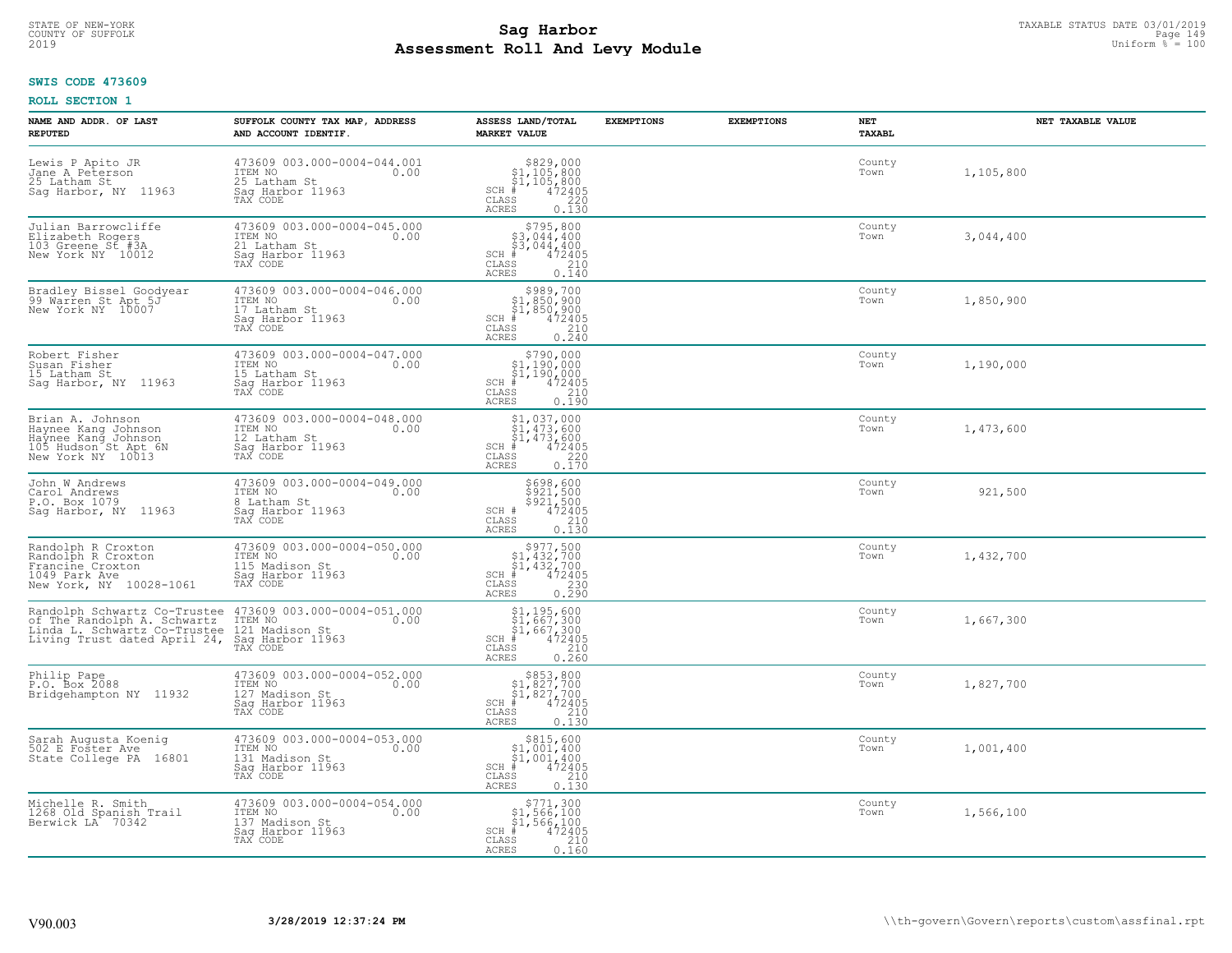# STATE OF NEW-YORK TAXABLE STATUS DATE 03/01/2019<br>COUNTY OF SUFFOLK Page 150 Page 150 **Assessment Roll And Levy Module** 2019 Uniform % = 100

### **SWIS CODE 473609**

| NAME AND ADDR. OF LAST<br><b>REPUTED</b>                                                                               | SUFFOLK COUNTY TAX MAP, ADDRESS<br>AND ACCOUNT IDENTIF.                                           | ASSESS LAND/TOTAL<br><b>MARKET VALUE</b>                                                                                         | <b>EXEMPTIONS</b> | <b>EXEMPTIONS</b> | NET<br>TAXABL  | NET TAXABLE VALUE |
|------------------------------------------------------------------------------------------------------------------------|---------------------------------------------------------------------------------------------------|----------------------------------------------------------------------------------------------------------------------------------|-------------------|-------------------|----------------|-------------------|
| Leine P Spohngellert<br>5 Riverside Dr Apt 15DE<br>New York NY 10023                                                   | 473609 003.000-0004-055.000<br>ITEM NO<br>0.00<br>143 Madison St<br>Sag Harbor 11963<br>TAX CODE  | $$825,700$<br>$$1,274,100$<br>$$1,274,100$<br>$*$<br>$472405$<br>$SCH$ #<br>CLASS<br>220<br><b>ACRES</b><br>0.180                |                   |                   | County<br>Town | 1,274,100         |
| 149 Madhouse LLC<br>c/o Sterling Equities Inc.<br>111 Great Neck Road Suite 40<br>Great Neck NY 11021                  | 473609 003.000-0004-056.000<br>ITEM NO<br>0.00<br>149 Madison St<br>Sag Harbor 11963<br>TAX CODE  | $\begin{array}{l} $1,115,600\\ $4,947,200\\ $4,947,200\\ *\\ 35 \end{array}$<br>$SCH$ #<br><b>CLASS</b><br>0.360<br><b>ACRES</b> |                   |                   | County<br>Town | 4,947,200         |
| Jennifer H Hoqlund<br>Rudolph C Hoglund<br>Apt 12 C<br>20 Park Ave<br>New York, NY 10016                               | 473609 003.000-0004-057.000<br>ITEM NO<br>0.00<br>11 Henry St<br>Sag Harbor 11963<br>TAX CODE     | \$861,400<br>$$2,566,000$<br>$$2,566,000$<br>$*$ 472405<br>$\frac{210}{210}$<br>$SCH$ #<br>CLASS<br>0.220<br><b>ACRES</b>        | veteran           | \$75,000          | County<br>Town | 2,491,000         |
| Emily Prager<br>9 East 8th.St<br>New York NY 10003                                                                     | 473609 003.000-0004-058.000<br>ITEM NO<br>0.00<br>7 Roger St<br>Saq Harbor 11963<br>TAX CODE      | $5504,600$<br>$5595,100$<br>$5595,100$<br>$472405$<br>$210$<br>SCH #<br>CLASS<br><b>ACRES</b><br>0.070                           | veteran           | \$16,294          | County<br>Town | 578,806           |
| David Bucks<br>Liliel Bucks<br>P.O. Box 1984<br>Saq Harbor NY 11963                                                    | 473609 003.000-0004-059.000<br>ITEM NO<br>0.00<br>11 Roger St<br>Sag Harbor 11963<br>TAX CODE     | \$801,800<br>\$978,000<br>\$978,000<br>472405<br>SCH #<br>$\mathtt{CLASS}$<br>210<br><b>ACRES</b><br>0.140                       |                   |                   | County<br>Town | 978,000           |
| Adele R Finaly<br>Apt 2<br>218 E 31st St<br>New York, NY 10016                                                         | 473609 003.000-0004-060.000<br>ITEM NO<br>0.00<br>17 Roger St<br>Sag Harbor 11963<br>TAX CODE     | $$910,500$<br>$$1,103,200$<br>$$1,103,200$<br>$$472405$<br>$SCH$ #<br>CLASS<br>210<br>0.210<br><b>ACRES</b>                      |                   |                   | County<br>Town | 1,103,200         |
| Jack Cohn<br>Carole Cohn<br>1112 Park Avenue #11C<br>New York NY 10128                                                 | 473609 003.000-0004-061.000<br>TTEM NO 0.00<br>21 Roger St<br>Sag Harbor 11963<br>TAX CODE        | $$755,600$<br>$$2,404,800$<br>$$2,404,800$<br>$$472405$<br>$SCH$ #<br>CLASS<br>210<br>0.120<br><b>ACRES</b>                      |                   |                   | County<br>Town | 2,404,800         |
| Robin Chambers<br>P.O. Box 1455<br>Sag Harbor NY 11963                                                                 | 473609 003.000-0004-062.001<br>TTEM NO 0.00<br>20 Roger St<br>Saq Harbor 11963<br>TAX CODE        | \$619,300<br>\$709,900<br>\$709,900<br>SCH #<br>472405<br>CLASS<br>210<br><b>ACRES</b><br>0.120                                  |                   |                   | County<br>Town | 709,900           |
| Lou Ann Walker<br>Irving Vogel<br>P.O. Box 2131<br>Sag Harbor, NY 11963                                                | 473609 003.000-0004-062.002<br>ITEM NO 0.00<br>18 Latham St<br>Saq Harbor 11963<br>TAX CODE       | $$819,100\n$1,080,700\n$1,080,700\n# 472405\n35\n$210$<br>$SCH$ #<br>CLASS<br><b>ACRES</b><br>0.150                              |                   |                   | County<br>Town | 1,080,700         |
| Jeanne Levy-Church<br>c/o WithumSmith + Brown<br>Kenneth Levy-Church<br>1411 Broadway - 9th Floor<br>New York NY 10018 | 473609 003.000-0004-063.000<br>ITEM NO<br>22 Latham St<br>0.00<br>Sag Harbor 11963<br>TAX CODE    | $$1, 240, 100$<br>$$5, 090, 400$<br>$$5, 090, 400$<br>$$4, 472405$<br>$SCH$ #<br>CLASS<br>210<br><b>ACRES</b><br>0.370           |                   |                   | County<br>Town | 5,090,400         |
| Paul Zaykowski<br>24 Schermerhorn St<br>Brooklyn NY 11201                                                              | 473609 003.000-0004-064.000<br>ITEM NO<br>0.00<br>164 Division St<br>Sag Harbor 11963<br>TAX CODE | $$997,900$<br>$$2,060,500$<br>$$2,060,500$<br>$$472405$<br>$SCH$ #<br>CLASS<br>210<br>0.280<br><b>ACRES</b>                      |                   |                   | County<br>Town | 2,060,500         |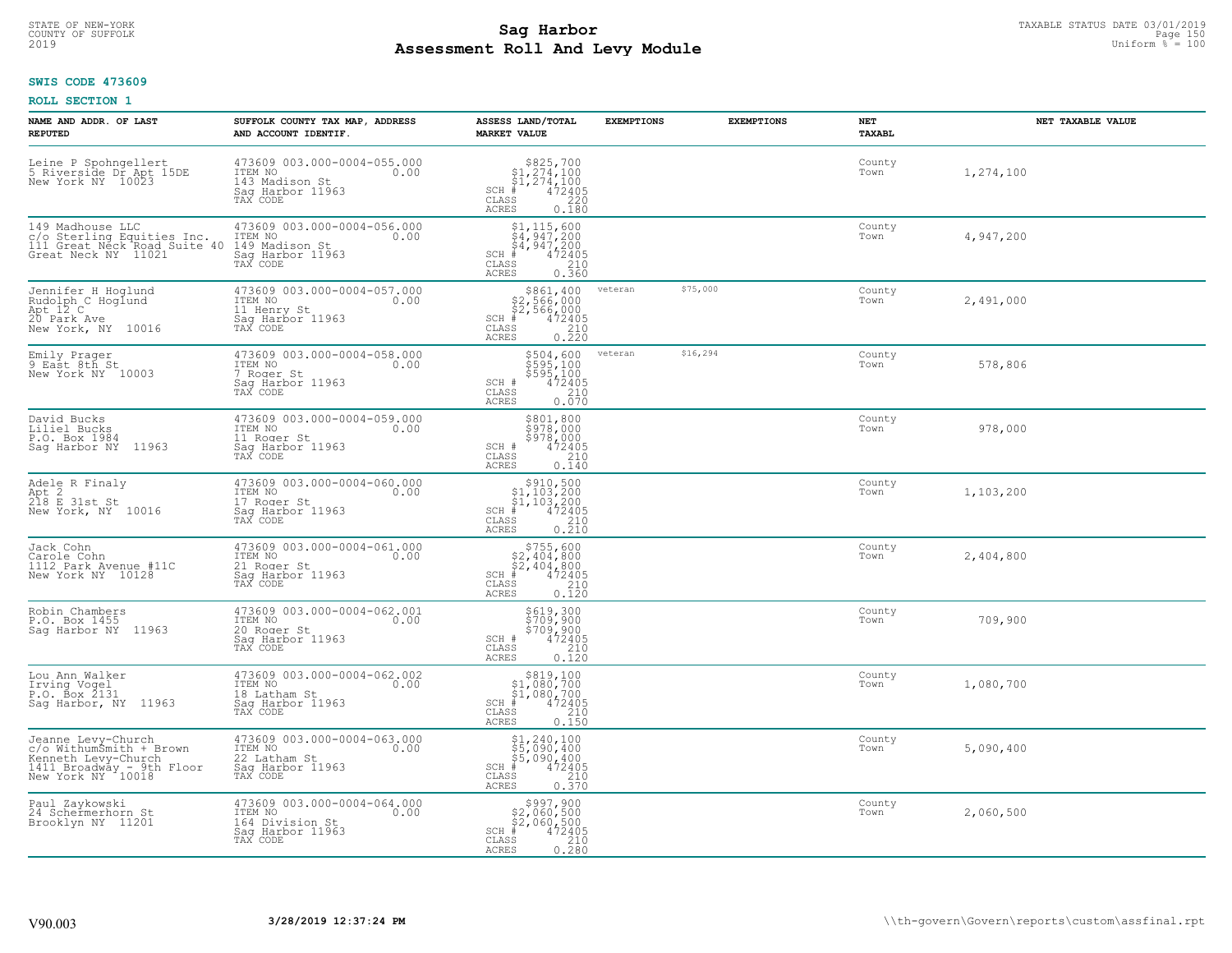### **Sag Harbor**<br>**Poll And Low Module Assessment Roll And Levy Module** 2019 Uniform % = 100 COUNTY OF SUFFOLK Page 151

#### **SWIS CODE 473609**

| NAME AND ADDR. OF LAST<br><b>REPUTED</b>                                                                             | SUFFOLK COUNTY TAX MAP, ADDRESS<br>AND ACCOUNT IDENTIF.                                           | ASSESS LAND/TOTAL<br><b>MARKET VALUE</b>                                                                                            | <b>EXEMPTIONS</b> |          | <b>EXEMPTIONS</b> | <b>NET</b><br><b>TAXABL</b> | NET TAXABLE VALUE |
|----------------------------------------------------------------------------------------------------------------------|---------------------------------------------------------------------------------------------------|-------------------------------------------------------------------------------------------------------------------------------------|-------------------|----------|-------------------|-----------------------------|-------------------|
| Louise Ferencz<br>Warren S Wolf, Life Estate<br>42 Bashksing Ridge Rd<br>Wilton CT 06897                             | 473609 003.000-0004-065.000<br>ITEM NO<br>0.00<br>170 Division St<br>Saq Harbor 11963<br>TAX CODE | $$998,300$<br>$$1,745,000$<br>$$1,745,000$<br>$*$ 472405<br>$SCH$ #<br>CLASS<br>$\frac{210}{0.300}$<br><b>ACRES</b>                 | veteran           | \$62,670 |                   | County<br>Town              | 1,682,330         |
| George B McAuliffe III<br>Dorothy Buck Mc Auliffe<br>176 Division St<br>Sag Harbor, NY 11963                         | 473609 003.000-0004-066.000<br>ITEM NO<br>0.00<br>176 Division St<br>Sag Harbor 11963<br>TAX CODE | $$990,300$<br>$$1,076,600$<br>$$1,076,600$<br>$*$<br>$472405$<br>$*$<br>$210$<br>SCH #<br>CLASS<br>0.310<br>ACRES                   |                   |          |                   | County<br>Town              | 1,076,600         |
| 184 Division Realty LLC<br>C/O Abby Walsh<br>1441 Third Avenue<br>New York NY 10028                                  | 473609 003.000-0004-067.000<br>ITEM NO<br>0.00<br>184 Division St<br>Sag Harbor 11963<br>TAX CODE | $$736,000$<br>$$1,606,200$<br>$$1,606,200$<br>$*1,606,200$<br>$SCH$ #<br>CLASS<br>482<br>0.170<br><b>ACRES</b>                      |                   |          |                   | County<br>Town              | 1,606,200         |
| Daniel Richards<br>Michael Wehner<br>126 E 16th St Apt 4C<br>New York NY 10003                                       | 473609 003.000-0004-068.000<br>ITEM NO<br>0.00<br>33 Henry St<br>Saq Harbor 11963<br>TAX CODE     | $$911,700$<br>$$1,396,300$<br>$$1,396,300$<br>$472405$<br>$$210$<br>$SCH$ #<br>$\mathtt{CLASS}$<br><b>ACRES</b><br>0.160            |                   |          |                   | County<br>Town              | 1,396,300         |
| Maya K Mann<br>Henry St<br>Sag Harbor, NY 11963                                                                      | 473609 003.000-0004-069.000<br>ITEM NO<br>0.00<br>29 Henry St<br>Sag Harbor 11963<br>TAX CODE     | $$931,300$<br>$$1,301,200$<br>$$1,301,200$<br>$*1,301,200$<br>$*1,301,200$<br>$SCH$ #<br>CLASS<br>210<br>0.160<br><b>ACRES</b>      |                   |          |                   | County<br>Town              | 1,301,200         |
| David E Cripps<br>Anne Cripps<br>531 Main St Apt 1302<br>New York, NY 10044                                          | 473609 003.000-0004-070.000<br>ITEM NO<br>0.00<br>25 Henry St<br>Saq Harbor 11963<br>TAX CODE     | $$1, 105, 500$<br>$$1, 755, 200$<br>$$1, 755, 200$<br>$*1, 755, 200$<br>$*2405$<br>$SCH$ #<br>CLASS<br>210<br>0.280<br><b>ACRES</b> |                   |          |                   | County<br>Town              | 1,755,200         |
| Whitney B Hansen (Trustee)<br>The Hansen Family Revocable<br>Peter E Hansen (Trustee)<br>The Hansen Family Revocable | 473609 003.000-0004-071.000<br>TTEM NO 0.00<br>2 Roger St<br>Sag Harbor 11963<br>TAX CODE         | $$958, 800$<br>$$1, 287, 600$<br>$$1, 287, 600$<br>$$472405$<br>$SCH$ #<br>CLASS<br>0.210<br><b>ACRES</b>                           |                   |          |                   | County<br>Town              | 1,287,600         |
| Mary Ann Ruppert<br>11 15 128th St<br>College Point, NY 11356                                                        | 473609 003.000-0004-072.000<br>TTEM NO 0.00<br>6 Roger St<br>Saq Harbor 11963<br>TAX CODE         | \$538,100<br>\$708,500<br>\$708,500<br>\$72405<br>SCH #<br>CLASS<br>210<br><b>ACRES</b><br>0.080                                    |                   |          |                   | County<br>Town              | 708,500           |
| Bonnie M Stoffel<br>10 Rogers St<br>Sag Harbor, NY 11963                                                             | 473609 003.000-0004-073.000<br>ITEM NO<br>0.00<br>10 Roger St<br>Saq Harbor 11963<br>TAX CODE     | \$845,900<br>\$932,800<br>\$932,800<br>SCH #<br>472405<br>CLASS<br>210<br><b>ACRES</b><br>0.140                                     |                   |          |                   | County<br>Town              | 932,800           |
| Nancy A Cain<br>Rogers St<br>Sag Harbor, NY 11963                                                                    | 473609 003.000-0004-074.000<br>ITEM NO<br>0.00<br>14 Roger St<br>Sag Harbor 11963<br>TAX CODE     | $$854,700$<br>$$1,397,500$<br>$$1,397,500$<br>$*1$<br>$472405$<br>$SCH$ #<br>210<br>CLASS<br>0.140<br><b>ACRES</b>                  |                   |          |                   | County<br>Town              | 1,397,500         |
| LBB Holding Co Inc<br>99 Newtown Ln<br>East Hampton, NY 11937                                                        | 473609 003.000-0004-075.000<br>ITEM NO<br>0.00<br>95 Main St<br>Sag Harbor 11963<br>TAX CODE      | 8869,900<br>83,689,800<br>000,089,899,<br>$SCH$ #<br>472405<br>CLASS<br>480<br><b>ACRES</b><br>0.170                                |                   |          |                   | County<br>Town              | 3,689,800         |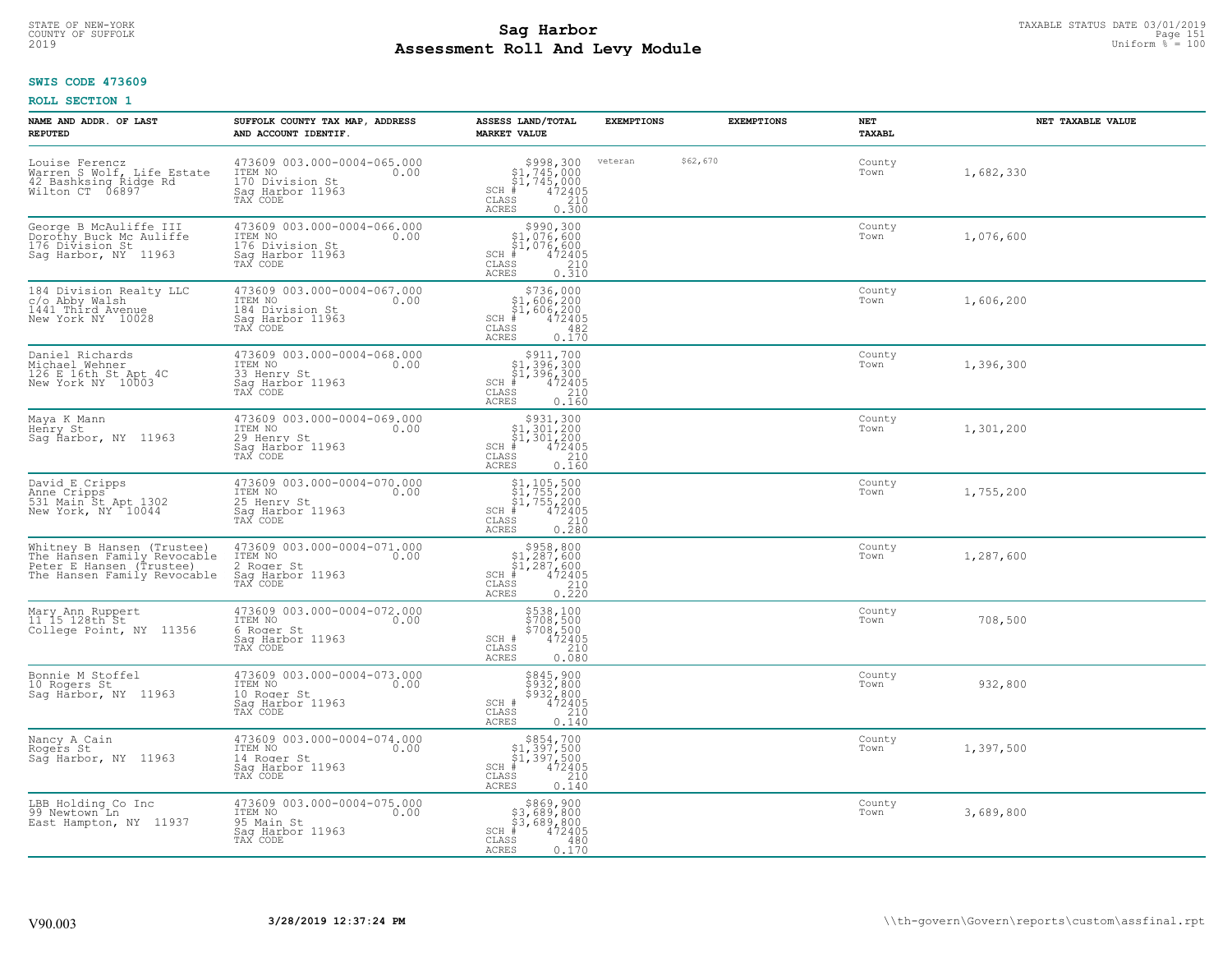# STATE OF NEW-YORK TAXABLE STATUS DATE 03/01/2019<br>COUNTY OF SUFFOLK Page 152 **Assessment Roll And Levy Module** 2019 Uniform % = 100

#### **SWIS CODE 473609**

| NAME AND ADDR. OF LAST<br><b>REPUTED</b>                                               | SUFFOLK COUNTY TAX MAP, ADDRESS<br>AND ACCOUNT IDENTIF.                                                                                                 | ASSESS LAND/TOTAL<br><b>MARKET VALUE</b>                                                                                                                 | <b>EXEMPTIONS</b> | <b>EXEMPTIONS</b> | NET<br><b>TAXABL</b> | NET TAXABLE VALUE |
|----------------------------------------------------------------------------------------|---------------------------------------------------------------------------------------------------------------------------------------------------------|----------------------------------------------------------------------------------------------------------------------------------------------------------|-------------------|-------------------|----------------------|-------------------|
| 483 Broadway #5<br>New York NY 10013-2607                                              | Sag Development Partners LLC 473609 003.001-0001-001.000 c/o Cape Advisors TEM NO $0.00$<br>2 Sage St<br>Village of Sag Harbor<br>TAX CODE              | \$905,974<br>\$905,974<br>472405<br>$SCH$ #<br>CLASS<br>210C<br><b>ACRES</b>                                                                             |                   |                   | County<br>Town       | 905,974           |
| c/o Cape Advisors<br>483 Broadway #5<br>New York NY 10013-2607                         | Saq Development Partners LLC 473609 003.001-0001-002.000<br>ITEM NO<br>0.00<br>4 Sage St<br>Village of Sag Harbor<br>TAX CODE                           | \$638,307<br>\$638,307<br>SCH #<br>$472405$<br>210C<br>CLASS<br><b>ACRES</b>                                                                             |                   |                   | County<br>Town       | 638,307           |
| c/o Cape Advisors<br>483 Broadway #5<br>New York NY 10013-2607                         | Saq Development Partners LLC 473609 003.001-0001-003.000<br>ITEM NO<br>0.00<br>6 Sage St<br>Village of Sag Harbor<br>TAX CODE                           | $\begin{array}{l} $1,125,974 \\ $1,125,974 \\ * & 472405 \\ * & 210C \end{array}$<br>$SCH$ #<br>CLASS<br><b>ACRES</b>                                    |                   |                   | County<br>Town       | 1,125,974         |
| William C. Ameringer<br>Kevin George Byrne<br>327 Barton Avenue<br>Palm Beach FL 33480 | 473609 003.001-0001-004.000<br>TTEM NO 0.00<br>8 Sage St<br>Village of Sag Harbor<br>TAX CODE                                                           | \$487,057<br>\$487,057<br>SCH #<br>CLASS<br>$472405$<br>$210C$<br>ACRES                                                                                  |                   |                   | County<br>Town       | 487,057           |
| 10 Sage, LLC<br>c/o Wiltshire<br>P.O. Box 2841<br>Saq Harbor NY 11963                  | 473609 003.001-0001-005.000<br>TTEM NO 0.00<br>10 Sage St<br>Village of Sag Harbor<br>TAX CODE                                                          | \$515,932<br>$\begin{array}{r} 515,932 \\ 472405 \\ 210C \end{array}$<br>SCH #<br>CLASS<br><b>ACRES</b>                                                  |                   |                   | County<br>Town       | 515,932           |
| c/o Cape Advisors<br>483 Broadway #5<br>New York NY 10013-2607                         | Sag Development Partners LLC 473609 003.001-0001-006.000<br>ITEM NO<br>0.00<br>12 Sage St<br>Village of Sag Harbor<br>TAX CODE                          | $\begin{array}{l} $1,183,724$ \\ $1,183,724$ \\ * & 472405\\ * & 210C \end{array}$<br>$SCH$ #<br>CLASS<br><b>ACRES</b>                                   |                   |                   | County<br>Town       | 1,183,724         |
| c/o Cape Advisors<br>483 Broadway #5<br>New York NY 10013-2607                         | Sag Development Partners LLC 473609 003.001-0001-007.000<br>ITEM NO<br>0.00<br>14 Sage St<br>Village of Sag Harbor<br>Village of Sag Harbor<br>TAX CODE | $$1,088,391$<br>$$1,088,391$<br>$$CH_*^4$ $472405$<br>CLASS<br>210C<br>ACRES                                                                             |                   |                   | County<br>Town       | 1,088,391         |
| 483 Broadway #5<br>New York NY 10013-2607                                              | Sag Development Partners LLC 473609 003.001-0001-008.000<br>c/o Cape Advisors TTEM NO 000.00<br>25 Church St<br>Village of Sag Harbor<br>TAX CODE       | $\begin{array}{c} $1,125,974 \ $1,125,974 \ }\\ $1,125,974 \ }\\ $472405 \end{array}$<br>$SCH$ #<br>CLASS<br>210C<br><b>ACRES</b>                        |                   |                   | County<br>Town       | 1,125,974         |
| Robert Redondo<br>30 East 10th Street Apt 10N<br>New York NY 10003                     | 473609 003.001-0001-009.000<br>10.00 0.00<br>27 Church St<br>Village of Sag Harbor<br>TAX CODE                                                          | \$520,974<br>\$520,974<br>472405<br>210C<br>SCH #<br>CLASS<br><b>ACRES</b>                                                                               |                   |                   | County<br>Town       | 520,974           |
| Rodger L. Hicks<br>Andrew J. Craven<br>110 Livingston St No. 9G<br>Brooklyn ÑY 11201   | 473609 003.001-0001-010.000<br>ITEM NO<br>0.00<br>29 Church St<br>Village of Sag Harbor<br>TAX CODE                                                     | \$527,849<br>\$527,849<br>472405<br>SCH #<br>CLASS<br>210C<br><b>ACRES</b>                                                                               |                   |                   | County<br>Town       | 527,849           |
| c/o Cape Advisors<br>483 Broadway #5<br>New York NY 10013-2607                         | Sag Development Partners LLC 473609 003.001-0001-011.000<br>ITEM NO<br>$\sim$ 0.00<br>31 Church St<br>Village of Sag Harbor<br>TAX CODE                 | $\begin{array}{c} \texttt{\$1,081,974}\ \\ \texttt{\$1,081,974}\ \\ \texttt{SCH} & \texttt{472405}\ \\ \texttt{\tiny CLASS} & 210C \end{array}$<br>ACRES |                   |                   | County<br>Town       | 1,081,974         |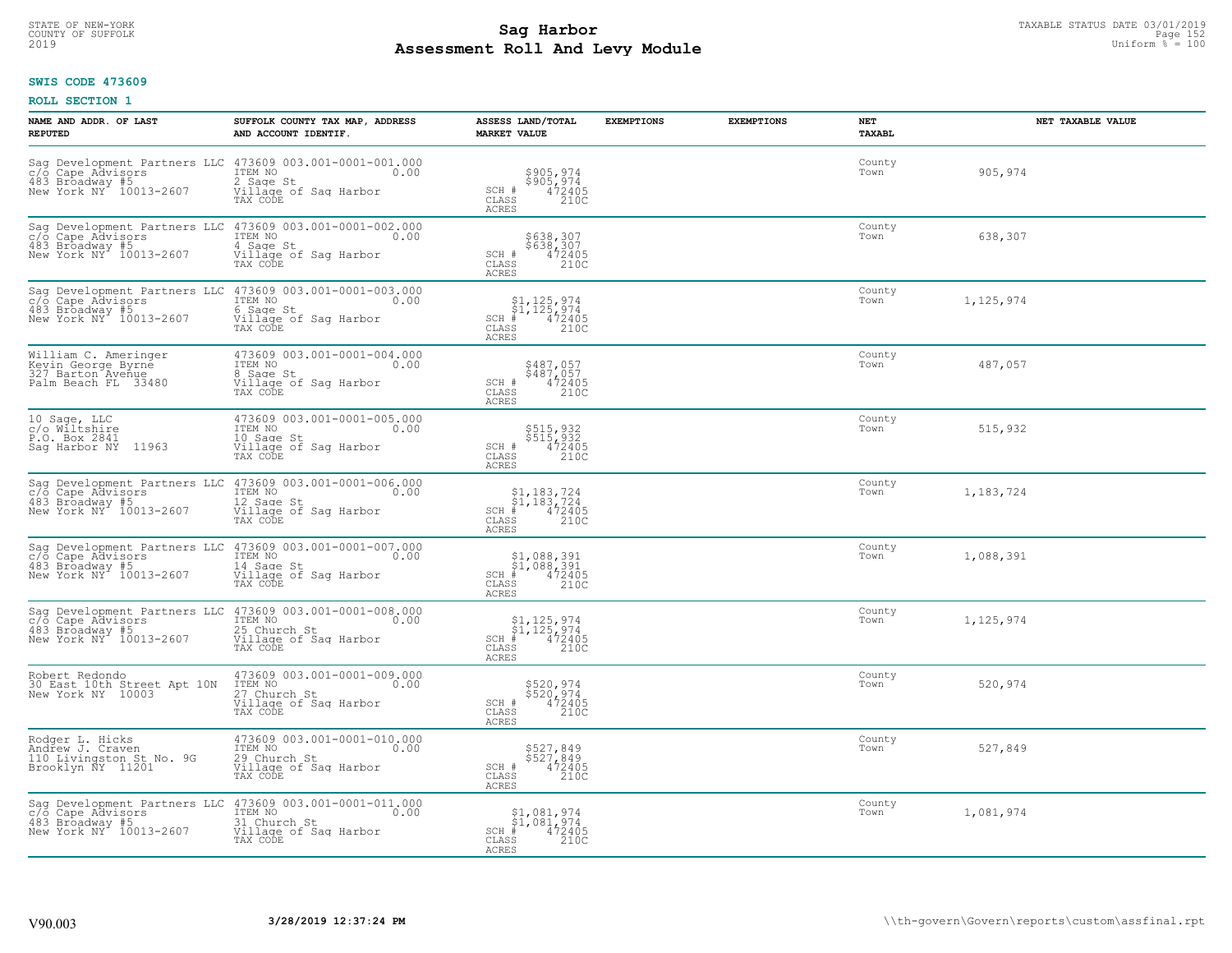# TAXABLE STATUS DATE 03/01/2019<br>COUNTY OF SUFFOLK Page 153 **Assessment Roll And Levy Module** 2019 Uniform % = 100

#### **SWIS CODE 473609**

| NAME AND ADDR. OF LAST<br><b>REPUTED</b>                                                                                                                                                                                    | SUFFOLK COUNTY TAX MAP, ADDRESS<br>AND ACCOUNT IDENTIF.                                                        | ASSESS LAND/TOTAL<br><b>MARKET VALUE</b>                                                           | <b>EXEMPTIONS</b> | <b>EXEMPTIONS</b> | NET<br><b>TAXABL</b> | NET TAXABLE VALUE |
|-----------------------------------------------------------------------------------------------------------------------------------------------------------------------------------------------------------------------------|----------------------------------------------------------------------------------------------------------------|----------------------------------------------------------------------------------------------------|-------------------|-------------------|----------------------|-------------------|
| Sag Development Partners LLC 473609 003.001-0001-012.000 c/o Cape Advisors ITEM NO 0.00<br>483 Broadway #5<br>New York NY 10013-2607                                                                                        | 33 Church St<br>Village of Sag Harbor<br>TAX CODE                                                              | $$1,091,599$<br>$$1,091,599$<br>$# 472405$<br>$35$<br>35<br>$SCH$ #<br>CLASS<br><b>ACRES</b>       |                   |                   | County<br>Town       | 1,091,599         |
| 35 Church Street SH, LLC<br>c/o Ann M. Veltri<br>111 Barrow St #5E<br>New York NY 10014                                                                                                                                     | 473609 003.001-0001-013.000<br>ITEM NO<br>0.00<br>35 Church St<br>Village of Sag Harbor<br>TAX CODE            | \$507,224<br>\$507,224<br>472405<br>210C<br>SCH #<br>CLASS<br><b>ACRES</b>                         |                   |                   | County<br>Town       | 507,224           |
| Karen M. Proctor<br>Timothy D. Proctor<br>P.O. Box 52385<br>Durham NC 22717                                                                                                                                                 | 473609 003.001-0001-014.000<br>ITEM NO<br>0.00<br>37 Church St<br>Village of Sag Harbor<br>TAX CODE            | \$956,391<br>\$956,391<br>472405<br>SCH #<br>CLASS<br>210C<br><b>ACRES</b>                         |                   |                   | County<br>Town       | 956,391           |
| Sag Development Partners LLC<br>c/o Cape Advisors<br>483 Broadway #5<br>New York NY 10013-2607                                                                                                                              | 473609 003.001-0001-015.000<br>ITEM NO<br>0.00<br>39 Church St<br>Village of Sag Harbor<br>TAX CODE            | \$466,432<br>\$466,432<br>SCH #<br>472405<br>CLASS<br>210C<br><b>ACRES</b>                         |                   |                   | County<br>Town       | 466,432           |
| Development Partners LLC<br>Sag<br>c/o Cape Advisors<br>483 Broadway #5<br>New York NY 10013-2607                                                                                                                           | 473609 003.001-0001-016.000<br>1TEM NO 0.00<br>43 Church St<br>Village of Sag Harbor<br>TAX CODE               | $$1,495,849$<br>$$1,495,849$<br>$472405$<br>$>2100$<br>$>2100$<br>$SCH$ #<br>CLASS<br><b>ACRES</b> |                   |                   | County<br>Town       | 1,495,849         |
| Anthony Gillies<br>Anthony Rigdon<br>15 Church Street Unit 41<br>Sag Harbor NY 11963                                                                                                                                        | 473609 003.001-0002-001.000<br>ITEM NO<br>0.00<br>41 Church St<br>Village of Sag Harbor<br>TAX CODE            | \$615,391<br>\$615,391<br>472405<br>210C<br>SCH #<br>CLASS<br><b>ACRES</b>                         |                   |                   | County<br>Town       | 615,391           |
| Barbara Toll<br>138 Prince St<br>New York, NY 10012                                                                                                                                                                         | 473609 003.001-0002-002.000<br>ITEM NO<br>0.00<br>15 Church St Unit G-100<br>Village of Sag Harbor<br>TAX CODE | \$966,932<br>\$966,932<br>472405<br>SCH #<br>CLASS<br>411C<br><b>ACRES</b>                         |                   |                   | County<br>Town       | 966,932           |
| Hannah C. Pakula<br>160 East 72nd Street<br>New York NY 10021                                                                                                                                                               | 473609 003.001-0002-003.000<br>ITEM NO<br>0.00<br>15 Church St Unit G-101<br>Village of Saq Harbor<br>TAX CODE | \$1,020,557<br>\$1,020,557<br>#472405<br>$SCH$ #<br>CLASS<br>411C<br><b>ACRES</b>                  |                   |                   | County<br>Town       | 1,020,557         |
| Alison MacDonald<br>102 East 22 St 11D<br>New York NY 10010                                                                                                                                                                 | 473609 003.001-0002-004.000<br>TTEM NO 0.00<br>15 Church St Unit G-102<br>Village of Sag Harbor<br>TAX CODE    | \$684,599<br>\$684,599<br>472405<br>SCH #<br>CLASS<br>411C<br><b>ACRES</b>                         |                   |                   | County<br>Town       | 684,599           |
| Jacqueline Brody<br>15 Church Street, Box 5<br>Saq Harbor NY 11963                                                                                                                                                          | 473609 003.001-0002-005.000<br>ITEM NO<br>0.00<br>15 Church St Unit G-104<br>Village of Sag Harbor<br>TAX CODE | \$860,141<br>$$860,141$<br>$472405$<br>SCH #<br>CLASS<br>411C<br><b>ACRES</b>                      |                   |                   | County<br>Town       | 860,141           |
| Charles Cee Scott Brown (Tru 473609 003.001-0002-006.000<br>The Cos Scott Brown Revocabl ITEN NO 000.000 000 000<br>P.O. Box 90<br>Sag Harbor NY 11963 15 Church St Unit G-106<br>Sag Harbor NY 11963 Village of Sag Harbor | 0.00<br>TAX CODE                                                                                               | \$501,724<br>\$501,724<br>472405<br>SCH #<br>CLASS<br>411C<br><b>ACRES</b>                         |                   |                   | County<br>Town       | 501,724           |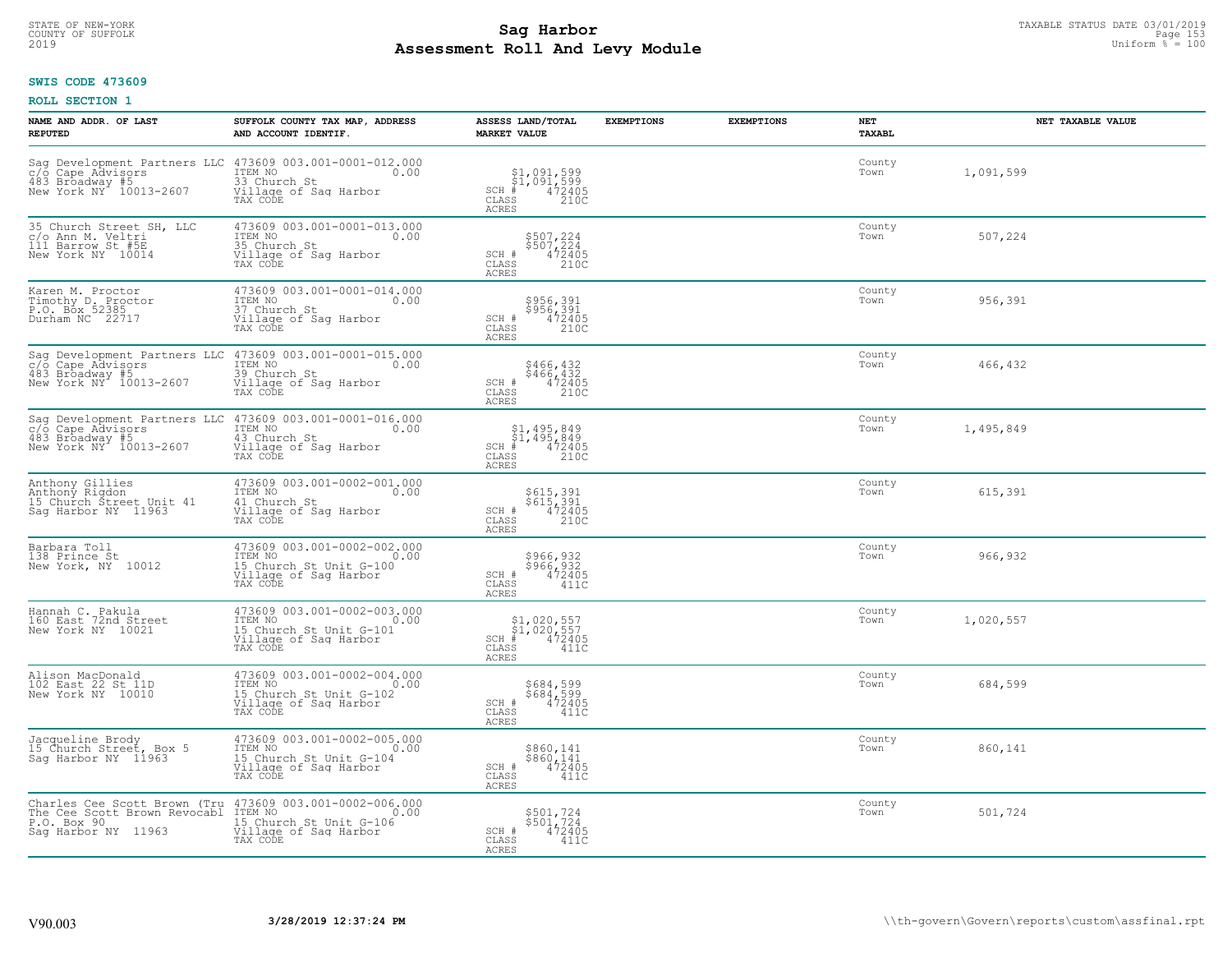# STATE OF NEW-YORK TAXABLE STATUS DATE 03/01/2019<br>COUNTY OF SUFFOLK Page 154 **Assessment Roll And Levy Module** 2019 Uniform % = 100

#### **SWIS CODE 473609**

| NAME AND ADDR. OF LAST<br><b>REPUTED</b>                                                                   | SUFFOLK COUNTY TAX MAP, ADDRESS<br>AND ACCOUNT IDENTIF.                                                             | ASSESS LAND/TOTAL<br><b>MARKET VALUE</b>                                                    | <b>EXEMPTIONS</b> | <b>EXEMPTIONS</b> | <b>NET</b><br><b>TAXABL</b> | NET TAXABLE VALUE |
|------------------------------------------------------------------------------------------------------------|---------------------------------------------------------------------------------------------------------------------|---------------------------------------------------------------------------------------------|-------------------|-------------------|-----------------------------|-------------------|
| Kathleen A. Cooney<br>171 East 84th St 12J<br>New York NY 10028                                            | 473609 003.001-0002-007.000<br>ITEM NO<br>0.00<br>15 Church St Unit G-108<br>Village of Sag Harbor<br>TAX CODE      | \$526,932<br>\$526,932<br>472405<br>SCH #<br>CLASS<br>ACRES<br>411C                         |                   |                   | County<br>Town              | 526,932           |
| Nora K. Gold, Trustee<br>Nora K. Gold Revocable Trust<br>100 SE 5th Ave Apt 101<br>Boca Raton FL 33432     | 473609 003.001-0002-008.000<br>0.00 0.00<br>15 Church St Unit G-110<br>Village of Sag Harbor<br>TAX CODE            | \$457,266<br>\$457,266<br>472405<br>SCH #<br>CLASS<br>411C<br><b>ACRES</b>                  |                   |                   | County<br>Town              | 457,266           |
| Shirley Choi<br>111 Barrow St Apt 6B<br>New York NY 10014                                                  | 473609 003.001-0002-009.000<br>ITEM NO<br>0.00<br>15 Church St Unit G-112<br>Village of Sag Harbor<br>TAX CODE      | \$488,891<br>$$488,891$<br>$472405$<br>SCH #<br>$\mathtt{CLASS}$<br>411C<br><b>ACRES</b>    |                   |                   | County<br>Town              | 488,891           |
| Spencer B. Neyland<br>260 Park Avenue South 9F<br>New York NY 10010                                        | 473609 003.001-0002-010.000<br>TTEM NO 0.00<br>15 Church St Unit G-114<br>Village of Saq Harbor<br>TAX CODE         | \$489,807<br>$$489, 807$<br>$472405$<br>SCH #<br>CLASS<br>411C<br>ACRES                     |                   |                   | County<br>Town              | 489,807           |
| Marianne Houtenbos<br>P.O. Box 953<br>947 Flying Point Rd<br>Water Mill NY 11976                           | 473609 003.001-0002-011.000<br>TTEM NO 0.00<br>0.00<br>15 Church St Unit G-116<br>Village of Sag Harbor<br>TAX CODE | \$526,016<br>\$526,016<br>472405<br>SCH #<br>CLASS<br>411C<br>ACRES                         |                   |                   | County<br>Town              | 526,016           |
| Arang Varadhachary<br>95 Horatio St Apt 617<br>New York NY 10014                                           | 473609 003.001-0002-012.000<br>ITEM NO<br>0.00<br>15 Church St Unit G-118<br>Village of Sag Harbor<br>TAX CODE      | \$935,766<br>\$935,766<br>SCH #<br>472405<br>CLASS<br>411C<br>ACRES                         |                   |                   | County<br>Town              | 935,766           |
| FSV Real Estate LLC<br>c/o Michele Varischetti<br>423 Varischetti Rd.<br>P.O. Box 211<br>Brockway PA 15824 | 473609 003.001-0002-013.000<br>ITEM NO<br>0.00<br>15 Church St Unit G-120<br>Village of Sag Harbor<br>TAX CODE      | \$955,932<br>\$955,932<br>472405<br>SCH #<br>411C<br>CLASS<br>ACRES                         |                   |                   | County<br>Town              | 955,932           |
| Barbara Jakobson<br>167 East 74th St<br>New York NY 10021                                                  | 473609 003.001-0002-014.000<br>ITEM NO<br>0.00<br>15 Church St Unit G-122<br>Village of Saq Harbor<br>TAX CODE      | \$889,016<br>\$889,016<br>472405<br>SCH #<br>CLASS<br>411C<br><b>ACRES</b>                  |                   |                   | County<br>Town              | 889,016           |
| Sag Development Partners LLC<br>c/o Cape Advisors<br>483 Broadway #5<br>New York NY 10013-2607             | 473609 003.001-0002-015.000<br>0.00 0.00<br>15 Church St Unit G-124<br>Village of Sag Harbor<br>TAX CODE            | \$228,099<br>\$228,099<br>472405<br>SCH #<br>CLASS<br>411C<br><b>ACRES</b>                  |                   |                   | County<br>Town              | 228,099           |
| Michael Lynne<br>Ninah Lynne<br>770 Park Ave Apt 18A<br>New York NY 10021                                  | 473609 003.001-0002-016.000<br>ITEM NO<br>0.00<br>15 Church St Unit G-126<br>Village of Sag Harbor<br>TAX CODE      | $$301, 891$<br>$$301, 891$<br>$472405$<br>SCH #<br>$\mathtt{CLASS}$<br>411C<br><b>ACRES</b> |                   |                   | County<br>Town              | 301,891           |
| Helen Peng<br>Keith Kockenmeister<br>171 Shore Rd<br>Old Greenwich CT 06870                                | 473609 003.001-0002-017.000<br>TEM NO<br>15 Church St Unit G-128<br>Village of Sag Harbor<br>0.00<br>TAX CODE       | \$362,391<br>\$362,391<br>472405<br>SCH #<br>$\mathtt{CLASS}$<br>411C<br>ACRES              |                   |                   | County<br>Town              | 362,391           |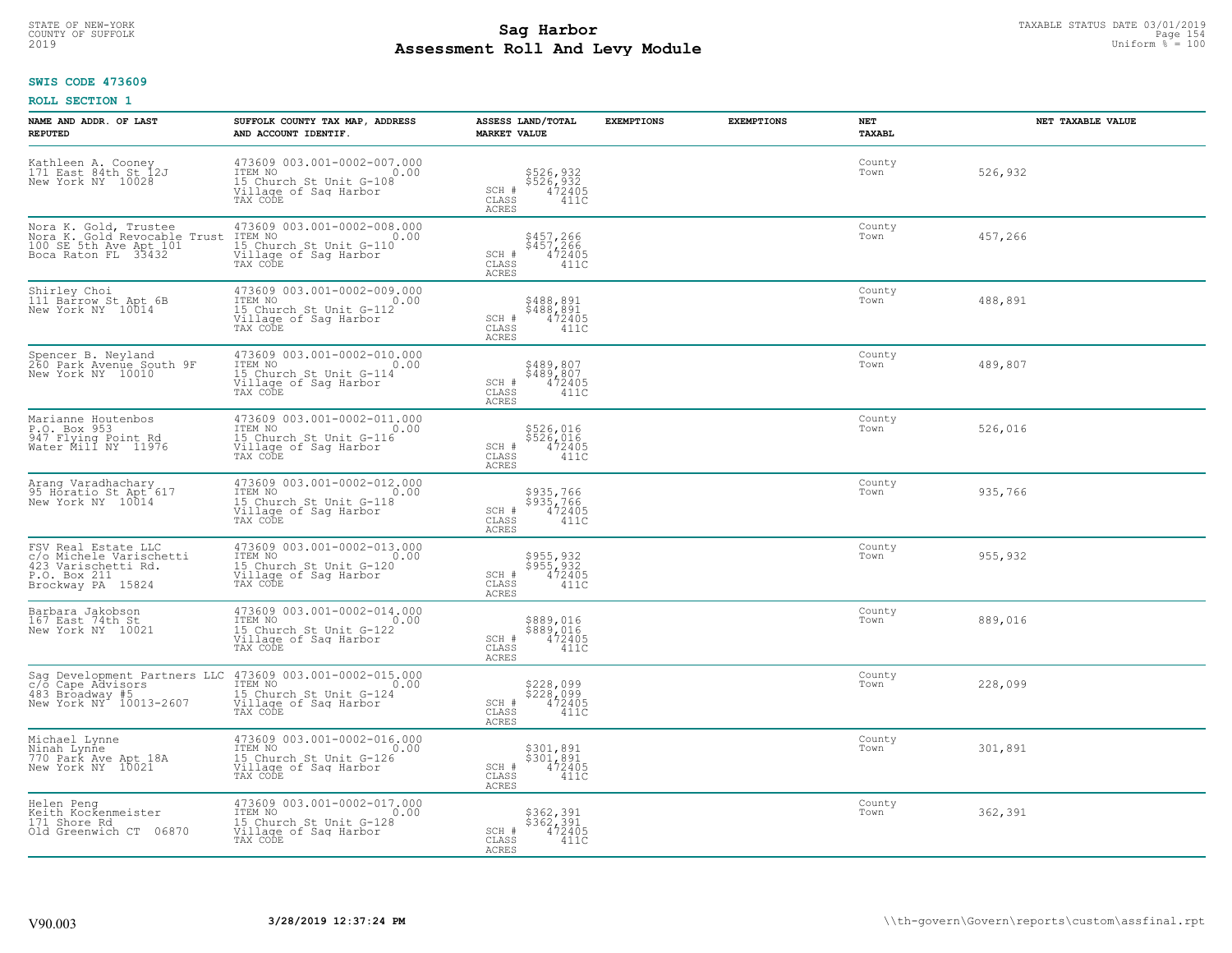# TAXABLE STATUS DATE 03/01/2019<br>COUNTY OF SUFFOLK Page 155 **Assessment Roll And Levy Module** 2019 Uniform % = 100

#### **SWIS CODE 473609**

| NAME AND ADDR. OF LAST<br><b>REPUTED</b>                                                                       | SUFFOLK COUNTY TAX MAP, ADDRESS<br>AND ACCOUNT IDENTIF.                                                             | ASSESS LAND/TOTAL<br><b>MARKET VALUE</b>                                             | <b>EXEMPTIONS</b> | <b>EXEMPTIONS</b> | <b>NET</b><br><b>TAXABL</b> | NET TAXABLE VALUE |
|----------------------------------------------------------------------------------------------------------------|---------------------------------------------------------------------------------------------------------------------|--------------------------------------------------------------------------------------|-------------------|-------------------|-----------------------------|-------------------|
| Robert L. Lapidus, Trustee<br>Robert L. Lapidus Revocable<br>845 United Nations Plaza Uni<br>New York NY 10017 | 473609 003.001-0002-018.000<br>ITEM NO<br>0.00<br>15 Church St Unit G-130<br>Village of Sag Harbor<br>TAX CODE      | \$567,266<br>\$567,266<br>472405<br>SCH #<br>CLASS<br>ACRES<br>411C                  |                   |                   | County<br>Town              | 567,266           |
| Sandra Foschi<br>139 East 57th St<br>New York NY 10022                                                         | 473609 003.001-0002-019.000<br>ITEM NO<br>0.00<br>15 Church St Unit G-132<br>Village of Sag Harbor<br>TAX CODE      | \$673,599<br>\$673,599<br>472405<br>SCH #<br>CLASS<br>411C<br><b>ACRES</b>           |                   |                   | County<br>Town              | 673,599           |
| Olivia House, LLC<br>106 Central Park South Apt 2<br>New York NY 10019                                         | 473609 003.002-0001-001.000<br>ITEM NO<br>0.00<br>15 Church St Unit W-200<br>Village of Sag Harbor<br>TAX CODE      | $$1,028,349$<br>$$1,028,349$<br>$472405$<br>$SCH$ #<br>CLASS<br>411C<br><b>ACRES</b> |                   |                   | County<br>Town              | 1,028,349         |
| Nina Kaminer<br>Allen Cohen<br>15 William St Apt 4D<br>New York NY 10005                                       | 473609 003.002-0001-002.000<br>TTEM NO 0.00<br>0.00<br>15 Church St Unit W-202<br>Village of Saq Harbor<br>TAX CODE | \$569,557<br>\$569,557<br>472405<br>SCH #<br>CLASS<br>411C<br>ACRES                  |                   |                   | County<br>Town              | 569,557           |
| Daniel Weiss<br>Amy Berkower<br>Lisa Rubin<br>Lisa Berkower                                                    | 473609 003.002-0001-003.000<br>ITEM NO<br>0.00<br>15 Church St Unit W-203<br>Village of Sag Harbor<br>TAX CODE      | \$427,932<br>\$427,932<br>472405<br>SCH #<br>CLASS<br>411C<br>ACRES                  |                   |                   | County<br>Town              | 427,932           |
| Suzanne Bartolucci<br>Enrico Bartolucci<br>3131 Turtle Creek Boulevard<br>Dallas TX 75219                      | 473609 003.002-0001-004.000<br>ITEM NO<br>0.00<br>15 Church St Unit W-204<br>Village of Sag Harbor<br>TAX CODE      | $$776, 724$<br>$$776, 724$<br>SCH #<br>472405<br>CLASS<br>411C<br>ACRES              |                   |                   | County<br>Town              | 776,724           |
| Lawrence Rich<br>Seymour Levy<br>45 Sutton Place Apt 15H<br>New York NY 10022                                  | 473609 003.002-0001-005.000<br>ITEM NO<br>0.00<br>15 Church St Unit W-206<br>Village of Sag Harbor<br>TAX CODE      | \$709,807<br>\$709,807<br>472405<br>SCH #<br>411C<br>CLASS<br><b>ACRES</b>           |                   |                   | County<br>Town              | 709,807           |
| Michael P. Burns<br>P.O. Box 304<br>Sagaponack NY 11962                                                        | 473609 003.002-0001-006.000<br>ITEM NO<br>0.00<br>15 Church St Unit W-208<br>Village of Saq Harbor<br>TAX CODE      | \$915,599<br>\$915,599<br>472405<br>SCH #<br>CLASS<br>411C<br><b>ACRES</b>           |                   |                   | County<br>Town              | 915,599           |
| Jeffrey Vandenberg<br>415 East 52nd St #15AC<br>New York NY 10022                                              | 473609 003.002-0001-007.000<br>TTEM NO 0.00<br>15 Church St Unit D-210<br>Village of Sag Harbor<br>TAX CODE         | \$434,807<br>\$434,807<br>472405<br>SCH #<br>CLASS<br>411C<br><b>ACRES</b>           |                   |                   | County<br>Town              | 434,807           |
| Robyn Lundy Karp<br>210 East 68th St Apt 12i<br>New York NY 10065                                              | 473609 003.002-0001-008.000<br>ITEM NO<br>0.00<br>15 Church St Unit D-212<br>Village of Sag Harbor<br>TAX CODE      | \$376,599<br>\$376,599<br>472405<br>SCH #<br>CLASS<br>411C<br><b>ACRES</b>           |                   |                   | County<br>Town              | 376,599           |
| Ultima Holding, LLC<br>c/o Sciortino<br>50 Sutton Place South<br>New York NY 10022                             | 473609 003.002-0001-009.000<br>ITEM NO<br>0.00<br>15 Church St Unit D-214<br>Village of Sag Harbor<br>TAX CODE      | \$922,016<br>\$922,016<br>472405<br>SCH #<br>$\mathtt{CLASS}$<br>411C<br>ACRES       |                   |                   | County<br>Town              | 922,016           |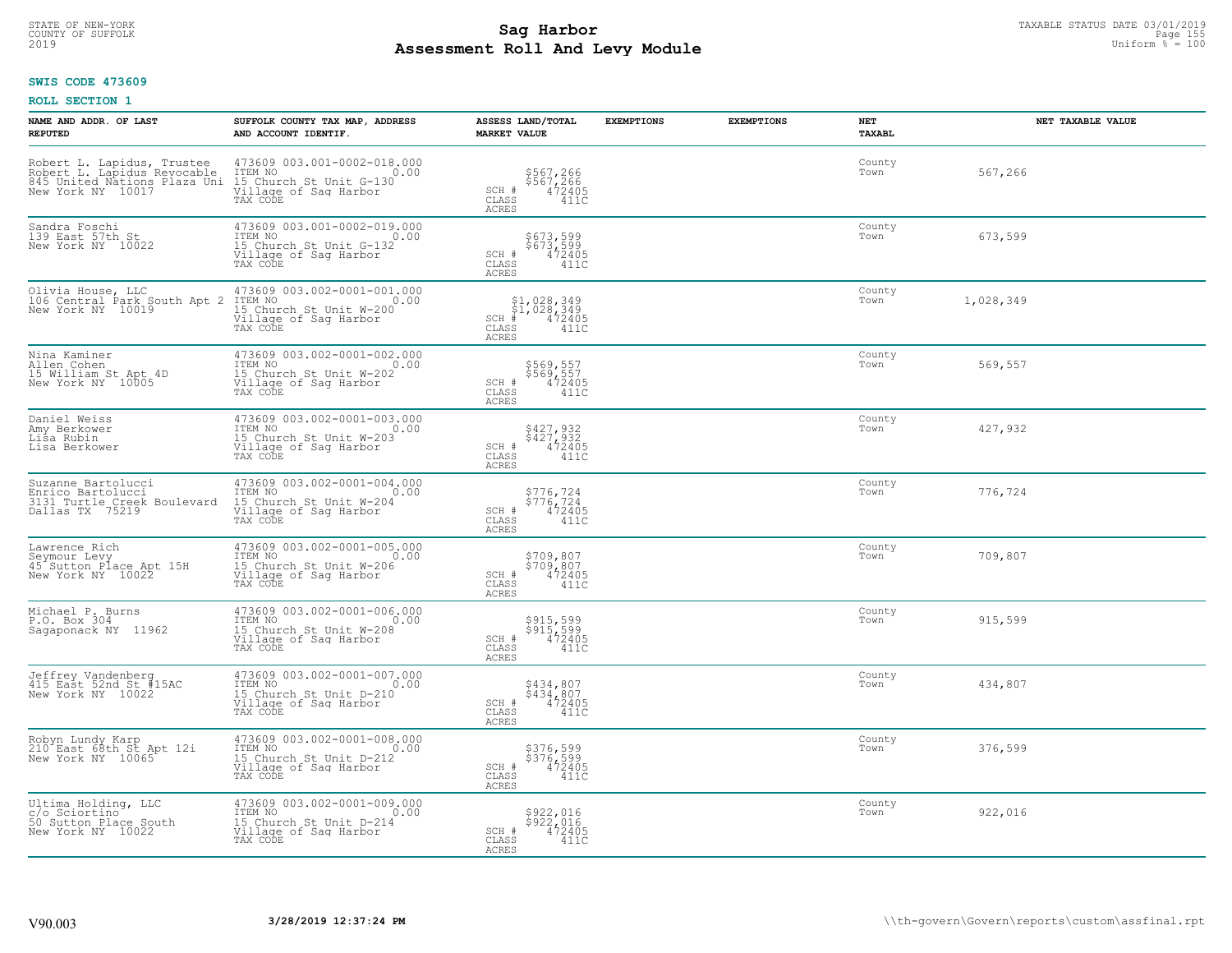# STATE OF NEW-YORK TAXABLE STATUS DATE 03/01/2019<br>COUNTY OF SUFFOLK Page 156 Page 156 **Assessment Roll And Levy Module** 2019 Uniform % = 100

# **SWIS CODE 473609**

| NAME AND ADDR. OF LAST<br><b>REPUTED</b>                                                                    | SUFFOLK COUNTY TAX MAP, ADDRESS<br>AND ACCOUNT IDENTIF.                                                                      | ASSESS LAND/TOTAL<br><b>MARKET VALUE</b>                                                             | <b>EXEMPTIONS</b> | <b>EXEMPTIONS</b> | NET<br><b>TAXABL</b> | NET TAXABLE VALUE |
|-------------------------------------------------------------------------------------------------------------|------------------------------------------------------------------------------------------------------------------------------|------------------------------------------------------------------------------------------------------|-------------------|-------------------|----------------------|-------------------|
| Rachel Williams<br>Dana Didriksen<br>130 Beekman St<br>New York NY 10038                                    | 473609 003.002-0001-010.000<br>ITEM NO<br>0.00<br>15 Church St Unit D-216<br>Village of Saq Harbor<br>TAX CODE               | \$848,224<br>\$848,224<br>472405<br>SCH #<br>CLASS<br>411C<br>ACRES                                  |                   |                   | County<br>Town       | 848,224           |
| Lois Stalford Freeman<br>410 East 57th St Apt 11D<br>New York NY 10022                                      | 473609 003.002-0001-011.000<br>TTEM NO 0.00<br>15 Church St Unit C-218<br>Village of Sag Harbor<br>TAX CODE                  | \$555,807<br>\$555,807<br>472405<br>SCH #<br>CLASS<br>411C<br>ACRES                                  |                   |                   | County<br>Town       | 555,807           |
| Spencer E. Sherman<br>Susan R. Sherman<br>910 Fifth Avenue<br>New York NY 10021                             | 473609 003.002-0001-012.000<br>ITEM NO 0.00<br>15 Church St Unit C-220<br>Village of Sag Harbor<br>TAX CODE                  | \$890,849<br>\$890,849<br>$SCH$ #<br>472405<br>CLASS<br>411C<br>ACRES                                |                   |                   | County<br>Town       | 890,849           |
| Susan Goldman<br>141 East 88th St Apt 3D<br>New York NY 10128                                               | 473609 003.002-0001-013.000<br>ITEM NO<br>0.00<br>1122 November 15 Church St Unit C-222<br>Village of Saq Harbor<br>TAX CODE | \$655,724<br>\$655,724<br>472405<br>SCH #<br>CLASS<br>411C<br>ACRES                                  |                   |                   | County<br>Town       | 655,724           |
| Ninah Lynne<br>Michael Lynne<br>770 Park Ave Apt 18A<br>New York NY 10021                                   | 473609 003.002-0002-001.000<br>ITEM NO<br>0.00<br>15 Church St Unit PH-300<br>Village of Sag Harbor<br>TAX CODE              | \$974,266<br>\$974,266<br>472405<br>SCH #<br>CLASS<br>411C<br>ACRES                                  |                   |                   | County<br>Town       | 974,266           |
| Roy Furman<br>c/o Jefferies & Company<br>520 Madison Ave FL 12<br>New York NY 10022                         | 473609 003.002-0002-002.000<br>ITEM NO<br>0.00<br>15 Church St Unit W-304<br>Village of Sag Harbor<br>TAX CODE               | $$1,236,891$<br>$$1,236,891$<br>$472405$<br>SCH #<br>CLASS<br>411C<br>ACRES                          |                   |                   | County<br>Town       | 1,236,891         |
| Christine Wisner<br>408 East 79th Street<br>New York NY 10075                                               | 473609 003.002-0002-003.000<br>ITEM NO<br>0.00<br>15 Church St Unit PH-306<br>Village of Sag Harbor<br>TAX CODE              | \$767,099<br>\$767,099<br>472405<br>SCH #<br>CLASS<br>411C<br>ACRES                                  |                   |                   | County<br>Town       | 767,099           |
| Laurel Elliott, Trustee<br>Laurel Elliott Revocable Tru<br>59 West 12th Street Apt 7-C<br>New York NY 10011 | 473609 003.002-0002-004.000<br>TTEM NO 0.00<br>15 Church St Unit PH-308<br>Village of Saq Harbor<br>TAX CODE                 | \$952,724<br>\$952,724<br>472405<br>SCH #<br>CLASS<br>411C<br>ACRES                                  |                   |                   | County<br>Town       | 952,724           |
| Sag Development Partners LLC<br>c/ō Cape Advisors<br>483 Broadway #5<br>New York NY 10013-2607              | 473609 003.002-0002-005.000<br>0.00 0.00<br>15 Church St Unit PH-314<br>Village of Saq Harbor<br>TAX CODE                    | \$573,224<br>\$573,224<br>472405<br>SCH #<br>CLASS<br>411C<br><b>ACRES</b>                           |                   |                   | County<br>Town       | 573,224           |
| Sag Watch 316 LLC<br>121 Old Mill Road<br>Greenwich CT 06831                                                | 473609 003.002-0002-006.000<br>ITEM NO<br>0.00<br>15 Church St Unit PH-316<br>Village of Sag Harbor<br>TAX CODE              | \$981,141<br>$$58\overline{1}, \overline{141}$<br>$472405$<br>SCH #<br>CLASS<br>411C<br><b>ACRES</b> |                   |                   | County<br>Town       | 981,141           |
| Case Realty LLC<br>c/o Mustac, HRV Management<br>18-29 27th Avenue<br>Astoria NY 11102                      | 473609 003.002-0002-007.000<br>ITEM NO 0.<br>15 Church St Unit PH-320<br>0.00<br>Village of Sag Harbor<br>TAX CODE           | \$946,307<br>\$946,307<br>472405<br>SCH #<br>CLASS<br>411C<br>ACRES                                  |                   |                   | County<br>Town       | 946,307           |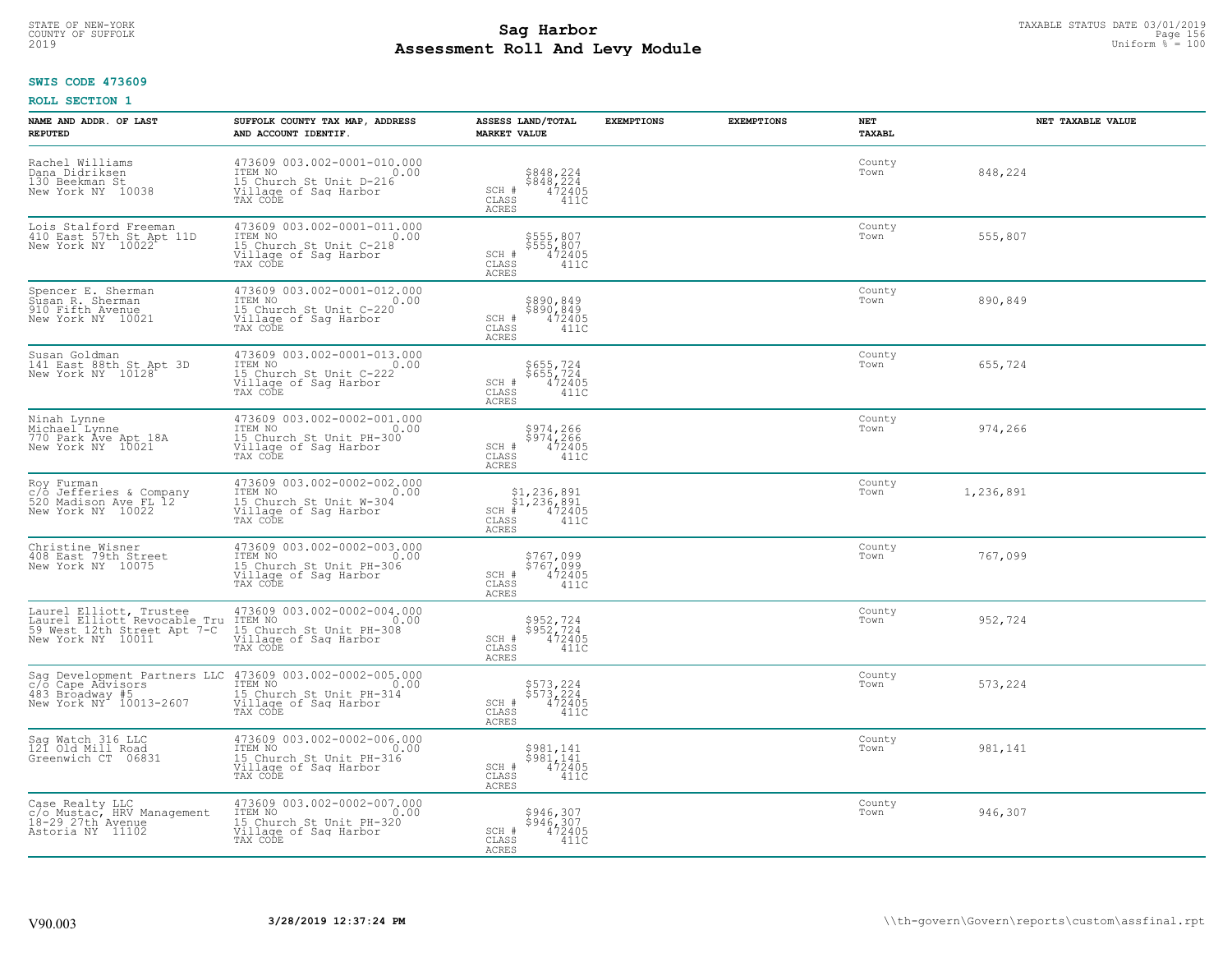# STATE OF NEW-YORK TAXABLE STATUS DATE 03/01/2019<br>COUNTY OF SUFFOLK Page 157 **Assessment Roll And Levy Module** 2019 Uniform % = 100

#### **SWIS CODE 473609**

| NAME AND ADDR. OF LAST<br><b>REPUTED</b>                                                        | SUFFOLK COUNTY TAX MAP, ADDRESS<br>AND ACCOUNT IDENTIF.                                                         | ASSESS LAND/TOTAL<br><b>MARKET VALUE</b>                                                                                                 | <b>EXEMPTIONS</b> | <b>EXEMPTIONS</b> | NET<br><b>TAXABL</b> | NET TAXABLE VALUE |
|-------------------------------------------------------------------------------------------------|-----------------------------------------------------------------------------------------------------------------|------------------------------------------------------------------------------------------------------------------------------------------|-------------------|-------------------|----------------------|-------------------|
| Joseph Schick<br>Linda Rascher<br>201 West 72nd Street Apt 21B<br>New York NY 10023             | 473609 003.002-0002-008.000<br>TTEM NO 0.00<br>15 Church St Unit PH-322<br>Village of Sag Harbor<br>TAX CODE    | \$651,599<br>\$651,599<br>472405<br>SCH #<br>CLASS<br>411C<br><b>ACRES</b>                                                               |                   |                   | County<br>Town       | 651,599           |
| Watchcase 402 LLC<br>c/o Mahon<br>P.O. Box 1365<br>East Hampton NY 11937                        | 473609 003.002-0002-009.000<br>ITEM NO<br>0.00<br>15 Church St Unit PH-402<br>Village of Sag Harbor<br>TAX CODE | \$927,516<br>\$927,516<br>472405<br>SCH #<br>CLASS<br>411C<br><b>ACRES</b>                                                               |                   |                   | County<br>Town       | 927,516           |
| Ultima Holding, LLC<br>c/o Sciortino<br>50 Sutton Place South<br>New York NY 10022              | 473609 003.002-0002-010.000<br>TTEM NO<br>15 Church St Unit PH-412<br>Village of Sag Harbor<br>0.00<br>TAX CODE | \$1,072,807<br>$\frac{51}{4}$ , 072, 807<br>$SCH$ #<br>CLASS<br>411C<br><b>ACRES</b>                                                     |                   |                   | County<br>Town       | 1,072,807         |
| Sag Development Partners LLC<br>c/õ Cape Advisors<br>483 Broadway #5<br>New York NY 10013-2607  | 473609 003.002-0002-011.000<br>ITEM NO<br>0.00<br>15 Church St Unit PH-418<br>Village of Sag Harbor<br>TAX CODE | \$1,390,891<br>\$1,390,891<br>$SCH$ #<br>472405<br>CLASS<br>411C<br>ACRES                                                                |                   |                   | County<br>Town       | 1,390,891         |
| PD Sag Harbor LLC<br>c/o Tisch<br>834 Fifth Ave #13B<br>New York NY 10065                       | 473609 003.003-0001-001.000<br>ITEM NO<br>0.00<br>15 Church St Unit PH-400<br>Village of Sag Harbor<br>TAX CODE | $\begin{array}{c} $1,171,807 \ $1,171,807 \ \end{array}$<br>$SCH$ #<br>CLASS<br>411C<br>ACRES                                            |                   |                   | County<br>Town       | 1,171,807         |
| George M. Klett, Trustee<br>The Revocable Trust of Georg<br>22 Louis Drive<br>Melville NY 11747 | 473609 003.003-0001-002.000<br>ITEM NO<br>0.00<br>15 Church St Unit PH-404<br>Village of Sag Harbor<br>TAX CODE | $$1,029,724$<br>$$1,029,724$<br>$472405$<br>$SCH$ #<br>$\mathtt{CLASS}$<br>411C<br>ACRES                                                 |                   |                   | County<br>Town       | 1,029,724         |
| Saq Development Partners LLC<br>c/o Cape Advisors<br>483 Broadway #5<br>New York NY 10013-2607  | 473609 003.003-0001-003.000<br>ITEM NO<br>0.00<br>15 Church St Unit PH-406<br>Village of Sag Harbor<br>TAX CODE | $\begin{array}{l} $1,201,599 \ $1,201,599 \ * \ 4 \end{array}$<br>$SCH$ #<br>CLASS<br>411C<br>ACRES                                      |                   |                   | County<br>Town       | 1,201,599         |
| Barbara Gilston<br>215 N. Birch Road Apt 7D/C<br>Fort Lauderdale FL 33304                       | 473609 003.003-0001-004.000<br>ITEM NO<br>0.00<br>15 Church St Unit PH-416<br>Village of Sag Harbor<br>TAX CODE | \$1,201,599<br>\$1,201,599<br>#472405<br>$SCH$ #<br>CLASS<br>411C<br><b>ACRES</b>                                                        |                   |                   | County<br>Town       | 1,201,599         |
| Diane Brown Horton<br>Roxane Brown Campello<br>1 Bluff Point Ln<br>Sag Harbor, NY 11963         | 473609 004.000-0001-001.000<br>TTEM NO 0.00<br>1 Bluff Point Ln<br>Saq Harbor 11963<br>TAX CODE                 | $$4,179,500$<br>$$4,363,900$<br>$$4,363,900$<br>$472405$<br>$363,900$<br>$472405$<br>$2100$<br>$SCH$ #<br>CLASS<br><b>ACRES</b><br>1.100 |                   |                   | County<br>Town       | 4,363,900         |
| Elaine A Steinbeck<br>2 Bluff Rd<br>Saq Harbor, NY 11963                                        | 473609 004.000-0001-003.001<br>ITEM NO<br>0.00<br>2 Bluff Point Ln<br>Sag Harbor 11963<br>TAX CODE              | \$3,799,600<br>\$4,008,000<br>\$4,008,000<br># 472405<br>\$5 4210M<br>SCH<br>CLASS<br><b>ACRES</b><br>1.800                              |                   |                   | County<br>Town       | 4,008,000         |
| James C Boldt<br>Daniel W Boldt<br>1612 Old Mill Bottom Run<br>Annapolis, MD 21409              | 473609 004.000-0001-004.000<br>ITEM NO<br>0.00<br>5 Bluff Point Ln<br>Sag Harbor 11963<br>TAX CODE              | \$2,882,200<br>\$3,103,500<br>\$3,103,500<br>472405<br>210W<br>$SCH$ #<br>CLASS<br><b>ACRES</b><br>0.260                                 |                   |                   | County<br>Town       | 3,103,500         |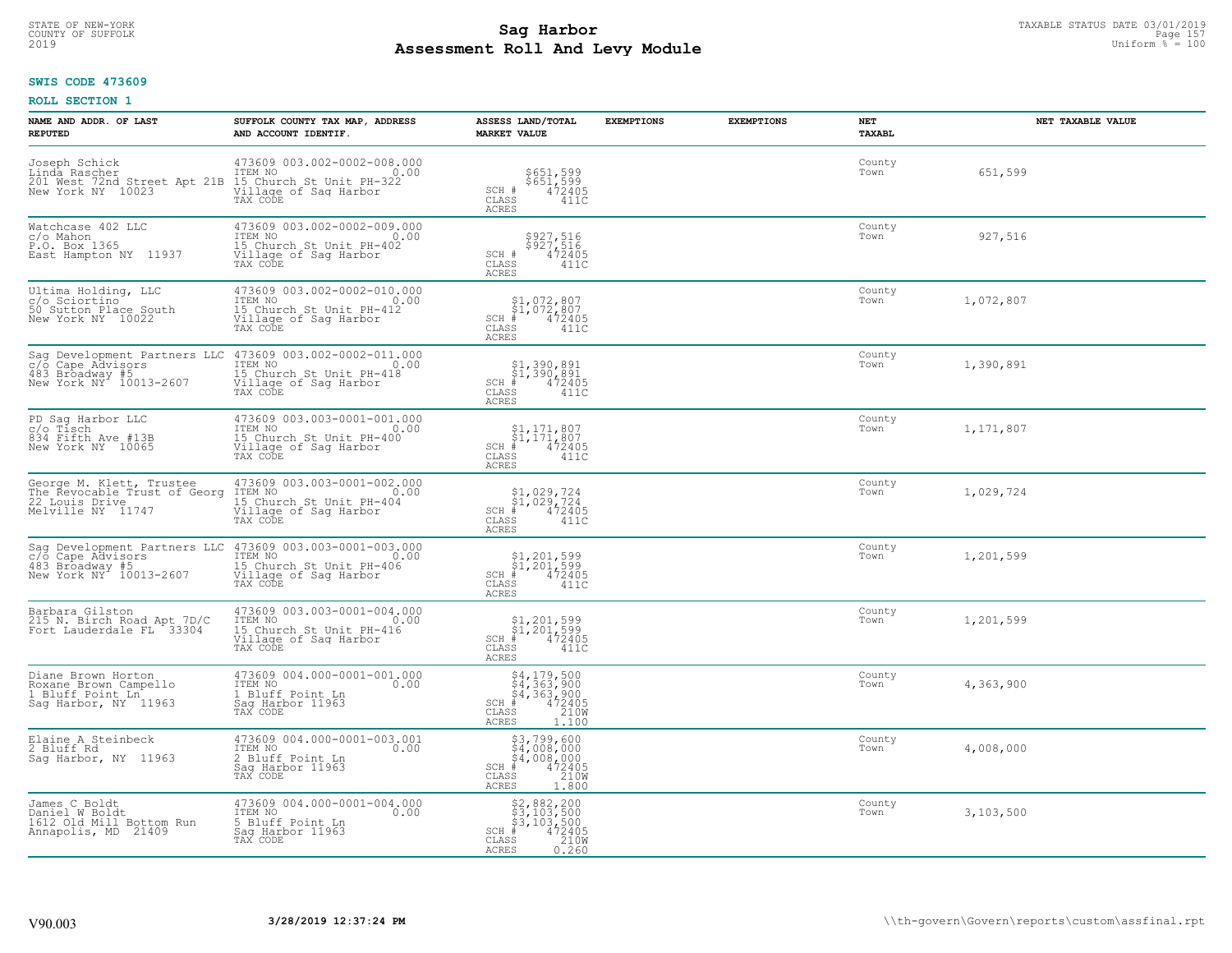# STATE OF NEW-YORK TAXABLE STATUS DATE 03/01/2019<br>COUNTY OF SUFFOLK Page 158 **Assessment Roll And Levy Module** 2019 Uniform % = 100

### **SWIS CODE 473609**

| NAME AND ADDR. OF LAST<br><b>REPUTED</b>                                                                                                                                                                         | SUFFOLK COUNTY TAX MAP, ADDRESS<br>AND ACCOUNT IDENTIF.                                             | ASSESS LAND/TOTAL<br><b>MARKET VALUE</b>                                                                                     | <b>EXEMPTIONS</b> | <b>EXEMPTIONS</b> | NET<br>TAXABL  | NET TAXABLE VALUE |
|------------------------------------------------------------------------------------------------------------------------------------------------------------------------------------------------------------------|-----------------------------------------------------------------------------------------------------|------------------------------------------------------------------------------------------------------------------------------|-------------------|-------------------|----------------|-------------------|
| Charles Cee Scott Brown (Tru 473609 004.000-0001-006.000<br>The Cee Scott Brown Revocabl ITEM NO <sub>11</sub><br>P.O. Box 90<br>Saq Harbor NY 11963                                                             | 10 Bluff Point Ln<br>Saq Harbor 11963                                                               | $$2, 225, 600$<br>$$2, 225, 600$<br>$$2, 225, 600$<br>$*$ 472405<br>$SCH$ #<br>CLASS<br>210W<br>ACRES<br>0.340               |                   |                   | County<br>Town | 2,225,600         |
| Marilyn M Moore Trust<br>Dorothy L Capasso<br>Nicholas Capasso<br>2000 Bal Harbor Blvd<br>Punta Gorda, FL 33950                                                                                                  | 473609 004.000-0001-007.001<br>ITEM NO<br>0.00<br>9 Bluff Point Ln<br>Sag Harbor 11963<br>TAX CODE  | $$3, 257, 800$<br>$$3, 458, 400$<br>$$3, 458, 400$<br>$*$<br>$472405$<br>$*$<br>$2100$<br>$SCH$ #<br>CLASS<br>ACRES<br>0.480 |                   |                   | County<br>Town | 3,458,400         |
| CFO Saq Harbor, L.P.<br>Spitzlbergerstrasse 5, 82166<br>Graefelfing<br>Germany                                                                                                                                   | 473609 004.000-0001-009.000<br>ITEM NO<br>0.00<br>14 Bluff Point Ln<br>Sag Harbor 11963<br>TAX CODE | $$2,027,900$<br>$$2,752,800$<br>$$2,752,800$<br>$*$ 472405<br>$$210M$<br>SCH #<br>CLASS<br>0.350<br>ACRES                    |                   |                   | County<br>Town | 2,752,800         |
| John W Sullivan<br>Elizabeth A Sullivan<br>Sullivan, Mary C (Life Estat 15 Bluff Point Ln 10 Hayestown Rd<br>10 Hayestown Rd<br>Chrystal Bay Unit 15 Sag Harbor 11963<br>10 Hayestown Rd<br>Chrystal Bay Unit 15 | 473609 004.000-0001-010.001<br>ITEM NO<br>0.00                                                      | \$3,267,300<br>\$3,429,500<br>\$3,429,500<br>#472405<br>\$5,210M<br>$SCH$ #<br>CLASS<br>ACRES<br>0.480                       |                   |                   | County<br>Town | 3,429,500         |
| Patricia Nelson<br>David S. Nelson<br>1088 Park Ave<br>New York, NY 10128                                                                                                                                        | 473609 004.000-0001-011.000<br>ITEM NO<br>0.00<br>3 Bluff Point Rd<br>Sag Harbor 11963<br>TAX CODE  | $$2,600,500$<br>$$4,204,500$<br>$$4,204,500$<br>$472405$<br>$$210M$<br>$$210M$<br>$SCH$ #<br>CLASS<br><b>ACRES</b><br>0.550  |                   |                   | County<br>Town | 4,204,500         |
| Barbara Dexter Schwartz<br>19 Bluff Point Ln<br>Saq Harbor, NY 11963                                                                                                                                             | 473609 004.000-0001-012.000<br>ITEM NO<br>0.00<br>19 Bluff Point Ln<br>Sag Harbor 11963<br>TAX CODE | \$3,144,300<br>\$3,422,900<br>\$3,422,900<br>#472405<br>$SCH$ #<br>210W<br>CLASS<br>0.290<br>ACRES                           |                   |                   | County<br>Town | 3,422,900         |
| Ellen Diamant<br>Michael Diamant<br>50 W 15th St Apt 4C<br>New York NY 10011                                                                                                                                     | 473609 004.000-0001-014.000<br>TTEM NO 0.00<br>6 Bluff Point Rd<br>Sag Harbor 11963<br>TAX CODE     | \$3,616,600<br>\$4,104,500<br>\$4,104,500<br>#472405<br>\$5,210M<br>$SCH$ #<br>CLASS<br>0.510<br>ACRES                       |                   |                   | County<br>Town | 4,104,500         |
| Barbara Maher<br>9 Bluff Point Rd<br>Sag Harbor NY 11963                                                                                                                                                         | 473609 004.000-0001-016.000<br>ITEM NO 0.00<br>9 Bluff Point Rd<br>Saq Harbor 11963<br>TAX CODE     | $$1, 510, 500$<br>$$1, 627, 100$<br>$$1, 627, 100$<br>$472405$<br>$$2100$<br>$$2100$<br>$SCH$ #<br>CLASS<br>ACRES<br>0.240   |                   |                   | County<br>Town | 1,627,100         |
| Claire Fraser<br>6 Birchwood Ct<br>Mineola, NY 11501                                                                                                                                                             | 473609 004.000-0001-017.000<br>ITEM NO 0.00<br>10 Bluff Point Rd<br>Saq Harbor 11963                | \$2,396,300<br>\$2,650,400<br>\$2,650,400<br>$SCH$ #<br>$\frac{472405}{2100}$<br>CLASS<br>ACRES<br>0.340                     |                   |                   | County<br>Town | 2,650,400         |
| Frank Evangelista<br>Maria C Evángelista<br>F M E Bluff Point Family Lim 11 Bluff Point Rd<br>46 Lexington Ave<br>Franklin Square, NY 11010                                                                      | 473609 004.000-0001-018.000<br>ITEM NO<br>0.00<br>Sag Harbor 11963<br>TAX CODE                      | \$2,045,400<br>\$2,279,900<br>\$2,279,900<br>#472405<br>$SCH$ #<br>220W<br>CLASS<br>ACRES<br>0.630                           |                   |                   | County<br>Town | 2,279,900         |
| 14 Bluff Point Road LLC<br>30 North Haven Way<br>Saq Harbor NY 11963                                                                                                                                             | 473609 004.000-0001-020.003<br>ITEM NO<br>0.00<br>14 Bluff Point Rd<br>Sag Harbor 11963<br>TAX CODE | \$2,734,100<br>\$3,885,500<br>\$3,885,500<br>$SCH$ #<br>472405<br>CLASS<br>210W<br>ACRES<br>0.420                            |                   |                   | County<br>Town | 3,885,500         |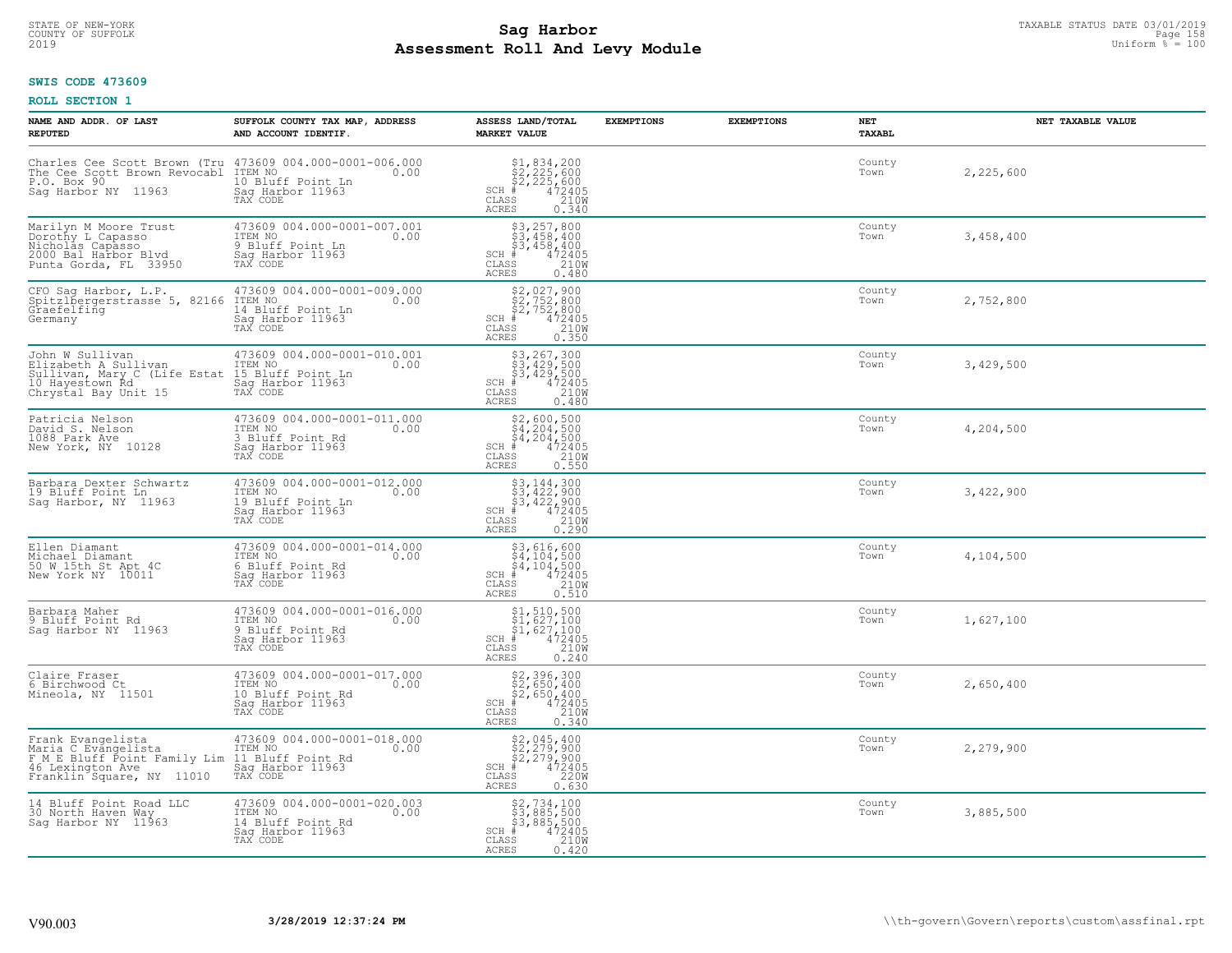# TAXABLE STATUS DATE 03/01/2019<br>COUNTY OF SUFFOLK Page 159 and the state of the state of the state of the state of the state of the state of th **Assessment Roll And Levy Module** 2019 Uniform % = 100

#### **SWIS CODE 473609**

| NAME AND ADDR. OF LAST<br><b>REPUTED</b>                                   | SUFFOLK COUNTY TAX MAP, ADDRESS<br>AND ACCOUNT IDENTIF.                                             | ASSESS LAND/TOTAL<br><b>MARKET VALUE</b>                                                                                                                                                                                                                                 | <b>EXEMPTIONS</b> | <b>EXEMPTIONS</b> | NET<br><b>TAXABL</b> | NET TAXABLE VALUE |
|----------------------------------------------------------------------------|-----------------------------------------------------------------------------------------------------|--------------------------------------------------------------------------------------------------------------------------------------------------------------------------------------------------------------------------------------------------------------------------|-------------------|-------------------|----------------------|-------------------|
| Luke Babcock<br>Allison S Babcock<br>PO Box 4<br>Sag Harbor, NY 11963      | 473609 004.000-0001-022.000<br>ITEM NO<br>0.00<br>17 Bluff Point Rd<br>Saq Harbor 11963             | $$3,487,400$<br>$$3,487,400$<br>$$487,400$<br>$472405$<br>$$220M$<br>$SCH$ #<br>CLASS<br><b>ACRES</b><br>0.520                                                                                                                                                           |                   |                   | County<br>Town       | 3,487,400         |
| John McGuire<br>270 Broadway Apt 17D<br>New York NY 10007                  | 473609 004.000-0001-023.003<br>ITEM NO<br>0.00<br>18 Bluff Point Rd<br>Sag Harbor 11963<br>TAX CODE | $\begin{array}{l} 53,104,400 \\ 53,459,000 \\ 53,459,000 \\ \ast & 472405 \\ \ast & 2100 \\ \ast & 2100 \\ \end{array}$<br>$SCH$ #<br>CLASS<br><b>ACRES</b><br>0.880                                                                                                     |                   |                   | County<br>Town       | 3,459,000         |
| John Landes<br>Lindsay Landes<br>21 Bluff Point Rd<br>Saq Harbor, NY 11963 | 473609 004.000-0001-024.000<br>ITEM NO<br>0.00<br>21 Bluff Point Rd<br>Sag Harbor 11963<br>TAX CODE | $$1,974,100$<br>$$2,984,400$<br>$$2,984,400$<br>$$472405$<br>$SCH$ #<br>CLASS<br>210W<br>ACRES<br>0.460                                                                                                                                                                  |                   |                   | County<br>Town       | 2,984,400         |
| Arthur T Brown<br>Helen Brown<br>691 W 7th St<br>Plainfield, NJ 07060      | 473609 004.000-0001-026.000<br>ITEM NO<br>0.00<br>25 Bluff Point Rd<br>Saq Harbor 11963<br>TAX CODE | $$1, 795, 800$<br>$$1, 795, 800$<br>$$1, 795, 800$<br>$472405$<br>$3110$<br>SCH #<br>CLASS<br><b>ACRES</b><br>0.490                                                                                                                                                      |                   |                   | County<br>Town       | 1,795,800         |
| James T Giorgio<br>Theresa Giorgio<br>22 Wilshire Dr<br>Syosett, NY 11791  | 473609 004.000-0001-027.000<br>ITEM NO<br>0.00<br>29 Bluff Point Rd<br>Saq Harbor 11963             | $$2, 047, 200$<br>$$2, 907, 500$<br>$$2, 907, 500$<br>$$472405$<br>$$2, 907$<br>$$2408$<br>$SCH$ #<br>CLASS<br><b>ACRES</b><br>0.470                                                                                                                                     |                   |                   | County<br>Town       | 2,907,500         |
| Emanuel Tobier<br>Nina Tobier<br>27 W 96th St<br>New York, NY 10025        | 473609 004.000-0001-028.000<br>ITEM NO<br>0.00<br>31 Bluff Point Rd<br>Sag Harbor 11963<br>TAX CODE | $SCH$ #<br>CLASS<br><b>ACRES</b>                                                                                                                                                                                                                                         |                   |                   | County<br>Town       | 2,562,700         |
| John F Logan<br>Apt 6 K<br>212 W 22nd St<br>New York, NY 10011             | 473609 004.000-0001-029.000<br>ITEM NO<br>0.00<br>33 Bluff Point Rd<br>Sag Harbor 11963<br>TAX CODE | $$1, 429, 600$<br>$$1, 604, 000$<br>$$1, 604, 000$<br>$$472405$<br>$SCH$ #<br>CLASS<br>210W<br>0.250<br><b>ACRES</b>                                                                                                                                                     |                   |                   | County<br>Town       | 1,604,000         |
| Sandra Slipp<br>220 Chestnut St<br>Englewood, NJ 07631                     | 473609 004.000-0001-030.000<br>TTEM NO 0.00<br>43 Bluff Point Rd<br>Saq Harbor 11963<br>TAX CODE    | $$2,051,800$<br>$$2,051,900$<br>$$2,051,900$<br>$472405$<br>$$210M$<br>$SCH$ #<br>CLASS<br><b>ACRES</b><br>0.260                                                                                                                                                         |                   |                   | County<br>Town       | 2,051,900         |
| PJ Tryall LP<br>c/o Peter Bronstein<br>136 E 79th St<br>New York, NY 10075 | 473609 004.000-0001-031.000<br>ITEM NO 0.00<br>47 Bluff Point Rd<br>Saq Harbor 11963<br>TAX CODE    | $$1, 981, 400$<br>$$3, 522, 000$<br>$$3, 522, 000$<br>$$472405$<br>$$210M$<br>$SCH$ #<br>CLASS<br><b>ACRES</b><br>0.460                                                                                                                                                  |                   |                   | County<br>Town       | 3,522,000         |
| Laurin Copen<br>Apt 15 D<br>320 E 57th St<br>New York, NY 10022            | 473609 004.000-0001-032.000<br>ITEM NO<br>0.00<br>51 Bluff Point Rd<br>Sag Harbor 11963<br>TAX CODE | $\begin{array}{r} \text{\small $52$, 000, 000} \\ \text{\small $52$, 251, 100} \\ \text{\small $52$, 251, 100} \\ \text{\small $4$ & 472405 \\ \text{\small $85$} & 210 \text{\small $W$} \\ \text{\small $85$} & 0.370 \end{array}$<br>$SCH$ #<br>CLASS<br><b>ACRES</b> |                   |                   | County<br>Town       | 2,251,100         |
| Tracy Mitchell<br>Blazė Makoid<br>PO Box 436<br>Sagaponack, NY 11962       | 473609 004.000-0001-033.000<br>ITEM NO<br>0.00<br>55 Bluff Point Rd<br>Sag Harbor 11963<br>TAX CODE | \$1,861,100<br>\$2,860,600<br>\$2,860,600<br>$SCH$ #<br>472405<br>210W<br>CLASS<br><b>ACRES</b><br>0.340                                                                                                                                                                 |                   |                   | County<br>Town       | 2,860,600         |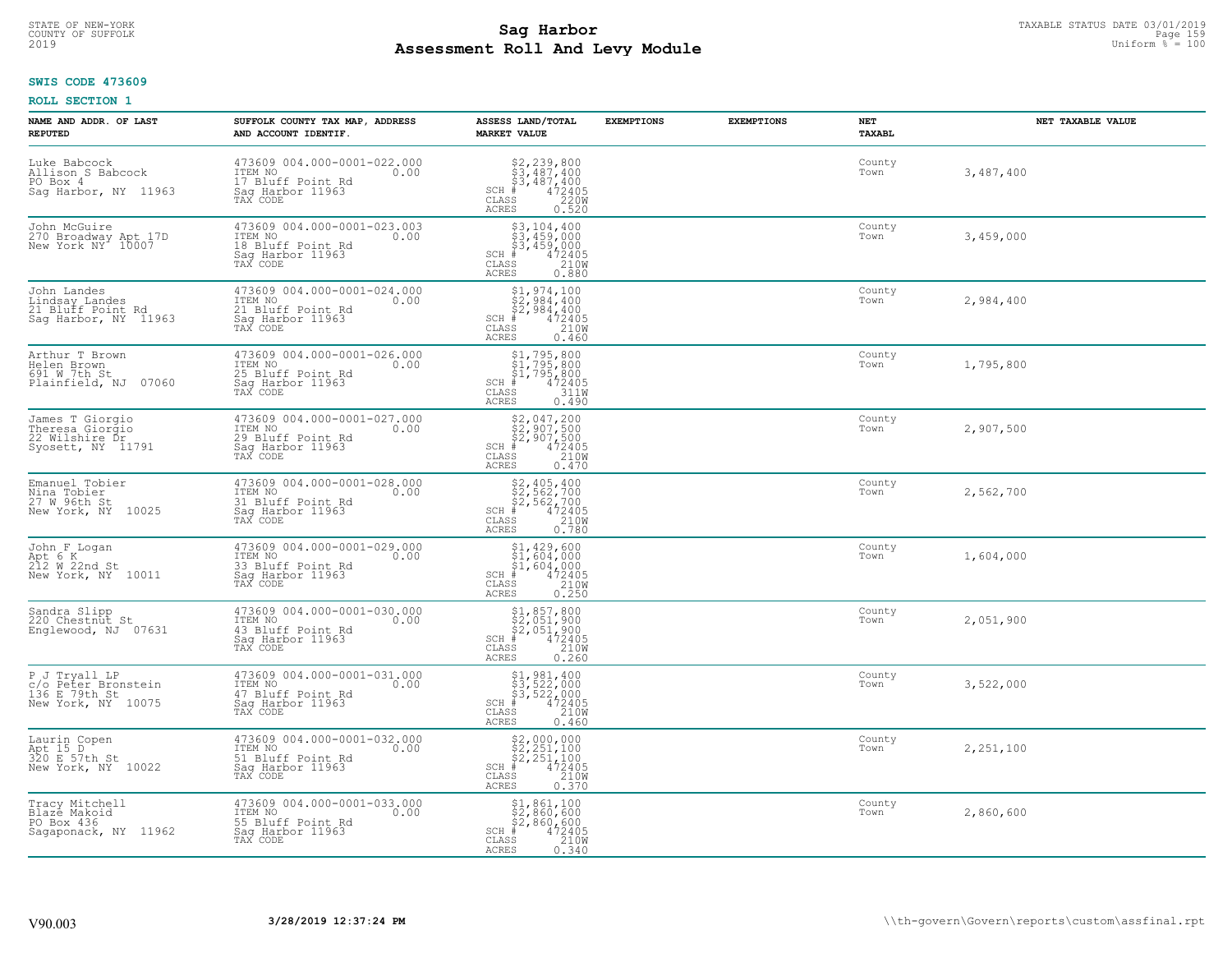### **Sag Harbor**<br>**Poll And Low Module Assessment Roll And Levy Module** 2019 Uniform % = 100 COUNTY OF SUFFOLK Page 160

### **SWIS CODE 473609**

| NAME AND ADDR. OF LAST<br><b>REPUTED</b>                                                               | SUFFOLK COUNTY TAX MAP, ADDRESS<br>AND ACCOUNT IDENTIF.                                                 | ASSESS LAND/TOTAL<br><b>MARKET VALUE</b>                                                                                                                             | <b>EXEMPTIONS</b> | <b>EXEMPTIONS</b> | <b>NET</b><br><b>TAXABL</b> | NET TAXABLE VALUE |
|--------------------------------------------------------------------------------------------------------|---------------------------------------------------------------------------------------------------------|----------------------------------------------------------------------------------------------------------------------------------------------------------------------|-------------------|-------------------|-----------------------------|-------------------|
| Michael C. Healy<br>Kimberley A. Healy<br>14 Hidden Lake Ridge<br>Wilton CT 06897                      | 473609 004.000-0001-034.000<br>TTEM NO 0.00<br>0.00<br>11 Long Point Rd<br>Saq Harbor 11963<br>TAX CODE | \$2,088,300<br>\$3,657,800<br>\$3,657,800<br># 472405<br>\$5 1210M<br>SCH<br>CLASS<br>ACRES<br>1.000                                                                 |                   |                   | County<br>Town              | 3,657,800         |
| Christopher Burnside<br>4 Long Point Rd<br>Sag Harbor, NY 11963                                        | 473609 004.000-0001-036.000<br>ITEM NO<br>0.00<br>4 Long Point Rd<br>Sag Harbor 11963<br>TAX CODE       | $$2,794,400\n$2,794,400\n$2,794,400\n# 472405\n$210M\n$5$<br>$SCH$ #<br>CLASS<br>ACRES<br>0.620                                                                      |                   |                   | County<br>Town              | 2,794,400         |
| Christopher Burnside<br>4 Long Point Rd<br>Sag Harbor, NY 11963                                        | 473609 004.000-0001-037.000<br>ITEM NO<br>0.00<br>10 Long Point Rd<br>Sag Harbor 11963<br>TAX CODE      | \$1,858,600<br>\$2,072,900<br>\$2,072,900<br># 472405<br>\$5 260M<br>$SCH$ #<br>CLASS<br>ACRES<br>0.340                                                              |                   |                   | County<br>Town              | 2,072,900         |
| Edward A Schlessiger<br>John J Dagney<br>P.O. Box 746<br>Long Point Rd<br>Saq Harbor, NY 11963         | 473609 004.000-0001-038.000<br>ITEM NO<br>0.00<br>16 Long Point Rd<br>Saq Harbor 11963<br>TAX CODE      | $$1,783,300$<br>$$2,014,300$<br>$$2,014,300$<br>$SCH$ #<br>$\frac{472405}{210}$<br>CLASS<br>ACRES<br>0.920                                                           |                   |                   | County<br>Town              | 2,014,300         |
| Blair Effron<br>Cheryl Effron<br>39 E 79 th St<br>8 Floor<br>New York NY 10075                         | 473609 004.000-0001-039.001<br>ITEM NO<br>0.00<br>34 Long Point Rd<br>Saq Harbor 11963<br>TAX CODE      | \$3,658,800<br>$\frac{5}{4}$ , $\frac{5}{9}$ , 100<br>$\begin{array}{r} 54,697,100 \\ 472405 \\ \text{ss} \\ 210M \end{array}$<br>$SCH$ #<br>CLASS<br>ACRES<br>2,000 |                   |                   | County<br>Town              | 4,697,100         |
| Pumpkin Partners LLC<br>c/o Centerview Partners<br>31 W 52nd Street<br>22nd Floor<br>New York NY 10019 | 473609 004.000-0001-039.002<br>ITEM NO<br>0.00<br>22 Long Point Rd<br>Saq Harbor 11963<br>TAX CODE      | $$2,377,900$<br>$$2,377,900$<br>$$472405$<br>$$311W$<br>$SCH$ #<br>CLASS<br>ACRES<br>1.160                                                                           |                   |                   | County<br>Town              | 2,377,900         |
| Wayward Properties LLC<br>"C/o Blair Effron<br>39 East 79th St FL 8th<br>New York NY 10075             | 473609 004.000-0001-039.004<br>ITEM NO<br>0.00<br>28 Long Point Rd<br>Sag Harbor 11963<br>TAX CODE      | \$3,223,500<br>\$4,524,700<br>\$4,524,700<br>#472405<br>\$5,210M<br>$SCH$ #<br>CLASS<br><b>ACRES</b><br>0.800                                                        |                   |                   | County<br>Town              | 4,524,700         |
| Wayward Properties LLC<br>c/ò Blair Effron<br>39 East 79th St FL 8th<br>New York NY 10075              | 473609 004.000-0001-041.001<br>ITEM NO<br>0.00<br>Private Road<br>Saq Harbor 11963<br>TAX CODE          | \$500<br>\$500<br>\$500<br>SCH #<br>472405<br>CLASS<br>692<br><b>ACRES</b><br>0.170                                                                                  |                   |                   | County<br>Town              | 500               |
| Kogel, Jacob James (trustee)<br>931B Conklin St<br>Farmingdale, NY 11735                               | 473609 004.000-0001-042.001<br>TTEM NO 0.00<br>15 Long Point Rd<br>Saq Harbor 11963<br>TAX CODE         | $$2,004,700$<br>$$2,309,300$<br>$$472405$<br>$$472405$<br>$$210M$<br>SCH<br>CLASS<br>ACRES<br>1,200                                                                  |                   |                   | County<br>Town              | 2,309,300         |
| Sally Susman<br>113 E 19th St<br>New York NY 10003                                                     | 473609 004.000-0001-043.001<br>ITEM NO<br>0.00<br>2 Bluff Point Rd<br>Sag Harbor 11963<br>TAX CODE      | \$3,292,900<br>\$3,905,300<br>\$3,905,300<br># 472405<br>\$8 210M<br>SCH<br>CLASS<br><b>ACRES</b><br>0.390                                                           |                   |                   | County<br>Town              | 3,905,300         |
| Sharon B Zinn<br>William Zinn<br>3 Black Oak Trail<br>Warren, NJ 07059                                 | 473609 004.000-0002-001.000<br>ITEM NO<br>0.00<br>44 Jesse Halsey Ln<br>Sag Harbor 11963<br>TAX CODE    | $$745,900$<br>$$1,094,100$<br>$$1,094,100$<br>$$1,094,100$<br>$SCH$ #<br>472405<br>210<br>CLASS<br>ACRES<br>0.350                                                    |                   |                   | County<br>Town              | 1,094,100         |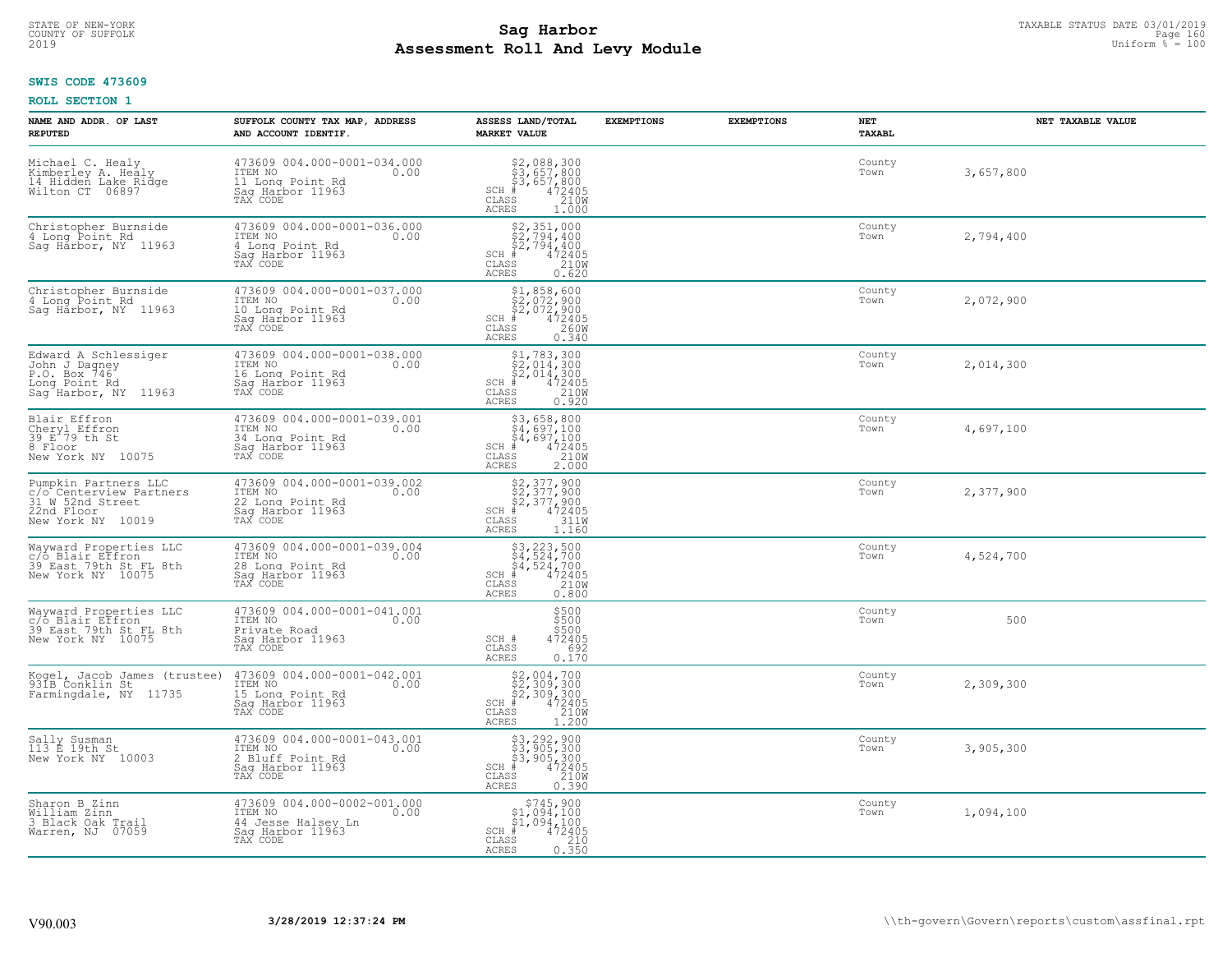### **SWIS CODE 473609**

| NAME AND ADDR. OF LAST<br><b>REPUTED</b>                                                              | SUFFOLK COUNTY TAX MAP, ADDRESS<br>AND ACCOUNT IDENTIF.                                      | ASSESS LAND/TOTAL<br><b>MARKET VALUE</b>                                                                                                                                                                                                                                                            | <b>EXEMPTIONS</b> | <b>EXEMPTIONS</b> | NET<br><b>TAXABL</b> | NET TAXABLE VALUE |
|-------------------------------------------------------------------------------------------------------|----------------------------------------------------------------------------------------------|-----------------------------------------------------------------------------------------------------------------------------------------------------------------------------------------------------------------------------------------------------------------------------------------------------|-------------------|-------------------|----------------------|-------------------|
| Joy V Jones<br>175 W 12th St<br>New York, NY 10011                                                    | 473609 004.000-0002-002.001<br>ITEM NO 0.00<br>74 John St<br>Saq Harbor 11963<br>TAX CODE    | $$946,400\n$1,157,400\n$1,157,400\n# 472405\n$210M\nF2$<br>$SCH$ #<br>CLASS<br>ACRES<br>0.280                                                                                                                                                                                                       |                   |                   | County<br>Town       | 1,157,400         |
| Skokiaan, LLC<br>149 East 19th St<br>New York NY 10003                                                | 473609 004.000-0002-003.000<br>ITEM NO<br>0.00<br>70 John St<br>Saq Harbor 11963<br>TAX CODE | $\begin{array}{r} \texttt{\$1,193,100}\ \\ \texttt{\$1,608,600}\ \\ \texttt{\$1,608,600}\ \\ \texttt{\$1,608,600}\ \\ \texttt{\$1,2405}\ \\ \texttt{\$10W}\ \\ \texttt{\$120W}\ \\ \texttt{\$10W}\ \\ \texttt{\$10W}\ \\ \texttt{\$10W}\ \\ \texttt{\$10W}\end{array}$<br>$SCH$ #<br>CLASS<br>ACRES |                   |                   | County<br>Town       | 1,608,600         |
| Catherine Sheehan<br>110 East End Ave<br>New York, NY 10028                                           | 473609 004.000-0002-004.000<br>ITEM NO 0.00<br>66 John St<br>Sag Harbor 11963<br>TAX CODE    | $$1, 209, 500$<br>$$1, 398, 200$<br>$$1, 398, 200$<br>$$1, 398, 200$<br>$$1, 472405$<br>$SCH$ #<br>CLASS<br>210W<br><b>ACRES</b><br>0.280                                                                                                                                                           |                   |                   | County<br>Town       | 1,398,200         |
| Jeffrey A. Rosenberg<br>Michele Rosenberg<br>201 W 72nd St Apt 10A<br>New York NY 10023               | 473609 004.000-0002-005.000<br>ITEM NO 0.00<br>62 John St<br>Sag Harbor 11963<br>TAX CODE    | $$2, 665, 800$<br>$$2, 829, 500$<br>$$2, 829, 500$<br>$$472405$<br>$$2100$<br>SCH #<br>CLASS<br><b>ACRES</b><br>0.600                                                                                                                                                                               |                   |                   | County<br>Town       | 2,829,500         |
| Phyllis Landi<br>Apy 4 G<br>320 E 58th St<br>New York, NY 10022                                       | 473609 004.000-0002-006.000<br>ITEM NO 0.00<br>56 John St<br>Sag Harbor 11963<br>TAX CODE    | $$1,563,800$<br>$$1,683,000$<br>$$1,683,000$<br>$*$<br>$472405$<br>$2100$<br>Fs<br>$SCH$ #<br>CLASS<br>ACRES<br>0.210                                                                                                                                                                               |                   |                   | County<br>Town       | 1,683,000         |
| Sara Colleton<br>P.O. Box 3112<br>Sag Harbor NY 11963                                                 | 473609 004.000-0002-007.000<br>ITEM NO<br>0.00<br>52 John St<br>Sag Harbor 11963<br>TAX CODE | $$2, 245, 400$<br>$$3, 332, 800$<br>$$3, 332, 800$<br>$$472405$<br>$$2100$<br>$SCH$ #<br>CLASS<br>0.280<br>ACRES                                                                                                                                                                                    |                   |                   | County<br>Town       | 3,332,800         |
| Kenneth M. Siskind 473609 004.000-0002-0<br>322 Central Park West Apt 12 ITEM NO<br>New York NY 10025 | 473609 004.000-0002-008.000<br>0.00<br>Sag Harbor 11963<br>TAX CODE                          | \$2,244,000<br>\$5,211,500<br>\$5,211,500<br>#472405<br>\$5,210M<br>$SCH$ #<br>CLASS<br>0.250<br><b>ACRES</b>                                                                                                                                                                                       |                   |                   | County<br>Town       | 5, 211, 500       |
| Melissa M. Wilson<br>Scott Landau<br>498 West End Avenue Apt 2B<br>New York NY 10024                  | 473609 004.000-0002-009.000<br>ITEM NO 0.00<br>44 John St<br>Saq Harbor 11963<br>TAX CODE    | $$2, 202, 000$<br>$$2, 754, 300$<br>$$2, 754, 300$<br>$472405$<br>$$2100$<br>SCH #<br>CLASS<br>ACRES<br>0.200                                                                                                                                                                                       |                   |                   | County<br>Town       | 2,754,300         |
| Ludmilla Bronfin-Siegel<br>Marc K Siegel<br>330 E 33rd St Apt 2J<br>New York, NY 10016                | 473609 004.000-0002-010.000<br>ITEM NO 0.00<br>40 John St<br>Saq Harbor 11963<br>TAX CODE    | $$2,559,600$<br>$$3,111,300$<br>$$3,111,300$<br>$$472405$<br>$$210M$<br>SCH #<br>CLASS<br><b>ACRES</b><br>0.320                                                                                                                                                                                     |                   |                   | County<br>Town       | 3, 111, 300       |
| Neal Simon<br>Joyce Kleinberg<br>20 <sup>-</sup> Pine St<br>New York NY 10005                         | 473609 004.000-0002-011.000<br>ITEM NO 0.00<br>36 John St<br>Sag Harbor 11963<br>TAX CODE    | \$2,201,400<br>\$2,631,700<br>\$2,631,700<br>#472405<br>\$5,210M<br>$SCH$ #<br>CLASS<br><b>ACRES</b><br>0.210                                                                                                                                                                                       |                   |                   | County<br>Town       | 2,631,700         |
| Luann Nadeau De Lesseps<br>30 John St<br>Sag Harbor NY 11963                                          | 473609 004.000-0002-012.000<br>ITEM NO<br>0.00<br>30 John St<br>Sag Harbor 11963<br>TAX CODE | $$2,518,800$<br>$$4,916,500$<br>$$4,916,500$<br>$472405$<br>$$2810$<br>$SCH$ #<br>CLASS<br><b>ACRES</b><br>0.320                                                                                                                                                                                    |                   |                   | County<br>Town       | 4,916,500         |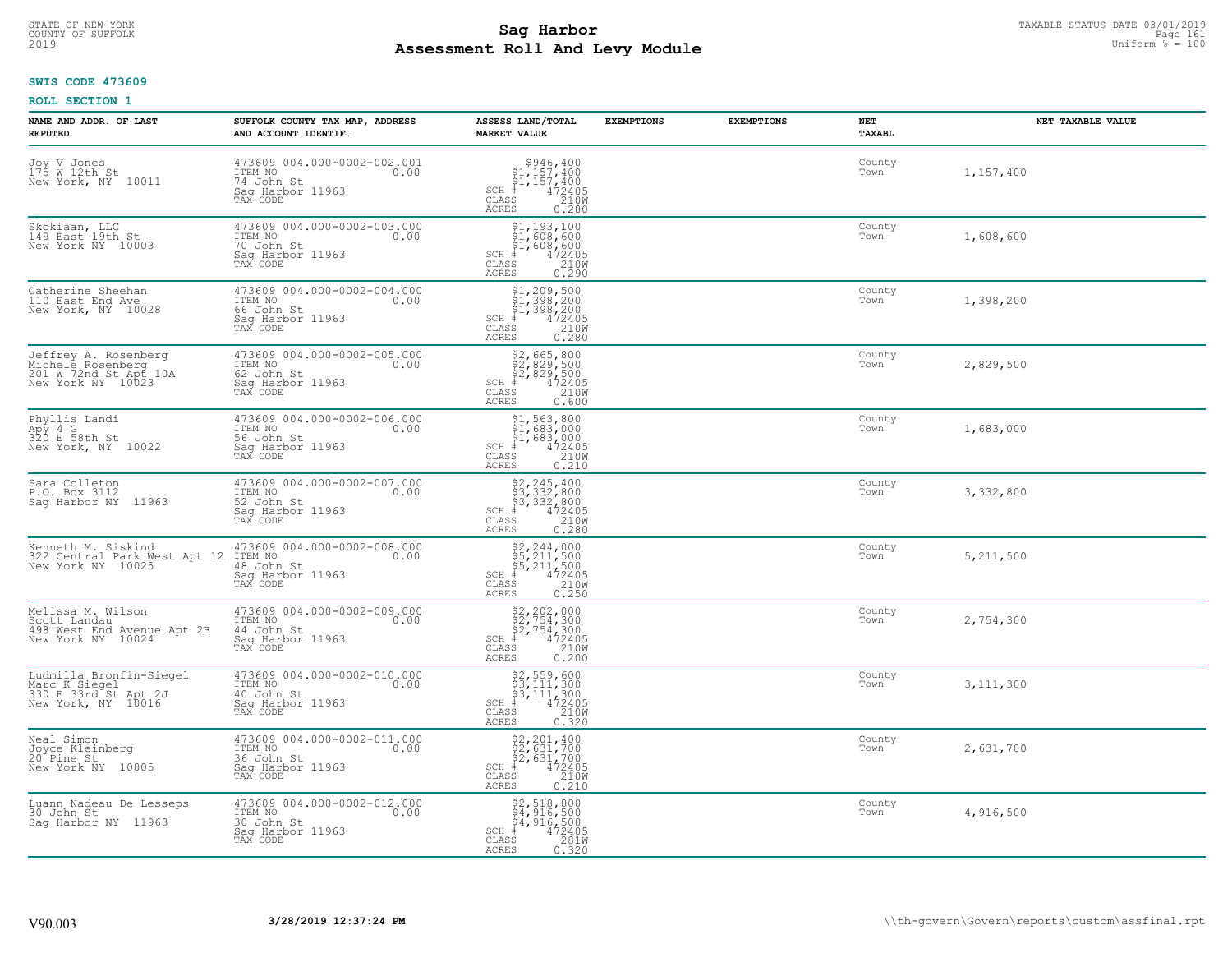#### **SWIS CODE 473609**

| NAME AND ADDR. OF LAST<br><b>REPUTED</b>                                                                              | SUFFOLK COUNTY TAX MAP, ADDRESS<br>AND ACCOUNT IDENTIF.                                       | ASSESS LAND/TOTAL<br><b>MARKET VALUE</b>                                                                                                                                    | <b>EXEMPTIONS</b> | <b>EXEMPTIONS</b> | NET<br><b>TAXABL</b> | NET TAXABLE VALUE |
|-----------------------------------------------------------------------------------------------------------------------|-----------------------------------------------------------------------------------------------|-----------------------------------------------------------------------------------------------------------------------------------------------------------------------------|-------------------|-------------------|----------------------|-------------------|
| Elena Atkin<br>Douglas Atkins<br>530 E 86 St Apt 6A<br>New York, NY 10028                                             | 473609 004.000-0002-013.000<br>ITEM NO<br>0.00<br>20 John St<br>Saq Harbor 11963<br>TAX CODE  | $\begin{array}{l} 53,741,200 \\ 54,514,700 \\ 4,514,700 \\ \text{\#} & 472405 \\ \text{\#} & 2810 \\ \text{\#} & 2810 \\ \end{array}$<br>$SCH$ #<br>CLASS<br>ACRES<br>0.680 |                   |                   | County<br>Town       | 4,514,700         |
| 14 John Street LLC<br>14 John St<br>Saq Harbor NY 11963                                                               | 473609 004.000-0002-014.000<br>ITEM NO<br>0.00<br>14 John St<br>Saq Harbor 11963<br>TAX CODE  | $$4,328,900$<br>$$5,114,600$<br>$$5,114,600$<br>$$5,114,600$<br>$472405$<br>210W<br>$SCH$ #<br>CLASS<br>ACRES<br>0.900                                                      |                   |                   | County<br>Town       | 5,114,600         |
| Claxton House LLC<br>91 Central Park West Apt 13<br>New York NY 10023                                                 | 473609 004.000-0002-015.000<br>ITEM NO<br>0.00<br>8 John St<br>Sag Harbor 11963<br>TAX CODE   | \$905,400<br>$$1,098,300$<br>$$1,098,300$<br>$$472405$<br>$$35$<br>$$2100$<br>$SCH$ #<br>CLASS<br><b>ACRES</b><br>0.420                                                     |                   |                   | County<br>Town       | 1,098,300         |
| Marcia Scarlato<br>83 Franklin Ave<br>Sag Harbor, NY 11963                                                            | 473609 004.000-0002-016.000<br>ITEM NO<br>0.00<br>326 Main St<br>Saq Harbor 11963<br>TAX CODE | $SCH$ #<br>CLASS<br>ACRES<br>0.160                                                                                                                                          |                   |                   | County<br>Town       | 1,247,900         |
| Noble Black<br>263 Ninth Ave Apt 4A<br>New York NY 10001                                                              | 473609 004.000-0002-017.000<br>ITEM NO<br>0.00<br>330 Main St<br>Sag Harbor 11963<br>TAX CODE | $$829,900$<br>$$2,538,500$<br>$$2,538,500$<br>$$472405$<br>ss $$210$<br>$SCH$ #<br>CLASS<br>ACRES<br>0.170                                                                  |                   |                   | County<br>Town       | 2,538,500         |
| Tramaridge Estates Inc<br>C/o Julie Zaykowski<br>P.O. Box 643<br>Saq Harbor, NY 11963                                 | 473609 004.000-0002-018.000<br>ITEM NO<br>0.00<br>338 Main St<br>Sag Harbor 11963<br>TAX CODE | $$5941,10051,281,50051,281,500# 47240535220$<br>$SCH$ #<br>CLASS<br>0.660<br><b>ACRES</b>                                                                                   |                   |                   | County<br>Town       | 1,281,500         |
| 15 John Street LLC<br>c/o Merrin Jenkins<br>147 Waverly Place Apt 6W<br>New York NY 10014                             | 473609 004.000-0002-019.000<br>ITEM NO<br>0.00<br>15 John St<br>Saq Harbor 11963<br>TAX CODE  | $$4,298,000$<br>$$4,298,000$<br>$$4,298,000$<br>$$4,298,000$<br>$*$<br>$*$<br>$SCH$ #<br>CLASS<br>210<br>0.210<br><b>ACRES</b>                                              |                   |                   | County<br>Town       | 4,298,000         |
| Susan Penzner<br>5 E 73rd St<br>New York NY 10021                                                                     | 473609 004.000-0002-020.000<br>TTEM NO 0.00<br>7 W Henry St<br>Saq Harbor 11963<br>TAX CODE   | \$654,700<br>\$913,200<br>\$913,200<br>472405<br>SCH #<br>CLASS<br>210<br><b>ACRES</b><br>0.230                                                                             |                   |                   | County<br>Town       | 913,200           |
| SME 344 Main Street Developm 473609 004.000-0002-023.000<br>84 Business Park Drive Suite ITEM NO 1000 Armonk NY 10504 | Saq Harbor 11963<br>TAX CODE                                                                  | $$730, 400$<br>$$2, 956, 700$<br>$$2, 956, 700$<br>$$472405$<br>$SCH$ #<br>CLASS<br>210<br>ACRES<br>0.310                                                                   |                   |                   | County<br>Town       | 2,956,700         |
| Lawrence Kempf<br>Maria Kempf<br>14 E 69th St Apt 2F<br>New York, NY 10021                                            | 473609 004.000-0002-024.000<br>ITEM NO<br>0.00<br>352 Main St<br>Sag Harbor 11963<br>TAX CODE | \$660,700<br>\$966,300<br>\$966,300<br>472405<br>SCH #<br>CLASS<br>210<br><b>ACRES</b><br>0.170                                                                             |                   |                   | County<br>Town       | 966,300           |
| Jeffrey C Peters<br>Mary Ann Miller<br>PO Box 677<br>Sag Harbor, NY 11963                                             | 473609 004.000-0002-026.000<br>ITEM NO<br>356 Main St<br>0.00<br>Sag Harbor 11963<br>TAX CODE | \$522,600<br>\$790,900<br>\$790,900<br>SCH #<br>472405<br>CLASS<br>210<br>ACRES<br>0.130                                                                                    |                   |                   | County<br>Town       | 790,900           |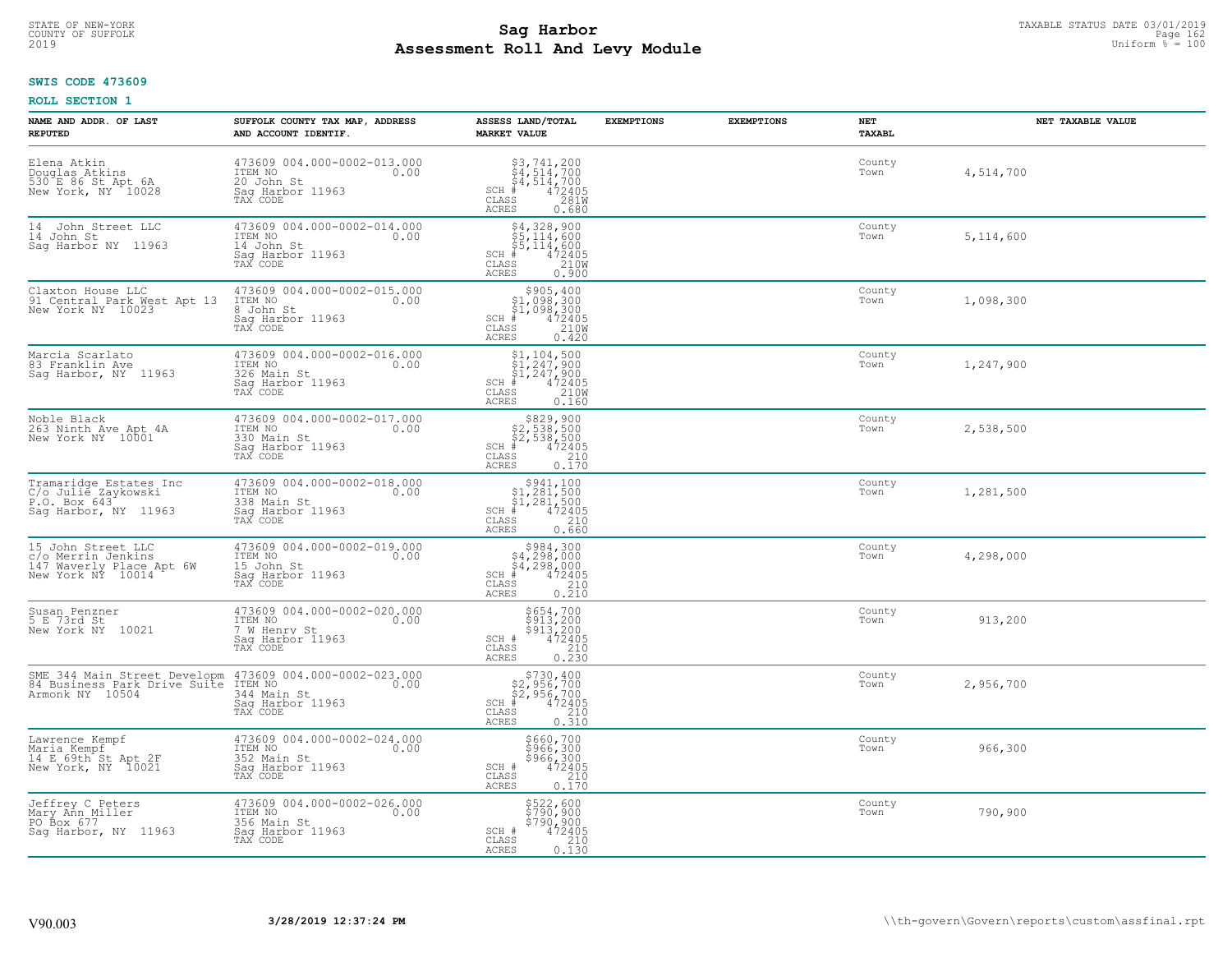### **Sag Harbor**<br>**Poll And Low Module**<br>
Poll And Low Module **Assessment Roll And Levy Module** 2019 Uniform % = 100 COUNTY OF SUFFOLK Page 163

### **SWIS CODE 473609**

| NAME AND ADDR. OF LAST<br><b>REPUTED</b>                                                          | SUFFOLK COUNTY TAX MAP, ADDRESS<br>AND ACCOUNT IDENTIF.                                              | ASSESS LAND/TOTAL<br><b>MARKET VALUE</b>                                                                                                    | <b>EXEMPTIONS</b> | <b>EXEMPTIONS</b> | NET<br>TAXABL  | NET TAXABLE VALUE |
|---------------------------------------------------------------------------------------------------|------------------------------------------------------------------------------------------------------|---------------------------------------------------------------------------------------------------------------------------------------------|-------------------|-------------------|----------------|-------------------|
| Heather Buchanan<br>360 Main St<br>Saq Harbor, NY 11963                                           | 473609 004.000-0002-027.000<br>ITEM NO<br>0.00<br>360 Main St<br>Saq Harbor 11963<br>TAX CODE        | \$542,700<br>\$723,900<br>\$723,900<br>\$72405<br>\$210<br>SCH #<br>CLASS<br><b>ACRES</b><br>0.120                                          |                   |                   | County<br>Town | 723,900           |
| Dawn Hagen<br>PO Box 224<br>Water Mill NY 11976                                                   | 473609 004.000-0002-028.002<br>ITEM NO<br>0.00<br>364 Main St<br>Sag Harbor 11963<br>TAX CODE        | \$628,700<br>$$1,093,000$<br>$$1,093,000$<br>$*$ 472405<br>$SCH$ #<br>CLASS<br>$\frac{220}{0.220}$<br>ACRES                                 |                   |                   | County<br>Town | 1,093,000         |
| Kathleen Jean Boziwick<br>Ilya Oshman<br>Apt #4c-s<br>711 West End Ave<br>New York, NY 10025-6886 | 473609 004.000-0002-028.003<br>ITEM NO<br>0.00<br>17 W Henry St<br>Sag Harbor II963<br>TAX CODE      | $$574,300$<br>$$1,062,200$<br>$$1,062,200$<br>$$472405$<br>$SCH$ #<br>CLASS<br>$\begin{bmatrix} 210 \\ 0.300 \end{bmatrix}$<br><b>ACRES</b> |                   |                   | County<br>Town | 1,062,200         |
| Edelmira Nye<br>120 E 37th St<br>New York, NY 10016                                               | 473609 004.000-0002-029.000<br>ITEM NO<br>0.00<br>370 Main St<br>Sag Harbor 11963<br>TAX CODE        | \$661,600<br>\$975,600<br>\$975,600<br>\$472405<br>0.260<br>0.260<br>SCH #<br>$\mathtt{CLASS}$<br><b>ACRES</b>                              |                   |                   | County<br>Town | 975,600           |
| Robert Zlobec<br>1363 Brick Kiln Rd<br>Sag Harbor, NY 11963                                       | 473609 004.000-0002-030.000<br>ITEM NO<br>0.00<br>1363 Brick Kiln Rd<br>Saq Harbor 11963<br>TAX CODE | \$600,800<br>$\frac{2827,300}{827,300}$<br>\$827,300<br>472405<br>210<br>SCH #<br>CLASS<br>0.280<br>ACRES                                   |                   |                   | County<br>Town | 827,300           |
| P & I East End, LLC<br>Pembrooke & Ives<br>330 W 38th St Suite 1001<br>New York NY 10018          | 473609 004.000-0002-033.000<br>ITEM NO<br>0.00<br>12 W Henry St<br>Sag Harbor 11963<br>TAX CODE      | $$698, 800$<br>$$3, 580, 800$<br>$$472405$<br>$$472405$<br>$SCH$ #<br>CLASS<br>$\begin{array}{c} 210 \\ 0.280 \end{array}$<br>ACRES         |                   |                   | County<br>Town | 3,580,800         |
| Alice E Mayhew<br>33 Fifth Ave<br>New York NY 10003                                               | 473609 004.000-0002-035.001<br>TTEM NO 0.00<br>8 W Henry St<br>Sag Harbor 11963<br>TAX CODE          | \$628,100<br>\$730,500<br>\$730,500<br>\$730,500<br>SCH #<br>CLASS<br>210<br>0.410<br><b>ACRES</b>                                          |                   |                   | County<br>Town | 730,500           |
| Alice E Mayhew<br>Leonard Mayhew<br>P.O. Box 1648<br>Sag Harbor, NY 11963                         | 473609 004.000-0002-036.000<br>10.00 0.00<br>27 John St<br>Saq Harbor 11963<br>TAX CODE              | $SCH$ #<br>CLASS<br>210<br><b>ACRES</b><br>0.330                                                                                            |                   |                   | County<br>Town | 1,349,800         |
| Judi Caron<br>124 W Henry St<br>Saq Harbor <sup>1</sup> NY 11963                                  | 473609 004.000-0002-037.003<br>ITEM NO<br>0.00<br>124 W Henry St<br>Saq Harbor<br>TAX CODE           | $$771,600$<br>$$4,112,700$<br>$$4,112,700$<br>$$4,112,700$<br>$*$<br>$*$<br>$SCH$ #<br>CLASS<br>210<br><b>ACRES</b><br>0.280                |                   |                   | County<br>Town | 4,112,700         |
| Jonas Karlsson Fotofgraf AB<br>37 John St<br>Saq Harbor NY 11963                                  | 473609 004.000-0002-037.004<br>ITEM NO<br>0.00<br>37 John St<br>Saq Harbor<br>TAX CODE               | $$1, 235, 300$<br>$$1, 698, 400$<br>$$1, 698, 400$<br>$$472405$<br>$SCH$ #<br>CLASS<br>210<br><b>ACRES</b><br>0.620                         |                   |                   | County<br>Town | 1,698,400         |
| JKL Sag Harbor, LLC<br>34 Allamanda Ave<br>Key West FL 33040                                      | 473609 004.000-0002-038.001<br>ITEM NO<br>0.00<br>55 John St<br>Sag Harbor 11963<br>TAX CODE         | $$311,900$1,009,900$1,009,900** 472405$<br>$SCH$ #<br>CLASS<br>0.140<br>ACRES                                                               |                   |                   | County<br>Town | 1,009,900         |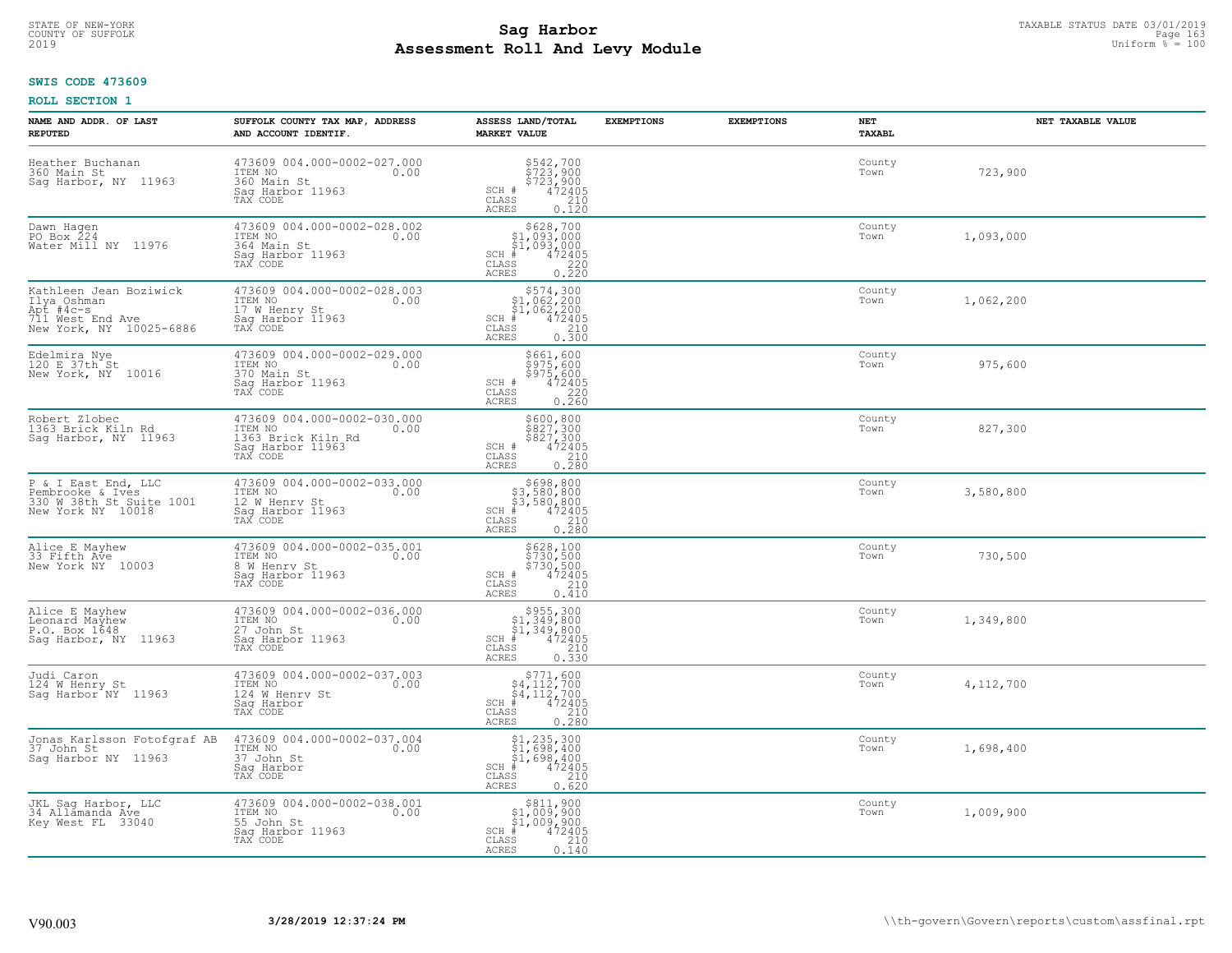#### **SWIS CODE 473609**

| NAME AND ADDR. OF LAST<br><b>REPUTED</b>                                                                 | SUFFOLK COUNTY TAX MAP, ADDRESS<br>AND ACCOUNT IDENTIF.                                               | ASSESS LAND/TOTAL<br><b>MARKET VALUE</b>                                                                                                                                                                                                       | <b>EXEMPTIONS</b> | <b>EXEMPTIONS</b> | NET<br><b>TAXABL</b> | NET TAXABLE VALUE |
|----------------------------------------------------------------------------------------------------------|-------------------------------------------------------------------------------------------------------|------------------------------------------------------------------------------------------------------------------------------------------------------------------------------------------------------------------------------------------------|-------------------|-------------------|----------------------|-------------------|
| Joseph T Pintauro<br>Gregory A Therriault<br>Joseph T Pintauro<br>Gregory A Therriault                   | 473609 004.000-0002-038.002<br>ITEM NO<br>0.00<br>49 John St<br>Sag Harbor 11963<br>TAX CODE          | $\begin{array}{r} \texttt{\$791,600}\ \\ \texttt{\$1,080,300}\ \\ \texttt{\$1,080,300}\ \\ \texttt{\$1,080,300}\ \\ \texttt{\$1,080,210}\ \\ \texttt{\$10}\ \\ \texttt{\$10}\ \\ \texttt{\$10}\end{array}$<br>$SCH$ #<br>CLASS<br><b>ACRES</b> |                   |                   | County<br>Town       | 1,080,300         |
| Fresh Start R9 LLC<br>C/O Irv Dayan, Marice Max In<br>49 W 27th St FL 5<br>New York NY 10001             | 473609 004.000-0002-039.001<br>ITEM NO<br>0.00<br>27 Columbia St<br>Village of Sag Harbor<br>TAX CODE | \$1,048,900<br>\$2,386,900<br>\$2,386,900<br>#472405<br>$SCH$ #<br>CLASS<br>281<br><b>ACRES</b>                                                                                                                                                |                   |                   | County<br>Town       | 2,386,900         |
| Andrew Wilson Green II<br>23 Columbia Street<br>Saq Harbor NY 11963                                      | 473609 004.000-0002-040.000<br>ITEM NO<br>0.00<br>23 Columbia St<br>Sag Harbor 11963<br>TAX CODE      | \$558,100<br>\$821,500<br>\$821,500<br>472405<br>SCH #<br>CLASS<br>$\frac{210}{0.280}$<br><b>ACRES</b>                                                                                                                                         |                   |                   | County<br>Town       | 821,500           |
| Bruce A. Stafford, Sr.<br>P.O. Box 1602<br>2 Havens Ln<br>Sag Harbor NY 11963                            | 473609 004.000-0002-041.000<br>ITEM NO<br>0.00<br>2 Havens Ln<br>Saq Harbor 11963<br>TAX CODE         | \$384,600<br>\$484,300<br>\$484,300<br>SCH #<br>$\frac{472405}{210}$<br>CLASS<br>$0, \overline{2}\,\overline{4}\,\overline{0}$<br><b>ACRES</b>                                                                                                 |                   |                   | County<br>Town       | 484,300           |
| Daniel Stern<br>Gloria Stern<br>4 Havens Ln<br>Sag Harbor, NY 11963                                      | 473609 004.000-0002-044.008<br>ITEM NO<br>0.00<br>4 Havens Ln<br>Saq Harbor 11963<br>TAX CODE         | $$770,900$<br>$$1,045,600$<br>$$1,045,600$<br>$472405$<br>$35$<br>$1,210$<br>SCH #<br>CLASS<br>ACRES<br>1.300                                                                                                                                  |                   |                   | County<br>Town       | 1,045,600         |
| Edward Corcoran<br>Tatsiana Ramanava<br>6 Havens Ln<br>Saq Harbor NY 11963                               | 473609 004.000-0002-044.009<br>ITEM NO<br>0.00<br>6 Havens Ln<br>Saq Harbor 11963<br>TAX CODE         | $\begin{array}{c} $810,200 $1,007,200 $1,007,200 $472405 \end{array}$<br>SCH #<br>CLASS<br>210<br><b>ACRES</b><br>1.600                                                                                                                        |                   |                   | County<br>Town       | 1,007,200         |
| Paul Keady<br>230 Jay St Apt 2B<br>Brooklyn, NY 11201                                                    | 473609 004.000-0002-044.010<br>ITEM NO<br>0.00<br>32 Jesse Halsey Ln<br>Sag Harbor 11963<br>TAX CODE  | $\begin{array}{c} $894,400 $1,117,000 $1,117,000 # 472405 \end{array}$<br>$SCH$ #<br>CLASS<br>210<br><b>ACRES</b><br>1.320                                                                                                                     |                   |                   | County<br>Town       | 1,117,000         |
| JKL Sag Pond LLC<br>34 Allamanda Ave<br>Key West FL 33040                                                | 473609 004.000-0002-044.011<br>1TEM NO 0.00<br>59 John St<br>Village of Saq Harbor<br>TAX CODE        | $$1,095,000$<br>$$1,095,000$<br>$$1,095,000$<br>$*$ 472405<br>$SCH$ #<br>CLASS<br>311<br><b>ACRES</b><br>0.660                                                                                                                                 |                   |                   | County<br>Town       | 1,095,000         |
| Victoria Cane Duffy Hopper,<br>Victoria Duffy Hopper Living<br>15 Jesse Halsey Ln<br>Sag Harbor NY 11963 | 473609 004.000-0002-045.000<br>ITEM NO 0.00<br>8 Jesse Halsey Ln<br>Saq Harbor 11963<br>TAX CODE      | \$564,500<br>\$706,700<br>\$706,700<br>\$72405<br>SCH #<br>CLASS<br>210<br><b>ACRES</b><br>0.170                                                                                                                                               |                   |                   | County<br>Town       | 706,700           |
| Douglas E Beverly<br>Carol A Beverly<br>Havens Ln<br>Saq Harbor, NY 11963                                | 473609 004.000-0002-047.000<br>ITEM NO<br>0.00<br>1 Havens Ln<br>Sag Harbor 11963<br>TAX CODE         | \$668,000<br>\$904,900<br>\$904,900<br>472405<br>SCH #<br>210<br>CLASS<br><b>ACRES</b><br>0.460                                                                                                                                                |                   |                   | County<br>Town       | 904,900           |
| John Schroeder<br>Karin Schroeder<br>15 Columbia St<br>Sag Harbor, NY 11963                              | 473609 004.000-0002-048.000<br>ITEM NO<br>0.00<br>15 Columbia St<br>Sag Harbor 11963<br>TAX CODE      | \$647,400<br>\$965,200<br>\$965,200<br>SCH #<br>472405<br>210<br>CLASS<br><b>ACRES</b><br>0.490                                                                                                                                                | Volunte           | \$96,520          | County<br>Town       | 868,680           |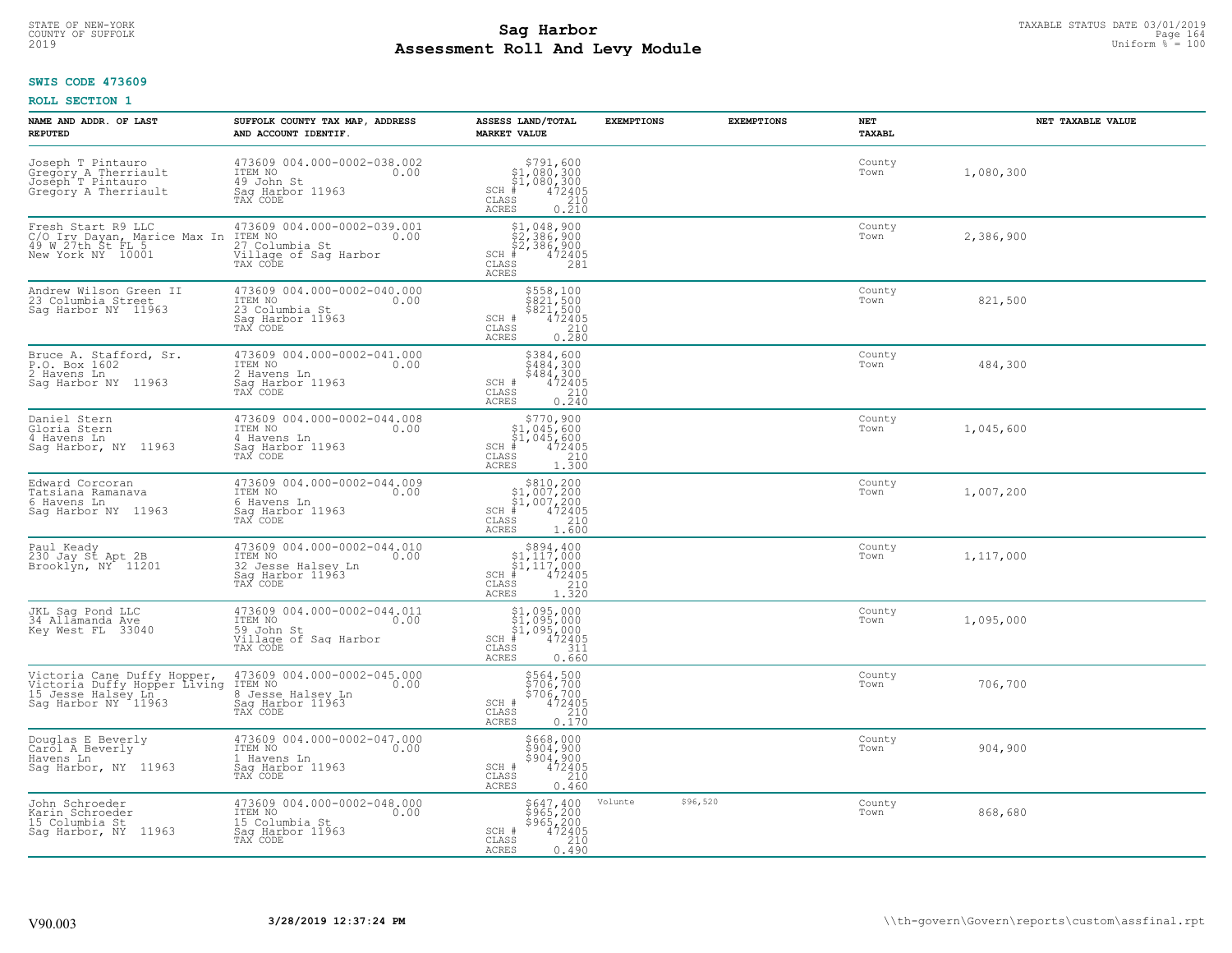### **Sag Harbor**<br>**Poll And Low Module**<br>
Poll And Low Module **Assessment Roll And Levy Module** 2019 Uniform % = 100 COUNTY OF SUFFOLK Page 165

#### **SWIS CODE 473609**

| NAME AND ADDR. OF LAST<br><b>REPUTED</b>                                                                                                                                | SUFFOLK COUNTY TAX MAP, ADDRESS<br>AND ACCOUNT IDENTIF.                                                  | ASSESS LAND/TOTAL<br><b>MARKET VALUE</b>                                                                                   | <b>EXEMPTIONS</b><br><b>EXEMPTIONS</b> | NET<br><b>TAXABL</b> | NET TAXABLE VALUE |
|-------------------------------------------------------------------------------------------------------------------------------------------------------------------------|----------------------------------------------------------------------------------------------------------|----------------------------------------------------------------------------------------------------------------------------|----------------------------------------|----------------------|-------------------|
| Marilyn A Politi<br>Anthony Political Community of the MAC of the Red Marilyn A Downes (Life Estate 18 Jackson Halsey Ln Marilyn A Downes (Life Estat Saq Harbor 11963) | 473609 004.000-0002-049.001<br>0.00                                                                      | $$700, 800$<br>$$1, 087, 500$<br>$$1, 087, 500$<br>$472405$<br>$$240$<br>$SCH$ #<br>CLASS<br><b>ACRES</b><br>0.640         |                                        | County<br>Town       | 1,087,500         |
| Maxine N Liao<br>12 Jessie Halsey Ln<br>Sag Harbor, NY 11963                                                                                                            | 473609 004.000-0002-050.000<br>ITEM NO<br>0.00<br>12 Jesse Halsey Ln<br>Sag Harbor 11963<br>TAX CODE     | \$562,500<br>\$740,600<br>$\frac{1}{2}$ 740,600<br>472405<br>SCH #<br>CLASS<br>210<br>0.510<br>ACRES                       |                                        | County<br>Town       | 740,600           |
| Alexandra L. McLaughlin<br>29 Linda Ln<br>Sag Harbor NY 11963                                                                                                           | 473609 004.000-0002-051.000<br>ITEM NO<br>0.00<br>6 Columbia St<br>Sag Harbor 11963<br>TAX CODE          | \$556,300<br>\$694,900<br>$$694,900$<br>$472405$<br>SCH #<br>CLASS<br>210<br>0.430<br><b>ACRES</b>                         |                                        | County<br>Town       | 694,900           |
| Monika Zasada<br>PO Box 3024<br>Sag Harbor, NY 11963                                                                                                                    | 473609 004.000-0002-052.000<br>ITEM NO<br>0.00<br>1337 Brick Kiln Rd<br>Saq Harbor 11963<br>TAX CODE     | \$563,200<br>\$804,200<br>\$804,200<br>SCH #<br>$^{47\bar{2}\bar{405}}_{210}$<br>0.240<br>CLASS<br><b>ACRES</b>            |                                        | County<br>Town       | 804,200           |
| Gordon Gagliano<br>Ursula Hegi<br>PO Box 2917<br>Saq Harbor, NY 11963                                                                                                   | 473609 004.000-0002-053.001<br>ITEM NO<br>0.00<br>1331 Brick Kiln Rd<br>Sag Harbor 11963<br>TAX CODE     | $$1,031,900$<br>$$1,254,600$<br>$$1,254,600$<br>$472405$<br>$35$<br>$2100$<br>$SCH$ #<br>CLASS<br><b>ACRES</b><br>2.320    |                                        | County<br>Town       | 1,254,600         |
| Richard J La Tuga<br>Kathleen La Tuga<br>15 Trescott Pl<br>Fort Salonga, NY 11768                                                                                       | 473609 004.000-0002-057.003<br>ITEM NO<br>0.00<br>36 Bluff Point Rd<br>Saq Harbor 11963<br>TAX CODE      | \$822,100<br>\$822,100<br>\$822,100<br>472405<br>$SCH$ #<br>CLASS<br>311<br>0.550<br><b>ACRES</b>                          |                                        | County<br>Town       | 822,100           |
| Andrew S. Levine<br>Michelle I. Levine<br>1 Marbourne Drive<br>Mamaroneck NY 10543                                                                                      | 473609 004.000-0002-057.004<br>ITEM NO 0.00<br>6 Morris Cove Ln<br>Sag Harbor 11963<br>TAX CODE          | $$822,100$<br>$$4,685,500$<br>$$4,685,500$<br>$$4,685,500$<br>$472405$<br>$SCH$ #<br>CLASS<br>210<br>0.550<br><b>ACRES</b> |                                        | County<br>Town       | 4,685,500         |
| Horst Krudelbach<br>Hildburg Krudelbach<br>Bluff Point Rd<br>11963<br>Saq Harbor, NY                                                                                    | 473609 004.000-0002-058.001<br>1TEM NO 0.00<br>44 Bluff Point Rd<br>Saq Harbor 11963<br>TAX CODE         | $$816,200\n$1,067,600\n$1,067,600\n# 472405\n85\n210$<br>$SCH$ #<br>CLASS<br><b>ACRES</b><br>0.630                         | \$533,800<br>Persons                   | County<br>Town       | 533,800           |
| Marina V. Badilla<br>Jose Badilla<br>29 Morris Cove Lane<br>Sag Harbor NY 11963                                                                                         | 473609 004.000-0002-059.001<br>ITEM NO 0.00<br>60 Bluff Point Rd<br>Saq Harbor 11963<br>TAX CODE         | \$816,200<br>\$1,563,300<br>\$1,563,300<br>$SCH$ #<br>472405<br>210<br>CLASS<br><b>ACRES</b><br>0.630                      |                                        | County<br>Town       | 1,563,300         |
| Richard Chalmers<br>11 E 29th St Apt PH<br>New York NY 10016                                                                                                            | 473609 004.000-0002-060.002<br>ITEM NO<br>0.00<br>52 Bluff Point Rd<br>Village of Sag Harbor<br>TAX CODE | $$2, 930, 300$<br>$$2, 930, 300$<br>$$2, 930, 300$<br>$$472405$<br>$SCH$ #<br>CLASS<br>210<br><b>ACRES</b>                 |                                        | County<br>Town       | 2,930,300         |
| Richard L Roth<br>Christine B Roth<br>295 Central Park We<br>New York, NY 10024                                                                                         | 473609 004.000-0002-061.001<br>ITEM NO<br>0.00<br>348 Main St<br>Sag Harbor 11963<br>TAX CODE            | \$645,100<br>\$820,200<br>\$820,200<br>SCH #<br>472405<br>CLASS<br>$\frac{210}{0.210}$<br><b>ACRES</b>                     |                                        | County<br>Town       | 820,200           |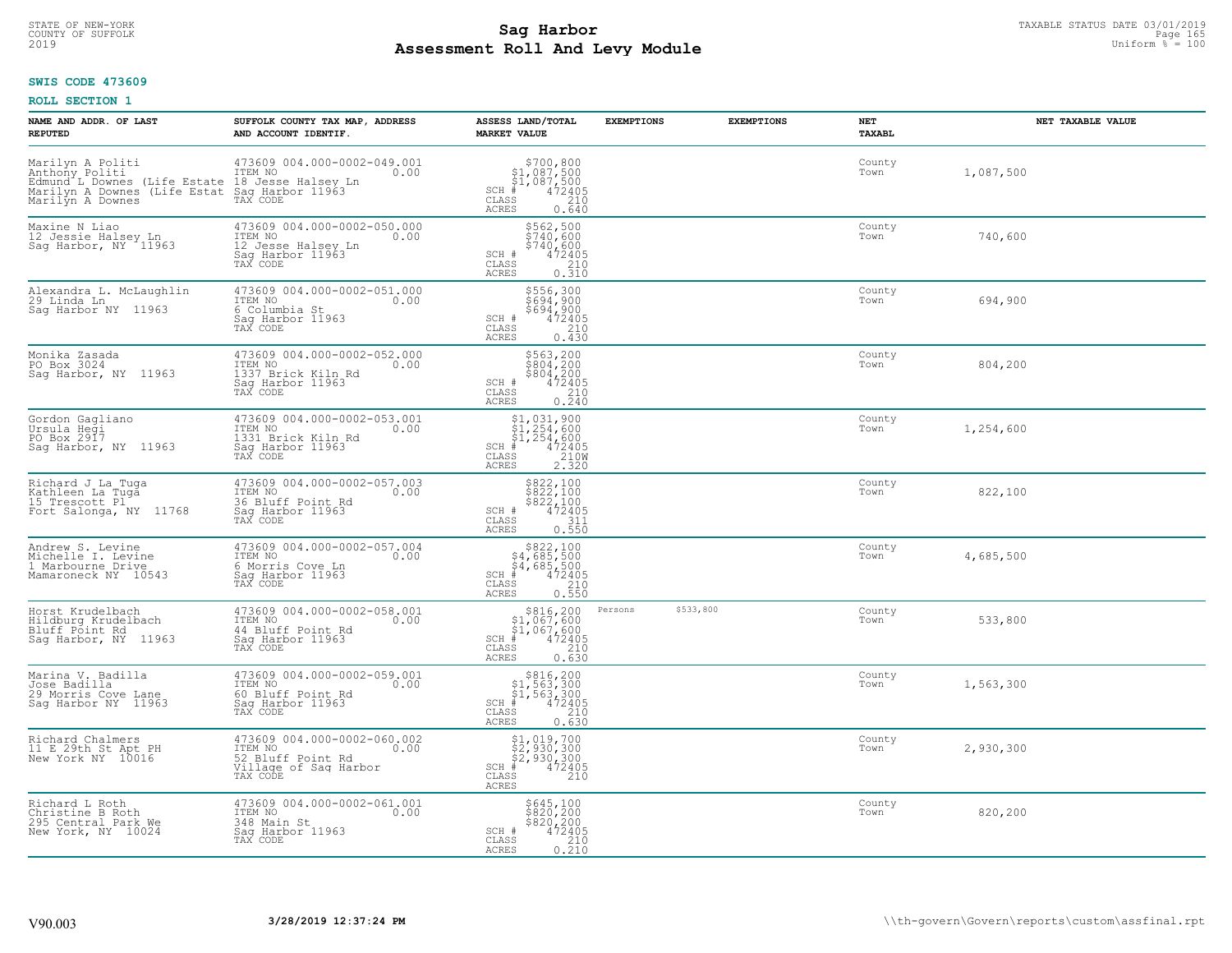# STATE OF NEW-YORK TAXABLE STATUS DATE 03/01/2019<br>COUNTY OF SUFFOLK Page 166 **Assessment Roll And Levy Module** 2019 Uniform % = 100

### **SWIS CODE 473609**

| NAME AND ADDR. OF LAST<br><b>REPUTED</b>                                                       | SUFFOLK COUNTY TAX MAP, ADDRESS<br>AND ACCOUNT IDENTIF.                                             | ASSESS LAND/TOTAL<br><b>MARKET VALUE</b>                                                                                                                                   | <b>EXEMPTIONS</b> | <b>EXEMPTIONS</b> | NET<br><b>TAXABL</b> | NET TAXABLE VALUE |
|------------------------------------------------------------------------------------------------|-----------------------------------------------------------------------------------------------------|----------------------------------------------------------------------------------------------------------------------------------------------------------------------------|-------------------|-------------------|----------------------|-------------------|
| Kristen Widunas<br>George Widunas<br>28 Jesse Halsey Ln<br>Sag Harbor, NY 11963                | 473609 004.000-0002-062.000<br>10.00 0.00<br>28 Jesse Halsey Ln<br>Saq Harbor 11963                 | \$423,000<br>\$535,600<br>\$535,600<br>472405<br>210<br>SCH #<br>CLASS<br><b>ACRES</b><br>0.180                                                                            |                   |                   | County<br>Town       | 535,600           |
| 26 John LLC<br>156 Little Noyack Path<br>Watermill NY 11976                                    | 473609 004.000-0002-063.000<br>ITEM NO<br>0.00<br>26 John St<br>Saq Harbor 11963<br>TAX CODE        | $\begin{array}{r} 52,147,800 \\ 52,328,900 \\ 52,328,900 \\ \text{\#} & 472405 \\ \text{\#} & 210 \text{\%} \\ \text{\#} & 0.210 \end{array}$<br>$SCH$ #<br>CLASS<br>ACRES |                   |                   | County<br>Town       | 2,328,900         |
| David Ward<br>Mary Ward<br>P.O. Box 1583<br>Madison Ave<br>Sag Harbor, NY 11963                | 473609 004.000-0002-064.000<br>ITEM NO<br>0.00<br>11 Columbia St<br>Sag Harbor 11963<br>TAX CODE    | \$635,500<br>\$930,500<br>\$930,500<br>472405<br>SCH #<br>210<br>CLASS<br><b>ACRES</b><br>0.490                                                                            | veteran           | \$75,000          | County<br>Town       | 855,500           |
| David Florence<br>525 W 52nd St Apt 22 D-N<br>New York NY 10019                                | 473609 004.000-0002-065.001<br>ITEM NO<br>0.00<br>11W Henry St<br>Sag Harbor 11963<br>TAX CODE      | \$606,500<br>\$793,700<br>\$793,700<br>SCH #<br>$\begin{smallmatrix} 472405\ 472405\ 210\ 0.310 \end{smallmatrix}$<br>CLASS<br><b>ACRES</b>                                |                   |                   | County<br>Town       | 793,700           |
| Monika Zasada<br>PO Box 3024<br>Saq Harbor, NY 11963                                           | 473609 004.000-0002-066.000<br>ITEM NO<br>0.00<br>13 Brick Kiln Rd<br>Sag Harbor 11963<br>TAX CODE  | \$4,700<br>\$4,700<br>\$4,700<br>SCH #<br>CLASS<br>472405<br>311<br>ACRES<br>0.190                                                                                         |                   |                   | County<br>Town       | 4,700             |
| 33 Morris Cove Realty LLC<br>c/o PG Genatt<br>3333 New Hyde Park Rd Suite<br>New York NY 11042 | 473609 004.000-0003-001.000<br>ITEM NO<br>0.00<br>33 Morris Cove Ln<br>Sag Harbor 11963<br>TAX CODE | $$2,921,200\n$2,977,900\n$2,977,900\n# 472405\n35 210M$<br>$SCH$ #<br>$\mathtt{CLASS}$<br>0.920<br><b>ACRES</b>                                                            |                   |                   | County<br>Town       | 2,977,900         |
| Marina Leous<br>Jose R Badilla<br>PO Box 857<br>Saq Harbor, NY 11963                           | 473609 004.000-0003-002.000<br>ITEM NO<br>0.00<br>29 Morris Cove Ln<br>Sag Harbor 11963<br>TAX CODE | $$2,407,600$<br>$$2,407,600$<br>$*12405$<br>$*12405$<br>$*210M$<br>$SCH$ #<br>CLASS<br>0.930<br><b>ACRES</b>                                                               |                   |                   | County<br>Town       | 2,407,600         |
| Anna Leong<br>25 Morris Cove Ln<br>Sag Harbor, NY 11963                                        | 473609 004.000-0003-003.000<br>TTEM NO 0.00<br>25 Morris Cove Ln<br>Saq Harbor 11963<br>TAX CODE    | $$1,492,600$<br>$$1,884,700$<br>$$1,884,700$<br>$472405$<br>$$2100$<br>SCH #<br>CLASS<br><b>ACRES</b><br>0.860                                                             |                   |                   | County<br>Town       | 1,884,700         |
| William Bryan Plummer<br>288 Overlook Dr<br>Greenwich, CT 06830                                | 473609 004.000-0003-004.000<br>TTEM NO 0.00<br>21 Morris Cove Ln<br>Saq Harbor 11963<br>TAX CODE    | $$2, 511, 200$<br>$$2, 511, 200$<br>$$2, 511, 200$<br>$472405$<br>$$2100$<br>$SCH$ #<br>CLASS<br><b>ACRES</b><br>0.930                                                     |                   |                   | County<br>Town       | 2,511,200         |
| Michael Asher<br>18 Eastgate Dr<br>Sayville NY 11782                                           | 473609 004.000-0003-005.000<br>ITEM NO<br>0.00<br>17 Morris Cove Ln<br>Sag Harbor 11963<br>TAX CODE | $$1, 517, 600$<br>$$1, 719, 700$<br>$$1, 719, 700$<br>472405<br>210W<br>$SCH$ #<br>CLASS<br><b>ACRES</b><br>0.950                                                          |                   |                   | County<br>Town       | 1,719,700         |
| Joseph A. Tuana<br>116 Central Park South 10-N<br>New York NY 10019                            | 473609 004.000-0003-006.000<br>ITEM NO<br>0.00<br>11 Morris Cove Ln<br>Sag Harbor 11963<br>TAX CODE | $$1, 577, 300$<br>$$1, 770, 100$<br>$$1, 770, 100$<br>$SCH$ #<br>472405<br>210W<br>CLASS<br><b>ACRES</b><br>0.980                                                          |                   |                   | County<br>Town       | 1,770,100         |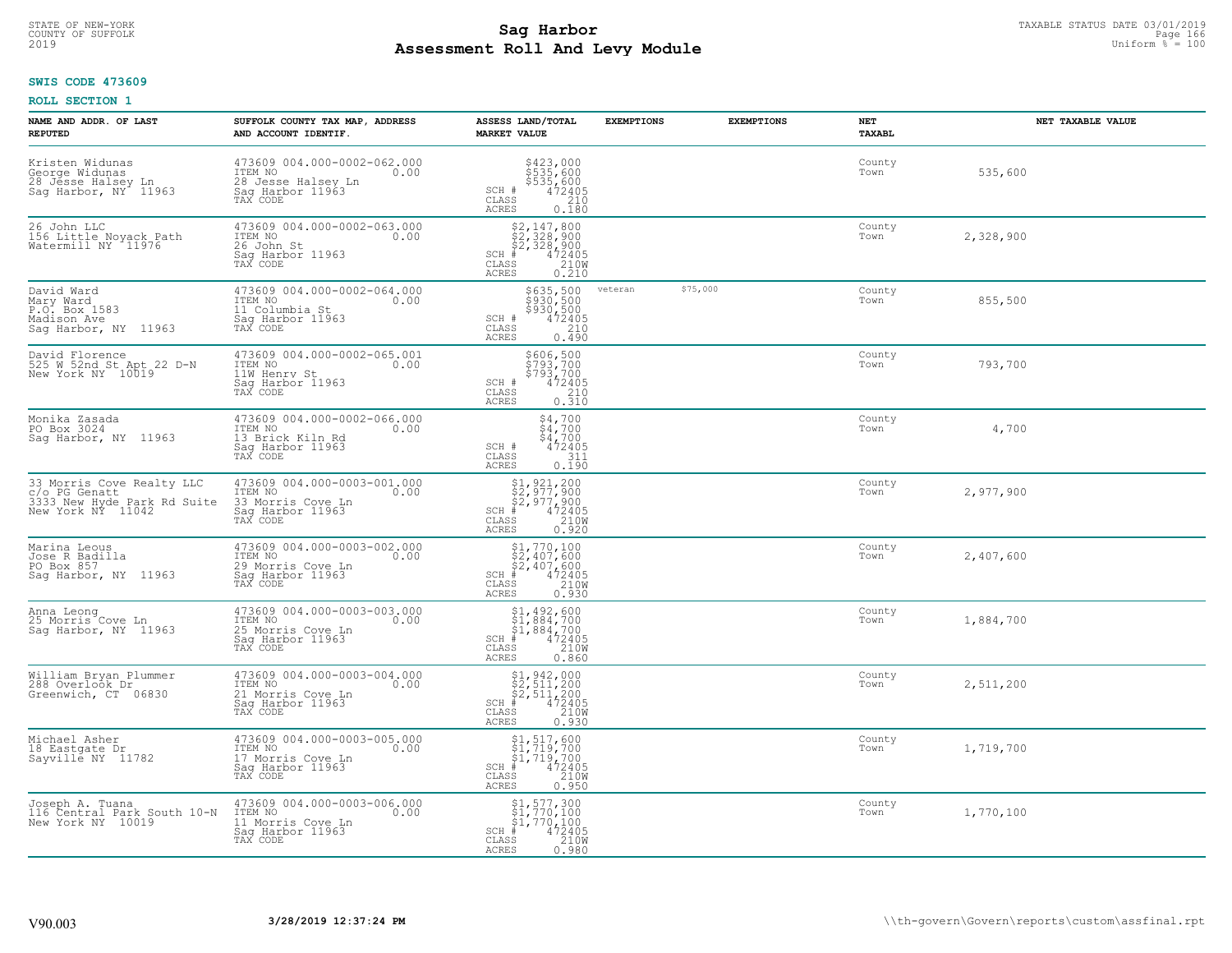#### **SWIS CODE 473609**

| NAME AND ADDR. OF LAST<br><b>REPUTED</b>                                                              | SUFFOLK COUNTY TAX MAP, ADDRESS<br>AND ACCOUNT IDENTIF.                                              | ASSESS LAND/TOTAL<br><b>MARKET VALUE</b>                                                                                       | <b>EXEMPTIONS</b> | <b>EXEMPTIONS</b> | <b>NET</b><br>TAXABL | NET TAXABLE VALUE |
|-------------------------------------------------------------------------------------------------------|------------------------------------------------------------------------------------------------------|--------------------------------------------------------------------------------------------------------------------------------|-------------------|-------------------|----------------------|-------------------|
| James S Henry<br>Rfd 2<br>Morris Cove Ln<br>Sag Harbor, NY 11963                                      | 473609 004.000-0003-007.000<br>ITEM NO<br>0.00<br>7 Morris Cove Ln<br>Saq Harbor 11963               | $$1,856,900$<br>$$2,185,700$<br>$$2,185,700$<br>$472405$<br>$35$<br>$2100$<br>$SCH$ #<br>CLASS<br><b>ACRES</b><br>1.170        |                   |                   | County<br>Town       | 2,185,700         |
| Clemence Rasigni<br>35 W 15th St Apt 10D<br>New York NY 10011                                         | 473609 004.000-0003-008.001<br>ITEM NO<br>0.00<br>5 Morris Cove Ln<br>Sag Harbor 11963<br>TAX CODE   | $SCH$ #<br>CLASS<br><b>ACRES</b><br>1.080                                                                                      | veteran           | \$125,000         | County<br>Town       | 1,592,100         |
| Agnes Marton<br>15 E 26th St Apt 11A<br>New York NY 10010                                             | 473609 004.000-0003-009.000<br>ITEM NO<br>0.00<br>33 Jesse Halsev Ln<br>Saq Harbor 11963<br>TAX CODE | $$2, 563, 700$<br>$$2, 222, 400$<br>$$2, 222, 400$<br>$SCH$ #<br>472405<br>CLASS<br>210W<br><b>ACRES</b><br>1.040              |                   |                   | County<br>Town       | 2,222,400         |
| Susan Davis<br>21 Jesse Halsey Ln<br>Sag Harbor NY 11963                                              | 473609 004.000-0003-010.000<br>ITEM NO<br>0.00<br>21 Jesse Halsey Ln<br>Saq Harbor 11963             | $$1,684,000$<br>$$1,860,100$<br>$$1,860,100$<br>$$1,860,100$<br>$SCH$ #<br>$\frac{472405}{210W}$<br>CLASS<br>ACRES<br>1.120    |                   |                   | County<br>Town       | 1,860,100         |
| Victoria Duffy Hopper Living<br>Victoria Cane Hopper, Truste<br>51 Fifth Ave 15C<br>New York NY 10003 | 473609 004.000-0003-011.000<br>ITEM NO<br>0.00<br>15 Jesse Halsey Ln<br>Saq Harbor 11963             | $$1, 448, 400$<br>$$1, 660, 800$<br>$$1, 660, 800$<br>$472405$<br>$35$<br>$1210M$<br>$SCH$ #<br>CLASS<br><b>ACRES</b><br>1.020 |                   |                   | County<br>Town       | 1,660,800         |
| Power Test Realty Company<br>Limited Partnership<br>125 Jericho Tpke<br>Jericho, NY 11753             | 473609 005.000-0001-001.000<br>ITEM NO<br>0.00<br>378 Main St<br>Sag Harbor 11963<br>TAX CODE        | \$256,000<br>\$819,300<br>\$819,300<br>472405<br>SCH #<br>432<br>$\mathtt{CLASS}$<br>0.430<br><b>ACRES</b>                     |                   |                   | County<br>Town       | 819,300           |
| The Labrozzi Family Limited<br>1362 Brick Kiln Rd<br>Sag Harbor, NY 11963                             | 473609 005.000-0001-002.000<br>ITEM NO<br>0.00<br>1362 Brick Kiln Rd<br>Sag Harbor 11963<br>TAX CODE | $$458, 400$<br>$$458, 400$<br>$$4\bar{58}'$ , $4\bar{00}$<br>$472405$<br>SCH #<br>311<br>CLASS<br>0.420<br><b>ACRES</b>        |                   |                   | County<br>Town       | 458,400           |
| Monserrate C Alvarez<br>90 Pinehurst Ave Apt 4D<br>New York NY 10033                                  | 473609 005.000-0001-003.000<br>ITEM NO<br>0.00<br>382 Main St<br>Saq Harbor 11963<br>TAX CODE        | \$454,700<br>\$746,400<br>\$746,400<br>472405<br>SCH #<br>CLASS<br>210<br><b>ACRES</b><br>0.260                                |                   |                   | County<br>Town       | 746,400           |
| Joseph W. Labrozzi Sr. Trust<br>Joseph W. Labrozzi Sr. Revoc<br>31 Joels Ln<br>Sag Harbor NY 11963    | 473609 005.000-0001-004.000<br>0.00 0.00<br>386 Main St<br>Saq Harbor 11963<br>TAX CODE              | \$409,100<br>\$409,100<br>\$409,100<br>472405<br>SCH #<br>CLASS<br>311<br><b>ACRES</b><br>0.280                                |                   |                   | County<br>Town       | 409,100           |
| Cheryl L McMahon<br>5 Fordham St<br>Saq Harbor, NY 11963                                              | 473609 005.000-0001-005.000<br>ITEM NO<br>0.00<br>5 Fordham St<br>Sag Harbor 11963<br>TAX CODE       | \$500,100<br>\$871,500<br>\$871,500<br>472405<br>SCH #<br>210<br>CLASS<br>0.170<br><b>ACRES</b>                                |                   |                   | County<br>Town       | 871,500           |
| Lynn Falkowski<br>68 Redwood Rd<br>Sag Harbor, NY 11963                                               | 473609 005.000-0001-006.000<br>ITEM NO<br>0.00<br>7 Fordham St<br>Sag Harbor 11963<br>TAX CODE       | \$500,100<br>\$763,000<br>\$763,000<br>SCH #<br>472405<br>CLASS<br>$\frac{210}{0.170}$<br><b>ACRES</b>                         |                   |                   | County<br>Town       | 763,000           |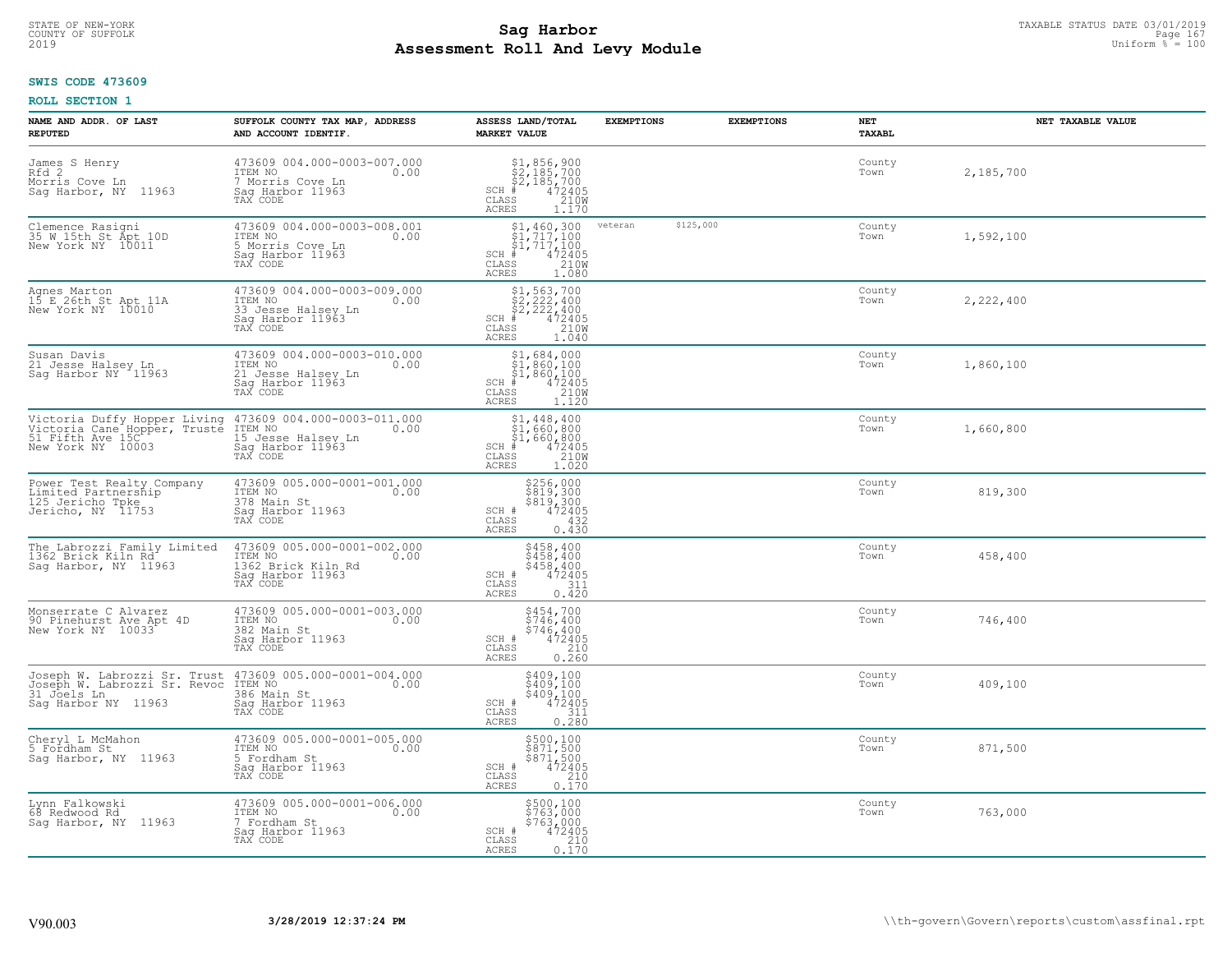# **SWIS CODE 473609**

| NAME AND ADDR. OF LAST<br><b>REPUTED</b>                                                                           | SUFFOLK COUNTY TAX MAP, ADDRESS<br>AND ACCOUNT IDENTIF.                                         | ASSESS LAND/TOTAL<br><b>MARKET VALUE</b>                                                                   | <b>EXEMPTIONS</b>    | <b>EXEMPTIONS</b> | NET<br>TAXABL  | NET TAXABLE VALUE |
|--------------------------------------------------------------------------------------------------------------------|-------------------------------------------------------------------------------------------------|------------------------------------------------------------------------------------------------------------|----------------------|-------------------|----------------|-------------------|
| Leslee Sumner<br>130 E 94 St Apt 4A<br>New York, NY 10128                                                          | 473609 005.000-0001-007.000<br>ITEM NO<br>0.00<br>390 Main St<br>Saq Harbor 11963<br>TAX CODE   | \$454,100<br>\$565,800<br>\$565,800<br>\$472405<br>\$410<br>SCH #<br>CLASS<br><b>ACRES</b><br>0.170        |                      |                   | County<br>Town | 565,800           |
| Vincent Schiavoni<br>394 Main St<br>Saq Harbor, NY 11963                                                           | 473609 005.000-0001-008.000<br>ITEM NO<br>0.00<br>11 Fordham St<br>Sag Harbor 11963<br>TAX CODE | \$463,100<br>\$672,600<br>\$672,600<br>SCH #<br>472405<br>CLASS<br>210<br>ACRES<br>0.140                   |                      |                   | County<br>Town | 672,600           |
| Marie S Mangano<br>Gabriel F Schiavoni<br>C/o Emily C Schiavoni<br>35 Pearl <sup>Ave</sup><br>Holtsville, NY 11742 | 473609 005.000-0001-009.000<br>ITEM NO<br>0.00<br>15 Fordham St<br>Sag Harbor 11963<br>TAX CODE | \$463,100<br>$\frac{200}{649}$ , 200<br>$\frac{472405}{472405}$<br>SCH #<br>CLASS<br><b>ACRES</b><br>0.140 |                      |                   | County<br>Town | 649,200           |
| Zachary Crawford<br>Oxana Crawford<br>394 Main St<br>Saq Harbor NY 11963                                           | 473609 005.000-0001-010.000<br>ITEM NO<br>0.00<br>394 Main St<br>Saq Harbor 11963<br>TAX CODE   | \$520,600<br>$\frac{5875,500}{875,500}$<br>\$875,500<br>472405<br>210<br>SCH #<br>CLASS<br>0.390<br>ACRES  |                      |                   | County<br>Town | 875,500           |
| Deborah A Schiavoni<br>P.O. Box 2483<br>Sag Harbor, NY 11963                                                       | 473609 005.000-0001-011.000<br>ITEM NO<br>0.00<br>398 Main St<br>Saq Harbor 11963<br>TAX CODE   | \$372,300<br>\$688,000<br>\$688,000<br>472405<br>SCH #<br>$\mathtt{CLASS}$<br>$\frac{210}{0.190}$<br>ACRES |                      |                   | County<br>Town | 688,000           |
| Matthew M Schiavoni<br>Judith L Schiavoni<br>P.O. Box 722<br>Sag Harbor, NY 11963                                  | 473609 005.000-0001-012.000<br>ITEM NO<br>0.00<br>19 Fordham St<br>Sag Harbor 11963<br>TAX CODE | \$463,100<br>\$716,100<br>\$716,100<br>472405<br>SCH #<br>210<br>CLASS<br><b>ACRES</b><br>0.140            |                      |                   | County<br>Town | 716,100           |
| Patrick Tooman<br>Janis Tooman<br>Laura B. Tooman<br>402 Main St<br>Sag Harbor, NY 11963                           | 473609 005.000-0001-013.000<br>ITEM NO 0.00<br>402 Main St<br>Sag Harbor 11963<br>TAX CODE      | $$423,900$<br>$$902,900$<br>$$902,900$<br>$$472405$<br>$$210$<br>SCH #<br>CLASS<br>0.330<br><b>ACRES</b>   | \$125,000<br>veteran |                   | County<br>Town | 777,900           |
| Robert Beres<br>406 Main St<br>Saq Harbor, NY 11963                                                                | 473609 005.000-0001-014.000<br>ITEM NO<br>0.00<br>406 Main St<br>Saq Harbor 11963<br>TAX CODE   | \$454,100<br>\$618,100<br>\$618,100<br>472405<br>$SCH$ #<br>210<br>CLASS<br><b>ACRES</b><br>0.170          |                      |                   | County<br>Town | 618,100           |
| Marybeth Ward<br>410 <sup>-</sup> Main St<br>Saq Harbor, NY 11963                                                  | 473609 005.000-0001-015.000<br>ITEM NO<br>0.00<br>410 Main St<br>Saq Harbor 11963<br>TAX CODE   | \$454,100<br>\$616,900<br>\$616,900<br>472405<br>210<br>SCH #<br>CLASS<br>ACRES<br>0.170                   |                      |                   | County<br>Town | 616,900           |
| Theresa Labrozzi<br>Helen D Labrozzi<br>25 Fordham St<br>Sag Harbor, NY 11963                                      | 473609 005.000-0001-016.001<br>ITEM NO<br>0.00<br>25 Fordham St<br>Sag Harbor 11963<br>TAX CODE | \$527,900<br>\$677,900<br>\$677,900<br>472405<br>0.170<br>SCH #<br>CLASS<br>ACRES                          | \$125,000<br>veteran |                   | County<br>Town | 552,900           |
| William Indoe<br>c/o Sullivan & Cromwell LLP<br>14 Sutton Pl S<br>New York NY 10022                                | 473609 005.000-0001-016.002<br>ITEM NO<br>0.00<br>31 Fordham St<br>Sag Harbor 11963<br>TAX CODE | \$527,900<br>\$728,600<br>$$728,600$<br>472405<br>210<br>SCH #<br>CLASS<br>0.170<br>ACRES                  |                      |                   | County<br>Town | 728,600           |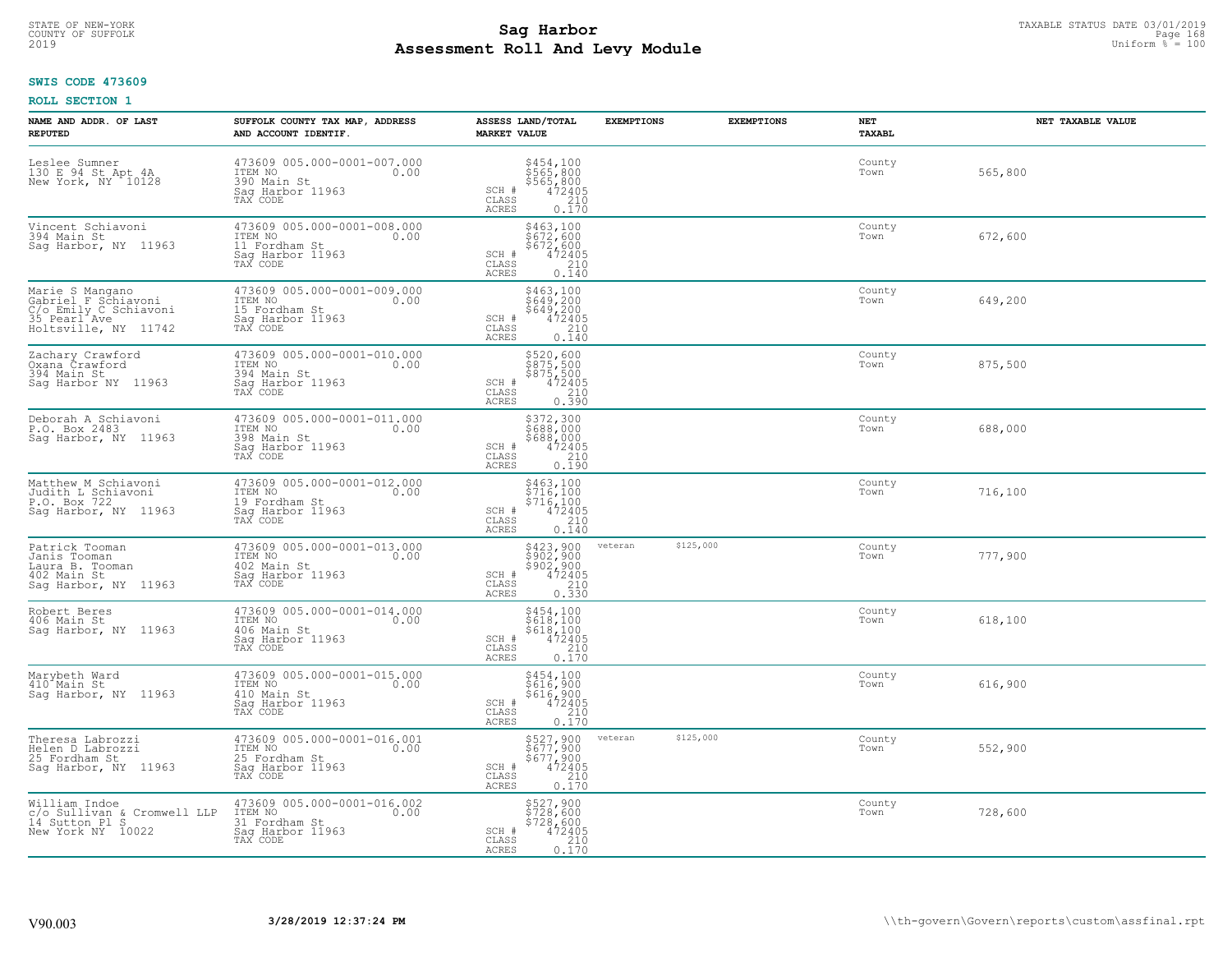### **Sag Harbor**<br>**Poll And Low Module Assessment Roll And Levy Module** 2019 Uniform % = 100 COUNTY OF SUFFOLK Page 169

### **SWIS CODE 473609**

| NAME AND ADDR. OF LAST<br><b>REPUTED</b>                                                                                                                                                                       | SUFFOLK COUNTY TAX MAP, ADDRESS<br>AND ACCOUNT IDENTIF.                                                                                                                                                                                               | ASSESS LAND/TOTAL<br><b>MARKET VALUE</b>                                                                                                       | <b>EXEMPTIONS</b>  | <b>EXEMPTIONS</b>    | NET<br>TAXABL  | NET TAXABLE VALUE |
|----------------------------------------------------------------------------------------------------------------------------------------------------------------------------------------------------------------|-------------------------------------------------------------------------------------------------------------------------------------------------------------------------------------------------------------------------------------------------------|------------------------------------------------------------------------------------------------------------------------------------------------|--------------------|----------------------|----------------|-------------------|
| Carlo M Grossman<br>Joanna A. Grossman, Co-Trust TTEM NO<br>Carlo M. Grossman Trust F7EM NO<br>Carlo M. Grossman, Co-Trust F7EM No<br>Jonathan Marc Grossman, Co-Trustee<br>Brook Spencer, Co-Trustee TAX CODE | 473609 005.000-0001-017.000<br>0.00<br>414 Main St<br>Sag Harbor 11963<br>TAX CODE                                                                                                                                                                    | \$423,900<br>\$615,400<br>\$615,400<br>472405<br>0.330<br>SCH #<br>CLASS<br>ACRES                                                              |                    |                      | County<br>Town | 615,400           |
| Nancy Labrozzi<br>Albert J Labrozzi<br>P.O. Box 448<br>Sag Harbor, NY 11963                                                                                                                                    | 473609 005.000-0001-018.003<br>TTEM NO 0.00<br>418 Main St<br>Sag Harbor 11963<br>TAX CODE                                                                                                                                                            | \$464,400<br>\$754,100<br>\$754,100<br>472405<br>SCH #<br>CLASS<br>$\begin{array}{c} 281 \\ 0.330 \end{array}$<br>ACRES                        | Volunte            | \$75,410             | County<br>Town | 678,690           |
| Candace Bushnell<br>422 Main St<br>Saq Harbor NY 11963                                                                                                                                                         | 473609 005.000-0001-019.000<br>ITEM NO<br>0.00<br>422 Main St<br>Sag Harbor 11963<br>TAX CODE                                                                                                                                                         | \$454,700<br>$\frac{3}{2}$ <sup>1</sup><br>$\begin{array}{r} 5715,100 \\ 472405 \\ 210 \\ 0.320 \end{array}$<br>SCH #<br>CLASS<br><b>ACRES</b> |                    |                      | County<br>Town | 715,100           |
| Edmund J Downes<br>Edmund L Downes<br>PO Box 781<br>Sag Harbor, NY 11963                                                                                                                                       | 473609 005.000-0001-022.000<br>ITEM NO<br>0.00<br>1358 Brick Kiln Rd<br>Saq Harbor 11963<br>TAX CODE                                                                                                                                                  | \$491,300<br>\$661,800<br>$$661,800$<br>472405<br>210<br>0.230<br>SCH #<br>$\mathtt{CLASS}$<br><b>ACRES</b>                                    | Volunte<br>Volunte | \$66,180<br>\$59,562 | County<br>Town | 536,058           |
| John R Capozzola<br>Catherine J Capozzola<br>Edmund L Downes<br>Marilyn A Downes                                                                                                                               | 473609 005.000-0001-023.000<br>ITEM NO<br>0.00<br>8 Fordham St<br>Sag Harbor 11963<br>TAX CODE                                                                                                                                                        | \$500,100<br>\$607,200<br>\$607,200<br>472405<br>SCH #<br>$\mathtt{CLASS}$<br>$\begin{array}{c} 210 \\ 0.170 \end{array}$<br><b>ACRES</b>      |                    |                      | County<br>Town | 607,200           |
| Unionville PA 19375                                                                                                                                                                                            | Janice L. Clarke, as Trustee 473609 005.000-0001-024.000<br>of the Janice L. Clarke Decl ITEEM NO 000<br>of Trust Dated January 13, 2 Fordham St<br>P.O. Box, 606, 1021r Sag Harbor 11963<br>112H NO<br>12 Fordham St<br>Sag Harbor 11963<br>TAX CODE | \$479,500<br>\$584,200<br>\$584,200<br>472405<br>SCH #<br>CLASS<br>210<br>0.150<br><b>ACRES</b>                                                |                    |                      | County<br>Town | 584,200           |
| Fred W Thiele<br>Laura T Thiele (Life Estate)<br>PO Box 1407<br>Bridgehampton, NY 11932                                                                                                                        | 473609 005.000-0001-025.000<br>0.00 0.00<br>16 Fordham St<br>Sag Harbor 11963<br>TAX CODE                                                                                                                                                             | \$487,800<br>\$692,700<br>\$692,700<br>472405<br>SCH #<br>CLASS<br>0.180<br><b>ACRES</b>                                                       |                    |                      | County<br>Town | 692,700           |
| Robert G Gurvich<br>Po Box 835<br>Wainscott, NY 11975                                                                                                                                                          | 473609 005.000-0001-026.000<br>10.00 0.00<br>1354 Brick Kiln Rd<br>Saq Harbor 11963                                                                                                                                                                   | \$630,800<br>\$764,600<br>\$764,600<br>\$764,600<br>\$72405<br>0.520<br>SCH #<br>CLASS<br>ACRES                                                |                    |                      | County<br>Town | 764,600           |
| Lucille Garypie<br>Eugene Garypie JR<br>Brick Kiln Rd<br>Sag Harbor, NY 11963                                                                                                                                  | 473609 005.000-0001-027.000<br>ITEM NO<br>1350 Brick Kiln Rd<br>Sag Harbor 11963<br>TAX CODE                                                                                                                                                          | \$488,800<br>\$645,300<br>\$645,300<br>SCH #<br>$72405$<br>$210$<br>0.620<br>CLASS<br><b>ACRES</b>                                             |                    |                      | County<br>Town | 645,300           |
| Samuel L Piro<br>PO Box 98<br>Wainscott, NY 11975                                                                                                                                                              | 473609 005.000-0001-028.000<br>ITEM NO<br>0.00<br>20 Fordham St<br>Sag Harbor 11963<br>TAX CODE                                                                                                                                                       | \$492,500<br>\$605,600<br>\$605,600<br>$\begin{array}{r} \n 472405 \\  210 \\  220\n \end{array}$<br>SCH #<br>CLASS<br><b>ACRES</b>            |                    |                      | County<br>Town | 605,600           |
| 36 Fordham Holdings, LLC<br>Attn: Bruce Bronster<br>Windels Marx Lane & Mittendo<br>156 West 56th Street<br>New York NY 10019                                                                                  | 473609 005.000-0001-029.000<br>TTEM NO 0.00<br>36 Fordham St<br>Sag Harbor 11963<br>TAX CODE                                                                                                                                                          | \$393,800<br>\$1,999,200<br>\$1,999,200<br>$SCH$ #<br>472405<br>CLASS<br>210<br>0.690<br>ACRES                                                 |                    |                      | County<br>Town | 1,999,200         |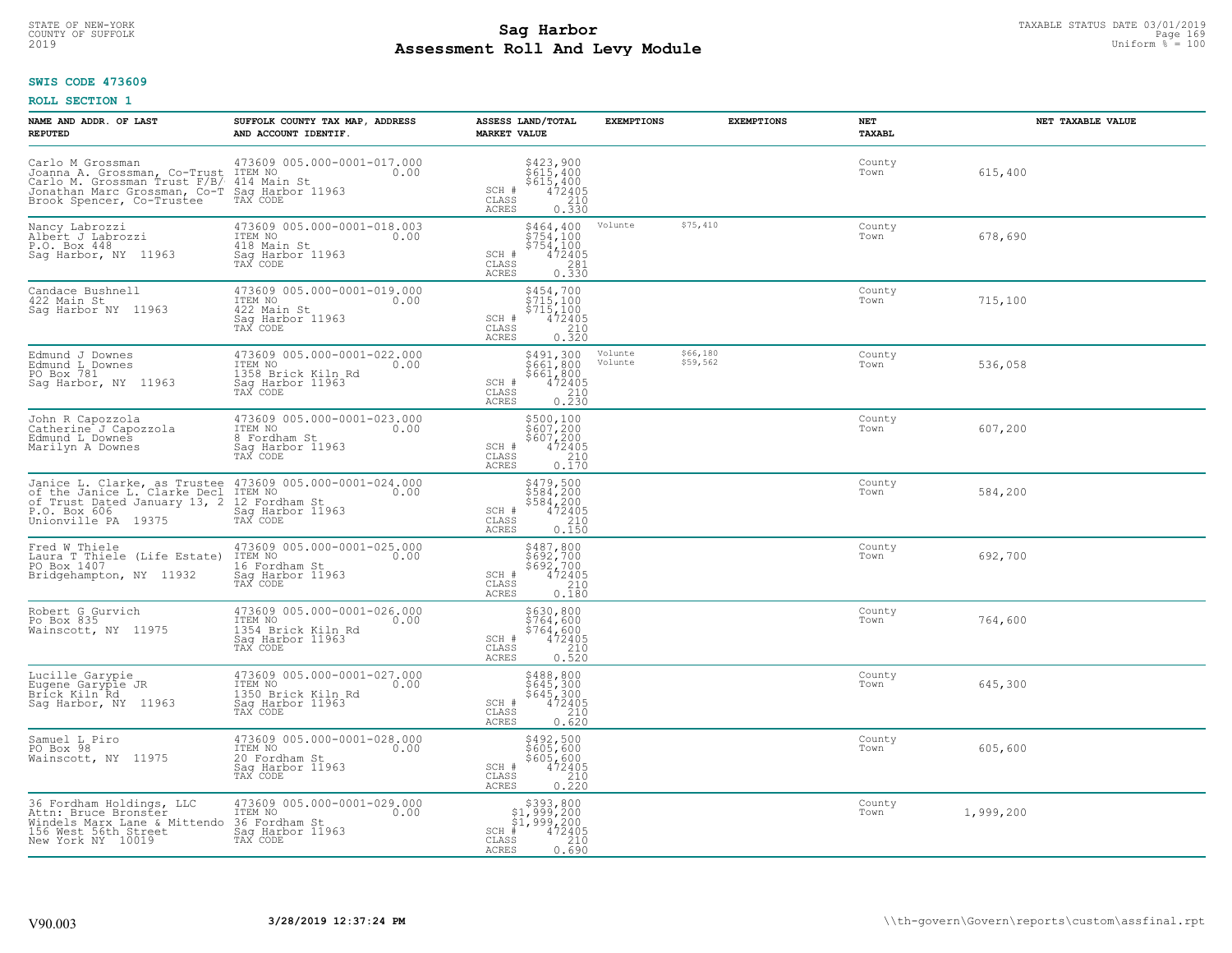# STATE OF NEW-YORK TAXABLE STATUS DATE 03/01/2019<br>COUNTY OF SUFFOLK Page 170 Page 170 **Assessment Roll And Levy Module** 2019 Uniform % = 100

### **SWIS CODE 473609**

| NAME AND ADDR. OF LAST<br><b>REPUTED</b>                                                                                    | SUFFOLK COUNTY TAX MAP, ADDRESS<br>AND ACCOUNT IDENTIF.                                            | ASSESS LAND/TOTAL<br><b>MARKET VALUE</b>                                                                                    | <b>EXEMPTIONS</b>  | <b>EXEMPTIONS</b>     | NET<br><b>TAXABL</b> | NET TAXABLE VALUE |
|-----------------------------------------------------------------------------------------------------------------------------|----------------------------------------------------------------------------------------------------|-----------------------------------------------------------------------------------------------------------------------------|--------------------|-----------------------|----------------------|-------------------|
| Soulmax LLC<br>73 Laurel Valley Drive<br>Sag Harbor NY 11963                                                                | 473609 005.000-0002-005.000<br>0.00 0.00<br>425 Main St<br>Saq Harbor 11963<br>TAX CODE            | \$603,600<br>\$676,000<br>\$676,000<br>472405<br>SCH #<br>CLASS<br>210<br><b>ACRES</b><br>0.360                             |                    |                       | County<br>Town       | 676,000           |
| Florence O'Connell, Life Est<br>Daniel O'Connell<br>Jeffrey O'Connell<br>431 Main St<br>Saq Harbor NY 11963                 | 473609 005.000-0002-006.000<br>ITEM NO<br>0.00<br>431 Main St<br>Saq Harbor 11963<br>TAX CODE      | \$669,100<br>\$2,520,800<br>\$2,520,800<br>SCH #<br>472405<br>CLASS<br>311<br><b>ACRES</b><br>0.450                         |                    |                       | County<br>Town       | 2,520,800         |
| Barry G Magidoff<br>Carol Magidoff<br>500 13th St<br>Brooklyn, NY 11215                                                     | 473609 005.000-0002-007.000<br>ITEM NO<br>0.00<br>441 Main St<br>Sag Harbor 11963<br>TAX CODE      | \$809,000<br>\$1,298,800<br>\$1,298,800<br>472405<br>$SCH$ #<br>CLASS<br>210<br><b>ACRES</b><br>3.800                       |                    |                       | County<br>Town       | 1,298,800         |
| Jean Raffel<br>6 Archibald Way<br>Sag Harbor, NY <sup>-</sup> 11963                                                         | 473609 005.000-0002-011.002<br>ITEM NO<br>0.00<br>6 Archibald Way<br>Sag Harbor 11963<br>TAX CODE  | $$895,600$<br>$$1,455,300$<br>$$1,455,300$<br>$*$<br>$*$<br>$472405$<br>$SCH$ $#$<br>CLASS<br>210<br><b>ACRES</b><br>0.500  | veteran            | \$75,000              | County<br>Town       | 1,380,300         |
| Sami Karam<br>1 Columbus P1 Apt S 31H<br>New York, NY 10019                                                                 | 473609 005.000-0002-011.003<br>ITEM NO<br>0.00<br>10 Archibald Way<br>Saq Harbor 11963<br>TAX CODE | $SCH$ #<br>CLASS<br>$\frac{210}{0.500}$<br><b>ACRES</b>                                                                     |                    |                       | County<br>Town       | 1,333,300         |
| Darryll Hendricks<br>Gabrielle Steinfels<br>211 North End Avenue #12K<br>New York NY 10282                                  | 473609 005.000-0002-011.004<br>ITEM NO<br>0.00<br>14 Archibald Way<br>Sag Harbor 11963<br>TAX CODE | $$895,600$<br>$$2,083,400$<br>$$2,083,400$<br>$472405$<br>$$210$<br>$$210$<br>SCH #<br>CLASS<br><b>ACRES</b><br>0.500       |                    |                       | County<br>Town       | 2,083,400         |
| Nancy Benvent<br>18 Archibald Way<br>Sag Harbor NY 11963                                                                    | 473609 005.000-0002-011.005<br>ITEM NO<br>0.00<br>18 Archibald Way<br>Sag Harbor 11963<br>TAX CODE | \$895,600<br>\$1,468,800<br>$\frac{1}{4}$ , 468, 800<br># 472405<br>SCH #<br>CLASS<br>210<br><b>ACRES</b><br>0.500          |                    |                       | County<br>Town       | 1,468,800         |
| Philip Corsello, Trustee or<br>under the CORSELLO LIVING TR<br>Denise Corsello, Trustees, o<br>the CORSELLO LIVING TRUST, d | 473609 005.000-0002-011.006<br>ITEM NO 0.00<br>22 Archibald Way<br>Sag Harbor 11963<br>TAX CODE    | $$895,600$<br>$$1,334,000$<br>$$1,334,000$<br>$*1,334,000$<br>$*1,472405$<br>SCH<br>CLASS<br>210<br><b>ACRES</b><br>0.500   |                    |                       | County<br>Town       | 1,334,000         |
| Robert Cleary<br>Wendy Cleary<br>26 Archibald Way<br>Saq Harbor NY 11963                                                    | 473609 005.000-0002-011.007<br>ITEM NO 0.00<br>26 Archibald Way<br>Saq Harbor 11963<br>TAX CODE    | $$908, 200$<br>$$1, 289, 200$<br>$$1, 289, 200$<br>$472405$<br>$$210$<br>$SCH$ #<br>CLASS<br><b>ACRES</b><br>0.510          | veteran<br>veteran | \$75,000<br>\$125,000 | County<br>Town       | 1,089,200         |
| Thomas Albert Diprete<br>Katherine Pratt Ewing<br>601 W 113th St<br>New York NY 10025                                       | 473609 005.000-0002-011.008<br>ITEM NO<br>0.00<br>30 Archibald Way<br>Sag Harbor 11963<br>TAX CODE | $$868,700$<br>$$1,590,200$<br>$$1,590,200$<br>$*1,590,200$<br>$*472405$<br>$SCH$ #<br>210<br>CLASS<br>0.510<br><b>ACRES</b> |                    |                       | County<br>Town       | 1,590,200         |
| Michael Jaffe<br>Marjorie Bobbie Stein<br>P.O. Box 2347<br>Sag Harbor, NY 11963                                             | 473609 005.000-0002-011.009<br>ITEM NO<br>0.00<br>34 Archibald Way<br>Sag Harbor 11963<br>TAX CODE | \$865,300<br>\$1,350,100<br>\$1,350,100<br>SCH #<br>472405<br>CLASS<br>210<br>0.510<br><b>ACRES</b>                         |                    |                       | County<br>Town       | 1,350,100         |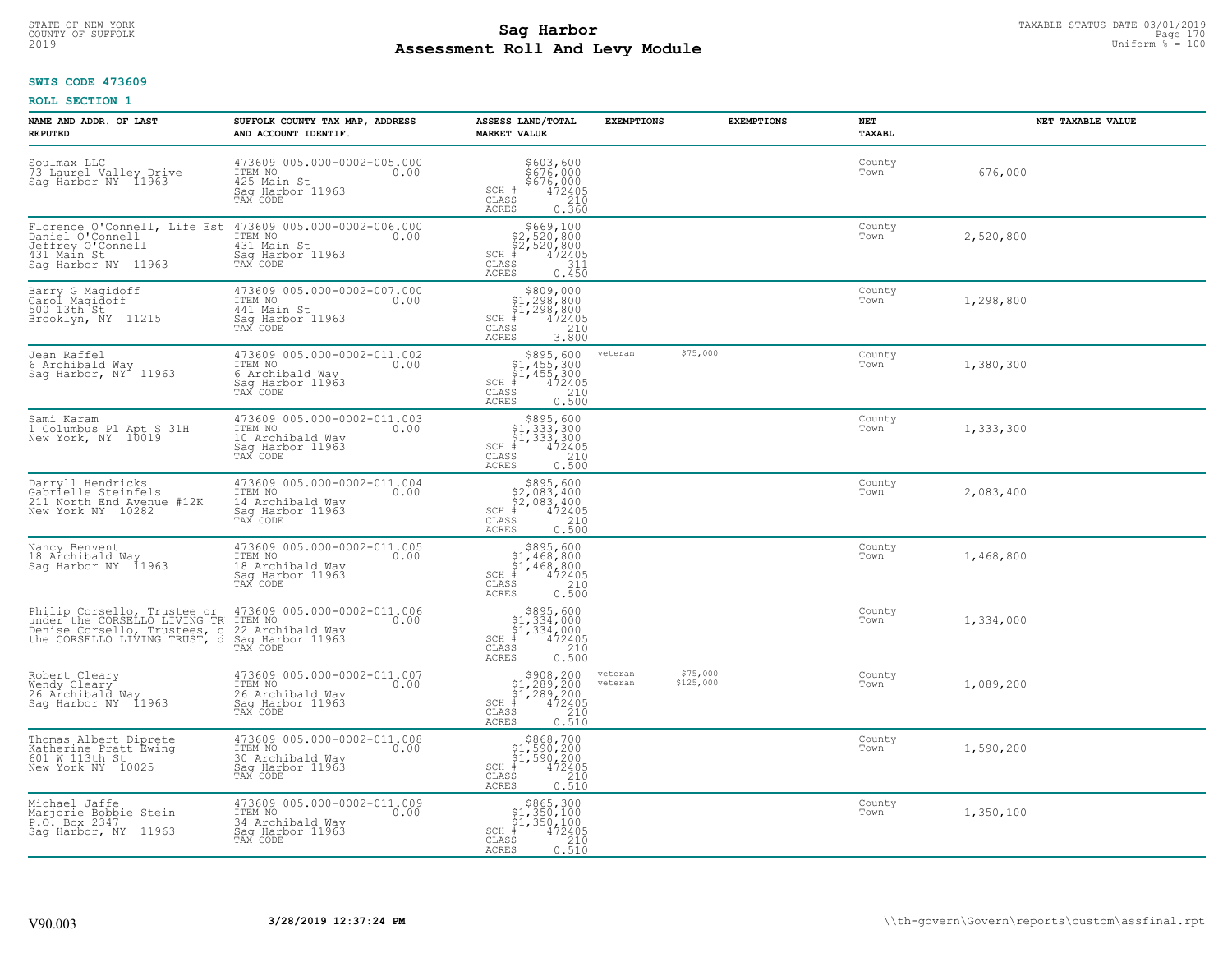# **SWIS CODE 473609**

| NAME AND ADDR. OF LAST<br><b>REPUTED</b>                                                             | SUFFOLK COUNTY TAX MAP, ADDRESS<br>AND ACCOUNT IDENTIF.                                            | ASSESS LAND/TOTAL<br><b>MARKET VALUE</b>                                                                                                                   | <b>EXEMPTIONS</b> | <b>EXEMPTIONS</b> | <b>NET</b><br>TAXABL | NET TAXABLE VALUE |
|------------------------------------------------------------------------------------------------------|----------------------------------------------------------------------------------------------------|------------------------------------------------------------------------------------------------------------------------------------------------------------|-------------------|-------------------|----------------------|-------------------|
| Gayle K Heine<br>Thomas H Heine<br>38 Archibald Way<br>Sag Harbor, NY 11963-3437                     | 473609 005.000-0002-011.010<br>ITEM NO<br>0.00<br>38 Archibald Way<br>Saq Harbor 11963<br>TAX CODE | $$856,700$<br>$$1,511,600$<br>$$1,511,600$<br>$472405$<br>$$210$<br>$SCH$ #<br>CLASS<br>ACRES<br>0.500                                                     |                   |                   | County<br>Town       | 1,511,600         |
| Matthew Keller<br>Lindsey Thayer<br>42 Archibald Way<br>Saq Harbor NY 11963                          | 473609 005.000-0002-011.011<br>ITEM NO<br>0.00<br>42 Archibald Way<br>Sag Harbor 11963<br>TAX CODE | $$856,700$<br>$$1,179,400$<br>$$1,179,400$<br>$SCH$ #<br>$472405$<br>210<br>CLASS<br><b>ACRES</b><br>0.500                                                 |                   |                   | County<br>Town       | 1,179,400         |
| Janice Moses<br>46 Archibald Way<br>Sag Harbor, NY 11963                                             | 473609 005.000-0002-011.012<br>ITEM NO<br>0.00<br>46 Archibald Way<br>Sag Harbor 11963<br>TAX CODE | \$865,300<br>\$1,198,400<br>\$1,198,400<br>$SCH$ #<br>$\begin{smallmatrix} 472405\ 210\ 0.510 \end{smallmatrix}$<br>CLASS<br>ACRES                         |                   |                   | County<br>Town       | 1,198,400         |
| Gregory Kirwan<br>Elizabeth Kirwan<br>50 Archibald Way<br>Sag Harbor, NY 11963                       | 473609 005.000-0002-011.013<br>ITEM NO<br>0.00<br>50 Archibald Way<br>Saq Harbor 11963<br>TAX CODE | \$784,100<br>\$1,368,500<br>$\begin{array}{r} 51,368,500 \\ * & 472405 \\ * & 210 \\ * & 210 \\ * & 0.520 \end{array}$<br>$SCH$ #<br>CLASS<br><b>ACRES</b> |                   |                   | County<br>Town       | 1,368,500         |
| 54 Archibald LLC<br>c/o Robert Spiegelman<br>1400 Broadway FL 15<br>New York, NY 10018               | 473609 005.000-0002-011.014<br>ITEM NO<br>0.00<br>54 Archibald Way<br>Saq Harbor 11963<br>TAX CODE | \$853,800<br>3833,800<br>\$1,266,500<br>\$1,266,500<br>\$210<br>\$210<br>\$210<br>0.640<br>$SCH$ #<br>CLASS<br><b>ACRES</b>                                | veteran           | \$75,000          | County<br>Town       | 1,191,500         |
| Lynn Debow<br>Räymond Soldavin<br>200 East 94th Ave Apt 303<br>New York, NY 10128                    | 473609 005.000-0002-011.015<br>ITEM NO<br>0.00<br>58 Archibald Way<br>Sag Harbor 11963<br>TAX CODE | $$978,000$<br>$$1,411,500$<br>$$1,411,500$<br>$$412,500$<br>$472405$<br>$SCH$ #<br>$\begin{array}{c} 210 \\ 0.730 \end{array}$<br>CLASS<br>ACRES           |                   |                   | County<br>Town       | 1,411,500         |
| W James Matthers<br>Laura Matthers<br>55 Archibald Way<br>Saq Harbor, NY 11963                       | 473609 005.000-0002-011.016<br>ITEM NO<br>0.00<br>59 Archibald Way<br>Sag Harbor 11963<br>TAX CODE | $\begin{array}{c} $913,300 $1,631,400 $1,631,400 $472405 \end{array}$<br>$SCH$ #<br>CLASS<br>210<br>1,300<br>ACRES                                         |                   |                   | County<br>Town       | 1,631,400         |
| 55 Archibald Realty LLC<br>59 Archibald May<br>Sag Harbor, NY <sup>-</sup> 11963                     | 473609 005.000-0002-011.017<br>ITEM NO<br>0.00<br>55 Archibald Way<br>Sag Harbor 11963<br>TAX CODE | $$704, 400$<br>$$1, 066, 000$<br>$\begin{array}{c} 31,066,000 \\ 472405 \\ \text{ss} \end{array}$<br>SCH<br>CLASS<br><b>ACRES</b><br>0.670                 |                   |                   | County<br>Town       | 1,066,000         |
| Roger Neve<br>Trish Neve<br>200 E 32 St Apt 29B<br>New York, NY 10016-6305                           | 473609 005.000-0002-011.018<br>ITEM NO<br>0.00<br>51 Archibald Way<br>Saq Harbor 11963<br>TAX CODE | $$749,600$<br>$$1,194,900$<br>$$1,194,900$<br>$*$<br>$*$<br>$*$<br>$*$<br>SCH<br>CLASS<br>$\frac{210}{0.550}$<br>ACRES                                     |                   |                   | County<br>Town       | 1,194,900         |
| Veronica Logatti Maginnis<br>Richard Wolter Erwine<br>201 East 71st St Apt 29FG<br>New York NY 10003 | 473609 005.000-0002-011.019<br>ITEM NO<br>0.00<br>47 Archibald Way<br>Sag Harbor 11963<br>TAX CODE | $$810,900\n$1,784,200\n$1,784,200\n# 472405\n 210\n 210$<br>SCH<br>CLASS<br><b>ACRES</b><br>0.600                                                          |                   |                   | County<br>Town       | 1,784,200         |
| Ernest Schade<br>PO Box 2760<br>Saq Harbor, NY 11963                                                 | 473609 005.000-0002-011.020<br>ITEM NO<br>0.00<br>43 Archibald Way<br>Sag Harbor 11963<br>TAX CODE | \$823,200<br>$\begin{array}{c} 51,167,400 \\ 51,167,400 \\ + 472405 \end{array}$<br>$SCH$ #<br>210<br>CLASS<br><b>ACRES</b><br>0.600                       | veteran           | \$75,000          | County<br>Town       | 1,092,400         |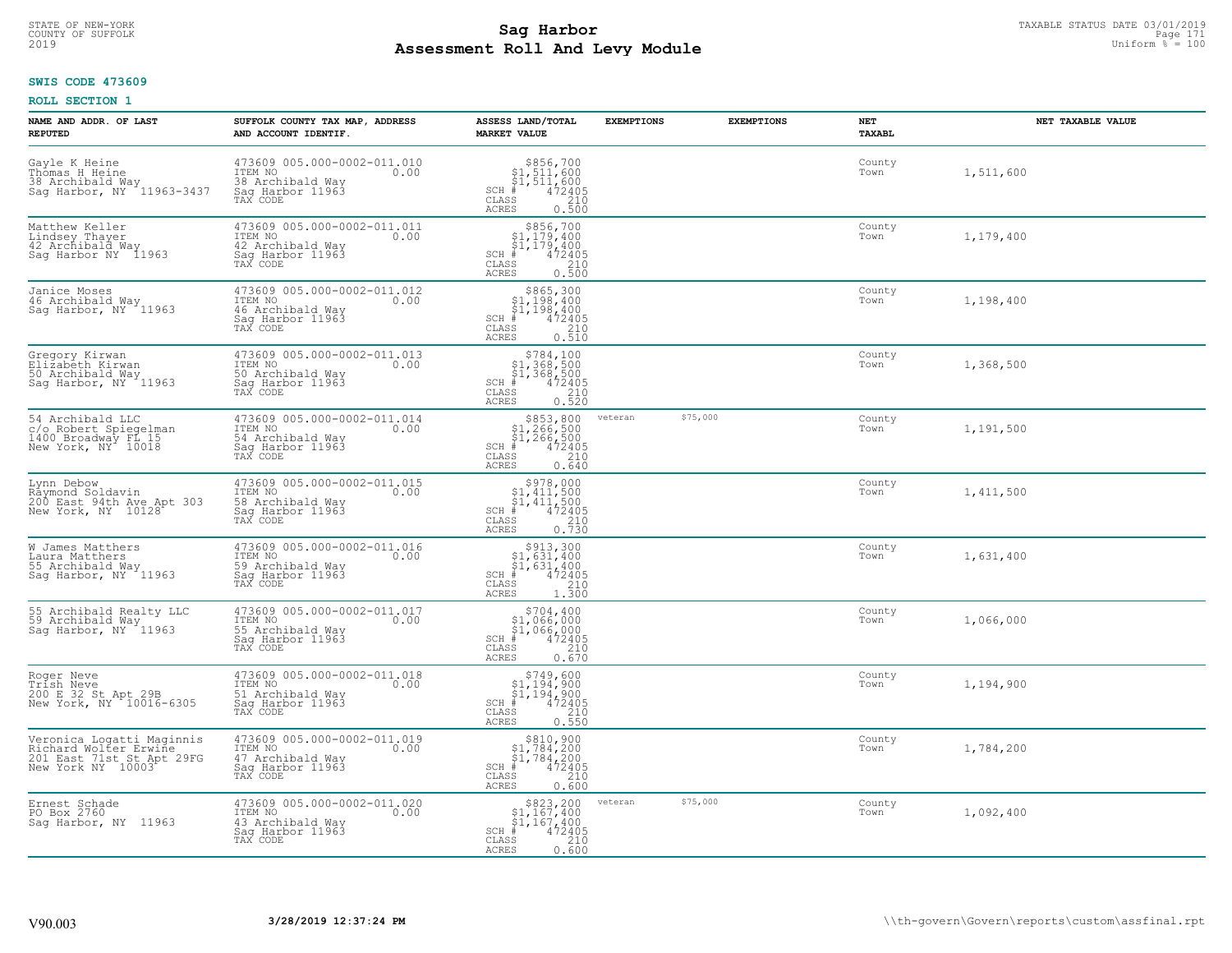# TAXABLE STATUS DATE 03/01/2019 **Sag Harbor** COUNTY OF SUFFOLK Page 172 **Assessment Roll And Levy Module** 2019 Uniform % = 100

### **SWIS CODE 473609**

| NAME AND ADDR. OF LAST<br><b>REPUTED</b>                                                           | SUFFOLK COUNTY TAX MAP, ADDRESS<br>AND ACCOUNT IDENTIF.                                                                                                           | ASSESS LAND/TOTAL<br><b>MARKET VALUE</b>                                                                                                          | <b>EXEMPTIONS</b>    | <b>EXEMPTIONS</b> | NET<br><b>TAXABL</b> | NET TAXABLE VALUE |
|----------------------------------------------------------------------------------------------------|-------------------------------------------------------------------------------------------------------------------------------------------------------------------|---------------------------------------------------------------------------------------------------------------------------------------------------|----------------------|-------------------|----------------------|-------------------|
| Karma A Kailly Lande<br>Robert M Lande<br>39 Archibald Way<br>Sag Harbor NY 11963                  | 473609 005.000-0002-011.021<br>ITEM NO<br>0.00<br>39 Archibald Wav<br>Saq Harbor 11963<br>TAX CODE                                                                | $$836,800$<br>$$1,871,900$<br>$$1,871,900$<br>$472405$<br>$$210$<br>$$210$<br>$SCH \#$<br>CLASS<br>ACRES<br>0.610                                 |                      |                   | County<br>Town       | 1,871,900         |
| Jeffrey Drubych<br>Annmarie Gallo<br>35 Archibald Way<br>Sag Harbor NY 11963                       | 473609 005.000-0002-011.022<br>ITEM NO<br>0.00<br>35 Archibald Way<br>Sag Harbor 11963<br>TAX CODE                                                                | $\begin{array}{c} $829,100\\ $1,261,700\\ $1,261,700 \end{array}$<br>$SCH$ #<br>$550$<br>472405<br>0.550<br>CLASS<br><b>ACRES</b>                 |                      |                   | County<br>Town       | 1,261,700         |
| Randall McCallum<br>Tracey McCallum<br>30 Park Place Apt 44E<br>New York NY 10007                  | 473609 005.000-0002-011.023<br>ITEM NO<br>0.00<br>31 Archibald Way<br>Sag Harbor 11963<br>TAX CODE                                                                | \$907,500<br>$$2,428,100$<br>$$2,428,100$<br>$SCH$ #<br>472405<br>CLASS<br>210<br><b>ACRES</b><br>0.580                                           |                      |                   | County<br>Town       | 2,428,100         |
| Terrence Ryan Greenawalt<br>Joseph A. Licitra, III<br>1318 N. Orange Grove<br>Los Angeles CA 90046 | 473609 005.000-0002-011.024<br>ITEM NO<br>0.00<br>5 Archibald Way<br>Saq Harbor 11963<br>TAX CODE                                                                 | $$318,60051,247,00051,247,000472405$<br>SCH #<br>CLASS<br>$\begin{array}{c} 210 \\ 0.790 \end{array}$<br><b>ACRES</b>                             |                      |                   | County<br>Town       | 1,247,000         |
| Robert E Fordham<br>Eileen M Fordham<br>26 Jermain Ave<br>Saq Harbor NY 11963                      | 473609 005.000-0002-011.029<br>ITEM NO<br>0.00<br>26 Jermain Ave<br>Saq Harbor 11963<br>TAX CODE                                                                  | \$603,600<br>\$867,200<br>\$867,200<br>\$867,200<br>\$10<br>\$10<br>\$10<br>\$10<br>SCH #<br>CLASS<br><b>ACRES</b>                                | \$125,000<br>veteran |                   | County<br>Town       | 742,200           |
| Barry G Maqidoff<br>895 West End Avenue Apt 8C<br>New York NY 10025                                | 473609 005.000-0002-013.000<br>ITEM NO<br>0.00<br>Bridgehampton Sag Harbor Tpke<br>Saq Harbor<br>TAX CODE                                                         | \$500<br>\$500<br>\$500<br>472405<br>SCH #<br>692<br>CLASS<br>0.220<br><b>ACRES</b>                                                               |                      |                   | County<br>Town       | 500               |
|                                                                                                    | Sag Harbor Main Property Cor 473609 006.000-0001-002.001<br>37 Tuthill Drive TEM NO 1781<br>P.O. Box 1960<br>Shelter Island NY 11964 Sag Harbor 11963<br>TAX CODE | $$853,500$<br>$$1,611,900$<br>$$1,611,900$<br>$$472405$<br>$SCH$ #<br>CLASS<br>220<br>0.580<br><b>ACRES</b>                                       |                      |                   | County<br>Town       | 1,611,900         |
| Judith E Long<br>P.O. Box 1432<br>Saq Harbor, NY 11963                                             | 473609 006.000-0001-003.000<br>TTEM NO 0.00<br>307 Main St<br>Saq Harbor 11963<br>TAX CODE                                                                        | 5779,300<br>5949,500<br>5949,500<br>472405<br>210<br>SCH #<br>CLASS<br><b>ACRES</b><br>0.210                                                      |                      |                   | County<br>Town       | 949,500           |
| Judith Long, Trustee<br>of Judith Long Living Trust<br>P.O. Box 1432<br>Saq Harbor NY 11963        | 473609 006.000-0001-004.000<br>ITEM NO 0.00<br>303 Main St<br>Saq Harbor 11963<br>TAX CODE                                                                        | \$654,700<br>\$654,700<br>\$654,700<br>472405<br>SCH #<br>CLASS<br>311<br><b>ACRES</b><br>0.250                                                   |                      |                   | County<br>Town       | 654,700           |
| Estalee H Buchanan (Trustee)<br>Estalee H Buchanan Trust<br>3 Dogwood Ln<br>Darién, CT 13820       | 473609 006.000-0001-005.000<br>ITEM NO<br>0.00<br>299 Main St<br>Sag Harbor 11963<br>TAX CODE                                                                     | $\begin{array}{r} 5772,000 \\ 51,031,900 \\ 51,031,900 \\ \pm 472405 \\ \pm 55 & 210 \\ \end{array}$<br>$SCH$ #<br>CLASS<br><b>ACRES</b><br>0.200 |                      |                   | County<br>Town       | 1,031,900         |
| 19 Indian Hill Road, LLC<br>P.O. Box 1290<br>Saq Harbor NY 11963                                   | 473609 006.000-0001-006.000<br>ITEM NO<br>0.00<br>295 Main St<br>Sag Harbor 11963<br>TAX CODE                                                                     | $$762, 400$<br>$$2, 176, 700$<br>$$2, 176, 700$<br>$SCH$ #<br>$\begin{array}{r} 472405 \\ 210 \\ 0.220 \end{array}$<br>CLASS<br><b>ACRES</b>      |                      |                   | County<br>Town       | 2,176,700         |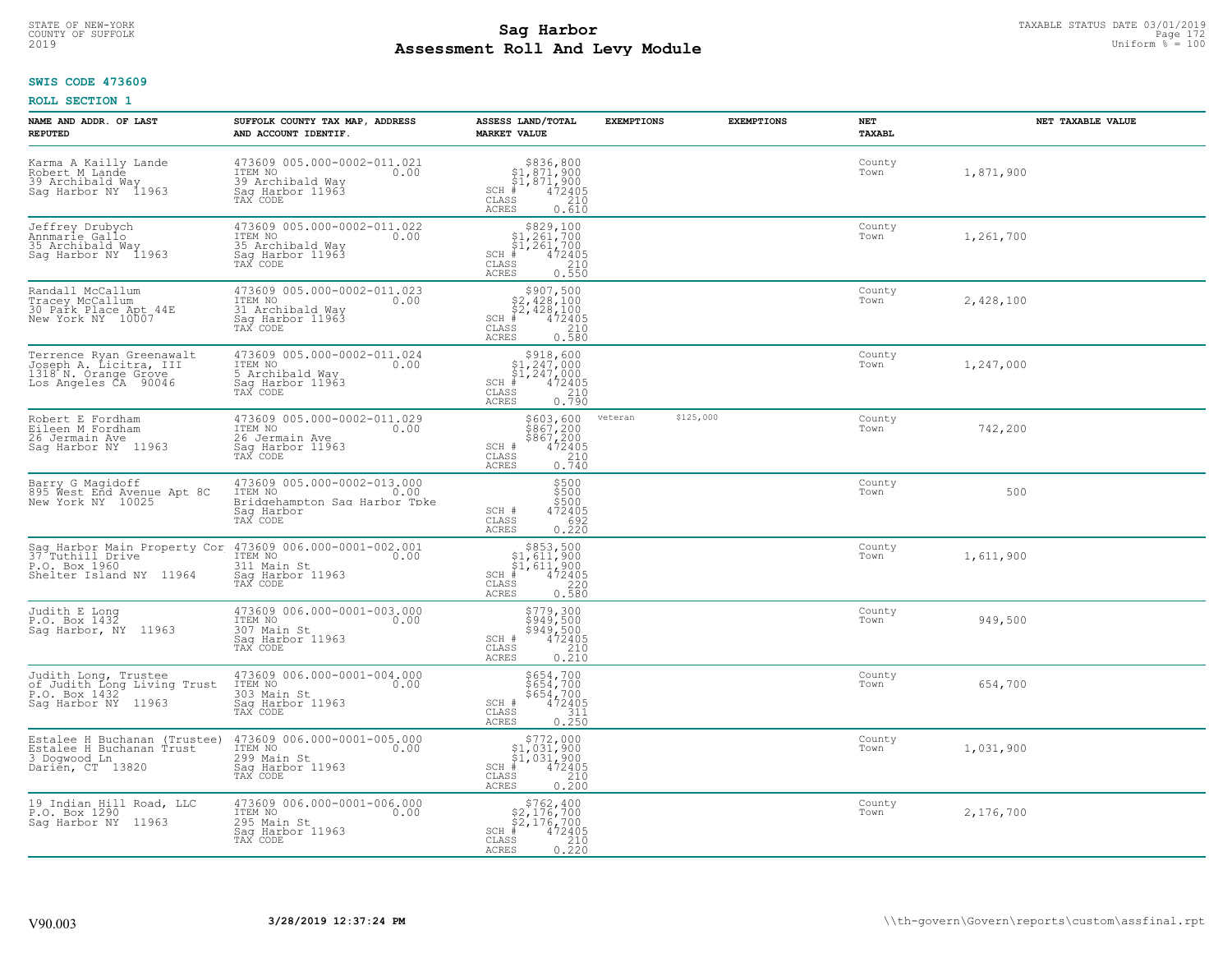# STATE OF NEW-YORK TAXABLE STATUS DATE 03/01/2019<br>COUNTY OF SUFFOLK Page 173 **Assessment Roll And Levy Module** 2019 Uniform % = 100

# **SWIS CODE 473609**

| NAME AND ADDR. OF LAST<br><b>REPUTED</b>                                             | SUFFOLK COUNTY TAX MAP, ADDRESS<br>AND ACCOUNT IDENTIF.                                          | ASSESS LAND/TOTAL<br><b>MARKET VALUE</b>                                                                                                                                                                                                                                                                             | <b>EXEMPTIONS</b> | <b>EXEMPTIONS</b> | NET<br>TAXABL  | NET TAXABLE VALUE |
|--------------------------------------------------------------------------------------|--------------------------------------------------------------------------------------------------|----------------------------------------------------------------------------------------------------------------------------------------------------------------------------------------------------------------------------------------------------------------------------------------------------------------------|-------------------|-------------------|----------------|-------------------|
| Elizabeth A. McGuire<br>99 Prospect Street Apt 3B<br>Babylon NY 11702                | 473609 006.000-0001-007.000<br>ITEM NO<br>0.00<br>291 Main St<br>Saq Harbor 11963<br>TAX CODE    | $\begin{array}{l} 5571, 400 \\ 8813, 300 \\ 8813, 300 \\ 472405 \\ 210 \\ \end{array}$<br>$SCH$ #<br>CLASS<br><b>ACRES</b><br>0.170                                                                                                                                                                                  |                   |                   | County<br>Town | 813,300           |
| Johnny Meyer<br>Helga Meyer<br>283 Main St<br>Saq Harbor, NY 11963                   | 473609 006.000-0001-009.001<br>ITEM NO<br>0.00<br>283 Main St<br>Sag Harbor 11963<br>TAX CODE    | \$619,000<br>\$829,100<br>\$829,100<br>SCH #<br>472405<br>$\mathtt{CLASS}$<br>484<br>0.070<br>ACRES                                                                                                                                                                                                                  |                   |                   | County<br>Town | 829,100           |
| Sagabon Inc.<br>c/o Annie Chen<br>1280 5th Avenue PH-C<br>New York NY 10019          | 473609 006.000-0001-009.002<br>ITEM NO<br>0.00<br>281 Main St<br>Saq Harbor 11963<br>TAX CODE    | \$472,700<br>$$^{94}_{61}, $^{98}_{89}, $^{600}_{61}, $^{898}_{70}, $^{600}_{700}$$<br>$SCH$ #<br>CLASS<br><b>ACRES</b><br>0.150                                                                                                                                                                                     |                   |                   | County<br>Town | 1,898,600         |
| 279 Main, LLC<br>$279$ Main St<br>Sag Harbor NY 11963                                | 473609 006.000-0001-010.000<br>ITEM NO<br>0.00<br>279 Main St<br>Saq Harbor 11963<br>TAX CODE    | $\begin{array}{r} \text{\small $>$702$, $500$} \\ \text{\small $>$1$, $249$, $800$} \\ \text{\small $>$1$, $249$, $800$} \\ \text{\small $>$472405$} \\ \text{\small $>$85$} \\ \text{\small $25$} \\ \text{\small $25$} \\ \text{\small $25$} \\ \text{\small $0$} \end{array}$<br>$SCH$ #<br>CLASS<br><b>ACRES</b> |                   |                   | County<br>Town | 1,249,800         |
| Barbara E Doty<br>275 Main St<br>Sag Harbor, NY 11963                                | 473609 006.000-0001-011.000<br>ITEM NO<br>0.00<br>275 Main St<br>Saq Harbor 11963<br>TAX CODE    | \$753,000<br>$\begin{array}{r} 51,304,800 \\ 51,304,800 \\ * & 472405 \\ * & 210 \\ * \end{array}$<br>$SCH$ #<br>CLASS<br>ACRES<br>0.140                                                                                                                                                                             |                   |                   | County<br>Town | 1,304,800         |
| Erik Muller<br>271 Main St<br>Sag Harbor, NY 11963                                   | 473609 006.000-0001-012.000<br>ITEM NO<br>271 Main St<br>0.00<br>Sag Harbor 11963<br>TAX CODE    | $$1, 124, 200$<br>$$1, 721, 700$<br>$$1, 721, 700$<br>$*1, 721, 700$<br>$SCH$ #<br>CLASS<br>210<br><b>ACRES</b><br>0.390                                                                                                                                                                                             |                   |                   | County<br>Town | 1,721,700         |
| 14 Oakland LLC<br>c/o George Schiavoni<br>14 Oakland LLC<br>c/o George Schiavoni     | 473609 006.000-0001-014.000<br>ITEM NO<br>0.00<br>14 Oakland Ave<br>Sag Harbor 11963<br>TAX CODE | $$781, 100$<br>$$1, 243, 600$<br>$$1, 243, 600$<br>$$472405$<br>$SCH$ #<br>CLASS<br>220<br><b>ACRES</b><br>0.180                                                                                                                                                                                                     |                   |                   | County<br>Town | 1,243,600         |
| Emma Rhodes<br>David Rhodes<br>315 West 106th Street Apt 16<br>New York NY 10025     | 473609 006.000-0001-015.000<br>TTEM NO 0.00<br>18 Oakland Ave<br>Saq Harbor 11963<br>TAX CODE    | $$3, 721, 500$<br>$$3, 721, 500$<br>$$3, 721, 500$<br>$472405$<br>$$210$<br>$SCH$ #<br>$\mathtt{CLASS}$<br>ACRES<br>0.360                                                                                                                                                                                            |                   |                   | County<br>Town | 3,721,500         |
| Joan Ialacci<br>Marie King<br>Laurentia Gallup<br>11 Cove Rd<br>Sag Harbor, NY 11963 | 473609 006.000-0001-016.000<br>10.00 0.00<br>22 Oakland Ave<br>Saq Harbor 11963<br>TAX CODE      | \$782,300<br>\$986,800<br>$$986, 800$<br>472405<br>210<br>SCH #<br>CLASS<br><b>ACRES</b><br>0.180                                                                                                                                                                                                                    |                   |                   | County<br>Town | 986,800           |
| Quercus Stellato LLC<br>1010 Fifth Ave<br>New York NY 10028                          | 473609 006.000-0001-018.001<br>ITEM NO<br>0.00<br>26 Oakland Ave<br>Sag Harbor 11963<br>TAX CODE | $$999, 200$<br>$$3, 097, 100$<br>$$3, 097, 100$<br>$$472405$<br>$SCH$ #<br>CLASS<br>$\begin{array}{c} 210 \\ 0.360 \end{array}$<br><b>ACRES</b>                                                                                                                                                                      |                   |                   | County<br>Town | 3,097,100         |
| Robert Gibbs<br>95 Horatio St Apt 5D<br>New York NY 10014                            | 473609 006.000-0001-019.002<br>ITEM NO<br>0.00<br>287 Main St<br>Sag Harbor 11963<br>TAX CODE    | \$851,300<br>\$1,259,900<br>\$1,259,900<br>$SCH$ #<br>472405<br>CLASS<br>$\frac{210}{0.240}$<br>ACRES                                                                                                                                                                                                                |                   |                   | County<br>Town | 1,259,900         |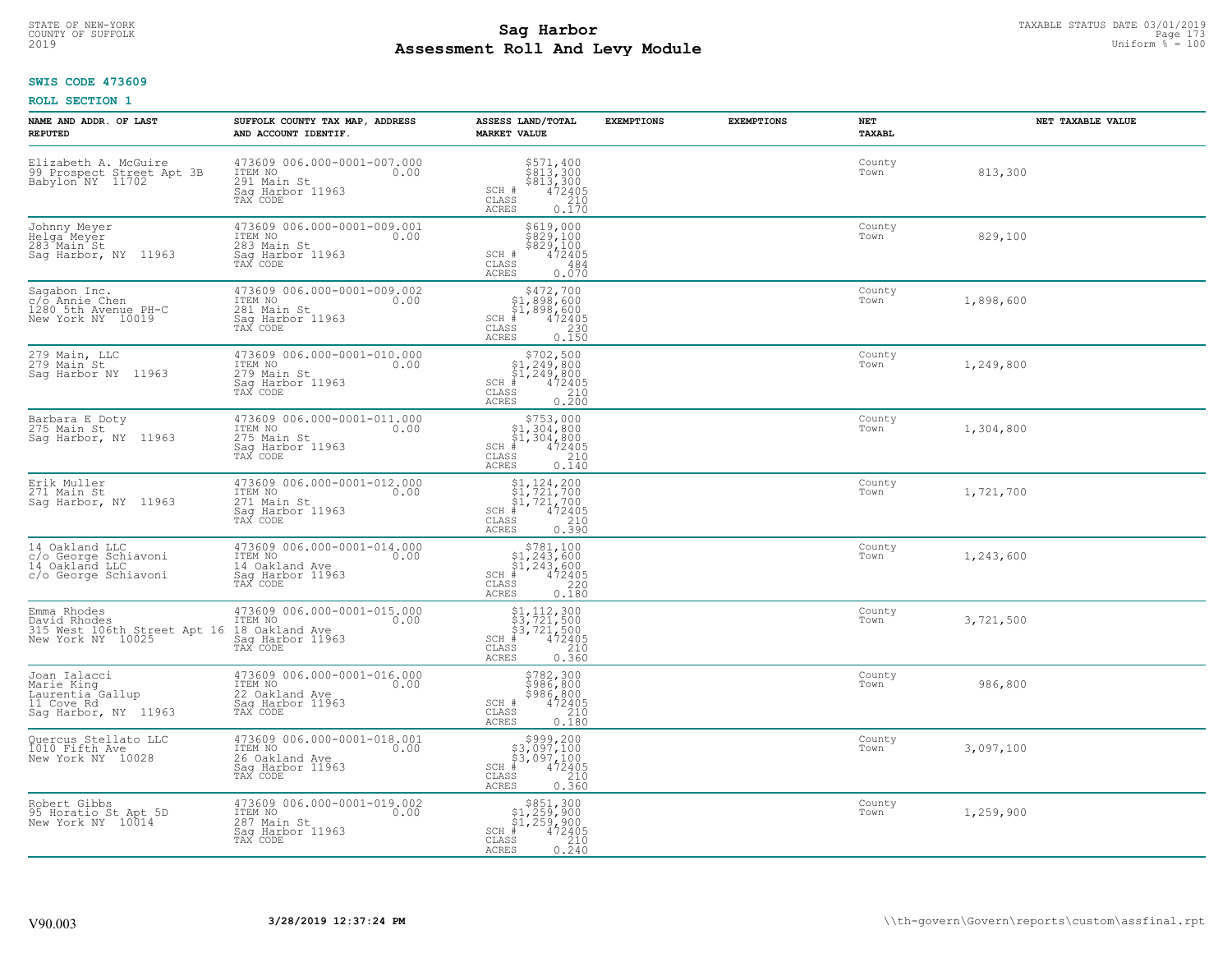# STATE OF NEW-YORK TAXABLE STATUS DATE 03/01/2019<br>Page 174 **Sag Harbor** Superinten and the superior of superior page 174 **Assessment Roll And Levy Module** 2019 Uniform % = 100

### **SWIS CODE 473609**

| NAME AND ADDR. OF LAST<br><b>REPUTED</b>                                                                 | SUFFOLK COUNTY TAX MAP, ADDRESS<br>AND ACCOUNT IDENTIF.                                          | ASSESS LAND/TOTAL<br><b>MARKET VALUE</b>                                                                                                     | <b>EXEMPTIONS</b> | <b>EXEMPTIONS</b> | NET<br>TAXABL  | NET TAXABLE VALUE |
|----------------------------------------------------------------------------------------------------------|--------------------------------------------------------------------------------------------------|----------------------------------------------------------------------------------------------------------------------------------------------|-------------------|-------------------|----------------|-------------------|
| Freda Soiffer<br>Richard A Haskin<br>Richard A Haskin<br>907 Fifth Ave Apt 7C<br>New York, NY 10021-4156 | 473609 006.000-0001-022.000<br>ITEM NO<br>0.00<br>5 White St<br>Saq Harbor 11963<br>TAX CODE     | \$1,021,600<br>$\begin{array}{l} 51,449,300 \\ 51,449,300 \\ + 472405 \end{array}$<br>$SCH$ #<br>CLASS<br>210<br>ACRES<br>0.280              |                   |                   | County<br>Town | 1,449,300         |
| Robert W Espach<br>Dorothy C Espach<br>P.O. Box 130<br>Sag Harbor, NY 11963                              | 473609 006.000-0001-023.000<br>ITEM NO<br>0.00<br>51 Jermain Ave<br>Saq Harbor 11963<br>TAX CODE | $$939,500$<br>$$1,197,500$<br>$$1,197,500$<br>$*1$<br>$*12405$<br>$SCH$ #<br>CLASS<br>$\begin{array}{c} 210 \\ 0.380 \end{array}$<br>ACRES   |                   |                   | County<br>Town | 1,197,500         |
| Yvonne Rafferty<br>Apt 21b<br>100 W 93rd St<br>New York, NY 10025                                        | 473609 006.000-0001-024.000<br>ITEM NO<br>0.00<br>57 Jermain Ave<br>Sag Harbor 11963<br>TAX CODE | \$574,200<br>\$784,800<br>$\begin{array}{r} 5784,800 \\ 472405 \\ 220 \\ 0.210 \end{array}$<br>SCH #<br>CLASS<br>ACRES                       |                   |                   | County<br>Town | 784,800           |
| Kathryn Reinhardt<br>61 Manhasset Woods Rd<br>Manhasset NY 11030                                         | 473609 006.000-0001-025.000<br>ITEM NO<br>0.00<br>50 Oakland Ave<br>Saq Harbor 11963<br>TAX CODE | \$819,200<br>\$930,600<br>\$930,600<br>SCH #<br>$\frac{472405}{210}$<br>CLASS<br><b>ACRES</b><br>0.140                                       |                   |                   | County<br>Town | 930,600           |
| Evan L Schwartz<br>Alison M Bond<br>171 W 79th St<br>New York, NY 10024                                  | 473609 006.000-0001-026.000<br>ITEM NO<br>0.00<br>61 Jermain Ave<br>Saq Harbor 11963<br>TAX CODE | \$641,000<br>\$793,900<br>\$793,900<br>\$793,900<br>SCH #<br>$\begin{array}{c} 210 \\ 0.300 \end{array}$<br>CLASS<br>ACRES                   |                   |                   | County<br>Town | 793,900           |
| Michael C Fitzgerald<br>May L Castleberry<br>67 Jermain Ave<br>Saq Harbor, NY 11963                      | 473609 006.000-0001-027.000<br>ITEM NO<br>0.00<br>67 Jermain Ave<br>Saq Harbor 11963<br>TAX CODE | \$548,600<br>\$794,200<br>\$794,200<br>472405<br>SCH #<br>$\mathtt{CLASS}$<br>210<br>0.200<br><b>ACRES</b>                                   |                   |                   | County<br>Town | 794,200           |
| Elizabeth Murray<br>Dennis Murray<br>1111 Father Capodanno Blvd<br>Staten Island NY 10306                | 473609 006.000-0001-028.000<br>ITEM NO<br>0.00<br>51 Oakland Ave<br>Sag Harbor 11963<br>TAX CODE | \$796,600<br>\$990,200<br>\$990,200<br>472405<br>SCH #<br>CLASS<br>210<br>0.180<br>ACRES                                                     |                   |                   | County<br>Town | 990,200           |
| Lisa W Hess<br>47 Oakland Ave<br>Saq Harbor NY 11963                                                     | 473609 006.000-0001-030.001<br>TTEM NO 0.00<br>47 Oakland Ave<br>Saq Harbor 11963<br>TAX CODE    | $$1, 203, 600$<br>$$2, 360, 600$<br>$$2, 360, 600$<br>$*$ 472405<br>$SCH$ #<br>CLASS<br>$\begin{array}{c} 210 \\ 0.350 \end{array}$<br>ACRES |                   |                   | County<br>Town | 2,360,600         |
| Neal Beckstedt<br>445 West 23rd Street #14C<br>New York NY 10011                                         | 473609 006.000-0001-031.000<br>ITEM NO 0.00<br>43 Oakland Ave<br>Saq Harbor 11963<br>TAX CODE    | \$806,500<br>\$996,400<br>$$996, 4004724052100.170$<br>SCH #<br>CLASS<br><b>ACRES</b>                                                        |                   |                   | County<br>Town | 996,400           |
| Jeffrey Levine<br>P.O. Box 2011<br>Bridgehampton NY 11932                                                | 473609 006.000-0001-032.000<br>ITEM NO<br>0.00<br>39 Oakland Ave<br>Sag Harbor 11963<br>TAX CODE | \$794,700<br>$$1,142,300$<br>$$1,142,300$<br>$*$ 472405<br>$SCH$ #<br>210<br>CLASS<br>ACRES<br>0.170                                         |                   |                   | County<br>Town | 1,142,300         |
| Oakland Sag Harbor, LLC<br>46 East 73rd St<br>New York NY 10021                                          | 473609 006.000-0001-033.000<br>ITEM NO<br>0.00<br>37 Oakland Ave<br>Sag Harbor 11963<br>TAX CODE | $$829, 800$<br>$$1, 954, 200$<br>$$1, 954, 200$<br>$$472405$<br>$SCH$ #<br>CLASS<br>210<br>ACRES<br>0.140                                    |                   |                   | County<br>Town | 1,954,200         |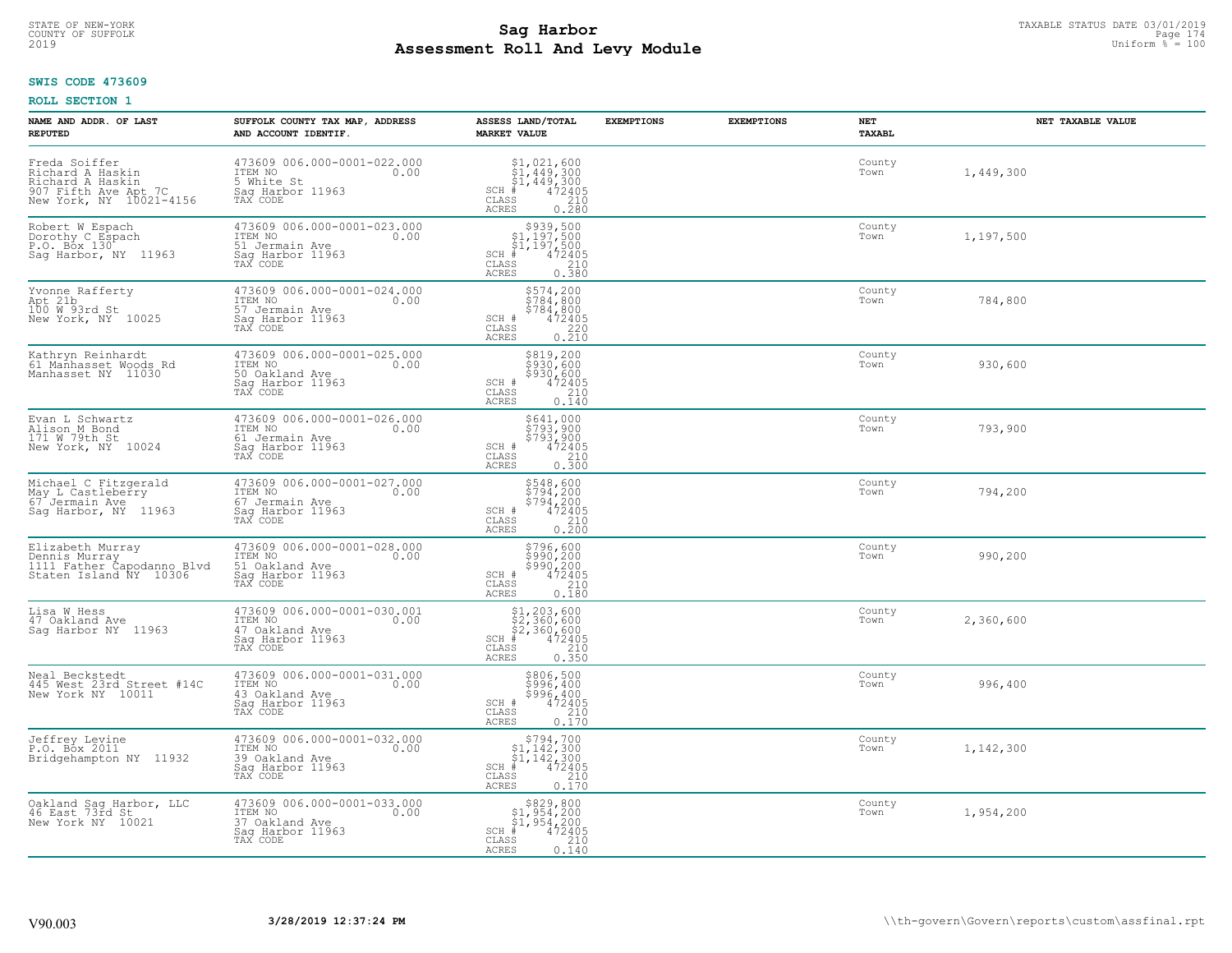# STATE OF NEW-YORK TAXABLE STATUS DATE 03/01/2019<br>COUNTY OF SUFFOLK Page 175 Page 175 **Assessment Roll And Levy Module** 2019 Uniform % = 100

### **SWIS CODE 473609**

| NAME AND ADDR. OF LAST<br><b>REPUTED</b>                                                                    | SUFFOLK COUNTY TAX MAP, ADDRESS<br>AND ACCOUNT IDENTIF.                                          | ASSESS LAND/TOTAL<br><b>MARKET VALUE</b>                                                                                                                                                                                                                                                                                                                                                                            | <b>EXEMPTIONS</b>   | <b>EXEMPTIONS</b><br>NET<br><b>TAXABL</b> |           | NET TAXABLE VALUE |
|-------------------------------------------------------------------------------------------------------------|--------------------------------------------------------------------------------------------------|---------------------------------------------------------------------------------------------------------------------------------------------------------------------------------------------------------------------------------------------------------------------------------------------------------------------------------------------------------------------------------------------------------------------|---------------------|-------------------------------------------|-----------|-------------------|
| Brana Wolf<br>2 Fifth Ave Apt 6A<br>New York, NY 10003-8835                                                 | 473609 006.000-0001-034.000<br>ITEM NO<br>0.00<br>33 Oakland Ave<br>Saq Harbor 11963<br>TAX CODE | $$1, 119, 200$<br>$$1, 440, 400$<br>$$1, 440, 400$<br>$472405$<br>$$210$<br>$SCH$ #<br>CLASS<br>0.360<br>ACRES                                                                                                                                                                                                                                                                                                      |                     | County<br>Town                            | 1,440,400 |                   |
| Anne F Pollack (Trustee)<br>Anne F Pollack Revocable Liv<br>44 Gramercy Park N Apt 9D<br>New York, NY 10010 | 473609 006.000-0001-035.000<br>ITEM NO<br>0.00<br>27 Oakland Ave<br>Sag Harbor 11963<br>TAX CODE | $$802,200\n$1,010,100\n$1,010,100\n# 472405\n85\n210$<br>$SCH$ #<br>CLASS<br>0.190<br>ACRES                                                                                                                                                                                                                                                                                                                         |                     | County<br>Town                            | 1,010,100 |                   |
| Christopher Kelly<br>Bonnie Kelly<br>40 Glen Byron Ave<br>South Nyack, NY 10960                             | 473609 006.000-0001-036.000<br>ITEM NO<br>0.00<br>23 Oakland Ave<br>Sag Harbor 11963<br>TAX CODE | \$780,900<br>\$903,100<br>$$903,100$<br>472405<br>210<br>SCH #<br>CLASS<br>0.180<br>ACRES                                                                                                                                                                                                                                                                                                                           |                     | County<br>Town                            | 903,100   |                   |
| Michael Namer<br>Christine Namer<br>31 W 11 St 3A<br>New York NY 10011                                      | 473609 006.000-0001-043.003<br>ITEM NO<br>0.00<br>10 Somers Pl<br>Saq Harbor 11963<br>TAX CODE   | \$1,426,300<br>\$2,085,000<br>\$2,085,000<br>$SCH$ #<br>$\frac{472405}{210}$<br>CLASS<br>ACRES<br>0.570                                                                                                                                                                                                                                                                                                             |                     | County<br>Town                            | 2,085,000 |                   |
| David Reid<br>Gayle Feldman<br>131 E 74th St<br>New York, NY 10021                                          | 473609 006.000-0001-043.004<br>ITEM NO<br>0.00<br>8 Somers Pl<br>Saq Harbor 11963<br>TAX CODE    | \$1,431,600<br>$\begin{array}{l} 31,371,500 \\ 51,971,500 \\ + 472405 \end{array}$<br>$SCH$ #<br>CLASS<br>$\begin{array}{c} 210 \\ 0.600 \end{array}$<br><b>ACRES</b>                                                                                                                                                                                                                                               |                     | County<br>Town                            | 1,971,500 |                   |
| Steven J. Pully<br>Diana K. Howard<br>4564 meadowood Rd<br>Dallas TX 75220                                  | 473609 006.000-0001-043.007<br>ITEM NO<br>0.00<br>9 Somers Pl<br>Sag Harbor 11963<br>TAX CODE    | $\begin{array}{r} \text{\$1$, $323$, $000$} \\ \text{\$2$, $536$, $300$} \\ \text{\$2$, $536$, $300$} \\ \text{\$4$72405} \\ \text{\$8$8$} \\ \text{\$10$} \\ \text{\$110$} \\ \text{\$120$} \\ \text{\$130$} \\ \text{\$140$} \\ \text{\$158$} \\ \text{\$168$} \\ \text{\$189$} \\ \text{\$190$} \\ \text{\$190$} \\ \text{\$190$} \\ \text{\$190$} \\ \text{\$190$} \\ \text{\$190$<br>$SCH$ #<br>CLASS<br>ACRES |                     | County<br>Town                            | 2,536,300 |                   |
| Rodney R Yee<br>Colleen O Saidman<br>7 Somers Pl<br>Saq Harbor, NY 11963                                    | 473609 006.000-0001-043.008<br>ITEM NO<br>0.00<br>7 Somers Pl<br>Saq Harbor 11963<br>TAX CODE    | $$2, 317, 600$<br>$$2, 317, 600$<br>$$2, 317, 600$<br>$*$ 472405<br>$SCH$ #<br>$\begin{array}{c} 210 \\ 0.570 \end{array}$<br>CLASS<br>ACRES                                                                                                                                                                                                                                                                        |                     | County<br>Town                            | 2,317,600 |                   |
| James David Zankel<br>Pia Scala Zankel<br>70 Washington St Apt 9-0<br>Brooklyn NY 11201                     | 473609 006.000-0001-044.000<br>ITEM NO<br>0.00<br>71 Jermain Ave<br>Saq Harbor 11963<br>TAX CODE | $$1, 208, 700$<br>$$2, 368, 600$<br>$$2, 368, 600$<br>$*$ 472405<br>$SCH$ #<br>CLASS<br>210<br><b>ACRES</b><br>0.970                                                                                                                                                                                                                                                                                                |                     | County<br>Town                            | 2,368,600 |                   |
| John M Burns<br>Marjorie Burns<br>Jermain Ave<br>Sag Harbor, NY 11963                                       | 473609 006.000-0001-045.001<br>ITEM NO 0.00<br>81 Jermain Ave<br>Saq Harbor 11963<br>TAX CODE    | \$666,800<br>\$935,400<br>\$935,400<br>472405<br>SCH #<br>CLASS<br>210<br><b>ACRES</b><br>0.140                                                                                                                                                                                                                                                                                                                     | \$75,000<br>veteran | County<br>Town                            | 860,400   |                   |
| Jeffrey J Batky<br>Jermain Ave<br>Saq Harbor, NY 11963                                                      | 473609 006.000-0001-045.002<br>ITEM NO<br>0.00<br>77 Jermain Ave<br>Sag Harbor 11963<br>TAX CODE | $$896, 400$<br>$$1, 238, 600$<br>$$1, 238, 600$<br>$472405$<br>$$210$<br>$SCH$ #<br>CLASS<br><b>ACRES</b><br>0.360                                                                                                                                                                                                                                                                                                  |                     | County<br>Town                            | 1,238,600 |                   |
| 58 Palmer Terrace, LLC<br>c/o John Reuter<br>161 Hicks Street<br>Brooklyn NY 11201                          | 473609 006.000-0001-046.000<br>ITEM NO<br>0.00<br>58 Palmer Ter<br>Sag Harbor 11963<br>TAX CODE  | \$1,055,600<br>\$1,242,600<br>\$1,242,600<br>$SCH$ #<br>472405<br>210<br>CLASS<br>ACRES<br>0.610                                                                                                                                                                                                                                                                                                                    |                     | County<br>Town                            | 1,242,600 |                   |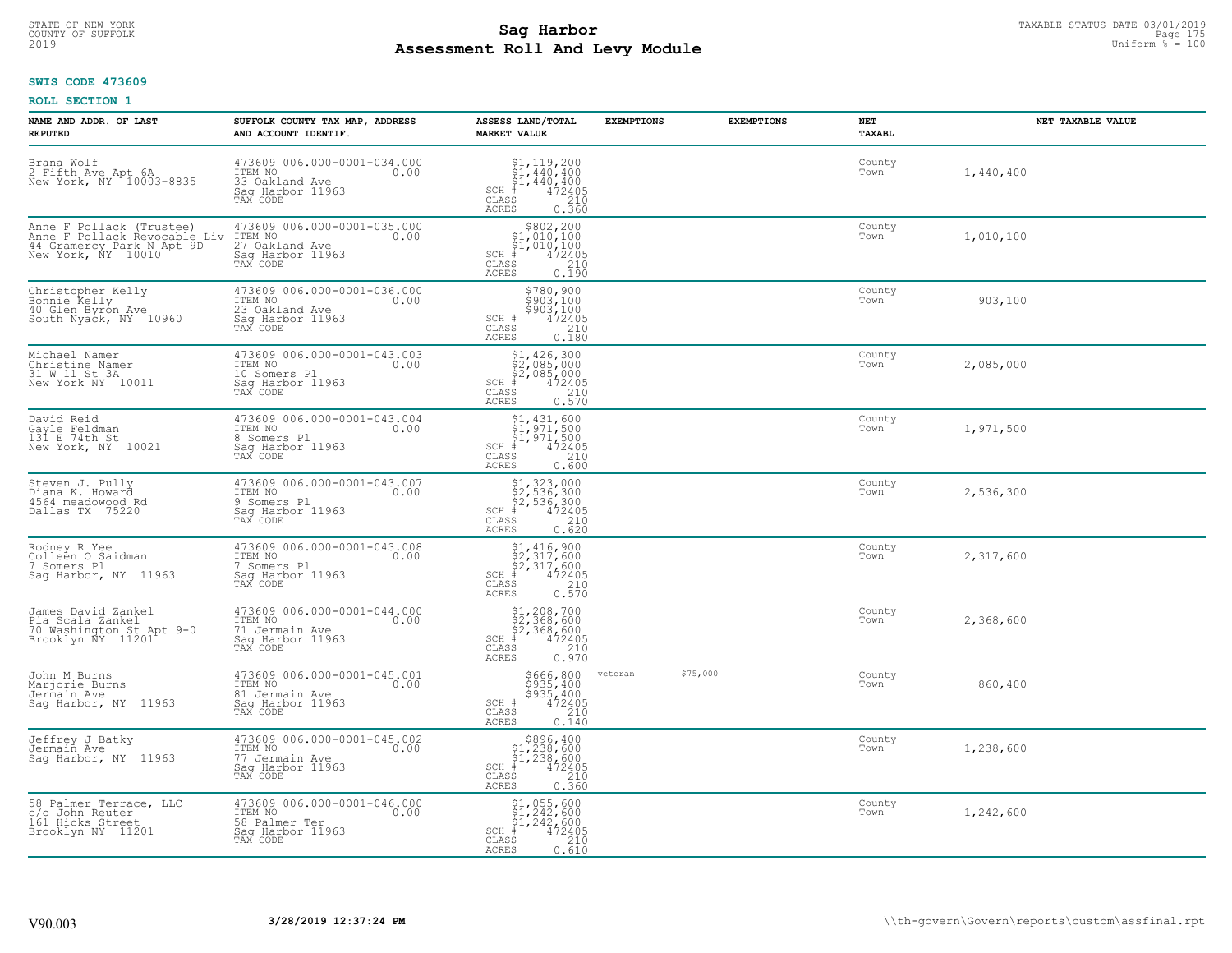# STATE OF NEW-YORK TAXABLE STATUS DATE 03/01/2019<br>COUNTY OF SUFFOLK Page 176 Page 176 **Assessment Roll And Levy Module** 2019 Uniform % = 100

### **SWIS CODE 473609**

| NAME AND ADDR. OF LAST<br><b>REPUTED</b>                                                           | SUFFOLK COUNTY TAX MAP, ADDRESS<br>AND ACCOUNT IDENTIF.                                         | ASSESS LAND/TOTAL<br><b>MARKET VALUE</b>                                                                                                                                                                                                                                                                                                | <b>EXEMPTIONS</b>    | <b>EXEMPTIONS</b> | <b>NET</b><br>TAXABL | NET TAXABLE VALUE |
|----------------------------------------------------------------------------------------------------|-------------------------------------------------------------------------------------------------|-----------------------------------------------------------------------------------------------------------------------------------------------------------------------------------------------------------------------------------------------------------------------------------------------------------------------------------------|----------------------|-------------------|----------------------|-------------------|
| ARMADILLO LLC<br>Van Dyke & Hand<br>c/ George Hand<br>24 Gingerbread Lane<br>East Hampton NY 11937 | 473609 006.000-0001-047.000<br>ITEM NO<br>0.00<br>54 Palmer Ter<br>Saq Harbor 11963<br>TAX CODE | $$2,064,700$<br>$$2,064,700$<br>$$2,064,700$<br>$472405$<br>$$2,064$<br>$$210$<br>$SCH$ #<br>CLASS<br>0.720<br>ACRES                                                                                                                                                                                                                    |                      |                   | County<br>Town       | 2,064,700         |
| Michael Voelker<br>260 Park Avenue South 5J<br>New York NY 10010                                   | 473609 006.000-0001-048.000<br>ITEM NO<br>0.00<br>46 Palmer Ter<br>Saq Harbor 11963<br>TAX CODE | $$2,959,400$<br>$$2,959,400$<br>$$2,959,400$<br>$\frac{472405}{210}$<br>$SCH$ #<br>CLASS<br>ACRES<br>0.880                                                                                                                                                                                                                              |                      |                   | County<br>Town       | 2,959,400         |
| Vincenta M Aviles (Trustee)<br>u/d/t<br>42 Palmer Ter<br>Saq Harbor, NY 11963                      | 473609 006.000-0001-049.000<br>ITEM NO<br>0.00<br>42 Palmer Ter<br>Sag Harbor 11963<br>TAX CODE | $$1,497,000$<br>$$1,674,700$<br>$$1,674,700$<br>$SCH$ #<br>$472405$<br>210<br>CLASS<br>0.410<br>ACRES                                                                                                                                                                                                                                   | \$837,350<br>Persons |                   | County<br>Town       | 837,350           |
| Deborah F Palmer<br>P.O. Box 34<br>Sag Harbor, NY 11963                                            | 473609 006.000-0001-050.000<br>ITEM NO<br>0.00<br>38 Palmer Ter<br>Saq Harbor 11963<br>TAX CODE | $$1,428,400$<br>$$1,911,700$<br>\$1,911,700<br>$SCH$ #<br>$\begin{array}{r} 472405 \\ 210 \\ 0.390 \end{array}$<br>CLASS<br>ACRES                                                                                                                                                                                                       |                      |                   | County<br>Town       | 1,911,700         |
| Nelson W Friedman<br>P.O. Box 1511<br>Sag Harbor, NY 11963                                         | 473609 006.000-0001-051.000<br>ITEM NO<br>0.00<br>43 Palmer Ter<br>Saq Harbor 11963<br>TAX CODE | $\begin{array}{r} \texttt{\$1$, 523$, 800} \\ \texttt{\$2$, 029, 100} \\ \texttt{\$2$, 029, 100} \\ \texttt{\$4$72405} \\ \texttt{\$8$} \\ \texttt{\$8$} \\ \texttt{\$8$} \\ \texttt{\$8$} \\ \texttt{\$9$} \\ \texttt{\$10$} \\ \texttt{\$10$} \\ \texttt{\$10$} \\ \texttt{\$18$} \\ \end{array}$<br>$SCH$ #<br>CLASS<br><b>ACRES</b> |                      |                   | County<br>Town       | 2,029,100         |
| Judith A Schiavoni<br>11 Suffolk St<br>Sag Harbor, NY 11963                                        | 473609 006.000-0001-052.000<br>ITEM NO<br>0.00<br>38 Suffolk St<br>Saq Harbor 11963<br>TAX CODE | $$1, 214, 900$<br>$$1, 458, 700$<br>$$1, 458, 700$<br>$$472405$<br>$SCH$ #<br>$\begin{array}{c} 210 \\ 0.250 \end{array}$<br>CLASS<br>ACRES                                                                                                                                                                                             |                      |                   | County<br>Town       | 1,458,700         |
| Olaf Olafsson<br>Olaf Olafsson<br>23 E 94th St Apt 4<br>New York, NY 10128                         | 473609 006.000-0001-053.000<br>ITEM NO<br>0.00<br>42 Suffolk St<br>Sag Harbor 11963<br>TAX CODE | $$1, 414, 600$<br>$$1, 736, 300$<br>$$1, 736, 300$<br>$$472405$<br>$SCH$ #<br>CLASS<br>$\frac{210}{0.340}$<br>ACRES                                                                                                                                                                                                                     |                      |                   | County<br>Town       | 1,736,300         |
| Anna Olafsson<br>23 East 94th Street Apt 4<br>New York NY 10128                                    | 473609 006.000-0001-054.000<br>ITEM NO<br>0.00<br>47 Palmer Ter<br>Saq Harbor 11963<br>TAX CODE | $$2,919,400$<br>$$2,919,400$<br>$$2,919,400$<br>$472405$<br>$$2,919$<br>$$210$<br>$SCH$ #<br>CLASS<br><b>ACRES</b><br>0.630                                                                                                                                                                                                             |                      |                   | County<br>Town       | 2,919,400         |
| 51 Palmer Terrace<br>c/o Kristi Feldman<br>220 E 65th St Apt 22C<br>New York NY 10065              | 473609 006.000-0001-055.000<br>TTEM NO 0.00<br>51 Palmer Ter<br>Saq Harbor 11963<br>TAX CODE    | $\begin{array}{r} \text{\small $51$, $391$, $100$} \\ \text{\small $54$, $892$, $500$} \\ \text{\small $54$, $892$, $500$} \\ \text{\small $4$ & $472405$} \\ \text{\small $85$ & $210$} \\ \text{\small $85$ & $210$} \\ \text{\small $85$ & $0.380$} \end{array}$<br>SCH<br>CLASS<br><b>ACRES</b>                                     |                      |                   | County<br>Town       | 4,892,500         |
| Douglas Renna<br>Kathleen Renna<br>1227 Brick Kiln Rd<br>Sag Harbor NY 11963                       | 473609 006.000-0001-056.001<br>ITEM NO<br>0.00<br>55 Palmer Ter<br>Sag Harbor 11963<br>TAX CODE | $$1, 488, 400$<br>$$1, 786, 200$<br>$$1, 786, 200$<br>$472405$<br>$$240$<br>$$240$<br>SCH<br>CLASS<br><b>ACRES</b><br>0.410                                                                                                                                                                                                             |                      |                   | County<br>Town       | 1,786,200         |
| Gladys B Laspesa<br>P.O. Box 1051<br>91 Jermain Ave<br>Saq Harbor, NY 11963                        | 473609 006.000-0001-057.000<br>ITEM NO<br>0.00<br>57 Palmer Ter<br>Saq Harbor 11963<br>TAX CODE | $\begin{array}{r} \texttt{\$906,500}\ \\ \texttt{\$1,051,500}\ \\ \texttt{\$1,051,500}\ \\ \texttt{\$1,051,500}\ \\ \texttt{\$1,2405}\ \\ \texttt{\$10}\ \\ \texttt{\$10}\ \\ \texttt{\$10}\ \\ \texttt{\$210}\ \\ \texttt{\$28}\end{array}$<br>$SCH$ #<br>CLASS<br><b>ACRES</b>                                                        | \$125,000<br>veteran |                   | County<br>Town       | 926,500           |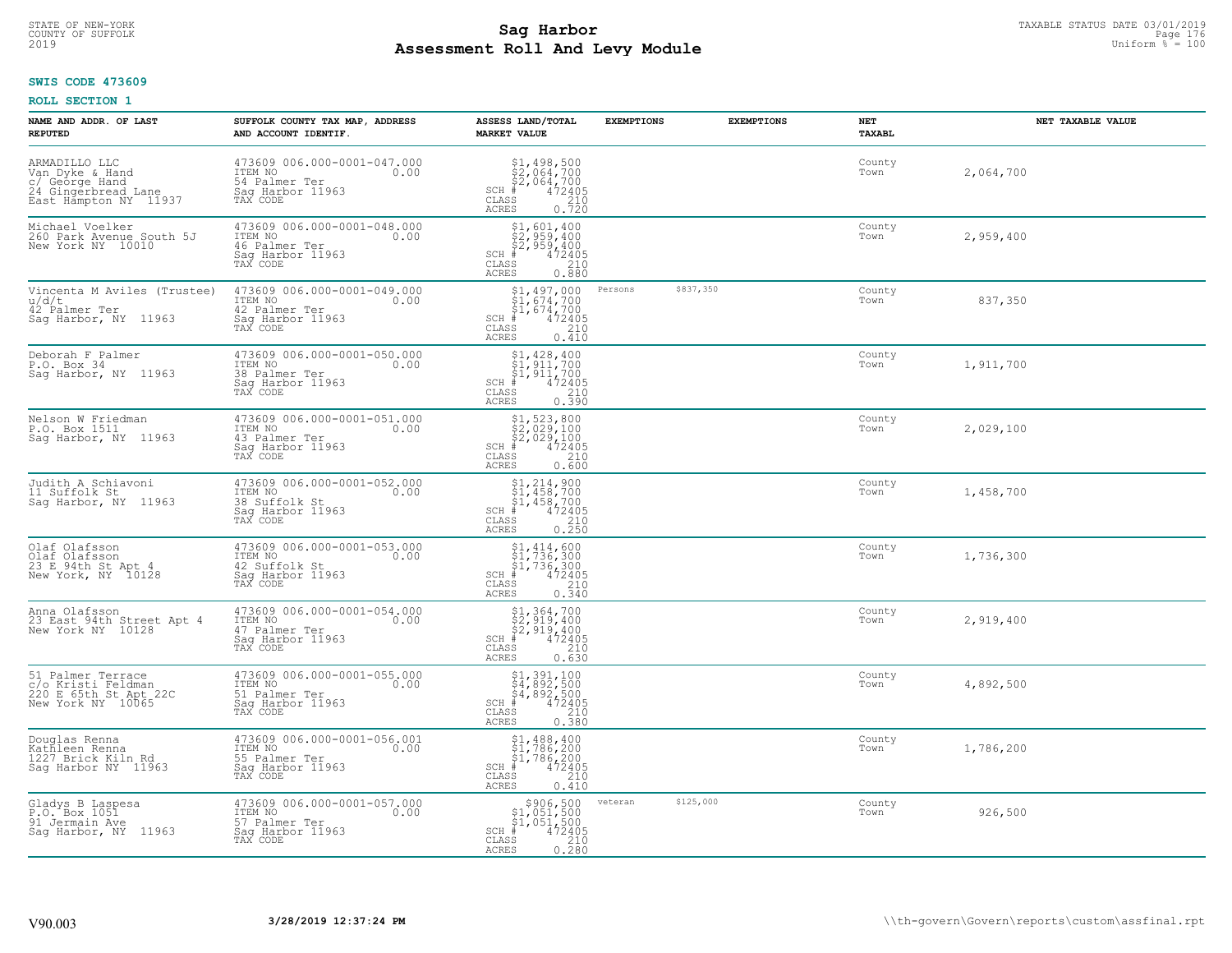# **SWIS CODE 473609**

| NAME AND ADDR. OF LAST<br><b>REPUTED</b>                                                                       | SUFFOLK COUNTY TAX MAP, ADDRESS<br>AND ACCOUNT IDENTIF.                                          | ASSESS LAND/TOTAL<br><b>MARKET VALUE</b>                                                                                                               | <b>EXEMPTIONS</b> | <b>EXEMPTIONS</b> | NET<br><b>TAXABL</b> | NET TAXABLE VALUE |
|----------------------------------------------------------------------------------------------------------------|--------------------------------------------------------------------------------------------------|--------------------------------------------------------------------------------------------------------------------------------------------------------|-------------------|-------------------|----------------------|-------------------|
| Vija Celmins<br>56 <sup>-</sup> Suffolk St<br>Sag Harbor, NY 11963                                             | 473609 006.000-0001-059.000<br>ITEM NO<br>0.00<br>56 Suffolk St<br>Sag Harbor 11963<br>TAX CODE  | $SCH$ #<br>CLASS<br><b>ACRES</b><br>0.140                                                                                                              |                   |                   | County<br>Town       | 1,244,500         |
| 52 Suffolk LLC<br>c/o Joel Klein<br>565 Park Ave Apt 12W<br>New York NY 10065                                  | 473609 006.000-0001-060.001<br>ITEM NO<br>0.00<br>52 Suffolk St<br>Saq Harbor 11963<br>TAX CODE  | \$1,059,600<br>\$1,351,600<br>\$1,351,600<br>#472405<br>$SCH$ #<br>CLASS<br>$\frac{210}{0.200}$<br><b>ACRES</b>                                        |                   |                   | County<br>Town       | 1,351,600         |
| Nicole Seligman<br>565 Park Avenue 12W<br>New York NY 10065                                                    | 473609 006.000-0001-061.001<br>ITEM NO<br>0.00<br>48 Suffolk St<br>Sag Harbor 11963<br>TAX CODE  | $$1,484,200$<br>$$2,609,700$<br>$$2,609,700$<br>$$472405$<br>$SCH$ #<br>CLASS<br>$\begin{array}{c} 210 \\ 0.360 \end{array}$<br><b>ACRES</b>           |                   |                   | County<br>Town       | 2,609,700         |
| THE EUNICE VALDIVIA-PRESTON<br>2012 NON-MARITAL TRUST<br>Eunice Valdivia<br>425 E 58th St<br>New York NY 10022 | 473609 006.000-0001-062.002<br>ITEM NO<br>0.00<br>32 Oakland Ave<br>Sag Harbor 11963<br>TAX CODE | $$2,185,600$<br>$$2,185,600$<br>$$472405$<br>$472405$<br>$$2,185$<br>$$210$<br>$SCH$ #<br>CLASS<br>0.780<br><b>ACRES</b>                               |                   |                   | County<br>Town       | 2,185,600         |
| Thomas M. Britt<br>400 E 56th St Apt 32G<br>New York NY 10023                                                  | 473609 006.000-0001-062.003<br>ITEM NO<br>0.00<br>42 Oakland Ave<br>Saq Harbor 11963<br>TAX CODE | $$1,008,800$<br>$$1,585,000$<br>$$1,585,000$<br>SCH #<br>$\frac{472405}{210}$<br>CLASS<br><b>ACRES</b><br>0.500                                        |                   |                   | County<br>Town       | 1,585,000         |
| Claudette Romano<br>36 Oakland Ave<br>Sag Harbor NY 11963                                                      | 473609 006.000-0001-062.005<br>ITEM NO<br>0.00<br>36 Oakland Ave<br>Sag Harbor 11963<br>TAX CODE | $\begin{array}{c} $962,100 $1,391,800 $1,391,800 $472405 \end{array}$<br>SCH #<br>CLASS<br>$\begin{array}{c} 210 \\ 0.540 \end{array}$<br><b>ACRES</b> | Persons           | \$695,900         | County<br>Town       | 695,900           |
| Francis Lemieux<br>Marena Nellos<br>144 Kent St<br>Brooklyn NY 11222                                           | 473609 006.000-0002-003.001<br>ITEM NO<br>0.00<br>38 Jermain Ave<br>Sag Harbor 11963<br>TAX CODE | $$863, 400$<br>$$1, 378, 500$<br>$$1, 378, 500$<br>$*1, 378, 500$<br>$SCH$ #<br>CLASS<br>210<br>0.470<br><b>ACRES</b>                                  |                   |                   | County<br>Town       | 1,378,500         |
| John Narvesen<br>Mark Wolk<br>42 Jermain Ave<br>Sag Harbor NY 11963                                            | 473609 006.000-0002-004.000<br>10.00 0.00<br>42 Jermain Ave<br>Saq Harbor 11963<br>TAX CODE      | $$462,000$<br>$$1,277,600$<br>$$1,277,600$<br>$*1,277,600$<br>$*1,472405$<br>$SCH$ #<br>CLASS<br>210<br><b>ACRES</b><br>0.100                          | veteran           | \$125,000         | County<br>Town       | 1,152,600         |
| Murat Ozsu<br>Mamra Ozsu<br>PO Box 2069<br>Bridgehampton, NY 11932                                             | 473609 006.000-0002-005.000<br>TTEM NO 0.00<br>46 Jermain Ave<br>Saq Harbor 11963<br>TAX CODE    | $$1,019,900$<br>$$1,268,500$<br>$$1,268,500$<br>$*$<br>$*$ 472405<br>$SCH$ #<br>CLASS<br>210<br><b>ACRES</b><br>0.710                                  |                   |                   | County<br>Town       | 1,268,500         |
| Lucio Biase<br>6799 Collins Ave Apt S 801<br>Miami Beach FL 33141                                              | 473609 006.000-0002-006.000<br>ITEM NO<br>0.00<br>50 Jermain Ave<br>Sag Harbor 11963<br>TAX CODE | $\begin{array}{c} 5720, 600 \\ 5911, 100 \\ 5911, 100 \\ 472405 \\ 0.210 \\ 0.270 \end{array}$<br>SCH #<br>CLASS<br><b>ACRES</b>                       |                   |                   | County<br>Town       | 911,100           |
| Paul E Gerecke<br>54 Jermain Ave<br>P.O. Box 1202<br>Sag Harbor, NY 11963                                      | 473609 006.000-0002-007.000<br>ITEM NO<br>0.00<br>54 Jermain Ave<br>Sag Harbor 11963<br>TAX CODE | \$648,400<br>\$857,500<br>\$857,500<br>472405<br>SCH #<br>$\begin{array}{c} 210 \\ 0.280 \end{array}$<br>CLASS<br><b>ACRES</b>                         | veteran           | \$125,000         | County<br>Town       | 732,500           |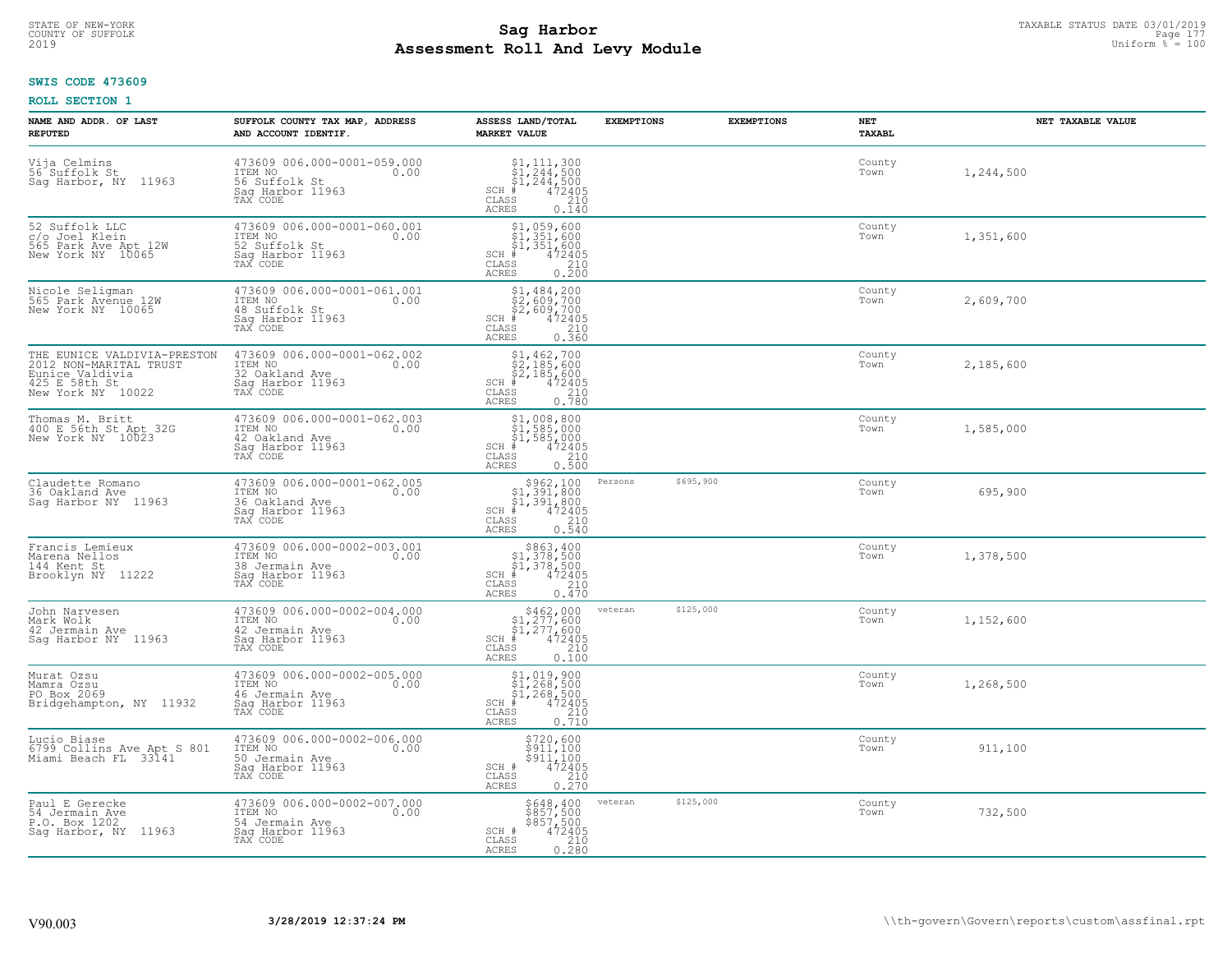# STATE OF NEW-YORK TAXABLE STATUS DATE 03/01/2019<br>COUNTY OF SUFFOLK Page 178 Page 178 **Assessment Roll And Levy Module** 2019 Uniform % = 100

### **SWIS CODE 473609**

| NAME AND ADDR. OF LAST<br><b>REPUTED</b>                                                          | SUFFOLK COUNTY TAX MAP, ADDRESS<br>AND ACCOUNT IDENTIF.                                          | ASSESS LAND/TOTAL<br><b>MARKET VALUE</b>                                                                                          | <b>EXEMPTIONS</b>                            | <b>EXEMPTIONS</b> | <b>NET</b><br>TAXABL | NET TAXABLE VALUE |
|---------------------------------------------------------------------------------------------------|--------------------------------------------------------------------------------------------------|-----------------------------------------------------------------------------------------------------------------------------------|----------------------------------------------|-------------------|----------------------|-------------------|
| Sag Harbor Industries Inc (t 473609 006.000-0002-008.000<br>P.O. Box 1169<br>Sag Harbor, NY 11963 | 58 Jermain Ave<br>Saq Harbor 11963<br>TAX CODE                                                   | \$593,200<br>\$703,600<br>\$703,600<br>\$703,600<br>SCH #<br>CLASS<br>210<br><b>ACRES</b><br>0.420                                |                                              |                   | County<br>Town       | 703,600           |
| 64 Jermain, LLC<br>116 Chambers St FL 2<br>New York NY 10007                                      | 473609 006.000-0002-009.000<br>ITEM NO<br>0.00<br>64 Jermain Ave<br>Sag Harbor 11963<br>TAX CODE | \$360,700<br>\$613,800<br>\$613,800<br>SCH #<br>472405<br>CLASS<br>710<br>ACRES<br>1.500                                          |                                              |                   | County<br>Town       | 613,800           |
| 18 Joels, LLC<br>116 Chambers St FL 2<br>New York NY 10007                                        | 473609 006.000-0002-010.002<br>ITEM NO<br>0.00<br>18 Joels Ln<br>Sag Harbor 11963<br>TAX CODE    | \$41,800<br>\$41,800<br>\$41,800<br>SCH #<br>472405<br>CLASS<br>311<br>3.800<br>ACRES                                             |                                              |                   | County<br>Town       | 41,800            |
| Andrea Bonime-Blanc<br>11 Joels Ln<br>Sag Harbor, NY 11963                                        | 473609 006.000-0002-011.000<br>ITEM NO<br>0.00<br>11 Joels Ln<br>Saq Harbor 11963<br>TAX CODE    | \$759,600<br>\$956,500<br>\$956,500<br>\$472405<br>\$210<br>SCH #<br>CLASS<br>0.520<br>ACRES                                      |                                              |                   | County<br>Town       | 956,500           |
| Adrian M Devenyi<br>Adrian M Devenyi<br>312 Clinton Ave<br>Brooklyn NY 11205                      | 473609 006.000-0002-012.000<br>ITEM NO<br>0.00<br>72 Jermain Ave<br>Saq Harbor 11963<br>TAX CODE | $$937,200$<br>$$1,643,200$<br>$$1,643,200$<br>$*$<br>$*$<br>$472405$<br>$SCH$ #<br>$\mathtt{CLASS}$<br>210<br>0.950<br>ACRES      |                                              |                   | County<br>Town       | 1,643,200         |
| Mary A. Thomas, Trustee<br>The Alfred J. Brenner Irrevo                                           | 15 Joels Ln<br>Sag Harbor 11963<br>TAX CODE                                                      | \$793,900<br>\$949,200<br>\$949,200<br>472405<br>SCH #<br>210<br>CLASS<br><b>ACRES</b><br>0.530                                   |                                              |                   | County<br>Town       | 949,200           |
| John Iversen<br>Carolyn Conrad-Iversen<br>19 Joels Ln<br>Saq Harbor, NY 11963                     | 473609 006.000-0002-015.000<br>ITEM NO<br>0.00<br>19 Joels Ln<br>Sag Harbor 11963<br>TAX CODE    | $\begin{array}{c} $805,900 \\ $1,144,200 \\ $1,144,200 \end{array}$<br>$SCH$ #<br>472405<br>CLASS<br>210<br><b>ACRES</b><br>0.530 |                                              |                   | County<br>Town       | 1,144,200         |
| Leslie J Eberhart<br>James J Eberhart<br>23 Joels Ln<br>Saq Harbor, NY 11963                      | 473609 006.000-0002-016.000<br>ITEM NO<br>0.00<br>23 Joels Ln<br>Saq Harbor 11963<br>TAX CODE    | \$699,300<br>\$963,700<br>\$963,700<br>SCH #<br>$\frac{472405}{210}$<br>CLASS<br><b>ACRES</b><br>0.540                            | \$125,000<br>veteran<br>\$250,000<br>veteran |                   | County<br>Town       | 588,700           |
| Matthew Smith<br>Katherine Graziano Smith<br>24 Fifth Avenue Apt 1614<br>New York NY 10011        | 473609 006.000-0002-017.001<br>ITEM NO<br>0.00<br>34 Jermain Ave<br>Saq Harbor 11963<br>TAX CODE | $$868,100$<br>$$4,096,000$<br>$$4,096,000$<br>$SCH$ #<br>472405<br>CLASS<br>210<br>0.400<br>ACRES                                 |                                              |                   | County<br>Town       | 4,096,000         |
| Thomas E. Delavan<br>13 W 9th St<br>New York NY<br>10011                                          | 473609 006.000-0003-001.000<br>ITEM NO<br>0.00<br>23 Concord St<br>Sag Harbor 11963<br>TAX CODE  | $$529,900\n$1,093,700\n$1,093,700\n# 472405\n$210\n$35$<br>$SCH$ #<br>CLASS<br>0.070<br><b>ACRES</b>                              |                                              |                   | County<br>Town       | 1,093,700         |
| NGS Concord LLC<br>P.O. Box 2536<br>Saq Harbor NY 11963                                           | 473609 006.000-0003-002.000<br>ITEM NO<br>0.00<br>19 Concord St<br>Sag Harbor 11963<br>TAX CODE  | \$986,600<br>\$1,386,400<br>\$1,386,400<br>SCH #<br>472405<br>210<br>CLASS<br>ACRES<br>0.140                                      |                                              |                   | County<br>Town       | 1,386,400         |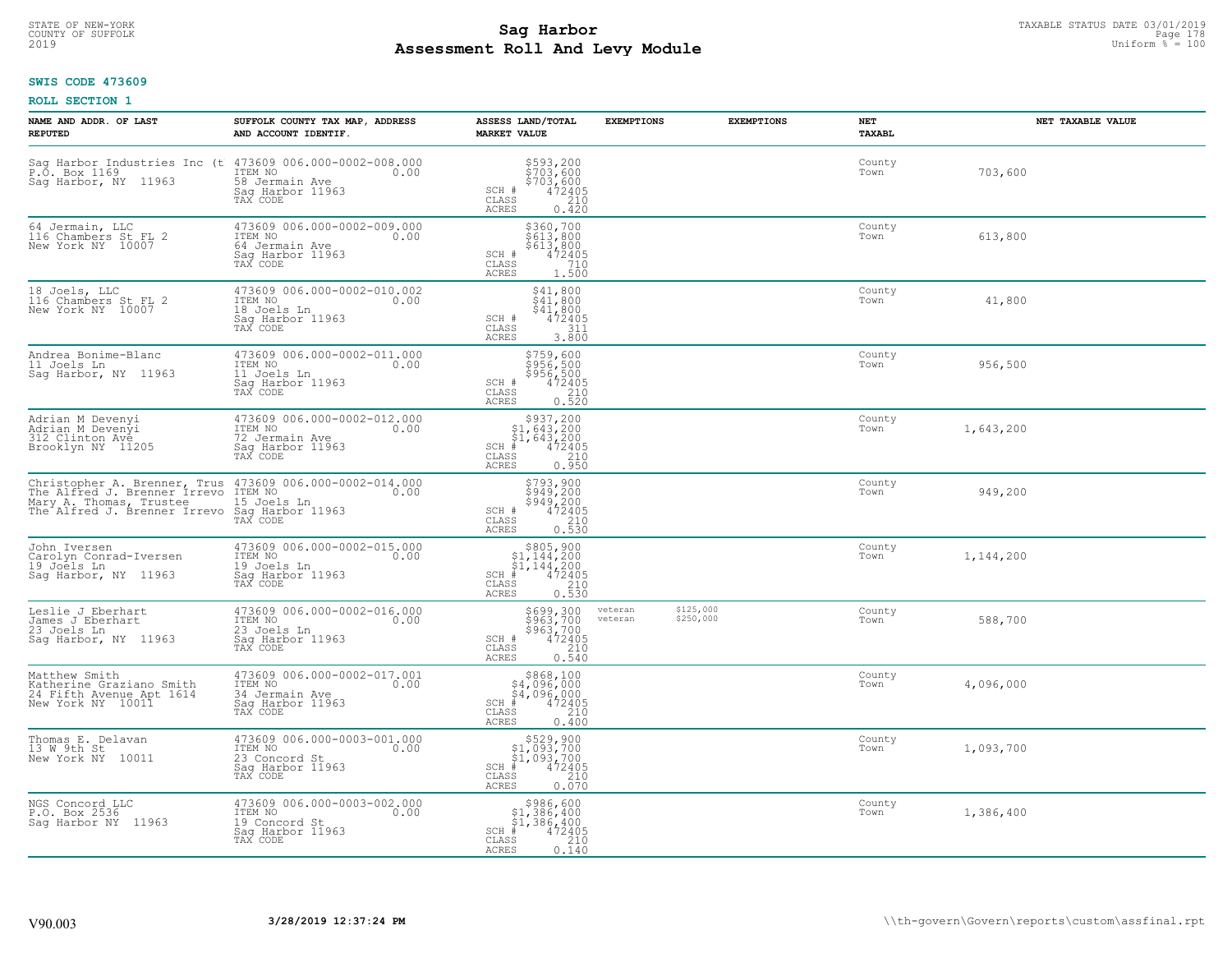# STATE OF NEW-YORK TAXABLE STATUS DATE 03/01/2019<br>COUNTY OF SUFFOLK Page 179 Page 179 **Assessment Roll And Levy Module** 2019 Uniform % = 100

### **SWIS CODE 473609**

| NAME AND ADDR. OF LAST<br><b>REPUTED</b>                                                             | SUFFOLK COUNTY TAX MAP, ADDRESS<br>AND ACCOUNT IDENTIF.                                          | ASSESS LAND/TOTAL<br><b>MARKET VALUE</b>                                                                                                                             | <b>EXEMPTIONS</b> | <b>EXEMPTIONS</b> | NET<br><b>TAXABL</b> | NET TAXABLE VALUE |
|------------------------------------------------------------------------------------------------------|--------------------------------------------------------------------------------------------------|----------------------------------------------------------------------------------------------------------------------------------------------------------------------|-------------------|-------------------|----------------------|-------------------|
| Josephine Devincenzi<br>Mary J. Scanlon<br>561 Park Shore Dr<br>Naples FL 34103                      | 473609 006.000-0003-003.000<br>ITEM NO<br>0.00<br>15 Concord St<br>Saq Harbor 11963<br>TAX CODE  | $$973, 200$<br>$$1, 638, 600$<br>$$1, 638, 600$<br>$472405$<br>$$210$<br>$SCH$ #<br>CLASS<br>ACRES<br>0.120                                                          |                   |                   | County<br>Town       | 1,638,600         |
| Aaron Kirchner<br>Brian Lillard<br>530 W 30th Street #22A<br>New York NY 10001                       | 473609 006.000-0003-004.000<br>ITEM NO<br>0.00<br>11 Concord St<br>Saq Harbor 11963<br>TAX CODE  | \$973,200<br>$$1,661,800$<br>$$1,661,800$<br>$SCH$ #<br>472405<br>CLASS<br>$\frac{210}{0.120}$<br><b>ACRES</b>                                                       |                   |                   | County<br>Town       | 1,661,800         |
| Carol Ann Flett<br>106 Lowther Ave<br>Toronto ON M5R 1E3                                             | 473609 006.000-0003-005.000<br>ITEM NO<br>0.00<br>7 Concord St<br>Saq Harbor 11963<br>TAX CODE   | $$2, 555, 100$<br>$$2, 555, 100$<br>$$2, 555, 100$<br>$$472405$<br>$SCH$ #<br>CLASS<br>210<br>0.120<br>ACRES                                                         |                   |                   | County<br>Town       | 2,555,100         |
| Gary F. Weiss<br>Ana Elssy Martorell<br>Flat 10<br>49 Drayton Gardens<br>SW 10-9 RX, London, England | 473609 006.000-0003-006.000<br>ITEM NO<br>0.00<br>150 Madison St<br>Saq Harbor 11963<br>TAX CODE | $$1,056,400$<br>$$3,786,200$<br>$$3,786,200$<br>$*$<br>$*$<br>$*$<br>$*$<br>$*$<br>$SCH$ #<br>CLASS<br>210<br>$0, \overline{2}\,\overline{3}\,\overline{0}$<br>ACRES |                   |                   | County<br>Town       | 3,786,200         |
| Patricia McGahey<br>220 E 65th St Apt 19A<br>New York NY 10065                                       | 473609 006.000-0003-007.000<br>ITEM NO<br>0.00<br>156 Madison St<br>Sag Harbor 11963<br>TAX CODE | $$2,292,700$<br>$$2,292,700$<br>$$2,292,700$<br>$472405$<br>$$35$<br>$$2,292$<br>$$210$<br>$SCH$ #<br>CLASS<br>0.470<br>ACRES                                        |                   |                   | County<br>Town       | 2,292,700         |
| Toni Allen Goutal<br>765 Park Ave 12B<br>New York NY 10021                                           | 473609 006.000-0003-008.000<br>ITEM NO<br>0.00<br>162 Madison St<br>Sag Harbor 11963<br>TAX CODE | $$3, 214, 200$<br>$$3, 623, 000$<br>$$3, 623, 000$<br>$$472405$<br>$SCH$ #<br>CLASS<br>210<br>0.430<br><b>ACRES</b>                                                  |                   |                   | County<br>Town       | 3,623,000         |
| Thames Partners, LLC<br>39 Suffolk St<br>Saq Harbor NY 11963                                         | 473609 006.000-0003-009.001<br>ITEM NO<br>0.00<br>39 Suffolk St<br>Sag Harbor 11963<br>TAX CODE  | \$1,399,900<br>\$3,750,000<br>\$3,750,000<br>472405<br>$SCH$ #<br>CLASS<br>210<br>0.250<br><b>ACRES</b>                                                              |                   |                   | County<br>Town       | 3,750,000         |
| John McLaughlin<br>12 Suffolk St<br>Saq Harbor NY 11963                                              | 473609 006.000-0003-010.001<br>1TEM NO 0.00<br>43 Suffolk St<br>Sag Harbor 11963<br>TAX CODE     | $$1, 478, 900$<br>$$7, 581, 300$<br>$$7, 581, 300$<br>$*$ $472405$<br>$SCH$ #<br>CLASS<br>210<br>ACRES<br>0.360                                                      |                   |                   | County<br>Town       | 7,581,300         |
| Gordon Mc Leod<br>c/o Braun Management<br>Melanie Grisanti<br>6 E 45th St #1401<br>New York NY 10017 | 473609 006.000-0003-011.000<br>ITEM NO 0.00<br>168 Madison St<br>Sag Harbor 11963<br>TAX CODE    | \$919,000<br>\$1,183,000<br>$\begin{matrix} 51,183,000 \\ 472405 \\ \text{ss} \end{matrix}$<br>SCH #<br>CLASS<br><b>ACRES</b><br>0.200                               |                   |                   | County<br>Town       | 1,183,000         |
| Alexander Koenigstein<br>49 Suffolk St<br>Sag Harbor, NY 11963                                       | 473609 006.000-0003-012.000<br>ITEM NO<br>0.00<br>49 Suffolk St<br>Sag Harbor 11963<br>TAX CODE  | $$1, 283, 000$<br>$$1, 449, 700$<br>$$1, 449, 700$<br>$$49, 700$<br>$$1, 449, 72405$<br>$SCH$ #<br>CLASS<br>210<br><b>ACRES</b><br>0.240                             |                   |                   | County<br>Town       | 1,449,700         |
| Arthur Blee<br>Crystal Walker Blee<br>170 Avenue C #3F<br>New York NY 10009                          | 473609 006.000-0003-013.000<br>ITEM NO<br>0.00<br>51 Suffolk St<br>Saq Harbor 11963<br>TAX CODE  | \$410,100<br>\$516,600<br>\$516,600<br>SCH #<br>472405<br>CLASS<br>210<br><b>ACRES</b><br>0.110                                                                      |                   |                   | County<br>Town       | 516,600           |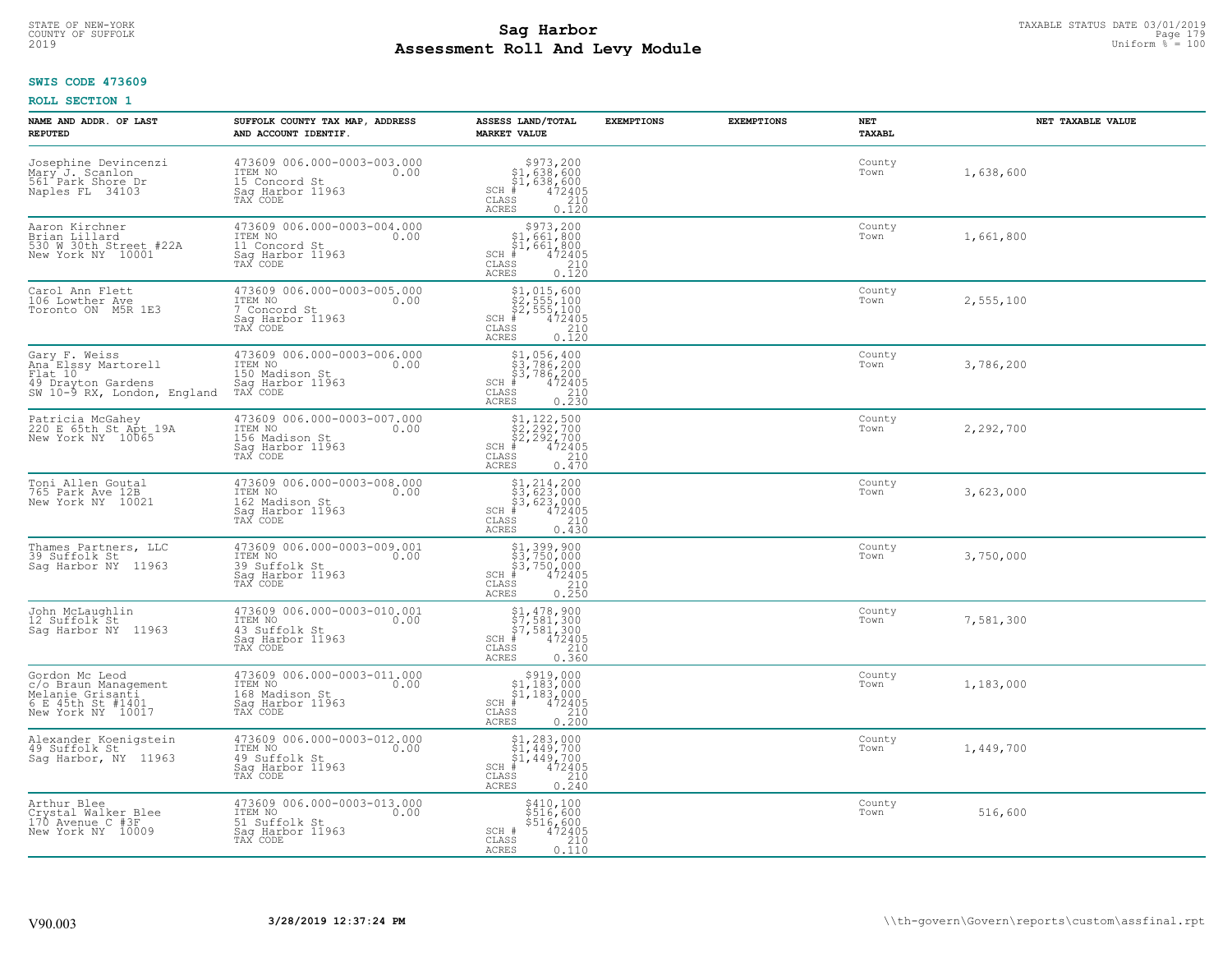# STATE OF NEW-YORK TAXABLE STATUS DATE 03/01/2019<br>COUNTY OF SUFFOLK Page 180 Page 180 **Assessment Roll And Levy Module** 2019 Uniform % = 100

### **SWIS CODE 473609**

| NAME AND ADDR. OF LAST<br><b>REPUTED</b>                                                                           | SUFFOLK COUNTY TAX MAP, ADDRESS<br>AND ACCOUNT IDENTIF.                                           | ASSESS LAND/TOTAL<br><b>MARKET VALUE</b>                                                                                                           | <b>EXEMPTIONS</b> | <b>EXEMPTIONS</b> | NET<br><b>TAXABL</b> | NET TAXABLE VALUE |
|--------------------------------------------------------------------------------------------------------------------|---------------------------------------------------------------------------------------------------|----------------------------------------------------------------------------------------------------------------------------------------------------|-------------------|-------------------|----------------------|-------------------|
| Gayle Miller<br>Apt #112<br>2800 S University Blvd<br>Denver, CO 80210                                             | 473609 006.000-0003-014.000<br>TTEM NO 0.00<br>55 Suffolk St<br>Sag Harbor 11963<br>TAX CODE      | \$354,600<br>\$476,300<br>\$476,300<br>472405<br>210<br>$\texttt{SCH}$ # CLASS<br>ACRES<br>0.090                                                   |                   |                   | County<br>Town       | 476,300           |
| Melissa Wilson<br>510 E 80th St<br>New York, NY 10021                                                              | 473609 006.000-0003-015.000<br>ITEM NO<br>0.00<br>57 Suffolk St<br>Sag Harbor 11963<br>TAX CODE   | $\begin{array}{c}\n $247,000 \\  $481,900 \\  $481,900 \\  $481,900 \\  $472405 \\  $210\n \end{array}$<br>SCH #<br>CLASS<br><b>ACRES</b><br>0.080 |                   |                   | County<br>Town       | 481,900           |
| 115 Jermain LLC<br>P.O. Box 1665<br>Bridgehampton NY 11932                                                         | 473609 006.000-0003-016.000<br>ITEM NO<br>0.00<br>115 Jermain Ave<br>Sag Harbor 11963<br>TAX CODE | $$780, 900$<br>$$1, 195, 500$<br>$$1, 195, 500$<br>$472405$<br>$$240$<br>$SCH$ #<br>CLASS<br>0.190<br>ACRES                                        |                   |                   | County<br>Town       | 1,195,500         |
| Jane Harris<br>PO Box 404<br>Boyce, VA 22620-0404                                                                  | 473609 006.000-0003-017.000<br>ITEM NO<br>0.00<br>174 Madison St<br>Sag Harbor 11963<br>TAX CODE  | \$805,500<br>$\frac{1}{2}$ , 145, 400<br>$\frac{1}{2}$ , 145, 400<br>SCH #<br>CLASS<br>472405<br>$\frac{210}{0.210}$<br>ACRES                      |                   |                   | County<br>Town       | 1,145,400         |
| Helen Fledderus, Trustee<br>The Helen Fledderus Trust<br>10 Mitchell Place Apt 2A&2B<br>New York NY 10017          | 473609 006.000-0003-018.000<br>ITEM NO<br>0.00<br>180 Madison St<br>Sag Harbor 11963<br>TAX CODE  | \$805,500<br>$\frac{5919}{5919}$ , 200<br>$\frac{5919}{472405}$<br>SCH #<br>CLASS<br>$\begin{array}{c} 210 \\ 0.210 \end{array}$<br><b>ACRES</b>   |                   |                   | County<br>Town       | 919,200           |
| Robert Kuisis<br>Susan Sloan Griffin<br>110 Jermain Ave<br>Saq Harbor, NY 11963                                    | 473609 006.000-0003-019.000<br>ITEM NO<br>0.00<br>110 Jermain Ave<br>Sag Harbor 11963<br>TAX CODE | $\begin{array}{c} $837,200 $1,042,700 $1,042,700 # 472405 \end{array}$<br>$SCH$ #<br>$\overline{210}$<br>CLASS<br><b>ACRES</b><br>0.160            |                   |                   | County<br>Town       | 1,042,700         |
| Veronica J. Stephens<br>P.O. Box 2549<br>Saq Harbor NY 11963                                                       | 473609 006.000-0003-020.000<br>ITEM NO<br>0.00<br>114 Jermain Ave<br>Sag Harbor 11963<br>TAX CODE | \$709,000<br>\$884,700<br>\$884,700<br>472405<br>SCH #<br>210<br>CLASS<br>0.140<br><b>ACRES</b>                                                    |                   |                   | County<br>Town       | 884,700           |
| Bayard Fenwick<br>Alden Fenwick<br>190 Jockey Hollow Rd<br>Bernardsville NJ 07924                                  | 473609 006.000-0003-021.001<br>ITEM NO 0.00<br>196 Madison St<br>Saq Harbor 11963<br>TAX CODE     | \$702,700<br>\$998,400<br>\$998,400<br>472405<br>SCH #<br>CLASS<br>210<br><b>ACRES</b><br>0.180                                                    |                   |                   | County<br>Town       | 998,400           |
| Laura Auerbach<br>Dominic LaPierre<br>200 Madison St<br>Sag Harbor, NY 11963                                       | 473609 006.000-0003-022.001<br>TTEM NO 0.00<br>200 Madison St<br>Saq Harbor 11963<br>TAX CODE     | $$1,405,200$<br>$$1,842,500$<br>$$1,842,500$<br>$$472405$<br>$SCH$ $#$<br>CLASS<br>210<br><b>ACRES</b><br>0.600                                    |                   |                   | County<br>Town       | 1,842,500         |
| Pia Olsen Ferraris<br>Gregory N Ferraris<br>Pia <sup>Olsen</sup> Ferraris<br>PO Box 2499<br>Sag Harbor, NY 11963   | 473609 006.000-0003-023.000<br>ITEM NO<br>0.00<br>67 Suffolk St<br>Sag Harbor 11963<br>TAX CODE   | $$1,041,800$<br>$$1,483,700$<br>$$1,483,700$<br>$472405$<br>$$210$<br>$SCH$ #<br>CLASS<br><b>ACRES</b><br>0.220                                    |                   |                   | County<br>Town       | 1,483,700         |
| Stacy Pennebaker, Trustee<br>of the Stacy Pennebaker Revo ITEM NO<br>206 Madison St 206 Mad<br>Saq Harbor NY 11963 | 473609 006.000-0003-024.000<br>0.00<br>206 Madison St<br>Sag Harbor 11963<br>TAX CODE             | $$3981, 200$<br>$$1, 336, 200$<br>$$1, 336, 200$<br>$*1, 336, 200$<br>$*1, 472405$<br>$SCH$ #<br>CLASS<br>210<br><b>ACRES</b><br>0.430             |                   |                   | County<br>Town       | 1,336,200         |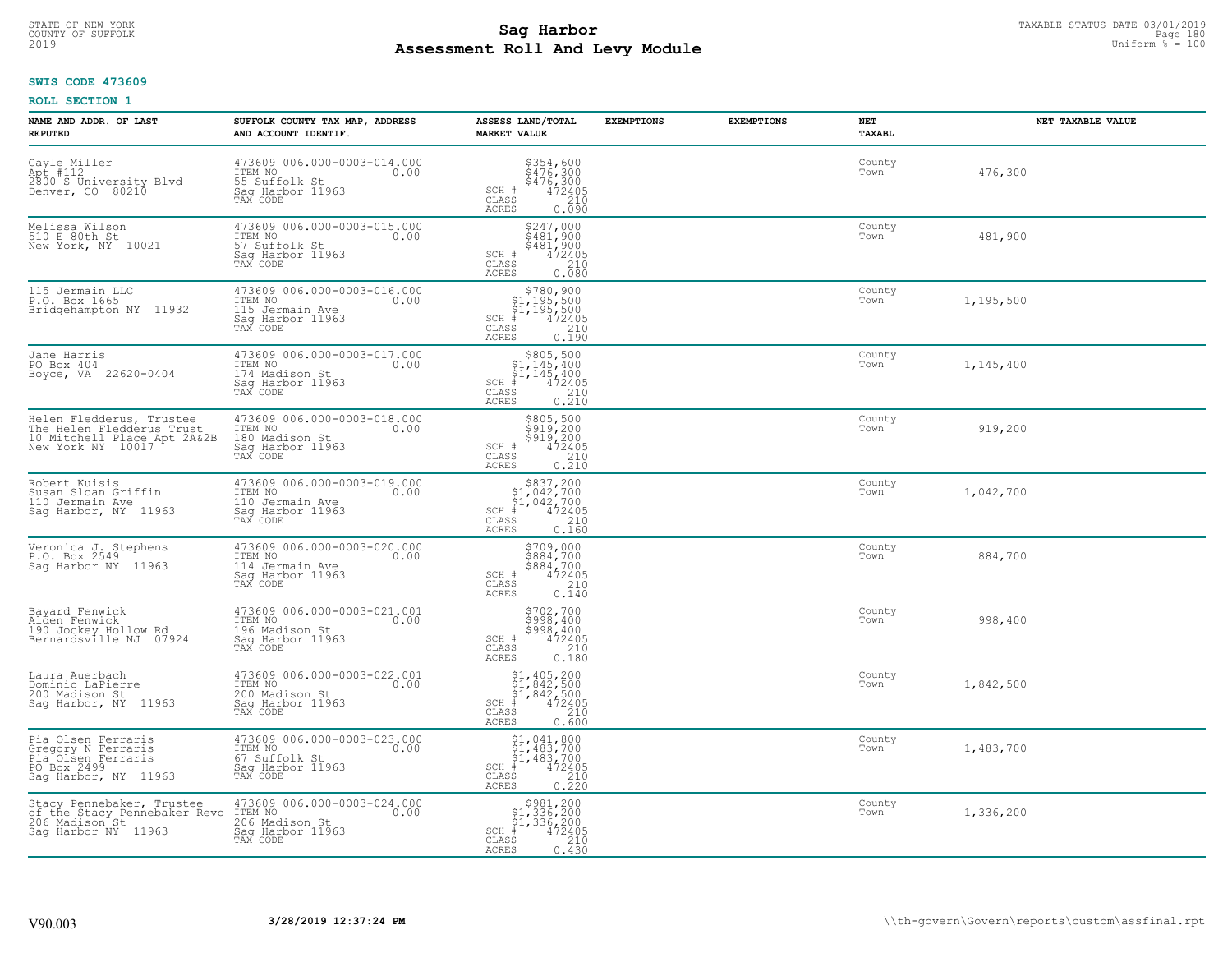#### **SWIS CODE 473609**

| NAME AND ADDR. OF LAST<br><b>REPUTED</b>                                                                                 | SUFFOLK COUNTY TAX MAP, ADDRESS<br>AND ACCOUNT IDENTIF.                                          | ASSESS LAND/TOTAL<br><b>MARKET VALUE</b>                                                                                                                       | <b>EXEMPTIONS</b> | <b>EXEMPTIONS</b> | <b>NET</b><br>TAXABL | NET TAXABLE VALUE |
|--------------------------------------------------------------------------------------------------------------------------|--------------------------------------------------------------------------------------------------|----------------------------------------------------------------------------------------------------------------------------------------------------------------|-------------------|-------------------|----------------------|-------------------|
| Polly Passonneau<br>59 W 69th St<br>New York NY 10023                                                                    | 473609 006.000-0003-025.000<br>ITEM NO<br>0.00<br>81 Suffolk St<br>Sag Harbor 11963<br>TAX CODE  | $$393,40051,048,80051,048,800+1,048,800+1,0472405$<br>$SCH$ #<br>CLASS<br>ACRES<br>210<br>0.260                                                                |                   |                   | County<br>Town       | 1,048,800         |
| Patricia Field<br>PO Box 2062<br>Sag Harbor, NY 11963                                                                    | 473609 006.000-0003-026.000<br>ITEM NO<br>0.00<br>212 Madison St<br>Sag Harbor 11963<br>TAX CODE | $$395,900$<br>$$545,000$<br>$$545,000$<br>$$472405$<br>$$210$<br>SCH #<br>CLASS<br><b>ACRES</b><br>0.100                                                       | Persons           | \$272,500         | County<br>Town       | 272,500           |
| Valarie Justin, as Trustee<br>of the Valarie Justin Living<br>dated July 9, 2013<br>85 Suffolk St<br>Sag Harbor NY 11963 | 473609 006.000-0003-027.000<br>ITEM NO<br>0.00<br>85 Suffolk St<br>Sag Harbor 11963<br>TAX CODE  | $$1, 047, 800$<br>$$1, 319, 200$<br>$$1, 319, 200$<br>$$472405$<br>$SCH$ #<br>$\begin{array}{c} 281 \\ 0.220 \end{array}$<br>CLASS<br><b>ACRES</b>             | veteran           | \$75,000          | County<br>Town       | 1,244,200         |
| Stefan Schulz-Dornburg<br>Mauerkircher Strasse 3<br>D-81679<br>Munich<br>Germany                                         | 473609 006.000-0003-028.000<br>ITEM NO<br>0.00<br>216 Madison St<br>Sag Harbor 11963<br>TAX CODE | \$707,000<br>\$1,243,000<br>\$1,243,000<br>$\frac{1}{4}$ 72405<br>220<br>$SCH$ #<br>CLASS<br>ACRES<br>0.170                                                    |                   |                   | County<br>Town       | 1,243,000         |
| Jason Selch<br>Deborah Selch<br>300 Central Park West Apt 5B<br>New York NY 10024                                        | 473609 006.000-0003-029.000<br>ITEM NO<br>0.00<br>89 Suffolk St<br>Sag Harbor 11963<br>TAX CODE  | $$946, 800$<br>$$1, 316, 800$<br>$$1, 316, 800$<br>$$1, 316, 800$<br>$SCH$ #<br>472405<br>CLASS<br>$\begin{array}{c} 210 \\ 0.290 \end{array}$<br><b>ACRES</b> |                   |                   | County<br>Town       | 1,316,800         |
| Heather Kilpatrick<br>4 E 81st St Apt 4A<br>New York, NY 10028                                                           | 473609 006.000-0003-030.000<br>ITEM NO<br>0.00<br>220 Madison St<br>Sag Harbor 11963<br>TAX CODE | $\begin{array}{r} $673,900\n$1,196,400\n$1,196,400\n# 472405\n$s$210$<br>$SCH$ #<br>CLASS<br>0.230<br><b>ACRES</b>                                             |                   |                   | County<br>Town       | 1,196,400         |
| Susan Herman<br>Suffolk Street Extension<br>Saq Harbor, NY 11963                                                         | 473609 006.000-0003-031.000<br>ITEM NO<br>0.00<br>93 Suffolk St<br>Sag Harbor 11963<br>TAX CODE  | $$1, 270, 200$<br>$$1, 640, 800$<br>$$1, 640, 800$<br>$$472405$<br>$SCH$ #<br>$\frac{210}{0.270}$<br>CLASS<br><b>ACRES</b>                                     |                   |                   | County<br>Town       | 1,640,800         |
| Judith Aronowitz<br>Bruce Jaeger<br>40 E 89th St Apt 14G<br>New York NY 10128                                            | 473609 006.000-0003-032.000<br>ITEM NO<br>0.00<br>226 Madison St<br>Sag Harbor 11963<br>TAX CODE | \$662,400<br>\$934,200<br>\$934,200<br>472405<br>SCH #<br>CLASS<br>210<br><b>ACRES</b><br>0.180                                                                |                   |                   | County<br>Town       | 934,200           |
| Benjamin B McCagg<br>132 E 30th St FL 3<br>New York NY 10016                                                             | 473609 006.000-0003-033.000<br>10.00 0.00<br>99 Suffolk St<br>Saq Harbor 11963<br>TAX CODE       | $$1, 452, 300$<br>$$1, 760, 300$<br>$$1, 760, 300$<br>$*$ 472405<br>$SCH$ #<br>CLASS<br>210<br><b>ACRES</b><br>0.740                                           |                   |                   | County<br>Town       | 1,760,300         |
| Tapp F. Francke<br>Sara Nightingale<br>110 Fox Hollow Road<br>Southampton NY 11968                                       | 473609 006.000-0003-034.000<br>ITEM NO<br>0.00<br>232 Madison St<br>Saq Harbor 11963<br>TAX CODE | $$650, 400$<br>$$2, 324, 200$<br>$$2, 324, 200$<br>$472405$<br>$SCH$ #<br>210<br>CLASS<br><b>ACRES</b><br>0.140                                                |                   |                   | County<br>Town       | 2,324,200         |
| Austyn Toland Zung<br>456 Washington St Apt 3H<br>New York NY 10013                                                      | 473609 006.000-0003-035.000<br>ITEM NO<br>0.00<br>238 Madison St<br>Saq Harbor 11963<br>TAX CODE | $$661,700$<br>$$2,172,400$<br>$$2,172,400$<br>$$472405$<br>$SCH$ #<br>CLASS<br>210<br>ACRES<br>0.140                                                           |                   |                   | County<br>Town       | 2,172,400         |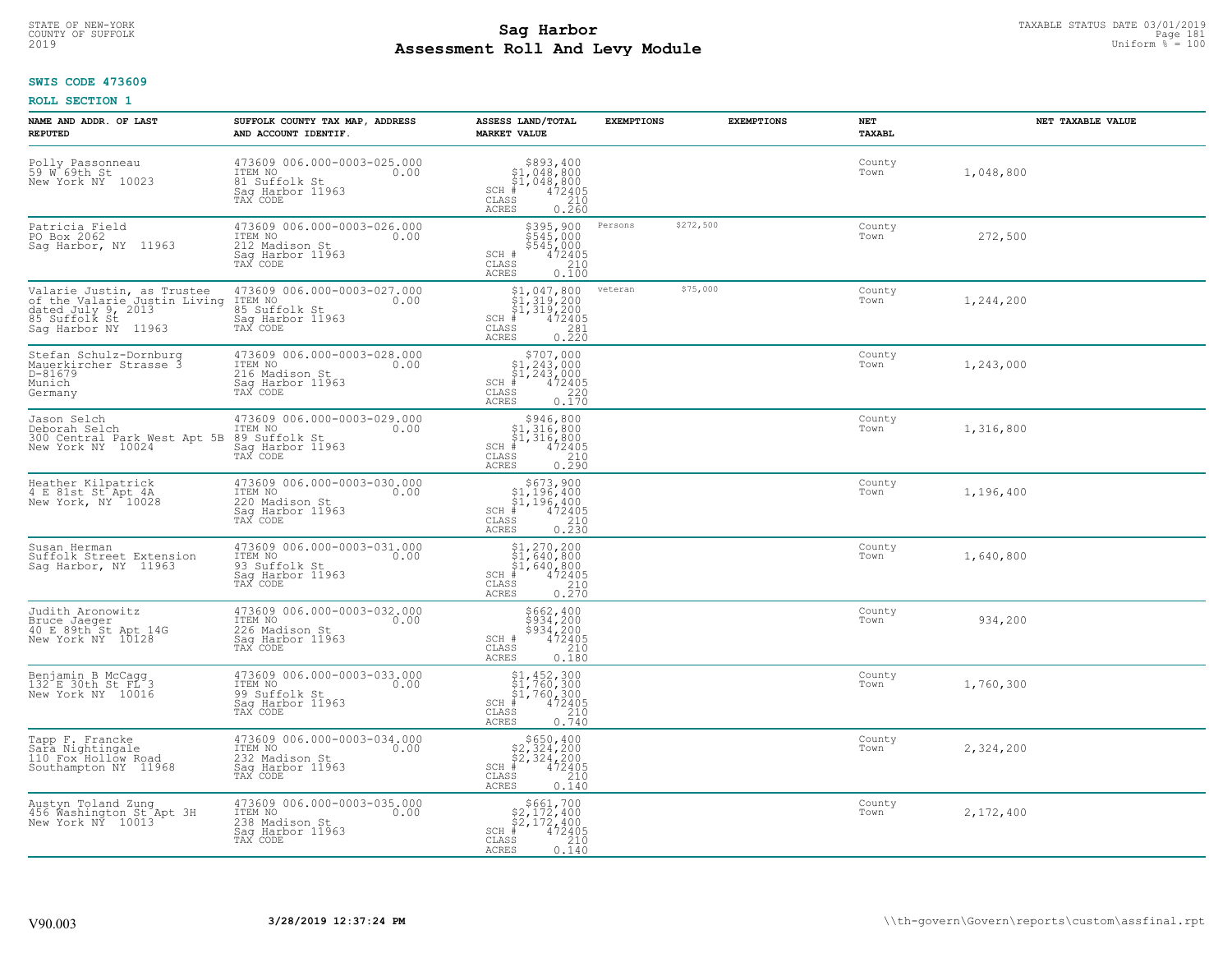# STATE OF NEW-YORK TAXABLE STATUS DATE 03/01/2019<br>COUNTY OF SUFFOLK Page 182 **Assessment Roll And Levy Module** 2019 Uniform % = 100

# **SWIS CODE 473609**

| NAME AND ADDR. OF LAST<br><b>REPUTED</b>                                                        | SUFFOLK COUNTY TAX MAP, ADDRESS<br>AND ACCOUNT IDENTIF.                                                                                                                             | ASSESS LAND/TOTAL<br><b>MARKET VALUE</b>                                                                                         | <b>EXEMPTIONS</b> | <b>EXEMPTIONS</b> | NET<br>TAXABL  | NET TAXABLE VALUE |
|-------------------------------------------------------------------------------------------------|-------------------------------------------------------------------------------------------------------------------------------------------------------------------------------------|----------------------------------------------------------------------------------------------------------------------------------|-------------------|-------------------|----------------|-------------------|
| Douglas John Newby<br>Kathryn Ava Levy<br>244 Mādison St<br>PO Box 3230<br>Sag Harbor, NY 11963 | 473609 006.000-0003-036.000<br>ITEM NO<br>0.00<br>244 Madison St<br>Saq Harbor 11963<br>TAX CODE                                                                                    | $$685, 600$<br>$$1, 062, 200$<br>$$1, 062, 200$<br>$472405$<br>$$210$<br>$$210$<br>$SCH$ #<br>$\mathtt{CLASS}$<br>ACRES<br>0.210 |                   |                   | County<br>Town | 1,062,200         |
| Alice Van Hecke<br>Bayard Van Hecke JR<br>P.O. Box 1811<br>New York, NY 10011                   | 473609 006.000-0003-037.000<br>ITEM NO<br>0.00<br>250 Madison St<br>Saq Harbor 11963<br>TAX CODE                                                                                    | \$671,600<br>\$912,600<br>$$512,600$<br>$472405$<br>SCH #<br>CLASS<br>$\frac{210}{0.170}$<br>ACRES                               |                   |                   | County<br>Town | 912,600           |
| Raymond Pepi<br>Karen Arrigoni<br>Karen Arrigoni<br>285 Central Park W<br>New York NY 10024     | 473609 006.000-0003-038.000<br>ITEM NO<br>0.00<br>254 Madison St<br>Sag Harbor 11963<br>TAX CODE                                                                                    | \$1,604,600<br>\$2,955,200<br>\$2,955,200<br>#472405<br>$SCH$ #<br>CLASS<br>210<br>0.860<br><b>ACRES</b>                         |                   |                   | County<br>Town | 2,955,200         |
| Lieberhouse LLC<br>131 Carlton St<br>Brookline MA 02446                                         | 473609 006.000-0003-039.000<br>ITEM NO<br>0.00<br>262 Madison St<br>Saq Harbor 11963<br>TAX CODE                                                                                    | $$1,459,800$<br>$$3,500,800$<br>$$3,500,800$<br>$SCH$ #<br>CLASS<br><b>ACRES</b>                                                 |                   |                   | County<br>Town | 3,500,800         |
| of the Husband Family Trust                                                                     | H. Christopher Husband, Co-T 473609 006.000-0003-040.000<br>of the Husband Family Trust ITEM NO 0.00<br>Jane E. Husband, Co-Trustee 268 Madison St.<br>Sag Harbor 11963<br>TAX CODE | $$1, 459, 800$<br>$$3, 700, 300$<br>$$3, 700, 300$<br>$SCH$ #<br>$472405$<br>210<br>CLASS<br>0.740<br><b>ACRES</b>               |                   |                   | County<br>Town | 3,700,300         |
| Mats Gustafsson<br>PO Box 137<br>Sag Harbor, NY 11963-0003                                      | 473609 006.000-0003-042.004<br>ITEM NO<br>0.00<br>274 Madison St<br>Sag Harbor 11963<br>TAX CODE                                                                                    | \$1,521,000<br>\$1,912,800<br>\$1,912,800<br>#472405<br>$SCH$ #<br>CLASS<br>210<br>0.930<br><b>ACRES</b>                         |                   |                   | County<br>Town | 1,912,800         |
| Lehr Vered Inc<br>161 Madison Street<br>Sag Harbor NY 11963                                     | 473609 006.000-0004-001.000<br>ITEM NO<br>0.00<br>161 Madison St<br>Sag Harbor 11963<br>TAX CODE                                                                                    | $$768,000$<br>$$1,757,900$<br>$$1,757,900$<br>$*1,757,900$<br>$SCH$ #<br>CLASS<br>210<br>0.120<br><b>ACRES</b>                   |                   |                   | County<br>Town | 1,757,900         |
| Sonny Stafford<br>James Flowers<br>87 Barrow St Apt 4D<br>New York NY 10014                     | 473609 006.000-0004-002.000<br>TTEM NO 0.00<br>165 Madison St<br>Saq Harbor 11963<br>TAX CODE                                                                                       | $$742, 400$<br>$$1, 373, 600$<br>$$1, 373, 600$<br>$*$ $472405$<br>$SCH$ #<br>CLASS<br>210<br><b>ACRES</b><br>0.110              |                   |                   | County<br>Town | 1,373,600         |
| Adrienne E. Harris<br>1 Union Square South Apt 14-<br>New York NY 10003                         | 473609 006.000-0004-004.001<br>1TEM NO 0.00<br>175 Madison St<br>Saq Harbor 11963<br>TAX CODE                                                                                       | \$1,047,200<br>\$2,176,200<br>\$2,176,200<br>$SCH$ #<br>472405<br>CLASS<br>210<br><b>ACRES</b><br>0.240                          |                   |                   | County<br>Town | 2,176,200         |
| Dale Rubin<br>P.O. Box 2462<br>169 Madison St<br>Sag Harbor, NY 11963                           | 473609 006.000-0004-004.003<br>ITEM NO<br>0.00<br>169 Madison St<br>Sag Harbor 11963<br>TAX CODE                                                                                    | $$843,900$<br>$$1,017,300$<br>$$1,017,300$<br>$472405$<br>$$210$<br>$SCH$ #<br>CLASS<br><b>ACRES</b><br>0.130                    |                   |                   | County<br>Town | 1,017,300         |
| Wainscott, NY 11975                                                                             | 181 Madison Street Owners Co 473609 006.000-0004-005.000<br>c/o Ogden Properties from 17EM NO 100<br>PO Box 606 181 Madison St<br>Sag Harbor 11963<br>TAX CODE                      | $$683, 800$<br>$$1, 347, 600$<br>$$1, 347, 600$<br>$SCH$ #<br>472405<br>CLASS<br>411<br><b>ACRES</b><br>0.140                    |                   |                   | County<br>Town | 1,347,600         |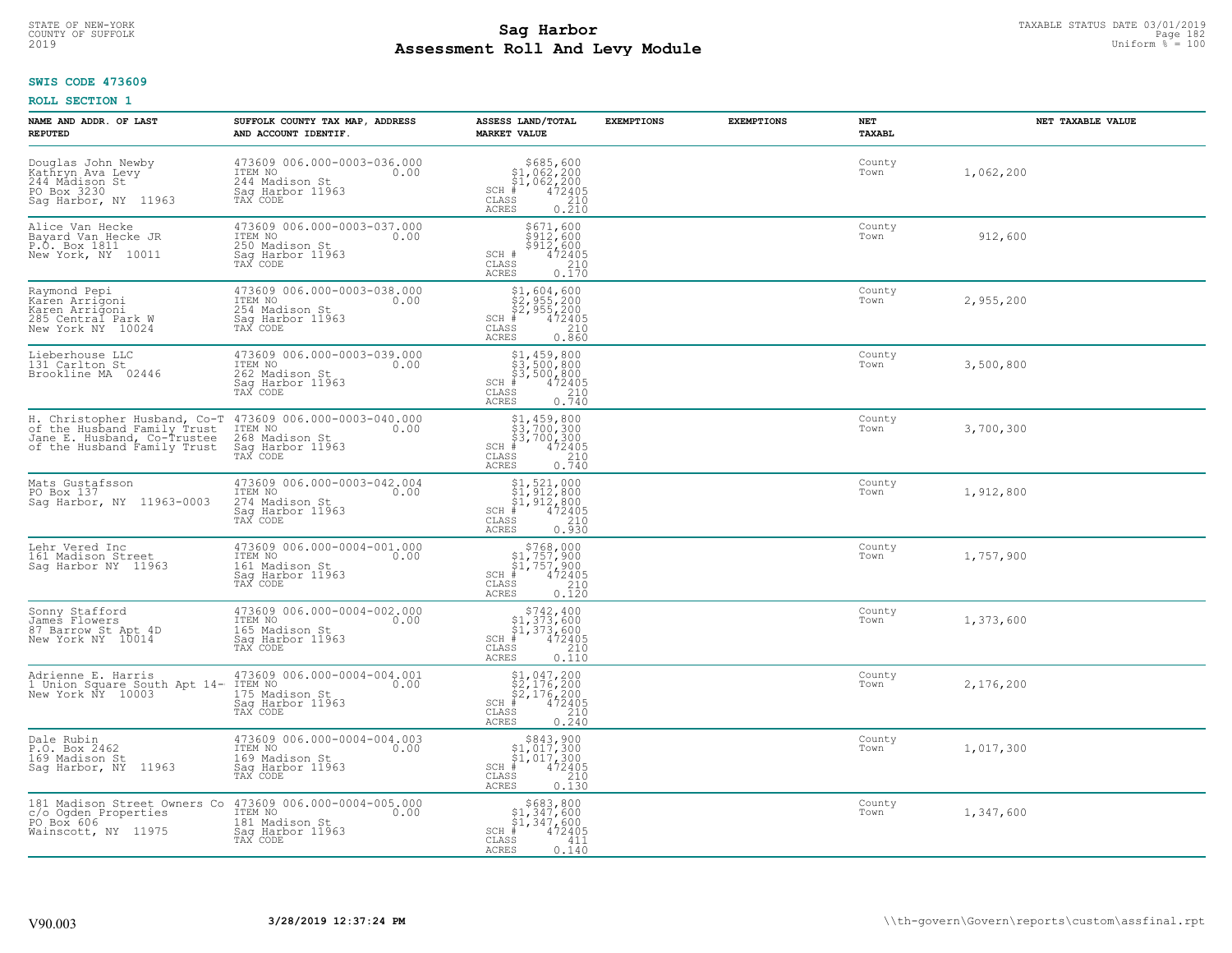### **Sag Harbor**<br>**Poll And Low Module**<br>
Poll And Low Module **Assessment Roll And Levy Module** 2019 Uniform % = 100 COUNTY OF SUFFOLK Page 183

#### **SWIS CODE 473609**

| NAME AND ADDR. OF LAST<br><b>REPUTED</b>                                           | SUFFOLK COUNTY TAX MAP, ADDRESS<br>AND ACCOUNT IDENTIF.                                           | ASSESS LAND/TOTAL<br><b>MARKET VALUE</b>                                                                                                                                                                                                                                | <b>EXEMPTIONS</b>    | <b>EXEMPTIONS</b> | NET<br>TAXABL  | NET TAXABLE VALUE |
|------------------------------------------------------------------------------------|---------------------------------------------------------------------------------------------------|-------------------------------------------------------------------------------------------------------------------------------------------------------------------------------------------------------------------------------------------------------------------------|----------------------|-------------------|----------------|-------------------|
| Jonathan N Glynn<br>Peter Glynn<br>P.O. Box <sup>-192</sup><br>Sag Harbor NY 11963 | 473609 006.000-0004-006.000<br>ITEM NO<br>0.00<br>187 Madison St<br>Sag Harbor 11963<br>TAX CODE  | \$682,700<br>\$1,354,800<br>\$1,354,800<br>#472405<br>$SCH$ #<br>CLASS<br>411<br>ACRES<br>0.140                                                                                                                                                                         |                      |                   | County<br>Town | 1,354,800         |
| Paul H Babcock JR<br>Cove Avenue W<br>Sag Harbor, NY 11963                         | 473609 006.000-0004-007.000<br>ITEM NO<br>0.00<br>197 Madison St<br>Sag Harbor 11963<br>TAX CODE  | $$672,500$<br>$$1,715,300$<br>$$1,715,300$<br>$*1$<br>$472405$<br>SCH #<br>CLASS<br>480<br>0.110<br>ACRES                                                                                                                                                               |                      |                   | County<br>Town | 1,715,300         |
| Elizabeth Dow<br>Ani Antreasyan<br>14 Gingerbread Lane<br>East Hampton NY 11937    | 473609 006.000-0004-008.000<br>ITEM NO<br>0.00<br>127 Jermain Ave<br>Sag Harbor 11963<br>TAX CODE | \$662,400<br>\$866,300<br>\$866,300<br>\$866,300<br>472405<br>0.110<br>SCH #<br>CLASS<br><b>ACRES</b>                                                                                                                                                                   | \$125,000<br>veteran |                   | County<br>Town | 741,300           |
| Elizabeth C. Dow<br>14 Gingerbread Ln<br>East Hampton NY 11937                     | 473609 006.000-0004-009.000<br>ITEM NO<br>0.00<br>133 Jermain Ave<br>Sag Harbor 11963<br>TAX CODE | $$1,030,900$<br>$$1,747,300$<br>$$1,747,300$<br>$472405$<br>$$210$<br>$SCH$ #<br>CLASS<br><b>ACRES</b><br>0.400                                                                                                                                                         |                      |                   | County<br>Town | 1,747,300         |
| Christina Zacharia<br>4 Sherbrooke Rd<br>Scarsdale, NY 10583                       | 473609 006.000-0004-010.000<br>ITEM NO<br>0.00<br>14 Henry St<br>Saq Harbor 11963<br>TAX CODE     | $\begin{array}{l} \text{\small $\$1$, $391$, $200$} \\ \text{\small $\$2$, $841$, $600$} \\ \text{\small $\$2$, $841$, $600$} \\ \text{\small $\$4$ & $472405$} \\ \text{\small $\$8$ & $210$} \\ \text{\small $\$8$ & $0.620$} \end{array}$<br>SCH #<br>CLASS<br>ACRES |                      |                   | County<br>Town | 2,841,600         |
| Landfall Properties, LLC<br>P.O. Box 2575<br>East Hampton NY 11937                 | 473609 006.000-0004-012.001<br>ITEM NO<br>0.00<br>8 Henry St<br>Sag Harbor 11963<br>TAX CODE      | $$642,700$<br>$$1,592,800$<br>$$1,592,800$<br>$$472405$<br>$SCH$ #<br>CLASS<br>210<br><b>ACRES</b><br>0.110                                                                                                                                                             |                      |                   | County<br>Town | 1,592,800         |
| Peter Kahng<br>130 West 12th St Apt 10A<br>New York NY 10011                       | 473609 006.000-0004-013.000<br>ITEM NO<br>0.00<br>20 Henry St<br>Sag Harbor 11963<br>TAX CODE     | $$804,100$<br>$$1,551,600$<br>$$1,551,600$<br>$$472405$<br>$SCH$ #<br>CLASS<br>210<br>0.120<br>ACRES                                                                                                                                                                    |                      |                   | County<br>Town | 1,551,600         |
| Jonathan N Glynn<br>P.O. Box 192<br>Saq Harbor NY 11963                            | 473609 006.000-0004-015.000<br>TTEM NO 0.00<br>11 William St<br>Saq Harbor 11963<br>TAX CODE      | $$811,700$<br>$$1,645,700$<br>$$1,645,700$<br>$*1,645,700$<br>$*1,6472405$<br>$SCH$ #<br>CLASS<br>210<br><b>ACRES</b><br>0.130                                                                                                                                          |                      |                   | County<br>Town | 1,645,700         |
| Morris Dickstein<br>Lore Dickstein<br>230 W 105th St<br>New York, NY 10025         | 473609 006.000-0004-016.000<br>0.00 0.00<br>137 Jermain Ave<br>Sag Harbor 11963<br>TAX CODE       | $$826,700$<br>$$1,432,900$<br>$$1,432,900$<br>$*1,432,900$<br>$*1,472405$<br>$SCH$ #<br>CLASS<br>210<br><b>ACRES</b><br>0.170                                                                                                                                           |                      |                   | County<br>Town | 1,432,900         |
| Karin M Shrubsole<br>Box E<br>Welwyn Rd<br>Millbrook, NY 12545                     | 473609 006.000-0004-017.000<br>ITEM NO<br>0.00<br>4 William St<br>Sag Harbor 11963<br>TAX CODE    | $$978,800$<br>$$2,806,000$<br>$$2,806,000$<br>$*1$<br>$472405$<br>$SCH$ #<br>220<br>$\mathtt{CLASS}$<br>0.260<br><b>ACRES</b>                                                                                                                                           |                      |                   | County<br>Town | 2,806,000         |
| Elliott Sroka<br>Karen Sroka<br>P.O. Box 403<br>Saq Harbor NY 11963                | 473609 006.000-0004-018.000<br>ITEM NO<br>0.00<br>8 William St<br>Sag Harbor 11963<br>TAX CODE    | $\substack{\$718,700\\\$1,094,700\\\$1,094,700}$<br>$SCH$ #<br>472405<br>210<br>CLASS<br><b>ACRES</b><br>0.080                                                                                                                                                          |                      |                   | County<br>Town | 1,094,700         |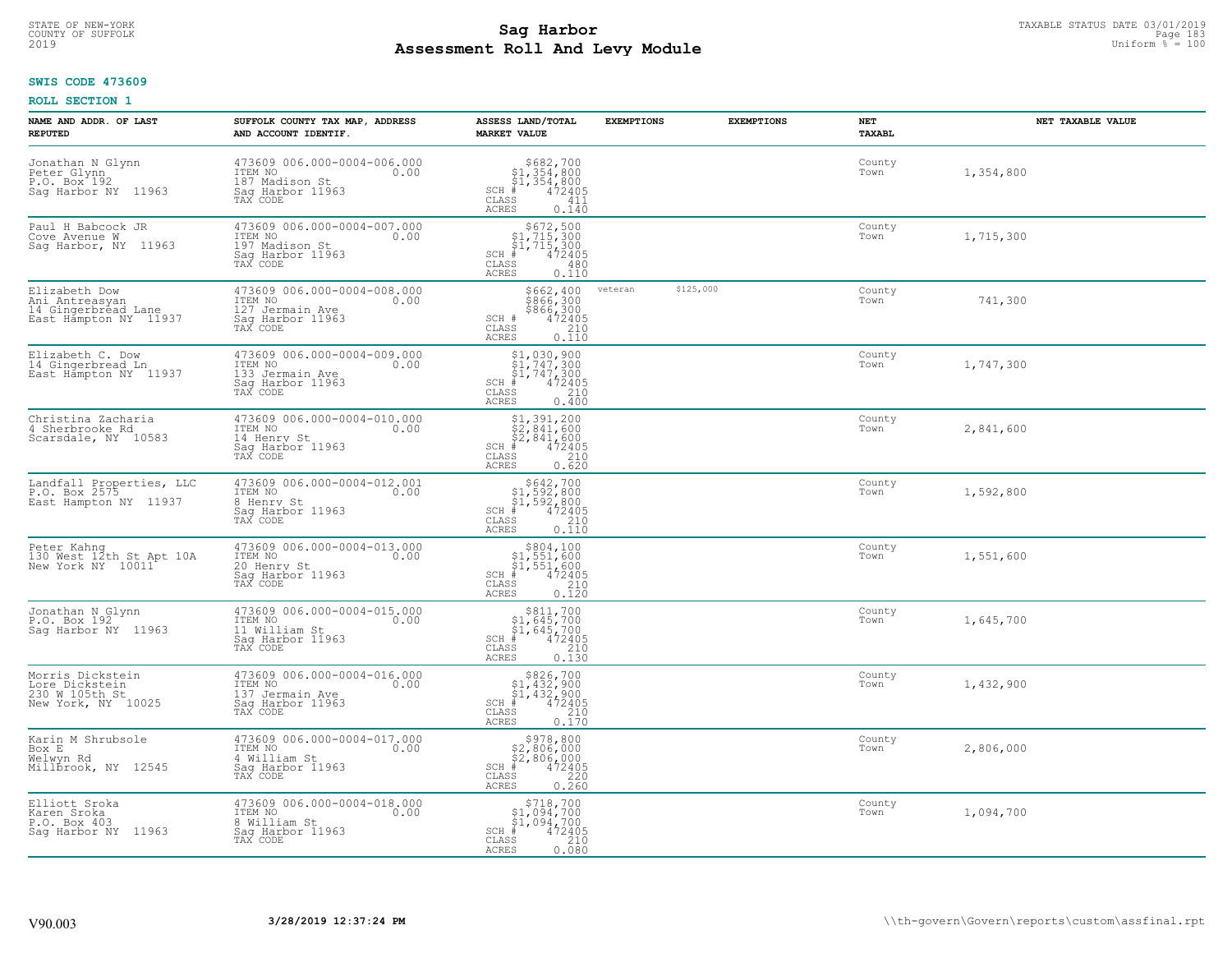### **SWIS CODE 473609**

| NAME AND ADDR. OF LAST<br><b>REPUTED</b>                                                           | SUFFOLK COUNTY TAX MAP, ADDRESS<br>AND ACCOUNT IDENTIF.                                           | ASSESS LAND/TOTAL<br><b>MARKET VALUE</b>                                                                                                                                                                                                                                                                                                                   | <b>EXEMPTIONS</b>  | <b>EXEMPTIONS</b>    | <b>NET</b><br>TAXABL | NET TAXABLE VALUE |
|----------------------------------------------------------------------------------------------------|---------------------------------------------------------------------------------------------------|------------------------------------------------------------------------------------------------------------------------------------------------------------------------------------------------------------------------------------------------------------------------------------------------------------------------------------------------------------|--------------------|----------------------|----------------------|-------------------|
| Jennifer P. Berkeley, Truste<br>of the Jennifer P. Berkeley<br>P.O. Box 129<br>Sag Harbor NY 11963 | 473609 006.000-0004-019.000<br>0.00 0.00<br>12 William St<br>Sag Harbor 11963<br>TAX CODE         | $\begin{array}{r} 5746, 500\\ 51, 501, 000\\ 51, 501, 000\\ *\\ 501, 2405\\ *\\ 501, 210\\ *\\ 500, 080 \end{array}$<br>$SCH$ #<br>$\mathtt{CLASS}$<br>ACRES                                                                                                                                                                                               |                    |                      | County<br>Town       | 1,501,000         |
| William Betts<br>4925 Collins Ave Apt 7A<br>Miami Beach FL 33140                                   | 473609 006.000-0004-020.000<br>ITEM NO<br>0.00<br>16 William St<br>Sag Harbor 11963<br>TAX CODE   | $$760, 800$<br>$$1, 155, 100$<br>$$1, 155, 100$<br>$$472405$<br>SCH #<br>CLASS<br>$\begin{array}{c} 210 \\ 0.120 \end{array}$<br>ACRES                                                                                                                                                                                                                     |                    |                      | County<br>Town       | 1,155,100         |
| Gene Connolly<br>20 William St<br>P.O. Box 507<br>Sag Harbor NY 11963                              | 473609 006.000-0004-021.000<br>ITEM NO<br>0.00<br>20 William St<br>Sag Harbor 11963<br>TAX CODE   | $$761, 900$<br>$$1, 200, 300$<br>$$1, 200, 300$<br>$472405$<br>$$210$<br>$SCH$ #<br>CLASS<br>0.080<br><b>ACRES</b>                                                                                                                                                                                                                                         |                    |                      | County<br>Town       | 1,200,300         |
| Joseph Trevisani<br>Elizabeth Trevisani<br>800 Riverside Drive Apt 7E<br>New York NY 10032         | 473609 006.000-0004-022.000<br>ITEM NO<br>0.00<br>26 Henry St<br>Sag Harbor 11963<br>TAX CODE     | $$764,300$<br>$$1,163,000$<br>$$1,163,000$<br>$*$<br>$472405$<br>$$210$<br>$$110$<br>SCH<br>CLASS<br>0.110<br>ACRES                                                                                                                                                                                                                                        |                    |                      | County<br>Town       | 1,163,000         |
| Cladie Levinson<br>30 Henry St<br>Sag Harbor, NY 11963                                             | 473609 006.000-0004-023.000<br>ITEM NO<br>0.00<br>30 Henry St<br>Sag Harbor 11963<br>TAX CODE     | \$851,700<br>$$1,486,100$<br>$$1,486,100$<br>$*$ 472405<br>$SCH$ #<br>CLASS<br>$\begin{array}{c} 281 \\ 0.200 \end{array}$<br><b>ACRES</b>                                                                                                                                                                                                                 |                    |                      | County<br>Town       | 1,486,100         |
| Joshua M Simons<br>Cynthia L Simons<br>162 Dean St #1<br>Brooklyn NY 11217                         | 473609 006.000-0004-024.000<br>ITEM NO<br>0.00<br>34 Henry St<br>Sag Harbor 11963<br>TAX CODE     | $\begin{array}{r}  \  \  \, 5691,500 \\  \  \, 51,041,900 \\  \  \, 51,041,900 \\  \  \  \, 472405 \\  \  \, 55 & 210 \\  \  \, 55 & 210 \\  \  \, 59 & 210 \\  \  \, 59 & 210 \\  \  \, 59 & 210 \\  \  \, 59 & 210 \\  \  \, 59 & 210 \\  \  \, 59 & 210 \\  \  \, 59 & 210 \\  \  \, 59 & 210 \\  \  \, 5$<br>SCH<br>$\mathtt{CLASS}$<br>0.100<br>ACRES |                    |                      | County<br>Town       | 1,041,900         |
| Sag Harbor Studios LLC<br>P.O. Box 592<br>Saq Harbor NY 11963                                      | 473609 006.000-0004-025.000<br>ITEM NO<br>0.00<br>200 Division St<br>Sag Harbor 11963<br>TAX CODE | \$844,900<br>\$844,900<br>\$844,900<br>472405<br>SCH #<br>CLASS<br>483<br>0.100<br><b>ACRES</b>                                                                                                                                                                                                                                                            |                    |                      | County<br>Town       | 844,900           |
| Nora Conahey<br>P.O. Box 2801<br>Saq Harbor NY<br>11963                                            | 473609 006.000-0004-027.001<br>ITEM NO 0.00<br>206 Division St<br>Sag Harbor 11963<br>TAX CODE    | $\begin{array}{r} 5773,500 \\ 51,007,700 \\ 51,007,700 \\ \pm \\ 472405 \\ \text{ss} \\ 281 \\ \end{array}$<br>SCH<br>CLASS<br><b>ACRES</b><br>0.190                                                                                                                                                                                                       | veteran<br>veteran | \$62,670<br>\$75,000 | County<br>Town       | 870,030           |
| Ricardo Romo-LeRoux<br>500 West 43rd St Unit 28G<br>New York NY 10036                              | 473609 006.000-0004-029.000<br>ITEM NO<br>0.00<br>155 Jermain Ave<br>Sag Harbor 11963<br>TAX CODE | $\begin{array}{r}  \  \  \, 5956,300 \\  \  \, 52,355,500 \\  \  \, 52,355,500 \\  \  \  \, 472405 \\  \  \  \, 85 \\  \  \  \, 85 \\  \  \  \, 210 \\  \  \, 0.230 \end{array}$<br>SCH<br>CLASS<br><b>ACRES</b>                                                                                                                                           |                    |                      | County<br>Town       | 2,355,500         |
| Nora M Sheehan<br>Betty Folks<br>1 Christopher St 1B<br>New York, NY 10014                         | 473609 006.000-0004-030.000<br>ITEM NO<br>0.00<br>159 Jermain Ave<br>Sag Harbor 11963<br>TAX CODE | \$675,600<br>\$814,500<br>\$814,500<br>472405<br>SCH #<br>CLASS<br>210<br><b>ACRES</b><br>0.100                                                                                                                                                                                                                                                            |                    |                      | County<br>Town       | 814,500           |
| Chrisptoher F. McDonald<br>Daphne Theotocatos<br>P.O. Box 1092<br>East Hampton NY 11932            | 473609 006.000-0004-031.001<br>ITEM NO<br>0.00<br>160 Jermain Ave<br>Sag Harbor 11963<br>TAX CODE | $\begin{array}{c} $764,300 \\ $1,510,900 \\ $1,510,900 \end{array}$<br>$SCH$ #<br>472405<br>CLASS<br>$\frac{210}{0.150}$<br>ACRES                                                                                                                                                                                                                          |                    |                      | County<br>Town       | 1,510,900         |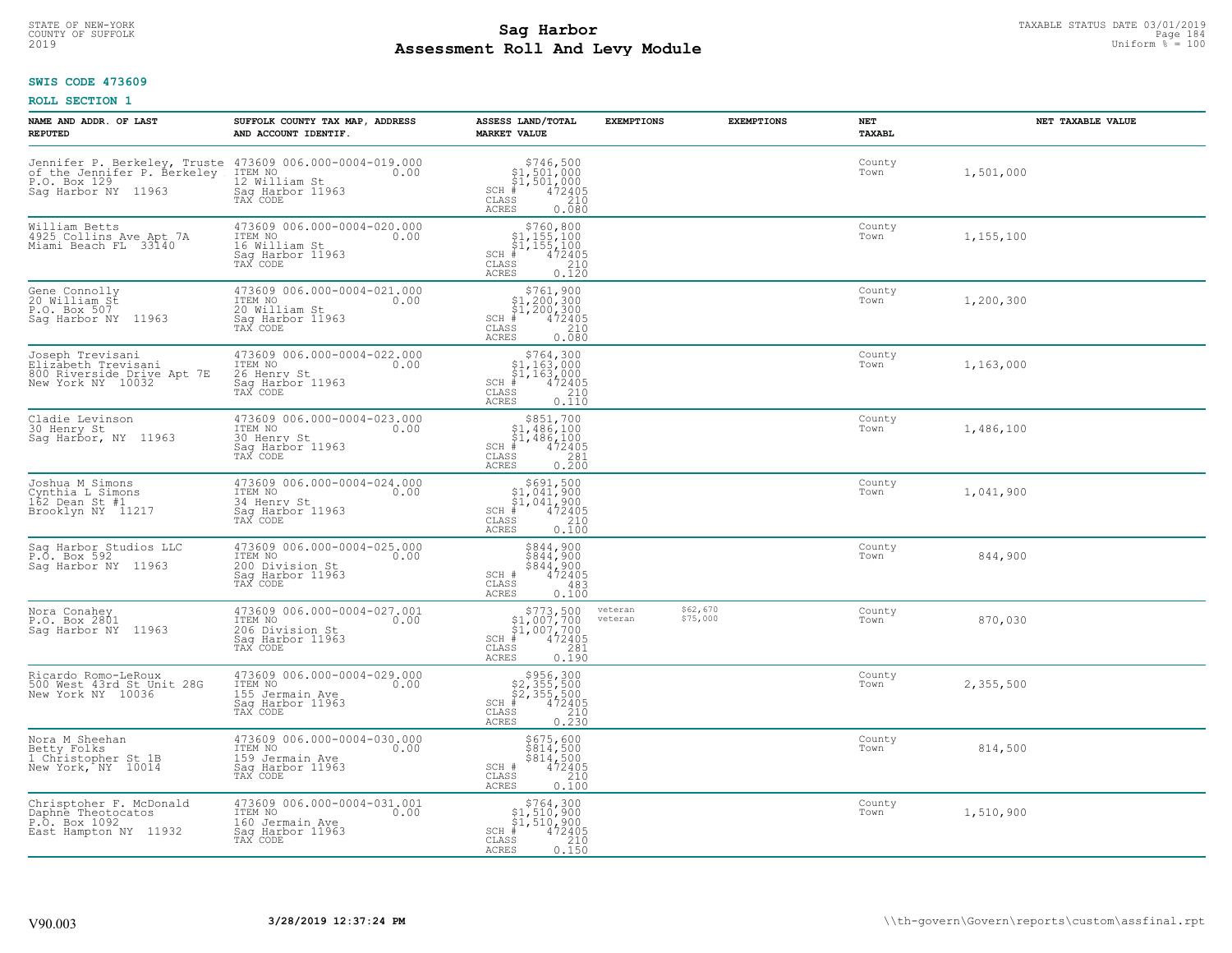# STATE OF NEW-YORK TAXABLE STATUS DATE 03/01/2019<br>COUNTY OF SUFFOLK Page 185 **Assessment Roll And Levy Module** 2019 Uniform % = 100

#### **SWIS CODE 473609**

| NAME AND ADDR. OF LAST<br><b>REPUTED</b>                                                  | SUFFOLK COUNTY TAX MAP, ADDRESS<br>AND ACCOUNT IDENTIF.                                           | ASSESS LAND/TOTAL<br><b>MARKET VALUE</b>                                                                                                                                                                      | <b>EXEMPTIONS</b>                          | <b>EXEMPTIONS</b> | <b>NET</b><br><b>TAXABL</b> | NET TAXABLE VALUE |
|-------------------------------------------------------------------------------------------|---------------------------------------------------------------------------------------------------|---------------------------------------------------------------------------------------------------------------------------------------------------------------------------------------------------------------|--------------------------------------------|-------------------|-----------------------------|-------------------|
| Ralph Merola<br>Jacqueline Gowey<br>25 Broad St Apt 11T<br>New York NY 10004              | 473609 006.000-0004-032.001<br>ITEM NO<br>156 Jermain Ave<br>Sag Harbor 11963<br>TAX CODE         | \$653,200<br>\$826,700<br>\$826,700<br>472405<br>210<br>SCH #<br>CLASS<br>ACRES<br>0.110                                                                                                                      |                                            |                   | County<br>Town              | 826,700           |
| Jonathan Walker<br>Hope Davis<br>Johathan Walker<br>Hope Davis                            | 473609 006.000-0004-033.001<br>ITEM NO<br>0.00<br>152 Jermain Ave<br>Sag Harbor 11963<br>TAX CODE | $5646, 500$<br>$5818, 100$<br>$5818, 100$<br>$472405$<br>$210$<br>SCH #<br>CLASS<br>0.080<br>ACRES                                                                                                            |                                            |                   | County<br>Town              | 818,100           |
| Ada V Ciniglio<br>305 W 72nd St Apt 4C<br>New York, NY 10023                              | 473609 006.000-0004-034.001<br>ITEM NO<br>0.00<br>148 Jermain Ave<br>Sag Harbor 11963<br>TAX CODE | \$642,100<br>\$860,500<br>\$860,500<br>SCH #<br>$\frac{472405}{210}$<br>CLASS<br>0.090<br>ACRES                                                                                                               |                                            |                   | County<br>Town              | 860,500           |
| Elizabeth Roussel<br>144 Jermain Avenue<br>Sag Harbor NY 11963-0035                       | 473609 006.000-0004-035.001<br>ITEM NO<br>0.00<br>144 Jermain Ave<br>Sag Harbor 11963<br>TAX CODE | $$654, 400$<br>$$1, 029, 200$<br>$$1, 029, 200$<br>$$472405$<br>$$210$<br>$$120$<br>$SCH$ #<br>CLASS<br><b>ACRES</b><br>0.130                                                                                 |                                            |                   | County<br>Town              | 1,029,200         |
| Patricia A Kaiser<br>140 Jermain Ave<br>Saq Harbor NY 11963                               | 473609 006.000-0004-036.001<br>ITEM NO<br>0.00<br>140 Jermain Ave<br>Saq Harbor 11963<br>TAX CODE | $\begin{array}{r}  \  \  \, 5672,500 \\  \  \, 51,157,900 \\  \  \, 51,157,900 \\  \  \  \, 472405 \\  \  \, 55 & 210 \\  \  \, 55 & 0.120 \\  \  \, 0 & 120 \end{array}$<br>$SCH$ #<br>CLASS<br><b>ACRES</b> |                                            |                   | County<br>Town              | 1,157,900         |
| Julian Ellison<br>Sharon Kay<br>Muriel Newhouse<br>136 Jermain Ave<br>Saq Harbor NY 11963 | 473609 006.000-0004-037.001<br>ITEM NO<br>0.00<br>136 Jermain Ave<br>Saq Harbor 11963<br>TAX CODE | $$805,700$<br>$$1,835,300$<br>$$1,835,300$<br>$$472405$<br>$SCH$ #<br>CLASS<br>$\frac{210}{0.230}$<br><b>ACRES</b>                                                                                            |                                            |                   | County<br>Town              | 1,835,300         |
| Virginia Ludacer<br>Kenneth Ludacer<br>430 Main St<br>Greenport NY 11944                  | 473609 006.000-0004-038.001<br>1TEM NO 0.00<br>132 Jermain Ave<br>Sag Harbor 11963<br>TAX CODE    | \$660,100<br>\$833,200<br>\$833,200<br>472405<br>SCH #<br>CLASS<br>210<br><b>ACRES</b><br>0.090                                                                                                               |                                            |                   | County<br>Town              | 833,200           |
| Pierre Sussman<br>Rachel Abrams<br>1809 Adam Clayton Powell Jr.<br>New York, NY 10026     | 473609 006.000-0004-039.001<br>ITEM NO<br>0.00<br>128 Jermain Ave<br>Saq Harbor 11963<br>TAX CODE | $\begin{array}{r} 5698,700 \\ 5834,900 \\ 5834,900 \\ 472405 \\ 210 \\ 210 \end{array}$<br>SCH #<br>CLASS<br><b>ACRES</b><br>0.150                                                                            | \$125,000<br>veteran                       |                   | County<br>Town              | 709,900           |
| Robert F Hand<br>Frances Hand<br>203 Madison St<br>Saq Harbor NY 11963                    | 473609 006.000-0004-040.001<br>ITEM NO<br>0.00<br>203 Madison St<br>Sag Harbor 11963<br>TAX CODE  | \$520,700<br>\$596,400<br>\$596,400<br>472405<br>SCH #<br>CLASS<br>484<br><b>ACRES</b><br>0.230                                                                                                               | \$298,200<br>Persons                       |                   | County<br>Town              | 298,200           |
| Myron Clement<br>Joseph Petrocik<br>P.O. Box 634<br>Sag Harbor, NY 11963                  | 473609 006.000-0004-041.000<br>ITEM NO<br>0.00<br>207 Madison St<br>Sag Harbor 11963<br>TAX CODE  | $$1,155,600$<br>$$1,501,100$<br>$$1,501,100$<br>$472405$<br>$35$<br>$210$<br>$SCH$ $#$<br>CLASS<br>0.370<br>ACRES                                                                                             | \$125,000<br>veteran<br>\$1,296<br>veteran |                   | County<br>Town              | 1,374,804         |
| Howard Collinge<br>228 Mott St Apt 3B<br>New York NY 10012                                | 473609 006.000-0004-042.000<br>ITEM NO<br>0.00<br>236 Division St<br>Sag Harbor 11963<br>TAX CODE | $\begin{array}{r} $824,200 $1,181,700 $1,181,700 # 472405 \end{array}$<br>$SCH$ #<br>210<br>$\mathtt{CLASS}$<br>0.650<br>ACRES                                                                                |                                            |                   | County<br>Town              | 1,181,700         |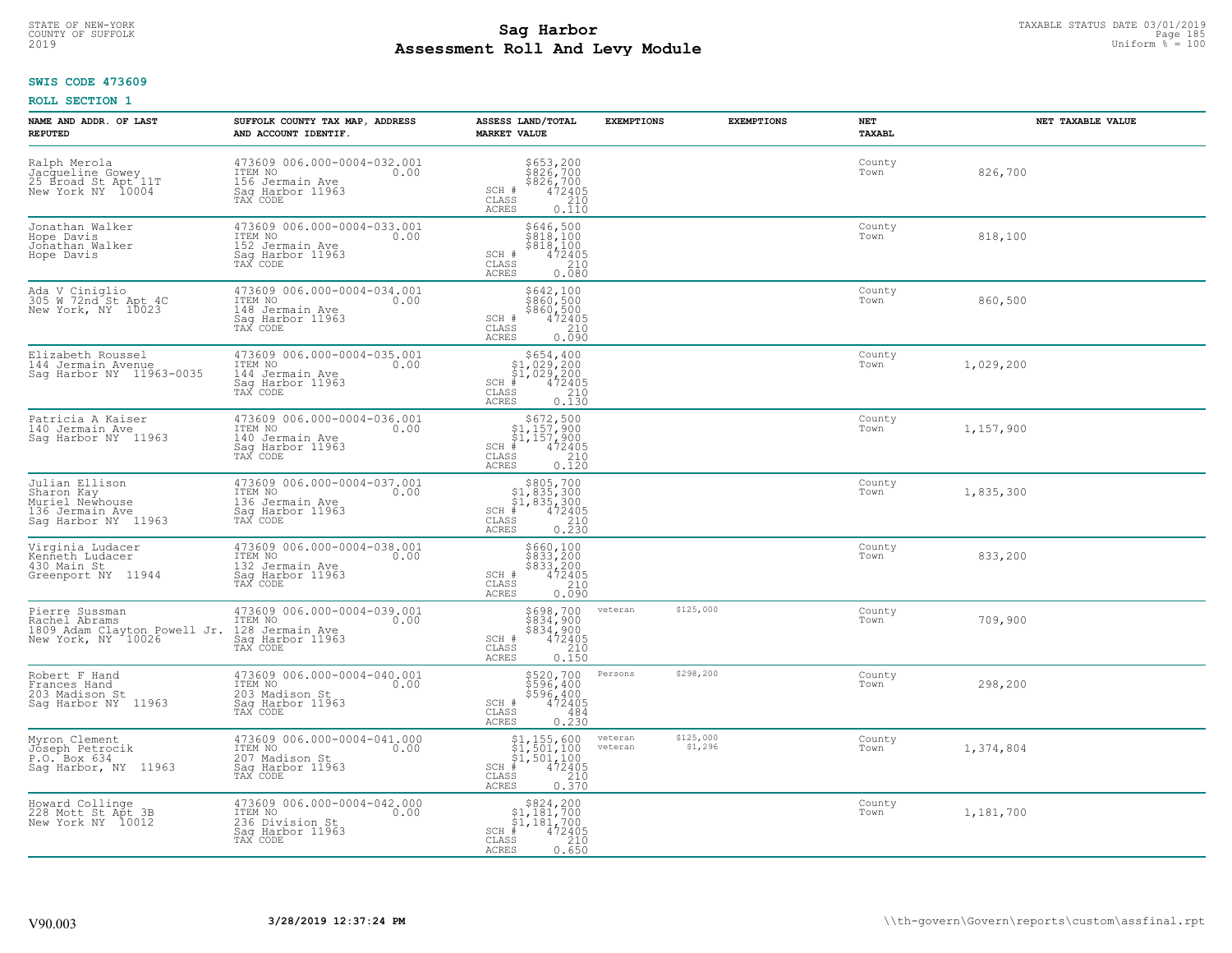# STATE OF NEW-YORK TAXABLE STATUS DATE 03/01/2019<br>COUNTY OF SUFFOLK Page 186 **Assessment Roll And Levy Module** 2019 Uniform % = 100

# **SWIS CODE 473609**

| NAME AND ADDR. OF LAST<br><b>REPUTED</b>                                                                | SUFFOLK COUNTY TAX MAP, ADDRESS<br>AND ACCOUNT IDENTIF.                                          | ASSESS LAND/TOTAL<br><b>MARKET VALUE</b>                                                                                        | <b>EXEMPTIONS</b> | <b>EXEMPTIONS</b> | NET<br><b>TAXABL</b> | NET TAXABLE VALUE |
|---------------------------------------------------------------------------------------------------------|--------------------------------------------------------------------------------------------------|---------------------------------------------------------------------------------------------------------------------------------|-------------------|-------------------|----------------------|-------------------|
| Marylynn Novak<br>211 Madison St<br>Sag Harbor, NY 11963                                                | 473609 006.000-0004-043.000<br>TTEM NO 0.00<br>211 Madison St<br>Saq Harbor 11963<br>TAX CODE    | $\begin{array}{r} $878,600 $1,216,000 $1,216,000 # 472405 $5210$<br>$SCH$ #<br>CLASS<br><b>ACRES</b><br>0.210                   |                   |                   | County<br>Town       | 1,216,000         |
| Biana Stepanian<br>P.O. Box 1116<br>Sag Harbor, NY 11963                                                | 473609 006.000-0004-044.000<br>ITEM NO<br>0.00<br>219 Madison St<br>Sag Harbor 11963<br>TAX CODE | $$1, 148, 900$<br>$$1, 543, 300$<br>$$1, 543, 300$<br>$$472405$<br>$SCH$ #<br>CLASS<br>210<br>0.350<br><b>ACRES</b>             |                   |                   | County<br>Town       | 1,543,300         |
| Pasquale J. Trunzo III<br>Pasquale J. Trunzo III<br>10 Cedar Trail<br>East Hampton NY 11937             | 473609 006.000-0004-047.002<br>ITEM NO<br>0.00<br>9 Marsden St<br>Sag Harbor 11963<br>TAX CODE   | $$1,078,000$<br>$$1,078,000$<br>$$1,078,000$<br>$$1,078,000$<br>$472405$<br>$SCH$ #<br>CLASS<br>311<br>0.880<br>ACRES           |                   |                   | County<br>Town       | 1,078,000         |
| Pasquale J. Trunzo III<br>10 Cedar Trail<br>East Hampton NY 11937                                       | 473609 006.000-0004-047.003<br>ITEM NO<br>0.00<br>11 Marsden St<br>Saq Harbor 11963<br>TAX CODE  | \$1,098,600<br>\$1,098,600<br>\$1,098,600<br>#472405<br>$SCH$ #<br>CLASS<br>311<br><b>ACRES</b><br>0.900                        |                   |                   | County<br>Town       | 1,098,600         |
| Pasquale J. Trunzo III<br>10 Cedar Trail<br>East Hampton NY 11937                                       | 473609 006.000-0004-047.004<br>ITEM NO<br>0.00<br>7 Marsden St<br>Saq Harbor 11963<br>TAX CODE   | $$1,141,800$<br>$$1,141,800$<br>$$1,141,800$<br>$472405$<br>$311$<br>$SCH$ #<br>CLASS<br>0.780<br><b>ACRES</b>                  |                   |                   | County<br>Town       | 1,141,800         |
| Pasquale J. Trunzo III<br>10 Cedar Trail<br>East Hampton NY 11937                                       | 473609 006.000-0004-047.005<br>ITEM NO<br>0.00<br>15 Marsden St<br>Sag Harbor 11963<br>TAX CODE  | \$1,197,200<br>\$1,197,200<br>\$1,197,200<br>#472405<br>$SCH$ #<br>CLASS<br>311<br>0.810<br><b>ACRES</b>                        |                   |                   | County<br>Town       | 1,197,200         |
| Ellen Isler (Trustee)<br>Ellen Isler Rev Living Trust<br>610 West 110th St Apt 4C<br>New York, NY 10025 | 473609 006.000-0004-048.000<br>ITEM NO<br>227 Madison St<br>Sag Harbor 11963<br>0.00<br>TAX CODE | $$1,027,200$<br>$$1,339,900$<br>$$1,339,900$<br>$$472405$<br>$SCH$ #<br>CLASS<br>$\frac{210}{0.310}$<br><b>ACRES</b>            |                   |                   | County<br>Town       | 1,339,900         |
| Tracey Jackson<br>Glenn Horowitz<br>c/o Kronish Lieb Weiner & He<br>12 E 76 St<br>Saq Harbor, NY 10021  | 473609 006.000-0004-049.000<br>ITEM NO<br>0.00<br>233 Madison St<br>Sag Harbor 11963<br>TAX CODE | $$878,600$<br>$$1,252,500$<br>$$1,252,500$<br>$*1,252,500$<br>$*1,252,2405$<br>$SCH$ #<br>CLASS<br>210<br><b>ACRES</b><br>0.210 |                   |                   | County<br>Town       | 1,252,500         |
| Stephanie J Louise<br>PO Box 2837<br>Saq Harbor, NY 11963                                               | 473609 006.000-0004-050.000<br>TTEM NO 0.00<br>245 Madison St<br>Saq Harbor 11963<br>TAX CODE    | $$1, 267, 200$<br>$$1, 616, 100$<br>$$1, 616, 100$<br>$$472405$<br>$SCH$ #<br>CLASS<br>210<br><b>ACRES</b><br>0.390             |                   |                   | County<br>Town       | 1,616,100         |
| Sarah Nicole Bernard<br>Baumstein, Dorothy (Life Est<br>300 E 33rd St<br>New York, NY 10016             | 473609 006.000-0004-051.000<br>ITEM NO<br>0.00<br>255 Madison St<br>Sag Harbor 11963<br>TAX CODE | $$360,800\n$1,222,700\n$1,222,700\n# 472405\n 410\n 210$<br>$SCH$ #<br>CLASS<br><b>ACRES</b><br>0.410                           |                   |                   | County<br>Town       | 1,222,700         |
| Nancy Hooper<br>P. O. Box 2086<br>Saq Harbor NY 11963                                                   | 473609 006.000-0004-052.000<br>ITEM NO<br>0.00<br>261 Madison St<br>Sag Harbor 11963<br>TAX CODE | \$416,800<br>\$495,400<br>\$495,400<br>SCH #<br>472405<br>CLASS<br>210<br><b>ACRES</b><br>0.070                                 |                   |                   | County<br>Town       | 495,400           |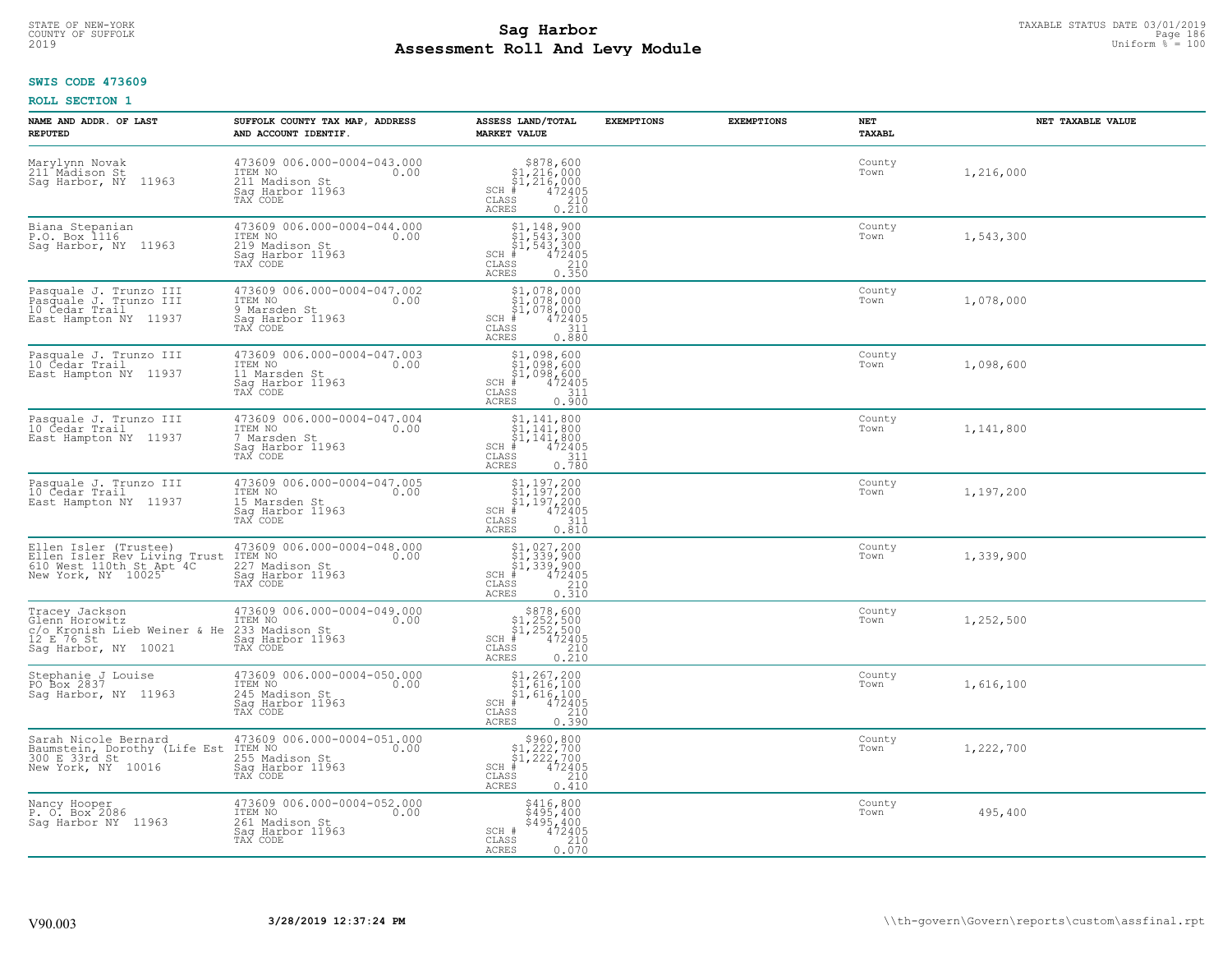#### **SWIS CODE 473609**

| NAME AND ADDR. OF LAST<br><b>REPUTED</b>                                                                  | SUFFOLK COUNTY TAX MAP, ADDRESS<br>AND ACCOUNT IDENTIF.                                           | ASSESS LAND/TOTAL<br><b>MARKET VALUE</b>                                                                                                                                                                                                                                                                                                                                                                                             | <b>EXEMPTIONS</b> | <b>EXEMPTIONS</b> | NET<br>TAXABL  | NET TAXABLE VALUE |
|-----------------------------------------------------------------------------------------------------------|---------------------------------------------------------------------------------------------------|--------------------------------------------------------------------------------------------------------------------------------------------------------------------------------------------------------------------------------------------------------------------------------------------------------------------------------------------------------------------------------------------------------------------------------------|-------------------|-------------------|----------------|-------------------|
| Nancy A Hooper (Trustee)<br>The Nancy A. Hooper Revocabl<br>263 Madison St<br>Saq Harbor NY 11963         | 473609 006.000-0004-053.000<br>ITEM NO<br>0.00<br>263 Madison St<br>Sag Harbor 11963<br>TAX CODE  | $\begin{array}{r} \texttt{\$981,100}\ \\ \texttt{\$1,300,200}\ \\ \texttt{\$1,300,200}\ \\ \texttt{\$1,300,200}\ \\ \texttt{\$1,472405}\ \\ \texttt{\$10}\ \\ \texttt{\$10}\ \\ \texttt{\$10}\ \\ \texttt{\$210}\ \\ \texttt{\$10}\ \\ \texttt{\$230}\ \end{array}$<br>SCH #<br>CLASS<br>ACRES                                                                                                                                       |                   |                   | County<br>Town | 1,300,200         |
| James L Larocca<br>Dale M Larocca<br>Dale M LaRocca<br>267 Madison St<br>Saq Harbor NY 11963              | 473609 006.000-0004-054.000<br>ITEM NO<br>0.00<br>267 Madison St<br>Sag Harbor 11963<br>TAX CODE  | $\begin{array}{l} \texttt{\$1,132,000}\ \texttt{\$1,626,300}\ \texttt{\$1,626,300}\ \texttt{\$1,626,300}\ \texttt{\$1,62405}\ \texttt{\$1,62405}\ \texttt{\$210}\ \texttt{\$35}\ \texttt{\$210}\ \texttt{\$35}\ \texttt{\$23}\ \texttt{\$23}\ \texttt{\$36}\ \texttt{\$38}\ \texttt{\$38}\ \texttt{\$39}\ \texttt{\$48}\ \texttt{\$48}\ \texttt{\$49}\ \texttt{\$40}\ \texttt{\$48}\ \texttt{\$$<br>$SCH$ #<br>CLASS<br><b>ACRES</b> | veteran           | \$125,000         | County<br>Town | 1,501,300         |
| John K Oppenheimer<br>Lea Mason Oppenheimer<br>P.O. Box 3137<br>Sag Harbor, NY 11963                      | 473609 006.000-0004-055.000<br>ITEM NO<br>0.00<br>8 Marsden St<br>Sag Harbor 11963<br>TAX CODE    | $$1,019,000$<br>$$1,612,600$<br>$$1,612,600$<br>$*$<br>$472405$<br>$*$<br>$210$<br>SCH #<br>CLASS<br>ACRES<br>0.470                                                                                                                                                                                                                                                                                                                  |                   |                   | County<br>Town | 1,612,600         |
| Pasquale J. Trunzo III<br>10 Cedar Trail<br>East Hampton NY 11937                                         | 473609 006.000-0004-056.000<br>ITEM NO<br>0.00<br>12 Marsden St<br>Saq Harbor 11963<br>TAX CODE   | $$1,121,900$<br>$$1,121,900$<br>$$1,121,900$<br>$472405$<br>$311$<br>$SCH$ #<br>CLASS<br><b>ACRES</b><br>0.760                                                                                                                                                                                                                                                                                                                       |                   |                   | County<br>Town | 1,121,900         |
| William Grimm<br>19 Denison Road<br>Sag Harbor NY 11963                                                   | 473609 006.000-0004-057.000<br>ITEM NO<br>0.00<br>268 Division St<br>Saq Harbor 11963<br>TAX CODE | $$687, 900$<br>$$901, 300$<br>$$901, 300$<br>$$472405$<br>$$210$<br>SCH #<br>CLASS<br>0.310<br>ACRES                                                                                                                                                                                                                                                                                                                                 | veteran           | \$75,000          | County<br>Town | 826,300           |
| Christopher P. Ross<br>15 W 11th St Apt 9A<br>New York NY 10011                                           | 473609 006.000-0004-058.000<br>ITEM NO<br>0.00<br>274 Division St<br>Saq Harbor 11963<br>TAX CODE | $$893,900$<br>$$1,492,600$<br>$$1,492,600$<br>$$472405$<br>$SCH$ #<br>$\mathtt{CLASS}$<br>210<br>0.340<br>ACRES                                                                                                                                                                                                                                                                                                                      |                   |                   | County<br>Town | 1,492,600         |
| Patricia A. Puma, Trustee<br>The Mitchell Wolpack Irrevoc<br>1635 Sagg Road<br>Saq Harbor NY 11963        | 473609 006.000-0004-059.000<br>10.00 0.00<br>280 Division St<br>Sag Harbor 11963<br>TAX CODE      | \$600,900<br>\$700,900<br>\$700,900<br>\$700,900<br>SCH #<br>CLASS<br>210<br><b>ACRES</b><br>0.170                                                                                                                                                                                                                                                                                                                                   |                   |                   | County<br>Town | 700,900           |
| Wenzek, Werner (trustee)<br>Wenzek Living Trust<br>Wenzek, Rosemarie O E<br>(trust<br>Wenzek Living Trust | 473609 006.000-0004-060.000<br>ITEM NO 0.00<br>286 Division St<br>Sag Harbor 11963<br>TAX CODE    | $$1,019,100$<br>$$1,240,900$<br>$$1,240,900$<br>$472405$<br>$$240$<br>$$240$<br>$SCH$ #<br>CLASS<br><b>ACRES</b><br>0.520                                                                                                                                                                                                                                                                                                            |                   |                   | County<br>Town | 1,240,900         |
| Gerald Pryor<br>Dawn Smith<br>Apt 7s<br>125 Cedar St<br>New York, NY<br>10006                             | 473609 006.000-0004-061.000<br>ITEM NO<br>0.00<br>23 Grand St<br>Saq Harbor 11963<br>TAX CODE     | $\begin{array}{c} $867,900 \\ $1,103,200 \\ $1,103,200 \end{array}$<br>$SCH$ #<br>472405<br>CLASS<br>210<br><b>ACRES</b><br>0.420                                                                                                                                                                                                                                                                                                    |                   |                   | County<br>Town | 1,103,200         |
| Judith Grey<br>Lois Rice<br>178 Houston St Apt 10<br>New York, NY 10014                                   | 473609 006.000-0004-062.000<br>ITEM NO<br>0.00<br>19 Grand St<br>Sag Harbor 11963<br>TAX CODE     | $$872,000$<br>$$1,085,200$<br>$$1,085,200$<br>$*1,085,200$<br>$*6$<br>$*72405$<br>$SCH$ $#$<br>CLASS<br>210<br>ACRES<br>0.340                                                                                                                                                                                                                                                                                                        |                   |                   | County<br>Town | 1,085,200         |
| Alex Streeter<br>Sabina Streeter<br>141 Wooster St #3B<br>New York NY 10012                               | 473609 006.000-0004-063.000<br>ITEM NO<br>0.00<br>15 Grand St<br>Sag Harbor 11963<br>TAX CODE     | $$872,500$<br>$$1,086,100$<br>$$1,086,100$<br>$$1,086,100$<br>$SCH$ #<br>472405<br>CLASS<br>$\frac{210}{0.220}$<br>ACRES                                                                                                                                                                                                                                                                                                             |                   |                   | County<br>Town | 1,086,100         |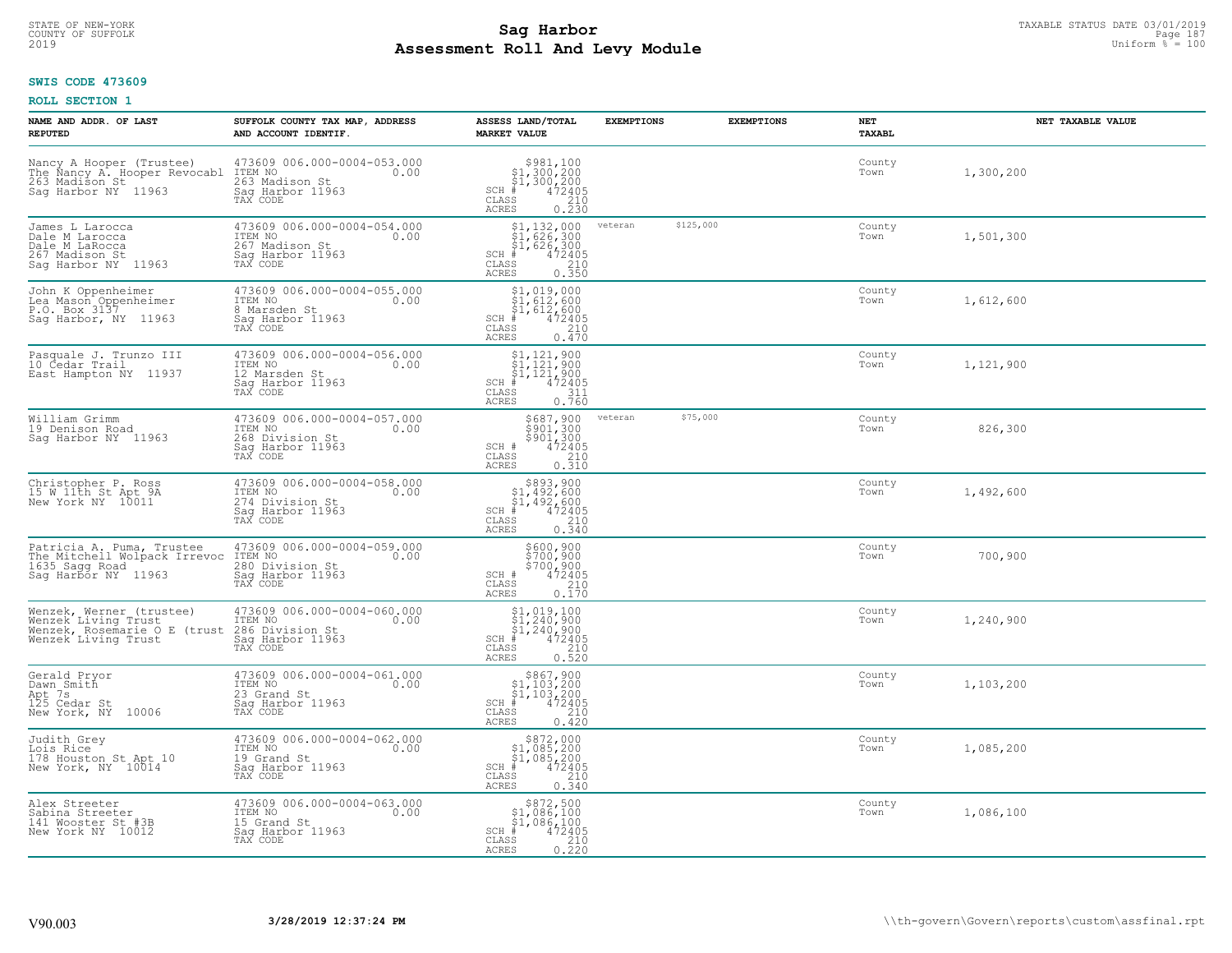# STATE OF NEW-YORK TAXABLE STATUS DATE 03/01/2019<br>Page 188 **Sag Harbor** Superinten and the superior of Superior Page 188 **Assessment Roll And Levy Module** 2019 Uniform % = 100

# **SWIS CODE 473609**

| NAME AND ADDR. OF LAST<br><b>REPUTED</b>                                               | SUFFOLK COUNTY TAX MAP, ADDRESS<br>AND ACCOUNT IDENTIF.                                           | ASSESS LAND/TOTAL<br><b>MARKET VALUE</b>                                                                                                                                                                                                                                                                                                                    | <b>EXEMPTIONS</b> | <b>EXEMPTIONS</b> | <b>NET</b><br>TAXABL | NET TAXABLE VALUE |
|----------------------------------------------------------------------------------------|---------------------------------------------------------------------------------------------------|-------------------------------------------------------------------------------------------------------------------------------------------------------------------------------------------------------------------------------------------------------------------------------------------------------------------------------------------------------------|-------------------|-------------------|----------------------|-------------------|
| Kate Gimbel Goldman<br>11 Grand St<br>Saq Harbor NY 11963                              | 473609 006.000-0004-064.000<br>ITEM NO<br>0.00<br>11 Grand St<br>Saq Harbor 11963<br>TAX CODE     | $$854, 200$<br>$$949, 000$<br>$$949, 000$<br>$472405$<br>$$210$<br>SCH #<br>CLASS<br><b>ACRES</b><br>0.240                                                                                                                                                                                                                                                  |                   |                   | County<br>Town       | 949,000           |
| David S. Friedman<br>Maxine L. Friedman<br>450 W 17th St Apt 1118<br>New York NY 10011 | 473609 006.000-0004-065.000<br>ITEM NO<br>0.00<br>271 Madison St<br>Saq Harbor 11963<br>TAX CODE  | $$1, 023, 700$<br>$$1, 764, 200$<br>$$1, 764, 200$<br>$472405$<br>$$240$<br>$SCH$ #<br>CLASS<br><b>ACRES</b><br>0.460                                                                                                                                                                                                                                       |                   |                   | County<br>Town       | 1,764,200         |
| Dolores P Leonard<br>169 N Riverside Ave<br>10520<br>Croton on Hudson, NY              | 473609 006.000-0004-066.000<br>ITEM NO<br>0.00<br>281 Madison St<br>Sag Harbor 11963<br>TAX CODE  | \$631,000<br>\$778,000<br>\$778,000<br>SCH #<br>$472405$<br>210<br>CLASS<br>0.190<br>ACRES                                                                                                                                                                                                                                                                  |                   |                   | County<br>Town       | 778,000           |
| Jill Musnicki Ellis<br>Jameson S Ellis<br>285 Madison St<br>Sag Harbor, NY 11963       | 473609 006.000-0004-067.000<br>ITEM NO<br>0.00<br>285 Madison St<br>Sag Harbor 11963<br>TAX CODE  | $\begin{array}{r} 5737,000 \\ 5895,300 \\ 5895,300 \\ 472405 \\ 210 \\ 0.260 \end{array}$<br>SCH #<br>CLASS<br><b>ACRES</b>                                                                                                                                                                                                                                 |                   |                   | County<br>Town       | 895,300           |
| Jessica L. Jenkins<br>290 Elk RIdge Lane<br>Boulder CO <sup>80302</sup>                | 473609 006.000-0004-068.000<br>ITEM NO<br>0.00<br>289 Madison St<br>Sag Harbor 11963<br>TAX CODE  | $\begin{array}{r}  \  \  \, 5658,900 \\  \  \, 51,173,900 \\  \  \, 51,173,900 \\  \  \  \, 472405 \\  \  \, 85 \\  \  \  \, 210 \\  \  \, 0.210 \end{array}$<br>$SCH$ #<br>CLASS<br><b>ACRES</b>                                                                                                                                                           |                   |                   | County<br>Town       | 1,173,900         |
| Gregg McCarty Wang<br>Timõthy Cragin Wang<br>295 Madison St<br>Sag Harbor, NY 11963    | 473609 006.000-0004-069.000<br>ITEM NO<br>0.00<br>295 Madison St<br>Sag Harbor 11963<br>TAX CODE  | $\begin{array}{l} $1,018,000 \ $1,415,300 \ $1,415,300 \ $1,415,300 \ \end{array}$<br>$SCH$ #<br>$\frac{210}{0.340}$<br>CLASS<br>ACRES                                                                                                                                                                                                                      |                   |                   | County<br>Town       | 1,415,300         |
| Meikle Blossom<br>11 Harrison St<br>Sag Harbor, NY 11963                               | 473609 006.000-0004-070.000<br>ITEM NO<br>0.00<br>11 Harrison St<br>Sag Harbor 11963<br>TAX CODE  | $$765, 800$<br>$$1, 054, 300$<br>$$1, 054, 300$<br>$$472405$<br>$SCH$ #<br>CLASS<br>$\frac{210}{0.150}$<br>ACRES                                                                                                                                                                                                                                            |                   |                   | County<br>Town       | 1,054,300         |
| Chris Kann<br>405 W 23rd St #8E<br>New York NY 10011                                   | 473609 006.000-0004-073.002<br>TTEM NO 0.00<br>19 Harrison St<br>Saq Harbor 11963<br>TAX CODE     | $$1,030,200$<br>$$1,420,400$<br>$$1,420,400$<br>$472405$<br>$$210$<br>$SCH$ #<br>CLASS<br><b>ACRES</b><br>$0.\bar{3}\bar{4}\tilde{0}$                                                                                                                                                                                                                       |                   |                   | County<br>Town       | 1,420,400         |
| Donna Dorian<br>111 Barrow St 3D<br>New York NY 10014                                  | 473609 006.000-0004-073.003<br>ITEM NO<br>0.00<br>25 Harrison St<br>Saq Harbor 11963<br>TAX CODE  | $\begin{array}{c} \text{\small $\$1$, 041, 900} \\ \text{\small $\$1$, 972, 600} \\ \text{\small $\$1$, 972, 600} \\ \text{\small $\$1$, 972, 600} \\ \text{\small $\$210} \\ \text{\small $\$3$} \\ \text{\small $\$3$} \\ \text{\small $\$5$} \\ \text{\small $\$1$} \\ \text{\small $\$1$} \\ \text{\small $\$380} \end{array}$<br>SCH<br>CLASS<br>ACRES |                   |                   | County<br>Town       | 1,972,600         |
| Joseph R. Daly<br>310 Division St<br>Sag Harbor NY 11963                               | 473609 006.000-0004-074.000<br>ITEM NO<br>0.00<br>310 Division St<br>Sag Harbor 11963<br>TAX CODE | \$1,058,600<br>\$1,990,500<br>\$1,990,500<br>#472405<br>SCH<br>281<br>CLASS<br><b>ACRES</b><br>0.650                                                                                                                                                                                                                                                        |                   |                   | County<br>Town       | 1,990,500         |
| Deborah Price<br>Lacey Price<br>Max Price<br>306 Division St<br>Sag Harbor NY 11963    | 473609 006.000-0004-076.000<br>ITEM NO<br>0.00<br>302 Division St<br>Sag Harbor 11963<br>TAX CODE | $$3,000$<br>$$3,000$<br>$$3,000$<br>SCH #<br>472405<br>323<br>CLASS<br><b>ACRES</b><br>0.060                                                                                                                                                                                                                                                                |                   |                   | County<br>Town       | 3,000             |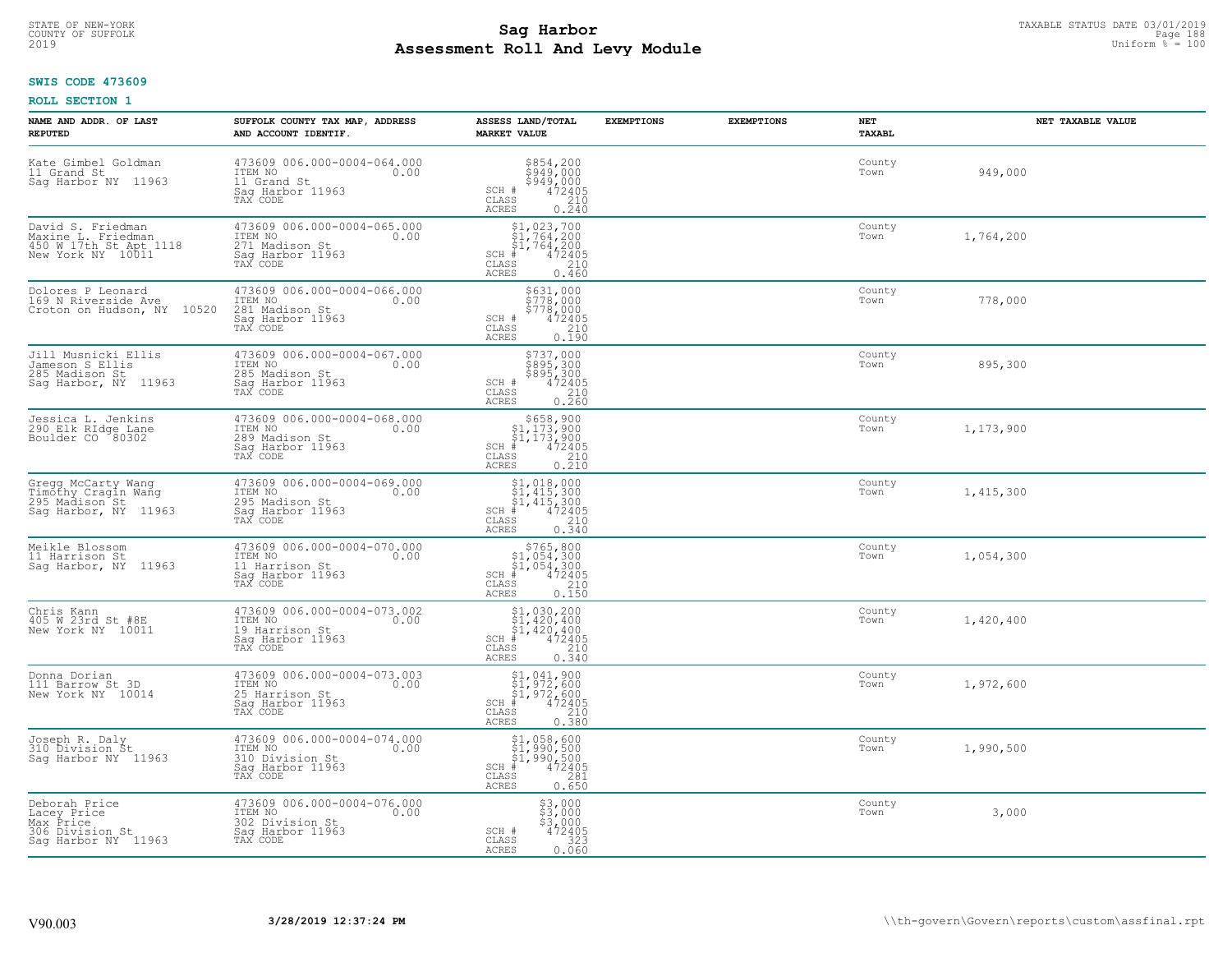### **SWIS CODE 473609**

| NAME AND ADDR. OF LAST<br><b>REPUTED</b>                                                 | SUFFOLK COUNTY TAX MAP, ADDRESS<br>AND ACCOUNT IDENTIF.                                           | ASSESS LAND/TOTAL<br><b>MARKET VALUE</b>                                                                                                     | <b>EXEMPTIONS</b>  | <b>EXEMPTIONS</b>      | NET<br>TAXABL  | NET TAXABLE VALUE |
|------------------------------------------------------------------------------------------|---------------------------------------------------------------------------------------------------|----------------------------------------------------------------------------------------------------------------------------------------------|--------------------|------------------------|----------------|-------------------|
| Michael Dupont<br>246 W 17th St Apt 5A<br>New York NY 10011                              | 473609 006.000-0004-078.001<br>ITEM NO<br>0.00<br>298 Division St<br>Saq Harbor 11963<br>TAX CODE | $SCH$ #<br>CLASS<br>210<br>ACRES<br>0.170                                                                                                    |                    |                        | County<br>Town | 1,118,700         |
| Maryann Dianora Brondal<br>26 Grand St<br>Sag Harbor, NY 11963                           | 473609 006.000-0004-079.000<br>ITEM NO<br>0.00<br>26 Grand St<br>Sag Harbor 11963<br>TAX CODE     | \$917,000<br>\$975,900<br>5975,900<br>472405<br>SCH #<br>CLASS<br>0.320<br>ACRES                                                             |                    |                        | County<br>Town | 975,900           |
| Green Barn Holdings 2, LLC<br>19 Brander Parkway<br>Shelter Island NY <sup>4</sup> 11964 | 473609 006.000-0004-080.000<br>ITEM NO<br>0.00<br>20 Grand St<br>Sag Harbor 11963<br>TAX CODE     | \$980,800<br>\$1,073,900<br>$\begin{array}{r} 51,073,900 \\ 472405 \\ \text{ss} \end{array}$<br>$SCH$ #<br>CLASS<br>0.360<br>ACRES           |                    |                        | County<br>Town | 1,073,900         |
| Bruce Mitchell<br>Rosemary Mitchell<br>Grand St<br>Sag Harbor, NY 11963                  | 473609 006.000-0004-081.000<br>ITEM NO<br>0.00<br>12 Grand St<br>Saq Harbor 11963<br>TAX CODE     | $$972,70051,177,10051,177,100# 47240555 210$<br>$SCH$ #<br>$\mathtt{CLASS}$<br>0.450<br>ACRES                                                | veteran<br>Volunte | \$75,000<br>\$110,210  | County<br>Town | 991,890           |
| Susan Sprott<br>PO Box 2451<br>Sag Harbor, NY 11963                                      | 473609 006.000-0004-082.001<br>ITEM NO<br>0.00<br>210 Division St<br>Saq Harbor 11963<br>TAX CODE | \$707,100<br>\$966,400<br>\$966,400<br>SCH #<br>472405<br>CLASS<br>$\begin{array}{c} 210 \\ 0.230 \end{array}$<br><b>ACRES</b>               |                    |                        | County<br>Town | 966,400           |
| Deborah Price<br>306 Division St<br>Saq Harbor NY 11963                                  | 473609 006.000-0004-084.001<br>ITEM NO<br>0.00<br>306 Division St<br>Sag Harbor 11963<br>TAX CODE | \$645,400<br>\$816,200<br>\$816,200<br>472405<br>210<br>SCH #<br>CLASS<br>0.190<br>ACRES                                                     |                    |                        | County<br>Town | 816,200           |
| Lili A Kabelitz<br>Gary B Kabelitz<br>PO Box 1444<br>Sag Harbor, NY 11963                | 473609 006.000-0004-085.001<br>ITEM NO<br>0.00<br>19 William St<br>Sag Harbor 11963<br>TAX CODE   | $$756, 800$<br>$$868, 200$<br>$$868, 200$<br>$472405$<br>$$210$<br>SCH #<br>CLASS<br>0.110<br>ACRES                                          |                    |                        | County<br>Town | 868,200           |
| Dianne M Gil<br>16 Dixon St Unit S<br>Milford CT 06460                                   | 473609 007.000-0001-001.002<br>ITEM NO<br>0.00<br>62 Joels Ln<br>Saq Harbor 11963<br>TAX CODE     | $$1,432,100$<br>$$1,661,100$<br>$$1,661,100$<br>$472405$<br>$32100$<br>$32100$<br>SCH<br>CLASS<br>ACRES<br>1,400                             |                    |                        | County<br>Town | 1,661,100         |
| Michael Henry<br>Maureen McDermott<br>36 Joels Ln<br>Sag Harbor NY 11963                 | 473609 007.000-0001-001.004<br>ITEM NO<br>0.00<br>36 Joels Ln<br>Saq Harbor 11963<br>TAX CODE     | $$804, 800$<br>$$1, 231, 900$<br>$$1, 231, 900$<br>$472405$<br>$$210$<br>$$210$<br>$SCH$ #<br>CLASS<br><b>ACRES</b><br>0.520                 |                    |                        | County<br>Town | 1,231,900         |
| Anita Marie Guarino<br>Rr 2 Box 551<br>38 Joels Ln<br>Sag Harbor, NY 11963               | 473609 007.000-0001-001.005<br>ITEM NO<br>0.00<br>38 Joels Ln<br>Saq Harbor 11963<br>TAX CODE     | \$840,500<br>$\frac{1}{21}$ , 121, 100<br>$\frac{1}{21}$ , 121, 100<br>$SCH$ #<br>472405<br>$\mathtt{CLASS}$<br>210<br><b>ACRES</b><br>0.490 |                    |                        | County<br>Town | 1,121,100         |
| Kevin P O Brien<br>Deborah M O Brien<br>Southampton, NY 11968                            | 473609 007.000-0001-001.006<br>ITEM NO<br>0.00<br>40 Joels Ln<br>Sag Harbor 11963<br>TAX CODE     | $$756,500$<br>$$1,129,900$<br>$$1,129,900$<br>472405<br>$SCH$ #<br>CLASS<br>210<br>0.490<br>ACRES                                            | Volunte<br>Volunte | \$112,990<br>\$101,691 | County<br>Town | 915,219           |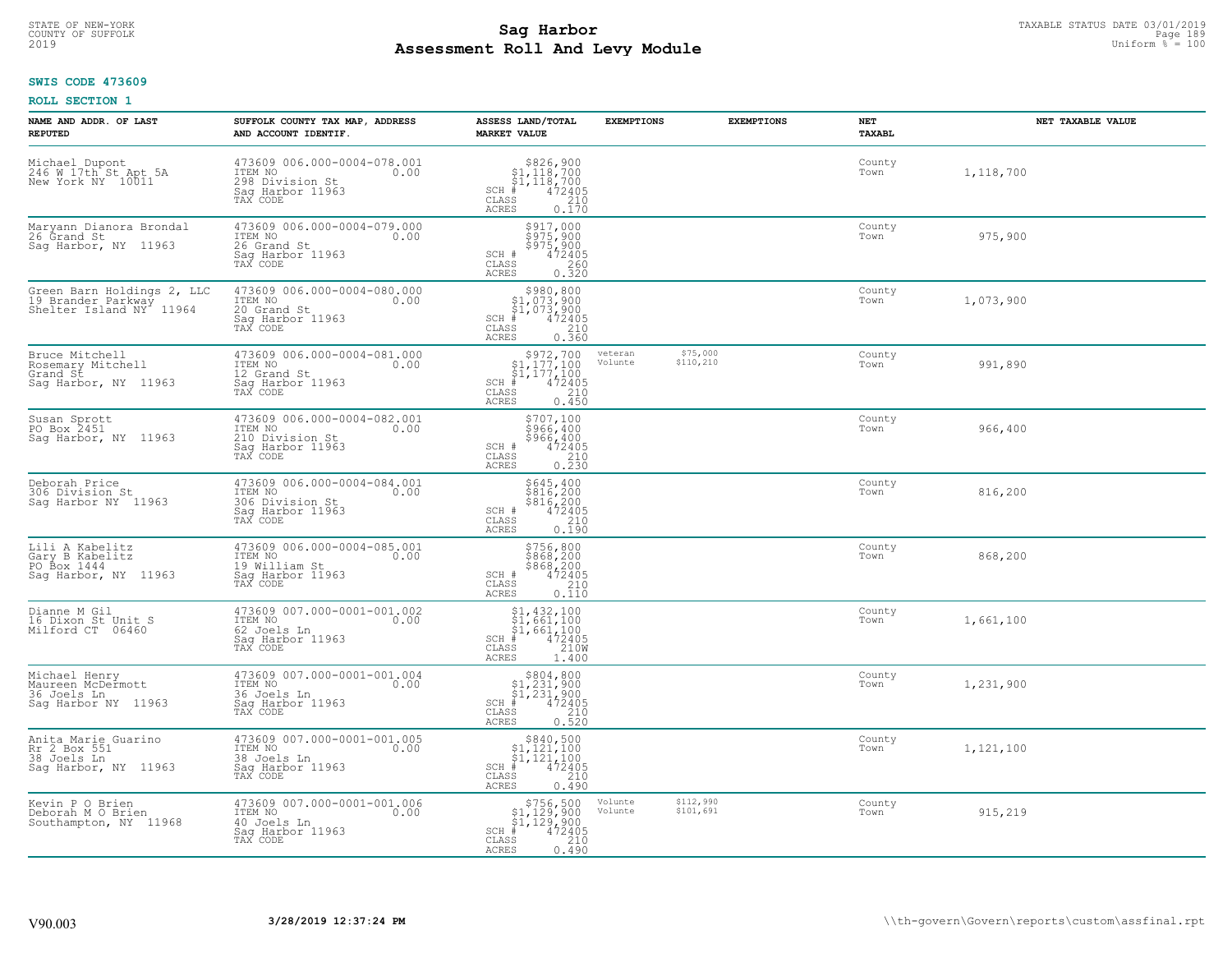### **Sag Harbor**<br>**Poll And Lows Module Assessment Roll And Levy Module** 2019 Uniform % = 100 COUNTY OF SUFFOLK Page 190

# **SWIS CODE 473609**

| NAME AND ADDR. OF LAST<br><b>REPUTED</b>                                                           | SUFFOLK COUNTY TAX MAP, ADDRESS<br>AND ACCOUNT IDENTIF.                                       | ASSESS LAND/TOTAL<br><b>MARKET VALUE</b>                                                                                                                     | <b>EXEMPTIONS</b>    | <b>EXEMPTIONS</b> | NET<br>TAXABL  | NET TAXABLE VALUE |
|----------------------------------------------------------------------------------------------------|-----------------------------------------------------------------------------------------------|--------------------------------------------------------------------------------------------------------------------------------------------------------------|----------------------|-------------------|----------------|-------------------|
| Joseph W Labrozzi JR<br>Leslie A Labrozzi<br>Main St<br>Sag Harbor, NY 11963                       | 473609 007.000-0001-001.007<br>ITEM NO<br>0.00<br>44 Joels Ln<br>Saq Harbor 11963<br>TAX CODE | $$841,000§1,161,300§1,161,300# 472405§5210$<br>$SCH$ #<br>CLASS<br><b>ACRES</b><br>0.460                                                                     |                      |                   | County<br>Town | 1,161,300         |
| Karol A Washburn<br>48 Joels Ln<br>Sag Harbor NY 11963                                             | 473609 007.000-0001-001.008<br>ITEM NO<br>0.00<br>48 Joels Ln<br>Saq Harbor 11963<br>TAX CODE | $\begin{array}{c} $840,500 \\ $1,328,200 \\ $1,328,200 \end{array}$<br>472405<br>$SCH$ #<br>CLASS<br>210<br><b>ACRES</b><br>0.490                            |                      |                   | County<br>Town | 1,328,200         |
| J. David Davis<br>119 West 82nd St<br>New York NY 10024                                            | 473609 007.000-0001-001.009<br>ITEM NO<br>0.00<br>50 Joels Ln<br>Sag Harbor 11963<br>TAX CODE | \$840,500<br>\$3,176,800<br>\$3,176,800<br>$SCH$ #<br>472405<br>CLASS<br>210<br>0.490<br>ACRES                                                               |                      |                   | County<br>Town | 3,176,800         |
| 54 JOELS LLC<br>54 Joels Lane<br>Saq Harbor NY 11963                                               | 473609 007.000-0001-001.010<br>ITEM NO<br>0.00<br>54 Joels Ln<br>Saq Harbor 11963<br>TAX CODE | $$840,500$<br>$$1,353,900$<br>$$1,353,900$<br>$$1,353,900$<br>$SCH$ #<br>$\frac{472405}{210}$<br>CLASS<br>ACRES<br>0.490                                     |                      |                   | County<br>Town | 1,353,900         |
| Michael Labrozzi<br>Autumn Labrozzi<br>56 Joels Ln<br>Sag Harbor NY 11963                          | 473609 007.000-0001-001.011<br>ITEM NO<br>0.00<br>56 Joels Ln<br>Sag Harbor 11963<br>TAX CODE | \$834,500<br>$\begin{array}{r} 2834, 200 \\ 51, 550, 200 \\ * & 472405 \\ * & 210 \end{array}$<br>$SCH$ #<br>CLASS<br><b>ACRES</b><br>0.440                  |                      |                   | County<br>Town | 1,550,200         |
| Ralph J Ficorelli SR<br>P.O. Box 1181<br>Sag Harbor, NY 11963                                      | 473609 007.000-0001-001.013<br>ITEM NO<br>0.00<br>60 Joels Ln<br>Sag Harbor 11963<br>TAX CODE | $\begin{array}{r} $934,800\n$1,212,300\n$1,212,300\n# 472405 \end{array}$<br>$SCH$ #<br>$\begin{array}{c} 210 \\ 0.540 \end{array}$<br>CLASS<br><b>ACRES</b> |                      |                   | County<br>Town | 1,212,300         |
| Wayne C. Mortensen, Jr.<br>P.O. Box 394<br>Sag Harbor NY 11963                                     | 473609 007.000-0001-002.000<br>ITEM NO<br>0.00<br>27 Joels Ln<br>Saq Harbor 11963<br>TAX CODE | $$822,000§1,024,700§1,024,700‡1,024,700‡1,02405$<br>$SCH$ #<br>$\mathtt{CLASS}$<br>210<br><b>ACRES</b><br>0.550                                              |                      |                   | County<br>Town | 1,024,700         |
| Joseph W Labrozzi<br>Joels Ln<br>Sag Harbor, NY 11963                                              | 473609 007.000-0001-003.003<br>ITEM NO<br>31 Joels Ln<br>Saq Harbor 11963<br>TAX CODE         | $$320,50051,094,40051,094,400+1,094,400+1,472405$<br>$SCH$ #<br>CLASS<br>210<br><b>ACRES</b><br>0.550                                                        |                      |                   | County<br>Town | 1,094,400         |
| Joseph W. Labrozzi Sr. Trust<br>Joseph W. Labrozzi Sr. Revoc<br>31 Joels Ln<br>Saq Harbor NY 11963 | 473609 007.000-0001-004.000<br>0.00 0.00<br>35 Joels Ln<br>Saq Harbor 11963<br>TAX CODE       | \$845,800<br>\$845,800<br>\$845,800<br>472405<br>SCH #<br>CLASS<br>311<br><b>ACRES</b><br>0.530                                                              |                      |                   | County<br>Town | 845,800           |
| Nancy J Remkus<br>39 Jõels Ln<br>Sag Harbor, NY 11963                                              | 473609 007.000-0001-005.000<br>ITEM NO<br>0.00<br>39 Joels Ln<br>Sag Harbor 11963<br>TAX CODE | $$337,00051,207,30051,207,300472405$<br>$SCH$ #<br>CLASS<br>215<br><b>ACRES</b><br>0.530                                                                     |                      |                   | County<br>Town | 1,207,300         |
| Jeffrey Brown<br>Kathleen Brown<br>43 Joels Ln<br>Saq Harbor, NY 11963                             | 473609 007.000-0001-006.000<br>ITEM NO<br>0.00<br>43 Joels Ln<br>Sag Harbor 11963<br>TAX CODE | \$867,700<br>\$1,535,900<br>\$1,535,900<br>472405<br>$SCH$ #<br>210<br>CLASS<br><b>ACRES</b><br>0.520                                                        | \$153,590<br>Volunte |                   | County<br>Town | 1,382,310         |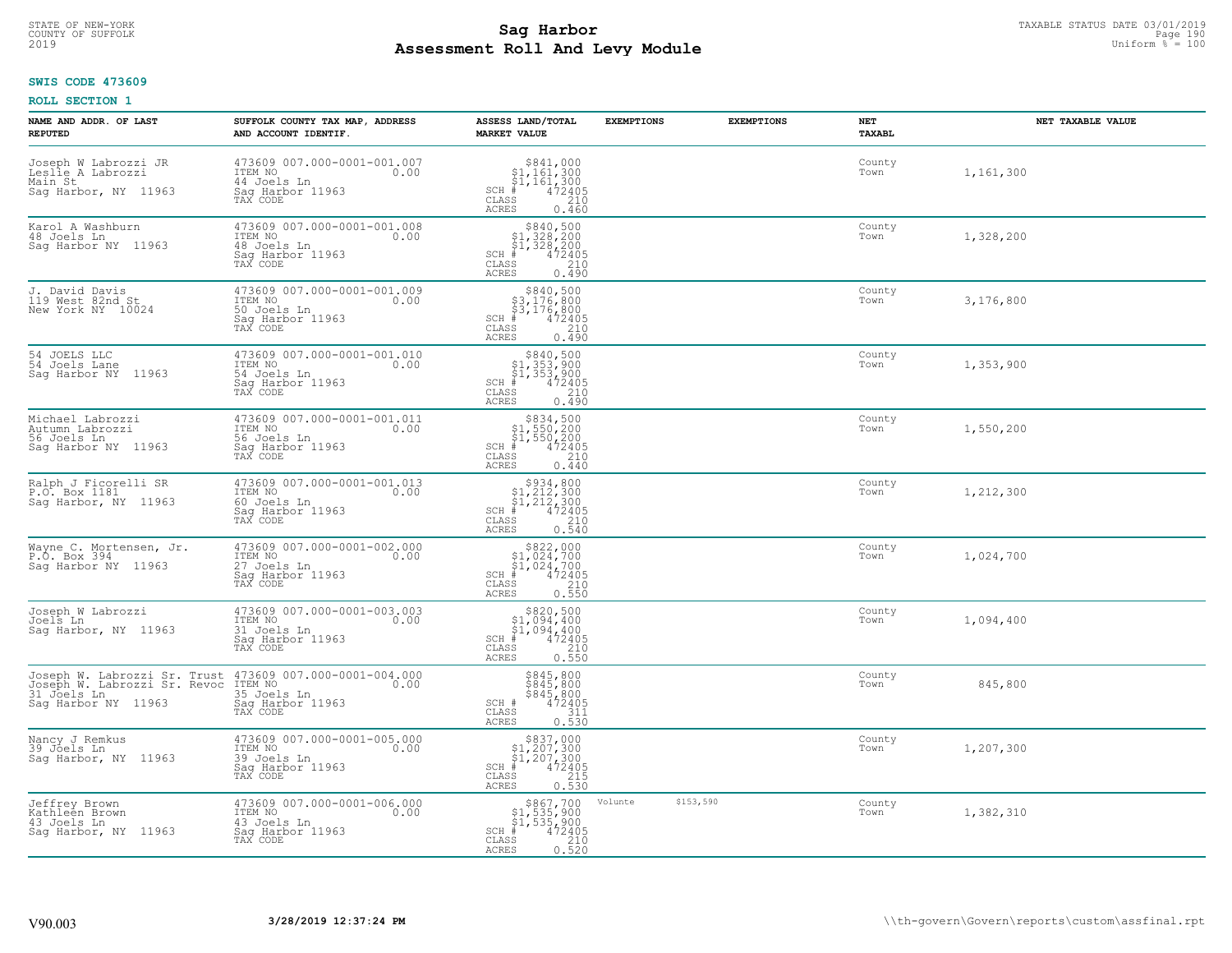# **SWIS CODE 473609**

| NAME AND ADDR. OF LAST<br><b>REPUTED</b>                                                                                                                                                           | SUFFOLK COUNTY TAX MAP, ADDRESS<br>AND ACCOUNT IDENTIF.                                              | ASSESS LAND/TOTAL<br><b>MARKET VALUE</b>                                                                                                                                                                                                                                   | <b>EXEMPTIONS</b>  | <b>EXEMPTIONS</b>    | NET<br><b>TAXABL</b> | NET TAXABLE VALUE |
|----------------------------------------------------------------------------------------------------------------------------------------------------------------------------------------------------|------------------------------------------------------------------------------------------------------|----------------------------------------------------------------------------------------------------------------------------------------------------------------------------------------------------------------------------------------------------------------------------|--------------------|----------------------|----------------------|-------------------|
| Christine A. Slevin Irrevoca<br>159 Madison Ave 5E<br>New York NY 10016                                                                                                                            | 473609 007.000-0001-007.000<br>ITEM NO<br>0.00<br>47 Joels Ln<br>Saq Harbor 11963<br>TAX CODE        | $$850, 400$<br>$$1, 315, 900$<br>$$1, 315, 900$<br>$472405$<br>$$210$<br>$$210$<br>$SCH$ #<br>CLASS<br><b>ACRES</b><br>0.520                                                                                                                                               |                    |                      | County<br>Town       | 1,315,900         |
| Shiplap LTD<br>c/o Sagrario Perez-Soto<br>200 E 66th St Apt E803<br>New York NY 10065                                                                                                              | 473609 007.000-0001-008.000<br>ITEM NO<br>51 Joels Ln<br>0.00<br>Sag Harbor 11963<br>TAX CODE        | $$885,600$<br>$$2,116,100$<br>$$2,116,100$<br>$$2,116,100$<br>$SCH$ #<br>472405<br>CLASS<br>210<br>0.510<br><b>ACRES</b>                                                                                                                                                   |                    |                      | County<br>Town       | 2,116,100         |
| CAT Properties<br>1540 County Road 39<br>Southampton NY 11968                                                                                                                                      | 473609 007.000-0001-009.000<br>ITEM NO<br>0.00<br>55 Joels Ln<br>Sag Harbor 11963<br>TAX CODE        | $\begin{array}{c} $876,000\n$1,782,200\n$1,782,200\n# 472405 \end{array}$<br>$SCH$ #<br>210<br>CLASS<br>0.510<br>ACRES                                                                                                                                                     |                    |                      | County<br>Town       | 1,782,200         |
| Judith F. Gregory, Co-Truste 473609 007.000-0001-010.000<br>The Judith F. Gregory Living ITEM NO. 000<br>Edward J. Gregory, Co-Truste 59 Joels Ln<br>The Judith F. Gregory Living Sag Harbor 11963 | TAX CODE                                                                                             | $\begin{array}{l} \text{\small $51$, $402$, $900$} \\ \text{\small $51$, $755$, $900$} \\ \text{\small $51$, $755$, $900$} \\ \text{\small $4$ & $472405$} \\ \text{\small $85$ & $210W$} \\ \text{\small $85$ & $1.200$} \end{array}$<br>$SCH$ #<br>CLASS<br><b>ACRES</b> | Volunte            | \$175,590            | County<br>Town       | 1,580,310         |
| Sag Harbor Industries Inc<br>P.O. Box 1169<br>Sag Harbor, NY 11963                                                                                                                                 | 473609 007.000-0001-013.000<br>ITEM NO<br>0.00<br>26 Joels Ln<br>Saq Harbor 11963<br>TAX CODE        | $$490,000$<br>$$490,000$<br>\$490,000<br>SCH #<br>$472405$<br>311<br>$\mathtt{CLASS}$<br>1.000<br><b>ACRES</b>                                                                                                                                                             |                    |                      | County<br>Town       | 490,000           |
| Paul Batista<br>Nancy Finkelstein<br>296 Madison St<br>Sag Harbor NY 11963                                                                                                                         | 473609 007.000-0002-001.000<br>ITEM NO<br>0.00<br>296 Madison St<br>Sag Harbor 11963<br>TAX CODE     | $$1,002,700$<br>$$1,219,400$<br>$$1,219,400$<br>$$4,472405$<br>SCH #<br>CLASS<br>210<br>0.730<br><b>ACRES</b>                                                                                                                                                              |                    |                      | County<br>Town       | 1,219,400         |
| Sue G Mingus<br>Robert Ungaro<br>Manhattan Plaza 43 S<br>484 W 43rd St<br>New York, NY 10036                                                                                                       | 473609 007.000-0002-003.009<br>ITEM NO<br>0.00<br>142 Suffolk St Ext<br>Sag Harbor 11963<br>TAX CODE | \$552,900<br>\$723,800<br>\$723,800<br>\$723,800<br>SCH #<br>CLASS<br>210<br>0.710<br><b>ACRES</b>                                                                                                                                                                         |                    |                      | County<br>Town       | 723,800           |
| Scott Frosch<br>12213 Dunoon Ln<br>Los Angeles CA 90049                                                                                                                                            | 473609 007.000-0002-003.010<br>TTEM NO 0.00<br>138 Suffolk St Ext<br>Sag Harbor 11963                | $$576,300$<br>$$1,028,200$<br>$$1,028,200$<br>$*$<br>$*$<br>$472405$<br>$SCH$ #<br>CLASS<br>210<br>ACRES<br>0.740                                                                                                                                                          |                    |                      | County<br>Town       | 1,028,200         |
| Dorothy Zaykowski<br>P.O. Box 1184<br>Sag Harbor, NY 11963                                                                                                                                         | 473609 007.000-0002-004.001<br>TTEM NO 0.00<br>144 Suffolk St Ext<br>Saq Harbor 11963<br>TAX CODE    | \$713,900<br>\$891,400<br>\$891,400<br>SCH #<br>$472405$<br>220<br>$\mathtt{CLASS}$<br><b>ACRES</b><br>1.100                                                                                                                                                               |                    |                      | County<br>Town       | 891,400           |
| John Linder<br>Apt 5fe<br>320 W 17th St<br>New York, NY 10011                                                                                                                                      | 473609 007.000-0002-005.000<br>ITEM NO<br>0.00<br>148 Suffolk St Ext<br>Sag Harbor 11963<br>TAX CODE | \$512,200<br>\$739,400<br>\$739,400<br>SCH #<br>$472405$<br>210<br>CLASS<br><b>ACRES</b><br>0.560                                                                                                                                                                          |                    |                      | County<br>Town       | 739,400           |
| John R Schroeder<br>Carol A Schroeder<br>R D #2<br>Suffolk Street Ext<br>Sag Harbor, NY 11963                                                                                                      | 473609 007.000-0002-006.000<br>ITEM NO<br>0.00<br>152 Suffolk St Ext<br>Sag Harbor 11963<br>TAX CODE | \$475,600<br>\$692,200<br>\$692,200<br>472405<br>SCH #<br>CLASS<br>210<br><b>ACRES</b><br>0.460                                                                                                                                                                            | veteran<br>Volunte | \$75,000<br>\$61,720 | County<br>Town       | 555,480           |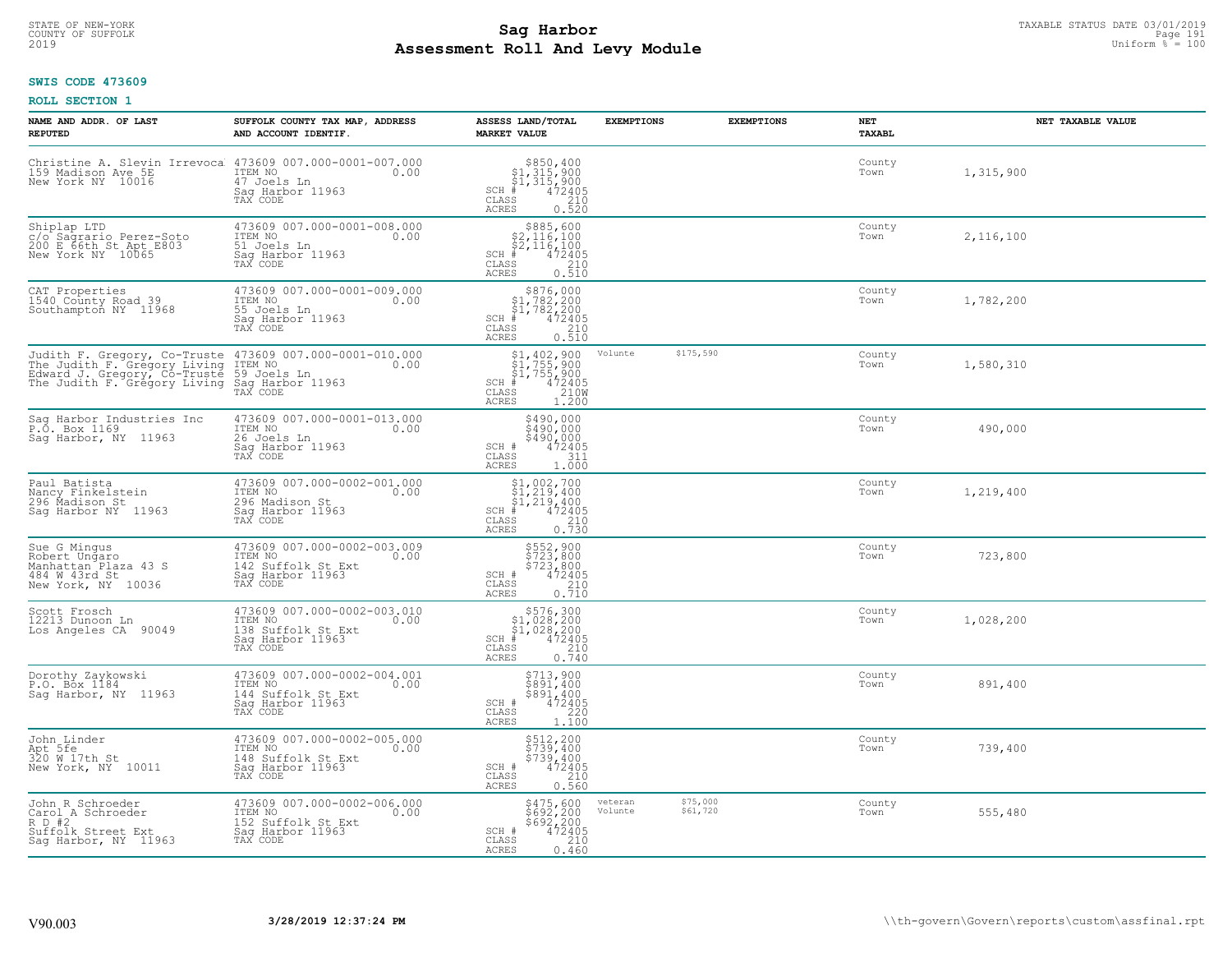### **Sag Harbor**<br>**Poll And Low Module**<br>
Poll And Low Module **Assessment Roll And Levy Module** 2019 Uniform % = 100 COUNTY OF SUFFOLK Page 192

# **SWIS CODE 473609**

| NAME AND ADDR. OF LAST<br><b>REPUTED</b>                                                                                                                                                                                                                          | SUFFOLK COUNTY TAX MAP, ADDRESS<br>AND ACCOUNT IDENTIF.                                              | ASSESS LAND/TOTAL<br><b>MARKET VALUE</b>                                                                                       | <b>EXEMPTIONS</b>  | <b>EXEMPTIONS</b>    | NET<br>TAXABL  | NET TAXABLE VALUE |
|-------------------------------------------------------------------------------------------------------------------------------------------------------------------------------------------------------------------------------------------------------------------|------------------------------------------------------------------------------------------------------|--------------------------------------------------------------------------------------------------------------------------------|--------------------|----------------------|----------------|-------------------|
| Jennifer Noble Wootton<br>156 Suffolk St Ext<br>Sag Harbor, NY 11963                                                                                                                                                                                              | 473609 007.000-0002-007.000<br>ITEM NO<br>0.00<br>156 Suffolk St Ext<br>Saq Harbor 11963<br>TAX CODE | \$460,000<br>\$761,900<br>\$761,900<br>472405<br>SCH #<br>CLASS<br>210<br><b>ACRES</b><br>0.440                                |                    |                      | County<br>Town | 761,900           |
| Jonathan Kamen<br>Linda H Kamen<br>45 Walworth Ave<br>Scarsdale NY 10583                                                                                                                                                                                          | 473609 007.000-0002-008.000<br>ITEM NO<br>0.00<br>160 Suffolk St Ext<br>Sag Harbor 11963<br>TAX CODE | \$445,600<br>\$676,100<br>\$676,100<br>SCH #<br>CLASS<br>$\frac{472405}{210}$<br>0.430<br><b>ACRES</b>                         |                    |                      | County<br>Town | 676,100           |
| Robert Leslie Jacobs, Co-Tru 473609 007.000-0002-009.000<br>The Robert Leslie Jacobs Liv ITEM NO <sub>ccle</sub> 2000<br>Deborah Ann Smyth Jacobs, Co 164 Suffolk St E.<br>The Robert Leslie Jacobs Liv Sag Harbor 11963<br>Robert Leslie Jacobs, Co-Tru TAX CODE | 164 Suffolk St Ext                                                                                   | \$452,800<br>$\frac{1744}{5744}$ , 900<br>$\frac{472405}{472405}$<br>SCH #<br>CLASS<br>0.420<br>ACRES                          |                    |                      | County<br>Town | 744,900           |
| Albert Ryan JR<br>168 Suffolk St Ext<br>Saq Harbor, NY 11963                                                                                                                                                                                                      | 473609 007.000-0002-010.000<br>ITEM NO<br>0.00<br>168 Suffolk St Ext<br>Saq Harbor 11963<br>TAX CODE | $5490,1005647,3005647,300472405210210$<br>SCH #<br>$\mathtt{CLASS}$<br><b>ACRES</b><br>0.470                                   |                    |                      | County<br>Town | 647,300           |
| Joseph A Porter<br>Suffolk St Ext<br>Sag Harbor, NY 11963                                                                                                                                                                                                         | 473609 007.000-0002-011.000<br>ITEM NO<br>0.00<br>172 Suffolk St Ext<br>Saq Harbor 11963<br>TAX CODE | $$500,100§614,900§614,900472405210$<br>SCH #<br>CLASS<br>ACRES<br>0.390                                                        |                    |                      | County<br>Town | 614,900           |
| Jennifer Kelly<br>Robert Patton<br>1736 N Stanley Ave<br>Los Angeles CÅ 90046                                                                                                                                                                                     | 473609 007.000-0002-012.000<br>ITEM NO<br>0.00<br>176 Suffolk St Ext<br>Sag Harbor 11963<br>TAX CODE | \$453,400<br>\$737,900<br>\$737,900<br>472405<br>SCH #<br>CLASS<br>210<br><b>ACRES</b><br>0.440                                |                    |                      | County<br>Town | 737,900           |
| Matthew McAree<br>180 Suffolk St Ext<br>Sag Harbor NY 11963                                                                                                                                                                                                       | 473609 007.000-0002-013.000<br>TTEM NO 0.00<br>180 Suffolk St Ext<br>Sag Harbor 11963<br>TAX CODE    | \$458,900<br>\$687,400<br>\$687,400<br>472405<br>0.350<br>SCH #<br>CLASS<br><b>ACRES</b>                                       | veteran<br>Volunte | \$75,000<br>\$61,240 | County<br>Town | 551,160           |
| Gregory Thorpe<br>Hayley Thorpe<br>P.O. Box 868<br>Sag Harbor NY 11963                                                                                                                                                                                            | 473609 007.000-0002-014.000<br>ITEM NO<br>0.00<br>184 Suffolk St Ext<br>Saq Harbor 11963<br>TAX CODE | $5441,5005884,8005884,800472405210$<br>SCH #<br>$\mathtt{CLASS}$<br><b>ACRES</b><br>0.430                                      |                    |                      | County<br>Town | 884,800           |
| Susan Thorpe<br>Thomas Thorpe<br>188 Suffolk St Ext<br>Sag Harbor NY 11963                                                                                                                                                                                        | 473609 007.000-0002-015.000<br>0.00 0.00<br>188 Suffolk St Ext<br>Saq Harbor 11963<br>TAX CODE       | \$496,900<br>\$737,900<br>\$737,900<br>\$737,900<br>SCH #<br>CLASS<br>210<br><b>ACRES</b><br>0.480                             |                    |                      | County<br>Town | 737,900           |
| Jennifer T Giovan<br>Apt 9b<br>60 E 12th St<br>New York, NY 10003                                                                                                                                                                                                 | 473609 007.000-0002-016.000<br>ITEM NO<br>192 Suffolk St Ext<br>0.00<br>Sag Harbor 11963<br>TAX CODE | \$470,500<br>\$888,900<br>\$888,900<br>472405<br>SCH #<br>CLASS<br>$\begin{array}{c} 210 \\ 0.360 \end{array}$<br><b>ACRES</b> |                    |                      | County<br>Town | 888,900           |
| Peter J DiGirolamo JR (Trust 473609 007.000-0002-017.000<br>Credit Shelter Trust u/w Mar ITEM NO 0002-017.000<br>Peter J DiGirolamo JR (Trust 384 Madison St.<br>Peter J DiGirolamo Irrevocab Saq Harbor 11963<br>Dr Jerilyn Rothman (Trustee) TAX CODE           |                                                                                                      | \$674,800<br>\$839,800<br>\$839,800<br>$\frac{472405}{210}$<br>SCH #<br>CLASS<br>ACRES<br>0.540                                | veteran<br>Persons | \$9,175<br>\$373,781 | County<br>Town | 456,844           |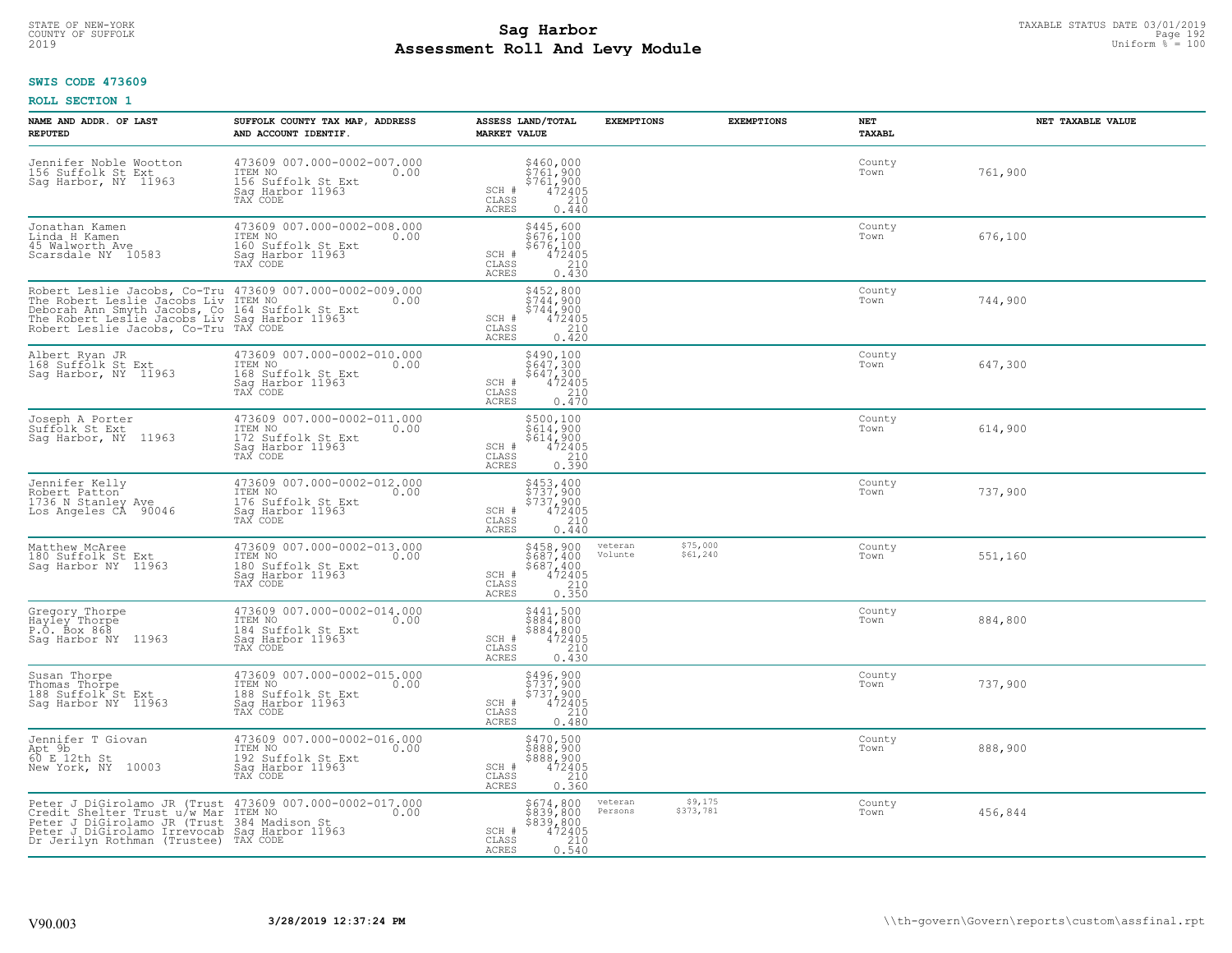### **Sag Harbor**<br>**Poll And Low Module**<br>
Poll And Low Module **Assessment Roll And Levy Module** 2019 Uniform % = 100 COUNTY OF SUFFOLK Page 193

#### **SWIS CODE 473609**

| NAME AND ADDR. OF LAST<br><b>REPUTED</b>                                                                                   | SUFFOLK COUNTY TAX MAP, ADDRESS<br>AND ACCOUNT IDENTIF.                                                                                      | ASSESS LAND/TOTAL<br><b>MARKET VALUE</b>                                                              | <b>EXEMPTIONS</b>  | <b>EXEMPTIONS</b>     | NET<br><b>TAXABL</b> | NET TAXABLE VALUE |
|----------------------------------------------------------------------------------------------------------------------------|----------------------------------------------------------------------------------------------------------------------------------------------|-------------------------------------------------------------------------------------------------------|--------------------|-----------------------|----------------------|-------------------|
| Peter Di Girolamo JR<br>Virginia Di Girolamo<br>Suffolk St Ext<br>Sag Harbor, NY 11963                                     | 473609 007.000-0002-018.000<br>ITEM NO<br>0.00<br>378 Madison St<br>Sag Harbor 11963<br>TAX CODE                                             | \$696,600<br>\$951,900<br>\$951,900<br>472405<br>SCH #<br>CLASS<br>210<br><b>ACRES</b><br>0.460       |                    |                       | County<br>Town       | 951,900           |
| Vincent Mazzeo<br>Robin Mazzeo<br>Ackerly St<br>Sag Harbor, NY 11963                                                       | 473609 007.000-0002-019.000<br>ITEM NO<br>0.00<br>366 Madison St<br>Sag Harbor 11963<br>TAX CODE                                             | $SCH$ #<br>CLASS<br>ACRES                                                                             | veteran<br>Volunte | \$75,000<br>\$96,250  | County<br>Town       | 866,250           |
| Ellen Wagner<br>360 Madison Ave<br>Sag Harbor, NY 11963                                                                    | 473609 007.000-0002-020.000<br>ITEM NO<br>0.00<br>360 Madison St<br>Sag Harbor 11963<br>TAX CODE                                             | \$710,000<br>\$1,031,700<br>\$1,031,700<br>$SCH$ #<br>472405<br>CLASS<br>0.590<br>ACRES               |                    |                       | County<br>Town       | 1,031,700         |
| Neal Thomason<br>4472 Noyac Rd<br>P.O. Box 665<br>Sag Harbor NY 11963                                                      | 473609 007.000-0002-021.000<br>ITEM NO<br>0.00<br>354 Madison St<br>Saq Harbor 11963<br>TAX CODE                                             | \$752,300<br>\$876,400<br>\$876,400<br>SCH #<br>472405<br>CLASS<br>210<br><b>ACRES</b><br>0.920       |                    |                       | County<br>Town       | 876,400           |
| Lynda P. Mezansky<br>Sam B. Mezansky<br>P.O. Box 671<br>Sag Harbor NY 11963                                                | 473609 007.000-0002-022.000<br>TTEM NO 0.00<br>346 Madison St<br>Saq Harbor 11963<br>TAX CODE                                                | $$693,500$<br>$$2,057,900$<br>$$2,057,900$<br>$*$ 472405<br>$SCH$ #<br>CLASS<br>210<br>ACRES<br>0.400 |                    |                       | County<br>Town       | 2,057,900         |
| Leonard Rodriquez<br>Marianne Rodriguez<br>Sag Harbor, NY <sup>-</sup> 11963                                               | 473609 007.000-0002-023.000<br>ITEM NO<br>0.00<br>165 Suffolk St Ext<br>Sag Harbor 11963<br>TAX CODE                                         | \$459,900<br>\$700,600<br>$$700,600$<br>472405<br>210<br>SCH #<br>CLASS<br>ACRES<br>0.440             | veteran<br>Persons | \$75,000<br>\$281,520 | County<br>Town       | 344,080           |
| Trunzo, Mario D (Trustee)<br>Ninfi Trunzo<br>334 Madison St<br>Sag Harbor, NY 11963                                        | 473609 007.000-0002-025.001<br>ITEM NO<br>0.00<br>334 Madison St<br>Sag Harbor 11963<br>TAX CODE                                             | \$776,900<br>\$930,500<br>\$930,500<br>472405<br>SCH #<br>210<br>CLASS<br>0.950<br>ACRES              | veteran            | \$16,796              | County<br>Town       | 913,704           |
| William T Porter<br>334 Madison St<br>Sag Harbor, NY 11963                                                                 | 473609 007.000-0002-025.002<br>ITEM NO<br>0.00<br>340 Madison St<br>Sag Harbor 11963<br>TAX CODE                                             | \$487,900<br>\$487,900<br>\$487,900<br>472405<br>SCH #<br>CLASS<br>311<br>ACRES<br>0.580              |                    |                       | County<br>Town       | 487,900           |
| PO Box 1034<br>Sag Harbor, NY 11963                                                                                        | Marty's Family Limited Partn 473609 007.000-0002-026.002<br>334 Madison St ITEM NO 100<br>151 Suffolk St Ext<br>Sag Harbor 11963<br>TAX CODE | \$451,900<br>\$451,900<br>\$451,900<br>472405<br>SCH #<br>CLASS<br>311<br><b>ACRES</b><br>0.520       |                    |                       | County<br>Town       | 451,900           |
| Marty's Family Limited Partn 473609 007.000-0002-028.004<br>334_Madison St [TEM NO]<br>PO Box 1034<br>Saq Harbor, NY 11963 | 326 Madison St<br>Sag Harbor 11963<br>TAX CODE                                                                                               | \$717,200<br>\$717,200<br>\$717,200<br>472405<br>SCH #<br>311<br>CLASS<br><b>ACRES</b><br>0.730       |                    |                       | County<br>Town       | 717,200           |
| Jeffrey A Vaughan<br>P.O. Bōx 787<br>Saq Harbor, NY 11963                                                                  | 473609 007.000-0002-028.006<br>ITEM NO<br>0.00<br>318 Madison St<br>Saq Harbor 11963<br>TAX CODE                                             | \$696,000<br>\$967,900<br>\$967,900<br>472405<br>SCH #<br>210<br>CLASS<br><b>ACRES</b><br>0.540       | veteran            | \$125,000             | County<br>Town       | 842,900           |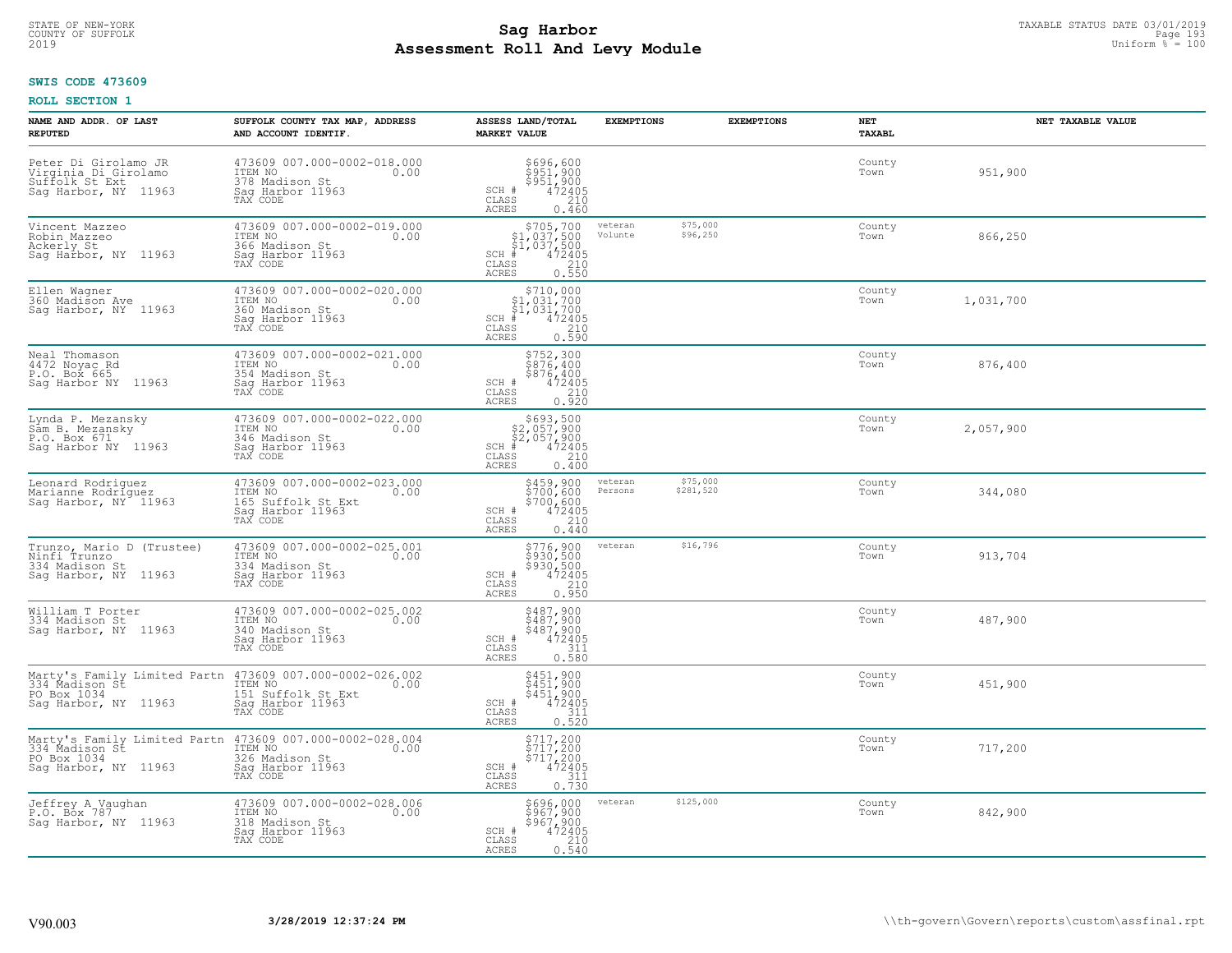### **SWIS CODE 473609**

| NAME AND ADDR. OF LAST<br><b>REPUTED</b>                                                                                                     | SUFFOLK COUNTY TAX MAP, ADDRESS<br>AND ACCOUNT IDENTIF.                                              | ASSESS LAND/TOTAL<br><b>MARKET VALUE</b>                                                                                                                                                                                                                                                                                                                                                                                            | <b>EXEMPTIONS</b> | <b>EXEMPTIONS</b> | <b>NET</b><br>TAXABL | NET TAXABLE VALUE |
|----------------------------------------------------------------------------------------------------------------------------------------------|------------------------------------------------------------------------------------------------------|-------------------------------------------------------------------------------------------------------------------------------------------------------------------------------------------------------------------------------------------------------------------------------------------------------------------------------------------------------------------------------------------------------------------------------------|-------------------|-------------------|----------------------|-------------------|
| Jennifer Gannon Tiernay (Tru 473609 007.000-0002-028.008<br>Veronica Gannon Family Trust ITEM NO<br>710 Rock Ridge Rd<br>Fairfield, CT 06824 | 312 Madison St<br>Saq Harbor 11963<br>TAX CODE                                                       | $$687,000$<br>$$922,900$<br>$$922,900$<br>$$472405$<br>$$210$<br>SCH #<br>CLASS<br><b>ACRES</b><br>0.470                                                                                                                                                                                                                                                                                                                            |                   |                   | County<br>Town       | 922,900           |
| Carla Goldworm<br>30 East 71st Street<br>New York NY 10021                                                                                   | 473609 007.000-0002-029.000<br>ITEM NO<br>0.00<br>306 Madison St<br>Saq Harbor 11963<br>TAX CODE     | $$738,800$<br>$$877,200$<br>$$877,200$<br>$472405$<br>$$210$<br>SCH #<br>CLASS<br>0.150<br>ACRES                                                                                                                                                                                                                                                                                                                                    |                   |                   | County<br>Town       | 877,200           |
| Dorothy Zaykowski<br>P.O. Box 1184<br>Madison St<br>Sag Harbor, NY 11963                                                                     | 473609 007.000-0002-030.000<br>ITEM NO<br>0.00<br>300 Madison St<br>Saq Harbor 11963<br>TAX CODE     | \$698,900<br>\$892,100<br>\$892,100<br>SCH #<br>$\frac{47\bar{2}\bar{405}}{220}$<br>CLASS<br>0.140<br>ACRES                                                                                                                                                                                                                                                                                                                         |                   |                   | County<br>Town       | 892,100           |
| Daniel Weir<br>Pamela Thur Weir<br>372 Madison St<br>Sag Harbor, NY 11963                                                                    | 473609 007.000-0002-031.000<br>ITEM NO<br>0.00<br>372 Madison St<br>Saq Harbor 11963<br>TAX CODE     | $\begin{array}{r}  \  \  \, 5752,300 \\  \  \, 51,026,200 \\  \  \, 51,026,200 \\  \  \  \, 472405 \\  \  \  \, 55 & 210 \\  \  \, 55 & 0.920 \end{array}$<br>$SCH$ #<br>CLASS<br>ACRES                                                                                                                                                                                                                                             |                   |                   | County<br>Town       | 1,026,200         |
| Luc J Joly<br>Suffolk St Ext<br>PO Box 1331<br>Saq Harobor, NY 11963                                                                         | 473609 007.000-0002-032.001<br>ITEM NO<br>0.00<br>145 Suffolk St Ext<br>Saq Harbor 11963<br>TAX CODE | \$544,900<br>$\frac{1}{2}$ $\frac{1}{2}$ $\frac{1}{2}$ $\frac{1}{2}$ $\frac{1}{2}$ $\frac{1}{2}$ $\frac{1}{2}$ $\frac{1}{2}$<br>$$950,600\n472405\n210\n0.600$<br>SCH #<br>CLASS<br><b>ACRES</b>                                                                                                                                                                                                                                    |                   |                   | County<br>Town       | 950,600           |
| Robert I Harwood<br>Suzanne B. Harwood<br>22 Appleton Place<br>Dobbs Ferry NY 10522                                                          | 473609 007.000-0003-001.000<br>ITEM NO<br>0.00<br>309 Madison St<br>Saq Harbor 11963<br>TAX CODE     | $$685,700$<br>$$1,794,900$<br>$$1,794,900$<br>$*1$<br>$472405$<br>$SCH$ #<br>CLASS<br>$\begin{array}{c} 210 \\ 0.230 \end{array}$<br>ACRES                                                                                                                                                                                                                                                                                          |                   |                   | County<br>Town       | 1,794,900         |
| Jill Heller<br>575 West End Avenue<br>New York NY 10024                                                                                      | 473609 007.000-0003-002.000<br>ITEM NO<br>0.00<br>8 Harrison St<br>Sag Harbor 11963<br>TAX CODE      | $\begin{array}{c} $822,200 $1,941,200 $1,941,200 $472405 \end{array}$<br>$SCH$ #<br>CLASS<br>0.300<br>ACRES                                                                                                                                                                                                                                                                                                                         |                   |                   | County<br>Town       | 1,941,200         |
| Keystone Realty LLC<br>P.O. Box 565<br>Bridgehampton NY 11932                                                                                | 473609 007.000-0003-003.000<br>ITEM NO<br>0.00<br>12 Harrison St<br>Saq Harbor 11963<br>TAX CODE     | $\begin{array}{l} \mathbf{\$1,029,000} \\ \mathbf{\$3,138,700} \\ \mathbf{\$3,138,700} \\ \mathbf{\$472405} \\ \mathbf{\$5} \\ \mathbf{\$5} \\ \mathbf{\$700} \\ \mathbf{\$8} \\ \mathbf{\$9} \\ \mathbf{\$10} \\ \mathbf{\$10} \\ \mathbf{\$210} \\ \mathbf{\$330} \end{array}$<br>$SCH$ #<br>CLASS<br>ACRES                                                                                                                       |                   |                   | County<br>Town       | 3,138,700         |
| Arnold Finkelstein<br>Rhoda Finkelstein<br>26 Harrison St<br>Sag Harbor, NY 11963                                                            | 473609 007.000-0003-005.001<br>ITEM NO 0.00<br>26 Harrison St<br>Saq Harbor 11963<br>TAX CODE        | $\begin{array}{c} \texttt{\$1$, 151$, 400} \\ \texttt{\$1$, 984$, 100} \\ \texttt{\$1$, 984, 100} \\ \texttt{\$1$, 984, 100} \\ \texttt{\$1$} \\ \texttt{\$1$} \\ \texttt{\$1$} \\ \texttt{\$1$} \\ \texttt{\$1$} \\ \texttt{\$1$} \\ \texttt{\$1$} \\ \texttt{\$2405} \\ \texttt{\$210} \\ \texttt{\$3$} \\ \texttt{\$1$} \\ \texttt{\$2$} \\ \texttt{\$3$} \\ \texttt{\$1$} \\ \texttt{\$2$} \\ \texttt$<br>SCH<br>CLASS<br>ACRES |                   |                   | County<br>Town       | 1,984,100         |
| Elinor M Schiele<br>P.O. Box 3065<br>Sag Harbor, NY 11963                                                                                    | 473609 007.000-0003-006.002<br>ITEM NO<br>0.00<br>38 Harrison St<br>Sag Harbor 11963<br>TAX CODE     | $$1,102,700$<br>$$1,298,100$<br>$$1,298,100$<br>$472405$<br>$$210$<br>$$210$<br>$SCH$ #<br>CLASS<br><b>ACRES</b><br>0.670                                                                                                                                                                                                                                                                                                           |                   |                   | County<br>Town       | 1,298,100         |
| Joseph F Markowski JR<br>Jane <sup>-</sup> B Markowski<br>P.O. Box 1776<br>Forrset St<br>Saq Harbor, NY 11963                                | 473609 007.000-0003-007.003<br>ITEM NO<br>0.00<br>326 Division St<br>Sag Harbor 11963<br>TAX CODE    | \$574,400<br>\$906,700<br>\$906,700<br>SCH #<br>472405<br>210<br>CLASS<br><b>ACRES</b><br>0.530                                                                                                                                                                                                                                                                                                                                     |                   |                   | County<br>Town       | 906,700           |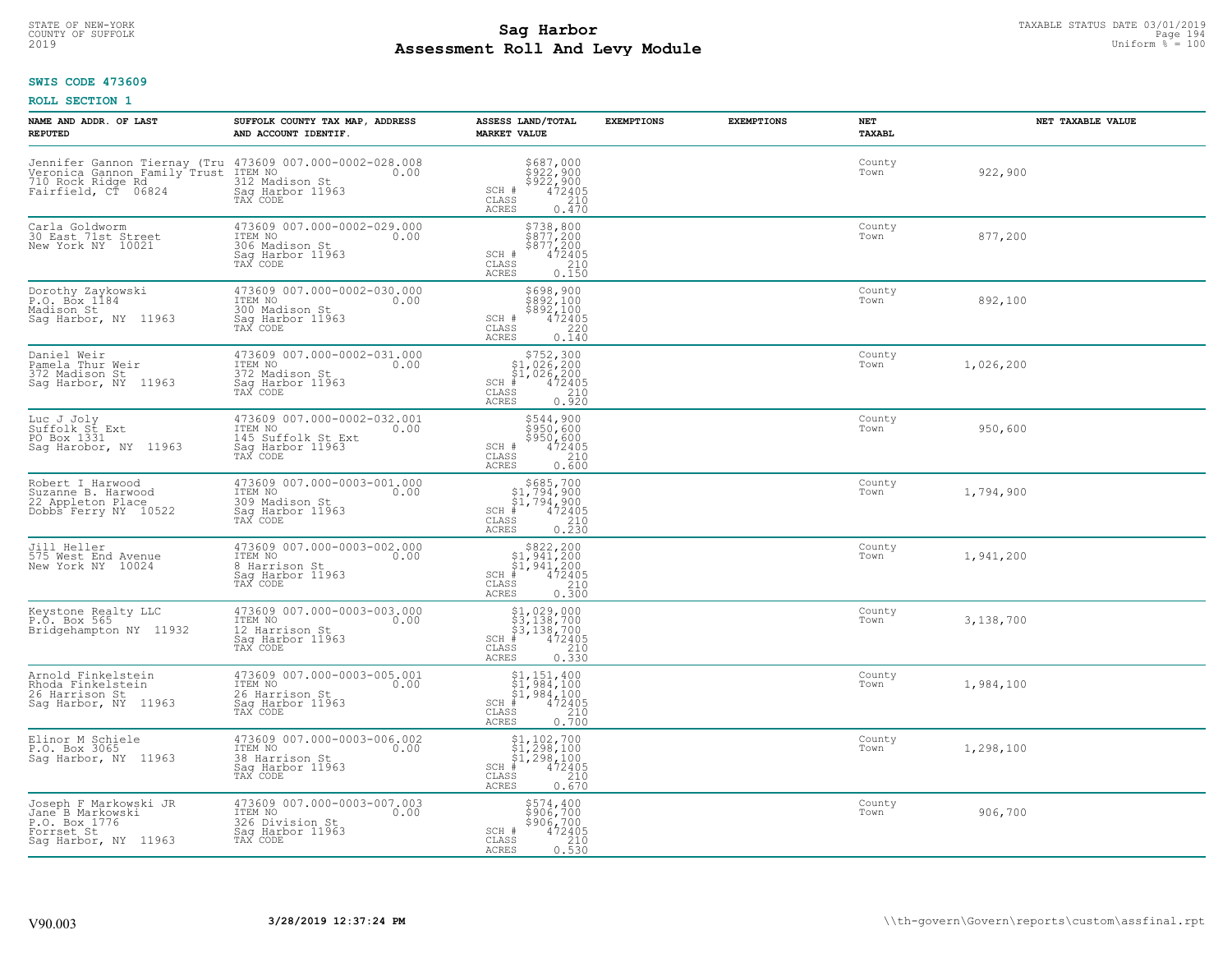### **Sag Harbor**<br>**Poll And Low Module Assessment Roll And Levy Module** 2019 Uniform % = 100 COUNTY OF SUFFOLK Page 195

### **SWIS CODE 473609**

| NAME AND ADDR. OF LAST<br><b>REPUTED</b>                                                                                | SUFFOLK COUNTY TAX MAP, ADDRESS<br>AND ACCOUNT IDENTIF.                                           | ASSESS LAND/TOTAL<br><b>MARKET VALUE</b>                                                                                                                                                                         | <b>EXEMPTIONS</b> | <b>EXEMPTIONS</b> | NET<br>TAXABL  | NET TAXABLE VALUE |
|-------------------------------------------------------------------------------------------------------------------------|---------------------------------------------------------------------------------------------------|------------------------------------------------------------------------------------------------------------------------------------------------------------------------------------------------------------------|-------------------|-------------------|----------------|-------------------|
| BBW Enterprises LLC<br>211 W 18th Street Apt 1<br>New York NY 10011                                                     | 473609 007.000-0003-008.001<br>ITEM NO<br>0.00<br>23 Forrest St<br>Saq Harbor 11963<br>TAX CODE   | \$715, 200<br>$\begin{array}{r} 51,314,600 \\ 51,314,600 \\ * & 472405 \\ * & 210 \end{array}$<br>$SCH$ #<br>CLASS<br><b>ACRES</b><br>0.260                                                                      |                   |                   | County<br>Town | 1,314,600         |
| Charles Sferrazza<br>Kimmarie Sferrazza<br>P.O. Box 2366<br>Saq Harbor NY 11963                                         | 473609 007.000-0003-009.000<br>ITEM NO<br>0.00<br>19 Forrest St<br>Sag Harbor 11963<br>TAX CODE   | \$724,200<br>\$922,800<br>\$922,800<br>SCH #<br>472405<br>$\mathtt{CLASS}$<br>210<br>ACRES<br>0.470                                                                                                              |                   |                   | County<br>Town | 922,800           |
| Nancy S. Burleson<br>& Robert G. Fertig, II as Tr<br>Nancy S. Burleson<br>& Robert G. Fertig, II as Tr Sag Harbor 11963 | 473609 007.000-0003-010.000<br>ITEM NO<br>0.00<br>15 Forrest St                                   | \$731,500<br>ខ្ញុំខ្ញុំ រូប្តូំ<br>\$980,700<br>SCH #<br>472405°<br>210<br>CLASS<br><b>ACRES</b><br>0.480                                                                                                        | veteran           | \$75,000          | County<br>Town | 905,700           |
| Christopher McDonald<br>Daphne S. Theotocatos<br>P.O. Box 1092<br>East Hampton NY 11937                                 | 473609 007.000-0003-012.001<br>ITEM NO<br>0.00<br>319 Madison St<br>Saq Harbor 11963<br>TAX CODE  | $\begin{array}{r}  \  \  \, 824, 100\\  \  \, 51, 915, 200\\  \  \, 51, 915, 200\\  \  \  \, 472405\\ \text{ss} \\  \  \  \, 210\\ \text{ss} \\  \  \  \, 0.730 \end{array}$<br>$SCH$ #<br>CLASS<br><b>ACRES</b> |                   |                   | County<br>Town | 1,915,200         |
| Rossana L Miller<br>64 Denise St<br>Sag Harbor, NY 11963                                                                | 473609 007.000-0003-013.000<br>ITEM NO<br>0.00<br>331 Madison St<br>Saq Harbor 11963<br>TAX CODE  | \$664,600<br>5857,600<br>\$857,600<br>472405<br>SCH #<br>210<br>CLASS<br>0.510<br>ACRES                                                                                                                          |                   |                   | County<br>Town | 857,600           |
| Erika Hecht-Wadds<br>8 Forrest St<br>Saq Harbor NY 11963                                                                | 473609 007.000-0003-014.000<br>ITEM NO<br>0.00<br>8 Forrest St<br>Sag Harbor 11963<br>TAX CODE    | $$729,800$<br>$$1,086,900$<br>$$1,086,900$<br>$$472405$<br>$SCH$ #<br>CLASS<br>210<br><b>ACRES</b><br>0.380                                                                                                      |                   |                   | County<br>Town | 1,086,900         |
| Georgeanne Oberlander<br>George P Oberlander<br>4 Denison Rd<br>Saq Harbor, NY 11963                                    | 473609 007.000-0003-015.000<br>ITEM NO<br>0.00<br>4 Denison Rd<br>Sag Harbor 11963<br>TAX CODE    | \$616,300<br>\$799,300<br>\$799,300<br>472405<br>SCH #<br>CLASS<br>210<br>0.450<br>ACRES                                                                                                                         |                   |                   | County<br>Town | 799,300           |
| Gillian Kluge (Trustee)<br>Gillian Kluge Living Trust<br>John Eric Kluge (Living Trus<br>John Eric Kluge Living Trust   | 473609 007.000-0003-016.000<br>10.00 0.00<br>3 Denison Rd<br>Saq Harbor 11963<br>TAX CODE         | \$715,300<br>\$937,900<br>\$937,900<br>472405<br>210<br>SCH #<br>$\mathtt{CLASS}$<br><b>ACRES</b><br>0.490                                                                                                       |                   |                   | County<br>Town | 937,900           |
| James A Renner<br>Freida M Renner<br>Forrest St<br>Sag Harbor, NY 11963                                                 | 473609 007.000-0003-017.000<br>ITEM NO 0.00<br>22 Forrest St<br>Saq Harbor 11963<br>TAX CODE      | \$723,300<br>\$989,800<br>\$989,800<br>\$472405<br>\$210<br>SCH #<br>CLASS<br><b>ACRES</b><br>0.400                                                                                                              | veteran           | \$75,000          | County<br>Town | 914,800           |
| Mark Christensen<br>Diane Christensen<br>26 Forrest St<br>Sag Harbor, NY 11963                                          | 473609 007.000-0003-018.000<br>ITEM NO<br>26 Forrest St<br>0.00<br>Sag Harbor 11963<br>TAX CODE   | \$624,300<br>\$841,600<br>\$841,600<br>472405<br>SCH #<br>$\begin{array}{c} 210 \\ 0.500 \end{array}$<br>CLASS<br><b>ACRES</b>                                                                                   |                   |                   | County<br>Town | 841,600           |
| Jeannette Lofas<br>333 West End Ave<br>New York, NY 10023                                                               | 473609 007.000-0003-019.000<br>ITEM NO<br>0.00<br>334 Division St<br>Sag Harbor 11963<br>TAX CODE | \$546,400<br>\$870,000<br>$$870L\00$<br>SCH #<br>472405<br>CLASS<br>210<br>ACRES<br>0.300                                                                                                                        |                   |                   | County<br>Town | 870,000           |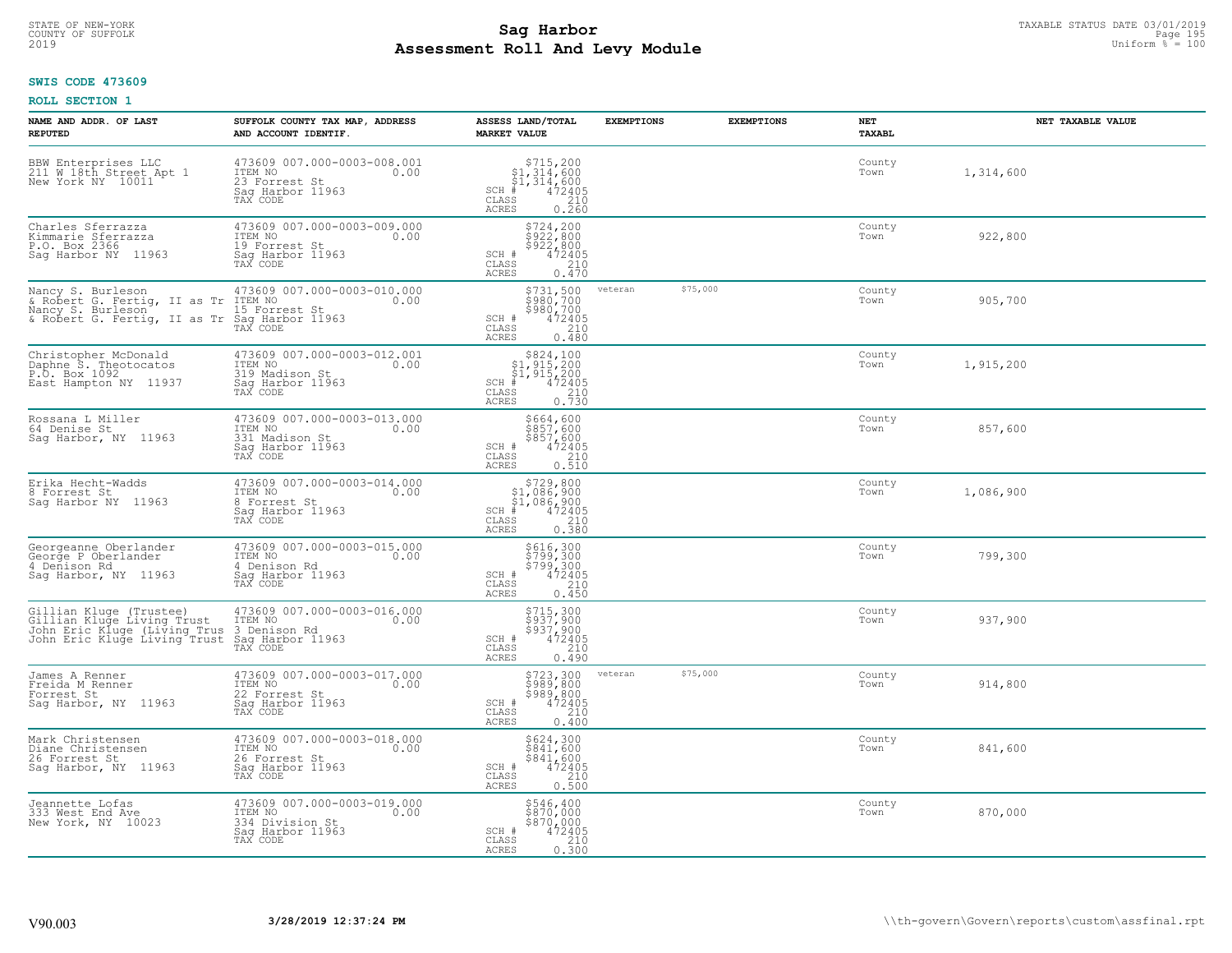### **Sag Harbor**<br>**Poll And Lows Module Assessment Roll And Levy Module** 2019 Uniform % = 100 COUNTY OF SUFFOLK Page 196

#### **SWIS CODE 473609**

| NAME AND ADDR. OF LAST<br><b>REPUTED</b>                                                          | SUFFOLK COUNTY TAX MAP, ADDRESS<br>AND ACCOUNT IDENTIF.                                                | ASSESS LAND/TOTAL<br><b>MARKET VALUE</b>                                                                                | <b>EXEMPTIONS</b>  | <b>EXEMPTIONS</b>    | NET<br><b>TAXABL</b> | NET TAXABLE VALUE |
|---------------------------------------------------------------------------------------------------|--------------------------------------------------------------------------------------------------------|-------------------------------------------------------------------------------------------------------------------------|--------------------|----------------------|----------------------|-------------------|
| Temple Terrace FL 33617                                                                           | 473609 007.000-0003-021.001<br>ITEM NO<br>0.00<br>338 Division St<br>Saq Harbor 11963<br>TAX CODE      | \$657,000<br>\$974,600<br>$\frac{5974}{472405}$<br>SCH #<br>CLASS<br>ACRES<br>0.600                                     | Volunte            | \$97,460             | County<br>Town       | 877,140           |
| Steven C Broggi<br>Linda G Broggi<br>344 Division St<br>Sag Harbor, NY 11963                      | 473609 007.000-0003-022.000<br>ITEM NO<br>0.00<br>344 Division St<br>Sag Harbor 11963<br>TAX CODE      | \$595,400<br>\$770,000<br>\$770,000<br>472405<br>SCH #<br>CLASS<br>0.300<br>ACRES                                       |                    |                      | County<br>Town       | 770,000           |
| Stephen Hugh Channon<br>Molly Blanton Channon<br>1004 Willow Avenue Apt 4<br>Hoboken NJ 07030     | 473609 007.000-0003-023.001<br>ITEM NO<br>0.00<br>348 Division St<br>Sag Harbor 11963<br>TAX CODE      | \$573,600<br>\$800,000<br>\$800,000<br>472405<br>SCH #<br>CLASS<br>210<br>0.400<br><b>ACRES</b>                         |                    |                      | County<br>Town       | 800,000           |
| William J Doroski<br>Patricia L Doroski<br>PO Box 2075<br>Sag Harbor, NY 11963                    | 473609 007.000-0003-023.002<br>ITEM NO<br>0.00<br>352 Division St<br>Saq Harbor 11963<br>TAX CODE      | \$626,200<br>\$902,400<br>\$902,400<br>SCH #<br>$\frac{472405}{210}$<br>CLASS<br><b>ACRES</b><br>0.400                  |                    |                      | County<br>Town       | 902,400           |
| John M Leo<br>Miho Mabuchi<br>354 Division St<br>Saq Habror, NY 11963                             | 473609 007.000-0003-024.000<br>ITEM NO<br>0.00<br>354 Division St<br>Saq Harbor 11963<br>TAX CODE      | \$626,200<br>\$878,900<br>\$878,900<br>472405<br>SCH #<br>CLASS<br>$\frac{210}{0.400}$<br>ACRES                         |                    |                      | County<br>Town       | 878,900           |
| John L Pino<br>PO Box 1286<br>Sag Harbor, NY 11963                                                | 473609 007.000-0003-025.000<br>ITEM NO<br>0.00<br>358 Division St<br>Sag Harbor 11963<br>TAX CODE      | \$626,200<br>\$814,900<br>\$814,900<br>472405<br>SCH #<br>210<br>CLASS<br>0.400<br><b>ACRES</b>                         |                    |                      | County<br>Town       | 814,900           |
| Jack Prizzi<br>21 W 58th St<br>10019<br>New York, NY                                              | 473609 007.000-0003-026.000<br>TTEM NO 0.00<br>362 Division St<br>Sag Harbor 11963<br>TAX CODE         | \$626,200<br>\$919,300<br>\$919,300<br>472405<br>SCH #<br>210<br>CLASS<br>$0.\overline{400}$<br><b>ACRES</b>            |                    |                      | County<br>Town       | 919,300           |
| Patrick McErlean<br>Marie L McErlean<br>Leslie Mc Erlean<br>Leslie Mc Erlean<br>Patrick Mc Erlean | 473609 007.000-0003-027.000<br>ITEM NO<br>0.00<br>366 Division St<br>Sag Harbor 11963<br>TAX CODE      | \$626,200<br>\$819,600<br>\$819,600<br>SCH #<br>472405<br>210<br>CLASS<br><b>ACRES</b><br>0.400                         |                    |                      | County<br>Town       | 819,600           |
| John M Schroeder<br>Sandra Schroeder<br>370 Division St<br>Sag Harbor, NY 11963                   | 473609 007.000-0003-028.000<br>ITEM NO<br>0.00<br>370 Division St<br>Sag Harbor 11963<br>TAX CODE      | $$594,800$<br>$$820,100$<br>$$820,100$<br>$472405$<br>210<br>SCH #<br>CLASS<br><b>ACRES</b><br>0.400                    | Volunte            | \$82,010             | County<br>Town       | 738,090           |
| Marshall J Garypie JR<br>Anita Garypie<br>P.O. Box 528<br>Sag Harbor, NY 11963                    | 473609 007.000-0003-029.000<br>ITEM NO<br>0.00<br>1217 Middle Line Hwy<br>Sag Harbor 11963<br>TAX CODE | $\begin{array}{c} 5601,300 \\ 5601,300 \\ 5601,300 \\ 472405 \\ 311 \\ 0.590 \end{array}$<br>SCH #<br>CLASS<br>ACRES    |                    |                      | County<br>Town       | 601,300           |
| Marshall J Garypie JR<br>Anita Garypie<br>Anita Garypie<br>P.O. Box 528<br>Sag Harbor, NY 11963   | 473609 007.000-0003-030.000<br>ITEM NO<br>0.00<br>1215 Middle Line Hwy<br>Sag Harbor 11963<br>TAX CODE | $\begin{array}{c} 5701, 600 \\ 5922, 200 \\ 5922, 200 \\ 472405 \\ 210 \\ 0.430 \end{array}$<br>SCH #<br>CLASS<br>ACRES | veteran<br>Volunte | \$75,000<br>\$84,720 | County<br>Town       | 762,480           |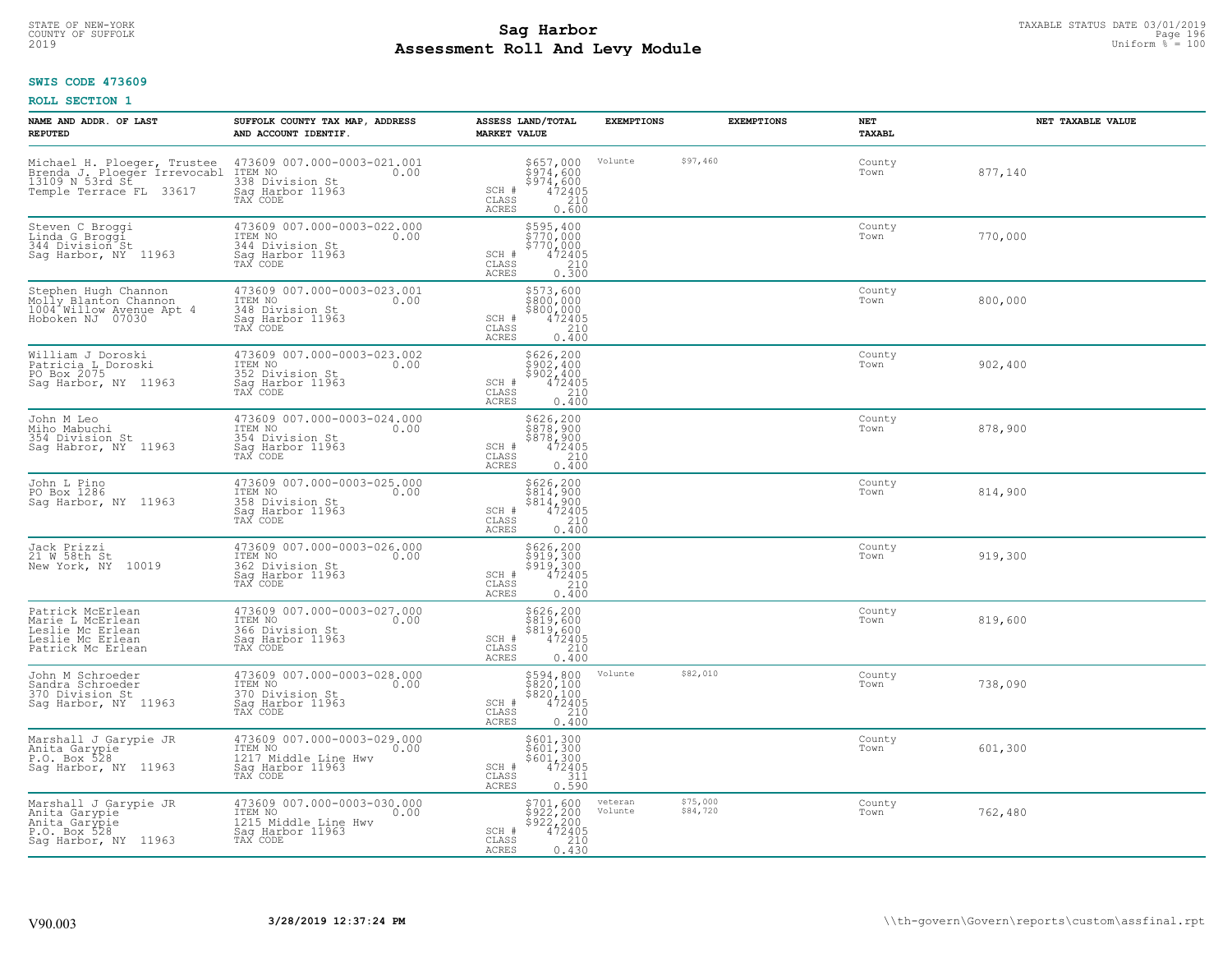#### **SWIS CODE 473609**

| NAME AND ADDR. OF LAST<br><b>REPUTED</b>                                                         | SUFFOLK COUNTY TAX MAP, ADDRESS<br>AND ACCOUNT IDENTIF.                                         | ASSESS LAND/TOTAL<br><b>MARKET VALUE</b>                                                                          | <b>EXEMPTIONS</b>  | <b>EXEMPTIONS</b>     | NET<br>TAXABL  | NET TAXABLE VALUE |
|--------------------------------------------------------------------------------------------------|-------------------------------------------------------------------------------------------------|-------------------------------------------------------------------------------------------------------------------|--------------------|-----------------------|----------------|-------------------|
| Emile J Duchemin JR<br>Marilyn K Duchemin<br>R R 2 Box 896<br>Denison St<br>Sag Harbor, NY 11963 | 473609 007.000-0003-031.000<br>TTEM NO 0.00<br>45 Denison Rd<br>Saq Harbor 11963<br>TAX CODE    | $$694, 900$<br>$$892, 000$<br>$$892, 000$<br>$$472405$<br>$$210$<br>SCH #<br>CLASS<br>ACRES<br>0.480              | veteran<br>Volunte | \$75,000<br>\$81,700  | County<br>Town | 735,300           |
| Eden H. Sargent<br>Eden H Sargent<br>P.O. Box 1946<br>Saq Harbor, NY 11963                       | 473609 007.000-0003-032.000<br>ITEM NO<br>0.00<br>41 Denison Rd<br>Saq Harbor 11963<br>TAX CODE | $$730, 500$<br>$$952, 200$<br>$$952, 200$<br>$472405$<br>$$210$<br>SCH #<br>$\mathtt{CLASS}$<br>0.400<br>ACRES    |                    |                       | County<br>Town | 952,200           |
| Yolanda Field<br>37 Denison St<br>Sag Harbor, NY 11963                                           | 473609 007.000-0003-033.000<br>ITEM NO<br>0.00<br>37 Denison Rd<br>Sag Harbor 11963<br>TAX CODE | \$730,500<br>$\frac{5951}{5951}$ , 600<br>$\frac{5951}{472405}$<br>SCH #<br>CLASS<br>210<br><b>ACRES</b><br>0.400 | veteran<br>Persons | \$62,670<br>\$177,786 | County<br>Town | 711,144           |
| Carla-rae Prober<br>33 Denison Rd<br>Saq Harbor NY 11963                                         | 473609 007.000-0003-034.000<br>ITEM NO<br>0.00<br>33 Denison Rd<br>Sag Harbor 11963<br>TAX CODE | \$730,500<br>\$1,355,800<br>\$1,355,800<br>SCH #<br>CLASS<br>472405<br>210<br><b>ACRES</b><br>0.400               |                    |                       | County<br>Town | 1,355,800         |
| Lane Berkwit<br>PO Box 1643<br>Sag Harbor, NY 11963                                              | 473609 007.000-0003-035.000<br>ITEM NO<br>0.00<br>29 Denison Rd<br>Sag Harbor 11963<br>TAX CODE | $$730,500$<br>$$1,022,500$<br>$$1,022,500$<br>$472405$<br>$35$<br>$240$<br>$SCH$ #<br>CLASS<br>0.400<br>ACRES     |                    |                       | County<br>Town | 1,022,500         |
| Margaret Toole<br>Denison St<br>Sag Harbor, NY 11963                                             | 473609 007.000-0003-036.000<br>ITEM NO<br>0.00<br>25 Denison Rd<br>Sag Harbor 11963<br>TAX CODE | $$723, 200$<br>$$854, 500$<br>$$854, 500$<br>$472405$<br>210<br>SCH #<br>CLASS<br>0.400<br><b>ACRES</b>           | veteran<br>Persons | \$75,000<br>\$389,750 | County<br>Town | 389,750           |
| Irene Sallustio<br>Paul Sallustio<br>29 58 167th St<br>Flushing, NY 11358                        | 473609 007.000-0003-037.000<br>ITEM NO<br>0.00<br>21 Denison Rd<br>Sag Harbor 11963<br>TAX CODE | \$730,500<br>\$954,900<br>\$954,900<br>\$954,900<br>SCH #<br>210<br>CLASS<br><b>ACRES</b><br>0.400                |                    |                       | County<br>Town | 954,900           |
| James R Early<br>19 Denison Rã<br>Sag Harbor, NY 11963                                           | 473609 007.000-0003-038.000<br>ITEM NO<br>0.00<br>19 Denison Rd<br>Saq Harbor 11963<br>TAX CODE | \$690,300<br>\$796,500<br>\$796,500<br>\$72405<br>\$710<br>SCH #<br>CLASS<br><b>ACRES</b><br>0.400                | Volunte            | \$79,650              | County<br>Town | 716,850           |
| UBER HOUSE LLC<br>15 Denison Rd<br>Saq Harbor NY 11963                                           | 473609 007.000-0003-039.000<br>TTEM NO 0.00<br>15 Denison Rd<br>Sag Harbor 11963<br>TAX CODE    | $$730, 100$<br>$$1, 525, 700$<br>$$1, 525, 700$<br>$*$ 472405<br>$SCH$ #<br>CLASS<br>210<br>ACRES<br>0.400        |                    |                       | County<br>Town | 1,525,700         |
| Paul Pichardo<br>336 E 87th St<br>New York, NY 10128                                             | 473609 007.000-0003-040.000<br>ITEM NO<br>0.00<br>11 Denison Rd<br>Sag Harbor 11963<br>TAX CODE | $\frac{$730,500}{$965,000}{$965,0000 $472405 $$<br>SCH #<br>CLASS<br><b>ACRES</b><br>0.400                        |                    |                       | County<br>Town | 965,000           |
| Doris Schiavoni<br>7 Denison Rd<br>Sag Harbor, NY 11963                                          | 473609 007.000-0003-041.000<br>ITEM NO<br>0.00<br>7 Denison Rd<br>Sag Harbor 11963<br>TAX CODE  | $$730, 500$<br>$$955, 800$<br>$$955, 800$<br>$472405$<br>210<br>SCH #<br>CLASS<br><b>ACRES</b><br>0.400           | veteran            | \$75,000              | County<br>Town | 880,800           |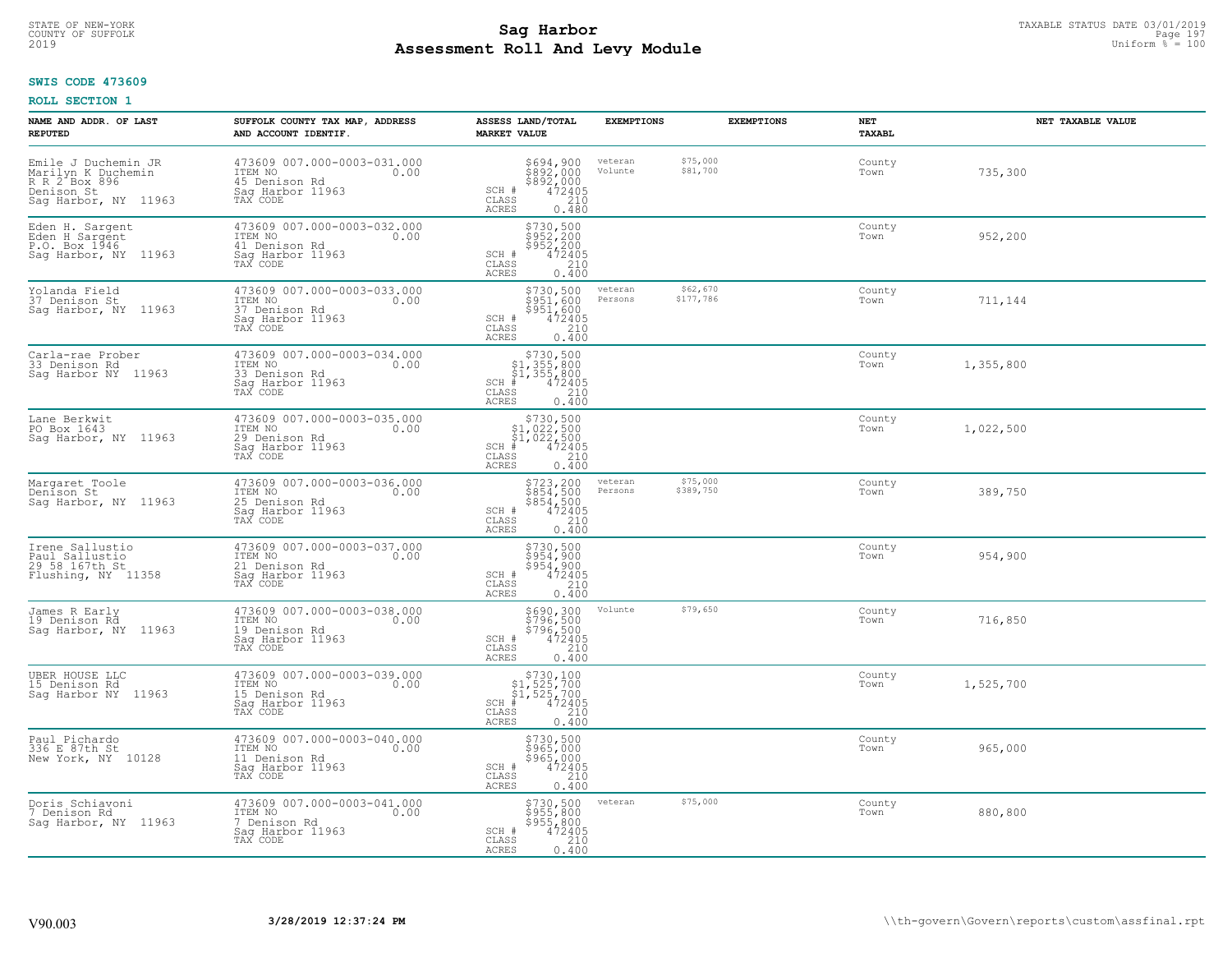#### **SWIS CODE 473609**

| NAME AND ADDR. OF LAST<br><b>REPUTED</b>                                                                                   | SUFFOLK COUNTY TAX MAP, ADDRESS<br>AND ACCOUNT IDENTIF.                                          | ASSESS LAND/TOTAL<br><b>MARKET VALUE</b>                                                                                                             | <b>EXEMPTIONS</b>    | <b>EXEMPTIONS</b> | NET<br><b>TAXABL</b> | NET TAXABLE VALUE |
|----------------------------------------------------------------------------------------------------------------------------|--------------------------------------------------------------------------------------------------|------------------------------------------------------------------------------------------------------------------------------------------------------|----------------------|-------------------|----------------------|-------------------|
| Carol A Kluge<br>8 Denison St<br>Sag Harbor, NY 11963                                                                      | 473609 007.000-0003-042.000<br>TTEM NO 0.00<br>8 Denison Rd<br>Saq Harbor 11963<br>TAX CODE      | \$730,500<br>\$949,800<br>\$949,800<br>\$949,800<br>SCH #<br>CLASS<br>210<br>ACRES<br>0.400                                                          | \$75,000<br>veteran  |                   | County<br>Town       | 874,800           |
| Regina Caputo-Batterson, Tru<br>Gino E. Caputo Irrevocable T<br>P. O. Box 1434<br>Sag Harbor NY 11963                      | 339 Madison St<br>Sag Harbor 11963<br>TAX CODE                                                   | $$669, 700$<br>$$905, 800$<br>$$905, 800$<br>$$472405$<br>$$210$<br>SCH #<br>CLASS<br><b>ACRES</b><br>0.460                                          | \$452,900<br>Persons |                   | County<br>Town       | 452,900           |
| Bonnie Klapper<br>Lonny Schwartz<br>203 Brookville Rd<br>Brookville NY 11545                                               | 473609 007.000-0003-044.000<br>ITEM NO<br>0.00<br>345 Madison St<br>Saq Harbor 11963<br>TAX CODE | $$675,000$<br>$$1,524,300$<br>$$1,524,300$<br>$472405$<br>$35$<br>$$210$<br>$SCH$ #<br>CLASS<br>0.470<br><b>ACRES</b>                                |                      |                   | County<br>Town       | 1,524,300         |
| James Donoghue<br>Diane C Donoghue<br>22 Nottingham Rd<br>Rockville Centre, NY 11570                                       | 473609 007.000-0003-045.000<br>ITEM NO<br>0.00<br>353 Madison St<br>Saq Harbor 11963<br>TAX CODE | \$667,400<br>\$964,900<br>\$964,900<br>SCH #<br>CLASS<br>$\frac{472405}{210}$<br>ACRES<br>0.580                                                      |                      |                   | County<br>Town       | 964,900           |
| Suzanne Borget (Trustee)<br>Sylvia Borget Trust<br>Sylvia Borget (Trustee)<br>Sýlvia Borget Trust<br>Gêne Koretz (Trustee) | 473609 007.000-0003-046.000<br>ITEM NO<br>0.00<br>7 Susan St<br>Saq Harbor 11963<br>TAX CODE     | \$730,500<br>\$1,006,900<br>$\begin{array}{r} 51,006,900 \\ 472405 \\ \text{ss} \qquad 210 \end{array}$<br>$SCH$ #<br>CLASS<br><b>ACRES</b><br>0.400 |                      |                   | County<br>Town       | 1,006,900         |
| Barbara A Gerner<br>12 Denison Rd<br>Sag Harbor NY 11963                                                                   | 473609 007.000-0003-047.000<br>ITEM NO<br>0.00<br>12 Denison Rd<br>Sag Harbor 11963<br>TAX CODE  | $$730,500$<br>$$969,000$<br>$$969,000$<br>472405<br>210<br>SCH #<br>$\mathtt{CLASS}$<br>ACRES<br>0.400                                               |                      |                   | County<br>Town       | 969,000           |
| Melissa A Mitchell<br>Michael Mitchell<br>Melissa A. Mitchell<br>P.O. Box 3238<br>Sag Harbor, NY 11963                     | 473609 007.000-0003-048.000<br>ITEM NO<br>0.00<br>16 Denison Rd<br>Sag Harbor 11963<br>TAX CODE  | $\begin{array}{c} $789,200 $1,253,200 $1,253,200 $472405 \end{array}$<br>$SCH$ #<br>$\mathtt{CLASS}$<br>210<br><b>ACRES</b><br>0.660                 |                      |                   | County<br>Town       | 1,253,200         |
| Maison Otto LLC<br>829 Park Ave Apt 9B<br>New York NY 10021                                                                | 473609 007.000-0003-049.000<br>ITEM NO<br>0.00<br>22 Denison Rd<br>Saq Harbor 11963<br>TAX CODE  | $\begin{array}{c} $789,200$ \\ $1,047,200$ \\ $1,047,200$ \\ \frac{4}{7} & 472405 \end{array}$<br>$SCH$ #<br>CLASS<br>210<br>ACRES<br>0.660          |                      |                   | County<br>Town       | 1,047,200         |
| Mary E Falborn (Life Estate)<br>Craig A Tafoya<br>Mary E Tafoya<br>8 Sūsan St<br>Saq Harbor, NY 11963                      | 473609 007.000-0003-050.000<br>TTEM NO 0.00<br>8 Susan St<br>Saq Harbor 11963<br>TAX CODE        | \$730,500<br>\$921,700<br>\$921,700<br>\$472405<br>\$410<br>SCH #<br>CLASS<br><b>ACRES</b><br>0.400                                                  | \$13,161<br>veteran  |                   | County<br>Town       | 908,539           |
| Todd Powell<br>Maureen Powell<br>361 Madison St<br>Saq Harbor NY 11963                                                     | 473609 007.000-0003-051.000<br>ITEM NO<br>0.00<br>361 Madison St<br>Sag Harbor 11963<br>TAX CODE | \$696,700<br>\$5,283,800<br>\$5,283,800<br>#472405<br>$SCH$ #<br>$\frac{210}{0.710}$<br>CLASS<br><b>ACRES</b>                                        | \$18,174<br>veteran  |                   | County<br>Town       | 5,265,626         |
| Joseph J Zaykowski<br>P.O. Box 1184<br>Saq Harbor, NY 11963                                                                | 473609 007.000-0003-052.001<br>ITEM NO<br>0.00<br>369 Madison St<br>Saq Harbor 11963<br>TAX CODE | \$563,700<br>\$563,700<br>\$563,700<br>SCH #<br>472405<br>CLASS<br>$\frac{311}{0.270}$<br>ACRES                                                      |                      |                   | County<br>Town       | 563,700           |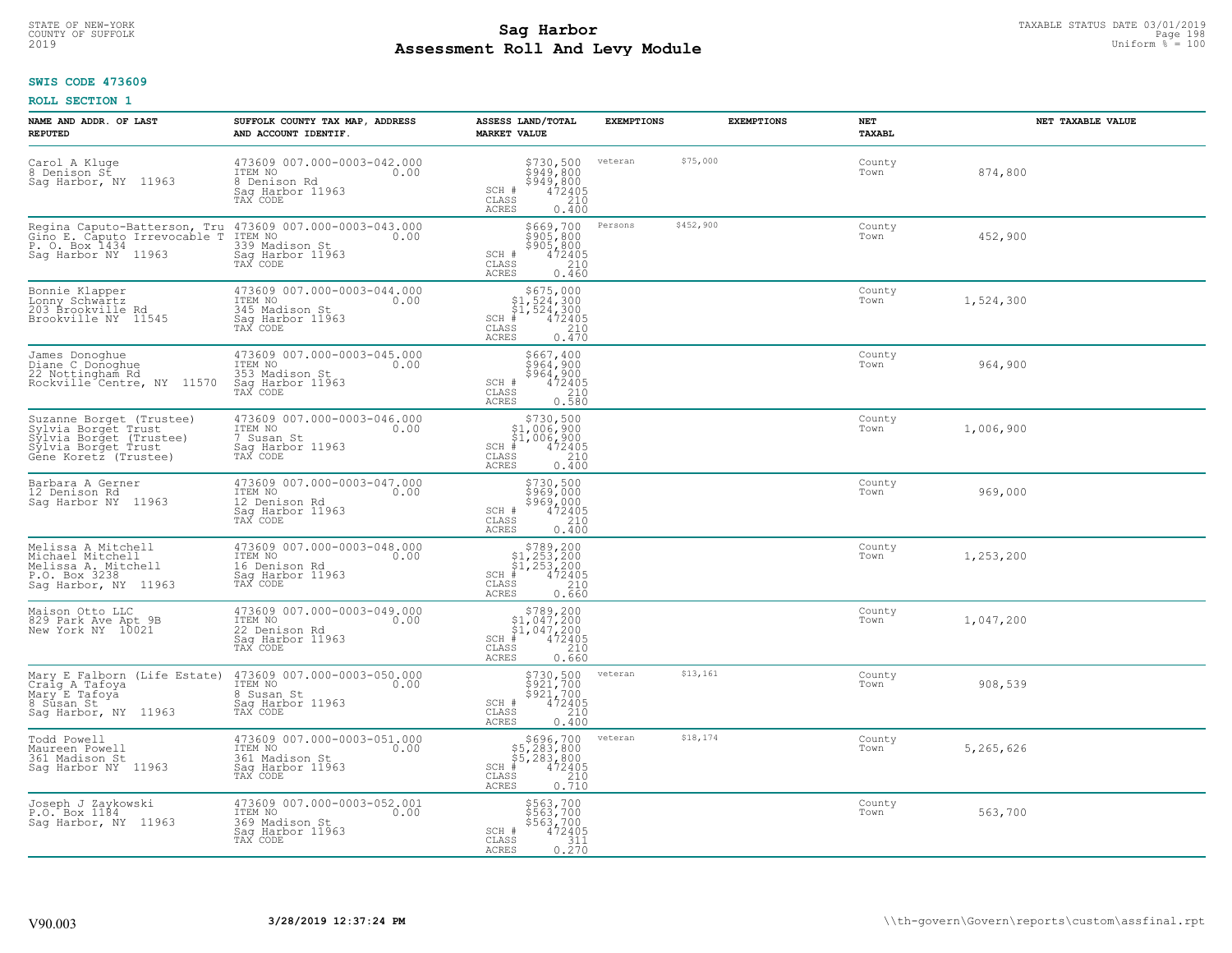### **SWIS CODE 473609**

| NAME AND ADDR. OF LAST<br><b>REPUTED</b>                                           | SUFFOLK COUNTY TAX MAP, ADDRESS<br>AND ACCOUNT IDENTIF.                                                | ASSESS LAND/TOTAL<br><b>MARKET VALUE</b>                                                                                                         | <b>EXEMPTIONS</b>                           | <b>EXEMPTIONS</b> | NET<br>TAXABL  | NET TAXABLE VALUE |
|------------------------------------------------------------------------------------|--------------------------------------------------------------------------------------------------------|--------------------------------------------------------------------------------------------------------------------------------------------------|---------------------------------------------|-------------------|----------------|-------------------|
| Joseph J Zaykowski<br>P.O. Box 1184<br>Sag Harbor, NY 11963                        | 473609 007.000-0003-052.002<br>ITEM NO<br>0.00<br>371 Madison St<br>Saq Harbor 11963<br>TAX CODE       | \$563,700<br>\$563,700<br>\$563,700<br>472405<br>311<br>SCH #<br>CLASS<br><b>ACRES</b><br>0.270                                                  |                                             |                   | County<br>Town | 563,700           |
| Joseph J Zaykowski<br>Dorothy Zaykowski<br>P.O. Box 1184<br>Sag Harbor, NY 11963   | 473609 007.000-0003-052.003<br>ITEM NO<br>0.00<br>375 Madison St<br>Sag Harbor 11963<br>TAX CODE       | $$683,700$<br>$$823,200$<br>$$823,200$<br>$472405$<br>210<br>SCH #<br>CLASS<br><b>ACRES</b><br>0.470                                             | \$62,670<br>veteran                         |                   | County<br>Town | 760,530           |
| Evelyn Ramunno<br>Vincēnt Ramunno<br>381 Madison St<br>Saq Harbor, NY 11963        | 473609 007.000-0003-053.000<br>ITEM NO<br>0.00<br>381 Madison St<br>Sag Harbor 11963<br>TAX CODE       | \$629,400<br>\$879,900<br>\$879,900<br>$\begin{array}{r} 472405 \\ 210 \\ 0.320 \end{array}$<br>SCH #<br>CLASS<br>ACRES                          | \$125,000<br>veteran<br>Volunte<br>\$75,490 |                   | County<br>Town | 679,410           |
| Arnold Spitz<br>Toby M Spitz<br>385 Madison Street<br>Sag Harbor NY 11963          | 473609 007.000-0003-054.000<br>ITEM NO<br>0.00<br>385 Madison St<br>Saq Harbor 11963<br>TAX CODE       | \$625,700<br>\$1,086,600<br>\$1,086,600<br>$SCH$ #<br>$\begin{smallmatrix} 472405 \\ 472405 \\ 210 \\ 0.380 \end{smallmatrix}$<br>CLASS<br>ACRES |                                             |                   | County<br>Town | 1,086,600         |
| Dorothy Zaykowski<br>P.O. Box 1184<br>Madison St<br>Saq Harbor, NY 11963           | 473609 007.000-0003-055.000<br>ITEM NO<br>0.00<br>1207 Middle Line Hwy<br>Saq Harbor 11963<br>TAX CODE | \$680,800<br>2080,800<br>$\begin{array}{r} 3680,800 \\ 472405 \\ 311 \end{array}$<br>SCH #<br>CLASS<br><b>ACRES</b><br>0.560                     |                                             |                   | County<br>Town | 680,800           |
| Stefan Pentchev<br>Rouska Pentcheva<br>1209 Middle Line Hwy<br>Sag Harbor NY 11963 | 473609 007.000-0003-056.000<br>ITEM NO<br>0.00<br>1209 Middle Line Hwy<br>Sag Harbor 11963<br>TAX CODE | \$658,000<br>\$892,900<br>\$892,900<br>\$892,900<br>SCH #<br>210<br>$\mathtt{CLASS}$<br><b>ACRES</b><br>0.610                                    |                                             |                   | County<br>Town | 892,900           |
| Martin Family Limited Liabil<br>PO Box 1515<br>Sag Harbor, NY 11963                | 473609 007.000-0003-057.000<br>ITEM NO<br>0.00<br>1211 Middle Line Hwy<br>Sag Harbor 11963<br>TAX CODE | \$811,200<br>\$964,700<br>\$964,700<br>472405<br>SCH #<br>$\mathtt{CLASS}$<br>$\frac{210}{0.740}$<br><b>ACRES</b>                                |                                             |                   | County<br>Town | 964,700           |
| Mark Roeloffs<br>Denise Roeloffs<br>698 Hands Creek Rd<br>East Hampton, NY 11937   | 473609 007.000-0003-058.000<br>TTEM NO 0.00<br>40 Denison Rd<br>Sag Harbor 11963<br>TAX CODE           | $$714,900$<br>$$1,037,000$<br>$$1,037,000$<br>$*1$<br>$472405$<br>SCH #<br>CLASS<br>210<br><b>ACRES</b><br>0.440                                 |                                             |                   | County<br>Town | 1,037,000         |
| John L McMahon III<br>Mary D Mc Mahon<br>36 Denison Rd<br>Sag Harbor, NY 11963     | 473609 007.000-0003-059.000<br>0.00 0.00<br>36 Denison Rd<br>Sag Harbor 11963<br>TAX CODE              | \$720,000<br>\$918,800<br>\$918,800<br>\$918,800<br>SCH #<br>CLASS<br>210<br>0.570<br><b>ACRES</b>                                               |                                             |                   | County<br>Town | 918,800           |
| Joseph Zaykowski<br>P.O. Box 1184<br>Sag Harbor, NY 11963                          | 473609 007.000-0003-061.001<br>ITEM NO<br>0.00<br>379 Madison St<br>Sag Harbor 11963<br>TAX CODE       | \$450,800<br>\$527,000<br>\$527,000<br>\$472405<br>$SCH$ $#$<br>CLASS<br>210<br><b>ACRES</b><br>0.280                                            |                                             |                   | County<br>Town | 527,000           |
| Christopher Bauer<br>Laura Bauer<br>30 Denison Rd<br>Saq Harbor, NY 11963          | 473609 007.000-0003-062.001<br>ITEM NO<br>0.00<br>30 Denison Rd<br>Sag Harbor 11963<br>TAX CODE        | $\substack{\$710,000\\\$1,025,000\\\$1,025,000}$<br>SCH #<br>$\frac{472405}{210}$<br>CLASS<br><b>ACRES</b><br>0.560                              |                                             |                   | County<br>Town | 1,025,000         |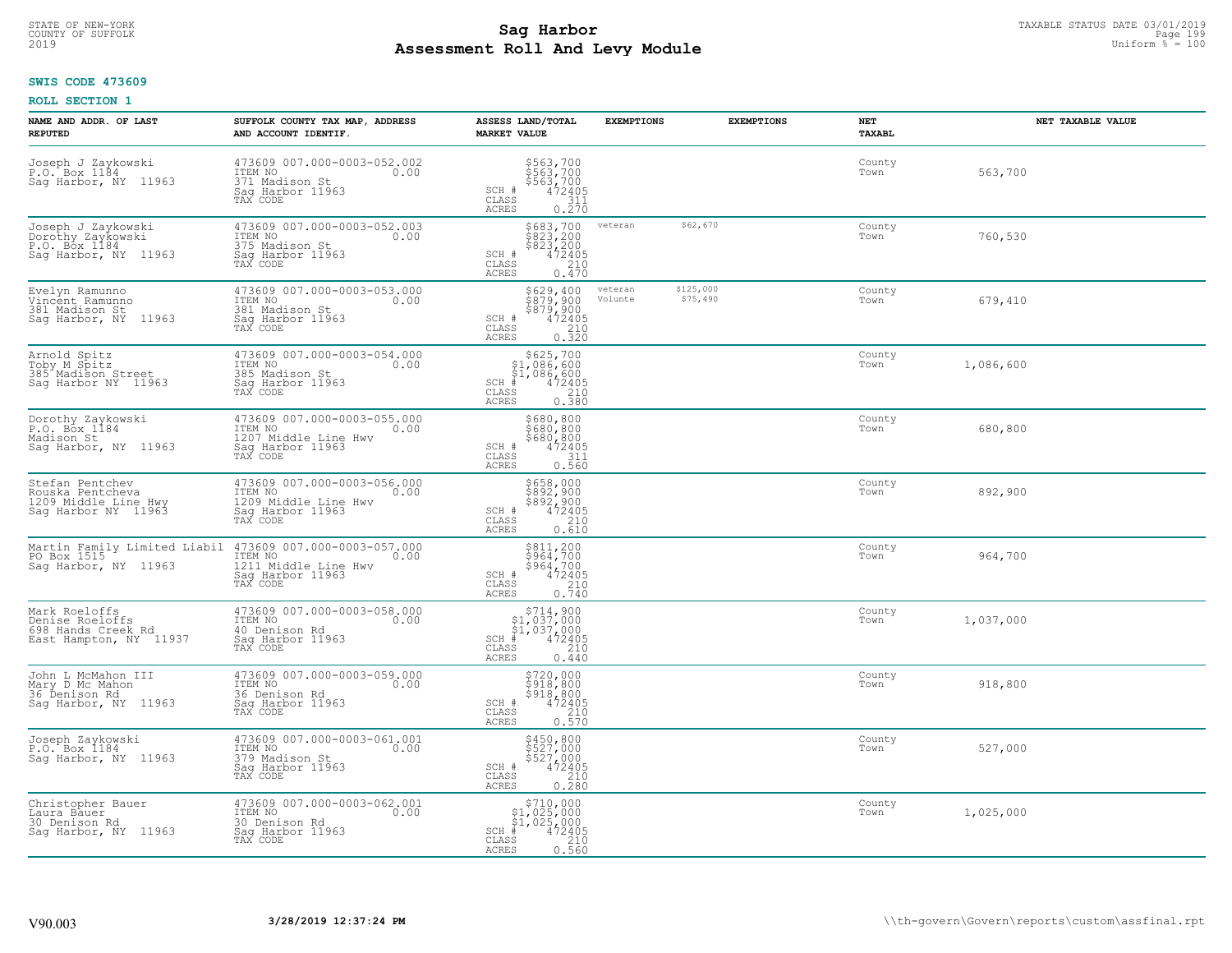# STATE OF NEW-YORK TAXABLE STATUS DATE 03/01/2019<br>COUNTY OF SUFFOLK Page 200 **Assessment Roll And Levy Module** 2019 Uniform % = 100

# **SWIS CODE 473609**

| NAME AND ADDR. OF LAST<br><b>REPUTED</b>                                       | SUFFOLK COUNTY TAX MAP, ADDRESS<br>AND ACCOUNT IDENTIF.                                 |                             | ASSESS LAND/TOTAL<br><b>MARKET VALUE</b>                                                               | <b>EXEMPTIONS</b> | <b>EXEMPTIONS</b> | <b>NET</b><br>TAXABL | NET TAXABLE VALUE |
|--------------------------------------------------------------------------------|-----------------------------------------------------------------------------------------|-----------------------------|--------------------------------------------------------------------------------------------------------|-------------------|-------------------|----------------------|-------------------|
| Jonathan Siegel<br>945 Fifth Ave PH E<br>New York NY 10021                     | 473609 007.000-0003-062.002<br>ITEM NO<br>32 Denison Rd<br>Saq Harbor 11963<br>TAX CODE | 0.00                        | \$701,200<br>\$1,686,600<br>$$1,686,600$<br>$472405$<br>SCH #<br>CLASS<br>210<br><b>ACRES</b><br>0.480 |                   |                   | County<br>Town       | 1,686,600         |
| Catherine A Montaldo<br>Brian N Montaldo<br>Whitney Rd<br>Saq Harbor, NY 11963 | 473609 007.000-0003-063.000<br>ITEM NO<br>9 Forrest St<br>Sag Harbor 11963<br>TAX CODE  | 0.00                        | \$718,400<br>\$874,600<br>$$874,600$<br>$472405$<br>SCH #<br>CLASS<br>210<br><b>ACRES</b><br>0.340     |                   |                   | County<br>Town       | 874,600           |
| <b>TOTAL FOR ROLL SECTION 1</b>                                                |                                                                                         |                             |                                                                                                        |                   |                   |                      |                   |
| LEVY DESCRIPTION                                                               | PARCELS                                                                                 | ASSESS LAND                 | ASSESS TOTAL                                                                                           | EXEMPT AMOUNT     |                   | TAXABLE VALUE        |                   |
| City / Town District<br>vilsh1 Village-General                                 | 1,157                                                                                   | \$1,076,490,300             | 1,850,192,868                                                                                          | 14,376,969        |                   | 1,835,815,899        |                   |
| <b>TOTAL FOR ROLL SECTION 1</b>                                                |                                                                                         |                             |                                                                                                        |                   |                   |                      |                   |
| EXEMPTION DESCRIPTION                                                          | PARCELS                                                                                 | CT                          |                                                                                                        |                   |                   |                      |                   |
| 41001 Vets Eligible Funds (v1)                                                 | 20                                                                                      | \$699,714                   |                                                                                                        |                   |                   |                      |                   |
| 41121 Vets Non-combat (v2)                                                     | 32                                                                                      | \$2,295,900                 |                                                                                                        |                   |                   |                      |                   |
| 41131 Vets Combat (v3)                                                         | 24                                                                                      | \$2,924,500                 |                                                                                                        |                   |                   |                      |                   |
| 41141 Vets Disability (v4)                                                     |                                                                                         | \$253,358                   |                                                                                                        |                   |                   |                      |                   |
| 41161 Vet's Cold War                                                           |                                                                                         | \$225,000                   |                                                                                                        |                   |                   |                      |                   |
| 41400 Clergy (c1)                                                              |                                                                                         | \$1,500                     |                                                                                                        |                   |                   |                      |                   |
| 41691 Volunteer Firefighter                                                    | 18                                                                                      | \$1,816,723                 |                                                                                                        |                   |                   |                      |                   |
| 41807 Persons over 65 (P1)<br>TOTAL                                            | 1.5                                                                                     | \$6,160,274<br>\$14,376,969 |                                                                                                        |                   |                   |                      |                   |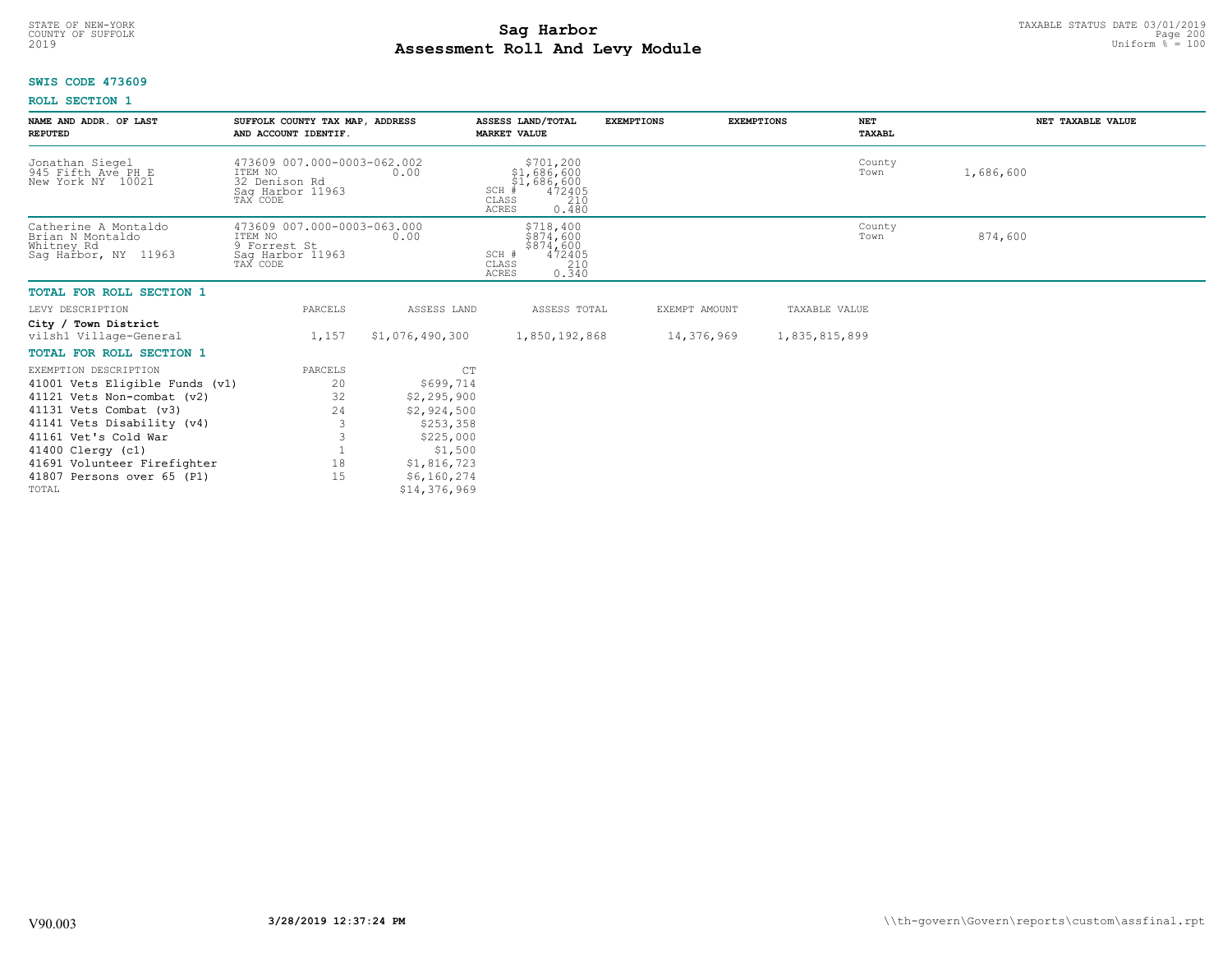### **Sag Harbor**<br>**Poll And Lows Module Assessment Roll And Levy Module** 2019 Uniform % = 100 COUNTY OF SUFFOLK Page 201

# **SWIS CODE 473609**

# **ROLL SECTION 5**

| NAME AND ADDR. OF LAST<br><b>REPUTED</b>                                                                                   | SUFFOLK COUNTY TAX MAP, ADDRESS<br>AND ACCOUNT IDENTIF.                               |             | ASSESS LAND/TOTAL<br><b>MARKET VALUE</b>                                        | <b>EXEMPTIONS</b> | <b>EXEMPTIONS</b> | <b>NET</b><br>TAXABL | NET TAXABLE VALUE |
|----------------------------------------------------------------------------------------------------------------------------|---------------------------------------------------------------------------------------|-------------|---------------------------------------------------------------------------------|-------------------|-------------------|----------------------|-------------------|
| PSEGLI Property Tax Departme<br>Att Property Tax<br>999 Stewart Ave<br>Bethpage NY 11714                                   | 473609 500.000-0003-018.001<br>ITEM NO<br>Special Franchise<br>Saq Harbor<br>TAX CODE | 0.00        | $$4,852,183$<br>$$4,852,183$<br>$472405$<br>SCH<br>CLASS<br>861<br><b>ACRES</b> |                   |                   | County<br>Town       | 4,852,183         |
| Verizon New York Inc<br>C/O Verizon Property Tax Dep ITEM NO<br>1095 Ave of the Americas Roo Special<br>New York, NY 10036 | 473609 501.000-0001-018.001<br>Special Franchise<br>Sag Harbor<br>TAX CODE            | 0.00        | \$396,767<br>\$396,767<br>472405<br>SCH #<br>866<br>CLASS<br><b>ACRES</b>       |                   |                   | County<br>Town       | 396,767           |
| Long Island Cablevision<br>Of Southampton<br>1111 Stewart Ave<br>Bethpage, NY 11714                                        | 473609 502.000-0001-010.001<br>ITEM NO<br>Special Franchise<br>Sag Harbor<br>TAX CODE | 0.00        | $$24,740$<br>$$24,740$<br>472405<br>SCH #<br>CLASS<br>869<br><b>ACRES</b>       |                   |                   | County<br>Town       | 24,740            |
| KeySpan Energy Corp<br>One Metro Tech Center<br>Attn: Property Tax, 20th Fl<br>Brooklyn, NY 11201-3850                     | 473609 503.000-0003-018.001<br>ITEM NO<br>Special Franchise<br>Saq Harbor<br>TAX CODE | 0.00        | \$2,308,964<br>\$2,308,964<br>#472405<br>SCH<br>CLASS<br>860<br>ACRES           |                   |                   | County<br>Town       | 2,308,964         |
| <b>TOTAL FOR ROLL SECTION 5</b>                                                                                            |                                                                                       |             |                                                                                 |                   |                   |                      |                   |
| LEVY DESCRIPTION                                                                                                           | PARCELS                                                                               | ASSESS LAND | ASSESS TOTAL                                                                    |                   | EXEMPT AMOUNT     | TAXABLE VALUE        |                   |
| City / Town District<br>vilsh1 Village-General                                                                             |                                                                                       |             | 7,582,654                                                                       |                   |                   | 7,582,654            |                   |
| <b>MORAL FOR POLI SECTION</b>                                                                                              |                                                                                       |             |                                                                                 |                   |                   |                      |                   |

# **TOTAL FOR ROLL SECTION**

EXEMPTION DESCRIPTION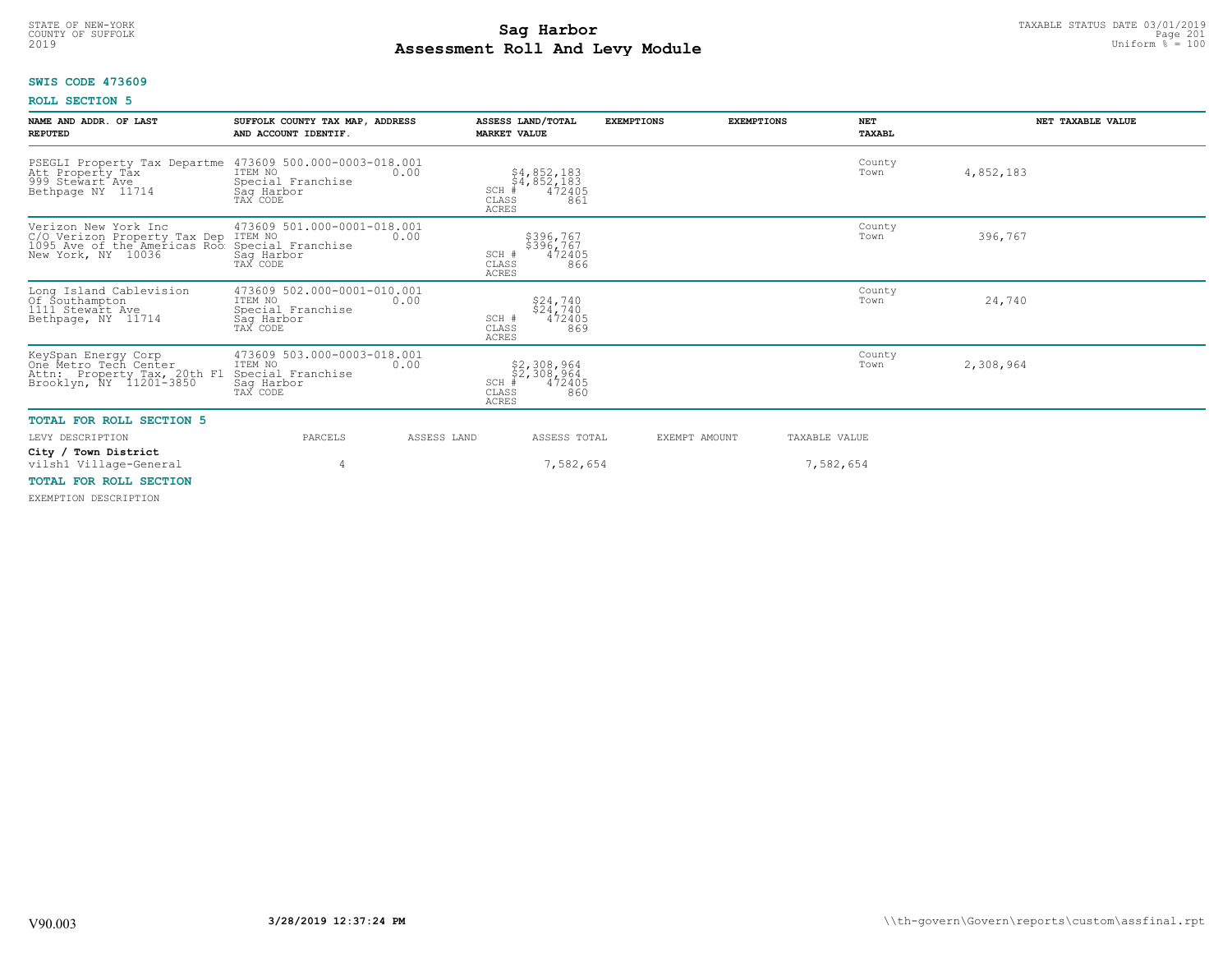# **SWIS CODE 473609**

# **ROLL SECTION 6**

| NAME AND ADDR. OF LAST<br><b>REPUTED</b>                                                                                                                           | SUFFOLK COUNTY TAX MAP, ADDRESS<br>AND ACCOUNT IDENTIF. |             | <b>MARKET VALUE</b>            | ASSESS LAND/TOTAL                                             | <b>EXEMPTIONS</b> | <b>EXEMPTIONS</b> | <b>NET</b><br>TAXABL | NET TAXABLE VALUE |
|--------------------------------------------------------------------------------------------------------------------------------------------------------------------|---------------------------------------------------------|-------------|--------------------------------|---------------------------------------------------------------|-------------------|-------------------|----------------------|-------------------|
| Marketspan Gas Corporation<br>c/o Keyspan Corporation<br>One Metro Tech Center<br>Att: Property Tax, 20th Flo Saq Harbor 11963<br>Brooklyn, NY 11201-3850 TAX CODE | 473609 002.000-0002-010.000<br>ITEM NO<br>5 Bridge St   | 0.00        | SCH #<br>CLASS<br><b>ACRES</b> | \$525,000<br>\$548,276<br>\$548,276<br>472405<br>873<br>0.800 |                   |                   | County<br>Town       | 548,276           |
| PSEGLI Property Tax Departme 473609 600.000-0019-001.000<br>Att Property Tax<br>999 Stewart Ave<br>Bethpage NY 11714                                               | ITEM NO<br>Utility<br>Saq Harbor<br>TAX CODE            | 0.00        | SCH #<br>CLASS<br><b>ACRES</b> | \$54,159<br>\$54,159<br>472405<br>884                         |                   |                   | County<br>Town       | 54,159            |
| PSEGLI Property Tax Departme 473609 600.000-0019-002.000<br>Att Property Tåx<br>999 Stewart Ave<br>Bethpage NY 11714                                               | ITEM NO<br>Utility<br>Sag Harbor<br>TAX CODE            | 0.00        | SCH #<br>CLASS<br><b>ACRES</b> | \$54,159<br>\$54,159<br>472405<br>884                         |                   |                   | County<br>Town       | 54,159            |
| PSEGLI Property Tax Departme 473609 600.000-0019-005.000<br>Att Property Tax ITEM NO 100.00<br>Att Property Tax<br>999 Stewart Ave<br>Bethpage NY 11714            | Utility<br>Saq Harbor<br>TAX CODE                       |             | SCH #<br>CLASS<br><b>ACRES</b> | $$8,280$<br>$$8,280$<br>472405<br>885                         |                   |                   | County<br>Town       | 8,280             |
| Verizon New York<br>$c$ /o Duff & Phelps<br>P.O. Box 2749<br>Addison TX 75001                                                                                      | 473609 636.009-0000-631.900 1881<br>ITEM NO<br>TAX CODE | 0.00        | SCH #<br>CLASS<br>ACRES        | $$12,882$<br>$$12,882$<br>472405<br>836                       |                   |                   | County<br>Town       | 12,882            |
| <b>TOTAL FOR ROLL SECTION 6</b>                                                                                                                                    |                                                         |             |                                |                                                               |                   |                   |                      |                   |
| LEVY DESCRIPTION                                                                                                                                                   | PARCELS                                                 | ASSESS LAND |                                | ASSESS TOTAL                                                  |                   | EXEMPT AMOUNT     | TAXABLE VALUE        |                   |
| City / Town District<br>vilsh1 Village-General                                                                                                                     | 5                                                       | \$525,000   |                                | 677,756                                                       |                   |                   | 677,756              |                   |
| <b>TOTAL FOR ROLL SECTION</b><br>DUDMORTAN BROADTBRIAM                                                                                                             |                                                         |             |                                |                                                               |                   |                   |                      |                   |

EXEMPTION DESCRIPTION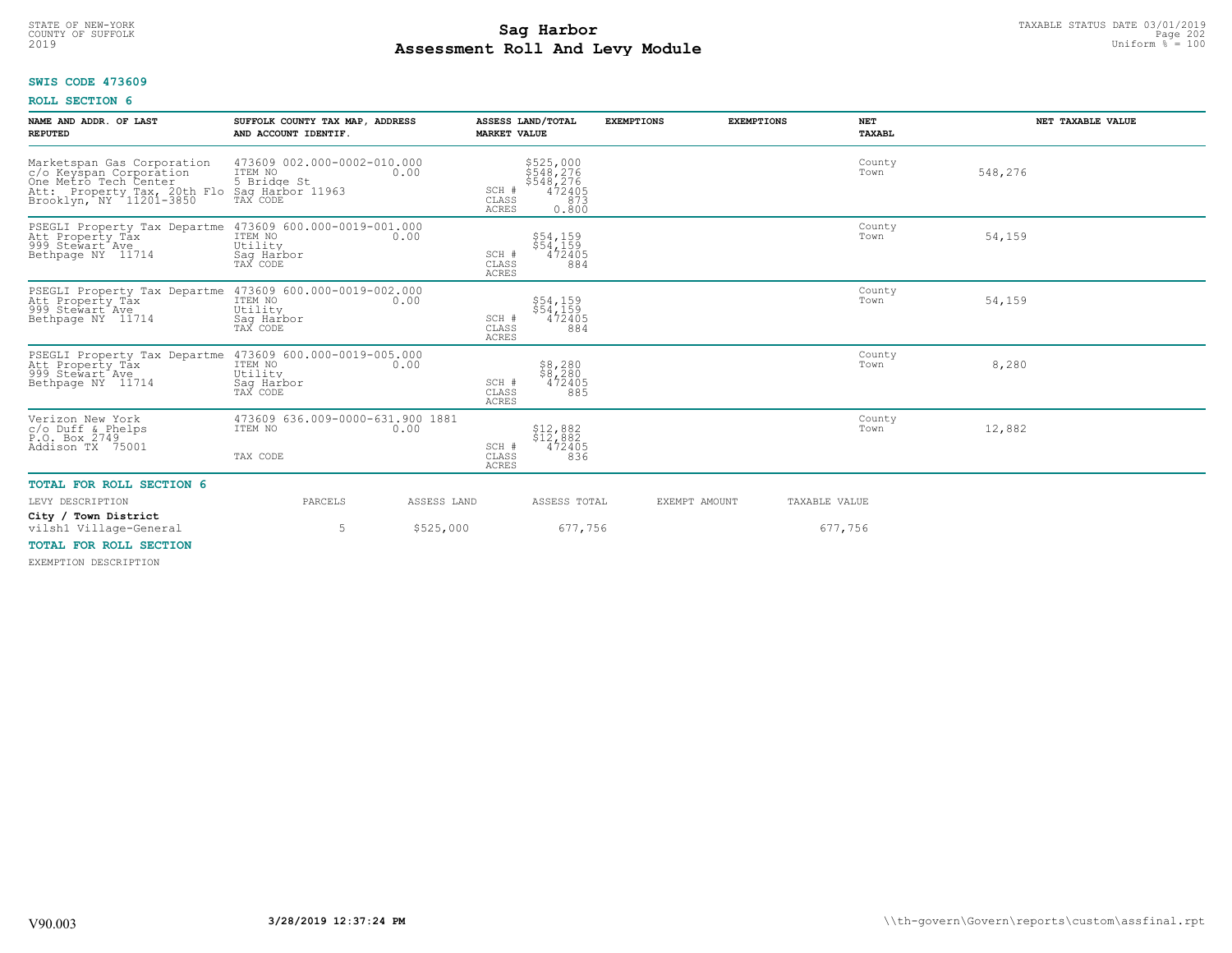# TAXABLE STATUS DATE 03/01/2019<br>COUNTY OF SUFFOLK Page 203 **Assessment Roll And Levy Module** 2019 Uniform % = 100

# **SWIS CODE 473609**

| NAME AND ADDR. OF LAST<br><b>REPUTED</b>                                                            | SUFFOLK COUNTY TAX MAP, ADDRESS<br>AND ACCOUNT IDENTIF.                                             | ASSESS LAND/TOTAL<br><b>MARKET VALUE</b>                                                                                                                                                                                                                                                                                                                                                                                                                                         | <b>EXEMPTIONS</b>     | <b>EXEMPTIONS</b><br><b>NET</b><br>TAXABL | NET TAXABLE VALUE |
|-----------------------------------------------------------------------------------------------------|-----------------------------------------------------------------------------------------------------|----------------------------------------------------------------------------------------------------------------------------------------------------------------------------------------------------------------------------------------------------------------------------------------------------------------------------------------------------------------------------------------------------------------------------------------------------------------------------------|-----------------------|-------------------------------------------|-------------------|
| Sag Harbor Village<br>P.O. Box 660<br>Saq Harbor, NY 11963                                          | 473609 001.000-0002-015.000<br>TTEM NO 0.00<br>35 Notre Dame Rd<br>Saq Harbor 11963<br>TAX CODE     | $$2,895,400$<br>$$2,895,400$<br>$$2,895,400$<br>$$472405$<br>$$311W$<br>SCH<br>CLASS<br>ACRES<br>0.530                                                                                                                                                                                                                                                                                                                                                                           | \$2,895,400<br>exempt | County<br>Town                            |                   |
| Sag Harbor Village<br>P Ő Box 660<br>Sag Harbor, NY 11963                                           | 473609 001.000-0002-058.003<br>ITEM NO<br>0.00<br>Notre Dame Rd<br>Sag Harbor<br>TAX CODE           | $$9,200$<br>$$9,200$<br>$$9,200$<br>$472405$<br>$311$<br>0<br>SCH #<br>CLASS<br>0.010<br>ACRES                                                                                                                                                                                                                                                                                                                                                                                   | \$9,200<br>exempt     | County<br>Town                            |                   |
| Sag Harbor Village<br>P.O. Box 660<br>Sag Harbor, NY 11963                                          | 473609 002.000-0001-004.000<br>ITEM NO<br>0.00<br>West Water St<br>Sag Harbor 11963<br>TAX CODE     | \$280,100<br>\$556,700<br>\$556,700<br>472405<br>570W<br>SCH #<br>CLASS<br>ACRES<br>0.220                                                                                                                                                                                                                                                                                                                                                                                        | \$556,700<br>exempt   | County<br>Town                            |                   |
| Sag Harbor Village<br>P.O. Box 660<br>Sag Harbor, NY 11963                                          | 473609 002.000-0001-005.000<br>ITEM NO<br>0.00<br>11 West Water St<br>Sag Harbor 11963<br>TAX CODE  | \$500<br>\$500<br>\$500<br>SCH #<br>472405<br>692<br>CLASS<br>ACRES<br>0.360                                                                                                                                                                                                                                                                                                                                                                                                     | \$500<br>exempt       | County<br>Town                            |                   |
| Suffolk County<br>C/o County Treasurer's Offic<br>330 Center Dr<br>Riverhead, NY 11901-3311         | 473609 002.000-0001-017.000<br>ITEM NO<br>0.00<br>Long Island Ave<br>Saq Harbor 11963<br>TAX CODE   | \$10,400<br>\$10,400<br>$\begin{array}{r} 310/400 \\ 472405 \\ 311 \\ 0.050 \end{array}$<br>SCH #<br>CLASS<br>ACRES                                                                                                                                                                                                                                                                                                                                                              | \$10,400<br>exempt    | County<br>Town                            |                   |
| Southampton Town<br>Suffolk County<br>Sag Harbor Village<br>116 Hampton Rd<br>Southampton, NY 11968 | 473609 002.000-0001-026.002<br>ITEM NO<br>0.00<br>55 West Water St<br>Saq Harbor 11963<br>TAX CODE  | $5161,500$<br>$5161,500$<br>$5161,500$<br>$472405$<br>$962$<br>SCH #<br>$\mathtt{CLASS}$<br>8.970<br>ACRES                                                                                                                                                                                                                                                                                                                                                                       | \$161,500<br>exempt   | County<br>Town                            |                   |
| Incorporated Village of Sag<br>P.O. Box 660<br>Saq Harbor NY 11963                                  | 473609 002.000-0001-051.000<br>ITEM NO<br>0.00<br>50 Spring St<br>Saq Harbor 11963<br>TAX CODE      | \$538,200<br>\$538,200<br>\$538,200<br>472405<br>SCH #<br>$\begin{array}{c} 311 \\ 0.130 \end{array}$<br>CLASS<br><b>ACRES</b>                                                                                                                                                                                                                                                                                                                                                   | \$538,200<br>exempt   | County<br>Town                            |                   |
| New York State<br>Department Of Transportation<br>250 Veterans Memorial Hwy<br>Hauppauge, NY 11788  | 473609 002.000-0002-004.004<br>ITEM NO<br>0.00<br>Main St<br>Saq Harbor 11963<br>TAX CODE           | \$500<br>\$500<br>\$500<br>472405<br>SCH #<br>CLASS<br>692<br><b>ACRES</b><br>0.020                                                                                                                                                                                                                                                                                                                                                                                              | \$500<br>exempt       | County<br>Town                            |                   |
| Sag Harbor Village<br>P.O. Box 660<br>Saq Harbor, NY 11963                                          | 473609 002.000-0002-005.003<br>ITEM NO<br>0.00<br>7 Ferry Rd/rt 114<br>Saq Harbor 11963<br>TAX CODE | $\begin{array}{r} \text{\small $52$, 021$, 400} \\ \text{\small $52$, 021, 400} \\ \text{\small $52$, 021, 400} \\ \text{\small $+$} \\ \text{\small $+$} \\ \text{\small $58$} \\ \text{\small $15$} \\ \text{\small $18$} \\ \text{\small $1962W} \\ \text{\small $1962W} \\ \text{\small $1962W} \\ \text{\small $1962W} \\ \text{\small $1962W} \\ \text{\small $1962W} \\ \text{\small $1962W} \\ \text{\small $1962W} \\ \text{\small $1962W} \\$<br>SCH<br>CLASS<br>ACRES | \$2,021,400<br>exempt | County<br>Town                            |                   |
| Sag Harbor Village<br>P.O. Box 660<br>Saq Harbor, NY 11963                                          | 473609 002.000-0002-018.000<br>ITEM NO<br>0.00<br>51 Meadow St<br>Sag Harbor 11963<br>TAX CODE      | \$481,100<br>\$493,600<br>$$493, 600$<br>$472405$<br>$653$<br>SCH #<br>CLASS<br><b>ACRES</b><br>0.470                                                                                                                                                                                                                                                                                                                                                                            | \$493,600<br>exempt   | County<br>Town                            |                   |
| Sag Harbor Village<br>P.O. Box 660<br>Saq Harbor, NY 11963                                          | 473609 002.000-0002-046.000<br>ITEM NO<br>0.00<br>15 Rose St<br>Saq Harbor 11963<br>TAX CODE        | \$774,700<br>\$796,200<br>\$796,200<br>472405<br>SCH #<br>653<br>CLASS<br>ACRES<br>1.100                                                                                                                                                                                                                                                                                                                                                                                         | \$796,200<br>exempt   | County<br>Town                            |                   |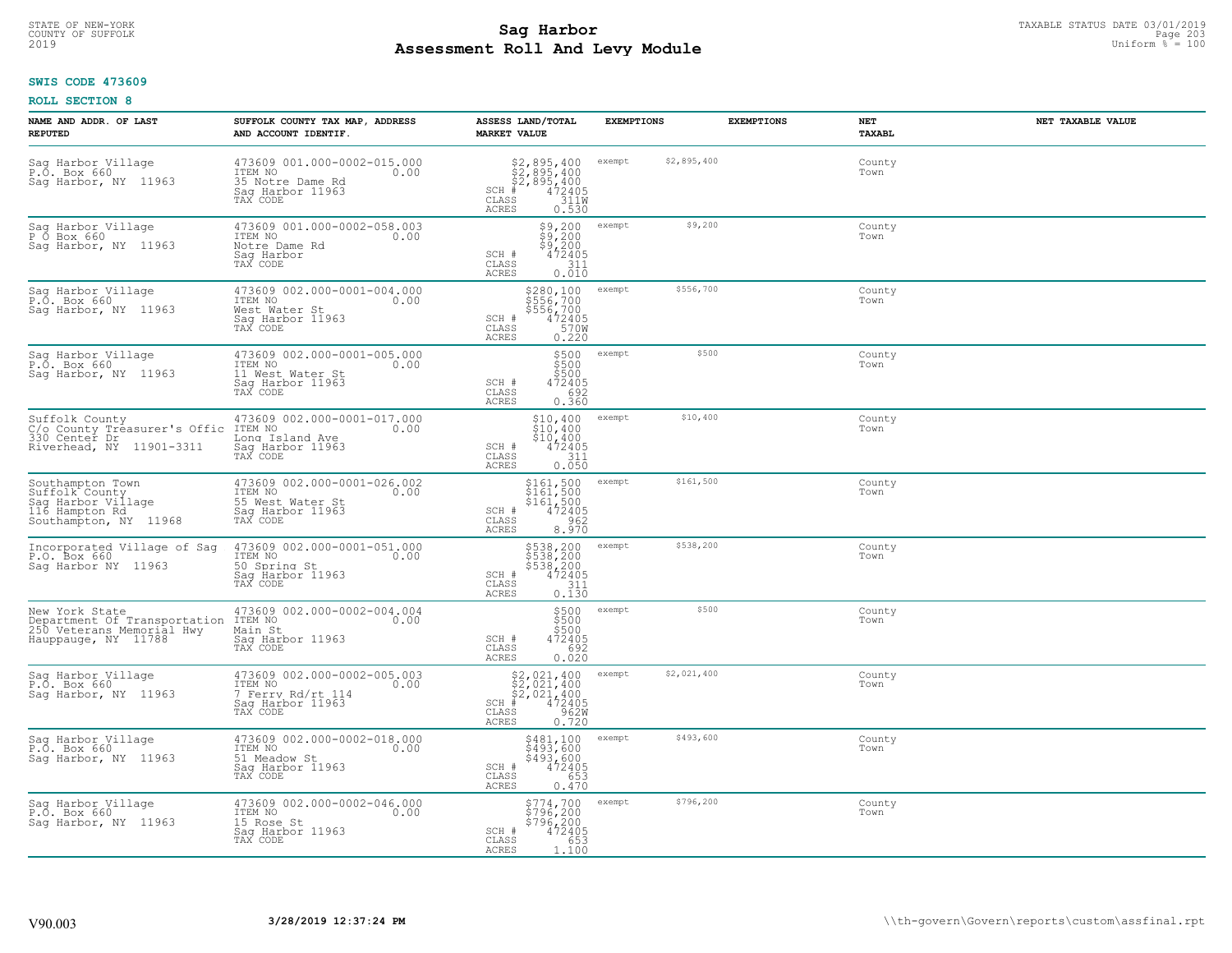# STATE OF NEW-YORK TAXABLE STATUS DATE 03/01/2019<br>204 Page 204 **Sag Harbor** State of Suffolk Page 204 **Assessment Roll And Levy Module** 2019 Uniform % = 100

### **SWIS CODE 473609**

| NAME AND ADDR. OF LAST<br><b>REPUTED</b>                                                                                  | SUFFOLK COUNTY TAX MAP, ADDRESS<br>AND ACCOUNT IDENTIF.                                            | ASSESS LAND/TOTAL<br><b>MARKET VALUE</b>                                                                                                                                                                        | <b>EXEMPTIONS</b>     | <b>EXEMPTIONS</b><br>NET<br><b>TAXABL</b> | NET TAXABLE VALUE |
|---------------------------------------------------------------------------------------------------------------------------|----------------------------------------------------------------------------------------------------|-----------------------------------------------------------------------------------------------------------------------------------------------------------------------------------------------------------------|-----------------------|-------------------------------------------|-------------------|
| United States Postal Service 473609 002.000-0002-047.000<br>C/o Ne Region Genreal Post O<br>8th Ave<br>New York, NY 10098 | ITEM NO<br>0.00<br>21 Long Island Ave<br>Sag Harbor 11963<br>TAX CODE                              | $$523,100$<br>$$1,423,700$<br>$$1,423,700$<br>$472405$<br>$$52$<br>$$652$<br>$SCH$ #<br>CLASS<br>ACRES<br>0.550                                                                                                 | \$1,423,700<br>exempt | County<br>Town                            |                   |
| Sag Harbor Village<br>P.O. Box 660<br>Sag Harbor, NY 11963                                                                | 473609 002.000-0003-005.000<br>ITEM NO<br>0.00<br>35 Washington St<br>Sag Harbor 11963<br>TAX CODE | \$347,800<br>\$352,800<br>\$352,800<br>SCH #<br>472405<br>CLASS<br>653<br>0.260<br>ACRES                                                                                                                        | \$352,800<br>exempt   | County<br>Town                            |                   |
| Sag Harbor Village<br>P.O. Box 660<br>Saq Harbor, NY 11963                                                                | 473609 002.000-0003-014.000<br>ITEM NO<br>0.00<br>55 Main St<br>Sag Harbor 11963<br>TAX CODE       | \$464,300<br>\$1,755,600<br>\$1,755,600<br>$SCH$ #<br>472405<br>662<br>$\mathtt{CLASS}$<br>ACRES<br>0.440                                                                                                       | \$1,755,600<br>exempt | County<br>Town                            |                   |
| Incorporated Village of Sag<br>55 Main St<br>P.O. Box 660<br>Sag Harbor NY 11963                                          | 473609 002.000-0003-023.001<br>ITEM NO<br>0.00<br>4 Ferry Rd/rt 114<br>Saq Harbor 11963            | $$708,800$ exempt<br>$\frac{1}{2}$ $\frac{1}{2}$ $\frac{1}{2}$ $\frac{1}{2}$ $\frac{1}{2}$ $\frac{1}{2}$ $\frac{1}{2}$ $\frac{1}{2}$<br>$$764,000$<br>472405<br>962W<br>SCH #<br>CLASS<br><b>ACRES</b><br>0.300 | \$764,000             | County<br>Town                            |                   |
| Sag Harbor Village<br>P.O. Box 660<br>Sag Harbor, NY 11963                                                                | 473609 002.000-0003-023.002<br>ITEM NO<br>0.00<br>6 Ferry Rd/rt 114<br>Saq Harbor 11963            | $$1,832,900$<br>$$1,832,900$<br>$$1,832,900$<br>$*1,832,900$<br>$*1,832,900$<br>$*12405$<br>$*2962M$<br>$SCH$ #<br>CLASS<br>ACRES<br>0.580                                                                      | \$1,832,900<br>exempt | County<br>Town                            |                   |
| Sag Harbor Village<br>P.O. Box 660<br>Sag Harbor, NY 11963                                                                | 473609 002.000-0003-025.000<br>ITEM NO<br>0.00<br>Main St<br>Sag Harbor 11963<br>TAX CODE          | \$500<br>\$500<br>3500<br>SCH #<br>472405<br>CLASS<br>692<br>ACRES<br>0.090                                                                                                                                     | \$500<br>exempt       | County<br>Town                            |                   |
| Incorporated Village of Sag<br>P.O. Box 660<br>Saq Harbor NY 11963                                                        | 473609 002.000-0003-026.000<br>ITEM NO<br>0.00<br>Wharf St<br>Sag Harbor 11963<br>TAX CODE         | \$500<br>\$500<br>\$500<br>472405<br>SCH #<br>CLASS<br>692<br>0.190<br>ACRES                                                                                                                                    | \$500<br>exempt       | County<br>Town                            |                   |
| Saq Harbor Village<br>Southampton Town<br>P.O. Box 660<br>Saq Harbor, NY 11963                                            | 473609 003.000-0001-109.000<br>ITEM NO<br>0.00<br>63 Howard St<br>Saq Harbor 11963<br>TAX CODE     | \$7,000 exempt<br>\$7,000<br>\$7,000<br>472405<br>SCH #<br>CLASS<br>962<br>ACRES<br>0.410                                                                                                                       | \$7,000               | County<br>Town                            |                   |
| Unknown Owner                                                                                                             | 473609 003.000-0001-113.000<br>ITEM NO<br>0.00<br>Landlocked<br>Saq Harbor<br>TAX CODE             | ${}^{50}_{50}$<br>SCH #<br>472405<br>CLASS<br>311<br><b>ACRES</b>                                                                                                                                               |                       | County<br>Town                            |                   |
| Sag Harbor Whaling & Histori 473609 003.000-0002-017.000<br>Museum<br>P.O. Box 1327<br>Saq Harbor, NY 11963               | ITEM NO<br>0.00<br>200 Main St<br>Sag Harbor 11963<br>TAX CODE                                     | $$749,700$<br>$$1,389,300$<br>$$1,389,300$<br>$*1$<br>$*12405$<br>$SCH$ #<br>632<br>CLASS<br>1.000<br>ACRES                                                                                                     | \$1,389,300<br>exempt | County<br>Town                            |                   |
| Society For The Preservation 473609 003.000-0002-031.002<br>0f Li Antiquities<br>93 N Country Rd<br>Setauket, NY 11733    | ITEM NO<br>0.00<br>192 Main St<br>Sag Harbor<br>TAX CODE                                           | \$784,100<br>$\begin{array}{c} 51,291,400 \\ 51,291,400 \\ 472405 \end{array}$<br>SCH #<br>CLASS<br>681<br>ACRES                                                                                                | \$1,291,400<br>exempt | County<br>Town                            |                   |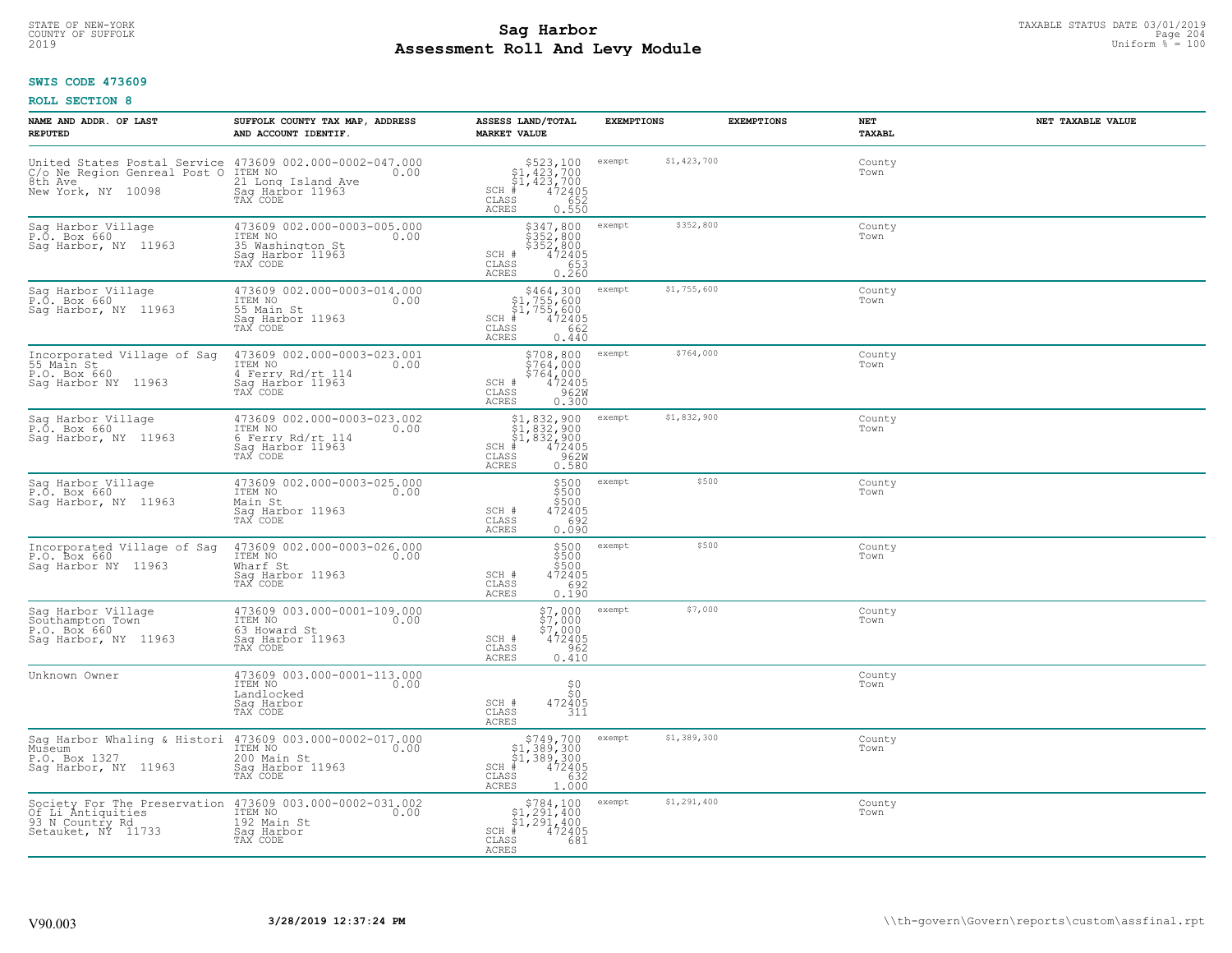# STATE OF NEW-YORK TAXABLE STATUS DATE 03/01/2019<br>COUNTY OF SUFFOLK Page 205 Page 205 **Assessment Roll And Levy Module** 2019 Uniform % = 100

# **SWIS CODE 473609**

| NAME AND ADDR. OF LAST<br><b>REPUTED</b>                                                                                                      | SUFFOLK COUNTY TAX MAP, ADDRESS<br>AND ACCOUNT IDENTIF.                                        | ASSESS LAND/TOTAL<br><b>MARKET VALUE</b>                                                                     | <b>EXEMPTIONS</b>     | <b>EXEMPTIONS</b><br>NET<br>TAXABL | NET TAXABLE VALUE |
|-----------------------------------------------------------------------------------------------------------------------------------------------|------------------------------------------------------------------------------------------------|--------------------------------------------------------------------------------------------------------------|-----------------------|------------------------------------|-------------------|
| Southampton Town<br>116 Hampton Rd<br>Southampton, NY 11968                                                                                   | 473609 003.000-0002-031.003<br>ITEM NO 0.00<br>42 Garden St<br>Saq Harbor<br>TAX CODE          | \$113,600<br>\$113,600<br>\$113,600<br>\$172405<br>\$270<br>SCH #<br>CLASS<br>ACRES<br>2.050                 | \$113,600<br>exempt   | County<br>Town                     |                   |
| Sag Harbor Historical Societ 473609 003.000-0002-034.000<br>Po Box 1709<br>Sag Harbor, NY 11963                                               | ITEM NO<br>0.00<br>174 Main St<br>Saq Harbor 11963<br>TAX CODE                                 | \$1,769,000<br>\$1,923,500<br>\$1,923,500<br>#472405<br>$SCH$ #<br>$\frac{210}{0.240}$<br>CLASS<br>ACRES     | \$1,923,500<br>exempt | County<br>Town                     |                   |
| Sag Harbor Village<br>P.O. Box 660<br>Sag Harbor, NY 11963                                                                                    | 473609 003.000-0002-037.000<br>ITEM NO<br>0.00<br>19 Spring St<br>Saq Harbor 11963<br>TAX CODE | \$899,800<br>\$899,800<br>\$899,800<br>$\frac{472405}{311}$<br>SCH #<br>CLASS<br>ACRES<br>0.570              | \$899,800<br>exempt   | County<br>Town                     |                   |
| Sag Harbor Historical Societ<br>Po Box 1709<br>Saq Harbor, NY 11963                                                                           | 473609 003.000-0002-060.000<br>ITEM NO<br>0.00<br>Landlocked<br>Saq Harbor 11963<br>TAX CODE   | $$39,800$<br>$$39,800$<br>$$39,800$<br>SCH #<br>472405<br>CLASS<br>311<br>ACRES<br>0.180                     | \$39,800<br>exempt    | County<br>Town                     |                   |
| John Jermain Memorial Librar 473609 003.000-0003-070.000<br>Box 569<br>Main St<br>Saq Harbor, NY 11963                                        | ITEM NO<br>0.00<br>201 Main St<br>Saq Harbor 11963<br>TAX CODE                                 | \$690,100<br>\$5,056,200<br>\$5,056,200<br>-- 472405<br>$SCH$ #<br>$\mathtt{CLASS}$<br>611<br>0.330<br>ACRES | \$5,056,200<br>exempt | County<br>Town                     |                   |
| Sag Harbor Village<br>P.O. Box 660<br>Sag Harbor, NY 11963                                                                                    | 473609 003.000-0004-012.000<br>ITEM NO<br>0.00<br>46 Church St<br>Sag Harbor 11963<br>TAX CODE | \$436,000<br>\$517,000<br>\$517,000<br>472405<br>662<br>SCH #<br>CLASS<br>0.040<br>ACRES                     | \$517,000<br>exempt   | County<br>Town                     |                   |
| St Andrews Roman Catholic Ch 473609 003.000-0004-017.000<br>Attn: Michael V. Flanagan,<br>PO Box 9023<br>Rockville Centre, NY 11571- TAX CODE | ITEM NO<br>0.00<br>122 Division St<br>Saq Harbor 11963                                         | $$2,611,100$<br>$$2,611,100$<br>$$2,611,100$<br>$472405$<br>$SCH$ #<br>CLASS<br>620<br>1.700<br>ACRES        | \$2,611,100<br>exempt | County<br>Town                     |                   |
| Sag Harbor Village<br>P.O. Box 660<br>Saq Harbor, NY 11963                                                                                    | 473609 003.000-0004-026.000<br>ITEM NO<br>0.00<br>Union St<br>Saq Harbor 11963<br>TAX CODE     | $$222,500$<br>$$222,500$<br>$$222,500$<br>$472405$<br>$$311$<br>SCH #<br>CLASS<br>ACRES<br>0.060             | \$222,500<br>exempt   | County<br>Town                     |                   |
| Sag Harbor Village<br>P.O. Box 660<br>Sag Harbor, NY 11963                                                                                    | 473609 003.000-0004-027.000<br>TTEM NO 0.00<br>Madison St<br>Saq Harbor 11963<br>TAX CODE      | \$1,025,300<br>\$1,025,300<br>\$1,025,300<br># 472405<br>\$8 695<br>$SCH$ #<br>CLASS<br>ACRES<br>0.990       | \$1,025,300<br>exempt | County<br>Town                     |                   |
| Presbyterian Church Of Saq H 473609 003.000-0004-028.000<br>44 Union St<br>Sag Harbor, NY 11963                                               | ITEM NO<br>0.00<br>44 Union St<br>Sag Harbor 11963<br>TAX CODE                                 | $$863,900$<br>$$2,001,700$<br>$$2,001,700$<br>$SCH$ #<br>472405<br>620<br>CLASS<br>0.960<br>ACRES            | \$2,001,700<br>exempt | County<br>Town                     |                   |
| Sag Harbor Village<br>P.O. Box 660<br>Saq Harbor, NY 11963                                                                                    | 473609 003.000-0004-076.000<br>ITEM NO<br>0.00<br>18 Roger St<br>Saq Harbor 11963<br>TAX CODE  | \$468,200<br>\$468,200<br>\$468,200<br>472405<br>SCH #<br>CLASS<br>311<br>0.130<br>ACRES                     | \$468,200<br>exempt   | County<br>Town                     |                   |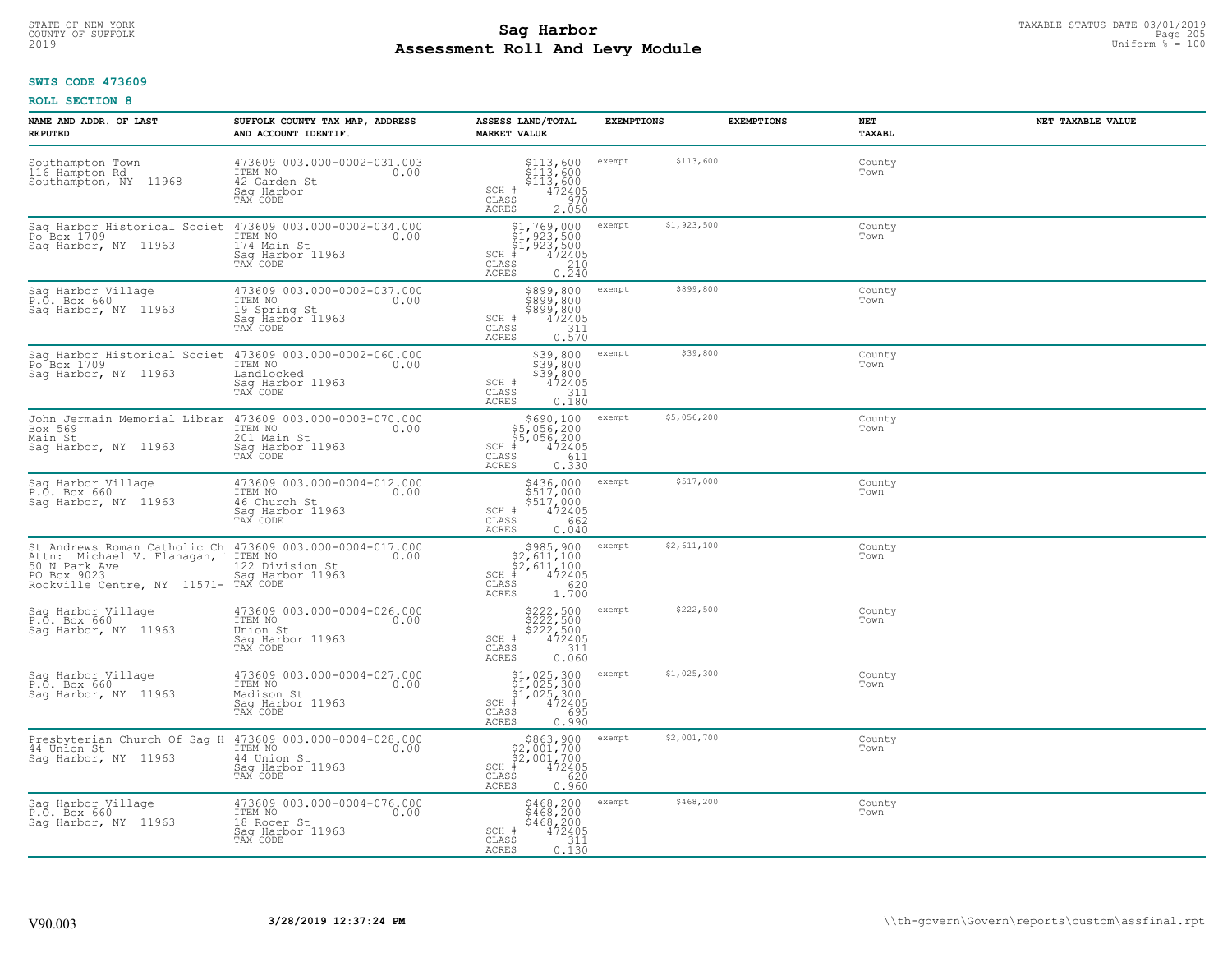# STATE OF NEW-YORK TAXABLE STATUS DATE 03/01/2019<br>COUNTY OF SUFFOLK Page 206 Page 206 **Assessment Roll And Levy Module** 2019 Uniform % = 100

# **SWIS CODE 473609**

| NAME AND ADDR. OF LAST<br><b>REPUTED</b>                                                                | SUFFOLK COUNTY TAX MAP, ADDRESS<br>AND ACCOUNT IDENTIF.                                              | ASSESS LAND/TOTAL<br><b>MARKET VALUE</b>                                                                                        | <b>EXEMPTIONS</b>      | <b>EXEMPTIONS</b><br>NET | NET TAXABLE VALUE<br>TAXABL |
|---------------------------------------------------------------------------------------------------------|------------------------------------------------------------------------------------------------------|---------------------------------------------------------------------------------------------------------------------------------|------------------------|--------------------------|-----------------------------|
| Trustees of the Freeholders<br>and Commonalty of Southampto<br>116 Hampton Rd.<br>Southampton, NY 11968 | 473609 004.000-0001-040.001<br>0.00 0.00<br>Underwater Land<br>Sag Harbor 11963<br>TAX CODE          | $$28,500$<br>$$28,500$<br>$$28,500$<br>$472405$<br>$$315$<br>SCH #<br>CLASS<br>ACRES<br>0.570                                   | \$28,500<br>exempt     |                          | County<br>Town              |
| Sag Harbor Village<br>P.O. Box 660<br>Sag Harbor, NY 11963                                              | 473609 004.000-0002-031.000<br>ITEM NO<br>1357 Brick Kiln Rd<br>Sag Harbor 11963<br>0.00<br>TAX CODE | $$899, 800$<br>$$2, 515, 300$<br>$$2, 515, 300$<br>$*1 472405$<br>$SCH$ #<br>CLASS<br>662<br>1.600<br>ACRES                     | \$2,515,300<br>exempt  |                          | County<br>Town              |
| Sag Harbor Village<br>P.O. Box 660<br>Sag Harbor, NY 11963                                              | 473609 004.000-0002-032.000<br>ITEM NO<br>0.00<br>16 Columbia St<br>Sag Harbor 11963<br>TAX CODE     | \$949,500<br>\$1,187,000<br>\$1,187,000<br>$SCH$ #<br>472405<br>CLASS<br>660<br>ACRES<br>1,800                                  | \$1,187,000<br>exempt  |                          | County<br>Town              |
| Sag Harbor Antique Fire Truc 473609 005.000-0001-020.000<br>PO Box 209<br>Saq Harbor, NY 11963          | ITEM NO<br>0.00<br>426 Main St<br>Saq Harbor 11963<br>TAX CODE                                       | \$206,000<br>\$206,000<br>\$206,000<br>SCH #<br>$\begin{array}{r} 472405 \\ 311 \\ 0.300 \end{array}$<br>CLASS<br>ACRES         | \$206,000<br>exempt    |                          | County<br>Town              |
| Sag Harbor Antique Fire Truc<br>PO Box 209<br>Saq Harbor, NY 11963                                      | 473609 005.000-0001-021.000<br>ITEM NO<br>0.00<br>432 Main St<br>Saq Harbor 11963<br>TAX CODE        | \$131,770<br>\$131,770<br>$\begin{array}{r} \n 5131, 770 \\  472405 \\  311 \\  0.340\n \end{array}$<br>SCH #<br>CLASS<br>ACRES | \$131,770<br>exempt    |                          | County<br>Town              |
| Park & Recreation Associatio 473609 005.000-0002-004.001<br>P.O. Box 1653<br>Sag Harbor, NY 11963       | ITEM NO<br>0.00<br>395 Main St<br>Sag Harbor 11963<br>TAX CODE                                       | \$29,136,000<br>\$29,677,400<br>\$29,677,400<br>##472405<br>SCH #<br>42.200<br>CLASS<br>ACRES                                   | \$29,677,400<br>exempt |                          | County<br>Town              |
| Park & Recreation Associatio<br>P.O. Box 1653<br>Saq Harbor, NY 11963                                   | 473609 005.000-0002-004.002<br>ITEM NO<br>0.00<br>415 Main St<br>Sag Harbor 11963<br>TAX CODE        | \$431,700<br>\$431,700<br>\$431,700<br>472405<br>SCH #<br>$\mathtt{CLASS}$<br>0.630<br>ACRES                                    | \$431,700<br>exempt    |                          | County<br>Town              |
| Park & Recreation Associatio 473609 005.000-0002-008.001<br>P.O. Box 1653<br>Saq Harbor, NY 11963       | 405 Main St<br>Sag Harbor 11963<br>TAX CODE                                                          | $$1,362,900$<br>$$1,362,900$<br>$$1,362,900$<br>$472405$<br>$352$<br>$111$<br>$SCH$ #<br>CLASS<br>1.500<br>ACRES                | \$1,362,900<br>exempt  |                          | County<br>Town              |
| Suffolk County<br>330 Center Dr<br>Riverhead, NY 11901                                                  | 473609 005.000-0002-010.000<br>ITEM NO<br>0.00<br>Middle Line Hwy<br>Saq Harbor 11963<br>TAX CODE    | \$628,500<br>\$628,500<br>\$628,500<br>\$472405<br>\$11M<br>SCH #<br>$\mathtt{CLASS}$<br><b>ACRES</b><br>0.190                  | \$628,500<br>exempt    |                          | County<br>Town              |
| Park & Recreation Associatio 473609 005.000-0002-011.026<br>P.O. Box 1653<br>Sag Harbor, NY 11963       | ITEM NO<br>0.00<br>Open Space<br>Sag Harbor 11963<br>TAX CODE                                        | $$1,019,800$<br>$$1,019,800$<br>$$1,019,800$<br>472405<br>$SCH$ #<br>963<br>CLASS<br>2.620<br><b>ACRES</b>                      | \$1,019,800<br>exempt  |                          | County<br>Town              |
| Park & Recreation Associatio 473609 005.000-0002-011.027<br>P.O. Box 1653<br>Saq Harbor, NY 11963       | ITEM NO<br>0.00<br>Open Space<br>Sag Harbor 11963<br>TAX CODE                                        | \$1,939,500<br>\$1,939,500<br>\$1,939,500<br>SCH #<br>472405<br>CLASS<br>963<br>5.980<br>ACRES                                  | \$1,939,500<br>exempt  |                          | County<br>Town              |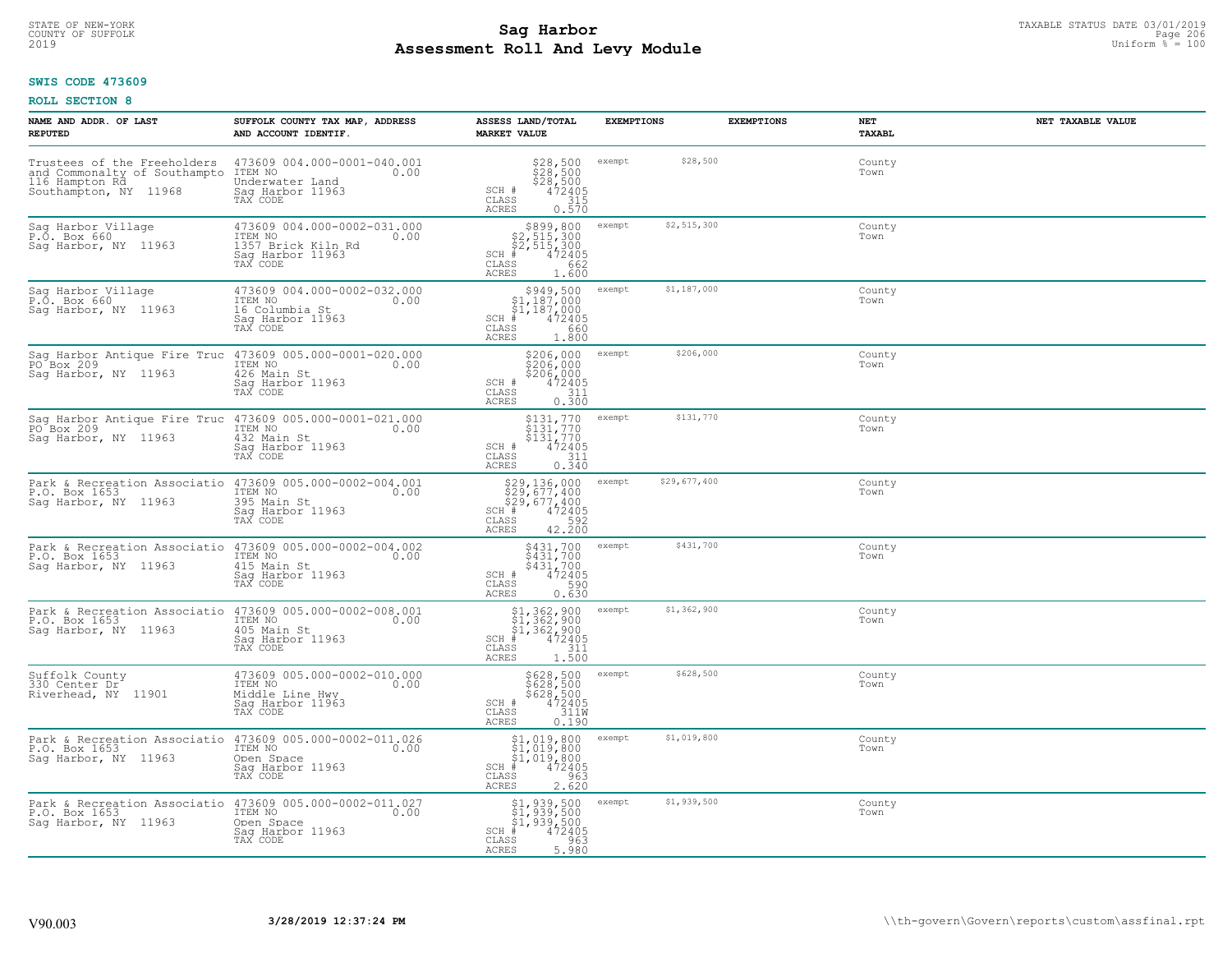#### **SWIS CODE 473609**

| NAME AND ADDR. OF LAST<br><b>REPUTED</b>                                                                               | SUFFOLK COUNTY TAX MAP, ADDRESS<br>AND ACCOUNT IDENTIF.                                                                         | ASSESS LAND/TOTAL<br><b>MARKET VALUE</b>                                                                                                | <b>EXEMPTIONS</b>                                                            |               | <b>EXEMPTIONS</b><br>NET<br>TAXABL | NET TAXABLE VALUE |
|------------------------------------------------------------------------------------------------------------------------|---------------------------------------------------------------------------------------------------------------------------------|-----------------------------------------------------------------------------------------------------------------------------------------|------------------------------------------------------------------------------|---------------|------------------------------------|-------------------|
| Sag Harbor Village<br>P.O. Box 660<br>Saq Harbor, NY 11963                                                             | 473609 005.000-0002-011.028<br>ITEM NO<br>0.00<br>Archibald Way<br>Sag Harbor<br>TAX CODE                                       | SCH #<br>CLASS<br><b>ACRES</b>                                                                                                          | exempt<br>\$500<br>\$500<br>\$500<br>472405<br>692<br>0.000                  | \$500         | County<br>Town                     |                   |
| Suffolk County<br>Dept. Parks, Recreation and<br>PO Box 144<br>West Sayville, NY 00000                                 | 473609 005.000-0002-012.000<br>TTEM NO 0.00<br>ITEM NO<br>0.00<br>Bridgehampton Saq Harbor Tpke<br>Sag Harbor 11963<br>TAX CODE | SCH #<br>CLASS<br><b>ACRES</b>                                                                                                          | \$500<br>exempt<br>\$500<br>\$500<br>472405<br>692<br>0.110                  | \$500         | County<br>Town                     |                   |
| Park & Recreation Associatio 473609 006.000-0001-001.001<br>P.O. Box 1653<br>Sag Harbor, NY 11963                      | ITEM NO<br>0.00<br>Otter Pond<br>Sag Harbor 11963<br>TAX CODE                                                                   | \$565,000<br>\$565,000<br>\$565,000<br>472405<br>315<br>SCH #<br>CLASS<br><b>ACRES</b>                                                  | exempt<br>11.300                                                             | \$565,000     | County<br>Town                     |                   |
| Suffolk County Water Authori<br>P.O. Box 37<br>Oakdale, NY 11769                                                       | 473609 006.000-0001-058.000<br>1TEM NO 0.00<br>93 Jermain Ave<br>Saq Harbor 11963<br>TAX CODE                                   | \$443,900<br>\$443,900<br>SCH #<br>CLASS<br>ACRES                                                                                       | exempt<br>$$443,900$<br>$472405$<br>380<br>0.080                             | \$443,900     | County<br>Town                     |                   |
| Oakland Cemetery<br>Madison St<br>Saq Harbor, NY 11963                                                                 | 473609 006.000-0002-013.001<br>ITEM NO 0.00<br>90 Jermain Ave<br>Saq Harbor 11963<br>TAX CODE                                   | $514, 189, 600$<br>$514, 205, 200$<br>$514, 205, 200$<br>$14, 205, 200$<br>$472405$<br>$595$<br>$295$<br>SCH #<br>CLASS<br><b>ACRES</b> | exempt<br>28.400                                                             | \$14,205,200  | County<br>Town                     |                   |
| Town of Southampton<br>116 Hampton Rd<br>Southampton NY 11968                                                          | 473609 006.000-0003-042.002<br>ITEM NO<br>0.00<br>286 Madison St<br>Sag Harbor 11963<br>TAX CODE                                | \$943,100<br>SCH #<br>CLASS<br><b>ACRES</b>                                                                                             | exempt<br>$\frac{5943,100}{943,100}$<br>$\frac{472405}{993}$<br>311<br>1.430 | \$943,100     | County<br>Town                     |                   |
| Trustees of the Freeholders<br>and Commonalty of Southampto ITEM NO<br>116 Hampton Rd Round P<br>Southampton, NY 11968 | 473609 007.000-0001-011.000<br>0.00<br>Round Pond<br>Sag Harbor 11963<br>TAX CODE                                               | SCH #<br>CLASS<br><b>ACRES</b>                                                                                                          | \$33,000<br>exempt<br>$\frac{2533,000}{333,000}$<br>315<br>0.660             | \$33,000      | County<br>Town                     |                   |
| Suffolk County<br>330 Center Dr<br>Riverhead, NY 11901                                                                 | 473609 007.000-0001-012.001<br>ITEM NO<br>0.00<br>32 Joels Ln<br>Saq Harbor 11963<br>TAX CODE                                   | SCH #<br>CLASS<br>ACRES                                                                                                                 | exempt<br>$$17,900$<br>$$17,900$<br>$$17,900$<br>$472405$<br>962<br>0.870    | \$17,900      | County<br>Town                     |                   |
| Southampton Town<br>116 Hampton Rd<br>Southampton, NY 11968                                                            | 473609 007.000-0002-032.003<br>ITEM NO<br>0.00<br>139 Suffolk St Ext<br>Sag Harbor 11963<br>TAX CODE                            | \$636,600<br>\$636,600<br>SCH #<br>CLASS<br><b>ACRES</b>                                                                                | exempt<br>\$636,600<br>472405<br>311<br>0.820                                | \$636,600     | County<br>Town                     |                   |
| <b>TOTAL FOR ROLL SECTION 8</b>                                                                                        |                                                                                                                                 |                                                                                                                                         |                                                                              |               |                                    |                   |
| LEVY DESCRIPTION                                                                                                       | PARCELS                                                                                                                         | ASSESS LAND                                                                                                                             | ASSESS TOTAL                                                                 | EXEMPT AMOUNT | TAXABLE VALUE                      |                   |
| City / Town District<br>vilsh1 Village-General                                                                         | 53                                                                                                                              | \$73,669,870                                                                                                                            | 87, 154, 070                                                                 | 87, 154, 070  |                                    |                   |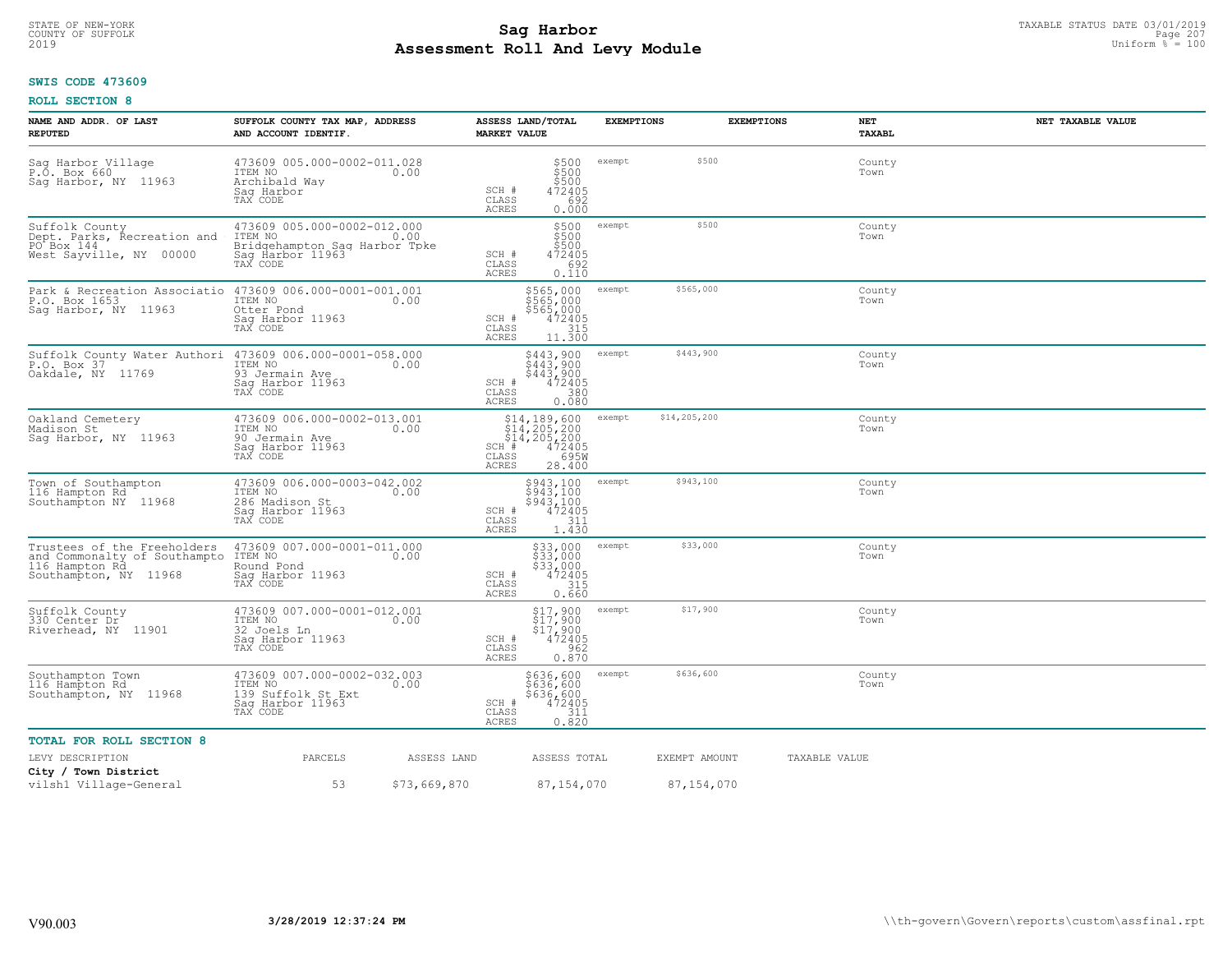# **SWIS CODE 473609**

| <b>TOTAL FOR ROLL SECTION 8</b>         |              |                 |                 |               |               |
|-----------------------------------------|--------------|-----------------|-----------------|---------------|---------------|
| EXEMPTION DESCRIPTION                   | PARCELS      | CT              |                 |               |               |
| 12100 Nys-generally                     | 1            | \$500           |                 |               |               |
| 13100 Co - Generally                    | 5            | \$954,300       |                 |               |               |
| 13500 Town - General                    | 5            | \$1,754,800     |                 |               |               |
| $13650$ Vq - General                    | 27           | \$51,336,800    |                 |               |               |
| 13890 Mun Pub Auth                      | 1            | \$443,900       |                 |               |               |
| 14100 Usa Generally                     | $\mathbf{1}$ | \$1,423,700     |                 |               |               |
| 25110 Nonprof Corp-relig Const          | 2            | \$4,612,800     |                 |               |               |
| 25300 Nonprof Corp-specified Us         | 2            | \$6,347,600     |                 |               |               |
| 26250 Historical Society                | 3            | \$3,352,600     |                 |               |               |
| 26400 Inc Vol Fire Dept                 | 3            | \$2,093,370     |                 |               |               |
| 27350 Pvt Owned Cemetery                | $\mathbf{1}$ | \$14,205,200    |                 |               |               |
| 33201 Tax Sale Cnty Owned (t1)          | 1            | \$628,500       |                 |               |               |
| TOTAL                                   |              | \$87,154,070    |                 |               |               |
| TOTAL FOR SWIS CODE 473609              |              |                 |                 |               |               |
| LEVY DESCRIPTION                        | PARCELS      | ASSESS LAND     | ASSESS TOTAL    | EXEMPT AMOUNT | TAXABLE VALUE |
| City / Town District                    |              |                 |                 |               |               |
| vilsh1 Village-General                  | 1,219        | \$1,150,685,170 | \$1,945,607,348 | 101,531,039   | 1,844,076,309 |
| <b>TOTAL FOR SWIS CODE 473609</b>       |              |                 |                 |               |               |
| EXEMPTION DESCRIPTION                   | PARCELS      | CT              |                 |               |               |
| 12100 Nys-generally                     | $\mathbf{1}$ | \$500           |                 |               |               |
| 13100 Co - Generally                    | 5            | \$954,300       |                 |               |               |
| 13500 Town - General                    | 5            | \$1,754,800     |                 |               |               |
| 13650 Vq - General                      | 27           | \$51,336,800    |                 |               |               |
| 13890 Mun Pub Auth                      | 1            | \$443,900       |                 |               |               |
| 14100 Usa Generally                     | $\mathbf{1}$ | \$1,423,700     |                 |               |               |
| 25110 Nonprof Corp-relig Const          | 2            | \$4,612,800     |                 |               |               |
| 25300 Nonprof Corp-specified Us         | 2            | \$6,347,600     |                 |               |               |
| 26250 Historical Society                | 3            | \$3,352,600     |                 |               |               |
| 26400 Inc Vol Fire Dept                 | 3            | \$2,093,370     |                 |               |               |
| 27350 Pvt Owned Cemetery                | 1            | \$14,205,200    |                 |               |               |
| 33201 Tax Sale Cnty Owned (t1)          | $\mathbf{1}$ | \$628,500       |                 |               |               |
| 41001 Vets Eligible Funds (v1)          | 20           | \$699,714       |                 |               |               |
| 41121 Vets Non-combat (v2)              | 32           | \$2,295,900     |                 |               |               |
| 41131 Vets Combat (v3)                  | 24           | \$2,924,500     |                 |               |               |
| 41141 Vets Disability (v4)              | 3            | \$253,358       |                 |               |               |
| 41161 Vet's Cold War                    | 3            | \$225,000       |                 |               |               |
| 41400 Clergy (c1)                       | <sup>1</sup> | \$1,500         |                 |               |               |
| 41691 Volunteer Firefighter             | 18           | \$1,816,723     |                 |               |               |
| 41807 Persons over 65 (P1)              | 15           | \$6,160,274     |                 |               |               |
| TOTAL                                   |              | \$101,531,039   |                 |               |               |
| <b>GRAND TOTAL FOR SWIS CODE 473609</b> |              |                 |                 |               |               |
| ROLL SECTION                            | PARCELS      | ASSESS LAND     | ASSESS TOTAL    | COUNTY        | TOWN          |
| 1                                       | 1,157        | \$1,076,490,300 | \$1,850,192,868 |               | 1,835,815,899 |

| ROLL SECTION                 | PARCELS | ASSESS LAND     | ASSESS TOTAL    | COUNTY        | TOWN          | SCHOOL |
|------------------------------|---------|-----------------|-----------------|---------------|---------------|--------|
|                              | 1,157   | \$1,076,490,300 | \$1,850,192,868 |               | 1,835,815,899 |        |
|                              |         |                 | \$7,582,654     |               | 7,582,654     |        |
| 6                            |         | \$525,000       | \$677,756       |               | 677,756       |        |
| 8                            | 53      | \$73,669,870    | \$87,154,070    |               |               |        |
| GRAND TOTAL                  | 1,219   | \$1,150,685,170 | \$1,945,607,348 |               | 1,844,076,309 |        |
| **GRAND TOTALS**             |         |                 |                 |               |               |        |
| LEVY DESCRIPTION             | PARCELS | ASSESS LAND     | ASSESS TOTAL    | EXEMPT AMOUNT | TAXABLE VALUE |        |
| City / Town District         |         |                 |                 |               |               |        |
| vilsh1 Village-General       | 2,196   | \$1,822,505,749 | \$3,141,764,672 | 239,344,010   | 2,902,420,662 |        |
| Water district               |         |                 |                 |               |               |        |
| vilsh6 Chatfield Hills Water | 24      | \$10,768,800    | \$2,598         |               | 2,598         |        |
|                              |         |                 |                 |               |               |        |